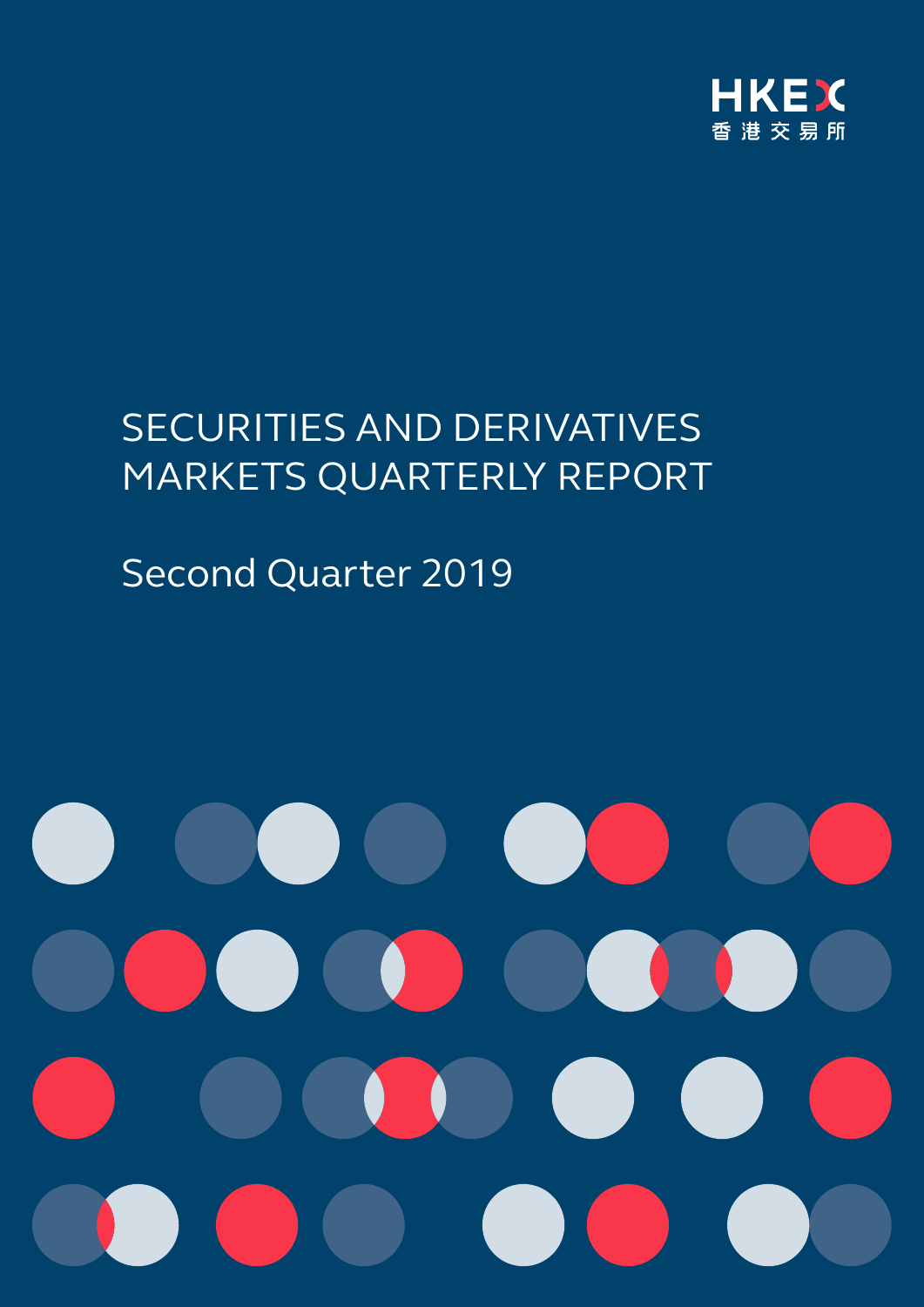### MARKET HIGHLIGHTS

#### **Market Highlights – Main Board**

| <b>Highlights</b>                      | 2nd Quarter 2019   | 2nd Quarter 2018    |  |
|----------------------------------------|--------------------|---------------------|--|
| No. of listed companies                | 1,996              | 1,848               |  |
| No. of listed securities               | 13,322             | 12,969              |  |
| Equities                               |                    |                     |  |
| Ordinary shares                        | 1,997              | 1,849               |  |
| Preference shares                      | 18                 | 16                  |  |
| Warrants                               | 5,983              | 7,190               |  |
| Equity                                 | $\overline{2}$     | 1                   |  |
| Derivative                             | 5,981              | 7,189               |  |
| Equity linked instrument               | 0                  | 0                   |  |
| Callable bull/bear contracts           | 3,884              | 2,650               |  |
| Unit trusts/mutual funds               | 149                | 147                 |  |
| Debt securities                        | 1,291              | 1,117               |  |
| No. of trading only stocks             |                    |                     |  |
| Nasdaq stocks                          | $\bf 6$            | 6                   |  |
| iShares                                | 0                  | $\mathsf{O}\xspace$ |  |
|                                        |                    |                     |  |
| No. of trading days                    | 59                 | 60                  |  |
| Total turnover in value (HK\$mil.) *   | 5,575,967.86       | 6,369,437.22        |  |
| Total turnover in shares (mil. shs)    | 14,752,676.97      | 12,136,712.34       |  |
| Total number of trades (deals)         | 91,379,849         | 97,354,946          |  |
| Total market capitalisation (HK\$mil.) | 32,591,655.65      | 32,855,932.37       |  |
| Average P/E ratio (times)              | 11.24              | 11.76               |  |
| Average dividend yield (%)             | 3.07               | 3.32                |  |
| Number of exchange participants        |                    |                     |  |
| - Trading                              | 657                | 635                 |  |
| - Non-trading                          | 34                 | 30                  |  |
| Turnover in value (HK\$mil.)           |                    |                     |  |
| Highest                                | 137,259.09 (06/05) | 203,754.12 (31/05)  |  |
| Lowest                                 | 64,834.67 (26/06)  | 77,375.91 (11/06)   |  |
| Turnover in shares (mil. shs)          |                    |                     |  |
| Highest                                | 349,280.62 (09/05) | 269,204.75 (26/04)  |  |
| Lowest                                 | 182,279.90 (28/06) | 144,608.15 (13/06)  |  |
| Total number of trades (deals)         |                    |                     |  |
| Highest                                | 2,280,786 (14/05)  | 2,302,822 (19/06)   |  |
| Lowest                                 | 1,172,027 (26/06)  | 1,289,204 (11/06)   |  |

\* Included turnover value traded in non-HKD currency securities.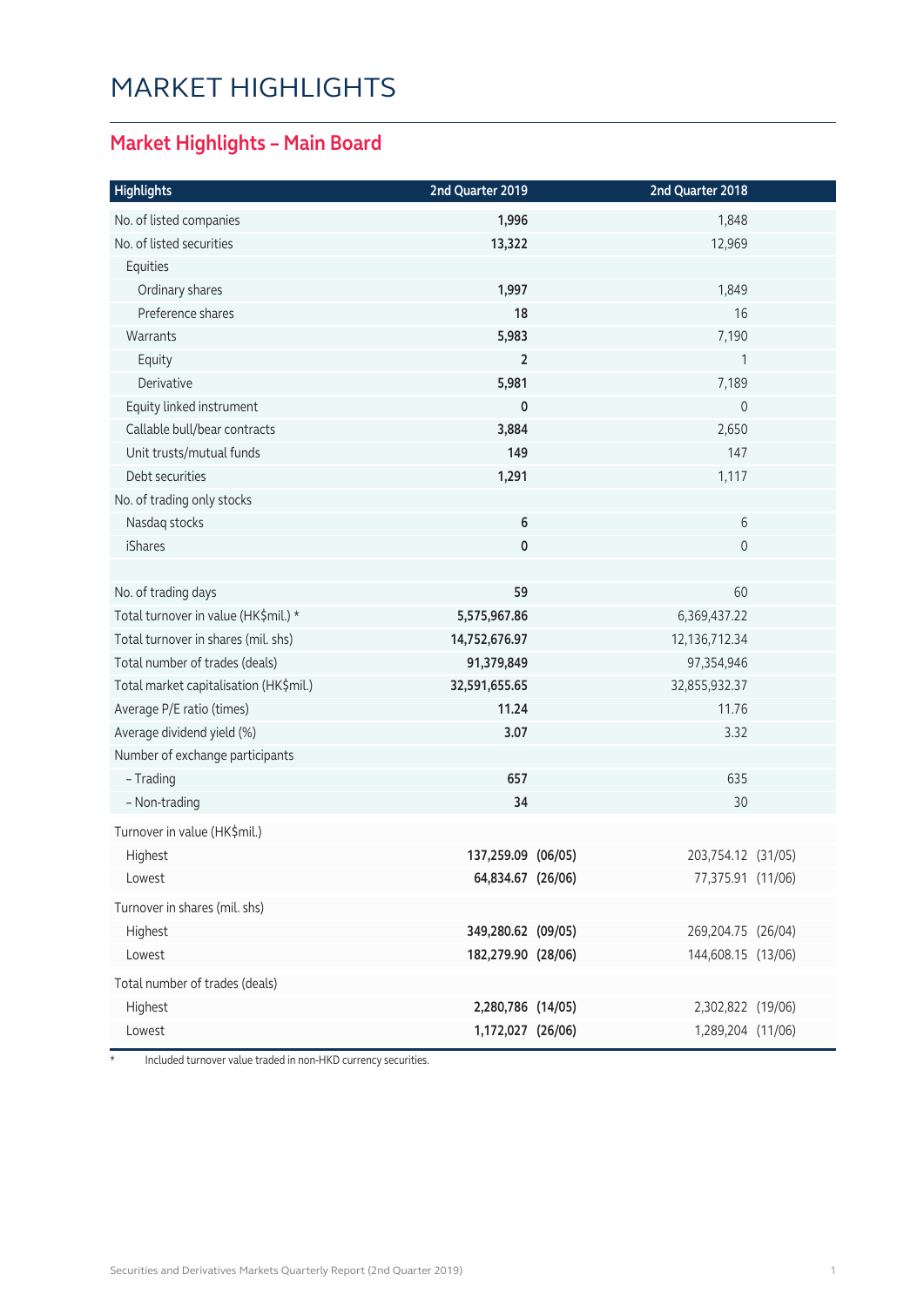### MARKET HIGHLIGHTS

#### **Market Highlights – GEM**

| <b>Highlights</b>                      | 2nd Quarter 2019 |                | 2nd Quarter 2018 |                |
|----------------------------------------|------------------|----------------|------------------|----------------|
| No. of listed companies                | 386              |                | 367              |                |
| No. of listed securities               | 387              |                | 368              |                |
| Equities                               | 386              |                | 367              |                |
| Warrants                               | $\mathbf{1}$     |                | 1                |                |
|                                        |                  |                |                  |                |
| No. of trading days                    | 59               |                | 60               |                |
| Total turnover in value (HK\$mil.) *   | 14,094.16        |                | 41,444.89        |                |
| Total turnover in shares (mil. shs)    | 54,136.35        |                | 84,816.78        |                |
| Total number of trades (deals)         | 665,940          |                | 1,252,478        |                |
| Total market capitalisation (HK\$mil.) | 134,992.16       |                | 248,066.40       |                |
| Average P/E ratio (times)              | 21.77            |                | 42.35            |                |
| Average dividend yield (%)             | 1.49             |                | 0.27             |                |
| Turnover in value (HK\$mil.)           |                  |                |                  |                |
| Highest                                |                  | 634.98 (26/06) | 1,908.70 (31/05) |                |
| Lowest                                 |                  | 125.87 (20/06) |                  | 388.95 (30/04) |
| Turnover in shares (mil. shs)          |                  |                |                  |                |
| Highest                                | 3,502.58 (13/06) |                | 2,871.69 (31/05) |                |
| Lowest                                 |                  | 495.11 (10/06) |                  | 918.61 (30/04) |
| Total number of trades (deals)         |                  |                |                  |                |
| Highest                                |                  | 39,588 (25/06) |                  | 40,272 (16/04) |
| Lowest                                 |                  | 6,604 (17/06)  |                  | 11,626 (30/04) |

\* Included turnover value traded in non-HKD currency securities.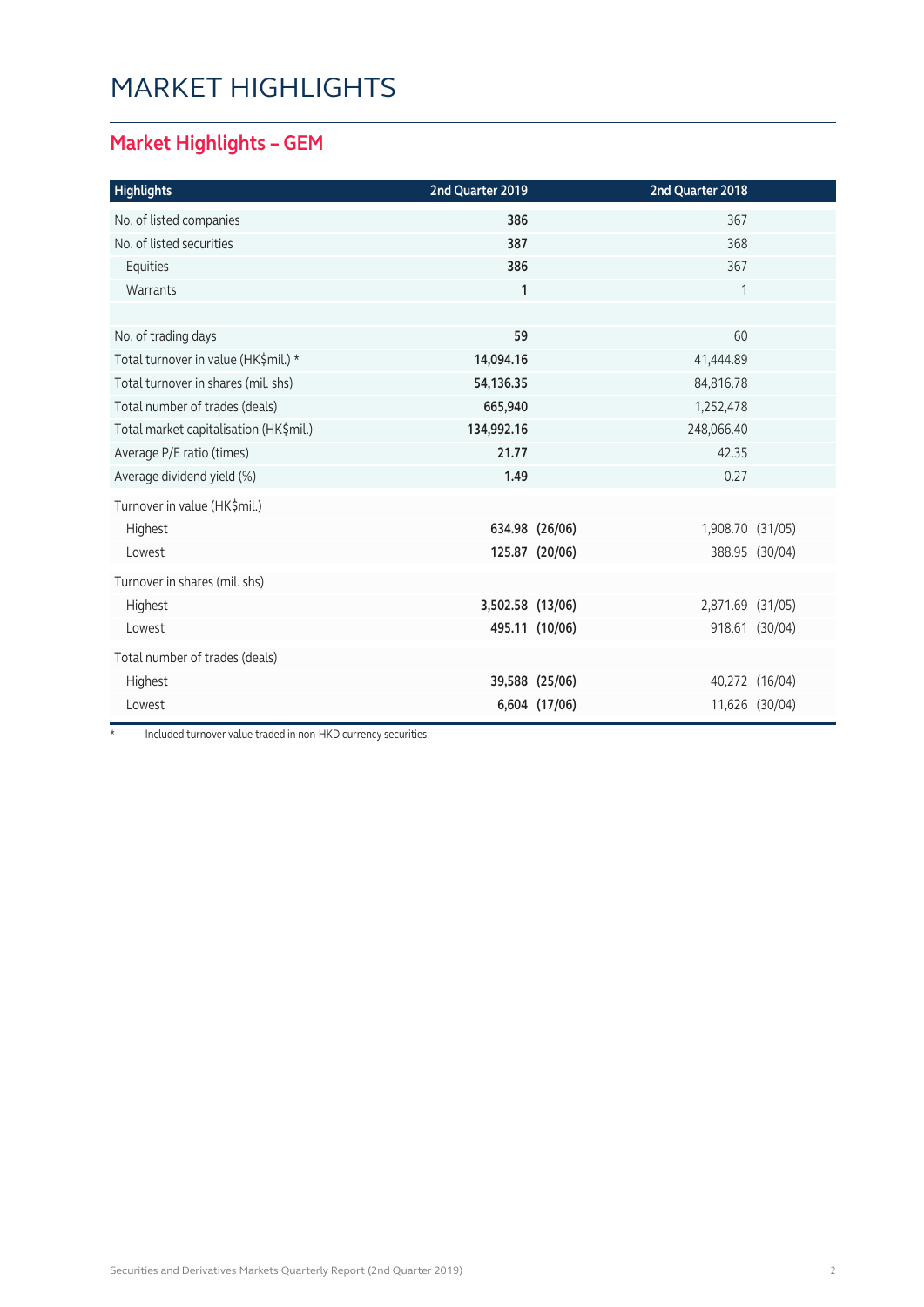## MARKET HIGHLIGHTS

### **Derivatives Market Highlights**

| <b>Highlights</b>                                                                                                   | 2nd Quarter  | 2nd Quarter    |
|---------------------------------------------------------------------------------------------------------------------|--------------|----------------|
|                                                                                                                     | 2019         | 2018           |
| All futures and options products (excluding stock options)                                                          |              |                |
| No. of trading days                                                                                                 | 59           | 60             |
| Total contract volume                                                                                               | 40,395,607   | 38,470,936     |
| Equity index products                                                                                               | 39,412,189   | 37,909,593     |
| Equity products                                                                                                     | 269,826      | 121,288        |
| Interest rates products                                                                                             | 27           | 441            |
| RMB Currency products                                                                                               | 547,965      | 389,712        |
| <b>Gold Futures</b>                                                                                                 | 158,021      | 48,347         |
| Iron Ore Futures                                                                                                    | 7,497        | 964            |
| <b>London Metal Mini Futures</b>                                                                                    | 82           | 591            |
| Average daily contract volume                                                                                       | 684,671      | 641,182        |
| Total open interest as at the quarter end (contracts)                                                               | 3,560,440    | 3,819,002      |
| Equity index products                                                                                               | 3,506,111    | 3,769,726      |
| Equity products                                                                                                     | 16,125       | 16,417         |
| Interest rates products                                                                                             | 25           | 456            |
| RMB Currency products                                                                                               | 36,580       | 32,134         |
| <b>Gold Futures</b>                                                                                                 | 1,042        | 208            |
| Iron Ore Futures                                                                                                    | 556          | 54             |
| London Metal Mini Futures                                                                                           | 1            | $\overline{7}$ |
| <b>Stock options</b><br>No. of newly introduced stock options classes<br>No. of stock options as at the quarter end | 0            | $\mathbf 0$    |
| Class<br><b>Series</b>                                                                                              | 96<br>35,294 | 89<br>34,978   |
| Total premium (HK\$mil.)                                                                                            | 22,663.96    | 20,957.48      |
| Call                                                                                                                | 11,055.49    | 8,966.77       |
| Put                                                                                                                 | 11,608.48    | 11,990.71      |
| Average daily premium (HK\$mil.)                                                                                    | 384.13       | 349.29         |
| Total contract volume                                                                                               | 28,792,732   | 28,891,853     |
| Call                                                                                                                | 14,348,410   | 14,168,985     |
| Put                                                                                                                 | 14,444,322   | 14,722,868     |
| Average daily contract volume                                                                                       | 488,012      | 481,531        |
| Total open interest as at the quarter end (contracts)                                                               | 7,893,237    | 9,255,436      |
| Call                                                                                                                | 3,828,012    | 4,478,540      |
| Put                                                                                                                 | 4,065,225    | 4,776,896      |
| Total number of trades                                                                                              | 1,155,936    | 1,117,354      |
| Average daily number of trades                                                                                      | 19,592       | 18,623         |
| Total contracts exercised                                                                                           | 2,951,336    | 2,780,590      |
| Average premium per contract (HK\$)                                                                                 | 787.14       | 725.38         |
| Average contract per trade (contracts)                                                                              | 25           | 26             |
| Put volume/call volume                                                                                              | 1.01         | 1.04           |
| Average daily contract volume/open interest                                                                         | 6.2%         | 5.2%           |
| All futures and options products                                                                                    |              |                |

| All futures and options products                      |            |            |
|-------------------------------------------------------|------------|------------|
| Total contract volume                                 | 69.188.339 | 67,362,789 |
| Total open interest as at the quarter end (contracts) | 11,453,677 | 13.074.438 |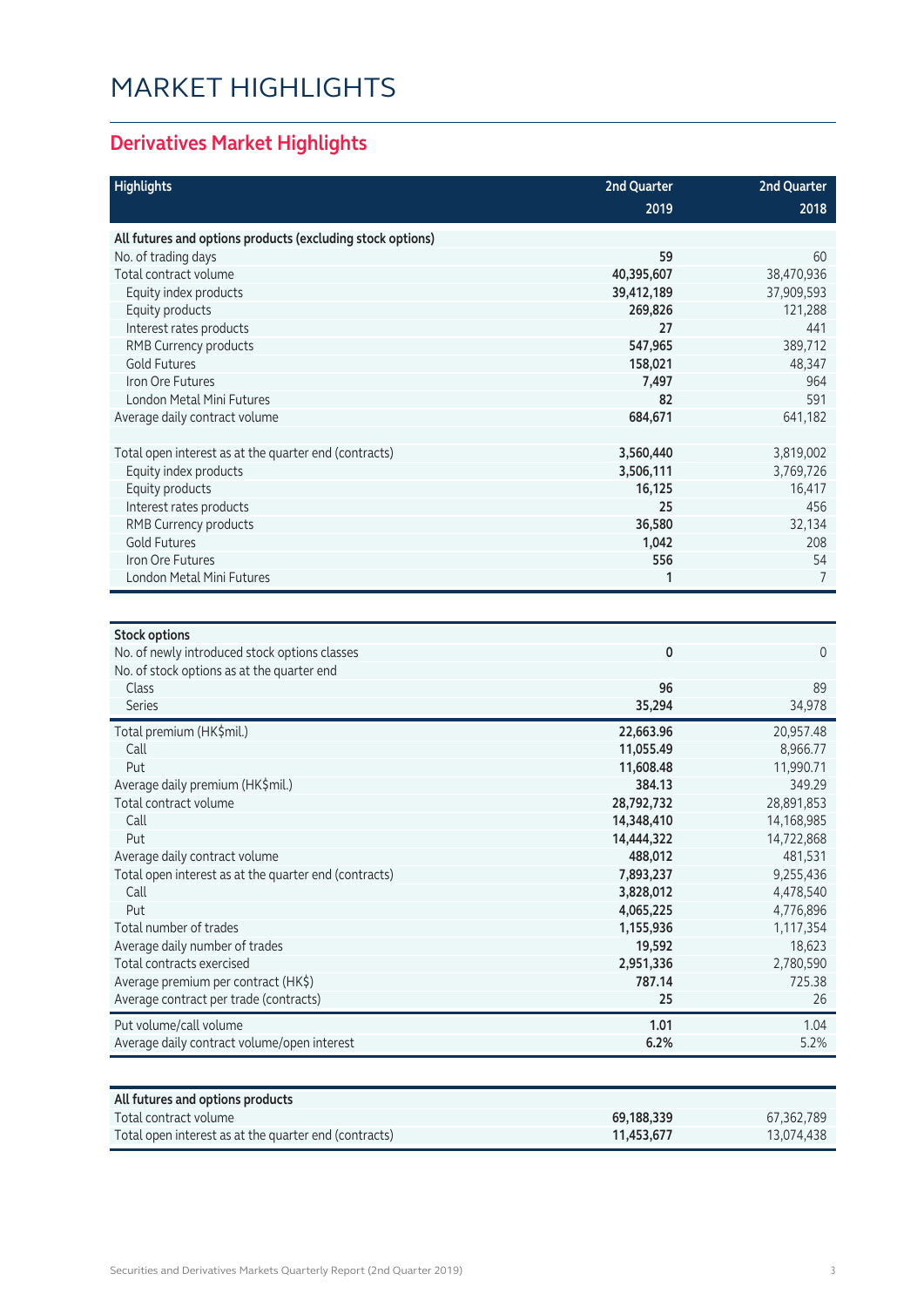#### **Clearing and Settlement Statistics**

| <b>Securities Market</b>                                                        | 2nd Quarter 2019 | 2nd Quarter 2018 |
|---------------------------------------------------------------------------------|------------------|------------------|
| Average Daily Exchange Trades Handled by CCASS                                  |                  |                  |
| - Number of trades                                                              | 1,559,363        | 1,633,677        |
| - Value of trades (HK\$bil.)                                                    | 94.4             | 106.6            |
| - Share quantity Involved (bil shares)                                          | 251.0            | 203.7            |
| Average Daily Settlement Instructions ("SIs") Settled by CCASS                  |                  |                  |
| - Number of SIs                                                                 | 99,874           | 104,188          |
| - Value of SIs (HK\$bil.)                                                       | 272.4            | 291.7            |
| - Share quantity involved (bil. Shares)                                         | 51.2             | 50.8             |
| Average Daily Investor SIs ("ISIs") Settled by CCASS                            |                  |                  |
| - Number of ISIs                                                                | 247              | 303              |
| - Value of ISIs (HK\$mil.)                                                      | 167.3            | 190.5            |
| - Share quantity involved (mil. shares)                                         | 344.2            | 352.6            |
| Average Daily Settlement Efficiency of CNS Stock Positions on Due Day (T+2) (%) | 99.92            | 99.87            |
| Average Daily Settlement Efficiency of CNS Stock Positions                      |                  |                  |
| on the Day following the Due Day (T+3) (%)                                      | 99.99            | 99.99            |
| Average Daily Buy-ins Executed on T+3                                           |                  |                  |
| - Number of brokers involved                                                    | 4                | 4                |
| - Number of buy-ins                                                             | 3                | 5                |
| - Value of buy-ins (HK\$mil)                                                    | 1.5              | 4.7              |
| Shares Deposited in the CCASS Depository *                                      |                  |                  |
| - Number of shares (bil shares)                                                 | 6,634.1          | 6,663.6          |
| - Percentage of total issued shares of the admitted securities                  | 75.28            | 76.69            |
| - Value of shares (HK\$bil)                                                     | 21,146.8         | 21,197.1         |
| - Percentage of the total market capitalisation of the admitted securities      | 60.29            | 59.56            |

| <b>Derivatives Market</b>                 | 2nd Quarter 2019 | 2nd Quarter 2018 |
|-------------------------------------------|------------------|------------------|
| Open Interest                             |                  |                  |
|                                           |                  |                  |
| - Equity Index Futures                    | 622,476          | 612,543          |
| - Stock Futures                           | 16,125           | 16,417           |
| - Interest Rates Futures                  | 25               | 456              |
| - RMB Currency Futures                    | 33,590           | 28,161           |
| - Gold Futures                            | 1,042            | 208              |
| - Iron Ore Futures                        | 556              | 54               |
| - London Metal Mini Futures               | 1                |                  |
| - Equity Index Options                    | 2,883,635        | 3, 157, 183      |
| - Stock Options                           | 7,893,237        | 9,255,436        |
| - RMB Currency Options                    | 2,990            | 3.973            |
| <b>Cumulative Stock Options Exercised</b> |                  |                  |
| - Share quantity involved (mil. shs)      | 3,458            | 2,554            |
| - Value of shares (HK\$bil.)              | 70               | 70               |

\* Share quantity and market value of securities in non-HKD currency are included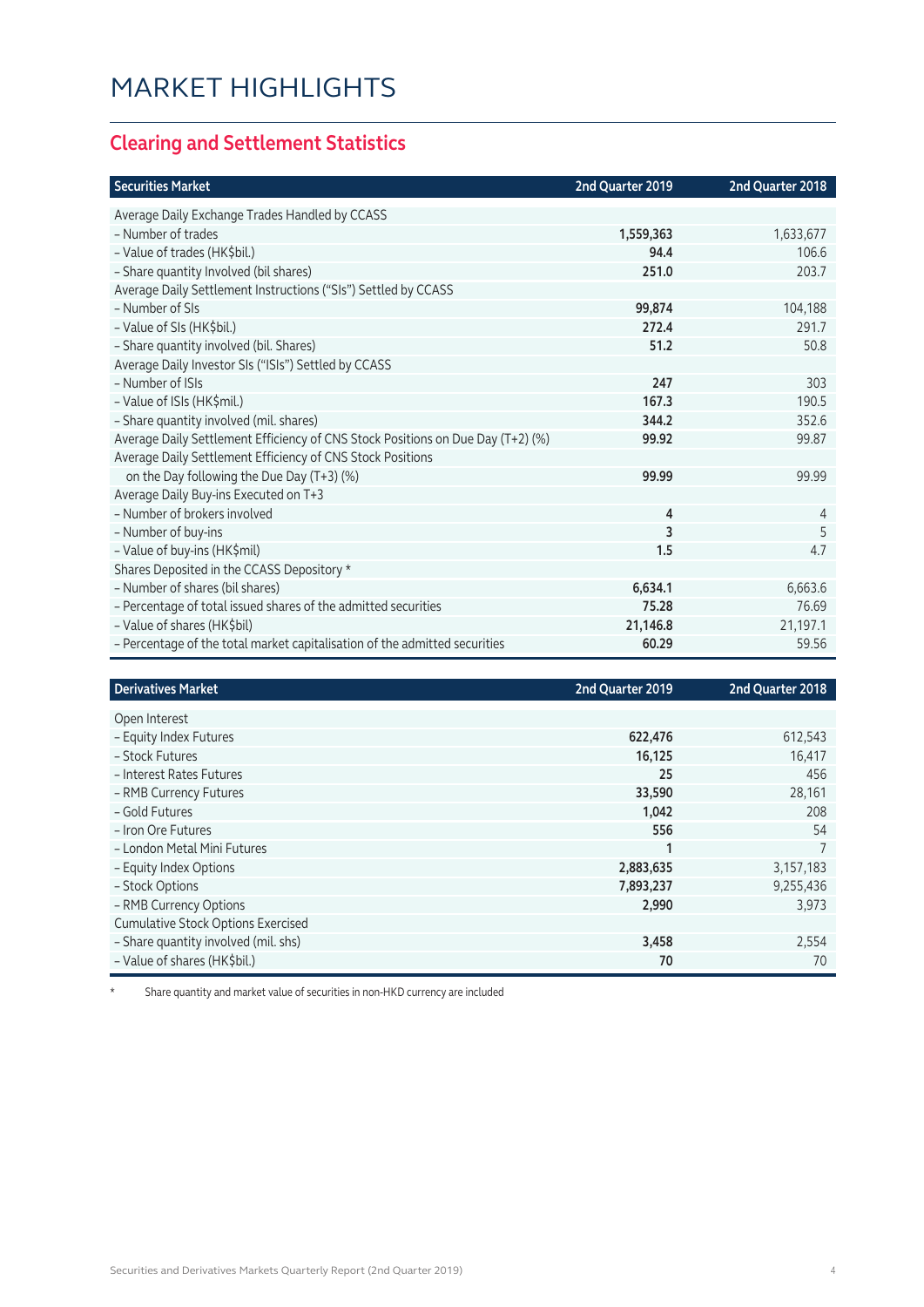#### **Equity Turnover**

|      |                | <b>Share</b> | Value        |              |
|------|----------------|--------------|--------------|--------------|
|      |                | (mil. shs)   | (HK\$ mil.)  | No. of deals |
| 2018 | Q <sub>2</sub> | 764,395.06   | 4,893,924.22 | 74,184,981   |
|      | Q3             | 662,200.49   | 4,350,400.73 | 70,039,018   |
|      | Q4             | 586,848.27   | 3,646,713.37 | 64,855,996   |
| 2019 | Q1             | 750,792.38   | 4,110,410.18 | 73,076,097   |
|      | Q <sub>2</sub> | 650,222.76   | 4,073,009.59 | 70,896,400   |

### **Equity Trading Statistics**

|      |                | No. of<br>trading days | Average daily<br>turnover (HK\$ mil.) | Average<br>value per deal |
|------|----------------|------------------------|---------------------------------------|---------------------------|
| 2018 | Q <sub>2</sub> | 60                     | 81,565.40                             | 65,969                    |
|      | Q3             | 63                     | 69,053.98                             | 62,114                    |
|      | Q4             | 62                     | 58,817.96                             | 56,228                    |
| 2019 | Q1             | 60                     | 68,506.84                             | 56,248                    |
|      | Q <sub>2</sub> | 59                     | 69,034.06                             | 57,450                    |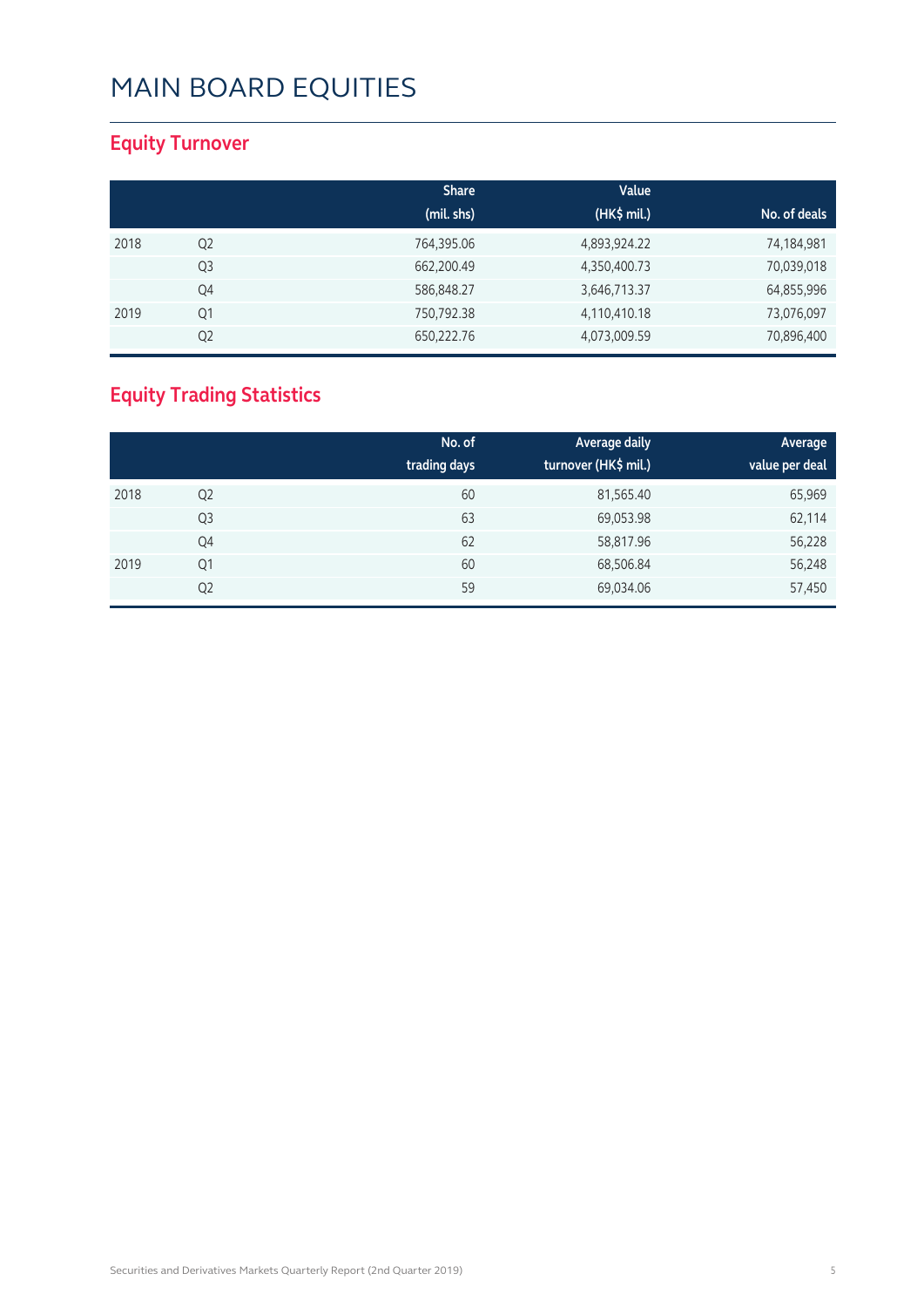#### **20 Most Advanced Stocks**

for 2nd quarter 2019

|                |       |                        | <b>Closing price</b> |                 |        |
|----------------|-------|------------------------|----------------------|-----------------|--------|
| Rank           | Code  | <b>Stock</b>           | End of Jun 2019      | End of Mar 2019 | % up   |
|                | 01076 | <b>IMPERIAL PAC</b>    | 0.208                | 0.058           | 258.62 |
| $\overline{2}$ | 01555 | MIE HOLDINGS           | 0.197                | 0.065           | 203.08 |
| 3              | 00444 | SINCEREWATCH HK        | 0.170                | 0.070           | 142.86 |
| $\overline{4}$ | 01712 | <b>DRAGON MINING</b>   | 2.440                | 1.080           | 125.93 |
| 5              | 03313 | ARTGO HOLDINGS         | 2.200                | 1.100           | 100.00 |
| 6              | 00982 | <b>HJ CAPITAL INTL</b> | 0.225                | 0.113           | 99.12  |
| 7              | 02011 | <b>KEE</b>             | 1.350                | 0.690           | 95.65  |
| 8              | 00673 | <b>CHINA HEALTH</b>    | 0.145                | 0.077           | 88.31  |
| 9              | 01192 | <b>TITAN PETROCHEM</b> | 0.075                | 0.040           | 87.50  |
| 10             | 01195 | KINGWELL GROUP         | 0.109                | 0.060           | 81.67  |
| 11             | 03773 | <b>NNK</b>             | 0.840                | 0.475           | 76.84  |
| 12             | 00282 | <b>NEXT DIGITAL</b>    | 0.340                | 0.194           | 75.26  |
| 13             | 01723 | HK ASIA HLDGS          | 6.500                | 3.720           | 74.73  |
| 14             | 00223 | <b>ELIFE HLDGS</b>     | 0.140                | 0.085           | 64.71  |
| 15             | 00743 | ASIA CEMENT CH         | 12.540               | 7.730           | 62.23  |
| 16             | 01962 | <b>EVERGREEN PG</b>    | 2.670                | 1.650           | 61.82  |
| 17             | 01029 | <b>IRC</b>             | 0.218                | 0.136           | 60.29  |
| 18             | 00769 | <b>CHINA RAREEARTH</b> | 0.560                | 0.350           | 60.00  |
| 19             | 01773 | <b>TIANLI EDU</b>      | 3.440                | 2.170           | 58.53  |
| 20             | 00102 | <b>SUMMIT ASCENT</b>   | 1.620                | 1.030           | 57.28  |
|                |       |                        |                      |                 |        |

A Adjusted

#### **20 Most Declined Stocks**

for 2nd quarter 2019

|                |       |                        | <b>Closing price</b> |                         |          |
|----------------|-------|------------------------|----------------------|-------------------------|----------|
| Rank           | Code  | <b>Stock</b>           | End of Jun 2019      | End of Mar 2019         | % down   |
| 1              | 01034 | <b>FULLWEALTH</b>      | 0.236                | 1.350                   | $-82.52$ |
| $\overline{2}$ | 01025 | <b>KNT HOLDINGS</b>    | 0.640                | 3.140                   | $-79.62$ |
| 3              | 00456 | NEW CITY DEV           | 0.199                | 0.900                   | $-77.89$ |
| 4              | 01365 | RUNDONG AUTO           | 0.580                | 2.500                   | $-76.80$ |
| 5              | 00724 | <b>RUIXIN INT'L</b>    | 0.106                | 0.380<br>$\overline{A}$ | $-72.11$ |
| 6              | 00574 | PASHUN INT'L           | 0.123                | 0.435                   | $-71.72$ |
| 7              | 01462 | <b>GOLD-FIN HLDG</b>   | 0.072                | 0.238                   | $-69.75$ |
| 8              | 02098 | <b>ZALL SMARTCOM</b>   | 1.050                | 3.070                   | $-65.80$ |
| 9              | 01371 | CHINAI OTSYN-NEW       | 0.310                | 0.830<br>$\overline{A}$ | $-62.65$ |
| 10             | 01678 | <b>CREATIVE GLOBAL</b> | 0.073                | 0.188                   | $-61.17$ |
| 11             | 02299 | <b>BILLION IND</b>     | 4.570                | 11.660                  | $-60.81$ |
| 12             | 01332 | <b>CHINA TOUYUN</b>    | 0.068                | 0.164                   | $-58.54$ |
| 13             | 02203 | <b>BRAINHOLE TECH</b>  | 0.385                | 0.920                   | $-58.15$ |
| 14             | 00091 | INT'L STD RES          | 0.135                | 0.320                   | $-57.81$ |
| 15             | 06898 | CHINA ALUMCAN          | 0.495                | 1.150                   | $-56.96$ |
| 16             | 00646 | CHINA ENV TEC          | 0.028                | 0.062                   | $-54.84$ |
| 17             | 00164 | CHINA BAOLI TEC        | 0.099                | 0.215                   | $-53.95$ |
| 18             | 00633 | CH ALL ACCESS          | 0.235                | 0.510                   | $-53.92$ |
| 19             | 00607 | <b>FULLSHARE</b>       | 0.485                | 1.050                   | $-53.81$ |
| 20             | 02113 | <b>CENTURY GP INTL</b> | 0.250                | 0.540                   | $-53.70$ |

A Adjusted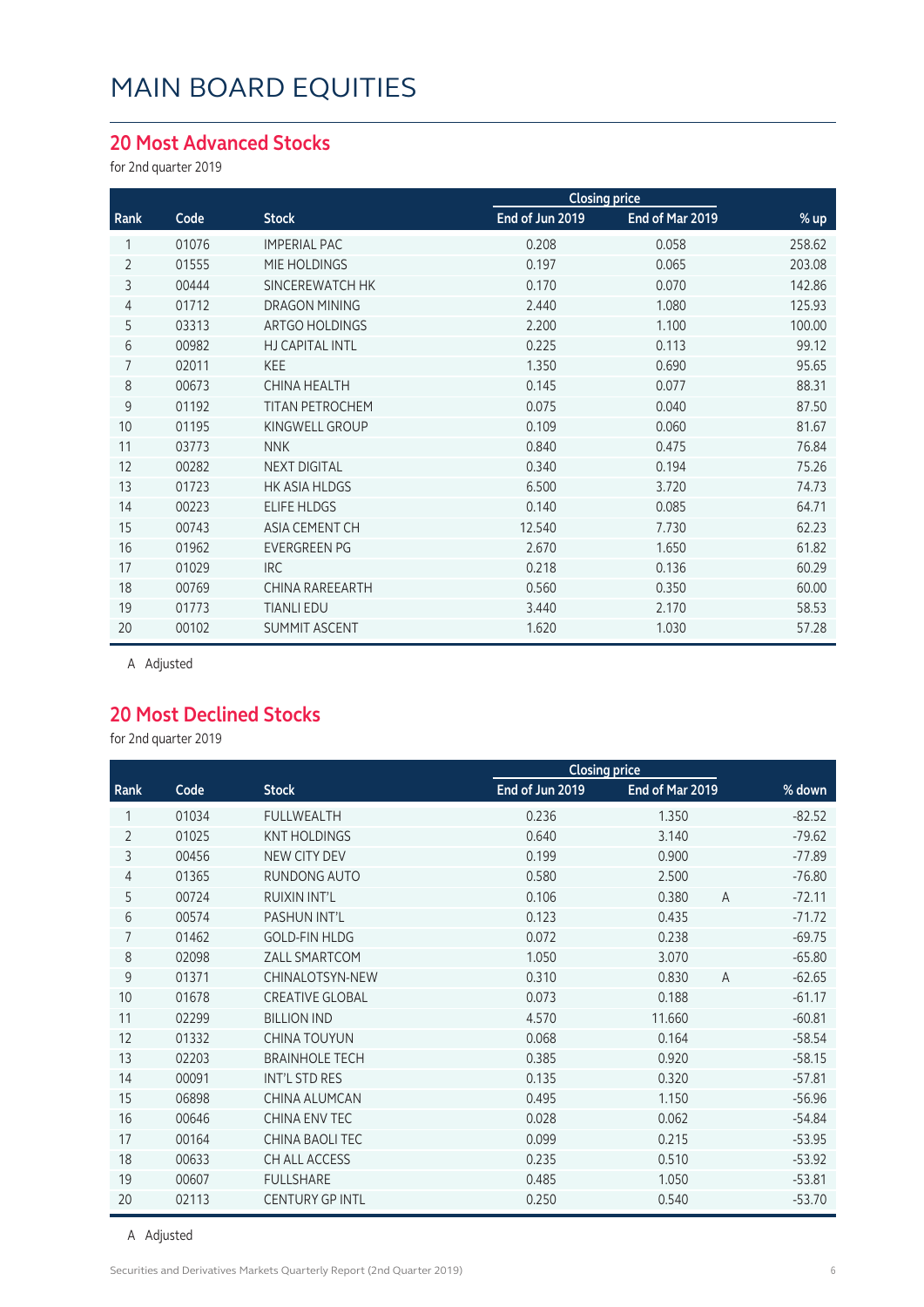### **20 Most Active Stocks by Value**

for 2nd quarter 2019

| Rank           | Code  | <b>Stock</b>         | Turnover (HK\$ mil.) | % of total |
|----------------|-------|----------------------|----------------------|------------|
| 1              | 00700 | <b>TENCENT</b>       | 379,498.29           | 9.32       |
| $\overline{2}$ | 02318 | PING AN              | 187,658.05           | 4.61       |
| 3              | 00939 | CCB                  | 150,032.27           | 3.68       |
| 4              | 01299 | AIA                  | 98,148.82            | 2.41       |
| 5              | 01398 | <b>ICBC</b>          | 94,507.32            | 2.32       |
| 6              | 00788 | <b>CHINA TOWER</b>   | 85,433.89            | 2.10       |
| $\overline{7}$ | 03690 | MEITUAN-W            | 83,956.74            | 2.06       |
| 8              | 00388 | <b>HKEX</b>          | 79,194.82            | 1.94       |
| 9              | 00941 | <b>CHINA MOBILE</b>  | 77,608.53            | 1.91       |
| 10             | 03988 | <b>BANK OF CHINA</b> | 71,815.66            | 1.76       |
| 11             | 00175 | <b>GEELY AUTO</b>    | 66,637.41            | 1.64       |
| 12             | 00005 | <b>HSBC HOLDINGS</b> | 66,120.37            | 1.62       |
| 13             | 02628 | CHINA LIFE           | 51,569.50            | 1.27       |
| 14             | 03968 | <b>CM BANK</b>       | 50,413.66            | 1.24       |
| 15             | 01918 | <b>SUNAC</b>         | 45,741.09            | 1.12       |
| 16             | 02382 | <b>SUNNY OPTICAL</b> | 45,260.96            | 1.11       |
| 17             | 01810 | XIAOMI-W             | 43,781.19            | 1.07       |
| 18             | 00027 | <b>GALAXY ENT</b>    | 42,725.99            | 1.05       |
| 19             | 00883 | <b>CNOOC</b>         | 39,717.82            | 0.98       |
| 20             | 00386 | SINOPEC CORP         | 38,384.78            | 0.94       |
| Total          |       |                      | 1,798,207.16         | 44.15      |

#### **20 Most Active Stock by Shares**

for 2nd quarter 2019

| Rank           | Code  | <b>Stock</b>           | Turnover (mil. shs) | % of total |
|----------------|-------|------------------------|---------------------|------------|
|                | 00788 | <b>CHINA TOWER</b>     | 42,971.92           | 6.61       |
| $\overline{2}$ | 00996 | CARNIVAL GROUP         | 24,563.70           | 3.78       |
| 3              | 00939 | CCB                    | 22,839.54           | 3.51       |
| 4              | 03988 | <b>BANK OF CHINA</b>   | 20,589.96           | 3.17       |
| 5              | 01398 | <b>ICBC</b>            | 16,516.82           | 2.54       |
| 6              | 01076 | <b>IMPERIAL PAC</b>    | 14,534.98           | 2.24       |
| 7              | 01288 | ABC                    | 9,785.20            | 1.50       |
| 8              | 01889 | SANAI HEALTH GP        | 7,299.28            | 1.12       |
| 9              | 00386 | SINOPEC CORP           | 6,690.67            | 1.03       |
| 10             | 03800 | <b>GCL-POLY ENERGY</b> | 5,843.98            | 0.90       |
| 11             | 00885 | RENTIAN TECH           | 5,510.96            | 0.85       |
| 12             | 01029 | <b>IRC</b>             | 5,078.70            | 0.78       |
| 13             | 00857 | PETROCHINA             | 4,945.68            | 0.76       |
| 14             | 00493 | <b>GOME RETAIL</b>     | 4,768.60            | 0.73       |
| 15             | 00175 | <b>GEELY AUTO</b>      | 4,432.38            | 0.68       |
| 16             | 00288 | <b>WH GROUP</b>        | 4,151.33            | 0.64       |
| 17             | 00395 | SMARTAC GP CH          | 4,147.69            | 0.64       |
| 18             | 01810 | <b>XIAOMI-W</b>        | 4,144.62            | 0.64       |
| 19             | 00381 | KIU HUNG INT'L         | 4,132.49            | 0.64       |
| 20             | 00136 | <b>HENGTEN NET</b>     | 3,926.69            | 0.60       |
| Total          |       |                        | 216,875.20          | 33.35      |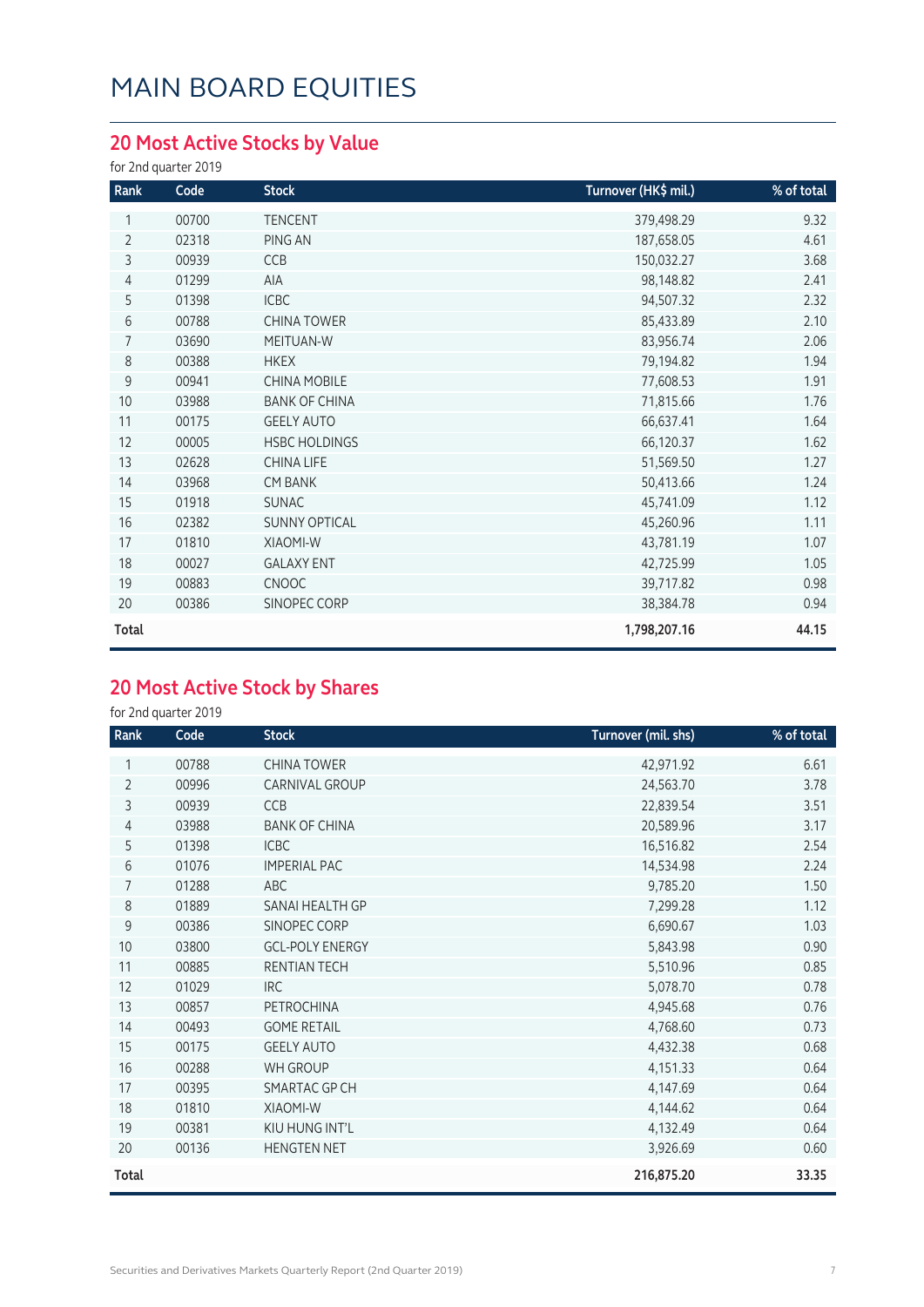#### **Market Capitalisation of Listed Companies for Main Board**

|      |    | HK\$ mil.     |
|------|----|---------------|
| 2018 | Q2 | 32,855,932.37 |
|      | Q3 | 31,956,761.39 |
|      | Q4 | 29,723,238.27 |
| 2019 | Ο1 | 33,647,822.31 |
|      | Ο2 | 32,591,655.65 |

#### **Market Capitalisation by Hang Seng Industry Classification System\* – Main Board**

Quarter-end figures



\* Hang Seng Industry Classification System (HSICS) is provided by Hang Seng Indexes Company Limited. Note: New Hang Seng Industry Classification System took effect on 9 September 2013.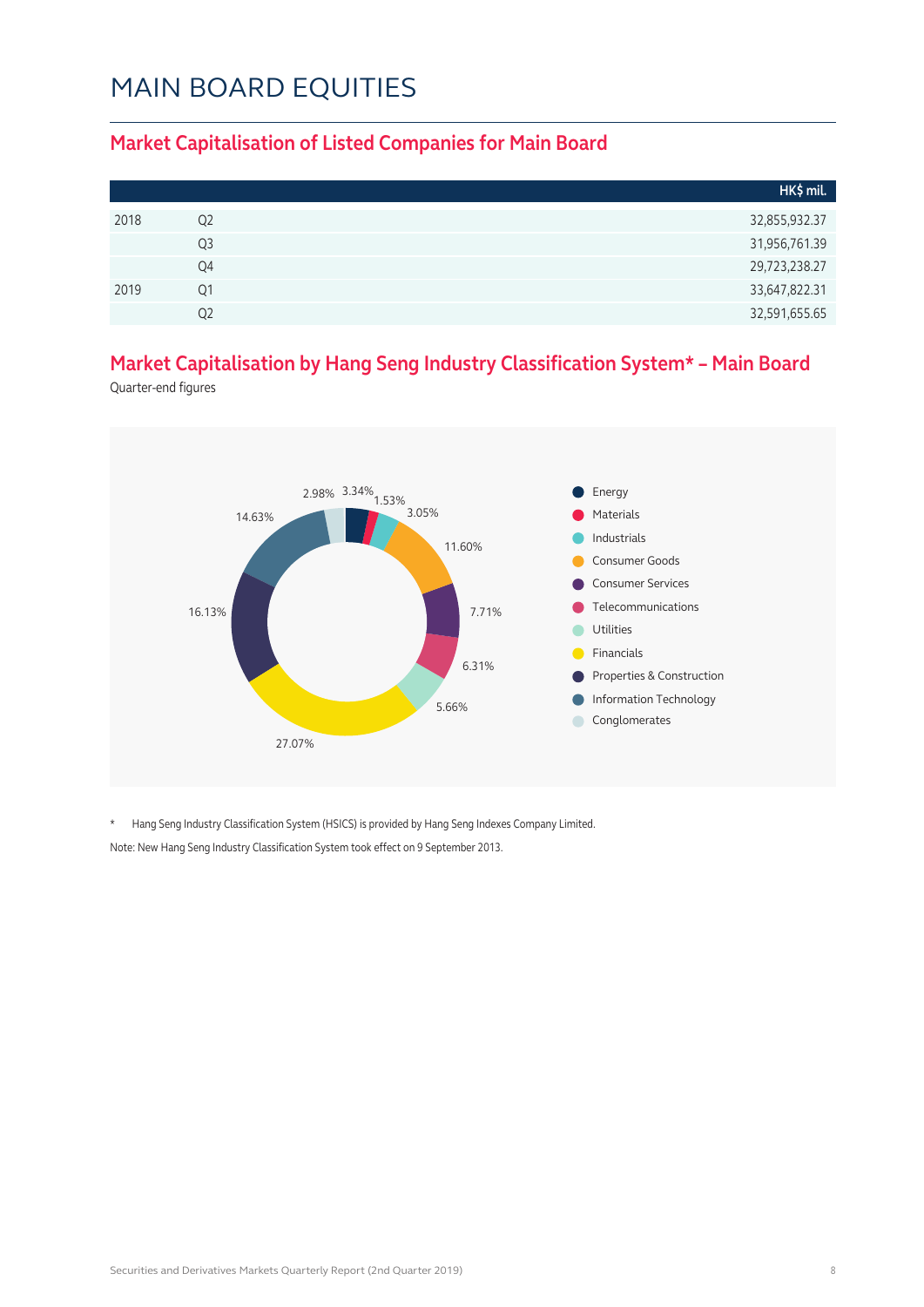#### **50 Leading Companies by Market Capitalisation**

as at the 2nd quarter end 2019

|                     |       | <b>Market capitalisation</b>                            |               |                    |  |
|---------------------|-------|---------------------------------------------------------|---------------|--------------------|--|
| Rank                | Code  | Company                                                 | (HK\$ mil.)   | % of market total  |  |
| 1                   | 00700 | Tencent Holdings Ltd.                                   | 3,357,082.88  | 10.30              |  |
| $\overline{2}$      | 00939 | China Construction Bank Corporation - H Shares          | 1,618,008.56  | 4.96               |  |
| 3                   | 00941 | China Mobile Ltd.                                       | 1,456,830.61  | 4.47               |  |
| $\overline{4}$      | 00005 | <b>HSBC Holdings plc</b>                                | 1,332,439.39  | 4.09               |  |
| 5                   | 01299 | AIA Group Ltd.                                          | 1,018,407.52  | 3.12               |  |
| 6                   | 02318 | Ping An Insurance (Group) Co. of China, Ltd. - H Shares | 698,582.71    | 2.14               |  |
| 7                   | 00883 | CNOOC Ltd.                                              | 596,490.01    | 1.83               |  |
| 8                   | 01398 | Industrial and Commercial Bank of China Ltd. - H Shares | 494,726.05    | 1.52               |  |
| $\mathsf 9$         | 02378 | Prudential plc *                                        |               | 434,424.35<br>N.A. |  |
| 10                  | 03690 | Meituan Dianping - W                                    | 394,499.31    | 1.21               |  |
| 11                  | 00016 | Sun Hung Kai Properties Ltd.                            | 383,930.91    | 1.18               |  |
| 12                  | 00011 | Hang Seng Bank Ltd.                                     | 371,853.41    | 1.14               |  |
| 13                  | 00388 | Hong Kong Exchanges and Clearing Ltd.                   | 346,986.28    | 1.06               |  |
| 14                  | 00267 | CITIC Ltd.                                              | 327,556.36    | 1.01               |  |
| 15                  | 02388 | BOC Hong Kong (Holdings) Ltd.                           | 325,112.99    | 1.00               |  |
| 16                  | 00066 | MTR Corporation Ltd.                                    | 323,051.90    | 0.99               |  |
| 17                  | 00688 | China Overseas Land & Investment Ltd.                   | 315,538.60    | 0.97               |  |
| 18                  | 01928 | Sands China Ltd.                                        | 302,020.35    | 0.93               |  |
| 19                  | 00001 | CK Hutchison Holdings Ltd.                              | 296,930.52    | 0.91               |  |
| 20                  | 00003 | Hong Kong and China Gas Co. Ltd., The                   | 293,141.90    | 0.90               |  |
| 21                  | 03333 | China Evergrande Group                                  | 287,490.82    | 0.88               |  |
| 22                  | 00945 | Manulife Financial Corporation *                        |               | 278,542.50<br>N.A. |  |
| 23                  | 03988 | Bank of China Ltd. - H Shares                           | 275,953.51    | 0.85               |  |
| 24                  | 00762 | China Unicom (Hong Kong) Ltd.                           | 262,225.93    | 0.80               |  |
| 25                  | 02007 | Country Garden Holdings Co. Ltd.                        | 257,323.43    | 0.79               |  |
| 26                  | 01810 | Xiaomi Corporation - W                                  | 240,320.38    | 0.74               |  |
| 27                  | 01109 | China Resources Land Ltd.                               | 238,424.32    | 0.73               |  |
| 28                  | 00027 | Galaxy Entertainment Group Ltd.                         | 228,080.41    | 0.70               |  |
| 29                  | 02888 | <b>Standard Chartered PLC</b>                           | 227,692.60    | 0.70               |  |
| 30                  | 01113 | CK Asset Holdings Ltd.                                  | 225,851.44    | 0.69               |  |
| 31                  | 00002 | CLP Holdings Ltd.                                       | 217,780.04    | 0.67               |  |
| 32                  | 00012 | Henderson Land Development Co. Ltd.                     | 208,421.71    | 0.64               |  |
| 33                  | 03328 | Bank of Communications Co., Ltd. - H Shares             | 207,620.35    | 0.64               |  |
| 34                  | 01972 | Swire Properties Ltd.                                   | 184,567.50    | 0.57               |  |
| 35                  | 03968 | China Merchants Bank Co., Ltd. - H Shares               | 178,815.60    | 0.55               |  |
| 36                  | 00960 | Longfor Group Holdings Ltd.                             | 175,470.27    | 0.54               |  |
| 37                  | 06862 | Haidilao International Holding Ltd.                     | 173,045.00    | 0.53               |  |
| 38                  | 01918 | Sunac China Holdings Ltd.                               | 170,398.56    | 0.52               |  |
| 39                  | 01038 | CK Infrastructure Holdings Ltd.                         | 168,848.06    | 0.52               |  |
| 40                  | 01997 | Wharf Real Estate Investment Co. Ltd.                   | 167,144.31    | 0.51               |  |
| 41                  | 02313 | Shenzhou International Group Holdings Ltd.              | 161,446.09    | 0.50               |  |
| 42                  | 00384 | China Gas Holdings Ltd.                                 | 151,599.25    | 0.47               |  |
| 43                  | 02020 | ANTA Sports Products Ltd.                               | 144,069.78    | 0.44               |  |
| 44                  | 02628 | China Life Insurance Co. Ltd. - H Shares                | 143,168.21    | 0.44               |  |
| 45                  | 00386 | China Petroleum & Chemical Corporation - H Shares       | 135,476.36    | 0.42               |  |
| 46                  | 00019 | Swire Pacific Ltd.                                      | 131,031.45    | 0.40               |  |
| 47                  | 00017 | New World Development Co. Ltd.                          | 124,955.51    | 0.38               |  |
| 48                  | 00175 | Geely Automobile Holdings Ltd.                          | 121,729.95    | 0.37               |  |
| 49                  | 00291 | China Resources Beer (Holdings) Co. Ltd.                | 120,358.96    | 0.37               |  |
| 50                  | 00006 | Power Assets Holdings Ltd.                              | 119,945.50    | 0.37               |  |
| Total               |       |                                                         | 19,702,445.60 | 60.45              |  |
| <b>Market Total</b> |       |                                                         | 32,591,655.65 | 100.00             |  |

Notes:

\* not included in Market Total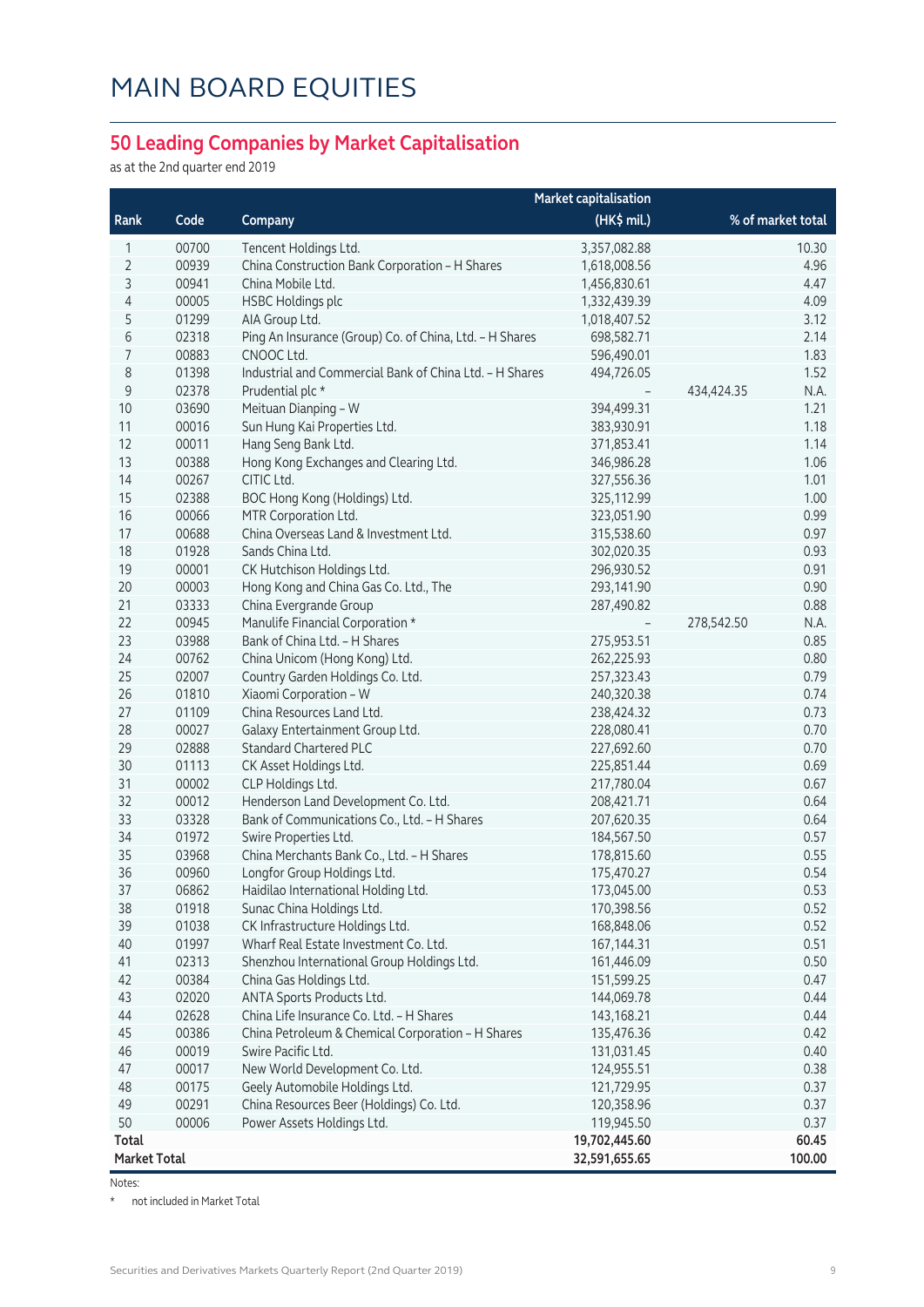#### **Short Selling (value)**

|      |    | Short selling turnover (HK\$ mil.) | Market turnover (HK\$ mil.) * | % of market total |
|------|----|------------------------------------|-------------------------------|-------------------|
| 2018 | Q2 | 772,146.39                         | 6,410,882.11                  | 12.04             |
|      | Q3 | 786,746.65                         | 5,790,267.37                  | 13.59             |
|      | Q4 | 777,054.26                         | 5,311,774.48                  | 14.63             |
| 2019 | Q1 | 831,592.80                         | 6,063,241.38                  | 13.72             |
|      | Q2 | 809,812.75                         | 5,590,062.03                  | 14.49             |

**Included Market total for Main Board and GEM** 

#### **Short Selling (share)**

|      |    | Short selling turnover (mil. shs) | Market turnover (mil. shs) * | % of market total |
|------|----|-----------------------------------|------------------------------|-------------------|
| 2018 | Q2 | 62,536.85                         | 12,221,529.12                | 0.51              |
|      | Q3 | 63,962.52                         | 12,829,760.90                | 0.50              |
|      | Q4 | 64,067.68                         | 15,188,313.38                | 0.42              |
| 2019 | Q1 | 70,290.01                         | 20,448,501.82                | 0.34              |
|      | Q2 | 73,356.84                         | 14,806,813.31                | 0.50              |

Included Market total for Main Board and GEM

#### **New Listing Companies Statistics**

|      |                | No. of newly<br>listed companies | No. of companies<br>transferred from GEM * | <b>Funds raised</b><br>(HK\$ mil.) $*$ |
|------|----------------|----------------------------------|--------------------------------------------|----------------------------------------|
| 2018 | Q <sub>2</sub> | 20                               |                                            | 26,033.23                              |
|      | Q <sub>3</sub> | 40                               |                                            | 190,338.13                             |
|      | Q4             | 42                               | ำ                                          | 44,400.75                              |
| 2019 | Q1             | 32                               | 6                                          | 20,840.88                              |
|      | Q2             | 38                               |                                            | 49,993.37                              |

Included only the transfers of listing from GEM to Main Board pursuant to the revised Rule 9.24 of GEM Listing Rules and to the new Chapter 9A of the Main Board Listing Rules effective from 1 July 2008

All funds raised are attributed to the initial public offers of newly listed companies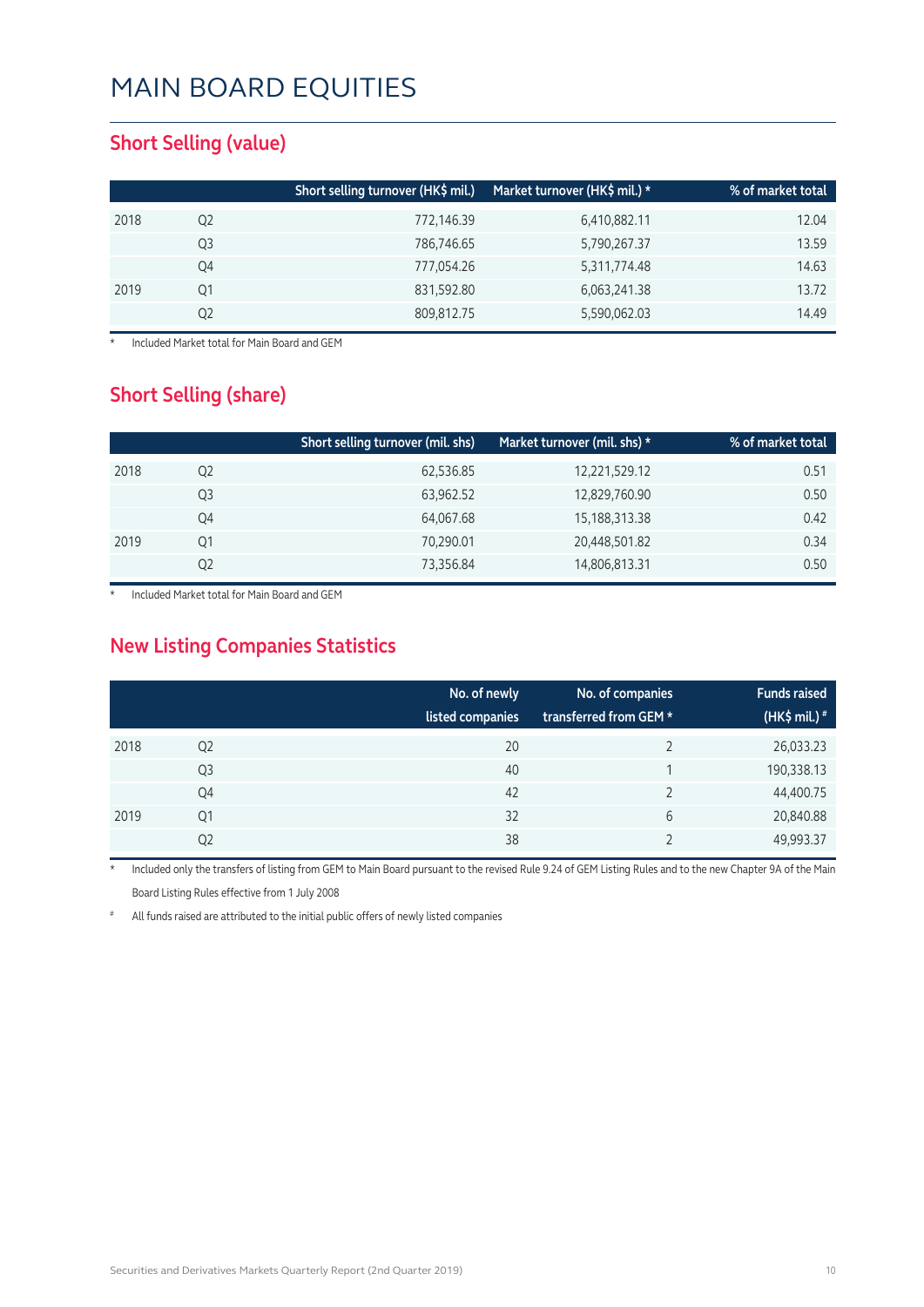#### **Newly Listed Companies**

for 2nd quarter 2019

| Code  | Company                                                     | <b>Listing date</b> | No. of issued shares | Funds raised (HK\$ mil.) |
|-------|-------------------------------------------------------------|---------------------|----------------------|--------------------------|
| 02718 | Shanghai Dongzheng Automotive Finance Co., Ltd. - H Shares  | 2019/04/03          | 539,651,400          | 1,651.33                 |
| 02660 | Zengame Technology Holding Ltd.                             | 2019/04/16          | 1,021,672,000        | 248.06                   |
| 03321 | Wai Hung Group Holdings Ltd.                                | 2019/04/23          | 500,000,000          | 175.00                   |
| 01545 | Design Capital Ltd.                                         | 2019/04/25          | 2,000,000,000        | 150.00                   |
| 01906 | Bonny International Holding Ltd.                            | 2019/04/26          | 1,200,000,000        | 174.00                   |
| 06806 | Shenwan Hongyuan Group Co., Ltd. - H Shares                 | 2019/04/26          | 2,504,000,000        | 9,089.52                 |
| 01780 | B & D Strategic Holdings Ltd.                               | 2019/04/30          | 620,000,000          | 130.20                   |
| 01753 | Duiba Group Ltd.                                            | 2019/05/07          | 1,111,111,200        | 666.67                   |
| 01857 | China Everbright Water Ltd.                                 | 2019/05/08          | 2,812,530,678        | 310.87                   |
| 01867 | LKS Holding Group Ltd. *                                    | 2019/05/09          | 1,120,000,000        |                          |
| 01873 | Viva Biotech Holdings                                       | 2019/05/09          | 1,596,182,398        | 1,553.56                 |
| 01903 | JBB Builders International Ltd.                             | 2019/05/10          | 500,000,000          | 147.50                   |
| 01832 | S.A.I. Leisure Group Co. Ltd.                               | 2019/05/16          | 360,000,000          | 318.60                   |
| 02346 | Universal Star (Holdings) Ltd.                              | 2019/05/16          | 500,000,000          | 125.00                   |
| 02230 | Medialink Group Ltd.                                        | 2019/05/21          | 1,992,000,000        | 224.10                   |
| 01817 | Mulsanne Group Holding Ltd.                                 | 2019/05/27          | 950,000,000          | 881.05                   |
| 02060 | Pujiang International Group Ltd.                            | 2019/05/28          | 811,044,000          | 672.80                   |
| 03868 | Xinyi Energy Holdings Ltd.                                  | 2019/05/28          | 6,752,478,471        | 3,895.01                 |
| 01521 | Frontage Holdings Corporation                               | 2019/05/30          | 2,007,640,910        | 1,606.11                 |
| 02181 | Mabpharm Ltd. - B                                           | 2019/05/31          | 4,124,080,000        | 1,175.37                 |
| 01905 | Haitong UniTrust International Leasing Co., Ltd. - H Shares | 2019/06/03          | 5,794,453,176        | 2,322.36                 |
| 00667 | China East Education Holdings Ltd.                          | 2019/06/12          | 2,183,894,000        | 4,957.81                 |
| 06055 | China Tobacco International (HK) Co. Ltd.                   | 2019/06/12          | 691,680,000          | 935.35                   |
| 02189 | Kato (Hong Kong) Holdings Ltd.                              | 2019/06/13          | 1,000,000,000        | 150.00                   |
| 06811 | Tai Hing Group Holdings Ltd.                                | 2019/06/13          | 1,000,000,000        | 750.00                   |
| 03692 | Hansoh Pharmaceutical Group Co. Ltd.                        | 2019/06/14          | 5,788,611,200        | 9,040.44                 |
| 03877 | CSSC (Hong Kong) Shipping Co. Ltd.                          | 2019/06/17          | 6,136,066,234        | 2,055.59                 |
| 01935 | JH Educational Technology INC.                              | 2019/06/18          | 1,600,830,000        | 601.25                   |
| 06117 | Rizhao Port Jurong Co., Ltd. - H Shares                     | 2019/06/19          | 820,000,000          | 690.00                   |
| 01861 | Precious Dragon Technology Holdings Ltd.                    | 2019/06/21          | 234,544,750          |                          |
| 01769 | <b>Scholar Education Group</b>                              | 2019/06/21          | 555,700,000          | 459.63                   |
| 01951 | Jinxin Fertility Group Ltd.                                 | 2019/06/25          | 2,380,815,802        | 3,049.84                 |
| 01849 | AM Group Holdings Ltd.                                      | 2019/06/26          | 800,000,000          | 130.00                   |
| 01909 | Fire Rock Holdings Ltd. *                                   | 2019/06/27          | 320,000,000          |                          |
| 01901 | Feiyang International Holdings Group Ltd.                   | 2019/06/28          | 500,000,000          | 131.25                   |
| 01842 | Grown Up Group Investment Holdings Ltd.                     | 2019/06/28          | 1,000,000,000        | 125.00                   |
| 01286 | Impro Precision Industries Ltd.                             | 2019/06/28          | 1,833,300,000        | 999.90                   |
| 01930 | Shinelong Automotive Lightweight Application Ltd.           | 2019/06/28          | 660,000,000          | 145.20                   |
| 01943 | Silver Tide Holdings Ltd.                                   | 2019/06/28          | 1,000,000,000        | 125.00                   |
| 01701 | Tu Yi Holding Co. Ltd.                                      | 2019/06/28          | 1,000,000,000        | 130.00                   |
| Total |                                                             |                     |                      | 49,993.37                |

\* Transfers of listing from GEM to Main Board pursuant to the revised Rule 9.24 of the GEM Listing Rules and to the new Chapter 9A of the Main Board Listing Rules effective from 1 July 2008.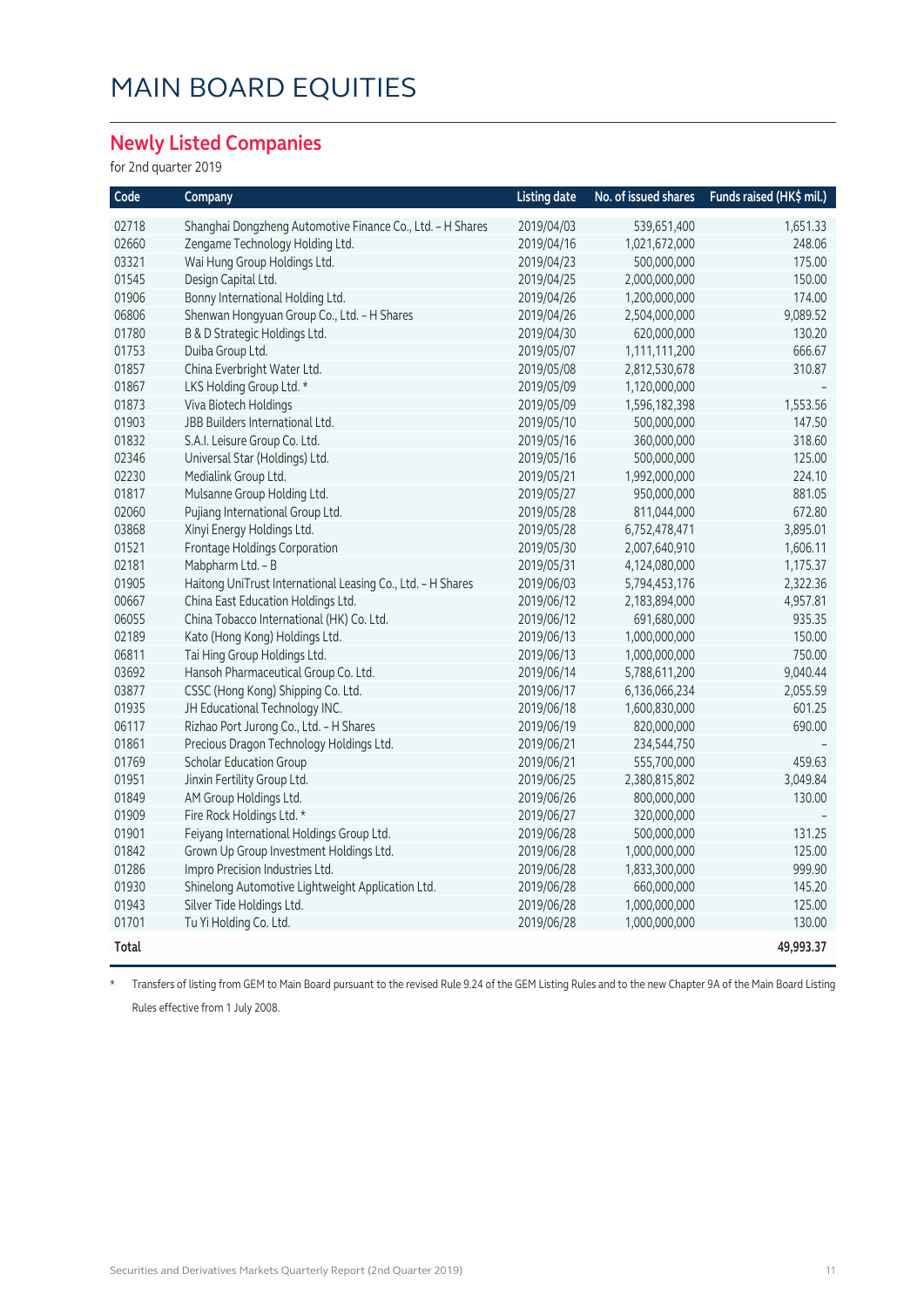#### **Withdrawal of Listed Companies**

for 2nd quarter 2019

| Code  | Company                            | Last trading date | Delisted date |
|-------|------------------------------------|-------------------|---------------|
| 00054 | Hopewell Holdings Ltd.             | 2019/04/17        | 2019/05/03    |
| 00566 | Hanergy Thin Film Power Group Ltd. | 2015/05/20        | 2019/06/11    |
| 00835 | Asia Coal Ltd.                     | 2017/09/29        | 2019/06/18    |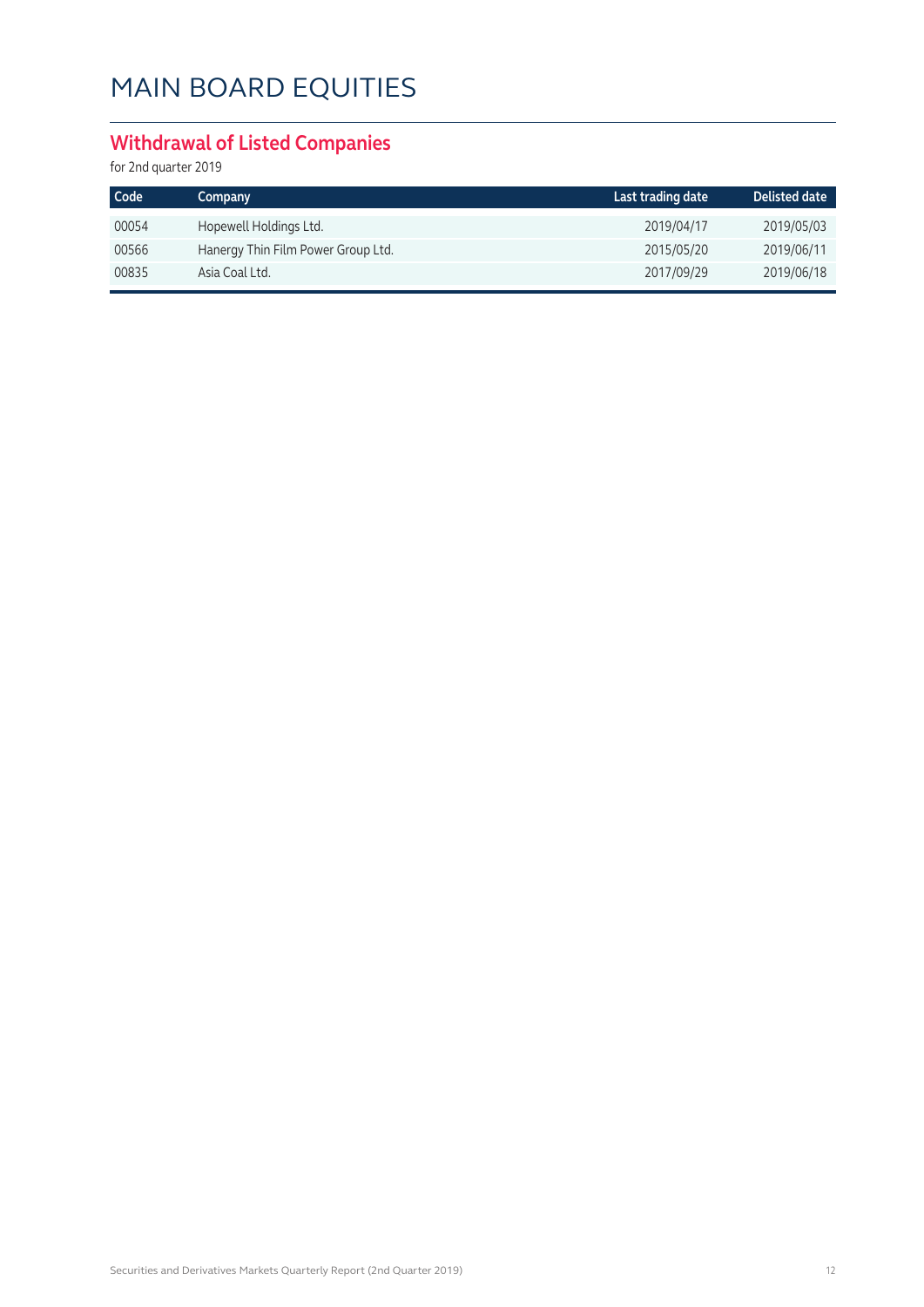#### **Company Name Changes**

#### for 2nd quarter 2019

| Code        | Old name                                   | New name                                                   | <b>Effective date</b> | <b>Adoption date</b> |
|-------------|--------------------------------------------|------------------------------------------------------------|-----------------------|----------------------|
| 02203       | Top Dynamic International Holdings Ltd.    | Brainhole Technology Ltd.                                  | 2019/02/21            | 2019/04/09           |
| 00830       | Far East Global Group Ltd.                 | China State Construction Development Holdings Ltd.         | 2019/03/20            | 2019/04/23           |
| 00622       | Enerchina Holdings Ltd. *                  | Oshidori International Holdings Ltd.                       | 2019/03/27            | 2019/04/29           |
| 01682       | Hua Long Jin Kong Co. Ltd.                 | Hang Pin Living Technology Co. Ltd.                        | 2019/03/12            | 2019/05/08           |
| 00171       | Silver Grant International Industries Ltd. | Silver Grant International Holdings Group Ltd.             | 2019/05/24            | 2019/05/29           |
| 01282       | China Goldjoy Group Ltd.                   | Glory Sun Financial Group Ltd.                             | 2019/05/02            | 2019/05/31           |
| 01360       | Mega Expo Holdings Ltd.                    | NOVA Group Holdings Ltd.                                   | 2019/05/15            | 2019/06/13           |
| 00737/80737 | Hopewell Highway Infrastructure Ltd.       | Shenzhen Investment Holdings Bay Area Development Co. Ltd. | 2019/04/30            | 2019/06/19           |
| 01387       | Renhe Commercial Holdings Co. Ltd.         | China Dili Group                                           | 2019/05/29            | 2019/06/19           |
| 02239       | SMIT Holdings Ltd. #                       | SMIT Holdings Ltd.                                         | 2019/05/16            | 2019/06/19           |
| 00863       | Branding China Group Ltd.                  | BC Technology Group Ltd.                                   | 2019/05/16            | 2019/06/21           |
| 01259       | China Child Care Corporation Ltd.          | Future Development Holdings Ltd.                           | 2019/05/02            | 2019/06/26           |
| 01160       | Grand Investment International Ltd.        | Youth Champ Financial Group Holdings Ltd.                  | 2019/05/21            | 2019/06/27           |

\* Change of English name only

Change of Chinese name only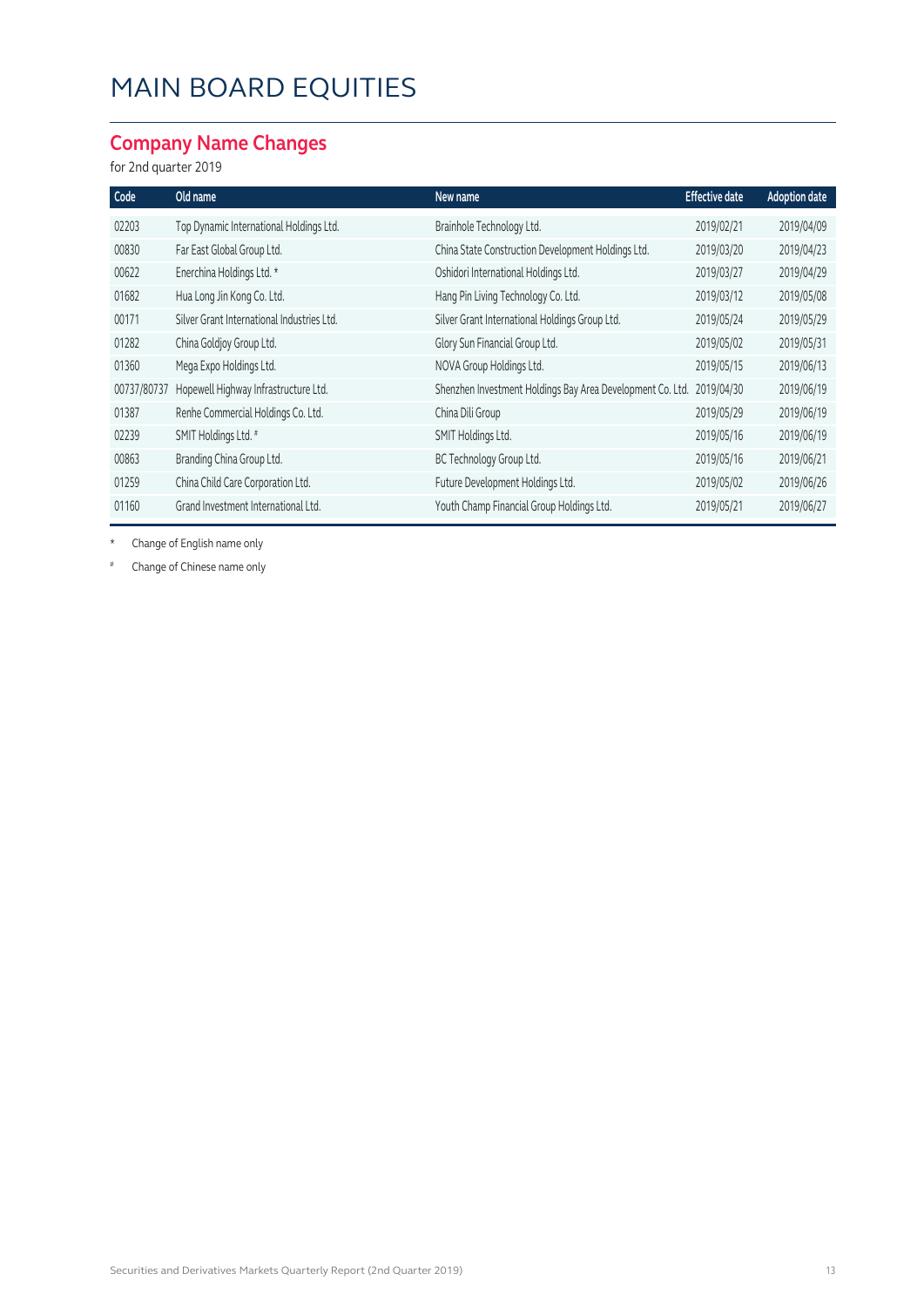#### **Bonus Issues/Bonus Warrants**

for 2nd quarter 2019

| Company                                                     | <b>Particulars</b> | Ex-date    |
|-------------------------------------------------------------|--------------------|------------|
| Angang Steel Co. Ltd. - H Shares                            | 3 for 10           | 2019/05/30 |
| Henderson Land Development Co. Ltd.                         | 1 for 10           | 2019/05/30 |
| Hong Kong and China Gas Co. Ltd., The                       | 1 for 10           | 2019/05/30 |
| Yusei Holdings Ltd.                                         | 1 for $5$          | 2019/06/04 |
| China Int'l Marine Containers (Group) Co., Ltd. - H Shares  | 2 for 10           | 2019/06/05 |
| WuXi AppTec Co., Ltd. - H Shares                            | 4 for 10           | 2019/06/17 |
| Jilin Jiutai Rural Commercial Bank Corporation Ltd. - H Shs | 5 for 100          | 2019/06/24 |
| Launch Tech Co. Ltd. - H Shares                             | 2 for 10           | 2019/06/28 |
|                                                             |                    |            |

### **Share Split/Consolidation**

for 2nd quarter 2019

| Code  | Company                                  | <b>Particulars</b>      | <b>Effective date</b> |
|-------|------------------------------------------|-------------------------|-----------------------|
| 00787 | Global Brands Group Holding Ltd.         | Consolidation 10 into 1 | 2019/04/09            |
| 01831 | ShiFang Holding Ltd.                     | Consolidation 4 into 1  | 2019/04/10            |
| 00275 | Master Glory Group Ltd.                  | Consolidation 20 into 1 | 2019/04/24            |
| 00875 | China Finance Investment Holdings Ltd.   | Consolidation 20 into 1 | 2019/04/25            |
| 01178 | Huiyin Holdings Group Ltd.               | Consolidation 20 into 1 | 2019/04/29            |
| 00724 | Ruixin International Holdings Ltd.       | Consolidation 20 into 1 | 2019/05/23            |
| 01387 | China Dili Group                         | Consolidation 10 into 1 | 2019/05/27            |
| 01371 | China LotSynergy Holdings Ltd.           | Consolidation 10 into 1 | 2019/06/14            |
| 01400 | Moody Technology Holdings Ltd.           | Consolidation 10 into 1 | 2019/06/19            |
| 00539 | Victory City International Holdings Ltd. | Consolidation 10 into 1 | 2019/06/24            |
|       |                                          |                         |                       |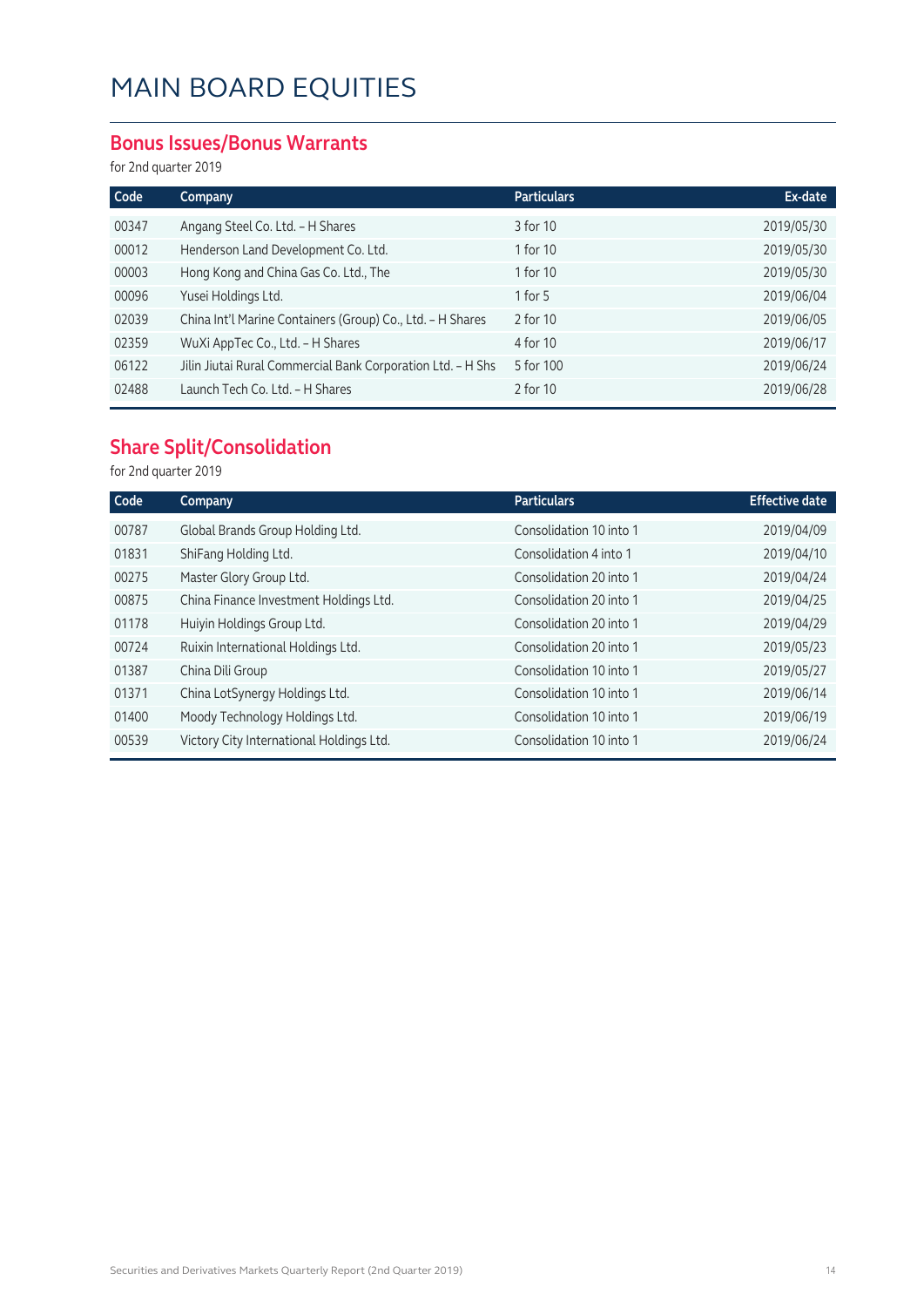#### **Rights Issues & Open Offers**

for 2nd quarter 2019

| Month | Code  | Company                                                     | Ratio                  | Funds raised (HK\$ mil.) |
|-------|-------|-------------------------------------------------------------|------------------------|--------------------------|
| Apr   | 01104 | APAC Resources Ltd.                                         | Rts 1 for 2 @\$1.10    | 446.93                   |
|       | 02309 | Birmingham Sports Holdings Ltd.                             | Rts 1 for 2 @\$0.05    | 295.17                   |
|       | 00812 | Southwest Securities International Securities Ltd.          | Rts 1 for 2 @\$0.131   | 159.90                   |
|       | 00539 | Victory City International Holdings Ltd.                    | Rts 1 for 2 @\$0.098   | 253.79                   |
|       | 02208 | Xinjiang Goldwind Science & Technology Co., Ltd. - H Shares | Rts 1.9 for 10 @\$8.21 | 1,014.03                 |
| May   | 01097 | i-CABLE Communications Ltd.                                 | Rts 3 for 4 @\$0.10    | 92.86                    |
|       | 00803 | Prosperity International Holdings (H.K.) Ltd.               | Rts 2 for 5 @\$0.13    | 9.01                     |
|       | 01026 | Universal Technologies Holdings Ltd.                        | Rts 2 for 1 @\$0.23    | 415.36                   |
| Jun   | 00990 | Theme International Holdings Ltd.                           | Rts 1 for 2 @\$0.10    | 394.71                   |
| Total |       |                                                             |                        | 3,081.76                 |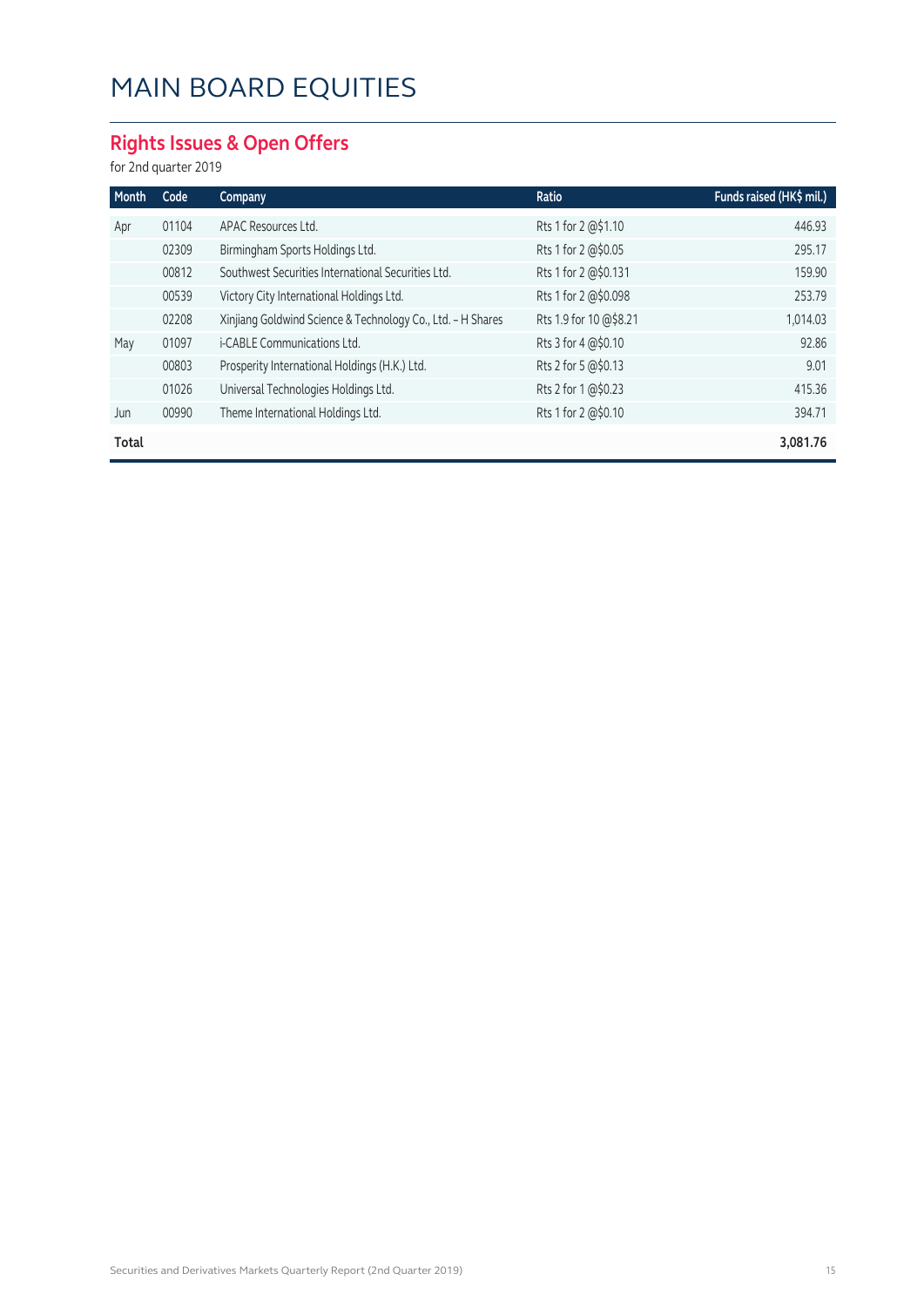#### **Placing\***

|              |       |                           | No. of new    | <b>Placing price</b> | <b>Funds raised</b> |
|--------------|-------|---------------------------|---------------|----------------------|---------------------|
| Month        | Code  | Company                   | shares placed | (HK <sup>2</sup> )   | (HK\$ mil.)         |
| 2019         |       |                           |               |                      |                     |
| Apr          | 01908 | <b>C&amp;D INTL GROUP</b> | 55,000,000    | 9.0000               | 495.00              |
|              | 00039 | CH BEIDAHUANG             | 624,867,599   | 0.1850               | 115.60              |
|              | 02202 | <b>CHINA VANKE</b>        | 262,991,000   | 29.6800              | 7,805.57            |
|              | 00547 | <b>DIGITAL DOMAIN</b>     | 5,323,600,000 | 0.1040               | 553.65              |
|              | 00729 | <b>FDG EVEHICLES</b>      | 833,330,000   | 0.0480               | 40.00               |
|              | 02700 | <b>GREEN INTL HLDG</b>    | 754,716,981   | 0.2120               | 160.00              |
|              | 02611 | <b>GTJA</b>               | 194,000,000   | 16.3400              | 3,169.96            |
|              | 01421 | <b>KINGBO STRIKE</b>      | 204,680,000   | 0.1830               | 37.46               |
|              | 02327 | MEILLEUREHEALTH           | 360,000,000   | 0.9100               | 327.60              |
|              | 01227 | <b>NATIONAL INV</b>       | 482,220,000   | 0.1800               | 86.80               |
|              | 02001 | NEW HIGHER EDU            | 110,000,000   | 3.5700               | 392.70              |
|              | 01323 | NEWTREE GROUP             | 84,500,000    | 0.5300               | 44.79               |
|              | 01583 | <b>QINQIN FOODS</b>       | 104,400,000   | 2.2000               | 229.68              |
|              | 03301 | <b>RONSHINECHINA</b>      | 108,000,000   | 10.9500              | 1,182.60            |
|              | 00697 | SHOUGANG INT'L            | 3,384,043,134 | 0.2500               | 846.01              |
|              | 01233 | TIMES CHINA               | 108,000,000   | 14.5400              | 1,570.32            |
|              | 01483 | U BANQUET GP              | 30,000,000    | 1.7000               | 51.00               |
|              | 01368 | XTEP INT'L                | 247,078,000   | 5.5600               | 1,373.75            |
|              | 00123 | YUEXIU PROPERTY           | 3,080,973,807 | 2.0000               | 6,161.95            |
| May          | 00476 | <b>CH DYNAMICS</b>        | 670,000,000   | 0.1100               | 73.70               |
|              | 00810 | CH INTERNET INV           | 130,800,000   | 0.1550               | 20.27               |
|              | 01572 | <b>CHINA ART FIN</b>      | 78,000,000    | 1.3000               | 101.40              |
|              | 00512 | CHINAGRANDPHARM           | 20,523,198    | 5.0000               | 102.62              |
|              | 01690 | LAP KEI ENGRG             | 50,000,000    | 0.1550               | 7.75                |
|              | 01089 | LEYOU TECH H              | 30,500,000    | 2.3500               | 71.68               |
|              | 01555 | MIE HOLDINGS              | 160,000,000   | 0.1000               | 16.00               |
|              | 03395 | <b>PERSTA</b>             | 23,600,000    | 1.5000               | 35.40               |
|              | 00932 | <b>SHUNTEN INTL</b>       | 23,391,813    | 0.4275               | 10.00               |
|              | 00860 | WE SOLUTIONS              | 400,000,000   | 0.5100               | 204.00              |
| Jun          | 02020 | <b>ANTA SPORTS</b>        | 15,842,000    | 49.1100              | 778.00              |
|              | 00863 | <b>BC TECH GROUP</b>      | 22,091,860    | 5.0000               | 110.46              |
|              | 00633 | CH ALL ACCESS             | 78,000,000    | 0.4800               | 37.44               |
|              | 01580 | DA SEN HLDGS              | 78,000,000    | 0.4100               | 31.98               |
|              | 03800 | <b>GCL-POLY ENERGY</b>    | 1,511,000,000 | 0.4500               | 679.95              |
|              | 01707 | <b>GEOTECH HLDGS</b>      | 280,000,000   | 0.3200               | 89.60               |
|              | 04618 | <b>GRCB 19USDPREF</b>     | 71,500,000    | 156.0000             | 11,154.00           |
|              | 02882 | <b>HKRH</b>               | 210,000,000   | 0.1200               | 25.20               |
|              | 00299 | NEW SPORTS                | 379,000,000   | 0.4500               | 170.55              |
|              | 00265 | ORIENT VICTORY            | 15,690,000    | 0.1290               | 2.02                |
|              | 01096 | SINO ENERGY INT           | 243,000,000   | 0.2000               | 48.60               |
|              | 01026 | UNIVERSAL TECH            | 1,586,400,000 | 0.2300               | 364.87              |
| <b>Total</b> |       |                           |               |                      | 38,779.93           |

\* Due to the reporting time-lag, placing figures for the quarter are provisional.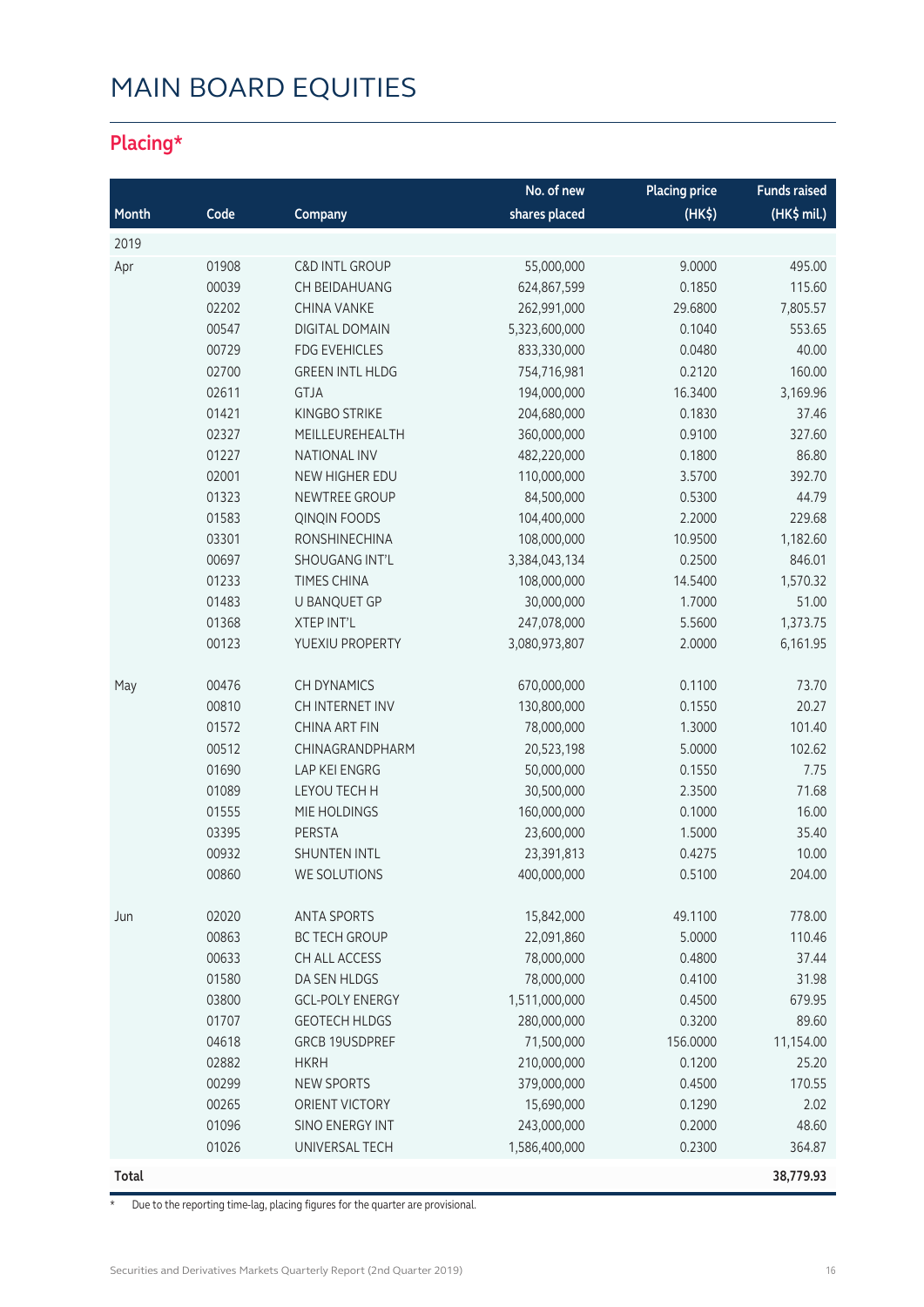#### **Warrant Trading Statistics**

|      |                | <b>Equity wts</b><br>(HK\$ mil.) | Derivative wts<br>(HK\$ mil.) | <b>Total</b><br>(HK\$ mil.) |
|------|----------------|----------------------------------|-------------------------------|-----------------------------|
| 2018 | Q <sub>2</sub> | 0.26                             | 798,436.24                    | 798,436.50                  |
|      | Q <sub>3</sub> | 0.33                             | 783,971.47                    | 783,971.81                  |
|      | Q4             | 6.44                             | 863,336.45                    | 863,342.90                  |
| 2019 | Q1             | 0.92                             | 1,009,753.31                  | 1,009,754.23                |
|      | Q <sub>2</sub> | 2.21                             | 614,814.59                    | 614,816.80                  |

#### **Warrant Market Value**

|      |                |               | <b>Equity wts</b> |               | <b>Derivative wts</b> |           | <b>Total</b> |
|------|----------------|---------------|-------------------|---------------|-----------------------|-----------|--------------|
|      |                | <b>Number</b> | (HK\$ mil.)       | <b>Number</b> | (HK\$ mil.)           | Total no. | (HK\$ mil.)  |
| 2018 | Q <sub>2</sub> |               | 48.51             | 7.189         | 70.085.05             | 7.190     | 70,133.56    |
|      | Q <sub>3</sub> |               | 42.92             | 7,229         | 85,285.94             | 7,230     | 85,328.86    |
|      | Q4             |               | 71.12             | 6,763         | 70,515.61             | 6,765     | 70,586.73    |
| 2019 | Q1             |               | 43.87             | 6,724         | 110,213.51            | 6,726     | 110,257.38   |
|      | Q <sub>2</sub> |               | 46.47             | 5.981         | 72,589.26             | 5,983     | 72,635.73    |

#### **New Listing Statistics – Warrants**

|      |                | No. of newly listed<br>equity wts | No. of newly listed<br>derivative wts | <b>Amount raised</b><br>(HK\$ mil.) |
|------|----------------|-----------------------------------|---------------------------------------|-------------------------------------|
| 2018 | Q <sub>2</sub> | 0                                 | 2,709                                 | 58,049.31                           |
|      | Q <sub>3</sub> | 0                                 | 3,348                                 | 72,114.72                           |
|      | Q4             |                                   | 2,661                                 | 52,904.05                           |
| 2019 | Q <sub>1</sub> | 0                                 | 2,965                                 | 53,532.77                           |
|      | Q <sub>2</sub> | 0                                 | 2,083                                 | 39,993.21                           |

#### **Newly Listed Equity Warrants**

for 2nd quarter 2019

|             |                        | <b>Initial issued</b> |              |               | Amount raised            |
|-------------|------------------------|-----------------------|--------------|---------------|--------------------------|
| <b>Code</b> | <b>Equity warrants</b> | amount (HK\$)         | Listing date | <b>Expiry</b> | (HK\$ mil.)              |
| Nil         |                        |                       |              |               |                          |
| Total       |                        |                       |              |               | $\overline{\phantom{a}}$ |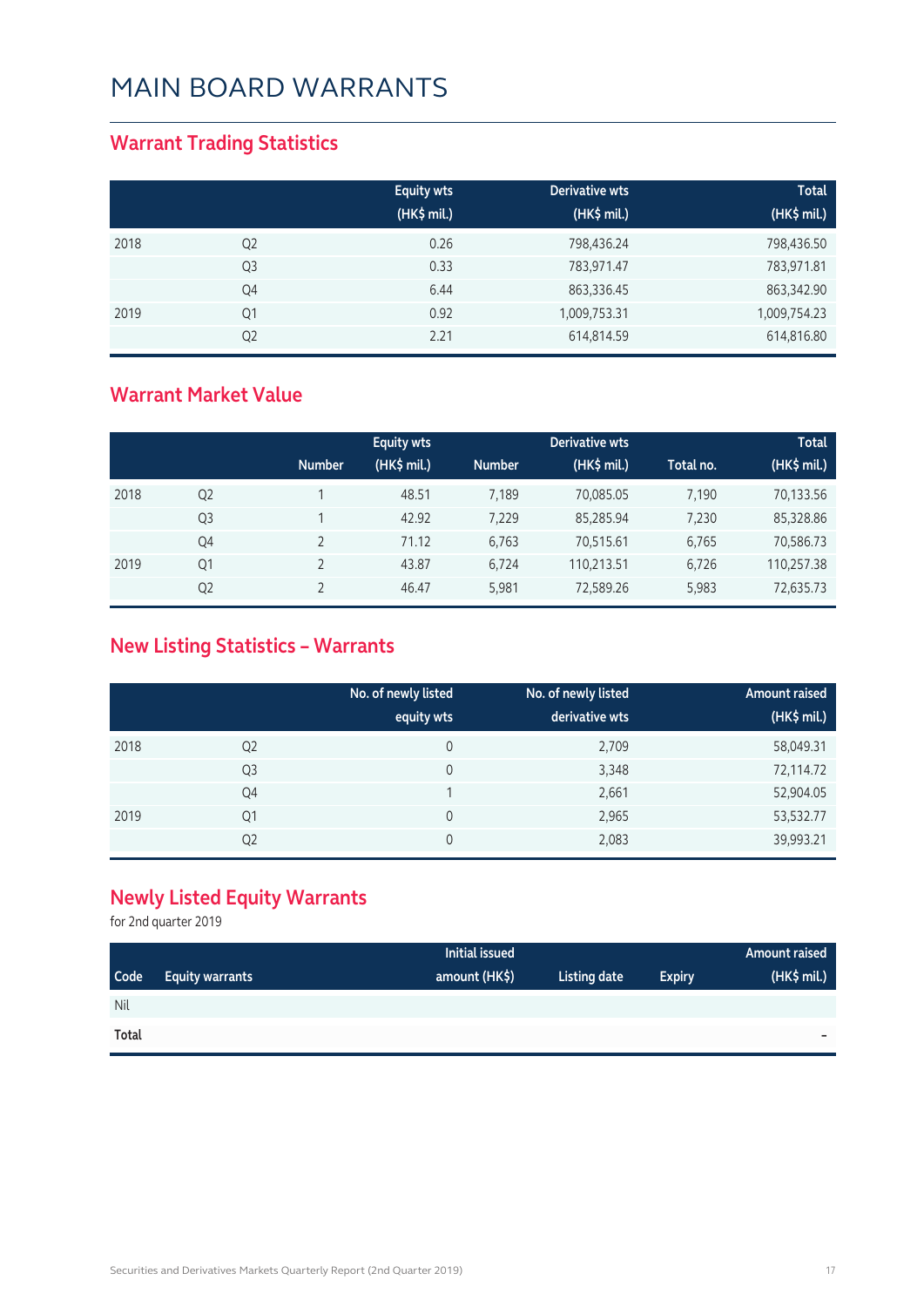#### **Newly Listed Derivative Warrants**

for 2nd quarter 2019

|       |                                                              |              |                     |               | Amount      |
|-------|--------------------------------------------------------------|--------------|---------------------|---------------|-------------|
|       |                                                              | No. of issue |                     |               | raised      |
| Code  | Derivative warrants                                          | (units)      | <b>Listing date</b> | <b>Expiry</b> | (HK\$ mil.) |
| 15213 | BOCI Asia Ltd. - Tencent European Wts Sep 2019 B             | 200,000,000  | 2019/04/01          | 2019/09/23    | 30.00       |
| 15217 | BOCI Asia Ltd. - Tencent European Wts Sep 2019 C             | 200,000,000  | 2019/04/01          | 2019/09/27    | 30.00       |
| 15226 | BOCI Asia Ltd. - Tencent European Wts Sep 2019 D             | 200,000,000  | 2019/04/01          | 2019/09/02    | 38.00       |
| 15249 | Credit Suisse AG - Agricultural Bank European Wts Dec 2019 B | 70,000,000   | 2019/04/01          | 2019/12/20    | 10.50       |
| 15266 | Credit Suisse AG - CPIC European Warrants Sep 2019 B         | 40,000,000   | 2019/04/01          | 2019/09/30    | 14.00       |
| 15270 | Credit Suisse AG - Tencent European Wts Jul 2019 E           | 250,000,000  | 2019/04/01          | 2019/07/26    | 40.00       |
| 15285 | Goldman Sachs SP (Asia) - CC Bank European Wts Jul 2019 E    | 80,000,000   | 2019/04/01          | 2019/07/24    | 14.32       |
| 15286 | Goldman Sachs SP (Asia) - CRCC European Warrants Sep 2019 A  | 40,000,000   | 2019/04/01          | 2019/09/23    | 20.04       |
| 15271 | Goldman Sachs SP (Asia) - ICBC European Warrants Jul 2019 B  | 80,000,000   | 2019/04/01          | 2019/07/18    | 12.00       |
| 15290 | Goldman Sachs SP (Asia) - Stanchart European Wts Jul 2019 A  | 50,000,000   | 2019/04/01          | 2019/07/24    | 10.00       |
| 15294 | Goldman Sachs SP (Asia) - Tencent European Wt Sep 2019 G     | 150,000,000  | 2019/04/01          | 2019/09/25    | 37.05       |
| 15120 | Haitong Int'l Sec - Geely Auto European Warrants Oct 2019 A  | 100,000,000  | 2019/04/01          | 2019/10/03    | 17.00       |
| 15117 | Haitong Int'l Sec - Galaxy Ent European Warrants Jul 2019 E  | 50,000,000   | 2019/04/01          | 2019/07/26    | 13.50       |
| 15108 | Haitong Int'l Sec - Ping An European Warrants Jul 2019 C     | 70,000,000   | 2019/04/01          | 2019/07/02    | 21.00       |
| 15115 | Haitong Int'l Sec - Ping An European Warrants Jul 2019 D     | 70,000,000   | 2019/04/01          | 2019/07/26    | 37.10       |
| 15234 | J P Morgan SP BV - HSI European Warrants Oct 2019 E          | 400,000,000  | 2019/04/01          | 2019/10/30    | 100.00      |
| 15243 | J P Morgan SP BV - Ping An European Warrants Oct 2019 A      | 200,000,000  | 2019/04/01          | 2019/10/02    | 51.00       |
| 15236 | J P Morgan SP BV - Tencent European Warrants Jul 2019 B      | 250,000,000  | 2019/04/01          | 2019/07/24    | 37.50       |
| 15244 | J P Morgan SP BV - Tencent European Warrants Jul 2019 C      | 250,000,000  | 2019/04/01          | 2019/07/26    | 37.75       |
| 15133 | Macquarie Bank Ltd. - CKH European Put Warrants Oct 2019 B   | 15,200,000   | 2019/04/01          | 2019/10/03    | 10.03       |
| 15177 | Macquarie Bank Ltd. - CNBM European Put Warrants Oct 2019 A  | 13,650,000   | 2019/04/01          | 2019/10/03    | 10.03       |
| 15201 | Macquarie Bank Ltd. - Chi Res Power European Wts Apr 2020 A  | 25,200,000   | 2019/04/01          | 2020/04/02    | 10.00       |
| 15131 | Macquarie Bank Ltd. - Henganintl European Wts Nov 2019 A     | 24,700,000   | 2019/04/01          | 2019/11/04    | 10.00       |
| 15142 | Macquarie Bank Ltd. - Ping An European Warrants Oct 2019 E   | 40,000,000   | 2019/04/01          | 2019/10/03    | 10.08       |
| 15175 | Macquarie Bank Ltd. - Ping An European Warrants Nov 2019 C   | 27,500,000   | 2019/04/01          | 2019/11/04    | 10.04       |
| 15176 | Macquarie Bank Ltd. - Xiaomi European Warrants Oct 2019 B    | 37,000,000   | 2019/04/01          | 2019/10/03    | 10.03       |
| 15326 | SG Issuer - BYD Electronic European Warrants Dec 2019 A      | 60,000,000   | 2019/04/01          | 2019/12/20    | 12.60       |
| 15347 | SG Issuer - CC Bank European Warrants Sep 2019 A             | 60,000,000   | 2019/04/01          | 2019/09/30    | 15.00       |
| 15336 | SG Issuer - Sinopec Corp European Warrants Sep 2019 A        | 40,000,000   | 2019/04/01          | 2019/09/30    | 10.00       |
| 15341 | SG Issuer - Chinares Cement European Warrants Nov 2019 A     | 40,000,000   | 2019/04/01          | 2019/11/29    | 10.00       |
| 15427 | SG Issuer - Galaxy Ent European Warrants Aug 2019 A          | 60,000,000   | 2019/04/01          | 2019/08/30    | 15.90       |
| 15434 | SG Issuer - Galaxy Ent European Put Warrants Sep 2019 A      | 40,000,000   | 2019/04/01          | 2019/09/30    | 13.80       |
| 15315 | SG Issuer - HSI European Warrants Oct 2019 B                 | 300,000,000  | 2019/04/01          | 2019/10/30    | 75.00       |
| 15358 | SG Issuer - ICBC European Warrants Sep 2019 B                | 60,000,000   | 2019/04/01          | 2019/09/25    | 12.30       |
| 15359 | SG Issuer - PSBC European Warrants Sep 2019 A                | 30,000,000   | 2019/04/01          | 2019/09/30    | 10.05       |
| 15362 | SG Issuer - Tencent European Warrants Jul 2019 E             | 200,000,000  | 2019/04/01          | 2019/07/24    | 30.00       |
| 15373 | SG Issuer - Tencent European Warrants Jul 2019 F             | 200,000,000  | 2019/04/01          | 2019/07/26    | 33.00       |
| 15128 | UBS AG - CC Bank European Warrants Jul 2019 B                | 70,000,000   | 2019/04/01          | 2019/07/26    | 10.64       |
| 15448 | BOCI Asia Ltd. - Tencent European Wts Jul 2019 E             | 200,000,000  | 2019/04/02          | 2019/07/24    | 30.00       |
| 15577 | Credit Suisse AG - BOC HK European Warrants Oct 2019 A       | 40,000,000   | 2019/04/02          | 2019/10/02    | 10.00       |
| 15592 | Credit Suisse AG - China Lit European Warrants Sep 2019 C    | 25,000,000   | 2019/04/02          | 2019/09/17    | 10.00       |
| 15584 | Credit Suisse AG - Minsheng Bank European Wts Oct 2019 A     | 35,000,000   | 2019/04/02          | 2019/10/02    | 10.15       |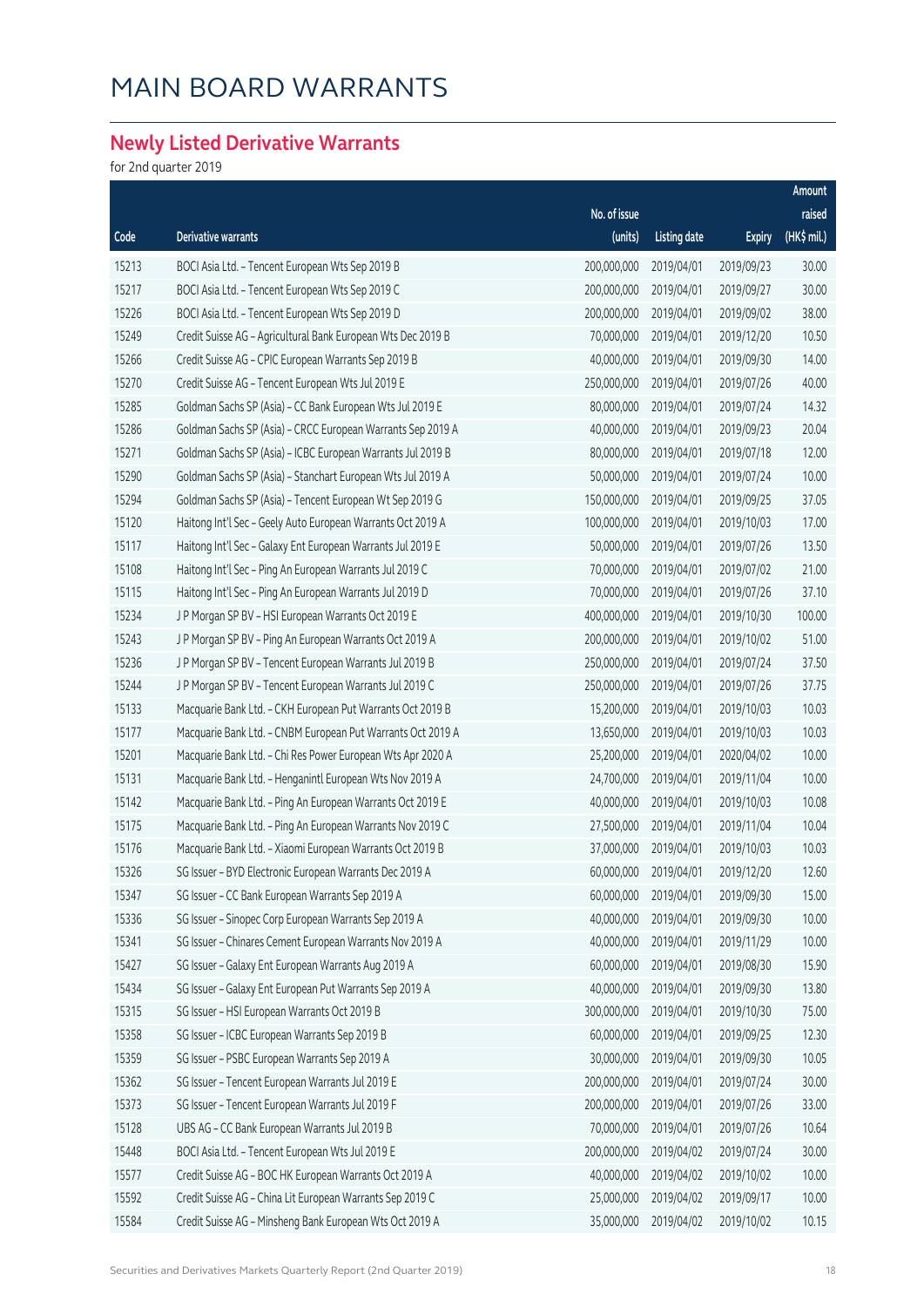|       |                                                              |              |                       |               | Amount      |
|-------|--------------------------------------------------------------|--------------|-----------------------|---------------|-------------|
|       |                                                              | No. of issue |                       |               | raised      |
| Code  | Derivative warrants                                          | (units)      | <b>Listing date</b>   | <b>Expiry</b> | (HK\$ mil.) |
| 15590 | Credit Suisse AG - HSBC European Put Warrants Oct 2019 A     | 80,000,000   | 2019/04/02            | 2019/10/31    | 20.00       |
| 15591 | Credit Suisse AG - PICC European Warrants Dec 2019 B         | 60,000,000   | 2019/04/02            | 2019/12/31    | 15.00       |
| 15629 | Goldman Sachs SP (Asia) - CNBM European Warrants Nov 2019 A  | 60,000,000   | 2019/04/02            | 2019/11/26    | 10.02       |
| 15635 | Goldman Sachs SP (Asia) - Sinopec Corp Euro Wts Jul 2019 B   | 60,000,000   | 2019/04/02            | 2019/07/26    | 10.02       |
| 15640 | Goldman Sachs SP (Asia) - China Railway Euro Wts Aug 2019 A  | 30,000,000   | 2019/04/02            | 2019/08/23    | 10.02       |
| 15626 | Goldman Sachs SP (Asia) - Galaxy Ent European Wts Aug 2019 A | 80,000,000   | 2019/04/02            | 2019/08/27    | 15.28       |
| 15627 | Goldman Sachs SP (Asia) - HKEX European Warrants Sep 2019 H  | 150,000,000  | 2019/04/02            | 2019/09/23    | 22.50       |
| 15574 | J P Morgan SP BV - CC Bank European Wts Oct 2019 A           | 100,000,000  | 2019/04/02            | 2019/10/02    | 25.20       |
| 15441 | J P Morgan SP BV - Tencent European Warrants Jul 2019 D      | 250,000,000  | 2019/04/02            | 2019/07/02    | 37.75       |
| 15544 | Macquarie Bank Ltd. - China Mobile European Wts Nov 2019 A   | 38,000,000   | 2019/04/02            | 2019/11/04    | 10.15       |
| 15564 | Macquarie Bank Ltd. - HKEX European Warrants Nov 2019 B      | 40,000,000   | 2019/04/02            | 2019/11/04    | 10.12       |
| 15511 | Macquarie Bank Ltd. - HSBC European Warrants Nov 2019 A      | 40,000,000   | 2019/04/02            | 2019/11/04    | 10.08       |
| 15541 | Macquarie Bank Ltd. - HSBC European Warrants Dec 2019 B      | 23,000,000   | 2019/04/02            | 2019/12/03    | 10.14       |
| 15610 | SG Issuer - Henganintl Eu Wt Oct 2019 A                      | 15,000,000   | 2019/04/02            | 2019/10/31    | 10.05       |
| 15604 | SG Issuer - Henderson Land European Warrants Sep 2019 A      | 50,000,000   | 2019/04/02            | 2019/09/30    | 10.75       |
| 15612 | SG Issuer - HSBC European Put Warrants Aug 2019 B            | 60,000,000   | 2019/04/02            | 2019/08/27    | 11.40       |
| 15622 | SG Issuer - Kunlun Energy European Warrants Oct 2019 A       | 18,000,000   | 2019/04/02            | 2019/10/31    | 11.16       |
| 15499 | UBS AG - BYD Company European Warrants Aug 2019 A            | 30,000,000   | 2019/04/02            | 2019/08/28    | 12.27       |
| 15476 | UBS AG - ZA Onine European Warrants Sep 2019 B               | 30,000,000   | 2019/04/02            | 2019/09/10    | 10.08       |
| 15648 | BNP Paribas Issuance B.V. - China Life Euro Wts Feb 2020 A   | 50,000,000   | 2019/04/03            | 2020/02/04    | 12.50       |
| 15641 | BNP Paribas Issuance B.V. - Tencent Eu Put Wt Dec 2019 D     | 80,000,000   | 2019/04/03            | 2019/12/03    | 20.00       |
| 15755 | Credit Suisse AG - CS Services European Warrants Oct 2019 A  | 50,000,000   | 2019/04/03            | 2019/10/02    | 12.50       |
| 15739 | Credit Suisse AG - CNBM European Warrants Nov 2019 A         | 60,000,000   | 2019/04/03            | 2019/11/26    | 10.02       |
| 15785 | Credit Suisse AG - China Shenhua European Wts Nov 2019 A     | 70,000,000   | 2019/04/03            | 2019/11/01    | 10.50       |
| 15745 | Credit Suisse AG - Huaneng Power European Warrants Oct 2019A | 30,000,000   | 2019/04/03            | 2019/10/02    | 10.80       |
| 15749 | Credit Suisse AG - Nexteer European Warrants Oct 2019 A      | 40,000,000   | 2019/04/03            | 2019/10/02    | 10.00       |
| 15737 | Credit Suisse AG - PICC Group European Warrants Sep 2019 B   |              | 50,000,000 2019/04/03 | 2019/09/23    | 10.00       |
| 15794 | Goldman Sachs SP (Asia) - China Life Euro Put Wts Sep 2019 G | 100,000,000  | 2019/04/03            | 2019/09/23    | 16.70       |
| 15805 | Goldman Sachs SP (Asia) - China Lit European Wts Sep 2019 B  | 40,000,000   | 2019/04/03            | 2019/09/16    | 17.32       |
| 15807 | Goldman Sachs SP (Asia) - HKEX European Warrants Sep 2019 I  | 150,000,000  | 2019/04/03            | 2019/09/23    | 25.80       |
| 15809 | Goldman Sachs SP (Asia) - HSBC European Put Wts Aug 2019 D   | 80,000,000   | 2019/04/03            | 2019/08/27    | 12.00       |
| 15823 | Goldman Sachs SP (Asia) - HSI European Put Wts Aug 2019 H    | 150,000,000  | 2019/04/03            | 2019/08/29    | 22.50       |
| 15724 | Haitong Int'l Sec - Kingsoft European Warrants Oct 2019 A    | 80,000,000   | 2019/04/03            | 2019/10/04    | 20.00       |
| 15715 | J P Morgan SP BV - Haidilao European Warrants Oct 2019 A     | 40,000,000   | 2019/04/03            | 2019/10/31    | 10.00       |
| 15720 | J P Morgan SP BV - HSCEI European Put Warrants Sep 2019 A    | 200,000,000  | 2019/04/03            | 2019/09/27    | 30.00       |
| 15714 | J P Morgan SP BV - Kingsoft European Warrants Oct 2019 A     | 70,000,000   | 2019/04/03            | 2019/10/02    | 17.57       |
| 10044 | J P Morgan SP BV - N225 Index Euro Wts Dec 2019 A            | 100,000,000  | 2019/04/03            | 2019/12/13    | 15.60       |
| 15713 | SG Issuer - HSI European Warrants Oct 2019 C                 | 300,000,000  | 2019/04/03            | 2019/10/30    | 45.00       |
| 15680 | UBS AG - Fosun Intl European Warrants Sep 2019 A             | 70,000,000   | 2019/04/03            | 2019/09/02    | 10.57       |
| 15681 | UBS AG - Kingsoft European Put Warrants Oct 2019 B           | 50,000,000   | 2019/04/03            | 2019/10/28    | 10.15       |
| 15700 | Bank Vontobel - Conch Cement European Warrants Nov 2019 A    | 40,000,000   | 2019/04/03            | 2019/11/05    | 10.44       |
| 15706 | Bank Vontobel - Bank of China European Warrants Apr 2020 A   | 40,000,000   | 2019/04/03            | 2020/04/03    | 10.44       |
| 15697 | Bank Vontobel - BYD Company European Warrants Oct 2019 A     | 30,000,000   | 2019/04/03            | 2019/10/04    | 10.53       |
| 15709 | Bank Vontobel - CNBM European Warrants Nov 2019 A            | 60,000,000   | 2019/04/03            | 2019/11/27    | 10.26       |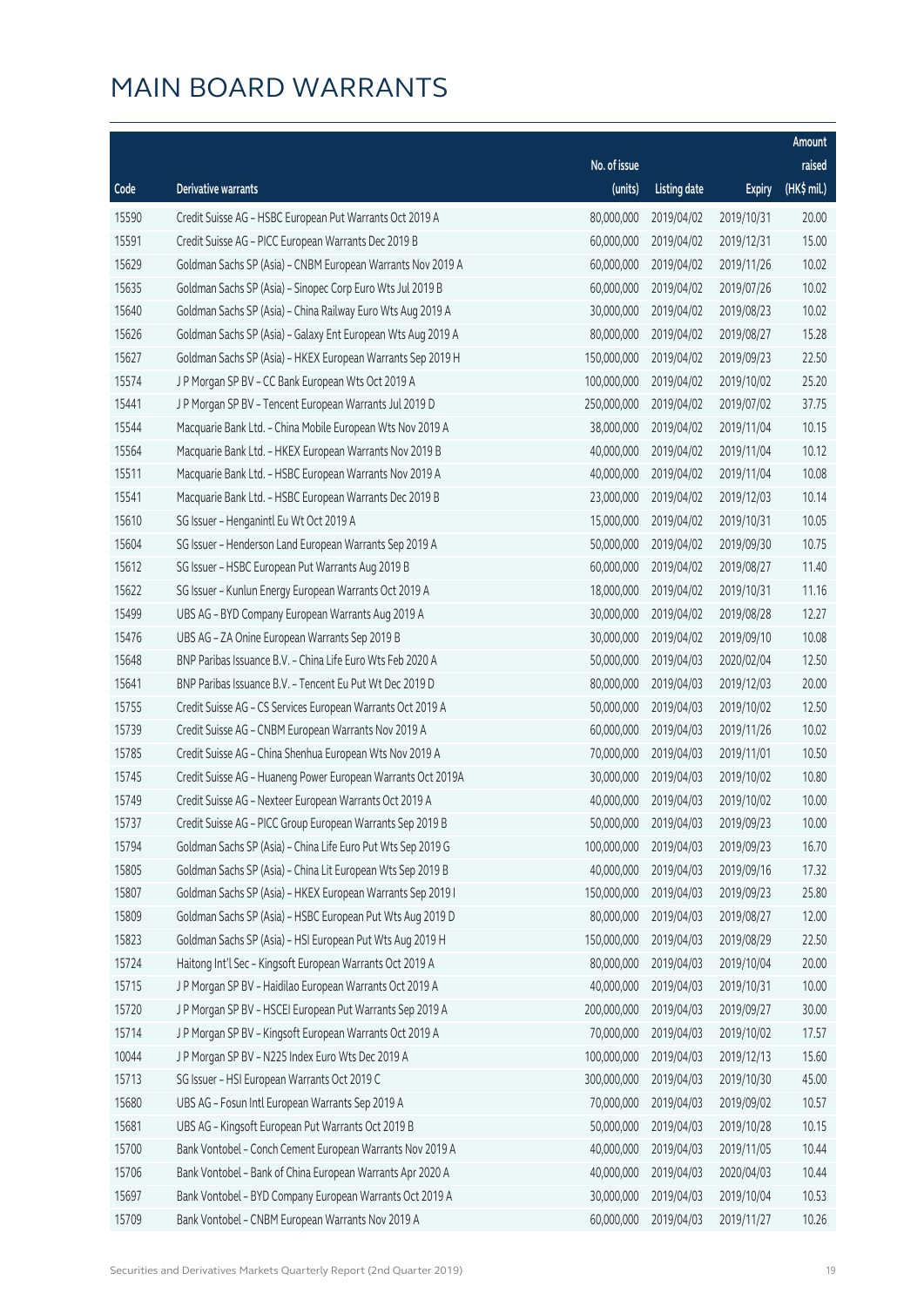|        |                                                              |              |                       |               | Amount      |
|--------|--------------------------------------------------------------|--------------|-----------------------|---------------|-------------|
|        |                                                              | No. of issue |                       |               | raised      |
| Code   | Derivative warrants                                          | (units)      | <b>Listing date</b>   | <b>Expiry</b> | (HK\$ mil.) |
| 15685  | Bank Vontobel - Xiaomi European Warrants Nov 2019 A          | 40,000,000   | 2019/04/03            | 2019/11/04    | 10.00       |
| 23638# | J P Morgan SP BV - HKEX European Warrants May 2019 A         | 200,000,000  | 2019/04/03            | 2019/05/31    | 10.60       |
| 15840  | BOCI Asia Ltd. - CC Bank European Warrants Sep 2019 A        | 70,000,000   | 2019/04/04            | 2019/09/26    | 13.30       |
| 15838  | BOCI Asia Ltd. - HSBC European Put Warrants Aug 2019 D       | 60,000,000   | 2019/04/04            | 2019/08/27    | 13.14       |
| 15842  | BOCI Asia Ltd. - PetroChina European Warrants Sep 2019 A     | 70,000,000   | 2019/04/04            | 2019/09/25    | 13.86       |
| 15849  | BOCI Asia Ltd. - Tencent European Wts Jul 2019 F             | 200,000,000  | 2019/04/04            | 2019/07/26    | 30.00       |
| 15850  | BOCI Asia Ltd. - Tencent European Wts Sep 2019 E             | 200,000,000  | 2019/04/04            | 2019/09/25    | 46.00       |
| 15978  | Credit Suisse AG - BAIC Motor European Warrants May 2020 A   | 60,000,000   | 2019/04/04            | 2020/05/29    | 15.00       |
| 15970  | Credit Suisse AG - Haidilao European Warrants Oct 2019 A     | 40,000,000   | 2019/04/04            | 2019/10/03    | 10.00       |
| 15962  | Credit Suisse AG - Kingsoft European Warrants Oct 2019 A     | 70,000,000   | 2019/04/04            | 2019/10/03    | 17.50       |
| 15980  | Credit Suisse AG - Kingsoft European Put Warrants Oct 2019 B | 55,000,000   | 2019/04/04            | 2019/10/28    | 10.01       |
| 15990  | Goldman Sachs SP (Asia) - BYD Company Euro Wts Jul 2019 A    | 40,000,000   | 2019/04/04            | 2019/07/24    | 10.04       |
| 15991  | Goldman Sachs SP (Asia) - CITIC Bank European Wts Sep 2019 A | 70,000,000   | 2019/04/04            | 2019/09/23    | 10.50       |
| 15989  | Goldman Sachs SP (Asia) - China Mobile Euro Wts Jul 2019 D   | 80,000,000   | 2019/04/04            | 2019/07/04    | 13.52       |
| 15984  | Goldman Sachs SP (Asia) - HSBC European Warrants Aug 2019 E  | 80,000,000   | 2019/04/04            | 2019/08/29    | 12.48       |
| 15995  | Goldman Sachs SP (Asia) - HSBC European Warrants Sep 2019 A  | 80,000,000   | 2019/04/04            | 2019/09/25    | 12.00       |
| 15983  | Haitong Int'l Sec - Kingsoft European Put Warrants Oct 2019B | 40,000,000   | 2019/04/04            | 2019/10/31    | 10.00       |
| 15915  | J P Morgan SP BV - CK Asset European Warrants Oct 2019 A     | 60,000,000   | 2019/04/04            | 2019/10/03    | 15.24       |
| 15893  | J P Morgan SP BV - CKH European Put Warrants Oct 2019 A      | 60,000,000   | 2019/04/04            | 2019/10/03    | 15.30       |
| 15928  | J P Morgan SP BV - CPIC European Warrants Jul 2019 A         | 80,000,000   | 2019/04/04            | 2019/07/04    | 20.80       |
| 15906  | J P Morgan SP BV - Henderson Land European Wt Nov 2019 A     | 40,000,000   | 2019/04/04            | 2019/11/29    | 10.08       |
| 15907  | J P Morgan SP BV - Henderson Land European Put Wts Oct 2019A | 40,000,000   | 2019/04/04            | 2019/10/03    | 10.08       |
| 15926  | J P Morgan SP BV - ICBC European Warrants Sep 2019 C         | 100,000,000  | 2019/04/04            | 2019/09/30    | 15.70       |
| 15912  | J P Morgan SP BV - New World Dev European Put Wts Dec 2019 B | 40,000,000   | 2019/04/04            | 2019/12/31    | 10.08       |
| 15898  | J P Morgan SP BV - Wharf European Warrants Oct 2019 A        | 70,000,000   | 2019/04/04            | 2019/10/03    | 10.57       |
| 15999  | SG Issuer - Henganintl Eu Wt Oct 2019 B                      | 20,000,000   | 2019/04/04            | 2019/10/31    | 10.40       |
| 16006  | SG Issuer - New World Dev Eu Wt Aug 2019 A                   |              | 20,000,000 2019/04/04 | 2019/08/30    | 10.40       |
| 15883  | UBS AG - Cathay Pacific European Warrants Mar 2020 A         | 40,000,000   | 2019/04/04            | 2020/03/09    | 10.00       |
| 15864  | UBS AG - Link REIT European Put Warrants Aug 2020 A          | 55,000,000   | 2019/04/04            | 2020/08/24    | 10.73       |
| 15878  | UBS AG - Ping An European Put Warrants Aug 2019 B            | 100,000,000  | 2019/04/04            | 2019/08/23    | 26.30       |
| 25335# | J P Morgan SP BV - HSI European Put Warrants Jun 2019 E      | 400,000,000  | 2019/04/04            | 2019/06/27    | 12.00       |
| 16416# | J P Morgan SP BV - Tencent European Warrants Jun 2019 C      | 250,000,000  | 2019/04/04            | 2019/06/25    | 24.75       |
| 16085  | BOCI Asia Ltd. - ICBC European Warrants Sep 2019 A           | 70,000,000   | 2019/04/08            | 2019/09/25    | 11.34       |
| 16139  | Credit Suisse AG - Agile Ppt European Warrants Oct 2019 A    | 50,000,000   | 2019/04/08            | 2019/10/14    | 10.00       |
| 16132  | Credit Suisse AG - CHALCO European Wts Oct 2019 A            | 30,000,000   | 2019/04/08            | 2019/10/08    | 10.20       |
| 16140  | Credit Suisse AG - CC Bank European Warrants Oct 2019 A      | 60,000,000   | 2019/04/08            | 2019/10/25    | 10.02       |
| 16129  | Credit Suisse AG - Hua Hong Semi European Wts Oct 2019 A     | 30,000,000   | 2019/04/08            | 2019/10/08    | 10.20       |
| 16125  | Credit Suisse AG - ICBC European Warrants Sep 2019 D         | 70,000,000   | 2019/04/08            | 2019/09/25    | 12.60       |
| 16134  | Credit Suisse AG - Mengniu Dairy European Wts Oct 2019 A     | 40,000,000   | 2019/04/08            | 2019/10/08    | 10.00       |
| 16189  | Goldman Sachs SP (Asia) - AIA European Put Wts Aug 2019 D    | 80,000,000   | 2019/04/08            | 2019/08/27    | 17.36       |
| 16187  | Goldman Sachs SP (Asia) - China Mobile Euro Wts Sep 2019 C   | 80,000,000   | 2019/04/08            | 2019/09/25    | 12.00       |
| 16183  | Goldman Sachs SP (Asia) - HKEX European Put Wts Sep 2019 J   | 100,000,000  | 2019/04/08            | 2019/09/09    | 15.90       |
| 16192  | Goldman Sachs SP (Asia) - HSI European Put Wts Sep 2019 H    | 150,000,000  | 2019/04/08            | 2019/09/27    | 22.50       |
| 16174  | Goldman Sachs SP (Asia) - Tencent European Put Wt Aug 2019 E | 100,000,000  | 2019/04/08            | 2019/08/27    | 15.00       |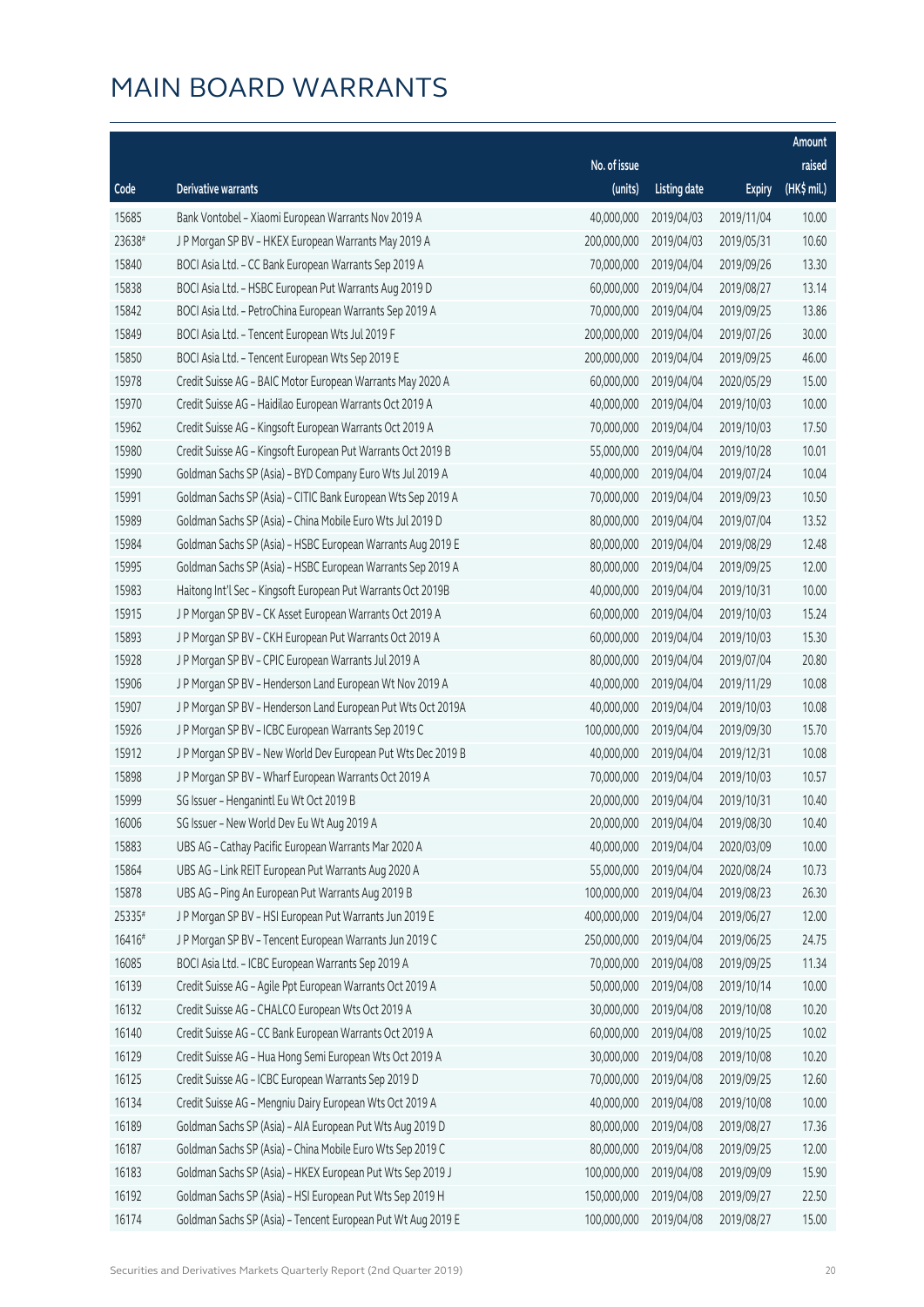|       |                                                              |                        |                     |               | Amount       |
|-------|--------------------------------------------------------------|------------------------|---------------------|---------------|--------------|
|       |                                                              | No. of issue           |                     |               | raised       |
| Code  | Derivative warrants                                          | (units)                | <b>Listing date</b> | <b>Expiry</b> | $(HK\$ mil.) |
| 16077 | Haitong Int'l Sec - Ping An European Warrants Jul 2019 E     | 70,000,000             | 2019/04/08          | 2019/07/24    | 10.50        |
| 16150 | J P Morgan SP BV - Angang Steel European Warrants Feb 2020 A | 60,000,000             | 2019/04/08          | 2020/02/04    | 15.12        |
| 16116 | J P Morgan SP BV - BYD Company European Warrants Jul 2019 C  | 50,000,000             | 2019/04/08          | 2019/07/31    | 10.80        |
| 16088 | J P Morgan SP BV - Ch Molybdenum European Wts Sep 2019 B     | 50,000,000             | 2019/04/08          | 2019/09/30    | 14.55        |
| 16119 | J P Morgan SP BV - Chi Res Land European Warrants Dec 2019 A | 50,000,000             | 2019/04/08          | 2019/12/31    | 12.55        |
| 16147 | J P Morgan SP BV - Henganintl European Warrants Oct 2019 A   | 60,000,000             | 2019/04/08          | 2019/10/08    | 21.12        |
| 16154 | J P Morgan SP BV - Hang Seng Bank Euro Put Wts Nov 2019 A    | 70,000,000             | 2019/04/08          | 2019/11/29    | 10.57        |
| 16089 | J P Morgan SP BV - SHK Ppt European Warrants Oct 2019 A      | 60,000,000             | 2019/04/08          | 2019/10/08    | 26.52        |
| 16157 | J P Morgan SP BV - Swire Pacific A European Wts Oct 2019 A   | 35,000,000             | 2019/04/08          | 2019/10/31    | 11.48        |
| 16071 | Macquarie Bank Ltd. - CLP Holdings European Wts Jan 2020 A   | 40,000,000             | 2019/04/08          | 2020/01/03    | 10.00        |
| 16010 | Macquarie Bank Ltd. - China South Air Euro Wts Jan 2020 A    | 40,000,000             | 2019/04/08          | 2020/01/03    | 10.00        |
| 16059 | Macquarie Bank Ltd. - Hang Seng Bank European Wts Nov 2019 A | 23,000,000             | 2019/04/08          | 2019/11/04    | 10.03        |
| 16028 | Macquarie Bank Ltd. - ICBC European Put Warrants Nov 2019 A  | 30,000,000             | 2019/04/08          | 2019/11/04    | 10.08        |
| 16076 | Macquarie Bank Ltd. - Shimao Ppt European Wts Nov 2019 A     | 35,000,000             | 2019/04/08          | 2019/11/04    | 10.26        |
| 16042 | Macquarie Bank Ltd. - Swire Pacific A Euro Wts Apr 2020 A    | 19,000,000             | 2019/04/08          | 2020/04/02    | 10.18        |
| 16043 | Macquarie Bank Ltd. - Sunny Optical Euro Put Wts Nov 2019 A  | 38,000,000             | 2019/04/08          | 2019/11/04    | 10.07        |
| 16051 | Macquarie Bank Ltd. - Shenzhou Intl European Wts May 2020 A  | 40,000,000             | 2019/04/08          | 2020/05/18    | 10.00        |
| 16070 | Macquarie Bank Ltd. - Weichai Power European Wts Jun 2020 A  | 38,000,000             | 2019/04/08          | 2020/06/16    | 10.03        |
| 16050 | Macquarie Bank Ltd. - Yuexiu Property Euro Wts Aug 2020 A    | 20,000,000             | 2019/04/08          | 2020/08/14    | 10.06        |
| 16173 | SG Issuer - CSOP A50 ETF European Warrants Oct 2019 A        | 20,000,000             | 2019/04/08          | 2019/10/31    | 12.40        |
| 16141 | Bank Vontobel - SHK Ppt European Warrants Oct 2019 A         | 20,000,000             | 2019/04/08          | 2019/10/28    | 10.42        |
| 16143 | Bank Vontobel - SHK Ppt European Put Warrants Nov 2019 A     | 20,000,000             | 2019/04/08          | 2019/11/01    | 12.62        |
| 16211 | BOCI Asia Ltd. - China Mobile European Warrants Oct 2019 A   | 60,000,000             | 2019/04/09          | 2019/10/14    | 17.16        |
| 16196 | BOCI Asia Ltd. - HSI European Put Warrants Sep 2019 B        | 200,000,000            | 2019/04/09          | 2019/09/27    | 30.00        |
| 16200 | BOCI Asia Ltd. - HSI European Put Warrants Sep 2019 C        | 200,000,000            | 2019/04/09          | 2019/09/27    | 30.00        |
| 16256 | Credit Suisse AG - China Mobile European Warrants Sep 2019 B | 60,000,000             | 2019/04/09          | 2019/09/20    | 10.02        |
| 16258 | Credit Suisse AG - HSI European Put Warrants Sep 2019 B      | 200,000,000 2019/04/09 |                     | 2019/09/27    | 30.00        |
| 16254 | Credit Suisse AG - SHK Ppt European Put Warrants Aug 2019 A  | 35,000,000             | 2019/04/09          | 2019/08/23    | 10.15        |
| 16224 | Credit Suisse AG - Tencent Euro Put Wts Sep 2019 E           | 250,000,000            | 2019/04/09          | 2019/09/25    | 37.50        |
| 16267 | Goldman Sachs SP (Asia) - BYD Company Euro Wts Jul 2019 B    | 50,000,000             | 2019/04/09          | 2019/07/26    | 10.00        |
| 16216 | Goldman Sachs SP (Asia) - HKEX European Warrants Oct 2019 A  | 150,000,000            | 2019/04/09          | 2019/10/09    | 37.50        |
| 16281 | Goldman Sachs SP (Asia) - HSI European Put Wts Sep 2019 I    | 150,000,000            | 2019/04/09          | 2019/09/27    | 22.50        |
| 16266 | Goldman Sachs SP (Asia) - ICBC European Warrants Sep 2019 B  | 80,000,000             | 2019/04/09          | 2019/09/25    | 12.00        |
| 16272 | Goldman Sachs SP (Asia) - Ping An Euro Put Wts Jan 2020 A    | 200,000,000            | 2019/04/09          | 2020/01/22    | 30.00        |
| 16265 | Haitong Int'l Sec - CNOOC European Warrants Oct 2019 A       | 20,000,000             | 2019/04/09          | 2019/10/31    | 22.00        |
| 16263 | Haitong Int'l Sec - Geely Auto European Warrants Oct 2019 B  | 50,000,000             | 2019/04/09          | 2019/10/02    | 13.50        |
| 16217 | Macquarie Bank Ltd. - Henderson Land Dev Euro Wts Apr 2020 A | 34,000,000             | 2019/04/09          | 2020/04/02    | 10.06        |
| 16304 | SG Issuer - AIA European Put Warrants Aug 2019 B             | 70,000,000             | 2019/04/09          | 2019/08/12    | 11.55        |
| 16314 | SG Issuer - Galaxy Ent European Put Warrants Aug 2019 B      | 50,000,000             | 2019/04/09          | 2019/08/13    | 12.00        |
| 16305 | SG Issuer - HKEX European Put Warrants Sep 2019 H            | 150,000,000            | 2019/04/09          | 2019/09/23    | 30.00        |
| 16283 | SG Issuer - HSI European Put Warrants Sep 2019 I             | 300,000,000            | 2019/04/09          | 2019/09/27    | 51.00        |
| 16287 | SG Issuer - HSI European Put Warrants Oct 2019 D             | 300,000,000            | 2019/04/09          | 2019/10/30    | 75.00        |
| 16316 | SG Issuer - Ping An European Warrants Aug 2019 B             | 80,000,000             | 2019/04/09          | 2019/08/28    | 27.20        |
| 16307 | SG Issuer - Ping An European Put Warrants Sep 2019 E         | 60,000,000             | 2019/04/09          | 2019/09/23    | 26.40        |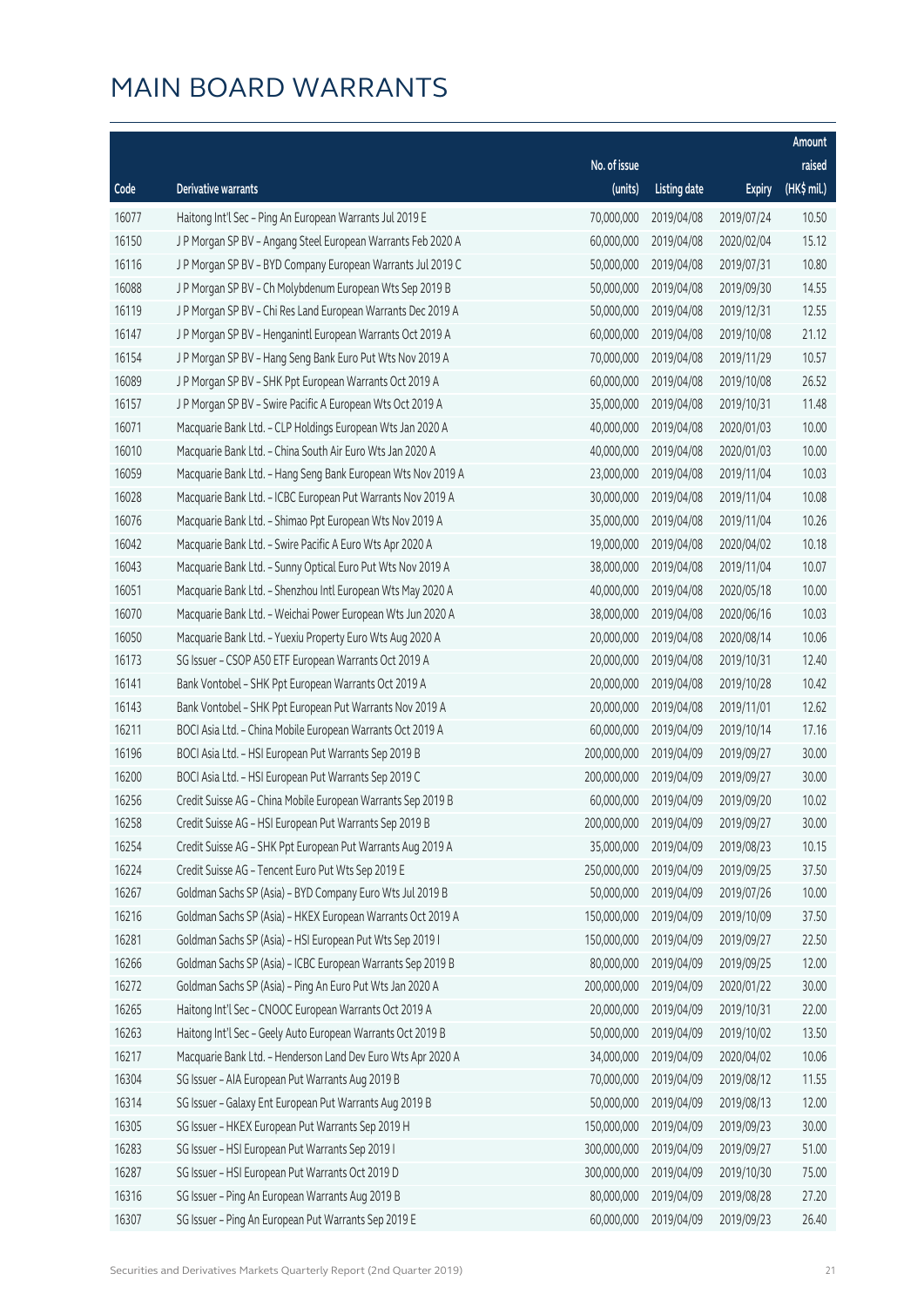|       |                                                              |              |                       |               | Amount      |
|-------|--------------------------------------------------------------|--------------|-----------------------|---------------|-------------|
|       |                                                              | No. of issue |                       |               | raised      |
| Code  | <b>Derivative warrants</b>                                   | (units)      | <b>Listing date</b>   | <b>Expiry</b> | (HK\$ mil.) |
| 16325 | SG Issuer - Sands China European Warrants Aug 2019 A         | 60,000,000   | 2019/04/09            | 2019/08/23    | 10.80       |
| 16332 | SG Issuer - Sands China European Put Warrants Aug 2019 B     | 50,000,000   | 2019/04/09            | 2019/08/23    | 11.50       |
| 16360 | SG Issuer - SHK Ppt European Warrants Aug 2019 B             | 25,000,000   | 2019/04/09            | 2019/08/23    | 11.50       |
| 16222 | UBS AG - Galaxy Ent European Put Warrants Oct 2019 A         | 60,000,000   | 2019/04/09            | 2019/10/08    | 32.16       |
| 16223 | UBS AG - Sands China Ltd European Put Warrants Aug 2019 A    | 50,000,000   | 2019/04/09            | 2019/08/23    | 14.25       |
| 16417 | BNP Paribas Issuance B.V. - HSI European Wts Sep 2019 B      | 100,000,000  | 2019/04/10            | 2019/09/27    | 16.00       |
| 16425 | BNP Paribas Issuance B.V. - HSI Euro Put Wts Sep 2019 C      | 100,000,000  | 2019/04/10            | 2019/09/27    | 15.00       |
| 16430 | BNP Paribas Issuance B.V. - Sands China Euro Wt Nov 2019 B   | 50,000,000   | 2019/04/10            | 2019/11/04    | 12.50       |
| 16433 | BNP Paribas Issuance B.V. - Sands China Euro Wt Feb 2020 A   | 50,000,000   | 2019/04/10            | 2020/02/04    | 12.50       |
| 16446 | BNP Paribas Issuance B.V. - Wynn Macau Euro Wts Nov 2019 A   | 50,000,000   | 2019/04/10            | 2019/11/04    | 16.50       |
| 16465 | Credit Suisse AG - Greatwall Motor European Wts Sep 2019 A   | 20,000,000   | 2019/04/10            | 2019/09/23    | 10.00       |
| 16498 | Goldman Sachs SP (Asia) - AIA European Put Wts Aug 2019 E    | 80,000,000   | 2019/04/10            | 2019/08/19    | 12.00       |
| 16506 | Goldman Sachs SP (Asia) - Geely Auto Euro Put Wts Aug 2019 A | 70,000,000   | 2019/04/10            | 2019/08/28    | 10.50       |
| 16501 | Goldman Sachs SP (Asia) - Galaxy Ent Euro Put Wts Aug 2019 B | 80,000,000   | 2019/04/10            | 2019/08/13    | 12.00       |
| 16512 | Goldman Sachs SP (Asia) - HSI European Put Wts Sep 2019 J    | 150,000,000  | 2019/04/10            | 2019/09/27    | 22.50       |
| 16510 | Goldman Sachs SP (Asia) - Xiaomi European Warrants Jan 2020A | 100,000,000  | 2019/04/10            | 2020/01/13    | 16.70       |
| 16405 | HK Bank - AIA European Warrants Jun 2020 A                   | 150,000,000  | 2019/04/10            | 2020/06/30    | 37.50       |
| 16403 | HK Bank - Bank of China European Warrants Nov 2019 A         | 80,000,000   | 2019/04/10            | 2019/11/25    | 12.00       |
| 16389 | HK Bank - HSI European Warrants Oct 2019 A                   | 150,000,000  | 2019/04/10            | 2019/10/30    | 22.50       |
| 16391 | HK Bank - HSI European Put Warrants Sep 2019 J               | 150,000,000  | 2019/04/10            | 2019/09/27    | 24.00       |
| 16401 | HK Bank - HSI European Put Warrants Oct 2019 B               | 150,000,000  | 2019/04/10            | 2019/10/30    | 37.50       |
| 16414 | HK Bank - Tencent European Warrants Dec 2019 A               | 100,000,000  | 2019/04/10            | 2019/12/31    | 25.00       |
| 16412 | HK Bank - Tencent European Put Warrants Sep 2019 D           | 100,000,000  | 2019/04/10            | 2019/09/30    | 20.00       |
| 16455 | Haitong Int'l Sec - AIA European Warrants Oct 2019 A         | 40,000,000   | 2019/04/10            | 2019/10/14    | 10.40       |
| 16459 | Haitong Int'l Sec - AIA European Warrants Dec 2019 A         | 100,000,000  | 2019/04/10            | 2019/12/27    | 25.00       |
| 16494 | Haitong Int'l Sec - CHALCO European Warrants Sep 2019 A      | 60,000,000   | 2019/04/10            | 2019/09/05    | 12.00       |
| 16489 | Haitong Int'l Sec - CKH Holdings European Put Wts Oct19B     |              | 30,000,000 2019/04/10 | 2019/10/31    | 11.70       |
| 16447 | Haitong Int'l Sec - Galaxy Ent European Warrants Oct 2019 A  | 60,000,000   | 2019/04/10            | 2019/10/10    | 19.80       |
| 16452 | Haitong Int'l Sec - Galaxy Ent European Put Wts Oct 2019 B   | 60,000,000   | 2019/04/10            | 2019/10/11    | 30.00       |
| 16483 | Haitong Int'l Sec - SHK Ppt European Warrants Oct 2019 A     | 40,000,000   | 2019/04/10            | 2019/10/30    | 26.80       |
| 16484 | Haitong Int'l Sec - SHK Ppt European Put Warrants Oct 2019 B | 40,000,000   | 2019/04/10            | 2019/10/30    | 15.60       |
| 16373 | Macquarie Bank Ltd. - Conch Cement European Wts Nov 2019 A   | 19,500,000   | 2019/04/10            | 2019/11/04    | 10.16       |
| 16364 | Macquarie Bank Ltd. - Galaxy Ent European Wts Nov 2019 A     | 27,500,000   | 2019/04/10            | 2019/11/04    | 10.04       |
| 16374 | Macquarie Bank Ltd. - Luye Pharma European Warrants Dec 20 A | 40,000,000   | 2019/04/10            | 2020/12/16    | 10.00       |
| 16377 | Macquarie Bank Ltd. - WH Group European Warrants May 2020 A  | 35,000,000   | 2019/04/10            | 2020/05/18    | 10.01       |
| 16527 | SG Issuer - Conch Cement European Warrants Oct 2019 A        | 30,000,000   | 2019/04/10            | 2019/10/31    | 10.35       |
| 16542 | SG Issuer - CAM CSI300 European Warrants Oct 2019 A          | 50,000,000   | 2019/04/10            | 2019/10/31    | 12.50       |
| 16532 | SG Issuer - CC Bank European Warrants Jul 2019 E             | 70,000,000   | 2019/04/10            | 2019/07/26    | 10.50       |
| 16544 | SG Issuer - China Life European Put Warrants Sep 2019 H      | 50,000,000   | 2019/04/10            | 2019/09/02    | 10.00       |
| 16551 | SG Issuer - China Mobile European Warrants Oct 2019 A        | 60,000,000   | 2019/04/10            | 2019/10/31    | 16.50       |
| 16543 | SG Issuer - Cathay Pac Air Euro European Warrants Nov 2019 A | 70,000,000   | 2019/04/10            | 2019/11/01    | 11.55       |
| 16537 | SG Issuer - HKEX European Warrants Sep 2019 I                | 100,000,000  | 2019/04/10            | 2019/09/09    | 19.50       |
| 16554 | SG Issuer - Huaneng Power European Warrants Sep 2019 A       | 50,000,000   | 2019/04/10            | 2019/09/23    | 11.75       |
| 16556 | SG Issuer - Shimao Ppt Eu Wt Oct 2019 A                      | 40,000,000   | 2019/04/10            | 2019/10/09    | 11.00       |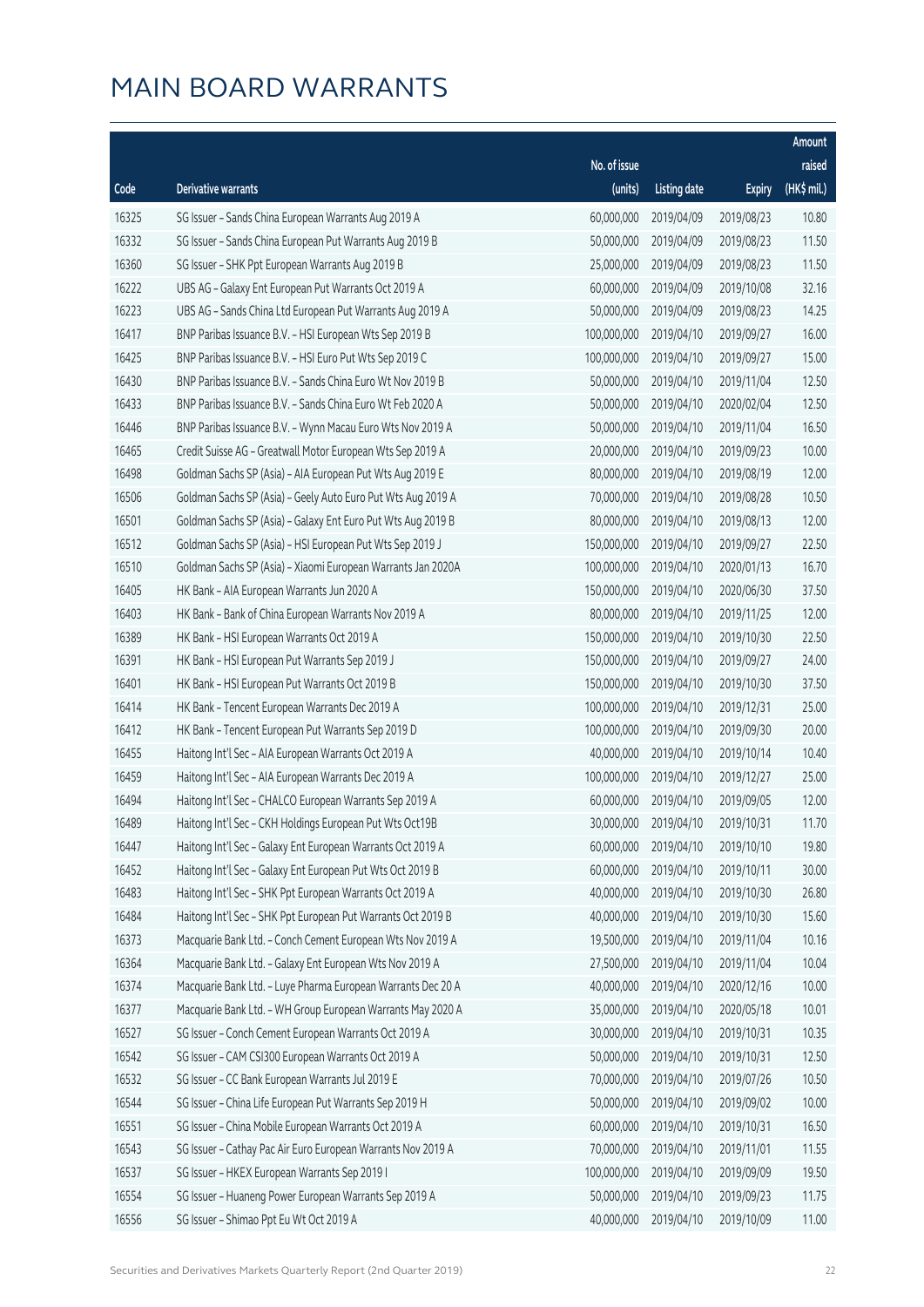|        |                                                              |              |                       |               | Amount      |
|--------|--------------------------------------------------------------|--------------|-----------------------|---------------|-------------|
|        |                                                              | No. of issue |                       |               | raised      |
| Code   | <b>Derivative warrants</b>                                   | (units)      | <b>Listing date</b>   | <b>Expiry</b> | (HK\$ mil.) |
| 16540  | SG Issuer - Tencent European Put Warrants Sep 2019 D         | 200,000,000  | 2019/04/10            | 2019/09/26    | 41.00       |
| 16534  | SG Issuer - China Vanke European Warrants Oct 2019 A         | 30,000,000   | 2019/04/10            | 2019/10/31    | 10.05       |
| 16385  | UBS AG - China Mobile European Warrants Oct 2019 A           | 100,000,000  | 2019/04/10            | 2019/10/09    | 27.70       |
| 16384  | UBS AG - HKEX European Warrants Sep 2019 E                   | 150,000,000  | 2019/04/10            | 2019/09/02    | 35.25       |
| 16388  | UBS AG - Tencent European Put Warrants Jul 2019 E            | 300,000,000  | 2019/04/10            | 2019/07/30    | 45.00       |
| 16514  | Bank Vontobel - Galaxy Ent European Put Warrants Oct 2019 A  | 25,000,000   | 2019/04/10            | 2019/10/25    | 11.48       |
| 16522  | Bank Vontobel - HSI European Put Warrants Oct 2019 A         | 80,000,000   | 2019/04/10            | 2019/10/30    | 20.00       |
| 16515  | Bank Vontobel - Ping An European Warrants Aug 2019 B         | 50,000,000   | 2019/04/10            | 2019/08/12    | 11.80       |
| 16526  | Bank Vontobel - Sands China Ltd European Warrants Oct 2019 A | 40,000,000   | 2019/04/10            | 2019/10/09    | 10.00       |
| 19134# | Credit Suisse AG - Xiaomi European Warrants Sep 2019 B       | 100,000,000  | 2019/04/10            | 2019/09/25    | 11.30       |
| 16583  | BOCI Asia Ltd. - HSI European Warrants Sep 2019 D            | 200,000,000  | 2019/04/11            | 2019/09/27    | 31.20       |
| 16624  | Credit Suisse AG - Conch Cement European Warrants Oct 2019 A | 30,000,000   | 2019/04/11            | 2019/10/10    | 10.50       |
| 16626  | Credit Suisse AG - HSBC European Put Warrants Aug 2019 D     | 80,000,000   | 2019/04/11            | 2019/08/29    | 24.00       |
| 16617  | Credit Suisse AG - HSI European Put Warrants Sep 2019 C      | 200,000,000  | 2019/04/11            | 2019/09/27    | 30.00       |
| 16625  | Credit Suisse AG - Tencent Euro Put Wts Sep 2019 F           | 200,000,000  | 2019/04/11            | 2019/09/27    | 39.00       |
| 16622  | Credit Suisse AG - Xiaomi European Warrants Sep 2019 E       | 80,000,000   | 2019/04/11            | 2019/09/16    | 13.60       |
| 16687  | Goldman Sachs SP (Asia) - Galaxy Ent European Wts Aug 2019 C | 80,000,000   | 2019/04/11            | 2019/08/19    | 22.80       |
| 16669  | Goldman Sachs SP (Asia) - Galaxy Ent Euro Put Wts Oct 2019 A | 80,000,000   | 2019/04/11            | 2019/10/11    | 22.48       |
| 16681  | Goldman Sachs SP (Asia) - HKEX European Warrants Sep 2019 K  | 100,000,000  | 2019/04/11            | 2019/09/05    | 21.20       |
| 16688  | Goldman Sachs SP (Asia) - HSCEI European Warrants Dec 2019 A | 150,000,000  | 2019/04/11            | 2019/12/30    | 22.50       |
| 16680  | Goldman Sachs SP (Asia) - Tencent European Put Wt Sep 2019 H | 100,000,000  | 2019/04/11            | 2019/09/25    | 15.00       |
| 16594  | HK Bank - Galaxy Ent European Warrants Oct 2019 A            | 40,000,000   | 2019/04/11            | 2019/10/31    | 14.00       |
| 16595  | HK Bank - Galaxy Ent European Put Warrants Oct 2019 B        | 40,000,000   | 2019/04/11            | 2019/10/31    | 12.00       |
| 16585  | HK Bank - Sands China European Warrants Oct 2019 A           | 40,000,000   | 2019/04/11            | 2019/10/31    | 10.00       |
| 16613  | Haitong Int'l Sec - Country Garden European Put Wts Feb 20 B | 40,000,000   | 2019/04/11            | 2020/02/28    | 10.00       |
| 16615  | Haitong Int'l Sec - Minsheng Bank European Warrants Nov 19 A | 40,000,000   | 2019/04/11            | 2019/11/29    | 19.20       |
| 16608  | Haitong Int'l Sec - CPIC European Warrants Oct 2019 A        |              | 50,000,000 2019/04/11 | 2019/10/11    | 12.50       |
| 16607  | Haitong Int'l Sec - Geely Auto European Put Wts Aug 2019 A   | 100,000,000  | 2019/04/11            | 2019/08/28    | 15.00       |
| 16611  | Haitong Int'l Sec - SUNAC European Warrants Nov 2019 B       | 30,000,000   | 2019/04/11            | 2019/11/29    | 17.70       |
| 16612  | Haitong Int'l Sec - SUNAC European Put Warrants Oct 2019 B   | 30,000,000   | 2019/04/11            | 2019/10/30    | 13.80       |
| 16561  | Macquarie Bank Ltd. - BYD Electronic European Wts Dec 2019 A | 32,000,000   | 2019/04/11            | 2019/12/03    | 10.11       |
| 16578  | Macquarie Bank Ltd. - China Gas Hold Euro Wts Jan 2020 A     | 24,000,000   | 2019/04/11            | 2020/01/03    | 10.34       |
| 16572  | Macquarie Bank Ltd. - CITIC Sec European Warrants Apr 2020 A | 40,000,000   | 2019/04/11            | 2020/04/02    | 10.04       |
| 16564  | Macquarie Bank Ltd. - Ch State Con European Wts Apr 2020 A   | 40,000,000   | 2019/04/11            | 2020/04/02    | 10.12       |
| 16562  | Macquarie Bank Ltd. - Chow Tai Fook European Wts Apr 2020 A  | 25,000,000   | 2019/04/11            | 2020/04/02    | 10.03       |
| 16584  | Macquarie Bank Ltd. - Geely Auto European Put Wts Nov 2019 A | 27,500,000   | 2019/04/11            | 2019/11/04    | 10.07       |
| 16563  | Macquarie Bank Ltd. - MGM China European Warrants Jan 2020 A | 40,000,000   | 2019/04/11            | 2020/01/03    | 10.12       |
| 16575  | Macquarie Bank Ltd. - Zijin Mining European Wts Jan 2020 A   | 20,500,000   | 2019/04/11            | 2020/01/03    | 10.02       |
| 16732  | SG Issuer - AAC Tech European Warrants Oct 2019 A            | 20,000,000   | 2019/04/11            | 2019/10/31    | 11.20       |
| 16698  | SG Issuer - AIA European Put Warrants Sep 2019 A             | 40,000,000   | 2019/04/11            | 2019/09/23    | 13.60       |
| 16735  | SG Issuer - China East Air European Warrants Oct 2019 A      | 15,000,000   | 2019/04/11            | 2019/10/10    | 10.05       |
| 16736  | SG Issuer - CRCC European Warrants Dec 2019 B                | 50,000,000   | 2019/04/11            | 2019/12/31    | 12.50       |
| 16740  | SG Issuer - China South Air European Warrants Dec 2019 A     | 60,000,000   | 2019/04/11            | 2019/12/31    | 15.00       |
| 16744  | SG Issuer - COSCO Ship Hold European Warrants Oct 2019 A     | 40,000,000   | 2019/04/11            | 2019/10/31    | 10.00       |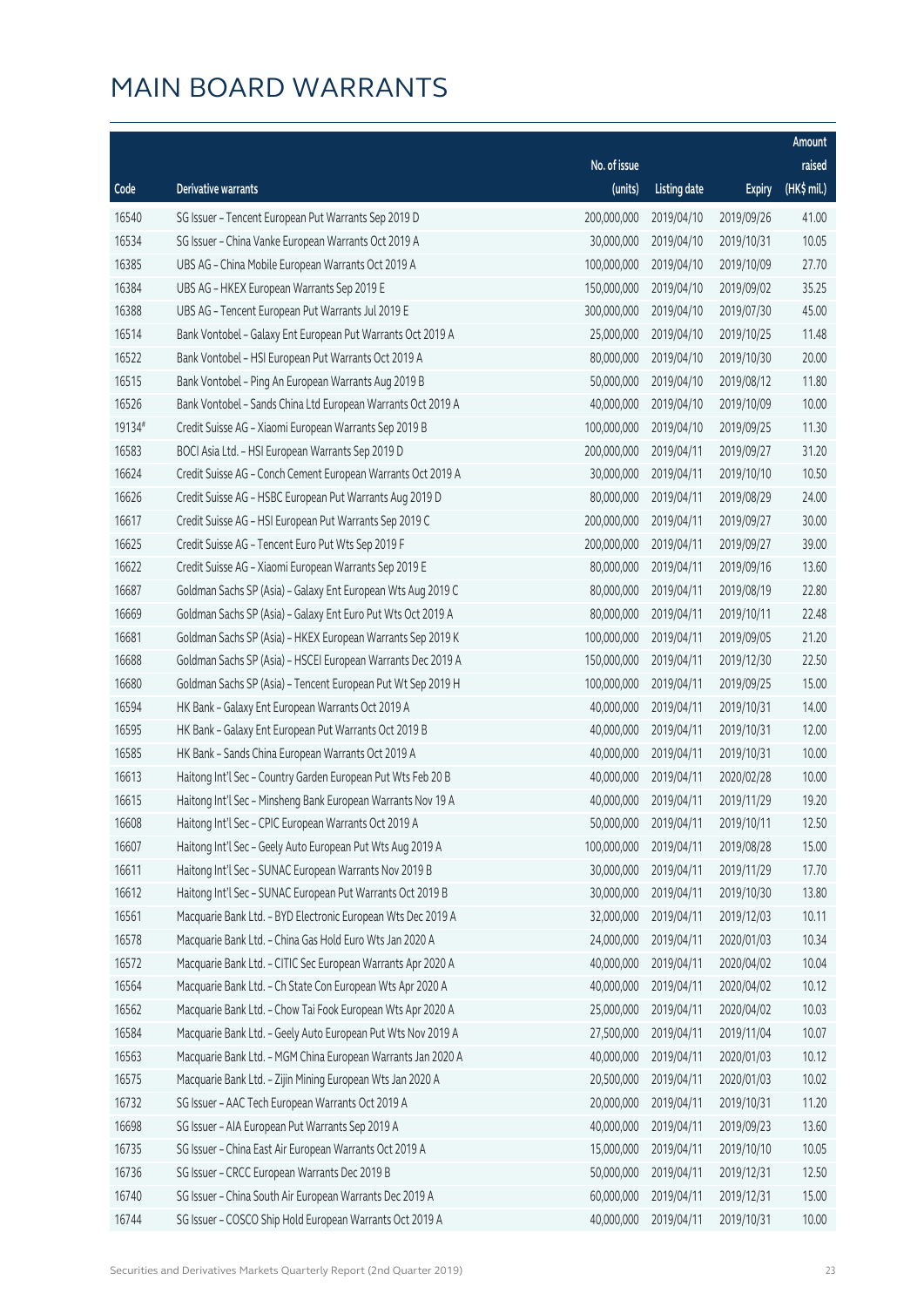|        |                                                              |              |                       |               | Amount      |
|--------|--------------------------------------------------------------|--------------|-----------------------|---------------|-------------|
|        |                                                              | No. of issue |                       |               | raised      |
| Code   | Derivative warrants                                          | (units)      | <b>Listing date</b>   | <b>Expiry</b> | (HK\$ mil.) |
| 16710  | SG Issuer - Geely Auto European Put Warrants Aug 2019 A      | 70,000,000   | 2019/04/11            | 2019/08/28    | 10.50       |
| 16696  | SG Issuer - HSI European Put Warrants Sep 2019 J             | 300,000,000  | 2019/04/11            | 2019/09/27    | 49.50       |
| 16748  | SG Issuer - Link REIT European Warrants Aug 2019 A           | 35,000,000   | 2019/04/11            | 2019/08/23    | 10.15       |
| 16750  | SG Issuer - PICC Group European Warrants Sep 2019 A          | 50,000,000   | 2019/04/11            | 2019/09/23    | 11.00       |
| 16713  | SG Issuer - Tencent European Put Warrants Aug 2019 B         | 200,000,000  | 2019/04/11            | 2019/08/27    | 30.00       |
| 16722  | SG Issuer - Tencent European Put Warrants Sep 2019 E         | 200,000,000  | 2019/04/11            | 2019/09/25    | 30.00       |
| 16598  | UBS AG - HSI European Warrants Oct 2019 A                    | 300,000,000  | 2019/04/11            | 2019/10/30    | 45.60       |
| 16558  | UBS AG - HSI European Put Warrants Sep 2019 B                | 300,000,000  | 2019/04/11            | 2019/09/27    | 47.10       |
| 16559  | UBS AG - HSI European Put Warrants Sep 2019 C                | 300,000,000  | 2019/04/11            | 2019/09/27    | 49.50       |
| 16596  | UBS AG - PetroChina European Warrants Jul 2019 A             | 70,000,000   | 2019/04/11            | 2019/07/24    | 10.50       |
| 16602  | UBS AG - Ping An European Warrants Oct 2019 B                | 100,000,000  | 2019/04/11            | 2019/10/24    | 20.10       |
| 16636  | Bank Vontobel - China Life European Put Warrants Sep 2019 B  | 60,000,000   | 2019/04/11            | 2019/09/23    | 10.20       |
| 16635  | Bank Vontobel - Minsheng Bank European Warrants Sep 2019 A   | 50,000,000   | 2019/04/11            | 2019/09/25    | 11.10       |
| 16634  | Bank Vontobel - China Shenhua European Warrants Nov 2019 A   | 70,000,000   | 2019/04/11            | 2019/11/01    | 10.50       |
| 16640  | Bank Vontobel - CSPC Pharma European Warrants Oct 2019 A     | 35,000,000   | 2019/04/11            | 2019/10/10    | 10.50       |
| 16656  | Bank Vontobel - HKEX European Warrants Oct 2019 A            | 80,000,000   | 2019/04/11            | 2019/10/31    | 20.24       |
| 16662  | Bank Vontobel - HKEX European Put Warrants Nov 2019 B        | 40,000,000   | 2019/04/11            | 2019/11/01    | 11.44       |
| 16647  | Bank Vontobel - PetroChina European Warrants Oct 2019 B      | 40,000,000   | 2019/04/11            | 2019/10/31    | 10.00       |
| 16665  | Bank Vontobel - Ping An European Put Warrants Oct 2019 C     | 20,000,000   | 2019/04/11            | 2019/10/11    | 12.44       |
| 16630  | Bank Vontobel - Tencent European Warrants Jul 2019 E         | 100,000,000  | 2019/04/11            | 2019/07/24    | 18.00       |
| 16628  | Bank Vontobel - Tencent European Put Warrants Nov 2019 B     | 100,000,000  | 2019/04/11            | 2019/11/05    | 28.00       |
| 29276# | J P Morgan SP BV - China Mobile European Wts Jun 2019 C      | 150,000,000  | 2019/04/11            | 2019/06/28    | 10.65       |
| 16760  | BOCI Asia Ltd. - CAM CSI300 European Warrants Oct 2019 A     | 40,000,000   | 2019/04/12            | 2019/10/23    | 11.08       |
| 16755  | BOCI Asia Ltd. - CSOP A50 ETF European Warrants Nov 2019 A   | 70,000,000   | 2019/04/12            | 2019/11/22    | 10.50       |
| 16762  | BOCI Asia Ltd. - China Tower European Warrants Sep 2019 C    | 80,000,000   | 2019/04/12            | 2019/09/23    | 12.64       |
| 16758  | BOCI Asia Ltd. - A50 China European Warrants Nov 2019 A      | 70,000,000   | 2019/04/12            | 2019/11/22    | 11.13       |
| 16861  | Credit Suisse AG - Air China European Warrants Oct 2019 A    |              | 40,000,000 2019/04/12 | 2019/10/11    | 10.80       |
| 16847  | Credit Suisse AG - China EB Ltd European Warrants Dec 2019 B | 40,000,000   | 2019/04/12            | 2019/12/31    | 10.00       |
| 16857  | Credit Suisse AG - CKH Holdings European Warrants Oct 2019 A | 40,000,000   | 2019/04/12            | 2019/10/11    | 10.80       |
| 16854  | Credit Suisse AG - China Railway European Warrants Aug 2019A | 40,000,000   | 2019/04/12            | 2019/08/23    | 10.80       |
| 16863  | Credit Suisse AG - China South Air European Wts Oct 2019 A   | 40,000,000   | 2019/04/12            | 2019/10/31    | 10.00       |
| 16858  | Credit Suisse AG - Galaxy Ent European Warrants Oct 2020 A   | 100,000,000  | 2019/04/12            | 2020/10/30    | 25.00       |
| 16862  | Credit Suisse AG - Baiyunshan Ph European Warrants Oct 2019A | 30,000,000   | 2019/04/12            | 2019/10/11    | 10.50       |
| 16864  | Credit Suisse AG - Travelsky Tech European Wts Oct 2019 A    | 40,000,000   | 2019/04/12            | 2019/10/31    | 10.00       |
| 16828  | Goldman Sachs SP (Asia) - AIA European Put Wts Sep 2019 A    | 80,000,000   | 2019/04/12            | 2019/09/23    | 23.28       |
| 16841  | Goldman Sachs SP (Asia) - HSCEI European Put Wts Sep 2019 A  | 150,000,000  | 2019/04/12            | 2019/09/27    | 22.50       |
| 16827  | Goldman Sachs SP (Asia) - PetroChina European Wts Jul 2019 B | 80,000,000   | 2019/04/12            | 2019/07/24    | 12.00       |
| 16832  | Goldman Sachs SP (Asia) - Ping An European Wts Oct 2019 A    | 100,000,000  | 2019/04/12            | 2019/10/24    | 17.70       |
| 16831  | Goldman Sachs SP (Asia) - Xiaomi European Warrants Sep 2019F | 60,000,000   | 2019/04/12            | 2019/09/25    | 15.42       |
| 16821  | HK Bank - CSOP A50 ETF European Warrants Jan 2020 A          | 80,000,000   | 2019/04/12            | 2020/01/06    | 20.00       |
| 16817  | HK Bank - CSOP A50 ETF European Put Warrants Sep 2019 B      | 80,000,000   | 2019/04/12            | 2019/09/27    | 12.00       |
| 16815  | HK Bank - A50 China European Warrants Jan 2020 A             | 80,000,000   | 2019/04/12            | 2020/01/06    | 20.00       |
| 16814  | HK Bank - A50 China European Put Warrants Oct 2019 A         | 80,000,000   | 2019/04/12            | 2019/10/04    | 12.00       |
| 16826  | Haitong Int'l Sec - CM Bank European Warrants Nov 2019 A     | 40,000,000   | 2019/04/12            | 2019/11/29    | 13.60       |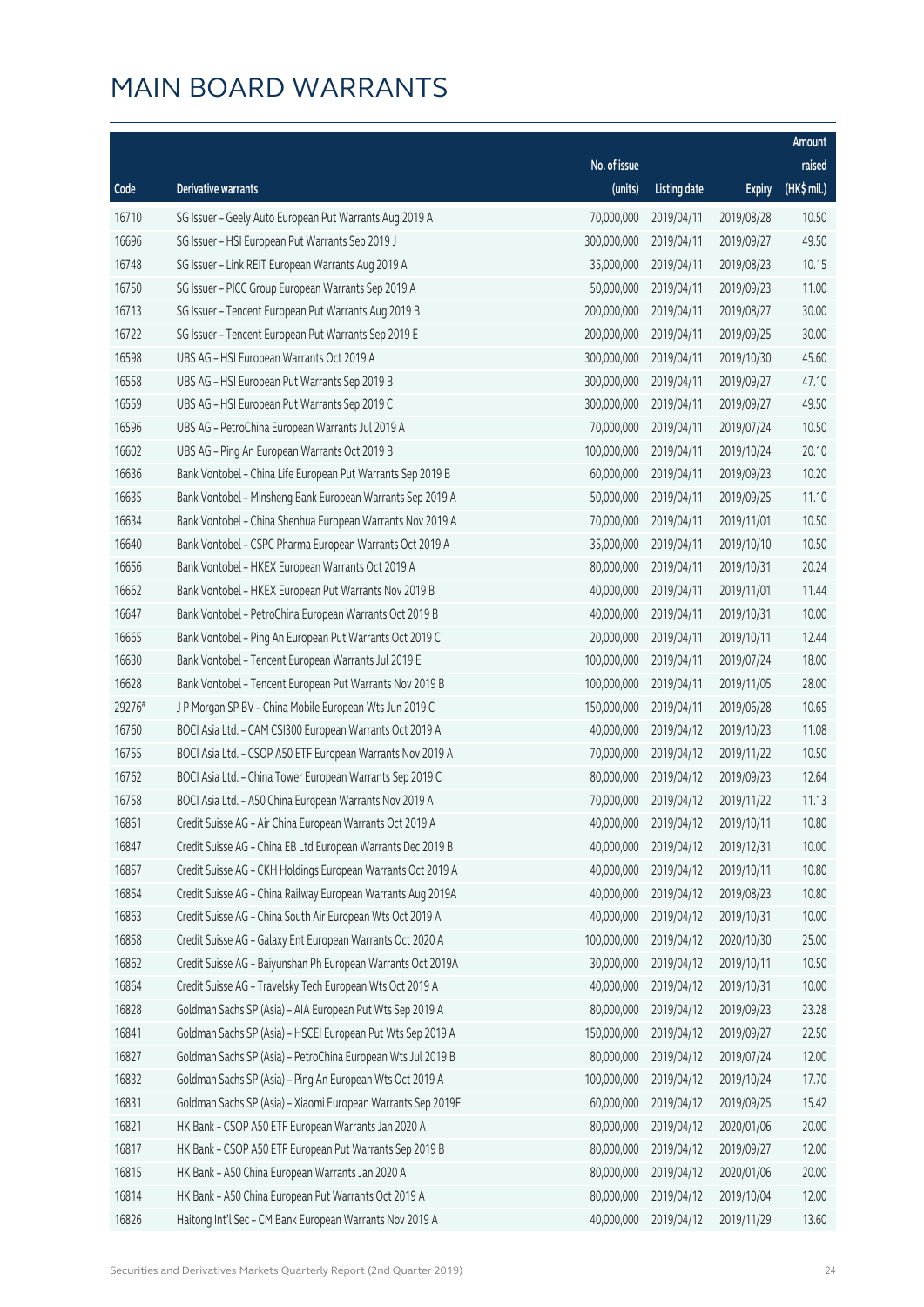|       |                                                              |              |                       |               | Amount      |
|-------|--------------------------------------------------------------|--------------|-----------------------|---------------|-------------|
|       |                                                              | No. of issue |                       |               | raised      |
| Code  | <b>Derivative warrants</b>                                   | (units)      | <b>Listing date</b>   | <b>Expiry</b> | (HK\$ mil.) |
| 16784 | Macquarie Bank Ltd. - China East Air European Wts Nov 2020 A | 29,500,000   | 2019/04/12            | 2020/11/13    | 10.00       |
| 16768 | Macquarie Bank Ltd. - Ping An European Warrants Jan 2022 A   | 32,500,000   | 2019/04/12            | 2022/01/04    | 10.01       |
| 16765 | Macquarie Bank Ltd. - Ping An European Put Wts Nov 2019 D    | 18,000,000   | 2019/04/12            | 2019/11/04    | 10.03       |
| 16785 | Macquarie Bank Ltd. - Tencent European Warrants Oct 2019 F   | 40,000,000   | 2019/04/12            | 2019/10/28    | 10.00       |
| 16787 | Macquarie Bank Ltd. - Tencent European Warrants Oct 2019 G   | 24,000,000   | 2019/04/12            | 2019/10/28    | 10.01       |
| 16795 | Macquarie Bank Ltd. - Tencent European Put Wts Oct 2019 H    | 25,300,000   | 2019/04/12            | 2019/10/28    | 10.09       |
| 16824 | Macquarie Bank Ltd. - Xiaomi European Warrants Nov 2019 A    | 33,500,000   | 2019/04/12            | 2019/11/04    | 10.05       |
| 16890 | SG Issuer - CAM CSI300 European Warrants Sep 2019 E          | 50,000,000   | 2019/04/12            | 2019/09/04    | 11.50       |
| 16893 | SG Issuer - CAM CSI300 European Put Warrants Oct 2019 B      | 40,000,000   | 2019/04/12            | 2019/10/31    | 15.00       |
| 16872 | SG Issuer - BOC HK European Warrants Feb 2020 A              | 60,000,000   | 2019/04/12            | 2020/02/03    | 10.20       |
| 16909 | SG Issuer - China Comm Cons European Warrants Oct 2019 B     | 20,000,000   | 2019/04/12            | 2019/10/31    | 10.00       |
| 16876 | SG Issuer - China Gas Hold Eu Wt Sep 2019 A                  | 50,000,000   | 2019/04/12            | 2019/09/16    | 10.00       |
| 16920 | SG Issuer - CPIC Eur Wt Jul 2019 B                           | 50,000,000   | 2019/04/12            | 2019/07/26    | 11.25       |
| 16896 | SG Issuer - CSOP A50 ETF European Warrants Sep 2019 E        | 30,000,000   | 2019/04/12            | 2019/09/02    | 10.80       |
| 16923 | SG Issuer - China Telecom European Warrants Oct 2019 A       | 35,000,000   | 2019/04/12            | 2019/10/31    | 10.15       |
| 16904 | SG Issuer - A50 China European Warrants Aug 2019 B           | 20,000,000   | 2019/04/12            | 2019/08/28    | 10.00       |
| 16880 | SG Issuer - Geely Auto European Warrants Nov 2019 A          | 80,000,000   | 2019/04/12            | 2019/11/22    | 13.60       |
| 16878 | SG Issuer - Geely Auto European Put Warrants Oct 2019 B      | 60,000,000   | 2019/04/12            | 2019/10/31    | 15.00       |
| 16877 | SG Issuer - Galaxy Ent European Warrants Oct 2019 A          | 40,000,000   | 2019/04/12            | 2019/10/31    | 13.20       |
| 16886 | SG Issuer - HKEX European Warrants Sep 2019 J                | 100,000,000  | 2019/04/12            | 2019/09/23    | 15.00       |
| 16928 | SG Issuer - Henderson Land European Put Warrants Sep 2019 B  | 50,000,000   | 2019/04/12            | 2019/09/25    | 10.25       |
| 16933 | SG Issuer - HSBC European Warrants Aug 2019 C                | 60,000,000   | 2019/04/12            | 2019/08/30    | 10.20       |
| 16865 | SG Issuer - HSI European Warrants Oct 2019 E                 | 300,000,000  | 2019/04/12            | 2019/10/30    | 75.00       |
| 16935 | SG Issuer - Tencent European Warrants Aug 2019 C             | 20,000,000   | 2019/04/12            | 2019/08/26    | 10.00       |
| 16889 | SG Issuer - ZA Onine European Warrants Aug 2019 A            | 50,000,000   | 2019/04/12            | 2019/08/12    | 10.25       |
| 16803 | UBS AG - AIA European Put Warrants Sep 2019 A                | 100,000,000  | 2019/04/12            | 2019/09/23    | 35.00       |
| 16807 | UBS AG - China Taiping European Warrants Sep 2019 A          |              | 50,000,000 2019/04/12 | 2019/09/23    | 10.30       |
| 16754 | UBS AG - HSI European Warrants Sep 2019 D                    | 300,000,000  | 2019/04/12            | 2019/09/27    | 46.80       |
| 16800 | UBS AG - Tencent European Warrants Sep 2019 C                | 300,000,000  | 2019/04/12            | 2019/09/23    | 45.60       |
| 16944 | BOCI Asia Ltd. - Galaxy Ent European Warrants Oct 2019 A     | 80,000,000   | 2019/04/15            | 2019/10/03    | 31.60       |
| 16940 | BOCI Asia Ltd. - Tencent European Wts Sep 2019 F             | 100,000,000  | 2019/04/15            | 2019/09/05    | 15.70       |
| 16943 | BOCI Asia Ltd. - Tencent European Put Wts Sep 2019 G         | 200,000,000  | 2019/04/15            | 2019/09/26    | 30.60       |
| 16983 | Credit Suisse AG - China East Air European Wts Feb 2020 A    | 40,000,000   | 2019/04/15            | 2020/02/28    | 10.00       |
| 16939 | Credit Suisse AG - China Mobile European Warrants Dec 2019 A | 150,000,000  | 2019/04/15            | 2019/12/20    | 22.50       |
| 16984 | Credit Suisse AG - Geely Auto European Put Wts Oct 2019 A    | 60,000,000   | 2019/04/15            | 2019/10/31    | 15.00       |
| 17089 | Goldman Sachs SP (Asia) - CSOP A50 ETF Euro Wts Nov 2019 B   | 100,000,000  | 2019/04/15            | 2019/11/22    | 15.00       |
| 17090 | Goldman Sachs SP (Asia) - CSPC Pharma Euro Wts Oct 2019 A    | 60,000,000   | 2019/04/15            | 2019/10/31    | 15.00       |
| 17088 | Goldman Sachs SP (Asia) - Geely Auto European Wts Nov 2019 A | 80,000,000   | 2019/04/15            | 2019/11/22    | 15.28       |
| 17086 | Goldman Sachs SP (Asia) - HKEX European Warrants Sep 2019 L  | 100,000,000  | 2019/04/15            | 2019/09/23    | 15.00       |
| 17083 | Goldman Sachs SP (Asia) - Tencent European Wt Apr 2020 A     | 150,000,000  | 2019/04/15            | 2020/04/23    | 23.25       |
| 16980 | Haitong Int'l Sec - Ping An European Put Warrants Oct 2019 A | 60,000,000   | 2019/04/15            | 2019/10/15    | 25.80       |
| 16976 | Haitong Int'l Sec - WH Group European Warrants Oct 2019 A    | 60,000,000   | 2019/04/15            | 2019/10/30    | 15.00       |
| 17081 | J P Morgan SP BV - AIA European Warrants Aug 2019 C          | 100,000,000  | 2019/04/15            | 2019/08/29    | 16.00       |
| 16994 | J P Morgan SP BV - Ali Health European Warrants Oct 2019 A   | 80,000,000   | 2019/04/15            | 2019/10/31    | 20.08       |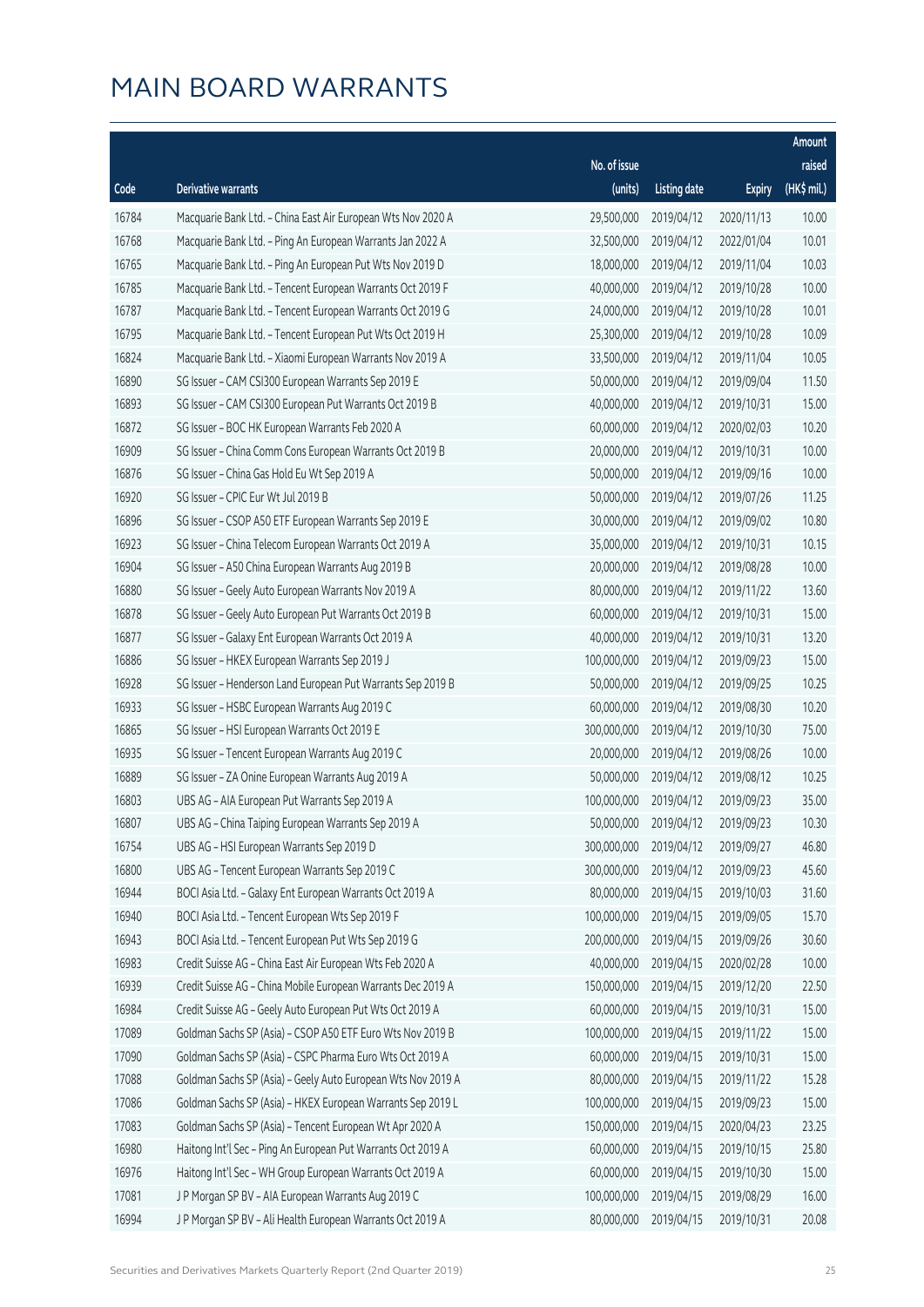|       |                                                              |              |                       |               | Amount      |
|-------|--------------------------------------------------------------|--------------|-----------------------|---------------|-------------|
|       |                                                              | No. of issue |                       |               | raised      |
| Code  | <b>Derivative warrants</b>                                   | (units)      | <b>Listing date</b>   | <b>Expiry</b> | (HK\$ mil.) |
| 17051 | J P Morgan SP BV - BOC HK European Warrants Mar 2020 A       | 100,000,000  | 2019/04/15            | 2020/03/31    | 25.60       |
| 17080 | J P Morgan SP BV - CC Bank European Wts Jul 2019 C           | 100,000,000  | 2019/04/15            | 2019/07/31    | 15.80       |
| 17038 | J P Morgan SP BV - Ch Comm Cons European Warrants Oct 2019 A | 40,000,000   | 2019/04/15            | 2019/10/31    | 11.96       |
| 17078 | J P Morgan SP BV - China Gas Hold European Wts Oct 2019 A    | 60,000,000   | 2019/04/15            | 2019/10/31    | 15.00       |
| 16992 | J P Morgan SP BV - CM Bank European Warrants Oct 2019 A      | 80,000,000   | 2019/04/15            | 2019/10/31    | 20.32       |
| 17008 | J P Morgan SP BV - China Mobile European Wts Oct 2019 A      | 150,000,000  | 2019/04/15            | 2019/10/14    | 37.95       |
| 17013 | J P Morgan SP BV - China Mobile European Put Wts Jul 2019 C  | 100,000,000  | 2019/04/15            | 2019/07/31    | 15.20       |
| 17074 | J P Morgan SP BV - Galaxy Ent European Warrants Oct 2019 A   | 100,000,000  | 2019/04/15            | 2019/10/14    | 27.80       |
| 17077 | J P Morgan SP BV - Galaxy Ent European Put Wts Oct 2019 B    | 100,000,000  | 2019/04/15            | 2019/10/31    | 40.20       |
| 17032 | J P Morgan SP BV - Genscript Bio European Warrants Oct 2019A | 50,000,000   | 2019/04/15            | 2019/10/31    | 15.30       |
| 17049 | J P Morgan SP BV - Greatwall Motor European Wts Oct 2019 A   | 40,000,000   | 2019/04/15            | 2019/10/31    | 12.72       |
| 17040 | J P Morgan SP BV - HKEX European Warrants Sep 2019 B         | 100,000,000  | 2019/04/15            | 2019/09/23    | 16.20       |
| 16990 | J P Morgan SP BV - HSCEI European Put Warrants Oct 2019 A    | 200,000,000  | 2019/04/15            | 2019/10/30    | 51.00       |
| 16999 | J P Morgan SP BV - HSCEI ETF European Put Warrants Oct 2019A | 60,000,000   | 2019/04/15            | 2019/10/31    | 19.68       |
| 16989 | J P Morgan SP BV - HSI European Put Warrants Oct 2019 F      | 400,000,000  | 2019/04/15            | 2019/10/30    | 100.00      |
| 17063 | J P Morgan SP BV - Melco Int'l Dev European Wts Sep 2019 A   | 60,000,000   | 2019/04/15            | 2019/09/30    | 10.86       |
| 17006 | J P Morgan SP BV - Ping An European Warrants Sep 2019 C      | 100,000,000  | 2019/04/15            | 2019/09/23    | 31.90       |
| 17001 | J P Morgan SP BV - Ping An European Put Warrants Oct 2019 B  | 100,000,000  | 2019/04/15            | 2019/10/14    | 55.60       |
| 17043 | J P Morgan SP BV - Shimao Property European Wts Oct 2019 A   | 60,000,000   | 2019/04/15            | 2019/10/31    | 15.42       |
| 17003 | J P Morgan SP BV - Sunny Optical European Warrants Sep 2019C | 100,000,000  | 2019/04/15            | 2019/09/05    | 15.20       |
| 17082 | J P Morgan SP BV - Weichai Power European Wts Oct 2019 A     | 80,000,000   | 2019/04/15            | 2019/10/31    | 20.08       |
| 17058 | J P Morgan SP BV - Yanzhou Coal European Warrants Dec 2019 A | 50,000,000   | 2019/04/15            | 2019/12/31    | 12.90       |
| 16945 | Macquarie Bank Ltd. - CC Bank European Warrants Nov 2019 A   | 38,000,000   | 2019/04/15            | 2019/11/04    | 10.22       |
| 16952 | Macquarie Bank Ltd. - CC Bank European Put Wts Jan 2020 A    | 23,000,000   | 2019/04/15            | 2020/01/03    | 10.01       |
| 16962 | Macquarie Bank Ltd. - Geely Auto European Wts Nov 2019 B     | 29,500,000   | 2019/04/15            | 2019/11/04    | 10.09       |
| 16965 | Macquarie Bank Ltd. - Haidilao European Warrants Mar 2020 A  | 25,000,000   | 2019/04/15            | 2020/03/17    | 10.03       |
| 16970 | Macquarie Bank Ltd. - Weichai Power European Wts Dec 2019 A  |              | 28,600,000 2019/04/15 | 2019/12/17    | 10.01       |
| 16973 | Macquarie Bank Ltd. - Xinyi Solar European Warrants Jun 21 A | 40,000,000   | 2019/04/15            | 2021/06/16    | 10.12       |
| 17094 | SG Issuer - AAC Tech European Put Warrants Nov 2019 A        | 80,000,000   | 2019/04/15            | 2019/11/29    | 20.00       |
| 17096 | SG Issuer - Air China European Warrants Oct 2019 A           | 50,000,000   | 2019/04/15            | 2019/10/31    | 13.50       |
| 17132 | SG Issuer - CHALCO European Warrants Aug 2019 B              | 50,000,000   | 2019/04/15            | 2019/08/29    | 11.00       |
| 17098 | SG Issuer - BYD Company European Warrants Aug 2019 A         | 30,000,000   | 2019/04/15            | 2019/08/28    | 10.05       |
| 17099 | SG Issuer - BYD European Put Warrants Oct 2019 A             | 20,000,000   | 2019/04/15            | 2019/10/31    | 10.40       |
| 17133 | SG Issuer - CGN Power European Warrants Oct 2019 A           | 60,000,000   | 2019/04/15            | 2019/10/28    | 10.20       |
| 17135 | SG Issuer - China Cinda European Warrants Nov 2019 A         | 50,000,000   | 2019/04/15            | 2019/11/22    | 10.25       |
| 17142 | SG Issuer - CM Bank European Warrants Oct 2019 A             | 40,000,000   | 2019/04/15            | 2019/10/31    | 10.00       |
| 17103 | SG Issuer - China Mobile European Warrants Sep 2019 C        | 60,000,000   | 2019/04/15            | 2019/09/20    | 10.20       |
| 17143 | SG Issuer - CNBM European Warrants Oct 2019 A                | 16,000,000   | 2019/04/15            | 2019/10/31    | 10.08       |
| 17146 | SG Issuer - CPIC Eu Put Wt Oct 2019 A                        | 40,000,000   | 2019/04/15            | 2019/10/31    | 10.00       |
| 17153 | SG Issuer - CSPC Pharma European Warrants Oct 2019 A         | 60,000,000   | 2019/04/15            | 2019/10/31    | 15.00       |
| 17107 | SG Issuer - CSPC Pharma European Put Warrants Sep 2019 B     | 60,000,000   | 2019/04/15            | 2019/09/23    | 10.80       |
| 17150 | SG Issuer - China Taiping European Warrants Jul 2019 C       | 70,000,000   | 2019/04/15            | 2019/07/15    | 10.50       |
| 17158 | SG Issuer - Geely Auto European Warrants Oct 2019 C          | 40,000,000   | 2019/04/15            | 2019/10/31    | 12.60       |
| 17165 | SG Issuer - Greatwall Motor European Warrants Oct 2019 A     | 20,000,000   | 2019/04/15            | 2019/10/31    | 10.00       |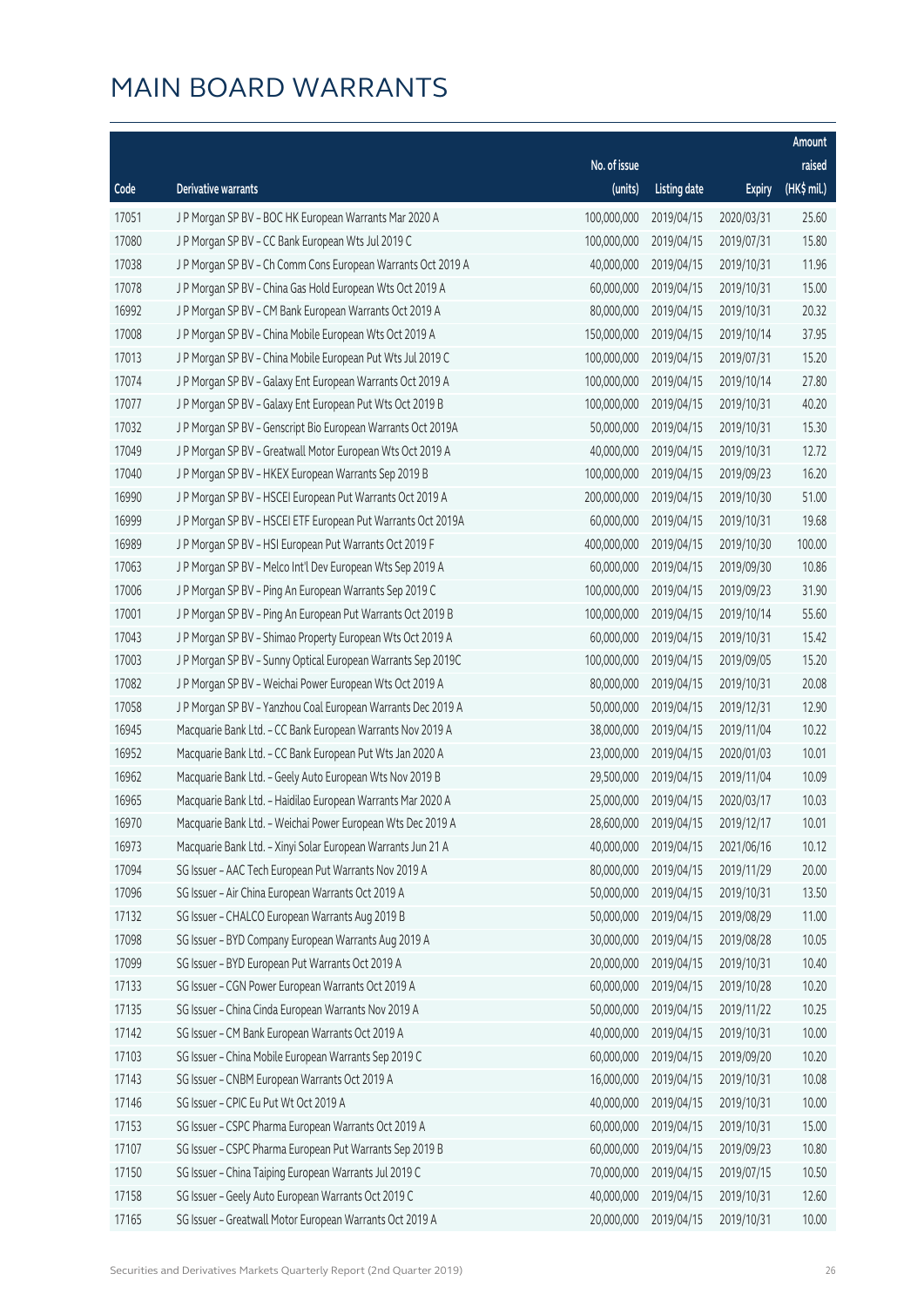|       |                                                              |              |                       |               | Amount      |
|-------|--------------------------------------------------------------|--------------|-----------------------|---------------|-------------|
|       |                                                              | No. of issue |                       |               | raised      |
| Code  | <b>Derivative warrants</b>                                   | (units)      | <b>Listing date</b>   | <b>Expiry</b> | (HK\$ mil.) |
| 17171 | SG Issuer - Jiangxi Copper European Warrants Sep 2019 B      | 70,000,000   | 2019/04/15            | 2019/09/23    | 10.50       |
| 17139 | SG Issuer - Mengniu Dairy European Warrants Sep 2019 B       | 50,000,000   | 2019/04/15            | 2019/09/27    | 10.00       |
| 17108 | SG Issuer - NCI European Warrants Aug 2019 A                 | 40,000,000   | 2019/04/15            | 2019/08/27    | 11.00       |
| 17118 | SG Issuer - NCI European Put Warrants Oct 2019 A             | 30,000,000   | 2019/04/15            | 2019/10/31    | 11.25       |
| 17128 | SG Issuer - SUNAC European Put Warrants Oct 2019 A           | 25,000,000   | 2019/04/15            | 2019/10/31    | 11.88       |
| 17175 | SG Issuer - Sunny Optical European Warrants Sep 2019 C       | 60,000,000   | 2019/04/15            | 2019/09/05    | 10.20       |
| 17176 | SG Issuer - WH Group European Warrants Sep 2019 B            | 50,000,000   | 2019/04/15            | 2019/09/19    | 10.25       |
| 17130 | SG Issuer - Xiaomi European Put Warrants Aug 2019 B          | 80,000,000   | 2019/04/15            | 2019/08/27    | 12.00       |
| 17183 | BOCI Asia Ltd. - AIA European Warrants Aug 2019 B            | 70,000,000   | 2019/04/16            | 2019/08/30    | 10.50       |
| 17186 | BOCI Asia Ltd. - AIA European Put Warrants Sep 2019 A        | 60,000,000   | 2019/04/16            | 2019/09/23    | 19.80       |
| 17178 | BOCI Asia Ltd. - China Tower European Warrants Nov 2019 A    | 80,000,000   | 2019/04/16            | 2019/11/28    | 20.00       |
| 17190 | BOCI Asia Ltd. - Geely Auto European Warrants Sep 2019 C     | 50,000,000   | 2019/04/16            | 2019/09/25    | 18.50       |
| 17180 | BOCI Asia Ltd. - Ping An European Warrants Oct 2019 A        | 80,000,000   | 2019/04/16            | 2019/10/24    | 23.20       |
| 17355 | Credit Suisse AG - Country Garden European Warrants Oct 19 A | 60,000,000   | 2019/04/16            | 2019/10/15    | 15.00       |
| 17341 | Credit Suisse AG - CSPC Pharma European Warrants Nov 2019 A  | 50,000,000   | 2019/04/16            | 2019/11/29    | 12.50       |
| 17337 | Credit Suisse AG - China Tower European Put Warrants Oct19 B | 70,000,000   | 2019/04/16            | 2019/10/15    | 17.50       |
| 17367 | Credit Suisse AG - Geely Auto European Warrants Dec 2019 B   | 80,000,000   | 2019/04/16            | 2019/12/31    | 20.00       |
| 17338 | Credit Suisse AG - Geely Auto European Put Wts Oct 2019 B    | 60,000,000   | 2019/04/16            | 2019/10/15    | 15.00       |
| 17347 | Credit Suisse AG - Genscript Bio European Warrants Oct 2019A | 30,000,000   | 2019/04/16            | 2019/10/15    | 10.20       |
| 17339 | Credit Suisse AG - Greatwall Motor European Wts Oct 2019 A   | 20,000,000   | 2019/04/16            | 2019/10/15    | 10.00       |
| 17344 | Credit Suisse AG - Sino Biopharm European Wts Oct 2019 A     | 40,000,000   | 2019/04/16            | 2019/10/15    | 10.00       |
| 17349 | Credit Suisse AG - SUNAC European Warrants Oct 2019 A        | 40,000,000   | 2019/04/16            | 2019/10/15    | 14.80       |
| 17352 | Credit Suisse AG - SUNAC European Put Warrants Oct 2019 B    | 30,000,000   | 2019/04/16            | 2019/10/15    | 10.80       |
| 17353 | Credit Suisse AG - Sunny Optical European Put Wts Oct 2019 A | 50,000,000   | 2019/04/16            | 2019/10/15    | 12.50       |
| 17413 | Goldman Sachs SP (Asia) - CSOP A50 ETF Euro Wts Sep 2019 C   | 60,000,000   | 2019/04/16            | 2019/09/02    | 17.76       |
| 17409 | Goldman Sachs SP (Asia) - China Tower European Wts Oct 2019B | 80,000,000   | 2019/04/16            | 2019/10/24    | 14.88       |
| 17406 | Goldman Sachs SP (Asia) - Geely Auto Euro Put Wts Oct 2019 B |              | 80,000,000 2019/04/16 | 2019/10/16    | 20.00       |
| 17410 | Goldman Sachs SP (Asia) - Ping An Euro Put Wts Oct 2019 B    | 80,000,000   | 2019/04/16            | 2019/10/16    | 34.00       |
| 17407 | Goldman Sachs SP (Asia) - Tencent European Put Wt Oct 2019 A | 100,000,000  | 2019/04/16            | 2019/10/16    | 25.00       |
| 17255 | HK Bank - CSPC Pharma European Warrants Nov 2019 A           | 50,000,000   | 2019/04/16            | 2019/11/29    | 12.50       |
| 17260 | HK Bank - Sino Biopharm European Warrants Jun 2020 A         | 80,000,000   | 2019/04/16            | 2020/06/30    | 20.00       |
| 17267 | Haitong Int'l Sec - AIA European Put Warrants Oct 2019 B     | 60,000,000   | 2019/04/16            | 2019/10/16    | 31.20       |
| 17392 | Haitong Int'l Sec - CM Bank European Warrants Dec 2019 A     | 40,000,000   | 2019/04/16            | 2019/12/30    | 10.00       |
| 17284 | Haitong Int'l Sec - China Mobile European Wts Nov 2019 A     | 60,000,000   | 2019/04/16            | 2019/11/01    | 11.40       |
| 17404 | Haitong Int'l Sec - China Tower European Warrants Nov 2019 A | 80,000,000   | 2019/04/16            | 2019/11/29    | 20.00       |
| 17387 | Haitong Int'l Sec - China Tower European Put Warrants Oct19B | 80,000,000   | 2019/04/16            | 2019/10/03    | 12.00       |
| 17268 | Haitong Int'l Sec - Geely Auto European Put Wts Dec 2019 B   | 80,000,000   | 2019/04/16            | 2019/12/19    | 20.00       |
| 17398 | Haitong Int'l Sec - HKEX European Warrants Dec 2019 C        | 80,000,000   | 2019/04/16            | 2019/12/24    | 12.00       |
| 17389 | Haitong Int'l Sec - HSBC European Warrants Nov 2019 A        | 60,000,000   | 2019/04/16            | 2019/11/29    | 15.60       |
| 17390 | Haitong Int'l Sec - HSBC European Put Warrants Dec 2019 A    | 60,000,000   | 2019/04/16            | 2019/12/27    | 21.00       |
| 17261 | Haitong Int'l Sec - Ping An European Warrants Oct 2019 B     | 80,000,000   | 2019/04/16            | 2019/10/16    | 22.40       |
| 17262 | Haitong Int'l Sec - Ping An European Warrants Nov 2019 A     | 80,000,000   | 2019/04/16            | 2019/11/20    | 20.00       |
| 17266 | Haitong Int'l Sec - Ping An European Put Warrants Mar 2020 A | 200,000,000  | 2019/04/16            | 2020/03/30    | 50.00       |
| 17393 | Haitong Int'l Sec - SHK Ppt European Warrants Jan 2020 A     | 40,000,000   | 2019/04/16            | 2020/01/31    | 28.00       |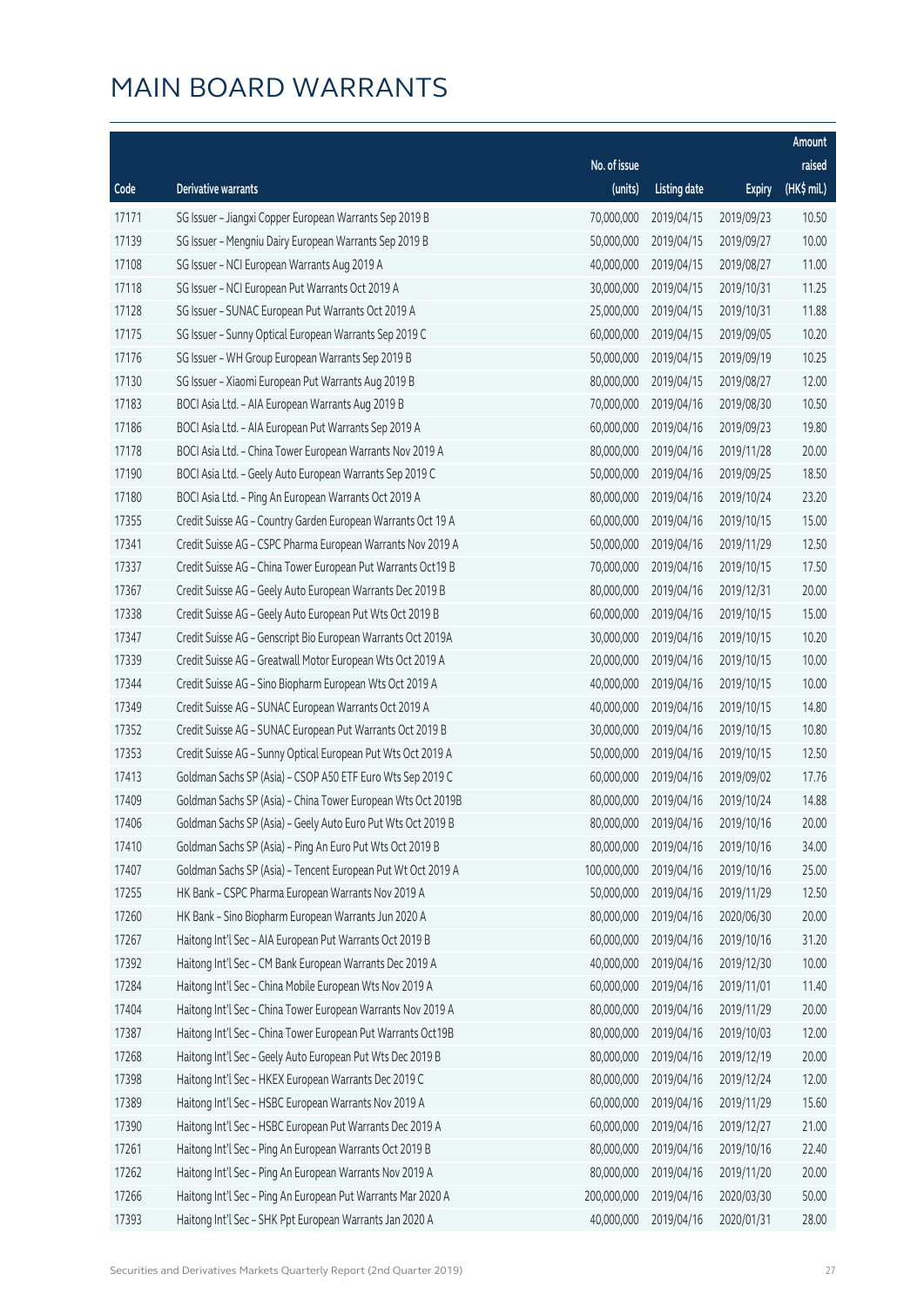|       |                                                              |              |                       |               | Amount      |
|-------|--------------------------------------------------------------|--------------|-----------------------|---------------|-------------|
|       |                                                              | No. of issue |                       |               | raised      |
| Code  | <b>Derivative warrants</b>                                   | (units)      | <b>Listing date</b>   | <b>Expiry</b> | (HK\$ mil.) |
| 17399 | Haitong Int'l Sec - Sunny Optical European Wts Oct 2019 B    | 40,000,000   | 2019/04/16            | 2019/10/16    | 10.00       |
| 17401 | Haitong Int'l Sec - ZTE European Warrants Nov 2019 B         | 50,000,000   | 2019/04/16            | 2019/11/18    | 16.00       |
| 17315 | J P Morgan SP BV - CAM CSI300 European Warrants Sep 2019 D   | 80,000,000   | 2019/04/16            | 2019/09/04    | 12.96       |
| 17327 | J P Morgan SP BV - BYD Company European Put Wts Oct 2019 A   | 50,000,000   | 2019/04/16            | 2019/10/15    | 16.00       |
| 17334 | J P Morgan SP BV - CSOP A50 ETF European Warrants Nov 2019 B | 80,000,000   | 2019/04/16            | 2019/11/29    | 12.32       |
| 17318 | J P Morgan SP BV - China Tower European Warrants Nov 2019 B  | 200,000,000  | 2019/04/16            | 2019/11/05    | 50.60       |
| 17296 | J P Morgan SP BV - Geely Auto European Put Wts Oct 2019 A    | 100,000,000  | 2019/04/16            | 2019/10/03    | 15.00       |
| 17295 | J P Morgan SP BV - Geely Auto European Put Wts Nov 2019 A    | 100,000,000  | 2019/04/16            | 2019/11/29    | 25.00       |
| 17325 | J P Morgan SP BV - Haidilao European Warrants Nov 2019 A     | 40,000,000   | 2019/04/16            | 2019/11/29    | 12.40       |
| 17306 | J P Morgan SP BV - Mengniu Dairy European Wts Sep 2019 B     | 60,000,000   | 2019/04/16            | 2019/09/27    | 14.82       |
| 17299 | J P Morgan SP BV - NCI European Put Warrants Oct 2019 A      | 60,000,000   | 2019/04/16            | 2019/10/15    | 17.82       |
| 17328 | J P Morgan SP BV - SUNAC European Warrants Oct 2019 C        | 70,000,000   | 2019/04/16            | 2019/10/15    | 17.92       |
| 17301 | J P Morgan SP BV - SUNAC European Put Warrants Oct 2019 B    | 70,000,000   | 2019/04/16            | 2019/10/15    | 29.05       |
| 17311 | J P Morgan SP BV - ZA Onine European Warrants Sep 2019 A     | 40,000,000   | 2019/04/16            | 2019/09/05    | 10.36       |
| 17199 | Macquarie Bank Ltd. - China Life European Wts Jan 2020 A     | 39,000,000   | 2019/04/16            | 2020/01/03    | 10.06       |
| 17203 | Macquarie Bank Ltd. - CM Bank European Warrants Nov 2019 A   | 30,000,000   | 2019/04/16            | 2019/11/04    | 10.05       |
| 17198 | Macquarie Bank Ltd. - China Mobile European Wts Dec 2019 A   | 20,000,000   | 2019/04/16            | 2019/12/03    | 10.08       |
| 17196 | Macquarie Bank Ltd. - China Tower European Warrants Jul 20 A | 36,000,000   | 2019/04/16            | 2020/07/03    | 10.01       |
| 17194 | Macquarie Bank Ltd. - Galaxy Ent European Put Wts Jan 2020 A | 16,000,000   | 2019/04/16            | 2020/01/03    | 10.05       |
| 17195 | Macquarie Bank Ltd. - Sunny Optical European Wts Nov 2019 B  | 10,000,000   | 2019/04/16            | 2019/11/04    | 10.19       |
| 17204 | Macquarie Bank Ltd. - Tencent European Warrants Nov 2019 A   | 21,200,000   | 2019/04/16            | 2019/11/01    | 10.01       |
| 17213 | Macquarie Bank Ltd. - Tencent European Warrants Nov 2019 B   | 11,200,000   | 2019/04/16            | 2019/11/01    | 10.01       |
| 17216 | Macquarie Bank Ltd. - Tencent European Warrants Nov 2019 C   | 7,500,000    | 2019/04/16            | 2019/11/01    | 12.35       |
| 17220 | Macquarie Bank Ltd. - Tencent European Warrants Nov 2019 D   | 30,000,000   | 2019/04/16            | 2019/11/01    | 17.61       |
| 17230 | Macquarie Bank Ltd. - Tencent European Warrants Nov 2019 E   | 30,000,000   | 2019/04/16            | 2019/11/01    | 29.94       |
| 17378 | SG Issuer - China Tower European Warrants Aug 2019 C         | 60,000,000   | 2019/04/16            | 2019/08/21    | 12.30       |
| 17386 | SG Issuer - Ping An European Warrants Oct 2019 B             |              | 80,000,000 2019/04/16 | 2019/10/31    | 20.00       |
| 17379 | SG Issuer - Wynn Macau European Warrants Oct 2019 A          | 40,000,000   | 2019/04/16            | 2019/10/31    | 10.00       |
| 17381 | SG Issuer - ZTE European Warrants Aug 2019 A                 | 40,000,000   | 2019/04/16            | 2019/08/26    | 11.20       |
| 17382 | SG Issuer - ZTE European Warrants Sep 2019 A                 | 40,000,000   | 2019/04/16            | 2019/09/23    | 10.80       |
| 17236 | UBS AG - China Mobile European Warrants Sep 2019 C           | 100,000,000  | 2019/04/16            | 2019/09/20    | 15.00       |
| 17253 | UBS AG - China Tower European Warrants Nov 2019 C            | 70,000,000   | 2019/04/16            | 2019/11/29    | 17.50       |
| 17252 | UBS AG - China Tower European Put Warrants Sep 2019 D        | 70,000,000   | 2019/04/16            | 2019/09/23    | 10.50       |
| 17235 | UBS AG - Greatwall Motor European Put Warrants Oct 2019 A    | 20,000,000   | 2019/04/16            | 2019/10/16    | 12.20       |
| 17244 | UBS AG - Tencent European Warrants Sep 2019 D                | 300,000,000  | 2019/04/16            | 2019/09/23    | 61.20       |
| 17250 | UBS AG - Tencent European Put Warrants Sep 2019 E            | 300,000,000  | 2019/04/16            | 2019/09/25    | 45.00       |
| 17374 | Bank Vontobel - AAC Tech European Warrants Nov 2019 A        | 20,000,000   | 2019/04/16            | 2019/11/25    | 10.02       |
| 17368 | Bank Vontobel - Country Garden European Warrants Nov 2019 A  | 40,000,000   | 2019/04/16            | 2019/11/07    | 10.44       |
| 17375 | Bank Vontobel - China Tower European Warrants Oct 2019 A     | 50,000,000   | 2019/04/16            | 2019/10/21    | 11.05       |
| 17473 | BNP Paribas Issuance B.V. - AAC Tech Euro Wts Sep 2019 A     | 40,000,000   | 2019/04/17            | 2019/09/03    | 12.00       |
| 17466 | BNP Paribas Issuance B.V. - AIA European Wts Dec 2019 A      | 40,000,000   | 2019/04/17            | 2019/12/03    | 10.00       |
| 17463 | BNP Paribas Issuance B.V. - China Tower European Wts Jan20 B | 50,000,000   | 2019/04/17            | 2020/01/02    | 12.50       |
| 17464 | BNP Paribas Issuance B.V. - China Tower European Wts Apr20 A | 50,000,000   | 2019/04/17            | 2020/04/02    | 13.00       |
| 17423 | BNP Paribas Issuance B.V. - Ping An European Wt Nov 2019 D   | 50,000,000   | 2019/04/17            | 2019/11/04    | 15.50       |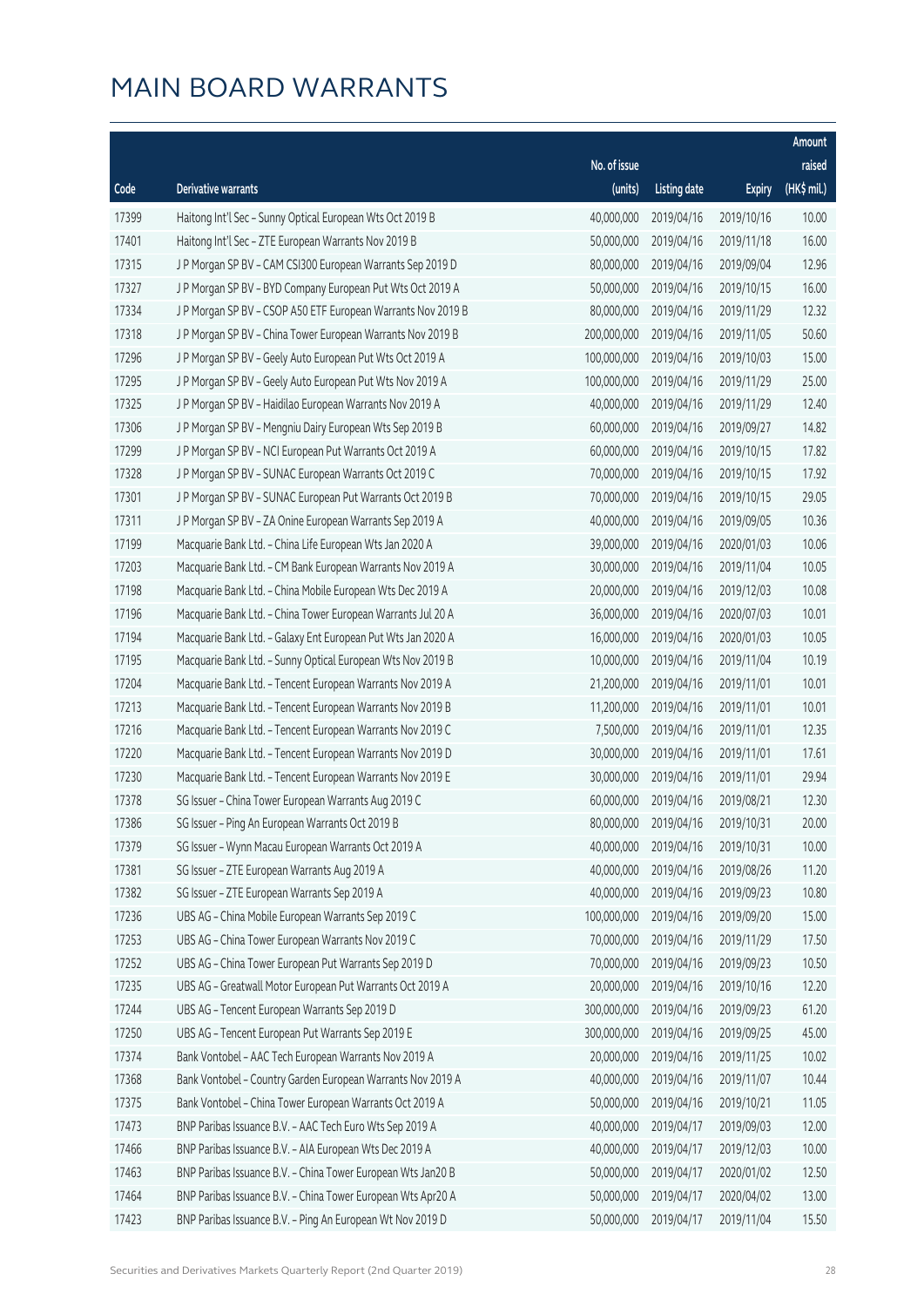|       |                                                              |              |                       |               | Amount      |
|-------|--------------------------------------------------------------|--------------|-----------------------|---------------|-------------|
|       |                                                              | No. of issue |                       |               | raised      |
| Code  | Derivative warrants                                          | (units)      | <b>Listing date</b>   | <b>Expiry</b> | (HK\$ mil.) |
| 17425 | BNP Paribas Issuance B.V. - Ping An European Wt Feb 2020 A   | 50,000,000   | 2019/04/17            | 2020/02/04    | 12.50       |
| 17428 | BNP Paribas Issuance B.V. - Ping An Eur Put Wts Nov 2019 E   | 50,000,000   | 2019/04/17            | 2019/11/04    | 13.50       |
| 17478 | BNP Paribas Issuance B.V. - SJM Holdings Eu Wts Apr 2020 A   | 50,000,000   | 2019/04/17            | 2020/04/02    | 12.50       |
| 17477 | BNP Paribas Issuance B.V. - SUNAC European Wts Nov 2019 A    | 40,000,000   | 2019/04/17            | 2019/11/04    | 14.80       |
| 17414 | BNP Paribas Issuance B.V. - Tencent European Wts Dec 2019 E  | 100,000,000  | 2019/04/17            | 2019/12/03    | 25.00       |
| 17415 | BNP Paribas Issuance B.V. - Tencent European Wts Feb 2020 B  | 100,000,000  | 2019/04/17            | 2020/02/04    | 25.00       |
| 17417 | BNP Paribas Issuance B.V. - Tencent Eu Put Wt Nov 2019 C     | 100,000,000  | 2019/04/17            | 2019/11/04    | 25.00       |
| 17472 | BNP Paribas Issuance B.V. - Zijin Mining Eu Wts Nov 2019 A   | 40,000,000   | 2019/04/17            | 2019/11/04    | 10.80       |
| 17522 | Credit Suisse AG - CM Bank European Warrants Oct 2019 B      | 50,000,000   | 2019/04/17            | 2019/10/16    | 12.50       |
| 17525 | Credit Suisse AG - HSBC European Wts Oct 2019 B              | 100,000,000  | 2019/04/17            | 2019/10/31    | 25.00       |
| 17527 | Credit Suisse AG - NCI European Put Warrants Oct 2019 A      | 40,000,000   | 2019/04/17            | 2019/10/16    | 10.00       |
| 17523 | Credit Suisse AG - Ping An European Warrants Oct 2019 B      | 150,000,000  | 2019/04/17            | 2019/10/16    | 37.50       |
| 17533 | Credit Suisse AG - Ping An European Warrants Oct 2019 C      | 150,000,000  | 2019/04/17            | 2019/10/16    | 57.00       |
| 17528 | Credit Suisse AG - Tencent European Wts Sep 2019 G           | 80,000,000   | 2019/04/17            | 2019/09/05    | 24.00       |
| 17526 | Credit Suisse AG - Wynn Macau European Warrants Oct 2019 A   | 40,000,000   | 2019/04/17            | 2019/10/31    | 10.00       |
| 17518 | Goldman Sachs SP (Asia) - CAM CSI300 European Wts Sep 2019 C | 60,000,000   | 2019/04/17            | 2019/09/04    | 10.02       |
| 17551 | Goldman Sachs SP (Asia) - China Mobile Euro Wts Oct 2019 A   | 80,000,000   | 2019/04/17            | 2019/10/04    | 15.12       |
| 17548 | Goldman Sachs SP (Asia) - Geely Auto European Wts Oct 2019 C | 80,000,000   | 2019/04/17            | 2019/10/31    | 20.00       |
| 17512 | Goldman Sachs SP (Asia) - HSI European Warrants Oct 2019 A   | 150,000,000  | 2019/04/17            | 2019/10/30    | 22.50       |
| 17549 | Goldman Sachs SP (Asia) - Lenovo European Wts Aug 2019 B     | 60,000,000   | 2019/04/17            | 2019/08/26    | 18.24       |
| 17496 | HK Bank - AAC Tech European Warrants Dec 2019 A              | 80,000,000   | 2019/04/17            | 2019/12/31    | 20.00       |
| 17431 | HK Bank - SHK Ppt European Warrants Mar 2020 A               | 80,000,000   | 2019/04/17            | 2020/03/31    | 20.00       |
| 17429 | HK Bank - SUNAC European Warrants Jun 2020 A                 | 80,000,000   | 2019/04/17            | 2020/06/30    | 20.00       |
| 17434 | HK Bank - Tencent European Warrants Sep 2019 E               | 100,000,000  | 2019/04/17            | 2019/09/27    | 16.00       |
| 17433 | HK Bank - Xiaomi European Warrants Mar 2020 A                | 80,000,000   | 2019/04/17            | 2020/03/02    | 12.00       |
| 17498 | Haitong Int'l Sec - Lenovo European Warrants Sep 2019 B      | 40,000,000   | 2019/04/17            | 2019/09/02    | 13.20       |
| 17497 | Haitong Int'l Sec - SJM Holdings European Warrants Sep 2019A |              | 70,000,000 2019/04/17 | 2019/09/24    | 11.20       |
| 17491 | J P Morgan SP BV - Geely Auto European Warrants Oct 2019 B   | 50,000,000   | 2019/04/17            | 2019/10/16    | 13.15       |
| 17484 | J P Morgan SP BV - Geely Auto European Warrants Nov 2019 B   | 100,000,000  | 2019/04/17            | 2019/11/22    | 24.10       |
| 17492 | J P Morgan SP BV - Genscript Bio European Warrants Oct 2019B | 70,000,000   | 2019/04/17            | 2019/10/16    | 22.05       |
| 17482 | J P Morgan SP BV - Baiyunshan Ph European Wts Oct 2019 A     | 40,000,000   | 2019/04/17            | 2019/10/31    | 11.12       |
| 17479 | J P Morgan SP BV - HSI European Warrants Nov 2019 A          | 400,000,000  | 2019/04/17            | 2019/11/28    | 100.40      |
| 17494 | J P Morgan SP BV - Tencent European Warrants Sep 2019 E      | 150,000,000  | 2019/04/17            | 2019/09/05    | 22.80       |
| 17493 | J P Morgan SP BV - Tencent European Warrants Nov 2019 B      | 300,000,000  | 2019/04/17            | 2019/11/29    | 75.60       |
| 17449 | Macquarie Bank Ltd. - Conch Cement European Put Wts Jan 20 A | 16,000,000   | 2019/04/17            | 2020/01/03    | 10.03       |
| 17442 | Macquarie Bank Ltd. - AIA European Warrants Jan 2020 A       | 17,000,000   | 2019/04/17            | 2020/01/03    | 10.56       |
| 17448 | Macquarie Bank Ltd. - Bank of China European Wts Apr 2020 A  | 38,500,000   | 2019/04/17            | 2020/04/02    | 10.05       |
| 17446 | Macquarie Bank Ltd. - CNOOC European Warrants Jan 2020 A     | 40,000,000   | 2019/04/17            | 2020/01/03    | 10.04       |
| 17445 | Macquarie Bank Ltd. - China Overseas European Wts Jan 2020 A | 39,000,000   | 2019/04/17            | 2020/01/03    | 10.10       |
| 17435 | Macquarie Bank Ltd. - Baiyunshan Ph European Warrants Jun21A | 40,000,000   | 2019/04/17            | 2021/06/16    | 10.00       |
| 17436 | Macquarie Bank Ltd. - Tencent European Put Wts Nov 2019 F    | 30,000,000   | 2019/04/17            | 2019/11/01    | 10.14       |
| 17437 | Macquarie Bank Ltd. - Tencent European Put Wts Nov 2019 G    | 11,000,000   | 2019/04/17            | 2019/11/01    | 10.04       |
| 17536 | SG Issuer - Conch Cement European Put Warrants Oct 2019 B    | 25,000,000   | 2019/04/17            | 2019/10/31    | 11.13       |
| 17538 | SG Issuer - CC Bank European Warrants Sep 2019 B             | 70,000,000   | 2019/04/17            | 2019/09/25    | 10.50       |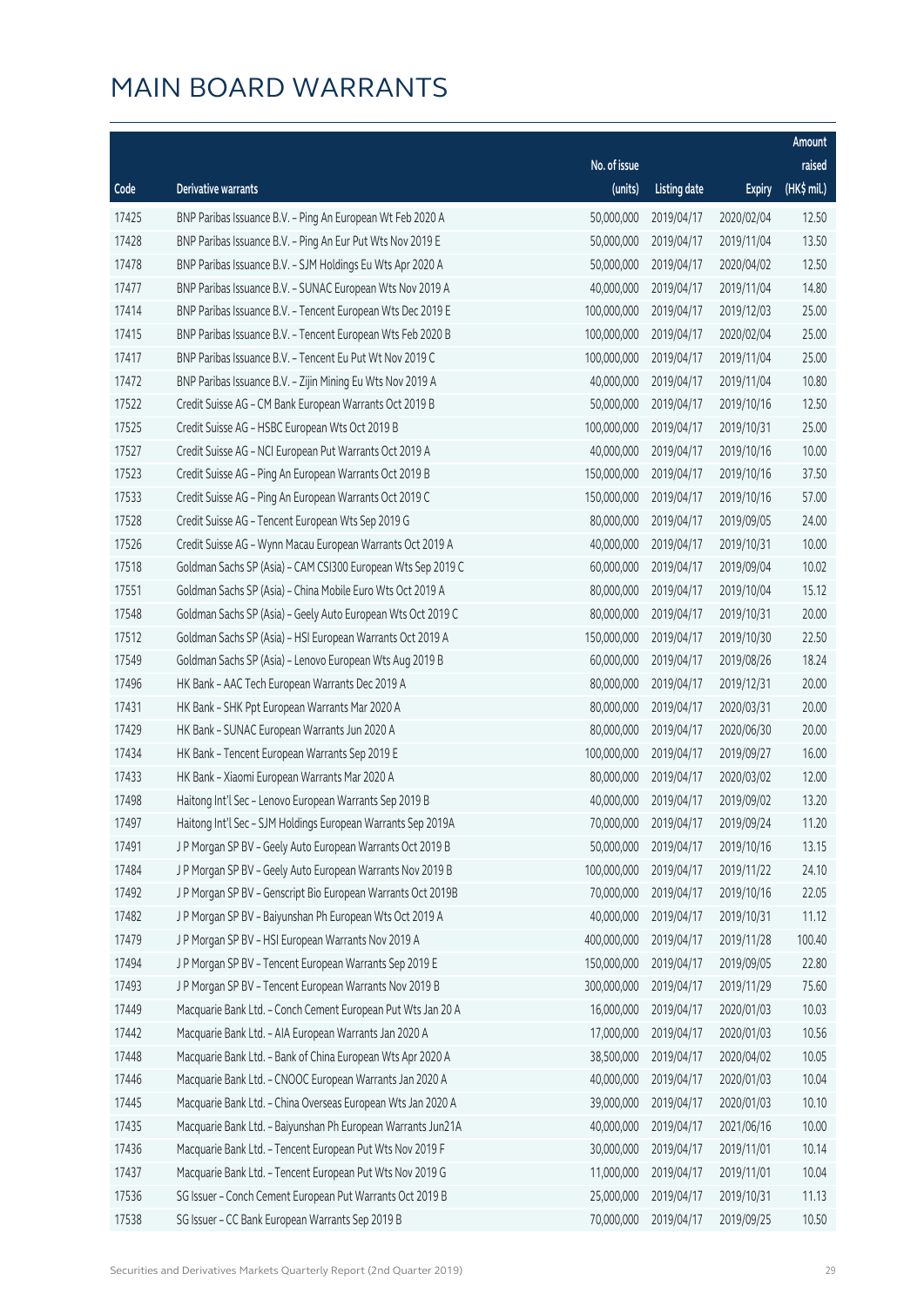|       |                                                              |                        |                     |               | Amount      |
|-------|--------------------------------------------------------------|------------------------|---------------------|---------------|-------------|
|       |                                                              | No. of issue           |                     |               | raised      |
| Code  | <b>Derivative warrants</b>                                   | (units)                | <b>Listing date</b> | <b>Expiry</b> | (HK\$ mil.) |
| 17540 | SG Issuer - CK Asset European Warrants Sep 2019 B            | 50,000,000             | 2019/04/17          | 2019/09/23    | 11.25       |
| 17542 | SG Issuer - China Overseas European Warrants Oct 2019 B      | 70,000,000             | 2019/04/17          | 2019/10/24    | 10.50       |
| 17547 | SG Issuer - Lenovo European Put Warrants Oct 2019 A          | 13,000,000             | 2019/04/17          | 2019/10/31    | 10.14       |
| 17454 | UBS AG - HSI European Warrants Sep 2019 E                    | 300,000,000            | 2019/04/17          | 2019/09/27    | 45.00       |
| 17504 | Bank Vontobel - China Life European Warrants Nov 2019 C      | 40,000,000             | 2019/04/17          | 2019/11/06    | 10.04       |
| 17507 | Bank Vontobel - China Mobile European Warrants Sep 2019 B    | 70,000,000             | 2019/04/17          | 2019/09/23    | 10.57       |
| 17499 | Bank Vontobel - CSOP A50 ETF European Warrants Nov 2019 A    | 50,000,000             | 2019/04/17          | 2019/11/22    | 10.05       |
| 17503 | Bank Vontobel - CSOP A50 ETF European Put Warrants Nov 2019B | 40,000,000             | 2019/04/17          | 2019/11/06    | 10.04       |
| 17505 | Bank Vontobel - Tencent European Warrants Dec 2019 A         | 100,000,000            | 2019/04/17          | 2019/12/20    | 21.10       |
| 17583 | BOCI Asia Ltd. - Tencent European Wts Sep 2019 H             | 200,000,000            | 2019/04/18          | 2019/09/25    | 40.00       |
| 17594 | BOCI Asia Ltd. - Tencent European Put Wts Sep 2019 I         | 200,000,000            | 2019/04/18          | 2019/09/18    | 30.00       |
| 17637 | Credit Suisse AG - China Tower European Warrants Sep 2019 C  | 80,000,000             | 2019/04/18          | 2019/09/16    | 15.20       |
| 17636 | Credit Suisse AG - Haitong Sec European Warrants Oct 2019 C  | 80,000,000             | 2019/04/18          | 2019/10/17    | 20.00       |
| 17638 | Credit Suisse AG - Tencent Euro Put Wts Oct 2019 A           | 200,000,000            | 2019/04/18          | 2019/10/17    | 50.00       |
| 17644 | Goldman Sachs SP (Asia) - China Tower European Wts Nov 2019A | 70,000,000             | 2019/04/18          | 2019/11/04    | 10.50       |
| 17642 | Goldman Sachs SP (Asia) - HKEX European Warrants Sep 2019 M  | 100,000,000            | 2019/04/18          | 2019/09/04    | 15.00       |
| 17640 | Goldman Sachs SP (Asia) - SUNAC European Warrants Sep 2019 B | 40,000,000             | 2019/04/18          | 2019/09/25    | 15.88       |
| 17641 | Goldman Sachs SP (Asia) - Tencent European Wt Aug 2019 F     | 30,000,000             | 2019/04/18          | 2019/08/26    | 16.95       |
| 17609 | HK Bank - CC Bank European Warrants Oct 2019 A               | 50,000,000             | 2019/04/18          | 2019/10/31    | 12.50       |
| 17608 | HK Bank - China Mobile European Warrants Oct 2019 A          | 50,000,000             | 2019/04/18          | 2019/10/31    | 12.50       |
| 17615 | HK Bank - China Tower European Warrants Oct 2019 A           | 50,000,000             | 2019/04/18          | 2019/10/31    | 12.50       |
| 17604 | HK Bank - HSCEI European Warrants Mar 2020 A                 | 150,000,000            | 2019/04/18          | 2020/03/30    | 22.50       |
| 17611 | HK Bank - ICBC European Warrants Sep 2019 B                  | 70,000,000             | 2019/04/18          | 2019/09/27    | 11.20       |
| 17612 | HK Bank - Lenovo European Warrants Mar 2020 A                | 80,000,000             | 2019/04/18          | 2020/03/31    | 20.00       |
| 17605 | HK Bank - Ping An European Warrants Dec 2020 B               | 150,000,000            | 2019/04/18          | 2020/12/23    | 22.50       |
| 17606 | HK Bank - Ping An European Warrants Mar 2021 A               | 150,000,000            | 2019/04/18          | 2021/03/24    | 22.50       |
| 17601 | HK Bank - Sunny Optical European Warrants Mar 2020 A         | 100,000,000 2019/04/18 |                     | 2020/03/31    | 25.00       |
| 17599 | HK Bank - Tencent European Put Warrants Oct 2019 A           | 100,000,000            | 2019/04/18          | 2019/10/31    | 25.00       |
| 17554 | Haitong Int'l Sec - GAC European Warrants Sep 2019 A         | 60,000,000             | 2019/04/18          | 2019/09/25    | 10.80       |
| 17552 | Haitong Int'l Sec - Greatwall Motor European Warrants Mar20A | 80,000,000             | 2019/04/18          | 2020/03/30    | 20.00       |
| 17629 | J P Morgan SP BV - AAC Tech European Warrants Sep 2019 B     | 60,000,000             | 2019/04/18          | 2019/09/30    | 26.04       |
| 17633 | J P Morgan SP BV - Conch Cement European Warrants Oct 2019 A | 50,000,000             | 2019/04/18          | 2019/10/31    | 13.10       |
| 17635 | J P Morgan SP BV - Conch Cement European Put Warrants Oct19B | 50,000,000             | 2019/04/18          | 2019/10/18    | 13.00       |
| 17631 | J P Morgan SP BV - China Mobile European Wts Oct 2019 B      | 150,000,000            | 2019/04/18          | 2019/10/31    | 46.50       |
| 17632 | J P Morgan SP BV - Lenovo European Warrants Aug 2019 C       | 50,000,000             | 2019/04/18          | 2019/08/26    | 11.85       |
| 17628 | J P Morgan SP BV - Ping An European Warrants Jul 2020 A      | 200,000,000            | 2019/04/18          | 2020/07/27    | 30.00       |
| 17627 | J P Morgan SP BV - Tencent European Warrants Oct 2019 C      | 300,000,000            | 2019/04/18          | 2019/10/31    | 75.00       |
| 17617 | J P Morgan SP BV - Tencent European Put Warrants Sep 2019 F  | 300,000,000            | 2019/04/18          | 2019/09/18    | 46.20       |
| 17616 | J P Morgan SP BV - Tencent European Put Warrants Oct 2019 A  | 300,000,000            | 2019/04/18          | 2019/10/23    | 46.20       |
| 17624 | J P Morgan SP BV - Tencent European Put Warrants Oct 2019 B  | 300,000,000            | 2019/04/18          | 2019/10/17    | 75.30       |
| 17626 | J P Morgan SP BV - Wynn Macau European Warrants Nov 2019 A   | 70,000,000             | 2019/04/18          | 2019/11/04    | 17.50       |
| 17595 | Macquarie Bank Ltd. - Genscript Bio European Wts Jul 2021 A  | 40,000,000             | 2019/04/18          | 2021/07/16    | 10.00       |
| 17578 | SG Issuer - Country Garden European Put Warrants Feb 2020 A  | 50,000,000             | 2019/04/18          | 2020/02/21    | 10.00       |
| 17577 | SG Issuer - HSI European Warrants Sep 2019 K                 | 300,000,000            | 2019/04/18          | 2019/09/27    | 45.00       |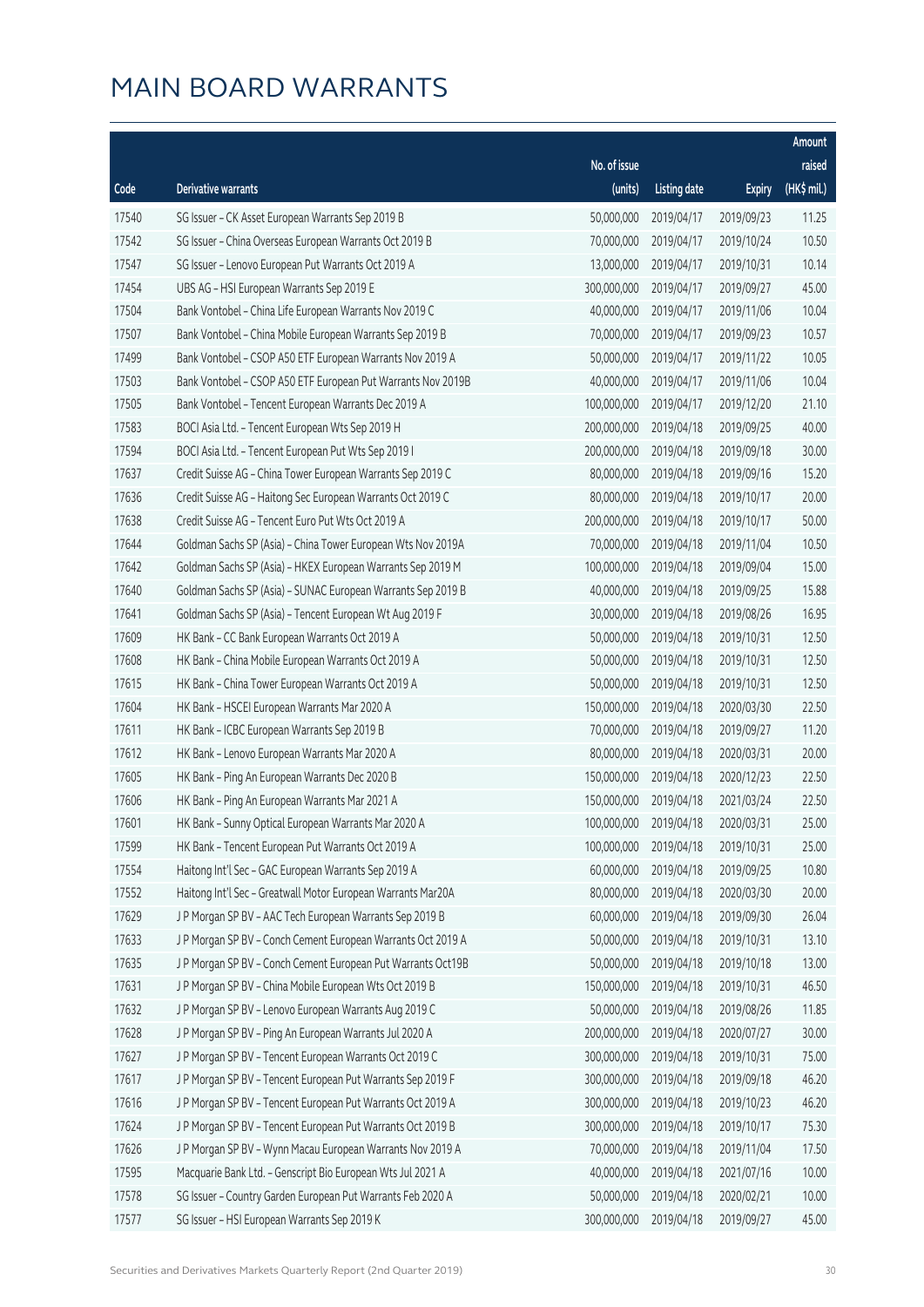|       |                                                              |                        |                     |               | Amount      |
|-------|--------------------------------------------------------------|------------------------|---------------------|---------------|-------------|
|       |                                                              | No. of issue           |                     |               | raised      |
| Code  | Derivative warrants                                          | (units)                | <b>Listing date</b> | <b>Expiry</b> | (HK\$ mil.) |
| 17579 | SG Issuer - Ping An European Put Warrants Oct 2019 C         | 60,000,000             | 2019/04/18          | 2019/10/03    | 33.00       |
| 17581 | SG Issuer - Tencent European Warrants Sep 2019 F             | 100,000,000            | 2019/04/18          | 2019/09/05    | 17.00       |
| 17582 | SG Issuer - Tencent European Put Warrants Oct 2019 A         | 200,000,000            | 2019/04/18          | 2019/10/31    | 50.00       |
| 17560 | UBS AG - HKEX European Warrants Sep 2019 F                   | 150,000,000            | 2019/04/18          | 2019/09/23    | 22.50       |
| 17562 | UBS AG - HKEX European Warrants Dec 2019 C                   | 300,000,000            | 2019/04/18          | 2019/12/24    | 45.00       |
| 17555 | UBS AG - Tencent European Warrants Sep 2019 F                | 300,000,000            | 2019/04/18          | 2019/09/02    | 91.20       |
| 17558 | UBS AG - Tencent European Put Warrants Sep 2019 G            | 300,000,000            | 2019/04/18          | 2019/09/26    | 45.00       |
| 17563 | UBS AG - Tencent European Put Warrants Sep 2019 H            | 300,000,000            | 2019/04/18          | 2019/09/18    | 45.00       |
| 17576 | Bank Vontobel - CNBM European Warrants Sep 2020 A            | 50,000,000             | 2019/04/18          | 2020/09/28    | 10.05       |
| 17564 | Bank Vontobel - Evergrande European Warrants Nov 2019 A      | 40,000,000             | 2019/04/18          | 2019/11/04    | 10.04       |
| 17573 | Bank Vontobel - Geely Auto European Put Warrants Nov 2019 A  | 40,000,000             | 2019/04/18          | 2019/11/07    | 10.04       |
| 17572 | Bank Vontobel - ICBC European Warrants Nov 2019 A            | 40,000,000             | 2019/04/18          | 2019/11/06    | 14.04       |
| 17681 | Credit Suisse AG - Country Garden Euro Put Wts Feb 2020 A    | 80,000,000             | 2019/04/23          | 2020/02/21    | 16.00       |
| 17678 | Credit Suisse AG - CNBM European Warrants Dec 2019 A         | 40,000,000             | 2019/04/23          | 2019/12/31    | 10.00       |
| 17716 | Goldman Sachs SP (Asia) - Conch Cement European Wts Oct 19 A | 50,000,000             | 2019/04/23          | 2019/10/02    | 12.05       |
| 17721 | Goldman Sachs SP (Asia) - Agricultural Bank Eur Wt Sep 2019A | 70,000,000             | 2019/04/23          | 2019/09/23    | 10.50       |
| 17712 | Goldman Sachs SP (Asia) - China Mobile Euro Wts Oct 2019 B   | 80,000,000             | 2019/04/23          | 2019/10/23    | 20.00       |
| 17711 | Goldman Sachs SP (Asia) - HSI European Warrants Sep 2019 K   | 150,000,000            | 2019/04/23          | 2019/09/27    | 22.50       |
| 17719 | Goldman Sachs SP (Asia) - Tencent European Wt Sep 2019 I     | 100,000,000            | 2019/04/23          | 2019/09/05    | 15.00       |
| 17724 | Goldman Sachs SP (Asia) - Tencent European Put Wt Sep 2019 J | 100,000,000            | 2019/04/23          | 2019/09/18    | 15.00       |
| 17669 | HK Bank - Agricultural Bank European Warrants Oct 2019 A     | 50,000,000             | 2019/04/23          | 2019/10/31    | 12.50       |
| 17668 | HK Bank - Sinopec Corp European Warrants Oct 2019 A          | 50,000,000             | 2019/04/23          | 2019/10/31    | 12.50       |
| 17657 | HK Bank - Geely Auto European Warrants Oct 2019 A            | 50,000,000             | 2019/04/23          | 2019/10/31    | 12.50       |
| 17663 | HK Bank - Tencent European Warrants Oct 2019 B               | 100,000,000            | 2019/04/23          | 2019/10/31    | 25.00       |
| 17665 | HK Bank - Tencent European Warrants Nov 2019 B               | 100,000,000            | 2019/04/23          | 2019/11/29    | 25.00       |
| 17666 | HK Bank - Tencent European Put Warrants Oct 2019 C           | 100,000,000            | 2019/04/23          | 2019/10/23    | 15.00       |
| 17675 | J P Morgan SP BV - Agricultural Bank Euro Warrants Jan 2020A | 100,000,000 2019/04/23 |                     | 2020/01/21    | 15.00       |
| 17677 | J P Morgan SP BV - PSBC European Warrants Oct 2019 A         | 50,000,000             | 2019/04/23          | 2019/10/31    | 12.80       |
| 17655 | Macquarie Bank Ltd. - BAIC Motor European Warrants Jun 2020A | 40,000,000             | 2019/04/23          | 2020/06/02    | 10.00       |
| 17648 | Macquarie Bank Ltd. - CKH Holdings European Wts Jan 2020 A   | 34,600,000             | 2019/04/23          | 2020/01/03    | 10.03       |
| 17645 | Macquarie Bank Ltd. - CNBM European Warrants Jul 2020 A      | 40,000,000             | 2019/04/23          | 2020/07/03    | 10.04       |
| 17650 | Macquarie Bank Ltd. - CR Beer European Warrants Nov 2019 A   | 30,000,000             | 2019/04/23          | 2019/11/04    | 10.02       |
| 17670 | Macquarie Bank Ltd. - Yanzhou Coal European Wts Apr 2020 A   | 30,750,000             | 2019/04/23          | 2020/04/02    | 10.06       |
| 17706 | SG Issuer - Lenovo European Warrants Aug 2019 D              | 25,000,000             | 2019/04/23          | 2019/08/23    | 10.00       |
| 17708 | SG Issuer - Tencent European Warrants Oct 2019 B             | 200,000,000            | 2019/04/23          | 2019/10/31    | 50.00       |
| 17710 | SG Issuer - Tencent European Warrants Feb 2020 A             | 200,000,000            | 2019/04/23          | 2020/02/28    | 50.00       |
| 17671 | UBS AG - CC Bank European Warrants Aug 2019 C                | 70,000,000             | 2019/04/23          | 2019/08/23    | 10.50       |
| 17690 | Bank Vontobel - CNOOC European Put Warrants Dec 2019 B       | 40,000,000             | 2019/04/23          | 2019/12/02    | 10.16       |
| 17704 | Bank Vontobel - Geely Auto European Warrants Nov 2019 B      | 40,000,000             | 2019/04/23          | 2019/11/07    | 11.20       |
| 17698 | Bank Vontobel - Greatwall Motor European Warrants Nov 2019 A | 20,000,000             | 2019/04/23          | 2019/11/08    | 10.00       |
| 17683 | Bank Vontobel - HKEX European Put Warrants Oct 2019 B        | 80,000,000             | 2019/04/23          | 2019/10/30    | 20.40       |
| 17689 | Bank Vontobel - HSBC European Put Warrants Dec 2019 B        | 30,000,000             | 2019/04/23          | 2019/12/02    | 11.94       |
| 17696 | Bank Vontobel - Tencent European Warrants Sep 2019 E         | 70,000,000             | 2019/04/23          | 2019/09/05    | 12.60       |
| 17692 | Bank Vontobel - Tencent European Warrants Apr 2020 A         | 100,000,000            | 2019/04/23          | 2020/04/03    | 25.00       |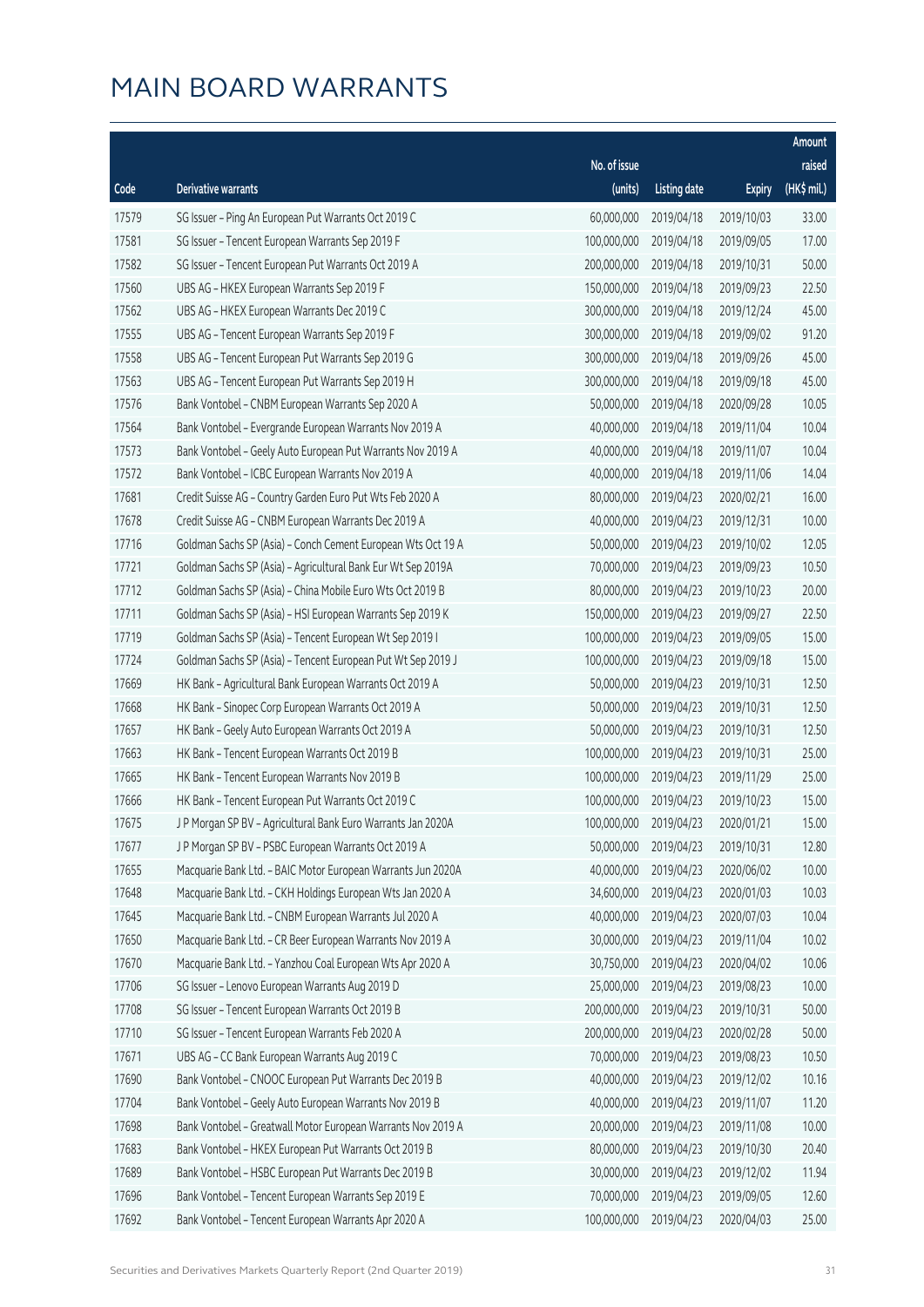|       |                                                              |               |                       |               | Amount      |
|-------|--------------------------------------------------------------|---------------|-----------------------|---------------|-------------|
|       |                                                              | No. of issue  |                       |               | raised      |
| Code  | <b>Derivative warrants</b>                                   | (units)       | <b>Listing date</b>   | <b>Expiry</b> | (HK\$ mil.) |
| 17693 | Bank Vontobel - Tencent European Put Warrants Nov 2019 C     | 100,000,000   | 2019/04/23            | 2019/11/05    | 30.00       |
| 17688 | Bank Vontobel - Xiaomi European Warrants Oct 2019 B          | 50,000,000    | 2019/04/23            | 2019/10/31    | 10.10       |
| 17750 | Credit Suisse AG - Tencent European Wts Nov 2019 B           | 250,000,000   | 2019/04/24            | 2019/11/29    | 62.50       |
| 17752 | Goldman Sachs SP (Asia) - BOC HK European Wts Feb 2020 A     | 60,000,000    | 2019/04/24            | 2020/02/03    | 10.02       |
| 17757 | Goldman Sachs SP (Asia) - CNBM European Warrants Sep 2020 A  | 80,000,000    | 2019/04/24            | 2020/09/25    | 14.16       |
| 17759 | Goldman Sachs SP (Asia) - NCI European Warrants Sep 2019 A   | 60,000,000    | 2019/04/24            | 2019/09/02    | 13.92       |
| 17756 | Goldman Sachs SP (Asia) - Ping An European Wts Nov 2019 A    | 100,000,000   | 2019/04/24            | 2019/11/07    | 25.00       |
| 17753 | Goldman Sachs SP (Asia) - Tencent European Put Wt Oct 2019 B | 100,000,000   | 2019/04/24            | 2019/10/23    | 15.00       |
| 17744 | HK Bank - HKEX European Warrants Sep 2019 C                  | 100,000,000   | 2019/04/24            | 2019/09/27    | 19.00       |
| 17741 | HK Bank - Ping An European Warrants Oct 2019 A               | 40,000,000    | 2019/04/24            | 2019/10/31    | 12.00       |
| 17745 | J P Morgan SP BV - NCI European Warrants Oct 2019 B          | 60,000,000    | 2019/04/24            | 2019/10/31    | 15.06       |
| 17749 | J P Morgan SP BV - Ping An European Warrants Dec 2019 C      | 150,000,000   | 2019/04/24            | 2019/12/03    | 37.65       |
| 17748 | J P Morgan SP BV - SPDR Gold Trust European Wts Dec 2020 A   | 40,000,000    | 2019/04/24            | 2020/12/31    | 10.04       |
| 17739 | Macquarie Bank Ltd. - Country Garden European Put Wts Dec19A | 40,000,000    | 2019/04/24            | 2019/12/03    | 10.00       |
| 17733 | Macquarie Bank Ltd. - CPIC European Warrants Apr 2020 A      | 40,000,000    | 2019/04/24            | 2020/04/02    | 10.00       |
| 17731 | Macquarie Bank Ltd. - SUNAC European Warrants Dec 2019 A     | 22,500,000    | 2019/04/24            | 2019/12/03    | 10.01       |
| 17729 | Macquarie Bank Ltd. - SUNAC European Put Warrants Nov 2019 B | 16,500,000    | 2019/04/24            | 2019/11/04    | 10.05       |
| 17751 | SG Issuer - HSI European Put Warrants Oct 2019 F             | 300,000,000   | 2019/04/24            | 2019/10/30    | 48.00       |
| 17727 | UBS AG - Sands China Ltd European Warrants Aug 2019 B        | 70,000,000    | 2019/04/24            | 2019/08/23    | 13.44       |
| 17762 | BOCI Asia Ltd. - CC Bank European Warrants Sep 2019 B        | 70,000,000    | 2019/04/25            | 2019/09/30    | 10.50       |
| 17768 | BOCI Asia Ltd. - China Mobile European Warrants Oct 2019 B   | 60,000,000    | 2019/04/25            | 2019/10/28    | 15.30       |
| 17767 | BOCI Asia Ltd. - HKEX European Warrants Sep 2019 C           | 100,000,000   | 2019/04/25            | 2019/09/27    | 15.00       |
| 17784 | BOCI Asia Ltd. - ICBC European Warrants Oct 2019 A           | 70,000,000    | 2019/04/25            | 2019/10/25    | 17.50       |
| 17765 | BOCI Asia Ltd. - Tencent European Wts Oct 2019 A             | 200,000,000   | 2019/04/25            | 2019/10/25    | 50.00       |
| 17766 | BOCI Asia Ltd. - Tencent European Put Wts Sep 2019 J         | 200,000,000   | 2019/04/25            | 2019/09/30    | 30.00       |
| 17798 | Credit Suisse AG - Bank of China European Wts Dec 2019 A     | 70,000,000    | 2019/04/25            | 2019/12/24    | 10.50       |
| 17796 | Credit Suisse AG - CC Bank European Warrants Sep 2019 C      |               | 70,000,000 2019/04/25 | 2019/09/25    | 10.50       |
| 17818 | Goldman Sachs SP (Asia) - Agricultural Bank Eur Wt Dec 2019A | 80,000,000    | 2019/04/25            | 2019/12/20    | 12.00       |
| 17819 | Goldman Sachs SP (Asia) - Bank of China Euro Wts Dec 2019 A  | 80,000,000    | 2019/04/25            | 2019/12/24    | 12.00       |
| 17816 | Goldman Sachs SP (Asia) - CC Bank European Wts Oct 2019 A    | 80,000,000    | 2019/04/25            | 2019/10/04    | 12.00       |
| 17828 | Goldman Sachs SP (Asia) - China Tower European Wts Oct 2019C | 80,000,000    | 2019/04/25            | 2019/10/29    | 12.00       |
| 17820 | Goldman Sachs SP (Asia) - A50 China European Wts Aug 2019 B  | 80,000,000    | 2019/04/25            | 2019/08/28    | 40.08       |
| 17821 | Goldman Sachs SP (Asia) - Geely Auto European Wts Dec 2019 A | 80,000,000    | 2019/04/25            | 2019/12/20    | 12.00       |
| 17829 | Goldman Sachs SP (Asia) - SUNAC European Warrants Oct 2019 A | 40,000,000    | 2019/04/25            | 2019/10/08    | 11.28       |
| 17790 | J P Morgan SP BV - BYD Electronic European Wts Oct 2019 A    | 60,000,000    | 2019/04/25            | 2019/10/31    | 10.92       |
| 17787 | J P Morgan SP BV - CM Bank European Put Warrants Nov 2019 A  | 80,000,000    | 2019/04/25            | 2019/11/01    | 20.72       |
| 17788 | J P Morgan SP BV - Mapleleaf Edu European Warrants Dec 2019A | 50,000,000    | 2019/04/25            | 2019/12/31    | 12.55       |
| 17794 | J P Morgan SP BV - China Tower European Warrants Aug 2019 C  | 200,000,000   | 2019/04/25            | 2019/08/21    | 32.80       |
| 17786 | J P Morgan SP BV - China Tower European Warrants Nov 2019 C  | 200,000,000   | 2019/04/25            | 2019/11/04    | 36.00       |
| 17799 | J P Morgan SP BV - HSI European Put Warrants Nov 2019 B      | 400,000,000   | 2019/04/25            | 2019/11/28    | 100.40      |
| 17792 | J P Morgan SP BV - Ping An European Warrants Mar 2021 A      | 1,000,000,000 | 2019/04/25            | 2021/03/24    | 151.00      |
| 17785 | J P Morgan SP BV - ZTE European Warrants Oct 2019 A          | 50,000,000    | 2019/04/25            | 2019/10/31    | 12.60       |
| 17778 | Macquarie Bank Ltd. - BYD Company European Put Wts Jan 2020A | 14,000,000    | 2019/04/25            | 2020/01/03    | 10.01       |
| 17772 | Macquarie Bank Ltd. - CGS European Warrants Apr 2021 A       | 40,000,000    | 2019/04/25            | 2021/04/07    | 10.00       |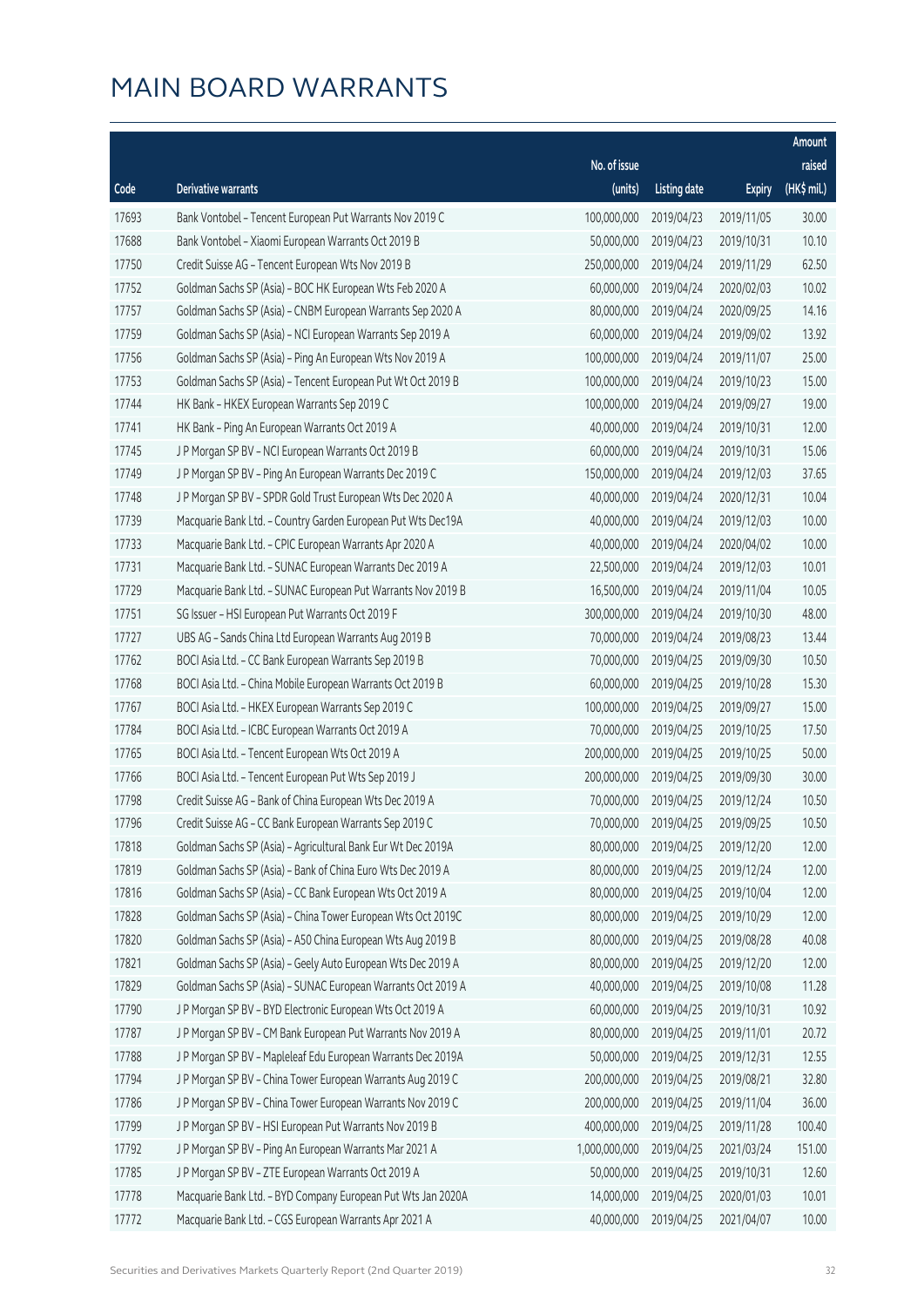|       |                                                              |              |                       |               | Amount      |
|-------|--------------------------------------------------------------|--------------|-----------------------|---------------|-------------|
|       |                                                              | No. of issue |                       |               | raised      |
| Code  | Derivative warrants                                          | (units)      | <b>Listing date</b>   | <b>Expiry</b> | (HK\$ mil.) |
| 17771 | Macquarie Bank Ltd. - Nexteer European Warrants Apr 2020 A   | 22,000,000   | 2019/04/25            | 2020/04/09    | 10.01       |
| 17800 | SG Issuer - CSPC Pharma European Warrants Nov 2019 A         | 80,000,000   | 2019/04/25            | 2019/11/22    | 14.80       |
| 17815 | SG Issuer - China Tower European Warrants Nov 2019 B         | 80,000,000   | 2019/04/25            | 2019/11/21    | 14.40       |
| 17810 | SG Issuer - China Tower European Put Warrants Oct 2019 B     | 60,000,000   | 2019/04/25            | 2019/10/08    | 10.80       |
| 17809 | SG Issuer - Tencent European Put Warrants Oct 2019 C         | 200,000,000  | 2019/04/25            | 2019/10/09    | 41.00       |
| 17780 | UBS AG - Ping An European Warrants Sep 2019 B                | 100,000,000  | 2019/04/25            | 2019/09/23    | 35.20       |
| 17779 | UBS AG - Tencent European Put Warrants Oct 2019 A            | 300,000,000  | 2019/04/25            | 2019/10/09    | 64.50       |
| 17839 | BOCI Asia Ltd. - Bank of China European Warrants Nov 2019 A  | 80,000,000   | 2019/04/26            | 2019/11/22    | 12.00       |
| 17832 | BOCI Asia Ltd. - Genscript Bio European Warrants Oct 2019 A  | 70,000,000   | 2019/04/26            | 2019/10/09    | 18.90       |
| 17831 | BOCI Asia Ltd. - HSBC European Warrants Oct 2019 A           | 60,000,000   | 2019/04/26            | 2019/10/30    | 13.20       |
| 17840 | BOCI Asia Ltd. - HSI European Warrants Oct 2019 A            | 200,000,000  | 2019/04/26            | 2019/10/30    | 30.80       |
| 17836 | BOCI Asia Ltd. - Ping An European Warrants Oct 2019 B        | 80,000,000   | 2019/04/26            | 2019/10/09    | 20.80       |
| 17900 | Credit Suisse AG - BAIC Motor European Warrants Apr 2020 A   | 40,000,000   | 2019/04/26            | 2020/04/29    | 10.00       |
| 17899 | Credit Suisse AG - Brilliance Chi European Wts Oct 2019 A    | 40,000,000   | 2019/04/26            | 2019/10/25    | 10.00       |
| 17903 | Credit Suisse AG - BYD Company European Warrants Jul 2020 A  | 60,000,000   | 2019/04/26            | 2020/07/31    | 15.00       |
| 17897 | Credit Suisse AG - China Mobile European Warrants Oct 2019 A | 60,000,000   | 2019/04/26            | 2019/10/04    | 10.02       |
| 17892 | Credit Suisse AG - Ping An European Warrants Feb 2021 B      | 150,000,000  | 2019/04/26            | 2021/02/26    | 37.50       |
| 17896 | Credit Suisse AG - Ping An European Warrants Mar 2021 A      | 300,000,000  | 2019/04/26            | 2021/03/31    | 45.00       |
| 17919 | Goldman Sachs SP (Asia) - BYD Company Euro Wts Oct 2019 A    | 40,000,000   | 2019/04/26            | 2019/10/30    | 10.00       |
| 17918 | Goldman Sachs SP (Asia) - CC Bank Euro Put Wts Aug 2019 D    | 80,000,000   | 2019/04/26            | 2019/08/27    | 17.68       |
| 17921 | Goldman Sachs SP (Asia) - CM Bank European Wts Oct 2019 A    | 70,000,000   | 2019/04/26            | 2019/10/09    | 10.50       |
| 17916 | Goldman Sachs SP (Asia) - China Tower European Wts Aug 2019B | 80,000,000   | 2019/04/26            | 2019/08/21    | 12.24       |
| 17922 | Goldman Sachs SP (Asia) - HSI European Put Wts Oct 2019 B    | 150,000,000  | 2019/04/26            | 2019/10/30    | 22.50       |
| 17871 | HK Bank - Country Garden European Warrants Jun 2020 A        | 50,000,000   | 2019/04/26            | 2020/06/30    | 12.50       |
| 17877 | HK Bank - CM Bank European Warrants Oct 2019 A               | 50,000,000   | 2019/04/26            | 2019/10/31    | 12.50       |
| 17880 | HK Bank - China Shenhua European Warrants Nov 2019 A         | 80,000,000   | 2019/04/26            | 2019/11/01    | 12.00       |
| 17879 | HK Bank - SUNAC European Warrants Oct 2019 A                 |              | 30,000,000 2019/04/26 | 2019/10/31    | 10.20       |
| 17882 | J P Morgan SP BV - Bank of China European Wts Nov 2019 A     | 100,000,000  | 2019/04/26            | 2019/11/22    | 15.10       |
| 17887 | J P Morgan SP BV - ICBC European Warrants Aug 2019 A         | 100,000,000  | 2019/04/26            | 2019/08/30    | 15.20       |
| 17847 | Macquarie Bank Ltd. - Agricultural Bk Euro Put Wt Dec 2019 B | 37,000,000   | 2019/04/26            | 2019/12/03    | 10.03       |
| 17842 | Macquarie Bank Ltd. - BYD Company European Wts Dec 2019 A    | 28,000,000   | 2019/04/26            | 2019/12/03    | 10.02       |
| 17841 | Macquarie Bank Ltd. - Cathay Pacific European Wts Jul 2020 A | 34,500,000   | 2019/04/26            | 2020/07/03    | 10.07       |
| 17854 | Macquarie Bank Ltd. - CPIC European Put Warrants Dec 2019 A  | 32,500,000   | 2019/04/26            | 2019/12/03    | 10.01       |
| 17861 | Macquarie Bank Ltd. - Geely Auto European Wts Nov 2019 C     | 32,000,000   | 2019/04/26            | 2019/11/04    | 10.14       |
| 17860 | Macquarie Bank Ltd. - Geely Auto European Wts Dec 2019 A     | 39,000,000   | 2019/04/26            | 2019/12/03    | 10.02       |
| 17863 | Macquarie Bank Ltd. - Geely Auto European Put Wts Dec 2019 B | 31,500,000   | 2019/04/26            | 2019/12/03    | 10.02       |
| 17849 | Macquarie Bank Ltd. - NCI European Warrants Dec 2019 A       | 40,000,000   | 2019/04/26            | 2019/12/03    | 10.00       |
| 17857 | Macquarie Bank Ltd. - Sh Pharma European Warrants May 2020 A | 37,000,000   | 2019/04/26            | 2020/05/18    | 10.03       |
| 17914 | SG Issuer - HSBC European Warrants Oct 2019 A                | 70,000,000   | 2019/04/26            | 2019/10/30    | 10.50       |
| 17910 | SG Issuer - HSBC European Put Warrants Aug 2019 D            | 50,000,000   | 2019/04/26            | 2019/08/23    | 10.00       |
| 17904 | SG Issuer - HSI European Warrants Nov 2019 A                 | 300,000,000  | 2019/04/26            | 2019/11/28    | 45.00       |
| 17907 | SG Issuer - Tencent European Put Warrants Oct 2019 D         | 200,000,000  | 2019/04/26            | 2019/10/28    | 34.00       |
| 17866 | UBS AG - BYD Company European Warrants Jul 2019 C            | 50,000,000   | 2019/04/26            | 2019/07/31    | 10.30       |
| 17865 | UBS AG - CC Bank European Warrants Aug 2019 D                | 70,000,000   | 2019/04/26            | 2019/08/22    | 10.50       |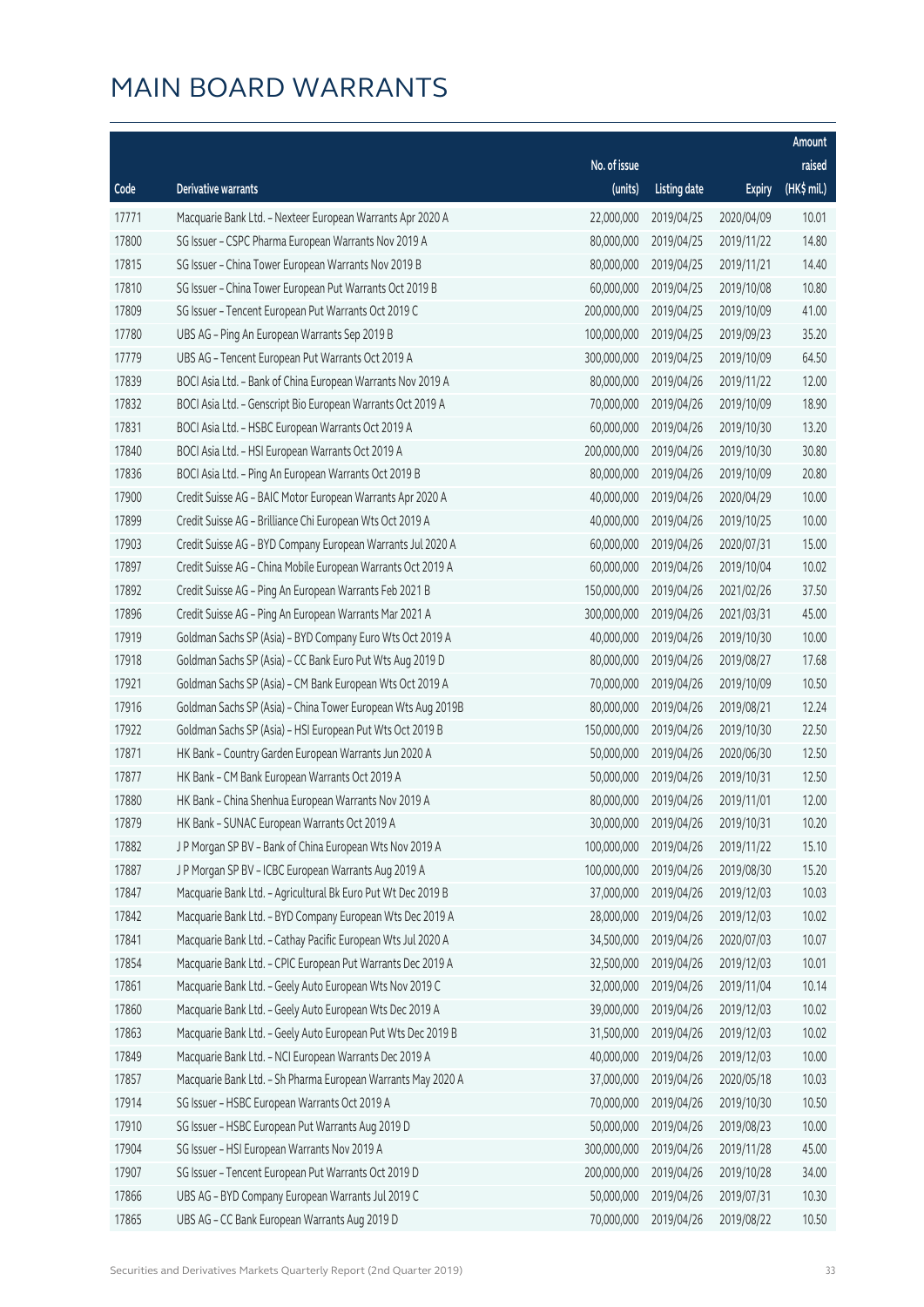| No. of issue<br>raised<br>(HK\$ mil.)<br>Derivative warrants<br>(units)<br>Code<br><b>Listing date</b><br><b>Expiry</b><br>17868<br>UBS AG - Geely Auto European Warrants Oct 2019 A<br>30,000,000<br>2019/04/26<br>2019/10/25<br>10.02<br>12.03<br>17890<br>Bank Vontobel - BYD Company European Warrants Oct 2019 B<br>30,000,000<br>2019/04/26<br>2019/10/31<br>17934<br>40,000,000<br>11.60<br>BOCI Asia Ltd. - BYD Company European Warrants Oct 2019 A<br>2019/04/29<br>2019/10/31<br>20.00<br>17949<br>BOCI Asia Ltd. - China Tower European Warrants Dec 2019 A<br>80,000,000<br>2019/04/29<br>2019/12/23<br>17937<br>50,000,000<br>12.50<br>BOCI Asia Ltd. - Geely Auto European Warrants Oct 2019 A<br>2019/04/29<br>2019/10/09<br>18017<br>Credit Suisse AG - CPIC European Warrants Dec 2019 A<br>40,000,000<br>2019/04/29<br>2019/12/31<br>10.00<br>18008<br>80,000,000<br>20.00<br>Credit Suisse AG - China Tower European Warrants Oct 2019 C<br>2019/04/29<br>2019/10/28<br>18011<br>Credit Suisse AG - HSBC European Wts Oct 2019 C<br>100,000,000<br>2019/04/29<br>2019/10/28<br>15.00<br>18009<br>40,000,000<br>10.00<br>Credit Suisse AG - NCI European Warrants Oct 2019 B<br>2019/04/29<br>2019/10/28<br>18012<br>Credit Suisse AG - Ping An European Put Warrants Oct 2019 D<br>100,000,000<br>2019/04/29<br>2019/10/08<br>25.00<br>17941<br>60,000,000<br>15.24<br>Bank of East Asia - BYD European Warrants Dec 2019 A<br>2019/04/29<br>2019/12/30<br>40,000,000<br>10.56<br>17942<br>Bank of East Asia - Country Garden European Wts Dec 2019 A<br>2019/04/29<br>2019/12/16<br>17944<br>40,000,000<br>10.40<br>Bank of East Asia - CPIC European Warrants Mar 2020 A<br>2019/04/29<br>2020/03/23<br>18006<br>Goldman Sachs SP (Asia) - AAC Tech Euro Wts Aug 2019 A<br>50,000,000<br>2019/04/29<br>2019/08/12<br>10.00<br>10.14<br>18007<br>Goldman Sachs SP (Asia) - Country Garden Euro Wts Oct 2019 C<br>60,000,000<br>2019/04/29<br>2019/10/02<br>18003<br>Goldman Sachs SP (Asia) - China Mobile Euro Wts Oct 2019 C<br>80,000,000<br>2019/04/29<br>15.20<br>2019/10/24<br>17989<br>80,000,000<br>14.40<br>Goldman Sachs SP (Asia) - Geely Auto Euro Put Wts Oct 2019 D<br>2019/04/29<br>2019/10/08<br>17990<br>80,000,000<br>Goldman Sachs SP (Asia) - HSBC European Warrants Nov 2019 A<br>2019/04/29<br>2019/11/06<br>12.00<br>17994<br>150,000,000<br>22.50<br>Goldman Sachs SP (Asia) - Tencent European Wt Oct 2019 C<br>2019/04/29<br>2019/10/24<br>80,000,000<br>20.00<br>17959<br>HK Bank - BYD Company European Warrants Dec 2019 A<br>2019/04/29<br>2019/12/31<br>17960<br>80,000,000<br>20.00<br>HK Bank - CKH Holdings European Warrants Jun 2020 A<br>2019/04/29<br>2020/06/30<br>80,000,000<br>17958<br>HK Bank - CRRC European Warrants Jul 2020 A<br>2019/04/29<br>2020/07/31<br>20.00<br>17955<br>40,000,000<br>10.00<br>HK Bank - China Telecom European Warrants Oct 2019 A<br>2019/04/29<br>2019/10/31<br>80,000,000<br>17954<br>HK Bank - PICC P&C European Warrants Dec 2019 A<br>2019/04/29<br>2019/12/20<br>12.00<br>17987<br>50,000,000<br>10.15<br>J P Morgan SP BV - Air China European Warrants Oct 2019 A<br>2019/04/29<br>2019/10/24<br>17968<br>50,000,000<br>16.30<br>J P Morgan SP BV - BYD Company European Warrants Oct 2019 B<br>2019/04/29<br>2019/10/31<br>17961<br>J P Morgan SP BV - CC Bank European Wts Oct 2019 B<br>100,000,000 2019/04/29<br>2019/10/04<br>15.40<br>17962<br>J P Morgan SP BV - CITIC Bank European Warrants Oct 2019 A<br>70,000,000<br>2019/04/29<br>2019/10/31<br>10.92<br>17982<br>70,000,000<br>2019/04/29<br>10.85<br>J P Morgan SP BV - CKH Holdings European Warrants Oct 2019 B<br>2019/10/03<br>17963<br>J P Morgan SP BV - Minsheng Bank European Wts Oct 2019 A<br>40,000,000<br>2019/04/29<br>10.08<br>2019/10/31<br>17978<br>J P Morgan SP BV - China Railway European Wts Aug 2019 A<br>60,000,000<br>10.98<br>2019/04/29<br>2019/08/23<br>17975<br>80,000,000<br>20.08<br>J P Morgan SP BV - China Telecom European Warrants Oct 2019A<br>2019/04/29<br>2019/10/28<br>17973<br>J P Morgan SP BV - China Tower European Put Wts Oct 2019 B<br>200,000,000<br>50.40<br>2019/04/29<br>2019/10/28<br>17974<br>J P Morgan SP BV - China Tower European Put Wts Oct 2019 C<br>200,000,000<br>2019/04/29<br>2019/10/08<br>30.00<br>17967<br>J P Morgan SP BV - Kunlun Energy European Warrants Mar 2020A<br>70,000,000<br>10.57<br>2019/04/29<br>2020/03/20<br>70,000,000<br>10.71<br>17988<br>J P Morgan SP BV - PICC Group European Warrants Sep 2019 B<br>2019/04/29<br>2019/09/23<br>17981<br>70,000,000<br>10.64<br>J P Morgan SP BV - Xiaomi European Warrants Sep 2019 D<br>2019/04/29<br>2019/09/16<br>J P Morgan SP BV - Xinyi Solar European Warrants Oct 2019 A<br>40,000,000<br>2019/04/29<br>10.16<br>17969<br>2019/10/31<br>17923<br>14,000,000<br>10.09<br>Macquarie Bank Ltd. - AIA European Warrants Dec 2019 A<br>2019/04/29<br>2019/12/03<br>10.38<br>17933<br>Macquarie Bank Ltd. - AIA European Warrants Feb 2020 A<br>22,000,000<br>2019/04/29<br>2020/02/04 |  |  | Amount |
|------------------------------------------------------------------------------------------------------------------------------------------------------------------------------------------------------------------------------------------------------------------------------------------------------------------------------------------------------------------------------------------------------------------------------------------------------------------------------------------------------------------------------------------------------------------------------------------------------------------------------------------------------------------------------------------------------------------------------------------------------------------------------------------------------------------------------------------------------------------------------------------------------------------------------------------------------------------------------------------------------------------------------------------------------------------------------------------------------------------------------------------------------------------------------------------------------------------------------------------------------------------------------------------------------------------------------------------------------------------------------------------------------------------------------------------------------------------------------------------------------------------------------------------------------------------------------------------------------------------------------------------------------------------------------------------------------------------------------------------------------------------------------------------------------------------------------------------------------------------------------------------------------------------------------------------------------------------------------------------------------------------------------------------------------------------------------------------------------------------------------------------------------------------------------------------------------------------------------------------------------------------------------------------------------------------------------------------------------------------------------------------------------------------------------------------------------------------------------------------------------------------------------------------------------------------------------------------------------------------------------------------------------------------------------------------------------------------------------------------------------------------------------------------------------------------------------------------------------------------------------------------------------------------------------------------------------------------------------------------------------------------------------------------------------------------------------------------------------------------------------------------------------------------------------------------------------------------------------------------------------------------------------------------------------------------------------------------------------------------------------------------------------------------------------------------------------------------------------------------------------------------------------------------------------------------------------------------------------------------------------------------------------------------------------------------------------------------------------------------------------------------------------------------------------------------------------------------------------------------------------------------------------------------------------------------------------------------------------------------------------------------------------------------------------------------------------------------------------------------------------------------------------------------------------------------------------------------------------------------------------------------------------------------------------------------------------------------------------------------------------------------------------------------------------------------------------------------------------------------------------------------------------------------------------------------------------------------------------------------------------------------------------------------------------------------------------------------------------------------------------------------------------------------------------------------------------------------------------------------------------------------------------------------------------------------------------------------------------------------------------------------------------------------------------------------------------------------|--|--|--------|
|                                                                                                                                                                                                                                                                                                                                                                                                                                                                                                                                                                                                                                                                                                                                                                                                                                                                                                                                                                                                                                                                                                                                                                                                                                                                                                                                                                                                                                                                                                                                                                                                                                                                                                                                                                                                                                                                                                                                                                                                                                                                                                                                                                                                                                                                                                                                                                                                                                                                                                                                                                                                                                                                                                                                                                                                                                                                                                                                                                                                                                                                                                                                                                                                                                                                                                                                                                                                                                                                                                                                                                                                                                                                                                                                                                                                                                                                                                                                                                                                                                                                                                                                                                                                                                                                                                                                                                                                                                                                                                                                                                                                                                                                                                                                                                                                                                                                                                                                                                                                                                                                                          |  |  |        |
|                                                                                                                                                                                                                                                                                                                                                                                                                                                                                                                                                                                                                                                                                                                                                                                                                                                                                                                                                                                                                                                                                                                                                                                                                                                                                                                                                                                                                                                                                                                                                                                                                                                                                                                                                                                                                                                                                                                                                                                                                                                                                                                                                                                                                                                                                                                                                                                                                                                                                                                                                                                                                                                                                                                                                                                                                                                                                                                                                                                                                                                                                                                                                                                                                                                                                                                                                                                                                                                                                                                                                                                                                                                                                                                                                                                                                                                                                                                                                                                                                                                                                                                                                                                                                                                                                                                                                                                                                                                                                                                                                                                                                                                                                                                                                                                                                                                                                                                                                                                                                                                                                          |  |  |        |
|                                                                                                                                                                                                                                                                                                                                                                                                                                                                                                                                                                                                                                                                                                                                                                                                                                                                                                                                                                                                                                                                                                                                                                                                                                                                                                                                                                                                                                                                                                                                                                                                                                                                                                                                                                                                                                                                                                                                                                                                                                                                                                                                                                                                                                                                                                                                                                                                                                                                                                                                                                                                                                                                                                                                                                                                                                                                                                                                                                                                                                                                                                                                                                                                                                                                                                                                                                                                                                                                                                                                                                                                                                                                                                                                                                                                                                                                                                                                                                                                                                                                                                                                                                                                                                                                                                                                                                                                                                                                                                                                                                                                                                                                                                                                                                                                                                                                                                                                                                                                                                                                                          |  |  |        |
|                                                                                                                                                                                                                                                                                                                                                                                                                                                                                                                                                                                                                                                                                                                                                                                                                                                                                                                                                                                                                                                                                                                                                                                                                                                                                                                                                                                                                                                                                                                                                                                                                                                                                                                                                                                                                                                                                                                                                                                                                                                                                                                                                                                                                                                                                                                                                                                                                                                                                                                                                                                                                                                                                                                                                                                                                                                                                                                                                                                                                                                                                                                                                                                                                                                                                                                                                                                                                                                                                                                                                                                                                                                                                                                                                                                                                                                                                                                                                                                                                                                                                                                                                                                                                                                                                                                                                                                                                                                                                                                                                                                                                                                                                                                                                                                                                                                                                                                                                                                                                                                                                          |  |  |        |
|                                                                                                                                                                                                                                                                                                                                                                                                                                                                                                                                                                                                                                                                                                                                                                                                                                                                                                                                                                                                                                                                                                                                                                                                                                                                                                                                                                                                                                                                                                                                                                                                                                                                                                                                                                                                                                                                                                                                                                                                                                                                                                                                                                                                                                                                                                                                                                                                                                                                                                                                                                                                                                                                                                                                                                                                                                                                                                                                                                                                                                                                                                                                                                                                                                                                                                                                                                                                                                                                                                                                                                                                                                                                                                                                                                                                                                                                                                                                                                                                                                                                                                                                                                                                                                                                                                                                                                                                                                                                                                                                                                                                                                                                                                                                                                                                                                                                                                                                                                                                                                                                                          |  |  |        |
|                                                                                                                                                                                                                                                                                                                                                                                                                                                                                                                                                                                                                                                                                                                                                                                                                                                                                                                                                                                                                                                                                                                                                                                                                                                                                                                                                                                                                                                                                                                                                                                                                                                                                                                                                                                                                                                                                                                                                                                                                                                                                                                                                                                                                                                                                                                                                                                                                                                                                                                                                                                                                                                                                                                                                                                                                                                                                                                                                                                                                                                                                                                                                                                                                                                                                                                                                                                                                                                                                                                                                                                                                                                                                                                                                                                                                                                                                                                                                                                                                                                                                                                                                                                                                                                                                                                                                                                                                                                                                                                                                                                                                                                                                                                                                                                                                                                                                                                                                                                                                                                                                          |  |  |        |
|                                                                                                                                                                                                                                                                                                                                                                                                                                                                                                                                                                                                                                                                                                                                                                                                                                                                                                                                                                                                                                                                                                                                                                                                                                                                                                                                                                                                                                                                                                                                                                                                                                                                                                                                                                                                                                                                                                                                                                                                                                                                                                                                                                                                                                                                                                                                                                                                                                                                                                                                                                                                                                                                                                                                                                                                                                                                                                                                                                                                                                                                                                                                                                                                                                                                                                                                                                                                                                                                                                                                                                                                                                                                                                                                                                                                                                                                                                                                                                                                                                                                                                                                                                                                                                                                                                                                                                                                                                                                                                                                                                                                                                                                                                                                                                                                                                                                                                                                                                                                                                                                                          |  |  |        |
|                                                                                                                                                                                                                                                                                                                                                                                                                                                                                                                                                                                                                                                                                                                                                                                                                                                                                                                                                                                                                                                                                                                                                                                                                                                                                                                                                                                                                                                                                                                                                                                                                                                                                                                                                                                                                                                                                                                                                                                                                                                                                                                                                                                                                                                                                                                                                                                                                                                                                                                                                                                                                                                                                                                                                                                                                                                                                                                                                                                                                                                                                                                                                                                                                                                                                                                                                                                                                                                                                                                                                                                                                                                                                                                                                                                                                                                                                                                                                                                                                                                                                                                                                                                                                                                                                                                                                                                                                                                                                                                                                                                                                                                                                                                                                                                                                                                                                                                                                                                                                                                                                          |  |  |        |
|                                                                                                                                                                                                                                                                                                                                                                                                                                                                                                                                                                                                                                                                                                                                                                                                                                                                                                                                                                                                                                                                                                                                                                                                                                                                                                                                                                                                                                                                                                                                                                                                                                                                                                                                                                                                                                                                                                                                                                                                                                                                                                                                                                                                                                                                                                                                                                                                                                                                                                                                                                                                                                                                                                                                                                                                                                                                                                                                                                                                                                                                                                                                                                                                                                                                                                                                                                                                                                                                                                                                                                                                                                                                                                                                                                                                                                                                                                                                                                                                                                                                                                                                                                                                                                                                                                                                                                                                                                                                                                                                                                                                                                                                                                                                                                                                                                                                                                                                                                                                                                                                                          |  |  |        |
|                                                                                                                                                                                                                                                                                                                                                                                                                                                                                                                                                                                                                                                                                                                                                                                                                                                                                                                                                                                                                                                                                                                                                                                                                                                                                                                                                                                                                                                                                                                                                                                                                                                                                                                                                                                                                                                                                                                                                                                                                                                                                                                                                                                                                                                                                                                                                                                                                                                                                                                                                                                                                                                                                                                                                                                                                                                                                                                                                                                                                                                                                                                                                                                                                                                                                                                                                                                                                                                                                                                                                                                                                                                                                                                                                                                                                                                                                                                                                                                                                                                                                                                                                                                                                                                                                                                                                                                                                                                                                                                                                                                                                                                                                                                                                                                                                                                                                                                                                                                                                                                                                          |  |  |        |
|                                                                                                                                                                                                                                                                                                                                                                                                                                                                                                                                                                                                                                                                                                                                                                                                                                                                                                                                                                                                                                                                                                                                                                                                                                                                                                                                                                                                                                                                                                                                                                                                                                                                                                                                                                                                                                                                                                                                                                                                                                                                                                                                                                                                                                                                                                                                                                                                                                                                                                                                                                                                                                                                                                                                                                                                                                                                                                                                                                                                                                                                                                                                                                                                                                                                                                                                                                                                                                                                                                                                                                                                                                                                                                                                                                                                                                                                                                                                                                                                                                                                                                                                                                                                                                                                                                                                                                                                                                                                                                                                                                                                                                                                                                                                                                                                                                                                                                                                                                                                                                                                                          |  |  |        |
|                                                                                                                                                                                                                                                                                                                                                                                                                                                                                                                                                                                                                                                                                                                                                                                                                                                                                                                                                                                                                                                                                                                                                                                                                                                                                                                                                                                                                                                                                                                                                                                                                                                                                                                                                                                                                                                                                                                                                                                                                                                                                                                                                                                                                                                                                                                                                                                                                                                                                                                                                                                                                                                                                                                                                                                                                                                                                                                                                                                                                                                                                                                                                                                                                                                                                                                                                                                                                                                                                                                                                                                                                                                                                                                                                                                                                                                                                                                                                                                                                                                                                                                                                                                                                                                                                                                                                                                                                                                                                                                                                                                                                                                                                                                                                                                                                                                                                                                                                                                                                                                                                          |  |  |        |
|                                                                                                                                                                                                                                                                                                                                                                                                                                                                                                                                                                                                                                                                                                                                                                                                                                                                                                                                                                                                                                                                                                                                                                                                                                                                                                                                                                                                                                                                                                                                                                                                                                                                                                                                                                                                                                                                                                                                                                                                                                                                                                                                                                                                                                                                                                                                                                                                                                                                                                                                                                                                                                                                                                                                                                                                                                                                                                                                                                                                                                                                                                                                                                                                                                                                                                                                                                                                                                                                                                                                                                                                                                                                                                                                                                                                                                                                                                                                                                                                                                                                                                                                                                                                                                                                                                                                                                                                                                                                                                                                                                                                                                                                                                                                                                                                                                                                                                                                                                                                                                                                                          |  |  |        |
|                                                                                                                                                                                                                                                                                                                                                                                                                                                                                                                                                                                                                                                                                                                                                                                                                                                                                                                                                                                                                                                                                                                                                                                                                                                                                                                                                                                                                                                                                                                                                                                                                                                                                                                                                                                                                                                                                                                                                                                                                                                                                                                                                                                                                                                                                                                                                                                                                                                                                                                                                                                                                                                                                                                                                                                                                                                                                                                                                                                                                                                                                                                                                                                                                                                                                                                                                                                                                                                                                                                                                                                                                                                                                                                                                                                                                                                                                                                                                                                                                                                                                                                                                                                                                                                                                                                                                                                                                                                                                                                                                                                                                                                                                                                                                                                                                                                                                                                                                                                                                                                                                          |  |  |        |
|                                                                                                                                                                                                                                                                                                                                                                                                                                                                                                                                                                                                                                                                                                                                                                                                                                                                                                                                                                                                                                                                                                                                                                                                                                                                                                                                                                                                                                                                                                                                                                                                                                                                                                                                                                                                                                                                                                                                                                                                                                                                                                                                                                                                                                                                                                                                                                                                                                                                                                                                                                                                                                                                                                                                                                                                                                                                                                                                                                                                                                                                                                                                                                                                                                                                                                                                                                                                                                                                                                                                                                                                                                                                                                                                                                                                                                                                                                                                                                                                                                                                                                                                                                                                                                                                                                                                                                                                                                                                                                                                                                                                                                                                                                                                                                                                                                                                                                                                                                                                                                                                                          |  |  |        |
|                                                                                                                                                                                                                                                                                                                                                                                                                                                                                                                                                                                                                                                                                                                                                                                                                                                                                                                                                                                                                                                                                                                                                                                                                                                                                                                                                                                                                                                                                                                                                                                                                                                                                                                                                                                                                                                                                                                                                                                                                                                                                                                                                                                                                                                                                                                                                                                                                                                                                                                                                                                                                                                                                                                                                                                                                                                                                                                                                                                                                                                                                                                                                                                                                                                                                                                                                                                                                                                                                                                                                                                                                                                                                                                                                                                                                                                                                                                                                                                                                                                                                                                                                                                                                                                                                                                                                                                                                                                                                                                                                                                                                                                                                                                                                                                                                                                                                                                                                                                                                                                                                          |  |  |        |
|                                                                                                                                                                                                                                                                                                                                                                                                                                                                                                                                                                                                                                                                                                                                                                                                                                                                                                                                                                                                                                                                                                                                                                                                                                                                                                                                                                                                                                                                                                                                                                                                                                                                                                                                                                                                                                                                                                                                                                                                                                                                                                                                                                                                                                                                                                                                                                                                                                                                                                                                                                                                                                                                                                                                                                                                                                                                                                                                                                                                                                                                                                                                                                                                                                                                                                                                                                                                                                                                                                                                                                                                                                                                                                                                                                                                                                                                                                                                                                                                                                                                                                                                                                                                                                                                                                                                                                                                                                                                                                                                                                                                                                                                                                                                                                                                                                                                                                                                                                                                                                                                                          |  |  |        |
|                                                                                                                                                                                                                                                                                                                                                                                                                                                                                                                                                                                                                                                                                                                                                                                                                                                                                                                                                                                                                                                                                                                                                                                                                                                                                                                                                                                                                                                                                                                                                                                                                                                                                                                                                                                                                                                                                                                                                                                                                                                                                                                                                                                                                                                                                                                                                                                                                                                                                                                                                                                                                                                                                                                                                                                                                                                                                                                                                                                                                                                                                                                                                                                                                                                                                                                                                                                                                                                                                                                                                                                                                                                                                                                                                                                                                                                                                                                                                                                                                                                                                                                                                                                                                                                                                                                                                                                                                                                                                                                                                                                                                                                                                                                                                                                                                                                                                                                                                                                                                                                                                          |  |  |        |
|                                                                                                                                                                                                                                                                                                                                                                                                                                                                                                                                                                                                                                                                                                                                                                                                                                                                                                                                                                                                                                                                                                                                                                                                                                                                                                                                                                                                                                                                                                                                                                                                                                                                                                                                                                                                                                                                                                                                                                                                                                                                                                                                                                                                                                                                                                                                                                                                                                                                                                                                                                                                                                                                                                                                                                                                                                                                                                                                                                                                                                                                                                                                                                                                                                                                                                                                                                                                                                                                                                                                                                                                                                                                                                                                                                                                                                                                                                                                                                                                                                                                                                                                                                                                                                                                                                                                                                                                                                                                                                                                                                                                                                                                                                                                                                                                                                                                                                                                                                                                                                                                                          |  |  |        |
|                                                                                                                                                                                                                                                                                                                                                                                                                                                                                                                                                                                                                                                                                                                                                                                                                                                                                                                                                                                                                                                                                                                                                                                                                                                                                                                                                                                                                                                                                                                                                                                                                                                                                                                                                                                                                                                                                                                                                                                                                                                                                                                                                                                                                                                                                                                                                                                                                                                                                                                                                                                                                                                                                                                                                                                                                                                                                                                                                                                                                                                                                                                                                                                                                                                                                                                                                                                                                                                                                                                                                                                                                                                                                                                                                                                                                                                                                                                                                                                                                                                                                                                                                                                                                                                                                                                                                                                                                                                                                                                                                                                                                                                                                                                                                                                                                                                                                                                                                                                                                                                                                          |  |  |        |
|                                                                                                                                                                                                                                                                                                                                                                                                                                                                                                                                                                                                                                                                                                                                                                                                                                                                                                                                                                                                                                                                                                                                                                                                                                                                                                                                                                                                                                                                                                                                                                                                                                                                                                                                                                                                                                                                                                                                                                                                                                                                                                                                                                                                                                                                                                                                                                                                                                                                                                                                                                                                                                                                                                                                                                                                                                                                                                                                                                                                                                                                                                                                                                                                                                                                                                                                                                                                                                                                                                                                                                                                                                                                                                                                                                                                                                                                                                                                                                                                                                                                                                                                                                                                                                                                                                                                                                                                                                                                                                                                                                                                                                                                                                                                                                                                                                                                                                                                                                                                                                                                                          |  |  |        |
|                                                                                                                                                                                                                                                                                                                                                                                                                                                                                                                                                                                                                                                                                                                                                                                                                                                                                                                                                                                                                                                                                                                                                                                                                                                                                                                                                                                                                                                                                                                                                                                                                                                                                                                                                                                                                                                                                                                                                                                                                                                                                                                                                                                                                                                                                                                                                                                                                                                                                                                                                                                                                                                                                                                                                                                                                                                                                                                                                                                                                                                                                                                                                                                                                                                                                                                                                                                                                                                                                                                                                                                                                                                                                                                                                                                                                                                                                                                                                                                                                                                                                                                                                                                                                                                                                                                                                                                                                                                                                                                                                                                                                                                                                                                                                                                                                                                                                                                                                                                                                                                                                          |  |  |        |
|                                                                                                                                                                                                                                                                                                                                                                                                                                                                                                                                                                                                                                                                                                                                                                                                                                                                                                                                                                                                                                                                                                                                                                                                                                                                                                                                                                                                                                                                                                                                                                                                                                                                                                                                                                                                                                                                                                                                                                                                                                                                                                                                                                                                                                                                                                                                                                                                                                                                                                                                                                                                                                                                                                                                                                                                                                                                                                                                                                                                                                                                                                                                                                                                                                                                                                                                                                                                                                                                                                                                                                                                                                                                                                                                                                                                                                                                                                                                                                                                                                                                                                                                                                                                                                                                                                                                                                                                                                                                                                                                                                                                                                                                                                                                                                                                                                                                                                                                                                                                                                                                                          |  |  |        |
|                                                                                                                                                                                                                                                                                                                                                                                                                                                                                                                                                                                                                                                                                                                                                                                                                                                                                                                                                                                                                                                                                                                                                                                                                                                                                                                                                                                                                                                                                                                                                                                                                                                                                                                                                                                                                                                                                                                                                                                                                                                                                                                                                                                                                                                                                                                                                                                                                                                                                                                                                                                                                                                                                                                                                                                                                                                                                                                                                                                                                                                                                                                                                                                                                                                                                                                                                                                                                                                                                                                                                                                                                                                                                                                                                                                                                                                                                                                                                                                                                                                                                                                                                                                                                                                                                                                                                                                                                                                                                                                                                                                                                                                                                                                                                                                                                                                                                                                                                                                                                                                                                          |  |  |        |
|                                                                                                                                                                                                                                                                                                                                                                                                                                                                                                                                                                                                                                                                                                                                                                                                                                                                                                                                                                                                                                                                                                                                                                                                                                                                                                                                                                                                                                                                                                                                                                                                                                                                                                                                                                                                                                                                                                                                                                                                                                                                                                                                                                                                                                                                                                                                                                                                                                                                                                                                                                                                                                                                                                                                                                                                                                                                                                                                                                                                                                                                                                                                                                                                                                                                                                                                                                                                                                                                                                                                                                                                                                                                                                                                                                                                                                                                                                                                                                                                                                                                                                                                                                                                                                                                                                                                                                                                                                                                                                                                                                                                                                                                                                                                                                                                                                                                                                                                                                                                                                                                                          |  |  |        |
|                                                                                                                                                                                                                                                                                                                                                                                                                                                                                                                                                                                                                                                                                                                                                                                                                                                                                                                                                                                                                                                                                                                                                                                                                                                                                                                                                                                                                                                                                                                                                                                                                                                                                                                                                                                                                                                                                                                                                                                                                                                                                                                                                                                                                                                                                                                                                                                                                                                                                                                                                                                                                                                                                                                                                                                                                                                                                                                                                                                                                                                                                                                                                                                                                                                                                                                                                                                                                                                                                                                                                                                                                                                                                                                                                                                                                                                                                                                                                                                                                                                                                                                                                                                                                                                                                                                                                                                                                                                                                                                                                                                                                                                                                                                                                                                                                                                                                                                                                                                                                                                                                          |  |  |        |
|                                                                                                                                                                                                                                                                                                                                                                                                                                                                                                                                                                                                                                                                                                                                                                                                                                                                                                                                                                                                                                                                                                                                                                                                                                                                                                                                                                                                                                                                                                                                                                                                                                                                                                                                                                                                                                                                                                                                                                                                                                                                                                                                                                                                                                                                                                                                                                                                                                                                                                                                                                                                                                                                                                                                                                                                                                                                                                                                                                                                                                                                                                                                                                                                                                                                                                                                                                                                                                                                                                                                                                                                                                                                                                                                                                                                                                                                                                                                                                                                                                                                                                                                                                                                                                                                                                                                                                                                                                                                                                                                                                                                                                                                                                                                                                                                                                                                                                                                                                                                                                                                                          |  |  |        |
|                                                                                                                                                                                                                                                                                                                                                                                                                                                                                                                                                                                                                                                                                                                                                                                                                                                                                                                                                                                                                                                                                                                                                                                                                                                                                                                                                                                                                                                                                                                                                                                                                                                                                                                                                                                                                                                                                                                                                                                                                                                                                                                                                                                                                                                                                                                                                                                                                                                                                                                                                                                                                                                                                                                                                                                                                                                                                                                                                                                                                                                                                                                                                                                                                                                                                                                                                                                                                                                                                                                                                                                                                                                                                                                                                                                                                                                                                                                                                                                                                                                                                                                                                                                                                                                                                                                                                                                                                                                                                                                                                                                                                                                                                                                                                                                                                                                                                                                                                                                                                                                                                          |  |  |        |
|                                                                                                                                                                                                                                                                                                                                                                                                                                                                                                                                                                                                                                                                                                                                                                                                                                                                                                                                                                                                                                                                                                                                                                                                                                                                                                                                                                                                                                                                                                                                                                                                                                                                                                                                                                                                                                                                                                                                                                                                                                                                                                                                                                                                                                                                                                                                                                                                                                                                                                                                                                                                                                                                                                                                                                                                                                                                                                                                                                                                                                                                                                                                                                                                                                                                                                                                                                                                                                                                                                                                                                                                                                                                                                                                                                                                                                                                                                                                                                                                                                                                                                                                                                                                                                                                                                                                                                                                                                                                                                                                                                                                                                                                                                                                                                                                                                                                                                                                                                                                                                                                                          |  |  |        |
|                                                                                                                                                                                                                                                                                                                                                                                                                                                                                                                                                                                                                                                                                                                                                                                                                                                                                                                                                                                                                                                                                                                                                                                                                                                                                                                                                                                                                                                                                                                                                                                                                                                                                                                                                                                                                                                                                                                                                                                                                                                                                                                                                                                                                                                                                                                                                                                                                                                                                                                                                                                                                                                                                                                                                                                                                                                                                                                                                                                                                                                                                                                                                                                                                                                                                                                                                                                                                                                                                                                                                                                                                                                                                                                                                                                                                                                                                                                                                                                                                                                                                                                                                                                                                                                                                                                                                                                                                                                                                                                                                                                                                                                                                                                                                                                                                                                                                                                                                                                                                                                                                          |  |  |        |
|                                                                                                                                                                                                                                                                                                                                                                                                                                                                                                                                                                                                                                                                                                                                                                                                                                                                                                                                                                                                                                                                                                                                                                                                                                                                                                                                                                                                                                                                                                                                                                                                                                                                                                                                                                                                                                                                                                                                                                                                                                                                                                                                                                                                                                                                                                                                                                                                                                                                                                                                                                                                                                                                                                                                                                                                                                                                                                                                                                                                                                                                                                                                                                                                                                                                                                                                                                                                                                                                                                                                                                                                                                                                                                                                                                                                                                                                                                                                                                                                                                                                                                                                                                                                                                                                                                                                                                                                                                                                                                                                                                                                                                                                                                                                                                                                                                                                                                                                                                                                                                                                                          |  |  |        |
|                                                                                                                                                                                                                                                                                                                                                                                                                                                                                                                                                                                                                                                                                                                                                                                                                                                                                                                                                                                                                                                                                                                                                                                                                                                                                                                                                                                                                                                                                                                                                                                                                                                                                                                                                                                                                                                                                                                                                                                                                                                                                                                                                                                                                                                                                                                                                                                                                                                                                                                                                                                                                                                                                                                                                                                                                                                                                                                                                                                                                                                                                                                                                                                                                                                                                                                                                                                                                                                                                                                                                                                                                                                                                                                                                                                                                                                                                                                                                                                                                                                                                                                                                                                                                                                                                                                                                                                                                                                                                                                                                                                                                                                                                                                                                                                                                                                                                                                                                                                                                                                                                          |  |  |        |
|                                                                                                                                                                                                                                                                                                                                                                                                                                                                                                                                                                                                                                                                                                                                                                                                                                                                                                                                                                                                                                                                                                                                                                                                                                                                                                                                                                                                                                                                                                                                                                                                                                                                                                                                                                                                                                                                                                                                                                                                                                                                                                                                                                                                                                                                                                                                                                                                                                                                                                                                                                                                                                                                                                                                                                                                                                                                                                                                                                                                                                                                                                                                                                                                                                                                                                                                                                                                                                                                                                                                                                                                                                                                                                                                                                                                                                                                                                                                                                                                                                                                                                                                                                                                                                                                                                                                                                                                                                                                                                                                                                                                                                                                                                                                                                                                                                                                                                                                                                                                                                                                                          |  |  |        |
|                                                                                                                                                                                                                                                                                                                                                                                                                                                                                                                                                                                                                                                                                                                                                                                                                                                                                                                                                                                                                                                                                                                                                                                                                                                                                                                                                                                                                                                                                                                                                                                                                                                                                                                                                                                                                                                                                                                                                                                                                                                                                                                                                                                                                                                                                                                                                                                                                                                                                                                                                                                                                                                                                                                                                                                                                                                                                                                                                                                                                                                                                                                                                                                                                                                                                                                                                                                                                                                                                                                                                                                                                                                                                                                                                                                                                                                                                                                                                                                                                                                                                                                                                                                                                                                                                                                                                                                                                                                                                                                                                                                                                                                                                                                                                                                                                                                                                                                                                                                                                                                                                          |  |  |        |
|                                                                                                                                                                                                                                                                                                                                                                                                                                                                                                                                                                                                                                                                                                                                                                                                                                                                                                                                                                                                                                                                                                                                                                                                                                                                                                                                                                                                                                                                                                                                                                                                                                                                                                                                                                                                                                                                                                                                                                                                                                                                                                                                                                                                                                                                                                                                                                                                                                                                                                                                                                                                                                                                                                                                                                                                                                                                                                                                                                                                                                                                                                                                                                                                                                                                                                                                                                                                                                                                                                                                                                                                                                                                                                                                                                                                                                                                                                                                                                                                                                                                                                                                                                                                                                                                                                                                                                                                                                                                                                                                                                                                                                                                                                                                                                                                                                                                                                                                                                                                                                                                                          |  |  |        |
|                                                                                                                                                                                                                                                                                                                                                                                                                                                                                                                                                                                                                                                                                                                                                                                                                                                                                                                                                                                                                                                                                                                                                                                                                                                                                                                                                                                                                                                                                                                                                                                                                                                                                                                                                                                                                                                                                                                                                                                                                                                                                                                                                                                                                                                                                                                                                                                                                                                                                                                                                                                                                                                                                                                                                                                                                                                                                                                                                                                                                                                                                                                                                                                                                                                                                                                                                                                                                                                                                                                                                                                                                                                                                                                                                                                                                                                                                                                                                                                                                                                                                                                                                                                                                                                                                                                                                                                                                                                                                                                                                                                                                                                                                                                                                                                                                                                                                                                                                                                                                                                                                          |  |  |        |
|                                                                                                                                                                                                                                                                                                                                                                                                                                                                                                                                                                                                                                                                                                                                                                                                                                                                                                                                                                                                                                                                                                                                                                                                                                                                                                                                                                                                                                                                                                                                                                                                                                                                                                                                                                                                                                                                                                                                                                                                                                                                                                                                                                                                                                                                                                                                                                                                                                                                                                                                                                                                                                                                                                                                                                                                                                                                                                                                                                                                                                                                                                                                                                                                                                                                                                                                                                                                                                                                                                                                                                                                                                                                                                                                                                                                                                                                                                                                                                                                                                                                                                                                                                                                                                                                                                                                                                                                                                                                                                                                                                                                                                                                                                                                                                                                                                                                                                                                                                                                                                                                                          |  |  |        |
|                                                                                                                                                                                                                                                                                                                                                                                                                                                                                                                                                                                                                                                                                                                                                                                                                                                                                                                                                                                                                                                                                                                                                                                                                                                                                                                                                                                                                                                                                                                                                                                                                                                                                                                                                                                                                                                                                                                                                                                                                                                                                                                                                                                                                                                                                                                                                                                                                                                                                                                                                                                                                                                                                                                                                                                                                                                                                                                                                                                                                                                                                                                                                                                                                                                                                                                                                                                                                                                                                                                                                                                                                                                                                                                                                                                                                                                                                                                                                                                                                                                                                                                                                                                                                                                                                                                                                                                                                                                                                                                                                                                                                                                                                                                                                                                                                                                                                                                                                                                                                                                                                          |  |  |        |
|                                                                                                                                                                                                                                                                                                                                                                                                                                                                                                                                                                                                                                                                                                                                                                                                                                                                                                                                                                                                                                                                                                                                                                                                                                                                                                                                                                                                                                                                                                                                                                                                                                                                                                                                                                                                                                                                                                                                                                                                                                                                                                                                                                                                                                                                                                                                                                                                                                                                                                                                                                                                                                                                                                                                                                                                                                                                                                                                                                                                                                                                                                                                                                                                                                                                                                                                                                                                                                                                                                                                                                                                                                                                                                                                                                                                                                                                                                                                                                                                                                                                                                                                                                                                                                                                                                                                                                                                                                                                                                                                                                                                                                                                                                                                                                                                                                                                                                                                                                                                                                                                                          |  |  |        |
|                                                                                                                                                                                                                                                                                                                                                                                                                                                                                                                                                                                                                                                                                                                                                                                                                                                                                                                                                                                                                                                                                                                                                                                                                                                                                                                                                                                                                                                                                                                                                                                                                                                                                                                                                                                                                                                                                                                                                                                                                                                                                                                                                                                                                                                                                                                                                                                                                                                                                                                                                                                                                                                                                                                                                                                                                                                                                                                                                                                                                                                                                                                                                                                                                                                                                                                                                                                                                                                                                                                                                                                                                                                                                                                                                                                                                                                                                                                                                                                                                                                                                                                                                                                                                                                                                                                                                                                                                                                                                                                                                                                                                                                                                                                                                                                                                                                                                                                                                                                                                                                                                          |  |  |        |
|                                                                                                                                                                                                                                                                                                                                                                                                                                                                                                                                                                                                                                                                                                                                                                                                                                                                                                                                                                                                                                                                                                                                                                                                                                                                                                                                                                                                                                                                                                                                                                                                                                                                                                                                                                                                                                                                                                                                                                                                                                                                                                                                                                                                                                                                                                                                                                                                                                                                                                                                                                                                                                                                                                                                                                                                                                                                                                                                                                                                                                                                                                                                                                                                                                                                                                                                                                                                                                                                                                                                                                                                                                                                                                                                                                                                                                                                                                                                                                                                                                                                                                                                                                                                                                                                                                                                                                                                                                                                                                                                                                                                                                                                                                                                                                                                                                                                                                                                                                                                                                                                                          |  |  |        |
| 17971<br>40,000,000<br>10.00<br>SG Issuer - BankComm European Warrants Oct 2019 A<br>2019/04/29<br>2019/10/31                                                                                                                                                                                                                                                                                                                                                                                                                                                                                                                                                                                                                                                                                                                                                                                                                                                                                                                                                                                                                                                                                                                                                                                                                                                                                                                                                                                                                                                                                                                                                                                                                                                                                                                                                                                                                                                                                                                                                                                                                                                                                                                                                                                                                                                                                                                                                                                                                                                                                                                                                                                                                                                                                                                                                                                                                                                                                                                                                                                                                                                                                                                                                                                                                                                                                                                                                                                                                                                                                                                                                                                                                                                                                                                                                                                                                                                                                                                                                                                                                                                                                                                                                                                                                                                                                                                                                                                                                                                                                                                                                                                                                                                                                                                                                                                                                                                                                                                                                                            |  |  |        |
| 17972<br>SG Issuer - Stanchart European Warrants Oct 2019 A<br>30,000,000<br>2019/04/29<br>2019/10/31<br>12.45                                                                                                                                                                                                                                                                                                                                                                                                                                                                                                                                                                                                                                                                                                                                                                                                                                                                                                                                                                                                                                                                                                                                                                                                                                                                                                                                                                                                                                                                                                                                                                                                                                                                                                                                                                                                                                                                                                                                                                                                                                                                                                                                                                                                                                                                                                                                                                                                                                                                                                                                                                                                                                                                                                                                                                                                                                                                                                                                                                                                                                                                                                                                                                                                                                                                                                                                                                                                                                                                                                                                                                                                                                                                                                                                                                                                                                                                                                                                                                                                                                                                                                                                                                                                                                                                                                                                                                                                                                                                                                                                                                                                                                                                                                                                                                                                                                                                                                                                                                           |  |  |        |
| 17952<br>UBS AG - Geely Auto European Put Warrants Oct 2019 B<br>60,000,000<br>10.62<br>2019/04/29<br>2019/10/24                                                                                                                                                                                                                                                                                                                                                                                                                                                                                                                                                                                                                                                                                                                                                                                                                                                                                                                                                                                                                                                                                                                                                                                                                                                                                                                                                                                                                                                                                                                                                                                                                                                                                                                                                                                                                                                                                                                                                                                                                                                                                                                                                                                                                                                                                                                                                                                                                                                                                                                                                                                                                                                                                                                                                                                                                                                                                                                                                                                                                                                                                                                                                                                                                                                                                                                                                                                                                                                                                                                                                                                                                                                                                                                                                                                                                                                                                                                                                                                                                                                                                                                                                                                                                                                                                                                                                                                                                                                                                                                                                                                                                                                                                                                                                                                                                                                                                                                                                                         |  |  |        |
| UBS AG - HSBC European Put Warrants Aug 2019 B<br>100,000,000<br>17951<br>2019/04/29<br>2019/08/23<br>21.00                                                                                                                                                                                                                                                                                                                                                                                                                                                                                                                                                                                                                                                                                                                                                                                                                                                                                                                                                                                                                                                                                                                                                                                                                                                                                                                                                                                                                                                                                                                                                                                                                                                                                                                                                                                                                                                                                                                                                                                                                                                                                                                                                                                                                                                                                                                                                                                                                                                                                                                                                                                                                                                                                                                                                                                                                                                                                                                                                                                                                                                                                                                                                                                                                                                                                                                                                                                                                                                                                                                                                                                                                                                                                                                                                                                                                                                                                                                                                                                                                                                                                                                                                                                                                                                                                                                                                                                                                                                                                                                                                                                                                                                                                                                                                                                                                                                                                                                                                                              |  |  |        |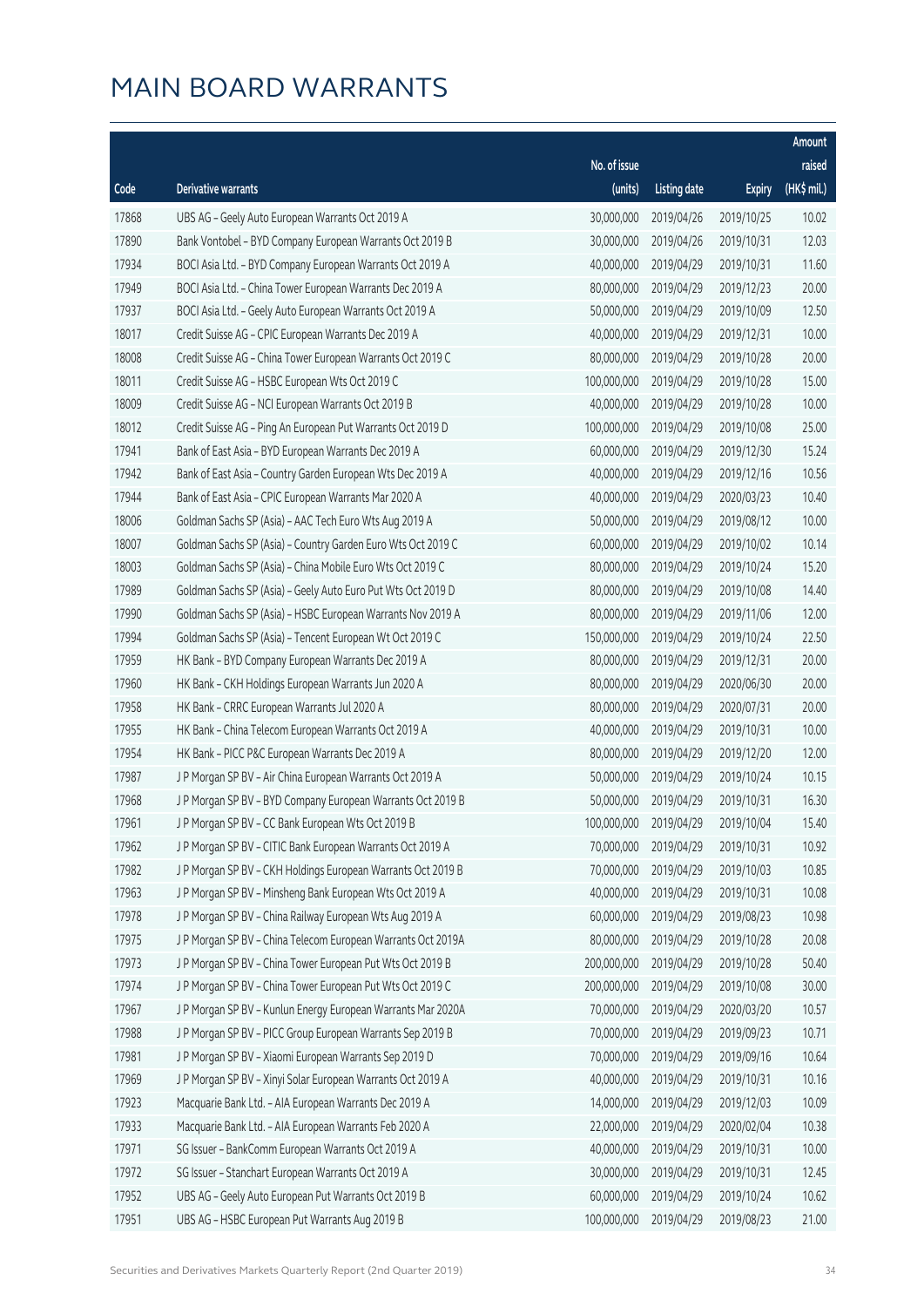|        |                                                              |              |                       |               | Amount      |
|--------|--------------------------------------------------------------|--------------|-----------------------|---------------|-------------|
|        |                                                              | No. of issue |                       |               | raised      |
| Code   | Derivative warrants                                          | (units)      | <b>Listing date</b>   | <b>Expiry</b> | (HK\$ mil.) |
| 15745# | Credit Suisse AG - Huaneng Power European Warrants Oct 2019A | 25,000,000   | 2019/04/29            | 2019/10/02    | 10.00       |
| 17372# | Credit Suisse AG - Xiaomi European Warrants Jul 2019 B       | 210,000,000  | 2019/04/29            | 2019/07/02    | 10.08       |
| 19064# | J P Morgan SP BV - Xiaomi European Warrants Sep 2019 B       | 150,000,000  | 2019/04/29            | 2019/09/30    | 19.20       |
| 18031  | Credit Suisse AG - Sinopec Corp European Warrants Oct 2019 A | 50,000,000   | 2019/04/30            | 2019/10/29    | 12.50       |
| 18040  | Credit Suisse AG - CRCC European Warrants Dec 2019 A         | 60,000,000   | 2019/04/30            | 2019/12/20    | 10.02       |
| 18032  | Credit Suisse AG - China Tower European Put Wts Oct 2019 D   | 70,000,000   | 2019/04/30            | 2019/10/29    | 17.50       |
| 18042  | Credit Suisse AG - Huaneng Power European Wts Oct 2019 B     | 30,000,000   | 2019/04/30            | 2019/10/29    | 10.50       |
| 18033  | Credit Suisse AG - Tencent European Wts Oct 2019 B           | 250,000,000  | 2019/04/30            | 2019/10/24    | 37.50       |
| 18034  | Credit Suisse AG - Xinyi Solar European Warrants Oct 2019 A  | 20,000,000   | 2019/04/30            | 2019/10/29    | 10.00       |
| 18058  | Goldman Sachs SP (Asia) - BYD Company Euro Wts Aug 2019 A    | 60,000,000   | 2019/04/30            | 2019/08/28    | 23.22       |
| 18051  | Goldman Sachs SP (Asia) - CC Bank European Wts Sep 2019 A    | 80,000,000   | 2019/04/30            | 2019/09/25    | 12.00       |
| 18059  | Goldman Sachs SP (Asia) - China Tower Euro Wts Oct 2019 D    | 70,000,000   | 2019/04/30            | 2019/10/31    | 17.50       |
| 18063  | Goldman Sachs SP (Asia) - Fosun Intl European Wts Sep 2019 A | 70,000,000   | 2019/04/30            | 2019/09/02    | 10.50       |
| 18061  | Goldman Sachs SP (Asia) - Ping An European Wts Oct 2019 C    | 100,000,000  | 2019/04/30            | 2019/10/09    | 15.00       |
| 18060  | Goldman Sachs SP (Asia) - Tencent European Wt Oct 2019 D     | 150,000,000  | 2019/04/30            | 2019/10/24    | 23.10       |
| 18025  | HK Bank - Ch Comm Cons European Warrants Jan 2020 A          | 40,000,000   | 2019/04/30            | 2020/01/03    | 10.00       |
| 18020  | HK Bank - Evergrande European Warrants Oct 2019 A            | 40,000,000   | 2019/04/30            | 2019/10/31    | 10.00       |
| 18024  | HK Bank - Wynn Macau European Warrants Oct 2019 A            | 40,000,000   | 2019/04/30            | 2019/10/31    | 10.00       |
| 18046  | J P Morgan SP BV - ND Paper European Warrants Oct 2019 A     | 50,000,000   | 2019/04/30            | 2019/10/29    | 12.65       |
| 18050  | J P Morgan SP BV - SUNAC European Warrants Oct 2019 D        | 70,000,000   | 2019/04/30            | 2019/10/29    | 18.13       |
| 18043  | J P Morgan SP BV - WH Group European Warrants Oct 2019 A     | 40,000,000   | 2019/04/30            | 2019/10/29    | 10.04       |
| 18044  | J P Morgan SP BV - WH Group European Put Warrants Oct 2019 B | 40,000,000   | 2019/04/30            | 2019/10/29    | 10.00       |
| 18026  | Macquarie Bank Ltd. - Brilliance Chi Euro Wts Jul 2020 A     | 25,500,000   | 2019/04/30            | 2020/07/10    | 10.02       |
| 18027  | Macquarie Bank Ltd. - Greatwall Motor Euro Wts Apr 2020 A    | 10,500,000   | 2019/04/30            | 2020/04/02    | 10.06       |
| 18028  | UBS AG - Xiaomi European Warrants Sep 2019 B                 | 60,000,000   | 2019/04/30            | 2019/09/03    | 10.44       |
| 18068  | Bank Vontobel - CKH Holdings European Warrants Nov 2019 A    | 20,000,000   | 2019/04/30            | 2019/11/07    | 10.00       |
| 18065  | Bank Vontobel - Sinopec Corp European Warrants Oct 2019 A    |              | 25,000,000 2019/04/30 | 2019/10/30    | 10.00       |
| 18071  | Bank Vontobel - Hang Seng Bank European Warrants Nov 2019 B  | 20,000,000   | 2019/04/30            | 2019/11/04    | 10.00       |
| 18087  | BOCI Asia Ltd. - China Mobile European Warrants Oct 2019 C   | 60,000,000   | 2019/05/02            | 2019/10/24    | 10.86       |
| 18093  | BOCI Asia Ltd. - China Mobile European Put Wts Aug 2019 A    | 60,000,000   | 2019/05/02            | 2019/08/02    | 10.02       |
| 18095  | BOCI Asia Ltd. - Ping An European Put Warrants Sep 2019 A    | 80,000,000   | 2019/05/02            | 2019/09/23    | 17.12       |
| 18101  | Credit Suisse AG - China Mobile European Warrants Nov 2019 A | 60,000,000   | 2019/05/02            | 2019/11/01    | 18.00       |
| 18097  | Credit Suisse AG - Chi Res Power European Wts Nov 2019 A     | 40,000,000   | 2019/05/02            | 2019/11/01    | 10.00       |
| 18099  | Credit Suisse AG - Kunlun Energy European Wts Mar 2020 A     | 70,000,000   | 2019/05/02            | 2020/03/20    | 10.50       |
| 18103  | Credit Suisse AG - SHK Ppt European Warrants Dec 2019 A      | 80,000,000   | 2019/05/02            | 2019/12/31    | 20.00       |
| 18096  | Credit Suisse AG - Zhaojin Mining European Wts Nov 2019 A    | 50,000,000   | 2019/05/02            | 2019/11/29    | 12.50       |
| 18116  | Goldman Sachs SP (Asia) - Ch Comm Cons Euro Wts Oct 2019 A   | 50,000,000   | 2019/05/02            | 2019/10/24    | 10.00       |
| 18121  | Goldman Sachs SP (Asia) - CNOOC European Warrants Dec 2019 C | 60,000,000   | 2019/05/02            | 2019/12/24    | 10.02       |
| 18123  | Goldman Sachs SP (Asia) - HSBC European Put Wts Aug 2019 F   | 80,000,000   | 2019/05/02            | 2019/08/23    | 12.72       |
| 18106  | Goldman Sachs SP (Asia) - HSI European Warrants Nov 2019 A   | 150,000,000  | 2019/05/02            | 2019/11/28    | 22.50       |
| 18125  | Goldman Sachs SP (Asia) - Huaneng European Wts Sep 2019 A    | 40,000,000   | 2019/05/02            | 2019/09/24    | 11.48       |
| 18083  | HK Bank - HSI European Warrants Nov 2019 A                   | 150,000,000  | 2019/05/02            | 2019/11/28    | 22.50       |
| 18086  | J P Morgan SP BV - Xiaomi European Warrants Sep 2019 E       | 200,000,000  | 2019/05/02            | 2019/09/09    | 30.00       |
| 18075  | Macquarie Bank Ltd. - China Life European Wts Dec 2019 A     | 40,000,000   | 2019/05/02            | 2019/12/03    | 10.04       |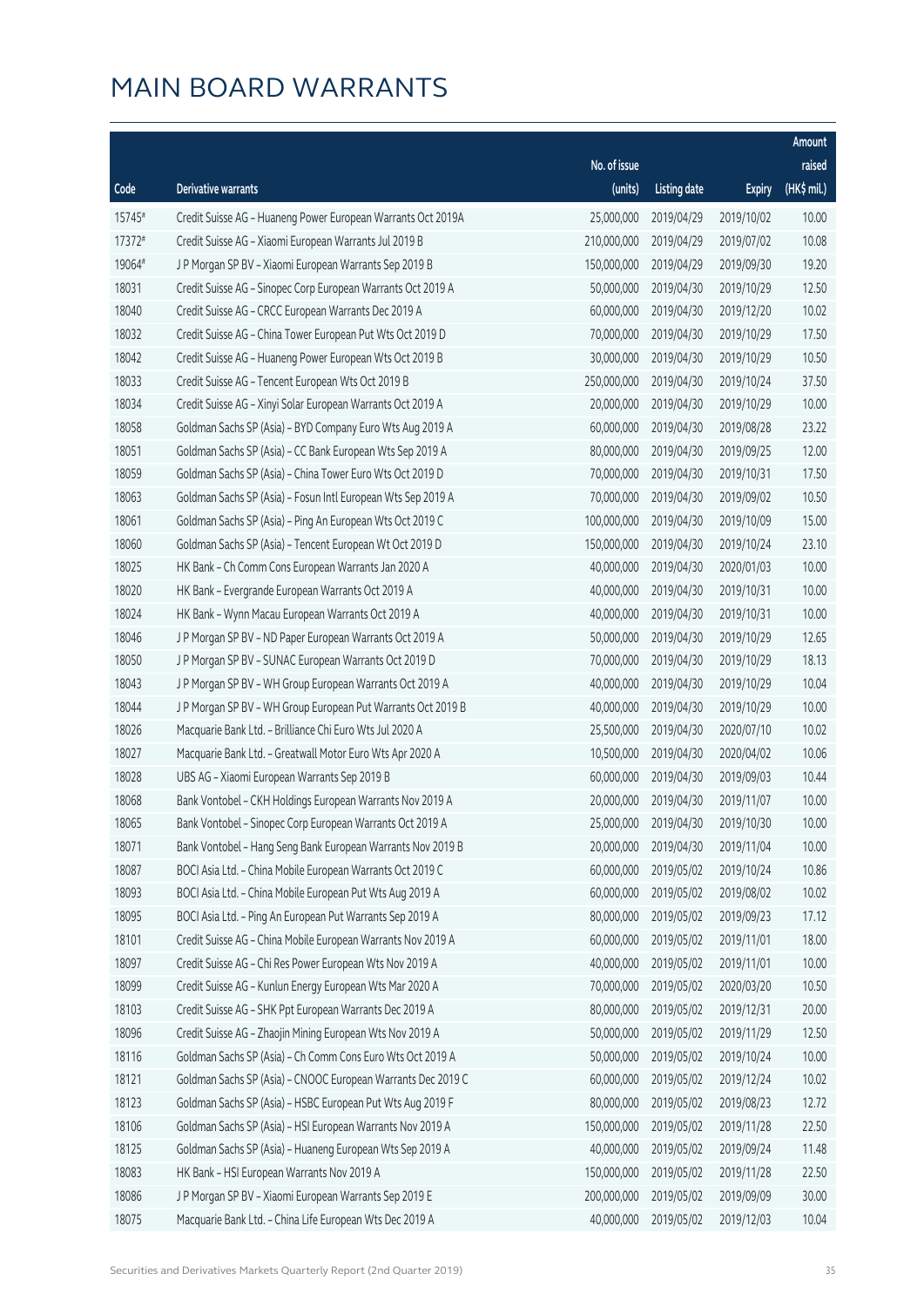| No. of issue<br>raised<br>$(HK\$ mil.)<br>(units)<br>Code<br>Derivative warrants<br><b>Listing date</b><br><b>Expiry</b><br>40,000,000<br>10.04<br>18076<br>Macquarie Bank Ltd. - China Life European Wts Jul 2020 A<br>2019/05/02<br>2020/07/03<br>18077<br>10.06<br>Macquarie Bank Ltd. - HSBC European Warrants Nov 2019 B<br>20,000,000<br>2019/05/02<br>2019/11/04<br>18074<br>21,500,000<br>10.02<br>Macquarie Bank Ltd. - Huaneng Power European Wts Nov 2019 A<br>2019/05/02<br>2019/11/04<br>40,000,000<br>10.00<br>18085<br>Macquarie Bank Ltd. - Xiaomi European Warrants Dec 2019 B<br>2019/05/02<br>2019/12/03<br>18079<br>50,000,000<br>10.35<br>UBS AG - Kingdee Intl European Warrants Sep 2019 A<br>2019/05/02<br>2019/09/23<br>18104<br>Bank Vontobel - HKEX European Warrants Nov 2019 C<br>40,000,000<br>2019/05/02<br>2019/11/04<br>10.04<br>10047<br>50,000,000<br>14.00<br>BNP Paribas Issuance B.V. - GBP/USD European Wts Dec 2019 A<br>2019/05/03<br>2019/12/20<br>50,000,000<br>13.00<br>10048<br>BNP Paribas Issuance B.V. - GBP/USD Euro Put Wt Dec 2019 B<br>2019/05/03<br>2019/12/20<br>10049<br>50,000,000<br>15.50<br>BNP Paribas Issuance B.V. - Gold European Wts Dec 2019 A<br>2019/05/03<br>2019/12/20<br>10051<br>BNP Paribas Issuance B.V. - Gold Euro Put Wts Dec 2019 B<br>50,000,000<br>2019/05/03<br>2019/12/20<br>15.50<br>18148<br>80,000,000<br>20.00<br>Credit Suisse AG - China Tower European Warrants Dec 2019 B<br>2019/05/03<br>2019/12/31<br>80,000,000<br>12.00<br>18150<br>Goldman Sachs SP (Asia) - CC Bank European Wts Sep 2019 B<br>2019/05/03<br>2019/09/23<br>18154<br>40,000,000<br>11.32<br>Goldman Sachs SP (Asia) - Greatwall Motor Eur Wts Oct 2019 A<br>2019/05/03<br>2019/10/08<br>18152<br>Goldman Sachs SP (Asia) - Kingsoft European Wts Sep 2019 A<br>60,000,000<br>2019/05/03<br>2019/09/11<br>10.02<br>18149<br>200,000,000<br>30.00<br>Goldman Sachs SP (Asia) - Ping An European Wts Mar 2021 A<br>2019/05/03<br>2021/03/24<br>J P Morgan SP BV - China Mobile European Wts Nov 2019 A<br>100,000,000<br>2019/05/03<br>2019/11/29<br>27.00<br>18143<br>18139<br>50,000,000<br>2019/09/25<br>17.35<br>J P Morgan SP BV - Huaneng Power European Wts Sep 2019 B<br>2019/05/03<br>60,000,000<br>15.36<br>18141<br>J P Morgan SP BV - Huaneng Power European Wts Nov 2019 A<br>2019/05/03<br>2019/11/04<br>18147<br>100,000,000<br>15.10<br>J P Morgan SP BV - PetroChina European Warrants Sep 2019 B<br>2019/05/03<br>2019/09/30<br>40,000,000<br>2019/05/03<br>10.12<br>18131<br>Macquarie Bank Ltd. - Haitong Sec European Wts Nov 2019 A<br>2019/11/04<br>18135<br>35,500,000<br>10.30<br>Macquarie Bank Ltd. - Ping An European Warrants Aug 2019 E<br>2019/05/03<br>2019/08/02<br>18129<br>40,000,000<br>10.12<br>Macquarie Bank Ltd. - Shenzhen Int'l European Wts Nov 2019 A<br>2019/05/03<br>2019/11/04<br>18161<br>60,000,000<br>12.00<br>SG Issuer - China Mobile European Warrants Oct 2019 B<br>2019/05/03<br>2019/10/24<br>25,000,000<br>2019/05/03<br>11.50<br>18157<br>SG Issuer - Huaneng Power European Warrants Sep 2019 B<br>2019/09/30<br>18159<br>300,000,000<br>45.00<br>SG Issuer - Ping An European Warrants Dec 2020 B<br>2019/05/03<br>2020/12/23<br>100,000,000<br>2019/10/04<br>26.90<br>18137<br>UBS AG - Galaxy Ent European Warrants Oct 2019 B<br>2019/05/03<br>15.00<br>18176<br>Credit Suisse AG - Angang Steel European Warrants Feb 2020 A<br>60,000,000 2019/05/06<br>2020/02/28<br>18171<br>Credit Suisse AG - Huaneng Power European Warrants Nov 2019A<br>30,000,000<br>2019/05/06<br>2019/11/05<br>18.00<br>18173<br>60,000,000<br>2019/05/06<br>10.02<br>Credit Suisse AG - PetroChina European Warrants Sep 2019 A<br>2019/09/25<br>18166<br>Goldman Sachs SP (Asia) - CKA European Warrants Sep 2019 A<br>70,000,000<br>2019/05/06<br>10.50<br>2019/09/25<br>18170<br>Goldman Sachs SP (Asia) - HTSC European Warrants Oct 2019 A<br>70,000,000<br>10.50<br>2019/05/06<br>2019/10/23<br>60,000,000<br>10.02<br>18165<br>Goldman Sachs SP (Asia) - Link REIT European Wts Aug 2019 A<br>2019/05/06<br>2019/08/23<br>18167<br>70,000,000<br>10.50<br>Goldman Sachs SP (Asia) - PICC Group European Wts Sep 2019 A<br>2019/05/06<br>2019/09/23<br>18168<br>Goldman Sachs SP (Asia) - Ping An European Wts Dec 2020 B<br>200,000,000<br>2019/05/06<br>2020/12/23<br>30.00<br>18164<br>SG Issuer - Ping An European Warrants Feb 2021 B<br>200,000,000<br>30.00<br>2019/05/06<br>2021/02/19<br>18163<br>UBS AG - CAM CSI300 European Warrants Sep 2019 B<br>80,000,000<br>12.00<br>2019/05/06<br>2019/09/23<br>18162<br>UBS AG - WH Group European Put Warrants Nov 2019 B<br>40,000,000<br>10.00<br>2019/05/06<br>2019/11/11<br>Credit Suisse AG - BBMG European Warrants Nov 2019 A<br>35,000,000<br>2019/05/07<br>10.15<br>18237<br>2019/11/06<br>18224<br>Credit Suisse AG - BJ Ent Water European Warrants Oct 2020 A<br>60,000,000<br>15.00<br>2019/05/07<br>2020/10/30 |  |            |  | Amount |
|------------------------------------------------------------------------------------------------------------------------------------------------------------------------------------------------------------------------------------------------------------------------------------------------------------------------------------------------------------------------------------------------------------------------------------------------------------------------------------------------------------------------------------------------------------------------------------------------------------------------------------------------------------------------------------------------------------------------------------------------------------------------------------------------------------------------------------------------------------------------------------------------------------------------------------------------------------------------------------------------------------------------------------------------------------------------------------------------------------------------------------------------------------------------------------------------------------------------------------------------------------------------------------------------------------------------------------------------------------------------------------------------------------------------------------------------------------------------------------------------------------------------------------------------------------------------------------------------------------------------------------------------------------------------------------------------------------------------------------------------------------------------------------------------------------------------------------------------------------------------------------------------------------------------------------------------------------------------------------------------------------------------------------------------------------------------------------------------------------------------------------------------------------------------------------------------------------------------------------------------------------------------------------------------------------------------------------------------------------------------------------------------------------------------------------------------------------------------------------------------------------------------------------------------------------------------------------------------------------------------------------------------------------------------------------------------------------------------------------------------------------------------------------------------------------------------------------------------------------------------------------------------------------------------------------------------------------------------------------------------------------------------------------------------------------------------------------------------------------------------------------------------------------------------------------------------------------------------------------------------------------------------------------------------------------------------------------------------------------------------------------------------------------------------------------------------------------------------------------------------------------------------------------------------------------------------------------------------------------------------------------------------------------------------------------------------------------------------------------------------------------------------------------------------------------------------------------------------------------------------------------------------------------------------------------------------------------------------------------------------------------------------------------------------------------------------------------------------------------------------------------------------------------------------------------------------------------------------------------------------------------------------------------------------------------------------------------------------------------------------------------------------------------------------------------------------------------------------------------------------------------------------------------------------------------------------------------------------------------------------------------------------------------------------------------------------------------------------------------------------------------------------------------------------------------------------------------------------------------------------------------------------------------------------------------------------------------------------------------------------|--|------------|--|--------|
|                                                                                                                                                                                                                                                                                                                                                                                                                                                                                                                                                                                                                                                                                                                                                                                                                                                                                                                                                                                                                                                                                                                                                                                                                                                                                                                                                                                                                                                                                                                                                                                                                                                                                                                                                                                                                                                                                                                                                                                                                                                                                                                                                                                                                                                                                                                                                                                                                                                                                                                                                                                                                                                                                                                                                                                                                                                                                                                                                                                                                                                                                                                                                                                                                                                                                                                                                                                                                                                                                                                                                                                                                                                                                                                                                                                                                                                                                                                                                                                                                                                                                                                                                                                                                                                                                                                                                                                                                                                                                                                                                                                                                                                                                                                                                                                                                                                                                                                                                                                                |  |            |  |        |
|                                                                                                                                                                                                                                                                                                                                                                                                                                                                                                                                                                                                                                                                                                                                                                                                                                                                                                                                                                                                                                                                                                                                                                                                                                                                                                                                                                                                                                                                                                                                                                                                                                                                                                                                                                                                                                                                                                                                                                                                                                                                                                                                                                                                                                                                                                                                                                                                                                                                                                                                                                                                                                                                                                                                                                                                                                                                                                                                                                                                                                                                                                                                                                                                                                                                                                                                                                                                                                                                                                                                                                                                                                                                                                                                                                                                                                                                                                                                                                                                                                                                                                                                                                                                                                                                                                                                                                                                                                                                                                                                                                                                                                                                                                                                                                                                                                                                                                                                                                                                |  |            |  |        |
|                                                                                                                                                                                                                                                                                                                                                                                                                                                                                                                                                                                                                                                                                                                                                                                                                                                                                                                                                                                                                                                                                                                                                                                                                                                                                                                                                                                                                                                                                                                                                                                                                                                                                                                                                                                                                                                                                                                                                                                                                                                                                                                                                                                                                                                                                                                                                                                                                                                                                                                                                                                                                                                                                                                                                                                                                                                                                                                                                                                                                                                                                                                                                                                                                                                                                                                                                                                                                                                                                                                                                                                                                                                                                                                                                                                                                                                                                                                                                                                                                                                                                                                                                                                                                                                                                                                                                                                                                                                                                                                                                                                                                                                                                                                                                                                                                                                                                                                                                                                                |  |            |  |        |
|                                                                                                                                                                                                                                                                                                                                                                                                                                                                                                                                                                                                                                                                                                                                                                                                                                                                                                                                                                                                                                                                                                                                                                                                                                                                                                                                                                                                                                                                                                                                                                                                                                                                                                                                                                                                                                                                                                                                                                                                                                                                                                                                                                                                                                                                                                                                                                                                                                                                                                                                                                                                                                                                                                                                                                                                                                                                                                                                                                                                                                                                                                                                                                                                                                                                                                                                                                                                                                                                                                                                                                                                                                                                                                                                                                                                                                                                                                                                                                                                                                                                                                                                                                                                                                                                                                                                                                                                                                                                                                                                                                                                                                                                                                                                                                                                                                                                                                                                                                                                |  |            |  |        |
|                                                                                                                                                                                                                                                                                                                                                                                                                                                                                                                                                                                                                                                                                                                                                                                                                                                                                                                                                                                                                                                                                                                                                                                                                                                                                                                                                                                                                                                                                                                                                                                                                                                                                                                                                                                                                                                                                                                                                                                                                                                                                                                                                                                                                                                                                                                                                                                                                                                                                                                                                                                                                                                                                                                                                                                                                                                                                                                                                                                                                                                                                                                                                                                                                                                                                                                                                                                                                                                                                                                                                                                                                                                                                                                                                                                                                                                                                                                                                                                                                                                                                                                                                                                                                                                                                                                                                                                                                                                                                                                                                                                                                                                                                                                                                                                                                                                                                                                                                                                                |  |            |  |        |
|                                                                                                                                                                                                                                                                                                                                                                                                                                                                                                                                                                                                                                                                                                                                                                                                                                                                                                                                                                                                                                                                                                                                                                                                                                                                                                                                                                                                                                                                                                                                                                                                                                                                                                                                                                                                                                                                                                                                                                                                                                                                                                                                                                                                                                                                                                                                                                                                                                                                                                                                                                                                                                                                                                                                                                                                                                                                                                                                                                                                                                                                                                                                                                                                                                                                                                                                                                                                                                                                                                                                                                                                                                                                                                                                                                                                                                                                                                                                                                                                                                                                                                                                                                                                                                                                                                                                                                                                                                                                                                                                                                                                                                                                                                                                                                                                                                                                                                                                                                                                |  |            |  |        |
|                                                                                                                                                                                                                                                                                                                                                                                                                                                                                                                                                                                                                                                                                                                                                                                                                                                                                                                                                                                                                                                                                                                                                                                                                                                                                                                                                                                                                                                                                                                                                                                                                                                                                                                                                                                                                                                                                                                                                                                                                                                                                                                                                                                                                                                                                                                                                                                                                                                                                                                                                                                                                                                                                                                                                                                                                                                                                                                                                                                                                                                                                                                                                                                                                                                                                                                                                                                                                                                                                                                                                                                                                                                                                                                                                                                                                                                                                                                                                                                                                                                                                                                                                                                                                                                                                                                                                                                                                                                                                                                                                                                                                                                                                                                                                                                                                                                                                                                                                                                                |  |            |  |        |
|                                                                                                                                                                                                                                                                                                                                                                                                                                                                                                                                                                                                                                                                                                                                                                                                                                                                                                                                                                                                                                                                                                                                                                                                                                                                                                                                                                                                                                                                                                                                                                                                                                                                                                                                                                                                                                                                                                                                                                                                                                                                                                                                                                                                                                                                                                                                                                                                                                                                                                                                                                                                                                                                                                                                                                                                                                                                                                                                                                                                                                                                                                                                                                                                                                                                                                                                                                                                                                                                                                                                                                                                                                                                                                                                                                                                                                                                                                                                                                                                                                                                                                                                                                                                                                                                                                                                                                                                                                                                                                                                                                                                                                                                                                                                                                                                                                                                                                                                                                                                |  |            |  |        |
|                                                                                                                                                                                                                                                                                                                                                                                                                                                                                                                                                                                                                                                                                                                                                                                                                                                                                                                                                                                                                                                                                                                                                                                                                                                                                                                                                                                                                                                                                                                                                                                                                                                                                                                                                                                                                                                                                                                                                                                                                                                                                                                                                                                                                                                                                                                                                                                                                                                                                                                                                                                                                                                                                                                                                                                                                                                                                                                                                                                                                                                                                                                                                                                                                                                                                                                                                                                                                                                                                                                                                                                                                                                                                                                                                                                                                                                                                                                                                                                                                                                                                                                                                                                                                                                                                                                                                                                                                                                                                                                                                                                                                                                                                                                                                                                                                                                                                                                                                                                                |  |            |  |        |
|                                                                                                                                                                                                                                                                                                                                                                                                                                                                                                                                                                                                                                                                                                                                                                                                                                                                                                                                                                                                                                                                                                                                                                                                                                                                                                                                                                                                                                                                                                                                                                                                                                                                                                                                                                                                                                                                                                                                                                                                                                                                                                                                                                                                                                                                                                                                                                                                                                                                                                                                                                                                                                                                                                                                                                                                                                                                                                                                                                                                                                                                                                                                                                                                                                                                                                                                                                                                                                                                                                                                                                                                                                                                                                                                                                                                                                                                                                                                                                                                                                                                                                                                                                                                                                                                                                                                                                                                                                                                                                                                                                                                                                                                                                                                                                                                                                                                                                                                                                                                |  |            |  |        |
|                                                                                                                                                                                                                                                                                                                                                                                                                                                                                                                                                                                                                                                                                                                                                                                                                                                                                                                                                                                                                                                                                                                                                                                                                                                                                                                                                                                                                                                                                                                                                                                                                                                                                                                                                                                                                                                                                                                                                                                                                                                                                                                                                                                                                                                                                                                                                                                                                                                                                                                                                                                                                                                                                                                                                                                                                                                                                                                                                                                                                                                                                                                                                                                                                                                                                                                                                                                                                                                                                                                                                                                                                                                                                                                                                                                                                                                                                                                                                                                                                                                                                                                                                                                                                                                                                                                                                                                                                                                                                                                                                                                                                                                                                                                                                                                                                                                                                                                                                                                                |  |            |  |        |
|                                                                                                                                                                                                                                                                                                                                                                                                                                                                                                                                                                                                                                                                                                                                                                                                                                                                                                                                                                                                                                                                                                                                                                                                                                                                                                                                                                                                                                                                                                                                                                                                                                                                                                                                                                                                                                                                                                                                                                                                                                                                                                                                                                                                                                                                                                                                                                                                                                                                                                                                                                                                                                                                                                                                                                                                                                                                                                                                                                                                                                                                                                                                                                                                                                                                                                                                                                                                                                                                                                                                                                                                                                                                                                                                                                                                                                                                                                                                                                                                                                                                                                                                                                                                                                                                                                                                                                                                                                                                                                                                                                                                                                                                                                                                                                                                                                                                                                                                                                                                |  |            |  |        |
|                                                                                                                                                                                                                                                                                                                                                                                                                                                                                                                                                                                                                                                                                                                                                                                                                                                                                                                                                                                                                                                                                                                                                                                                                                                                                                                                                                                                                                                                                                                                                                                                                                                                                                                                                                                                                                                                                                                                                                                                                                                                                                                                                                                                                                                                                                                                                                                                                                                                                                                                                                                                                                                                                                                                                                                                                                                                                                                                                                                                                                                                                                                                                                                                                                                                                                                                                                                                                                                                                                                                                                                                                                                                                                                                                                                                                                                                                                                                                                                                                                                                                                                                                                                                                                                                                                                                                                                                                                                                                                                                                                                                                                                                                                                                                                                                                                                                                                                                                                                                |  |            |  |        |
|                                                                                                                                                                                                                                                                                                                                                                                                                                                                                                                                                                                                                                                                                                                                                                                                                                                                                                                                                                                                                                                                                                                                                                                                                                                                                                                                                                                                                                                                                                                                                                                                                                                                                                                                                                                                                                                                                                                                                                                                                                                                                                                                                                                                                                                                                                                                                                                                                                                                                                                                                                                                                                                                                                                                                                                                                                                                                                                                                                                                                                                                                                                                                                                                                                                                                                                                                                                                                                                                                                                                                                                                                                                                                                                                                                                                                                                                                                                                                                                                                                                                                                                                                                                                                                                                                                                                                                                                                                                                                                                                                                                                                                                                                                                                                                                                                                                                                                                                                                                                |  |            |  |        |
|                                                                                                                                                                                                                                                                                                                                                                                                                                                                                                                                                                                                                                                                                                                                                                                                                                                                                                                                                                                                                                                                                                                                                                                                                                                                                                                                                                                                                                                                                                                                                                                                                                                                                                                                                                                                                                                                                                                                                                                                                                                                                                                                                                                                                                                                                                                                                                                                                                                                                                                                                                                                                                                                                                                                                                                                                                                                                                                                                                                                                                                                                                                                                                                                                                                                                                                                                                                                                                                                                                                                                                                                                                                                                                                                                                                                                                                                                                                                                                                                                                                                                                                                                                                                                                                                                                                                                                                                                                                                                                                                                                                                                                                                                                                                                                                                                                                                                                                                                                                                |  |            |  |        |
|                                                                                                                                                                                                                                                                                                                                                                                                                                                                                                                                                                                                                                                                                                                                                                                                                                                                                                                                                                                                                                                                                                                                                                                                                                                                                                                                                                                                                                                                                                                                                                                                                                                                                                                                                                                                                                                                                                                                                                                                                                                                                                                                                                                                                                                                                                                                                                                                                                                                                                                                                                                                                                                                                                                                                                                                                                                                                                                                                                                                                                                                                                                                                                                                                                                                                                                                                                                                                                                                                                                                                                                                                                                                                                                                                                                                                                                                                                                                                                                                                                                                                                                                                                                                                                                                                                                                                                                                                                                                                                                                                                                                                                                                                                                                                                                                                                                                                                                                                                                                |  |            |  |        |
|                                                                                                                                                                                                                                                                                                                                                                                                                                                                                                                                                                                                                                                                                                                                                                                                                                                                                                                                                                                                                                                                                                                                                                                                                                                                                                                                                                                                                                                                                                                                                                                                                                                                                                                                                                                                                                                                                                                                                                                                                                                                                                                                                                                                                                                                                                                                                                                                                                                                                                                                                                                                                                                                                                                                                                                                                                                                                                                                                                                                                                                                                                                                                                                                                                                                                                                                                                                                                                                                                                                                                                                                                                                                                                                                                                                                                                                                                                                                                                                                                                                                                                                                                                                                                                                                                                                                                                                                                                                                                                                                                                                                                                                                                                                                                                                                                                                                                                                                                                                                |  |            |  |        |
|                                                                                                                                                                                                                                                                                                                                                                                                                                                                                                                                                                                                                                                                                                                                                                                                                                                                                                                                                                                                                                                                                                                                                                                                                                                                                                                                                                                                                                                                                                                                                                                                                                                                                                                                                                                                                                                                                                                                                                                                                                                                                                                                                                                                                                                                                                                                                                                                                                                                                                                                                                                                                                                                                                                                                                                                                                                                                                                                                                                                                                                                                                                                                                                                                                                                                                                                                                                                                                                                                                                                                                                                                                                                                                                                                                                                                                                                                                                                                                                                                                                                                                                                                                                                                                                                                                                                                                                                                                                                                                                                                                                                                                                                                                                                                                                                                                                                                                                                                                                                |  |            |  |        |
|                                                                                                                                                                                                                                                                                                                                                                                                                                                                                                                                                                                                                                                                                                                                                                                                                                                                                                                                                                                                                                                                                                                                                                                                                                                                                                                                                                                                                                                                                                                                                                                                                                                                                                                                                                                                                                                                                                                                                                                                                                                                                                                                                                                                                                                                                                                                                                                                                                                                                                                                                                                                                                                                                                                                                                                                                                                                                                                                                                                                                                                                                                                                                                                                                                                                                                                                                                                                                                                                                                                                                                                                                                                                                                                                                                                                                                                                                                                                                                                                                                                                                                                                                                                                                                                                                                                                                                                                                                                                                                                                                                                                                                                                                                                                                                                                                                                                                                                                                                                                |  |            |  |        |
|                                                                                                                                                                                                                                                                                                                                                                                                                                                                                                                                                                                                                                                                                                                                                                                                                                                                                                                                                                                                                                                                                                                                                                                                                                                                                                                                                                                                                                                                                                                                                                                                                                                                                                                                                                                                                                                                                                                                                                                                                                                                                                                                                                                                                                                                                                                                                                                                                                                                                                                                                                                                                                                                                                                                                                                                                                                                                                                                                                                                                                                                                                                                                                                                                                                                                                                                                                                                                                                                                                                                                                                                                                                                                                                                                                                                                                                                                                                                                                                                                                                                                                                                                                                                                                                                                                                                                                                                                                                                                                                                                                                                                                                                                                                                                                                                                                                                                                                                                                                                |  |            |  |        |
|                                                                                                                                                                                                                                                                                                                                                                                                                                                                                                                                                                                                                                                                                                                                                                                                                                                                                                                                                                                                                                                                                                                                                                                                                                                                                                                                                                                                                                                                                                                                                                                                                                                                                                                                                                                                                                                                                                                                                                                                                                                                                                                                                                                                                                                                                                                                                                                                                                                                                                                                                                                                                                                                                                                                                                                                                                                                                                                                                                                                                                                                                                                                                                                                                                                                                                                                                                                                                                                                                                                                                                                                                                                                                                                                                                                                                                                                                                                                                                                                                                                                                                                                                                                                                                                                                                                                                                                                                                                                                                                                                                                                                                                                                                                                                                                                                                                                                                                                                                                                |  |            |  |        |
|                                                                                                                                                                                                                                                                                                                                                                                                                                                                                                                                                                                                                                                                                                                                                                                                                                                                                                                                                                                                                                                                                                                                                                                                                                                                                                                                                                                                                                                                                                                                                                                                                                                                                                                                                                                                                                                                                                                                                                                                                                                                                                                                                                                                                                                                                                                                                                                                                                                                                                                                                                                                                                                                                                                                                                                                                                                                                                                                                                                                                                                                                                                                                                                                                                                                                                                                                                                                                                                                                                                                                                                                                                                                                                                                                                                                                                                                                                                                                                                                                                                                                                                                                                                                                                                                                                                                                                                                                                                                                                                                                                                                                                                                                                                                                                                                                                                                                                                                                                                                |  |            |  |        |
|                                                                                                                                                                                                                                                                                                                                                                                                                                                                                                                                                                                                                                                                                                                                                                                                                                                                                                                                                                                                                                                                                                                                                                                                                                                                                                                                                                                                                                                                                                                                                                                                                                                                                                                                                                                                                                                                                                                                                                                                                                                                                                                                                                                                                                                                                                                                                                                                                                                                                                                                                                                                                                                                                                                                                                                                                                                                                                                                                                                                                                                                                                                                                                                                                                                                                                                                                                                                                                                                                                                                                                                                                                                                                                                                                                                                                                                                                                                                                                                                                                                                                                                                                                                                                                                                                                                                                                                                                                                                                                                                                                                                                                                                                                                                                                                                                                                                                                                                                                                                |  |            |  |        |
|                                                                                                                                                                                                                                                                                                                                                                                                                                                                                                                                                                                                                                                                                                                                                                                                                                                                                                                                                                                                                                                                                                                                                                                                                                                                                                                                                                                                                                                                                                                                                                                                                                                                                                                                                                                                                                                                                                                                                                                                                                                                                                                                                                                                                                                                                                                                                                                                                                                                                                                                                                                                                                                                                                                                                                                                                                                                                                                                                                                                                                                                                                                                                                                                                                                                                                                                                                                                                                                                                                                                                                                                                                                                                                                                                                                                                                                                                                                                                                                                                                                                                                                                                                                                                                                                                                                                                                                                                                                                                                                                                                                                                                                                                                                                                                                                                                                                                                                                                                                                |  |            |  |        |
|                                                                                                                                                                                                                                                                                                                                                                                                                                                                                                                                                                                                                                                                                                                                                                                                                                                                                                                                                                                                                                                                                                                                                                                                                                                                                                                                                                                                                                                                                                                                                                                                                                                                                                                                                                                                                                                                                                                                                                                                                                                                                                                                                                                                                                                                                                                                                                                                                                                                                                                                                                                                                                                                                                                                                                                                                                                                                                                                                                                                                                                                                                                                                                                                                                                                                                                                                                                                                                                                                                                                                                                                                                                                                                                                                                                                                                                                                                                                                                                                                                                                                                                                                                                                                                                                                                                                                                                                                                                                                                                                                                                                                                                                                                                                                                                                                                                                                                                                                                                                |  |            |  |        |
|                                                                                                                                                                                                                                                                                                                                                                                                                                                                                                                                                                                                                                                                                                                                                                                                                                                                                                                                                                                                                                                                                                                                                                                                                                                                                                                                                                                                                                                                                                                                                                                                                                                                                                                                                                                                                                                                                                                                                                                                                                                                                                                                                                                                                                                                                                                                                                                                                                                                                                                                                                                                                                                                                                                                                                                                                                                                                                                                                                                                                                                                                                                                                                                                                                                                                                                                                                                                                                                                                                                                                                                                                                                                                                                                                                                                                                                                                                                                                                                                                                                                                                                                                                                                                                                                                                                                                                                                                                                                                                                                                                                                                                                                                                                                                                                                                                                                                                                                                                                                |  |            |  |        |
|                                                                                                                                                                                                                                                                                                                                                                                                                                                                                                                                                                                                                                                                                                                                                                                                                                                                                                                                                                                                                                                                                                                                                                                                                                                                                                                                                                                                                                                                                                                                                                                                                                                                                                                                                                                                                                                                                                                                                                                                                                                                                                                                                                                                                                                                                                                                                                                                                                                                                                                                                                                                                                                                                                                                                                                                                                                                                                                                                                                                                                                                                                                                                                                                                                                                                                                                                                                                                                                                                                                                                                                                                                                                                                                                                                                                                                                                                                                                                                                                                                                                                                                                                                                                                                                                                                                                                                                                                                                                                                                                                                                                                                                                                                                                                                                                                                                                                                                                                                                                |  |            |  |        |
|                                                                                                                                                                                                                                                                                                                                                                                                                                                                                                                                                                                                                                                                                                                                                                                                                                                                                                                                                                                                                                                                                                                                                                                                                                                                                                                                                                                                                                                                                                                                                                                                                                                                                                                                                                                                                                                                                                                                                                                                                                                                                                                                                                                                                                                                                                                                                                                                                                                                                                                                                                                                                                                                                                                                                                                                                                                                                                                                                                                                                                                                                                                                                                                                                                                                                                                                                                                                                                                                                                                                                                                                                                                                                                                                                                                                                                                                                                                                                                                                                                                                                                                                                                                                                                                                                                                                                                                                                                                                                                                                                                                                                                                                                                                                                                                                                                                                                                                                                                                                |  |            |  |        |
|                                                                                                                                                                                                                                                                                                                                                                                                                                                                                                                                                                                                                                                                                                                                                                                                                                                                                                                                                                                                                                                                                                                                                                                                                                                                                                                                                                                                                                                                                                                                                                                                                                                                                                                                                                                                                                                                                                                                                                                                                                                                                                                                                                                                                                                                                                                                                                                                                                                                                                                                                                                                                                                                                                                                                                                                                                                                                                                                                                                                                                                                                                                                                                                                                                                                                                                                                                                                                                                                                                                                                                                                                                                                                                                                                                                                                                                                                                                                                                                                                                                                                                                                                                                                                                                                                                                                                                                                                                                                                                                                                                                                                                                                                                                                                                                                                                                                                                                                                                                                |  |            |  |        |
|                                                                                                                                                                                                                                                                                                                                                                                                                                                                                                                                                                                                                                                                                                                                                                                                                                                                                                                                                                                                                                                                                                                                                                                                                                                                                                                                                                                                                                                                                                                                                                                                                                                                                                                                                                                                                                                                                                                                                                                                                                                                                                                                                                                                                                                                                                                                                                                                                                                                                                                                                                                                                                                                                                                                                                                                                                                                                                                                                                                                                                                                                                                                                                                                                                                                                                                                                                                                                                                                                                                                                                                                                                                                                                                                                                                                                                                                                                                                                                                                                                                                                                                                                                                                                                                                                                                                                                                                                                                                                                                                                                                                                                                                                                                                                                                                                                                                                                                                                                                                |  |            |  |        |
|                                                                                                                                                                                                                                                                                                                                                                                                                                                                                                                                                                                                                                                                                                                                                                                                                                                                                                                                                                                                                                                                                                                                                                                                                                                                                                                                                                                                                                                                                                                                                                                                                                                                                                                                                                                                                                                                                                                                                                                                                                                                                                                                                                                                                                                                                                                                                                                                                                                                                                                                                                                                                                                                                                                                                                                                                                                                                                                                                                                                                                                                                                                                                                                                                                                                                                                                                                                                                                                                                                                                                                                                                                                                                                                                                                                                                                                                                                                                                                                                                                                                                                                                                                                                                                                                                                                                                                                                                                                                                                                                                                                                                                                                                                                                                                                                                                                                                                                                                                                                |  |            |  |        |
|                                                                                                                                                                                                                                                                                                                                                                                                                                                                                                                                                                                                                                                                                                                                                                                                                                                                                                                                                                                                                                                                                                                                                                                                                                                                                                                                                                                                                                                                                                                                                                                                                                                                                                                                                                                                                                                                                                                                                                                                                                                                                                                                                                                                                                                                                                                                                                                                                                                                                                                                                                                                                                                                                                                                                                                                                                                                                                                                                                                                                                                                                                                                                                                                                                                                                                                                                                                                                                                                                                                                                                                                                                                                                                                                                                                                                                                                                                                                                                                                                                                                                                                                                                                                                                                                                                                                                                                                                                                                                                                                                                                                                                                                                                                                                                                                                                                                                                                                                                                                |  |            |  |        |
|                                                                                                                                                                                                                                                                                                                                                                                                                                                                                                                                                                                                                                                                                                                                                                                                                                                                                                                                                                                                                                                                                                                                                                                                                                                                                                                                                                                                                                                                                                                                                                                                                                                                                                                                                                                                                                                                                                                                                                                                                                                                                                                                                                                                                                                                                                                                                                                                                                                                                                                                                                                                                                                                                                                                                                                                                                                                                                                                                                                                                                                                                                                                                                                                                                                                                                                                                                                                                                                                                                                                                                                                                                                                                                                                                                                                                                                                                                                                                                                                                                                                                                                                                                                                                                                                                                                                                                                                                                                                                                                                                                                                                                                                                                                                                                                                                                                                                                                                                                                                |  |            |  |        |
|                                                                                                                                                                                                                                                                                                                                                                                                                                                                                                                                                                                                                                                                                                                                                                                                                                                                                                                                                                                                                                                                                                                                                                                                                                                                                                                                                                                                                                                                                                                                                                                                                                                                                                                                                                                                                                                                                                                                                                                                                                                                                                                                                                                                                                                                                                                                                                                                                                                                                                                                                                                                                                                                                                                                                                                                                                                                                                                                                                                                                                                                                                                                                                                                                                                                                                                                                                                                                                                                                                                                                                                                                                                                                                                                                                                                                                                                                                                                                                                                                                                                                                                                                                                                                                                                                                                                                                                                                                                                                                                                                                                                                                                                                                                                                                                                                                                                                                                                                                                                |  |            |  |        |
|                                                                                                                                                                                                                                                                                                                                                                                                                                                                                                                                                                                                                                                                                                                                                                                                                                                                                                                                                                                                                                                                                                                                                                                                                                                                                                                                                                                                                                                                                                                                                                                                                                                                                                                                                                                                                                                                                                                                                                                                                                                                                                                                                                                                                                                                                                                                                                                                                                                                                                                                                                                                                                                                                                                                                                                                                                                                                                                                                                                                                                                                                                                                                                                                                                                                                                                                                                                                                                                                                                                                                                                                                                                                                                                                                                                                                                                                                                                                                                                                                                                                                                                                                                                                                                                                                                                                                                                                                                                                                                                                                                                                                                                                                                                                                                                                                                                                                                                                                                                                |  |            |  |        |
|                                                                                                                                                                                                                                                                                                                                                                                                                                                                                                                                                                                                                                                                                                                                                                                                                                                                                                                                                                                                                                                                                                                                                                                                                                                                                                                                                                                                                                                                                                                                                                                                                                                                                                                                                                                                                                                                                                                                                                                                                                                                                                                                                                                                                                                                                                                                                                                                                                                                                                                                                                                                                                                                                                                                                                                                                                                                                                                                                                                                                                                                                                                                                                                                                                                                                                                                                                                                                                                                                                                                                                                                                                                                                                                                                                                                                                                                                                                                                                                                                                                                                                                                                                                                                                                                                                                                                                                                                                                                                                                                                                                                                                                                                                                                                                                                                                                                                                                                                                                                |  |            |  |        |
|                                                                                                                                                                                                                                                                                                                                                                                                                                                                                                                                                                                                                                                                                                                                                                                                                                                                                                                                                                                                                                                                                                                                                                                                                                                                                                                                                                                                                                                                                                                                                                                                                                                                                                                                                                                                                                                                                                                                                                                                                                                                                                                                                                                                                                                                                                                                                                                                                                                                                                                                                                                                                                                                                                                                                                                                                                                                                                                                                                                                                                                                                                                                                                                                                                                                                                                                                                                                                                                                                                                                                                                                                                                                                                                                                                                                                                                                                                                                                                                                                                                                                                                                                                                                                                                                                                                                                                                                                                                                                                                                                                                                                                                                                                                                                                                                                                                                                                                                                                                                |  |            |  |        |
|                                                                                                                                                                                                                                                                                                                                                                                                                                                                                                                                                                                                                                                                                                                                                                                                                                                                                                                                                                                                                                                                                                                                                                                                                                                                                                                                                                                                                                                                                                                                                                                                                                                                                                                                                                                                                                                                                                                                                                                                                                                                                                                                                                                                                                                                                                                                                                                                                                                                                                                                                                                                                                                                                                                                                                                                                                                                                                                                                                                                                                                                                                                                                                                                                                                                                                                                                                                                                                                                                                                                                                                                                                                                                                                                                                                                                                                                                                                                                                                                                                                                                                                                                                                                                                                                                                                                                                                                                                                                                                                                                                                                                                                                                                                                                                                                                                                                                                                                                                                                |  |            |  |        |
|                                                                                                                                                                                                                                                                                                                                                                                                                                                                                                                                                                                                                                                                                                                                                                                                                                                                                                                                                                                                                                                                                                                                                                                                                                                                                                                                                                                                                                                                                                                                                                                                                                                                                                                                                                                                                                                                                                                                                                                                                                                                                                                                                                                                                                                                                                                                                                                                                                                                                                                                                                                                                                                                                                                                                                                                                                                                                                                                                                                                                                                                                                                                                                                                                                                                                                                                                                                                                                                                                                                                                                                                                                                                                                                                                                                                                                                                                                                                                                                                                                                                                                                                                                                                                                                                                                                                                                                                                                                                                                                                                                                                                                                                                                                                                                                                                                                                                                                                                                                                |  |            |  |        |
|                                                                                                                                                                                                                                                                                                                                                                                                                                                                                                                                                                                                                                                                                                                                                                                                                                                                                                                                                                                                                                                                                                                                                                                                                                                                                                                                                                                                                                                                                                                                                                                                                                                                                                                                                                                                                                                                                                                                                                                                                                                                                                                                                                                                                                                                                                                                                                                                                                                                                                                                                                                                                                                                                                                                                                                                                                                                                                                                                                                                                                                                                                                                                                                                                                                                                                                                                                                                                                                                                                                                                                                                                                                                                                                                                                                                                                                                                                                                                                                                                                                                                                                                                                                                                                                                                                                                                                                                                                                                                                                                                                                                                                                                                                                                                                                                                                                                                                                                                                                                |  |            |  |        |
|                                                                                                                                                                                                                                                                                                                                                                                                                                                                                                                                                                                                                                                                                                                                                                                                                                                                                                                                                                                                                                                                                                                                                                                                                                                                                                                                                                                                                                                                                                                                                                                                                                                                                                                                                                                                                                                                                                                                                                                                                                                                                                                                                                                                                                                                                                                                                                                                                                                                                                                                                                                                                                                                                                                                                                                                                                                                                                                                                                                                                                                                                                                                                                                                                                                                                                                                                                                                                                                                                                                                                                                                                                                                                                                                                                                                                                                                                                                                                                                                                                                                                                                                                                                                                                                                                                                                                                                                                                                                                                                                                                                                                                                                                                                                                                                                                                                                                                                                                                                                |  | 70,000,000 |  | 10.50  |
| 18233<br>Credit Suisse AG - BYD Company European Warrants Dec 2019 A<br>2019/05/07<br>2019/12/20<br>18221<br>40,000,000<br>10.00<br>Credit Suisse AG - China Res Beer European Warrants Nov 19 A<br>2019/05/07<br>2019/11/06                                                                                                                                                                                                                                                                                                                                                                                                                                                                                                                                                                                                                                                                                                                                                                                                                                                                                                                                                                                                                                                                                                                                                                                                                                                                                                                                                                                                                                                                                                                                                                                                                                                                                                                                                                                                                                                                                                                                                                                                                                                                                                                                                                                                                                                                                                                                                                                                                                                                                                                                                                                                                                                                                                                                                                                                                                                                                                                                                                                                                                                                                                                                                                                                                                                                                                                                                                                                                                                                                                                                                                                                                                                                                                                                                                                                                                                                                                                                                                                                                                                                                                                                                                                                                                                                                                                                                                                                                                                                                                                                                                                                                                                                                                                                                                   |  |            |  |        |
| Credit Suisse AG - Nexteer European Warrants Nov 2019 A<br>40,000,000<br>2019/05/07<br>10.00<br>18227<br>2019/11/06                                                                                                                                                                                                                                                                                                                                                                                                                                                                                                                                                                                                                                                                                                                                                                                                                                                                                                                                                                                                                                                                                                                                                                                                                                                                                                                                                                                                                                                                                                                                                                                                                                                                                                                                                                                                                                                                                                                                                                                                                                                                                                                                                                                                                                                                                                                                                                                                                                                                                                                                                                                                                                                                                                                                                                                                                                                                                                                                                                                                                                                                                                                                                                                                                                                                                                                                                                                                                                                                                                                                                                                                                                                                                                                                                                                                                                                                                                                                                                                                                                                                                                                                                                                                                                                                                                                                                                                                                                                                                                                                                                                                                                                                                                                                                                                                                                                                            |  |            |  |        |
| 18223<br>Credit Suisse AG - Sh Petrochem European Warrants Nov 2019 A<br>25,000,000<br>2019/05/07<br>10.00<br>2019/11/06                                                                                                                                                                                                                                                                                                                                                                                                                                                                                                                                                                                                                                                                                                                                                                                                                                                                                                                                                                                                                                                                                                                                                                                                                                                                                                                                                                                                                                                                                                                                                                                                                                                                                                                                                                                                                                                                                                                                                                                                                                                                                                                                                                                                                                                                                                                                                                                                                                                                                                                                                                                                                                                                                                                                                                                                                                                                                                                                                                                                                                                                                                                                                                                                                                                                                                                                                                                                                                                                                                                                                                                                                                                                                                                                                                                                                                                                                                                                                                                                                                                                                                                                                                                                                                                                                                                                                                                                                                                                                                                                                                                                                                                                                                                                                                                                                                                                       |  |            |  |        |
| Goldman Sachs SP (Asia) - Agricultural Bank Eur Wt Dec 2019B<br>70,000,000<br>18214<br>2019/05/07<br>2019/12/20<br>10.50                                                                                                                                                                                                                                                                                                                                                                                                                                                                                                                                                                                                                                                                                                                                                                                                                                                                                                                                                                                                                                                                                                                                                                                                                                                                                                                                                                                                                                                                                                                                                                                                                                                                                                                                                                                                                                                                                                                                                                                                                                                                                                                                                                                                                                                                                                                                                                                                                                                                                                                                                                                                                                                                                                                                                                                                                                                                                                                                                                                                                                                                                                                                                                                                                                                                                                                                                                                                                                                                                                                                                                                                                                                                                                                                                                                                                                                                                                                                                                                                                                                                                                                                                                                                                                                                                                                                                                                                                                                                                                                                                                                                                                                                                                                                                                                                                                                                       |  |            |  |        |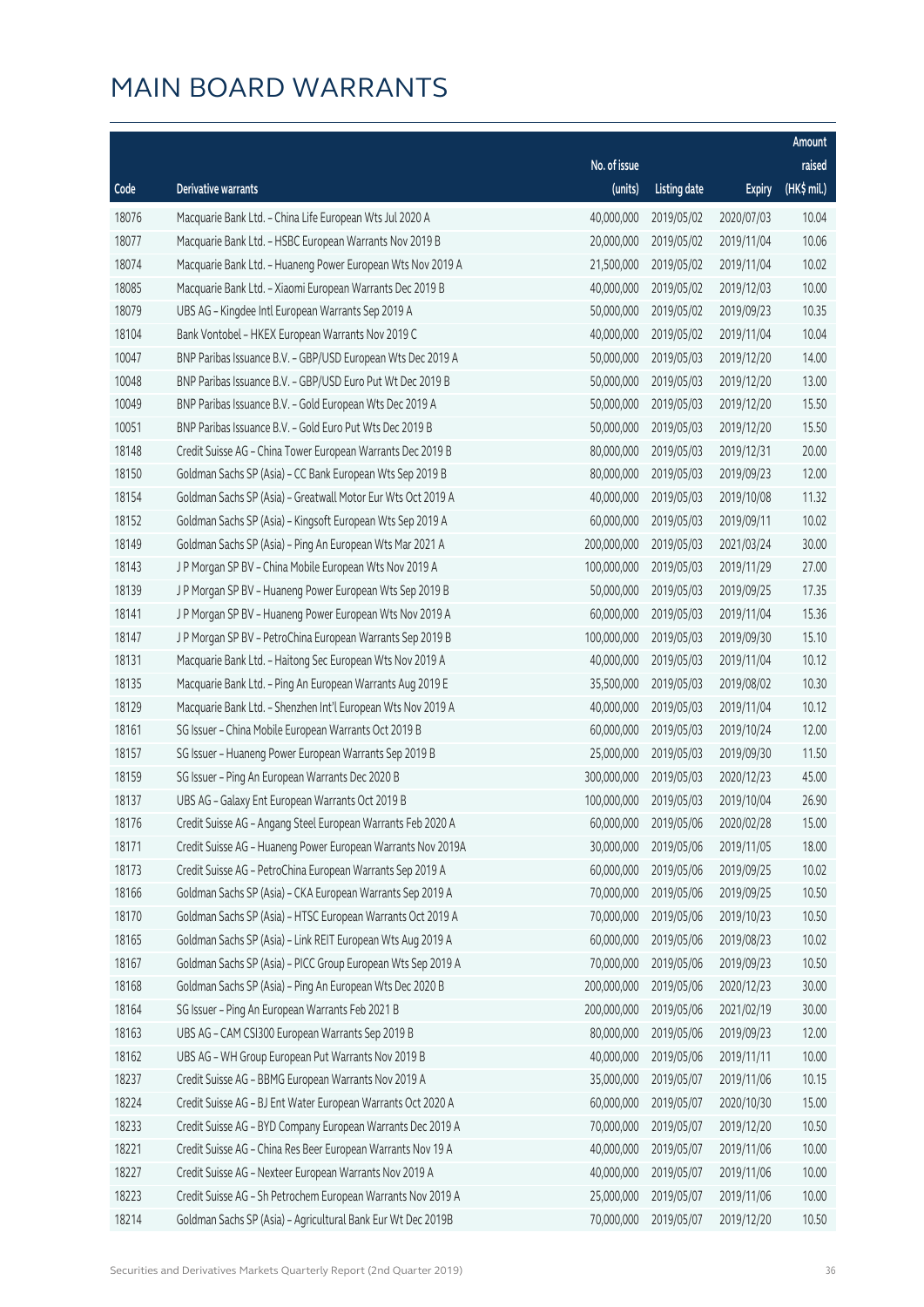|       |                                                              |              |                       |               | Amount      |
|-------|--------------------------------------------------------------|--------------|-----------------------|---------------|-------------|
|       |                                                              | No. of issue |                       |               | raised      |
| Code  | <b>Derivative warrants</b>                                   | (units)      | <b>Listing date</b>   | <b>Expiry</b> | (HK\$ mil.) |
| 18212 | Goldman Sachs SP (Asia) - CRCC European Warrants Aug 2020 A  | 70,000,000   | 2019/05/07            | 2020/08/24    | 10.50       |
| 18219 | Goldman Sachs SP (Asia) - Mengniu Dairy Euro Wt Sep 2019 A   | 70,000,000   | 2019/05/07            | 2019/09/27    | 10.50       |
| 18215 | Goldman Sachs SP (Asia) - Sands China Ltd Euro Wts Sep 2019A | 80,000,000   | 2019/05/07            | 2019/09/30    | 12.24       |
| 18210 | Goldman Sachs SP (Asia) - Wynn Macau European Wts Oct 2019 A | 80,000,000   | 2019/05/07            | 2019/10/24    | 15.36       |
| 18196 | Haitong Int'l Sec - China Mobile European Wts Oct 2019 B     | 80,000,000   | 2019/05/07            | 2019/10/15    | 16.80       |
| 18188 | J P Morgan SP BV - China Railway European Wts Nov 2019 A     | 60,000,000   | 2019/05/07            | 2019/11/06    | 16.20       |
| 18195 | J P Morgan SP BV - China Tower European Warrants Dec 2019 C  | 200,000,000  | 2019/05/07            | 2019/12/16    | 30.80       |
| 18194 | J P Morgan SP BV - A50 China European Warrants Aug 2019 C    | 80,000,000   | 2019/05/07            | 2019/08/30    | 25.68       |
| 18181 | Macquarie Bank Ltd. - CC Bank European Warrants Dec 2019 A   | 30,000,000   | 2019/05/07            | 2019/12/03    | 10.02       |
| 18183 | Macquarie Bank Ltd. - CC Bank European Warrants Dec 2019 B   | 40,000,000   | 2019/05/07            | 2019/12/03    | 10.04       |
| 18204 | SG Issuer - China Railway European Warrants Nov 2019 B       | 25,000,000   | 2019/05/07            | 2019/11/29    | 10.00       |
| 18205 | SG Issuer - Galaxy Ent European Warrants Oct 2019 B          | 40,000,000   | 2019/05/07            | 2019/10/04    | 13.80       |
| 18209 | SG Issuer - Galaxy Ent European Put Warrants Oct 2019 C      | 40,000,000   | 2019/05/07            | 2019/10/03    | 15.80       |
| 18208 | SG Issuer - Sands China Ltd European Warrants Nov 2019 A     | 40,000,000   | 2019/05/07            | 2019/11/29    | 10.00       |
| 18178 | UBS AG - SUNAC European Warrants Oct 2019 A                  | 40,000,000   | 2019/05/07            | 2019/10/28    | 10.00       |
| 18197 | Bank Vontobel - China Mobile European Warrants Oct 2019 B    | 40,000,000   | 2019/05/07            | 2019/10/25    | 11.24       |
| 18198 | Bank Vontobel - China Mobile European Put Warrants Nov 2019B | 30,000,000   | 2019/05/07            | 2019/11/08    | 12.63       |
| 18200 | Bank Vontobel - GAC European Warrants Dec 2019 A             | 40,000,000   | 2019/05/07            | 2019/12/05    | 10.04       |
| 18199 | Bank Vontobel - Sands China Ltd European Warrants Jan 2020 A | 40,000,000   | 2019/05/07            | 2020/01/03    | 10.04       |
| 18241 | BNP Paribas Issuance B.V. - CC Bank Euro Wts Jan 2020 A      | 50,000,000   | 2019/05/08            | 2020/01/02    | 13.50       |
| 18253 | BNP Paribas Issuance B.V. - China Tower European Wts Nov19 A | 80,000,000   | 2019/05/08            | 2019/11/04    | 12.00       |
| 18252 | BNP Paribas Issuance B.V. - China Tower European Wts Dec19 B | 50,000,000   | 2019/05/08            | 2019/12/03    | 13.00       |
| 18242 | BNP Paribas Issuance B.V. - Ping An European Wt Nov 2019 F   | 50,000,000   | 2019/05/08            | 2019/11/04    | 13.00       |
| 18243 | BNP Paribas Issuance B.V. - Ping An Eur Put Wts Oct 2019 G   | 50,000,000   | 2019/05/08            | 2019/10/03    | 12.50       |
| 18245 | BNP Paribas Issuance B.V. - Xiaomi European Warrants Sep19 B | 70,000,000   | 2019/05/08            | 2019/09/30    | 11.90       |
| 18265 | Credit Suisse AG - China Unicom European Warrants Dec 2019 A | 70,000,000   | 2019/05/08            | 2019/12/20    | 10.50       |
| 18272 | Credit Suisse AG - Shenzhou Intl European Warrants Feb 2020A |              | 60,000,000 2019/05/08 | 2020/02/28    | 15.00       |
| 18269 | Credit Suisse AG - Tencent Euro Put Wts Oct 2019 C           | 200,000,000  | 2019/05/08            | 2019/10/23    | 31.20       |
| 18276 | Goldman Sachs SP (Asia) - Sinopec Corp Euro Wts Oct 2019 A   | 60,000,000   | 2019/05/08            | 2019/10/22    | 10.02       |
| 18280 | Goldman Sachs SP (Asia) - Galaxy Ent European Wts Oct 2019 B | 80,000,000   | 2019/05/08            | 2019/10/10    | 15.12       |
| 18279 | Goldman Sachs SP (Asia) - PetroChina European Wts Sep 2019 A | 80,000,000   | 2019/05/08            | 2019/09/25    | 12.00       |
| 18286 | Goldman Sachs SP (Asia) - Ping An European Wts Jul 2020 A    | 200,000,000  | 2019/05/08            | 2020/07/27    | 34.60       |
| 18281 | Goldman Sachs SP (Asia) - Stanchart European Wts Sep 2019 A  | 50,000,000   | 2019/05/08            | 2019/09/25    | 16.65       |
| 18275 | Haitong Int'l Sec - HSI European Warrants Dec 2019 A         | 150,000,000  | 2019/05/08            | 2019/12/30    | 37.50       |
| 18274 | Haitong Int'l Sec - HSI European Put Warrants Sep 2019 G     | 150,000,000  | 2019/05/08            | 2019/09/27    | 24.00       |
| 18263 | J P Morgan SP BV - BYD Company European Warrants Aug 2019 B  | 50,000,000   | 2019/05/08            | 2019/08/30    | 14.20       |
| 18261 | J P Morgan SP BV - China Taiping European Wts Nov 2019 A     | 50,000,000   | 2019/05/08            | 2019/11/07    | 12.60       |
| 18258 | J P Morgan SP BV - China Tower European Warrants Oct 2019 D  | 200,000,000  | 2019/05/08            | 2019/10/24    | 30.00       |
| 18256 | J P Morgan SP BV - Sands China Ltd European Warrants Nov19 A | 80,000,000   | 2019/05/08            | 2019/11/29    | 20.00       |
| 18260 | J P Morgan SP BV - Stanchart European Warrants Nov 2019 A    | 40,000,000   | 2019/05/08            | 2019/11/29    | 10.40       |
| 18262 | J P Morgan SP BV - Wynn Macau European Put Warrants Nov 19 B | 70,000,000   | 2019/05/08            | 2019/11/07    | 17.50       |
| 18255 | UBS AG - ICBC European Warrants Sep 2019 A                   | 70,000,000   | 2019/05/08            | 2019/09/25    | 10.50       |
| 18273 | Bank Vontobel - HSBC European Warrants Oct 2019 A            | 50,000,000   | 2019/05/08            | 2019/10/28    | 11.55       |
| 18320 | BOCI Asia Ltd. - AIA European Warrants Oct 2019 A            | 70,000,000   | 2019/05/09            | 2019/10/04    | 10.50       |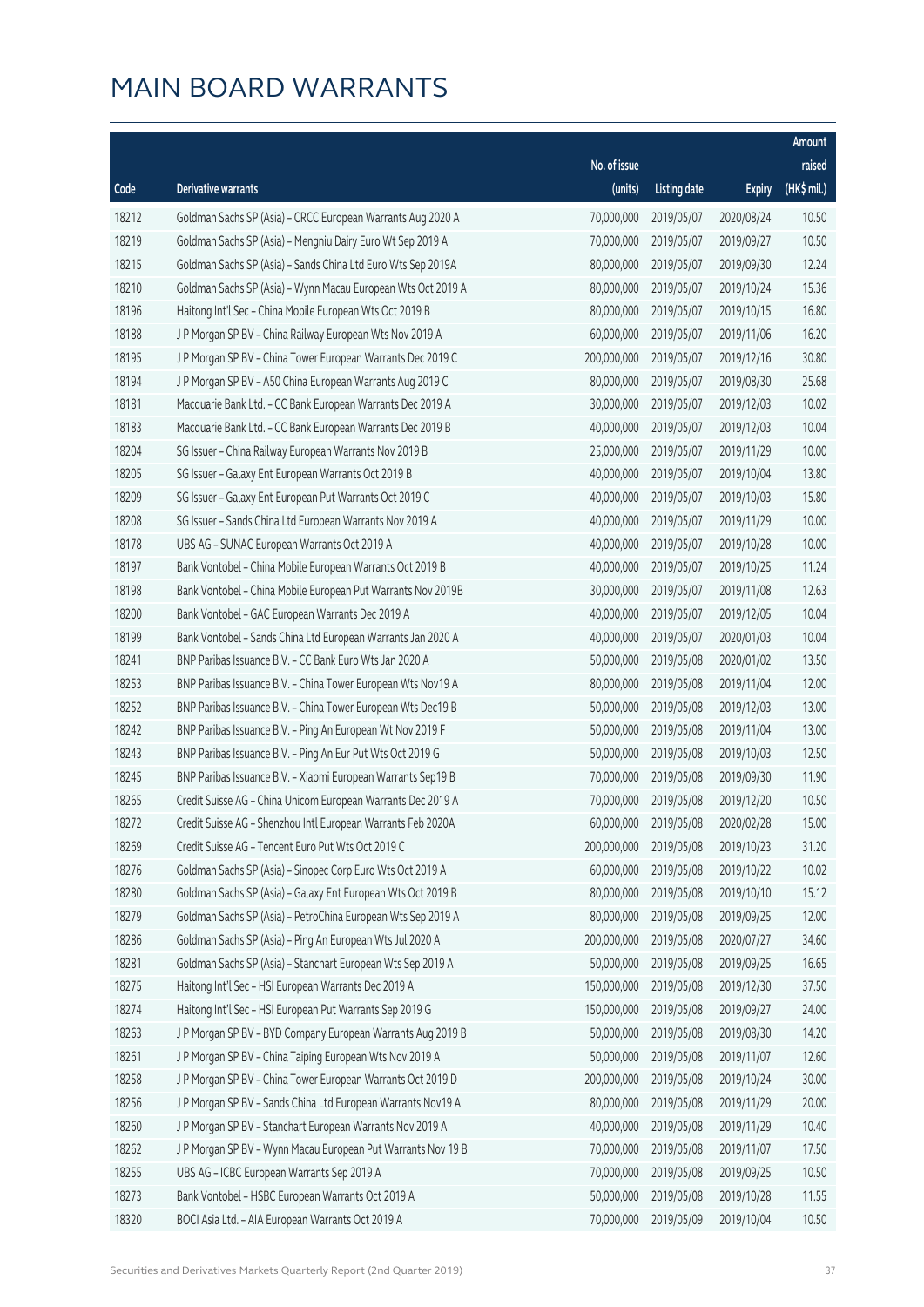|       |                                                              |              |                       |               | Amount      |
|-------|--------------------------------------------------------------|--------------|-----------------------|---------------|-------------|
|       |                                                              | No. of issue |                       |               | raised      |
| Code  | <b>Derivative warrants</b>                                   | (units)      | <b>Listing date</b>   | <b>Expiry</b> | (HK\$ mil.) |
| 18318 | BOCI Asia Ltd. - Sinopec Corp European Warrants Oct 2019 A   | 70,000,000   | 2019/05/09            | 2019/10/22    | 11.20       |
| 18321 | BOCI Asia Ltd. - CRRC European Warrants Jul 2020 A           | 70,000,000   | 2019/05/09            | 2020/07/24    | 10.50       |
| 18326 | BOCI Asia Ltd. - Meituan European Warrants Apr 2020 A        | 100,000,000  | 2019/05/09            | 2020/04/27    | 25.00       |
| 18324 | BOCI Asia Ltd. - NCI European Warrants Sep 2019 A            | 70,000,000   | 2019/05/09            | 2019/09/25    | 11.62       |
| 18317 | BOCI Asia Ltd. - PetroChina European Warrants Nov 2019 A     | 70,000,000   | 2019/05/09            | 2019/11/25    | 17.50       |
| 18323 | BOCI Asia Ltd. - PICC Group European Warrants Sep 2019 A     | 70,000,000   | 2019/05/09            | 2019/09/23    | 10.57       |
| 18319 | BOCI Asia Ltd. - Ping An European Warrants Sep 2019 B        | 80,000,000   | 2019/05/09            | 2019/09/23    | 26.40       |
| 18336 | Credit Suisse AG - China Taiping European Warrants Nov 2019A | 40,000,000   | 2019/05/09            | 2019/11/08    | 10.00       |
| 18334 | Credit Suisse AG - HSBC European Wts Mar 2020 A              | 100,000,000  | 2019/05/09            | 2020/03/26    | 15.00       |
| 18339 | Goldman Sachs SP (Asia) - AIA European Warrants Oct 2019 A   | 80,000,000   | 2019/05/09            | 2019/10/04    | 12.00       |
| 18338 | Goldman Sachs SP (Asia) - CRRC European Warrants Jul 2020 A  | 80,000,000   | 2019/05/09            | 2020/07/24    | 12.00       |
| 18337 | Goldman Sachs SP (Asia) - China Unicom Euro Wts Dec 2019 A   | 80,000,000   | 2019/05/09            | 2019/12/20    | 12.00       |
| 18343 | Goldman Sachs SP (Asia) - HSI European Warrants Oct 2019 C   | 150,000,000  | 2019/05/09            | 2019/10/30    | 22.50       |
| 18341 | Goldman Sachs SP (Asia) - Xiaomi European Warrants Mar 2020A | 100,000,000  | 2019/05/09            | 2020/03/02    | 15.00       |
| 18288 | HK Bank - AIA European Put Warrants May 2020 A               | 100,000,000  | 2019/05/09            | 2020/05/04    | 25.00       |
| 18294 | HK Bank - HKEX European Put Warrants Nov 2019 A              | 100,000,000  | 2019/05/09            | 2019/11/26    | 15.00       |
| 18291 | HK Bank - PetroChina European Warrants Nov 2019 A            | 50,000,000   | 2019/05/09            | 2019/11/29    | 12.50       |
| 18293 | HK Bank - Ping An European Put Warrants Mar 2020 A           | 100,000,000  | 2019/05/09            | 2020/03/23    | 16.00       |
| 18316 | J P Morgan SP BV - AAC Tech European Put Warrants Nov 2019 A | 60,000,000   | 2019/05/09            | 2019/11/22    | 11.88       |
| 18306 | J P Morgan SP BV - AIA European Put Warrants Oct 2019 A      | 100,000,000  | 2019/05/09            | 2019/10/09    | 24.40       |
| 18313 | J P Morgan SP BV - Brilliance Chi European Wts Nov 2019 B    | 100,000,000  | 2019/05/09            | 2019/11/29    | 25.10       |
| 18301 | J P Morgan SP BV - BYD Electronic European Wts Dec 2019 A    | 60,000,000   | 2019/05/09            | 2019/12/31    | 15.12       |
| 18312 | J P Morgan SP BV - Ch Molybdenum European Wts Nov 2019 A     | 50,000,000   | 2019/05/09            | 2019/11/11    | 12.65       |
| 18308 | J P Morgan SP BV - Dongfeng Motor European Wts Nov 2019 A    | 25,000,000   | 2019/05/09            | 2019/11/11    | 10.35       |
| 18305 | J P Morgan SP BV - HSBC European Warrants Oct 2019 A         | 100,000,000  | 2019/05/09            | 2019/10/24    | 17.60       |
| 18307 | J P Morgan SP BV - HSI European Put Warrants Oct 2019 G      | 400,000,000  | 2019/05/09            | 2019/10/30    | 60.40       |
| 18300 | J P Morgan SP BV - Link REIT European Put Warrants Aug 2020A |              | 80,000,000 2019/05/09 | 2020/08/24    | 12.08       |
| 18303 | J P Morgan SP BV - CRRC Times European Warrants Nov 2019 A   | 40,000,000   | 2019/05/09            | 2019/11/29    | 10.08       |
| 18360 | SG Issuer - AIA European Warrants Oct 2019 A                 | 70,000,000   | 2019/05/09            | 2019/10/04    | 10.50       |
| 18358 | SG Issuer - CRCC European Warrants Sep 2020 A                | 120,000,000  | 2019/05/09            | 2020/09/23    | 21.00       |
| 18365 | SG Issuer - China Tower European Warrants Oct 2019 D         | 80,000,000   | 2019/05/09            | 2019/10/24    | 12.00       |
| 18364 | SG Issuer - China Tower European Put Warrants Oct 2019 C     | 60,000,000   | 2019/05/09            | 2019/10/22    | 11.40       |
| 18359 | SG Issuer - PetroChina European Warrants Nov 2019 A          | 40,000,000   | 2019/05/09            | 2019/11/29    | 10.00       |
| 18362 | SG Issuer - Ping An European Put Warrants Mar 2020 A         | 300,000,000  | 2019/05/09            | 2020/03/23    | 45.00       |
| 18299 | UBS AG - AIA European Warrants Nov 2019 A                    | 100,000,000  | 2019/05/09            | 2019/11/08    | 25.00       |
| 18298 | UBS AG - Ping An European Warrants Oct 2019 C                | 100,000,000  | 2019/05/09            | 2019/10/09    | 15.00       |
| 18344 | Bank Vontobel - AIA European Put Warrants Nov 2019 A         | 20,000,000   | 2019/05/09            | 2019/11/11    | 10.00       |
| 18345 | Bank Vontobel - Sinopec Corp European Put Warrants Dec 2019A | 40,000,000   | 2019/05/09            | 2019/12/05    | 10.00       |
| 18356 | Bank Vontobel - Geely Auto European Warrants Sep 2019 C      | 60,000,000   | 2019/05/09            | 2019/09/23    | 10.20       |
| 18351 | Bank Vontobel - Geely Auto European Warrants Nov 2019 C      | 40,000,000   | 2019/05/09            | 2019/11/11    | 10.00       |
| 18349 | Bank Vontobel - PetroChina European Warrants Dec 2019 A      | 40,000,000   | 2019/05/09            | 2019/12/03    | 10.00       |
| 18350 | Bank Vontobel - PetroChina European Put Warrants Jan 2020 A  | 40,000,000   | 2019/05/09            | 2020/01/06    | 10.00       |
| 18357 | Bank Vontobel - Ping An European Warrants Nov 2019 B         | 40,000,000   | 2019/05/09            | 2019/11/29    | 12.00       |
| 18346 | Bank Vontobel - Zijin Mining European Warrants Dec 2019 B    | 40,000,000   | 2019/05/09            | 2019/12/03    | 10.00       |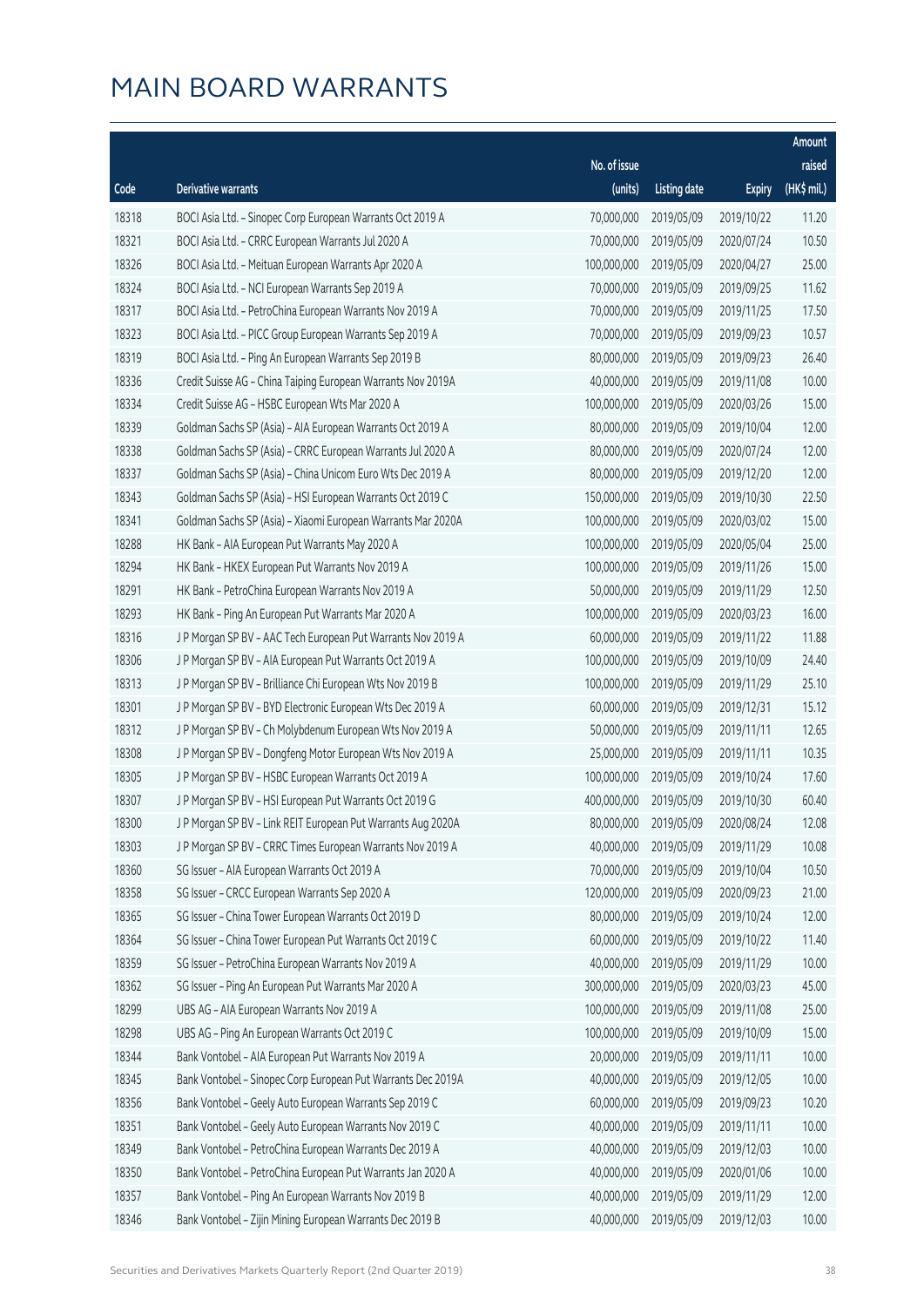|       |                                                              |              |                       |               | Amount      |
|-------|--------------------------------------------------------------|--------------|-----------------------|---------------|-------------|
|       |                                                              | No. of issue |                       |               | raised      |
| Code  | <b>Derivative warrants</b>                                   | (units)      | <b>Listing date</b>   | <b>Expiry</b> | (HK\$ mil.) |
| 18367 | BOCI Asia Ltd. - AAC Tech European Warrants Sep 2020 A       | 100,000,000  | 2019/05/10            | 2020/09/28    | 25.00       |
| 18366 | BOCI Asia Ltd. - HSBC European Put Warrants Dec 2019 A       | 60,000,000   | 2019/05/10            | 2019/12/18    | 10.14       |
| 18418 | Credit Suisse AG - Ch Molybdenum European Wts Nov 2019 A     | 30,000,000   | 2019/05/10            | 2019/11/11    | 10.20       |
| 18419 | Credit Suisse AG - HSBC European Put Warrants Nov 2019 A     | 80,000,000   | 2019/05/10            | 2019/11/11    | 20.00       |
| 18429 | Credit Suisse AG - Hang Seng Bank European Warrants Feb 20 A | 40,000,000   | 2019/05/10            | 2020/02/04    | 10.00       |
| 18410 | Credit Suisse AG - Ping An European Warrants Sep 2019 E      | 150,000,000  | 2019/05/10            | 2019/09/23    | 52.50       |
| 18412 | Credit Suisse AG - Xiaomi European Warrants Mar 2020 A       | 200,000,000  | 2019/05/10            | 2020/03/02    | 30.00       |
| 18399 | Goldman Sachs SP (Asia) - AIA European Warrants Sep 2019 B   | 80,000,000   | 2019/05/10            | 2019/09/02    | 12.00       |
| 18401 | Goldman Sachs SP (Asia) - AIA European Put Wts Oct 2019 B    | 80,000,000   | 2019/05/10            | 2019/10/09    | 18.64       |
| 18405 | Goldman Sachs SP (Asia) - HSBC European Warrants Mar 2020 A  | 100,000,000  | 2019/05/10            | 2020/03/26    | 15.00       |
| 18402 | Goldman Sachs SP (Asia) - Ping An Euro Put Wts Mar 2020 A    | 200,000,000  | 2019/05/10            | 2020/03/23    | 30.00       |
| 18408 | Goldman Sachs SP (Asia) - Xiaomi European Warrants Mar 2020B | 100,000,000  | 2019/05/10            | 2020/03/26    | 15.00       |
| 18387 | J P Morgan SP BV - HSBC European Warrants Dec 2019 A         | 100,000,000  | 2019/05/10            | 2019/12/31    | 25.20       |
| 18380 | J P Morgan SP BV - HSBC European Put Warrants Nov 2019 B     | 100,000,000  | 2019/05/10            | 2019/11/29    | 25.90       |
| 18382 | J P Morgan SP BV - HSBC European Put Warrants Nov 2019 C     | 100,000,000  | 2019/05/10            | 2019/11/11    | 29.10       |
| 18376 | J P Morgan SP BV - HSI European Warrants Aug 2019 F          | 400,000,000  | 2019/05/10            | 2019/08/29    | 60.40       |
| 18388 | J P Morgan SP BV - Link REIT European Warrants Sep 2019 A    | 70,000,000   | 2019/05/10            | 2019/09/30    | 11.41       |
| 18369 | Macquarie Bank Ltd. - AIA European Put Warrants Jan 2020 B   | 25,000,000   | 2019/05/10            | 2020/01/03    | 10.28       |
| 18370 | Macquarie Bank Ltd. - Galaxy Ent European Wts Dec 2019 A     | 12,000,000   | 2019/05/10            | 2019/12/03    | 10.08       |
| 18372 | UBS AG - WH Group European Warrants Oct 2019 A               | 60,000,000   | 2019/05/10            | 2019/10/23    | 10.02       |
| 18374 | UBS AG - Xiaomi European Warrants Sep 2019 C                 | 70,000,000   | 2019/05/10            | 2019/09/04    | 10.50       |
| 18389 | Bank Vontobel - AIA European Warrants Dec 2019 A             | 40,000,000   | 2019/05/10            | 2019/12/03    | 10.00       |
| 18398 | Bank Vontobel - Minsheng Bank European Warrants Dec 2019 A   | 25,000,000   | 2019/05/10            | 2019/12/05    | 10.10       |
| 18396 | Bank Vontobel - Jiangxi Copper European Warrants Dec 2019 A  | 40,000,000   | 2019/05/10            | 2019/12/05    | 10.00       |
| 18390 | Bank Vontobel - SJM Holdings European Warrants Nov 2019 A    | 40,000,000   | 2019/05/10            | 2019/11/25    | 10.00       |
| 18490 | Credit Suisse AG - China Life European Warrants Oct 2019 B   | 120,000,000  | 2019/05/14            | 2019/10/30    | 18.00       |
| 18499 | Credit Suisse AG - China Tower European Warrants Oct 2019 E  |              | 80,000,000 2019/05/14 | 2019/10/24    | 12.00       |
| 18430 | Credit Suisse AG - HSI European Warrants Oct 2019 B          | 150,000,000  | 2019/05/14            | 2019/10/30    | 22.50       |
| 18497 | Credit Suisse AG - Xiaomi European Warrants Jan 2020 A       | 200,000,000  | 2019/05/14            | 2020/01/13    | 30.00       |
| 18506 | Goldman Sachs SP (Asia) - AAC Tech Euro Wts Oct 2019 B       | 40,000,000   | 2019/05/14            | 2019/10/24    | 15.20       |
| 18501 | Goldman Sachs SP (Asia) - HSBC European Warrants Oct 2019 A  | 80,000,000   | 2019/05/14            | 2019/10/24    | 12.00       |
| 18509 | Goldman Sachs SP (Asia) - Ping An European Wts Sep 2019 D    | 100,000,000  | 2019/05/14            | 2019/09/25    | 28.60       |
| 18502 | Goldman Sachs SP (Asia) - Tencent European Wt Sep 2019 K     | 150,000,000  | 2019/05/14            | 2019/09/23    | 22.50       |
| 18446 | J P Morgan SP BV - AAC Tech European Warrants Dec 2019 D     | 60,000,000   | 2019/05/14            | 2019/12/24    | 10.68       |
| 18445 | J P Morgan SP BV - AIA European Warrants Oct 2019 B          | 100,000,000  | 2019/05/14            | 2019/10/04    | 16.20       |
| 18469 | J P Morgan SP BV - AIA European Warrants Nov 2019 A          | 100,000,000  | 2019/05/14            | 2019/11/29    | 33.30       |
| 18488 | J P Morgan SP BV - CAM CSI300 European Warrants Dec 2019 B   | 100,000,000  | 2019/05/14            | 2019/12/31    | 25.40       |
| 18485 | J P Morgan SP BV - CC Bank European Wts Sep 2019 B           | 100,000,000  | 2019/05/14            | 2019/09/23    | 15.00       |
| 18478 | J P Morgan SP BV - CICC European Warrants Dec 2019 A         | 50,000,000   | 2019/05/14            | 2019/12/02    | 12.65       |
| 18468 | J P Morgan SP BV - China Life European Warrants Oct 2019 A   | 100,000,000  | 2019/05/14            | 2019/10/31    | 15.10       |
| 18443 | J P Morgan SP BV - China Tower European Warrants Dec 2019 D  | 200,000,000  | 2019/05/14            | 2019/12/24    | 32.40       |
| 18482 | J P Morgan SP BV - Fosun Pharma European Warrants Nov 2019 A | 40,000,000   | 2019/05/14            | 2019/11/29    | 10.32       |
| 18487 | J P Morgan SP BV - A50 China European Warrants Dec 2019 B    | 100,000,000  | 2019/05/14            | 2019/12/31    | 15.10       |
| 18451 | J P Morgan SP BV - Geely Auto European Warrants Nov 2019 C   | 100,000,000  | 2019/05/14            | 2019/11/26    | 25.80       |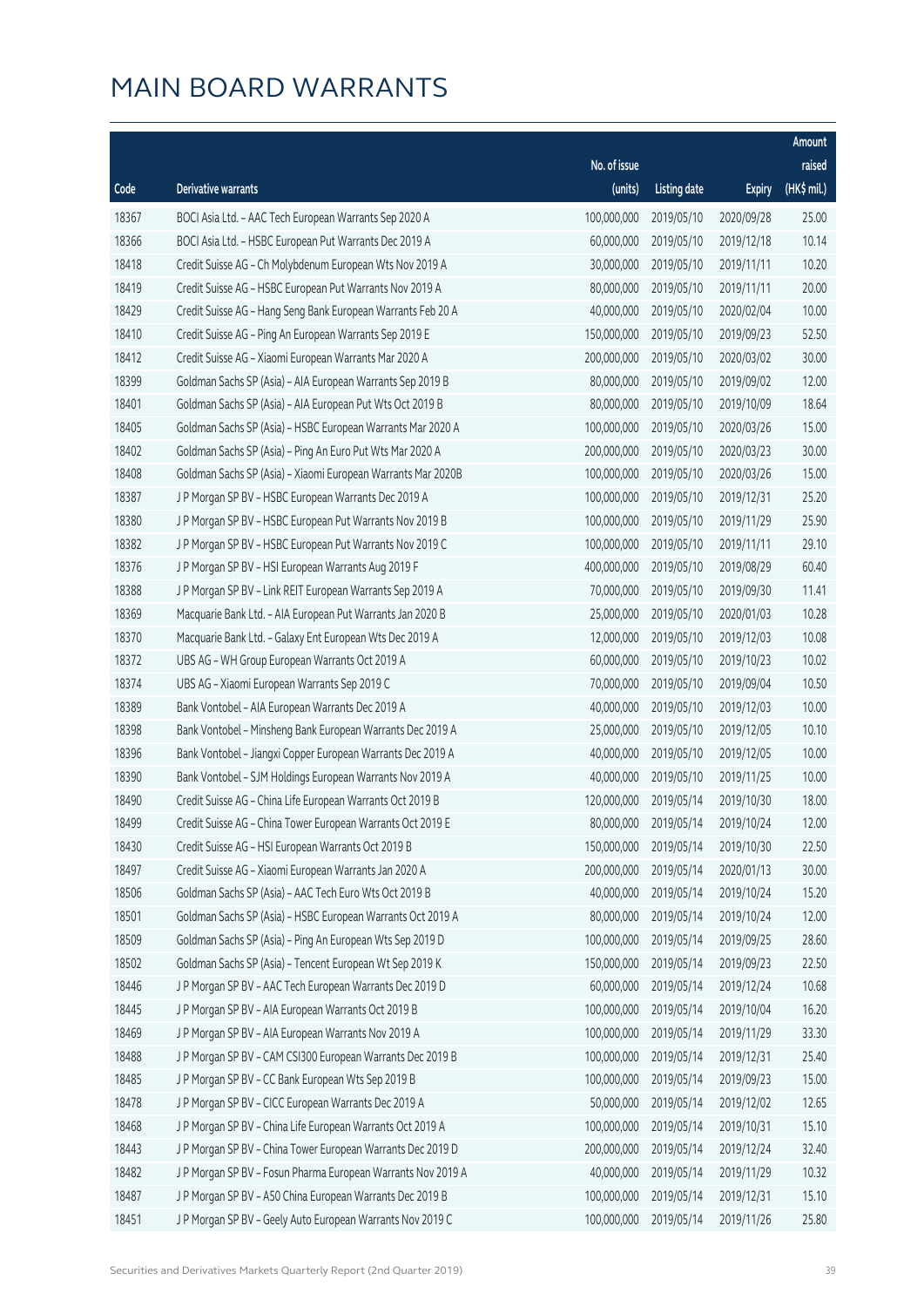|       |                                                              |              |                        |               | Amount      |
|-------|--------------------------------------------------------------|--------------|------------------------|---------------|-------------|
|       |                                                              | No. of issue |                        |               | raised      |
| Code  | Derivative warrants                                          | (units)      | <b>Listing date</b>    | <b>Expiry</b> | (HK\$ mil.) |
| 18477 | J P Morgan SP BV - HSCEI ETF European Warrants Aug 2019 A    | 80,000,000   | 2019/05/14             | 2019/08/30    | 12.80       |
| 18460 | J P Morgan SP BV - HSI European Warrants Nov 2019 C          | 400,000,000  | 2019/05/14             | 2019/11/28    | 103.20      |
| 18461 | J P Morgan SP BV - HSI European Warrants Dec 2019 B          | 400,000,000  | 2019/05/14             | 2019/12/30    | 101.20      |
| 18462 | J P Morgan SP BV - HSI European Warrants Dec 2019 C          | 400,000,000  | 2019/05/14             | 2019/12/30    | 100.80      |
| 18467 | J P Morgan SP BV - Meitu European Warrants Nov 2019 A        | 40,000,000   | 2019/05/14             | 2019/11/29    | 14.36       |
| 18452 | J P Morgan SP BV - PICC P&C European Warrants Dec 2019 A     | 70,000,000   | 2019/05/14             | 2019/12/20    | 10.78       |
| 18470 | J P Morgan SP BV - Ping An European Warrants Oct 2019 C      | 200,000,000  | 2019/05/14             | 2019/10/31    | 51.80       |
| 18484 | J P Morgan SP BV - Sunny Optical European Warrants Dec 2019C | 100,000,000  | 2019/05/14             | 2019/12/20    | 15.20       |
| 18463 | J P Morgan SP BV - WH Group European Warrants Dec 2019 C     | 40,000,000   | 2019/05/14             | 2019/12/31    | 10.16       |
| 18466 | J P Morgan SP BV - Xiaomi European Warrants Jan 2020 A       | 200,000,000  | 2019/05/14             | 2020/01/13    | 30.60       |
| 18431 | Macquarie Bank Ltd. - Tencent European Warrants Nov 2019 H   | 37,000,000   | 2019/05/14             | 2019/11/26    | 10.03       |
| 18432 | Macquarie Bank Ltd. - Tencent European Warrants Nov 2019 I   | 35,000,000   | 2019/05/14             | 2019/11/26    | 18.80       |
| 18441 | Macquarie Bank Ltd. - Tencent European Put Wts Nov 2019 J    | 40,000,000   | 2019/05/14             | 2019/11/26    | 10.00       |
| 18518 | SG Issuer - AIA European Warrants Aug 2019 C                 | 60,000,000   | 2019/05/14             | 2019/08/27    | 14.10       |
| 18517 | SG Issuer - HSI European Warrants Dec 2019 C                 | 300,000,000  | 2019/05/14             | 2019/12/30    | 75.00       |
| 18524 | SG Issuer - Ping An European Warrants Aug 2019 C             | 80,000,000   | 2019/05/14             | 2019/08/27    | 48.00       |
| 18511 | SG Issuer - Tencent European Warrants Aug 2019 D             | 200,000,000  | 2019/05/14             | 2019/08/20    | 48.00       |
| 18512 | SG Issuer - Tencent European Warrants Sep 2019 G             | 200,000,000  | 2019/05/14             | 2019/09/02    | 60.00       |
| 18516 | SG Issuer - Tencent European Warrants Jan 2020 A             | 200,000,000  | 2019/05/14             | 2020/01/31    | 50.00       |
| 18455 | UBS AG - China Mobile European Warrants Oct 2019 B           | 100,000,000  | 2019/05/14             | 2019/10/16    | 15.00       |
| 18454 | UBS AG - HKEX European Warrants Dec 2019 D                   | 300,000,000  | 2019/05/14             | 2019/12/20    | 45.00       |
| 18533 | BOCI Asia Ltd. - HKEX European Warrants Sep 2019 D           | 200,000,000  | 2019/05/15             | 2019/09/24    | 30.00       |
| 18531 | BOCI Asia Ltd. - Sunny Optical European Warrants Dec 2019 A  | 150,000,000  | 2019/05/15             | 2019/12/20    | 22.50       |
| 18532 | BOCI Asia Ltd. - Xiaomi European Warrants Jan 2020 A         | 150,000,000  | 2019/05/15             | 2020/01/13    | 24.00       |
| 18574 | Credit Suisse AG - AAC Tech European Warrants Dec 2019 A     | 70,000,000   | 2019/05/15             | 2019/12/20    | 10.50       |
| 18567 | Credit Suisse AG - Meitu European Warrants Nov 2019 A        | 25,000,000   | 2019/05/15             | 2019/11/14    | 10.00       |
| 18570 | Credit Suisse AG - Sunny Optical European Warrants Dec 2019C |              | 100,000,000 2019/05/15 | 2019/12/20    | 15.00       |
| 18573 | Credit Suisse AG - Xiaomi European Warrants Oct 2019 A       | 200,000,000  | 2019/05/15             | 2019/10/04    | 30.00       |
| 18590 | Goldman Sachs SP (Asia) - CC Bank European Wts Oct 2019 B    | 80,000,000   | 2019/05/15             | 2019/10/24    | 14.32       |
| 18591 | Goldman Sachs SP (Asia) - China Life Euro Wts Oct 2019 B     | 100,000,000  | 2019/05/15             | 2019/10/30    | 15.00       |
| 18584 | Goldman Sachs SP (Asia) - Geely Auto European Wts Nov 2019 B | 80,000,000   | 2019/05/15             | 2019/11/26    | 12.00       |
| 18586 | Goldman Sachs SP (Asia) - Ping An European Wts Oct 2019 D    | 100,000,000  | 2019/05/15             | 2019/10/28    | 24.80       |
| 18583 | Goldman Sachs SP (Asia) - Sands China Ltd Euro Wts Nov 2019A | 80,000,000   | 2019/05/15             | 2019/11/22    | 12.00       |
| 18592 | Goldman Sachs SP (Asia) - SHK Ppt European Wts Aug 2019 A    | 60,000,000   | 2019/05/15             | 2019/08/23    | 10.02       |
| 18562 | J P Morgan SP BV - Meituan European Put Warrants Aug 2019 C  | 30,000,000   | 2019/05/15             | 2019/08/23    | 10.14       |
| 18565 | J P Morgan SP BV - Tingyi European Warrants Oct 2019 A       | 50,000,000   | 2019/05/15             | 2019/10/09    | 12.10       |
| 18544 | Macquarie Bank Ltd. - Haitong Sec European Wts Jan 2020 A    | 40,000,000   | 2019/05/15             | 2020/01/03    | 10.00       |
| 18541 | Macquarie Bank Ltd. - ICBC European Warrants Dec 2019 B      | 40,000,000   | 2019/05/15             | 2019/12/03    | 10.04       |
| 18535 | Macquarie Bank Ltd. - Kingsoft European Warrants Apr 2020 A  | 38,000,000   | 2019/05/15             | 2020/04/02    | 10.03       |
| 18559 | Macquarie Bank Ltd. - Meituan European Put Warrants Jan 20 A | 14,000,000   | 2019/05/15             | 2020/01/03    | 10.02       |
| 18539 | Macquarie Bank Ltd. - PICC Group European Put Wts Dec 2019 A | 40,000,000   | 2019/05/15             | 2019/12/03    | 10.24       |
| 18549 | Macquarie Bank Ltd. - Ping An European Warrants Dec 2019 B   | 11,000,000   | 2019/05/15             | 2019/12/03    | 10.12       |
| 18537 | Macquarie Bank Ltd. - Sinopharm European Warrants Dec 2019 A | 24,400,000   | 2019/05/15             | 2019/12/03    | 10.10       |
| 18561 | Macquarie Bank Ltd. - SHK Ppt European Warrants Dec 2019 A   | 18,000,000   | 2019/05/15             | 2019/12/03    | 10.24       |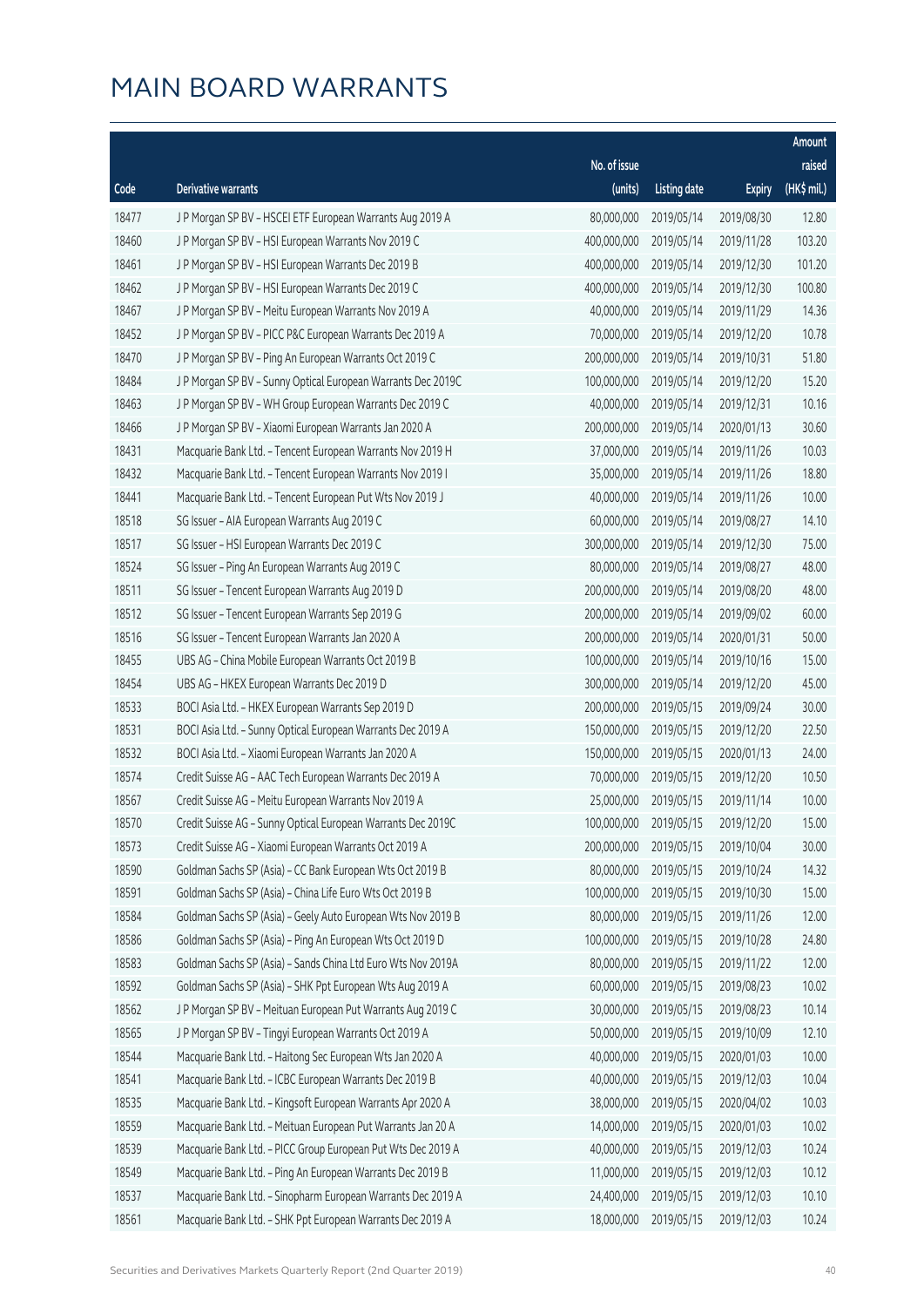|       |                                                              |              |                       |               | Amount      |
|-------|--------------------------------------------------------------|--------------|-----------------------|---------------|-------------|
|       |                                                              | No. of issue |                       |               | raised      |
| Code  | Derivative warrants                                          | (units)      | <b>Listing date</b>   | <b>Expiry</b> | (HK\$ mil.) |
| 18557 | Macquarie Bank Ltd. - Xiaomi European Warrants Dec 2019 C    | 39,000,000   | 2019/05/15            | 2019/12/03    | 10.02       |
| 18579 | SG Issuer - AAC Tech European Warrants Sep 2020 A            | 100,000,000  | 2019/05/15            | 2020/09/25    | 22.50       |
| 18580 | SG Issuer - China Life European Warrants Oct 2019 A          | 120,000,000  | 2019/05/15            | 2019/10/30    | 18.00       |
| 18581 | SG Issuer - Xiaomi European Warrants Oct 2019 A              | 100,000,000  | 2019/05/15            | 2019/10/04    | 15.00       |
| 18534 | UBS AG - China Life European Put Warrants Sep 2019 E         | 60,000,000   | 2019/05/15            | 2019/09/23    | 11.22       |
| 18618 | BOCI Asia Ltd. - AIA European Warrants Nov 2019 A            | 70,000,000   | 2019/05/16            | 2019/11/25    | 24.50       |
| 18612 | BOCI Asia Ltd. - Bank of China European Warrants Jan 2020 A  | 80,000,000   | 2019/05/16            | 2020/01/21    | 12.00       |
| 18613 | BOCI Asia Ltd. - CC Bank European Warrants Oct 2019 A        | 70,000,000   | 2019/05/16            | 2019/10/24    | 10.50       |
| 18616 | BOCI Asia Ltd. - CC Bank European Warrants Oct 2019 B        | 70,000,000   | 2019/05/16            | 2019/10/28    | 10.50       |
| 18620 | BOCI Asia Ltd. - China Life European Warrants Dec 2019 A     | 100,000,000  | 2019/05/16            | 2019/12/24    | 15.00       |
| 18608 | BOCI Asia Ltd. - CNOOC European Warrants Dec 2019 C          | 100,000,000  | 2019/05/16            | 2019/12/30    | 15.00       |
| 18619 | BOCI Asia Ltd. - Ping An European Warrants Sep 2019 C        | 80,000,000   | 2019/05/16            | 2019/09/26    | 27.20       |
| 18679 | Credit Suisse AG - Agricultural Bank European Wts Oct 2019 A | 60,000,000   | 2019/05/16            | 2019/10/24    | 10.02       |
| 18678 | Credit Suisse AG - Bank of China European Wts Jan 2020 A     | 60,000,000   | 2019/05/16            | 2020/01/21    | 10.02       |
| 18677 | Credit Suisse AG - CC Bank European Warrants Sep 2019 D      | 60,000,000   | 2019/05/16            | 2019/09/23    | 10.02       |
| 18681 | Credit Suisse AG - CITIC Sec European Warrants Oct 2019 A    | 70,000,000   | 2019/05/16            | 2019/10/28    | 10.50       |
| 18676 | Credit Suisse AG - Geely Auto European Warrants Nov 2019 B   | 100,000,000  | 2019/05/16            | 2019/11/26    | 15.00       |
| 18688 | Goldman Sachs SP (Asia) - AAC Tech Euro Wts Dec 2019 B       | 70,000,000   | 2019/05/16            | 2019/12/20    | 10.50       |
| 18691 | Goldman Sachs SP (Asia) - CC Bank European Wts Nov 2019 A    | 80,000,000   | 2019/05/16            | 2019/11/18    | 20.00       |
| 18683 | Goldman Sachs SP (Asia) - Tencent European Put Wt Oct 2019 E | 100,000,000  | 2019/05/16            | 2019/10/29    | 29.20       |
| 18685 | Goldman Sachs SP (Asia) - Xiaomi European Warrants Oct 2019A | 100,000,000  | 2019/05/16            | 2019/10/04    | 15.00       |
| 18624 | HK Bank - China Life European Warrants Nov 2019 B            | 80,000,000   | 2019/05/16            | 2019/11/01    | 12.00       |
| 18627 | HK Bank - China Mobile European Warrants Nov 2019 A          | 40,000,000   | 2019/05/16            | 2019/11/29    | 10.00       |
| 18623 | HK Bank - HSCEI European Warrants Mar 2020 B                 | 150,000,000  | 2019/05/16            | 2020/03/30    | 22.50       |
| 18625 | HK Bank - HSI European Warrants Oct 2019 C                   | 150,000,000  | 2019/05/16            | 2019/10/30    | 22.50       |
| 18658 | Haitong Int'l Sec - CC Bank European Warrants Dec 2019 A     | 60,000,000   | 2019/05/16            | 2019/12/27    | 17.40       |
| 18654 | Haitong Int'l Sec - HSBC European Warrants Mar 2020 A        |              | 60,000,000 2019/05/16 | 2020/03/26    | 15.00       |
| 18646 | J P Morgan SP BV - Agricultural Bank Euro Warrants Oct 2019B | 100,000,000  | 2019/05/16            | 2019/10/24    | 15.10       |
| 18594 | J P Morgan SP BV - Bank of China European Wts Oct 2019 A     | 100,000,000  | 2019/05/16            | 2019/10/24    | 15.00       |
| 18642 | J P Morgan SP BV - CC Bank European Wts Oct 2019 C           | 100,000,000  | 2019/05/16            | 2019/10/24    | 15.00       |
| 18648 | J P Morgan SP BV - China Mobile European Put Wts Nov 2019 B  | 100,000,000  | 2019/05/16            | 2019/11/29    | 25.00       |
| 18639 | J P Morgan SP BV - HKEX European Warrants Sep 2019 C         | 200,000,000  | 2019/05/16            | 2019/09/23    | 30.40       |
| 18644 | J P Morgan SP BV - ICBC European Put Wts Nov 2019 A          | 100,000,000  | 2019/05/16            | 2019/11/29    | 25.00       |
| 18647 | J P Morgan SP BV - NCI European Warrants Oct 2019 C          | 60,000,000   | 2019/05/16            | 2019/10/31    | 17.28       |
| 18640 | J P Morgan SP BV - Tencent European Warrants Sep 2019 H      | 300,000,000  | 2019/05/16            | 2019/09/23    | 58.20       |
| 18636 | J P Morgan SP BV - Tencent European Put Warrants Sep 2019 G  | 300,000,000  | 2019/05/16            | 2019/09/30    | 45.30       |
| 18641 | J P Morgan SP BV - Tencent European Put Warrants Oct 2019 D  | 300,000,000  | 2019/05/16            | 2019/10/31    | 46.50       |
| 18602 | Macquarie Bank Ltd. - Beijing Air European Wts Apr 2020 A    | 35,500,000   | 2019/05/16            | 2020/04/09    | 10.01       |
| 18596 | Macquarie Bank Ltd. - CITIC Bank European Wts Feb 2020 A     | 30,000,000   | 2019/05/16            | 2020/02/04    | 10.26       |
| 18601 | Macquarie Bank Ltd. - China Railway European Wts Apr 2020 A  | 13,500,000   | 2019/05/16            | 2020/04/02    | 10.14       |
| 18607 | Macquarie Bank Ltd. - CRRC European Warrants Jun 2021 A      | 40,000,000   | 2019/05/16            | 2021/06/16    | 10.00       |
| 18605 | Macquarie Bank Ltd. - Dongfeng Motor European Wts Dec 2019 A | 14,500,000   | 2019/05/16            | 2019/12/03    | 10.06       |
| 18606 | Macquarie Bank Ltd. - CRRC Times European Warrants Jan 2020A | 19,000,000   | 2019/05/16            | 2020/01/16    | 10.01       |
| 18628 | UBS AG - CC Bank European Warrants Sep 2019 A                | 70,000,000   | 2019/05/16            | 2019/09/23    | 10.50       |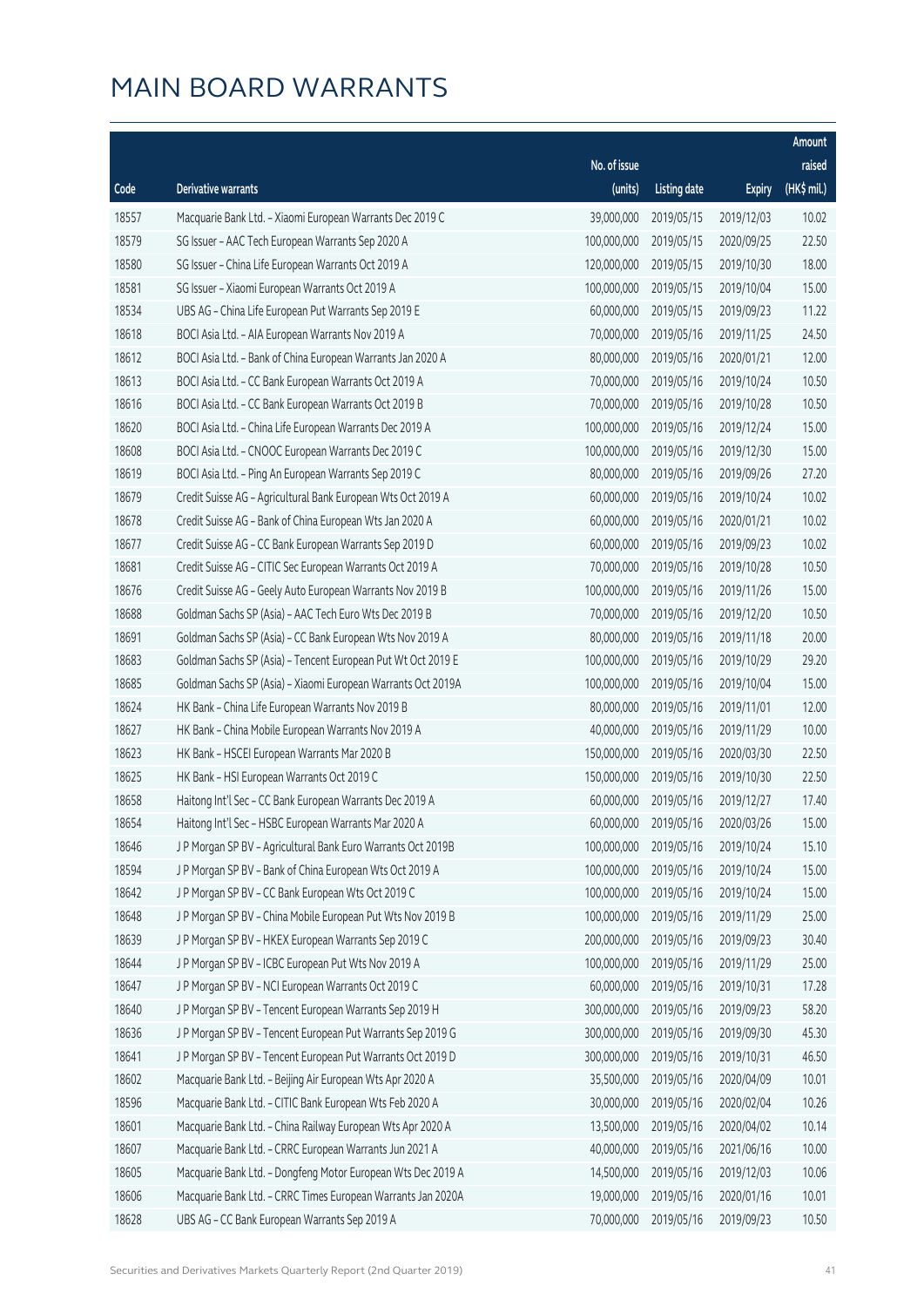|       |                                                              |              |                       |               | Amount      |
|-------|--------------------------------------------------------------|--------------|-----------------------|---------------|-------------|
|       |                                                              | No. of issue |                       |               | raised      |
| Code  | Derivative warrants                                          | (units)      | <b>Listing date</b>   | <b>Expiry</b> | (HK\$ mil.) |
| 18634 | UBS AG - CSOP A50 ETF European Warrants Dec 2019 A           | 70,000,000   | 2019/05/16            | 2019/12/20    | 10.50       |
| 18660 | Bank Vontobel - China Comm Cons European Warrants Dec 2019 A | 70,000,000   | 2019/05/16            | 2019/12/30    | 10.57       |
| 18666 | Bank Vontobel - COSCO Ship Hold European Warrants Dec 2019 B | 20,000,000   | 2019/05/16            | 2019/12/05    | 10.02       |
| 18664 | Bank Vontobel - HSI European Warrants Sep 2019 E             | 80,000,000   | 2019/05/16            | 2019/09/27    | 13.68       |
| 18662 | Bank Vontobel - HSI European Warrants Dec 2019 A             | 80,000,000   | 2019/05/16            | 2019/12/30    | 16.08       |
| 18672 | Bank Vontobel - HSI European Put Warrants Oct 2019 B         | 80,000,000   | 2019/05/16            | 2019/10/30    | 14.48       |
| 18661 | Bank Vontobel - HSI European Put Warrants Nov 2019 B         | 80,000,000   | 2019/05/16            | 2019/11/28    | 12.08       |
| 18675 | Bank Vontobel - ICBC European Put Warrants Dec 2019 A        | 40,000,000   | 2019/05/16            | 2019/12/06    | 10.04       |
| 18671 | Bank Vontobel - Tencent European Warrants Oct 2019 B         | 100,000,000  | 2019/05/16            | 2019/10/24    | 15.10       |
| 18763 | BOCI Asia Ltd. - AIA European Warrants Nov 2019 B            | 70,000,000   | 2019/05/17            | 2019/11/18    | 22.75       |
| 18764 | BOCI Asia Ltd. - China Life European Warrants Nov 2019 B     | 50,000,000   | 2019/05/17            | 2019/11/28    | 13.35       |
| 18765 | BOCI Asia Ltd. - Galaxy Ent European Warrants Nov 2019 A     | 80,000,000   | 2019/05/17            | 2019/11/25    | 20.48       |
| 18756 | BOCI Asia Ltd. - HKEX European Warrants Sep 2019 E           | 200,000,000  | 2019/05/17            | 2019/09/27    | 30.00       |
| 18757 | BOCI Asia Ltd. - HKEX European Warrants Apr 2020 A           | 200,000,000  | 2019/05/17            | 2020/04/22    | 40.00       |
| 18761 | BOCI Asia Ltd. - Ping An European Warrants Dec 2019 A        | 80,000,000   | 2019/05/17            | 2019/12/24    | 42.88       |
| 18758 | BOCI Asia Ltd. - Tencent European Wts Aug 2019 C             | 200,000,000  | 2019/05/17            | 2019/08/27    | 34.60       |
| 18760 | BOCI Asia Ltd. - Tencent European Put Wts Oct 2019 B         | 200,000,000  | 2019/05/17            | 2019/10/23    | 32.00       |
| 18699 | BNP Paribas Issuance B.V. - CC Bank Euro Wts Jan 2020 B      | 40,000,000   | 2019/05/17            | 2020/01/03    | 30.00       |
| 18708 | BNP Paribas Issuance B.V. - HKEX European Wts Jan 2020 B     | 80,000,000   | 2019/05/17            | 2020/01/03    | 20.00       |
| 18707 | BNP Paribas Issuance B.V. - Ping An European Wt Dec 2019 B   | 40,000,000   | 2019/05/17            | 2019/12/03    | 11.60       |
| 18698 | BNP Paribas Issuance B.V. - Tencent European Wts Jan 2020 G  | 100,000,000  | 2019/05/17            | 2020/01/03    | 30.00       |
| 18692 | Credit Suisse AG - HKEX European Warrants Sep 2019 F         | 200,000,000  | 2019/05/17            | 2019/09/23    | 30.00       |
| 18769 | Credit Suisse AG - HSI European Warrants Sep 2019 D          | 150,000,000  | 2019/05/17            | 2019/09/27    | 22.50       |
| 18771 | Credit Suisse AG - ICBC European Warrants Oct 2019 A         | 50,000,000   | 2019/05/17            | 2019/10/30    | 13.00       |
| 18770 | Credit Suisse AG - Ping An European Warrants Sep 2019 F      | 150,000,000  | 2019/05/17            | 2019/09/30    | 45.00       |
| 18768 | Credit Suisse AG - WH Group European Warrants Nov 2019 B     | 40,000,000   | 2019/05/17            | 2019/11/18    | 10.80       |
| 18750 | Goldman Sachs SP (Asia) - Bank of China Euro Wts Jan 2020 A  |              | 80,000,000 2019/05/17 | 2020/01/21    | 12.00       |
| 18746 | Goldman Sachs SP (Asia) - China Life Euro Wts Dec 2019 B     | 100,000,000  | 2019/05/17            | 2019/12/19    | 16.60       |
| 18743 | Goldman Sachs SP (Asia) - Geely Auto European Wts Nov 2019 C | 80,000,000   | 2019/05/17            | 2019/11/11    | 12.00       |
| 18744 | Goldman Sachs SP (Asia) - HKEX European Warrants Sep 2019 N  | 150,000,000  | 2019/05/17            | 2019/09/30    | 22.50       |
| 18751 | Goldman Sachs SP (Asia) - ICBC European Warrants Oct 2019 A  | 80,000,000   | 2019/05/17            | 2019/10/30    | 12.00       |
| 18782 | Goldman Sachs SP (Asia) - Tencent European Wt Oct 2019 F     | 150,000,000  | 2019/05/17            | 2019/10/23    | 30.45       |
| 18737 | HK Bank - Galaxy Ent European Warrants Nov 2019 A            | 40,000,000   | 2019/05/17            | 2019/11/29    | 12.00       |
| 18700 | HK Bank - Galaxy Ent European Warrants Oct 2020 A            | 100,000,000  | 2019/05/17            | 2020/10/23    | 15.00       |
| 18739 | HK Bank - HKEX European Warrants Oct 2019 A                  | 150,000,000  | 2019/05/17            | 2019/10/15    | 22.50       |
| 18703 | HK Bank - HKEX European Warrants Dec 2019 D                  | 150,000,000  | 2019/05/17            | 2019/12/24    | 22.50       |
| 18701 | HK Bank - HSI European Warrants Oct 2019 D                   | 150,000,000  | 2019/05/17            | 2019/10/30    | 22.50       |
| 18721 | J P Morgan SP BV - CC Bank European Wts Nov 2019 A           | 100,000,000  | 2019/05/17            | 2019/11/29    | 25.00       |
| 18733 | J P Morgan SP BV - China Everbright Ltd Euro Wts Dec 2019 A  | 40,000,000   | 2019/05/17            | 2019/12/02    | 10.20       |
| 18711 | J P Morgan SP BV - Country Garden European Wts Oct 2019 B    | 70,000,000   | 2019/05/17            | 2019/10/24    | 11.27       |
| 18724 | J P Morgan SP BV - CITIC Bank European Warrants Nov 2019 A   | 50,000,000   | 2019/05/17            | 2019/11/29    | 12.60       |
| 18696 | J P Morgan SP BV - China Life European Warrants Aug 2019 B   | 100,000,000  | 2019/05/17            | 2019/08/30    | 17.10       |
| 18715 | J P Morgan SP BV - Sinopec Corp European Warrants Oct 2019 A | 100,000,000  | 2019/05/17            | 2019/10/31    | 15.00       |
| 18736 | J P Morgan SP BV - China Unicom European Warrants Nov 2019 A | 50,000,000   | 2019/05/17            | 2019/11/20    | 17.10       |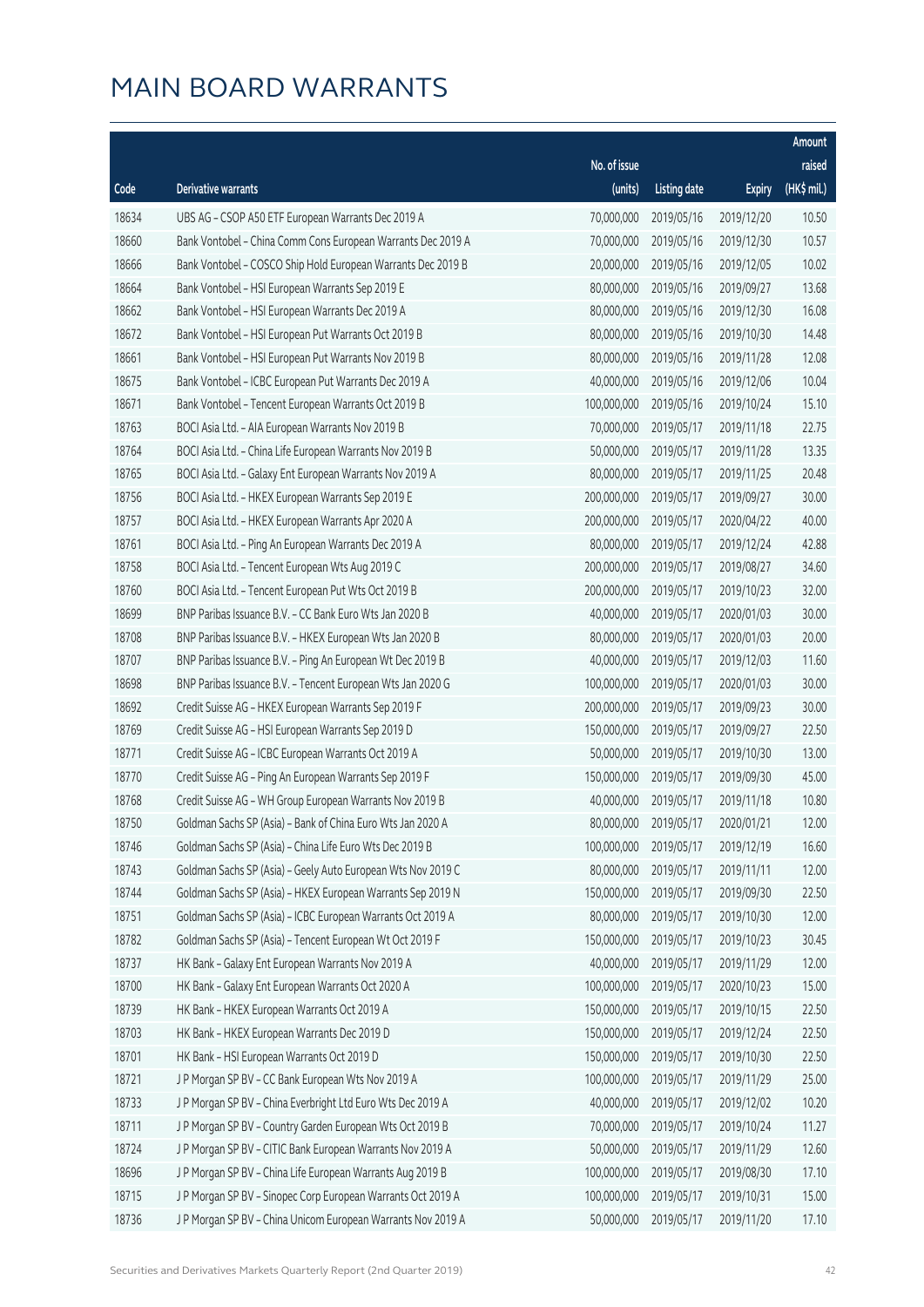|       |                                                              |               |                       |               | Amount                |
|-------|--------------------------------------------------------------|---------------|-----------------------|---------------|-----------------------|
|       |                                                              | No. of issue  |                       |               | raised                |
| Code  | <b>Derivative warrants</b>                                   | (units)       | <b>Listing date</b>   | <b>Expiry</b> | $(HK\frac{1}{2}mil.)$ |
| 18728 | J P Morgan SP BV - Galaxy Ent European Warrants Aug 2019 A   | 100,000,000   | 2019/05/17            | 2019/08/30    | 18.40                 |
| 18725 | J P Morgan SP BV - HKEX European Warrants Sep 2019 D         | 200,000,000   | 2019/05/17            | 2019/09/30    | 30.20                 |
| 18742 | J P Morgan SP BV - HSBC European Warrants Aug 2019 D         | 100,000,000   | 2019/05/17            | 2019/08/30    | 15.10                 |
| 18709 | J P Morgan SP BV - HSI European Warrants Nov 2019 D          | 400,000,000   | 2019/05/17            | 2019/11/28    | 105.20                |
| 18722 | J P Morgan SP BV - ICBC European Warrants Oct 2019 A         | 100,000,000   | 2019/05/17            | 2019/10/31    | 16.30                 |
| 18712 | J P Morgan SP BV - PetroChina European Warrants Nov 2019 A   | 100,000,000   | 2019/05/17            | 2019/11/22    | 15.10                 |
| 18717 | J P Morgan SP BV - Ping An European Warrants Sep 2020 A      | 1,000,000,000 | 2019/05/17            | 2020/09/23    | 151.00                |
| 18731 | J P Morgan SP BV - Sands China Ltd European Warrants Sep19 A | 80,000,000    | 2019/05/17            | 2019/09/30    | 12.88                 |
| 18734 | J P Morgan SP BV - Tencent European Warrants Sep 2019 I      | 300,000,000   | 2019/05/17            | 2019/09/18    | 51.60                 |
| 18695 | J P Morgan SP BV - Tencent European Warrants Feb 2020 A      | 300,000,000   | 2019/05/17            | 2020/02/21    | 45.90                 |
| 18693 | J P Morgan SP BV - Tencent European Warrants Apr 2021 A      | 300,000,000   | 2019/05/17            | 2021/04/23    | 45.00                 |
| 18716 | J P Morgan SP BV - Tracker Fund European Warrants Nov 2019 A | 100,000,000   | 2019/05/17            | 2019/11/29    | 26.20                 |
| 18710 | J P Morgan SP BV - WH Group European Warrants Sep 2019 A     | 50,000,000    | 2019/05/17            | 2019/09/23    | 10.25                 |
| 18735 | J P Morgan SP BV - Zijin Mining European Warrants Nov 2019 A | 40,000,000    | 2019/05/17            | 2019/11/18    | 10.20                 |
| 18718 | Macquarie Bank Ltd. - Minsheng Bank European Wts Dec 2019 A  | 25,000,000    | 2019/05/17            | 2019/12/03    | 10.08                 |
| 18720 | Macquarie Bank Ltd. - Kingdee Int'l European Wts May 2020 A  | 30,000,000    | 2019/05/17            | 2020/05/18    | 10.08                 |
| 18719 | Macquarie Bank Ltd. - PICC Group European Wts Feb 2020 A     | 37,500,000    | 2019/05/17            | 2020/02/04    | 10.01                 |
| 18773 | SG Issuer - CC Bank European Warrants Oct 2019 A             | 70,000,000    | 2019/05/17            | 2019/10/24    | 10.50                 |
| 18776 | SG Issuer - Sinopec Corp European Warrants Oct 2019 A        | 70,000,000    | 2019/05/17            | 2019/10/29    | 10.50                 |
| 18781 | SG Issuer - HSI European Warrants Aug 2019 F                 | 300,000,000   | 2019/05/17            | 2019/08/29    | 45.00                 |
| 18778 | SG Issuer - ICBC European Warrants Oct 2019 A                | 60,000,000    | 2019/05/17            | 2019/10/30    | 12.60                 |
| 18779 | SG Issuer - Ping An European Warrants Dec 2019 C             | 200,000,000   | 2019/05/17            | 2019/12/20    | 30.00                 |
| 18697 | UBS AG - AAC Tech European Warrants Dec 2019 B               | 100,000,000   | 2019/05/17            | 2019/12/20    | 15.00                 |
| 18741 | UBS AG - HSCEI ETF European Warrants Dec 2019 A              | 60,000,000    | 2019/05/17            | 2019/12/16    | 15.06                 |
| 18740 | UBS AG - PetroChina European Warrants Nov 2019 A             | 70,000,000    | 2019/05/17            | 2019/11/18    | 10.50                 |
| 18755 | Bank Vontobel - AIA European Warrants Dec 2019 B             | 60,000,000    | 2019/05/17            | 2019/12/18    | 10.26                 |
| 18754 | Bank Vontobel - Country Garden European Warrants Feb 2020 A  |               | 50,000,000 2019/05/17 | 2020/02/21    | 10.05                 |
| 18753 | Bank Vontobel - CITIC Sec European Warrants Dec 2019 C       | 40,000,000    | 2019/05/17            | 2019/12/05    | 10.04                 |
| 18752 | Bank Vontobel - SJM Holdings European Warrants Dec 2019 A    | 40,000,000    | 2019/05/17            | 2019/12/06    | 10.44                 |
| 18786 | BOCI Asia Ltd. - China Tower European Warrants Oct 2019 B    | 80,000,000    | 2019/05/20            | 2019/10/23    | 12.80                 |
| 18784 | BOCI Asia Ltd. - China Tower European Warrants Nov 2019 B    | 80,000,000    | 2019/05/20            | 2019/11/22    | 12.00                 |
| 18788 | BOCI Asia Ltd. - China Tower European Put Warrants Sep 2019D | 80,000,000    | 2019/05/20            | 2019/09/23    | 12.00                 |
| 18799 | Credit Suisse AG - CC Bank European Warrants Nov 2019 A      | 50,000,000    | 2019/05/20            | 2019/11/19    | 14.00                 |
| 18796 | Credit Suisse AG - Ping An European Warrants Oct 2019 E      | 150,000,000   | 2019/05/20            | 2019/10/28    | 37.50                 |
| 18798 | Credit Suisse AG - Zijin Mining European Warrants Nov 2019 B | 40,000,000    | 2019/05/20            | 2019/11/19    | 13.20                 |
| 18791 | J P Morgan SP BV - AIA European Warrants Nov 2019 B          | 100,000,000   | 2019/05/20            | 2019/11/19    | 34.60                 |
| 18793 | J P Morgan SP BV - HKEX European Put Wts Sep 2019 E          | 200,000,000   | 2019/05/20            | 2019/09/30    | 30.60                 |
| 18795 | J P Morgan SP BV - Ping An European Put Warrants Jan 2020 A  | 500,000,000   | 2019/05/20            | 2020/01/24    | 75.00                 |
| 18800 | Macquarie Bank Ltd. - BYD Company European Wts May 2021 A    | 40,000,000    | 2019/05/20            | 2021/05/04    | 10.08                 |
| 18789 | Macquarie Bank Ltd. - Ping An European Warrants Dec 2019 C   | 17,500,000    | 2019/05/20            | 2019/12/03    | 10.10                 |
| 18790 | UBS AG - AIA European Warrants Aug 2019 D                    | 100,000,000   | 2019/05/20            | 2019/08/21    | 22.20                 |
| 18801 | Bank Vontobel - Agricultural Bank European Warrants Mar 20 A | 40,000,000    | 2019/05/20            | 2020/03/30    | 10.04                 |
| 18812 | Bank Vontobel - China Mobile European Warrants Jan 2020 A    | 30,000,000    | 2019/05/20            | 2020/01/03    | 11.43                 |
| 18814 | Bank Vontobel - China Mobile European Put Warrants Jan 2020B | 30,000,000    | 2019/05/20            | 2020/01/06    | 10.23                 |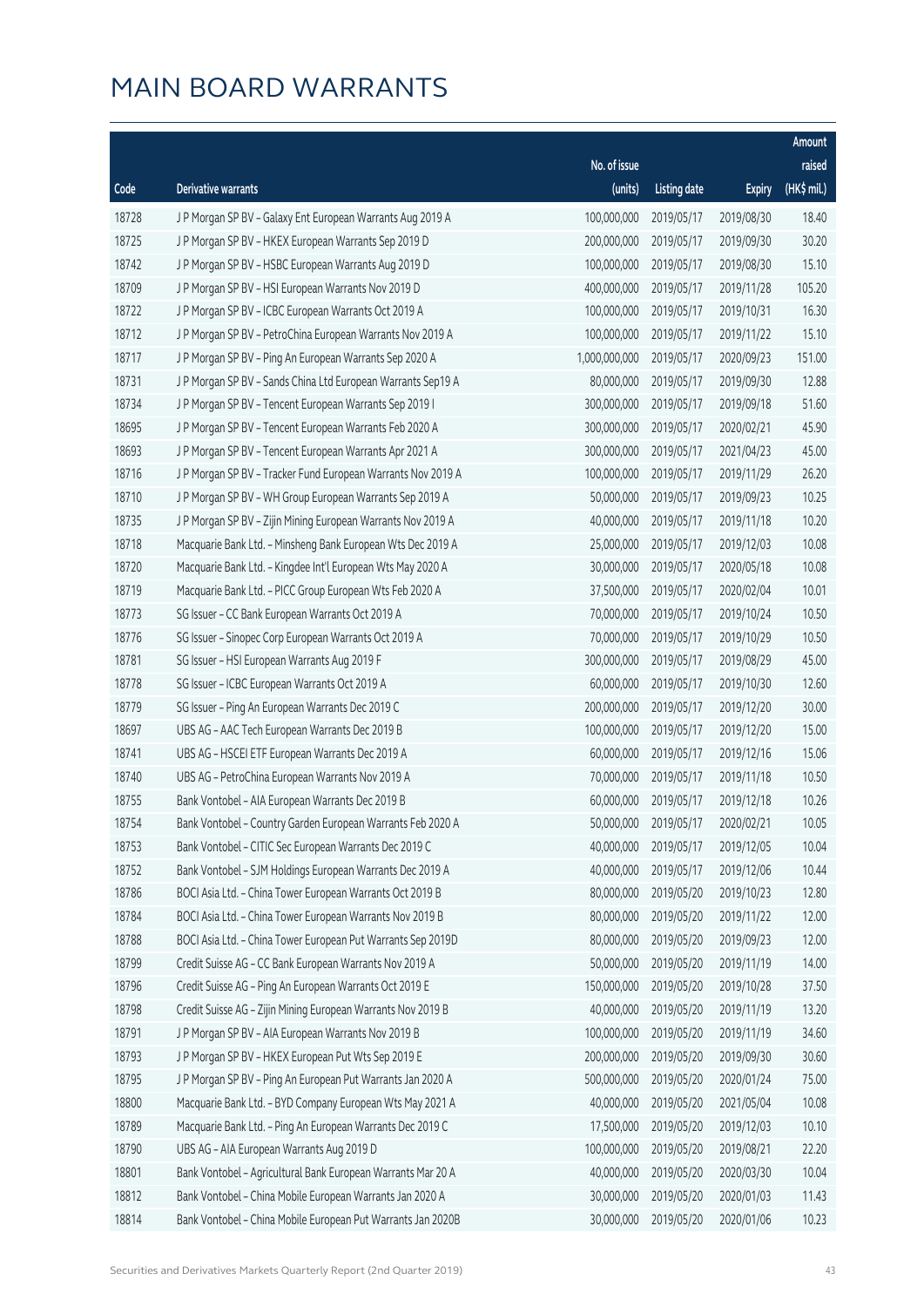|       |                                                              |                        |                     |               | Amount      |
|-------|--------------------------------------------------------------|------------------------|---------------------|---------------|-------------|
|       |                                                              | No. of issue           |                     |               | raised      |
| Code  | Derivative warrants                                          | (units)                | <b>Listing date</b> | <b>Expiry</b> | (HK\$ mil.) |
| 18807 | Bank Vontobel - Galaxy Ent European Warrants Dec 2019 A      | 25,000,000             | 2019/05/20          | 2019/12/06    | 11.78       |
| 18817 | Bank Vontobel - HKEX European Put Warrants Dec 2019 B        | 40,000,000             | 2019/05/20          | 2019/12/02    | 10.44       |
| 18846 | BOCI Asia Ltd. - AIA European Warrants Oct 2019 B            | 70,000,000             | 2019/05/21          | 2019/10/28    | 30.80       |
| 18838 | BOCI Asia Ltd. - CC Bank European Warrants Nov 2019 A        | 70,000,000             | 2019/05/21          | 2019/11/21    | 21.70       |
| 18844 | BOCI Asia Ltd. - HKEX European Warrants Sep 2019 F           | 100,000,000            | 2019/05/21          | 2019/09/23    | 18.00       |
| 18847 | BOCI Asia Ltd. - HSI European Warrants Aug 2019 D            | 200,000,000            | 2019/05/21          | 2019/08/29    | 30.00       |
| 18848 | BOCI Asia Ltd. - HSI European Warrants Dec 2019 A            | 200,000,000            | 2019/05/21          | 2019/12/30    | 30.00       |
| 18849 | BOCI Asia Ltd. - HSI European Put Warrants Sep 2019 E        | 200,000,000            | 2019/05/21          | 2019/09/27    | 30.00       |
| 18840 | BOCI Asia Ltd. - ICBC European Warrants Oct 2019 B           | 70,000,000             | 2019/05/21          | 2019/10/30    | 10.50       |
| 18845 | BOCI Asia Ltd. - Tencent European Wts Aug 2019 D             | 20,000,000             | 2019/05/21          | 2019/08/29    | 55.20       |
| 18873 | BOCI Asia Ltd. - Xiaomi European Warrants Oct 2019 A         | 150,000,000            | 2019/05/21          | 2019/10/18    | 22.50       |
| 18843 | BOCI Asia Ltd. - Xiaomi European Warrants Dec 2019 A         | 150,000,000            | 2019/05/21          | 2019/12/24    | 28.50       |
| 18879 | Credit Suisse AG - AIA European Warrants Nov 2019 A          | 70,000,000             | 2019/05/21          | 2019/11/01    | 10.50       |
| 18880 | Credit Suisse AG - AIA European Warrants Nov 2019 B          | 70,000,000             | 2019/05/21          | 2019/11/20    | 22.05       |
| 18877 | Credit Suisse AG - Ch Comm Cons European Warrants Dec 2019 A | 70,000,000             | 2019/05/21          | 2019/12/27    | 10.50       |
| 18881 | Credit Suisse AG - HSI European Warrants Dec 2019 A          | 150,000,000            | 2019/05/21          | 2019/12/30    | 22.50       |
| 18882 | Credit Suisse AG - Tencent European Wts Aug 2019 D           | 250,000,000            | 2019/05/21          | 2019/08/27    | 42.50       |
| 18912 | Goldman Sachs SP (Asia) - AIA European Warrants Aug 2019 F   | 80,000,000             | 2019/05/21          | 2019/08/21    | 12.72       |
| 18910 | Goldman Sachs SP (Asia) - China Mobile Euro Wts Nov 2019 A   | 80,000,000             | 2019/05/21          | 2019/11/22    | 13.44       |
| 18909 | Goldman Sachs SP (Asia) - Geely Auto European Wts Nov 2019 D | 80,000,000             | 2019/05/21          | 2019/11/26    | 13.36       |
| 18908 | Goldman Sachs SP (Asia) - Galaxy Ent European Wts Oct 2019 C | 80,000,000             | 2019/05/21          | 2019/10/28    | 12.56       |
| 18913 | Goldman Sachs SP (Asia) - HSI European Warrants Sep 2019 L   | 150,000,000            | 2019/05/21          | 2019/09/27    | 22.50       |
| 18915 | Goldman Sachs SP (Asia) - HSI European Warrants Dec 2019 B   | 150,000,000            | 2019/05/21          | 2019/12/30    | 22.50       |
| 18911 | Goldman Sachs SP (Asia) - Lenovo European Wts Sep 2019 A     | 60,000,000             | 2019/05/21          | 2019/09/25    | 13.26       |
| 18904 | Goldman Sachs SP (Asia) - PetroChina European Wts Nov 2019 A | 80,000,000             | 2019/05/21          | 2019/11/22    | 12.00       |
| 18906 | Goldman Sachs SP (Asia) - Ping An European Wts Sep 2019 E    | 100,000,000            | 2019/05/21          | 2019/09/24    | 23.50       |
| 18903 | Goldman Sachs SP (Asia) - Tencent European Put Wt Oct 2019 G | 100,000,000 2019/05/21 |                     | 2019/10/28    | 20.50       |
| 18863 | J P Morgan SP BV - China Life European Warrants Nov 2019 D   | 100,000,000            | 2019/05/21          | 2019/11/29    | 25.40       |
| 18850 | J P Morgan SP BV - Sinopec Corp European Warrants Nov 2019 A | 100,000,000            | 2019/05/21          | 2019/11/29    | 25.00       |
| 18853 | J P Morgan SP BV - Galaxy Ent European Warrants Nov 2019 A   | 100,000,000            | 2019/05/21          | 2019/11/20    | 32.70       |
| 18861 | J P Morgan SP BV - Lenovo European Warrants Sep 2019 A       | 50,000,000             | 2019/05/21          | 2019/09/30    | 11.80       |
| 18852 | J P Morgan SP BV - MGM China European Warrants Jan 2020 A    | 60,000,000             | 2019/05/21          | 2020/01/31    | 15.00       |
| 18851 | J P Morgan SP BV - PetroChina European Warrants Dec 2019 A   | 100,000,000            | 2019/05/21          | 2019/12/31    | 25.10       |
| 18859 | J P Morgan SP BV - Sands China Ltd European Warrants Nov19 B | 80,000,000             | 2019/05/21          | 2019/11/29    | 20.24       |
| 18869 | J P Morgan SP BV - Xiaomi European Warrants Nov 2019 A       | 200,000,000            | 2019/05/21          | 2019/11/20    | 50.00       |
| 18829 | Macquarie Bank Ltd. - Geely Auto European Wts Dec 2019 C     | 30,500,000             | 2019/05/21          | 2019/12/03    | 10.03       |
| 18818 | Macquarie Bank Ltd. - Tencent European Warrants Dec 2019 A   | 22,200,000             | 2019/05/21          | 2019/12/02    | 10.01       |
| 18819 | Macquarie Bank Ltd. - Tencent European Warrants Dec 2019 B   | 11,000,000             | 2019/05/21          | 2019/12/02    | 10.04       |
| 18820 | Macquarie Bank Ltd. - Tencent European Warrants Dec 2019 C   | 8,000,000              | 2019/05/21          | 2019/12/02    | 14.24       |
| 18821 | Macquarie Bank Ltd. - Tencent European Warrants Dec 2019 D   | 40,000,000             | 2019/05/21          | 2019/12/02    | 26.40       |
| 18822 | Macquarie Bank Ltd. - Tencent European Warrants Dec 2019 E   | 40,000,000             | 2019/05/21          | 2019/12/02    | 45.84       |
| 18825 | Macquarie Bank Ltd. - Tencent European Put Wts Dec 2019 F    | 30,000,000             | 2019/05/21          | 2019/12/02    | 24.90       |
| 18827 | Macquarie Bank Ltd. - Tencent European Put Wts Dec 2019 G    | 7,000,000              | 2019/05/21          | 2019/12/02    | 10.54       |
| 18828 | Macquarie Bank Ltd. - Xiaomi European Warrants Dec 2019 D    | 38,000,000             | 2019/05/21          | 2019/12/03    | 10.15       |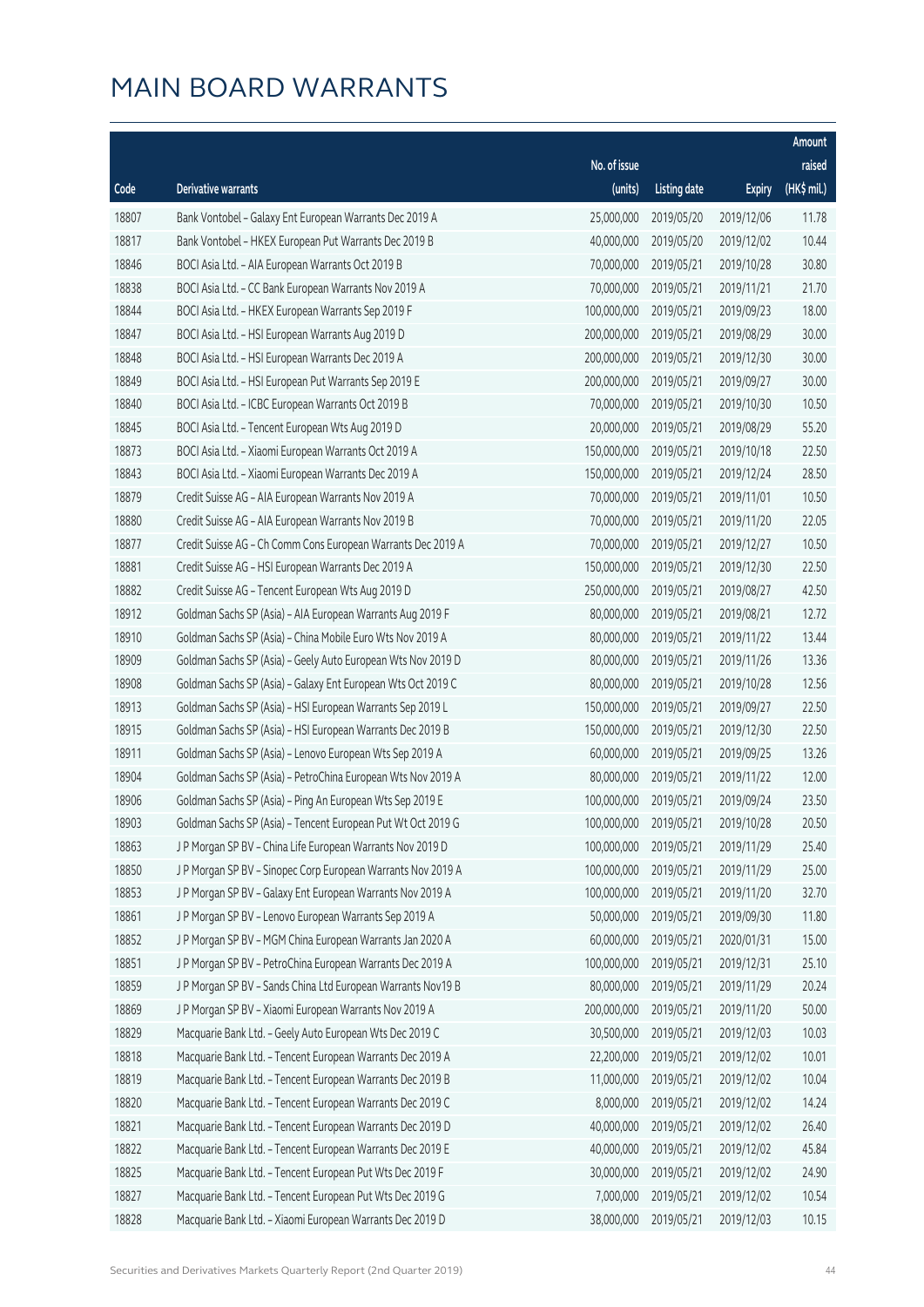|       |                                                              |              |                       |               | Amount      |
|-------|--------------------------------------------------------------|--------------|-----------------------|---------------|-------------|
|       |                                                              | No. of issue |                       |               | raised      |
| Code  | <b>Derivative warrants</b>                                   | (units)      | <b>Listing date</b>   | <b>Expiry</b> | (HK\$ mil.) |
| 18884 | SG Issuer - Agricultural Bank European Warrants Dec 2019 A   | 60,000,000   | 2019/05/21            | 2019/12/31    | 15.00       |
| 18897 | SG Issuer - AIA European Warrants Dec 2019 A                 | 200,000,000  | 2019/05/21            | 2019/12/18    | 30.00       |
| 18886 | SG Issuer - China Mobile European Warrants Nov 2019 A        | 50,000,000   | 2019/05/21            | 2019/11/22    | 11.00       |
| 18887 | SG Issuer - China Telecom European Warrants Oct 2019 B       | 70,000,000   | 2019/05/21            | 2019/10/24    | 10.50       |
| 18888 | SG Issuer - China Unicom European Warrants Nov 2019 A        | 15,000,000   | 2019/05/21            | 2019/11/29    | 10.05       |
| 18889 | SG Issuer - MGM China European Warrants Sep 2019 B           | 70,000,000   | 2019/05/21            | 2019/09/25    | 10.50       |
| 18890 | SG Issuer - Sunny Optical European Warrants Dec 2019 B       | 100,000,000  | 2019/05/21            | 2019/12/20    | 15.00       |
| 18898 | SG Issuer - Tencent European Warrants Sep 2019 H             | 200,000,000  | 2019/05/21            | 2019/09/23    | 48.00       |
| 18894 | SG Issuer - Xiaomi European Warrants Dec 2019 D              | 120,000,000  | 2019/05/21            | 2019/12/24    | 25.80       |
| 18896 | SG Issuer - ZTE European Warrants Sep 2019 B                 | 40,000,000   | 2019/05/21            | 2019/09/23    | 13.00       |
| 18836 | UBS AG - Galaxy Ent European Warrants Sep 2019 A             | 60,000,000   | 2019/05/21            | 2019/09/02    | 10.08       |
| 18834 | UBS AG - HKEX European Warrants Sep 2019 G                   | 300,000,000  | 2019/05/21            | 2019/09/27    | 45.00       |
| 18835 | UBS AG - HSI European Warrants Sep 2019 F                    | 300,000,000  | 2019/05/21            | 2019/09/27    | 45.00       |
| 18837 | UBS AG - ICBC European Warrants Oct 2019 A                   | 60,000,000   | 2019/05/21            | 2019/10/31    | 10.08       |
| 18916 | BOCI Asia Ltd. - China Mobile European Warrants Nov 2019 A   | 60,000,000   | 2019/05/22            | 2019/11/22    | 13.20       |
| 18940 | Credit Suisse AG - PetroChina European Warrants Nov 2019 A   | 40,000,000   | 2019/05/22            | 2019/11/29    | 10.00       |
| 18957 | Goldman Sachs SP (Asia) - AIA European Warrants Sep 2019 C   | 80,000,000   | 2019/05/22            | 2019/09/25    | 31.20       |
| 18958 | Goldman Sachs SP (Asia) - Sands China Ltd Euro Wts Sep 2019B | 80,000,000   | 2019/05/22            | 2019/09/25    | 12.00       |
| 18954 | Goldman Sachs SP (Asia) - Tencent European Wt Nov 2019 B     | 150,000,000  | 2019/05/22            | 2019/11/22    | 22.50       |
| 18955 | Goldman Sachs SP (Asia) - Xiaomi European Warrants Dec 2019B | 100,000,000  | 2019/05/22            | 2019/12/24    | 17.60       |
| 18936 | J P Morgan SP BV - Ch Comm Cons European Warrants Sep 2019 B | 50,000,000   | 2019/05/22            | 2019/09/30    | 10.25       |
| 18935 | J P Morgan SP BV - China Gas Hold European Wts Nov 2019 A    | 60,000,000   | 2019/05/22            | 2019/11/29    | 15.00       |
| 18932 | J P Morgan SP BV - CKH Holdings European Warrants Nov 2019 A | 60,000,000   | 2019/05/22            | 2019/11/29    | 15.06       |
| 18937 | J P Morgan SP BV - Evergrande European Warrants Nov 2019 A   | 50,000,000   | 2019/05/22            | 2019/11/21    | 12.55       |
| 18924 | Macquarie Bank Ltd. - Agricultural Bank Euro Wts May 2020 A  | 35,000,000   | 2019/05/22            | 2020/05/05    | 10.05       |
| 18931 | Macquarie Bank Ltd. - China Tower European Warrants Dec 19 A | 40,000,000   | 2019/05/22            | 2019/12/03    | 10.04       |
| 18930 | Macquarie Bank Ltd. - China Tower European Put Wts Apr 2020B |              | 34,500,000 2019/05/22 | 2020/04/02    | 10.14       |
| 18917 | Macquarie Bank Ltd. - Haier Elec European Wts May 2020 A     | 36,000,000   | 2019/05/22            | 2020/05/18    | 10.01       |
| 18929 | Macquarie Bank Ltd. - PSBC European Warrants Mar 2020 A      | 28,000,000   | 2019/05/22            | 2020/03/03    | 10.02       |
| 18950 | SG Issuer - CK Asset European Warrants Nov 2019 A            | 40,000,000   | 2019/05/22            | 2019/11/29    | 10.00       |
| 18949 | SG Issuer - Sinopec Corp European Warrants Nov 2019 A        | 40,000,000   | 2019/05/22            | 2019/11/29    | 10.00       |
| 18953 | SG Issuer - Haitong Sec European Warrants Dec 2019 A         | 60,000,000   | 2019/05/22            | 2019/12/24    | 10.20       |
| 18939 | UBS AG - HSBC European Warrants Oct 2019 A                   | 100,000,000  | 2019/05/22            | 2019/10/24    | 15.00       |
| 18938 | UBS AG - Tencent European Warrants Sep 2019 I                | 300,000,000  | 2019/05/22            | 2019/09/23    | 72.00       |
| 18945 | Bank Vontobel - AAC Tech European Warrants Apr 2020 A        | 70,000,000   | 2019/05/22            | 2020/04/20    | 10.57       |
| 18944 | Bank Vontobel - AIA European Warrants Dec 2020 A             | 60,000,000   | 2019/05/22            | 2020/12/23    | 10.26       |
| 18948 | Bank Vontobel - CC Bank European Warrants Jan 2020 A         | 40,000,000   | 2019/05/22            | 2020/01/03    | 10.04       |
| 18941 | Bank Vontobel - PetroChina European Warrants Feb 2020 A      | 40,000,000   | 2019/05/22            | 2020/02/04    | 11.64       |
| 18947 | Bank Vontobel - Sunny Optical European Warrants Dec 2019 B   | 70,000,000   | 2019/05/22            | 2019/12/20    | 10.57       |
| 19007 | BNP Paribas Issuance B.V. - AIA European Wts Jan 2020 A      | 50,000,000   | 2019/05/23            | 2020/01/03    | 15.50       |
| 19008 | BNP Paribas Issuance B.V. - China Life Euro Wts Dec 2019 E   | 60,000,000   | 2019/05/23            | 2019/12/03    | 15.00       |
| 19004 | BNP Paribas Issuance B.V. - China Mobile Euro Wts Jan 2020 B | 50,000,000   | 2019/05/23            | 2020/01/03    | 13.50       |
| 19005 | BNP Paribas Issuance B.V. - China Mobile Eu Put Wt Dec 2019B | 50,000,000   | 2019/05/23            | 2019/12/03    | 16.00       |
| 19020 | Credit Suisse AG - Haitong Sec European Warrants Dec 2019 A  | 60,000,000   | 2019/05/23            | 2019/12/27    | 10.20       |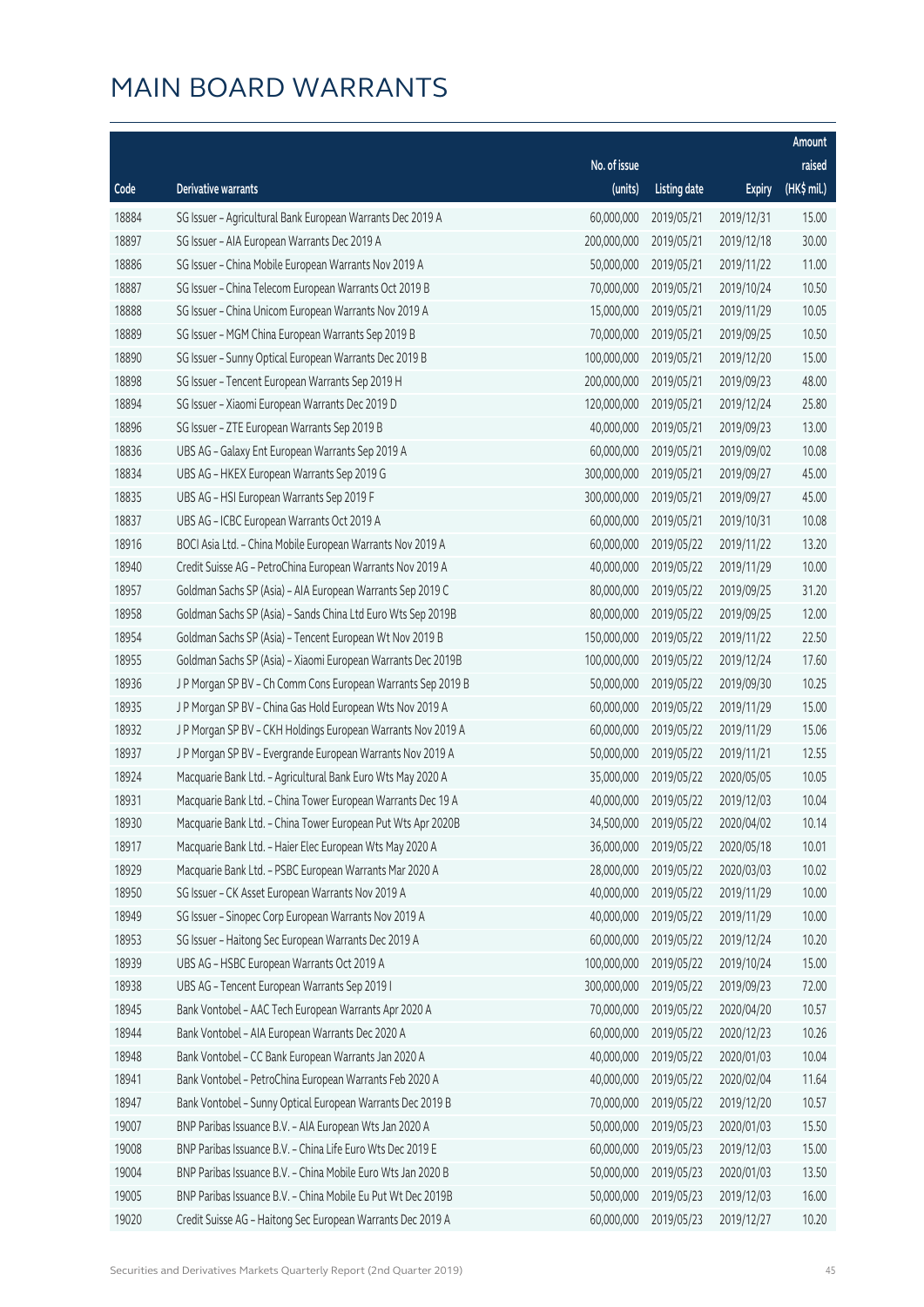|        |                                                              |              |                       |               | Amount      |
|--------|--------------------------------------------------------------|--------------|-----------------------|---------------|-------------|
|        |                                                              | No. of issue |                       |               | raised      |
| Code   | Derivative warrants                                          | (units)      | <b>Listing date</b>   | <b>Expiry</b> | (HK\$ mil.) |
| 19036  | Goldman Sachs SP (Asia) - HSBC European Warrants Nov 2019 B  | 80,000,000   | 2019/05/23            | 2019/11/22    | 12.00       |
| 19042  | Goldman Sachs SP (Asia) - HSI European Put Wts Oct 2019 D    | 150,000,000  | 2019/05/23            | 2019/10/30    | 22.50       |
| 19034  | Goldman Sachs SP (Asia) - Sunny Optical Euro Wts Feb 2020 A  | 70,000,000   | 2019/05/23            | 2020/02/21    | 10.50       |
| 19039  | Goldman Sachs SP (Asia) - Tencent European Wt Oct 2019 H     | 150,000,000  | 2019/05/23            | 2019/10/21    | 22.50       |
| 19014  | J P Morgan SP BV - CK Asset European Warrants Nov 2019 A     | 60,000,000   | 2019/05/23            | 2019/11/29    | 15.30       |
| 19018  | J P Morgan SP BV - Haitong Sec European Warrants Dec 2019 A  | 100,000,000  | 2019/05/23            | 2019/12/24    | 16.50       |
| 19019  | J P Morgan SP BV - Link REIT European Warrants Nov 2019 A    | 40,000,000   | 2019/05/23            | 2019/11/29    | 10.12       |
| 19015  | J P Morgan SP BV - Sino Biopharm European Warrants Nov 2019A | 70,000,000   | 2019/05/23            | 2019/11/29    | 17.57       |
| 19012  | J P Morgan SP BV - ZA Onine European Warrants Nov 2019 A     | 40,000,000   | 2019/05/23            | 2019/11/29    | 10.16       |
| 18977  | Macquarie Bank Ltd. - China Agri European Wts Feb 2020 A     | 33,100,000   | 2019/05/23            | 2020/02/04    | 10.03       |
| 19002  | Macquarie Bank Ltd. - CITIC Sec European Warrants Apr 2020 B | 40,000,000   | 2019/05/23            | 2020/04/02    | 10.04       |
| 18992  | Macquarie Bank Ltd. - CNOOC European Warrants Mar 2020 A     | 40,000,000   | 2019/05/23            | 2020/03/03    | 10.40       |
| 18972  | Macquarie Bank Ltd. - Sinopec Corp European Wts Dec 2019 A   | 40,000,000   | 2019/05/23            | 2019/12/03    | 10.00       |
| 18981  | Macquarie Bank Ltd. - CSOP A50 ETF European Put Wts Dec 19 A | 20,800,000   | 2019/05/23            | 2019/12/03    | 10.00       |
| 18993  | Macquarie Bank Ltd. - China Shenhua European Wts Mar 2020 A  | 26,000,000   | 2019/05/23            | 2020/03/03    | 10.17       |
| 18973  | Macquarie Bank Ltd. - China Tel European Warrants Dec 2019 A | 38,500,000   | 2019/05/23            | 2019/12/03    | 10.01       |
| 19003  | Macquarie Bank Ltd. - Dongfeng Group European Put Wts Jun20A | 40,000,000   | 2019/05/23            | 2020/06/02    | 10.00       |
| 18978  | Macquarie Bank Ltd. - A50 China European Warrants Dec 2019 A | 12,000,000   | 2019/05/23            | 2019/12/03    | 10.25       |
| 18987  | Macquarie Bank Ltd. - HN Renewables European Wts May 2020 A  | 24,300,000   | 2019/05/23            | 2020/05/18    | 10.01       |
| 18997  | Macquarie Bank Ltd. - ICBC European Warrants May 2020 A      | 22,000,000   | 2019/05/23            | 2020/05/05    | 10.03       |
| 18967  | Macquarie Bank Ltd. - PetroChina European Wts Dec 2019 A     | 40,000,000   | 2019/05/23            | 2019/12/03    | 10.04       |
| 18998  | Macquarie Bank Ltd. - Samsonite European Warrants Mar 2020 A | 30,000,000   | 2019/05/23            | 2020/03/03    | 10.59       |
| 18999  | Macquarie Bank Ltd. - Sands China Ltd European Wts Feb 2020A | 24,000,000   | 2019/05/23            | 2020/02/04    | 10.63       |
| 18996  | Macquarie Bank Ltd. - Wynn Macau European Wts Mar 2020 A     | 36,000,000   | 2019/05/23            | 2020/03/03    | 10.12       |
| 19023  | SG Issuer - Air China European Warrants Dec 2019 A           | 100,000,000  | 2019/05/23            | 2019/12/20    | 15.00       |
| 19024  | SG Issuer - Bank of China European Warrants Dec 2019 A       | 80,000,000   | 2019/05/23            | 2019/12/31    | 20.00       |
| 19021  | SG Issuer - BYD Company European Warrants Nov 2019 B         |              | 20,000,000 2019/05/23 | 2019/11/29    | 10.00       |
| 19029  | SG Issuer - CC Bank European Warrants Nov 2019 A             | 60,000,000   | 2019/05/23            | 2019/11/29    | 15.00       |
| 19030  | SG Issuer - Ch Molybdenum European Warrants Nov 2019 A       | 30,000,000   | 2019/05/23            | 2019/11/22    | 10.05       |
| 19031  | SG Issuer - China South Air European Warrants May 2020 A     | 60,000,000   | 2019/05/23            | 2020/05/29    | 15.00       |
| 19022  | SG Issuer - HSI European Warrants Dec 2019 D                 | 300,000,000  | 2019/05/23            | 2019/12/30    | 45.00       |
| 19009  | UBS AG - PetroChina European Warrants Nov 2019 B             | 70,000,000   | 2019/05/23            | 2019/11/25    | 10.50       |
| 19010  | UBS AG - Ping An European Warrants Sep 2019 C                | 100,000,000  | 2019/05/23            | 2019/09/23    | 21.90       |
| 18962  | Bank Vontobel - CSOP A50 ETF European Warrants Jan 2020 A    | 70,000,000   | 2019/05/23            | 2020/01/08    | 10.57       |
| 18961  | Bank Vontobel - CSOP A50 ETF European Warrants Feb 2020 A    | 40,000,000   | 2019/05/23            | 2020/02/04    | 10.04       |
| 19974# | J P Morgan SP BV - Tencent European Warrants Aug 2019 A      | 200,000,000  | 2019/05/23            | 2019/08/30    | 10.00       |
| 19044  | BOCI Asia Ltd. - HKEX European Put Warrants Nov 2019 B       | 100,000,000  | 2019/05/24            | 2019/11/29    | 19.00       |
| 19050  | BOCI Asia Ltd. - HSBC European Warrants Sep 2019 A           | 60,000,000   | 2019/05/24            | 2019/09/25    | 10.62       |
| 19052  | BOCI Asia Ltd. - Ping An European Warrants Sep 2019 D        | 80,000,000   | 2019/05/24            | 2019/09/30    | 34.16       |
| 19048  | BOCI Asia Ltd. - Tencent European Wts Aug 2019 E             | 200,000,000  | 2019/05/24            | 2019/08/30    | 50.00       |
| 19081  | Credit Suisse AG - Bank of China European Wts Nov 2019 B     | 40,000,000   | 2019/05/24            | 2019/11/29    | 10.00       |
| 19086  | Credit Suisse AG - CM Bank European Warrants Nov 2019 A      | 38,000,000   | 2019/05/24            | 2019/11/25    | 10.26       |
| 19077  | Credit Suisse AG - Ch Molybdenum European Wts Nov 2019 B     | 40,000,000   | 2019/05/24            | 2019/11/25    | 10.00       |
| 19076  | Credit Suisse AG - Meituan European Put Warrants Jan 2020 A  | 50,000,000   | 2019/05/24            | 2020/01/30    | 12.50       |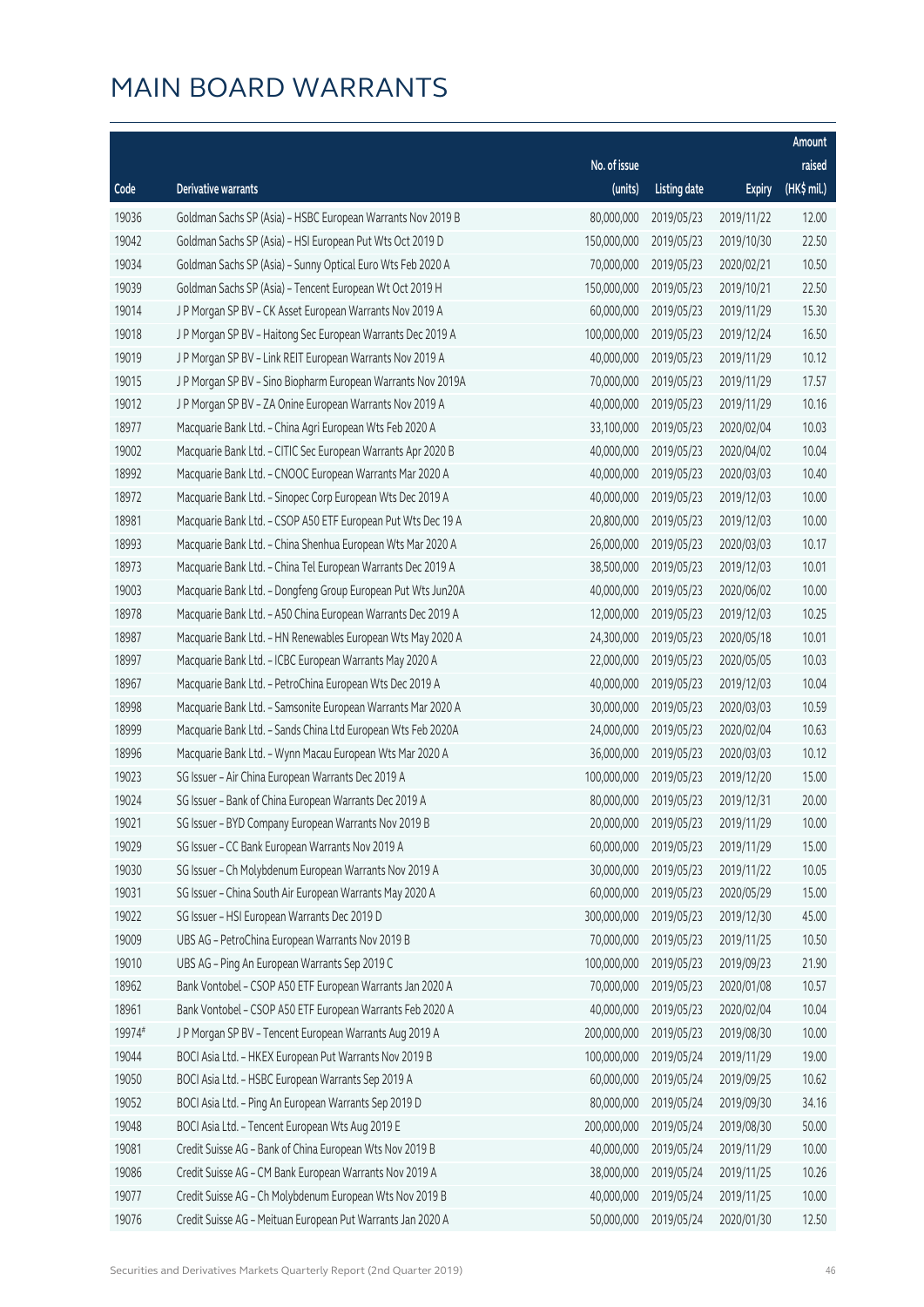|       |                                                              |                        |                     |               | Amount      |
|-------|--------------------------------------------------------------|------------------------|---------------------|---------------|-------------|
|       |                                                              | No. of issue           |                     |               | raised      |
| Code  | Derivative warrants                                          | (units)                | <b>Listing date</b> | <b>Expiry</b> | (HK\$ mil.) |
| 19083 | Credit Suisse AG - Tencent European Wts Sep 2019 H           | 250,000,000            | 2019/05/24          | 2019/09/02    | 37.50       |
| 19079 | Credit Suisse AG - ZA Onine European Warrants Nov 2019 A     | 40,000,000             | 2019/05/24          | 2019/11/25    | 10.00       |
| 19087 | Goldman Sachs SP (Asia) - BankComm European Wts Oct 2019 A   | 70,000,000             | 2019/05/24          | 2019/10/24    | 10.50       |
| 19089 | Goldman Sachs SP (Asia) - China Life Euro Wts Apr 2020 A     | 150,000,000            | 2019/05/24          | 2020/04/22    | 22.50       |
| 19096 | Goldman Sachs SP (Asia) - Evergrande European Wts Aug 2019 B | 70,000,000             | 2019/05/24          | 2019/08/26    | 10.50       |
| 19088 | Goldman Sachs SP (Asia) - Meituan European Warrants Nov 19 A | 100,000,000            | 2019/05/24          | 2019/11/22    | 15.00       |
| 19095 | Goldman Sachs SP (Asia) - Tencent European Wt Oct 2019 I     | 150,000,000            | 2019/05/24          | 2019/10/21    | 25.35       |
| 19091 | Goldman Sachs SP (Asia) - Tencent European Wt Dec 2019 B     | 150,000,000            | 2019/05/24          | 2019/12/24    | 36.30       |
| 19057 | HK Bank - Bank of China European Warrants Dec 2019 A         | 50,000,000             | 2019/05/24          | 2019/12/31    | 12.50       |
| 19054 | HK Bank - CC Bank European Warrants Nov 2019 A               | 50,000,000             | 2019/05/24          | 2019/11/29    | 12.50       |
| 19056 | HK Bank - ICBC European Warrants Nov 2019 A                  | 50,000,000             | 2019/05/24          | 2019/11/29    | 13.00       |
| 19053 | HK Bank - Sunny Optical European Warrants Dec 2019 C         | 80,000,000             | 2019/05/24          | 2019/12/23    | 12.00       |
| 19073 | J P Morgan SP BV - AAC Tech European Warrants Nov 2019 B     | 60,000,000             | 2019/05/24          | 2019/11/29    | 22.44       |
| 19074 | J P Morgan SP BV - HKEX European Put Wts Nov 2019 B          | 100,000,000            | 2019/05/24          | 2019/11/29    | 25.10       |
| 19070 | J P Morgan SP BV - ICBC European Warrants Dec 2019 A         | 100,000,000            | 2019/05/24          | 2019/12/31    | 25.50       |
| 19071 | J P Morgan SP BV - Sunny Optical European Put Wts Jan 2020 A | 150,000,000            | 2019/05/24          | 2020/01/31    | 37.50       |
| 19069 | J P Morgan SP BV - Tencent European Warrants Sep 2019 J      | 300,000,000            | 2019/05/24          | 2019/09/02    | 45.60       |
| 19067 | J P Morgan SP BV - Tencent European Warrants Jan 2020 A      | 300,000,000            | 2019/05/24          | 2020/01/24    | 45.30       |
| 19066 | J P Morgan SP BV - Tencent European Warrants Apr 2020 A      | 300,000,000            | 2019/05/24          | 2020/04/23    | 45.30       |
| 19105 | SG Issuer - AAC Tech European Warrants Nov 2019 B            | 20,000,000             | 2019/05/24          | 2019/11/29    | 12.00       |
| 19106 | SG Issuer - BYD Electronic European Warrants Nov 2019 A      | 60,000,000             | 2019/05/24          | 2019/11/25    | 15.00       |
| 19108 | SG Issuer - HKEX European Put Warrants Aug 2019 B            | 20,000,000             | 2019/05/24          | 2019/08/30    | 11.00       |
| 19113 | SG Issuer - HSI European Warrants Aug 2019 G                 | 300,000,000            | 2019/05/24          | 2019/08/29    | 45.00       |
| 19114 | SG Issuer - HSI European Warrants Nov 2019 B                 | 300,000,000            | 2019/05/24          | 2019/11/28    | 45.00       |
| 19109 | SG Issuer - Ping An European Warrants Jun 2020 C             | 500,000,000            | 2019/05/24          | 2020/06/23    | 75.00       |
| 19107 | SG Issuer - Sunny Optical European Warrants Dec 2019 C       | 100,000,000            | 2019/05/24          | 2019/12/20    | 18.00       |
| 19110 | SG Issuer - Tencent European Warrants Aug 2019 E             | 200,000,000 2019/05/24 |                     | 2019/08/23    | 76.00       |
| 19111 | SG Issuer - Tencent European Warrants Sep 2019 I             | 200,000,000            | 2019/05/24          | 2019/09/25    | 51.00       |
| 19112 | SG Issuer - Tencent European Put Warrants Sep 2019 J         | 80,000,000             | 2019/05/24          | 2019/09/04    | 12.00       |
| 19061 | UBS AG - CSOP A50 ETF European Warrants Oct 2019 A           | 70,000,000             | 2019/05/24          | 2019/10/28    | 10.50       |
| 19065 | UBS AG - China Unicom European Warrants Mar 2020 A           | 50,000,000             | 2019/05/24          | 2020/03/31    | 12.50       |
| 19062 | UBS AG - HSI European Warrants Dec 2019 A                    | 300,000,000            | 2019/05/24          | 2019/12/30    | 45.00       |
| 19060 | UBS AG - WH Group European Warrants Nov 2019 C               | 60,000,000             | 2019/05/24          | 2019/11/20    | 12.18       |
| 19102 | Bank Vontobel - CITIC Bank European Warrants Jan 2020 A      | 50,000,000             | 2019/05/24          | 2020/01/31    | 11.05       |
| 19101 | Bank Vontobel - China Unicom European Warrants Mar 2020 A    | 40,000,000             | 2019/05/24          | 2020/03/03    | 10.04       |
| 19104 | Bank Vontobel - Sunny Optical European Warrants Dec 2019 C   | 70,000,000             | 2019/05/24          | 2019/12/20    | 10.57       |
| 19103 | Bank Vontobel - Wharf Holdings European Warrants Mar 2020 A  | 40,000,000             | 2019/05/24          | 2020/03/30    | 10.04       |
| 19138 | BOCI Asia Ltd. - CC Bank European Warrants Nov 2019 B        | 70,000,000             | 2019/05/27          | 2019/11/12    | 10.50       |
| 19136 | BOCI Asia Ltd. - China Tower European Warrants Sep 2019 E    | 80,000,000             | 2019/05/27          | 2019/09/30    | 17.60       |
| 19137 | BOCI Asia Ltd. - Galaxy Ent European Warrants Nov 2019 B     | 80,000,000             | 2019/05/27          | 2019/11/27    | 25.60       |
| 19139 | BOCI Asia Ltd. - Haitong Sec European Warrants Dec 2019 A    | 70,000,000             | 2019/05/27          | 2019/12/24    | 10.50       |
| 19133 | BOCI Asia Ltd. - Tencent European Wts Aug 2019 F             | 200,000,000            | 2019/05/27          | 2019/08/27    | 58.00       |
| 19132 | BOCI Asia Ltd. - Tencent European Wts Oct 2019 C             | 200,000,000            | 2019/05/27          | 2019/10/21    | 32.00       |
| 19173 | Credit Suisse AG - BankComm European Warrants Nov 2019 A     | 40,000,000             | 2019/05/27          | 2019/11/29    | 10.00       |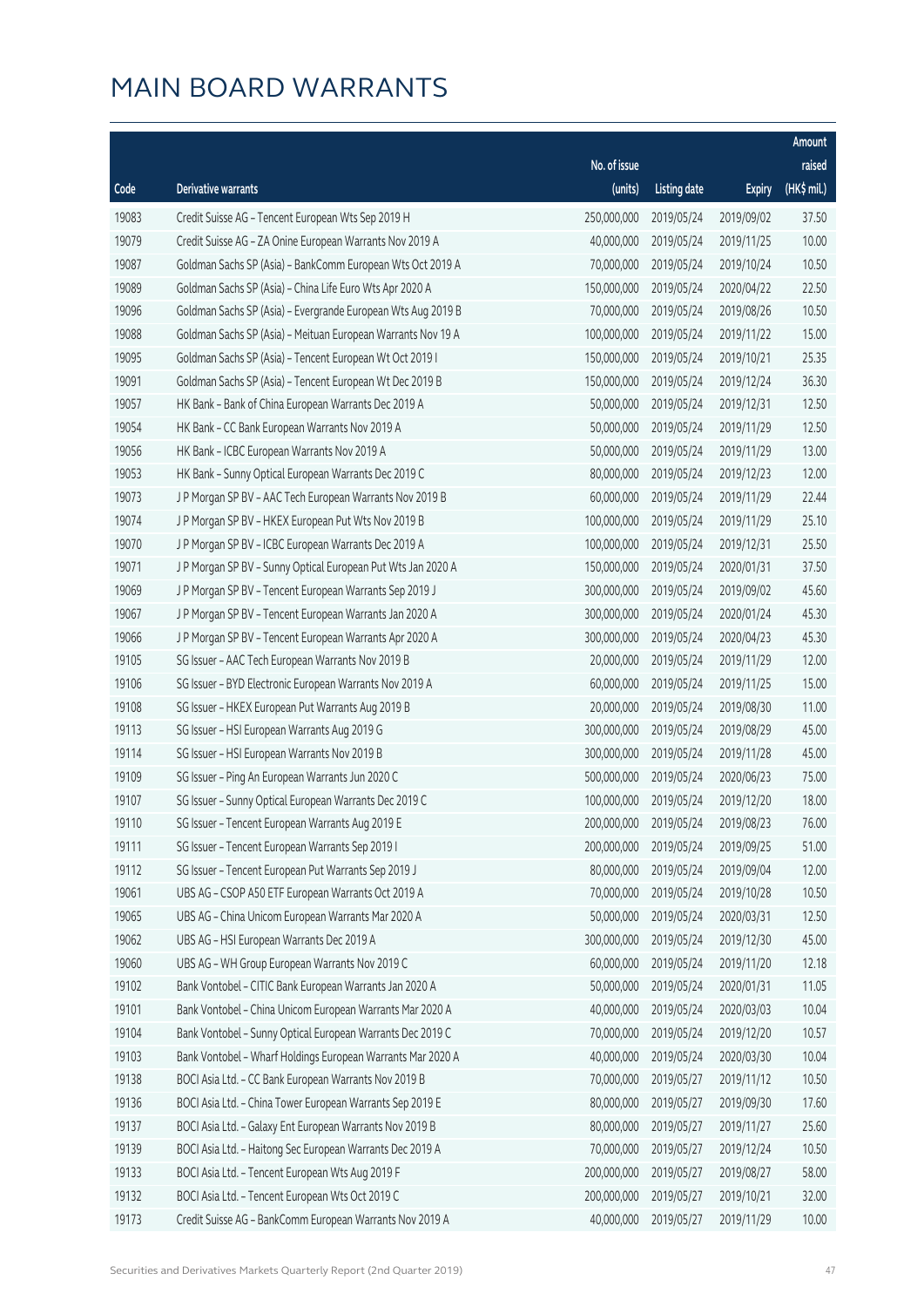|       |                                                              |                        |                     |               | Amount      |
|-------|--------------------------------------------------------------|------------------------|---------------------|---------------|-------------|
|       |                                                              | No. of issue           |                     |               | raised      |
| Code  | Derivative warrants                                          | (units)                | <b>Listing date</b> | <b>Expiry</b> | (HK\$ mil.) |
| 19170 | Credit Suisse AG - Huaneng Power European Warrants Nov 2019B | 30,000,000             | 2019/05/27          | 2019/11/26    | 12.60       |
| 19171 | Credit Suisse AG - Xiaomi European Warrants Dec 2019 B       | 200,000,000            | 2019/05/27          | 2019/12/24    | 30.00       |
| 19167 | Goldman Sachs SP (Asia) - China Tower Euro Wts Nov 2019 B    | 80,000,000             | 2019/05/27          | 2019/11/22    | 12.00       |
| 19169 | Goldman Sachs SP (Asia) - HSI European Warrants Aug 2019 I   | 150,000,000            | 2019/05/27          | 2019/08/29    | 22.50       |
| 19168 | Goldman Sachs SP (Asia) - Ping An European Wts Aug 2019 D    | 100,000,000            | 2019/05/27          | 2019/08/30    | 30.40       |
| 19165 | Goldman Sachs SP (Asia) - Tencent European Wt Aug 2019 G     | 150,000,000            | 2019/05/27          | 2019/08/27    | 34.65       |
| 19164 | Goldman Sachs SP (Asia) - Tencent European Wt Sep 2019 L     | 150,000,000            | 2019/05/27          | 2019/09/23    | 22.50       |
| 19155 | HK Bank - AAC Tech European Warrants Sep 2020 A              | 80,000,000             | 2019/05/27          | 2020/09/30    | 12.00       |
| 19152 | HK Bank - HSI European Warrants Nov 2019 B                   | 150,000,000            | 2019/05/27          | 2019/11/28    | 22.50       |
| 19153 | HK Bank - HSI European Warrants Nov 2019 C                   | 100,000,000            | 2019/05/27          | 2019/11/28    | 25.00       |
| 19154 | HK Bank - HSI European Put Warrants Nov 2019 D               | 100,000,000            | 2019/05/27          | 2019/11/28    | 25.00       |
| 19118 | HK Bank - Tencent European Warrants Sep 2019 F               | 80,000,000             | 2019/05/27          | 2019/09/27    | 12.00       |
| 19119 | HK Bank - Tencent European Warrants Nov 2019 C               | 80,000,000             | 2019/05/27          | 2019/11/29    | 20.00       |
| 19156 | HK Bank - Tencent European Put Warrants Nov 2019 D           | 80,000,000             | 2019/05/27          | 2019/11/26    | 12.80       |
| 19161 | J P Morgan SP BV - AAC Tech European Put Warrants Nov 2019 C | 100,000,000            | 2019/05/27          | 2019/11/29    | 25.50       |
| 19126 | J P Morgan SP BV - Ali Health European Warrants Dec 2019 A   | 80,000,000             | 2019/05/27          | 2019/12/02    | 20.00       |
| 19160 | J P Morgan SP BV - BankComm European Warrants Nov 2019 A     | 50,000,000             | 2019/05/27          | 2019/11/29    | 12.70       |
| 19123 | J P Morgan SP BV - China Life European Warrants Dec 2019 E   | 100,000,000            | 2019/05/27          | 2019/12/19    | 15.40       |
| 19162 | J P Morgan SP BV - China Shenhua European Wts Dec 2019 A     | 50,000,000             | 2019/05/27          | 2019/12/31    | 12.50       |
| 19163 | J P Morgan SP BV - Galaxy Ent European Warrants Dec 2019 A   | 100,000,000            | 2019/05/27          | 2019/12/03    | 31.70       |
| 19124 | J P Morgan SP BV - HSI European Warrants Nov 2019 E          | 400,000,000            | 2019/05/27          | 2019/11/28    | 100.00      |
| 19158 | J P Morgan SP BV - Link REIT European Put Warrants Dec 2019A | 40,000,000             | 2019/05/27          | 2019/12/03    | 15.28       |
| 19144 | J P Morgan SP BV - PICC Group European Warrants Sep 2019 C   | 70,000,000             | 2019/05/27          | 2019/09/02    | 10.64       |
| 19157 | J P Morgan SP BV - Sunny Optical European Warrants Nov 2019A | 100,000,000            | 2019/05/27          | 2019/11/29    | 25.20       |
| 19148 | J P Morgan SP BV - Tencent European Warrants Aug 2019 B      | 300,000,000            | 2019/05/27          | 2019/08/30    | 48.90       |
| 19121 | J P Morgan SP BV - Tencent European Warrants Sep 2019 K      | 300,000,000            | 2019/05/27          | 2019/09/30    | 45.90       |
| 19147 | J P Morgan SP BV - Tencent European Warrants Sep 2019 L      | 300,000,000 2019/05/27 |                     | 2019/09/25    | 50.10       |
| 19120 | J P Morgan SP BV - Tencent European Warrants Oct 2019 E      | 300,000,000            | 2019/05/27          | 2019/10/23    | 45.90       |
| 19150 | J P Morgan SP BV - Tencent European Put Warrants Sep 2019 M  | 300,000,000            | 2019/05/27          | 2019/09/25    | 45.30       |
| 19151 | J P Morgan SP BV - Tencent European Put Warrants Nov 2019 C  | 300,000,000            | 2019/05/27          | 2019/11/26    | 45.60       |
| 19159 | J P Morgan SP BV - Want Want Ch European Warrants Nov 2020 A | 100,000,000            | 2019/05/27          | 2020/11/30    | 25.10       |
| 19127 | J P Morgan SP BV - Wynn Macau European Warrants Dec 2019 A   | 70,000,000             | 2019/05/27          | 2019/12/31    | 17.64       |
| 19145 | J P Morgan SP BV - Xiaomi European Warrants Dec 2019 B       | 150,000,000            | 2019/05/27          | 2019/12/24    | 22.95       |
| 19141 | Macquarie Bank Ltd. - Country Garden European Wts Jun 2020 A | 33,000,000             | 2019/05/27          | 2020/06/02    | 10.03       |
| 19142 | Macquarie Bank Ltd. - Travelsky Tech European Wts Jul 2020 A | 26,000,000             | 2019/05/27          | 2020/07/17    | 10.01       |
| 19140 | Macquarie Bank Ltd. - Want Want China European Wts Dec 2020A | 40,000,000             | 2019/05/27          | 2020/12/02    | 10.00       |
| 19179 | SG Issuer - HSI European Warrants Aug 2019 H                 | 300,000,000            | 2019/05/27          | 2019/08/29    | 45.00       |
| 19184 | SG Issuer - Tencent European Warrants Aug 2019 F             | 200,000,000            | 2019/05/27          | 2019/08/27    | 31.00       |
| 19186 | SG Issuer - Tencent European Put Warrants Sep 2019 K         | 20,000,000             | 2019/05/27          | 2019/09/24    | 10.80       |
| 19189 | SG Issuer - Tencent European Put Warrants Nov 2019 B         | 200,000,000            | 2019/05/27          | 2019/11/26    | 33.00       |
| 19115 | UBS AG - CC Bank European Warrants Nov 2019 A                | 70,000,000             | 2019/05/27          | 2019/11/12    | 10.57       |
| 19129 | UBS AG - Geely Auto European Warrants Nov 2019 C             | 70,000,000             | 2019/05/27          | 2019/11/26    | 10.50       |
| 19116 | UBS AG - HSI European Warrants Dec 2019 B                    | 300,000,000            | 2019/05/27          | 2019/12/30    | 45.00       |
| 19131 | UBS AG - Tencent European Warrants Aug 2019 C                | 300,000,000            | 2019/05/27          | 2019/08/27    | 48.00       |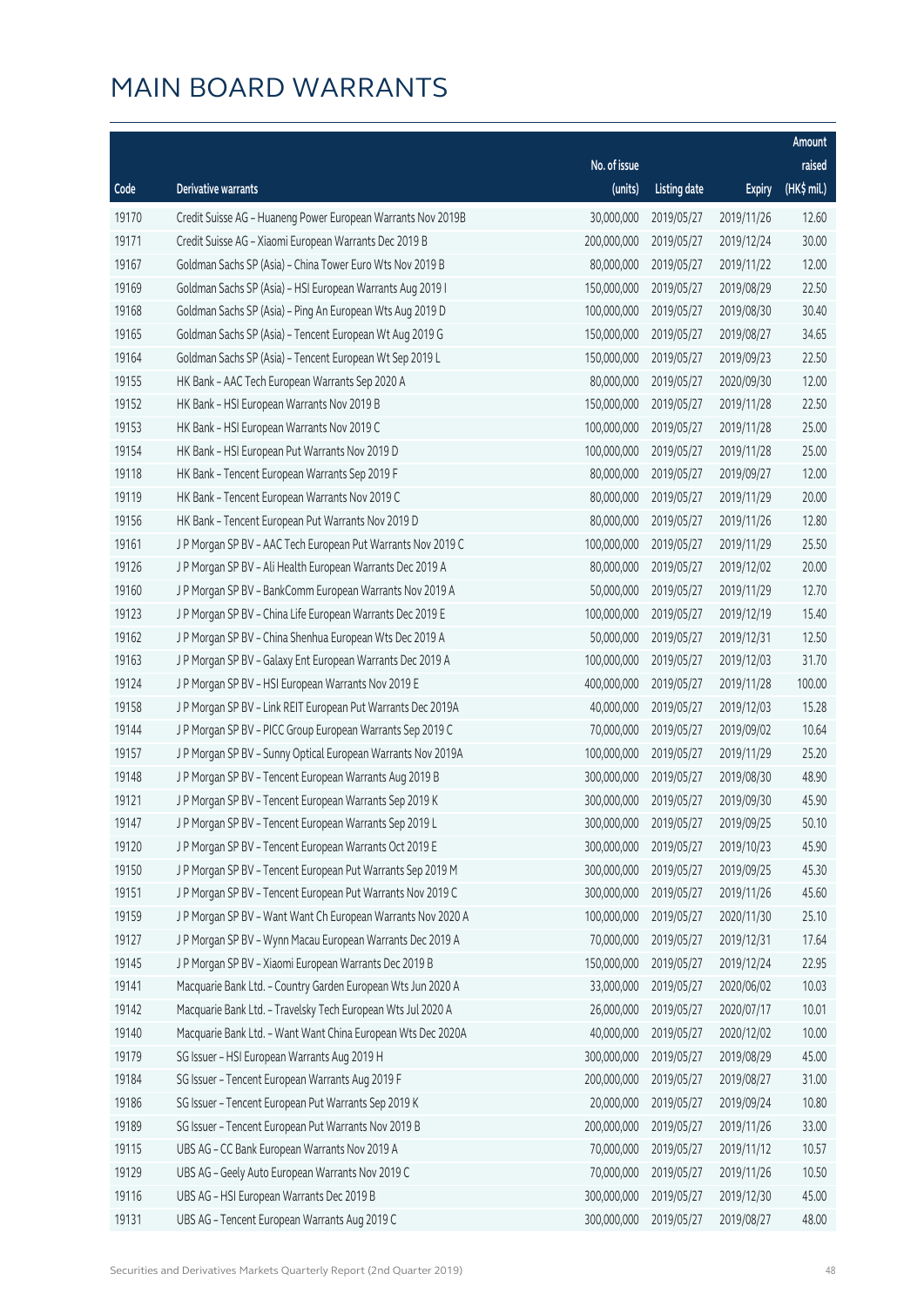|       |                                                              |                        |                     |               | Amount      |
|-------|--------------------------------------------------------------|------------------------|---------------------|---------------|-------------|
|       |                                                              | No. of issue           |                     |               | raised      |
| Code  | Derivative warrants                                          | (units)                | <b>Listing date</b> | <b>Expiry</b> | (HK\$ mil.) |
| 19178 | Bank Vontobel - Evergrande European Warrants Feb 2020 A      | 40,000,000             | 2019/05/27          | 2020/02/28    | 10.32       |
| 19174 | Bank Vontobel - Geely Auto European Warrants Nov 2019 D      | 70,000,000             | 2019/05/27          | 2019/11/26    | 10.57       |
| 19177 | Bank Vontobel - Ping An European Warrants Dec 2019 B         | 30,000,000             | 2019/05/27          | 2019/12/06    | 10.56       |
| 19176 | Bank Vontobel - Tencent European Warrants Nov 2019 E         | 80,000,000             | 2019/05/27          | 2019/11/19    | 24.88       |
| 19175 | Bank Vontobel - Tencent European Put Warrants Nov 2019 D     | 100,000,000            | 2019/05/27          | 2019/11/26    | 17.10       |
| 19197 | BOCI Asia Ltd. - Tencent European Put Wts Sep 2019 K         | 100,000,000            | 2019/05/28          | 2019/09/09    | 15.30       |
| 19195 | BOCI Asia Ltd. - Tencent European Put Wts Nov 2019 B         | 200,000,000            | 2019/05/28          | 2019/11/28    | 31.20       |
| 19206 | BOCI Asia Ltd. - Xiaomi European Warrants Nov 2019 A         | 100,000,000            | 2019/05/28          | 2019/11/28    | 22.00       |
| 19200 | BNP Paribas Issuance B.V. - HSI European Wts Dec 2019 A      | 100,000,000            | 2019/05/28          | 2019/12/30    | 16.00       |
| 19199 | BNP Paribas Issuance B.V. - HSI Euro Put Wts Oct 2019 A      | 100,000,000            | 2019/05/28          | 2019/10/30    | 15.00       |
| 19201 | BNP Paribas Issuance B.V. - Tencent European Wts Dec 2019 F  | 100,000,000            | 2019/05/28          | 2019/12/03    | 29.00       |
| 19202 | BNP Paribas Issuance B.V. - Tencent European Wts Apr 2020 B  | 100,000,000            | 2019/05/28          | 2020/04/02    | 28.00       |
| 19231 | Credit Suisse AG - AIA European Warrants Dec 2019 A          | 150,000,000            | 2019/05/28          | 2019/12/18    | 22.50       |
| 19228 | Credit Suisse AG - Geely Auto European Warrants Nov 2019 C   | 100,000,000            | 2019/05/28          | 2019/11/26    | 15.00       |
| 19233 | Credit Suisse AG - PICC Group European Warrants Nov 2019 A   | 40,000,000             | 2019/05/28          | 2019/11/27    | 10.00       |
| 19227 | Credit Suisse AG - Tencent Euro Put Wts Nov 2019 C           | 200,000,000            | 2019/05/28          | 2019/11/26    | 30.00       |
| 19243 | Goldman Sachs SP (Asia) - HSI European Warrants Nov 2019 B   | 150,000,000            | 2019/05/28          | 2019/11/28    | 22.50       |
| 19238 | Goldman Sachs SP (Asia) - Link REIT European Wts Sep 2019 A  | 60,000,000             | 2019/05/28          | 2019/09/23    | 10.08       |
| 19241 | Goldman Sachs SP (Asia) - PICC Group European Wts Aug 2019 A | 70,000,000             | 2019/05/28          | 2019/08/28    | 10.50       |
| 19240 | Goldman Sachs SP (Asia) - Ping An European Wts Sep 2019 F    | 100,000,000            | 2019/05/28          | 2019/09/24    | 23.70       |
| 19236 | Goldman Sachs SP (Asia) - Tencent European Put Wt Nov 2019 C | 100,000,000            | 2019/05/28          | 2019/11/26    | 15.00       |
| 19209 | HK Bank - HSCEI European Put Warrants Mar 2020 C             | 150,000,000            | 2019/05/28          | 2020/03/30    | 37.50       |
| 19210 | HK Bank - HSI European Put Warrants Nov 2019 E               | 150,000,000            | 2019/05/28          | 2019/11/28    | 37.50       |
| 19219 | J P Morgan SP BV - Ch Molybdenum European Wts Dec 2019 A     | 50,000,000             | 2019/05/28          | 2019/12/31    | 13.05       |
| 19217 | J P Morgan SP BV - Geely Auto European Warrants Nov 2019 D   | 100,000,000            | 2019/05/28          | 2019/11/29    | 15.00       |
| 19222 | J P Morgan SP BV - Sunny Optical European Put Wts Sep 2020 A | 100,000,000            | 2019/05/28          | 2020/09/02    | 25.10       |
| 19225 | J P Morgan SP BV - Tencent European Warrants Aug 2019 C      | 300,000,000 2019/05/28 |                     | 2019/08/30    | 45.60       |
| 19224 | J P Morgan SP BV - Tencent European Warrants Nov 2019 D      | 300,000,000            | 2019/05/28          | 2019/11/29    | 45.60       |
| 19223 | J P Morgan SP BV - Xiaomi European Warrants Nov 2019 B       | 200,000,000            | 2019/05/28          | 2019/11/26    | 30.40       |
| 19205 | Macquarie Bank Ltd. - Galaxy Ent European Wts Jan 2020 B     | 21,000,000             | 2019/05/28          | 2020/01/03    | 10.12       |
| 19204 | Macquarie Bank Ltd. - Sunny Optical European Wts Dec 2019 A  | 10,500,000             | 2019/05/28          | 2019/12/03    | 10.13       |
| 19203 | Macquarie Bank Ltd. - Sunny Optical Euro Put Wts Jan 2020 A  | 14,000,000             | 2019/05/28          | 2020/01/03    | 10.32       |
| 19244 | SG Issuer - AIA European Warrants Oct 2019 B                 | 40,000,000             | 2019/05/28          | 2019/10/28    | 16.60       |
| 19245 | SG Issuer - China Tower European Warrants Sep 2019 E         | 80,000,000             | 2019/05/28          | 2019/09/27    | 14.40       |
| 19247 | SG Issuer - Geely Auto European Warrants Sep 2019 D          | 80,000,000             | 2019/05/28          | 2019/09/03    | 14.00       |
| 19246 | SG Issuer - Galaxy Ent European Warrants Nov 2019 A          | 60,000,000             | 2019/05/28          | 2019/11/13    | 14.40       |
| 19249 | SG Issuer - HKEX European Warrants Oct 2019 A                | 200,000,000            | 2019/05/28          | 2019/10/28    | 30.00       |
| 19251 | SG Issuer - Lenovo European Warrants Sep 2019 B              | 35,000,000             | 2019/05/28          | 2019/09/25    | 10.15       |
| 19253 | SG Issuer - Ping An European Warrants Aug 2019 D             | 80,000,000             | 2019/05/28          | 2019/08/27    | 26.80       |
| 19254 | SG Issuer - Sands China Ltd European Warrants Nov 2019 B     | 60,000,000             | 2019/05/28          | 2019/11/22    | 12.00       |
| 19192 | SG Issuer - Tencent European Warrants Sep 2019 L             | 200,000,000            | 2019/05/28          | 2019/09/25    | 30.00       |
| 19194 | SG Issuer - Tencent European Warrants Dec 2019 C             | 200,000,000            | 2019/05/28          | 2019/12/27    | 30.00       |
| 19215 | UBS AG - BYD Company European Warrants Nov 2019 A            | 30,000,000             | 2019/05/28          | 2019/11/27    | 11.31       |
| 19216 | UBS AG - Galaxy Ent European Warrants Nov 2019 A             | 60,000,000             | 2019/05/28          | 2019/11/27    | 22.56       |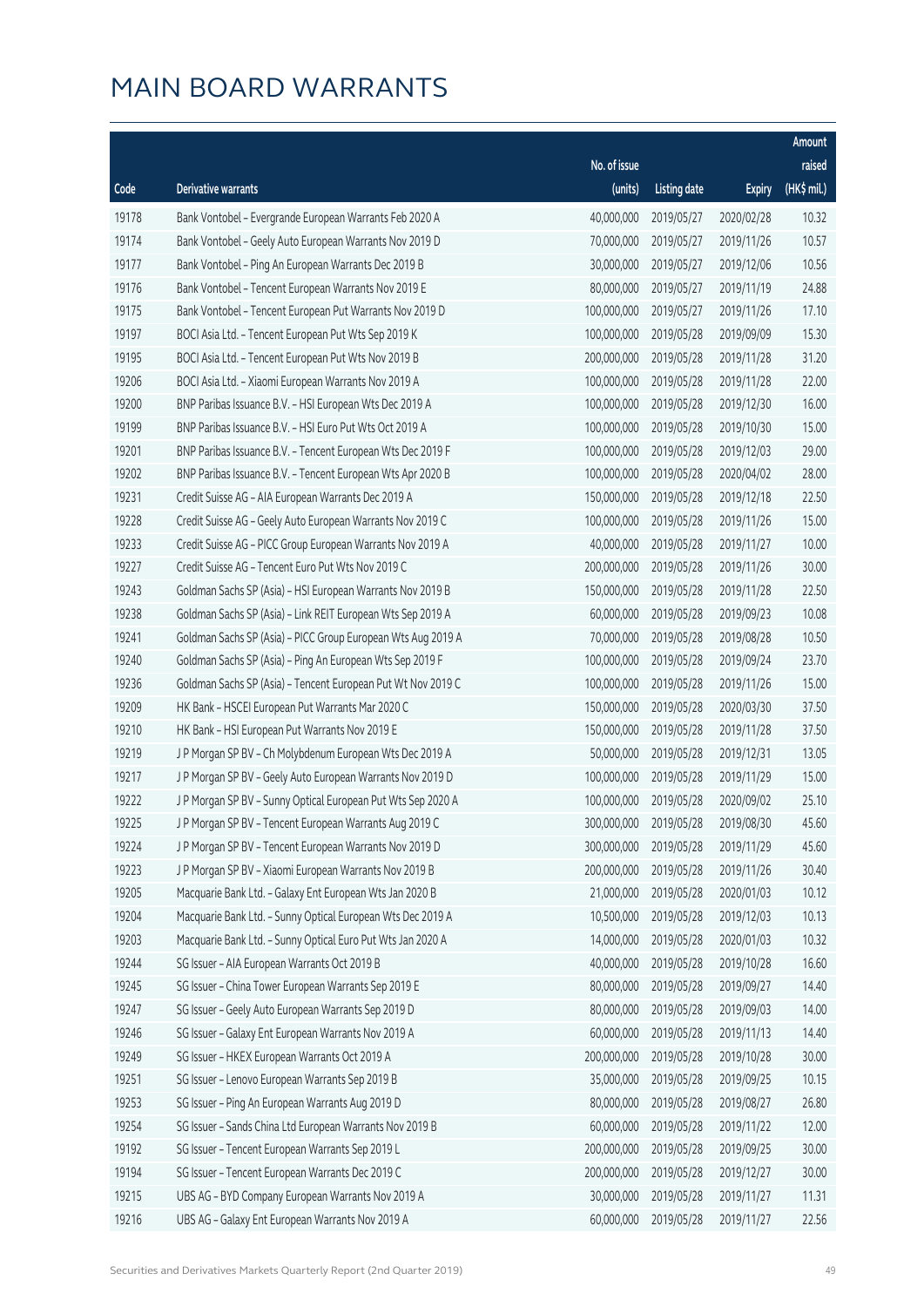|       |                                                              |              |                       |               | Amount      |
|-------|--------------------------------------------------------------|--------------|-----------------------|---------------|-------------|
|       |                                                              | No. of issue |                       |               | raised      |
| Code  | Derivative warrants                                          | (units)      | <b>Listing date</b>   | <b>Expiry</b> | (HK\$ mil.) |
| 19212 | UBS AG - Ping An European Warrants Aug 2019 C                | 100,000,000  | 2019/05/28            | 2019/08/27    | 23.70       |
| 19235 | Bank Vontobel - BYD Company European Warrants Dec 2019 A     | 30,000,000   | 2019/05/28            | 2019/12/02    | 13.23       |
| 19259 | BOCI Asia Ltd. - SMIC European Warrants Dec 2019 A           | 70,000,000   | 2019/05/29            | 2019/12/16    | 10.50       |
| 19289 | Credit Suisse AG - China Cinda European Warrants Sep 2019 B  | 70,000,000   | 2019/05/29            | 2019/09/25    | 10.50       |
| 19287 | Credit Suisse AG - CK Asset European Warrants Nov 2019 A     | 40,000,000   | 2019/05/29            | 2019/11/28    | 10.00       |
| 19288 | Credit Suisse AG - CKH Holdings European Warrants Nov 2019 A | 40,000,000   | 2019/05/29            | 2019/11/22    | 10.00       |
| 19290 | Credit Suisse AG - China Taiping European Warrants Nov 2019B | 40,000,000   | 2019/05/29            | 2019/11/28    | 10.00       |
| 19286 | Credit Suisse AG - Tencent European Wts Sep 2019 I           | 250,000,000  | 2019/05/29            | 2019/09/25    | 37.50       |
| 19270 | Goldman Sachs SP (Asia) - Galaxy Ent European Wts Nov 2019 A | 80,000,000   | 2019/05/29            | 2019/11/29    | 21.68       |
| 19272 | Goldman Sachs SP (Asia) - HKEX European Put Wts Nov 2019 C   | 100,000,000  | 2019/05/29            | 2019/11/26    | 15.00       |
| 19293 | Goldman Sachs SP (Asia) - HSI European Put Wts Sep 2019 M    | 150,000,000  | 2019/05/29            | 2019/09/27    | 22.50       |
| 19274 | Goldman Sachs SP (Asia) - Sands China Ltd Euro Wts Aug 2019B | 80,000,000   | 2019/05/29            | 2019/08/29    | 12.24       |
| 19273 | Goldman Sachs SP (Asia) - Tencent European Put Wt Sep 2019 M | 100,000,000  | 2019/05/29            | 2019/09/04    | 15.00       |
| 19262 | J P Morgan SP BV - China Tower European Warrants Nov 2019 D  | 200,000,000  | 2019/05/29            | 2019/11/22    | 32.40       |
| 19269 | J P Morgan SP BV - HSBC European Warrants Nov 2019 D         | 100,000,000  | 2019/05/29            | 2019/11/29    | 25.00       |
| 19265 | J P Morgan SP BV - Lenovo European Put Warrants Nov 2019 A   | 50,000,000   | 2019/05/29            | 2019/11/29    | 16.15       |
| 19261 | Macquarie Bank Ltd. - CKH Holdings European Wts Mar 2020 A   | 20,000,000   | 2019/05/29            | 2020/03/03    | 10.02       |
| 19282 | SG Issuer - CITIC Bank European Warrants Nov 2019 A          | 40,000,000   | 2019/05/29            | 2019/11/29    | 11.00       |
| 19283 | SG Issuer - HSBC European Warrants Oct 2019 B                | 60,000,000   | 2019/05/29            | 2019/10/28    | 19.20       |
| 19280 | SG Issuer - Sunny Optical European Put Warrants Nov 2019 A   | 13,000,000   | 2019/05/29            | 2019/11/29    | 10.01       |
| 19284 | SG Issuer - Yanzhou Coal Eu Wt Feb 2020 A                    | 120,000,000  | 2019/05/29            | 2020/02/13    | 18.00       |
| 19285 | SG Issuer - ZA Onine European Warrants Nov 2019 A            | 30,000,000   | 2019/05/29            | 2019/11/29    | 10.05       |
| 19256 | UBS AG - Sinopec Corp European Warrants Nov 2019 A           | 70,000,000   | 2019/05/29            | 2019/11/25    | 10.50       |
| 19255 | UBS AG - HSI European Put Warrants Sep 2019 G                | 300,000,000  | 2019/05/29            | 2019/09/27    | 45.00       |
| 19258 | UBS AG - Lenovo European Warrants Sep 2019 C                 | 50,000,000   | 2019/05/29            | 2019/09/25    | 10.35       |
| 19276 | Bank Vontobel - AIA European Warrants Oct 2019 B             | 25,000,000   | 2019/05/29            | 2019/10/28    | 10.78       |
| 19277 | Bank Vontobel - China Shenhua European Warrants Jan 2020 A   |              | 40,000,000 2019/05/29 | 2020/01/06    | 10.04       |
| 19278 | Bank Vontobel - Greatwall Motor European Warrants Dec 2019 A | 20,000,000   | 2019/05/29            | 2019/12/05    | 11.02       |
| 19275 | Bank Vontobel - Xiaomi European Warrants Dec 2019 A          | 40,000,000   | 2019/05/29            | 2019/12/04    | 10.04       |
| 19327 | BOCI Asia Ltd. - AIA European Warrants Dec 2019 A            | 200,000,000  | 2019/05/30            | 2019/12/20    | 30.00       |
| 19323 | BOCI Asia Ltd. - PetroChina European Warrants Nov 2019 B     | 70,000,000   | 2019/05/30            | 2019/11/22    | 12.39       |
| 19328 | BOCI Asia Ltd. - Ping An European Warrants Dec 2019 B        | 200,000,000  | 2019/05/30            | 2019/12/20    | 30.00       |
| 19329 | BOCI Asia Ltd. - Ping An European Put Warrants Sep 2019 E    | 80,000,000   | 2019/05/30            | 2019/09/25    | 12.16       |
| 19319 | BOCI Asia Ltd. - Tencent European Wts Sep 2019 L             | 200,000,000  | 2019/05/30            | 2019/09/25    | 42.80       |
| 19321 | BOCI Asia Ltd. - Tencent European Wts Nov 2019 C             | 200,000,000  | 2019/05/30            | 2019/11/25    | 40.60       |
| 19322 | BOCI Asia Ltd. - Tencent European Put Wts Feb 2020 A         | 200,000,000  | 2019/05/30            | 2020/02/25    | 30.20       |
| 19352 | Credit Suisse AG - AIA European Warrants Oct 2019 A          | 70,000,000   | 2019/05/30            | 2019/10/28    | 21.00       |
| 19353 | Credit Suisse AG - CSPC Pharma European Warrants Nov 2019 B  | 60,000,000   | 2019/05/30            | 2019/11/26    | 10.02       |
| 19349 | Credit Suisse AG - Tencent European Wts Aug 2019 E           | 250,000,000  | 2019/05/30            | 2019/08/29    | 37.50       |
| 19351 | Credit Suisse AG - Tencent Euro Put Wts Sep 2019 J           | 100,000,000  | 2019/05/30            | 2019/09/04    | 15.00       |
| 19360 | Goldman Sachs SP (Asia) - AAC Tech Euro Wts Dec 2019 C       | 50,000,000   | 2019/05/30            | 2019/12/02    | 12.50       |
| 19359 | Goldman Sachs SP (Asia) - AIA European Warrants Aug 2019 G   | 80,000,000   | 2019/05/30            | 2019/08/30    | 32.32       |
| 19357 | Goldman Sachs SP (Asia) - Tencent European Wt Aug 2019 H     | 150,000,000  | 2019/05/30            | 2019/08/30    | 25.80       |
| 19354 | Goldman Sachs SP (Asia) - Tencent European Wt Sep 2019 N     | 150,000,000  | 2019/05/30            | 2019/09/25    | 24.75       |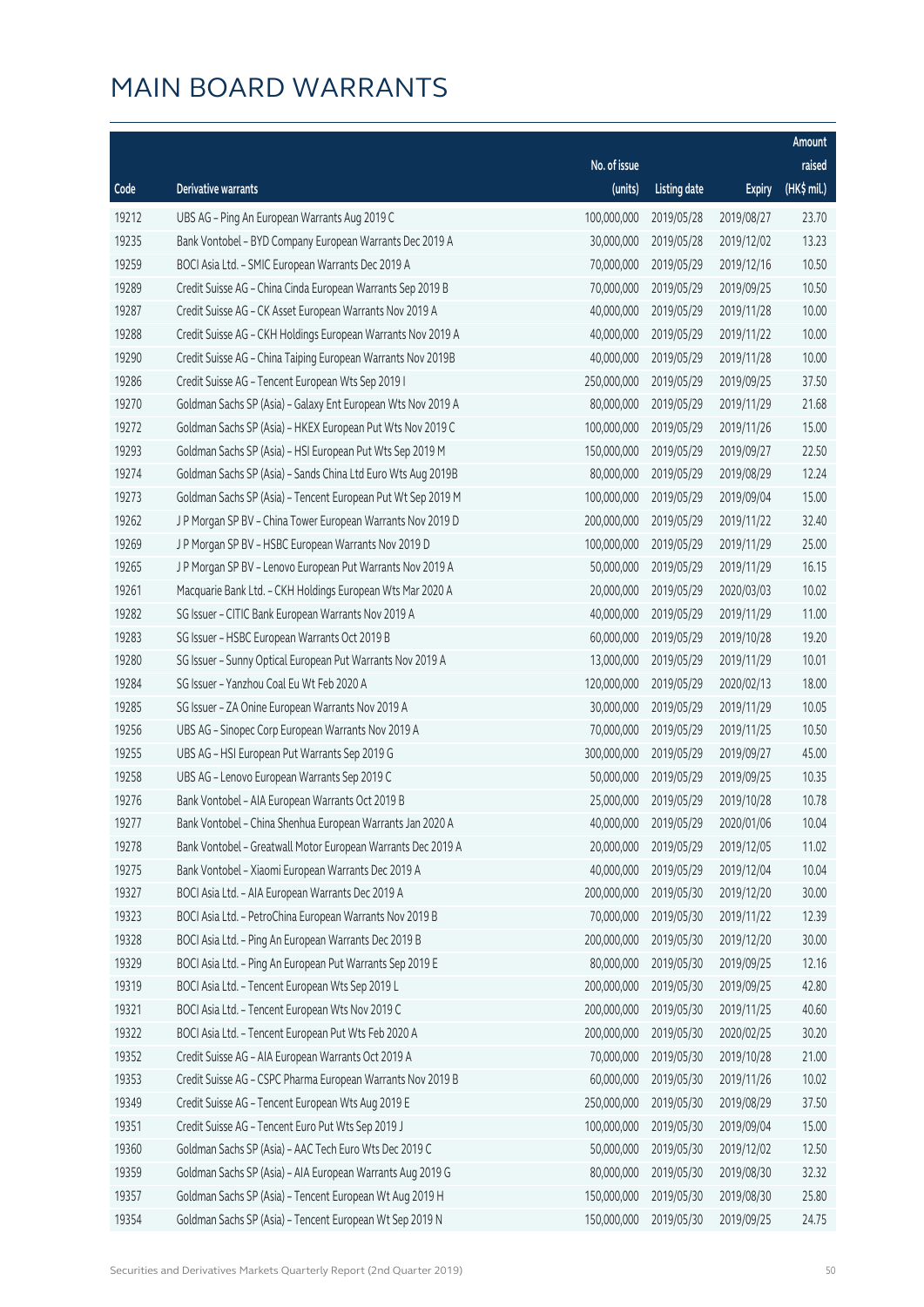|       |                                                              |               |                       |               | Amount      |
|-------|--------------------------------------------------------------|---------------|-----------------------|---------------|-------------|
|       |                                                              | No. of issue  |                       |               | raised      |
| Code  | <b>Derivative warrants</b>                                   | (units)       | <b>Listing date</b>   | <b>Expiry</b> | (HK\$ mil.) |
| 19358 | Goldman Sachs SP (Asia) - Tencent European Put Wt Feb 2020 A | 100,000,000   | 2019/05/30            | 2020/02/25    | 15.00       |
| 19333 | J P Morgan SP BV - AAC Tech European Warrants Dec 2019 E     | 60,000,000    | 2019/05/30            | 2019/12/31    | 22.92       |
| 19331 | J P Morgan SP BV - Bank of China European Wts Dec 2019 A     | 100,000,000   | 2019/05/30            | 2019/12/20    | 15.20       |
| 19318 | J P Morgan SP BV - BYD Company European Warrants Dec 2019 A  | 50,000,000    | 2019/05/30            | 2019/12/02    | 12.60       |
| 19332 | J P Morgan SP BV - CC Bank European Wts Nov 2019 B           | 100,000,000   | 2019/05/30            | 2019/11/22    | 15.70       |
| 19307 | J P Morgan SP BV - Cathay Pacific European Wts Dec 2019 A    | 35,000,000    | 2019/05/30            | 2019/12/31    | 10.19       |
| 19344 | J P Morgan SP BV - Chinares Cement Euro Warrants Feb 2020 A  | 50,000,000    | 2019/05/30            | 2020/02/28    | 12.55       |
| 19334 | J P Morgan SP BV - Chinasoft Int'l European Warrants Dec19 A | 40,000,000    | 2019/05/30            | 2019/12/02    | 10.00       |
| 19306 | J P Morgan SP BV - HSI European Warrants Jan 2020 A          | 400,000,000   | 2019/05/30            | 2020/01/30    | 100.80      |
| 19346 | J P Morgan SP BV - HSI European Put Warrants Dec 2019 D      | 400,000,000   | 2019/05/30            | 2019/12/30    | 102.00      |
| 19313 | J P Morgan SP BV - Ping An European Warrants Sep 2019 D      | 200,000,000   | 2019/05/30            | 2019/09/02    | 32.40       |
| 19330 | J P Morgan SP BV - Ping An European Warrants Dec 2019 D      | 1,000,000,000 | 2019/05/30            | 2019/12/31    | 151.00      |
| 19339 | J P Morgan SP BV - SMIC European Wts Jan 2020 A              | 100,000,000   | 2019/05/30            | 2020/01/31    | 25.20       |
| 19312 | J P Morgan SP BV - Tencent European Warrants Aug 2019 D      | 300,000,000   | 2019/05/30            | 2019/08/30    | 69.60       |
| 19311 | J P Morgan SP BV - Tencent European Warrants Sep 2019 N      | 300,000,000   | 2019/05/30            | 2019/09/25    | 56.10       |
| 19308 | J P Morgan SP BV - Tencent European Warrants Oct 2019 F      | 150,000,000   | 2019/05/30            | 2019/10/25    | 35.85       |
| 19310 | J P Morgan SP BV - Tencent European Warrants Nov 2019 E      | 300,000,000   | 2019/05/30            | 2019/11/19    | 69.60       |
| 19342 | J P Morgan SP BV - Tencent European Put Warrants Sep 2019 O  | 300,000,000   | 2019/05/30            | 2019/09/02    | 45.90       |
| 19340 | J P Morgan SP BV - Tencent European Put Warrants Feb 2020 B  | 300,000,000   | 2019/05/30            | 2020/02/28    | 45.90       |
| 19347 | J P Morgan SP BV - ZTE European Warrants Dec 2019 A          | 50,000,000    | 2019/05/30            | 2019/12/02    | 12.70       |
| 19296 | Macquarie Bank Ltd. - Mapleleaf Edu European Wts Jun 2021 A  | 36,000,000    | 2019/05/30            | 2021/06/16    | 10.04       |
| 19300 | Macquarie Bank Ltd. - China Tower European Warrants Jun 21 A | 18,000,000    | 2019/05/30            | 2021/06/02    | 10.04       |
| 19295 | Macquarie Bank Ltd. - Meituan European Warrants May 2021 A   | 60,000,000    | 2019/05/30            | 2021/05/04    | 27.42       |
| 19298 | Macquarie Bank Ltd. - Sh Petrochem European Wts May 2020 A   | 19,000,000    | 2019/05/30            | 2020/05/18    | 10.01       |
| 19299 | Macquarie Bank Ltd. - Xiaomi European Warrants Jun 2021 A    | 31,000,000    | 2019/05/30            | 2021/06/02    | 10.01       |
| 19368 | SG Issuer - AAC Tech European Put Warrants Nov 2019 C        | 30,000,000    | 2019/05/30            | 2019/11/29    | 10.05       |
| 19370 | SG Issuer - Geely Auto European Warrants Sep 2019 E          |               | 80,000,000 2019/05/30 | 2019/09/03    | 12.00       |
| 19369 | SG Issuer - Galaxy Ent European Warrants Nov 2019 B          | 40,000,000    | 2019/05/30            | 2019/11/29    | 13.40       |
| 19372 | SG Issuer - Tencent European Warrants Aug 2019 G             | 200,000,000   | 2019/05/30            | 2019/08/29    | 43.00       |
| 19366 | SG Issuer - Tencent European Warrants Sep 2019 M             | 200,000,000   | 2019/05/30            | 2019/09/18    | 32.00       |
| 19367 | SG Issuer - Tencent European Warrants Nov 2019 C             | 200,000,000   | 2019/05/30            | 2019/11/19    | 52.00       |
| 19373 | SG Issuer - Tencent European Put Warrants Aug 2019 H         | 200,000,000   | 2019/05/30            | 2019/08/29    | 30.00       |
| 19375 | SG Issuer - Xiaomi European Warrants Nov 2019 A              | 60,000,000    | 2019/05/30            | 2019/11/29    | 15.00       |
| 19378 | SG Issuer - Xiaomi European Put Warrants Nov 2019 B          | 25,000,000    | 2019/05/30            | 2019/11/29    | 10.00       |
| 19302 | UBS AG - Galaxy Ent European Put Warrants Aug 2019 A         | 70,000,000    | 2019/05/30            | 2019/08/29    | 10.50       |
| 19294 | UBS AG - HSI European Warrants Dec 2019 C                    | 300,000,000   | 2019/05/30            | 2019/12/30    | 45.00       |
| 19303 | UBS AG - Tencent European Warrants Sep 2019 J                | 300,000,000   | 2019/05/30            | 2019/09/25    | 72.90       |
| 19304 | UBS AG - Tencent European Put Warrants Aug 2019 D            | 300,000,000   | 2019/05/30            | 2019/08/29    | 45.00       |
| 19362 | Bank Vontobel - HSI European Put Warrants Sep 2019 F         | 100,000,000   | 2019/05/30            | 2019/09/27    | 16.60       |
| 19365 | Bank Vontobel - HSI European Put Warrants Sep 2019 G         | 100,000,000   | 2019/05/30            | 2019/09/27    | 15.20       |
| 19423 | Credit Suisse AG - AAC Tech European Warrants Nov 2019 A     | 30,000,000    | 2019/05/31            | 2019/11/22    | 10.20       |
| 19425 | Credit Suisse AG - AAC Tech European Put Warrants Dec 2019 B | 40,000,000    | 2019/05/31            | 2019/12/02    | 10.00       |
| 19430 | Credit Suisse AG - Ping An European Put Warrants Sep 2019 G  | 100,000,000   | 2019/05/31            | 2019/09/25    | 15.00       |
| 19426 | Credit Suisse AG - Sunny Optical European Put Wts Dec 2019 D | 30,000,000    | 2019/05/31            | 2019/12/02    | 10.20       |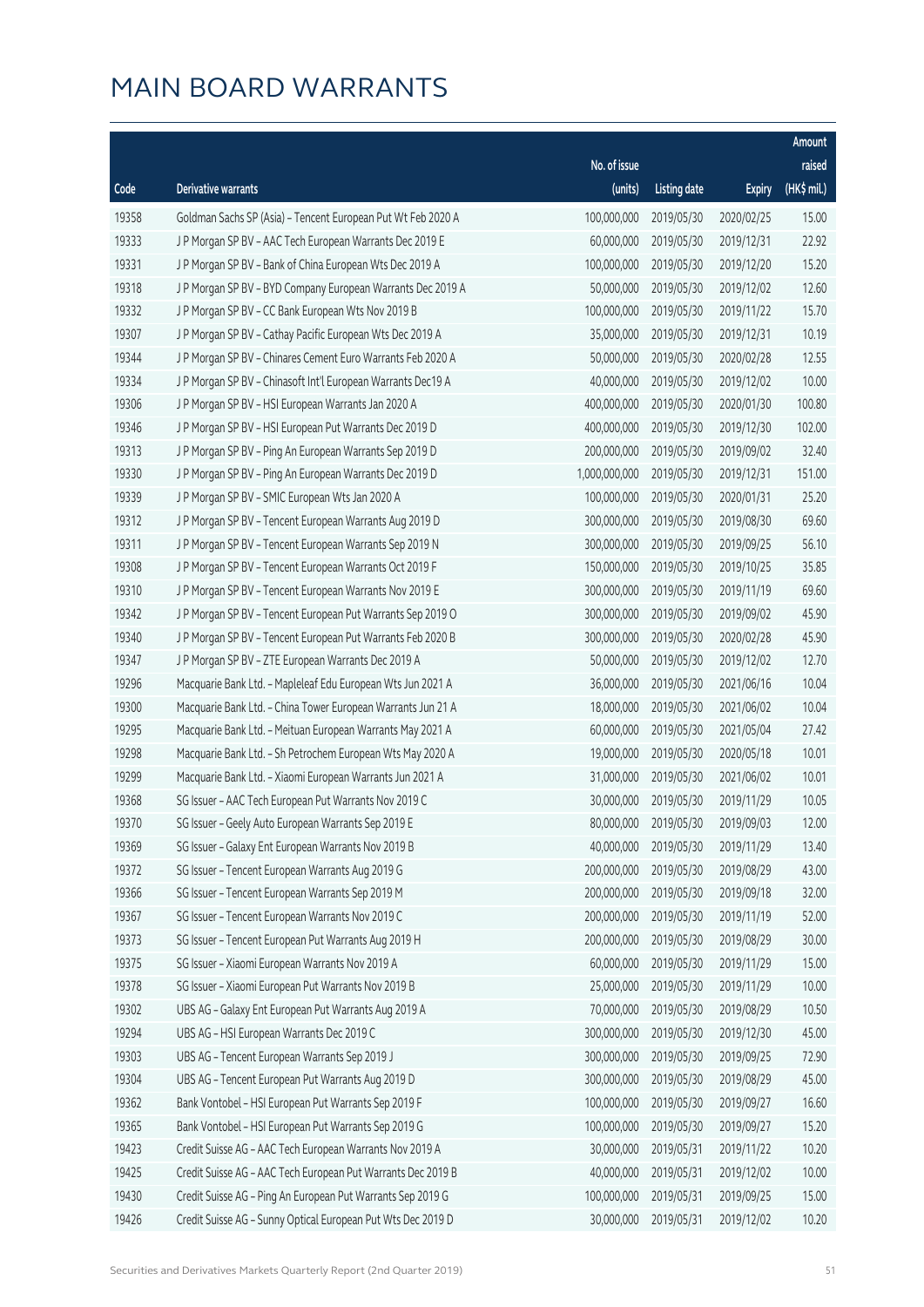|       |                                                              |              |                       |               | Amount      |
|-------|--------------------------------------------------------------|--------------|-----------------------|---------------|-------------|
|       |                                                              | No. of issue |                       |               | raised      |
| Code  | <b>Derivative warrants</b>                                   | (units)      | <b>Listing date</b>   | <b>Expiry</b> | (HK\$ mil.) |
| 19421 | Credit Suisse AG - Tencent European Wts Dec 2019 B           | 250,000,000  | 2019/05/31            | 2019/12/24    | 37.50       |
| 19420 | Credit Suisse AG - Tencent Euro Put Wts Feb 2020 A           | 200,000,000  | 2019/05/31            | 2020/02/25    | 30.00       |
| 19410 | Goldman Sachs SP (Asia) - AAC Tech Euro Wts Nov 2019 A       | 50,000,000   | 2019/05/31            | 2019/11/22    | 12.35       |
| 19416 | Goldman Sachs SP (Asia) - Meituan European Warrants Sep 19 B | 40,000,000   | 2019/05/31            | 2019/09/25    | 10.00       |
| 19411 | Goldman Sachs SP (Asia) - Ping An European Wts Sep 2019 G    | 100,000,000  | 2019/05/31            | 2019/09/23    | 15.00       |
| 19412 | Goldman Sachs SP (Asia) - Ping An Euro Put Wts Sep 2019 H    | 80,000,000   | 2019/05/31            | 2019/09/25    | 12.00       |
| 19414 | Goldman Sachs SP (Asia) - Tencent European Wt Nov 2019 D     | 150,000,000  | 2019/05/31            | 2019/11/19    | 25.05       |
| 19419 | Haitong Int'l Sec - Tencent European Warrants Aug 2019 A     | 80,000,000   | 2019/05/31            | 2019/08/30    | 17.60       |
| 19417 | Haitong Int'l Sec - Tencent European Put Warrants Mar 2020 A | 80,000,000   | 2019/05/31            | 2020/03/02    | 12.00       |
| 19399 | J P Morgan SP BV - CHALCO European Warrants Sep 2019 B       | 70,000,000   | 2019/05/31            | 2019/09/30    | 10.57       |
| 19404 | J P Morgan SP BV - BYD Company European Put Wts Dec 2019 B   | 50,000,000   | 2019/05/31            | 2019/12/02    | 13.05       |
| 19402 | J P Morgan SP BV - CITIC Sec European Warrants Dec 2019 C    | 50,000,000   | 2019/05/31            | 2019/12/31    | 12.55       |
| 19401 | J P Morgan SP BV - CLP Holdings European Warrants Sep 2019 A | 70,000,000   | 2019/05/31            | 2019/09/20    | 11.34       |
| 19400 | J P Morgan SP BV - Ch Overseas European Warrants Jan 2020 A  | 80,000,000   | 2019/05/31            | 2020/01/31    | 20.08       |
| 19389 | J P Morgan SP BV - China Tower European Warrants Dec 2019 E  | 200,000,000  | 2019/05/31            | 2019/12/31    | 50.20       |
| 19409 | J P Morgan SP BV - China Tower European Put Wts Dec 2019 F   | 200,000,000  | 2019/05/31            | 2019/12/24    | 30.00       |
| 19390 | J P Morgan SP BV - Galaxy Ent European Put Wts Dec 2019 B    | 100,000,000  | 2019/05/31            | 2019/12/02    | 25.30       |
| 19398 | J P Morgan SP BV - GF Sec European Warrants Dec 2019 A       | 80,000,000   | 2019/05/31            | 2019/12/31    | 20.00       |
| 19388 | J P Morgan SP BV - HSCEI European Put Warrants Mar 2020 A    | 200,000,000  | 2019/05/31            | 2020/03/30    | 50.40       |
| 19408 | J P Morgan SP BV - Meituan European Put Warrants Dec 2019 C  | 40,000,000   | 2019/05/31            | 2019/12/02    | 14.88       |
| 19407 | J P Morgan SP BV - Sands China Ltd European Warrants Dec19 A | 80,000,000   | 2019/05/31            | 2019/12/31    | 20.32       |
| 19397 | J P Morgan SP BV - WH Group European Put Warrants Dec 2019 D | 60,000,000   | 2019/05/31            | 2019/12/31    | 15.00       |
| 19379 | Macquarie Bank Ltd. - Geely Auto European Wts Jan 2020 B     | 30,000,000   | 2019/05/31            | 2020/01/03    | 10.08       |
| 19383 | Macquarie Bank Ltd. - Geely Auto European Put Wts Dec 2019 D | 39,000,000   | 2019/05/31            | 2019/12/03    | 10.06       |
| 19386 | UBS AG - AAC Tech European Warrants Nov 2019 B               | 40,000,000   | 2019/05/31            | 2019/11/25    | 11.24       |
| 19384 | UBS AG - AIA European Warrants Dec 2019 A                    | 200,000,000  | 2019/05/31            | 2019/12/18    | 30.00       |
| 19387 | UBS AG - Sands China Ltd European Warrants Nov 2019 A        |              | 70,000,000 2019/05/31 | 2019/11/25    | 10.50       |
| 19385 | UBS AG - Tencent European Warrants Aug 2019 E                | 300,000,000  | 2019/05/31            | 2019/08/30    | 60.00       |
| 19436 | BOCI Asia Ltd. - Sands China Ltd European Warrants Nov 2019A | 100,000,000  | 2019/06/03            | 2019/11/22    | 15.40       |
| 19460 | Credit Suisse AG - China Tower European Put Wts Dec 2019 C   | 70,000,000   | 2019/06/03            | 2019/12/24    | 10.50       |
| 19468 | Credit Suisse AG - HSI European Put Warrants Sep 2019 E      | 200,000,000  | 2019/06/03            | 2019/09/27    | 30.00       |
| 19462 | Credit Suisse AG - Tencent European Wts Sep 2019 K           | 250,000,000  | 2019/06/03            | 2019/09/02    | 37.50       |
| 19464 | Credit Suisse AG - Tencent European Wts Sep 2019 L           | 250,000,000  | 2019/06/03            | 2019/09/02    | 75.00       |
| 19461 | Credit Suisse AG - Wynn Macau European Warrants Dec 2019 A   | 60,000,000   | 2019/06/03            | 2019/12/20    | 10.02       |
| 19515 | Goldman Sachs SP (Asia) - BYD Company Euro Wts Nov 2019 A    | 50,000,000   | 2019/06/03            | 2019/11/22    | 11.30       |
| 19508 | Goldman Sachs SP (Asia) - CC Bank European Wts Nov 2019 B    | 80,000,000   | 2019/06/03            | 2019/11/14    | 12.00       |
| 19517 | Goldman Sachs SP (Asia) - HKEX European Warrants Oct 2019 B  | 150,000,000  | 2019/06/03            | 2019/10/28    | 22.50       |
| 19512 | Goldman Sachs SP (Asia) - PetroChina European Wts Dec 2019 A | 80,000,000   | 2019/06/03            | 2019/12/20    | 12.00       |
| 19503 | Goldman Sachs SP (Asia) - Tencent European Wt Sep 2019 O     | 150,000,000  | 2019/06/03            | 2019/09/18    | 22.50       |
| 19480 | Haitong Int'l Sec - Xiaomi European Warrants Nov 2019 A      | 70,000,000   | 2019/06/03            | 2019/11/20    | 10.50       |
| 19475 | J P Morgan SP BV - CKH Holdings European Warrants Dec 2019 A | 60,000,000   | 2019/06/03            | 2019/12/31    | 18.78       |
| 19473 | J P Morgan SP BV - China Lit European Warrants Dec 2019 A    | 40,000,000   | 2019/06/03            | 2019/12/03    | 10.24       |
| 19476 | J P Morgan SP BV - A50 China European Warrants Mar 2020 B    | 100,000,000  | 2019/06/03            | 2020/03/31    | 25.90       |
| 19469 | J P Morgan SP BV - HSCEI European Wts Mar 2020 B             | 200,000,000  | 2019/06/03            | 2020/03/30    | 50.20       |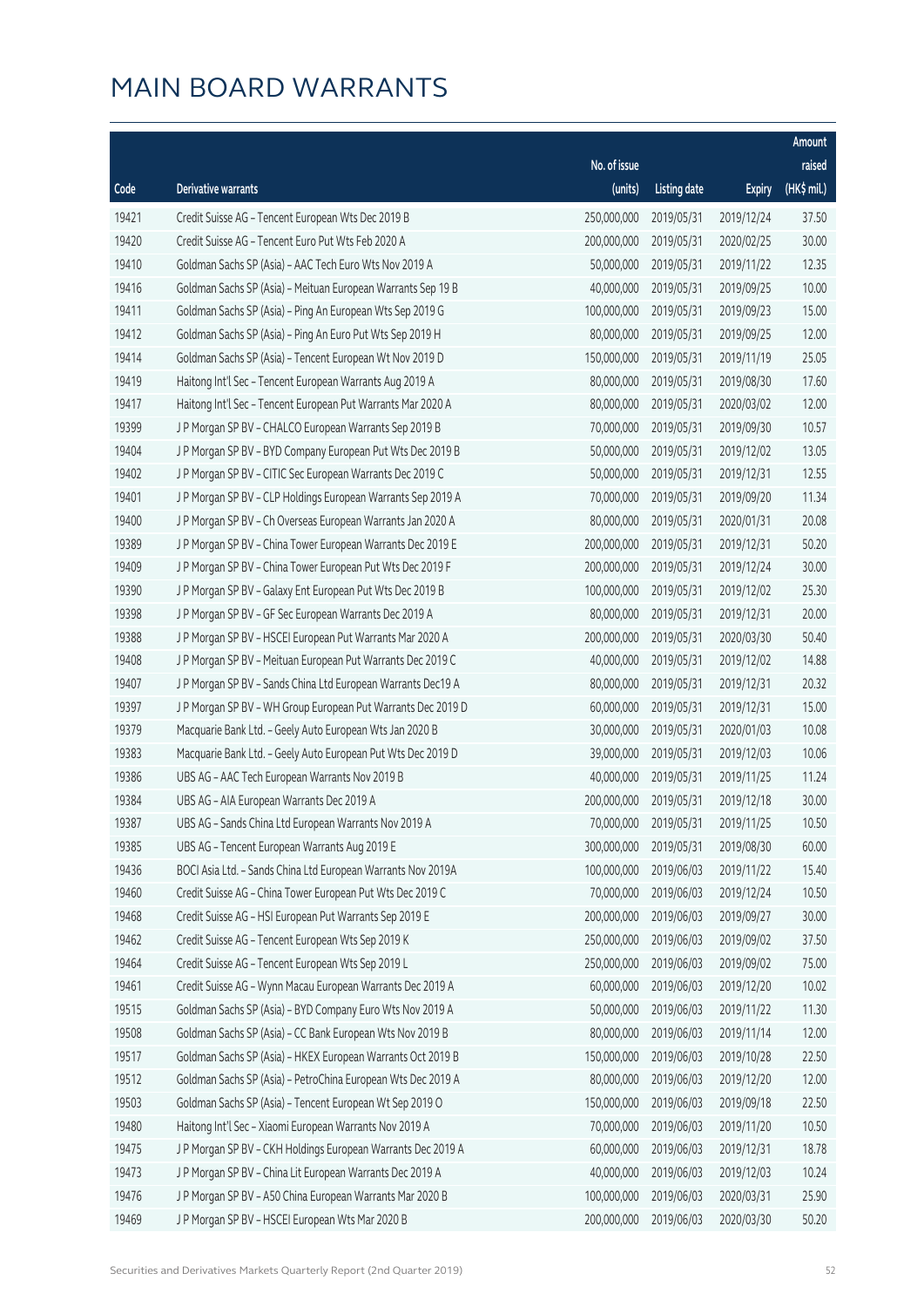|       |                                                              |                        |                     |               | Amount      |
|-------|--------------------------------------------------------------|------------------------|---------------------|---------------|-------------|
|       |                                                              | No. of issue           |                     |               | raised      |
| Code  | Derivative warrants                                          | (units)                | <b>Listing date</b> | <b>Expiry</b> | (HK\$ mil.) |
| 19477 | J P Morgan SP BV - HSI European Warrants Sep 2019 H          | 400,000,000            | 2019/06/03          | 2019/09/27    | 63.20       |
| 19472 | J P Morgan SP BV - Lenovo European Warrants Dec 2019 A       | 40,000,000             | 2019/06/03          | 2019/12/03    | 13.52       |
| 19474 | J P Morgan SP BV - Maanshan Iron European Warrants Dec 2019A | 40,000,000             | 2019/06/03          | 2019/12/31    | 10.36       |
| 10052 | J P Morgan SP BV - N225 Index Euro Put Wts Dec 2019 B        | 100,000,000            | 2019/06/03          | 2019/12/13    | 25.50       |
| 19471 | J P Morgan SP BV - Ping An European Warrants Oct 2019 D      | 100,000,000            | 2019/06/03          | 2019/10/31    | 35.70       |
| 19432 | J P Morgan SP BV - Tencent European Warrants Oct 2019 G      | 300,000,000            | 2019/06/03          | 2019/10/28    | 45.60       |
| 19433 | J P Morgan SP BV - Tencent European Warrants Nov 2019 F      | 300,000,000            | 2019/06/03          | 2019/11/22    | 45.60       |
| 19434 | J P Morgan SP BV - Tencent European Warrants Dec 2019 B      | 300,000,000            | 2019/06/03          | 2019/12/24    | 45.90       |
| 19445 | Macquarie Bank Ltd. - Ch Molybdenum European Wts Jan 2020 A  | 40,000,000             | 2019/06/03          | 2020/01/03    | 10.60       |
| 19439 | Macquarie Bank Ltd. - CPIC European Warrants Feb 2020 A      | 38,000,000             | 2019/06/03          | 2020/02/04    | 10.03       |
| 19451 | Macquarie Bank Ltd. - China CRSC European Warrants Jun 2020A | 35,500,000             | 2019/06/03          | 2020/06/12    | 10.08       |
| 19452 | Macquarie Bank Ltd. - China Unicom European Wts Jan 2020 A   | 17,000,000             | 2019/06/03          | 2020/01/03    | 10.17       |
| 19450 | Macquarie Bank Ltd. - Xiaomi European Warrants Jan 2020 A    | 7,500,000              | 2019/06/03          | 2020/01/03    | 10.09       |
| 19446 | Macquarie Bank Ltd. - ZA Onine European Warrants May 2020 A  | 23,000,000             | 2019/06/03          | 2020/05/18    | 10.07       |
| 19486 | SG Issuer - China Life European Warrants Dec 2019 B          | 120,000,000            | 2019/06/03          | 2019/12/19    | 18.00       |
| 19488 | SG Issuer - CSPC Pharma European Warrants Nov 2019 B         | 70,000,000             | 2019/06/03          | 2019/11/26    | 10.50       |
| 19499 | SG Issuer - HSI European Warrants Nov 2019 C                 | 300,000,000            | 2019/06/03          | 2019/11/28    | 45.00       |
| 19489 | SG Issuer - Lenovo European Warrants Dec 2019 B              | 25,000,000             | 2019/06/03          | 2019/12/03    | 11.25       |
| 10054 | SG Issuer - Nikkei 225 European Warrants Dec 2019 B          | 100,000,000            | 2019/06/03          | 2019/12/13    | 25.00       |
| 10066 | SG Issuer - Nikkei 225 European Warrants Mar 2020 A          | 100,000,000            | 2019/06/03          | 2020/03/13    | 25.00       |
| 10059 | SG Issuer - Nikkei 225 European Put Warrants Dec 2019 C      | 100,000,000            | 2019/06/03          | 2019/12/13    | 25.00       |
| 10073 | SG Issuer - Nikkei 225 European Put Warrants Mar 2020 B      | 100,000,000            | 2019/06/03          | 2020/03/13    | 25.00       |
| 19490 | SG Issuer - PetroChina European Warrants Dec 2019 A          | 40,000,000             | 2019/06/03          | 2019/12/02    | 10.00       |
| 19502 | SG Issuer - SMIC European Warrants Dec 2019 B                | 100,000,000            | 2019/06/03          | 2019/12/17    | 15.00       |
| 19491 | SG Issuer - Tencent European Warrants Sep 2019 N             | 200,000,000            | 2019/06/03          | 2019/09/02    | 65.00       |
| 19493 | SG Issuer - Tencent European Warrants Sep 2019 O             | 200,000,000            | 2019/06/03          | 2019/09/25    | 33.00       |
| 19494 | SG Issuer - Tencent European Warrants Dec 2019 D             | 200,000,000 2019/06/03 |                     | 2019/12/24    | 30.00       |
| 19496 | SG Issuer - Tencent European Put Warrants Feb 2020 B         | 200,000,000            | 2019/06/03          | 2020/02/25    | 30.00       |
| 19497 | SG Issuer - WH Group European Warrants Dec 2019 A            | 100,000,000            | 2019/06/03          | 2019/12/19    | 15.00       |
| 19456 | UBS AG - HKEX European Put Warrants Nov 2019 B               | 70,000,000             | 2019/06/03          | 2019/11/26    | 10.50       |
| 19453 | UBS AG - HSI European Warrants Sep 2019 H                    | 300,000,000            | 2019/06/03          | 2019/09/27    | 48.00       |
| 19457 | UBS AG - Tencent European Put Warrants Sep 2019 K            | 150,000,000            | 2019/06/03          | 2019/09/04    | 35.55       |
| 19481 | Bank Vontobel - Tencent European Warrants Sep 2019 F         | 100,000,000            | 2019/06/03          | 2019/09/25    | 15.10       |
| 19485 | Bank Vontobel - Tencent European Put Warrants Sep 2019 G     | 100,000,000            | 2019/06/03          | 2019/09/04    | 22.10       |
| 19482 | Bank Vontobel - Tencent European Put Warrants Feb 2020 A     | 100,000,000            | 2019/06/03          | 2020/02/25    | 15.10       |
| 10074 | BNP Paribas Issuance B.V. - AUD/USD European Wts Dec 2019 A  | 50,000,000             | 2019/06/04          | 2019/12/20    | 12.50       |
| 10075 | BNP Paribas Issuance B.V. - AUD/USD Euro Put Wts Dec 2019 B  | 50,000,000             | 2019/06/04          | 2019/12/20    | 12.50       |
| 19519 | BNP Paribas Issuance B.V. - CSOP A50 ETF Eu Wts Apr 2020 A   | 100,000,000            | 2019/06/04          | 2020/04/02    | 25.00       |
| 19518 | BNP Paribas Issuance B.V. - HKEX European Wts Nov 2019 C     | 80,000,000             | 2019/06/04          | 2019/11/04    | 12.00       |
| 19576 | Credit Suisse AG - HKEX European Put Warrants Nov 2019 B     | 70,000,000             | 2019/06/04          | 2019/11/26    | 10.50       |
| 19577 | Credit Suisse AG - Maanshan Iron European Warrants Dec2019 A | 30,000,000             | 2019/06/04          | 2019/12/03    | 10.20       |
| 19548 | Goldman Sachs SP (Asia) - Bank of China Euro Wts Nov 2019 B  | 80,000,000             | 2019/06/04          | 2019/11/22    | 12.00       |
| 19549 | Goldman Sachs SP (Asia) - CPIC European Warrants Sep 2019 B  | 70,000,000             | 2019/06/04          | 2019/09/23    | 10.50       |
| 19555 | Goldman Sachs SP (Asia) - China Tower Euro Wts Dec 2019 A    | 80,000,000             | 2019/06/04          | 2019/12/20    | 12.00       |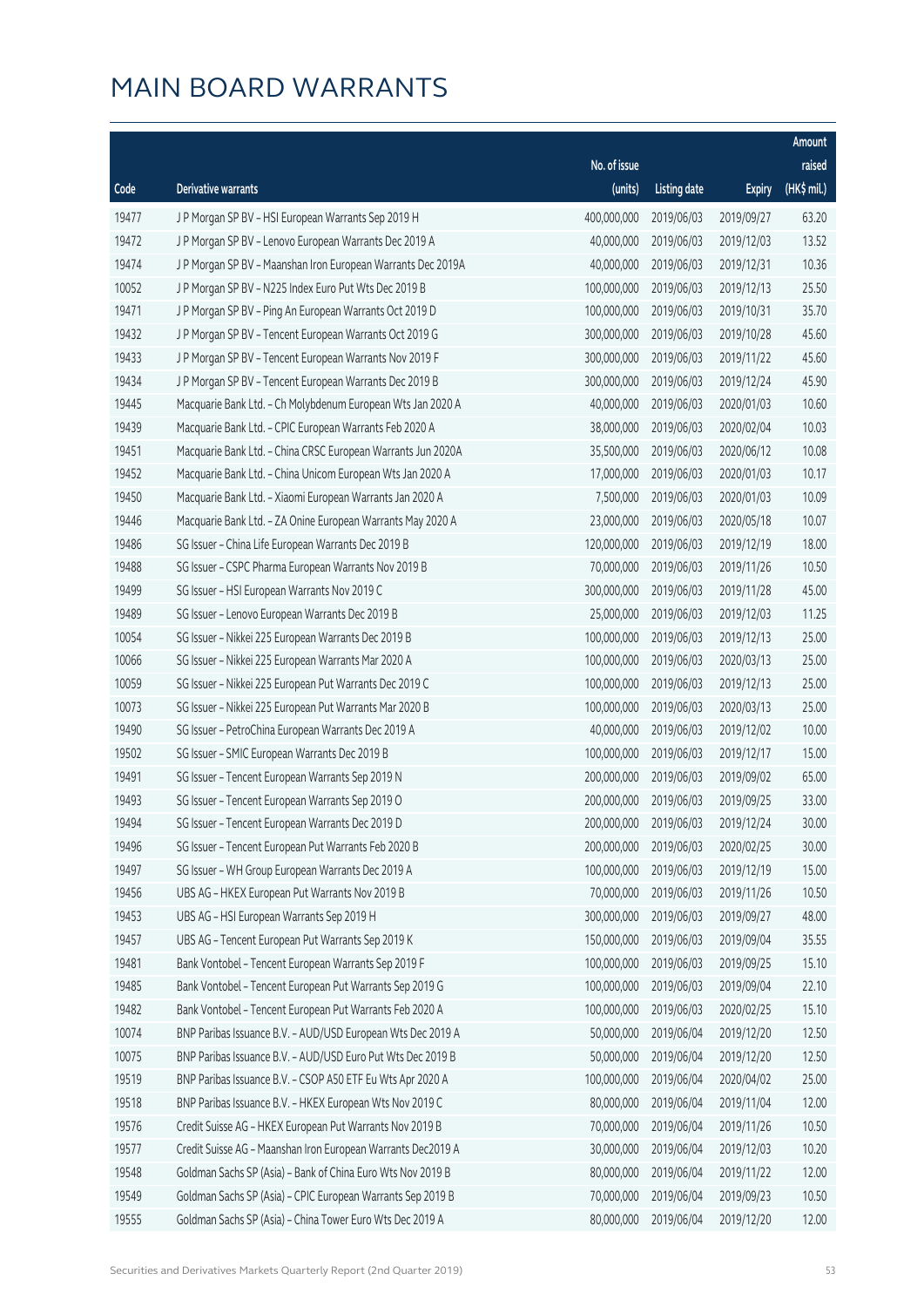|       |                                                              |              |                       |               | Amount      |
|-------|--------------------------------------------------------------|--------------|-----------------------|---------------|-------------|
|       |                                                              | No. of issue |                       |               | raised      |
| Code  | <b>Derivative warrants</b>                                   | (units)      | <b>Listing date</b>   | <b>Expiry</b> | (HK\$ mil.) |
| 19551 | Goldman Sachs SP (Asia) - Galaxy Ent Euro Put Wts Sep 2019 A | 80,000,000   | 2019/06/04            | 2019/09/04    | 12.00       |
| 19556 | Goldman Sachs SP (Asia) - Tencent European Wt Sep 2019 P     | 150,000,000  | 2019/06/04            | 2019/09/04    | 52.80       |
| 19544 | J P Morgan SP BV - AIA European Put Warrants Dec 2019 A      | 100,000,000  | 2019/06/04            | 2019/12/03    | 26.10       |
| 19532 | J P Morgan SP BV - Minsheng Bank European Wts Nov 2019 A     | 50,000,000   | 2019/06/04            | 2019/11/26    | 15.55       |
| 19542 | J P Morgan SP BV - Evergrande European Put Warrants Dec 19 A | 50,000,000   | 2019/06/04            | 2019/12/03    | 12.50       |
| 19543 | J P Morgan SP BV - Kingsoft European Put Warrants Oct 2019 B | 70,000,000   | 2019/06/04            | 2019/10/31    | 10.64       |
| 19536 | J P Morgan SP BV - Tencent European Put Warrants Sep 2019 P  | 30,000,000   | 2019/06/04            | 2019/09/24    | 16.47       |
| 19541 | J P Morgan SP BV - China Vanke European Warrants Dec 2019 A  | 50,000,000   | 2019/06/04            | 2019/12/03    | 12.85       |
| 19545 | J P Morgan SP BV - Yanzhou Coal European Warrants Jan 2020 A | 50,000,000   | 2019/06/04            | 2020/01/10    | 12.55       |
| 19524 | Macquarie Bank Ltd. - Tencent European Warrants Dec 2019 H   | 40,000,000   | 2019/06/04            | 2019/12/24    | 10.00       |
| 19525 | Macquarie Bank Ltd. - Tencent European Warrants Dec 2019 I   | 40,000,000   | 2019/06/04            | 2019/12/24    | 14.44       |
| 19526 | Macquarie Bank Ltd. - Tencent European Warrants Dec 2019 J   | 40,000,000   | 2019/06/04            | 2019/12/24    | 20.44       |
| 19567 | SG Issuer - CM Bank European Warrants Oct 2019 B             | 70,000,000   | 2019/06/04            | 2019/10/24    | 10.50       |
| 19570 | SG Issuer - Minsheng Bank European Warrants Nov 2019 A       | 40,000,000   | 2019/06/04            | 2019/11/28    | 10.80       |
| 19562 | SG Issuer - CPIC European Warrants Sep 2019 B                | 60,000,000   | 2019/06/04            | 2019/09/23    | 10.20       |
| 19520 | SG Issuer - Geely Auto European Put Warrants Dec 2019 B      | 80,000,000   | 2019/06/04            | 2019/12/19    | 12.00       |
| 19563 | SG Issuer - Greatwall Motor European Warrants Apr 2020 A     | 80,000,000   | 2019/06/04            | 2020/04/29    | 20.00       |
| 19571 | SG Issuer - HKEX European Warrants Sep 2019 K                | 200,000,000  | 2019/06/04            | 2019/09/27    | 30.00       |
| 19575 | SG Issuer - HSI European Put Warrants Sep 2019 L             | 300,000,000  | 2019/06/04            | 2019/09/27    | 45.00       |
| 19523 | SG Issuer - Kingsoft European Warrants Nov 2019 A            | 60,000,000   | 2019/06/04            | 2019/11/26    | 10.50       |
| 19565 | SG Issuer - Ping An European Warrants Sep 2019 F             | 80,000,000   | 2019/06/04            | 2019/09/24    | 16.00       |
| 19573 | SG Issuer - Tencent European Warrants Sep 2019 P             | 200,000,000  | 2019/06/04            | 2019/09/25    | 49.00       |
| 19527 | UBS AG - China Mobile European Warrants Nov 2019 A           | 100,000,000  | 2019/06/04            | 2019/11/22    | 23.70       |
| 19528 | UBS AG - PetroChina European Warrants Dec 2019 A             | 70,000,000   | 2019/06/04            | 2019/12/20    | 12.04       |
| 19582 | BOCI Asia Ltd. - Tencent European Wts Sep 2019 M             | 200,000,000  | 2019/06/05            | 2019/09/05    | 74.00       |
| 19584 | BOCI Asia Ltd. - Tencent European Put Wts Sep 2019 N         | 20,000,000   | 2019/06/05            | 2019/09/24    | 16.40       |
| 19606 | Credit Suisse AG - Country Garden European Warrants Feb 20 B |              | 60,000,000 2019/06/05 | 2020/02/21    | 10.02       |
| 19604 | Credit Suisse AG - Evergrande European Warrants Dec 2019 A   | 40,000,000   | 2019/06/05            | 2019/12/04    | 10.00       |
| 19626 | Goldman Sachs SP (Asia) - HKEX European Warrants Dec 2019 D  | 150,000,000  | 2019/06/05            | 2019/12/20    | 22.50       |
| 19628 | Goldman Sachs SP (Asia) - ICBC European Warrants Dec 2019 A  | 80,000,000   | 2019/06/05            | 2019/12/20    | 12.00       |
| 19627 | Goldman Sachs SP (Asia) - Lenovo European Wts Dec 2019 A     | 60,000,000   | 2019/06/05            | 2019/12/05    | 15.00       |
| 19629 | Goldman Sachs SP (Asia) - Ping An European Wts Jan 2021 A    | 300,000,000  | 2019/06/05            | 2021/01/22    | 45.00       |
| 19630 | Goldman Sachs SP (Asia) - Ping An Euro Put Wts Sep 2019 I    | 80,000,000   | 2019/06/05            | 2019/09/23    | 12.00       |
| 19590 | J P Morgan SP BV - China Mobile European Wts Dec 2019 A      | 100,000,000  | 2019/06/05            | 2019/12/31    | 25.20       |
| 19600 | J P Morgan SP BV - Sinopec Corp Eu Put Wt Dec 2019 A         | 100,000,000  | 2019/06/05            | 2019/12/04    | 25.30       |
| 19593 | J P Morgan SP BV - Kunlun Energy European Warrants Dec 2019A | 40,000,000   | 2019/06/05            | 2019/12/04    | 10.64       |
| 19595 | J P Morgan SP BV - Sands China Ltd European Put Wts Dec 19 B | 80,000,000   | 2019/06/05            | 2019/12/04    | 20.00       |
| 19601 | J P Morgan SP BV - SHK Ppt European Warrants Dec 2019 A      | 60,000,000   | 2019/06/05            | 2019/12/04    | 16.50       |
| 19602 | J P Morgan SP BV - SHK Ppt European Put Warrants Oct 2019 B  | 60,000,000   | 2019/06/05            | 2019/10/30    | 13.08       |
| 19581 | Macquarie Bank Ltd. - BankComm European Warrants Mar 2020 A  | 22,000,000   | 2019/06/05            | 2020/03/03    | 10.01       |
| 19578 | Macquarie Bank Ltd. - China Lit European Warrants Apr 2020 A | 17,500,000   | 2019/06/05            | 2020/04/17    | 10.13       |
| 19580 | Macquarie Bank Ltd. - IGG European Warrants May 2020 A       | 27,000,000   | 2019/06/05            | 2020/05/15    | 10.02       |
| 19619 | SG Issuer - BOC HK European Warrants Dec 2019 B              | 40,000,000   | 2019/06/05            | 2019/12/31    | 10.00       |
| 19620 | SG Issuer - CITIC Sec European Warrants Nov 2019 A           | 50,000,000   | 2019/06/05            | 2019/11/28    | 12.00       |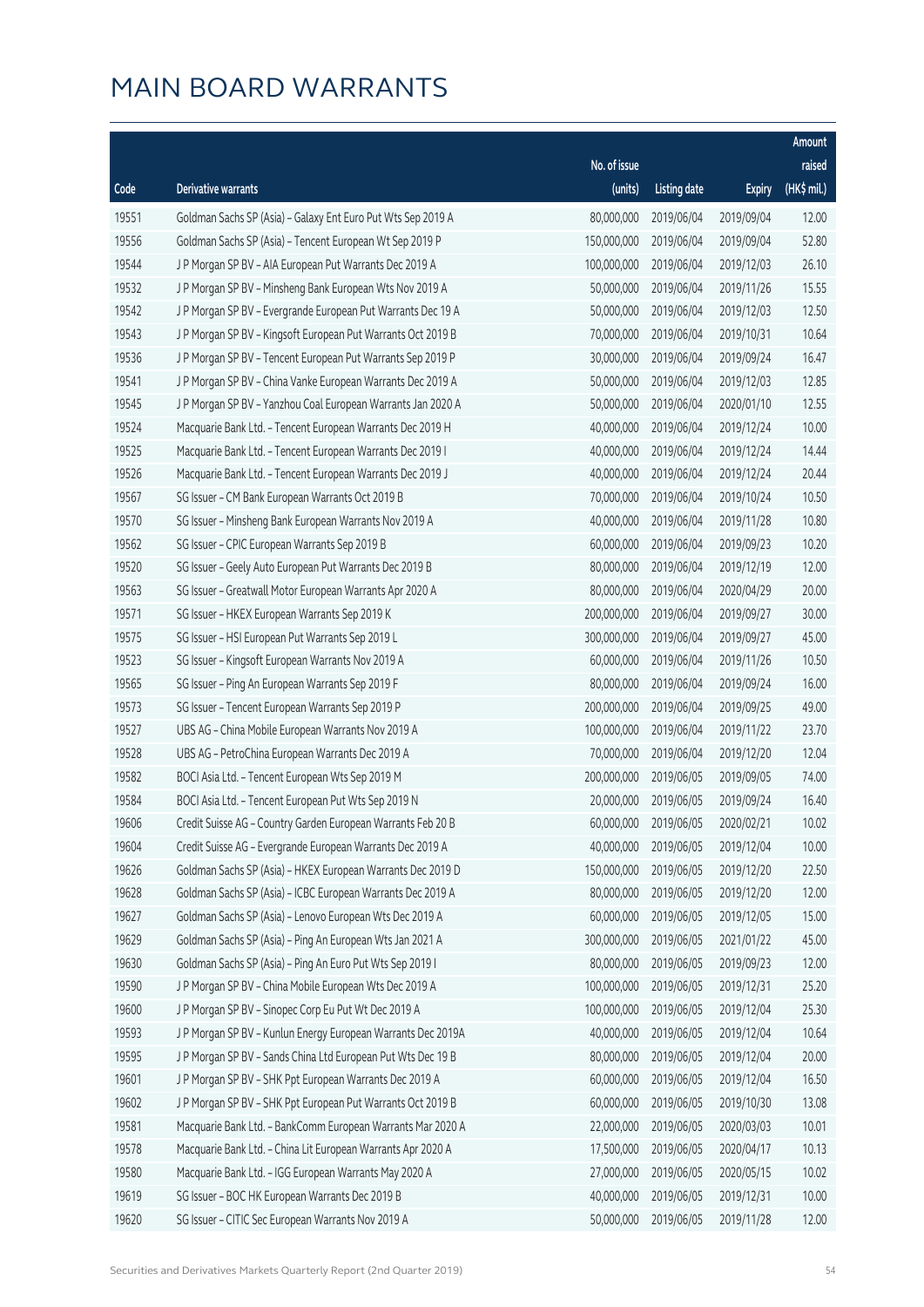|       |                                                              |              |                       |               | Amount      |
|-------|--------------------------------------------------------------|--------------|-----------------------|---------------|-------------|
|       |                                                              | No. of issue |                       |               | raised      |
| Code  | Derivative warrants                                          | (units)      | <b>Listing date</b>   | <b>Expiry</b> | (HK\$ mil.) |
| 19624 | SG Issuer - CKH Holdings European Warrants Dec 2019 A        | 30,000,000   | 2019/06/05            | 2019/12/04    | 10.05       |
| 19616 | SG Issuer - HKEX European Put Warrants Nov 2019 B            | 70,000,000   | 2019/06/05            | 2019/11/26    | 10.50       |
| 19617 | SG Issuer - Sands China Ltd European Warrants Oct 2019 A     | 60,000,000   | 2019/06/05            | 2019/10/28    | 15.90       |
| 19625 | SG Issuer - SHK Ppt European Warrants Dec 2019 A             | 100,000,000  | 2019/06/05            | 2019/12/20    | 16.00       |
| 19586 | UBS AG - Ping An European Warrants Sep 2019 D                | 100,000,000  | 2019/06/05            | 2019/09/24    | 16.20       |
| 19609 | Bank Vontobel - CKH Holdings European Warrants Dec 2019 A    | 25,000,000   | 2019/06/05            | 2019/12/05    | 10.03       |
| 19608 | Bank Vontobel - Minsheng Bank European Warrants Jan 2020 A   | 20,000,000   | 2019/06/05            | 2020/01/07    | 10.02       |
| 19607 | Bank Vontobel - GAC European Warrants Apr 2020 A             | 70,000,000   | 2019/06/05            | 2020/04/20    | 10.57       |
| 19612 | Bank Vontobel - Kingsoft European Warrants Oct 2019 A        | 50,000,000   | 2019/06/05            | 2019/10/02    | 10.00       |
| 19611 | Bank Vontobel - Sands China Ltd European Warrants Jan 2020 B | 40,000,000   | 2019/06/05            | 2020/01/07    | 10.20       |
| 19684 | BOCI Asia Ltd. - AAC Tech European Warrants Nov 2019 A       | 30,000,000   | 2019/06/06            | 2019/11/22    | 12.81       |
| 19683 | BOCI Asia Ltd. - Bank of China European Warrants Nov 2019 B  | 80,000,000   | 2019/06/06            | 2019/11/22    | 12.00       |
| 19686 | BOCI Asia Ltd. - HSCEI European Put Warrants Mar 2020 A      | 100,000,000  | 2019/06/06            | 2020/03/30    | 16.00       |
| 19673 | BOCI Asia Ltd. - HSI European Warrants Sep 2019 F            | 200,000,000  | 2019/06/06            | 2019/09/27    | 34.00       |
| 19671 | BOCI Asia Ltd. - HSI European Warrants Nov 2019 A            | 200,000,000  | 2019/06/06            | 2019/11/28    | 30.00       |
| 19672 | BOCI Asia Ltd. - HSI European Warrants Nov 2019 B            | 200,000,000  | 2019/06/06            | 2019/11/28    | 30.00       |
| 19674 | BOCI Asia Ltd. - HSI European Put Warrants Sep 2019 G        | 200,000,000  | 2019/06/06            | 2019/09/27    | 32.00       |
| 19677 | BOCI Asia Ltd. - HSI European Put Warrants Sep 2019 H        | 200,000,000  | 2019/06/06            | 2019/09/27    | 30.00       |
| 19680 | BOCI Asia Ltd. - HSI European Put Warrants Dec 2019 B        | 200,000,000  | 2019/06/06            | 2019/12/30    | 38.00       |
| 19685 | BOCI Asia Ltd. - Sunny Optical European Warrants Nov 2019 A  | 20,000,000   | 2019/06/06            | 2019/11/26    | 11.20       |
| 19655 | BNP Paribas Issuance B.V. - China Mobile Euro Wts Dec 2019 C | 70,000,000   | 2019/06/06            | 2019/12/03    | 11.20       |
| 19656 | BNP Paribas Issuance B.V. - China Mobile Euro Wts Feb 2020 A | 40,000,000   | 2019/06/06            | 2020/02/04    | 12.00       |
| 19637 | BNP Paribas Issuance B.V. - CNOOC European Wts Mar 2020 A    | 50,000,000   | 2019/06/06            | 2020/03/03    | 10.00       |
| 19657 | BNP Paribas Issuance B.V. - Galaxy Ent Euro Wts Jan 2020 A   | 50,000,000   | 2019/06/06            | 2020/01/03    | 12.50       |
| 19635 | BNP Paribas Issuance B.V. - SUNAC European Wts Jan 2020 A    | 40,000,000   | 2019/06/06            | 2020/01/03    | 14.80       |
| 19649 | BNP Paribas Issuance B.V. - Tencent European Wts Dec 2019 G  | 80,000,000   | 2019/06/06            | 2019/12/03    | 16.00       |
| 19650 | BNP Paribas Issuance B.V. - Tencent European Wts Jan 2020 H  |              | 80,000,000 2019/06/06 | 2020/01/03    | 20.00       |
| 19651 | BNP Paribas Issuance B.V. - Tencent European Wts Apr 2020 C  | 80,000,000   | 2019/06/06            | 2020/04/02    | 20.00       |
| 19693 | Credit Suisse AG - CRRC European Warrants Nov 2020 A         | 50,000,000   | 2019/06/06            | 2020/11/30    | 12.50       |
| 19691 | Credit Suisse AG - HSI European Warrants Dec 2019 B          | 200,000,000  | 2019/06/06            | 2019/12/30    | 30.00       |
| 19697 | Goldman Sachs SP (Asia) - AIA European Warrants Oct 2019 C   | 80,000,000   | 2019/06/06            | 2019/10/28    | 22.24       |
| 19710 | Goldman Sachs SP (Asia) - CC Bank European Wts Nov 2019 C    | 80,000,000   | 2019/06/06            | 2019/11/12    | 12.00       |
| 19714 | Goldman Sachs SP (Asia) - China Unicom Euro Wts Dec 2020 A   | 100,000,000  | 2019/06/06            | 2020/12/17    | 19.40       |
| 19700 | Goldman Sachs SP (Asia) - HKEX European Put Wts Sep 2019 O   | 100,000,000  | 2019/06/06            | 2019/09/25    | 15.00       |
| 19713 | Goldman Sachs SP (Asia) - Sands China Ltd Euro Wts Oct 2019A | 80,000,000   | 2019/06/06            | 2019/10/28    | 13.12       |
| 19663 | HK Bank - Sinopec Corp European Warrants Dec 2019 A          | 40,000,000   | 2019/06/06            | 2019/12/31    | 10.00       |
| 19665 | HK Bank - Galaxy Ent European Warrants Dec 2019 A            | 40,000,000   | 2019/06/06            | 2019/12/31    | 10.40       |
| 19662 | HK Bank - HSI European Warrants Dec 2019 C                   | 150,000,000  | 2019/06/06            | 2019/12/30    | 22.50       |
| 19660 | HK Bank - Tencent European Warrants Oct 2019 D               | 80,000,000   | 2019/06/06            | 2019/10/02    | 12.00       |
| 19658 | HK Bank - Tencent European Warrants Dec 2019 B               | 80,000,000   | 2019/06/06            | 2019/12/31    | 12.00       |
| 19659 | HK Bank - Tencent European Put Warrants Dec 2019 C           | 80,000,000   | 2019/06/06            | 2019/12/31    | 20.00       |
| 19661 | HK Bank - Tencent European Put Warrants Feb 2020 A           | 80,000,000   | 2019/06/06            | 2020/02/28    | 12.00       |
| 19666 | J P Morgan SP BV - CC Bank European Put Wts Dec 2019 A       | 100,000,000  | 2019/06/06            | 2019/12/05    | 25.20       |
| 19667 | J P Morgan SP BV - Evergrande European Warrants Dec 2019 B   | 50,000,000   | 2019/06/06            | 2019/12/31    | 12.75       |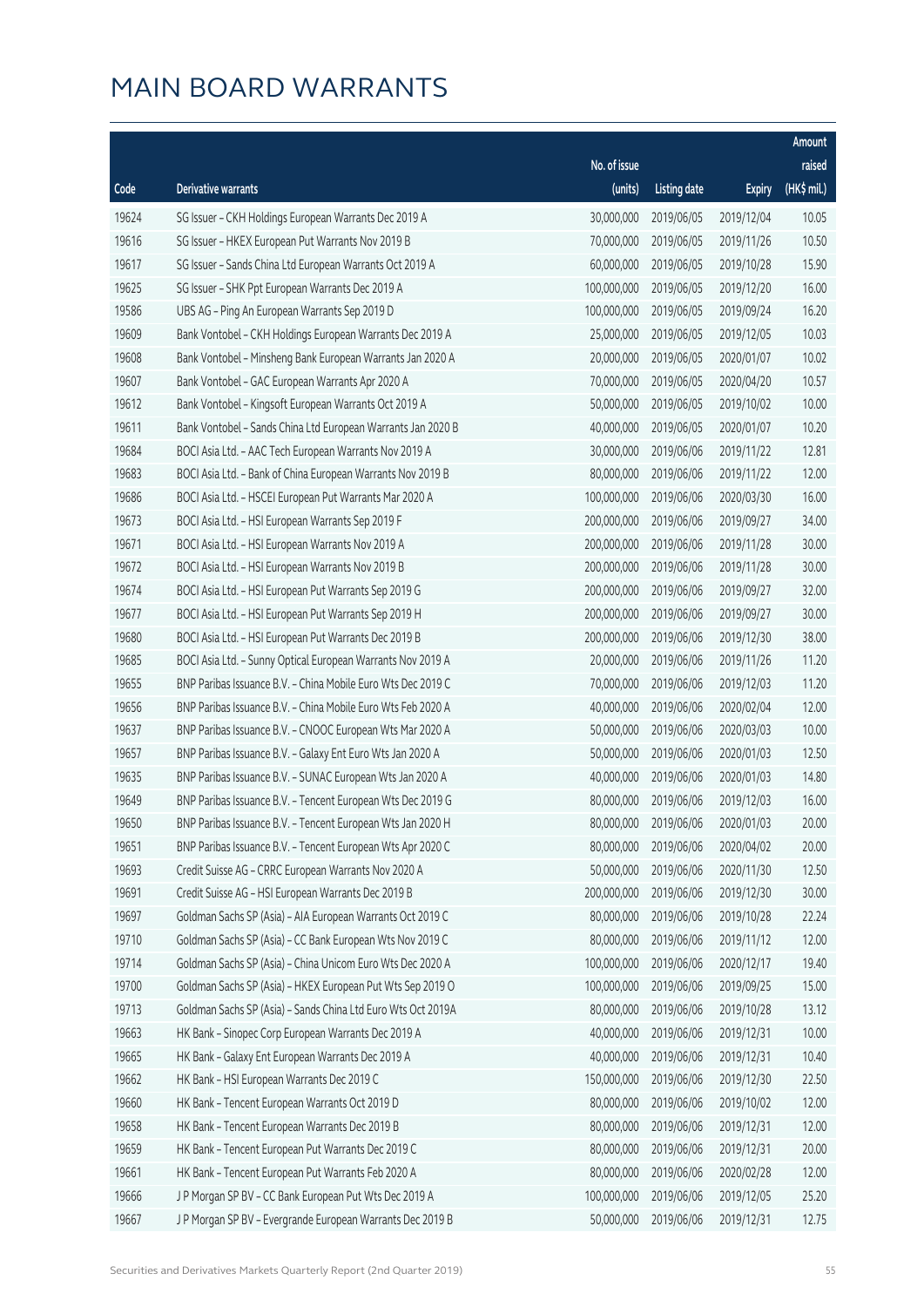|       |                                                              |              |                       |               | Amount      |
|-------|--------------------------------------------------------------|--------------|-----------------------|---------------|-------------|
|       |                                                              | No. of issue |                       |               | raised      |
| Code  | <b>Derivative warrants</b>                                   | (units)      | <b>Listing date</b>   | <b>Expiry</b> | (HK\$ mil.) |
| 19644 | Macquarie Bank Ltd. - Tencent European Put Wts Dec 2019 K    | 40,000,000   | 2019/06/06            | 2019/12/24    | 10.12       |
| 19645 | Macquarie Bank Ltd. - Tencent European Put Wts Dec 2019 L    | 40,000,000   | 2019/06/06            | 2019/12/24    | 16.36       |
| 19687 | SG Issuer - AIA European Warrants Nov 2019 A                 | 40,000,000   | 2019/06/06            | 2019/11/13    | 10.00       |
| 19688 | SG Issuer - ZTE European Warrants Nov 2019 A                 | 50,000,000   | 2019/06/06            | 2019/11/25    | 11.00       |
| 19648 | UBS AG - CKH Holdings European Warrants Dec 2019 A           | 70,000,000   | 2019/06/06            | 2019/12/16    | 17.50       |
| 19647 | UBS AG - China Mobile European Put Warrants Nov 2019 B       | 100,000,000  | 2019/06/06            | 2019/11/26    | 22.50       |
| 19643 | Bank Vontobel - AAC Tech European Warrants Sep 2020 A        | 70,000,000   | 2019/06/06            | 2020/09/28    | 10.50       |
| 19640 | Bank Vontobel - Galaxy Ent European Warrants Jan 2020 A      | 30,000,000   | 2019/06/06            | 2020/01/02    | 13.38       |
| 19642 | Bank Vontobel - Galaxy Ent European Put Warrants Dec 2019 B  | 30,000,000   | 2019/06/06            | 2019/12/09    | 11.58       |
| 19638 | Bank Vontobel - HK & China Gas European Warrants Jul 2020 A  | 40,000,000   | 2019/06/06            | 2020/07/06    | 10.00       |
| 19728 | BOCI Asia Ltd. - China Mobile European Warrants Dec 2019 A   | 60,000,000   | 2019/06/10            | 2019/12/10    | 16.08       |
| 19730 | BOCI Asia Ltd. - China Mobile European Put Wts Nov 2019 B    | 60,000,000   | 2019/06/10            | 2019/11/22    | 13.74       |
| 19727 | BOCI Asia Ltd. - Sinopec Corp European Warrants Nov 2019 A   | 70,000,000   | 2019/06/10            | 2019/11/22    | 10.99       |
| 19751 | Credit Suisse AG - China Mobile European Warrants Nov 2019 B | 60,000,000   | 2019/06/10            | 2019/11/22    | 10.02       |
| 19752 | Credit Suisse AG - Tencent European Wts Nov 2019 D           | 250,000,000  | 2019/06/10            | 2019/11/26    | 45.00       |
| 19771 | Goldman Sachs SP (Asia) - Agricultural Bank Eur Wt Dec 2019C | 70,000,000   | 2019/06/10            | 2019/12/20    | 10.50       |
| 19767 | Goldman Sachs SP (Asia) - AIA European Warrants Dec 2019 A   | 150,000,000  | 2019/06/10            | 2019/12/18    | 22.50       |
| 19769 | Goldman Sachs SP (Asia) - HSBC European Warrants Oct 2019 B  | 80,000,000   | 2019/06/10            | 2019/10/28    | 12.40       |
| 19766 | Goldman Sachs SP (Asia) - Tencent European Wt Sep 2019 Q     | 150,000,000  | 2019/06/10            | 2019/09/25    | 33.45       |
| 19745 | J P Morgan SP BV - AIA European Warrants Sep 2019 B          | 100,000,000  | 2019/06/10            | 2019/09/30    | 28.20       |
| 19738 | J P Morgan SP BV - AIA European Warrants Jun 2020 A          | 300,000,000  | 2019/06/10            | 2020/06/23    | 45.90       |
| 19746 | J P Morgan SP BV - CK Asset European Put Warrants Dec 2019 A | 60,000,000   | 2019/06/10            | 2019/12/09    | 15.12       |
| 19742 | J P Morgan SP BV - HSI European Warrants Nov 2019 F          | 400,000,000  | 2019/06/10            | 2019/11/28    | 62.00       |
| 19736 | J P Morgan SP BV - Ping An European Put Warrants Oct 2019 E  | 200,000,000  | 2019/06/10            | 2019/10/31    | 32.00       |
| 19739 | J P Morgan SP BV - Wharf Reic European Warrants Dec 2019 A   | 40,000,000   | 2019/06/10            | 2019/12/09    | 10.20       |
| 19733 | Macquarie Bank Ltd. - CITIC Sec European Put Warrants Apr20C | 40,000,000   | 2019/06/10            | 2020/04/02    | 10.12       |
| 19731 | Macquarie Bank Ltd. - HK Gas European Warrants Apr 2020 A    |              | 40,000,000 2019/06/10 | 2020/04/02    | 10.44       |
| 19734 | Macquarie Bank Ltd. - Wharf Reic European Warrants Feb 2020A | 20,000,000   | 2019/06/10            | 2020/02/04    | 10.56       |
| 19763 | SG Issuer - Country Garden European Warrants Feb 2020 B      | 80,000,000   | 2019/06/10            | 2020/02/21    | 12.00       |
| 19756 | SG Issuer - China Overseas European Warrants Jan 2020 A      | 70,000,000   | 2019/06/10            | 2020/01/22    | 11.20       |
| 19764 | SG Issuer - Galaxy Ent European Put Warrants Nov 2019 C      | 50,000,000   | 2019/06/10            | 2019/11/25    | 12.00       |
| 19755 | SG Issuer - HSI European Warrants Sep 2019 M                 | 300,000,000  | 2019/06/10            | 2019/09/27    | 48.00       |
| 19765 | SG Issuer - SHK Ppt European Put Warrants Sep 2019 A         | 50,000,000   | 2019/06/10            | 2019/09/25    | 10.00       |
| 19722 | UBS AG - HSBC European Warrants Nov 2019 A                   | 100,000,000  | 2019/06/10            | 2019/11/22    | 20.90       |
| 19719 | UBS AG - Kingsoft European Warrants Sep 2019 B               | 50,000,000   | 2019/06/10            | 2019/09/25    | 10.90       |
| 19725 | UBS AG - Lenovo European Warrants Dec 2019 A                 | 50,000,000   | 2019/06/10            | 2019/12/09    | 13.50       |
| 19726 | UBS AG - Sands China Ltd European Put Warrants Dec 2019 A    | 50,000,000   | 2019/06/10            | 2019/12/16    | 12.50       |
| 19723 | UBS AG - Wynn Macau European Warrants Dec 2019 A             | 70,000,000   | 2019/06/10            | 2019/12/20    | 13.65       |
| 19748 | Bank Vontobel - CK Asset European Warrants Jan 2020 A        | 40,000,000   | 2019/06/10            | 2020/01/03    | 10.20       |
| 19716 | Bank Vontobel - China Mobile European Warrants Dec 2019 A    | 30,000,000   | 2019/06/10            | 2019/12/10    | 10.59       |
| 19717 | Bank Vontobel - Evergrande European Warrants Dec 2019 A      | 40,000,000   | 2019/06/10            | 2019/12/10    | 10.16       |
| 19749 | Bank Vontobel - HKEX European Warrants Jan 2020 B            | 40,000,000   | 2019/06/10            | 2020/01/03    | 10.80       |
| 19718 | Bank Vontobel - Lenovo European Warrants Jan 2020 A          | 25,000,000   | 2019/06/10            | 2020/01/31    | 10.75       |
| 19780 | BOCI Asia Ltd. - HSCEI European Warrants Mar 2020 B          | 100,000,000  | 2019/06/11            | 2020/03/30    | 25.00       |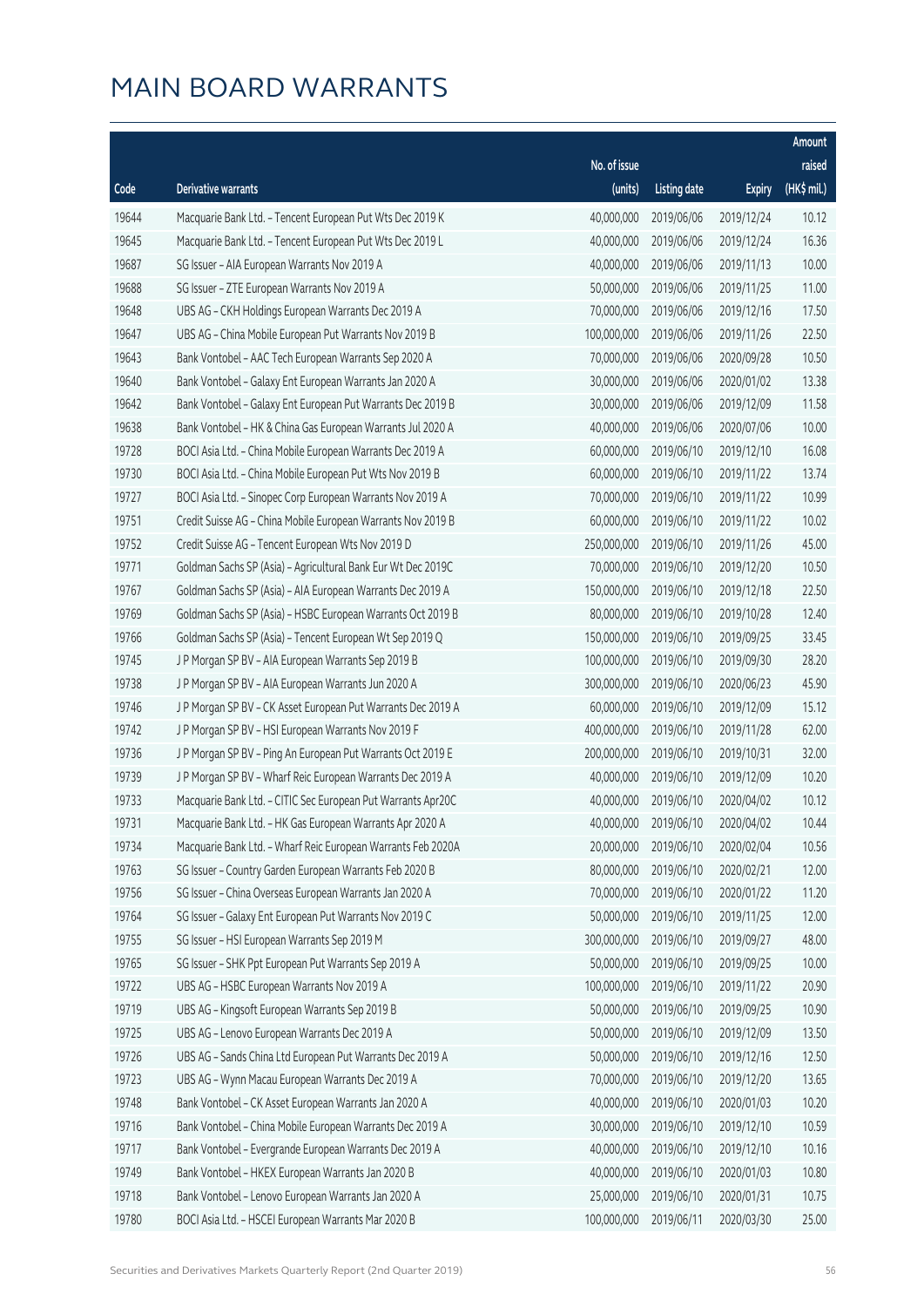|       |                                                              |                        |                     |               | Amount       |
|-------|--------------------------------------------------------------|------------------------|---------------------|---------------|--------------|
|       |                                                              | No. of issue           |                     |               | raised       |
| Code  | <b>Derivative warrants</b>                                   | (units)                | <b>Listing date</b> | <b>Expiry</b> | $(HK\$ mil.) |
| 19778 | BOCI Asia Ltd. - Xiaomi European Warrants Nov 2019 B         | 100,000,000            | 2019/06/11          | 2019/11/22    | 15.00        |
| 19820 | BNP Paribas Issuance B.V. - HKEX European Wts Feb 2020 A     | 40,000,000             | 2019/06/11          | 2020/02/04    | 10.40        |
| 19824 | BNP Paribas Issuance B.V. - HKEX European Wts Apr 2020 A     | 40,000,000             | 2019/06/11          | 2020/04/02    | 10.00        |
| 19812 | Credit Suisse AG - AIA European Warrants Jun 2020 A          | 150,000,000            | 2019/06/11          | 2020/06/22    | 22.50        |
| 19816 | Credit Suisse AG - GF Sec European Warrants Dec 2019 A       | 50,000,000             | 2019/06/11          | 2019/12/20    | 10.00        |
| 19813 | Credit Suisse AG - HSBC European Wts Nov 2019 B              | 100,000,000            | 2019/06/11          | 2019/11/22    | 16.00        |
| 19817 | Credit Suisse AG - Lenovo European Warrants Nov 2019 A       | 30,000,000             | 2019/06/11          | 2019/11/26    | 10.20        |
| 19814 | Credit Suisse AG - Ping An European Put Warrants Oct 2019 F  | 100,000,000            | 2019/06/11          | 2019/10/28    | 15.00        |
| 19810 | Credit Suisse AG - Xiaomi European Warrants Nov 2019 A       | 100,000,000            | 2019/06/11          | 2019/11/26    | 15.00        |
| 19811 | Credit Suisse AG - Xiaomi European Warrants Jul 2020 A       | 200,000,000            | 2019/06/11          | 2020/07/31    | 50.00        |
| 19804 | Goldman Sachs SP (Asia) - China Mobile Euro Wts Dec 2019 A   | 80,000,000             | 2019/06/11          | 2019/12/11    | 20.00        |
| 19807 | Goldman Sachs SP (Asia) - Sinopec Corp Euro Wts Oct 2019 B   | 70,000,000             | 2019/06/11          | 2019/10/23    | 10.50        |
| 19801 | Goldman Sachs SP (Asia) - China Tel European Wts Oct 2019 A  | 70,000,000             | 2019/06/11          | 2019/10/24    | 10.50        |
| 19800 | Goldman Sachs SP (Asia) - China Tower Euro Wts Sep 2019 H    | 80,000,000             | 2019/06/11          | 2019/09/11    | 12.40        |
| 19805 | Goldman Sachs SP (Asia) - China Unicom Euro Wts Mar 2020 A   | 80,000,000             | 2019/06/11          | 2020/03/24    | 12.00        |
| 19802 | Goldman Sachs SP (Asia) - Xiaomi European Warrants Nov 2019A | 70,000,000             | 2019/06/11          | 2019/11/27    | 10.50        |
| 19797 | Haitong Int'l Sec - AIA European Warrants Oct 2019 C         | 40,000,000             | 2019/06/11          | 2019/10/28    | 11.20        |
| 19799 | Haitong Int'l Sec - AIA European Put Warrants Dec 2019 B     | 40,000,000             | 2019/06/11          | 2019/12/19    | 14.40        |
| 19809 | Haitong Int'l Sec - Meituan European Warrants Apr 2020 A     | 100,000,000            | 2019/06/11          | 2020/04/15    | 25.00        |
| 19796 | Haitong Int'l Sec - Meituan European Put Warrants Dec 2019 A | 40,000,000             | 2019/06/11          | 2019/12/27    | 19.20        |
| 19785 | J P Morgan SP BV - Galaxy Ent European Warrants Dec 2019 C   | 100,000,000            | 2019/06/11          | 2019/12/31    | 37.80        |
| 19791 | J P Morgan SP BV - Henderson Land European Put Wts Dec 2019A | 60,000,000             | 2019/06/11          | 2019/12/31    | 15.18        |
| 19788 | J P Morgan SP BV - Link REIT European Warrants Sep 2020 A    | 80,000,000             | 2019/06/11          | 2020/09/23    | 14.56        |
| 19782 | J P Morgan SP BV - MGM China European Warrants Mar 2020 A    | 50,000,000             | 2019/06/11          | 2020/03/05    | 12.55        |
| 19784 | J P Morgan SP BV - Sands China Ltd European Warrants Dec19 C | 80,000,000             | 2019/06/11          | 2019/12/10    | 20.32        |
| 19786 | J P Morgan SP BV - SJM Holdings European Warrants Nov 2019 A | 50,000,000             | 2019/06/11          | 2019/11/29    | 10.05        |
| 19783 | J P Morgan SP BV – Xiaomi European Warrants Dec 2019 C       | 200,000,000 2019/06/11 |                     | 2019/12/10    | 50.20        |
| 19775 | Macquarie Bank Ltd. - Kingboard Hldg European Wts May 2020 A | 26,000,000             | 2019/06/11          | 2020/05/18    | 10.01        |
| 19772 | Macquarie Bank Ltd. - Kingsoft European Warrants Jan 2020 A  | 40,000,000             | 2019/06/11          | 2020/01/03    | 10.00        |
| 19776 | Macquarie Bank Ltd. - Lenovo European Warrants Jan 2020 A    | 20,000,000             | 2019/06/11          | 2020/01/03    | 10.02        |
| 19795 | Macquarie Bank Ltd. - Xiaomi European Warrants Jan 2020 B    | 40,000,000             | 2019/06/11          | 2020/01/03    | 10.04        |
| 19826 | SG Issuer - China Mobile European Put Warrants Nov 2019 B    | 40,000,000             | 2019/06/11          | 2019/11/22    | 10.00        |
| 19828 | SG Issuer - MGM China European Warrants Mar 2020 A           | 80,000,000             | 2019/06/11          | 2020/03/31    | 20.00        |
| 19829 | SG Issuer - Shimao Ppt Eu Wt Dec 2019 A                      | 40,000,000             | 2019/06/11          | 2019/12/10    | 10.00        |
| 19831 | SG Issuer - SUNAC European Warrants Dec 2019 A               | 30,000,000             | 2019/06/11          | 2019/12/31    | 11.40        |
| 19832 | SG Issuer - Wynn Macau European Warrants Dec 2019 A          | 60,000,000             | 2019/06/11          | 2019/12/20    | 10.50        |
| 19833 | SG Issuer - Xiaomi European Warrants Dec 2019 E              | 60,000,000             | 2019/06/11          | 2019/12/31    | 20.10        |
| 19835 | SG Issuer - Xiaomi European Warrants May 2020 A              | 120,000,000            | 2019/06/11          | 2020/05/29    | 30.00        |
| 19774 | UBS AG - HSI European Warrants Nov 2019 A                    | 300,000,000            | 2019/06/11          | 2019/11/28    | 45.00        |
| 19773 | UBS AG - Sands China Ltd European Warrants Oct 2019 A        | 60,000,000             | 2019/06/11          | 2019/10/28    | 11.40        |
| 19870 | Credit Suisse AG - BBMG European Warrants Dec 2019 A         | 30,000,000             | 2019/06/12          | 2019/12/11    | 10.20        |
| 19869 | Credit Suisse AG - CKI Holdings European Warrants Dec 2019 A | 40,000,000             | 2019/06/12          | 2019/12/11    | 10.00        |
| 19871 | Credit Suisse AG - China Mobile European Put Wts Dec 2019 B  | 40,000,000             | 2019/06/12          | 2019/12/11    | 10.00        |
| 19867 | Credit Suisse AG - China Railway European Warrants Dec 2019A | 25,000,000             | 2019/06/12          | 2019/12/11    | 10.00        |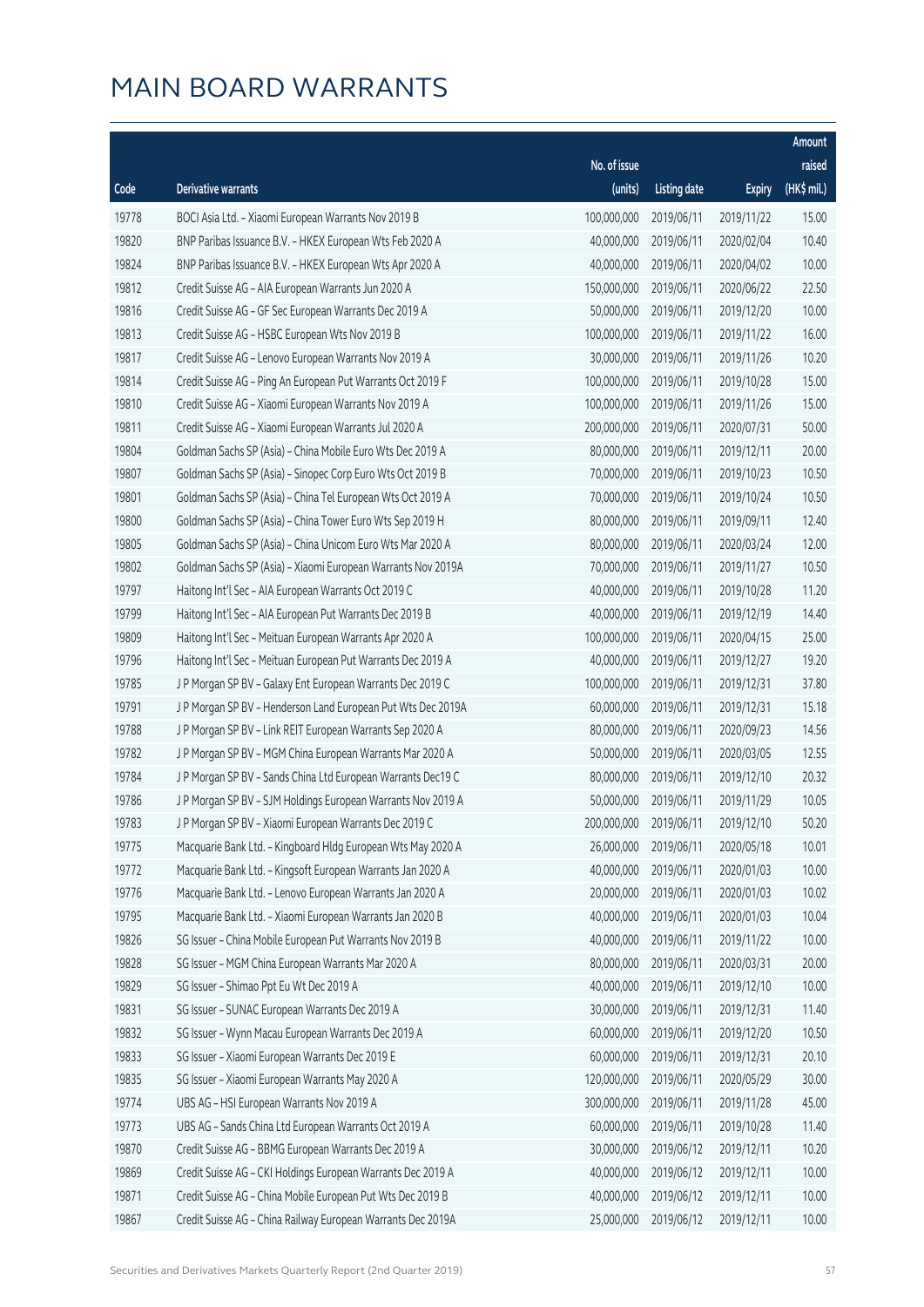|       |                                                              |              |                       |               | Amount      |
|-------|--------------------------------------------------------------|--------------|-----------------------|---------------|-------------|
|       |                                                              | No. of issue |                       |               | raised      |
| Code  | Derivative warrants                                          | (units)      | <b>Listing date</b>   | <b>Expiry</b> | (HK\$ mil.) |
| 19862 | Credit Suisse AG - China Tower European Put Wts Sep 2019 D   | 70,000,000   | 2019/06/12            | 2019/09/23    | 10.50       |
| 19868 | Credit Suisse AG - IGG European Warrants Dec 2019 A          | 40,000,000   | 2019/06/12            | 2019/12/11    | 10.00       |
| 19872 | Goldman Sachs SP (Asia) - China Railway Euro Wts Dec 2019 A  | 40,000,000   | 2019/06/12            | 2019/12/12    | 10.00       |
| 19878 | Goldman Sachs SP (Asia) - Tencent European Wt Nov 2019 E     | 150,000,000  | 2019/06/12            | 2019/11/26    | 25.80       |
| 19873 | Goldman Sachs SP (Asia) - Wynn Macau European Wts Mar 2020 A | 60,000,000   | 2019/06/12            | 2020/03/31    | 15.00       |
| 19875 | Goldman Sachs SP (Asia) - ZA Onine European Wts Dec 2019 A   | 50,000,000   | 2019/06/12            | 2019/12/12    | 12.50       |
| 19861 | J P Morgan SP BV - Hua Hong Semi European Warrants Dec 2019A | 60,000,000   | 2019/06/12            | 2019/12/31    | 15.18       |
| 19860 | J P Morgan SP BV - Xiaomi European Put Warrants Nov 2019 C   | 30,000,000   | 2019/06/12            | 2019/11/22    | 10.17       |
| 19846 | Macquarie Bank Ltd. - China Mobile European Wts Jan 2020 B   | 19,000,000   | 2019/06/12            | 2020/01/03    | 10.09       |
| 19845 | Macquarie Bank Ltd. - China Mobile Euro Put Wts Jan 2020 A   | 40,000,000   | 2019/06/12            | 2020/01/03    | 10.00       |
| 19852 | Macquarie Bank Ltd. - Sinopec Corp European Wts Jan 2020 A   | 38,000,000   | 2019/06/12            | 2020/01/03    | 10.07       |
| 19853 | Macquarie Bank Ltd. - Fosun Pharma European Wts May 2020 A   | 27,000,000   | 2019/06/12            | 2020/05/18    | 10.02       |
| 19843 | Macquarie Bank Ltd. - HSBC European Warrants Jan 2020 B      | 35,000,000   | 2019/06/12            | 2020/01/03    | 10.12       |
| 19847 | Macquarie Bank Ltd. - MTRC European Warrants Jan 2020 A      | 40,000,000   | 2019/06/12            | 2020/01/03    | 10.08       |
| 19854 | Macquarie Bank Ltd. - New World Dev European Wts Aug 2020 A  | 40,000,000   | 2019/06/12            | 2020/08/04    | 10.16       |
| 19849 | Macquarie Bank Ltd. - PetroChina European Wts Jan 2020 A     | 40,000,000   | 2019/06/12            | 2020/01/03    | 10.00       |
| 19884 | SG Issuer - AIA European Warrants Sep 2019 B                 | 40,000,000   | 2019/06/12            | 2019/09/25    | 10.00       |
| 19886 | SG Issuer - AIA European Put Warrants Nov 2019 B             | 40,000,000   | 2019/06/12            | 2019/11/26    | 12.60       |
| 19879 | SG Issuer - HSCEI European Warrants Mar 2020 B               | 150,000,000  | 2019/06/12            | 2020/03/30    | 24.75       |
| 19887 | SG Issuer - Link REIT European Warrants Nov 2019 A           | 30,000,000   | 2019/06/12            | 2019/11/22    | 10.50       |
| 19888 | SG Issuer - Sands China European Put Warrants Sep 2019 A     | 60,000,000   | 2019/06/12            | 2019/09/25    | 10.50       |
| 19856 | UBS AG - Tencent European Warrants Sep 2019 L                | 300,000,000  | 2019/06/12            | 2019/09/26    | 114.90      |
| 19858 | UBS AG - ZTE European Warrants Dec 2019 A                    | 40,000,000   | 2019/06/12            | 2019/12/16    | 11.16       |
| 19836 | Bank Vontobel - HSI European Warrants Nov 2019 C             | 80,000,000   | 2019/06/12            | 2019/11/28    | 12.08       |
| 19837 | Bank Vontobel - HSI European Warrants Jan 2020 A             | 80,000,000   | 2019/06/12            | 2020/01/30    | 12.08       |
| 19841 | Bank Vontobel - HSI European Put Warrants Oct 2019 C         | 80,000,000   | 2019/06/12            | 2019/10/30    | 14.48       |
| 19842 | Bank Vontobel - HSI European Put Warrants Dec 2019 B         |              | 80,000,000 2019/06/12 | 2019/12/30    | 14.48       |
| 19913 | BOCI Asia Ltd. - AIA European Put Warrants Nov 2019 C        | 70,000,000   | 2019/06/13            | 2019/11/26    | 20.30       |
| 19906 | BOCI Asia Ltd. - CSPC Pharma European Warrants Oct 2019 A    | 100,000,000  | 2019/06/13            | 2019/10/28    | 19.00       |
| 19912 | BOCI Asia Ltd. - Geely Auto European Warrants Nov 2019 A     | 70,000,000   | 2019/06/13            | 2019/11/26    | 10.50       |
| 19911 | BOCI Asia Ltd. - Geely Auto European Warrants Dec 2019 A     | 100,000,000  | 2019/06/13            | 2019/12/03    | 15.00       |
| 19909 | BOCI Asia Ltd. - Genscript Bio European Warrants Dec 2019 A  | 70,000,000   | 2019/06/13            | 2019/12/16    | 18.20       |
| 19910 | BOCI Asia Ltd. - Ping An European Warrants Nov 2019 A        | 80,000,000   | 2019/06/13            | 2019/11/26    | 16.00       |
| 19907 | BOCI Asia Ltd. - Sino Biopharm European Warrants Sep 2020 A  | 80,000,000   | 2019/06/13            | 2020/09/22    | 16.00       |
| 19938 | Credit Suisse AG - CICC European Warrants Jan 2020 A         | 50,000,000   | 2019/06/13            | 2020/01/31    | 12.50       |
| 19937 | Credit Suisse AG - Hua Hong Semi European Wts Dec 2019 A     | 40,000,000   | 2019/06/13            | 2019/12/12    | 10.00       |
| 19939 | Credit Suisse AG - Nine Dragons European Warrants Apr 2020 A | 40,000,000   | 2019/06/13            | 2020/04/29    | 10.00       |
| 19936 | Credit Suisse AG - ZTE European Warrants Dec 2019 A          | 40,000,000   | 2019/06/13            | 2019/12/12    | 10.00       |
| 19951 | Goldman Sachs SP (Asia) - Angang Steel Euro Wts Dec 2019 B   | 50,000,000   | 2019/06/13            | 2019/12/31    | 12.50       |
| 19954 | Goldman Sachs SP (Asia) - CITIC Sec European Wts Mar 2020 A  | 80,000,000   | 2019/06/13            | 2020/03/26    | 12.00       |
| 19960 | Goldman Sachs SP (Asia) - CKH Holdings European Wts Nov 19 A | 60,000,000   | 2019/06/13            | 2019/11/22    | 10.02       |
| 19959 | Goldman Sachs SP (Asia) - China Overseas European Wts Jan20A | 80,000,000   | 2019/06/13            | 2020/01/22    | 12.00       |
| 19957 | Goldman Sachs SP (Asia) - China Tower Euro Wts Sep 2019 I    | 80,000,000   | 2019/06/13            | 2019/09/23    | 12.00       |
| 19961 | Goldman Sachs SP (Asia) - Greatwall Motor Eur Wts Mar 2020 A | 60,000,000   | 2019/06/13            | 2020/03/31    | 15.00       |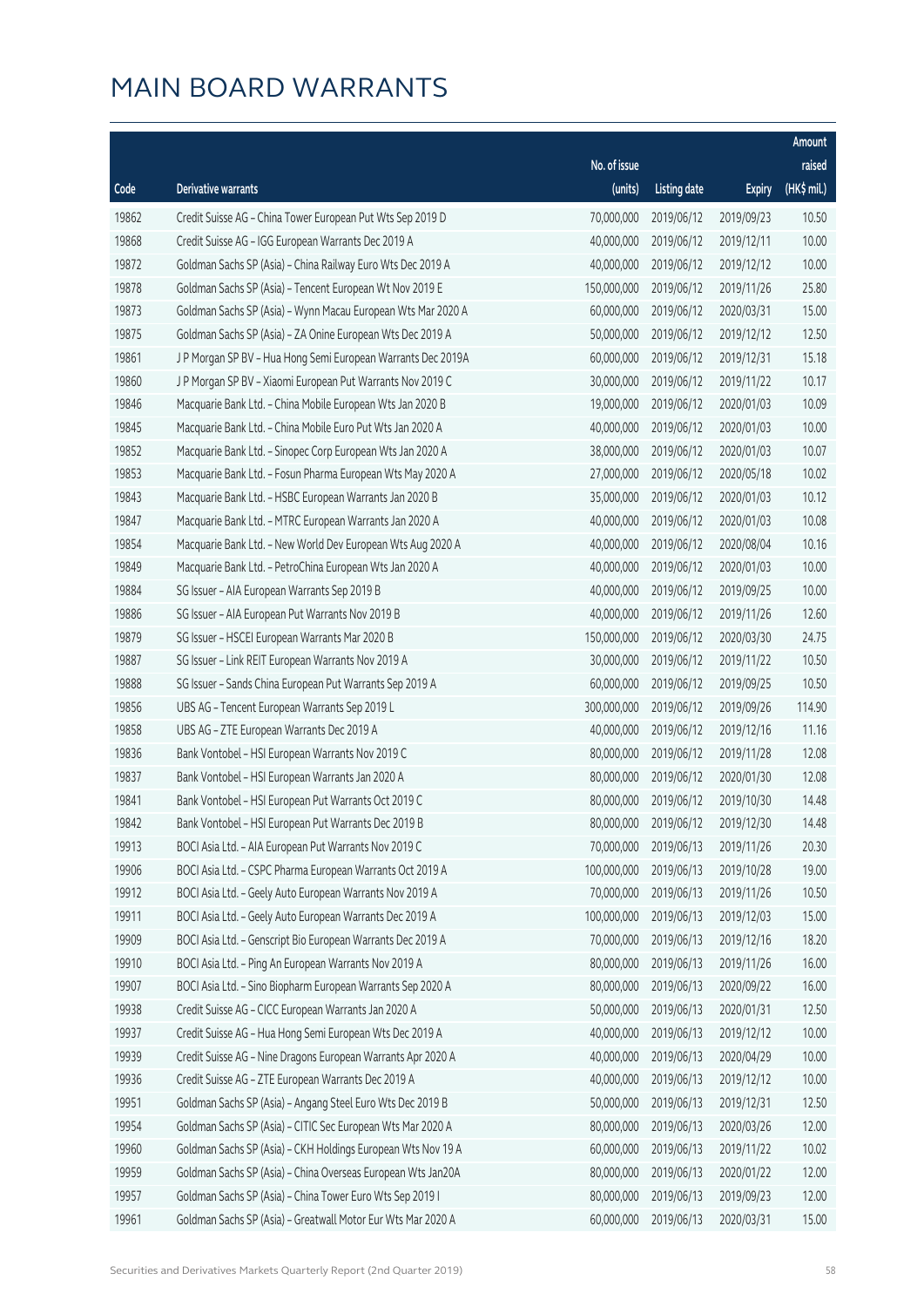|       |                                                              |              |                       |               | Amount      |
|-------|--------------------------------------------------------------|--------------|-----------------------|---------------|-------------|
|       |                                                              | No. of issue |                       |               | raised      |
| Code  | Derivative warrants                                          | (units)      | <b>Listing date</b>   | <b>Expiry</b> | (HK\$ mil.) |
| 19933 | HK Bank - Conch Cement European Warrants Dec 2019 A          | 40,000,000   | 2019/06/13            | 2019/12/31    | 10.40       |
| 19916 | HK Bank - Agricultural Bank European Warrants Dec 2019 A     | 50,000,000   | 2019/06/13            | 2019/12/31    | 12.50       |
| 19934 | HK Bank - BOC HK European Warrants Dec 2019 A                | 80,000,000   | 2019/06/13            | 2019/12/23    | 12.00       |
| 19932 | HK Bank - China Unicom European Warrants Mar 2020 A          | 80,000,000   | 2019/06/13            | 2020/03/25    | 12.00       |
| 19917 | HK Bank - PICC Group European Warrants Dec 2019 A            | 40,000,000   | 2019/06/13            | 2019/12/31    | 10.00       |
| 19915 | HK Bank - Sands China European Warrants Dec 2019 A           | 50,000,000   | 2019/06/13            | 2019/12/31    | 12.50       |
| 19935 | HK Bank - Wynn Macau European Warrants Feb 2020 A            | 80,000,000   | 2019/06/13            | 2020/02/28    | 12.00       |
| 19921 | HK Bank - Yanzhou Coal European Warrants Feb 2020 A          | 80,000,000   | 2019/06/13            | 2020/02/13    | 12.00       |
| 19918 | HK Bank - Zijin Mining European Warrants Dec 2019 A          | 40,000,000   | 2019/06/13            | 2019/12/31    | 10.00       |
| 19942 | J P Morgan SP BV - China Tower European Put Wts Dec 2019 G   | 200,000,000  | 2019/06/13            | 2019/12/31    | 50.20       |
| 19941 | J P Morgan SP BV - HKEX European Put Wts Jun 2020 A          | 200,000,000  | 2019/06/13            | 2020/06/24    | 30.20       |
| 19943 | J P Morgan SP BV - ZTE European Warrants Dec 2019 B          | 50,000,000   | 2019/06/13            | 2019/12/31    | 12.65       |
| 19897 | Macquarie Bank Ltd. - BYD Company European Put Wts Jan 2022A | 40,000,000   | 2019/06/13            | 2022/01/04    | 10.00       |
| 19898 | Macquarie Bank Ltd. - China South Air Euro Wts May 2020 A    | 40,000,000   | 2019/06/13            | 2020/05/20    | 10.00       |
| 19944 | SG Issuer - BankComm European Warrants Dec 2019 A            | 30,000,000   | 2019/06/13            | 2019/12/31    | 10.05       |
| 19945 | SG Issuer - China Shenhua European Warrants Dec 2019 B       | 70,000,000   | 2019/06/13            | 2019/12/20    | 11.20       |
| 19949 | SG Issuer - CSPC Pharma European Warrants Oct 2019 B         | 80,000,000   | 2019/06/13            | 2019/10/28    | 14.40       |
| 19948 | SG Issuer - China Tower European Warrants Oct 2019 E         | 70,000,000   | 2019/06/13            | 2019/10/23    | 10.50       |
| 19950 | SG Issuer - Link REIT European Put Warrants Aug 2020 A       | 80,000,000   | 2019/06/13            | 2020/08/24    | 12.00       |
| 19947 | SG Issuer - Zijin Mining European Warrants Nov 2019 B        | 50,000,000   | 2019/06/13            | 2019/11/12    | 10.00       |
| 19900 | UBS AG - Link REIT European Warrants Dec 2019 A              | 50,000,000   | 2019/06/13            | 2019/12/16    | 12.60       |
| 19892 | Bank Vontobel - AIA European Warrants Nov 2019 B             | 50,000,000   | 2019/06/13            | 2019/11/22    | 10.05       |
| 19891 | Bank Vontobel - AIA European Put Warrants Dec 2019 C         | 40,000,000   | 2019/06/13            | 2019/12/16    | 10.04       |
| 19890 | Bank Vontobel - CSPC Pharma European Warrants Jan 2020 B     | 40,000,000   | 2019/06/13            | 2020/01/03    | 12.04       |
| 19994 | BOCI Asia Ltd. - BYD Company European Warrants Nov 2019 A    | 40,000,000   | 2019/06/14            | 2019/11/22    | 12.40       |
| 19984 | BOCI Asia Ltd. - China Overseas European Warrants Jan 2020 A | 60,000,000   | 2019/06/14            | 2020/01/22    | 11.40       |
| 20002 | BOCI Asia Ltd. - CPIC European Warrants Dec 2019 A           |              | 70,000,000 2019/06/14 | 2019/12/30    | 17.50       |
| 20000 | BOCI Asia Ltd. - Chinares Cement European Warrants Dec2019 A | 50,000,000   | 2019/06/14            | 2019/12/30    | 12.50       |
| 20003 | BOCI Asia Ltd. - Evergrande European Warrants Nov 2019 A     | 100,000,000  | 2019/06/14            | 2019/11/27    | 15.00       |
| 19982 | BOCI Asia Ltd. - Henderson Land European Warrants Nov 2019 A | 70,000,000   | 2019/06/14            | 2019/11/22    | 11.90       |
| 19987 | BOCI Asia Ltd. - Link REIT European Warrants Nov 2019 A      | 70,000,000   | 2019/06/14            | 2019/11/29    | 24.50       |
| 20001 | BOCI Asia Ltd. - NCI European Warrants Oct 2019 A            | 70,000,000   | 2019/06/14            | 2019/10/28    | 10.50       |
| 19983 | BOCI Asia Ltd. - SHK Ppt European Warrants Nov 2019 A        | 50,000,000   | 2019/06/14            | 2019/11/28    | 14.00       |
| 19992 | BOCI Asia Ltd. - Yanzhou Coal European Warrants Feb 2020 A   | 60,000,000   | 2019/06/14            | 2020/02/13    | 10.20       |
| 20006 | Credit Suisse AG - AIA European Put Warrants Dec 2019 B      | 50,000,000   | 2019/06/14            | 2019/12/13    | 12.50       |
| 20007 | Credit Suisse AG - Sinopec Corp European Warrants Oct 2019 B | 60,000,000   | 2019/06/14            | 2019/10/23    | 10.02       |
| 20005 | Credit Suisse AG - Tencent Euro Put Wts Dec 2019 C           | 200,000,000  | 2019/06/14            | 2019/12/17    | 30.00       |
| 20018 | Goldman Sachs SP (Asia) - AIA European Put Wts Nov 2019 A    | 80,000,000   | 2019/06/14            | 2019/11/26    | 16.08       |
| 20017 | Goldman Sachs SP (Asia) - CKA European Warrants Nov 2019 A   | 60,000,000   | 2019/06/14            | 2019/11/21    | 10.02       |
| 20023 | Goldman Sachs SP (Asia) - Minsheng Bank Euro Wts Nov 2019 A  | 50,000,000   | 2019/06/14            | 2019/11/28    | 10.00       |
| 20019 | Goldman Sachs SP (Asia) - NCI European Warrants Sep 2019 B   | 60,000,000   | 2019/06/14            | 2019/09/23    | 10.02       |
| 19964 | Goldman Sachs SP (Asia) - Xiaomi European Warrants Dec2020 A | 60,000,000   | 2019/06/14            | 2020/12/30    | 15.00       |
| 19967 | HK Bank - CITIC Sec European Warrants Mar 2020 A             | 80,000,000   | 2019/06/14            | 2020/03/31    | 12.00       |
| 19969 | HK Bank - China Life European Warrants Apr 2020 A            | 80,000,000   | 2019/06/14            | 2020/04/22    | 12.00       |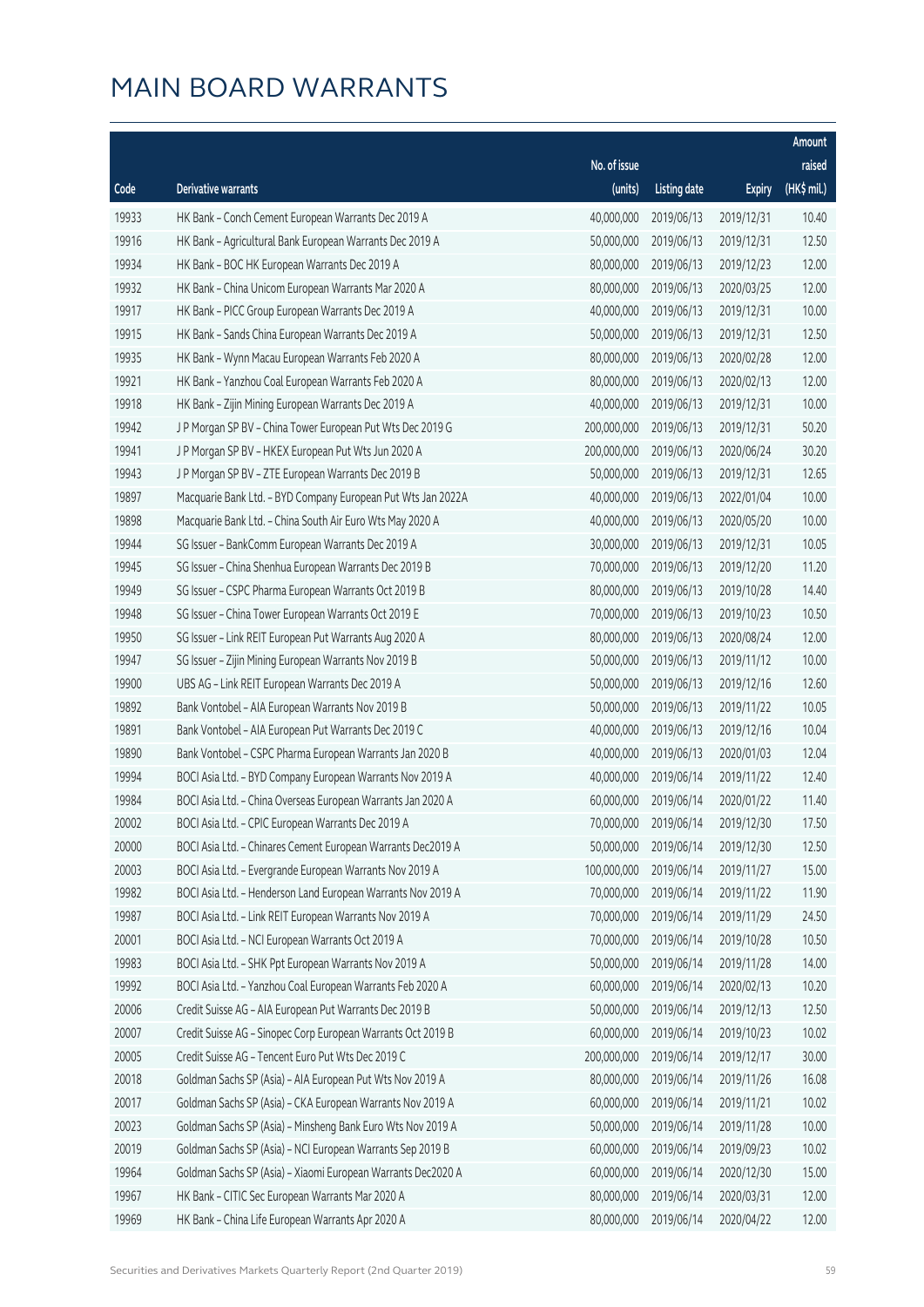|       |                                                              |              |                       |               | Amount      |
|-------|--------------------------------------------------------------|--------------|-----------------------|---------------|-------------|
|       |                                                              | No. of issue |                       |               | raised      |
| Code  | Derivative warrants                                          | (units)      | <b>Listing date</b>   | <b>Expiry</b> | (HK\$ mil.) |
| 19976 | HK Bank - Geely Auto European Warrants Apr 2020 A            | 80,000,000   | 2019/06/14            | 2020/04/23    | 12.00       |
| 19975 | HK Bank - HSCEI European Warrants Mar 2020 D                 | 100,000,000  | 2019/06/14            | 2020/03/30    | 15.00       |
| 19973 | HK Bank - HSI European Warrants Dec 2019 E                   | 100,000,000  | 2019/06/14            | 2019/12/30    | 25.00       |
| 19972 | HK Bank - HSI European Put Warrants Dec 2019 D               | 100,000,000  | 2019/06/14            | 2019/12/30    | 25.00       |
| 19971 | HK Bank - PetroChina European Warrants Dec 2019 A            | 40,000,000   | 2019/06/14            | 2019/12/31    | 10.00       |
| 20004 | J P Morgan SP BV - China Unicom European Warrants Mar 2020 A | 200,000,000  | 2019/06/14            | 2020/03/24    | 34.00       |
| 19962 | J P Morgan SP BV - Ping An European Put Warrants Dec 2019 E  | 500,000,000  | 2019/06/14            | 2019/12/31    | 75.00       |
| 19979 | Macquarie Bank Ltd. - CSPC Pharma European Put Wts Mar2020 A | 40,000,000   | 2019/06/14            | 2020/03/03    | 10.04       |
| 19977 | Macquarie Bank Ltd. - Ping An European Warrants Jan 2020 B   | 9,000,000    | 2019/06/14            | 2020/01/03    | 10.14       |
| 19981 | Macquarie Bank Ltd. - Sinopharm European Put Warrants Apr20A | 28,000,000   | 2019/06/14            | 2020/04/02    | 10.02       |
| 20011 | SG Issuer - CC Bank European Put Warrants Nov 2019 B         | 50,000,000   | 2019/06/14            | 2019/11/28    | 10.50       |
| 20008 | SG Issuer - CNOOC European Warrants Dec 2019 B               | 200,000,000  | 2019/06/14            | 2019/12/09    | 30.00       |
| 20016 | SG Issuer - CNOOC European Put Warrants Oct 2019 B           | 200,000,000  | 2019/06/14            | 2019/10/30    | 30.00       |
| 20009 | SG Issuer - CSPC Pharma European Put Warrants Dec 2019 B     | 60,000,000   | 2019/06/14            | 2019/12/24    | 10.20       |
| 20010 | SG Issuer - PetroChina European Put Warrants Dec 2019 B      | 40,000,000   | 2019/06/14            | 2019/12/31    | 10.40       |
| 19965 | Bank Vontobel - Bank of China European Warrants Feb 2020 A   | 40,000,000   | 2019/06/14            | 2020/02/03    | 10.04       |
| 19966 | Bank Vontobel - CM Bank European Warrants Jan 2020 A         | 40,000,000   | 2019/06/14            | 2020/01/06    | 10.44       |
| 20049 | Credit Suisse AG - China Life European Warrants Apr 2020 A   | 80,000,000   | 2019/06/17            | 2020/04/22    | 12.00       |
| 20052 | Credit Suisse AG - Cathay Pacific European Wts Dec 2019 A    | 60,000,000   | 2019/06/17            | 2019/12/20    | 10.02       |
| 20051 | Credit Suisse AG - CPIC European Warrants Dec 2019 B         | 40,000,000   | 2019/06/17            | 2019/12/31    | 10.00       |
| 20053 | Credit Suisse AG - HSBC European Wts Jan 2020 A              | 100,000,000  | 2019/06/17            | 2020/01/24    | 15.00       |
| 20043 | Goldman Sachs SP (Asia) - Evergrande European Wts Dec 2019 A | 50,000,000   | 2019/06/17            | 2019/12/03    | 10.00       |
| 20044 | Goldman Sachs SP (Asia) - Galaxy Ent European Wts Nov 2019 B | 60,000,000   | 2019/06/17            | 2019/11/13    | 13.98       |
| 20045 | Goldman Sachs SP (Asia) - HSI European Put Wts Nov 2019 C    | 150,000,000  | 2019/06/17            | 2019/11/28    | 24.90       |
| 20042 | Goldman Sachs SP (Asia) - Ping An Euro Put Wts Sep 2019 J    | 80,000,000   | 2019/06/17            | 2019/09/23    | 15.84       |
| 20041 | Goldman Sachs SP (Asia) - Tencent European Wt Nov 2019 F     | 150,000,000  | 2019/06/17            | 2019/11/22    | 22.50       |
| 20046 | Haitong Int'l Sec - Sunny Optical European Put Wts Nov 2019A |              | 40,000,000 2019/06/17 | 2019/11/26    | 23.60       |
| 20039 | J P Morgan SP BV - HSI European Put Warrants Nov 2019 G      | 400,000,000  | 2019/06/17            | 2019/11/28    | 61.60       |
| 20040 | J P Morgan SP BV - Tencent European Put Warrants Dec 2019 C  | 300,000,000  | 2019/06/17            | 2019/12/17    | 45.90       |
| 20031 | Macquarie Bank Ltd. - CC Bank European Warrants Jan 2020 B   | 35,000,000   | 2019/06/17            | 2020/01/03    | 10.08       |
| 20030 | Macquarie Bank Ltd. - Ping An European Put Wts Jan 2020 C    | 11,500,000   | 2019/06/17            | 2020/01/03    | 10.14       |
| 20024 | Macquarie Bank Ltd. - Tencent European Warrants Jan 2020 B   | 24,000,000   | 2019/06/17            | 2020/01/02    | 10.03       |
| 20025 | Macquarie Bank Ltd. - Tencent European Warrants Jan 2020 C   | 12,000,000   | 2019/06/17            | 2020/01/02    | 10.02       |
| 20029 | Macquarie Bank Ltd. - Tencent European Warrants Jan 2020 D   | 7,000,000    | 2019/06/17            | 2020/01/02    | 11.33       |
| 20048 | SG Issuer - HSBC European Warrants Nov 2019 A                | 70,000,000   | 2019/06/17            | 2019/11/22    | 10.50       |
| 20036 | UBS AG - HSBC European Put Warrants Dec 2019 A               | 100,000,000  | 2019/06/17            | 2019/12/23    | 25.00       |
| 20037 | UBS AG - HSCEI European Warrants Apr 2020 A                  | 200,000,000  | 2019/06/17            | 2020/04/28    | 50.00       |
| 20032 | UBS AG - Tencent European Warrants Sep 2019 M                | 300,000,000  | 2019/06/17            | 2019/09/25    | 45.00       |
| 20063 | BOCI Asia Ltd. - CGS European Warrants Dec 2019 A            | 40,000,000   | 2019/06/18            | 2019/12/30    | 10.40       |
| 20059 | BOCI Asia Ltd. - CITIC Sec European Warrants Dec 2019 C      | 50,000,000   | 2019/06/18            | 2019/12/30    | 11.50       |
| 20057 | BOCI Asia Ltd. - Tencent European Wts Nov 2019 D             | 200,000,000  | 2019/06/18            | 2019/11/29    | 30.00       |
| 20058 | BOCI Asia Ltd. - Tencent European Put Wts Dec 2019 B         | 200,000,000  | 2019/06/18            | 2019/12/17    | 30.00       |
| 20082 | Credit Suisse AG - BYD Electronic European Wts Nov 2019 A    | 70,000,000   | 2019/06/18            | 2019/11/18    | 10.50       |
| 20056 | Credit Suisse AG - CKH Holdings European Warrants Jun 2020 A | 100,000,000  | 2019/06/18            | 2020/06/22    | 15.00       |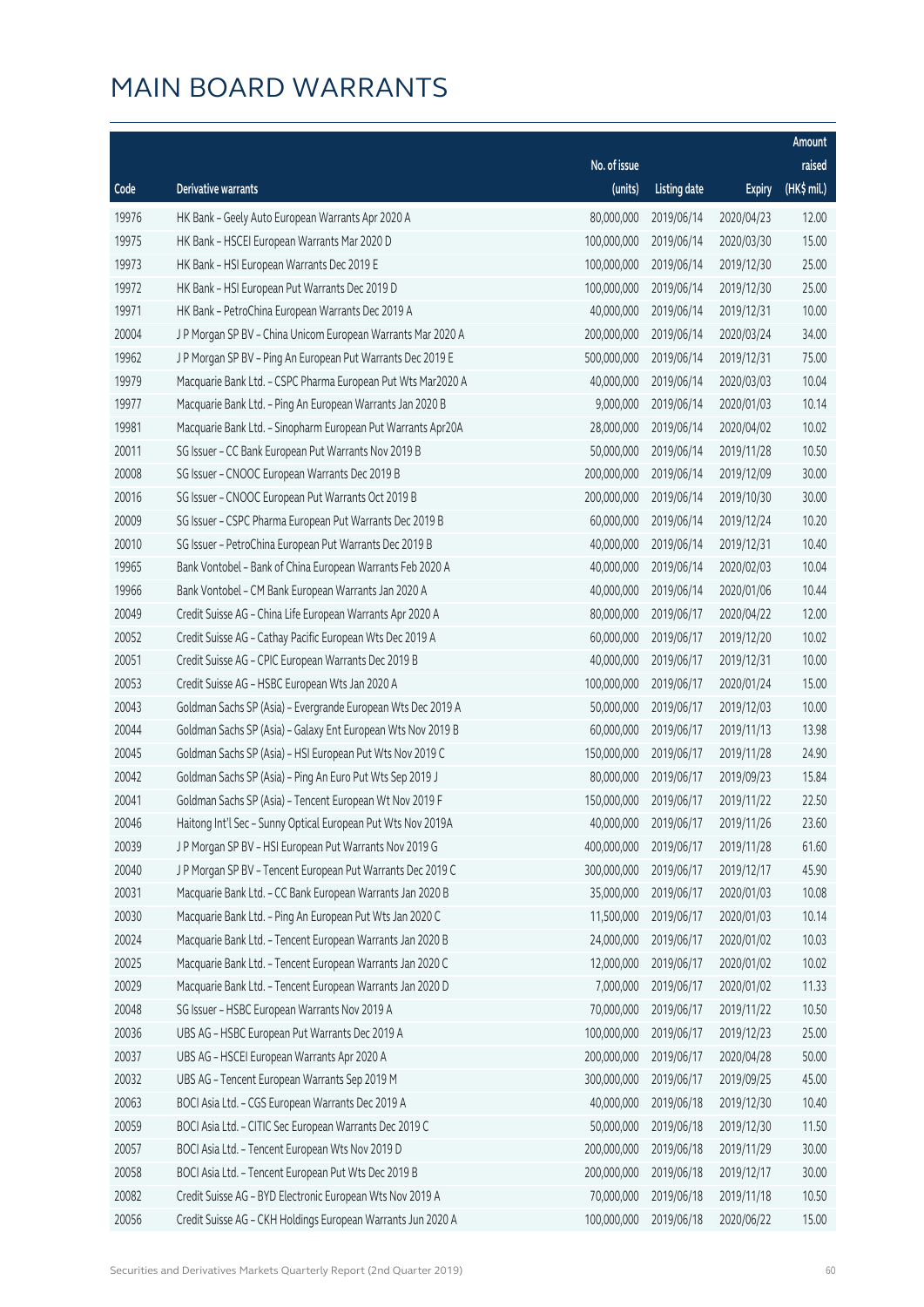|       |                                                              |              |                       |               | Amount      |
|-------|--------------------------------------------------------------|--------------|-----------------------|---------------|-------------|
|       |                                                              | No. of issue |                       |               | raised      |
| Code  | Derivative warrants                                          | (units)      | <b>Listing date</b>   | <b>Expiry</b> | (HK\$ mil.) |
| 20086 | Credit Suisse AG - China Mobile European Warrants Nov 2019 C | 60,000,000   | 2019/06/18            | 2019/11/26    | 10.02       |
| 20083 | Credit Suisse AG - Haier Elec European Warrants Dec 2019 A   | 40,000,000   | 2019/06/18            | 2019/12/17    | 10.00       |
| 20090 | Credit Suisse AG - HSI European Put Warrants Dec 2019 C      | 200,000,000  | 2019/06/18            | 2019/12/30    | 30.00       |
| 20092 | Credit Suisse AG - SUNAC European Warrants Jul 2020 A        | 100,000,000  | 2019/06/18            | 2020/07/08    | 15.00       |
| 20054 | Credit Suisse AG - Tencent European Wts Oct 2019 D           | 250,000,000  | 2019/06/18            | 2019/10/28    | 37.50       |
| 20081 | Credit Suisse AG - Tencent European Wts Dec 2019 D           | 250,000,000  | 2019/06/18            | 2019/12/27    | 37.50       |
| 20085 | Credit Suisse AG - Vitasoy Intl European Warrants Dec 2019 A | 20,000,000   | 2019/06/18            | 2019/12/17    | 10.00       |
| 20074 | Goldman Sachs SP (Asia) - AIA European Warrants Nov 2019 B   | 80,000,000   | 2019/06/18            | 2019/11/13    | 19.28       |
| 20079 | Goldman Sachs SP (Asia) - HSBC European Warrants Jan 2020 A  | 80,000,000   | 2019/06/18            | 2020/01/24    | 12.00       |
| 20080 | Goldman Sachs SP (Asia) - HSI European Put Wts Oct 2019 E    | 150,000,000  | 2019/06/18            | 2019/10/30    | 22.50       |
| 20075 | Goldman Sachs SP (Asia) - Haitong Sec Euro Wts Dec 2019 A    | 40,000,000   | 2019/06/18            | 2019/12/18    | 11.92       |
| 20076 | Goldman Sachs SP (Asia) - SHK Ppt European Wts Sep 2019 A    | 50,000,000   | 2019/06/18            | 2019/09/25    | 11.10       |
| 20101 | Haitong Int'l Sec - CC Bank European Warrants Nov 2019 A     | 70,000,000   | 2019/06/18            | 2019/11/18    | 16.10       |
| 20103 | Haitong Int'l Sec - Link REIT European Put Wts Dec 2019 A    | 40,000,000   | 2019/06/18            | 2019/12/30    | 16.80       |
| 20072 | J P Morgan SP BV - HKEX European Warrants May 2020 A         | 200,000,000  | 2019/06/18            | 2020/05/26    | 30.40       |
| 20071 | J P Morgan SP BV - HKEX European Put Wts Oct 2019 A          | 200,000,000  | 2019/06/18            | 2019/10/04    | 30.20       |
| 20064 | Macquarie Bank Ltd. - Tencent European Warrants Jan 2020 E   | 30,000,000   | 2019/06/18            | 2020/01/02    | 15.75       |
| 20065 | Macquarie Bank Ltd. - Tencent European Warrants Jan 2020 F   | 30,000,000   | 2019/06/18            | 2020/01/02    | 27.54       |
| 20096 | SG Issuer - HSI European Warrants Jan 2020 A                 | 300,000,000  | 2019/06/18            | 2020/01/30    | 45.00       |
| 20093 | SG Issuer - HSI European Put Warrants Oct 2019 G             | 300,000,000  | 2019/06/18            | 2019/10/30    | 45.00       |
| 20094 | SG Issuer - HSI European Put Warrants Nov 2019 D             | 300,000,000  | 2019/06/18            | 2019/11/28    | 45.00       |
| 20100 | SG Issuer - Sinopharm Eu Wts Nov19A                          | 50,000,000   | 2019/06/18            | 2019/11/26    | 10.75       |
| 20066 | UBS AG - Bank of China European Warrants Dec 2019 A          | 70,000,000   | 2019/06/18            | 2019/12/20    | 10.50       |
| 20068 | UBS AG - China Telecom European Warrants Dec 2019 A          | 50,000,000   | 2019/06/18            | 2019/12/23    | 12.55       |
| 20067 | UBS AG - Xiaomi European Warrants Dec 2019 A                 | 100,000,000  | 2019/06/18            | 2019/12/24    | 15.00       |
| 20105 | BOCI Asia Ltd. - HKEX European Warrants Dec 2019 D           | 200,000,000  | 2019/06/19            | 2019/12/27    | 30.00       |
| 20118 | BNP Paribas Issuance B.V. - HKEX European Wts Mar 2020 A     |              | 80,000,000 2019/06/19 | 2020/03/03    | 20.00       |
| 20115 | BNP Paribas Issuance B.V. - Tencent European Wts Feb 2020 C  | 80,000,000   | 2019/06/19            | 2020/02/04    | 20.00       |
| 20116 | BNP Paribas Issuance B.V. - Tencent European Wts Mar 2020 B  | 80,000,000   | 2019/06/19            | 2020/03/03    | 20.00       |
| 20117 | BNP Paribas Issuance B.V. - Tencent Eu Put Wt Mar 2020 C     | 80,000,000   | 2019/06/19            | 2020/03/03    | 20.00       |
| 20133 | Credit Suisse AG - Agile Ppt European Warrants Dec 2019 A    | 40,000,000   | 2019/06/19            | 2019/12/18    | 10.00       |
| 20127 | Goldman Sachs SP (Asia) - Chi Res Land Euro Wts Oct 2019 A   | 60,000,000   | 2019/06/19            | 2019/10/24    | 10.02       |
| 20124 | Goldman Sachs SP (Asia) - CSPC Pharma Euro Wts Oct 2019 B    | 60,000,000   | 2019/06/19            | 2019/10/28    | 10.14       |
| 20122 | Goldman Sachs SP (Asia) - HSI European Warrants Nov 2019 D   | 150,000,000  | 2019/06/19            | 2019/11/28    | 22.50       |
| 20123 | Goldman Sachs SP (Asia) - HSI European Put Wts Sep 2019 N    | 150,000,000  | 2019/06/19            | 2019/09/27    | 22.50       |
| 20125 | Goldman Sachs SP (Asia) - Tencent European Put Wt Dec 2019 C | 100,000,000  | 2019/06/19            | 2019/12/17    | 15.00       |
| 10076 | Haitong Int'l Sec - Baba European Warrants Jan 2020 A        | 80,000,000   | 2019/06/19            | 2020/01/17    | 24.00       |
| 10078 | Haitong Int'l Sec - Baba European Put Warrants Jan 2020 B    | 80,000,000   | 2019/06/19            | 2020/01/17    | 20.00       |
| 20119 | J P Morgan SP BV - HSI European Warrants Jan 2020 B          | 400,000,000  | 2019/06/19            | 2020/01/30    | 101.60      |
| 20111 | Macquarie Bank Ltd. - CKH European Put Warrants Mar 2020 B   | 40,000,000   | 2019/06/19            | 2020/03/03    | 10.04       |
| 20112 | Macquarie Bank Ltd. - SHK Ppt European Put Wts Jan 2020 A    | 20,000,000   | 2019/06/19            | 2020/01/03    | 10.36       |
| 20110 | Macquarie Bank Ltd. - Sunny Optical European Wts Jan 2020 B  | 10,500,000   | 2019/06/19            | 2020/01/03    | 10.21       |
| 20109 | Macquarie Bank Ltd. - CRRC Times European Warrants May 2020A | 20,700,000   | 2019/06/19            | 2020/05/18    | 10.02       |
| 20129 | SG Issuer - China Mobile European Warrants Dec 2019 A        | 60,000,000   | 2019/06/19            | 2019/12/03    | 15.00       |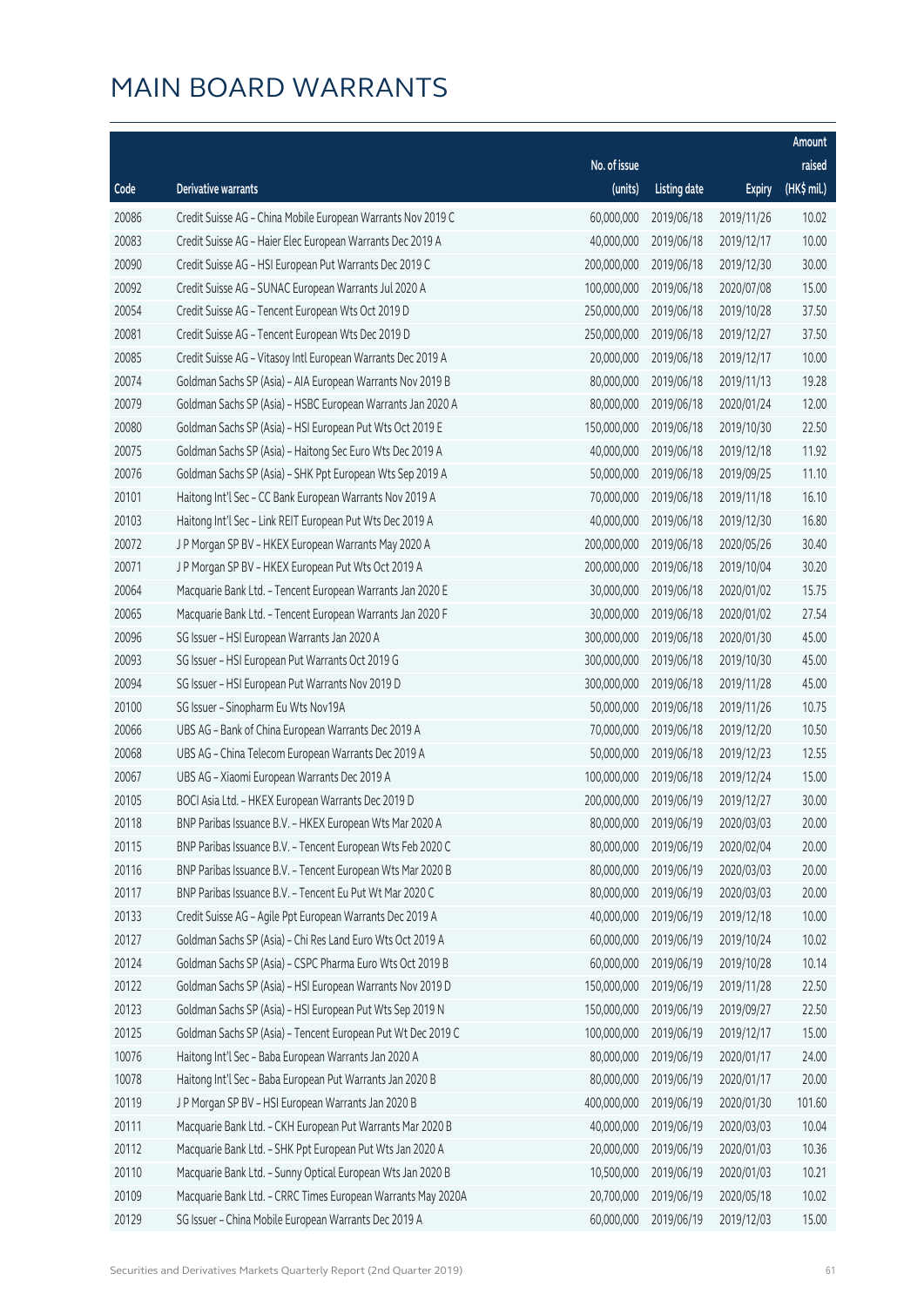|       |                                                              |              |                       |               | Amount      |
|-------|--------------------------------------------------------------|--------------|-----------------------|---------------|-------------|
|       |                                                              | No. of issue |                       |               | raised      |
| Code  | <b>Derivative warrants</b>                                   | (units)      | <b>Listing date</b>   | <b>Expiry</b> | (HK\$ mil.) |
| 20130 | SG Issuer - A50 China European Warrants Feb 2020 A           | 100,000,000  | 2019/06/19            | 2020/02/28    | 25.00       |
| 20106 | UBS AG - SHK Ppt European Warrants Nov 2019 A                | 40,000,000   | 2019/06/19            | 2019/11/27    | 11.68       |
| 20107 | UBS AG - Xiaomi European Put Warrants Dec 2019 B             | 70,000,000   | 2019/06/19            | 2019/12/23    | 10.50       |
| 20134 | BOCI Asia Ltd. - PetroChina European Warrants Dec 2019 A     | 70,000,000   | 2019/06/20            | 2019/12/30    | 17.50       |
| 20164 | Credit Suisse AG - CGS European Warrants Dec 2019 A          | 30,000,000   | 2019/06/20            | 2019/12/19    | 10.20       |
| 20163 | Credit Suisse AG - China South Air European Wts May 2020 A   | 50,000,000   | 2019/06/20            | 2020/05/13    | 10.00       |
| 20162 | Credit Suisse AG - SHK Ppt European Put Warrants Sep 2019 A  | 50,000,000   | 2019/06/20            | 2019/09/25    | 10.00       |
| 20159 | Goldman Sachs SP (Asia) - Country Garden Euro Wts Feb 2020 A | 60,000,000   | 2019/06/20            | 2020/02/21    | 10.02       |
| 20161 | Goldman Sachs SP (Asia) - CITIC Bank European Wts Nov 2019 A | 60,000,000   | 2019/06/20            | 2019/11/22    | 10.62       |
| 20153 | Goldman Sachs SP (Asia) - HSCEI European Warrants Mar 2020 A | 150,000,000  | 2019/06/20            | 2020/03/30    | 22.50       |
| 20160 | Goldman Sachs SP (Asia) - Ping An European Wts Oct 2019 E    | 80,000,000   | 2019/06/20            | 2019/10/28    | 40.16       |
| 20157 | Goldman Sachs SP (Asia) - Tencent European Wt Dec 2019 D     | 150,000,000  | 2019/06/20            | 2019/12/17    | 27.00       |
| 20143 | J P Morgan SP BV - China Life European Warrants Apr 2020 A   | 100,000,000  | 2019/06/20            | 2020/04/22    | 15.30       |
| 20145 | J P Morgan SP BV - Sinopec Corp European Warrants Dec 2019 B | 100,000,000  | 2019/06/20            | 2019/12/31    | 25.20       |
| 20144 | J P Morgan SP BV - HSBC European Warrants Sep 2019 A         | 100,000,000  | 2019/06/20            | 2019/09/30    | 16.30       |
| 20146 | J P Morgan SP BV - PetroChina European Warrants Jan 2020 A   | 100,000,000  | 2019/06/20            | 2020/01/31    | 25.10       |
| 20147 | J P Morgan SP BV - SHK Ppt European Warrants Dec 2019 B      | 40,000,000   | 2019/06/20            | 2019/12/31    | 23.16       |
| 20149 | SG Issuer - Hang Seng Bank European Put Warrants Nov 2019 A  | 80,000,000   | 2019/06/20            | 2019/11/26    | 12.00       |
| 20151 | SG Issuer - Hua Hong Semi European Warrants Dec 2019 A       | 50,000,000   | 2019/06/20            | 2019/12/05    | 10.50       |
| 20152 | SG Issuer - Kunlun Energy European Warrants Dec 2019 A       | 25,000,000   | 2019/06/20            | 2019/12/31    | 10.00       |
| 20139 | Bank Vontobel - Sinopec Corp European Warrants Jan 2020 A    | 40,000,000   | 2019/06/20            | 2020/01/03    | 12.00       |
| 20138 | Bank Vontobel - ICBC European Warrants Nov 2019 B            | 60,000,000   | 2019/06/20            | 2019/11/26    | 11.40       |
| 20140 | Bank Vontobel - SHK Ppt European Warrants Jan 2020 A         | 20,000,000   | 2019/06/20            | 2020/01/06    | 12.08       |
| 20142 | Bank Vontobel - SHK Ppt European Put Warrants Jan 2020 B     | 20,000,000   | 2019/06/20            | 2020/01/03    | 12.18       |
| 20186 | Credit Suisse AG - Agricultural Bank European Wts Dec 2019 C | 60,000,000   | 2019/06/21            | 2019/12/20    | 10.02       |
| 20191 | Credit Suisse AG - Fosun Intl European Warrants Dec 2019 A   | 40,000,000   | 2019/06/21            | 2019/12/20    | 10.00       |
| 20187 | Credit Suisse AG - NCI European Warrants Dec 2019 A          |              | 40,000,000 2019/06/21 | 2019/12/20    | 10.00       |
| 20188 | Credit Suisse AG - SJM Holdings European Warrants Nov 2019 A | 60,000,000   | 2019/06/21            | 2019/11/29    | 10.02       |
| 20196 | Goldman Sachs SP (Asia) - Bank of China Euro Wts Jan 2020 B  | 80,000,000   | 2019/06/21            | 2020/01/23    | 14.40       |
| 20192 | Goldman Sachs SP (Asia) - CC Bank European Wts Dec 2019 A    | 80,000,000   | 2019/06/21            | 2019/12/18    | 12.00       |
| 20195 | Goldman Sachs SP (Asia) - HSBC European Warrants Nov 2019 C  | 80,000,000   | 2019/06/21            | 2019/11/22    | 12.00       |
| 20194 | Goldman Sachs SP (Asia) - Link REIT European Wts Sep 2019 B  | 50,000,000   | 2019/06/21            | 2019/09/25    | 12.50       |
| 20193 | Goldman Sachs SP (Asia) - Ping An European Wts Nov 2019 B    | 100,000,000  | 2019/06/21            | 2019/11/26    | 22.00       |
| 20177 | J P Morgan SP BV - Bank of E Asia European Warrants Mar 20 A | 40,000,000   | 2019/06/21            | 2020/03/30    | 10.04       |
| 20178 | J P Morgan SP BV - Bank of China European Put Wts May 2020 A | 100,000,000  | 2019/06/21            | 2020/05/05    | 25.00       |
| 20179 | J P Morgan SP BV - CITIC Bank European Warrants Dec 2019 A   | 60,000,000   | 2019/06/21            | 2019/12/31    | 15.36       |
| 20181 | J P Morgan SP BV - Vitasoy Intl European Warrants Dec 2019 A | 40,000,000   | 2019/06/21            | 2019/12/31    | 20.68       |
| 20170 | Macquarie Bank Ltd. - Fosun Intl European Warrants Apr 2020A | 36,000,000   | 2019/06/21            | 2020/04/17    | 10.12       |
| 20169 | Macquarie Bank Ltd. - Ping An European Warrants Apr 2022 A   | 38,000,000   | 2019/06/21            | 2022/04/04    | 10.07       |
| 20167 | Macquarie Bank Ltd. - Tencent European Put Wts Jan 2020 G    | 20,000,000   | 2019/06/21            | 2020/01/02    | 10.08       |
| 20168 | Macquarie Bank Ltd. - Tencent European Put Wts Jan 2020 H    | 12,100,000   | 2019/06/21            | 2020/01/02    | 10.07       |
| 20183 | SG Issuer - CGS European Warrants Dec 2019 A                 | 20,000,000   | 2019/06/21            | 2019/12/20    | 10.60       |
| 20182 | SG Issuer - HSI European Put Warrants Dec 2019 E             | 300,000,000  | 2019/06/21            | 2019/12/30    | 45.00       |
| 20185 | SG Issuer - SJM Holdings Eu Wt Nov 2019 A                    | 70,000,000   | 2019/06/21            | 2019/11/29    | 11.55       |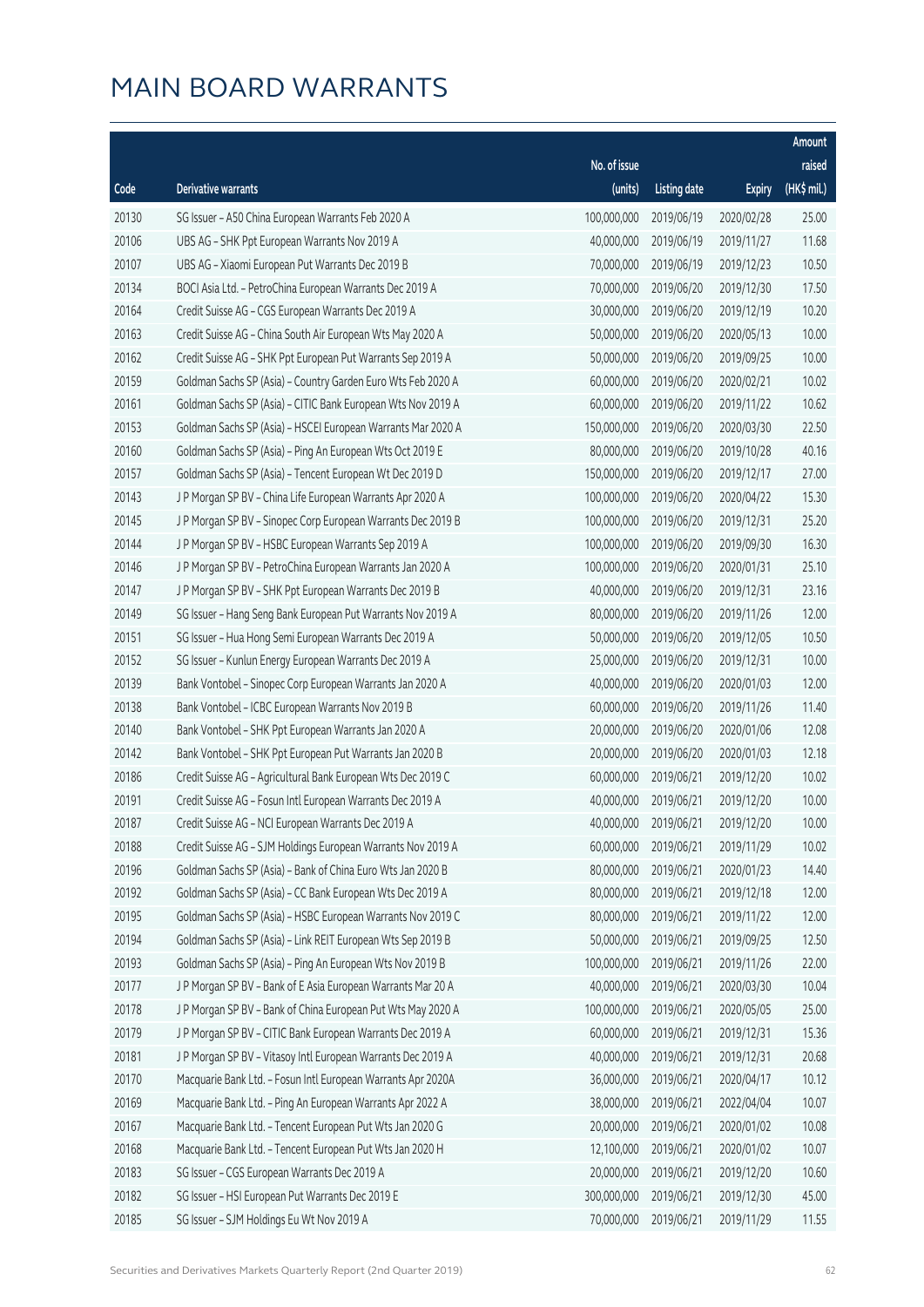|        |                                                              |              |                       |               | Amount      |
|--------|--------------------------------------------------------------|--------------|-----------------------|---------------|-------------|
|        |                                                              | No. of issue |                       |               | raised      |
| Code   | Derivative warrants                                          | (units)      | <b>Listing date</b>   | <b>Expiry</b> | (HK\$ mil.) |
| 20174  | UBS AG - Haitong Sec European Warrants Dec 2019 A            | 70,000,000   | 2019/06/21            | 2019/12/24    | 10.50       |
| 20175  | UBS AG - NCI European Warrants Dec 2019 A                    | 70,000,000   | 2019/06/21            | 2019/12/23    | 17.50       |
| 25344# | J P Morgan SP BV - HSI European Put Warrants Aug 2019 C      | 400,000,000  | 2019/06/21            | 2019/08/29    | 21.20       |
| 20199  | BOCI Asia Ltd. - Ping An European Put Warrants Sep 2019 F    | 80,000,000   | 2019/06/24            | 2019/09/30    | 14.40       |
| 20202  | BOCI Asia Ltd. - Ping An European Put Warrants Oct 2019 C    | 80,000,000   | 2019/06/24            | 2019/10/28    | 12.00       |
| 20207  | Goldman Sachs SP (Asia) - China Life Euro Wts Mar 2020 A     | 100,000,000  | 2019/06/24            | 2020/03/26    | 19.20       |
| 20216  | Goldman Sachs SP (Asia) - China Mobile Euro Wts Dec 2019 B   | 80,000,000   | 2019/06/24            | 2019/12/24    | 20.08       |
| 20206  | Goldman Sachs SP (Asia) - GAC European Warrants Apr 2020 A   | 70,000,000   | 2019/06/24            | 2020/04/20    | 10.50       |
| 20208  | Goldman Sachs SP (Asia) - Geely Auto European Wts Dec 2019 B | 80,000,000   | 2019/06/24            | 2019/12/20    | 12.00       |
| 20204  | Goldman Sachs SP (Asia) - Tencent European Wt Dec 2019 E     | 150,000,000  | 2019/06/24            | 2019/12/24    | 34.50       |
| 20203  | J P Morgan SP BV - China Mobile European Wts Dec 2019 B      | 100,000,000  | 2019/06/24            | 2019/12/06    | 25.40       |
| 20197  | Macquarie Bank Ltd. - Weigao Group European Wts Jun 2020 A   | 34,000,000   | 2019/06/24            | 2020/06/16    | 10.03       |
| 20198  | UBS AG - Tencent European Warrants Nov 2019 B                | 300,000,000  | 2019/06/24            | 2019/11/26    | 53.40       |
| 20228  | Credit Suisse AG - GAC European Warrants Apr 2020 A          | 70,000,000   | 2019/06/25            | 2020/04/20    | 10.50       |
| 20230  | Credit Suisse AG - HKEX European Put Warrants Nov 2019 C     | 70,000,000   | 2019/06/25            | 2019/11/26    | 10.50       |
| 20237  | Credit Suisse AG - HSI European Put Warrants Nov 2019 B      | 150,000,000  | 2019/06/25            | 2019/11/28    | 22.50       |
| 20239  | Credit Suisse AG - Sino Biopharm European Wts Feb 2020 A     | 70,000,000   | 2019/06/25            | 2020/02/28    | 10.50       |
| 20248  | Goldman Sachs SP (Asia) - Country Garden Euro Wts Apr 2020 A | 70,000,000   | 2019/06/25            | 2020/04/22    | 10.50       |
| 20249  | Goldman Sachs SP (Asia) - HKEX European Warrants Oct 2019 C  | 150,000,000  | 2019/06/25            | 2019/10/24    | 22.50       |
| 20246  | Goldman Sachs SP (Asia) - ICBC European Warrants Nov 2019 A  | 80,000,000   | 2019/06/25            | 2019/11/26    | 12.00       |
| 20251  | Goldman Sachs SP (Asia) - Ping An Euro Put Wts Oct 2019 F    | 80,000,000   | 2019/06/25            | 2019/10/28    | 12.00       |
| 20245  | J P Morgan SP BV - 3SBIO European Warrants Dec 2019 A        | 50,000,000   | 2019/06/25            | 2019/12/31    | 12.65       |
| 20241  | J P Morgan SP BV - CGS European Warrants Dec 2019 A          | 50,000,000   | 2019/06/25            | 2019/12/31    | 17.35       |
| 20244  | J P Morgan SP BV - Dongfeng Motor European Wts Dec 2019 A    | 30,000,000   | 2019/06/25            | 2019/12/31    | 11.10       |
| 20225  | Macquarie Bank Ltd. - BOC HK European Warrants Jan 2020 A    | 35,000,000   | 2019/06/25            | 2020/01/03    | 10.22       |
| 20220  | Macquarie Bank Ltd. - Evergrande European Wts Apr 2020 A     | 16,000,000   | 2019/06/25            | 2020/04/02    | 10.11       |
| 20224  | Macquarie Bank Ltd. - GAC European Wts Mar 2020 A            |              | 40,000,000 2019/06/25 | 2020/03/03    | 10.00       |
| 20223  | Macquarie Bank Ltd. - HKEX European Put Warrants Mar 2020 A  | 40,000,000   | 2019/06/25            | 2020/03/03    | 11.68       |
| 20255  | BOCI Asia Ltd. - AIA European Warrants Nov 2019 D            | 70,000,000   | 2019/06/26            | 2019/11/01    | 10.50       |
| 20258  | BOCI Asia Ltd. - HKEX European Put Warrants Sep 2019 G       | 200,000,000  | 2019/06/26            | 2019/09/30    | 30.00       |
| 20257  | BOCI Asia Ltd. - HKEX European Put Warrants Nov 2019 C       | 100,000,000  | 2019/06/26            | 2019/11/26    | 15.00       |
| 20272  | Credit Suisse AG - HKEX European Put Warrants Sep 2019 G     | 100,000,000  | 2019/06/26            | 2019/09/25    | 15.00       |
| 20274  | Credit Suisse AG - WH Group European Put Warrants Dec 2019 B | 60,000,000   | 2019/06/26            | 2019/12/20    | 10.02       |
| 20286  | Goldman Sachs SP (Asia) - China Mobile Eu Put Wts Nov 2019 B | 80,000,000   | 2019/06/26            | 2019/11/22    | 12.48       |
| 20282  | Goldman Sachs SP (Asia) - HKEX European Put Wts Nov 2019 D   | 100,000,000  | 2019/06/26            | 2019/11/26    | 15.00       |
| 20284  | Goldman Sachs SP (Asia) - HSBC European Put Wts Nov 2019 D   | 80,000,000   | 2019/06/26            | 2019/11/22    | 14.88       |
| 20299  | Goldman Sachs SP (Asia) - HSI European Put Wts Nov 2019 E    | 150,000,000  | 2019/06/26            | 2019/11/28    | 22.50       |
| 20288  | Goldman Sachs SP (Asia) - HTSC European Warrants Nov 2019 A  | 60,000,000   | 2019/06/26            | 2019/11/11    | 10.02       |
| 20287  | Goldman Sachs SP (Asia) - Tencent European Put Wt Dec 2019 F | 100,000,000  | 2019/06/26            | 2019/12/17    | 19.80       |
| 20264  | J P Morgan SP BV - HKEX European Put Wts Sep 2019 F          | 200,000,000  | 2019/06/26            | 2019/09/30    | 33.80       |
| 20265  | J P Morgan SP BV - HKEX European Put Wts Apr 2020 A          | 200,000,000  | 2019/06/26            | 2020/04/06    | 50.00       |
| 20267  | J P Morgan SP BV - HSI European Put Warrants Dec 2019 E      | 400,000,000  | 2019/06/26            | 2019/12/30    | 100.00      |
| 20269  | J P Morgan SP BV - MTRC European Put Warrants Dec 2019 A     | 40,000,000   | 2019/06/26            | 2019/12/31    | 10.00       |
| 20271  | J P Morgan SP BV - PSBC European Warrants Dec 2019 A         | 40,000,000   | 2019/06/26            | 2019/12/31    | 10.00       |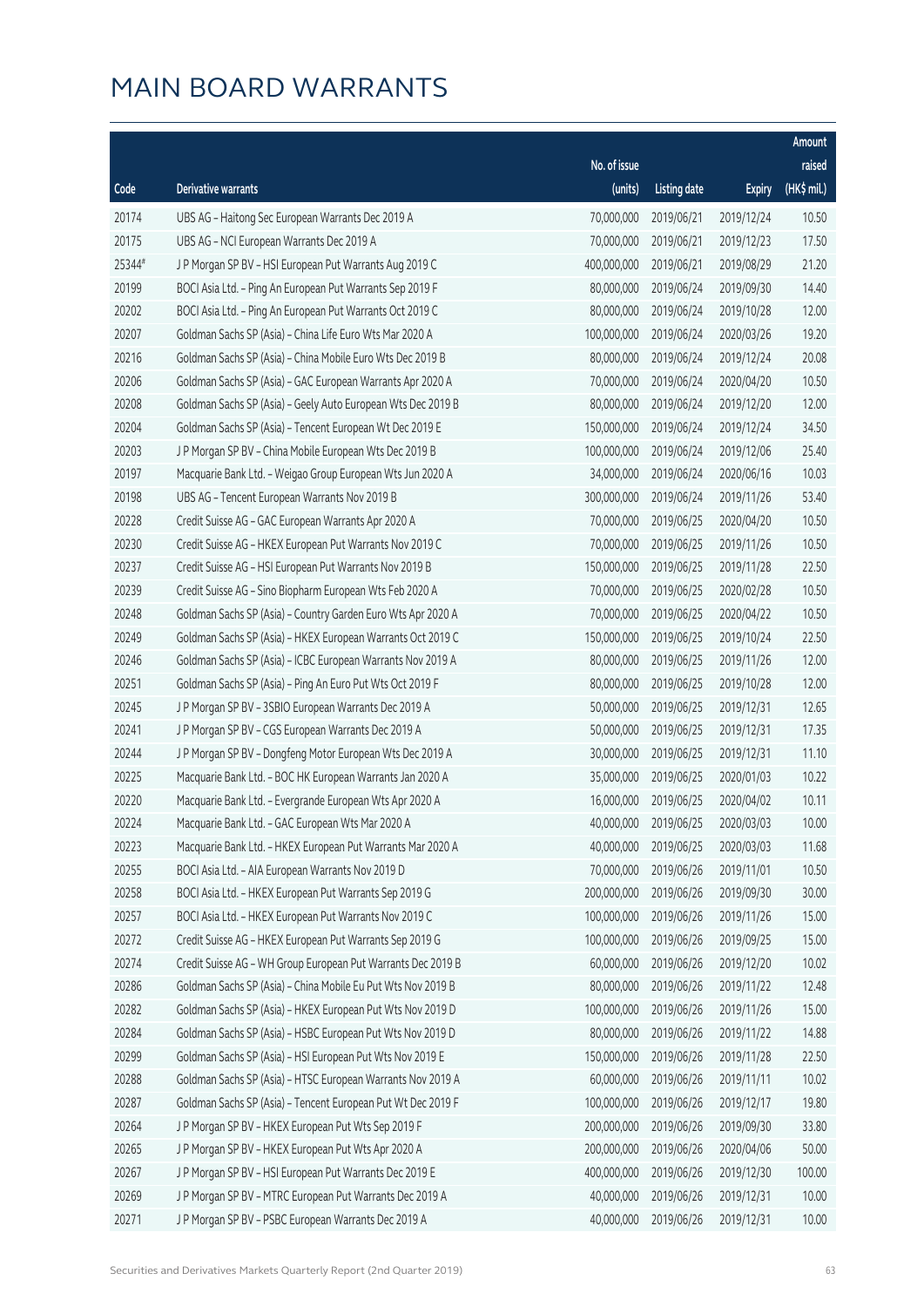|       |                                                              |                        |                     |               | Amount       |
|-------|--------------------------------------------------------------|------------------------|---------------------|---------------|--------------|
|       |                                                              | No. of issue           |                     |               | raised       |
| Code  | Derivative warrants                                          | (units)                | <b>Listing date</b> | <b>Expiry</b> | $(HK\$ mil.) |
| 20266 | J P Morgan SP BV - Tencent European Put Warrants Dec 2019 D  | 300,000,000            | 2019/06/26          | 2019/12/31    | 75.00        |
| 20268 | J P Morgan SP BV - Zhaojin Mining European Wts Nov 2020 A    | 60,000,000             | 2019/06/26          | 2020/11/16    | 10.98        |
| 20254 | Macquarie Bank Ltd. - Li Ning European Warrants Oct 2020 A   | 40,000,000             | 2019/06/26          | 2020/10/16    | 10.00        |
| 20277 | SG Issuer - HKEX European Put Warrants Oct 2019 B            | 60,000,000             | 2019/06/26          | 2019/10/25    | 12.60        |
| 20278 | SG Issuer - Sands China European Put Warrants Nov 2019 C     | 60,000,000             | 2019/06/26          | 2019/11/27    | 12.00        |
| 20281 | SG Issuer - Tencent European Warrants Oct 2019 E             | 200,000,000            | 2019/06/26          | 2019/10/28    | 30.00        |
| 20280 | SG Issuer - Tencent European Put Warrants Dec 2019 E         | 200,000,000            | 2019/06/26          | 2019/12/17    | 30.00        |
| 20262 | UBS AG - HSCEI European Put Warrants Mar 2020 B              | 200,000,000            | 2019/06/26          | 2020/03/30    | 30.00        |
| 20326 | BNP Paribas Issuance B.V. - HKEX European Wts Oct 2019 D     | 50,000,000             | 2019/06/27          | 2019/10/03    | 10.50        |
| 20331 | BNP Paribas Issuance B.V. - HKEX European Wts Nov 2019 D     | 70,000,000             | 2019/06/27          | 2019/11/04    | 10.50        |
| 20332 | BNP Paribas Issuance B.V. - Ping An European Wt Apr 2020 A   | 40,000,000             | 2019/06/27          | 2020/04/02    | 10.00        |
| 20317 | BNP Paribas Issuance B.V. - Tencent European Wts Nov 2019 D  | 80,000,000             | 2019/06/27          | 2019/11/04    | 12.00        |
| 20318 | BNP Paribas Issuance B.V. - Tencent European Wts Jan 2020 I  | 80,000,000             | 2019/06/27          | 2020/01/03    | 20.80        |
| 20325 | BNP Paribas Issuance B.V. - Tencent Eu Put Wt Jan 2020 J     | 80,000,000             | 2019/06/27          | 2020/01/03    | 22.40        |
| 20374 | Credit Suisse AG - AIA European Put Warrants Apr 2020 A      | 100,000,000            | 2019/06/27          | 2020/04/23    | 15.00        |
| 20378 | Credit Suisse AG - HSI European Put Warrants Oct 2019 C      | 150,000,000            | 2019/06/27          | 2019/10/30    | 22.50        |
| 20305 | Credit Suisse AG - HSI European Put Warrants Nov 2019 C      | 150,000,000            | 2019/06/27          | 2019/11/28    | 22.50        |
| 20373 | Credit Suisse AG - Ping An European Put Warrants Mar 2020 B  | 200,000,000            | 2019/06/27          | 2020/03/23    | 30.00        |
| 20376 | Credit Suisse AG - Vitasoy Intl European Warrants Jul 2020 A | 100,000,000            | 2019/06/27          | 2020/07/31    | 25.00        |
| 20369 | Goldman Sachs SP (Asia) - AIA European Warrants Nov 2019 C   | 80,000,000             | 2019/06/27          | 2019/11/01    | 12.00        |
| 20367 | Goldman Sachs SP (Asia) - CSPC Pharma Euro Wts Nov 2019 A    | 70,000,000             | 2019/06/27          | 2019/11/26    | 10.50        |
| 20359 | Goldman Sachs SP (Asia) - HKEX European Put Wts Sep 2019 P   | 100,000,000            | 2019/06/27          | 2019/09/27    | 15.00        |
| 20370 | Goldman Sachs SP (Asia) - Ping An Euro Put Wts Oct 2019 G    | 80,000,000             | 2019/06/27          | 2019/10/08    | 12.00        |
| 20371 | Goldman Sachs SP (Asia) - Tencent European Wt Oct 2019 J     | 150,000,000            | 2019/06/27          | 2019/10/28    | 22.50        |
| 20347 | J P Morgan SP BV - CS Services European Warrants Dec 2019 A  | 60,000,000             | 2019/06/27          | 2019/12/31    | 15.12        |
| 20339 | J P Morgan SP BV - CM Bank European Warrants Dec 2019 A      | 80,000,000             | 2019/06/27          | 2019/12/31    | 12.08        |
| 20343 | J P Morgan SP BV - HKEX European Warrants Oct 2019 B         | 200,000,000 2019/06/27 |                     | 2019/10/31    | 30.20        |
| 20338 | J P Morgan SP BV - HSI European Put Warrants Jan 2020 C      | 400,000,000            | 2019/06/27          | 2020/01/30    | 100.00       |
| 20349 | J P Morgan SP BV - MTRC European Warrants Jan 2020 A         | 50,000,000             | 2019/06/27          | 2020/01/31    | 12.55        |
| 20342 | J P Morgan SP BV - Ping An European Warrants Oct 2019 F      | 200,000,000            | 2019/06/27          | 2019/10/11    | 42.40        |
| 20350 | J P Morgan SP BV - Zijin Mining European Warrants Dec 2019 B | 40,000,000             | 2019/06/27          | 2019/12/31    | 10.00        |
| 20316 | Macquarie Bank Ltd. - SJM Holdings European Wts Oct 2020 A   | 40,000,000             | 2019/06/27          | 2020/10/16    | 10.04        |
| 20315 | Macquarie Bank Ltd. - Sunny Optical European Wts Jan 2020 C  | 12,000,000             | 2019/06/27          | 2020/01/03    | 10.16        |
| 20306 | Macquarie Bank Ltd. - Tencent European Warrants Dec 2020 A   | 36,000,000             | 2019/06/27          | 2020/12/01    | 10.01        |
| 20380 | SG Issuer - China Taiping European Warrants Nov 2019 A       | 50,000,000             | 2019/06/27          | 2019/11/21    | 11.50        |
| 20381 | SG Issuer - GF Sec European Warrants Dec 2019 A              | 50,000,000             | 2019/06/27          | 2019/12/20    | 10.00        |
| 20379 | SG Issuer - HSCEI European Put Warrants Mar 2020 C           | 150,000,000            | 2019/06/27          | 2020/03/30    | 22.50        |
| 20383 | SG Issuer - HSI European Put Warrants Oct 2019 H             | 300,000,000            | 2019/06/27          | 2019/10/30    | 45.00        |
| 20391 | SG Issuer - HSI European Put Warrants Nov 2019 F             | 300,000,000            | 2019/06/27          | 2019/11/28    | 45.00        |
| 20389 | SG Issuer - Sunny Optical European Warrants Dec 2019 D       | 100,000,000            | 2019/06/27          | 2019/12/31    | 15.00        |
| 20382 | SG Issuer - Tencent European Put Warrants Oct 2019 F         | 200,000,000            | 2019/06/27          | 2019/10/23    | 32.00        |
| 20301 | UBS AG - HSI European Put Warrants Dec 2019 D                | 300,000,000            | 2019/06/27          | 2019/12/30    | 75.00        |
| 20333 | UBS AG - Ping An European Warrants Oct 2019 D                | 100,000,000            | 2019/06/27          | 2019/10/09    | 21.60        |
| 20334 | UBS AG - Ping An European Warrants Nov 2019 A                | 100,000,000            | 2019/06/27          | 2019/11/26    | 15.70        |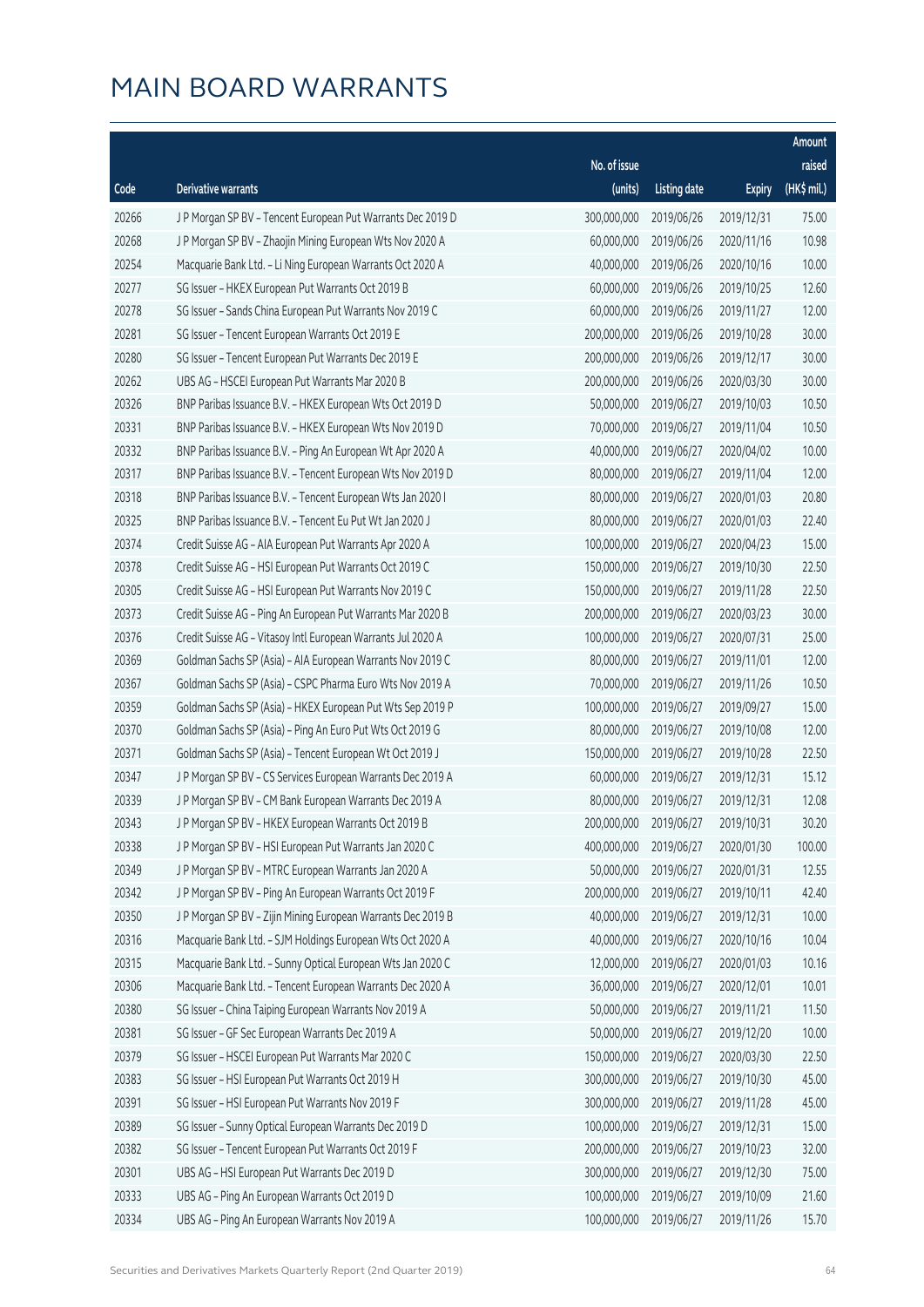|              |                                                              |              |                     |               | Amount      |
|--------------|--------------------------------------------------------------|--------------|---------------------|---------------|-------------|
|              |                                                              | No. of issue |                     |               | raised      |
| Code         | <b>Derivative warrants</b>                                   | (units)      | <b>Listing date</b> | <b>Expiry</b> | (HK\$ mil.) |
| 20335        | UBS AG - Ping An European Put Warrants Oct 2019 E            | 100,000,000  | 2019/06/27          | 2019/10/04    | 33.50       |
| 20356        | Bank Vontobel - HKEX European Warrants Mar 2020 A            | 100,000,000  | 2019/06/27          | 2020/03/02    | 25.10       |
| 20358        | Bank Vontobel - ICBC European Put Warrants Jan 2020 A        | 30,000,000   | 2019/06/27          | 2020/01/06    | 10.53       |
| 20357        | Bank Vontobel - New World Dev European Warrants Jul 2020 A   | 50,000,000   | 2019/06/27          | 2020/07/28    | 11.55       |
| 20409        | Credit Suisse AG - AIA European Warrants Oct 2019 B          | 70,000,000   | 2019/06/28          | 2019/10/04    | 10.50       |
| 20403        | Credit Suisse AG - BOC HK European Warrants Dec 2019 A       | 40,000,000   | 2019/06/28          | 2019/12/27    | 10.00       |
| 20412        | Credit Suisse AG - CS Services European Warrants Dec 2019 A  | 40,000,000   | 2019/06/28          | 2019/12/27    | 10.00       |
| 20406        | Credit Suisse AG - Galaxy Ent European Warrants Dec 2020 A   | 100,000,000  | 2019/06/28          | 2020/12/31    | 25.00       |
| 20402        | Credit Suisse AG - Hang Seng Bank European Warrants Dec 19 A | 40,000,000   | 2019/06/28          | 2019/12/27    | 10.00       |
| 20428        | Goldman Sachs SP (Asia) - China Tower Euro Wts Oct 2019 E    | 80,000,000   | 2019/06/28          | 2019/10/30    | 12.00       |
| 20426        | Goldman Sachs SP (Asia) - Hengan Intl European Wts Dec2019 A | 40,000,000   | 2019/06/28          | 2019/12/30    | 10.00       |
| 20424        | Goldman Sachs SP (Asia) - Ping An European Wts Oct 2019 H    | 100,000,000  | 2019/06/28          | 2019/10/09    | 15.00       |
| 20422        | Goldman Sachs SP (Asia) - Tencent European Wt Dec 2019 G     | 150,000,000  | 2019/06/28          | 2019/12/27    | 22.50       |
| 20423        | Goldman Sachs SP (Asia) - Xiaomi European Warrants Nov2019 B | 70,000,000   | 2019/06/28          | 2019/11/13    | 10.50       |
| 20395        | J P Morgan SP BV - CLP Holdings European Warrants Dec 2019 A | 40,000,000   | 2019/06/28          | 2019/12/31    | 10.84       |
| 20400        | Macquarie Bank Ltd. - CSOP A50 ETF European Wts Jan 2020 A   | 19,000,000   | 2019/06/28          | 2020/01/03    | 10.55       |
| 20413        | SG Issuer - AIA European Put Warrants Apr 2020 A             | 200,000,000  | 2019/06/28          | 2020/04/23    | 30.00       |
| 20419        | SG Issuer - CAM CSI300 European Warrants Sep 2019 F          | 80,000,000   | 2019/06/28          | 2019/09/27    | 12.00       |
| 20414        | SG Issuer - BOCL European Put Warrants Apr 2020 A            | 80,000,000   | 2019/06/28          | 2020/04/24    | 12.00       |
| 20415        | SG Issuer - CM Bank European Put Warrants Oct 2019 C         | 60,000,000   | 2019/06/28          | 2019/10/25    | 10.80       |
| 20416        | SG Issuer - MTR Corporation European Warrants Dec 2019 A     | 40,000,000   | 2019/06/28          | 2019/12/31    | 10.00       |
| 20417        | SG Issuer - Ping An European Warrants Oct 2019 D             | 80,000,000   | 2019/06/28          | 2019/10/28    | 30.80       |
| 20394        | UBS AG - SPDR Gold Trust European Warrants Aug 2020 A        | 40,000,000   | 2019/06/28          | 2020/08/24    | 10.00       |
| 20392        | UBS AG - Vitasoy Intl European Warrants Dec 2019 A           | 20,000,000   | 2019/06/28          | 2019/12/30    | 10.00       |
| 20434        | Bank Vontobel - HSBC European Warrants Jan 2020 B            | 50,000,000   | 2019/06/28          | 2020/01/06    | 11.55       |
| 20429        | Bank Vontobel - Meituan European Warrants Feb 2020 A         | 40,000,000   | 2019/06/28          | 2020/02/04    | 10.04       |
| 20432        | Bank Vontobel - Ping An European Warrants Feb 2020 A         | 70,000,000   | 2019/06/28          | 2020/02/03    | 11.27       |
| <b>Total</b> |                                                              |              |                     |               | 39,993.21   |

# Further issue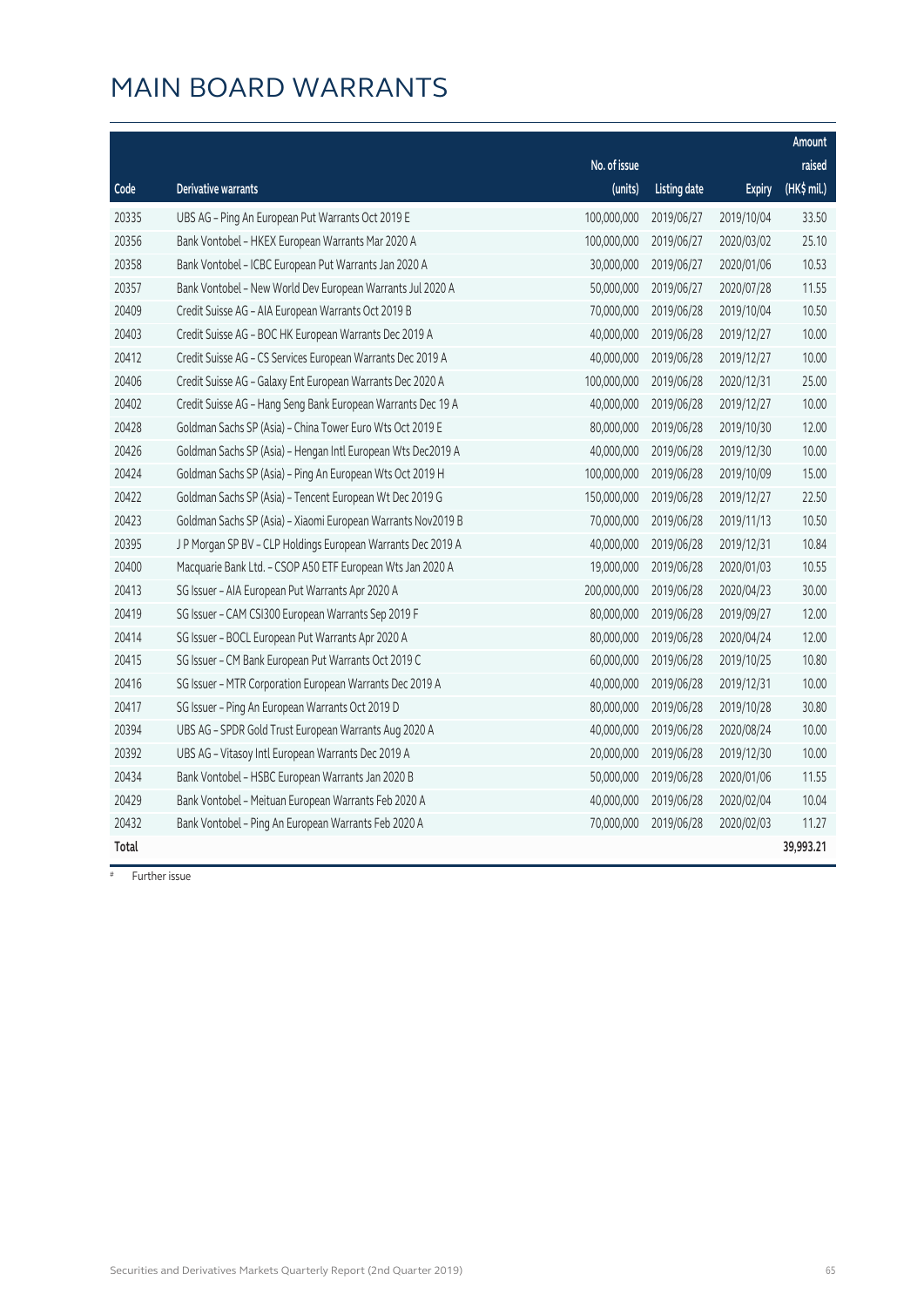#### **Debt Securities Trading Statistics**

|      |                |                                | Turnover value          |
|------|----------------|--------------------------------|-------------------------|
|      |                | Exchange fund notes (HK\$ mil) | Market total (HK\$ mil) |
| 2018 | Q <sub>2</sub> | 8.66                           | 11,216.39               |
|      | Q <sub>3</sub> | 469.21                         | 12,699.23               |
|      | Q4             | 59.73                          | 13,055.16               |
| 2019 | Q1             | 180.86                         | 17,574.55               |
|      | Q2             | 112.77                         | 16,566.96               |

#### **Debt Securities Nominal Value**

|      |                | No. of issues | Nominal value (HK\$ mil.) |
|------|----------------|---------------|---------------------------|
| 2018 | Q <sub>2</sub> | 1,117         | 4,313,245.30              |
|      | Q3             | 1,155         | 4,476,037.29              |
|      | Q4             | 1,195         | 4,588,705.55              |
| 2019 | Q1             | 1,243         | 4,806,055.20              |
|      | Q2             | 1,291         | 4,908,086.43              |

#### **New Listing Statistics – Debt Securities**

|      |    | No. of newly listed debt securities | Amount raised (HK\$ mil.) |
|------|----|-------------------------------------|---------------------------|
| 2018 | Q2 | 74                                  | 268,843.96                |
|      | Q3 | 64                                  | 270,436.71                |
|      | Q4 | 86                                  | 254,127.38                |
| 2019 | Ο1 | 94                                  | 330,173.31                |
|      | Q2 | 107                                 | 353,472.05                |
|      |    |                                     |                           |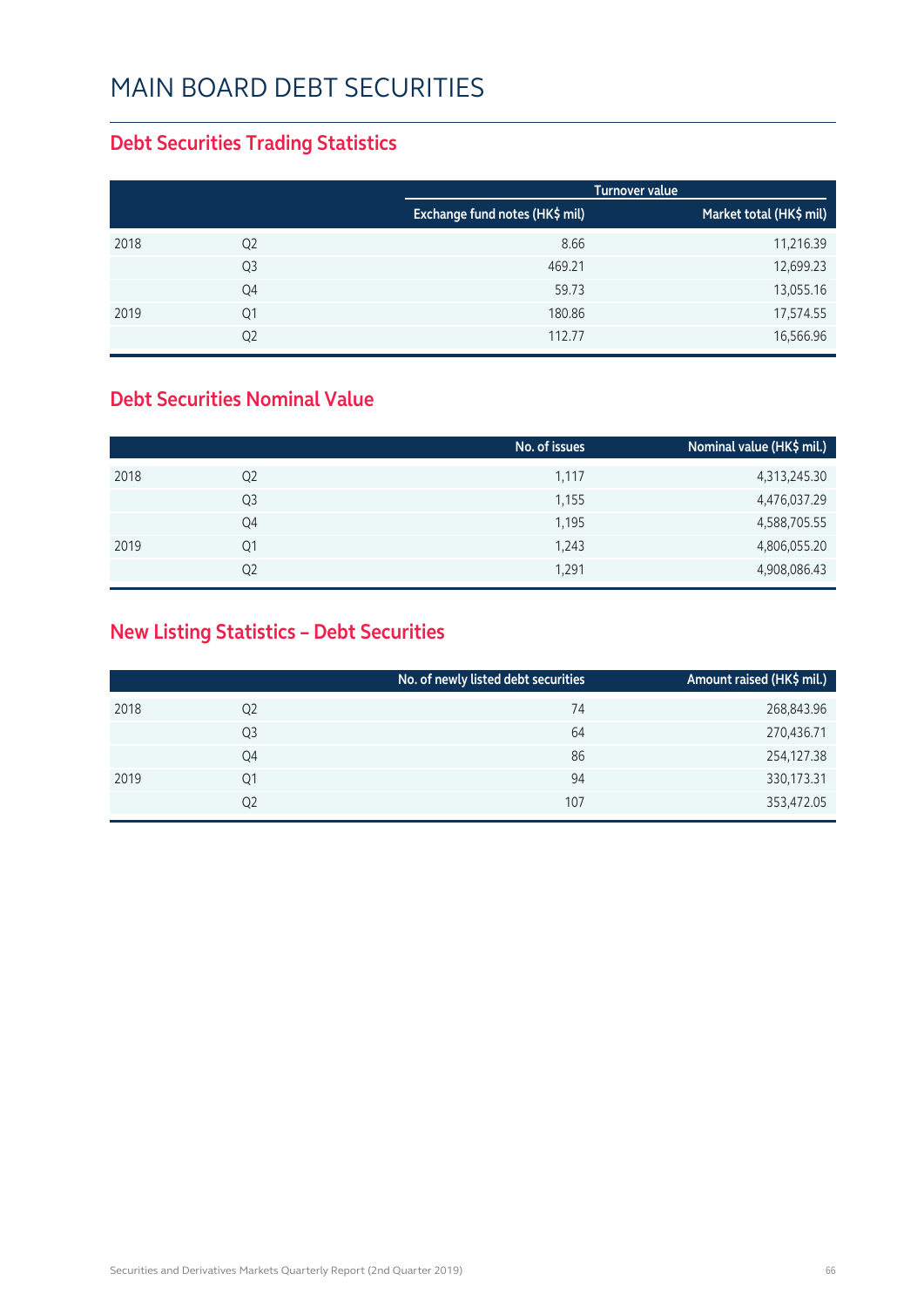#### **Newly Listed Debt Securities**

for 2nd quarter 2019

|        |                                                                     |            |               |                     |            | Amount raised |
|--------|---------------------------------------------------------------------|------------|---------------|---------------------|------------|---------------|
| Code   | Debt securities                                                     | Principal  |               | <b>Listing date</b> | Maturity   | (HK\$ mil.)   |
| 05152# | Granda Century Ltd. 7.50% Guaranteed Bonds 2021                     | <b>USD</b> | 235,000,000   | 2019/04/02          | 2021/09/11 | 1,795.94      |
| 05937  | China Bright (Hong Kong) Ltd. 6.50% Guaranteed Bonds 2022           | <b>USD</b> | 138,000,000   | 2019/04/03          | 2022/04/02 | 1,076.40      |
| 05928  | Zhenro Properties Group Ltd. 8.65% Senior Notes 2023                | <b>USD</b> | 420,000,000   | 2019/04/04          | 2023/01/21 | 3,273.28      |
| 05931  | Vertex Capital Investment Ltd. 4.75% Guaranteed Bonds 2024          | <b>USD</b> | 500,000,000   | 2019/04/04          | 2024/04/03 | 3,900.00      |
| 05932  | Mei Nian Investment Ltd. 7.75% Guaranteed Senior Notes 2021         | <b>USD</b> | 200,000,000   | 2019/04/04          | 2021/04/03 | 1,538.89      |
| 05936  | Link 2019 CB Ltd. 1.60% Guaranteed Green Conv. Bonds 2024           | <b>HKD</b> | 4,000,000,000 | 2019/04/04          | 2024/04/03 | 4,000.00      |
| 05938  | Hong Kong Mortgage Corporation Ltd. 1.76% Notes 2020, The           | <b>HKD</b> | 500,000,000   | 2019/04/08          | 2020/10/04 | 500.00        |
| 05940  | Power Best Global Investments Ltd. 13.00% Senior Notes 2021         | <b>USD</b> | 100,000,000   | 2019/04/08          | 2021/04/04 | 780.00        |
| 05943  | Jingrui Holdings Ltd. 10.875% Senior Notes 2021                     | <b>USD</b> | 200,000,000   | 2019/04/08          | 2021/10/04 | 1,549.20      |
| 05947  | Caiyun International Investment Ltd. 5.50% Guar. Bonds 2022         | <b>USD</b> | 800,000,000   | 2019/04/09          | 2022/04/08 | 6,222.97      |
| 05944  | AIA Group Ltd. 3.60% Notes 2029                                     | <b>USD</b> | 1,000,000,000 | 2019/04/10          | 2029/04/09 | 7,760.45      |
| 05948  | China SCE Group Holdings Ltd. 7.375% Senior Notes 2024              | <b>USD</b> | 350,000,000   | 2019/04/10          | 2024/04/09 | 2,730.00      |
| 05953  | Jisco SR Pearl Ltd. 7.00% Guaranteed Bonds 2022                     | <b>USD</b> | 300,000,000   | 2019/04/11          | 2022/04/10 | 2,321.40      |
| 05952  | Xinjiang Transportation Construction Investment                     | <b>USD</b> | 160,000,000   | 2019/04/12          | 2022/04/11 | 1,248.00      |
|        | Holding Co. Ltd. 7.80% Bonds 2022                                   |            |               |                     |            |               |
| 05957  | Tencent Holdings Ltd. 3.28% Senior Notes 2024                       | <b>USD</b> | 1,250,000,000 | 2019/04/12          | 2024/04/11 | 9,749.13      |
| 05960  | Tencent Holdings Ltd. Floating Rate Notes 2024B                     | <b>USD</b> | 750,000,000   | 2019/04/12          | 2024/04/11 | 5,850.00      |
| 05961  | Tencent Holdings Ltd. 3.575% Senior Notes 2026                      | <b>USD</b> | 500,000,000   | 2019/04/12          | 2026/04/11 | 3,899.77      |
| 05962  | Tencent Holdings Ltd. 3.975% Senior Notes 2029                      | <b>USD</b> | 3,000,000,000 | 2019/04/12          | 2029/04/11 | 23,392.29     |
| 05963  | Tencent Holdings Ltd. 4.525% Senior Notes 2049                      | <b>USD</b> | 500,000,000   | 2019/04/12          | 2049/04/11 | 3,898.72      |
| 05964  | Redsun Properties Group Ltd. 9.95% Senior Notes 2022                | <b>USD</b> | 300,000,000   | 2019/04/12          | 2022/04/11 | 2,271.46      |
| 04234# | The Govt of the HKSAR of the PRC 1.16% Bonds 2022                   | <b>HKD</b> | 4,000,000,000 | 2019/04/12          | 2022/05/18 | 3,921.20      |
| 05991  | Hong Kong Mortgage Corporation Ltd., The 1.89% Notes 2021           | <b>HKD</b> | 1,000,000,000 | 2019/04/17          | 2021/04/16 | 1,000.00      |
| 05996  | Nuoxi Capital Ltd. 7.45% Guaranteed Bonds 2022                      | <b>USD</b> | 300,000,000   | 2019/04/17          | 2022/04/16 | 2,340.00      |
| 05983  | Southwest Securities Int'l Securities Ltd. 6.90% Bonds 2021         | <b>USD</b> | 200,000,000   | 2019/04/18          | 2021/04/17 | 1,560.00      |
| 05965  | Bank of China Ltd., Luxembourg Branch Floating Rate Notes 2022 C    | <b>USD</b> | 500,000,000   | 2019/04/18          | 2022/04/17 | 3,900.00      |
| 05967  | Bank of China Ltd., Frankfurt Branch 0.25% Notes 2022 D             | <b>EUR</b> | 500,000,000   | 2019/04/18          | 2022/04/17 | 4,416.93      |
| 05968  | Bank of China Ltd., acting through its Sydney branch                | <b>AUD</b> | 600,000,000   | 2019/04/18          | 2022/10/17 | 3,372.18      |
|        | Floating Rate Notes 2022 B                                          |            |               |                     |            |               |
| 05969  | Bank of China Ltd., Hong Kong Branch 2.45% Notes 2021D              | <b>HKD</b> | 6,000,000,000 | 2019/04/18          | 2021/04/17 | 6,000.00      |
| 05974  | Bank of China Ltd., Hong Kong Branch 3.125% Notes 2024              | <b>USD</b> | 550,000,000   | 2019/04/18          | 2024/04/17 | 4,283.31      |
| 05982  | Bank of China Ltd., Hong Kong Branch 3.625% Notes 2029              | <b>USD</b> | 300,000,000   | 2019/04/18          | 2029/04/17 | 2,330.08      |
| 05990  | Xihui Haiwai I Investment Holdings Co., Ltd. 4.50% Guar. Bonds 2022 | <b>USD</b> | 300,000,000   | 2019/04/18          | 2022/04/17 | 2,333.52      |
| 06000  | IFC Development (Corporate Treasury) Ltd. 3.625% Guar. Notes 2029   | <b>USD</b> | 500,000,000   | 2019/04/18          | 2029/04/17 | 3,858.39      |
| 85742  | Bank of China Ltd., Macau Branch 3.10% CNY Notes 2020 C             | <b>RMB</b> | 2,500,000,000 | 2019/04/18          | 2020/04/17 | 2,920.75      |
| 85743  | Bank of China Ltd., Macau Branch 3.30% CNY Notes 2022 E             | <b>RMB</b> | 2,000,000,000 | 2019/04/18          | 2022/04/17 | 2,336.60      |
| 06007  | Hong Kong Mortgage Corporation Ltd., The 1.82% Notes 2020           | <b>HKD</b> | 550,000,000   | 2019/04/23          | 2020/04/18 | 550.00        |
| 05998  | Yuyao Econ Dev Zone Construction Invest &Dev 6.00% Guar. Bonds 2022 | <b>USD</b> | 100,000,000   | 2019/04/24          | 2022/04/23 | 780.00        |
| 05946  | Huaibei City Construction Investment Holding Group Co. Ltd.         | <b>USD</b> | 150,000,000   | 2019/04/24          | 2022/04/23 | 1,170.00      |
|        | 5.00% Credit Enhanced Bonds 2022                                    |            |               |                     |            |               |
| 06009  | Huai'an Water Conservancy Holding Group Co., Ltd. 6.20% Notes 2022  | <b>USD</b> | 300,000,000   | 2019/04/25          | 2022/04/24 | 2,340.00      |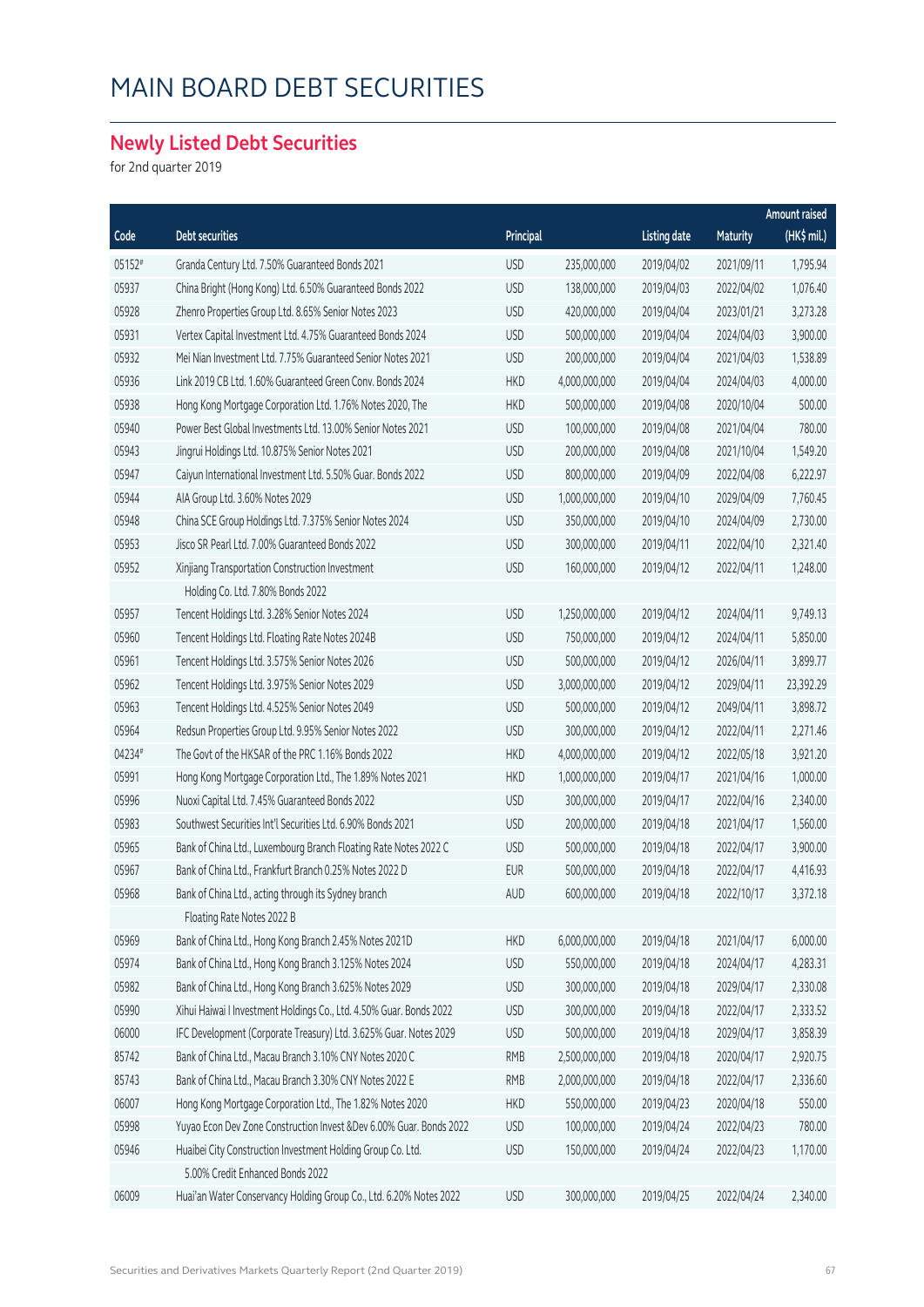|        |                                                                         |            |               |                     |                 | <b>Amount raised</b> |
|--------|-------------------------------------------------------------------------|------------|---------------|---------------------|-----------------|----------------------|
| Code   | <b>Debt securities</b>                                                  | Principal  |               | <b>Listing date</b> | <b>Maturity</b> | (HK\$mil.)           |
| 05493# | Chengdu Communications Investment Group Corporation Ltd.                | <b>USD</b> | 100,000,000   | 2019/04/25          | 2021/12/20      | 787.44               |
|        | 5.125% Bonds 2021                                                       |            |               |                     |                 |                      |
| 06003  | Intellect Aim Management Ltd. 1.875% Guar Exchangeable B2020            | <b>HKD</b> | 1,100,000,000 | 2019/05/02          | 2020/04/27      | 1,100.00             |
| 06014  | CICC Hong Kong Finance 2016 MTN Ltd. Floating Rate Notes 2022           | <b>USD</b> | 700,000,000   | 2019/05/06          | 2022/05/03      | 5,460.00             |
| 06016  | CICC Hong Kong Finance 2016 MTN Ltd. 3.375% Notes 2022 B                | <b>USD</b> | 300,000,000   | 2019/05/06          | 2022/05/03      | 2,335.84             |
| 05495# | Yichang High-Tech Investment Development Co., Ltd. 7.50% Notes 2021     | <b>USD</b> | 150,000,000   | 2019/05/07          | 2021/12/20      | 1,178.24             |
| 06011  | Chengdu Tianfu New Area Invest Group Co., Ltd. 4.65% Bonds 2024         | <b>USD</b> | 300,000,000   | 2019/05/08          | 2024/05/07      | 2,340.00             |
| 06017  | CAR Inc. 8.875% Senior Notes 2022                                       | <b>USD</b> | 372,333,000   | 2019/05/14          | 2022/05/10      | 2,904.20             |
| 04497# | AVIC Int'l Finance & Investment Ltd. 4.375% Guar. Bonds 2021            | <b>USD</b> | 100,000,000   | 2019/05/14          | 2021/05/23      | 778.31               |
| 05152# | Granda Century Ltd. 7.50% Guaranteed Bonds 2021                         | <b>USD</b> | 65,000,000    | 2019/05/14          | 2021/09/11      | 497.19               |
| 04302  | Hong Kong Mortgage Corporation Ltd., The 1.96% Notes 2020               | <b>HKD</b> | 520,000,000   | 2019/05/16          | 2020/05/15      | 520.00               |
| 04303  | CCBL (Cayman) 1 Corporation Ltd. 3.50% Guaranteed Notes 2024            | <b>USD</b> | 500,000,000   | 2019/05/17          | 2024/05/16      | 3,891.15             |
| 04319  | CCBL (Cayman) 1 Corporation Ltd. 3.875% Guaranteed Notes2029            | <b>USD</b> | 200,000,000   | 2019/05/17          | 2029/05/16      | 1,544.57             |
| 06026  | MGM China Holdings Ltd. 5.375% Senior Notes 2024                        | <b>USD</b> | 750,000,000   | 2019/05/17          | 2024/05/15      | 5,850.00             |
| 06028  | MGM China Holdings Ltd. 5.875% Senior Notes 2026                        | <b>USD</b> | 750,000,000   | 2019/05/17          | 2026/05/15      | 5,850.00             |
| 04221# | The Govt of the HKSAR of the PRC 2.22% Bonds 2024                       | <b>HKD</b> | 2,500,000,000 | 2019/05/17          | 2024/08/07      | 2,548.75             |
| 05818# | E-House (China) Enterprise Holdings Ltd. 7.75% Senior Notes 2021        | <b>USD</b> | 100,000,000   | 2019/05/17          | 2021/02/28      | 770.35               |
| 04325  | Hong Kong Mortgage Corporation Ltd., The 1.98% Notes 2021               | <b>HKD</b> | 750,000,000   | 2019/05/21          | 2021/05/17      | 750.00               |
| 04526  | NWD (MTN) Ltd. 3.80% Notes 2029                                         | <b>HKD</b> | 450,000,000   | 2019/05/21          | 2029/05/21      | 450.00               |
| 04527  | Rongshi International Finance Ltd. 3.25% Notes 2024                     | <b>USD</b> | 500,000,000   | 2019/05/22          | 2024/05/21      | 3,892.67             |
| 04528  | Rongshi International Finance Ltd. 3.75% Notes 2029                     | <b>USD</b> | 500,000,000   | 2019/05/22          | 2029/05/21      | 3,880.03             |
| 04076  | Hong Kong Monetary Authority, The 1.70% Exchange Fund Notes 2021        | <b>HKD</b> | 1,200,000,000 | 2019/05/23          | 2021/05/24      | 1,198.44             |
| 04329  | Liuzhou Dongtong Investment & Development Co., Ltd. 7.00% Bonds 2022    | <b>USD</b> | 140,000,000   | 2019/05/23          | 2022/05/22      | 1,092.00             |
| 04530  | Pioneer Reward Ltd. 3.375% Guaranteed Bonds 2022                        | <b>USD</b> | 500,000,000   | 2019/05/24          | 2022/05/23      | 3,893.72             |
| 04532  | Oceanwide Holdings International Development III Co., Ltd.              | <b>USD</b> | 280,000,000   | 2019/05/24          | 2021/05/23      | 2,184.00             |
|        | 14.50% Guar Senior Notes 2021                                           |            |               |                     |                 |                      |
| 04531  | Zhuzhou City Construction Dev Group Co., Ltd. 5.70% Bonds 2022          | <b>USD</b> | 400,000,000   | 2019/05/27          | 2022/05/24      | 3,120.00             |
| 04238  | The Govt of the HKSAR of the PRC 2.50% Green Bond 2024                  | <b>USD</b> | 1,000,000,000 | 2019/05/29          | 2024/05/28      | 7,779.95             |
| 04533  | China Huadian Overseas Development Management Co. Ltd.                  | <b>USD</b> | 500,000,000   | 2019/05/30          |                 | 3,900.00             |
|        | Senior Guar Perp Sec                                                    |            |               |                     |                 |                      |
| 04535  | Pingxiang Urban Construction Investment Developing Co. 4.95% Bonds 2022 | <b>USD</b> | 300,000,000   | 2019/05/30          | 2022/04/29      | 2,340.00             |
| 04539  | SDG Finance I Ltd. 5.30% Perpetual Capital Securities                   | <b>USD</b> | 100,000,000   | 2019/05/30          |                 | 780.00               |
| 04541  | Lee & Man Paper Manufacturing Ltd. 5.50% Senior Perp Capital Securities | <b>USD</b> | 300,000,000   | 2019/05/30          |                 | 2,340.00             |
| 04543  | Huarong Finance 2019 Co., Ltd. 3.375% Guaranteed Notes 2022             | <b>USD</b> | 300,000,000   | 2019/05/30          | 2022/05/29      | 2,334.64             |
| 04549  | Huarong Finance 2019 Co., Ltd. 3.75% Guaranteed Notes 2024              | <b>USD</b> | 900,000,000   | 2019/05/30          | 2024/05/29      | 7,011.78             |
| 04551  | Huarong Finance 2019 Co., Ltd. 4.50% Guaranteed Notes 2029              | <b>USD</b> | 700,000,000   | 2019/05/30          | 2029/05/29      | 5,445.64             |
| 85744  | Agricultural Development Bank of China 3.08% Fixed Rate CNY B2020       | <b>RMB</b> | 2,000,000,000 | 2019/05/30          | 2020/05/29      | 2,271.80             |
| 85901  | Agricultural Development Bank of China 3.23% CNY Bonds 2022             | <b>RMB</b> | 1,000,000,000 | 2019/05/30          | 2022/05/29      | 1,135.90             |
| 04542  | Chouzhou International Investment Ltd. 4.50% Guar Bonds 2022            | <b>USD</b> | 600,000,000   | 2019/05/31          | 2022/05/30      | 4,667.03             |
| 04559  | Horse Gallop Finance Ltd. 3.25% Guaranteed Notes 2022                   | <b>USD</b> | 700,000,000   | 2019/05/31          | 2022/05/30      | 5,452.41             |
| 04536  | Soar Wise Ltd. 3.50% Guaranteed Notes 2022                              | <b>USD</b> | 450,000,000   | 2019/06/03          | 2022/05/31      | 3,509.61             |
| 04553  | China Development Bank Floating Rate Notes 2021                         | GBP        | 300,000,000   | 2019/06/03          | 2021/05/31      | 2,970.00             |
| 04562  | Chongqing Nan'an Urban Construction & Dev (Group) Co., Ltd.             | <b>USD</b> | 500,000,000   | 2019/06/05          | 2024/06/04      | 3,875.98             |
|        | 4.66% Bonds 2024                                                        |            |               |                     |                 |                      |
| 05489# | Shaoxing City Investment Group Ltd. 5.875% Bonds 2021                   | <b>USD</b> | 150,000,000   | 2019/06/05          | 2021/12/18      | 1,167.60             |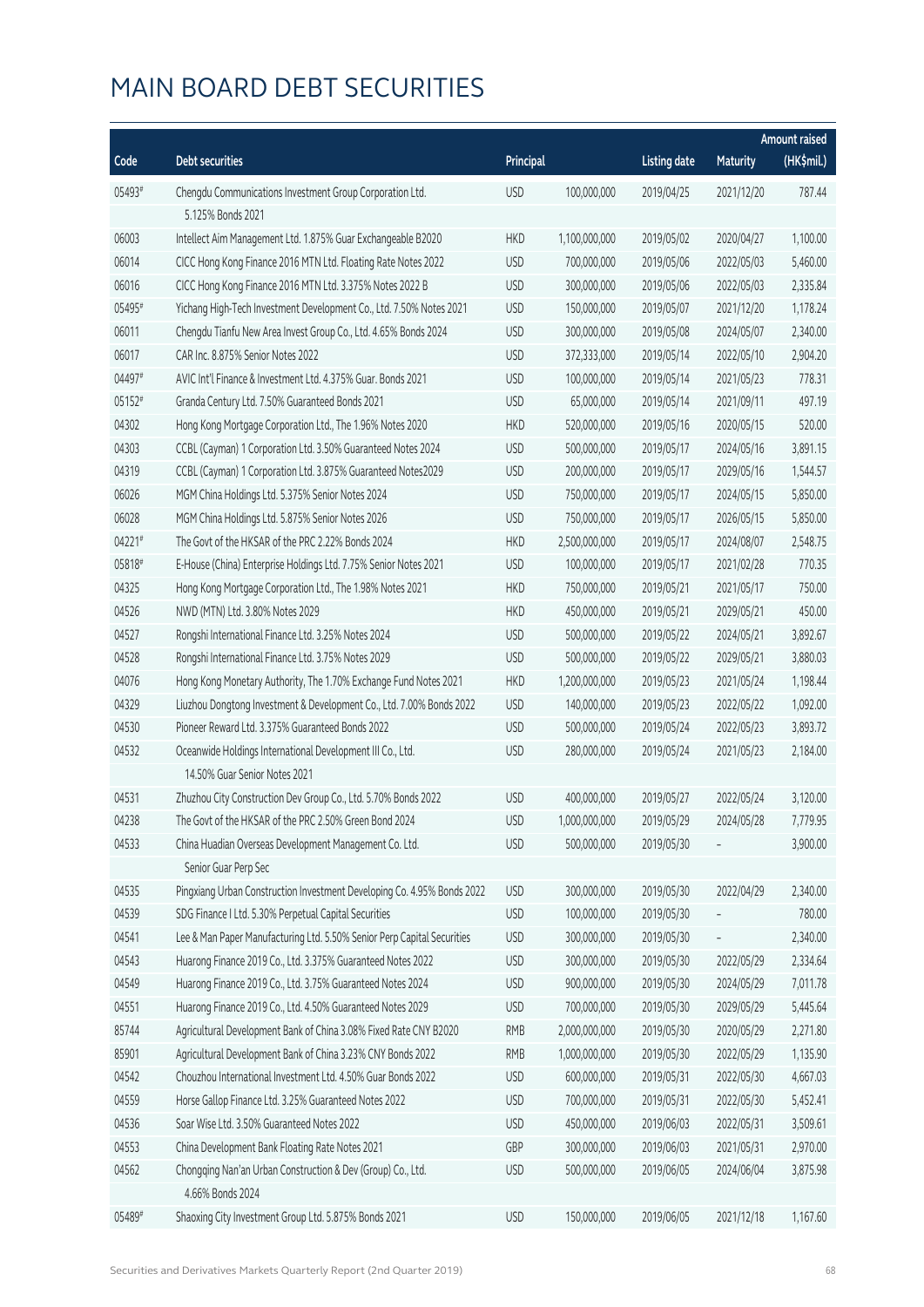|              |                                                                               |            |               |                     |                 | Amount raised |
|--------------|-------------------------------------------------------------------------------|------------|---------------|---------------------|-----------------|---------------|
| Code         | <b>Debt securities</b>                                                        | Principal  |               | <b>Listing date</b> | <b>Maturity</b> | (HK\$mil.)    |
| 04560        | Henderson Land MTN Ltd. Fixed Rate Notes 2021                                 | <b>HKD</b> | 316,000,000   | 2019/06/06          | 2021/06/05      | 316.00        |
| 04565        | Xi Yang Overseas Ltd. 4.30% Guaranteed Bonds 2024                             | <b>USD</b> | 500,000,000   | 2019/06/06          | 2024/06/05      | 3,877.50      |
| 05457        | #Yunnan Energy Investment Overseas Finance Co. Ltd. 6.25% Guar. Bonds 2021    | <b>USD</b> | 400,000,000   | 2019/06/06          | 2021/11/29      | 3,177.22      |
| 04566        | Perfect Point Ventures Ltd. 6.35% Guaranteed Notes 2022                       | <b>USD</b> | 250,000,000   | 2019/06/10          | 2022/06/06      | 1,950.00      |
| 04567        | Xinjiang Zhongtai (Group) Co., Ltd. 7.00% Bonds 2022                          | <b>USD</b> | 380,000,000   | 2019/06/10          | 2022/06/06      | 2,944.35      |
| 04573        | Hong Kong Mortgage Corporation Ltd., The 2.00% Notes 2020                     | <b>HKD</b> | 500,000,000   | 2019/06/12          | 2020/06/11      | 500.00        |
| 04569        | Xinhu (BVI) 2018 Holding Co. Ltd. 11.00% Guar. Senior N2022                   | <b>USD</b> | 110,000,000   | 2019/06/13          | 2022/06/12      | 858.00        |
| 04572        | UHI Capital Ltd. 3.00% Guaranteed Bonds 2024                                  | <b>USD</b> | 500,000,000   | 2019/06/13          | 2024/06/12      | 3,867.59      |
| 04578        | Gemdale Ever Prosperity Investment Ltd. 5.60% Guaranteed Bonds 2022           | <b>USD</b> | 250,000,000   | 2019/06/17          | 2022/06/14      | 1,950.00      |
| 04595        | Hong Kong Mortgage Corporation Ltd., The 1.88% Notes 2020                     | <b>HKD</b> | 900,000,000   | 2019/06/17          | 2020/06/15      | 900.00        |
| 04585        | Haimen Zhongnan Investment Development (Int'l) Co., Ltd.                      | <b>USD</b> | 350,000,000   | 2019/06/19          | 2022/06/18      | 2,725.99      |
|              | 10.875% Guar Senior Notes 2022                                                |            |               |                     |                 |               |
| 04587        | Shanghai Port Group (BVI) Development Co., Ltd. 2.875% Guar Bonds 2024        | <b>USD</b> | 400,000,000   | 2019/06/19          | 2024/06/18      | 3,111.80      |
| 04591        | Shanghai Port Group (BVI) Development Co., Ltd. 3.375% Guar Bonds 2029        | <b>USD</b> | 300,000,000   | 2019/06/19          | 2029/06/18      | 2,323.50      |
| 04599        | Tuspark Forward Ltd. 6.95% Guaranteed Bonds 2022                              | <b>USD</b> | 550,000,000   | 2019/06/19          | 2022/06/18      | 4,244.53      |
| 05456        | #Guangsha Holding Group Co., Ltd. 8.50% Guaranteed Senior Notes 2020          | <b>USD</b> | 20,000,000    | 2019/06/19          | 2020/11/26      | 156.00        |
| 04596        | Zhenro Properties Group Ltd. Senior Perpetual Capital Sec                     | <b>USD</b> | 200,000,000   | 2019/06/20          |                 | 1,560.00      |
| 05079        | China Merchants Bank Co., Ltd. London Branch Floating Rate Notes 2022         | <b>USD</b> | 600,000,000   | 2019/06/20          | 2022/06/19      | 4,680.00      |
| 05292        | Jinke Property Group Co., Ltd. 8.375% Notes 2021                              | <b>USD</b> | 300,000,000   | 2019/06/21          | 2021/06/20      | 2,313.77      |
| 05007        | DianJian Haiyu Ltd. 3.00% Guaranteed Notes 2022                               | <b>USD</b> | 300,000,000   | 2019/06/21          | 2022/06/20      | 2,334.80      |
| 05016        | DianJian Haiyu Ltd. 4.30% Senior Guaranteed Perpetual Securities              | <b>USD</b> | 500,000,000   | 2019/06/21          |                 | 3,900.00      |
| 05064        | VCREDIT Holdings Ltd. 11.00% Senior Notes 2021                                | <b>USD</b> | 100,000,000   | 2019/06/21          | 2021/06/20      | 764.82        |
| 05289        | Franshion Brilliant Ltd. 4.00% Guaranteed Senior Notes 2024                   | <b>USD</b> | 250,000,000   | 2019/06/24          | 2024/06/21      | 1,980.50      |
| 05297        | Mudanjiang City Investment Group Co., Ltd. 8.00% Notes 2022                   | <b>USD</b> | 100,000,000   | 2019/06/24          | 2022/06/21      | 780.00        |
| 05298        | China Everbright Bank Co., Ltd., HK Branch Floating Rate Notes 2022           | <b>USD</b> | 500,000,000   | 2019/06/25          | 2022/06/24      | 3,900.00      |
| 05365        | Nuoxi Capital Ltd. 7.875% Guaranteed Bonds 2021                               | <b>USD</b> | 250,000,000   | 2019/06/25          | 2021/06/24      | 1,950.00      |
| 86655        | Ministry of Finance of the PRC 2.95% CNY Bonds 2021                           | <b>RMB</b> | 3,950,000,000 | 2019/06/25          | 2021/06/24      | 4,490.36      |
| 86656        | Ministry of Finance of the PRC 3.03% CNY Bonds 2024                           | <b>RMB</b> | 1,050,000,000 | 2019/06/25          | 2024/06/24      | 1,193.64      |
| 05309        | Greenland Global Investment Ltd. 6.75% Notes 2022                             | <b>USD</b> | 500,000,000   | 2019/06/26          | 2022/06/25      | 3,894.78      |
| 05572        | Xiangyu Investment (BVI) Co., Ltd. 6.90% Guar. Bonds 2022                     | <b>USD</b> | 300,000,000   | 2019/06/26          | 2022/06/25      | 2,327.55      |
| 05534        | Kunming Dianchi Investment Co., Ltd. 6.60% Notes 2022                         | <b>USD</b> | 300,000,000   | 2019/06/27          | 2022/06/26      | 2,333.73      |
| 05578        | China Logistics Property Holdings Co., Ltd. 6.95% Conv Bonds 2024             | <b>HKD</b> | 1,109,000,000 | 2019/06/27          | 2024/06/26      | 1,109.00      |
| 05584        | Zhangzhou Transportation Development Group Co., Ltd. 6.50% Bonds 2022         | <b>USD</b> | 500,000,000   | 2019/06/27          | 2022/06/26      | 3,900.00      |
| 05940        | #Power Best Global Investments Ltd. 13.00% Senior Notes 2021                  | <b>USD</b> | 111,000,000   | 2019/06/27          | 2021/04/04      | 878.86        |
| 05513        | Yangzhou Economic and Technological Development Zone                          | <b>USD</b> | 300,000,000   | 2019/06/28          | 2022/06/27      | 2,340.00      |
|              | Development Corporation 5.50% Bonds 2022                                      |            |               |                     |                 |               |
| 05569        | Kunming Traffic Investment Co., Ltd. 6.20% Notes 2022                         | <b>USD</b> | 300,000,000   | 2019/06/28          | 2022/06/27      | 2,340.00      |
| 05570        | Xinjiang Transportation Construction Invest Holding Co. Ltd. 7.50% Bonds 2022 | <b>USD</b> | 140,000,000   | 2019/06/28          | 2022/06/27      | 1,092.00      |
| 05575        | Sichuan Railway Investment Group Co., Ltd. 3.80% Bonds 2022                   | <b>USD</b> | 300,000,000   | 2019/06/28          | 2022/06/27      | 2,340.00      |
| 05581        | CRCC Chengan Ltd. Guaranteed Perpetual Securities                             | <b>USD</b> | 1,000,000,000 | 2019/06/28          |                 | 7,800.00      |
| 05585        | Liang Shan International Development Ltd. 7.00% Guar. Bonds 2022              | <b>USD</b> | 300,000,000   | 2019/06/28          | 2022/06/27      | 2,340.00      |
| 05594        | CELESTIAL DYNASTY LTD. 4.25% Guaranteed Senior Notes 2029                     | <b>USD</b> | 650,000,000   | 2019/06/28          | 2029/06/27      | 5,055.70      |
| <b>Total</b> |                                                                               |            |               |                     |                 | 353,472.05    |

# Further issue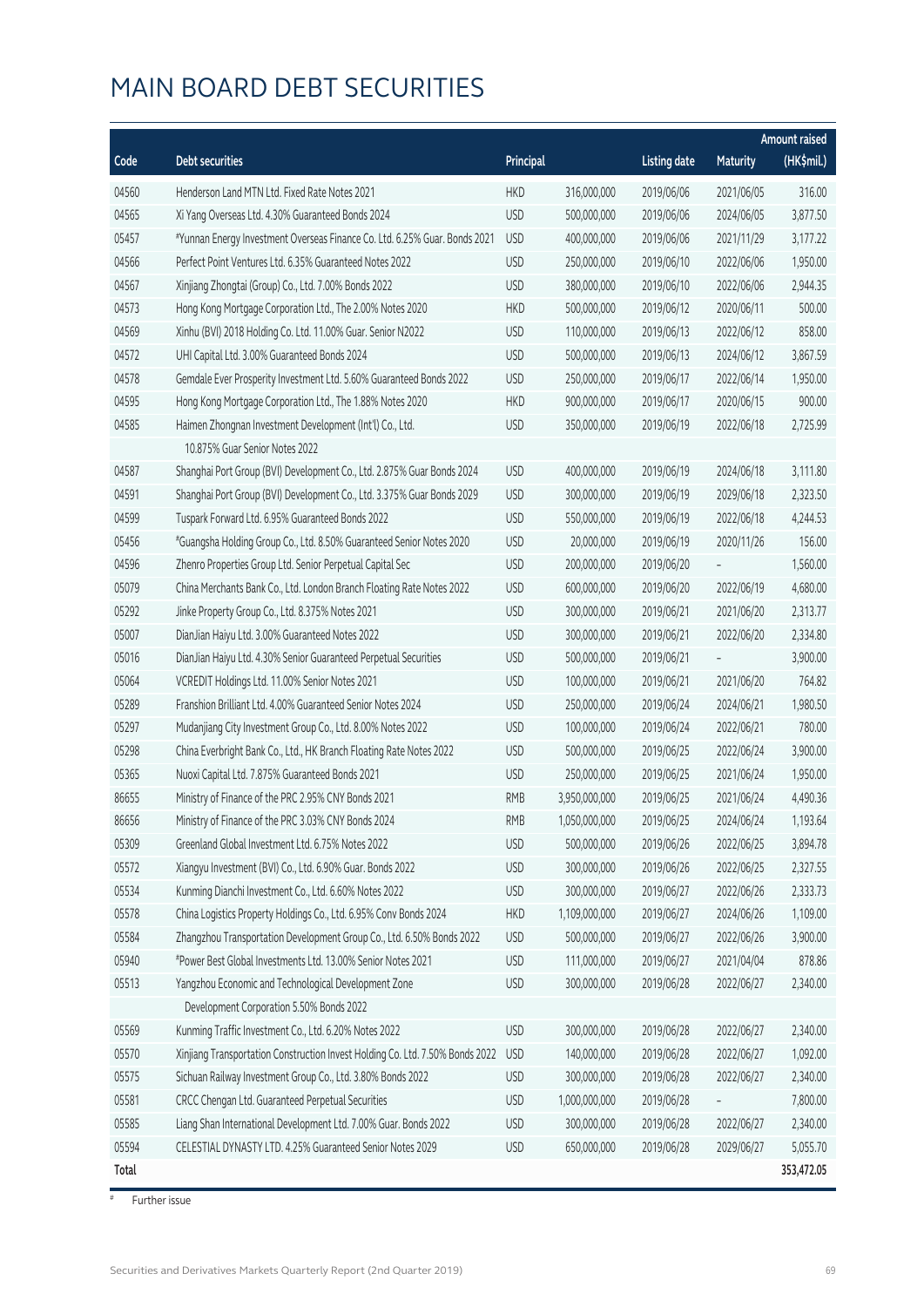|      |                | <b>Exchange</b><br><b>Traded</b><br>Fund (ETF)<br>$(HK\$ mil.) | Leveraged<br>and Inverse<br><b>Products</b><br>(L&I Products)<br>(HK\$ mil.) | <b>Real Estate</b><br>Investment<br><b>Trusts (REITs)</b><br>(HK\$ mil.) | <b>Others</b><br>(HK\$ mil.) | <b>Total</b><br>(HK\$ mil.) | $%$ of<br>market total |
|------|----------------|----------------------------------------------------------------|------------------------------------------------------------------------------|--------------------------------------------------------------------------|------------------------------|-----------------------------|------------------------|
| 2018 | Q <sub>2</sub> | 251,843.88                                                     | 23.169.94                                                                    | 24,750.59                                                                | 51.70                        | 299,816.11                  | 4.71                   |
|      | Q <sub>3</sub> | 192.388.16                                                     | 23,002.28                                                                    | 28,585.72                                                                | 62.14                        | 244,038.30                  | 4.23                   |
|      | Q4             | 190,252.89                                                     | 33,546.71                                                                    | 29,121.88                                                                | 41.46                        | 252,962.94                  | 4.78                   |
| 2019 | Q <sub>1</sub> | 260,981.84                                                     | 17,819.92                                                                    | 33,967.70                                                                | 18.91                        | 312,788.36                  | 5.17                   |
|      | Q <sub>2</sub> | 320,187.84                                                     | 27,260.07                                                                    | 31,098.07                                                                | 23.36                        | 378,569.33                  | 6.79                   |

#### **Unit Trusts and Mutual Funds Trading Statistics**

Note: Turnover value traded in non-HKD currency securities have been included

#### **Unit Trusts and Mutual Funds Market Value**

|      |                | No. of<br><b>issues</b> | Exchange<br><b>Traded</b><br>Funds (ETF)<br>(HK\$ mil.) | No. of<br><b>issues</b> | Leveraged<br>and Inverse<br><b>Products</b><br>(L&I Products)<br>$(HK\$ mil.) | No. of<br>issues | <b>Real Estate</b><br>Investment<br><b>Trusts</b><br>(REITs)<br>(HK\$ mil.) | No. of<br><b>issues</b> | <b>Others</b><br>(HK\$ mil.) | No. of<br><b>issues</b> | <b>Total</b><br>(HK\$ mil.) |
|------|----------------|-------------------------|---------------------------------------------------------|-------------------------|-------------------------------------------------------------------------------|------------------|-----------------------------------------------------------------------------|-------------------------|------------------------------|-------------------------|-----------------------------|
| 2018 | Q <sub>2</sub> | 108                     | 593,609.09                                              | 27                      | 5,188.57                                                                      | 11               | 268,855.16                                                                  |                         | 902.36                       | 145                     | 868,555.18                  |
|      | Q <sub>3</sub> | 112                     | 540,139.20                                              | 22                      | 4,625.00                                                                      | 11               | 277,844.26                                                                  |                         | 599.51                       | 146                     | 823,207.97                  |
|      | Q4             | 115                     | 551,375.79                                              | 22                      | 5,252.56                                                                      | 11               | 280,106.35                                                                  |                         | 556.89                       | 149                     | 837,291.59                  |
| 2019 | Q1             | 115                     | 596,384.72                                              | 22                      | 6,808.44                                                                      | 11               | 323,936.88                                                                  |                         | 675.83                       | 149                     | 927,805.86                  |
|      | Q <sub>2</sub> | 114                     | 582.193.93                                              | 23                      | 7,296.53                                                                      | 11               | 331,090.25                                                                  | 1                       | 639.39                       | 149                     | 921,220.10                  |

#### **New Listing Unit Trust and Mutual Funds Statistics**

|       |                | No. of newly listed<br>unit trust and mutual funds | <b>Funds raised</b><br>(HK\$ mil.) |
|-------|----------------|----------------------------------------------------|------------------------------------|
| 22018 | Q <sub>2</sub> | 4                                                  | $\overline{\phantom{0}}$           |
|       | Q3             | 4                                                  | $\overline{\phantom{0}}$           |
|       | Q4             | 6                                                  | $\overline{\phantom{0}}$           |
| 2019  | Q1             | ◢                                                  | $\overline{\phantom{0}}$           |
|       | Q <sub>2</sub> |                                                    | $\overline{\phantom{0}}$           |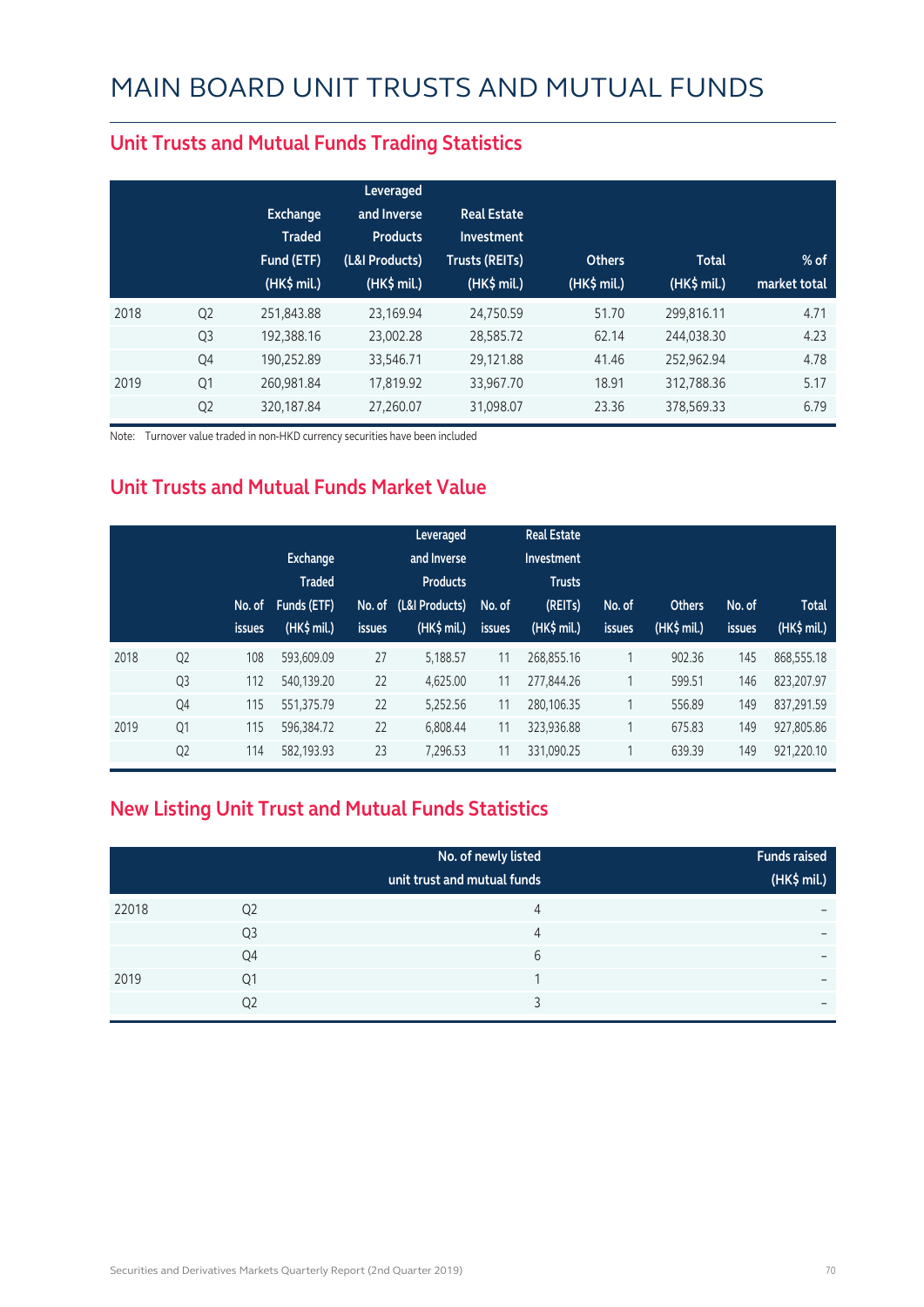#### **Newly Listed Unit Trust and Mutual Funds**

for 2nd quarter 2019

|                                        |                               |      |                                                                                                     | <b>Amount raised</b> | Subscription |                     |
|----------------------------------------|-------------------------------|------|-----------------------------------------------------------------------------------------------------|----------------------|--------------|---------------------|
| Unit trust and Mutual funds            | Fund manager                  |      | No. of unit offer                                                                                   | (HK\$ mil)           | rate (times) | <b>Listing date</b> |
| CSOP HSI Daily (-2x) Inverse Product   | CSOP Asset Management Limited | n.a. | n.a.                                                                                                | n.a.                 | n.a.         | 2019/05/28          |
| <b>ICBC CICC USD Money Market ETF</b>  |                               | n.a. | n.a.                                                                                                | n.a.                 | n.a.         | 2019/06/18          |
|                                        |                               |      |                                                                                                     |                      |              |                     |
| CSOP HSCEI Daily (-2x) Inverse Product | CSOP Asset Management Limited | n.a. | n.a.                                                                                                | n.a.                 | n.a.         | 2019/06/25          |
|                                        |                               |      | Issue price (HK\$)<br>China International Capital Corporation<br>Hong Kong Asset Management Limited |                      |              |                     |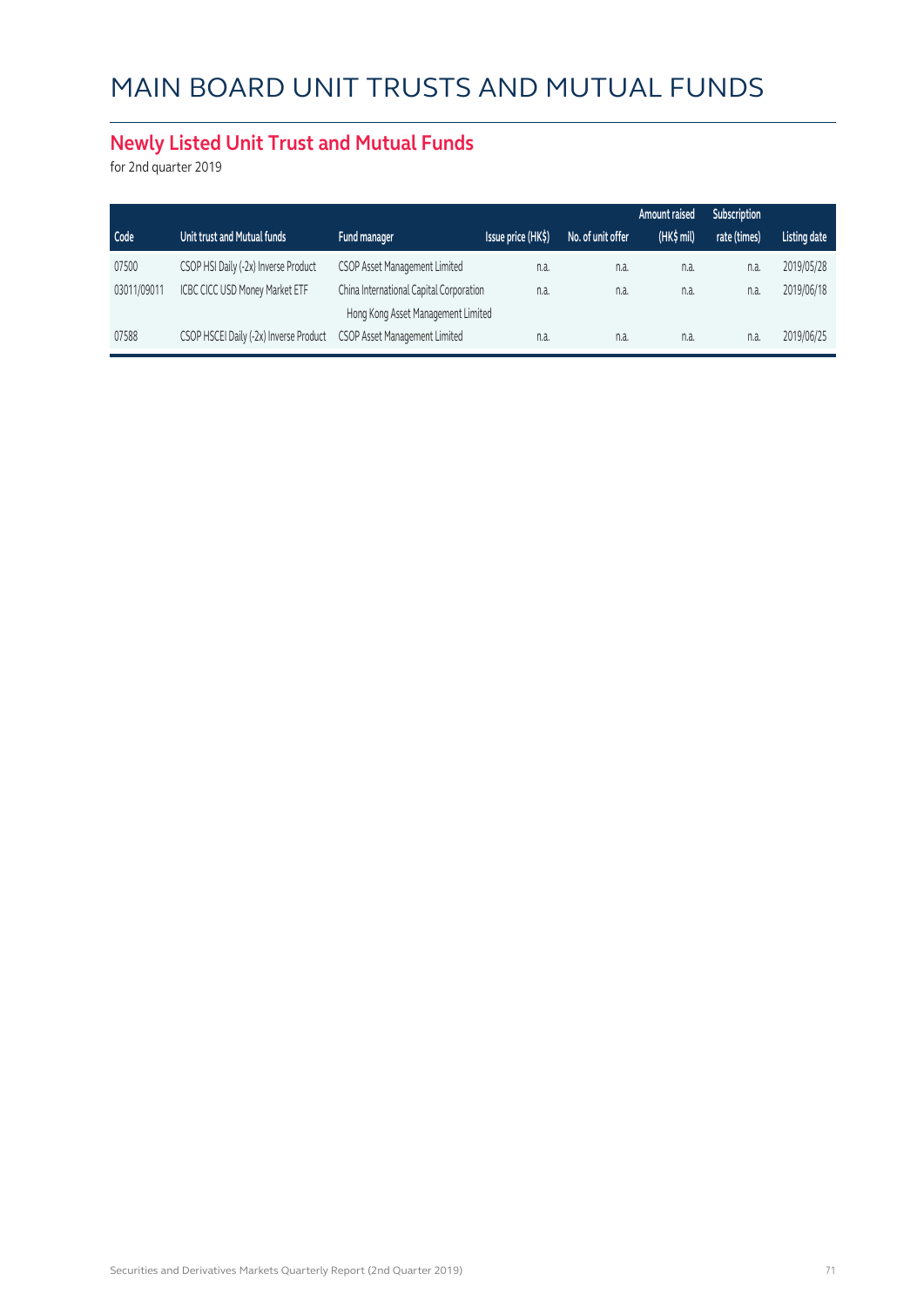#### **Callable Bull/Bear Contracts Trading Statistics**

|      |                | <b>Number</b> | <b>Market value</b> | <b>Turnover value</b> |
|------|----------------|---------------|---------------------|-----------------------|
|      |                |               | (HK\$ mil.)         | (HK\$ mil.)           |
| 2018 | Q <sub>2</sub> | 2,650         | 82,658.60           | 366,044.00            |
|      | Q <sub>3</sub> | 2,911         | 72,149.22           | 373,055.40            |
|      | Q4             | 2,847         | 66,272.76           | 516,217.92            |
| 2019 | Q1             | 3,899         | 107,176.42          | 597,463.35            |
|      | Q <sub>2</sub> | 3,884         | 109,546.95          | 493,005.18            |

#### **New Listings Callable Bull/Bear Contracts Statistics**

|      |    | No. of newly listed CBBC | Amount raised (HK\$ mil.) |
|------|----|--------------------------|---------------------------|
| 2018 | Q2 | 5,371                    | 173,579.03                |
|      | Q3 | 6,709                    | 213,476.75                |
|      | Q4 | 7,158                    | 234,769.20                |
| 2019 | Q1 | 6,467                    | 211,608.09                |
|      | Q2 | 6,036                    | 216,341.07                |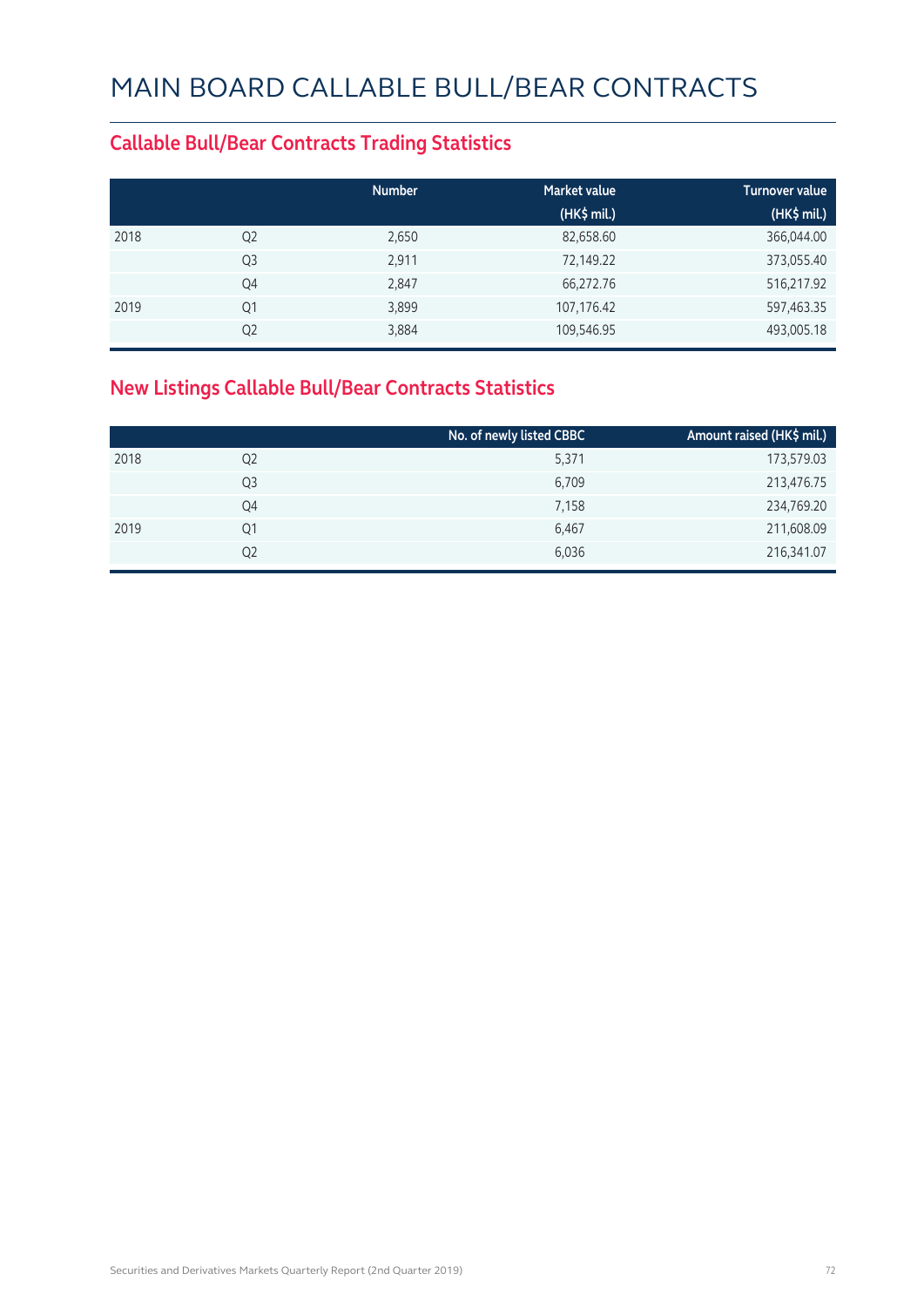#### **Newly Listed Callable Bull/Bear Contracts**

for 2nd quarter 2019

|       |                                                              | No. of issue |                     |               | Amount raised         |
|-------|--------------------------------------------------------------|--------------|---------------------|---------------|-----------------------|
| Code  | <b>Callable Bull/Bear Contracts</b>                          | (units)      | <b>Listing date</b> | <b>Expiry</b> | $(HK\frac{1}{2}mil.)$ |
| 66781 | BOCI Asia Ltd. - HSI R Bear CBBC Jul 2019 C                  | 150,000,000  | 2019/04/01          | 2019/07/30    | 38.40                 |
| 66782 | BOCI Asia Ltd. - HSI R Bear CBBC Jul 2019 D                  | 150,000,000  | 2019/04/01          | 2019/07/30    | 38.10                 |
| 66776 | BOCI Asia Ltd. - Tencent R Bull CBBC Sep 2019 B              | 200,000,000  | 2019/04/01          | 2019/09/27    | 51.60                 |
| 66780 | BOCI Asia Ltd. - Tencent R Bear CBBC Sep 2019 B              | 200,000,000  | 2019/04/01          | 2019/09/27    | 50.40                 |
| 66798 | BNP Paribas Issuance B.V. - CC Bank R Bull CBBC Sep 2019 E   | 100,000,000  | 2019/04/01          | 2019/09/27    | 25.00                 |
| 66656 | BNP Paribas Issuance B.V. - CC Bank R Bear CBBC Nov 2019 L   | 100,000,000  | 2019/04/01          | 2019/11/28    | 25.00                 |
| 66801 | BNP Paribas Issuance B.V. - CSOP A50 R Bull CBBC Dec 2019 B  | 60,000,000   | 2019/04/01          | 2019/12/30    | 15.00                 |
| 66642 | BNP Paribas Issuance B.V. - CSOP A50 ETF R Bear CBBC Oct19 B | 60,000,000   | 2019/04/01          | 2019/10/30    | 15.00                 |
| 66610 | BNP Paribas Issuance B.V. - HKEX R Bull CBBC Nov 2019 N      | 50,000,000   | 2019/04/01          | 2019/11/28    | 12.50                 |
| 66623 | BNP Paribas Issuance B.V. - HKEX R Bear CBBC Jul 2020 C      | 50,000,000   | 2019/04/01          | 2020/07/30    | 12.50                 |
| 66829 | BNP Paribas Issuance B.V. - HKEX R Bear CBBC Jul 2020 D      | 50,000,000   | 2019/04/01          | 2020/07/30    | 12.50                 |
| 66640 | BNP Paribas Issuance B.V. - HSBC R Bull CBBC Oct 2019 B      | 150,000,000  | 2019/04/01          | 2019/10/30    | 37.50                 |
| 66641 | BNP Paribas Issuance B.V. - HSBC R Bear CBBC Sep 2019 B      | 150,000,000  | 2019/04/01          | 2019/09/27    | 37.50                 |
| 66674 | BNP Paribas Issuance B.V. - HSCEI R Bear CBBC Dec 2019 S     | 100,000,000  | 2019/04/01          | 2019/12/30    | 25.00                 |
| 66675 | BNP Paribas Issuance B.V. - HSI R Bull CBBC Sep 2021 I       | 250,000,000  | 2019/04/01          | 2021/09/29    | 62.50                 |
| 66678 | BNP Paribas Issuance B.V. - HSI R Bull CBBC Sep 2021 J       | 250,000,000  | 2019/04/01          | 2021/09/29    | 62.50                 |
| 66680 | BNP Paribas Issuance B.V. - HSI R Bull CBBC Sep 2021 K       | 250,000,000  | 2019/04/01          | 2021/09/29    | 62.50                 |
| 66936 | BNP Paribas Issuance B.V. - HSI R Bull CBBC Sep 2021 L       | 240,000,000  | 2019/04/01          | 2021/09/29    | 60.00                 |
| 66786 | BNP Paribas Issuance B.V. - HSI R Bear CBBC Aug 2019 A       | 250,000,000  | 2019/04/01          | 2019/08/29    | 62.50                 |
| 66788 | BNP Paribas Issuance B.V. - HSI R Bear CBBC Aug 2019 B       | 250,000,000  | 2019/04/01          | 2019/08/29    | 62.50                 |
| 66794 | BNP Paribas Issuance B.V. - HSI R Bear CBBC Aug 2019 C       | 250,000,000  | 2019/04/01          | 2019/08/29    | 62.50                 |
| 66796 | BNP Paribas Issuance B.V. - HSI R Bear CBBC Aug 2019 D       | 250,000,000  | 2019/04/01          | 2019/08/29    | 62.50                 |
| 66942 | BNP Paribas Issuance B.V. - HSI R Bear CBBC Aug 2019 E       | 240,000,000  | 2019/04/01          | 2019/08/29    | 60.00                 |
| 66638 | BNP Paribas Issuance B.V. - Ping An R Bear CBBC Aug 2019 M   | 200,000,000  | 2019/04/01          | 2019/08/29    | 50.00                 |
| 66806 | BNP Paribas Issuance B.V. - Ping An R Bear CBBC Aug 2019 N   | 200,000,000  | 2019/04/01          | 2019/08/29    | 50.00                 |
| 66604 | BNP Paribas Issuance B.V. - Tencent R Bull CBBC Jan 2020 B   | 50,000,000   | 2019/04/01          | 2020/01/30    | 12.50                 |
| 66861 | BNP Paribas Issuance B.V. - Tencent R Bear CBBC Oct 2019 Z   | 50,000,000   | 2019/04/01          | 2019/10/30    | 12.50                 |
| 66863 | BNP Paribas Issuance B.V. - Tencent R Bear CBBC Nov 2019 A   | 50,000,000   | 2019/04/01          | 2019/11/28    | 12.50                 |
| 66859 | BNP Paribas Issuance B.V. - Tencent R Bear CBBC Nov 2019 Z   | 50,000,000   | 2019/04/01          | 2019/11/28    | 12.50                 |
| 67062 | Credit Suisse AG - AIA R Bear CBBC Dec 2019 K                | 70,000,000   | 2019/04/01          | 2019/12/30    | 17.50                 |
| 67061 | Credit Suisse AG - Geely Auto R Bear CBBC Dec 2019 D         | 100,000,000  | 2019/04/01          | 2019/12/30    | 25.00                 |
| 67055 | Credit Suisse AG - Galaxy Ent R Bear CBBC Jan 2020 A         | 50,000,000   | 2019/04/01          | 2020/01/30    | 12.50                 |
| 67027 | Credit Suisse AG - HSI R Bull CBBC Jul 2021 D                | 200,000,000  | 2019/04/01          | 2021/07/29    | 50.00                 |
| 67028 | Credit Suisse AG - HSI R Bull CBBC Jul 2021 E                | 200,000,000  | 2019/04/01          | 2021/07/29    | 50.00                 |
| 67041 | Credit Suisse AG - HSI R Bull CBBC Jul 2021 F                | 200,000,000  | 2019/04/01          | 2021/07/29    | 50.00                 |
| 67079 | Credit Suisse AG - HSI R Bull CBBC Jul 2021 G                | 200,000,000  | 2019/04/01          | 2021/07/29    | 50.00                 |
| 67011 | Credit Suisse AG - HSI R Bull CBBC Sep 2021 C                | 200,000,000  | 2019/04/01          | 2021/09/29    | 50.00                 |
| 67026 | Credit Suisse AG - HSI R Bull CBBC Sep 2021 D                | 200,000,000  | 2019/04/01          | 2021/09/29    | 50.00                 |
| 67082 | Credit Suisse AG - HSI R Bear CBBC Jul 2019 H                | 200,000,000  | 2019/04/01          | 2019/07/30    | 50.00                 |
| 67087 | Credit Suisse AG - HSI R Bear CBBC Jul 2019 U                | 200,000,000  | 2019/04/01          | 2019/07/30    | 50.00                 |
| 67081 | Credit Suisse AG - HSI R Bear CBBC Aug 2019 X                | 200,000,000  | 2019/04/01          | 2019/08/29    | 50.00                 |
| 67085 | Credit Suisse AG - HSI R Bear CBBC Aug 2019 Y                | 200,000,000  | 2019/04/01          | 2019/08/29    | 50.00                 |
| 67067 | Credit Suisse AG - Ping An R Bull CBBC Dec 2019 T            | 80,000,000   | 2019/04/01          | 2019/12/19    | 20.00                 |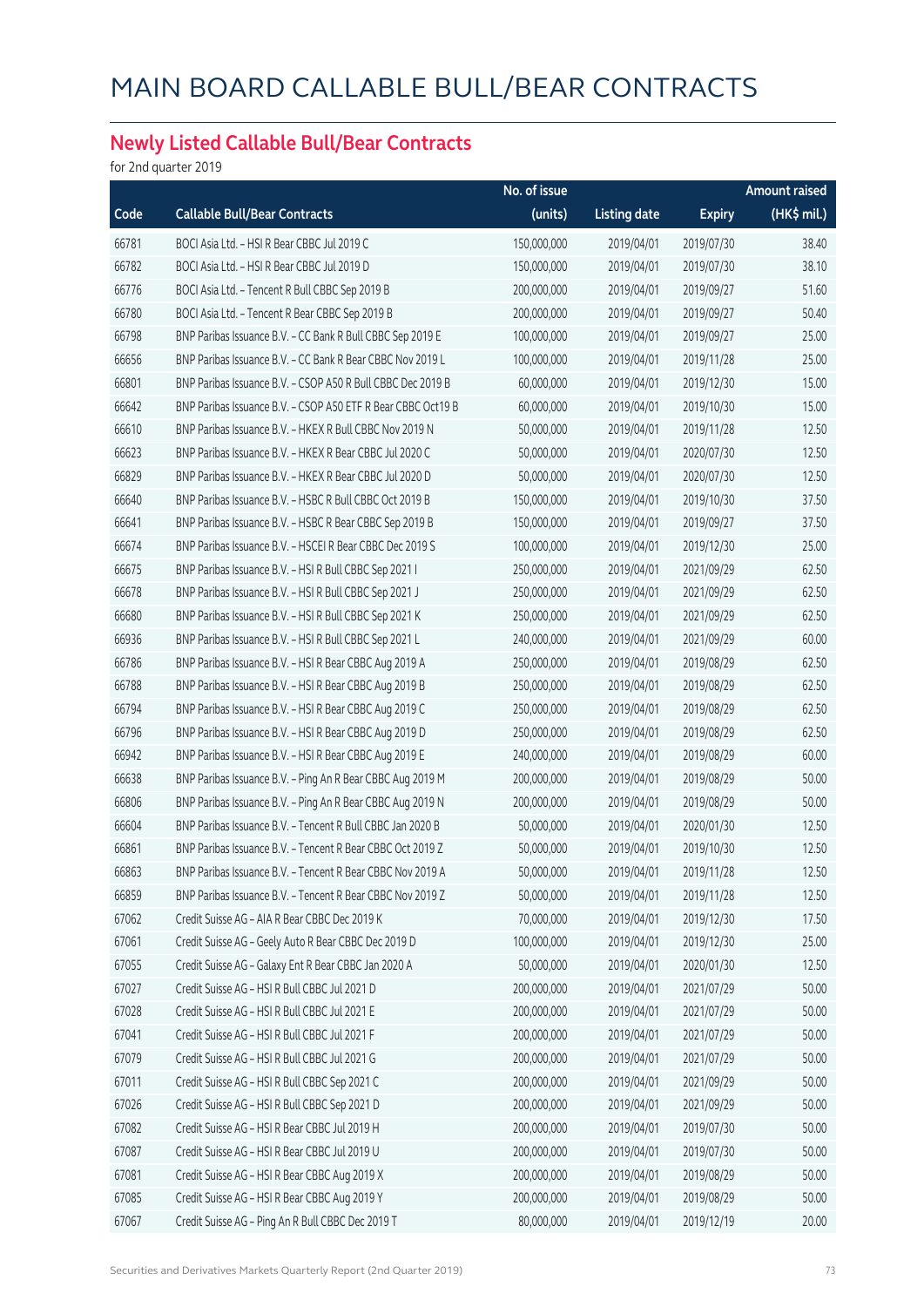|       |                                                          | No. of issue |                     |               | <b>Amount raised</b> |
|-------|----------------------------------------------------------|--------------|---------------------|---------------|----------------------|
| Code  | <b>Callable Bull/Bear Contracts</b>                      | (units)      | <b>Listing date</b> | <b>Expiry</b> | (HK\$ mil.)          |
| 67077 | Credit Suisse AG - Ping An R Bear CBBC Dec 2019 I        | 60,000,000   | 2019/04/01          | 2019/12/12    | 15.00                |
| 67043 | Credit Suisse AG - Tencent R Bull CBBC Dec 2019 G        | 200,000,000  | 2019/04/01          | 2019/12/30    | 50.00                |
| 67078 | Credit Suisse AG - Tencent R Bear CBBC Dec 2019 S        | 200,000,000  | 2019/04/01          | 2019/12/20    | 50.00                |
| 66935 | Bank of East Asia - AIA R Bull CBBC Aug 2019 F           | 40,000,000   | 2019/04/01          | 2019/08/22    | 10.00                |
| 66920 | Bank of East Asia - AIA R Bear CBBC Jul 2019 B           | 40,000,000   | 2019/04/01          | 2019/07/08    | 10.00                |
| 66924 | Bank of East Asia - CC Bank R Bull CBBC Dec 2019 A       | 60,000,000   | 2019/04/01          | 2019/12/06    | 15.00                |
| 66923 | Bank of East Asia - ICBC R Bull CBBC Dec 2019 A          | 60,000,000   | 2019/04/01          | 2019/12/06    | 15.00                |
| 67195 | Goldman Sachs SP (Asia) - AIA R Bull CBBC Nov 2019 R     | 100,000,000  | 2019/04/01          | 2019/11/15    | 25.00                |
| 67206 | Goldman Sachs SP (Asia) - HKEX R Bull CBBC Jul 2019 G    | 100,000,000  | 2019/04/01          | 2019/07/03    | 25.00                |
| 66759 | Goldman Sachs SP (Asia) - HSI R Bull CBBC Sep 2021 A     | 200,000,000  | 2019/04/01          | 2021/09/29    | 50.00                |
| 66760 | Goldman Sachs SP (Asia) - HSI R Bull CBBC Sep 2021 B     | 200,000,000  | 2019/04/01          | 2021/09/29    | 50.00                |
| 66741 | Goldman Sachs SP (Asia) - HSI R Bull CBBC Oct 2021 O     | 200,000,000  | 2019/04/01          | 2021/10/28    | 50.00                |
| 66746 | Goldman Sachs SP (Asia) - HSI R Bull CBBC Oct 2021 P     | 200,000,000  | 2019/04/01          | 2021/10/28    | 50.00                |
| 67167 | Goldman Sachs SP (Asia) - HSI R Bear CBBC Jul 2019 L     | 200,000,000  | 2019/04/01          | 2019/07/30    | 50.00                |
| 67174 | Goldman Sachs SP (Asia) - HSI R Bear CBBC Jul 2019 M     | 200,000,000  | 2019/04/01          | 2019/07/30    | 50.00                |
| 67179 | Goldman Sachs SP (Asia) - HSI R Bear CBBC Jul 2019 N     | 200,000,000  | 2019/04/01          | 2019/07/30    | 50.00                |
| 66740 | Goldman Sachs SP (Asia) - Ping An R Bull CBBC Dec 2019 D | 100,000,000  | 2019/04/01          | 2019/12/23    | 25.00                |
| 67205 | Goldman Sachs SP (Asia) - Ping An R Bull CBBC Dec 2019 H | 100,000,000  | 2019/04/01          | 2019/12/23    | 25.00                |
| 66739 | Goldman Sachs SP (Asia) - Tencent R Bull CBBC Jul 2019 B | 100,000,000  | 2019/04/01          | 2019/07/02    | 25.00                |
| 66745 | Goldman Sachs SP (Asia) - Tencent R Bull CBBC Jul 2019 C | 100,000,000  | 2019/04/01          | 2019/07/02    | 25.00                |
| 66900 | HK Bank - China Mobile R Bear CBBC Sep 2019 B            | 40,000,000   | 2019/04/01          | 2019/09/23    | 10.00                |
| 66895 | HK Bank - Galaxy Ent R Bear CBBC Oct 2019 B              | 40,000,000   | 2019/04/01          | 2019/10/28    | 10.00                |
| 66884 | HK Bank - HSCEI R Bear CBBC Sep 2019 C                   | 50,000,000   | 2019/04/01          | 2019/09/27    | 12.50                |
| 66901 | HK Bank - HSI R Bull CBBC Feb 2020 M                     | 80,000,000   | 2019/04/01          | 2020/02/27    | 20.00                |
| 66891 | HK Bank - HSI R Bear CBBC Sep 2019 F                     | 80,000,000   | 2019/04/01          | 2019/09/27    | 20.00                |
| 66892 | HK Bank - HSI R Bear CBBC Sep 2019 G                     | 120,000,000  | 2019/04/01          | 2019/09/27    | 30.00                |
| 66893 | HK Bank - Tencent R Bull CBBC Aug 2019 I                 | 50,000,000   | 2019/04/01          | 2019/08/05    | 12.50                |
| 66894 | HK Bank - Tencent R Bear CBBC Aug 2019 Q                 | 40,000,000   | 2019/04/01          | 2019/08/26    | 10.00                |
| 67009 | Haitong Int'l Sec - CC Bank R Bear CBBC Oct 2019 A       | 60,000,000   | 2019/04/01          | 2019/10/28    | 15.00                |
| 67004 | Haitong Int'l Sec - HSBC R Bull CBBC Sep 2019 A          | 70,000,000   | 2019/04/01          | 2019/09/09    | 17.50                |
| 66710 | Haitong Int'l Sec - HSI R Bull CBBC May 2021 D           | 120,000,000  | 2019/04/01          | 2021/05/28    | 30.00                |
| 66722 | Haitong Int'l Sec - HSI R Bull CBBC Oct 2021 D           | 120,000,000  | 2019/04/01          | 2021/10/28    | 30.00                |
| 66904 | Haitong Int'l Sec - HSI R Bull CBBC Oct 2021 E           | 120,000,000  | 2019/04/01          | 2021/10/28    | 30.00                |
| 66906 | Haitong Int'l Sec - HSI R Bear CBBC Jul 2019 D           | 120,000,000  | 2019/04/01          | 2019/07/30    | 30.00                |
| 66910 | Haitong Int'l Sec - HSI R Bear CBBC Jul 2019 E           | 120,000,000  | 2019/04/01          | 2019/07/30    | 30.00                |
| 66916 | Haitong Int'l Sec - HSI R Bear CBBC Jul 2019 F           | 120,000,000  | 2019/04/01          | 2019/07/30    | 30.00                |
| 66733 | Haitong Int'l Sec - Tencent R Bull CBBC Nov 2019 A       | 40,000,000   | 2019/04/01          | 2019/11/27    | 10.00                |
| 66735 | Haitong Int'l Sec - Tencent R Bear CBBC Oct 2019 I       | 40,000,000   | 2019/04/01          | 2019/10/31    | 10.00                |
| 66736 | Haitong Int'l Sec - Tencent R Bear CBBC Dec 2019 C       | 40,000,000   | 2019/04/01          | 2019/12/02    | 10.00                |
| 66967 | J P Morgan SP BV - HKEX R Bull CBBC Sep 2019 A           | 200,000,000  | 2019/04/01          | 2019/09/13    | 50.00                |
| 66978 | J P Morgan SP BV - HSBC R Bull CBBC Sep 2019 A           | 100,000,000  | 2019/04/01          | 2019/09/13    | 25.00                |
| 66943 | J P Morgan SP BV - HSI R Bull CBBC Jul 2021 I            | 200,000,000  | 2019/04/01          | 2021/07/29    | 50.00                |
| 66950 | J P Morgan SP BV - HSI R Bull CBBC Jul 2021 J            | 200,000,000  | 2019/04/01          | 2021/07/29    | 50.00                |
| 66946 | J P Morgan SP BV - HSI R Bull CBBC Sep 2021 L            | 200,000,000  | 2019/04/01          | 2021/09/29    | 50.00                |
| 66948 | J P Morgan SP BV - HSI R Bull CBBC Sep 2021 M            | 200,000,000  | 2019/04/01          | 2021/09/29    | 50.00                |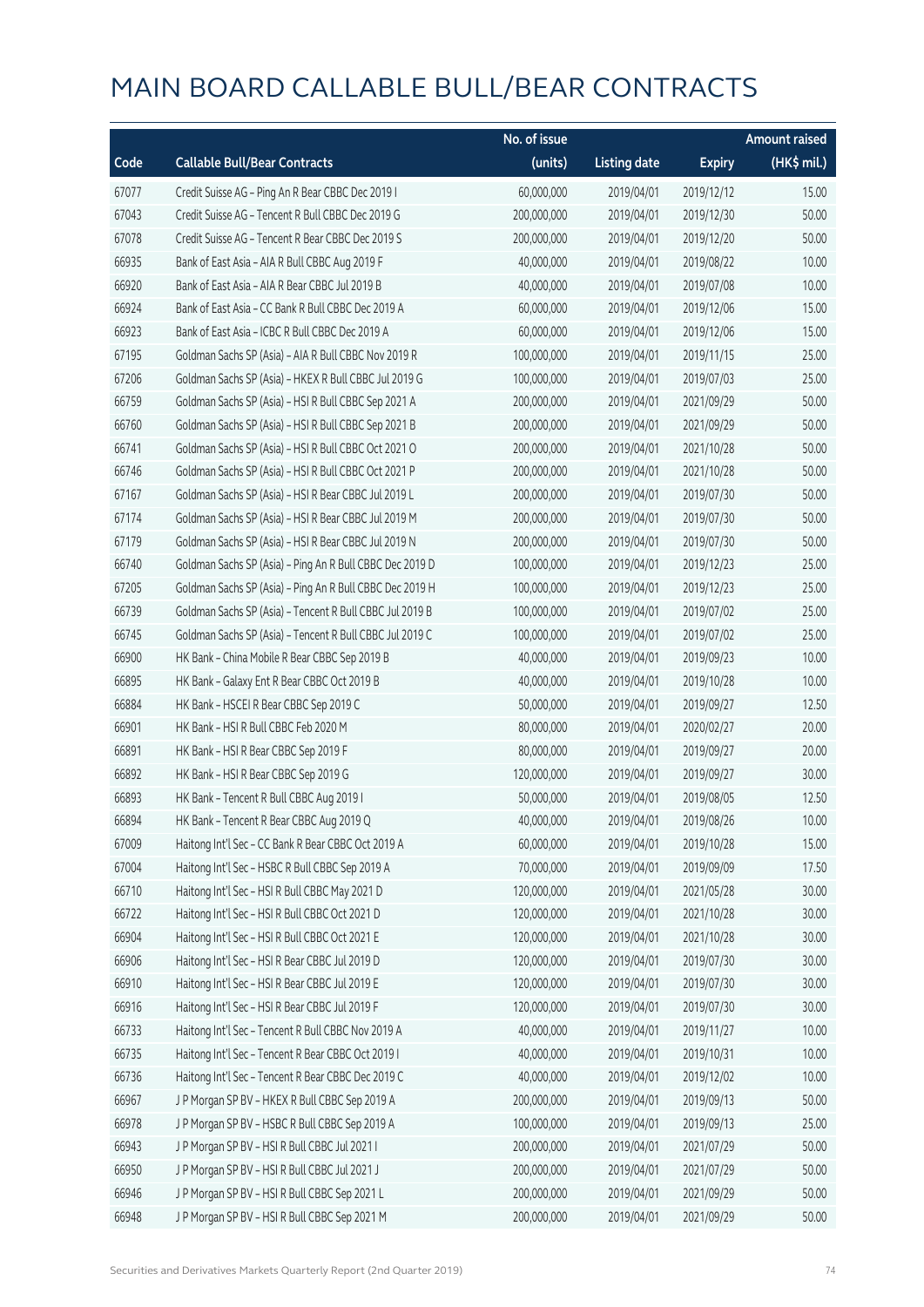|       |                                                        | No. of issue |                     |               | <b>Amount raised</b> |
|-------|--------------------------------------------------------|--------------|---------------------|---------------|----------------------|
| Code  | <b>Callable Bull/Bear Contracts</b>                    | (units)      | <b>Listing date</b> | <b>Expiry</b> | (HK\$ mil.)          |
| 66952 | J P Morgan SP BV - HSI R Bull CBBC Sep 2021 R          | 200,000,000  | 2019/04/01          | 2021/09/29    | 50.00                |
| 66977 | J P Morgan SP BV - HSI R Bear CBBC Jul 2019 C          | 200,000,000  | 2019/04/01          | 2019/07/30    | 50.00                |
| 66970 | J P Morgan SP BV - HSI R Bear CBBC Jul 2019 W          | 200,000,000  | 2019/04/01          | 2019/07/30    | 50.00                |
| 66973 | J P Morgan SP BV - HSI R Bear CBBC Jul 2019 X          | 200,000,000  | 2019/04/01          | 2019/07/30    | 50.00                |
| 66976 | J P Morgan SP BV - HSI R Bear CBBC Jul 2019 Y          | 200,000,000  | 2019/04/01          | 2019/07/30    | 50.00                |
| 66979 | J P Morgan SP BV - HSI R Bear CBBC Jul 2019 Z          | 200,000,000  | 2019/04/01          | 2019/07/30    | 50.00                |
| 66954 | J P Morgan SP BV - Tencent R Bull CBBC Jul 2019 G      | 50,000,000   | 2019/04/01          | 2019/07/12    | 12.50                |
| 66959 | J P Morgan SP BV - Tencent R Bull CBBC Aug 2019 E      | 250,000,000  | 2019/04/01          | 2019/08/09    | 62.50                |
| 66772 | Macquarie Bank Ltd. - Tencent R Bull CBBC Aug 2019 B   | 18,200,000   | 2019/04/01          | 2019/08/13    | 10.01                |
| 66769 | Macquarie Bank Ltd. - Tencent R Bear CBBC Nov 2019 M   | 9,900,000    | 2019/04/01          | 2019/11/28    | 10.05                |
| 67155 | SG Issuer - AIA R Bull CBBC Oct 2019 J                 | 60,000,000   | 2019/04/01          | 2019/10/29    | 15.00                |
| 67156 | SG Issuer - China Life R Bull CBBC Oct 2019 A          | 40,000,000   | 2019/04/01          | 2019/10/29    | 10.00                |
| 67153 | SG Issuer - CSOP A50 ETF R Bull CBBC Feb 2020 L        | 100,000,000  | 2019/04/01          | 2020/02/27    | 25.00                |
| 67158 | SG Issuer - Geely Auto R Bull CBBC Sep 2019 C          | 40,000,000   | 2019/04/01          | 2019/09/30    | 10.00                |
| 67092 | SG Issuer - HKEX R Bull CBBC Oct 2019 E                | 50,000,000   | 2019/04/01          | 2019/10/10    | 12.50                |
| 67088 | SG Issuer - HSI R Bull CBBC Aug 2021 A                 | 200,000,000  | 2019/04/01          | 2021/08/30    | 50.00                |
| 67089 | SG Issuer - HSI R Bull CBBC Aug 2021 B                 | 200,000,000  | 2019/04/01          | 2021/08/30    | 50.00                |
| 67091 | SG Issuer - HSI R Bull CBBC Aug 2021 C                 | 200,000,000  | 2019/04/01          | 2021/08/30    | 50.00                |
| 67152 | SG Issuer - HSI R Bull CBBC Aug 2021 D                 | 200,000,000  | 2019/04/01          | 2021/08/30    | 50.00                |
| 67180 | SG Issuer - HSI R Bull CBBC Aug 2021 E                 | 200,000,000  | 2019/04/01          | 2021/08/30    | 50.00                |
| 67186 | SG Issuer - HSI R Bull CBBC Aug 2021 F                 | 200,000,000  | 2019/04/01          | 2021/08/30    | 50.00                |
| 67190 | SG Issuer - HSI R Bull CBBC Aug 2021 G                 | 200,000,000  | 2019/04/01          | 2021/08/30    | 50.00                |
| 67146 | SG Issuer - HSI R Bear CBBC Jul 2019 D                 | 200,000,000  | 2019/04/01          | 2019/07/30    | 50.00                |
| 67119 | SG Issuer - HSI R Bear CBBC Jul 2019 H                 | 200,000,000  | 2019/04/01          | 2019/07/30    | 50.00                |
| 67143 | SG Issuer - HSI R Bear CBBC Jul 2019 Q                 | 200,000,000  | 2019/04/01          | 2019/07/30    | 50.00                |
| 67149 | SG Issuer - HSI R Bear CBBC Sep 2019 Q                 | 200,000,000  | 2019/04/01          | 2019/09/27    | 50.00                |
| 67118 | SG Issuer - ICBC R Bull CBBC Oct 2019 B                | 100,000,000  | 2019/04/01          | 2019/10/14    | 25.00                |
| 67094 | SG Issuer - Ping An R Bull CBBC Oct 2019 Y             | 100,000,000  | 2019/04/01          | 2019/10/10    | 25.00                |
| 67162 | SG Issuer - Ping An R Bear CBBC Oct 2019 D             | 100,000,000  | 2019/04/01          | 2019/10/18    | 25.00                |
| 67106 | SG Issuer - Tencent R Bull CBBC Aug 2019 M             | 80,000,000   | 2019/04/01          | 2019/08/01    | 20.00                |
| 67107 | SG Issuer - Tencent R Bull CBBC Aug 2019 N             | 80,000,000   | 2019/04/01          | 2019/08/06    | 20.00                |
| 67112 | SG Issuer - Tencent R Bull CBBC Aug 2019 O             | 80,000,000   | 2019/04/01          | 2019/08/12    | 20.00                |
| 67163 | SG Issuer - Tencent R Bear CBBC Oct 2019 M             | 80,000,000   | 2019/04/01          | 2019/10/29    | 20.00                |
| 66764 | UBS AG - HSI R Bull CBBC Oct 2020 J                    | 200,000,000  | 2019/04/01          | 2020/10/29    | 50.00                |
| 66761 | UBS AG - HSI R Bull CBBC Oct 2020 L                    | 200,000,000  | 2019/04/01          | 2020/10/29    | 50.00                |
| 66765 | UBS AG - HSI R Bull CBBC Oct 2020 M                    | 200,000,000  | 2019/04/01          | 2020/10/29    | 50.00                |
| 66981 | UBS AG - HSI R Bull CBBC Oct 2020 N                    | 200,000,000  | 2019/04/01          | 2020/10/29    | 50.00                |
| 66982 | UBS AG - HSI R Bull CBBC Oct 2020 T                    | 200,000,000  | 2019/04/01          | 2020/10/29    | 50.00                |
| 66993 | UBS AG - HSI R Bear CBBC Jul 2019 O                    | 200,000,000  | 2019/04/01          | 2019/07/30    | 50.00                |
| 66995 | UBS AG - HSI R Bear CBBC Jul 2019 P                    | 200,000,000  | 2019/04/01          | 2019/07/30    | 50.00                |
| 66999 | UBS AG - HSI R Bear CBBC Jul 2019 Q                    | 200,000,000  | 2019/04/01          | 2019/07/30    | 50.00                |
| 67003 | UBS AG - Tencent R Bear CBBC Jul 2019 F                | 40,000,000   | 2019/04/01          | 2019/07/18    | 10.00                |
| 67364 | BNP Paribas Issuance B.V. - HSI R Bull CBBC Sep 2021 M | 240,000,000  | 2019/04/02          | 2021/09/29    | 60.00                |
| 67363 | BNP Paribas Issuance B.V. - HSI R Bear CBBC Aug 2019 F | 240,000,000  | 2019/04/02          | 2019/08/29    | 60.00                |
| 67431 | Credit Suisse AG - HSI R Bull CBBC Sep 2021 E          | 200,000,000  | 2019/04/02          | 2021/09/29    | 50.00                |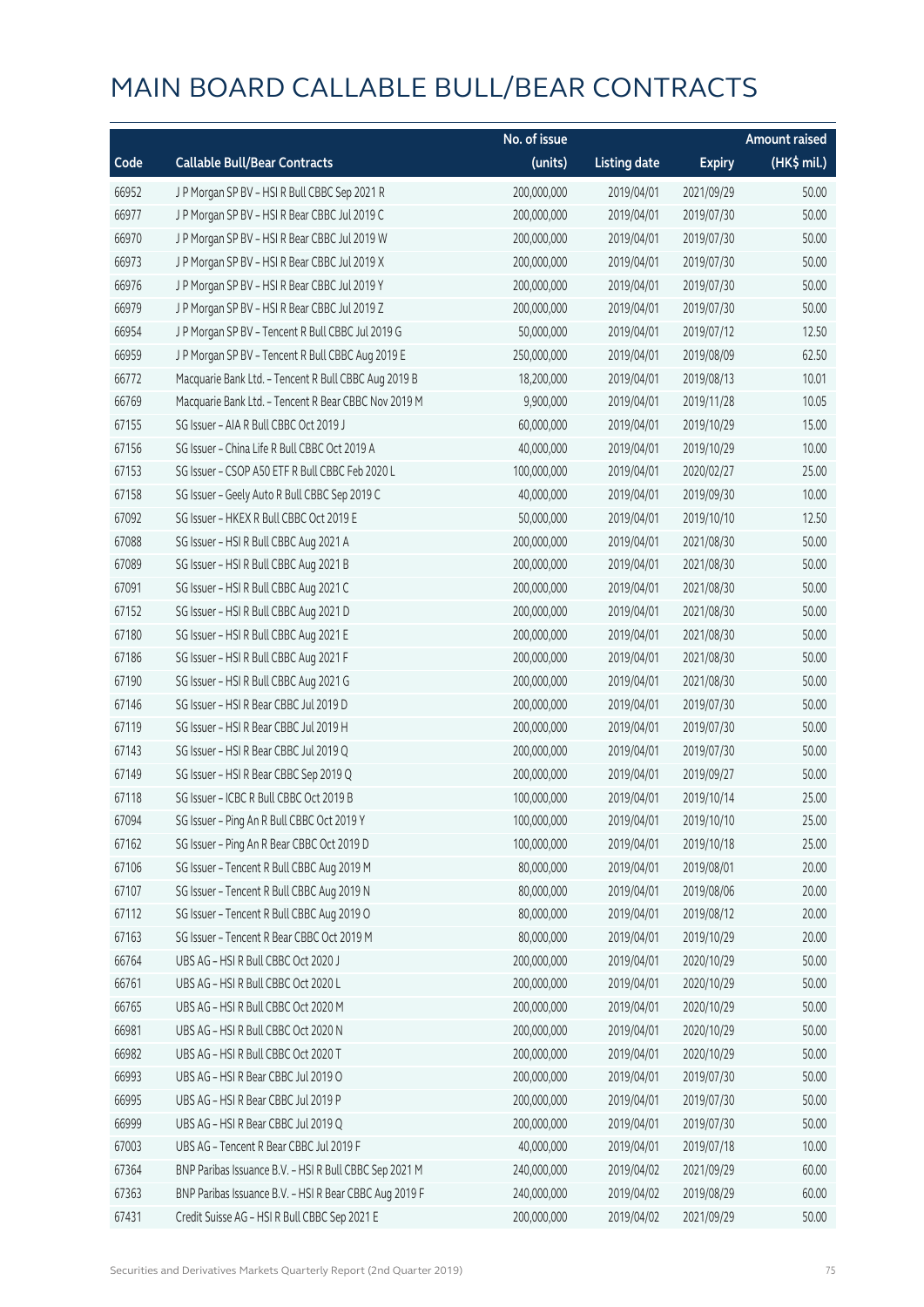|       |                                                             | No. of issue |                     |               | <b>Amount raised</b>  |
|-------|-------------------------------------------------------------|--------------|---------------------|---------------|-----------------------|
| Code  | <b>Callable Bull/Bear Contracts</b>                         | (units)      | <b>Listing date</b> | <b>Expiry</b> | $(HK\frac{1}{2}mil.)$ |
| 67411 | Credit Suisse AG - HSI R Bear CBBC Jul 2019 I               | 200,000,000  | 2019/04/02          | 2019/07/30    | 50.00                 |
| 67403 | Credit Suisse AG - HSI R Bear CBBC Aug 2019 F               | 200,000,000  | 2019/04/02          | 2019/08/29    | 50.00                 |
| 67401 | Credit Suisse AG - HSI R Bear CBBC Sep 2019 U               | 200,000,000  | 2019/04/02          | 2019/09/27    | 50.00                 |
| 67415 | Credit Suisse AG - HSI R Bear CBBC Oct 2019 I               | 300,000,000  | 2019/04/02          | 2019/10/30    | 75.00                 |
| 67423 | Credit Suisse AG - Tencent R Bull CBBC Dec 2019 I           | 200,000,000  | 2019/04/02          | 2019/12/20    | 50.00                 |
| 67418 | Credit Suisse AG - Tencent R Bear CBBC Dec 2019 T           | 200,000,000  | 2019/04/02          | 2019/12/17    | 50.00                 |
| 67560 | Goldman Sachs SP (Asia) - China Life R Bull CBBC Jul 2019 B | 100,000,000  | 2019/04/02          | 2019/07/02    | 25.00                 |
| 67241 | Goldman Sachs SP (Asia) - HSI R Bull CBBC Oct 2021 Q        | 200,000,000  | 2019/04/02          | 2021/10/28    | 50.00                 |
| 67217 | Goldman Sachs SP (Asia) - HSI R Bear CBBC Jul 2019 O        | 200,000,000  | 2019/04/02          | 2019/07/30    | 50.00                 |
| 67230 | Goldman Sachs SP (Asia) - HSI R Bear CBBC Jul 2019 P        | 200,000,000  | 2019/04/02          | 2019/07/30    | 50.00                 |
| 67231 | Goldman Sachs SP (Asia) - HSI R Bear CBBC Jul 2019 Q        | 200,000,000  | 2019/04/02          | 2019/07/30    | 50.00                 |
| 67240 | Goldman Sachs SP (Asia) - Tencent R Bull CBBC Jul 2019 D    | 100,000,000  | 2019/04/02          | 2019/07/02    | 25.00                 |
| 67559 | Goldman Sachs SP (Asia) - Tencent R Bear CBBC Jul 2019 B    | 100,000,000  | 2019/04/02          | 2019/07/02    | 25.00                 |
| 67324 | HK Bank - Conch Cement R Bull CBBC Oct 2019 B               | 40,000,000   | 2019/04/02          | 2019/10/21    | 10.00                 |
| 67315 | HK Bank - AIA R Bear CBBC Oct 2019 E                        | 40,000,000   | 2019/04/02          | 2019/10/14    | 10.00                 |
| 67320 | HK Bank - China Mobile R Bull CBBC Oct 2019 F               | 60,000,000   | 2019/04/02          | 2019/10/21    | 15.00                 |
| 67304 | HK Bank - HKEX R Bear CBBC Sep 2019 F                       | 40,000,000   | 2019/04/02          | 2019/09/26    | 10.00                 |
| 67268 | HK Bank - HSI R Bull CBBC Jul 2020 O                        | 120,000,000  | 2019/04/02          | 2020/07/30    | 30.00                 |
| 67283 | HK Bank - HSI R Bear CBBC Sep 2019 H                        | 120,000,000  | 2019/04/02          | 2019/09/27    | 30.00                 |
| 67323 | HK Bank - PetroChina R Bear CBBC Oct 2019 A                 | 40,000,000   | 2019/04/02          | 2019/10/14    | 10.00                 |
| 67305 | HK Bank - Ping An R Bear CBBC Aug 2019 E                    | 60,000,000   | 2019/04/02          | 2019/08/12    | 15.00                 |
| 67327 | HK Bank - SHK Ppt R Bull CBBC Jan 2020 B                    | 40,000,000   | 2019/04/02          | 2020/01/20    | 10.00                 |
| 67312 | HK Bank - Sunny Optical R Bear CBBC Sep 2019 C              | 40,000,000   | 2019/04/02          | 2019/09/02    | 10.00                 |
| 67300 | HK Bank - Tencent R Bull CBBC Oct 2019 G                    | 50,000,000   | 2019/04/02          | 2019/10/02    | 12.50                 |
| 67303 | HK Bank - Tencent R Bear CBBC Sep 2019 L                    | 40,000,000   | 2019/04/02          | 2019/09/23    | 10.00                 |
| 67244 | Haitong Int'l Sec - HKEX R Bull CBBC Nov 2019 A             | 80,000,000   | 2019/04/02          | 2019/11/22    | 20.00                 |
| 67255 | Haitong Int'l Sec - HSI R Bull CBBC Sep 2021 C              | 120,000,000  | 2019/04/02          | 2021/09/29    | 30.00                 |
| 67384 | Haitong Int'l Sec - HSI R Bear CBBC Jul 2019 G              | 120,000,000  | 2019/04/02          | 2019/07/30    | 30.00                 |
| 67388 | Haitong Int'l Sec - HSI R Bear CBBC Jul 2019 H              | 120,000,000  | 2019/04/02          | 2019/07/30    | 30.00                 |
| 67397 | Haitong Int'l Sec - HSI R Bear CBBC Jul 2019 I              | 120,000,000  | 2019/04/02          | 2019/07/30    | 30.00                 |
| 67246 | Haitong Int'l Sec - Tencent R Bull CBBC Nov 2019 B          | 80,000,000   | 2019/04/02          | 2019/11/04    | 20.00                 |
| 67399 | Haitong Int'l Sec - Tencent R Bear CBBC Nov 2019 E          | 40,000,000   | 2019/04/02          | 2019/11/04    | 10.00                 |
| 67383 | J P Morgan SP BV - HSI R Bull CBBC Sep 2021 S               | 200,000,000  | 2019/04/02          | 2021/09/29    | 50.00                 |
| 67367 | J P Morgan SP BV - HSI R Bear CBBC Aug 2019 A               | 200,000,000  | 2019/04/02          | 2019/08/29    | 50.00                 |
| 67368 | J P Morgan SP BV - HSI R Bear CBBC Aug 2019 B               | 200,000,000  | 2019/04/02          | 2019/08/29    | 50.00                 |
| 67369 | J P Morgan SP BV - HSI R Bear CBBC Aug 2019 C               | 200,000,000  | 2019/04/02          | 2019/08/29    | 50.00                 |
| 67372 | J P Morgan SP BV - Tencent R Bull CBBC Jul 2019 H           | 50,000,000   | 2019/04/02          | 2019/07/12    | 12.50                 |
| 67377 | J P Morgan SP BV - Tencent R Bull CBBC Aug 2019 F           | 250,000,000  | 2019/04/02          | 2019/08/09    | 62.50                 |
| 67380 | J P Morgan SP BV - Tencent R Bull CBBC Aug 2019 G           | 250,000,000  | 2019/04/02          | 2019/08/09    | 62.50                 |
| 67258 | Macquarie Bank Ltd. - Tencent R Bull CBBC Aug 2019 C        | 18,700,000   | 2019/04/02          | 2019/08/12    | 10.04                 |
| 67267 | Macquarie Bank Ltd. - Tencent R Bear CBBC Oct 2019 G        | 11,300,000   | 2019/04/02          | 2019/10/29    | 10.00                 |
| 67556 | SG Issuer - AIA R Bull CBBC Dec 2019 D                      | 60,000,000   | 2019/04/02          | 2019/12/23    | 15.00                 |
| 67558 | SG Issuer - CC Bank R Bull CBBC Oct 2019 B                  | 100,000,000  | 2019/04/02          | 2019/10/10    | 25.00                 |
| 67460 | SG Issuer - CNOOC R Bear CBBC Sep 2019 B                    | 40,000,000   | 2019/04/02          | 2019/09/27    | 10.00                 |
| 67468 | SG Issuer - Galaxy Ent R Bear CBBC Oct 2019 B               | 100,000,000  | 2019/04/02          | 2019/10/28    | 25.00                 |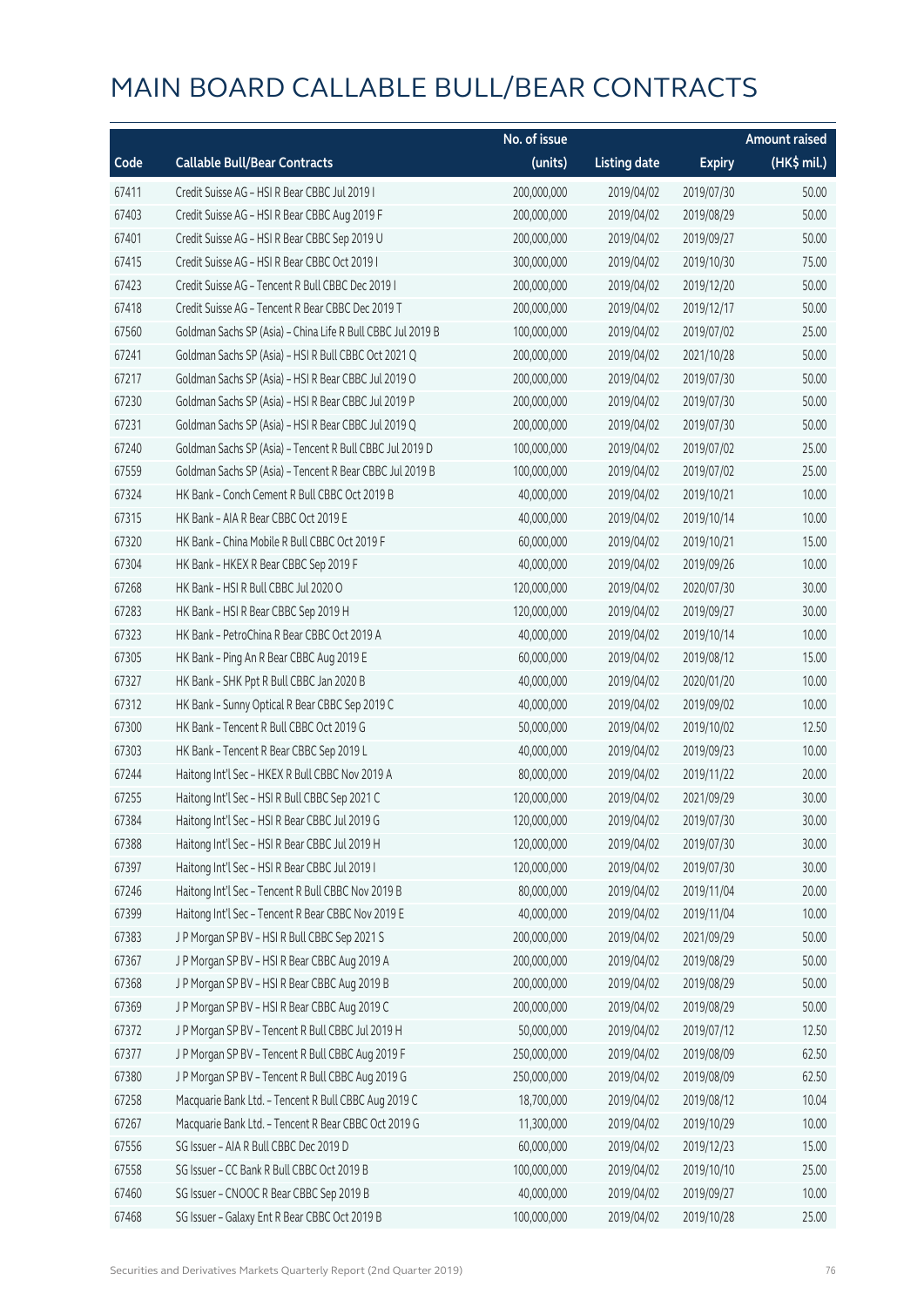|       |                                                        | No. of issue |                     |               | <b>Amount raised</b> |
|-------|--------------------------------------------------------|--------------|---------------------|---------------|----------------------|
| Code  | <b>Callable Bull/Bear Contracts</b>                    | (units)      | <b>Listing date</b> | <b>Expiry</b> | (HK\$ mil.)          |
| 67484 | SG Issuer - HKEX R Bear CBBC Nov 2019 A                | 50,000,000   | 2019/04/02          | 2019/11/28    | 12.50                |
| 67524 | SG Issuer - HSI R Bull CBBC Jul 2021 F                 | 200,000,000  | 2019/04/02          | 2021/07/29    | 50.00                |
| 67544 | SG Issuer - HSI R Bull CBBC Jul 2021 G                 | 200,000,000  | 2019/04/02          | 2021/07/29    | 50.00                |
| 67546 | SG Issuer - HSI R Bull CBBC Aug 2021 H                 | 200,000,000  | 2019/04/02          | 2021/08/30    | 50.00                |
| 67507 | SG Issuer - HSI R Bear CBBC Jul 2019 F                 | 200,000,000  | 2019/04/02          | 2019/07/30    | 50.00                |
| 67514 | SG Issuer - HSI R Bear CBBC Aug 2019 G                 | 200,000,000  | 2019/04/02          | 2019/08/29    | 50.00                |
| 67522 | SG Issuer - HSI R Bear CBBC Sep 2019 R                 | 200,000,000  | 2019/04/02          | 2019/09/27    | 50.00                |
| 67527 | SG Issuer - Ping An R Bull CBBC Oct 2019 Z             | 100,000,000  | 2019/04/02          | 2019/10/29    | 25.00                |
| 67532 | SG Issuer - Sands China R Bull CBBC Jan 2020 A         | 80,000,000   | 2019/04/02          | 2020/01/30    | 20.00                |
| 67490 | SG Issuer - Tencent R Bull CBBC Aug 2019 P             | 80,000,000   | 2019/04/02          | 2019/08/19    | 20.00                |
| 67533 | SG Issuer - Tencent R Bull CBBC Aug 2019 Q             | 80,000,000   | 2019/04/02          | 2019/08/14    | 20.00                |
| 67543 | SG Issuer - Tencent R Bear CBBC Oct 2019 N             | 80,000,000   | 2019/04/02          | 2019/10/29    | 20.00                |
| 67340 | UBS AG - HSI R Bull CBBC Oct 2020 V                    | 200,000,000  | 2019/04/02          | 2020/10/29    | 50.00                |
| 67341 | UBS AG - HSI R Bull CBBC Feb 2021 J                    | 200,000,000  | 2019/04/02          | 2021/02/25    | 50.00                |
| 67343 | UBS AG - HSI R Bear CBBC Jul 2019 R                    | 200,000,000  | 2019/04/02          | 2019/07/30    | 50.00                |
| 67344 | UBS AG - HSI R Bear CBBC Jul 2019 S                    | 200,000,000  | 2019/04/02          | 2019/07/30    | 50.00                |
| 67335 | UBS AG - Tencent R Bull CBBC Jul 2019 N                | 200,000,000  | 2019/04/02          | 2019/07/08    | 50.00                |
| 67330 | UBS AG - Tencent R Bull CBBC Sep 2019 E                | 40,000,000   | 2019/04/02          | 2019/09/30    | 10.00                |
| 67336 | UBS AG - Tencent R Bear CBBC Sep 2019 B                | 200,000,000  | 2019/04/02          | 2019/09/30    | 50.00                |
| 67440 | Bank Vontobel - HSI R Bull CBBC Mar 2021 L             | 80,000,000   | 2019/04/02          | 2021/03/30    | 20.00                |
| 67432 | Bank Vontobel - HSI R Bear CBBC Dec 2019 P             | 80,000,000   | 2019/04/02          | 2019/12/30    | 20.00                |
| 67437 | Bank Vontobel - HSI R Bear CBBC Dec 2019 Q             | 80,000,000   | 2019/04/02          | 2019/12/30    | 20.00                |
| 67459 | Bank Vontobel - Tencent R Bull CBBC Dec 2019 B         | 40,000,000   | 2019/04/02          | 2019/12/20    | 10.00                |
| 67456 | Bank Vontobel - Tencent R Bear CBBC Nov 2019 D         | 40,000,000   | 2019/04/02          | 2019/11/22    | 10.00                |
| 67675 | BNP Paribas Issuance B.V. - HSI R Bull CBBC Sep 2021 N | 240,000,000  | 2019/04/03          | 2021/09/29    | 60.00                |
| 67571 | BNP Paribas Issuance B.V. - HSI R Bear CBBC Aug 2019 G | 250,000,000  | 2019/04/03          | 2019/08/29    | 62.50                |
| 67575 | BNP Paribas Issuance B.V. - HSI R Bear CBBC Aug 2019 H | 250,000,000  | 2019/04/03          | 2019/08/29    | 62.50                |
| 67670 | BNP Paribas Issuance B.V. - HSI R Bear CBBC Aug 2019 I | 240,000,000  | 2019/04/03          | 2019/08/29    | 60.00                |
| 67819 | Credit Suisse AG - AIA R Bull CBBC Dec 2019 M          | 70,000,000   | 2019/04/03          | 2019/12/30    | 17.50                |
| 67821 | Credit Suisse AG - CM Bank R Bull CBBC Jan 2020 C      | 70,000,000   | 2019/04/03          | 2020/01/30    | 17.50                |
| 67827 | Credit Suisse AG - HSI R Bull CBBC Jul 2021 H          | 200,000,000  | 2019/04/03          | 2021/07/29    | 50.00                |
| 67826 | Credit Suisse AG - HSI R Bull CBBC Sep 2021 F          | 200,000,000  | 2019/04/03          | 2021/09/29    | 50.00                |
| 67795 | Credit Suisse AG - HSI R Bear CBBC Jul 2019 V          | 200,000,000  | 2019/04/03          | 2019/07/30    | 50.00                |
| 67790 | Credit Suisse AG - HSI R Bear CBBC Aug 2019 L          | 200,000,000  | 2019/04/03          | 2019/08/29    | 50.00                |
| 67801 | Credit Suisse AG - HSI R Bear CBBC Sep 2019 N          | 200,000,000  | 2019/04/03          | 2019/09/27    | 50.00                |
| 67812 | Credit Suisse AG - HSI R Bear CBBC Sep 2019 O          | 200,000,000  | 2019/04/03          | 2019/09/27    | 50.00                |
| 67822 | Credit Suisse AG - HSI R Bear CBBC Sep 2019 V          | 200,000,000  | 2019/04/03          | 2019/09/27    | 50.00                |
| 67817 | Credit Suisse AG - Tencent R Bear CBBC Jan 2020 C      | 200,000,000  | 2019/04/03          | 2020/01/30    | 50.00                |
| 67763 | Bank of East Asia - HKEX R Bull CBBC Oct 2019 C        | 25,000,000   | 2019/04/03          | 2019/10/25    | 10.00                |
| 67770 | Bank of East Asia - HKEX R Bull CBBC Dec 2019 B        | 100,000,000  | 2019/04/03          | 2019/12/06    | 25.00                |
| 67774 | Bank of East Asia - Tencent R Bull CBBC Oct 2019 D     | 30,000,000   | 2019/04/03          | 2019/10/25    | 10.50                |
| 67787 | Bank of East Asia - Tencent R Bear CBBC Dec 2019 C     | 150,000,000  | 2019/04/03          | 2019/12/06    | 37.50                |
| 67861 | Goldman Sachs SP (Asia) - HKEX R Bull CBBC Jul 2019 I  | 100,000,000  | 2019/04/03          | 2019/07/03    | 25.00                |
| 67836 | Goldman Sachs SP (Asia) - HSI R Bull CBBC Oct 2021 R   | 200,000,000  | 2019/04/03          | 2021/10/28    | 50.00                |
| 67844 | Goldman Sachs SP (Asia) - HSI R Bull CBBC Oct 2021 S   | 200,000,000  | 2019/04/03          | 2021/10/28    | 50.00                |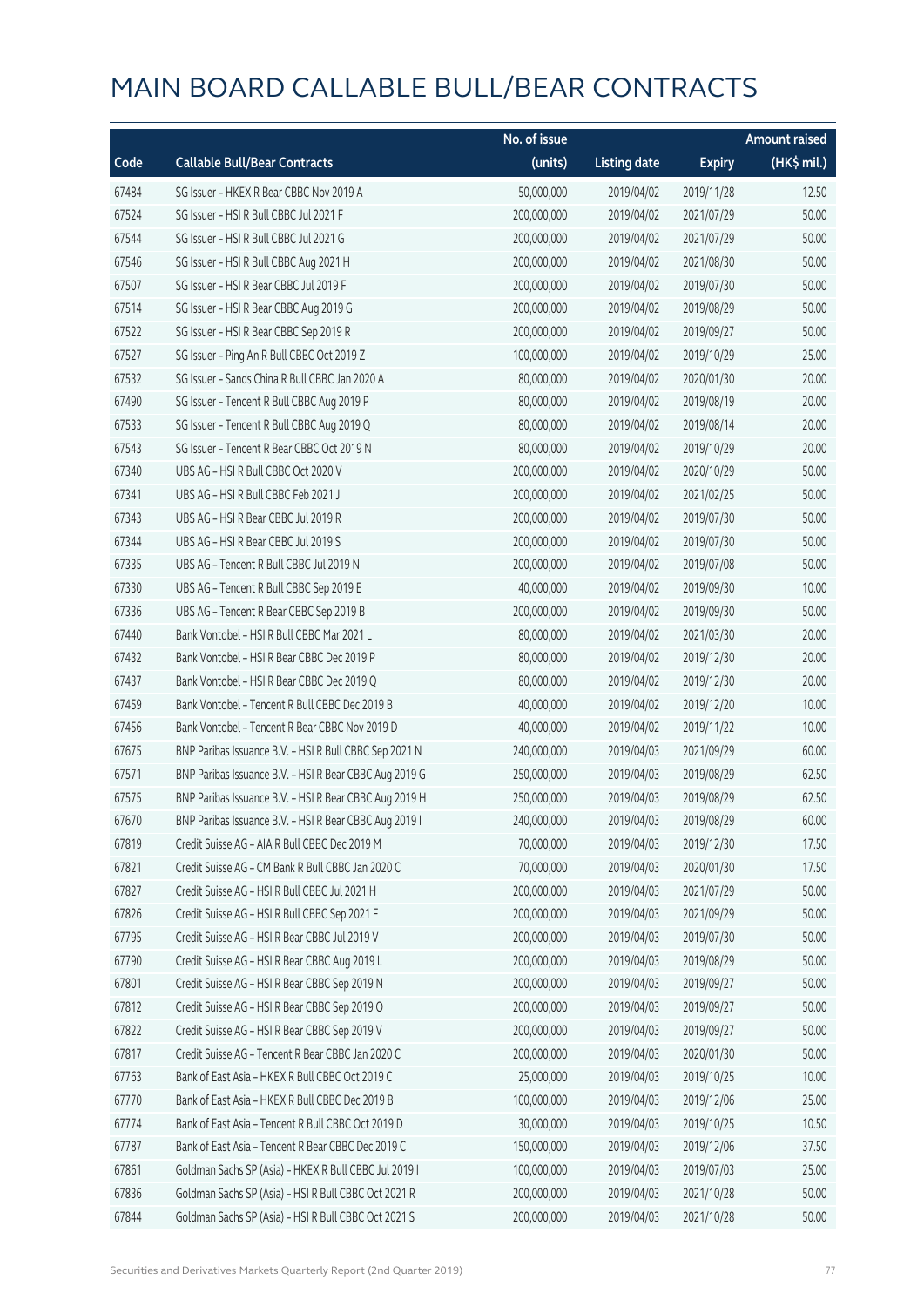|       |                                                          | No. of issue |                     |               | <b>Amount raised</b> |
|-------|----------------------------------------------------------|--------------|---------------------|---------------|----------------------|
| Code  | <b>Callable Bull/Bear Contracts</b>                      | (units)      | <b>Listing date</b> | <b>Expiry</b> | (HK\$ mil.)          |
| 67563 | Goldman Sachs SP (Asia) - HSI R Bear CBBC Jul 2019 R     | 200,000,000  | 2019/04/03          | 2019/07/30    | 50.00                |
| 67570 | Goldman Sachs SP (Asia) - HSI R Bear CBBC Jul 2019 S     | 200,000,000  | 2019/04/03          | 2019/07/30    | 50.00                |
| 67848 | Goldman Sachs SP (Asia) - Tencent R Bull CBBC Jul 2019 E | 100,000,000  | 2019/04/03          | 2019/07/03    | 25.00                |
| 67594 | HK Bank - AIA R Bull CBBC Nov 2019 B                     | 60,000,000   | 2019/04/03          | 2019/11/11    | 15.00                |
| 67602 | HK Bank - CNOOC R Bull CBBC Oct 2019 C                   | 50,000,000   | 2019/04/03          | 2019/10/14    | 12.50                |
| 67592 | HK Bank - HKEX R Bull CBBC Oct 2019 G                    | 50,000,000   | 2019/04/03          | 2019/10/21    | 12.50                |
| 67604 | HK Bank - HSI R Bull CBBC Feb 2020 N                     | 80,000,000   | 2019/04/03          | 2020/02/27    | 20.00                |
| 67606 | HK Bank - HSI R Bear CBBC Sep 2019 I                     | 80,000,000   | 2019/04/03          | 2019/09/27    | 20.00                |
| 67601 | HK Bank - Meituan Dianping R Bull CBBC Sep 2019 D        | 60,000,000   | 2019/04/03          | 2019/09/09    | 15.00                |
| 67590 | HK Bank - Ping An R Bull CBBC Nov 2019 C                 | 80,000,000   | 2019/04/03          | 2019/11/11    | 20.00                |
| 67743 | Haitong Int'l Sec - HKEX R Bear CBBC Aug 2019 C          | 40,000,000   | 2019/04/03          | 2019/08/14    | 10.00                |
| 67750 | Haitong Int'l Sec - HKEX R Bear CBBC Sep 2019 A          | 40,000,000   | 2019/04/03          | 2019/09/12    | 10.00                |
| 67656 | Haitong Int'l Sec - HSI R Bull CBBC Jul 2021 B           | 120,000,000  | 2019/04/03          | 2021/07/29    | 30.00                |
| 67658 | Haitong Int'l Sec - HSI R Bull CBBC Sep 2021 D           | 120,000,000  | 2019/04/03          | 2021/09/29    | 30.00                |
| 67610 | Haitong Int'l Sec - HSI R Bear CBBC Jul 2019 J           | 120,000,000  | 2019/04/03          | 2019/07/30    | 30.00                |
| 67666 | Haitong Int'l Sec - HSI R Bear CBBC Jul 2019 K           | 120,000,000  | 2019/04/03          | 2019/07/30    | 30.00                |
| 67665 | Haitong Int'l Sec - HSI R Bear CBBC Aug 2019 A           | 120,000,000  | 2019/04/03          | 2019/08/29    | 30.00                |
| 67739 | J P Morgan SP BV - HSI R Bull CBBC Sep 2021 B            | 200,000,000  | 2019/04/03          | 2021/09/29    | 50.00                |
| 67753 | J P Morgan SP BV - HSI R Bull CBBC Sep 2021 C            | 200,000,000  | 2019/04/03          | 2021/09/29    | 50.00                |
| 67737 | J P Morgan SP BV - HSI R Bull CBBC Sep 2021 T            | 200,000,000  | 2019/04/03          | 2021/09/29    | 50.00                |
| 67733 | J P Morgan SP BV - HSI R Bear CBBC Aug 2019 D            | 200,000,000  | 2019/04/03          | 2019/08/29    | 50.00                |
| 67734 | J P Morgan SP BV - HSI R Bear CBBC Aug 2019 E            | 200,000,000  | 2019/04/03          | 2019/08/29    | 50.00                |
| 67735 | J P Morgan SP BV - Tencent R Bear CBBC Aug 2019 E        | 250,000,000  | 2019/04/03          | 2019/08/09    | 62.50                |
| 67693 | SG Issuer - Bank of China R Bull CBBC Aug 2020 A         | 100,000,000  | 2019/04/03          | 2020/08/05    | 25.00                |
| 67713 | SG Issuer - CSOP A50 ETF R Bull CBBC Feb 2020 M          | 100,000,000  | 2019/04/03          | 2020/02/26    | 25.00                |
| 67703 | SG Issuer - HKEX R Bull CBBC Jul 2019 V                  | 50,000,000   | 2019/04/03          | 2019/07/18    | 12.50                |
| 67725 | SG Issuer - HSI R Bull CBBC May 2021 V                   | 200,000,000  | 2019/04/03          | 2021/05/28    | 50.00                |
| 67731 | SG Issuer - HSI R Bull CBBC Jul 2021 H                   | 200,000,000  | 2019/04/03          | 2021/07/29    | 50.00                |
| 67732 | SG Issuer - HSI R Bull CBBC Jul 2021 I                   | 200,000,000  | 2019/04/03          | 2021/07/29    | 50.00                |
| 67676 | SG Issuer - HSI R Bear CBBC Jul 2019 I                   | 200,000,000  | 2019/04/03          | 2019/07/30    | 50.00                |
| 67681 | SG Issuer - HSI R Bear CBBC Sep 2019 T                   | 200,000,000  | 2019/04/03          | 2019/09/27    | 50.00                |
| 67683 | SG Issuer - HSI R Bear CBBC Sep 2019 U                   | 200,000,000  | 2019/04/03          | 2019/09/27    | 50.00                |
| 67720 | SG Issuer - HSI R Bear CBBC Sep 2019 V                   | 200,000,000  | 2019/04/03          | 2019/09/27    | 50.00                |
| 67699 | SG Issuer - Sunny Optical R Bear CBBC Oct 2019 C         | 40,000,000   | 2019/04/03          | 2019/10/30    | 10.00                |
| 67704 | SG Issuer - Tencent R Bull CBBC Jul 2019 Y               | 80,000,000   | 2019/04/03          | 2019/07/19    | 20.00                |
| 67706 | SG Issuer - Tencent R Bull CBBC Aug 2019 R               | 80,000,000   | 2019/04/03          | 2019/08/08    | 20.00                |
| 67700 | SG Issuer - Tencent R Bear CBBC Dec 2019 W               | 80,000,000   | 2019/04/03          | 2019/12/19    | 20.00                |
| 67583 | UBS AG - HSI R Bull CBBC Oct 2020 Z                      | 200,000,000  | 2019/04/03          | 2020/10/29    | 50.00                |
| 67586 | UBS AG - HSI R Bull CBBC Feb 2021 E                      | 200,000,000  | 2019/04/03          | 2021/02/25    | 50.00                |
| 67578 | UBS AG - HSI R Bear CBBC Jul 2019 T                      | 200,000,000  | 2019/04/03          | 2019/07/30    | 50.00                |
| 67588 | UBS AG - HSI R Bear CBBC Jul 2019 U                      | 200,000,000  | 2019/04/03          | 2019/07/30    | 50.00                |
| 67618 | Bank Vontobel - HSI N Bear CBBC Dec 2019 R               | 80,000,000   | 2019/04/03          | 2019/12/30    | 20.00                |
| 67654 | Bank Vontobel - HSI R Bull CBBC Mar 2021 M               | 80,000,000   | 2019/04/03          | 2021/03/30    | 20.00                |
| 67655 | Bank Vontobel - HSI R Bear CBBC Dec 2019 S               | 80,000,000   | 2019/04/03          | 2019/12/30    | 20.00                |
| 67897 | BOCI Asia Ltd. - HSI R Bear CBBC Jul 2019 E              | 150,000,000  | 2019/04/04          | 2019/07/30    | 37.50                |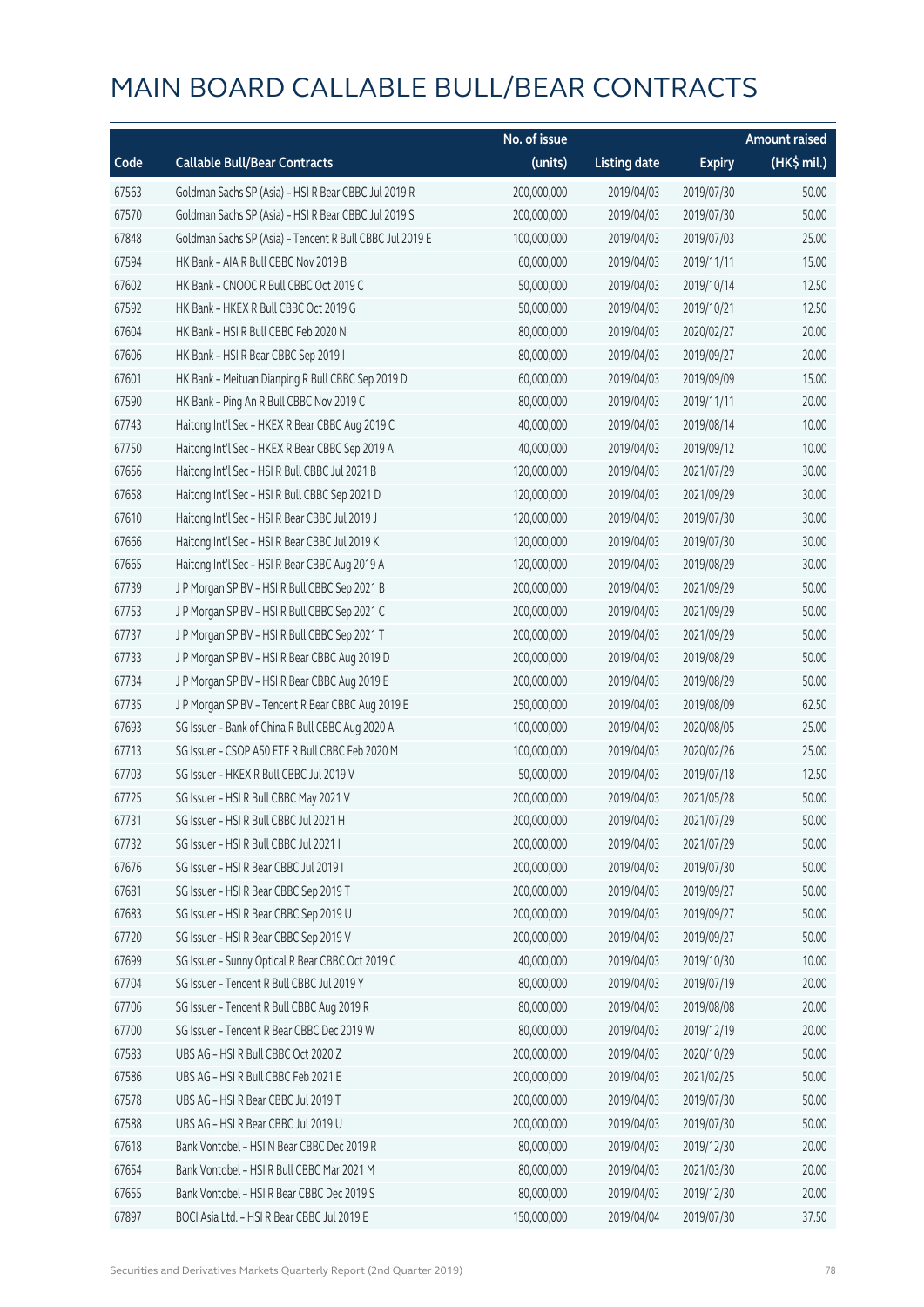|       |                                                            | No. of issue |                     |               | <b>Amount raised</b> |
|-------|------------------------------------------------------------|--------------|---------------------|---------------|----------------------|
| Code  | <b>Callable Bull/Bear Contracts</b>                        | (units)      | <b>Listing date</b> | <b>Expiry</b> | (HK\$ mil.)          |
| 67902 | BOCI Asia Ltd. - HSI R Bear CBBC Jul 2019 F                | 150,000,000  | 2019/04/04          | 2019/07/30    | 37.95                |
| 67996 | BNP Paribas Issuance B.V. - HSI R Bull CBBC Sep 2021 O     | 240,000,000  | 2019/04/04          | 2021/09/29    | 60.00                |
| 68003 | BNP Paribas Issuance B.V. - HSI R Bear CBBC Aug 2019 J     | 240,000,000  | 2019/04/04          | 2019/08/29    | 60.00                |
| 67887 | BNP Paribas Issuance B.V. - Tencent R Bull CBBC Dec 2019 B | 50,000,000   | 2019/04/04          | 2019/12/30    | 12.50                |
| 67989 | Credit Suisse AG - HSI R Bull CBBC Sep 2021 G              | 200,000,000  | 2019/04/04          | 2021/09/29    | 50.00                |
| 67994 | Credit Suisse AG - HSI R Bull CBBC Oct 2021 A              | 200,000,000  | 2019/04/04          | 2021/10/28    | 50.00                |
| 67982 | Credit Suisse AG - HSI R Bear CBBC Sep 2019 S              | 200,000,000  | 2019/04/04          | 2019/09/27    | 50.00                |
| 67988 | Credit Suisse AG - Ping An R Bull CBBC Jan 2020 G          | 80,000,000   | 2019/04/04          | 2020/01/24    | 20.00                |
| 68210 | Goldman Sachs SP (Asia) - HKEX R Bear CBBC Jul 2019 B      | 80,000,000   | 2019/04/04          | 2019/07/04    | 20.00                |
| 68196 | Goldman Sachs SP (Asia) - HSI R Bull CBBC Oct 2021 T       | 200,000,000  | 2019/04/04          | 2021/10/28    | 50.00                |
| 68205 | Goldman Sachs SP (Asia) - HSI R Bull CBBC Oct 2021 U       | 200,000,000  | 2019/04/04          | 2021/10/28    | 50.00                |
| 68220 | Goldman Sachs SP (Asia) - Ping An R Bull CBBC Dec 2019 N   | 100,000,000  | 2019/04/04          | 2019/12/30    | 25.00                |
| 68195 | Goldman Sachs SP (Asia) - Tencent R Bear CBBC Jul 2019 C   | 80,000,000   | 2019/04/04          | 2019/07/04    | 20.00                |
| 67966 | HK Bank - ABC R Bear CBBC Oct 2019 B                       | 40,000,000   | 2019/04/04          | 2019/10/21    | 10.00                |
| 67942 | HK Bank - China Mobile R Bull CBBC Nov 2019 B              | 60,000,000   | 2019/04/04          | 2019/11/25    | 15.00                |
| 67967 | HK Bank - Galaxy Ent R Bull CBBC Nov 2019 A                | 60,000,000   | 2019/04/04          | 2019/11/04    | 15.00                |
| 67944 | HK Bank - ICBC R Bull CBBC Oct 2019 A                      | 60,000,000   | 2019/04/04          | 2019/10/21    | 15.00                |
| 67953 | HK Bank - ICBC R Bear CBBC Sep 2019 A                      | 40,000,000   | 2019/04/04          | 2019/09/16    | 10.00                |
| 68004 | Haitong Int'l Sec - China Mobile R Bear CBBC Aug 2019 B    | 50,000,000   | 2019/04/04          | 2019/08/26    | 12.50                |
| 68005 | Haitong Int'l Sec - HSI R Bull CBBC May 2021 E             | 150,000,000  | 2019/04/04          | 2021/05/28    | 37.50                |
| 68014 | Haitong Int'l Sec - HSI R Bull CBBC Jul 2021 C             | 150,000,000  | 2019/04/04          | 2021/07/29    | 37.50                |
| 68025 | Haitong Int'l Sec - HSI R Bear CBBC Aug 2019 B             | 150,000,000  | 2019/04/04          | 2019/08/29    | 37.50                |
| 68031 | Haitong Int'l Sec - HSI R Bear CBBC Aug 2019 C             | 150,000,000  | 2019/04/04          | 2019/08/29    | 37.50                |
| 67969 | J P Morgan SP BV - HSI R Bull CBBC Sep 2021 F              | 200,000,000  | 2019/04/04          | 2021/09/29    | 50.00                |
| 67973 | J P Morgan SP BV - HSI R Bull CBBC Sep 2021 H              | 200,000,000  | 2019/04/04          | 2021/09/29    | 50.00                |
| 67978 | J P Morgan SP BV - HSI R Bear CBBC Aug 2019 F              | 200,000,000  | 2019/04/04          | 2019/08/29    | 50.00                |
| 67976 | J P Morgan SP BV - Tencent R Bear CBBC Aug 2019 F          | 250,000,000  | 2019/04/04          | 2019/08/09    | 62.50                |
| 67893 | Macquarie Bank Ltd. - Tencent R Bull CBBC Aug 2019 D       | 19,400,000   | 2019/04/04          | 2019/08/08    | 10.01                |
| 67892 | Macquarie Bank Ltd. - Tencent R Bear CBBC Dec 2019 F       | 9,300,000    | 2019/04/04          | 2019/12/19    | 10.03                |
| 68111 | SG Issuer - AIA R Bull CBBC Oct 2019 K                     | 60,000,000   | 2019/04/04          | 2019/10/09    | 15.00                |
| 68072 | SG Issuer - CM Bank R Bear CBBC Jan 2020 A                 | 100,000,000  | 2019/04/04          | 2020/01/20    | 25.00                |
| 68121 | SG Issuer - Sinopec Corp R Bull CBBC Sep 2019 B            | 40,000,000   | 2019/04/04          | 2019/09/30    | 10.00                |
| 68073 | SG Issuer - Galaxy Ent R Bull CBBC Oct 2019 K              | 100,000,000  | 2019/04/04          | 2019/10/30    | 25.00                |
| 68125 | SG Issuer - HKEX R Bull CBBC Jul 2019 X                    | 50,000,000   | 2019/04/04          | 2019/07/25    | 12.50                |
| 68190 | SG Issuer - HSI R Bull CBBC May 2021 N                     | 200,000,000  | 2019/04/04          | 2021/05/28    | 50.00                |
| 68180 | SG Issuer - HSI R Bull CBBC May 2021 X                     | 200,000,000  | 2019/04/04          | 2021/05/28    | 50.00                |
| 68194 | SG Issuer - HSI R Bull CBBC Jul 2021 J                     | 200,000,000  | 2019/04/04          | 2021/07/29    | 50.00                |
| 68160 | SG Issuer - HSI R Bear CBBC Jul 2019 K                     | 200,000,000  | 2019/04/04          | 2019/07/30    | 50.00                |
| 68081 | SG Issuer - HSI R Bear CBBC Aug 2019 O                     | 200,000,000  | 2019/04/04          | 2019/08/29    | 50.00                |
| 68161 | SG Issuer - HSI R Bear CBBC Aug 2019 T                     | 200,000,000  | 2019/04/04          | 2019/08/29    | 50.00                |
| 68166 | SG Issuer - HSI R Bear CBBC Sep 2019 S                     | 200,000,000  | 2019/04/04          | 2019/09/27    | 50.00                |
| 68150 | SG Issuer - PetroChina R Bull CBBC Oct 2019 E              | 40,000,000   | 2019/04/04          | 2019/10/30    | 10.00                |
| 68153 | SG Issuer - Ping An R Bull CBBC Sep 2019 G                 | 100,000,000  | 2019/04/04          | 2019/09/30    | 25.00                |
| 68084 | SG Issuer - SHK Ppt R Bull CBBC Dec 2019 D                 | 100,000,000  | 2019/04/04          | 2019/12/30    | 25.00                |
| 68086 | SG Issuer - Tencent R Bull CBBC Aug 2019 S                 | 80,000,000   | 2019/04/04          | 2019/08/19    | 20.00                |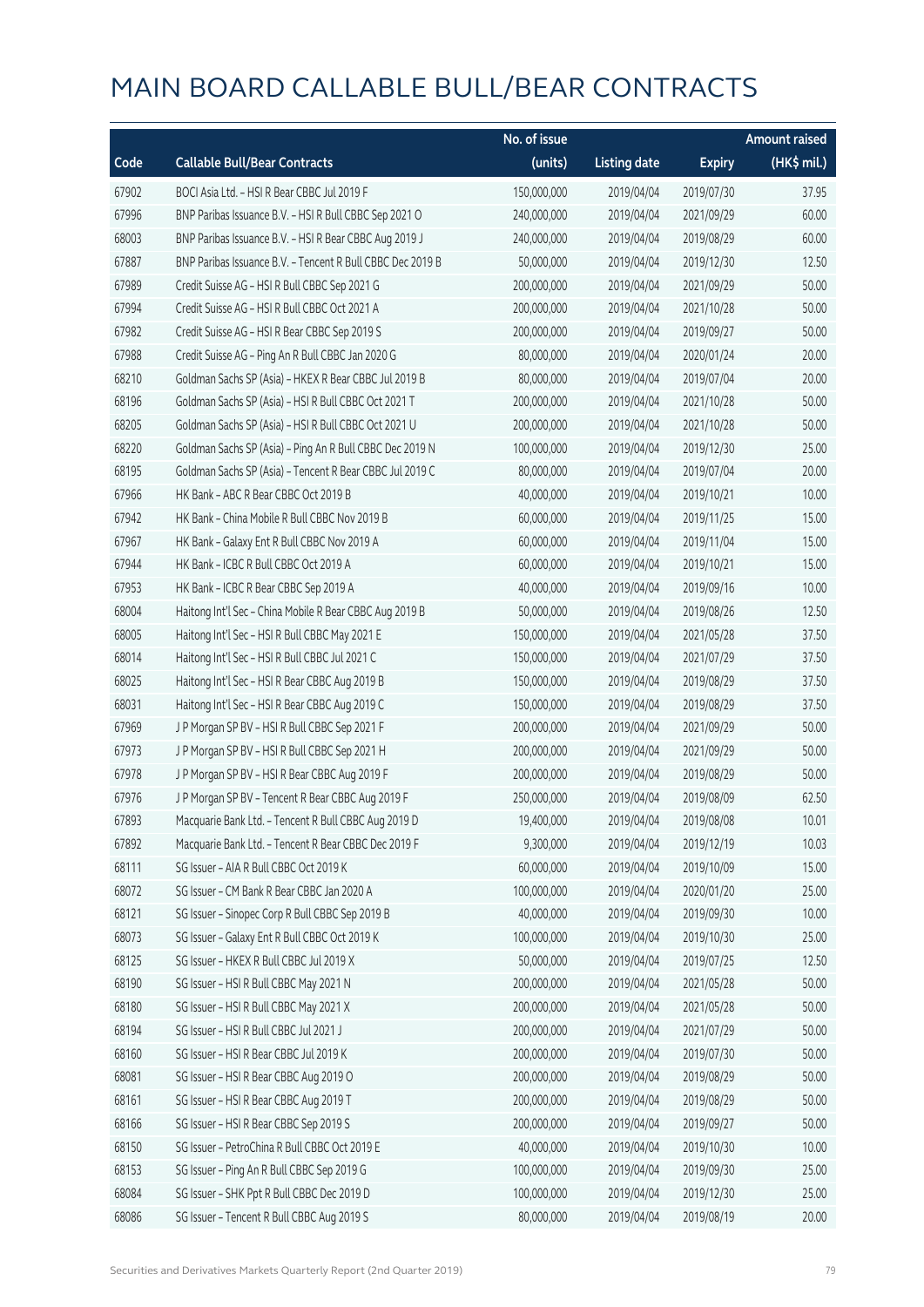|       |                                                              | No. of issue |                     |               | <b>Amount raised</b> |
|-------|--------------------------------------------------------------|--------------|---------------------|---------------|----------------------|
| Code  | <b>Callable Bull/Bear Contracts</b>                          | (units)      | <b>Listing date</b> | <b>Expiry</b> | (HK\$ mil.)          |
| 67923 | UBS AG - HSI R Bull CBBC May 2021 O                          | 200,000,000  | 2019/04/04          | 2021/05/28    | 50.00                |
| 67913 | UBS AG - HSI R Bear CBBC Jul 2019 V                          | 200,000,000  | 2019/04/04          | 2019/07/30    | 50.00                |
| 67934 | UBS AG - HSI R Bear CBBC Jul 2019 W                          | 200,000,000  | 2019/04/04          | 2019/07/30    | 50.00                |
| 67936 | UBS AG - HSI R Bear CBBC Aug 2019 E                          | 200,000,000  | 2019/04/04          | 2019/08/29    | 50.00                |
| 67939 | UBS AG - Tencent R Bear CBBC Sep 2019 C                      | 200,000,000  | 2019/04/04          | 2019/09/23    | 50.00                |
| 68068 | Bank Vontobel - CC Bank R Bear CBBC Dec 2019 B               | 40,000,000   | 2019/04/04          | 2019/12/20    | 10.00                |
| 68047 | Bank Vontobel - ICBC R Bull CBBC Jan 2020 A                  | 40,000,000   | 2019/04/04          | 2020/01/17    | 10.00                |
| 68051 | Bank Vontobel - Meituan Dianping R Bull CBBC Dec 2019 C      | 40,000,000   | 2019/04/04          | 2019/12/13    | 10.00                |
| 68042 | Bank Vontobel - Ping An R Bull CBBC Dec 2019 B               | 40,000,000   | 2019/04/04          | 2019/12/20    | 10.00                |
| 68040 | Bank Vontobel - Ping An R Bear CBBC Dec 2019 B               | 40,000,000   | 2019/04/04          | 2019/12/06    | 10.00                |
| 68067 | Bank Vontobel - SHK Ppt R Bull CBBC Feb 2020 A               | 40,000,000   | 2019/04/04          | 2020/02/07    | 10.00                |
| 68069 | Bank Vontobel - SHK Ppt R Bear CBBC Jan 2020 A               | 40,000,000   | 2019/04/04          | 2020/01/17    | 10.00                |
| 68071 | Bank Vontobel - Tencent R Bull CBBC Dec 2019 C               | 40,000,000   | 2019/04/04          | 2019/12/20    | 10.00                |
| 68062 | Bank Vontobel - Tencent R Bull CBBC Feb 2020 A               | 40,000,000   | 2019/04/04          | 2020/02/07    | 10.00                |
| 68543 | BOCI Asia Ltd. - HSI R Bull CBBC Sep 2020 R                  | 150,000,000  | 2019/04/08          | 2020/09/29    | 37.80                |
| 68544 | BOCI Asia Ltd. - HSI R Bear CBBC Jul 2019 G                  | 150,000,000  | 2019/04/08          | 2019/07/30    | 37.50                |
| 68347 | BNP Paribas Issuance B.V. - HSI R Bull CBBC Sep 2021 P       | 250,000,000  | 2019/04/08          | 2021/09/29    | 62.50                |
| 68540 | BNP Paribas Issuance B.V. - HSI R Bull CBBC Sep 2021 Q       | 250,000,000  | 2019/04/08          | 2021/09/29    | 62.50                |
| 68542 | BNP Paribas Issuance B.V. - HSI R Bull CBBC Sep 2021 R       | 240,000,000  | 2019/04/08          | 2021/09/29    | 60.00                |
| 68231 | BNP Paribas Issuance B.V. - HSI R Bear CBBC Aug 2019 K       | 250,000,000  | 2019/04/08          | 2019/08/29    | 62.50                |
| 68349 | BNP Paribas Issuance B.V. - HSI R Bear CBBC Aug 2019 L       | 250,000,000  | 2019/04/08          | 2019/08/29    | 62.50                |
| 68684 | Credit Suisse AG - AIA R Bull CBBC Dec 2019 N                | 70,000,000   | 2019/04/08          | 2019/12/20    | 17.50                |
| 68658 | Credit Suisse AG - CC Bank R Bull CBBC Dec 2019 E            | 70,000,000   | 2019/04/08          | 2019/12/20    | 17.50                |
| 68665 | Credit Suisse AG - CM Bank R Bull CBBC Dec 2019 L            | 70,000,000   | 2019/04/08          | 2019/12/30    | 17.50                |
| 68679 | Credit Suisse AG - CSOP A50 ETF R Bull CBBC Feb 2020 D       | 120,000,000  | 2019/04/08          | 2020/02/27    | 30.00                |
| 68695 | Credit Suisse AG - HSI R Bull CBBC Jul 2021 I                | 200,000,000  | 2019/04/08          | 2021/07/29    | 50.00                |
| 68702 | Credit Suisse AG - HSI R Bull CBBC Jul 2021 J                | 200,000,000  | 2019/04/08          | 2021/07/29    | 50.00                |
| 68706 | Credit Suisse AG - HSI R Bull CBBC Sep 2021 H                | 200,000,000  | 2019/04/08          | 2021/09/29    | 50.00                |
| 68705 | Credit Suisse AG - HSI R Bull CBBC Oct 2021 B                | 300,000,000  | 2019/04/08          | 2021/10/28    | 75.00                |
| 68650 | Credit Suisse AG - HSI R Bear CBBC Jul 2019 W                | 200,000,000  | 2019/04/08          | 2019/07/30    | 50.00                |
| 68653 | Credit Suisse AG - HSI R Bear CBBC Aug 2019 K                | 200,000,000  | 2019/04/08          | 2019/08/29    | 50.00                |
| 68651 | Credit Suisse AG - HSI R Bear CBBC Aug 2019 O                | 200,000,000  | 2019/04/08          | 2019/08/29    | 50.00                |
| 68656 | Credit Suisse AG - HSI R Bear CBBC Oct 2019 J                | 300,000,000  | 2019/04/08          | 2019/10/30    | 75.00                |
| 68672 | Credit Suisse AG - Ping An R Bull CBBC Dec 2019 U            | 80,000,000   | 2019/04/08          | 2019/12/20    | 20.00                |
| 68668 | Credit Suisse AG - SHK Ppt R Bull CBBC Dec 2019 D            | 50,000,000   | 2019/04/08          | 2019/12/30    | 12.50                |
| 68689 | Credit Suisse AG - SUNAC R Bull CBBC Dec 2019 C              | 80,000,000   | 2019/04/08          | 2019/12/20    | 20.00                |
| 68688 | Credit Suisse AG - Tencent R Bull CBBC Jan 2020 B            | 200,000,000  | 2019/04/08          | 2020/01/30    | 50.00                |
| 69040 | Goldman Sachs SP (Asia) - AIA R Bull CBBC Nov 2019 S         | 100,000,000  | 2019/04/08          | 2019/11/15    | 25.00                |
| 69035 | Goldman Sachs SP (Asia) - China Mobile R Bull CBBC Oct 2019A | 100,000,000  | 2019/04/08          | 2019/10/30    | 25.00                |
| 69041 | Goldman Sachs SP (Asia) - CSOP A50 ETF R Bull CBBC Nov 2019O | 100,000,000  | 2019/04/08          | 2019/11/25    | 25.00                |
| 69033 | Goldman Sachs SP (Asia) - Galaxy Ent R Bull CBBC Feb 2020 I  | 100,000,000  | 2019/04/08          | 2020/02/10    | 25.00                |
| 69026 | Goldman Sachs SP (Asia) - HKEX R Bull CBBC Jul 2019 J        | 100,000,000  | 2019/04/08          | 2019/07/08    | 25.00                |
| 68983 | Goldman Sachs SP (Asia) - HSI R Bull CBBC Oct 2021 V         | 200,000,000  | 2019/04/08          | 2021/10/28    | 50.00                |
| 69020 | Goldman Sachs SP (Asia) - HSI R Bull CBBC Oct 2021 W         | 200,000,000  | 2019/04/08          | 2021/10/28    | 50.00                |
| 68232 | Goldman Sachs SP (Asia) - HSI R Bear CBBC Jul 2019 T         | 200,000,000  | 2019/04/08          | 2019/07/30    | 50.00                |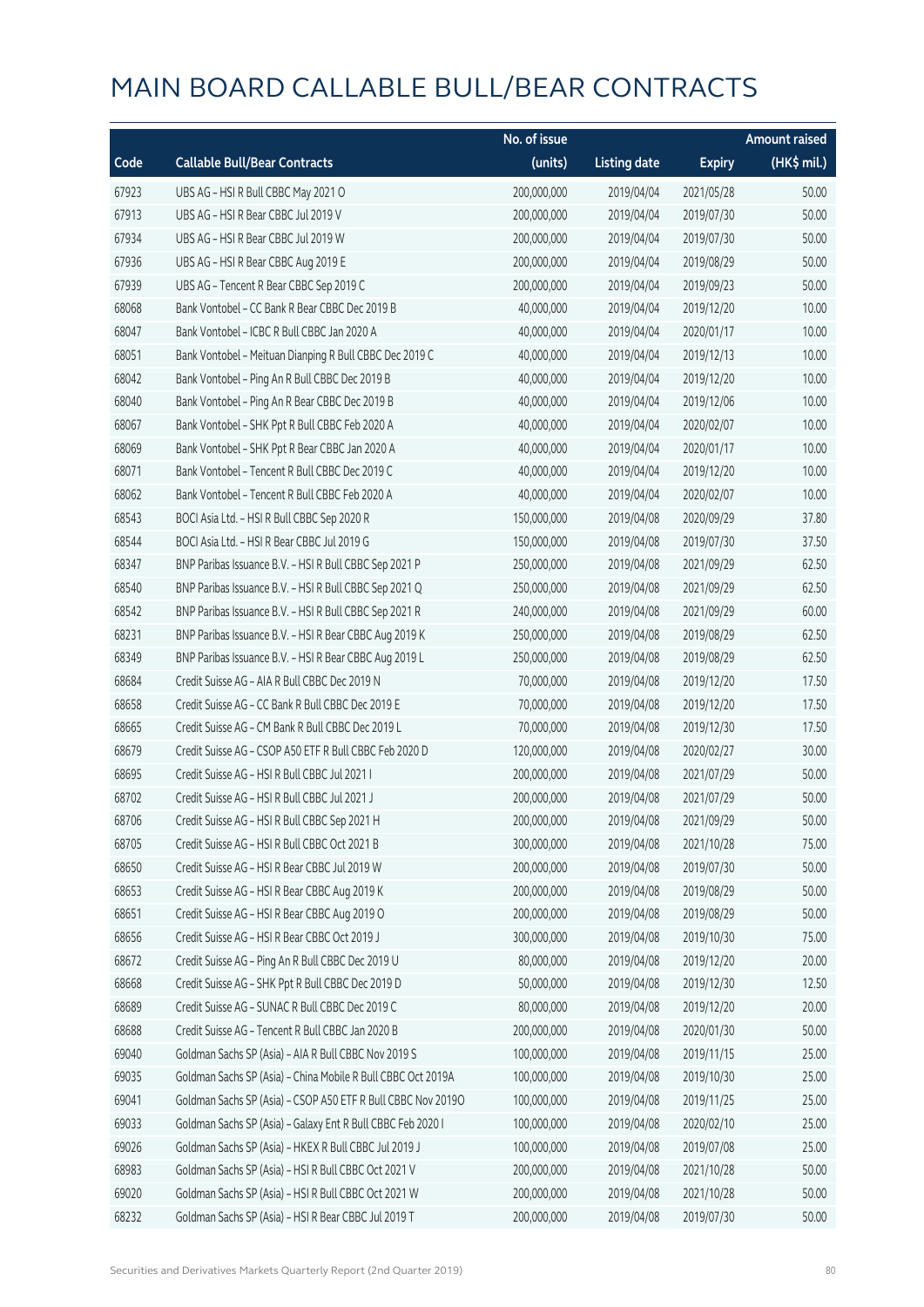|       |                                                          | No. of issue |                     |               | <b>Amount raised</b> |
|-------|----------------------------------------------------------|--------------|---------------------|---------------|----------------------|
| Code  | <b>Callable Bull/Bear Contracts</b>                      | (units)      | <b>Listing date</b> | <b>Expiry</b> | (HK\$ mil.)          |
| 68236 | Goldman Sachs SP (Asia) - HSI R Bear CBBC Jul 2019 U     | 200,000,000  | 2019/04/08          | 2019/07/30    | 50.00                |
| 68996 | Goldman Sachs SP (Asia) - Ping An R Bull CBBC Dec 2019 Q | 100,000,000  | 2019/04/08          | 2019/12/23    | 25.00                |
| 68953 | Goldman Sachs SP (Asia) - Tencent R Bull CBBC Jul 2019 F | 100,000,000  | 2019/04/08          | 2019/07/08    | 25.00                |
| 68399 | HK Bank - CM Bank R Bull CBBC Dec 2019 B                 | 60,000,000   | 2019/04/08          | 2019/12/16    | 15.00                |
| 68367 | HK Bank - CNOOC R Bull CBBC Nov 2019 A                   | 50,000,000   | 2019/04/08          | 2019/11/04    | 12.50                |
| 68389 | HK Bank - CSOP A50 ETF R Bull CBBC Jan 2020 A            | 40,000,000   | 2019/04/08          | 2020/01/13    | 10.00                |
| 68392 | HK Bank - A50 China R Bull CBBC Jan 2020 B               | 40,000,000   | 2019/04/08          | 2020/01/13    | 10.00                |
| 68366 | HK Bank - HKEX R Bull CBBC Nov 2019 C                    | 50,000,000   | 2019/04/08          | 2019/11/04    | 12.50                |
| 68372 | HK Bank - HSCEI R Bull CBBC Jul 2020 D                   | 100,000,000  | 2019/04/08          | 2020/07/30    | 25.00                |
| 68361 | HK Bank - HSI R Bull CBBC Jul 2020 P                     | 150,000,000  | 2019/04/08          | 2020/07/30    | 37.50                |
| 68404 | HK Bank - Ping An R Bull CBBC Nov 2019 D                 | 80,000,000   | 2019/04/08          | 2019/11/18    | 20.00                |
| 68383 | HK Bank - Tencent R Bear CBBC Sep 2019 M                 | 40,000,000   | 2019/04/08          | 2019/09/09    | 10.00                |
| 68249 | Haitong Int'l Sec - AIA R Bull CBBC Oct 2019 A           | 60,000,000   | 2019/04/08          | 2019/10/17    | 15.00                |
| 68530 | Haitong Int'l Sec - AIA R Bull CBBC Oct 2019 B           | 60,000,000   | 2019/04/08          | 2019/10/17    | 15.00                |
| 68638 | Haitong Int'l Sec - China Mobile R Bull CBBC Nov 2019 A  | 50,000,000   | 2019/04/08          | 2019/11/13    | 12.50                |
| 68643 | Haitong Int'l Sec - CSOP A50 ETF R Bull CBBC Sep 2019 C  | 40,000,000   | 2019/04/08          | 2019/09/25    | 10.00                |
| 68645 | Haitong Int'l Sec - A50 R Bull CBBC Sep 2019 C           | 40,000,000   | 2019/04/08          | 2019/09/25    | 10.00                |
| 68325 | Haitong Int'l Sec - Geely Auto R Bear CBBC Dec 2019 A    | 140,000,000  | 2019/04/08          | 2019/12/20    | 35.00                |
| 68648 | Haitong Int'l Sec - HKEX R Bull CBBC Nov 2019 B          | 80,000,000   | 2019/04/08          | 2019/11/12    | 20.00                |
| 68533 | Haitong Int'l Sec - HSI R Bull CBBC Oct 2021 F           | 150,000,000  | 2019/04/08          | 2021/10/28    | 37.50                |
| 68534 | Haitong Int'l Sec - HSI R Bull CBBC Oct 2021 G           | 150,000,000  | 2019/04/08          | 2021/10/28    | 37.50                |
| 68352 | Haitong Int'l Sec - HSI R Bear CBBC Aug 2019 E           | 150,000,000  | 2019/04/08          | 2019/08/29    | 37.50                |
| 68538 | Haitong Int'l Sec - HSI R Bear CBBC Sep 2019 C           | 120,000,000  | 2019/04/08          | 2019/09/27    | 30.00                |
| 68279 | Haitong Int'l Sec - Ping An R Bull CBBC Oct 2019 D       | 50,000,000   | 2019/04/08          | 2019/10/30    | 12.50                |
| 68295 | Haitong Int'l Sec - Ping An R Bull CBBC Oct 2019 E       | 50,000,000   | 2019/04/08          | 2019/10/31    | 12.50                |
| 68615 | J P Morgan SP BV - HKEX R Bull CBBC Aug 2019 A           | 40,000,000   | 2019/04/08          | 2019/08/09    | 10.00                |
| 68852 | J P Morgan SP BV - HSCEI R Bull CBBC Nov 2021 C          | 100,000,000  | 2019/04/08          | 2021/11/29    | 25.00                |
| 68857 | J P Morgan SP BV - HSCEI R Bear CBBC Nov 2019 A          | 100,000,000  | 2019/04/08          | 2019/11/28    | 25.00                |
| 68859 | J P Morgan SP BV - HSCEI R Bear CBBC Nov 2019 B          | 100,000,000  | 2019/04/08          | 2019/11/28    | 25.00                |
| 68866 | J P Morgan SP BV - HSCEI R Bear CBBC Nov 2019 C          | 100,000,000  | 2019/04/08          | 2019/11/28    | 25.00                |
| 68870 | J P Morgan SP BV - HSI R Bull CBBC Jul 2021 K            | 200,000,000  | 2019/04/08          | 2021/07/29    | 50.00                |
| 68881 | J P Morgan SP BV - HSI R Bull CBBC Jul 2021 L            | 200,000,000  | 2019/04/08          | 2021/07/29    | 50.00                |
| 68611 | J P Morgan SP BV - HSI R Bull CBBC Sep 2021 I            | 200,000,000  | 2019/04/08          | 2021/09/29    | 50.00                |
| 68612 | J P Morgan SP BV - HSI R Bull CBBC Sep 2021 N            | 200,000,000  | 2019/04/08          | 2021/09/29    | 50.00                |
| 68901 | J P Morgan SP BV - HSI R Bull CBBC Sep 2021 O            | 200,000,000  | 2019/04/08          | 2021/09/29    | 50.00                |
| 68925 | J P Morgan SP BV - HSI R Bull CBBC Sep 2021 P            | 200,000,000  | 2019/04/08          | 2021/09/29    | 50.00                |
| 68933 | J P Morgan SP BV - HSI R Bull CBBC Sep 2021 Q            | 200,000,000  | 2019/04/08          | 2021/09/29    | 50.00                |
| 68938 | J P Morgan SP BV - HSI R Bull CBBC Sep 2021 U            | 200,000,000  | 2019/04/08          | 2021/09/29    | 50.00                |
| 68560 | J P Morgan SP BV - HSI R Bear CBBC Jul 2019 U            | 200,000,000  | 2019/04/08          | 2019/07/30    | 50.00                |
| 68568 | J P Morgan SP BV - HSI R Bear CBBC Aug 2019 G            | 200,000,000  | 2019/04/08          | 2019/08/29    | 50.00                |
| 68581 | J P Morgan SP BV - HSI R Bear CBBC Aug 2019 H            | 200,000,000  | 2019/04/08          | 2019/08/29    | 50.00                |
| 68607 | J P Morgan SP BV - HSI R Bear CBBC Aug 2019 I            | 200,000,000  | 2019/04/08          | 2019/08/29    | 50.00                |
| 68608 | J P Morgan SP BV - HSI R Bear CBBC Aug 2019 J            | 200,000,000  | 2019/04/08          | 2019/08/29    | 50.00                |
| 68872 | J P Morgan SP BV - HSI R Bear CBBC Aug 2019 K            | 200,000,000  | 2019/04/08          | 2019/08/29    | 50.00                |
| 68878 | J P Morgan SP BV - HSI R Bear CBBC Aug 2019 L            | 200,000,000  | 2019/04/08          | 2019/08/29    | 50.00                |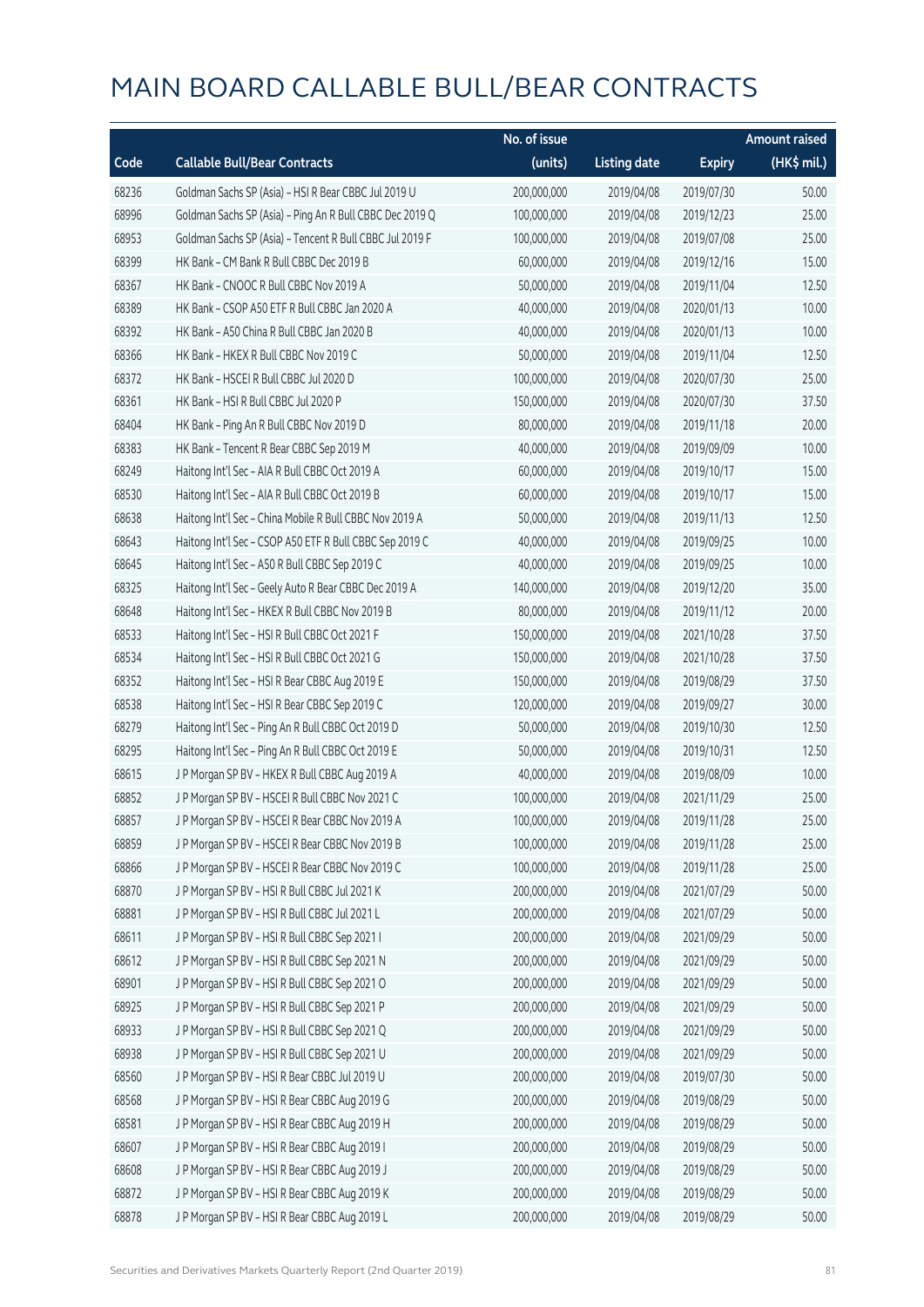|       |                                                      | No. of issue |                     |               | <b>Amount raised</b> |
|-------|------------------------------------------------------|--------------|---------------------|---------------|----------------------|
| Code  | <b>Callable Bull/Bear Contracts</b>                  | (units)      | <b>Listing date</b> | <b>Expiry</b> | (HK\$ mil.)          |
| 68891 | J P Morgan SP BV - HSI R Bear CBBC Aug 2019 M        | 200,000,000  | 2019/04/08          | 2019/08/29    | 50.00                |
| 68899 | J P Morgan SP BV - HSI R Bear CBBC Aug 2019 N        | 200,000,000  | 2019/04/08          | 2019/08/29    | 50.00                |
| 68900 | J P Morgan SP BV - HSI R Bear CBBC Aug 2019 O        | 200,000,000  | 2019/04/08          | 2019/08/29    | 56.00                |
| 68914 | J P Morgan SP BV - HSI R Bear CBBC Aug 2019 P        | 200,000,000  | 2019/04/08          | 2019/08/29    | 50.00                |
| 68916 | J P Morgan SP BV - HSI R Bear CBBC Aug 2019 Q        | 200,000,000  | 2019/04/08          | 2019/08/29    | 50.00                |
| 68922 | J P Morgan SP BV - HSI R Bear CBBC Aug 2019 R        | 200,000,000  | 2019/04/08          | 2019/08/29    | 50.00                |
| 68930 | J P Morgan SP BV - HSI R Bear CBBC Aug 2019 S        | 200,000,000  | 2019/04/08          | 2019/08/29    | 60.00                |
| 68932 | J P Morgan SP BV - HSI R Bear CBBC Aug 2019 T        | 200,000,000  | 2019/04/08          | 2019/08/29    | 68.00                |
| 68622 | J P Morgan SP BV - Ping An R Bull CBBC Aug 2019 A    | 100,000,000  | 2019/04/08          | 2019/08/09    | 25.00                |
| 68628 | J P Morgan SP BV - Ping An R Bull CBBC Aug 2019 B    | 100,000,000  | 2019/04/08          | 2019/08/09    | 25.00                |
| 68345 | Macquarie Bank Ltd. - Tencent R Bull CBBC Aug 2019 E | 19,200,000   | 2019/04/08          | 2019/08/08    | 10.02                |
| 68346 | Macquarie Bank Ltd. - Tencent R Bear CBBC Dec 2019 G | 9,200,000    | 2019/04/08          | 2019/12/19    | 10.07                |
| 68798 | SG Issuer - AIA R Bull CBBC Sep 2019 A               | 60,000,000   | 2019/04/08          | 2019/09/27    | 15.00                |
| 68763 | SG Issuer - China Life R Bull CBBC Aug 2019 F        | 40,000,000   | 2019/04/08          | 2019/08/12    | 10.00                |
| 68812 | SG Issuer - CM Bank R Bull CBBC Feb 2020 E           | 100,000,000  | 2019/04/08          | 2020/02/27    | 25.00                |
| 68826 | SG Issuer - CSOP A50 ETF R Bull CBBC Feb 2020 N      | 100,000,000  | 2019/04/08          | 2020/02/27    | 25.00                |
| 68834 | SG Issuer - A50 China R Bull CBBC Mar 2020 B         | 80,000,000   | 2019/04/08          | 2020/03/30    | 20.00                |
| 68833 | SG Issuer - A50 R Bear CBBC Sep 2019 A               | 80,000,000   | 2019/04/08          | 2019/09/27    | 20.00                |
| 68815 | SG Issuer - HKEX R Bull CBBC Sep 2019 I              | 50,000,000   | 2019/04/08          | 2019/09/23    | 12.50                |
| 68765 | SG Issuer - HSI R Bull CBBC May 2021 R               | 200,000,000  | 2019/04/08          | 2021/05/28    | 50.00                |
| 68768 | SG Issuer - HSI R Bull CBBC Jul 2021 R               | 200,000,000  | 2019/04/08          | 2021/07/29    | 50.00                |
| 68790 | SG Issuer - HSI R Bull CBBC Jul 2021 V               | 200,000,000  | 2019/04/08          | 2021/07/29    | 50.00                |
| 68839 | SG Issuer - HSI R Bear CBBC Jul 2019 E               | 200,000,000  | 2019/04/08          | 2019/07/30    | 50.00                |
| 68753 | SG Issuer - HSI R Bear CBBC Jul 2019 L               | 200,000,000  | 2019/04/08          | 2019/07/30    | 50.00                |
| 68849 | SG Issuer - HSI R Bear CBBC Jul 2019 M               | 200,000,000  | 2019/04/08          | 2019/07/30    | 50.00                |
| 68743 | SG Issuer - HSI R Bear CBBC Sep 2019 W               | 200,000,000  | 2019/04/08          | 2019/09/27    | 50.00                |
| 68761 | SG Issuer - HSI R Bear CBBC Oct 2019 P               | 200,000,000  | 2019/04/08          | 2019/10/30    | 50.00                |
| 68817 | SG Issuer - Ping An R Bull CBBC Sep 2019 H           | 100,000,000  | 2019/04/08          | 2019/09/30    | 25.00                |
| 68747 | SG Issuer - Ping An R Bear CBBC Aug 2019 N           | 100,000,000  | 2019/04/08          | 2019/08/09    | 25.00                |
| 68821 | SG Issuer - Tencent R Bull CBBC Jul 2019 Z           | 80,000,000   | 2019/04/08          | 2019/07/22    | 20.00                |
| 68822 | SG Issuer - Tencent R Bull CBBC Aug 2019 T           | 80,000,000   | 2019/04/08          | 2019/08/22    | 20.00                |
| 68748 | SG Issuer - Tencent R Bear CBBC Nov 2019 C           | 80,000,000   | 2019/04/08          | 2019/11/28    | 20.00                |
| 68749 | SG Issuer - Tencent R Bear CBBC Dec 2019 X           | 80,000,000   | 2019/04/08          | 2019/12/19    | 20.00                |
| 68522 | UBS AG - CSOP A50 ETF R Bull CBBC May 2020 A         | 200,000,000  | 2019/04/08          | 2020/05/29    | 50.00                |
| 68529 | UBS AG - A50 China R Bull CBBC May 2020 A            | 200,000,000  | 2019/04/08          | 2020/05/29    | 50.00                |
| 68521 | UBS AG - HKEX R Bull CBBC Nov 2019 E                 | 200,000,000  | 2019/04/08          | 2019/11/20    | 50.00                |
| 68518 | UBS AG - HKEX R Bear CBBC Nov 2019 A                 | 200,000,000  | 2019/04/08          | 2019/11/20    | 50.00                |
| 68452 | UBS AG - HSI R Bull CBBC Oct 2020 Y                  | 200,000,000  | 2019/04/08          | 2020/10/29    | 50.00                |
| 68417 | UBS AG - HSI R Bear CBBC Jul 2019 X                  | 200,000,000  | 2019/04/08          | 2019/07/30    | 50.00                |
| 68440 | UBS AG - HSI R Bear CBBC Jul 2019 Y                  | 200,000,000  | 2019/04/08          | 2019/07/30    | 50.00                |
| 68447 | UBS AG - HSI R Bear CBBC Jul 2019 Z                  | 200,000,000  | 2019/04/08          | 2019/07/30    | 50.00                |
| 68451 | UBS AG - HSI R Bear CBBC Aug 2019 F                  | 200,000,000  | 2019/04/08          | 2019/08/29    | 50.00                |
| 68502 | UBS AG - Tencent R Bull CBBC Jul 2019 O              | 40,000,000   | 2019/04/08          | 2019/07/19    | 10.00                |
| 68517 | UBS AG - Tencent R Bull CBBC Nov 2019 C              | 200,000,000  | 2019/04/08          | 2019/11/18    | 50.00                |
| 68718 | Bank Vontobel - HSI R Bull CBBC Dec 2020 A           | 80,000,000   | 2019/04/08          | 2020/12/30    | 20.00                |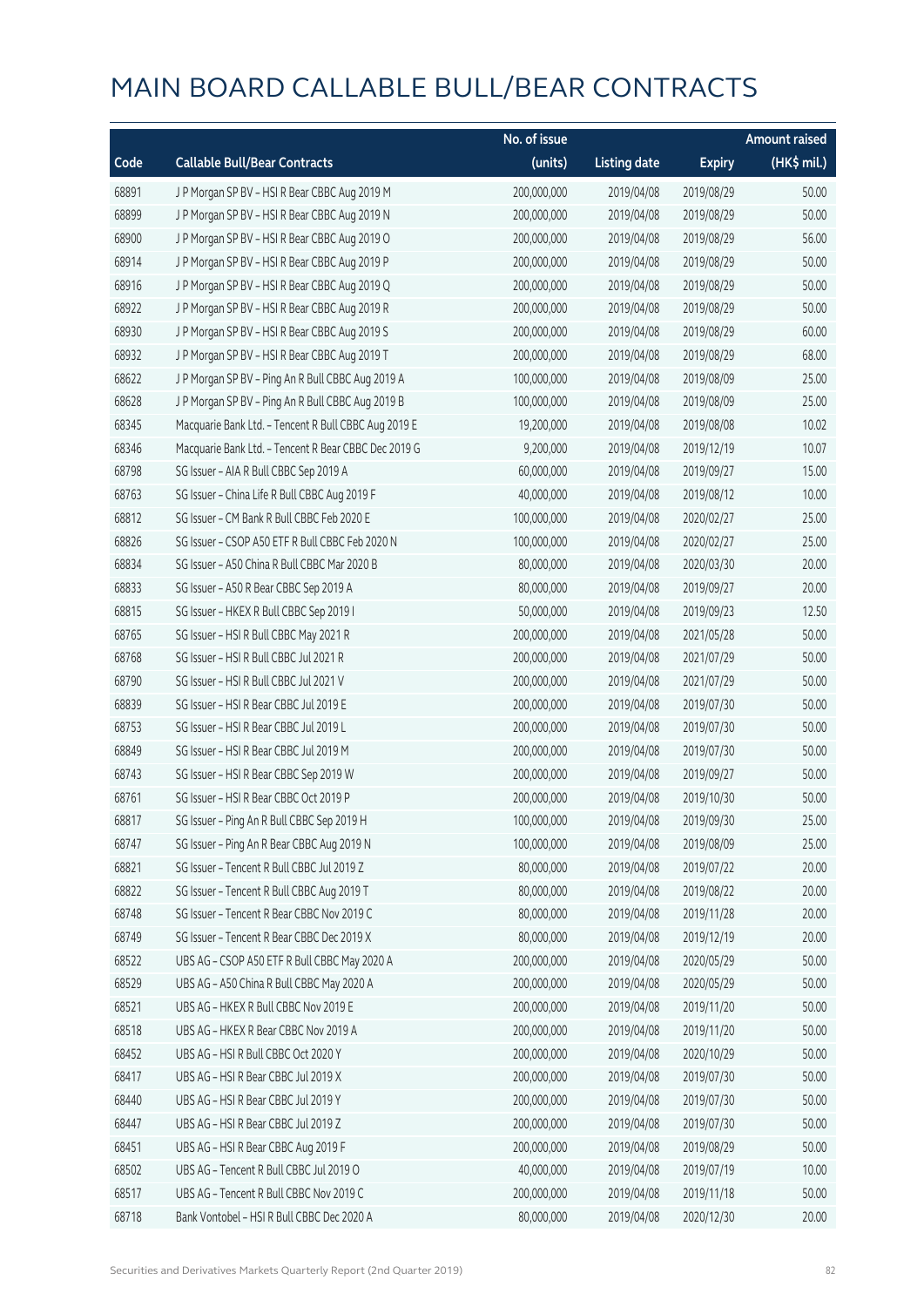|       |                                                              | No. of issue |                     |               | <b>Amount raised</b> |
|-------|--------------------------------------------------------------|--------------|---------------------|---------------|----------------------|
| Code  | <b>Callable Bull/Bear Contracts</b>                          | (units)      | <b>Listing date</b> | <b>Expiry</b> | (HK\$ mil.)          |
| 68722 | Bank Vontobel - HSI R Bull CBBC Dec 2020 B                   | 80,000,000   | 2019/04/08          | 2020/12/30    | 20.00                |
| 69080 | BNP Paribas Issuance B.V. - CSOP A50 R Bull CBBC Dec 2019 C  | 60,000,000   | 2019/04/09          | 2019/12/30    | 15.00                |
| 69086 | BNP Paribas Issuance B.V. - CSOP A50 ETF R Bear CBBC Oct19 C | 60,000,000   | 2019/04/09          | 2019/10/30    | 15.00                |
| 69091 | BNP Paribas Issuance B.V. - CSOP A50 ETF R Bear CBBC Oct19 D | 60,000,000   | 2019/04/09          | 2019/10/30    | 15.00                |
| 69198 | BNP Paribas Issuance B.V. - HSI R Bull CBBC Sep 2021 S       | 250,000,000  | 2019/04/09          | 2021/09/29    | 62.50                |
| 69214 | BNP Paribas Issuance B.V. - HSI R Bull CBBC Sep 2021 T       | 250,000,000  | 2019/04/09          | 2021/09/29    | 62.50                |
| 69216 | BNP Paribas Issuance B.V. - HSI R Bull CBBC Sep 2021 U       | 250,000,000  | 2019/04/09          | 2021/09/29    | 62.50                |
| 69217 | BNP Paribas Issuance B.V. - HSI R Bull CBBC Sep 2021 V       | 250,000,000  | 2019/04/09          | 2021/09/29    | 62.50                |
| 69219 | BNP Paribas Issuance B.V. - HSI R Bull CBBC Sep 2021 W       | 250,000,000  | 2019/04/09          | 2021/09/29    | 62.50                |
| 69220 | BNP Paribas Issuance B.V. - HSI R Bull CBBC Sep 2021 X       | 240,000,000  | 2019/04/09          | 2021/09/29    | 60.00                |
| 69042 | BNP Paribas Issuance B.V. - HSI R Bear CBBC Aug 2019 M       | 250,000,000  | 2019/04/09          | 2019/08/29    | 62.50                |
| 69053 | BNP Paribas Issuance B.V. - HSI R Bear CBBC Aug 2019 N       | 250,000,000  | 2019/04/09          | 2019/08/29    | 62.50                |
| 69060 | BNP Paribas Issuance B.V. - HSI R Bear CBBC Aug 2019 O       | 250,000,000  | 2019/04/09          | 2019/08/29    | 62.50                |
| 69061 | BNP Paribas Issuance B.V. - HSI R Bear CBBC Aug 2019 P       | 250,000,000  | 2019/04/09          | 2019/08/29    | 62.50                |
| 69063 | BNP Paribas Issuance B.V. - HSI R Bear CBBC Aug 2019 Q       | 250,000,000  | 2019/04/09          | 2019/08/29    | 62.50                |
| 69075 | BNP Paribas Issuance B.V. - Ping An R Bull CBBC Nov 2019 C   | 200,000,000  | 2019/04/09          | 2019/11/28    | 50.00                |
| 69076 | BNP Paribas Issuance B.V. - Ping An R Bull CBBC Nov 2019 D   | 200,000,000  | 2019/04/09          | 2019/11/28    | 50.00                |
| 69073 | BNP Paribas Issuance B.V. - Tencent R Bull CBBC Dec 2019 C   | 50,000,000   | 2019/04/09          | 2019/12/30    | 12.50                |
| 69070 | BNP Paribas Issuance B.V. - Tencent R Bear CBBC Nov 2019 B   | 50,000,000   | 2019/04/09          | 2019/11/28    | 12.50                |
| 69406 | Credit Suisse AG - AIA R Bull CBBC Dec 2019 O                | 70,000,000   | 2019/04/09          | 2019/12/30    | 17.50                |
| 69391 | Credit Suisse AG - Bank of China R Bull CBBC Dec 2019 C      | 70,000,000   | 2019/04/09          | 2019/12/30    | 17.50                |
| 69388 | Credit Suisse AG - China Life R Bull CBBC Jan 2020 A         | 120,000,000  | 2019/04/09          | 2020/01/30    | 30.00                |
| 69389 | Credit Suisse AG - CM Bank R Bull CBBC Jan 2020 D            | 70,000,000   | 2019/04/09          | 2020/01/30    | 17.50                |
| 69425 | Credit Suisse AG - CSOP A50 ETF R Bull CBBC Jan 2020 I       | 120,000,000  | 2019/04/09          | 2020/01/30    | 30.00                |
| 69394 | Credit Suisse AG - Geely Auto R Bull CBBC Feb 2020 A         | 150,000,000  | 2019/04/09          | 2020/02/27    | 37.50                |
| 69398 | Credit Suisse AG - Geely Auto R Bear CBBC Jan 2020 B         | 120,000,000  | 2019/04/09          | 2020/01/30    | 30.00                |
| 69416 | Credit Suisse AG - Galaxy Ent R Bull CBBC Dec 2019 D         | 50,000,000   | 2019/04/09          | 2019/12/30    | 12.50                |
| 69461 | Credit Suisse AG - HSI R Bull CBBC Jul 2021 K                | 200,000,000  | 2019/04/09          | 2021/07/29    | 50.00                |
| 69465 | Credit Suisse AG - HSI R Bull CBBC Jul 2021 L                | 200,000,000  | 2019/04/09          | 2021/07/29    | 50.00                |
| 69427 | Credit Suisse AG - HSI R Bull CBBC Sep 2021 I                | 200,000,000  | 2019/04/09          | 2021/09/29    | 50.00                |
| 69431 | Credit Suisse AG - HSI R Bull CBBC Sep 2021 J                | 200,000,000  | 2019/04/09          | 2021/09/29    | 50.00                |
| 69466 | Credit Suisse AG - HSI R Bull CBBC Oct 2021 C                | 300,000,000  | 2019/04/09          | 2021/10/28    | 75.00                |
| 69272 | Credit Suisse AG - HSI R Bear CBBC Jul 2019 X                | 200,000,000  | 2019/04/09          | 2019/07/30    | 50.00                |
| 69287 | Credit Suisse AG - HSI R Bear CBBC Aug 2019 Z                | 200,000,000  | 2019/04/09          | 2019/08/29    | 50.00                |
| 69295 | Credit Suisse AG - HSI R Bear CBBC Sep 2019 W                | 200,000,000  | 2019/04/09          | 2019/09/27    | 50.00                |
| 69298 | Credit Suisse AG - HSI R Bear CBBC Sep 2019 X                | 200,000,000  | 2019/04/09          | 2019/09/27    | 50.00                |
| 69301 | Credit Suisse AG - HSI R Bear CBBC Sep 2019 Y                | 200,000,000  | 2019/04/09          | 2019/09/27    | 50.00                |
| 69323 | Credit Suisse AG - HSI R Bear CBBC Sep 2019 Z                | 200,000,000  | 2019/04/09          | 2019/09/27    | 50.00                |
| 69326 | Credit Suisse AG - HSI R Bear CBBC Oct 2019 K                | 200,000,000  | 2019/04/09          | 2019/10/30    | 50.00                |
| 69363 | Credit Suisse AG - HSI R Bear CBBC Nov 2019 A                | 200,000,000  | 2019/04/09          | 2019/11/28    | 50.00                |
| 69408 | Credit Suisse AG - Ping An R Bull CBBC Jan 2020 H            | 80,000,000   | 2019/04/09          | 2020/01/24    | 20.00                |
| 69410 | Credit Suisse AG - Ping An R Bear CBBC Dec 2019 J            | 60,000,000   | 2019/04/09          | 2019/12/30    | 15.00                |
| 69422 | Credit Suisse AG - SHK Ppt R Bull CBBC Jan 2020 A            | 50,000,000   | 2019/04/09          | 2020/01/30    | 12.50                |
| 69372 | Credit Suisse AG - Tencent R Bull CBBC Jan 2020 C            | 200,000,000  | 2019/04/09          | 2020/01/24    | 50.00                |
| 57287 | Goldman Sachs SP (Asia) - CC Bank R Bull CBBC Sep 2019 B     | 100,000,000  | 2019/04/09          | 2019/09/30    | 25.00                |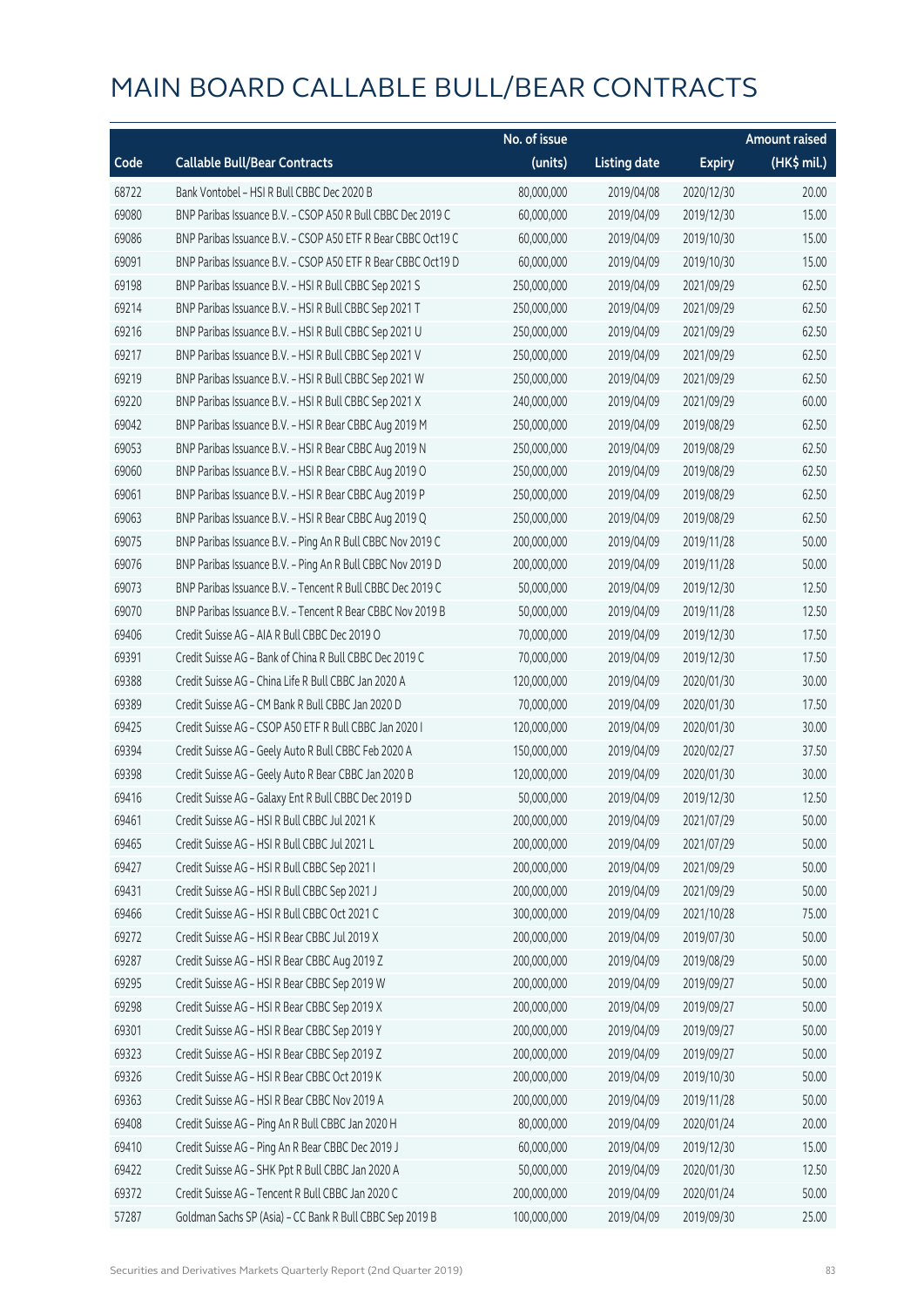|       |                                                              | No. of issue |                     |               | <b>Amount raised</b> |
|-------|--------------------------------------------------------------|--------------|---------------------|---------------|----------------------|
| Code  | <b>Callable Bull/Bear Contracts</b>                          | (units)      | <b>Listing date</b> | <b>Expiry</b> | (HK\$ mil.)          |
| 57276 | Goldman Sachs SP (Asia) – China Life R Bull CBBC Jul 2019 C  | 100,000,000  | 2019/04/09          | 2019/07/09    | 25.00                |
| 57326 | Goldman Sachs SP (Asia) - CSOP A50 ETF R Bull CBBC Nov 2019P | 100,000,000  | 2019/04/09          | 2019/11/25    | 25.00                |
| 57283 | Goldman Sachs SP (Asia) - Galaxy Ent R Bull CBBC Feb 2020 J  | 100,000,000  | 2019/04/09          | 2020/02/10    | 25.00                |
| 57269 | Goldman Sachs SP (Asia) - HKEX R Bull CBBC Jul 2019 D        | 100,000,000  | 2019/04/09          | 2019/07/09    | 25.00                |
| 57282 | Goldman Sachs SP (Asia) - HSBC R Bull CBBC Sep 2019 M        | 100,000,000  | 2019/04/09          | 2019/09/27    | 25.00                |
| 57176 | Goldman Sachs SP (Asia) - HSI R Bull CBBC Oct 2021 C         | 200,000,000  | 2019/04/09          | 2021/10/28    | 50.00                |
| 57151 | Goldman Sachs SP (Asia) - HSI R Bull CBBC Oct 2021 X         | 200,000,000  | 2019/04/09          | 2021/10/28    | 50.00                |
| 57159 | Goldman Sachs SP (Asia) - HSI R Bull CBBC Oct 2021 Y         | 200,000,000  | 2019/04/09          | 2021/10/28    | 50.00                |
| 57166 | Goldman Sachs SP (Asia) - HSI R Bull CBBC Oct 2021 Z         | 200,000,000  | 2019/04/09          | 2021/10/28    | 50.00                |
| 69100 | Goldman Sachs SP (Asia) - HSI R Bear CBBC Jul 2019 V         | 200,000,000  | 2019/04/09          | 2019/07/30    | 50.00                |
| 69106 | Goldman Sachs SP (Asia) - HSI R Bear CBBC Jul 2019 W         | 200,000,000  | 2019/04/09          | 2019/07/30    | 50.00                |
| 69111 | Goldman Sachs SP (Asia) - HSI R Bear CBBC Jul 2019 X         | 200,000,000  | 2019/04/09          | 2019/07/30    | 50.00                |
| 69124 | Goldman Sachs SP (Asia) - HSI R Bear CBBC Jul 2019 Y         | 200,000,000  | 2019/04/09          | 2019/07/30    | 50.00                |
| 57228 | Goldman Sachs SP (Asia) - HSI R Bear CBBC Apr 2020 D         | 200,000,000  | 2019/04/09          | 2020/04/28    | 50.00                |
| 57233 | Goldman Sachs SP (Asia) - HSI R Bear CBBC Apr 2020 E         | 200,000,000  | 2019/04/09          | 2020/04/28    | 50.00                |
| 57294 | Goldman Sachs SP (Asia) - ICBC R Bull CBBC Dec 2019 A        | 100,000,000  | 2019/04/09          | 2019/12/30    | 25.00                |
| 57246 | Goldman Sachs SP (Asia) - Ping An R Bull CBBC Dec 2019 O     | 100,000,000  | 2019/04/09          | 2019/12/23    | 25.00                |
| 57130 | Goldman Sachs SP (Asia) - Tencent R Bull CBBC Jul 2019 G     | 100,000,000  | 2019/04/09          | 2019/07/09    | 25.00                |
| 57212 | Goldman Sachs SP (Asia) - Tencent R Bear CBBC Jul 2019 D     | 80,000,000   | 2019/04/09          | 2019/07/09    | 20.00                |
| 69193 | HK Bank - AIA R Bull CBBC Nov 2019 C                         | 60,000,000   | 2019/04/09          | 2019/11/25    | 15.00                |
| 69183 | HK Bank - China Life R Bull CBBC Oct 2019 D                  | 100,000,000  | 2019/04/09          | 2019/10/28    | 25.00                |
| 69168 | HK Bank - CSOP A50 ETF R Bull CBBC Oct 2019 F                | 40,000,000   | 2019/04/09          | 2019/10/28    | 10.00                |
| 69140 | HK Bank - A50 China R Bull CBBC Oct 2019 F                   | 40,000,000   | 2019/04/09          | 2019/10/28    | 10.00                |
| 69186 | HK Bank - Galaxy Ent R Bull CBBC Nov 2019 B                  | 60,000,000   | 2019/04/09          | 2019/11/11    | 15.00                |
| 69173 | HK Bank - HKEX R Bull CBBC Nov 2019 D                        | 50,000,000   | 2019/04/09          | 2019/11/11    | 12.50                |
| 69164 | HK Bank - HSI R Bull CBBC Feb 2020 O                         | 80,000,000   | 2019/04/09          | 2020/02/27    | 20.00                |
| 69148 | HK Bank - HSI R Bull CBBC Jul 2020 Q                         | 150,000,000  | 2019/04/09          | 2020/07/30    | 37.50                |
| 69158 | HK Bank - HSI R Bull CBBC Jul 2020 R                         | 150,000,000  | 2019/04/09          | 2020/07/30    | 37.50                |
| 69132 | HK Bank - HSI R Bear CBBC Sep 2019 J                         | 150,000,000  | 2019/04/09          | 2019/09/27    | 37.50                |
| 69134 | HK Bank - HSI R Bear CBBC Sep 2019 K                         | 150,000,000  | 2019/04/09          | 2019/09/27    | 37.50                |
| 69180 | HK Bank - Ping An R Bull CBBC Nov 2019 E                     | 80,000,000   | 2019/04/09          | 2019/11/25    | 20.00                |
| 69190 | HK Bank - SHK Ppt R Bull CBBC Dec 2019 B                     | 40,000,000   | 2019/04/09          | 2019/12/30    | 10.00                |
| 69182 | HK Bank - SUNAC R Bull CBBC Nov 2019 E                       | 60,000,000   | 2019/04/09          | 2019/11/04    | 15.00                |
| 69167 | HK Bank - Tencent R Bull CBBC Sep 2019 J                     | 50,000,000   | 2019/04/09          | 2019/09/16    | 12.50                |
| 69166 | HK Bank - Tencent R Bull CBBC Nov 2019 D                     | 50,000,000   | 2019/04/09          | 2019/11/18    | 12.50                |
| 69136 | HK Bank - Tencent R Bear CBBC Oct 2019 H                     | 40,000,000   | 2019/04/09          | 2019/10/02    | 10.00                |
| 69584 | Haitong Int'l Sec - AIA R Bull CBBC Nov 2019 A               | 60,000,000   | 2019/04/09          | 2019/11/05    | 15.00                |
| 69626 | Haitong Int'l Sec - CM Bank R Bull CBBC Dec 2019 B           | 110,000,000  | 2019/04/09          | 2019/12/19    | 27.50                |
| 69627 | Haitong Int'l Sec - CM Bank R Bear CBBC Nov 2019 B           | 110,000,000  | 2019/04/09          | 2019/11/08    | 27.50                |
| 69633 | Haitong Int'l Sec - CNOOC R Bear CBBC Oct 2019 A             | 40,000,000   | 2019/04/09          | 2019/10/21    | 10.00                |
| 69623 | Haitong Int'l Sec - CSOP A50 ETF R Bull CBBC Sep 2019 D      | 40,000,000   | 2019/04/09          | 2019/09/25    | 10.00                |
| 69624 | Haitong Int'l Sec - A50 China R Bull CBBC Oct 2019 A         | 40,000,000   | 2019/04/09          | 2019/10/14    | 10.00                |
| 69551 | Haitong Int'l Sec - Geely Auto R Bull CBBC Feb 2020 A        | 120,000,000  | 2019/04/09          | 2020/02/25    | 30.00                |
| 69520 | Haitong Int'l Sec - Galaxy Ent R Bull CBBC Sep 2019 A        | 80,000,000   | 2019/04/09          | 2019/09/27    | 20.00                |
| 69539 | Haitong Int'l Sec - Galaxy Ent R Bull CBBC Sep 2019 B        | 80,000,000   | 2019/04/09          | 2019/09/26    | 20.00                |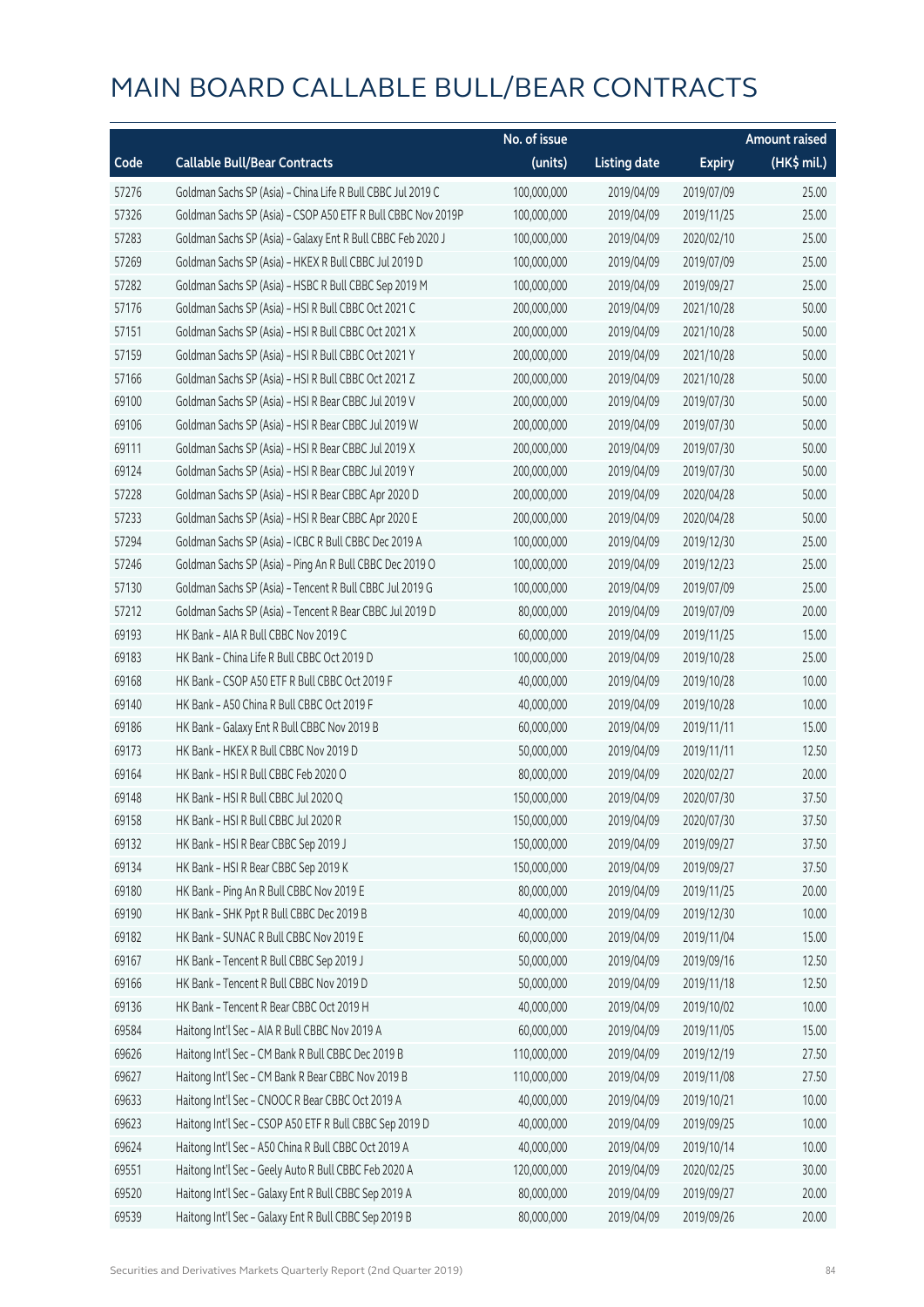|       |                                                        | No. of issue |                     |               | <b>Amount raised</b> |
|-------|--------------------------------------------------------|--------------|---------------------|---------------|----------------------|
| Code  | <b>Callable Bull/Bear Contracts</b>                    | (units)      | <b>Listing date</b> | <b>Expiry</b> | (HK\$ mil.)          |
| 69548 | Haitong Int'l Sec - Galaxy Ent R Bull CBBC Sep 2019 C  | 80,000,000   | 2019/04/09          | 2019/09/25    | 20.00                |
| 69499 | Haitong Int'l Sec - HSI R Bull CBBC Sep 2021 E         | 150,000,000  | 2019/04/09          | 2021/09/29    | 37.50                |
| 69612 | Haitong Int'l Sec - HSI R Bull CBBC Sep 2021 F         | 150,000,000  | 2019/04/09          | 2021/09/29    | 37.50                |
| 69485 | Haitong Int'l Sec - HSI R Bull CBBC Oct 2021 H         | 150,000,000  | 2019/04/09          | 2021/10/28    | 37.50                |
| 69501 | Haitong Int'l Sec - HSI R Bull CBBC Oct 2021 I         | 150,000,000  | 2019/04/09          | 2021/10/28    | 37.50                |
| 69267 | Haitong Int'l Sec - HSI R Bear CBBC Aug 2019 F         | 150,000,000  | 2019/04/09          | 2019/08/29    | 37.50                |
| 69268 | Haitong Int'l Sec - HSI R Bear CBBC Aug 2019 G         | 150,000,000  | 2019/04/09          | 2019/08/29    | 37.50                |
| 69270 | Haitong Int'l Sec - HSI R Bear CBBC Aug 2019 H         | 150,000,000  | 2019/04/09          | 2019/08/29    | 37.50                |
| 69615 | Haitong Int'l Sec - HSI R Bear CBBC Aug 2019 I         | 150,000,000  | 2019/04/09          | 2019/08/29    | 37.50                |
| 69479 | Haitong Int'l Sec - HSI R Bear CBBC Sep 2019 D         | 150,000,000  | 2019/04/09          | 2019/09/27    | 37.50                |
| 69594 | Haitong Int'l Sec - Ping An R Bull CBBC Oct 2019 F     | 50,000,000   | 2019/04/09          | 2019/10/14    | 12.50                |
| 69605 | Haitong Int'l Sec - Ping An R Bear CBBC Aug 2019 G     | 50,000,000   | 2019/04/09          | 2019/08/12    | 12.50                |
| 69617 | Haitong Int'l Sec - Sands China R Bull CBBC Dec 2019 B | 100,000,000  | 2019/04/09          | 2019/12/12    | 25.00                |
| 69261 | Haitong Int'l Sec - Tencent R Bull CBBC Oct 2019 E     | 40,000,000   | 2019/04/09          | 2019/10/11    | 10.00                |
| 69616 | Haitong Int'l Sec - Tencent R Bull CBBC Oct 2019 F     | 40,000,000   | 2019/04/09          | 2019/10/02    | 10.00                |
| 69265 | Haitong Int'l Sec - Tencent R Bear CBBC Nov 2019 F     | 40,000,000   | 2019/04/09          | 2019/11/14    | 10.00                |
| 69843 | SG Issuer - AIA R Bull CBBC Oct 2019 L                 | 60,000,000   | 2019/04/09          | 2019/10/28    | 15.00                |
| 69847 | SG Issuer - China Mobile R Bull CBBC Oct 2019 F        | 100,000,000  | 2019/04/09          | 2019/10/23    | 25.00                |
| 69850 | SG Issuer - China Mobile R Bear CBBC Nov 2019 A        | 100,000,000  | 2019/04/09          | 2019/11/05    | 25.00                |
| 69978 | SG Issuer - CC Bank R Bull CBBC Oct 2019 C             | 100,000,000  | 2019/04/09          | 2019/10/08    | 25.00                |
| 69844 | SG Issuer - China Life R Bull CBBC Sep 2019 D          | 40,000,000   | 2019/04/09          | 2019/09/20    | 10.00                |
| 69845 | SG Issuer - CM Bank R Bull CBBC Feb 2020 F             | 100,000,000  | 2019/04/09          | 2020/02/10    | 25.00                |
| 57129 | SG Issuer - CSOP A50 ETF R Bull CBBC Feb 2020 O        | 100,000,000  | 2019/04/09          | 2020/02/27    | 25.00                |
| 69759 | SG Issuer - CSOP A50 ETF R Bear CBBC Sep 2019 B        | 100,000,000  | 2019/04/09          | 2019/09/16    | 25.00                |
| 69874 | SG Issuer - A50 China R Bull CBBC Mar 2020 C           | 80,000,000   | 2019/04/09          | 2020/03/30    | 20.00                |
| 69982 | SG Issuer - Galaxy Ent R Bull CBBC Dec 2019 F          | 100,000,000  | 2019/04/09          | 2019/12/20    | 25.00                |
| 69739 | SG Issuer - Galaxy Ent R Bear CBBC Nov 2019 C          | 100,000,000  | 2019/04/09          | 2019/11/15    | 25.00                |
| 69990 | SG Issuer - HKEX R Bull CBBC Aug 2019 B                | 50,000,000   | 2019/04/09          | 2019/08/08    | 12.50                |
| 69741 | SG Issuer - HKEX R Bear CBBC Sep 2019 H                | 50,000,000   | 2019/04/09          | 2019/09/16    | 12.50                |
| 69938 | SG Issuer - HSI R Bull CBBC May 2021 U                 | 200,000,000  | 2019/04/09          | 2021/05/28    | 50.00                |
| 69947 | SG Issuer - HSI R Bull CBBC May 2021 W                 | 200,000,000  | 2019/04/09          | 2021/05/28    | 50.00                |
| 69956 | SG Issuer - HSI R Bull CBBC Jul 2021 O                 | 200,000,000  | 2019/04/09          | 2021/07/29    | 50.00                |
| 69957 | SG Issuer - HSI R Bull CBBC Jul 2021 P                 | 200,000,000  | 2019/04/09          | 2021/07/29    | 50.00                |
| 69976 | SG Issuer - HSI R Bull CBBC Aug 2021 I                 | 200,000,000  | 2019/04/09          | 2021/08/30    | 50.00                |
| 69815 | SG Issuer - HSI R Bear CBBC Jul 2019 A                 | 200,000,000  | 2019/04/09          | 2019/07/30    | 50.00                |
| 69778 | SG Issuer - HSI R Bear CBBC Jul 2019 C                 | 200,000,000  | 2019/04/09          | 2019/07/30    | 50.00                |
| 69875 | SG Issuer - HSI R Bear CBBC Jul 2019 D                 | 200,000,000  | 2019/04/09          | 2019/07/30    | 50.00                |
| 69876 | SG Issuer - HSI R Bear CBBC Jul 2019 H                 | 200,000,000  | 2019/04/09          | 2019/07/30    | 50.00                |
| 69879 | SG Issuer - HSI R Bear CBBC Jul 2019 N                 | 200,000,000  | 2019/04/09          | 2019/07/30    | 50.00                |
| 69819 | SG Issuer - HSI R Bear CBBC Aug 2019 B                 | 200,000,000  | 2019/04/09          | 2019/08/29    | 50.00                |
| 69892 | SG Issuer - HSI R Bear CBBC Aug 2019 C                 | 200,000,000  | 2019/04/09          | 2019/08/29    | 50.00                |
| 69837 | SG Issuer - HSI R Bear CBBC Aug 2019 F                 | 200,000,000  | 2019/04/09          | 2019/08/29    | 50.00                |
| 69887 | SG Issuer - HSI R Bear CBBC Aug 2019 J                 | 200,000,000  | 2019/04/09          | 2019/08/29    | 50.00                |
| 69891 | SG Issuer - HSI R Bear CBBC Aug 2019 U                 | 200,000,000  | 2019/04/09          | 2019/08/29    | 50.00                |
| 69895 | SG Issuer - HSI R Bear CBBC Sep 2019 D                 | 200,000,000  | 2019/04/09          | 2019/09/27    | 50.00                |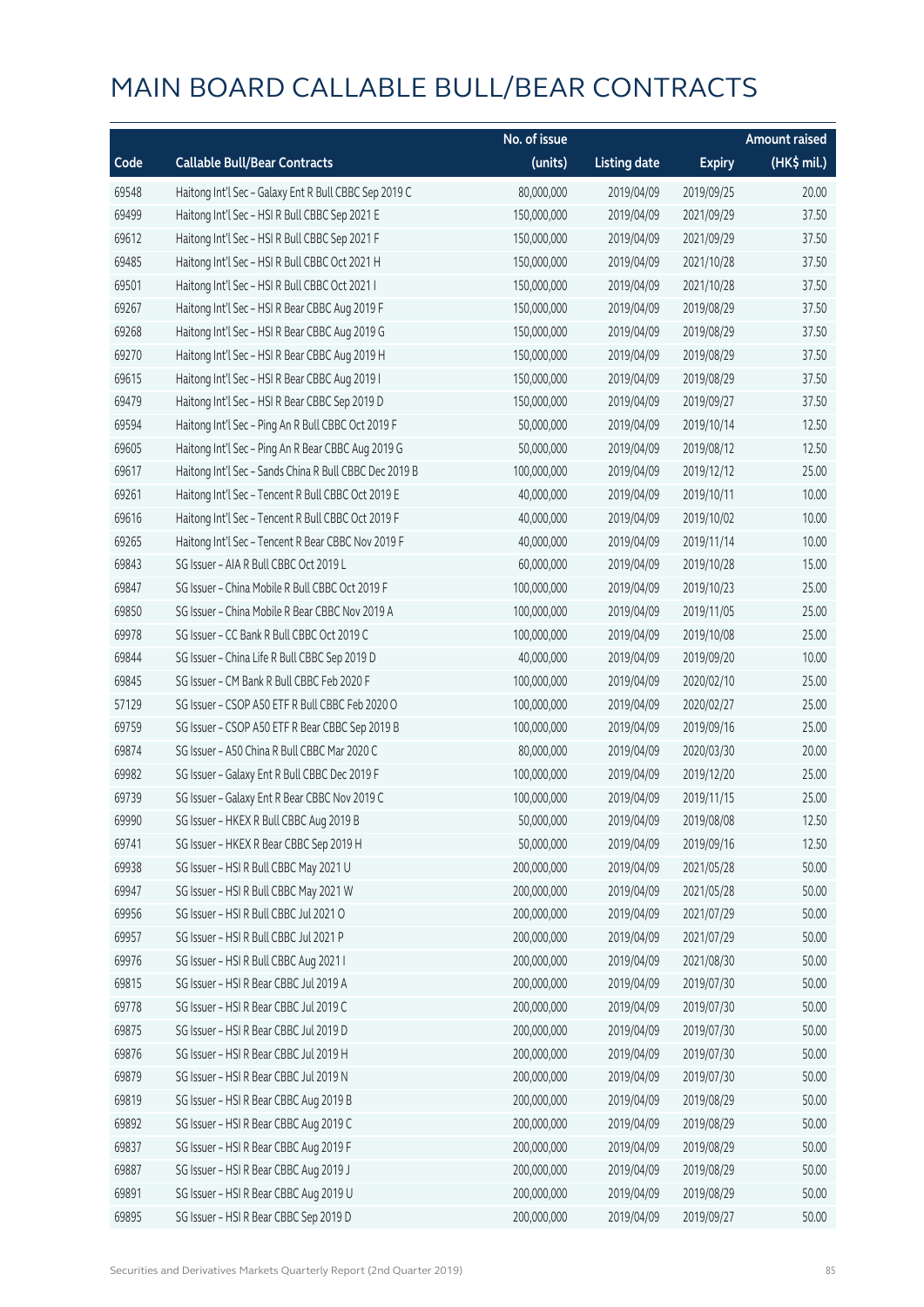|       |                                                              | No. of issue |                     |               | <b>Amount raised</b> |
|-------|--------------------------------------------------------------|--------------|---------------------|---------------|----------------------|
| Code  | <b>Callable Bull/Bear Contracts</b>                          | (units)      | <b>Listing date</b> | <b>Expiry</b> | (HK\$ mil.)          |
| 69838 | SG Issuer - HSI R Bear CBBC Sep 2019 X                       | 200,000,000  | 2019/04/09          | 2019/09/27    | 50.00                |
| 69893 | SG Issuer - HSI R Bear CBBC Sep 2019 Y                       | 200,000,000  | 2019/04/09          | 2019/09/27    | 50.00                |
| 69896 | SG Issuer - HSI R Bear CBBC Sep 2019 Z                       | 200,000,000  | 2019/04/09          | 2019/09/27    | 50.00                |
| 69901 | SG Issuer - HSI R Bear CBBC Oct 2019 Q                       | 200,000,000  | 2019/04/09          | 2019/10/30    | 50.00                |
| 69914 | SG Issuer - HSI R Bear CBBC Nov 2019 E                       | 400,000,000  | 2019/04/09          | 2019/11/28    | 100.00               |
| 69851 | SG Issuer - ICBC R Bull CBBC Oct 2019 C                      | 100,000,000  | 2019/04/09          | 2019/10/25    | 25.00                |
| 69858 | SG Issuer - Ping An R Bull CBBC Oct 2019 J                   | 100,000,000  | 2019/04/09          | 2019/10/10    | 25.00                |
| 69863 | SG Issuer - Ping An R Bull CBBC Oct 2019 M                   | 100,000,000  | 2019/04/09          | 2019/10/23    | 25.00                |
| 57001 | SG Issuer - Ping An R Bull CBBC Nov 2019 R                   | 100,000,000  | 2019/04/09          | 2019/11/08    | 25.00                |
| 69745 | SG Issuer - Ping An R Bear CBBC Aug 2019 O                   | 100,000,000  | 2019/04/09          | 2019/08/02    | 25.00                |
| 57116 | SG Issuer - Sands China R Bull CBBC Dec 2019 E               | 80,000,000   | 2019/04/09          | 2019/12/31    | 20.00                |
| 69751 | SG Issuer - Sands China R Bear CBBC Nov 2019 C               | 80,000,000   | 2019/04/09          | 2019/11/15    | 20.00                |
| 69866 | SG Issuer - SHK Ppt R Bull CBBC Dec 2019 E                   | 100,000,000  | 2019/04/09          | 2019/12/05    | 25.00                |
| 69865 | SG Issuer - SHK Ppt R Bear CBBC Oct 2019 A                   | 60,000,000   | 2019/04/09          | 2019/10/09    | 15.00                |
| 69869 | SG Issuer - SUNAC R Bull CBBC Dec 2019 D                     | 80,000,000   | 2019/04/09          | 2019/12/23    | 20.00                |
| 69871 | SG Issuer - Tencent R Bull CBBC Jul 2019 A                   | 80,000,000   | 2019/04/09          | 2019/07/25    | 20.00                |
| 57128 | SG Issuer - Tencent R Bull CBBC Aug 2019 U                   | 80,000,000   | 2019/04/09          | 2019/08/08    | 20.00                |
| 69758 | SG Issuer - Tencent R Bear CBBC Dec 2019 Y                   | 80,000,000   | 2019/04/09          | 2019/12/30    | 20.00                |
| 69259 | UBS AG - HSI R Bull CBBC Sep 2020 L                          | 200,000,000  | 2019/04/09          | 2020/09/29    | 50.00                |
| 69242 | UBS AG - HSI R Bull CBBC Oct 2020 E                          | 200,000,000  | 2019/04/09          | 2020/10/29    | 50.00                |
| 69258 | UBS AG - HSI R Bull CBBC Oct 2020 O                          | 200,000,000  | 2019/04/09          | 2020/10/29    | 50.00                |
| 69244 | UBS AG - HSI R Bull CBBC Feb 2021 D                          | 200,000,000  | 2019/04/09          | 2021/02/25    | 50.00                |
| 69222 | UBS AG - HSI R Bear CBBC Jul 2019 A                          | 200,000,000  | 2019/04/09          | 2019/07/30    | 50.00                |
| 69223 | UBS AG - HSI R Bear CBBC Jul 2019 C                          | 200,000,000  | 2019/04/09          | 2019/07/30    | 50.00                |
| 69232 | UBS AG - HSI R Bear CBBC Jul 2019 D                          | 200,000,000  | 2019/04/09          | 2019/07/30    | 50.00                |
| 69236 | UBS AG - HSI R Bear CBBC Jul 2019 H                          | 200,000,000  | 2019/04/09          | 2019/07/30    | 50.00                |
| 69712 | Bank Vontobel - AIA R Bull CBBC Dec 2019 B                   | 40,000,000   | 2019/04/09          | 2019/12/20    | 10.04                |
| 69715 | Bank Vontobel - AIA R Bear CBBC Jan 2020 A                   | 40,000,000   | 2019/04/09          | 2020/01/10    | 10.04                |
| 69707 | Bank Vontobel - China Mobile R Bear CBBC Dec 2019 B          | 40,000,000   | 2019/04/09          | 2019/12/20    | 10.04                |
| 69701 | Bank Vontobel - CSOP A50 ETF R Bull CBBC Jan 2020 A          | 40,000,000   | 2019/04/09          | 2020/01/17    | 10.00                |
| 69703 | Bank Vontobel - CSOP A50 ETF R Bear CBBC Jan 2020 A          | 40,000,000   | 2019/04/09          | 2020/01/17    | 10.84                |
| 69718 | Bank Vontobel - HKEX R Bull CBBC Dec 2019 A                  | 40,000,000   | 2019/04/09          | 2019/12/20    | 10.04                |
| 69719 | Bank Vontobel - HKEX R Bear CBBC Jan 2020 A                  | 40,000,000   | 2019/04/09          | 2020/01/10    | 22.04                |
| 69651 | Bank Vontobel - HSI N Bull CBBC Dec 2020 D                   | 80,000,000   | 2019/04/09          | 2020/12/30    | 20.00                |
| 69673 | Bank Vontobel - HSI N Bull CBBC Dec 2020 E                   | 80,000,000   | 2019/04/09          | 2020/12/30    | 20.00                |
| 69649 | Bank Vontobel - HSI R Bull CBBC Dec 2020 C                   | 80,000,000   | 2019/04/09          | 2020/12/30    | 20.00                |
| 69697 | Bank Vontobel - HSI R Bear CBBC Jan 2020 A                   | 80,000,000   | 2019/04/09          | 2020/01/30    | 20.00                |
| 69725 | Bank Vontobel - Ping An R Bull CBBC Dec 2019 C               | 40,000,000   | 2019/04/09          | 2019/12/20    | 10.04                |
| 69731 | Bank Vontobel - Ping An R Bear CBBC Feb 2020 A               | 40,000,000   | 2019/04/09          | 2020/02/07    | 10.04                |
| 69700 | Bank Vontobel - SHK Ppt R Bull CBBC Dec 2019 B               | 40,000,000   | 2019/04/09          | 2019/12/20    | 10.00                |
| 57496 | BOCI Asia Ltd. - HSI R Bull CBBC Sep 2020 S                  | 150,000,000  | 2019/04/10          | 2020/09/29    | 37.50                |
| 57509 | BOCI Asia Ltd. - HSI R Bull CBBC Sep 2020 T                  | 150,000,000  | 2019/04/10          | 2020/09/29    | 37.65                |
| 57528 | BOCI Asia Ltd. - HSI R Bear CBBC Jul 2019 H                  | 150,000,000  | 2019/04/10          | 2019/07/30    | 37.50                |
| 57458 | BNP Paribas Issuance B.V. - Galaxy Ent R Bull CBBC Nov 2019C | 150,000,000  | 2019/04/10          | 2019/11/28    | 37.50                |
| 57452 | BNP Paribas Issuance B.V. - Galaxy Ent R Bull CBBC Nov 2019D | 150,000,000  | 2019/04/10          | 2019/11/28    | 37.50                |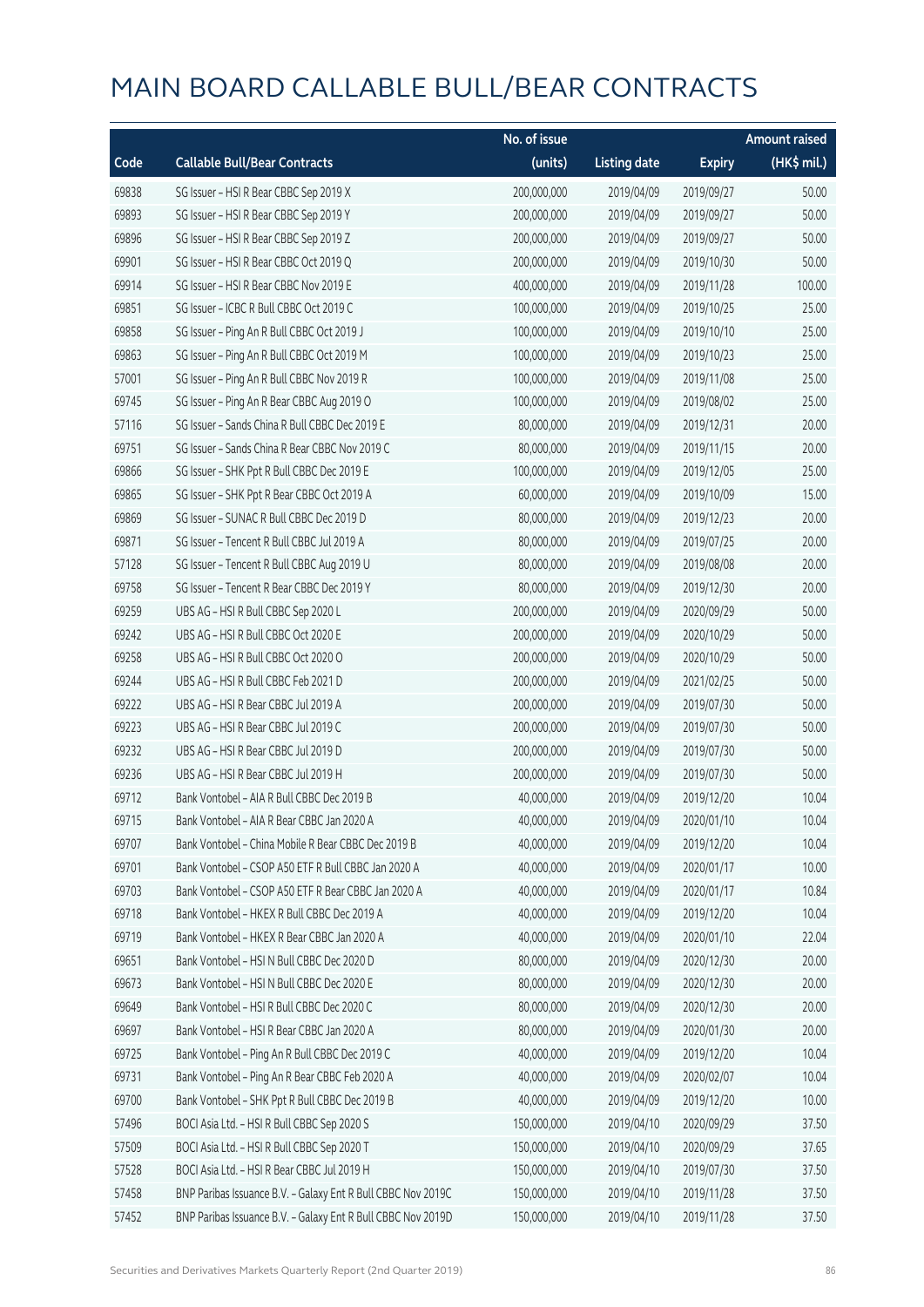|       |                                                              | No. of issue |                     |               | <b>Amount raised</b>  |
|-------|--------------------------------------------------------------|--------------|---------------------|---------------|-----------------------|
| Code  | <b>Callable Bull/Bear Contracts</b>                          | (units)      | <b>Listing date</b> | <b>Expiry</b> | $(HK\frac{1}{2}mil.)$ |
| 57406 | BNP Paribas Issuance B.V. - HKEX R Bull CBBC Nov 2019 O      | 50,000,000   | 2019/04/10          | 2019/11/28    | 12.50                 |
| 57825 | BNP Paribas Issuance B.V. - HSI R Bull CBBC Sep 2021 Y       | 240,000,000  | 2019/04/10          | 2021/09/29    | 60.00                 |
| 57364 | BNP Paribas Issuance B.V. - HSI R Bear CBBC Aug 2019 R       | 250,000,000  | 2019/04/10          | 2019/08/29    | 62.50                 |
| 57832 | BNP Paribas Issuance B.V. - HSI R Bear CBBC Aug 2019 S       | 240,000,000  | 2019/04/10          | 2019/08/29    | 60.00                 |
| 57429 | BNP Paribas Issuance B.V. - Ping An R Bear CBBC Aug 2019 H   | 200,000,000  | 2019/04/10          | 2019/08/29    | 50.00                 |
| 57395 | BNP Paribas Issuance B.V. - Tencent R Bull CBBC Jan 2020 C   | 50,000,000   | 2019/04/10          | 2020/01/30    | 12.50                 |
| 57399 | BNP Paribas Issuance B.V. - Tencent R Bear CBBC Oct 2019 A   | 50,000,000   | 2019/04/10          | 2019/10/30    | 12.50                 |
| 57960 | Credit Suisse AG - China Mobile R Bull CBBC Dec 2019 F       | 70,000,000   | 2019/04/10          | 2019/12/20    | 17.50                 |
| 57963 | Credit Suisse AG - CM Bank R Bull CBBC Jan 2020 E            | 70,000,000   | 2019/04/10          | 2020/01/24    | 17.50                 |
| 57942 | Credit Suisse AG - Galaxy Ent R Bull CBBC Jan 2020 A         | 50,000,000   | 2019/04/10          | 2020/01/30    | 12.50                 |
| 57957 | Credit Suisse AG - HKEX R Bull CBBC Jan 2020 C               | 200,000,000  | 2019/04/10          | 2020/01/30    | 50.00                 |
| 57895 | Credit Suisse AG - HSI R Bull CBBC Jul 2021 M                | 200,000,000  | 2019/04/10          | 2021/07/29    | 50.00                 |
| 57908 | Credit Suisse AG - HSI R Bull CBBC Jul 2021 N                | 200,000,000  | 2019/04/10          | 2021/07/29    | 50.00                 |
| 57932 | Credit Suisse AG - HSI R Bull CBBC Sep 2021 K                | 200,000,000  | 2019/04/10          | 2021/09/29    | 50.00                 |
| 57939 | Credit Suisse AG - HSI R Bull CBBC Sep 2021 L                | 200,000,000  | 2019/04/10          | 2021/09/29    | 50.00                 |
| 57860 | Credit Suisse AG - HSI R Bear CBBC Aug 2019 G                | 200,000,000  | 2019/04/10          | 2019/08/29    | 50.00                 |
| 57862 | Credit Suisse AG - HSI R Bear CBBC Aug 2019 R                | 200,000,000  | 2019/04/10          | 2019/08/29    | 50.00                 |
| 57871 | Credit Suisse AG - HSI R Bear CBBC Sep 2019 A                | 200,000,000  | 2019/04/10          | 2019/09/27    | 50.00                 |
| 57872 | Credit Suisse AG - HSI R Bear CBBC Oct 2019 L                | 200,000,000  | 2019/04/10          | 2019/10/30    | 50.00                 |
| 57885 | Credit Suisse AG - HSI R Bear CBBC Oct 2019 M                | 200,000,000  | 2019/04/10          | 2019/10/30    | 50.00                 |
| 57961 | Credit Suisse AG - ICBC R Bull CBBC Dec 2019 H               | 70,000,000   | 2019/04/10          | 2019/12/30    | 17.50                 |
| 57868 | Credit Suisse AG - Ping An R Bull CBBC Jan 2020 I            | 80,000,000   | 2019/04/10          | 2020/01/30    | 20.00                 |
| 57952 | Credit Suisse AG - Sands China R Bull CBBC Jan 2020 A        | 50,000,000   | 2019/04/10          | 2020/01/30    | 12.50                 |
| 58228 | Goldman Sachs SP (Asia) - CC Bank R Bull CBBC Jul 2019 A     | 100,000,000  | 2019/04/10          | 2019/07/30    | 25.00                 |
| 58215 | Goldman Sachs SP (Asia) - CC Bank R Bull CBBC Aug 2019 B     | 100,000,000  | 2019/04/10          | 2019/08/05    | 25.40                 |
| 58211 | Goldman Sachs SP (Asia) - CSOP A50 ETF R Bull CBBC Jul 2019A | 100,000,000  | 2019/04/10          | 2019/07/10    | 25.00                 |
| 58214 | Goldman Sachs SP (Asia) - Galaxy Ent R Bull CBBC Oct 2019 A  | 100,000,000  | 2019/04/10          | 2019/10/30    | 25.00                 |
| 58213 | Goldman Sachs SP (Asia) - Galaxy Ent R Bear CBBC Feb 2020 B  | 80,000,000   | 2019/04/10          | 2020/02/10    | 20.00                 |
| 58208 | Goldman Sachs SP (Asia) - HKEX R Bull CBBC Jul 2019 H        | 100,000,000  | 2019/04/10          | 2019/07/10    | 25.00                 |
| 58015 | Goldman Sachs SP (Asia) - HSI R Bull CBBC Oct 2021 A         | 200,000,000  | 2019/04/10          | 2021/10/28    | 50.00                 |
| 58016 | Goldman Sachs SP (Asia) - HSI R Bull CBBC Oct 2021 D         | 200,000,000  | 2019/04/10          | 2021/10/28    | 50.00                 |
| 58026 | Goldman Sachs SP (Asia) - HSI R Bull CBBC Oct 2021 E         | 200,000,000  | 2019/04/10          | 2021/10/28    | 50.00                 |
| 57990 | Goldman Sachs SP (Asia) - HSI R Bull CBBC Oct 2021 K         | 200,000,000  | 2019/04/10          | 2021/10/28    | 50.00                 |
| 57992 | Goldman Sachs SP (Asia) - HSI R Bull CBBC Oct 2021 L         | 200,000,000  | 2019/04/10          | 2021/10/28    | 50.00                 |
| 58193 | Goldman Sachs SP (Asia) - HSI R Bear CBBC Apr 2020 F         | 200,000,000  | 2019/04/10          | 2020/04/28    | 50.00                 |
| 58202 | Goldman Sachs SP (Asia) - HSI R Bear CBBC Apr 2020 G         | 200,000,000  | 2019/04/10          | 2020/04/28    | 50.00                 |
| 58235 | Goldman Sachs SP (Asia) - ICBC R Bull CBBC Aug 2019 A        | 100,000,000  | 2019/04/10          | 2019/08/30    | 25.00                 |
| 58220 | Goldman Sachs SP (Asia) - ICBC R Bull CBBC Sep 2019 B        | 100,000,000  | 2019/04/10          | 2019/09/19    | 25.00                 |
| 58204 | Goldman Sachs SP (Asia) - Ping An R Bull CBBC Oct 2019 A     | 100,000,000  | 2019/04/10          | 2019/10/30    | 25.00                 |
| 58192 | Goldman Sachs SP (Asia) - Tencent R Bull CBBC Jul 2019 H     | 100,000,000  | 2019/04/10          | 2019/07/10    | 25.00                 |
| 58230 | Goldman Sachs SP (Asia) - Tencent R Bull CBBC Jul 2019 I     | 100,000,000  | 2019/04/10          | 2019/07/10    | 25.00                 |
| 57781 | HK Bank - AIA R Bear CBBC Nov 2019 B                         | 40,000,000   | 2019/04/10          | 2019/11/18    | 10.00                 |
| 57774 | HK Bank - CSOP A50 ETF R Bull CBBC Nov 2019 C                | 40,000,000   | 2019/04/10          | 2019/11/18    | 10.00                 |
| 57780 | HK Bank - A50 China R Bull CBBC Nov 2019 C                   | 40,000,000   | 2019/04/10          | 2019/11/18    | 10.00                 |
| 57801 | HK Bank - Galaxy Ent R Bull CBBC Nov 2019 C                  | 60,000,000   | 2019/04/10          | 2019/11/04    | 15.00                 |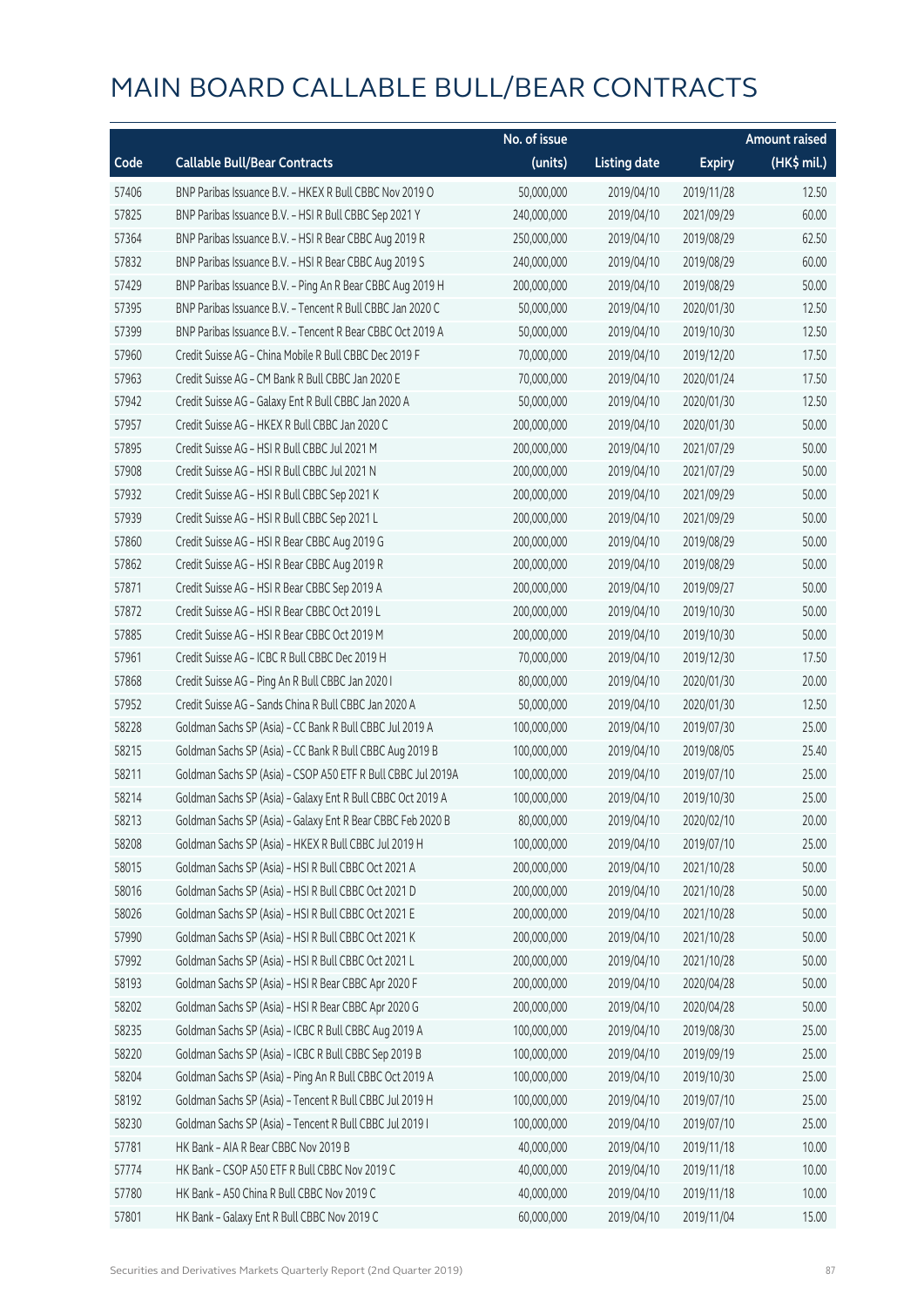|       |                                                       | No. of issue |                     |               | <b>Amount raised</b> |
|-------|-------------------------------------------------------|--------------|---------------------|---------------|----------------------|
| Code  | <b>Callable Bull/Bear Contracts</b>                   | (units)      | <b>Listing date</b> | <b>Expiry</b> | (HK\$ mil.)          |
| 57815 | HK Bank - Galaxy Ent R Bear CBBC Nov 2019 A           | 40,000,000   | 2019/04/10          | 2019/11/11    | 10.00                |
| 57726 | HK Bank - HKEX R Bull CBBC Oct 2019 H                 | 50,000,000   | 2019/04/10          | 2019/10/08    | 12.50                |
| 57791 | HK Bank - HSI R Bull CBBC Feb 2020 P                  | 80,000,000   | 2019/04/10          | 2020/02/27    | 20.00                |
| 57790 | HK Bank - HSI R Bull CBBC Jul 2020 S                  | 150,000,000  | 2019/04/10          | 2020/07/30    | 37.50                |
| 57713 | HK Bank - HSI R Bear CBBC Sep 2019 L                  | 80,000,000   | 2019/04/10          | 2019/09/27    | 20.00                |
| 57749 | HK Bank - Ping An R Bull CBBC Dec 2019 A              | 80,000,000   | 2019/04/10          | 2019/12/02    | 20.00                |
| 57819 | HK Bank - Sands China R Bull CBBC Nov 2019 D          | 60,000,000   | 2019/04/10          | 2019/11/25    | 15.00                |
| 57800 | HK Bank - Sands China R Bear CBBC Nov 2019 A          | 40,000,000   | 2019/04/10          | 2019/11/04    | 10.00                |
| 57818 | HK Bank - SHK Ppt R Bear CBBC Sep 2019 A              | 40,000,000   | 2019/04/10          | 2019/09/16    | 10.00                |
| 57725 | HK Bank - Tencent R Bull CBBC Oct 2019 H              | 50,000,000   | 2019/04/10          | 2019/10/14    | 12.50                |
| 57714 | HK Bank - Tencent R Bear CBBC Sep 2019 N              | 40,000,000   | 2019/04/10          | 2019/09/02    | 10.00                |
| 57552 | Haitong Int'l Sec - CKH R Bull CBBC Oct 2019 A        | 50,000,000   | 2019/04/10          | 2019/10/21    | 12.50                |
| 57563 | Haitong Int'l Sec - CKH R Bear CBBC Aug 2019 B        | 50,000,000   | 2019/04/10          | 2019/08/30    | 12.50                |
| 57847 | Haitong Int'l Sec - China Life R Bear CBBC Oct 2019 A | 100,000,000  | 2019/04/10          | 2019/10/30    | 25.00                |
| 57594 | Haitong Int'l Sec - Evergrande R Bull CBBC Apr 2020 A | 160,000,000  | 2019/04/10          | 2020/04/24    | 40.00                |
| 57605 | Haitong Int'l Sec - Evergrande R Bear CBBC Jan 2020 A | 160,000,000  | 2019/04/10          | 2020/01/29    | 40.00                |
| 57846 | Haitong Int'l Sec - Geely Auto R Bear CBBC Nov 2019 A | 130,000,000  | 2019/04/10          | 2019/11/19    | 32.50                |
| 57844 | Haitong Int'l Sec - Galaxy Ent R Bear CBBC Feb 2020 A | 70,000,000   | 2019/04/10          | 2020/02/14    | 17.50                |
| 57661 | Haitong Int'l Sec - HSI R Bull CBBC Jul 2021 D        | 150,000,000  | 2019/04/10          | 2021/07/29    | 37.50                |
| 57659 | Haitong Int'l Sec - HSI R Bull CBBC Oct 2021 J        | 150,000,000  | 2019/04/10          | 2021/10/28    | 37.50                |
| 57701 | Haitong Int'l Sec - HSI R Bull CBBC Oct 2021 K        | 150,000,000  | 2019/04/10          | 2021/10/28    | 37.50                |
| 57608 | Haitong Int'l Sec - HSI R Bear CBBC Aug 2019 J        | 150,000,000  | 2019/04/10          | 2019/08/29    | 37.50                |
| 57619 | Haitong Int'l Sec - HSI R Bear CBBC Nov 2019 A        | 150,000,000  | 2019/04/10          | 2019/11/28    | 37.50                |
| 57977 | Haitong Int'l Sec - SHK Ppt R Bull CBBC Sep 2019 A    | 40,000,000   | 2019/04/10          | 2019/09/27    | 10.00                |
| 57989 | Haitong Int'l Sec - SHK Ppt R Bear CBBC Oct 2019 B    | 40,000,000   | 2019/04/10          | 2019/10/29    | 10.00                |
| 57577 | Haitong Int'l Sec - Tencent R Bear CBBC Oct 2019 J    | 40,000,000   | 2019/04/10          | 2019/10/30    | 10.00                |
| 57476 | Macquarie Bank Ltd. - Tencent R Bull CBBC Jul 2019 L  | 21,700,000   | 2019/04/10          | 2019/07/25    | 10.03                |
| 57459 | Macquarie Bank Ltd. - Tencent R Bear CBBC Dec 2019 H  | 21,700,000   | 2019/04/10          | 2019/12/30    | 24.91                |
| 58147 | SG Issuer - AIA R Bear CBBC Oct 2019 C                | 60,000,000   | 2019/04/10          | 2019/10/28    | 15.00                |
| 58149 | SG Issuer - CM Bank R Bear CBBC Oct 2019 B            | 100,000,000  | 2019/04/10          | 2019/10/30    | 25.00                |
| 58114 | SG Issuer - Geely Auto R Bull CBBC Oct 2019 D         | 40,000,000   | 2019/04/10          | 2019/10/09    | 10.00                |
| 58151 | SG Issuer - Galaxy Ent R Bull CBBC Sep 2019 D         | 100,000,000  | 2019/04/10          | 2019/09/26    | 25.00                |
| 58156 | SG Issuer - Galaxy Ent R Bull CBBC Oct 2019 L         | 100,000,000  | 2019/04/10          | 2019/10/16    | 25.00                |
| 58073 | SG Issuer - Galaxy Ent R Bear CBBC Nov 2019 D         | 100,000,000  | 2019/04/10          | 2019/11/28    | 25.00                |
| 58135 | SG Issuer - HKEX R Bull CBBC Sep 2019 J               | 50,000,000   | 2019/04/10          | 2019/09/27    | 12.50                |
| 58185 | SG Issuer - HSI R Bull CBBC May 2021 Y                | 200,000,000  | 2019/04/10          | 2021/05/28    | 50.00                |
| 58062 | SG Issuer - HSI R Bull CBBC Jul 2021 Q                | 200,000,000  | 2019/04/10          | 2021/07/29    | 50.00                |
| 58187 | SG Issuer - HSI R Bull CBBC Jul 2021 T                | 200,000,000  | 2019/04/10          | 2021/07/29    | 50.00                |
| 58188 | SG Issuer - HSI R Bull CBBC Aug 2021 J                | 200,000,000  | 2019/04/10          | 2021/08/30    | 50.00                |
| 58189 | SG Issuer - HSI R Bull CBBC Aug 2021 K                | 200,000,000  | 2019/04/10          | 2021/08/30    | 50.00                |
| 58176 | SG Issuer - HSI R Bear CBBC Jul 2019 O                | 200,000,000  | 2019/04/10          | 2019/07/30    | 50.00                |
| 58178 | SG Issuer - HSI R Bear CBBC Aug 2019 A                | 200,000,000  | 2019/04/10          | 2019/08/29    | 50.00                |
| 58051 | SG Issuer - HSI R Bear CBBC Aug 2019 Y                | 200,000,000  | 2019/04/10          | 2019/08/29    | 50.00                |
| 58146 | SG Issuer - HSI R Bear CBBC Sep 2019 G                | 200,000,000  | 2019/04/10          | 2019/09/27    | 50.00                |
| 58101 | SG Issuer - Ping An R Bull CBBC Sep 2019 I            | 100,000,000  | 2019/04/10          | 2019/09/30    | 25.00                |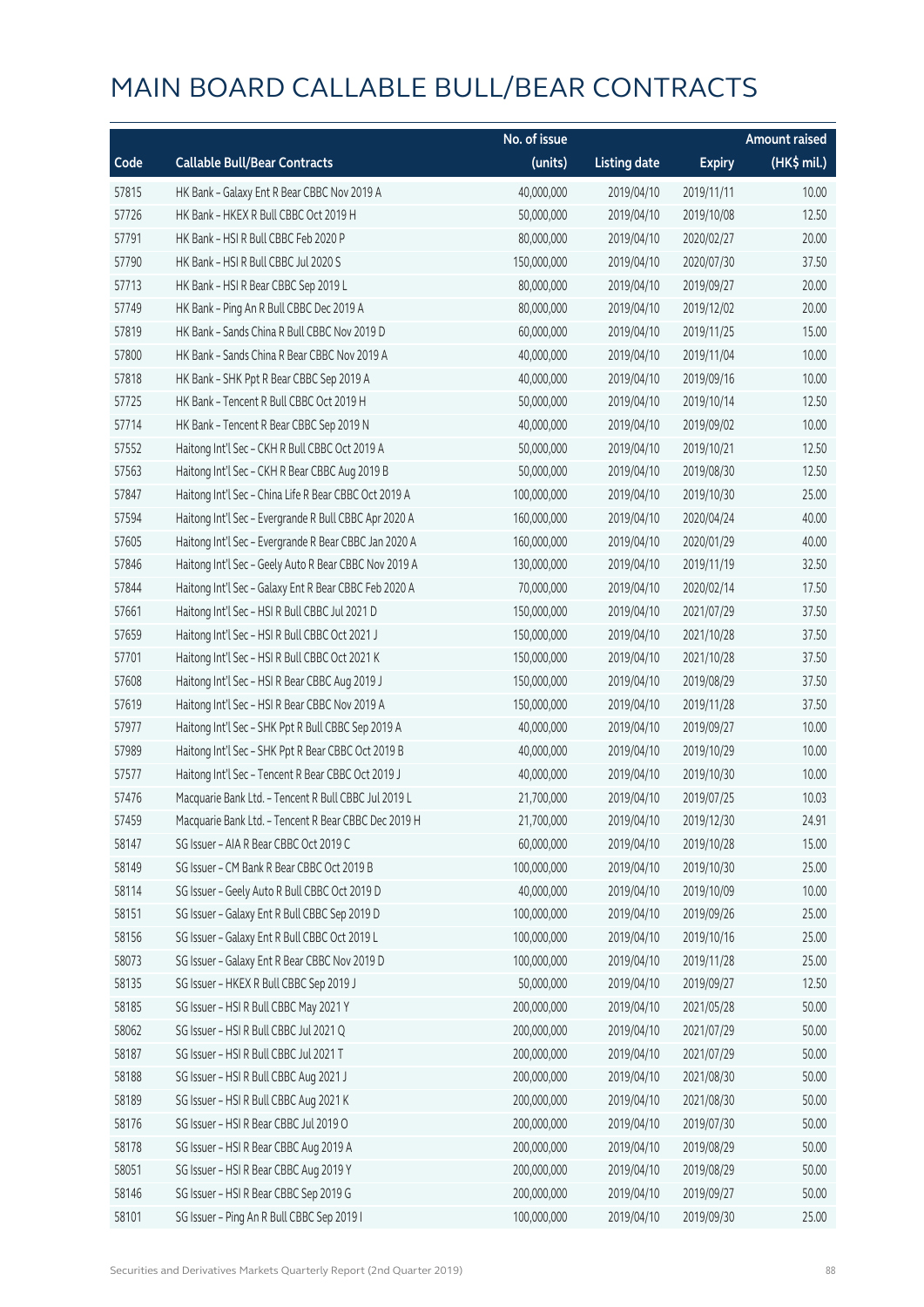|       |                                                            | No. of issue |                     |               | <b>Amount raised</b> |
|-------|------------------------------------------------------------|--------------|---------------------|---------------|----------------------|
| Code  | <b>Callable Bull/Bear Contracts</b>                        | (units)      | <b>Listing date</b> | <b>Expiry</b> | (HK\$ mil.)          |
| 58166 | SG Issuer - Ping An R Bull CBBC Sep 2019 J                 | 100,000,000  | 2019/04/10          | 2019/09/26    | 25.00                |
| 58136 | SG Issuer - Sands China R Bear CBBC Sep 2019 C             | 80,000,000   | 2019/04/10          | 2019/09/27    | 20.00                |
| 58171 | SG Issuer - Sunny Optical R Bull CBBC Sep 2019 A           | 40,000,000   | 2019/04/10          | 2019/09/30    | 10.00                |
| 58139 | SG Issuer - Tencent R Bull CBBC Jul 2019 B                 | 80,000,000   | 2019/04/10          | 2019/07/26    | 20.00                |
| 58113 | SG Issuer - Tencent R Bear CBBC Dec 2019 Z                 | 80,000,000   | 2019/04/10          | 2019/12/30    | 20.00                |
| 57531 | UBS AG - HSI R Bull CBBC Sep 2020 O                        | 200,000,000  | 2019/04/10          | 2020/09/29    | 50.00                |
| 57549 | UBS AG - HSI R Bear CBBC Jul 2019 B                        | 200,000,000  | 2019/04/10          | 2019/07/30    | 50.00                |
| 57546 | UBS AG - HSI R Bear CBBC Jul 2019 E                        | 200,000,000  | 2019/04/10          | 2019/07/30    | 50.00                |
| 57545 | UBS AG - HSI R Bear CBBC Jul 2019 I                        | 200,000,000  | 2019/04/10          | 2019/07/30    | 50.00                |
| 58033 | Bank Vontobel - Galaxy Ent R Bull CBBC Dec 2019 A          | 40,000,000   | 2019/04/10          | 2019/12/20    | 10.00                |
| 58049 | Bank Vontobel - Sands China R Bull CBBC Dec 2019 B         | 40,000,000   | 2019/04/10          | 2019/12/20    | 10.00                |
| 58032 | Bank Vontobel - Tencent R Bull CBBC Dec 2019 D             | 40,000,000   | 2019/04/10          | 2019/12/13    | 10.00                |
| 58391 | BOCI Asia Ltd. - HSI R Bull CBBC Sep 2020 U                | 150,000,000  | 2019/04/11          | 2020/09/29    | 40.05                |
| 58394 | BOCI Asia Ltd. - HSI R Bull CBBC Sep 2020 V                | 150,000,000  | 2019/04/11          | 2020/09/29    | 38.10                |
| 58395 | BOCI Asia Ltd. - HSI R Bear CBBC Jul 2019 I                | 150,000,000  | 2019/04/11          | 2019/07/30    | 37.80                |
| 58397 | BOCI Asia Ltd. - HSI R Bear CBBC Jul 2019 J                | 150,000,000  | 2019/04/11          | 2019/07/30    | 38.70                |
| 58254 | BNP Paribas Issuance B.V. - HSCEI R Bull CBBC Sep 2019 D   | 100,000,000  | 2019/04/11          | 2019/09/27    | 25.00                |
| 58253 | BNP Paribas Issuance B.V. - HSCEI R Bull CBBC Sep 2019 E   | 100,000,000  | 2019/04/11          | 2019/09/27    | 25.00                |
| 58260 | BNP Paribas Issuance B.V. - HSI R Bull CBBC Sep 2021 A     | 250,000,000  | 2019/04/11          | 2021/09/29    | 62.50                |
| 58385 | BNP Paribas Issuance B.V. - HSI R Bull CBBC Sep 2021 B     | 250,000,000  | 2019/04/11          | 2021/09/29    | 62.50                |
| 58389 | BNP Paribas Issuance B.V. - HSI R Bull CBBC Sep 2021 C     | 240,000,000  | 2019/04/11          | 2021/09/29    | 60.00                |
| 58258 | BNP Paribas Issuance B.V. - HSI R Bull CBBC Sep 2021 Z     | 250,000,000  | 2019/04/11          | 2021/09/29    | 62.50                |
| 58243 | BNP Paribas Issuance B.V. - HSI R Bear CBBC Aug 2019 T     | 250,000,000  | 2019/04/11          | 2019/08/29    | 62.50                |
| 58244 | BNP Paribas Issuance B.V. - HSI R Bear CBBC Aug 2019 U     | 250,000,000  | 2019/04/11          | 2019/08/29    | 62.50                |
| 58246 | BNP Paribas Issuance B.V. - HSI R Bear CBBC Aug 2019 V     | 240,000,000  | 2019/04/11          | 2019/08/29    | 60.00                |
| 58247 | BNP Paribas Issuance B.V. - HSI R Bear CBBC Aug 2019 W     | 250,000,000  | 2019/04/11          | 2019/08/29    | 62.50                |
| 58251 | BNP Paribas Issuance B.V. - HSI R Bear CBBC Aug 2019 X     | 250,000,000  | 2019/04/11          | 2019/08/29    | 62.50                |
| 58252 | BNP Paribas Issuance B.V. - HSI R Bear CBBC Aug 2019 Y     | 250,000,000  | 2019/04/11          | 2019/08/29    | 75.00                |
| 58390 | BNP Paribas Issuance B.V. - HSI R Bear CBBC Aug 2019 Z     | 240,000,000  | 2019/04/11          | 2019/08/29    | 60.00                |
| 58256 | BNP Paribas Issuance B.V. - Ping An R Bear CBBC Aug 2019 O | 200,000,000  | 2019/04/11          | 2019/08/29    | 50.00                |
| 58262 | BNP Paribas Issuance B.V. - Tencent R Bull CBBC Dec 2019 D | 50,000,000   | 2019/04/11          | 2019/12/30    | 12.50                |
| 58257 | BNP Paribas Issuance B.V. - Tencent R Bear CBBC Nov 2019 C | 50,000,000   | 2019/04/11          | 2019/11/28    | 12.50                |
| 58505 | Credit Suisse AG - AIA R Bull CBBC Nov 2019 I              | 70,000,000   | 2019/04/11          | 2019/11/25    | 17.50                |
| 58508 | Credit Suisse AG - HSBC R Bull CBBC Dec 2019 D             | 70,000,000   | 2019/04/11          | 2019/12/13    | 17.50                |
| 58523 | Credit Suisse AG - HSI R Bull CBBC Jun 2021 A              | 300,000,000  | 2019/04/11          | 2021/06/29    | 75.00                |
| 58521 | Credit Suisse AG - HSI R Bull CBBC Jul 2021 O              | 200,000,000  | 2019/04/11          | 2021/07/29    | 50.00                |
| 58525 | Credit Suisse AG - HSI R Bull CBBC Aug 2021 A              | 300,000,000  | 2019/04/11          | 2021/08/30    | 75.00                |
| 58514 | Credit Suisse AG - HSI R Bull CBBC Sep 2021 M              | 200,000,000  | 2019/04/11          | 2021/09/29    | 50.00                |
| 58524 | Credit Suisse AG - HSI R Bull CBBC Sep 2021 N              | 200,000,000  | 2019/04/11          | 2021/09/29    | 50.00                |
| 58526 | Credit Suisse AG - HSI R Bull CBBC Oct 2021 D              | 300,000,000  | 2019/04/11          | 2021/10/28    | 75.00                |
| 58540 | Credit Suisse AG - HSI R Bull CBBC Oct 2021 E              | 200,000,000  | 2019/04/11          | 2021/10/28    | 50.00                |
| 58491 | Credit Suisse AG - HSI R Bear CBBC Aug 2019 E              | 200,000,000  | 2019/04/11          | 2019/08/29    | 50.00                |
| 58490 | Credit Suisse AG - HSI R Bear CBBC Aug 2019 S              | 200,000,000  | 2019/04/11          | 2019/08/29    | 50.00                |
| 58494 | Credit Suisse AG - HSI R Bear CBBC Sep 2019 B              | 300,000,000  | 2019/04/11          | 2019/09/27    | 75.00                |
| 58498 | Credit Suisse AG - HSI R Bear CBBC Sep 2019 K              | 200,000,000  | 2019/04/11          | 2019/09/27    | 50.00                |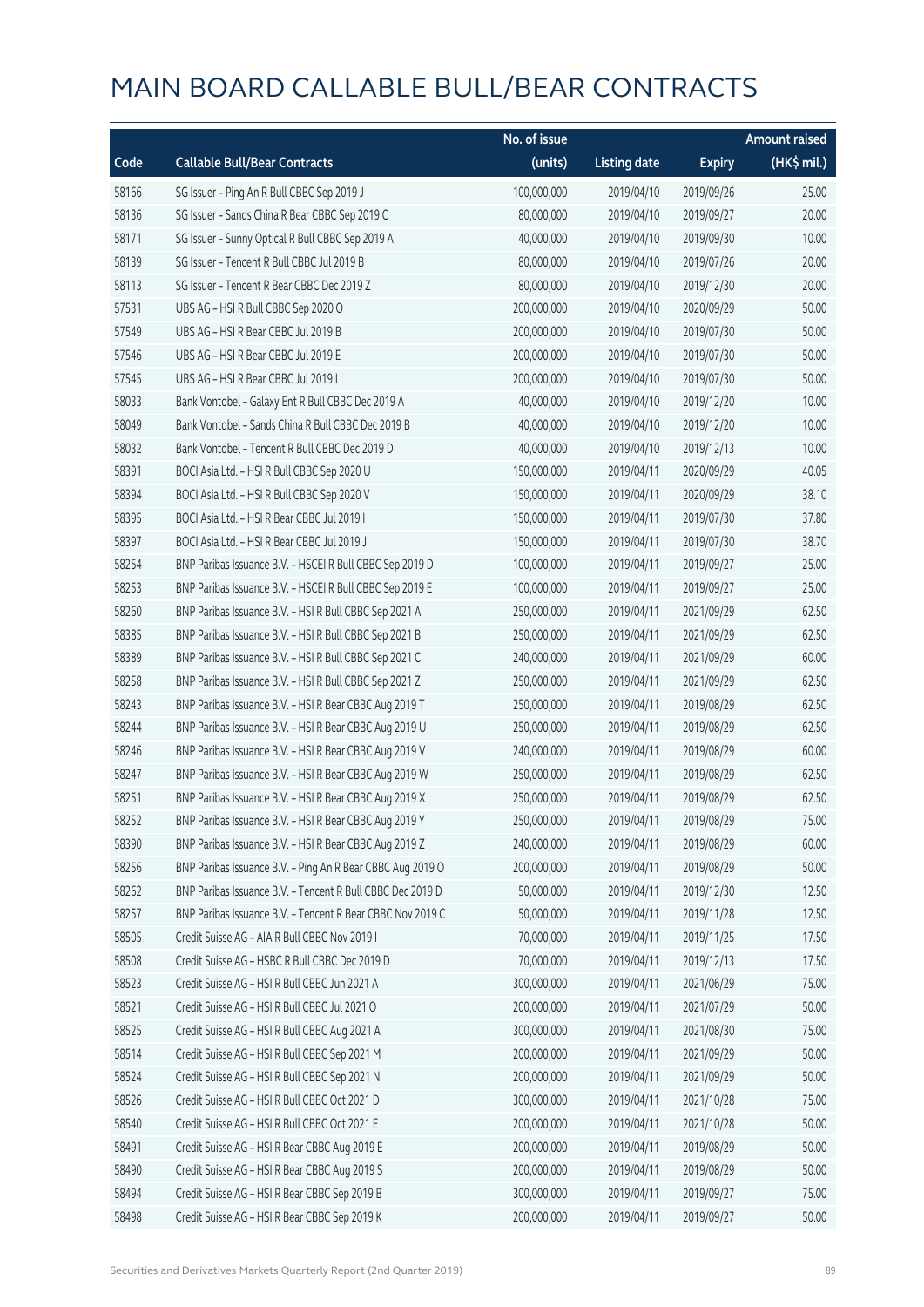|       |                                                             | No. of issue |                     |               | Amount raised |
|-------|-------------------------------------------------------------|--------------|---------------------|---------------|---------------|
| Code  | <b>Callable Bull/Bear Contracts</b>                         | (units)      | <b>Listing date</b> | <b>Expiry</b> | (HK\$ mil.)   |
| 58500 | Credit Suisse AG - HSI R Bear CBBC Sep 2019 L               | 200,000,000  | 2019/04/11          | 2019/09/27    | 50.00         |
| 58495 | Credit Suisse AG - HSI R Bear CBBC Oct 2019 N               | 300,000,000  | 2019/04/11          | 2019/10/30    | 75.00         |
| 58497 | Credit Suisse AG - HSI R Bear CBBC Oct 2019 O               | 300,000,000  | 2019/04/11          | 2019/10/30    | 75.00         |
| 58499 | Credit Suisse AG - HSI R Bear CBBC Oct 2019 P               | 300,000,000  | 2019/04/11          | 2019/10/30    | 75.00         |
| 58542 | Credit Suisse AG - HSI R Bear CBBC Oct 2019 Q               | 300,000,000  | 2019/04/11          | 2019/10/30    | 75.00         |
| 58513 | Credit Suisse AG - Ping An R Bull CBBC Dec 2019 V           | 80,000,000   | 2019/04/11          | 2019/12/13    | 20.00         |
| 58504 | Credit Suisse AG - Tencent R Bull CBBC Nov 2019 T           | 200,000,000  | 2019/04/11          | 2019/11/22    | 50.00         |
| 58511 | Credit Suisse AG - Tencent R Bull CBBC Nov 2019 U           | 200,000,000  | 2019/04/11          | 2019/11/29    | 50.00         |
| 58530 | Credit Suisse AG - Tencent R Bear CBBC Nov 2019 R           | 200,000,000  | 2019/04/11          | 2019/11/20    | 50.00         |
| 58529 | Credit Suisse AG - Tencent R Bear CBBC Dec 2019 U           | 200,000,000  | 2019/04/11          | 2019/12/17    | 50.00         |
| 58289 | Bank of East Asia - AIA R Bull CBBC Aug 2019 G              | 60,000,000   | 2019/04/11          | 2019/08/28    | 15.00         |
| 58291 | Bank of East Asia - AIA R Bear CBBC Oct 2019 A              | 60,000,000   | 2019/04/11          | 2019/10/10    | 15.00         |
| 58292 | Bank of East Asia - Geely Auto R Bull CBBC Aug 2019 J       | 40,000,000   | 2019/04/11          | 2019/08/28    | 10.00         |
| 58294 | Bank of East Asia - Geely Auto R Bear CBBC Oct 2019 A       | 40,000,000   | 2019/04/11          | 2019/10/10    | 10.00         |
| 58326 | Bank of East Asia - Galaxy Ent R Bull CBBC Dec 2019 C       | 100,000,000  | 2019/04/11          | 2019/12/06    | 25.00         |
| 58325 | Bank of East Asia - Galaxy Ent R Bear CBBC Dec 2019 C       | 100,000,000  | 2019/04/11          | 2019/12/06    | 25.00         |
| 58323 | Bank of East Asia - HKEX R Bull CBBC Oct 2019 D             | 25,000,000   | 2019/04/11          | 2019/10/25    | 10.00         |
| 58277 | Bank of East Asia - Ping An R Bull CBBC Aug 2019 R          | 100,000,000  | 2019/04/11          | 2019/08/28    | 25.00         |
| 58281 | Bank of East Asia - Ping An R Bull CBBC Aug 2019 S          | 100,000,000  | 2019/04/11          | 2019/08/28    | 25.00         |
| 58284 | Bank of East Asia - Ping An R Bull CBBC Aug 2019 T          | 100,000,000  | 2019/04/11          | 2019/08/28    | 25.00         |
| 58285 | Bank of East Asia - Ping An R Bear CBBC Oct 2019 A          | 100,000,000  | 2019/04/11          | 2019/10/10    | 25.00         |
| 58300 | Bank of East Asia - Tencent R Bull CBBC Oct 2019 E          | 30,000,000   | 2019/04/11          | 2019/10/25    | 12.00         |
| 58299 | Bank of East Asia - Tencent R Bull CBBC Dec 2019 F          | 150,000,000  | 2019/04/11          | 2019/12/06    | 37.50         |
| 58308 | Bank of East Asia - Tencent R Bear CBBC Dec 2019 D          | 150,000,000  | 2019/04/11          | 2019/12/06    | 37.50         |
| 58548 | Goldman Sachs SP (Asia) - AIA R Bull CBBC Oct 2019 A        | 100,000,000  | 2019/04/11          | 2019/10/15    | 25.00         |
| 58550 | Goldman Sachs SP (Asia) - Galaxy Ent R Bull CBBC Oct 2019 B | 100,000,000  | 2019/04/11          | 2019/10/30    | 25.00         |
| 58549 | Goldman Sachs SP (Asia) - Galaxy Ent R Bear CBBC Feb 2020 C | 80,000,000   | 2019/04/11          | 2020/02/10    | 20.00         |
| 58547 | Goldman Sachs SP (Asia) - HKEX R Bull CBBC Jul 2019 A       | 100,000,000  | 2019/04/11          | 2019/07/11    | 25.00         |
| 58556 | Goldman Sachs SP (Asia) - HSBC R Bull CBBC Sep 2019 B       | 100,000,000  | 2019/04/11          | 2019/09/27    | 25.00         |
| 58543 | Goldman Sachs SP (Asia) - HSI R Bull CBBC Sep 2021 C        | 200,000,000  | 2019/04/11          | 2021/09/29    | 50.00         |
| 58544 | Goldman Sachs SP (Asia) - HSI R Bull CBBC Sep 2021 D        | 200,000,000  | 2019/04/11          | 2021/09/29    | 50.00         |
| 58545 | Goldman Sachs SP (Asia) - HSI R Bull CBBC Sep 2021 E        | 200,000,000  | 2019/04/11          | 2021/09/29    | 50.00         |
| 58562 | Goldman Sachs SP (Asia) - HSI R Bull CBBC Sep 2021 F        | 200,000,000  | 2019/04/11          | 2021/09/29    | 50.00         |
| 58266 | Goldman Sachs SP (Asia) - HSI R Bear CBBC Jul 2019 Z        | 200,000,000  | 2019/04/11          | 2019/07/30    | 50.00         |
| 58263 | Goldman Sachs SP (Asia) - HSI R Bear CBBC Apr 2020 H        | 200,000,000  | 2019/04/11          | 2020/04/28    | 50.00         |
| 58267 | Goldman Sachs SP (Asia) - HSI R Bear CBBC Apr 2020 I        | 200,000,000  | 2019/04/11          | 2020/04/28    | 50.00         |
| 58564 | Goldman Sachs SP (Asia) - HSI R Bear CBBC Apr 2020 J        | 200,000,000  | 2019/04/11          | 2020/04/28    | 50.00         |
| 58565 | Goldman Sachs SP (Asia) - HSI R Bear CBBC Apr 2020 K        | 200,000,000  | 2019/04/11          | 2020/04/28    | 50.00         |
| 58570 | Goldman Sachs SP (Asia) - HSI R Bear CBBC Apr 2020 L        | 200,000,000  | 2019/04/11          | 2020/04/28    | 50.00         |
| 58546 | Goldman Sachs SP (Asia) - Ping An R Bull CBBC Oct 2019 B    | 100,000,000  | 2019/04/11          | 2019/10/30    | 25.00         |
| 58558 | Goldman Sachs SP (Asia) - Tencent R Bull CBBC Jul 2019 J    | 100,000,000  | 2019/04/11          | 2019/07/11    | 25.00         |
| 58560 | Goldman Sachs SP (Asia) - Tencent R Bull CBBC Jul 2019 K    | 100,000,000  | 2019/04/11          | 2019/07/11    | 25.00         |
| 58268 | Goldman Sachs SP (Asia) - Tencent R Bear CBBC Jul 2019 E    | 80,000,000   | 2019/04/11          | 2019/07/11    | 20.00         |
| 58360 | HK Bank - Conch Cement R Bull CBBC Oct 2019 C               | 40,000,000   | 2019/04/11          | 2019/10/02    | 10.00         |
| 58367 | HK Bank - AIA R Bull CBBC Oct 2019 E                        | 60,000,000   | 2019/04/11          | 2019/10/21    | 15.00         |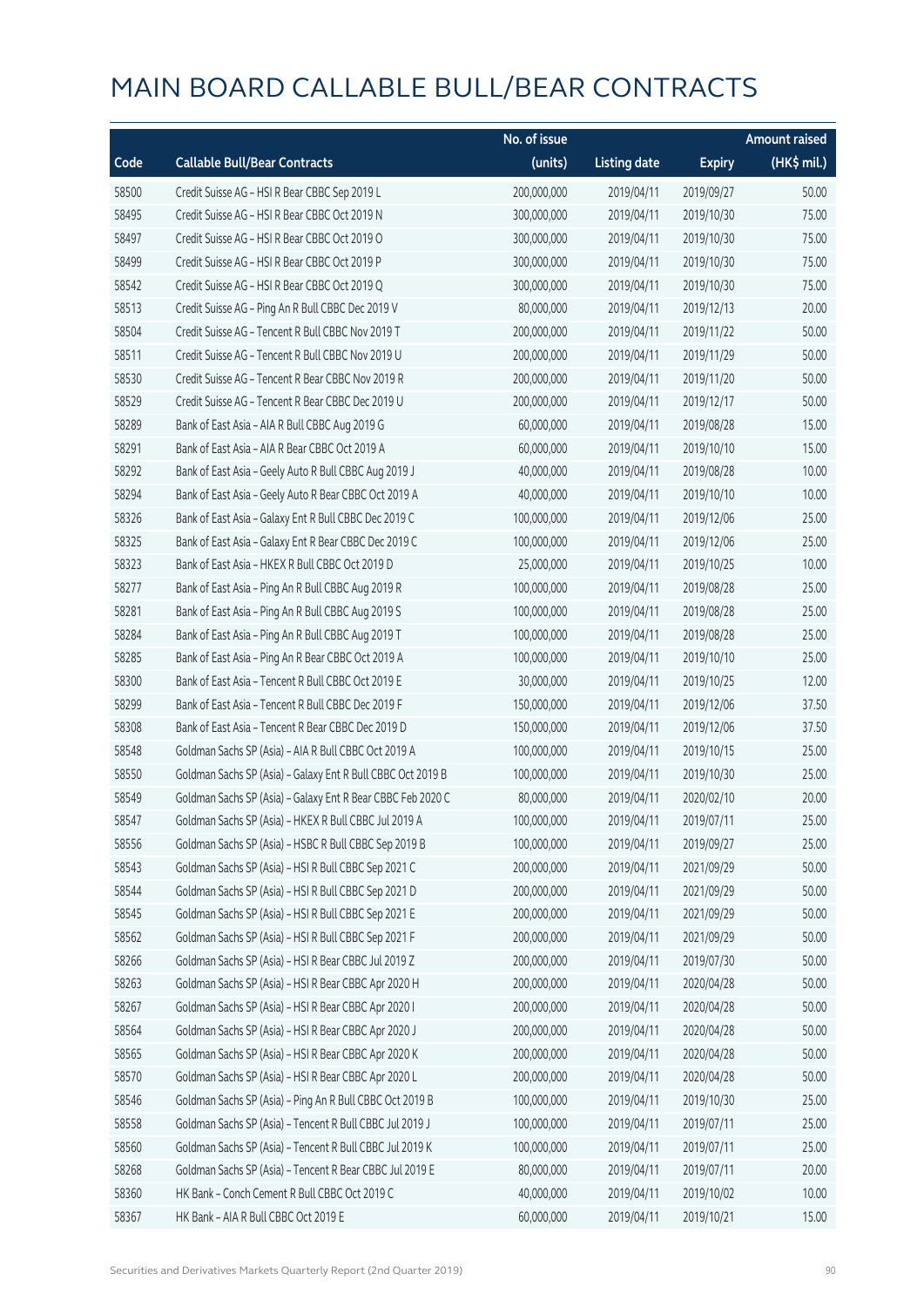|       |                                                        | No. of issue |                     |               | <b>Amount raised</b> |
|-------|--------------------------------------------------------|--------------|---------------------|---------------|----------------------|
| Code  | <b>Callable Bull/Bear Contracts</b>                    | (units)      | <b>Listing date</b> | <b>Expiry</b> | (HK\$ mil.)          |
| 58379 | HK Bank - AIA R Bear CBBC Dec 2019 A                   | 40,000,000   | 2019/04/11          | 2019/12/02    | 10.00                |
| 58365 | HK Bank - China Mobile R Bull CBBC Oct 2019 G          | 60,000,000   | 2019/04/11          | 2019/10/08    | 15.00                |
| 58363 | HK Bank - Geely Auto R Bull CBBC Jan 2020 A            | 60,000,000   | 2019/04/11          | 2020/01/13    | 15.00                |
| 58366 | HK Bank - Galaxy Ent R Bull CBBC Nov 2019 D            | 60,000,000   | 2019/04/11          | 2019/11/18    | 15.00                |
| 58338 | HK Bank - HSCEI R Bull CBBC Jul 2020 E                 | 100,000,000  | 2019/04/11          | 2020/07/30    | 25.00                |
| 58339 | HK Bank - HSI R Bull CBBC Jul 2020 T                   | 80,000,000   | 2019/04/11          | 2020/07/30    | 20.00                |
| 58344 | HK Bank - HSI R Bull CBBC Jul 2020 U                   | 150,000,000  | 2019/04/11          | 2020/07/30    | 37.50                |
| 58345 | HK Bank - HSI R Bull CBBC Jul 2020 V                   | 150,000,000  | 2019/04/11          | 2020/07/30    | 37.50                |
| 58335 | HK Bank - HSI R Bear CBBC Sep 2019 M                   | 150,000,000  | 2019/04/11          | 2019/09/27    | 37.50                |
| 58358 | HK Bank - Ping An R Bear CBBC Dec 2019 A               | 60,000,000   | 2019/04/11          | 2019/12/02    | 15.00                |
| 58351 | HK Bank - Tencent R Bull CBBC Oct 2019 I               | 50,000,000   | 2019/04/11          | 2019/10/08    | 12.50                |
| 58329 | HK Bank - Tencent R Bear CBBC Aug 2019 R               | 40,000,000   | 2019/04/11          | 2019/08/26    | 10.00                |
| 58348 | HK Bank - Tencent R Bear CBBC Dec 2019 D               | 100,000,000  | 2019/04/11          | 2019/12/30    | 25.00                |
| 58446 | Haitong Int'l Sec - HSI R Bull CBBC Sep 2021 G         | 150,000,000  | 2019/04/11          | 2021/09/29    | 37.50                |
| 58443 | Haitong Int'l Sec - HSI R Bull CBBC Oct 2021 L         | 150,000,000  | 2019/04/11          | 2021/10/28    | 37.50                |
| 58447 | Haitong Int'l Sec - HSI R Bull CBBC Oct 2021 M         | 150,000,000  | 2019/04/11          | 2021/10/28    | 37.50                |
| 58431 | Haitong Int'l Sec - HSI R Bear CBBC Aug 2019 K         | 150,000,000  | 2019/04/11          | 2019/08/29    | 37.50                |
| 58434 | Haitong Int'l Sec - HSI R Bear CBBC Aug 2019 L         | 150,000,000  | 2019/04/11          | 2019/08/29    | 37.50                |
| 58449 | Haitong Int'l Sec - HSI R Bear CBBC Aug 2019 M         | 150,000,000  | 2019/04/11          | 2019/08/29    | 37.50                |
| 58451 | Haitong Int'l Sec - HSI R Bear CBBC Aug 2019 N         | 150,000,000  | 2019/04/11          | 2019/08/29    | 37.50                |
| 58464 | Haitong Int'l Sec - HSI R Bear CBBC Oct 2019 C         | 150,000,000  | 2019/04/11          | 2019/10/30    | 37.50                |
| 58474 | Haitong Int'l Sec - Sands China R Bear CBBC Nov 2019 A | 100,000,000  | 2019/04/11          | 2019/11/06    | 25.00                |
| 58441 | Haitong Int'l Sec - Tencent R Bull CBBC Sep 2019 D     | 40,000,000   | 2019/04/11          | 2019/09/30    | 10.04                |
| 58470 | Haitong Int'l Sec - Tencent R Bull CBBC Sep 2019 E     | 40,000,000   | 2019/04/11          | 2019/09/30    | 10.00                |
| 58488 | Haitong Int'l Sec - Tencent R Bull CBBC Oct 2019 G     | 40,000,000   | 2019/04/11          | 2019/10/31    | 10.00                |
| 58435 | Haitong Int'l Sec - Tencent R Bear CBBC Nov 2019 G     | 40,000,000   | 2019/04/11          | 2019/11/05    | 10.00                |
| 58587 | SG Issuer - AIA R Bull CBBC Oct 2019 M                 | 60,000,000   | 2019/04/11          | 2019/10/23    | 15.00                |
| 58626 | SG Issuer – China Mobile R Bull CBBC Oct 2019 G        | 100,000,000  | 2019/04/11          | 2019/10/30    | 25.00                |
| 58590 | SG Issuer - CM Bank R Bear CBBC Dec 2019 C             | 100,000,000  | 2019/04/11          | 2019/12/30    | 25.00                |
| 58660 | SG Issuer - CSOP A50 ETF R Bull CBBC Feb 2020 P        | 100,000,000  | 2019/04/11          | 2020/02/27    | 25.00                |
| 58663 | SG Issuer - CSOP A50 ETF R Bull CBBC Mar 2020 H        | 100,000,000  | 2019/04/11          | 2020/03/30    | 25.00                |
| 58659 | SG Issuer - CSOP A50 ETF R Bear CBBC Oct 2019 A        | 100,000,000  | 2019/04/11          | 2019/10/30    | 25.00                |
| 58664 | SG Issuer - A50 China R Bull CBBC Feb 2020 I           | 80,000,000   | 2019/04/11          | 2020/02/27    | 20.00                |
| 58632 | SG Issuer - Geely Auto R Bull CBBC Oct 2019 E          | 40,000,000   | 2019/04/11          | 2019/10/30    | 10.00                |
| 58628 | SG Issuer - Galaxy Ent R Bull CBBC Nov 2019 G          | 100,000,000  | 2019/04/11          | 2019/11/28    | 25.00                |
| 58627 | SG Issuer - Galaxy Ent R Bear CBBC Oct 2019 C          | 100,000,000  | 2019/04/11          | 2019/10/30    | 25.00                |
| 58578 | SG Issuer - Galaxy Ent R Bear CBBC Dec 2019 A          | 100,000,000  | 2019/04/11          | 2019/12/30    | 25.00                |
| 58591 | SG Issuer - HKEX R Bull CBBC Oct 2019 F                | 50,000,000   | 2019/04/11          | 2019/10/15    | 12.50                |
| 58579 | SG Issuer - HKEX R Bear CBBC Oct 2019 C                | 50,000,000   | 2019/04/11          | 2019/10/10    | 12.50                |
| 58633 | SG Issuer - HSBC R Bull CBBC Nov 2019 H                | 100,000,000  | 2019/04/11          | 2019/11/28    | 25.00                |
| 58655 | SG Issuer - HSCEI R Bull CBBC Oct 2020 L               | 100,000,000  | 2019/04/11          | 2020/10/29    | 25.00                |
| 58616 | SG Issuer - HSI R Bull CBBC May 2021 H                 | 200,000,000  | 2019/04/11          | 2021/05/28    | 50.00                |
| 58617 | SG Issuer - HSI R Bull CBBC May 2021 Z                 | 200,000,000  | 2019/04/11          | 2021/05/28    | 50.00                |
| 58586 | SG Issuer - HSI R Bull CBBC Jul 2021 U                 | 200,000,000  | 2019/04/11          | 2021/07/29    | 50.00                |
| 58618 | SG Issuer - HSI R Bull CBBC Jul 2021 W                 | 200,000,000  | 2019/04/11          | 2021/07/29    | 50.00                |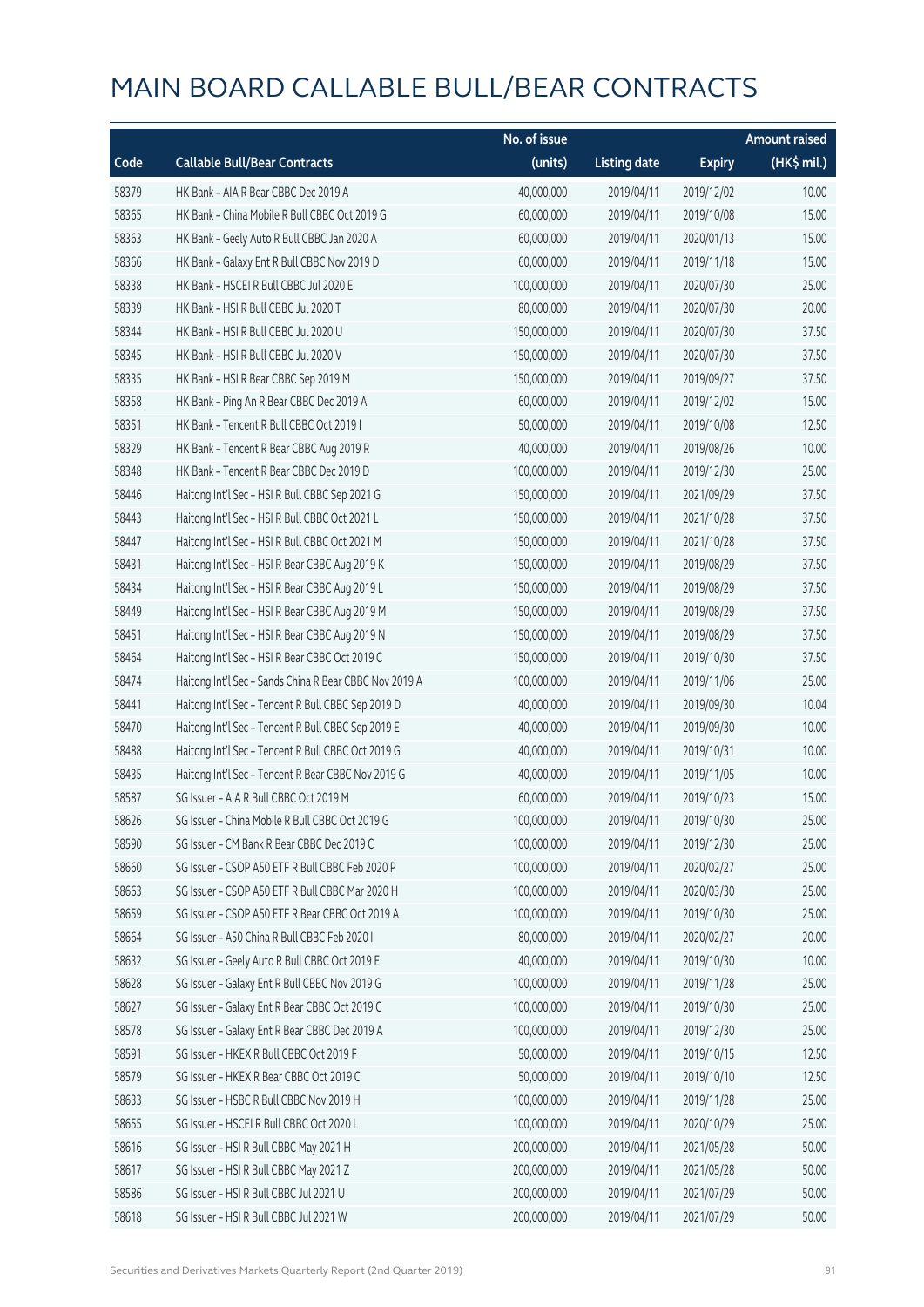|       |                                                        | No. of issue |                     |               | <b>Amount raised</b> |
|-------|--------------------------------------------------------|--------------|---------------------|---------------|----------------------|
| Code  | <b>Callable Bull/Bear Contracts</b>                    | (units)      | <b>Listing date</b> | <b>Expiry</b> | (HK\$ mil.)          |
| 58619 | SG Issuer - HSI R Bull CBBC Aug 2021 L                 | 200,000,000  | 2019/04/11          | 2021/08/30    | 50.00                |
| 58599 | SG Issuer - HSI R Bear CBBC Jul 2019 B                 | 200,000,000  | 2019/04/11          | 2019/07/30    | 50.00                |
| 58572 | SG Issuer - HSI R Bear CBBC Jul 2019 P                 | 200,000,000  | 2019/04/11          | 2019/07/30    | 50.00                |
| 58595 | SG Issuer - HSI R Bear CBBC Jul 2019 Q                 | 200,000,000  | 2019/04/11          | 2019/07/30    | 50.00                |
| 58596 | SG Issuer - HSI R Bear CBBC Jul 2019 R                 | 200,000,000  | 2019/04/11          | 2019/07/30    | 50.00                |
| 58597 | SG Issuer - HSI R Bear CBBC Jul 2019 T                 | 200,000,000  | 2019/04/11          | 2019/07/30    | 50.00                |
| 58598 | SG Issuer - HSI R Bear CBBC Jul 2019 Z                 | 200,000,000  | 2019/04/11          | 2019/07/30    | 50.00                |
| 58573 | SG Issuer - HSI R Bear CBBC Aug 2019 E                 | 200,000,000  | 2019/04/11          | 2019/08/29    | 50.00                |
| 58574 | SG Issuer - HSI R Bear CBBC Aug 2019 I                 | 200,000,000  | 2019/04/11          | 2019/08/29    | 50.00                |
| 58575 | SG Issuer - HSI R Bear CBBC Aug 2019 K                 | 200,000,000  | 2019/04/11          | 2019/08/29    | 50.00                |
| 58583 | SG Issuer - HSI R Bear CBBC Aug 2019 M                 | 200,000,000  | 2019/04/11          | 2019/08/29    | 50.00                |
| 58600 | SG Issuer - HSI R Bear CBBC Aug 2019 N                 | 200,000,000  | 2019/04/11          | 2019/08/29    | 50.00                |
| 58614 | SG Issuer - HSI R Bear CBBC Sep 2019 C                 | 200,000,000  | 2019/04/11          | 2019/09/27    | 50.00                |
| 58585 | SG Issuer - HSI R Bear CBBC Sep 2019 L                 | 200,000,000  | 2019/04/11          | 2019/09/27    | 50.00                |
| 58635 | SG Issuer - ICBC R Bull CBBC Oct 2019 D                | 100,000,000  | 2019/04/11          | 2019/10/18    | 25.00                |
| 58642 | SG Issuer - Ping An R Bull CBBC Oct 2019 O             | 100,000,000  | 2019/04/11          | 2019/10/30    | 25.00                |
| 58580 | SG Issuer - Ping An R Bear CBBC Aug 2019 P             | 100,000,000  | 2019/04/11          | 2019/08/05    | 25.00                |
| 58640 | SG Issuer - Ping An R Bear CBBC Aug 2019 Q             | 100,000,000  | 2019/04/11          | 2019/08/07    | 25.00                |
| 58643 | SG Issuer - Ping An R Bear CBBC Oct 2019 E             | 100,000,000  | 2019/04/11          | 2019/10/30    | 25.00                |
| 58648 | SG Issuer - Tencent R Bull CBBC Jul 2019 C             | 80,000,000   | 2019/04/11          | 2019/07/26    | 20.00                |
| 58650 | SG Issuer - Tencent R Bull CBBC Jul 2019 D             | 80,000,000   | 2019/04/11          | 2019/07/30    | 20.00                |
| 58651 | SG Issuer - Tencent R Bull CBBC Aug 2019 V             | 80,000,000   | 2019/04/11          | 2019/08/12    | 20.00                |
| 58581 | SG Issuer - Tencent R Bear CBBC Oct 2019 O             | 80,000,000   | 2019/04/11          | 2019/10/30    | 20.00                |
| 58652 | SG Issuer - Tencent R Bear CBBC Oct 2019 P             | 80,000,000   | 2019/04/11          | 2019/10/30    | 23.60                |
| 58592 | SG Issuer - Tencent R Bear CBBC Dec 2019 A             | 80,000,000   | 2019/04/11          | 2019/12/30    | 20.00                |
| 58653 | SG Issuer - Tencent R Bear CBBC Dec 2019 C             | 80,000,000   | 2019/04/11          | 2019/12/30    | 20.00                |
| 58582 | SG Issuer - Tencent R Bear CBBC Dec 2019 F             | 80,000,000   | 2019/04/11          | 2019/12/30    | 20.00                |
| 58424 | UBS AG - HSI R Bull CBBC May 2021 C                    | 200,000,000  | 2019/04/11          | 2021/05/28    | 50.00                |
| 58423 | UBS AG - HSI R Bull CBBC May 2021 P                    | 200,000,000  | 2019/04/11          | 2021/05/28    | 50.00                |
| 58399 | UBS AG - HSI R Bear CBBC Jul 2019 G                    | 200,000,000  | 2019/04/11          | 2019/07/30    | 50.00                |
| 58400 | UBS AG - HSI R Bear CBBC Jul 2019 J                    | 200,000,000  | 2019/04/11          | 2019/07/30    | 50.00                |
| 58406 | UBS AG - HSI R Bear CBBC Jul 2019 K                    | 200,000,000  | 2019/04/11          | 2019/07/30    | 50.00                |
| 58407 | UBS AG - HSI R Bear CBBC Jul 2019 L                    | 200,000,000  | 2019/04/11          | 2019/07/30    | 50.00                |
| 58409 | UBS AG - HSI R Bear CBBC Jul 2019 M                    | 200,000,000  | 2019/04/11          | 2019/07/30    | 50.00                |
| 58410 | UBS AG - HSI R Bear CBBC Jul 2019 N                    | 200,000,000  | 2019/04/11          | 2019/07/30    | 50.00                |
| 58425 | UBS AG - Ping An R Bull CBBC Nov 2019 B                | 100,000,000  | 2019/04/11          | 2019/11/18    | 25.00                |
| 58418 | UBS AG - Tencent R Bull CBBC Oct 2019 E                | 200,000,000  | 2019/04/11          | 2019/10/15    | 50.00                |
| 58422 | UBS AG - Tencent R Bull CBBC Oct 2019 F                | 200,000,000  | 2019/04/11          | 2019/10/22    | 50.00                |
| 58411 | UBS AG - Tencent R Bear CBBC Jul 2019 G                | 200,000,000  | 2019/04/11          | 2019/07/22    | 50.00                |
| 59197 | BNP Paribas Issuance B.V. - HSI R Bull CBBC Sep 2021 D | 240,000,000  | 2019/04/12          | 2021/09/29    | 60.00                |
| 58718 | BNP Paribas Issuance B.V. - HSI R Bear CBBC Aug 2019 A | 250,000,000  | 2019/04/12          | 2019/08/29    | 62.50                |
| 59205 | BNP Paribas Issuance B.V. - HSI R Bear CBBC Aug 2019 B | 240,000,000  | 2019/04/12          | 2019/08/29    | 60.00                |
| 59700 | Credit Suisse AG - AIA R Bull CBBC Dec 2019 P          | 70,000,000   | 2019/04/12          | 2019/12/09    | 17.50                |
| 60159 | Credit Suisse AG - CM Bank R Bull CBBC Dec 2019 M      | 70,000,000   | 2019/04/12          | 2019/12/31    | 17.50                |
| 60094 | Credit Suisse AG - CSOP A50 ETF R Bull CBBC Nov 2019 H | 50,000,000   | 2019/04/12          | 2019/11/29    | 12.50                |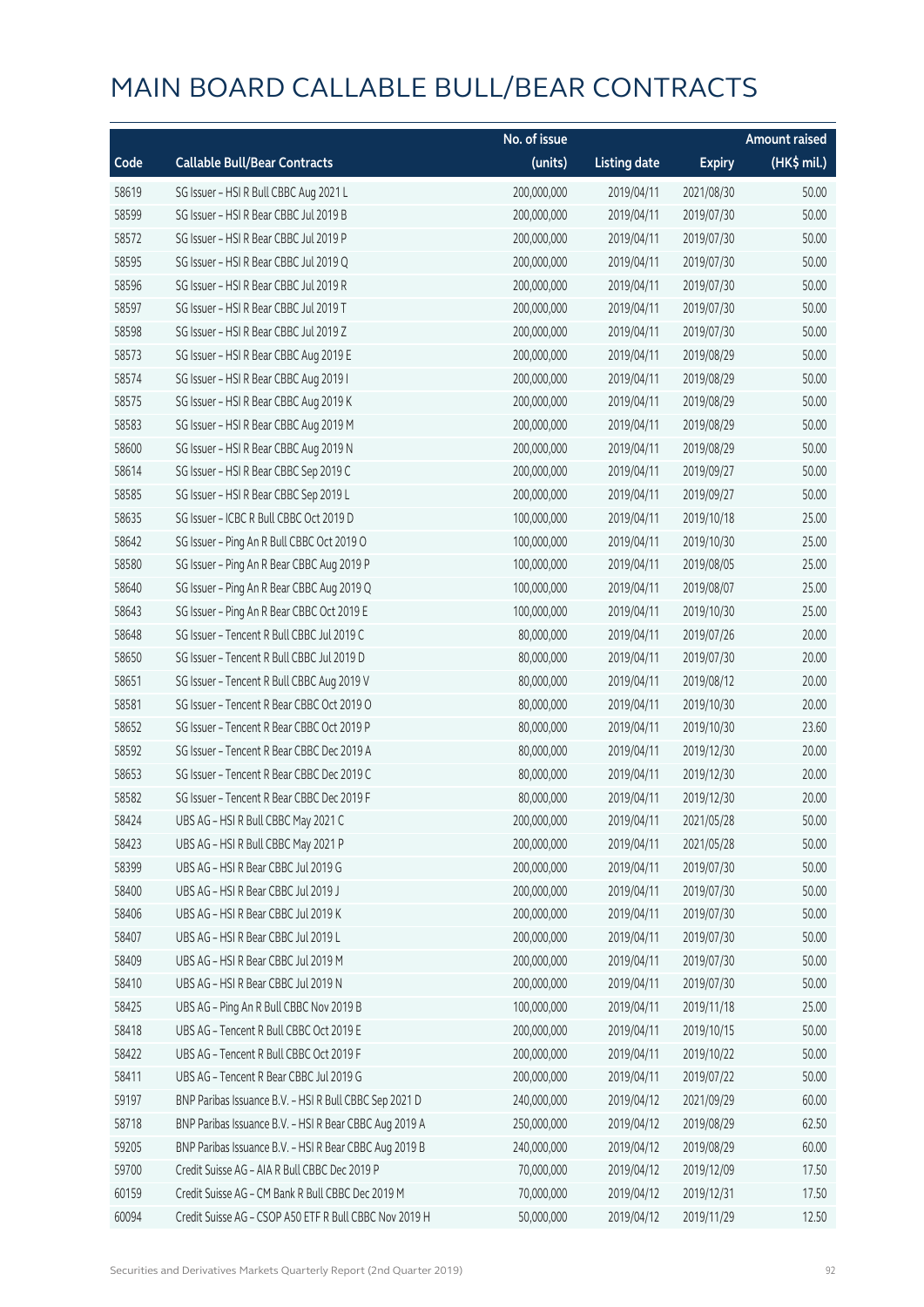|       |                                                              | No. of issue |                     |               | <b>Amount raised</b> |
|-------|--------------------------------------------------------------|--------------|---------------------|---------------|----------------------|
| Code  | <b>Callable Bull/Bear Contracts</b>                          | (units)      | <b>Listing date</b> | <b>Expiry</b> | (HK\$ mil.)          |
| 60011 | Credit Suisse AG - Geely Auto R Bull CBBC Mar 2020 A         | 150,000,000  | 2019/04/12          | 2020/03/04    | 37.50                |
| 60135 | Credit Suisse AG - HKEX R Bull CBBC Jan 2020 D               | 200,000,000  | 2019/04/12          | 2020/01/20    | 50.00                |
| 59695 | Credit Suisse AG - HSI R Bull CBBC Apr 2021 X                | 300,000,000  | 2019/04/12          | 2021/04/29    | 75.00                |
| 59597 | Credit Suisse AG - HSI R Bull CBBC Jul 2021 P                | 200,000,000  | 2019/04/12          | 2021/07/29    | 50.00                |
| 59684 | Credit Suisse AG - HSI R Bull CBBC Jul 2021 Q                | 200,000,000  | 2019/04/12          | 2021/07/29    | 50.00                |
| 59641 | Credit Suisse AG - HSI R Bull CBBC Sep 2021 O                | 300,000,000  | 2019/04/12          | 2021/09/29    | 75.00                |
| 59894 | Credit Suisse AG - HSI R Bull CBBC Oct 2021 F                | 300,000,000  | 2019/04/12          | 2021/10/28    | 75.00                |
| 59951 | Credit Suisse AG - HSI R Bear CBBC Aug 2019 W                | 200,000,000  | 2019/04/12          | 2019/08/29    | 50.00                |
| 60001 | Credit Suisse AG - HSI R Bear CBBC Sep 2019 M                | 200,000,000  | 2019/04/12          | 2019/09/27    | 50.00                |
| 60004 | Credit Suisse AG - SHK Ppt R Bear CBBC Nov 2019 A            | 50,000,000   | 2019/04/12          | 2019/11/27    | 12.50                |
| 59762 | Credit Suisse AG - Tencent R Bull CBBC Nov 2019 V            | 200,000,000  | 2019/04/12          | 2019/11/27    | 50.00                |
| 59249 | Goldman Sachs SP (Asia) - CSOP A50 ETF R Bull CBBC Nov 2019Q | 100,000,000  | 2019/04/12          | 2019/11/25    | 25.00                |
| 59256 | Goldman Sachs SP (Asia) - Galaxy Ent R Bull CBBC Dec 2019 D  | 100,000,000  | 2019/04/12          | 2019/12/30    | 25.00                |
| 58680 | Goldman Sachs SP (Asia) - HSI R Bull CBBC Sep 2021 G         | 200,000,000  | 2019/04/12          | 2021/09/29    | 50.00                |
| 58681 | Goldman Sachs SP (Asia) - HSI R Bull CBBC Sep 2021 H         | 200,000,000  | 2019/04/12          | 2021/09/29    | 50.00                |
| 59239 | Goldman Sachs SP (Asia) - HSI R Bull CBBC Sep 2021 I         | 200,000,000  | 2019/04/12          | 2021/09/29    | 50.00                |
| 59210 | Goldman Sachs SP (Asia) - HSI R Bear CBBC Apr 2020 M         | 200,000,000  | 2019/04/12          | 2020/04/28    | 50.00                |
| 59216 | Goldman Sachs SP (Asia) - HSI R Bear CBBC Apr 2020 N         | 200,000,000  | 2019/04/12          | 2020/04/28    | 50.00                |
| 59240 | Goldman Sachs SP (Asia) - HSI R Bear CBBC Apr 2020 O         | 200,000,000  | 2019/04/12          | 2020/04/28    | 50.00                |
| 59271 | Goldman Sachs SP (Asia) - HSI R Bear CBBC Apr 2020 P         | 200,000,000  | 2019/04/12          | 2020/04/28    | 50.00                |
| 59331 | Goldman Sachs SP (Asia) - HSI R Bear CBBC Apr 2020 Q         | 200,000,000  | 2019/04/12          | 2020/04/28    | 50.00                |
| 59369 | Goldman Sachs SP (Asia) - HSI R Bear CBBC Apr 2020 R         | 200,000,000  | 2019/04/12          | 2020/04/28    | 50.00                |
| 59562 | Goldman Sachs SP (Asia) - HSI R Bear CBBC Apr 2020 S         | 200,000,000  | 2019/04/12          | 2020/04/28    | 50.00                |
| 59245 | Goldman Sachs SP (Asia) - Ping An R Bull CBBC Nov 2019 A     | 100,000,000  | 2019/04/12          | 2019/11/12    | 25.00                |
| 58671 | Goldman Sachs SP (Asia) - Tencent R Bull CBBC Jul 2019 L     | 100,000,000  | 2019/04/12          | 2019/07/12    | 25.00                |
| 58888 | HK Bank - Bank of China R Bear CBBC Oct 2019 B               | 40,000,000   | 2019/04/12          | 2019/10/21    | 10.00                |
| 58915 | HK Bank - CKH R Bull CBBC Dec 2019 A                         | 40,000,000   | 2019/04/12          | 2019/12/02    | 10.00                |
| 58852 | HK Bank - CM Bank R Bull CBBC Nov 2019 D                     | 60,000,000   | 2019/04/12          | 2019/11/25    | 15.00                |
| 58876 | HK Bank - CM Bank R Bear CBBC Oct 2019 B                     | 40,000,000   | 2019/04/12          | 2019/10/08    | 10.00                |
| 58882 | HK Bank - CSOP A50 ETF R Bull CBBC Nov 2019 D                | 40,000,000   | 2019/04/12          | 2019/11/04    | 10.00                |
| 58886 | HK Bank - CSOP A50 ETF R Bear CBBC Nov 2019 A                | 100,000,000  | 2019/04/12          | 2019/11/04    | 25.00                |
| 58830 | HK Bank - CSPC Pharma R Bull CBBC Oct 2019 B                 | 40,000,000   | 2019/04/12          | 2019/10/28    | 10.00                |
| 58884 | HK Bank - A50 China R Bull CBBC Nov 2019 D                   | 40,000,000   | 2019/04/12          | 2019/11/04    | 10.00                |
| 58887 | HK Bank - A50 China R Bear CBBC Nov 2019 A                   | 100,000,000  | 2019/04/12          | 2019/11/04    | 25.00                |
| 58807 | HK Bank - Galaxy Ent R Bull CBBC Dec 2019 A                  | 60,000,000   | 2019/04/12          | 2019/12/02    | 15.00                |
| 58811 | HK Bank - Galaxy Ent R Bear CBBC Nov 2019 B                  | 40,000,000   | 2019/04/12          | 2019/11/25    | 10.00                |
| 58813 | HK Bank - HSI R Bull CBBC Jul 2020 W                         | 150,000,000  | 2019/04/12          | 2020/07/30    | 37.50                |
| 58849 | HK Bank - HSI R Bear CBBC Sep 2019 N                         | 80,000,000   | 2019/04/12          | 2019/09/27    | 20.00                |
| 58837 | HK Bank - HSI R Bear CBBC Oct 2019 T                         | 150,000,000  | 2019/04/12          | 2019/10/30    | 37.50                |
| 58844 | HK Bank - HSI R Bear CBBC Nov 2019 P                         | 150,000,000  | 2019/04/12          | 2019/11/28    | 37.50                |
| 58838 | HK Bank - HSI R Bear CBBC Dec 2019 M                         | 150,000,000  | 2019/04/12          | 2019/12/30    | 37.50                |
| 58919 | HK Bank - SUNAC R Bear CBBC Oct 2019 A                       | 40,000,000   | 2019/04/12          | 2019/10/08    | 10.00                |
| 58850 | HK Bank - Sunny Optical R Bull CBBC Oct 2019 C               | 40,000,000   | 2019/04/12          | 2019/10/28    | 10.00                |
| 58803 | HK Bank - Tencent R Bull CBBC Nov 2019 E                     | 50,000,000   | 2019/04/12          | 2019/11/04    | 12.50                |
| 58703 | Haitong Int'l Sec - AIA R Bull CBBC Oct 2019 C               | 50,000,000   | 2019/04/12          | 2019/10/31    | 12.50                |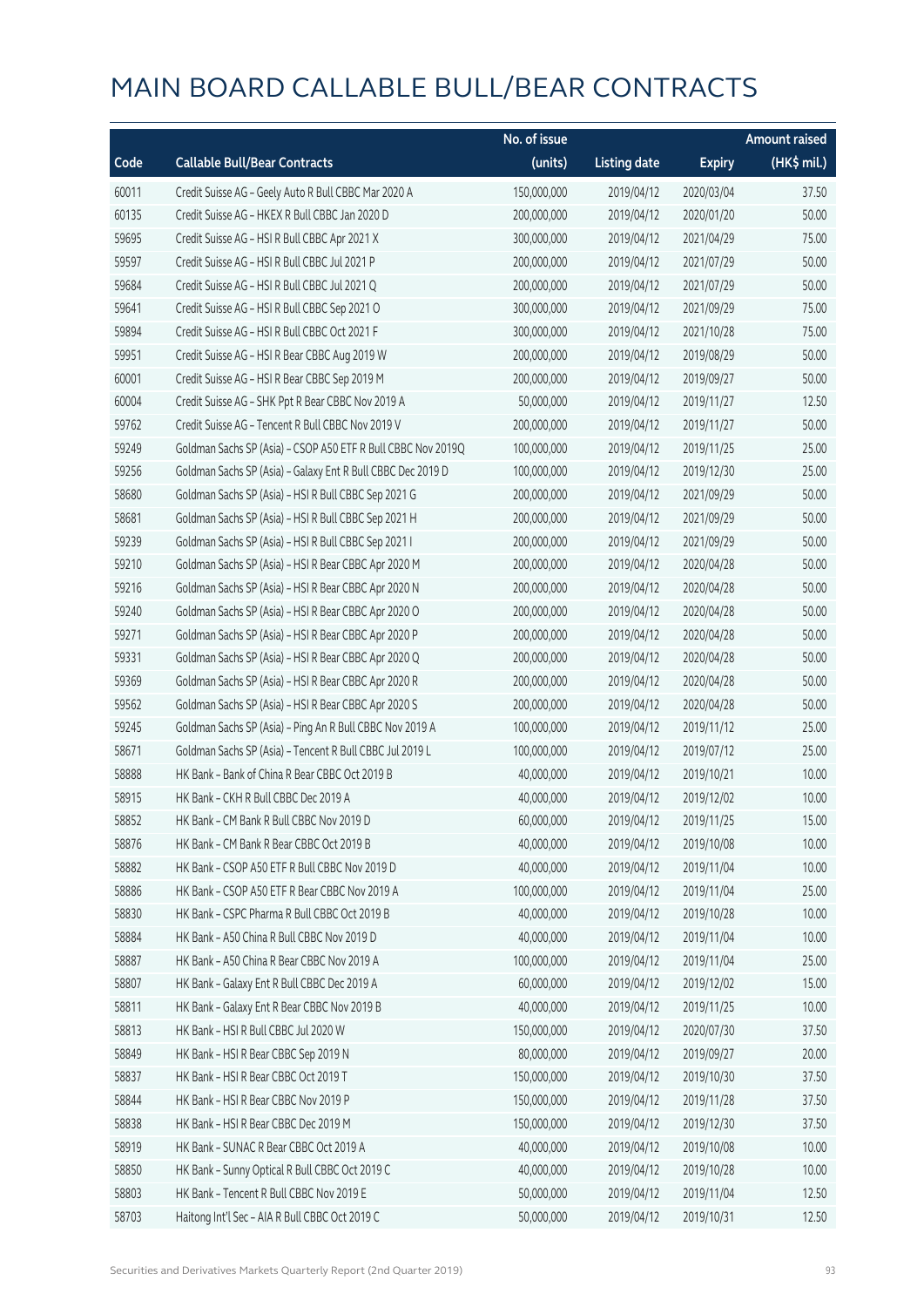|       |                                                         | No. of issue |                     |               | <b>Amount raised</b> |
|-------|---------------------------------------------------------|--------------|---------------------|---------------|----------------------|
| Code  | <b>Callable Bull/Bear Contracts</b>                     | (units)      | <b>Listing date</b> | <b>Expiry</b> | (HK\$ mil.)          |
| 58702 | Haitong Int'l Sec - China Life R Bull CBBC Jan 2020 A   | 100,000,000  | 2019/04/12          | 2020/01/03    | 25.00                |
| 58980 | Haitong Int'l Sec - CSOP A50 ETF R Bear CBBC Nov 2019 E | 40,000,000   | 2019/04/12          | 2019/11/08    | 10.00                |
| 59011 | Haitong Int'l Sec - A50 China R Bear CBBC Nov 2019 E    | 40,000,000   | 2019/04/12          | 2019/11/26    | 10.00                |
| 58697 | Haitong Int'l Sec - Geely Auto R Bull CBBC Feb 2020 B   | 130,000,000  | 2019/04/12          | 2020/02/20    | 32.50                |
| 58694 | Haitong Int'l Sec - Galaxy Ent R Bull CBBC Oct 2019 D   | 70,000,000   | 2019/04/12          | 2019/10/03    | 17.50                |
| 58696 | Haitong Int'l Sec - Galaxy Ent R Bull CBBC Oct 2019 E   | 70,000,000   | 2019/04/12          | 2019/10/08    | 17.50                |
| 58693 | Haitong Int'l Sec - HKEX R Bull CBBC Nov 2019 C         | 40,000,000   | 2019/04/12          | 2019/11/01    | 10.00                |
| 58704 | Haitong Int'l Sec - HSI R Bull CBBC Dec 2020 P          | 150,000,000  | 2019/04/12          | 2020/12/30    | 37.50                |
| 58943 | Haitong Int'l Sec - HSI R Bull CBBC Jul 2021 E          | 150,000,000  | 2019/04/12          | 2021/07/29    | 37.50                |
| 58936 | Haitong Int'l Sec - HSI R Bull CBBC Oct 2021 N          | 150,000,000  | 2019/04/12          | 2021/10/28    | 37.50                |
| 58682 | Haitong Int'l Sec - HSI R Bear CBBC Aug 2019 O          | 150,000,000  | 2019/04/12          | 2019/08/29    | 37.50                |
| 58683 | Haitong Int'l Sec - HSI R Bear CBBC Aug 2019 P          | 150,000,000  | 2019/04/12          | 2019/08/29    | 37.50                |
| 58686 | Haitong Int'l Sec - HSI R Bear CBBC Aug 2019 Q          | 150,000,000  | 2019/04/12          | 2019/08/29    | 37.50                |
| 58944 | Haitong Int'l Sec - HSI R Bear CBBC Aug 2019 R          | 150,000,000  | 2019/04/12          | 2019/08/29    | 37.50                |
| 58692 | Haitong Int'l Sec - HSI R Bear CBBC Sep 2019 E          | 150,000,000  | 2019/04/12          | 2019/09/27    | 37.50                |
| 58701 | Haitong Int'l Sec - Ping An R Bull CBBC Oct 2019 G      | 50,000,000   | 2019/04/12          | 2019/10/09    | 12.50                |
| 58948 | Haitong Int'l Sec - Tencent R Bear CBBC Nov 2019 H      | 80,000,000   | 2019/04/12          | 2019/11/05    | 20.00                |
| 58719 | Macquarie Bank Ltd. - Ping An R Bull CBBC Dec 2019 C    | 37,500,000   | 2019/04/12          | 2019/12/31    | 10.05                |
| 58720 | Macquarie Bank Ltd. - Tencent R Bull CBBC Aug 2019 F    | 18,700,000   | 2019/04/12          | 2019/08/12    | 10.02                |
| 58738 | Macquarie Bank Ltd. - Tencent R Bear CBBC Oct 2019 H    | 18,700,000   | 2019/04/12          | 2019/10/30    | 16.96                |
| 59131 | SG Issuer - CKH R Bull CBBC Nov 2019 A                  | 100,000,000  | 2019/04/12          | 2019/11/11    | 25.00                |
| 59124 | SG Issuer - China Life R Bear CBBC Oct 2019 B           | 40,000,000   | 2019/04/12          | 2019/10/22    | 10.00                |
| 59125 | SG Issuer - CM Bank R Bull CBBC Feb 2020 G              | 100,000,000  | 2019/04/12          | 2020/02/05    | 25.00                |
| 59132 | SG Issuer - Geely Auto R Bear CBBC Sep 2019 E           | 40,000,000   | 2019/04/12          | 2019/09/30    | 24.00                |
| 59134 | SG Issuer - Geely Auto R Bear CBBC Oct 2019 C           | 40,000,000   | 2019/04/12          | 2019/10/30    | 15.80                |
| 59061 | SG Issuer - HKEX R Bull CBBC Sep 2019 K                 | 50,000,000   | 2019/04/12          | 2019/09/20    | 12.50                |
| 59140 | SG Issuer - HSBC R Bull CBBC Nov 2019 I                 | 100,000,000  | 2019/04/12          | 2019/11/12    | 25.00                |
| 59055 | SG Issuer - HSI R Bull CBBC May 2021 E                  | 200,000,000  | 2019/04/12          | 2021/05/28    | 50.00                |
| 59057 | SG Issuer - HSI R Bull CBBC Aug 2021 M                  | 200,000,000  | 2019/04/12          | 2021/08/30    | 50.00                |
| 59059 | SG Issuer - HSI R Bull CBBC Aug 2021 N                  | 200,000,000  | 2019/04/12          | 2021/08/30    | 50.00                |
| 59113 | SG Issuer - HSI R Bull CBBC Aug 2021 O                  | 200,000,000  | 2019/04/12          | 2021/08/30    | 50.00                |
| 59119 | SG Issuer - HSI R Bull CBBC Aug 2021 P                  | 200,000,000  | 2019/04/12          | 2021/08/30    | 50.00                |
| 59079 | SG Issuer - HSI R Bear CBBC Jul 2019 F                  | 200,000,000  | 2019/04/12          | 2019/07/30    | 50.00                |
| 59082 | SG Issuer - HSI R Bear CBBC Aug 2019 P                  | 200,000,000  | 2019/04/12          | 2019/08/29    | 50.00                |
| 59085 | SG Issuer - HSI R Bear CBBC Aug 2019 S                  | 200,000,000  | 2019/04/12          | 2019/08/29    | 50.00                |
| 59092 | SG Issuer - HSI R Bear CBBC Aug 2019 X                  | 200,000,000  | 2019/04/12          | 2019/08/29    | 50.00                |
| 59108 | SG Issuer - HSI R Bear CBBC Sep 2019 H                  | 200,000,000  | 2019/04/12          | 2019/09/27    | 50.00                |
| 59111 | SG Issuer - HSI R Bear CBBC Oct 2019 R                  | 400,000,000  | 2019/04/12          | 2019/10/30    | 100.00               |
| 59141 | SG Issuer - Ping An R Bull CBBC Nov 2019 S              | 100,000,000  | 2019/04/12          | 2019/11/11    | 25.00                |
| 59063 | SG Issuer - Tencent R Bull CBBC Aug 2019 W              | 80,000,000   | 2019/04/12          | 2019/08/30    | 20.00                |
| 59173 | SG Issuer - Tencent R Bull CBBC Aug 2019 X              | 80,000,000   | 2019/04/12          | 2019/08/13    | 20.00                |
| 59185 | SG Issuer - Tencent R Bear CBBC Dec 2019 E              | 80,000,000   | 2019/04/12          | 2019/12/11    | 20.00                |
| 58753 | UBS AG - HSI R Bull CBBC May 2021 F                     | 200,000,000  | 2019/04/12          | 2021/05/28    | 50.00                |
| 58759 | UBS AG - HSI R Bull CBBC May 2021 L                     | 200,000,000  | 2019/04/12          | 2021/05/28    | 50.00                |
| 58763 | UBS AG - HSI R Bull CBBC May 2021 N                     | 200,000,000  | 2019/04/12          | 2021/05/28    | 50.00                |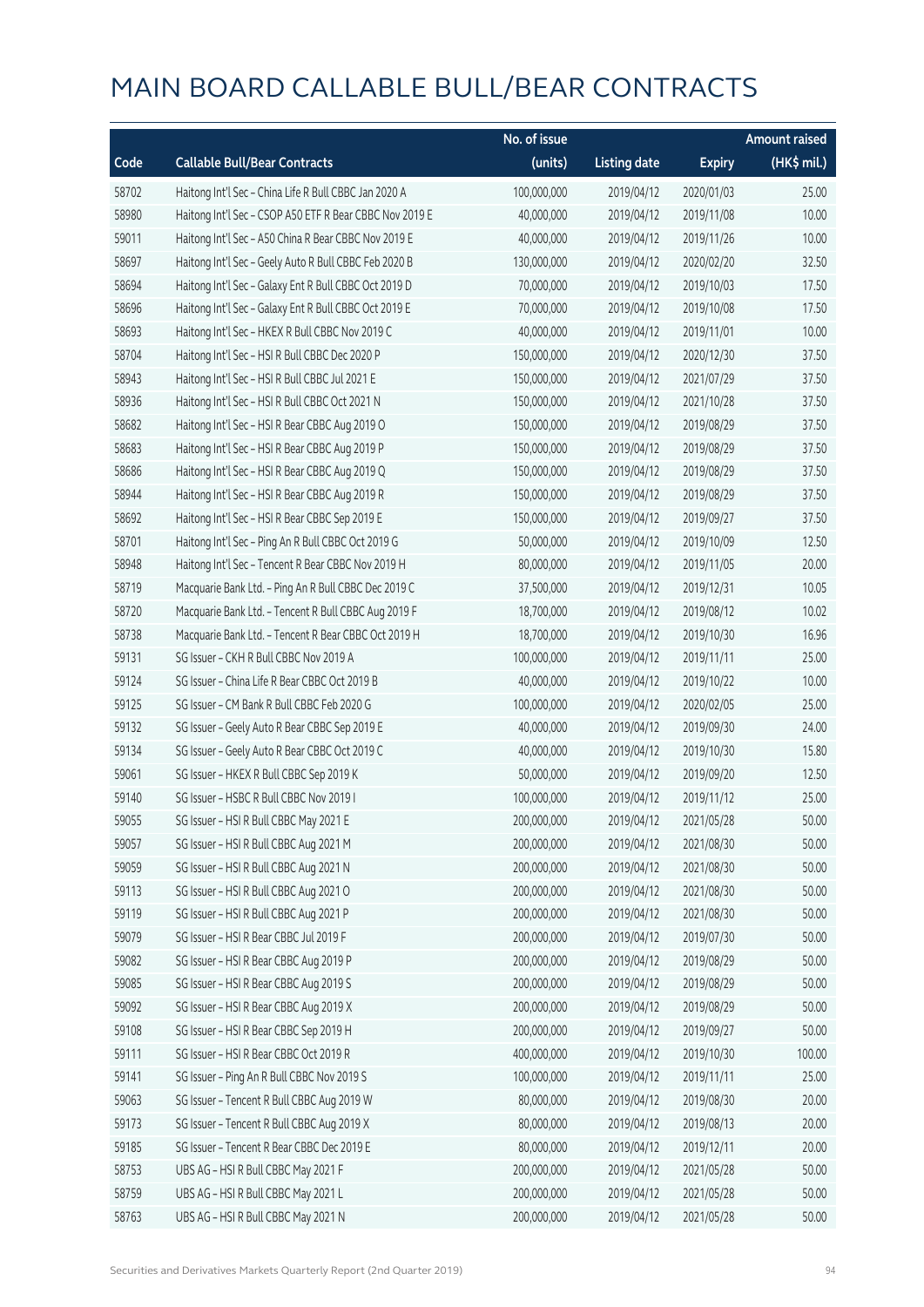|       |                                                        | No. of issue |                     |               | <b>Amount raised</b> |
|-------|--------------------------------------------------------|--------------|---------------------|---------------|----------------------|
| Code  | <b>Callable Bull/Bear Contracts</b>                    | (units)      | <b>Listing date</b> | <b>Expiry</b> | (HK\$ mil.)          |
| 58764 | UBS AG - HSI R Bear CBBC Jul 2019 O                    | 200,000,000  | 2019/04/12          | 2019/07/30    | 50.00                |
| 58765 | UBS AG - HSI R Bear CBBC Jul 2019 P                    | 200,000,000  | 2019/04/12          | 2019/07/30    | 50.00                |
| 58782 | UBS AG - HSI R Bear CBBC Jul 2019 Q                    | 200,000,000  | 2019/04/12          | 2019/07/30    | 50.00                |
| 58769 | UBS AG - HSI R Bear CBBC Dec 2019 C                    | 400,000,000  | 2019/04/12          | 2019/12/30    | 100.00               |
| 59018 | Bank Vontobel - CKH R Bull CBBC Dec 2019 C             | 40,000,000   | 2019/04/12          | 2019/12/20    | 10.00                |
| 59014 | Bank Vontobel - China Life R Bull CBBC Dec 2019 B      | 40,000,000   | 2019/04/12          | 2019/12/13    | 10.00                |
| 59017 | Bank Vontobel - Sinopec Corp R Bull CBBC Dec 2019 A    | 40,000,000   | 2019/04/12          | 2019/12/06    | 10.00                |
| 59013 | Bank Vontobel - Geely Auto R Bull CBBC Dec 2019 C      | 40,000,000   | 2019/04/12          | 2019/12/20    | 10.00                |
| 59046 | Bank Vontobel - HSI N Bull CBBC Dec 2020 F             | 80,000,000   | 2019/04/12          | 2020/12/30    | 20.00                |
| 59023 | Bank Vontobel - Tencent R Bull CBBC Jan 2020 A         | 40,000,000   | 2019/04/12          | 2020/01/24    | 10.00                |
| 60221 | BOCI Asia Ltd. - HSI R Bull CBBC Sep 2020 W            | 150,000,000  | 2019/04/15          | 2020/09/29    | 37.65                |
| 60293 | BOCI Asia Ltd. - HSI R Bull CBBC Sep 2020 X            | 150,000,000  | 2019/04/15          | 2020/09/29    | 38.55                |
| 60318 | BOCI Asia Ltd. - HSI R Bear CBBC Jul 2019 K            | 150,000,000  | 2019/04/15          | 2019/07/30    | 38.40                |
| 60383 | BOCI Asia Ltd. - HSI R Bear CBBC Jul 2019 L            | 150,000,000  | 2019/04/15          | 2019/07/30    | 37.95                |
| 60810 | BNP Paribas Issuance B.V. - HSI R Bull CBBC Sep 2021 E | 250,000,000  | 2019/04/15          | 2021/09/29    | 62.50                |
| 61235 | BNP Paribas Issuance B.V. - HSI R Bull CBBC Sep 2021 F | 250,000,000  | 2019/04/15          | 2021/09/29    | 62.50                |
| 61236 | BNP Paribas Issuance B.V. - HSI R Bull CBBC Sep 2021 G | 250,000,000  | 2019/04/15          | 2021/09/29    | 62.50                |
| 61246 | BNP Paribas Issuance B.V. - HSI R Bull CBBC Sep 2021 H | 250,000,000  | 2019/04/15          | 2021/09/29    | 62.50                |
| 61259 | BNP Paribas Issuance B.V. - HSI R Bull CBBC Oct 2021 A | 250,000,000  | 2019/04/15          | 2021/10/28    | 62.50                |
| 61266 | BNP Paribas Issuance B.V. - HSI R Bull CBBC Oct 2021 B | 240,000,000  | 2019/04/15          | 2021/10/28    | 60.00                |
| 60166 | BNP Paribas Issuance B.V. - HSI R Bear CBBC Aug 2019 C | 250,000,000  | 2019/04/15          | 2019/08/29    | 62.50                |
| 60191 | BNP Paribas Issuance B.V. - HSI R Bear CBBC Aug 2019 D | 250,000,000  | 2019/04/15          | 2019/08/29    | 62.50                |
| 60814 | BNP Paribas Issuance B.V. - HSI R Bear CBBC Aug 2019 E | 250,000,000  | 2019/04/15          | 2019/08/29    | 62.50                |
| 60863 | BNP Paribas Issuance B.V. - HSI R Bear CBBC Aug 2019 F | 250,000,000  | 2019/04/15          | 2019/08/29    | 62.50                |
| 60872 | BNP Paribas Issuance B.V. - HSI R Bear CBBC Aug 2019 G | 250,000,000  | 2019/04/15          | 2019/08/29    | 62.50                |
| 60892 | BNP Paribas Issuance B.V. - HSI R Bear CBBC Aug 2019 H | 250,000,000  | 2019/04/15          | 2019/08/29    | 65.00                |
| 61535 | Credit Suisse AG - CC Bank R Bull CBBC Jan 2020 A      | 70,000,000   | 2019/04/15          | 2020/01/30    | 17.50                |
| 61536 | Credit Suisse AG - CM Bank R Bear CBBC Jan 2020 A      | 60,000,000   | 2019/04/15          | 2020/01/30    | 15.00                |
| 61649 | Credit Suisse AG - CSOP A50 ETF R Bull CBBC Jan 2020 J | 120,000,000  | 2019/04/15          | 2020/01/30    | 30.00                |
| 61544 | Credit Suisse AG - CSPC Pharma R Bull CBBC Jan 2020 B  | 150,000,000  | 2019/04/15          | 2020/01/30    | 37.50                |
| 61533 | Credit Suisse AG - Geely Auto R Bear CBBC Jan 2020 C   | 120,000,000  | 2019/04/15          | 2020/01/24    | 30.00                |
| 61523 | Credit Suisse AG - Galaxy Ent R Bear CBBC Jan 2020 B   | 50,000,000   | 2019/04/15          | 2020/01/30    | 12.50                |
| 61498 | Credit Suisse AG - HSI R Bull CBBC Jul 2021 R          | 200,000,000  | 2019/04/15          | 2021/07/29    | 50.00                |
| 61469 | Credit Suisse AG - HSI R Bull CBBC Sep 2021 P          | 200,000,000  | 2019/04/15          | 2021/09/29    | 50.00                |
| 61468 | Credit Suisse AG - HSI R Bull CBBC Oct 2021 G          | 200,000,000  | 2019/04/15          | 2021/10/28    | 50.00                |
| 61492 | Credit Suisse AG - HSI R Bull CBBC Oct 2021 H          | 200,000,000  | 2019/04/15          | 2021/10/28    | 50.00                |
| 61338 | Credit Suisse AG - HSI R Bear CBBC Aug 2019 D          | 200,000,000  | 2019/04/15          | 2019/08/29    | 50.00                |
| 61341 | Credit Suisse AG - HSI R Bear CBBC Aug 2019 T          | 200,000,000  | 2019/04/15          | 2019/08/29    | 50.00                |
| 61352 | Credit Suisse AG - HSI R Bear CBBC Sep 2019 P          | 200,000,000  | 2019/04/15          | 2019/09/27    | 50.00                |
| 61353 | Credit Suisse AG - HSI R Bear CBBC Oct 2019 R          | 200,000,000  | 2019/04/15          | 2019/10/30    | 50.00                |
| 61426 | Credit Suisse AG - HSI R Bear CBBC Oct 2019 S          | 200,000,000  | 2019/04/15          | 2019/10/30    | 50.00                |
| 61550 | Credit Suisse AG - Ping An R Bull CBBC Jan 2020 J      | 80,000,000   | 2019/04/15          | 2020/01/30    | 20.00                |
| 61592 | Credit Suisse AG - Ping An R Bear CBBC Jan 2020 A      | 60,000,000   | 2019/04/15          | 2020/01/30    | 15.00                |
| 61603 | Credit Suisse AG - Tencent R Bull CBBC Jan 2020 D      | 200,000,000  | 2019/04/15          | 2020/01/24    | 50.00                |
| 60678 | Bank of East Asia - Tencent R Bull CBBC Aug 2019 Q     | 30,000,000   | 2019/04/15          | 2019/08/15    | 10.50                |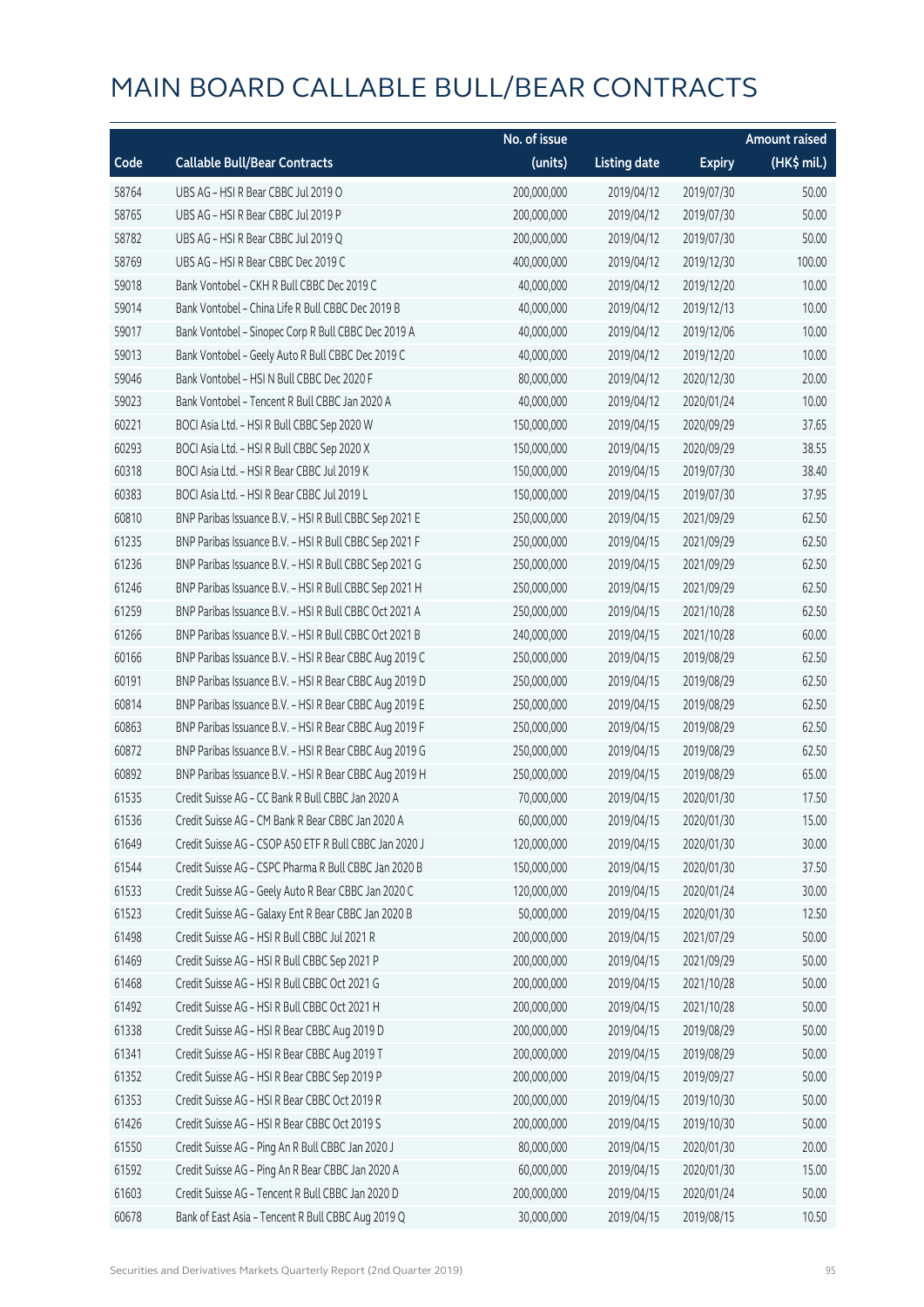|       |                                                          | No. of issue |                     |               | <b>Amount raised</b>  |
|-------|----------------------------------------------------------|--------------|---------------------|---------------|-----------------------|
| Code  | <b>Callable Bull/Bear Contracts</b>                      | (units)      | <b>Listing date</b> | <b>Expiry</b> | $(HK\frac{1}{2}mil.)$ |
| 60691 | Bank of East Asia - Tencent R Bull CBBC Aug 2019 R       | 30,000,000   | 2019/04/15          | 2019/08/15    | 10.50                 |
| 60699 | Bank of East Asia - Tencent R Bull CBBC Aug 2019 S       | 30,000,000   | 2019/04/15          | 2019/08/15    | 10.50                 |
| 60702 | Bank of East Asia - Tencent R Bear CBBC Aug 2019 J       | 30,000,000   | 2019/04/15          | 2019/08/15    | 10.50                 |
| 63166 | Goldman Sachs SP (Asia) - HKEX R Bull CBBC Jul 2019 K    | 100,000,000  | 2019/04/15          | 2019/07/15    | 25.00                 |
| 63086 | Goldman Sachs SP (Asia) - HSI R Bull CBBC Sep 2021 J     | 200,000,000  | 2019/04/15          | 2021/09/29    | 50.00                 |
| 63102 | Goldman Sachs SP (Asia) - HSI R Bull CBBC Sep 2021 K     | 200,000,000  | 2019/04/15          | 2021/09/29    | 50.00                 |
| 63119 | Goldman Sachs SP (Asia) - HSI R Bull CBBC Sep 2021 L     | 200,000,000  | 2019/04/15          | 2021/09/29    | 50.00                 |
| 60204 | Goldman Sachs SP (Asia) - HSI R Bear CBBC Apr 2020 T     | 200,000,000  | 2019/04/15          | 2020/04/28    | 50.00                 |
| 60207 | Goldman Sachs SP (Asia) - HSI R Bear CBBC Apr 2020 U     | 200,000,000  | 2019/04/15          | 2020/04/28    | 50.00                 |
| 63120 | Goldman Sachs SP (Asia) - HSI R Bear CBBC Apr 2020 V     | 200,000,000  | 2019/04/15          | 2020/04/28    | 50.00                 |
| 63124 | Goldman Sachs SP (Asia) - HSI R Bear CBBC Apr 2020 W     | 200,000,000  | 2019/04/15          | 2020/04/28    | 50.00                 |
| 63142 | Goldman Sachs SP (Asia) - HSI R Bear CBBC Apr 2020 X     | 200,000,000  | 2019/04/15          | 2020/04/28    | 50.00                 |
| 63103 | Goldman Sachs SP (Asia) - Ping An R Bull CBBC Nov 2019 B | 100,000,000  | 2019/04/15          | 2019/11/12    | 25.00                 |
| 63156 | Goldman Sachs SP (Asia) - Ping An R Bear CBBC Aug 2019 B | 80,000,000   | 2019/04/15          | 2019/08/01    | 20.00                 |
| 63107 | Goldman Sachs SP (Asia) - Tencent R Bull CBBC Jul 2019 M | 100,000,000  | 2019/04/15          | 2019/07/15    | 25.00                 |
| 63111 | Goldman Sachs SP (Asia) - Tencent R Bull CBBC Jul 2019 N | 100,000,000  | 2019/04/15          | 2019/07/15    | 25.00                 |
| 63161 | Goldman Sachs SP (Asia) - Tencent R Bear CBBC Jul 2019 F | 80,000,000   | 2019/04/15          | 2019/07/15    | 21.44                 |
| 60548 | HK Bank - Conch Cement R Bull CBBC Nov 2019 A            | 40,000,000   | 2019/04/15          | 2019/11/04    | 10.00                 |
| 60616 | HK Bank - CKH R Bear CBBC Oct 2019 B                     | 40,000,000   | 2019/04/15          | 2019/10/21    | 10.00                 |
| 60546 | HK Bank - Geely Auto R Bull CBBC Dec 2019 B              | 80,000,000   | 2019/04/15          | 2019/12/30    | 20.00                 |
| 60604 | HK Bank - Geely Auto R Bear CBBC Nov 2019 B              | 50,000,000   | 2019/04/15          | 2019/11/18    | 12.50                 |
| 60420 | HK Bank - HKEX R Bull CBBC Nov 2019 E                    | 50,000,000   | 2019/04/15          | 2019/11/18    | 12.50                 |
| 60544 | HK Bank - HKEX R Bear CBBC Dec 2019 B                    | 100,000,000  | 2019/04/15          | 2019/12/09    | 25.00                 |
| 60442 | HK Bank - HSI R Bull CBBC Jul 2020 X                     | 80,000,000   | 2019/04/15          | 2020/07/30    | 20.00                 |
| 60452 | HK Bank - HSI R Bull CBBC Jul 2020 Y                     | 150,000,000  | 2019/04/15          | 2020/07/30    | 37.50                 |
| 60391 | HK Bank - HSI R Bear CBBC Sep 2019 O                     | 150,000,000  | 2019/04/15          | 2019/09/27    | 37.50                 |
| 60520 | HK Bank - HSI R Bear CBBC Nov 2019 Q                     | 150,000,000  | 2019/04/15          | 2019/11/28    | 37.50                 |
| 60523 | HK Bank - HSI R Bear CBBC Dec 2019 N                     | 150,000,000  | 2019/04/15          | 2019/12/30    | 37.50                 |
| 60434 | HK Bank - Ping An R Bull CBBC Dec 2019 B                 | 80,000,000   | 2019/04/15          | 2019/12/09    | 20.00                 |
| 60615 | HK Bank - SUNAC R Bull CBBC Dec 2019 G                   | 60,000,000   | 2019/04/15          | 2019/12/02    | 15.00                 |
| 60535 | HK Bank - Tencent R Bull CBBC Nov 2019 F                 | 100,000,000  | 2019/04/15          | 2019/11/11    | 25.00                 |
| 60407 | HK Bank - Tencent R Bear CBBC Sep 2019 O                 | 40,000,000   | 2019/04/15          | 2019/09/30    | 10.00                 |
| 63066 | Haitong Int'l Sec - CSOP A50 ETF R Bear CBBC Nov 2019 F  | 40,000,000   | 2019/04/15          | 2019/11/27    | 10.00                 |
| 63053 | Haitong Int'l Sec - CSPC Pharma R Bull CBBC Feb 2020 A   | 80,000,000   | 2019/04/15          | 2020/02/20    | 20.00                 |
| 63057 | Haitong Int'l Sec - CSPC Pharma R Bull CBBC Feb 2020 B   | 80,000,000   | 2019/04/15          | 2020/02/28    | 20.00                 |
| 63081 | Haitong Int'l Sec - A50 China R Bear CBBC Nov 2019 F     | 40,000,000   | 2019/04/15          | 2019/11/07    | 10.00                 |
| 61075 | Haitong Int'l Sec - HSI R Bull CBBC Oct 2021 O           | 150,000,000  | 2019/04/15          | 2021/10/28    | 37.50                 |
| 61134 | Haitong Int'l Sec - HSI R Bull CBBC Oct 2021 P           | 150,000,000  | 2019/04/15          | 2021/10/28    | 37.50                 |
| 61181 | Haitong Int'l Sec - HSI R Bull CBBC Oct 2021 Q           | 150,000,000  | 2019/04/15          | 2021/10/28    | 37.50                 |
| 61206 | Haitong Int'l Sec - HSI R Bear CBBC Aug 2019 S           | 150,000,000  | 2019/04/15          | 2019/08/29    | 37.50                 |
| 61212 | Haitong Int'l Sec - HSI R Bear CBBC Aug 2019 T           | 150,000,000  | 2019/04/15          | 2019/08/29    | 37.50                 |
| 61219 | Haitong Int'l Sec - HSI R Bear CBBC Oct 2019 D           | 150,000,000  | 2019/04/15          | 2019/10/30    | 37.50                 |
| 61228 | Haitong Int'l Sec - HSI R Bear CBBC Oct 2019 E           | 150,000,000  | 2019/04/15          | 2019/10/30    | 40.65                 |
| 63064 | Haitong Int'l Sec - Sunny Optical R Bull CBBC Dec 2019 A | 40,000,000   | 2019/04/15          | 2019/12/03    | 10.00                 |
| 63069 | Haitong Int'l Sec - Sunny Optical R Bear CBBC Oct 2019 A | 40,000,000   | 2019/04/15          | 2019/10/09    | 10.00                 |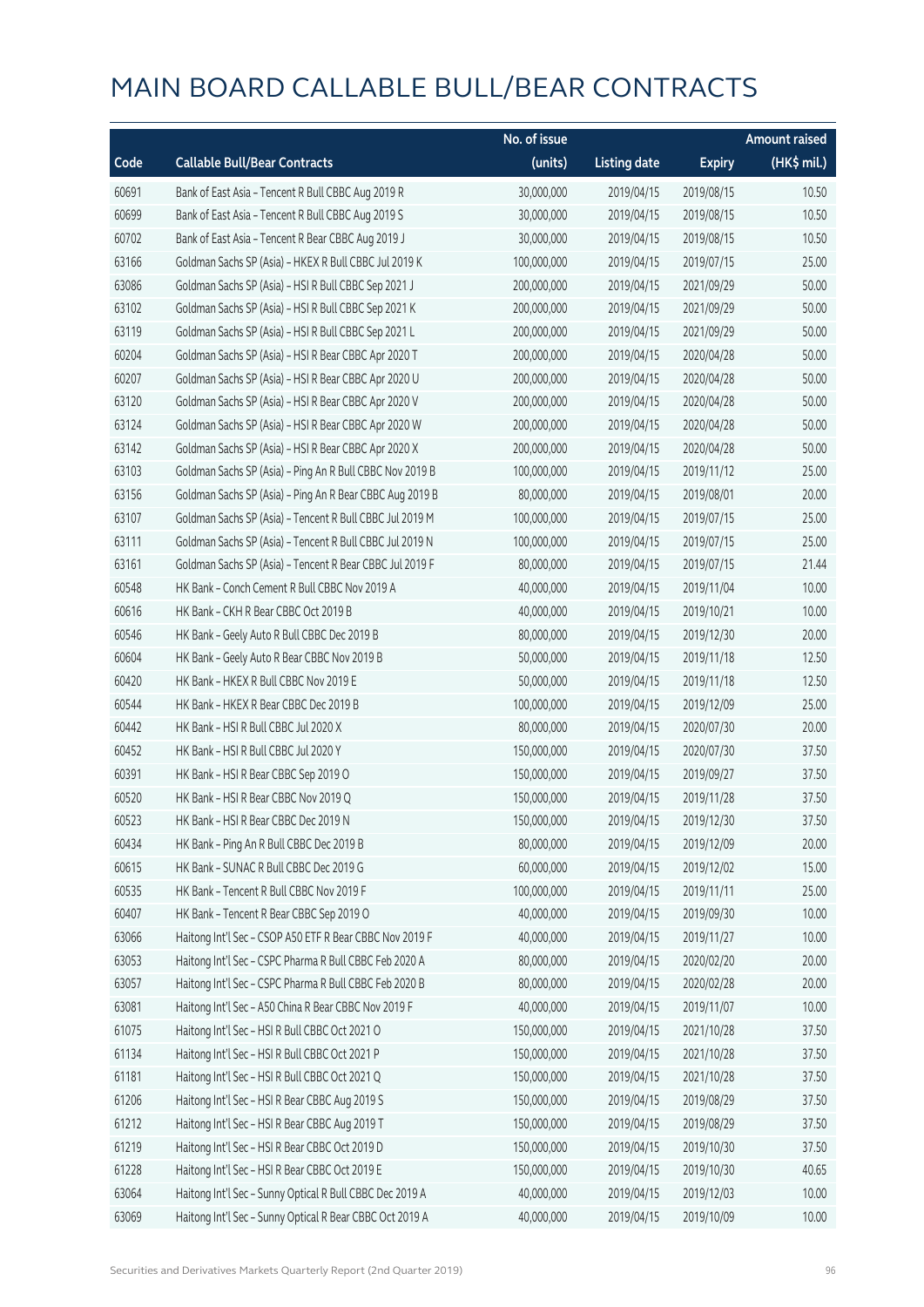|       |                                                        | No. of issue |                     |               | <b>Amount raised</b> |
|-------|--------------------------------------------------------|--------------|---------------------|---------------|----------------------|
| Code  | <b>Callable Bull/Bear Contracts</b>                    | (units)      | <b>Listing date</b> | <b>Expiry</b> | (HK\$ mil.)          |
| 61071 | Haitong Int'l Sec - Tencent R Bear CBBC Nov 2019 I     | 40,000,000   | 2019/04/15          | 2019/11/22    | 10.00                |
| 61897 | J P Morgan SP BV - CSOP A50 ETF R Bull CBBC Feb 2020 A | 250,000,000  | 2019/04/15          | 2020/02/14    | 62.50                |
| 61963 | J P Morgan SP BV - A50 China R Bull CBBC Feb 2020 A    | 250,000,000  | 2019/04/15          | 2020/02/14    | 62.50                |
| 61802 | J P Morgan SP BV - HKEX R Bull CBBC Sep 2019 B         | 200,000,000  | 2019/04/15          | 2019/09/13    | 50.00                |
| 61872 | J P Morgan SP BV - HKEX R Bull CBBC Oct 2019 B         | 200,000,000  | 2019/04/15          | 2019/10/11    | 50.00                |
| 61791 | J P Morgan SP BV - HSI R Bull CBBC Sep 2021 A          | 200,000,000  | 2019/04/15          | 2021/09/29    | 50.00                |
| 61730 | J P Morgan SP BV - HSI R Bull CBBC Sep 2021 J          | 200,000,000  | 2019/04/15          | 2021/09/29    | 50.00                |
| 61700 | J P Morgan SP BV - HSI R Bull CBBC Sep 2021 V          | 200,000,000  | 2019/04/15          | 2021/09/29    | 50.00                |
| 61704 | J P Morgan SP BV - HSI R Bull CBBC Sep 2021 W          | 200,000,000  | 2019/04/15          | 2021/09/29    | 50.00                |
| 61707 | J P Morgan SP BV - HSI R Bull CBBC Sep 2021 X          | 200,000,000  | 2019/04/15          | 2021/09/29    | 50.00                |
| 61708 | J P Morgan SP BV - HSI R Bull CBBC Sep 2021 Y          | 200,000,000  | 2019/04/15          | 2021/09/29    | 50.00                |
| 61779 | J P Morgan SP BV - HSI R Bull CBBC Sep 2021 Z          | 200,000,000  | 2019/04/15          | 2021/09/29    | 50.00                |
| 61668 | J P Morgan SP BV - HSI R Bear CBBC Jul 2019 A          | 200,000,000  | 2019/04/15          | 2019/07/30    | 50.00                |
| 61658 | J P Morgan SP BV - HSI R Bear CBBC Jul 2019 V          | 200,000,000  | 2019/04/15          | 2019/07/30    | 50.00                |
| 61688 | J P Morgan SP BV - HSI R Bear CBBC Aug 2019 U          | 200,000,000  | 2019/04/15          | 2019/08/29    | 50.00                |
| 61986 | J P Morgan SP BV - Ping An R Bull CBBC Aug 2019 C      | 100,000,000  | 2019/04/15          | 2019/08/16    | 25.00                |
| 62006 | J P Morgan SP BV - Tencent R Bull CBBC Aug 2019 H      | 250,000,000  | 2019/04/15          | 2019/08/09    | 62.50                |
| 62051 | J P Morgan SP BV - Tencent R Bull CBBC Aug 2019 I      | 250,000,000  | 2019/04/15          | 2019/08/09    | 62.50                |
| 62086 | J P Morgan SP BV - Tencent R Bull CBBC Aug 2019 J      | 50,000,000   | 2019/04/15          | 2019/08/16    | 12.50                |
| 60794 | Macquarie Bank Ltd. - Tencent R Bull CBBC Aug 2019 G   | 18,900,000   | 2019/04/15          | 2019/08/13    | 10.04                |
| 60791 | Macquarie Bank Ltd. - Tencent R Bear CBBC Dec 2019 I   | 9,400,000    | 2019/04/15          | 2019/12/11    | 10.10                |
| 62854 | SG Issuer - Conch Cement R Bull CBBC Dec 2019 C        | 80,000,000   | 2019/04/15          | 2019/12/10    | 20.00                |
| 62754 | SG Issuer - AIA R Bull CBBC Oct 2019 N                 | 60,000,000   | 2019/04/15          | 2019/10/30    | 15.00                |
| 62857 | SG Issuer - Bank of China R Bull CBBC Feb 2020 B       | 100,000,000  | 2019/04/15          | 2020/02/10    | 25.00                |
| 62870 | SG Issuer - CC Bank R Bull CBBC Sep 2019 J             | 100,000,000  | 2019/04/15          | 2019/09/30    | 25.00                |
| 62881 | SG Issuer - CM Bank R Bull CBBC Feb 2020 H             | 100,000,000  | 2019/04/15          | 2020/02/10    | 25.00                |
| 62889 | SG Issuer - CNOOC R Bull CBBC Oct 2019 C               | 40,000,000   | 2019/04/15          | 2019/10/18    | 10.00                |
| 62830 | SG Issuer - CSOP A50 ETF R Bull CBBC Mar 2020 I        | 100,000,000  | 2019/04/15          | 2020/03/30    | 25.00                |
| 62900 | SG Issuer - CSPC Pharma R Bull CBBC Sep 2019 B         | 40,000,000   | 2019/04/15          | 2019/09/18    | 10.00                |
| 62910 | SG Issuer - CSPC Pharma R Bull CBBC Sep 2019 C         | 40,000,000   | 2019/04/15          | 2019/09/30    | 10.00                |
| 62935 | SG Issuer - Geely Auto R Bull CBBC Oct 2019 F          | 40,000,000   | 2019/04/15          | 2019/10/17    | 10.00                |
| 62913 | SG Issuer - Galaxy Ent R Bull CBBC Dec 2019 G          | 100,000,000  | 2019/04/15          | 2019/12/10    | 25.00                |
| 62962 | SG Issuer - HKEX R Bull CBBC Oct 2019 G                | 50,000,000   | 2019/04/15          | 2019/10/17    | 12.50                |
| 62977 | SG Issuer - HKEX R Bull CBBC Oct 2019 H                | 50,000,000   | 2019/04/15          | 2019/10/30    | 12.50                |
| 62758 | SG Issuer - HKEX R Bear CBBC Oct 2019 D                | 50,000,000   | 2019/04/15          | 2019/10/30    | 12.50                |
| 62733 | SG Issuer - HSI R Bull CBBC May 2021 I                 | 200,000,000  | 2019/04/15          | 2021/05/28    | 50.00                |
| 62802 | SG Issuer - HSI R Bull CBBC Aug 2021 Q                 | 200,000,000  | 2019/04/15          | 2021/08/30    | 50.00                |
| 62809 | SG Issuer - HSI R Bull CBBC Aug 2021 R                 | 200,000,000  | 2019/04/15          | 2021/08/30    | 50.00                |
| 62527 | SG Issuer - HSI R Bear CBBC Jul 2019 I                 | 200,000,000  | 2019/04/15          | 2019/07/30    | 50.00                |
| 62644 | SG Issuer - HSI R Bear CBBC Jul 2019 S                 | 200,000,000  | 2019/04/15          | 2019/07/30    | 50.00                |
| 62517 | SG Issuer - HSI R Bear CBBC Jul 2019 V                 | 200,000,000  | 2019/04/15          | 2019/07/30    | 50.00                |
| 62759 | SG Issuer - HSI R Bear CBBC Jul 2019 X                 | 200,000,000  | 2019/04/15          | 2019/07/30    | 50.00                |
| 62538 | SG Issuer - HSI R Bear CBBC Aug 2019 G                 | 200,000,000  | 2019/04/15          | 2019/08/29    | 50.00                |
| 62547 | SG Issuer - HSI R Bear CBBC Aug 2019 Q                 | 200,000,000  | 2019/04/15          | 2019/08/29    | 50.00                |
| 62766 | SG Issuer - HSI R Bear CBBC Aug 2019 V                 | 200,000,000  | 2019/04/15          | 2019/08/29    | 50.00                |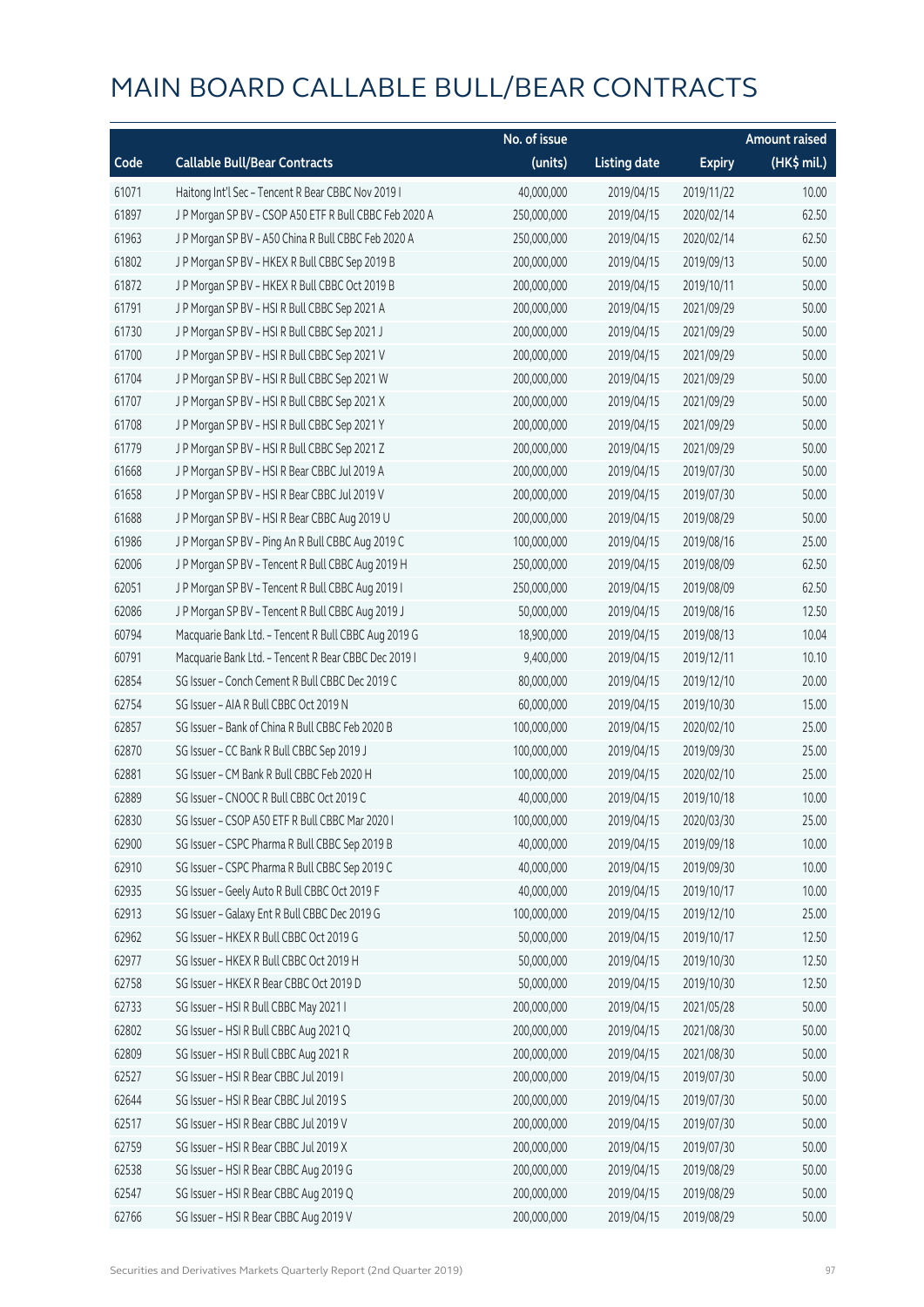|       |                                                              | No. of issue |                     |               | <b>Amount raised</b>  |
|-------|--------------------------------------------------------------|--------------|---------------------|---------------|-----------------------|
| Code  | <b>Callable Bull/Bear Contracts</b>                          | (units)      | <b>Listing date</b> | <b>Expiry</b> | $(HK\frac{1}{2}mil.)$ |
| 62777 | SG Issuer - HSI R Bear CBBC Sep 2019 A                       | 200,000,000  | 2019/04/15          | 2019/09/27    | 50.00                 |
| 62649 | SG Issuer - HSI R Bear CBBC Sep 2019 O                       | 200,000,000  | 2019/04/15          | 2019/09/27    | 50.00                 |
| 62653 | SG Issuer - HSI R Bear CBBC Sep 2019 Q                       | 200,000,000  | 2019/04/15          | 2019/09/27    | 50.00                 |
| 62773 | SG Issuer - HSI R Bear CBBC Sep 2019 R                       | 200,000,000  | 2019/04/15          | 2019/09/27    | 50.00                 |
| 62730 | SG Issuer - HSI R Bear CBBC Dec 2019 B                       | 400,000,000  | 2019/04/15          | 2019/12/30    | 100.00                |
| 62990 | SG Issuer - Ping An R Bull CBBC Sep 2019 K                   | 100,000,000  | 2019/04/15          | 2019/09/30    | 25.00                 |
| 62997 | SG Issuer - Ping An R Bull CBBC Oct 2019 N                   | 100,000,000  | 2019/04/15          | 2019/10/30    | 25.00                 |
| 62564 | SG Issuer - Ping An R Bear CBBC Aug 2019 R                   | 100,000,000  | 2019/04/15          | 2019/08/13    | 25.00                 |
| 63012 | SG Issuer - Ping An R Bear CBBC Nov 2019 A                   | 100,000,000  | 2019/04/15          | 2019/11/28    | 25.00                 |
| 63016 | SG Issuer - Sunny Optical R Bear CBBC Oct 2019 D             | 40,000,000   | 2019/04/15          | 2019/10/30    | 12.20                 |
| 63018 | SG Issuer - Tencent R Bull CBBC Jul 2019 E                   | 80,000,000   | 2019/04/15          | 2019/07/16    | 20.00                 |
| 63041 | SG Issuer - Tencent R Bull CBBC Jul 2019 F                   | 80,000,000   | 2019/04/15          | 2019/07/25    | 20.00                 |
| 62642 | SG Issuer - Tencent R Bear CBBC Dec 2019 G                   | 80,000,000   | 2019/04/15          | 2019/12/30    | 20.00                 |
| 60930 | UBS AG - HKEX R Bull CBBC Dec 2019 D                         | 200,000,000  | 2019/04/15          | 2019/12/16    | 50.00                 |
| 60907 | UBS AG - HSI R Bull CBBC May 2021 Q                          | 200,000,000  | 2019/04/15          | 2021/05/28    | 50.00                 |
| 60910 | UBS AG - HSI R Bull CBBC May 2021 R                          | 200,000,000  | 2019/04/15          | 2021/05/28    | 50.00                 |
| 60899 | UBS AG - HSI R Bear CBBC Jul 2019 R                          | 200,000,000  | 2019/04/15          | 2019/07/30    | 50.00                 |
| 60974 | UBS AG - HSI R Bear CBBC Jul 2019 S                          | 200,000,000  | 2019/04/15          | 2019/07/30    | 50.00                 |
| 60988 | UBS AG - HSI R Bear CBBC Jul 2019 T                          | 200,000,000  | 2019/04/15          | 2019/07/30    | 50.00                 |
| 61021 | UBS AG - HSI R Bear CBBC Jul 2019 U                          | 200,000,000  | 2019/04/15          | 2019/07/30    | 50.00                 |
| 61061 | UBS AG - HSI R Bear CBBC Jul 2019 V                          | 200,000,000  | 2019/04/15          | 2019/07/30    | 50.00                 |
| 61062 | UBS AG - HSI R Bear CBBC Oct 2019 E                          | 400,000,000  | 2019/04/15          | 2019/10/30    | 100.00                |
| 60968 | UBS AG - Tencent R Bull CBBC Jul 2019 P                      | 40,000,000   | 2019/04/15          | 2019/07/18    | 10.00                 |
| 62508 | Bank Vontobel - CSOP A50 ETF R Bull CBBC Jan 2020 B          | 40,000,000   | 2019/04/15          | 2020/01/17    | 10.00                 |
| 62499 | Bank Vontobel - CSPC Pharma R Bull CBBC Nov 2019 I           | 40,000,000   | 2019/04/15          | 2019/11/22    | 10.04                 |
| 62120 | Bank Vontobel - HSI N Bear CBBC Mar 2020 B                   | 80,000,000   | 2019/04/15          | 2020/03/30    | 20.00                 |
| 62154 | Bank Vontobel - HSI N Bear CBBC Mar 2020 C                   | 80,000,000   | 2019/04/15          | 2020/03/30    | 20.00                 |
| 62370 | Bank Vontobel - HSI R Bull CBBC Mar 2021 N                   | 80,000,000   | 2019/04/15          | 2021/03/30    | 20.00                 |
| 62376 | Bank Vontobel - HSI R Bull CBBC Mar 2021 O                   | 80,000,000   | 2019/04/15          | 2021/03/30    | 20.00                 |
| 62359 | Bank Vontobel - HSI R Bear CBBC Dec 2019 T                   | 80,000,000   | 2019/04/15          | 2019/12/30    | 20.00                 |
| 62229 | Bank Vontobel - HSI R Bear CBBC Mar 2020 D                   | 80,000,000   | 2019/04/15          | 2020/03/30    | 20.00                 |
| 62490 | Bank Vontobel - Sunny Optical R Bull CBBC Nov 2019 A         | 40,000,000   | 2019/04/15          | 2019/11/22    | 10.04                 |
| 62454 | Bank Vontobel - Tencent R Bull CBBC Nov 2019 E               | 40,000,000   | 2019/04/15          | 2019/11/22    | 10.04                 |
| 62393 | Bank Vontobel - Tencent R Bear CBBC Dec 2019 D               | 100,000,000  | 2019/04/15          | 2019/12/20    | 25.10                 |
| 62400 | Bank Vontobel - Tencent R Bear CBBC Dec 2019 E               | 100,000,000  | 2019/04/15          | 2019/12/20    | 25.10                 |
| 63414 | BNP Paribas Issuance B.V. - CC Bank R Bull CBBC Sep 2019 D   | 100,000,000  | 2019/04/16          | 2019/09/27    | 25.00                 |
| 63398 | BNP Paribas Issuance B.V. - CSOP A50 R Bull CBBC Dec 2019 D  | 60,000,000   | 2019/04/16          | 2019/12/30    | 15.00                 |
| 63401 | BNP Paribas Issuance B.V. - CSOP A50 ETF R Bear CBBC Oct19 E | 60,000,000   | 2019/04/16          | 2019/10/30    | 15.00                 |
| 63371 | BNP Paribas Issuance B.V. - HKEX R Bear CBBC Jul 2020 E      | 50,000,000   | 2019/04/16          | 2020/07/30    | 12.50                 |
| 63384 | BNP Paribas Issuance B.V. - HKEX R Bear CBBC Jul 2020 F      | 50,000,000   | 2019/04/16          | 2020/07/30    | 15.00                 |
| 63594 | BNP Paribas Issuance B.V. - HSI R Bull CBBC Oct 2021 C       | 250,000,000  | 2019/04/16          | 2021/10/28    | 62.50                 |
| 63970 | BNP Paribas Issuance B.V. - HSI R Bull CBBC Oct 2021 D       | 240,000,000  | 2019/04/16          | 2021/10/28    | 60.00                 |
| 63189 | BNP Paribas Issuance B.V. - HSI R Bear CBBC Aug 2019 I       | 250,000,000  | 2019/04/16          | 2019/08/29    | 62.50                 |
| 63967 | BNP Paribas Issuance B.V. - HSI R Bear CBBC Aug 2019 J       | 240,000,000  | 2019/04/16          | 2019/08/29    | 60.00                 |
| 63387 | BNP Paribas Issuance B.V. - Ping An R Bull CBBC Nov 2019 E   | 200,000,000  | 2019/04/16          | 2019/11/28    | 50.00                 |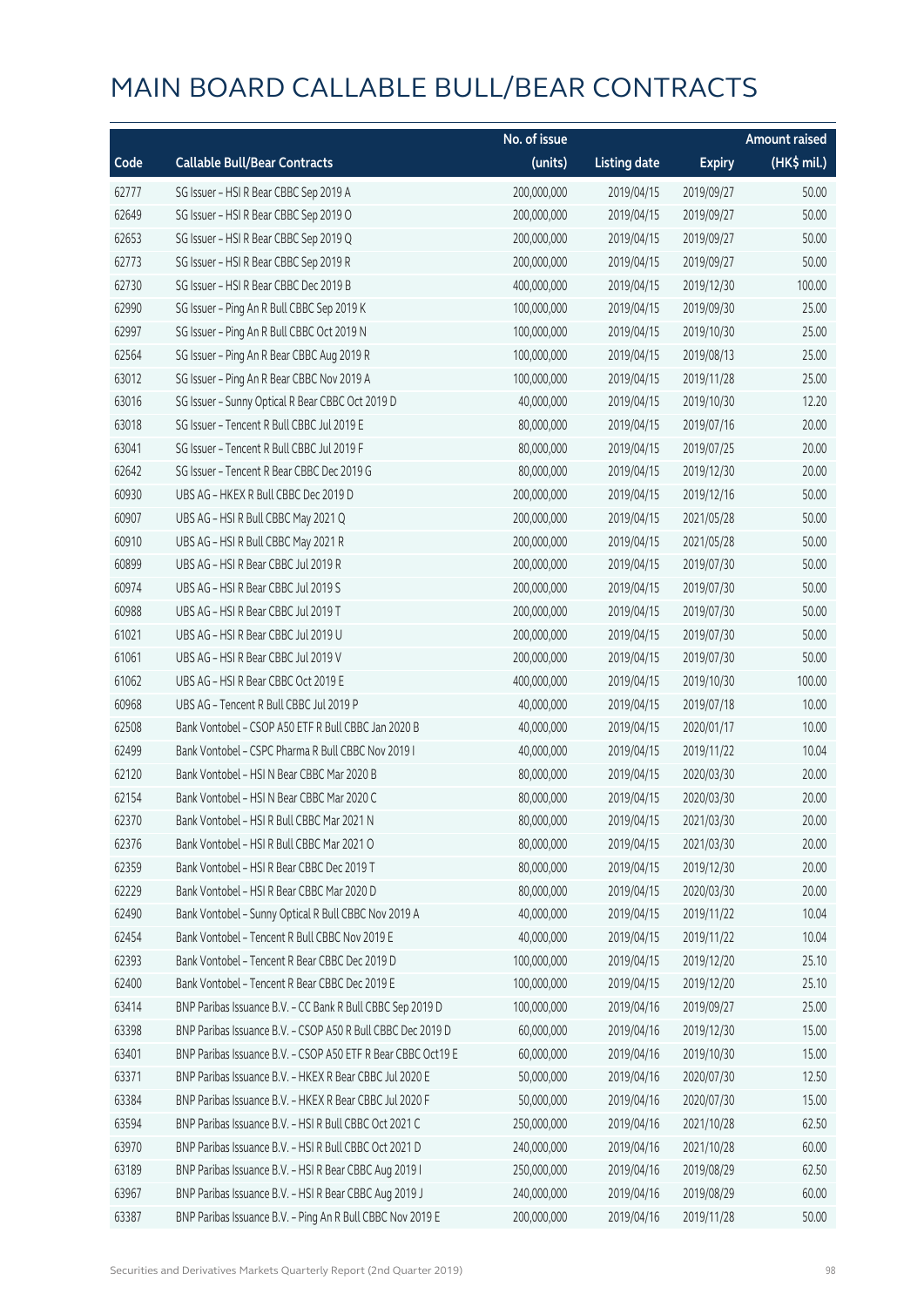|       |                                                              | No. of issue |                     |               | <b>Amount raised</b>  |
|-------|--------------------------------------------------------------|--------------|---------------------|---------------|-----------------------|
| Code  | <b>Callable Bull/Bear Contracts</b>                          | (units)      | <b>Listing date</b> | <b>Expiry</b> | $(HK\frac{1}{2}mil.)$ |
| 63393 | BNP Paribas Issuance B.V. - Ping An R Bear CBBC Aug 2019 Q   | 200,000,000  | 2019/04/16          | 2019/08/29    | 50.00                 |
| 63395 | BNP Paribas Issuance B.V. - Ping An R Bear CBBC Aug 2019 R   | 200,000,000  | 2019/04/16          | 2019/08/29    | 50.00                 |
| 63198 | BNP Paribas Issuance B.V. - Tencent R Bull CBBC Dec 2019 E   | 50,000,000   | 2019/04/16          | 2019/12/30    | 12.50                 |
| 63325 | BNP Paribas Issuance B.V. - Tencent R Bull CBBC Jan 2020 D   | 50,000,000   | 2019/04/16          | 2020/01/30    | 12.50                 |
| 63355 | BNP Paribas Issuance B.V. - Tencent R Bear CBBC Oct 2019 B   | 50,000,000   | 2019/04/16          | 2019/10/30    | 25.00                 |
| 63358 | BNP Paribas Issuance B.V. - Tencent R Bear CBBC Nov 2019 D   | 50,000,000   | 2019/04/16          | 2019/11/28    | 22.50                 |
| 64395 | Credit Suisse AG - CNOOC R Bull CBBC Feb 2020 B              | 100,000,000  | 2019/04/16          | 2020/02/27    | 25.00                 |
| 64451 | Credit Suisse AG - CSPC Pharma R Bull CBBC Jan 2020 C        | 150,000,000  | 2019/04/16          | 2020/01/30    | 37.50                 |
| 64453 | Credit Suisse AG - CSPC Pharma R Bear CBBC Jan 2020 A        | 100,000,000  | 2019/04/16          | 2020/01/30    | 25.00                 |
| 64461 | Credit Suisse AG - A50 China R Bull CBBC Jan 2020 G          | 120,000,000  | 2019/04/16          | 2020/01/30    | 30.00                 |
| 64364 | Credit Suisse AG - Geely Auto R Bull CBBC Dec 2019 H         | 150,000,000  | 2019/04/16          | 2019/12/30    | 37.50                 |
| 64369 | Credit Suisse AG - Geely Auto R Bear CBBC Dec 2019 E         | 120,000,000  | 2019/04/16          | 2019/12/30    | 30.00                 |
| 64472 | Credit Suisse AG - HKEX R Bull CBBC Nov 2019 C               | 50,000,000   | 2019/04/16          | 2019/11/28    | 12.50                 |
| 64346 | Credit Suisse AG - HSI R Bull CBBC Sep 2021 Q                | 200,000,000  | 2019/04/16          | 2021/09/29    | 50.00                 |
| 64349 | Credit Suisse AG - HSI R Bull CBBC Sep 2021 R                | 200,000,000  | 2019/04/16          | 2021/09/29    | 50.00                 |
| 64363 | Credit Suisse AG - HSI R Bull CBBC Oct 2021 I                | 300,000,000  | 2019/04/16          | 2021/10/28    | 75.00                 |
| 64304 | Credit Suisse AG - HSI R Bear CBBC Sep 2019 U                | 200,000,000  | 2019/04/16          | 2019/09/27    | 50.00                 |
| 64292 | Credit Suisse AG - HSI R Bear CBBC Oct 2019 T                | 300,000,000  | 2019/04/16          | 2019/10/30    | 75.00                 |
| 64307 | Credit Suisse AG - HSI R Bear CBBC Nov 2019 B                | 300,000,000  | 2019/04/16          | 2019/11/28    | 75.00                 |
| 64312 | Credit Suisse AG - HSI R Bear CBBC Nov 2019 C                | 200,000,000  | 2019/04/16          | 2019/11/28    | 50.00                 |
| 64316 | Credit Suisse AG - HSI R Bear CBBC Nov 2019 D                | 200,000,000  | 2019/04/16          | 2019/11/28    | 50.00                 |
| 64325 | Credit Suisse AG - HSI R Bear CBBC Dec 2019 A                | 300,000,000  | 2019/04/16          | 2019/12/30    | 75.00                 |
| 64342 | Credit Suisse AG - HSI R Bear CBBC Dec 2019 B                | 300,000,000  | 2019/04/16          | 2019/12/30    | 75.00                 |
| 64454 | Credit Suisse AG - SUNAC R Bull CBBC Dec 2019 D              | 80,000,000   | 2019/04/16          | 2019/12/30    | 20.00                 |
| 64456 | Credit Suisse AG - Sunny Optical R Bull CBBC Jan 2020 A      | 40,000,000   | 2019/04/16          | 2020/01/30    | 10.00                 |
| 64466 | Credit Suisse AG - Tencent R Bull CBBC Dec 2019 J            | 200,000,000  | 2019/04/16          | 2019/12/30    | 50.00                 |
| 63553 | Bank of East Asia - Galaxy Ent R Bear CBBC Dec 2019 D        | 100,000,000  | 2019/04/16          | 2019/12/06    | 25.00                 |
| 63461 | Bank of East Asia - HKEX R Bull CBBC Oct 2019 E              | 100,000,000  | 2019/04/16          | 2019/10/25    | 25.00                 |
| 63498 | Bank of East Asia - HKEX R Bull CBBC Oct 2019 F              | 30,000,000   | 2019/04/16          | 2019/10/25    | 10.50                 |
| 63537 | Bank of East Asia - HKEX R Bull CBBC Oct 2019 G              | 30,000,000   | 2019/04/16          | 2019/10/25    | 10.50                 |
| 63429 | Bank of East Asia - Tencent R Bull CBBC Aug 2019 T           | 30,000,000   | 2019/04/16          | 2019/08/15    | 10.50                 |
| 64544 | Goldman Sachs SP (Asia) - China Mobile R Bull CBBC Sep 2019A | 100,000,000  | 2019/04/16          | 2019/09/30    | 25.00                 |
| 64583 | Goldman Sachs SP (Asia) - China Mobile R Bull CBBC Sep 2019B | 100,000,000  | 2019/04/16          | 2019/09/30    | 25.00                 |
| 64584 | Goldman Sachs SP (Asia) - Galaxy Ent R Bear CBBC Feb 2020 D  | 80,000,000   | 2019/04/16          | 2020/02/10    | 20.00                 |
| 64564 | Goldman Sachs SP (Asia) - HSBC R Bull CBBC Dec 2019 E        | 100,000,000  | 2019/04/16          | 2019/12/30    | 25.00                 |
| 63589 | Goldman Sachs SP (Asia) - HSI R Bull CBBC Sep 2021 M         | 200,000,000  | 2019/04/16          | 2021/09/29    | 50.00                 |
| 64534 | Goldman Sachs SP (Asia) - HSI R Bull CBBC Sep 2021 N         | 200,000,000  | 2019/04/16          | 2021/09/29    | 50.00                 |
| 64582 | Goldman Sachs SP (Asia) - HSI R Bear CBBC Apr 2020 A         | 200,000,000  | 2019/04/16          | 2020/04/28    | 50.00                 |
| 63172 | Goldman Sachs SP (Asia) - HSI R Bear CBBC Apr 2020 Y         | 200,000,000  | 2019/04/16          | 2020/04/28    | 50.00                 |
| 64566 | Goldman Sachs SP (Asia) - HSI R Bear CBBC Apr 2020 Z         | 200,000,000  | 2019/04/16          | 2020/04/28    | 50.00                 |
| 64546 | Goldman Sachs SP (Asia) - Ping An R Bull CBBC Nov 2019 C     | 100,000,000  | 2019/04/16          | 2019/11/12    | 25.00                 |
| 64548 | Goldman Sachs SP (Asia) - Tencent R Bull CBBC Jul 2019 O     | 100,000,000  | 2019/04/16          | 2019/07/16    | 25.00                 |
| 64563 | Goldman Sachs SP (Asia) - Tencent R Bull CBBC Jul 2019 P     | 100,000,000  | 2019/04/16          | 2019/07/16    | 25.00                 |
| 63173 | Goldman Sachs SP (Asia) - Tencent R Bear CBBC Apr 2020 A     | 80,000,000   | 2019/04/16          | 2020/04/28    | 20.00                 |
| 63919 | HK Bank - China Mobile R Bear CBBC Oct 2019 B                | 40,000,000   | 2019/04/16          | 2019/10/08    | 10.00                 |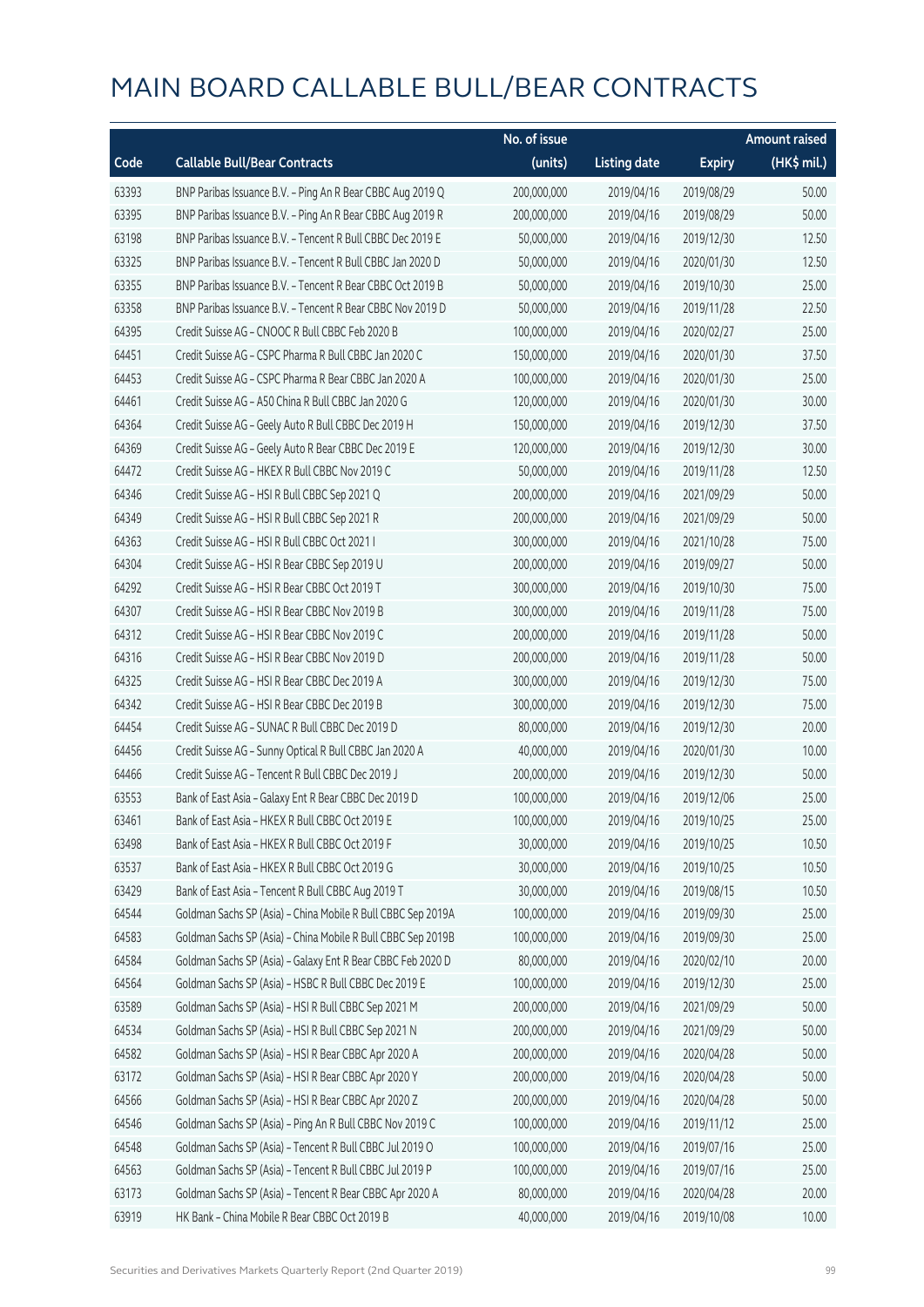|       |                                                       | No. of issue |                     |               | <b>Amount raised</b>  |
|-------|-------------------------------------------------------|--------------|---------------------|---------------|-----------------------|
| Code  | <b>Callable Bull/Bear Contracts</b>                   | (units)      | <b>Listing date</b> | <b>Expiry</b> | $(HK\frac{1}{2}mil.)$ |
| 63959 | HK Bank - CSOP A50 ETF R Bull CBBC Sep 2019 E         | 40,000,000   | 2019/04/16          | 2019/09/23    | 10.00                 |
| 63928 | HK Bank - CSPC Pharma R Bull CBBC Nov 2019 A          | 40,000,000   | 2019/04/16          | 2019/11/04    | 10.00                 |
| 63966 | HK Bank - A50 China R Bull CBBC Sep 2019 E            | 40,000,000   | 2019/04/16          | 2019/09/23    | 10.00                 |
| 63912 | HK Bank - HKEX R Bear CBBC Dec 2019 C                 | 100,000,000  | 2019/04/16          | 2019/12/16    | 25.00                 |
| 63834 | HK Bank - HSCEI R Bull CBBC Jul 2020 F                | 100,000,000  | 2019/04/16          | 2020/07/30    | 25.00                 |
| 63826 | HK Bank - HSI R Bull CBBC Jul 2020 Z                  | 150,000,000  | 2019/04/16          | 2020/07/30    | 37.50                 |
| 63807 | HK Bank - HSI R Bear CBBC Sep 2019 P                  | 150,000,000  | 2019/04/16          | 2019/09/27    | 37.50                 |
| 63827 | HK Bank - HSI R Bear CBBC Nov 2019 R                  | 150,000,000  | 2019/04/16          | 2019/11/28    | 37.50                 |
| 63833 | HK Bank - HSI R Bear CBBC Dec 2019 O                  | 150,000,000  | 2019/04/16          | 2019/12/30    | 37.50                 |
| 63913 | HK Bank - Ping An R Bull CBBC Dec 2019 C              | 80,000,000   | 2019/04/16          | 2019/12/16    | 20.00                 |
| 63820 | HK Bank - Ping An R Bear CBBC Dec 2019 B              | 60,000,000   | 2019/04/16          | 2019/12/09    | 15.00                 |
| 63917 | HK Bank - Sands China R Bull CBBC Dec 2019 A          | 80,000,000   | 2019/04/16          | 2019/12/02    | 20.00                 |
| 63921 | HK Bank - SHK Ppt R Bear CBBC Oct 2019 A              | 40,000,000   | 2019/04/16          | 2019/10/02    | 10.00                 |
| 63927 | HK Bank - SUNAC R Bull CBBC Oct 2019 A                | 60,000,000   | 2019/04/16          | 2019/10/28    | 15.00                 |
| 63914 | HK Bank - Sunny Optical R Bull CBBC Sep 2019 C        | 40,000,000   | 2019/04/16          | 2019/09/30    | 10.00                 |
| 63911 | HK Bank - Tencent R Bull CBBC Sep 2019 K              | 50,000,000   | 2019/04/16          | 2019/09/09    | 12.50                 |
| 63890 | HK Bank - Tencent R Bear CBBC Dec 2019 E              | 100,000,000  | 2019/04/16          | 2019/12/16    | 25.00                 |
| 64493 | Haitong Int'l Sec - AIA R Bear CBBC Aug 2019 D        | 60,000,000   | 2019/04/16          | 2019/08/02    | 15.00                 |
| 64514 | Haitong Int'l Sec - CM Bank R Bear CBBC Nov 2019 C    | 100,000,000  | 2019/04/16          | 2019/11/12    | 25.00                 |
| 64465 | Haitong Int'l Sec - Geely Auto R Bull CBBC Mar 2020 A | 120,000,000  | 2019/04/16          | 2020/03/25    | 30.00                 |
| 63738 | Haitong Int'l Sec - HSI R Bull CBBC Oct 2021 R        | 150,000,000  | 2019/04/16          | 2021/10/28    | 37.50                 |
| 63801 | Haitong Int'l Sec - HSI R Bull CBBC Oct 2021 S        | 150,000,000  | 2019/04/16          | 2021/10/28    | 37.50                 |
| 63759 | Haitong Int'l Sec - HSI R Bear CBBC Aug 2019 U        | 120,000,000  | 2019/04/16          | 2019/08/29    | 30.00                 |
| 63765 | Haitong Int'l Sec - HSI R Bear CBBC Aug 2019 V        | 120,000,000  | 2019/04/16          | 2019/08/29    | 30.00                 |
| 63800 | Haitong Int'l Sec - HSI R Bear CBBC Sep 2019 F        | 120,000,000  | 2019/04/16          | 2019/09/27    | 30.00                 |
| 64471 | Haitong Int'l Sec - Ping An R Bull CBBC Oct 2019 H    | 50,000,000   | 2019/04/16          | 2019/10/31    | 12.50                 |
| 64496 | Haitong Int'l Sec - Ping An R Bear CBBC Nov 2019 A    | 50,000,000   | 2019/04/16          | 2019/11/12    | 12.50                 |
| 64506 | Haitong Int'l Sec - Tencent R Bull CBBC Oct 2019 H    | 40,000,000   | 2019/04/16          | 2019/10/04    | 10.00                 |
| 64067 | J P Morgan SP BV - HKEX R Bull CBBC Oct 2019 C        | 200,000,000  | 2019/04/16          | 2019/10/11    | 50.00                 |
| 63987 | J P Morgan SP BV - HSI R Bull CBBC Oct 2021 A         | 200,000,000  | 2019/04/16          | 2021/10/28    | 50.00                 |
| 63989 | J P Morgan SP BV - HSI R Bull CBBC Oct 2021 B         | 200,000,000  | 2019/04/16          | 2021/10/28    | 50.00                 |
| 63993 | J P Morgan SP BV - HSI R Bull CBBC Oct 2021 C         | 200,000,000  | 2019/04/16          | 2021/10/28    | 50.00                 |
| 64006 | J P Morgan SP BV - HSI R Bull CBBC Oct 2021 D         | 200,000,000  | 2019/04/16          | 2021/10/28    | 50.00                 |
| 64007 | J P Morgan SP BV - HSI R Bull CBBC Oct 2021 E         | 200,000,000  | 2019/04/16          | 2021/10/28    | 50.00                 |
| 64012 | J P Morgan SP BV - HSI R Bull CBBC Oct 2021 F         | 200,000,000  | 2019/04/16          | 2021/10/28    | 50.00                 |
| 64016 | J P Morgan SP BV - HSI R Bull CBBC Oct 2021 G         | 200,000,000  | 2019/04/16          | 2021/10/28    | 50.00                 |
| 63976 | J P Morgan SP BV - HSI R Bear CBBC Jul 2019 C         | 200,000,000  | 2019/04/16          | 2019/07/30    | 50.00                 |
| 64079 | J P Morgan SP BV - HSI R Bear CBBC Jul 2019 D         | 200,000,000  | 2019/04/16          | 2019/07/30    | 50.00                 |
| 64046 | J P Morgan SP BV - Ping An R Bear CBBC Aug 2019 A     | 100,000,000  | 2019/04/16          | 2019/08/09    | 25.00                 |
| 64026 | J P Morgan SP BV - Tencent R Bull CBBC Aug 2019 K     | 250,000,000  | 2019/04/16          | 2019/08/09    | 62.50                 |
| 64029 | J P Morgan SP BV - Tencent R Bull CBBC Aug 2019 L     | 250,000,000  | 2019/04/16          | 2019/08/16    | 62.50                 |
| 64076 | J P Morgan SP BV - Tencent R Bull CBBC Aug 2019 M     | 50,000,000   | 2019/04/16          | 2019/08/09    | 12.50                 |
| 64040 | J P Morgan SP BV - Tencent R Bear CBBC Aug 2019 G     | 250,000,000  | 2019/04/16          | 2019/08/09    | 62.50                 |
| 63566 | Macquarie Bank Ltd. - Tencent R Bull CBBC Jul 2019 M  | 22,200,000   | 2019/04/16          | 2019/07/25    | 10.01                 |
| 63572 | Macquarie Bank Ltd. - Tencent R Bear CBBC Dec 2019 J  | 8,700,000    | 2019/04/16          | 2019/12/30    | 10.12                 |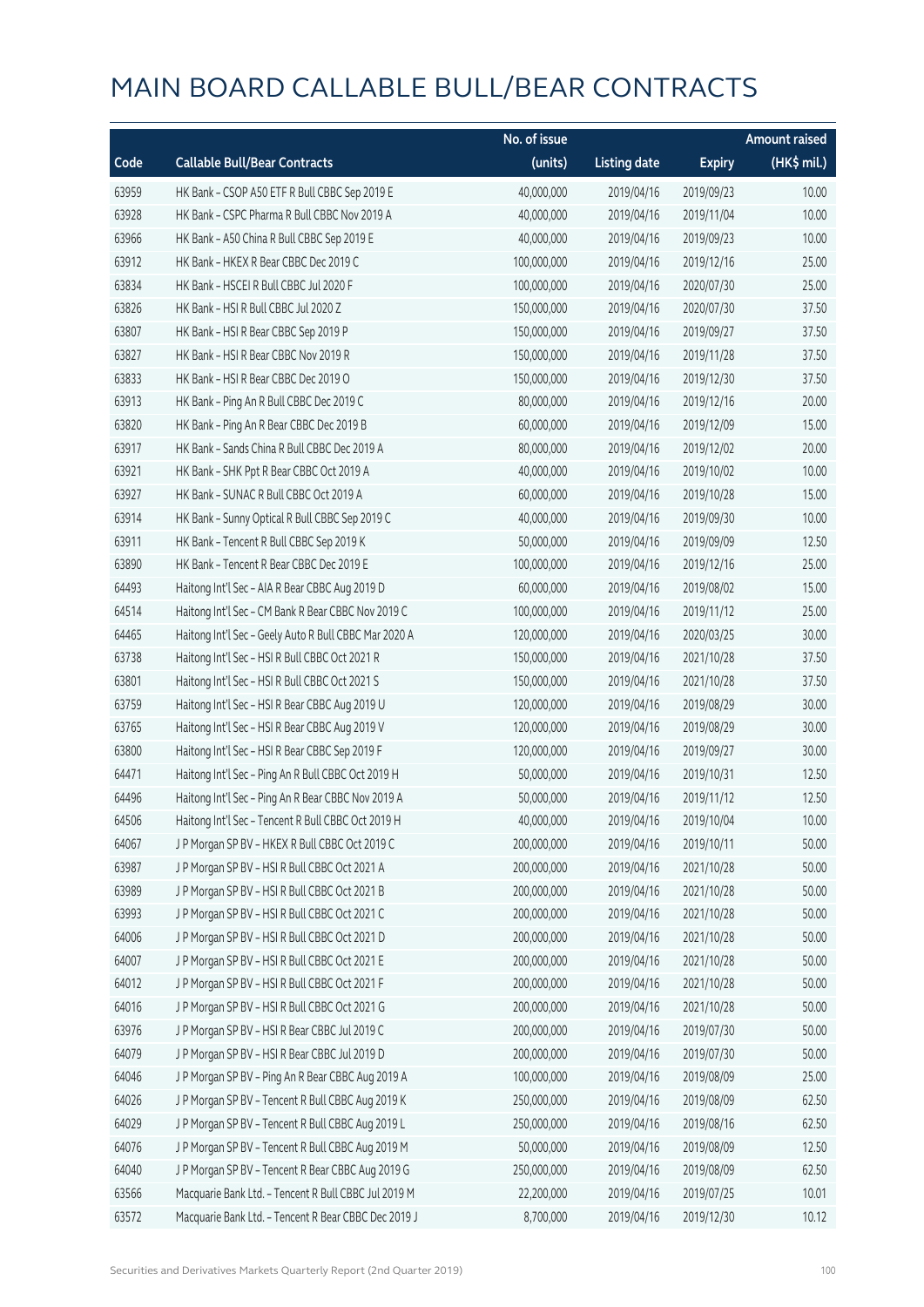|       |                                                        | No. of issue |                     |               | <b>Amount raised</b> |
|-------|--------------------------------------------------------|--------------|---------------------|---------------|----------------------|
| Code  | <b>Callable Bull/Bear Contracts</b>                    | (units)      | <b>Listing date</b> | <b>Expiry</b> | (HK\$ mil.)          |
| 64143 | SG Issuer - CNOOC R Bear CBBC Sep 2019 C               | 40,000,000   | 2019/04/16          | 2019/09/25    | 10.00                |
| 64207 | SG Issuer - CSOP A50 ETF R Bear CBBC Oct 2019 B        | 100,000,000  | 2019/04/16          | 2019/10/25    | 25.00                |
| 64210 | SG Issuer - A50 China R Bear CBBC Oct 2019 A           | 80,000,000   | 2019/04/16          | 2019/10/30    | 20.00                |
| 64145 | SG Issuer - Geely Auto R Bear CBBC Sep 2019 F          | 40,000,000   | 2019/04/16          | 2019/09/25    | 10.00                |
| 64144 | SG Issuer - Galaxy Ent R Bear CBBC Oct 2019 D          | 100,000,000  | 2019/04/16          | 2019/10/30    | 25.00                |
| 64199 | SG Issuer - HKEX R Bull CBBC Oct 2019 I                | 50,000,000   | 2019/04/16          | 2019/10/25    | 12.50                |
| 64237 | SG Issuer - HSCEI R Bull CBBC Sep 2020 W               | 100,000,000  | 2019/04/16          | 2020/09/29    | 25.00                |
| 64271 | SG Issuer - HSI R Bull CBBC Apr 2021 W                 | 200,000,000  | 2019/04/16          | 2021/04/29    | 50.00                |
| 64214 | SG Issuer - HSI R Bull CBBC Jul 2021 X                 | 200,000,000  | 2019/04/16          | 2021/07/29    | 50.00                |
| 64289 | SG Issuer - HSI R Bull CBBC Aug 2021 S                 | 200,000,000  | 2019/04/16          | 2021/08/30    | 50.00                |
| 64238 | SG Issuer - HSI R Bear CBBC Jul 2019 J                 | 200,000,000  | 2019/04/16          | 2019/07/30    | 50.00                |
| 64247 | SG Issuer - HSI R Bear CBBC Jul 2019 K                 | 200,000,000  | 2019/04/16          | 2019/07/30    | 50.00                |
| 64192 | SG Issuer - HSI R Bear CBBC Jul 2019 Y                 | 200,000,000  | 2019/04/16          | 2019/07/30    | 50.00                |
| 64253 | SG Issuer - HSI R Bear CBBC Sep 2019 I                 | 200,000,000  | 2019/04/16          | 2019/09/27    | 50.00                |
| 64204 | SG Issuer - Ping An R Bull CBBC Oct 2019 P             | 100,000,000  | 2019/04/16          | 2019/10/25    | 25.00                |
| 64147 | SG Issuer - Sands China R Bull CBBC Dec 2019 F         | 80,000,000   | 2019/04/16          | 2019/12/30    | 20.00                |
| 64150 | SG Issuer - SUNAC R Bull CBBC Dec 2019 E               | 80,000,000   | 2019/04/16          | 2019/12/30    | 20.00                |
| 64149 | SG Issuer - SUNAC R Bear CBBC Nov 2019 B               | 80,000,000   | 2019/04/16          | 2019/11/28    | 20.00                |
| 64205 | SG Issuer - Sunny Optical R Bull CBBC Oct 2019 A       | 40,000,000   | 2019/04/16          | 2019/10/25    | 10.00                |
| 64217 | SG Issuer - Tencent R Bull CBBC Aug 2019 Y             | 80,000,000   | 2019/04/16          | 2019/08/16    | 20.00                |
| 64189 | SG Issuer - Tencent R Bear CBBC Nov 2019 F             | 80,000,000   | 2019/04/16          | 2019/11/20    | 20.00                |
| 63710 | UBS AG - HSI R Bull CBBC May 2021 S                    | 200,000,000  | 2019/04/16          | 2021/05/28    | 50.00                |
| 63690 | UBS AG - HSI R Bull CBBC May 2021 T                    | 200,000,000  | 2019/04/16          | 2021/05/28    | 50.00                |
| 63720 | UBS AG - HSI R Bull CBBC May 2021 U                    | 200,000,000  | 2019/04/16          | 2021/05/28    | 50.00                |
| 63596 | UBS AG - HSI R Bear CBBC Jul 2019 W                    | 200,000,000  | 2019/04/16          | 2019/07/30    | 50.00                |
| 63638 | UBS AG - HSI R Bear CBBC Jul 2019 X                    | 200,000,000  | 2019/04/16          | 2019/07/30    | 50.00                |
| 63653 | UBS AG - HSI R Bear CBBC Jul 2019 Y                    | 200,000,000  | 2019/04/16          | 2019/07/30    | 50.00                |
| 63688 | UBS AG - Tencent R Bear CBBC Nov 2019 A                | 200,000,000  | 2019/04/16          | 2019/11/11    | 50.00                |
| 63724 | UBS AG - Tencent R Bear CBBC Dec 2019 A                | 200,000,000  | 2019/04/16          | 2019/12/09    | 50.00                |
| 64142 | Bank Vontobel - CSPC Pharma R Bull CBBC Dec 2019 C     | 40,000,000   | 2019/04/16          | 2019/12/13    | 10.00                |
| 64134 | Bank Vontobel - Geely Auto R Bear CBBC Dec 2019 B      | 40,000,000   | 2019/04/16          | 2019/12/13    | 10.00                |
| 64102 | Bank Vontobel - HSI R Bull CBBC Mar 2021 P             | 80,000,000   | 2019/04/16          | 2021/03/30    | 20.00                |
| 64116 | Bank Vontobel - HSI R Bear CBBC Dec 2019 U             | 80,000,000   | 2019/04/16          | 2019/12/30    | 20.00                |
| 64122 | Bank Vontobel - HSI R Bear CBBC Mar 2020 E             | 80,000,000   | 2019/04/16          | 2020/03/30    | 20.00                |
| 64124 | Bank Vontobel - Ping An R Bull CBBC Dec 2019 D         | 40,000,000   | 2019/04/16          | 2019/12/20    | 10.00                |
| 64841 | BNP Paribas Issuance B.V. - HSI R Bull CBBC Oct 2021 E | 250,000,000  | 2019/04/17          | 2021/10/28    | 62.50                |
| 64842 | BNP Paribas Issuance B.V. - HSI R Bull CBBC Oct 2021 F | 250,000,000  | 2019/04/17          | 2021/10/28    | 62.50                |
| 64844 | BNP Paribas Issuance B.V. - HSI R Bull CBBC Oct 2021 G | 240,000,000  | 2019/04/17          | 2021/10/28    | 60.00                |
| 64857 | BNP Paribas Issuance B.V. - HSI R Bear CBBC Aug 2019 K | 240,000,000  | 2019/04/17          | 2019/08/29    | 60.00                |
| 65573 | Credit Suisse AG - HSI R Bull CBBC Jul 2021 S          | 200,000,000  | 2019/04/17          | 2021/07/29    | 50.00                |
| 65496 | Credit Suisse AG - HSI R Bull CBBC Oct 2021 J          | 300,000,000  | 2019/04/17          | 2021/10/28    | 75.00                |
| 65507 | Credit Suisse AG - HSI R Bear CBBC Sep 2019 C          | 200,000,000  | 2019/04/17          | 2019/09/27    | 50.00                |
| 65510 | Credit Suisse AG - HSI R Bear CBBC Sep 2019 N          | 200,000,000  | 2019/04/17          | 2019/09/27    | 50.00                |
| 65505 | Credit Suisse AG - HSI R Bear CBBC Oct 2019 U          | 200,000,000  | 2019/04/17          | 2019/10/30    | 50.00                |
| 65550 | Credit Suisse AG - Tencent R Bull CBBC Dec 2019 L      | 200,000,000  | 2019/04/17          | 2019/12/13    | 50.00                |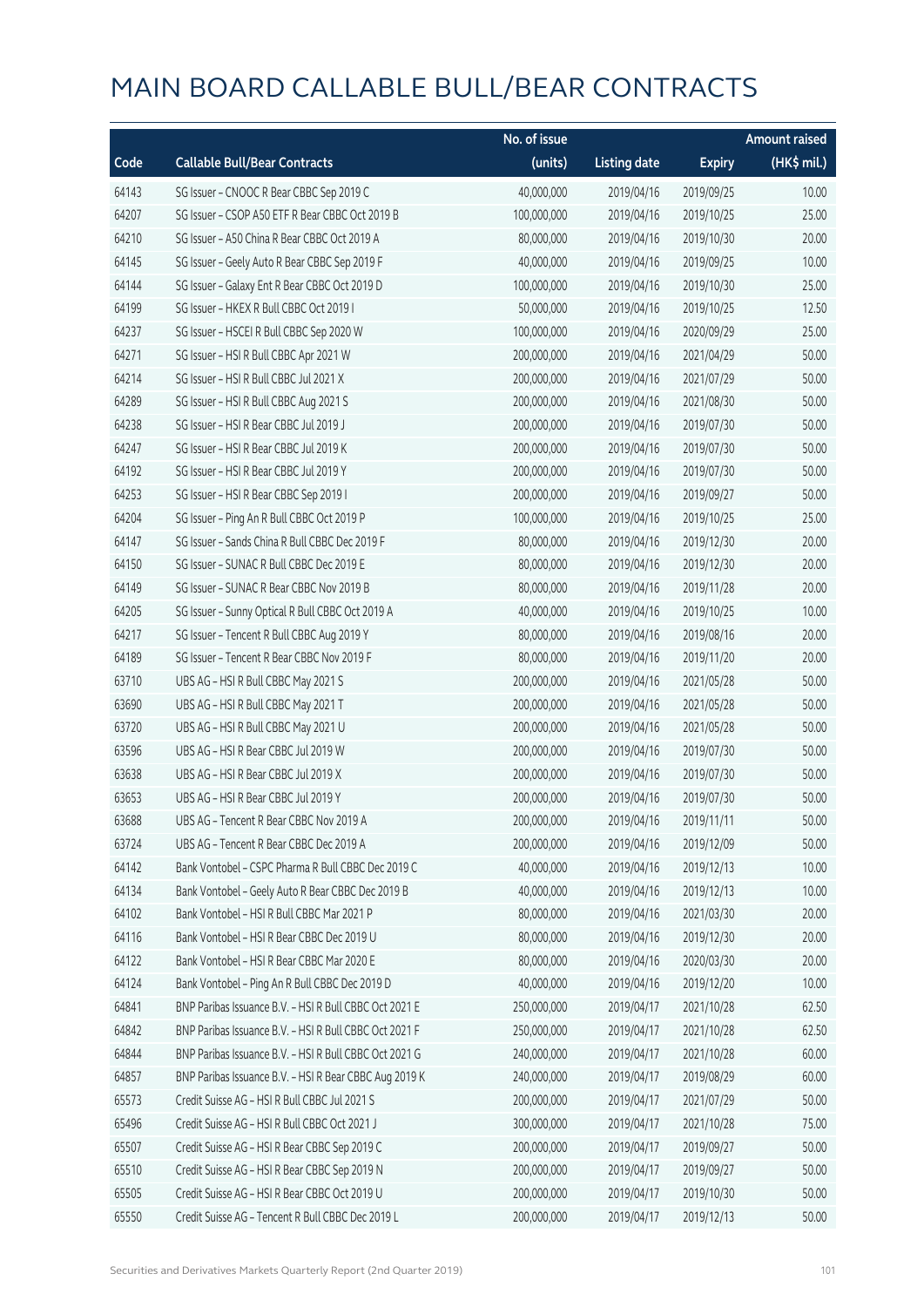|       |                                                              | No. of issue |                     |               | <b>Amount raised</b> |
|-------|--------------------------------------------------------------|--------------|---------------------|---------------|----------------------|
| Code  | <b>Callable Bull/Bear Contracts</b>                          | (units)      | <b>Listing date</b> | <b>Expiry</b> | (HK\$ mil.)          |
| 65559 | Credit Suisse AG - Tencent R Bear CBBC Dec 2019 V            | 200,000,000  | 2019/04/17          | 2019/12/30    | 50.00                |
| 65220 | Goldman Sachs SP (Asia) - AIA R Bear CBBC Jul 2019 B         | 80,000,000   | 2019/04/17          | 2019/07/17    | 20.00                |
| 65212 | Goldman Sachs SP (Asia) - China Mobile R Bull CBBC Sep 2019C | 100,000,000  | 2019/04/17          | 2019/09/30    | 25.00                |
| 65229 | Goldman Sachs SP (Asia) - CSOP A50 ETF R Bull CBBC Dec 2019A | 100,000,000  | 2019/04/17          | 2019/12/30    | 25.00                |
| 65181 | Goldman Sachs SP (Asia) - HSI R Bull CBBC Sep 2021 O         | 200,000,000  | 2019/04/17          | 2021/09/29    | 50.00                |
| 65183 | Goldman Sachs SP (Asia) - HSI R Bear CBBC Apr 2020 B         | 200,000,000  | 2019/04/17          | 2020/04/28    | 50.00                |
| 65193 | Goldman Sachs SP (Asia) - HSI R Bear CBBC Apr 2020 C         | 200,000,000  | 2019/04/17          | 2020/04/28    | 50.00                |
| 65201 | Goldman Sachs SP (Asia) - Tencent R Bull CBBC Jul 2019 Q     | 100,000,000  | 2019/04/17          | 2019/07/17    | 25.00                |
| 65196 | Goldman Sachs SP (Asia) - Tencent R Bear CBBC Jul 2019 G     | 80,000,000   | 2019/04/17          | 2019/07/17    | 20.00                |
| 65227 | Goldman Sachs SP (Asia) - Tencent R Bear CBBC Jul 2019 H     | 50,000,000   | 2019/04/17          | 2019/07/17    | 21.60                |
| 65228 | Goldman Sachs SP (Asia) - Tencent R Bear CBBC Jul 2019 I     | 60,000,000   | 2019/04/17          | 2019/07/17    | 17.04                |
| 64679 | HK Bank - CNOOC R Bear CBBC Nov 2019 A                       | 40,000,000   | 2019/04/17          | 2019/11/04    | 10.40                |
| 64624 | HK Bank - Geely Auto R Bull CBBC Dec 2019 C                  | 60,000,000   | 2019/04/17          | 2019/12/23    | 15.00                |
| 64665 | HK Bank - HKEX R Bear CBBC Sep 2019 G                        | 40,000,000   | 2019/04/17          | 2019/09/16    | 10.00                |
| 64603 | HK Bank - HSI R Bull CBBC Jul 2020 A                         | 150,000,000  | 2019/04/17          | 2020/07/30    | 37.50                |
| 64610 | HK Bank - Tencent R Bull CBBC Aug 2019 J                     | 50,000,000   | 2019/04/17          | 2019/08/19    | 12.50                |
| 64599 | HK Bank - Tencent R Bear CBBC Sep 2019 P                     | 40,000,000   | 2019/04/17          | 2019/09/16    | 10.00                |
| 64837 | Haitong Int'l Sec - Galaxy Ent R Bear CBBC Feb 2020 B        | 70,000,000   | 2019/04/17          | 2020/02/21    | 17.50                |
| 64840 | Haitong Int'l Sec - Galaxy Ent R Bear CBBC Feb 2020 C        | 70,000,000   | 2019/04/17          | 2020/02/19    | 17.50                |
| 65234 | Haitong Int'l Sec - HKEX R Bull CBBC Oct 2019 A              | 40,000,000   | 2019/04/17          | 2019/10/23    | 10.00                |
| 65105 | Haitong Int'l Sec - HSI R Bull CBBC Sep 2021 H               | 150,000,000  | 2019/04/17          | 2021/09/29    | 37.50                |
| 65102 | Haitong Int'l Sec - HSI R Bull CBBC Oct 2021 T               | 150,000,000  | 2019/04/17          | 2021/10/28    | 37.50                |
| 65137 | Haitong Int'l Sec - HSI R Bear CBBC Jul 2019 N               | 150,000,000  | 2019/04/17          | 2019/07/30    | 37.50                |
| 65174 | Haitong Int'l Sec - HSI R Bear CBBC Jul 2019 Y               | 150,000,000  | 2019/04/17          | 2019/07/30    | 37.50                |
| 65180 | Haitong Int'l Sec - Sunny Optical R Bear CBBC Oct 2019 B     | 40,000,000   | 2019/04/17          | 2019/10/18    | 10.00                |
| 64808 | Haitong Int'l Sec - Tencent R Bull CBBC Nov 2019 C           | 40,000,000   | 2019/04/17          | 2019/11/18    | 10.00                |
| 65058 | J P Morgan SP BV - CSOP A50 ETF R Bear CBBC Jan 2020 A       | 200,000,000  | 2019/04/17          | 2020/01/10    | 50.00                |
| 65070 | J P Morgan SP BV - HKEX R Bull CBBC Oct 2019 D               | 200,000,000  | 2019/04/17          | 2019/10/11    | 50.00                |
| 64860 | J P Morgan SP BV - HSI R Bull CBBC Oct 2021 H                | 200,000,000  | 2019/04/17          | 2021/10/28    | 50.00                |
| 64862 | JP Morgan SP BV - HSIR Bull CBBC Oct 2021 I                  | 200,000,000  | 2019/04/17          | 2021/10/28    | 50.00                |
| 64865 | J P Morgan SP BV - HSI R Bull CBBC Oct 2021 J                | 200,000,000  | 2019/04/17          | 2021/10/28    | 50.00                |
| 64866 | J P Morgan SP BV - HSI R Bull CBBC Oct 2021 K                | 200,000,000  | 2019/04/17          | 2021/10/28    | 50.00                |
| 64875 | J P Morgan SP BV - HSI R Bull CBBC Oct 2021 L                | 200,000,000  | 2019/04/17          | 2021/10/28    | 50.00                |
| 64879 | J P Morgan SP BV - HSI R Bull CBBC Oct 2021 M                | 200,000,000  | 2019/04/17          | 2021/10/28    | 50.00                |
| 64885 | J P Morgan SP BV - HSI R Bull CBBC Oct 2021 N                | 200,000,000  | 2019/04/17          | 2021/10/28    | 50.00                |
| 64931 | J P Morgan SP BV - HSI R Bear CBBC Jul 2019 W                | 200,000,000  | 2019/04/17          | 2019/07/30    | 50.00                |
| 64938 | J P Morgan SP BV - HSI R Bear CBBC Jul 2019 X                | 200,000,000  | 2019/04/17          | 2019/07/30    | 50.00                |
| 64939 | J P Morgan SP BV - HSI R Bear CBBC Aug 2019 V                | 200,000,000  | 2019/04/17          | 2019/08/29    | 50.00                |
| 64944 | J P Morgan SP BV - HSI R Bear CBBC Aug 2019 W                | 200,000,000  | 2019/04/17          | 2019/08/29    | 50.00                |
| 64957 | J P Morgan SP BV - HSI R Bear CBBC Aug 2019 X                | 200,000,000  | 2019/04/17          | 2019/08/29    | 50.00                |
| 64976 | J P Morgan SP BV - HSI R Bear CBBC Aug 2019 Y                | 200,000,000  | 2019/04/17          | 2019/08/29    | 50.00                |
| 65026 | J P Morgan SP BV - HSI R Bear CBBC Aug 2019 Z                | 200,000,000  | 2019/04/17          | 2019/08/29    | 60.00                |
| 65031 | J P Morgan SP BV - HSI R Bear CBBC Oct 2019 B                | 200,000,000  | 2019/04/17          | 2019/10/30    | 74.00                |
| 65033 | J P Morgan SP BV - HSI R Bear CBBC Oct 2019 C                | 200,000,000  | 2019/04/17          | 2019/10/30    | 84.00                |
| 65075 | J P Morgan SP BV - Ping An R Bull CBBC Aug 2019 D            | 100,000,000  | 2019/04/17          | 2019/08/09    | 25.00                |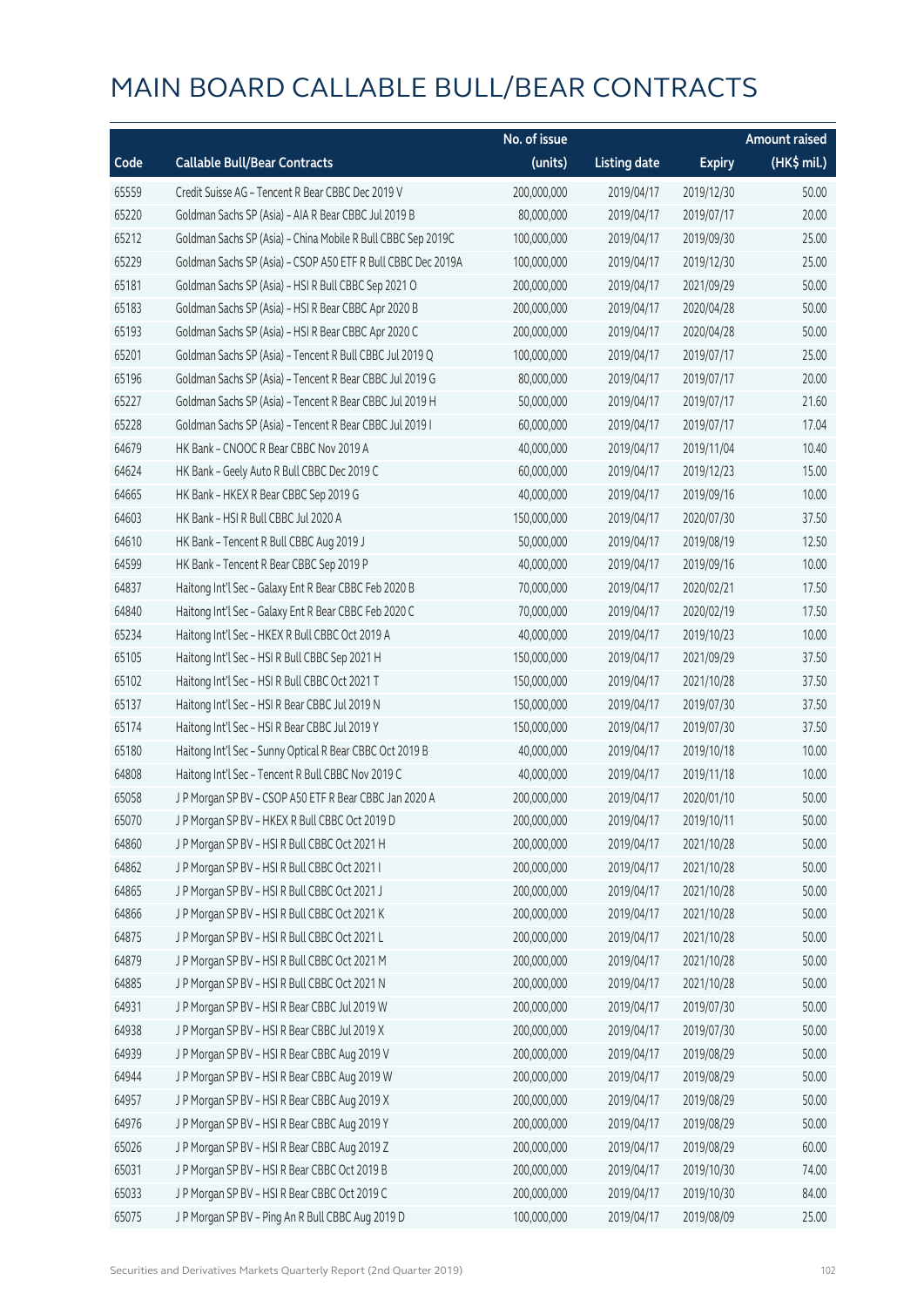|       |                                                        | No. of issue |                     |               | <b>Amount raised</b> |
|-------|--------------------------------------------------------|--------------|---------------------|---------------|----------------------|
| Code  | <b>Callable Bull/Bear Contracts</b>                    | (units)      | <b>Listing date</b> | <b>Expiry</b> | (HK\$ mil.)          |
| 65035 | J P Morgan SP BV - Tencent R Bull CBBC Aug 2019 N      | 250,000,000  | 2019/04/17          | 2019/08/09    | 62.50                |
| 65036 | J P Morgan SP BV - Tencent R Bull CBBC Aug 2019 O      | 250,000,000  | 2019/04/17          | 2019/08/09    | 62.50                |
| 65037 | J P Morgan SP BV - Tencent R Bull CBBC Aug 2019 P      | 50,000,000   | 2019/04/17          | 2019/08/09    | 12.50                |
| 65038 | J P Morgan SP BV - Tencent R Bear CBBC Aug 2019 H      | 250,000,000  | 2019/04/17          | 2019/08/09    | 62.50                |
| 64684 | Macquarie Bank Ltd. - Tencent R Bull CBBC Aug 2019 H   | 18,600,000   | 2019/04/17          | 2019/08/16    | 10.14                |
| 64693 | Macquarie Bank Ltd. - Tencent R Bear CBBC Nov 2019 N   | 10,000,000   | 2019/04/17          | 2019/11/20    | 10.01                |
| 65297 | SG Issuer - China Life R Bull CBBC Oct 2019 B          | 40,000,000   | 2019/04/17          | 2019/10/17    | 10.00                |
| 65426 | SG Issuer - CM Bank R Bear CBBC Nov 2019 B             | 100,000,000  | 2019/04/17          | 2019/11/28    | 25.00                |
| 65472 | SG Issuer - CSOP A50 ETF R Bull CBBC Mar 2020 J        | 100,000,000  | 2019/04/17          | 2020/03/30    | 25.00                |
| 65461 | SG Issuer - CSOP A50 ETF R Bear CBBC Sep 2019 C        | 100,000,000  | 2019/04/17          | 2019/09/12    | 27.50                |
| 65493 | SG Issuer - CSPC Pharma R Bull CBBC Mar 2020 A         | 150,000,000  | 2019/04/17          | 2020/03/20    | 37.50                |
| 65475 | SG Issuer - A50 China R Bull CBBC Feb 2020 J           | 80,000,000   | 2019/04/17          | 2020/02/27    | 20.00                |
| 65440 | SG Issuer - Geely Auto R Bull CBBC Nov 2019 B          | 40,000,000   | 2019/04/17          | 2019/11/28    | 10.00                |
| 65369 | SG Issuer - Galaxy Ent R Bull CBBC Nov 2019 H          | 100,000,000  | 2019/04/17          | 2019/11/25    | 25.00                |
| 65300 | SG Issuer - HKEX R Bull CBBC Oct 2019 J                | 50,000,000   | 2019/04/17          | 2019/10/17    | 12.50                |
| 65283 | SG Issuer - HSI R Bull CBBC Jul 2021 Y                 | 200,000,000  | 2019/04/17          | 2021/07/29    | 50.00                |
| 65410 | SG Issuer - HSI R Bull CBBC Jul 2021 Z                 | 200,000,000  | 2019/04/17          | 2021/07/29    | 50.00                |
| 65293 | SG Issuer - HSI R Bull CBBC Aug 2021 T                 | 200,000,000  | 2019/04/17          | 2021/08/30    | 50.00                |
| 65393 | SG Issuer - HSI R Bear CBBC Jul 2019 E                 | 200,000,000  | 2019/04/17          | 2019/07/30    | 50.00                |
| 65397 | SG Issuer - HSI R Bear CBBC Jul 2019 G                 | 200,000,000  | 2019/04/17          | 2019/07/30    | 50.00                |
| 65398 | SG Issuer - HSI R Bear CBBC Jul 2019 L                 | 200,000,000  | 2019/04/17          | 2019/07/30    | 50.00                |
| 65405 | SG Issuer - HSI R Bear CBBC Jul 2019 M                 | 200,000,000  | 2019/04/17          | 2019/07/30    | 50.00                |
| 65408 | SG Issuer - HSI R Bear CBBC Oct 2019 S                 | 200,000,000  | 2019/04/17          | 2019/10/30    | 50.00                |
| 65305 | SG Issuer - Ping An R Bull CBBC Oct 2019 U             | 100,000,000  | 2019/04/17          | 2019/10/17    | 25.00                |
| 65447 | SG Issuer - Ping An R Bull CBBC Nov 2019 T             | 100,000,000  | 2019/04/17          | 2019/11/28    | 25.00                |
| 65388 | SG Issuer - Sands China R Bear CBBC Nov 2019 D         | 80,000,000   | 2019/04/17          | 2019/11/25    | 20.00                |
| 65448 | SG Issuer - Tencent R Bull CBBC Jul 2019 G             | 80,000,000   | 2019/04/17          | 2019/07/19    | 20.00                |
| 65450 | SG Issuer - Tencent R Bull CBBC Jul 2019 H             | 80,000,000   | 2019/04/17          | 2019/07/31    | 20.00                |
| 65390 | SG Issuer - Tencent R Bear CBBC Nov 2019 G             | 80,000,000   | 2019/04/17          | 2019/11/25    | 20.00                |
| 65456 | SG Issuer - Tencent R Bear CBBC Nov 2019 H             | 80,000,000   | 2019/04/17          | 2019/11/28    | 20.00                |
| 65326 | SG Issuer - Tencent R Bear CBBC Dec 2019 H             | 80,000,000   | 2019/04/17          | 2019/12/17    | 20.00                |
| 64707 | UBS AG - HSI R Bull CBBC May 2021 V                    | 200,000,000  | 2019/04/17          | 2021/05/28    | 50.00                |
| 64727 | UBS AG - HSI R Bull CBBC May 2021 W                    | 200,000,000  | 2019/04/17          | 2021/05/28    | 50.00                |
| 64741 | UBS AG - HSI R Bear CBBC Jul 2019 A                    | 200,000,000  | 2019/04/17          | 2019/07/30    | 50.00                |
| 64728 | UBS AG - HSI R Bear CBBC Jul 2019 Z                    | 200,000,000  | 2019/04/17          | 2019/07/30    | 50.00                |
| 64762 | UBS AG - Tencent R Bull CBBC Jul 2019 Q                | 40,000,000   | 2019/04/17          | 2019/07/22    | 10.00                |
| 64711 | UBS AG - Tencent R Bear CBBC Sep 2019 D                | 40,000,000   | 2019/04/17          | 2019/09/30    | 10.00                |
| 65254 | Bank Vontobel - HSI R Bull CBBC Mar 2021 Q             | 80,000,000   | 2019/04/17          | 2021/03/30    | 20.00                |
| 65264 | Bank Vontobel - HSI R Bear CBBC Dec 2019 V             | 80,000,000   | 2019/04/17          | 2019/12/30    | 20.00                |
| 65269 | Bank Vontobel - HSI R Bear CBBC Dec 2019 W             | 80,000,000   | 2019/04/17          | 2019/12/30    | 20.00                |
| 65921 | BOCI Asia Ltd. - Tencent R Bull CBBC Nov 2019 A        | 200,000,000  | 2019/04/18          | 2019/11/18    | 50.00                |
| 65942 | BOCI Asia Ltd. - Tencent R Bear CBBC Nov 2019 A        | 200,000,000  | 2019/04/18          | 2019/11/18    | 50.00                |
| 65955 | BNP Paribas Issuance B.V. - HSI R Bull CBBC Oct 2021 H | 240,000,000  | 2019/04/18          | 2021/10/28    | 60.00                |
| 65968 | BNP Paribas Issuance B.V. - HSI R Bull CBBC Oct 2021 I | 250,000,000  | 2019/04/18          | 2021/10/28    | 62.50                |
| 65969 | BNP Paribas Issuance B.V. - HSI R Bull CBBC Oct 2021 J | 250,000,000  | 2019/04/18          | 2021/10/28    | 62.50                |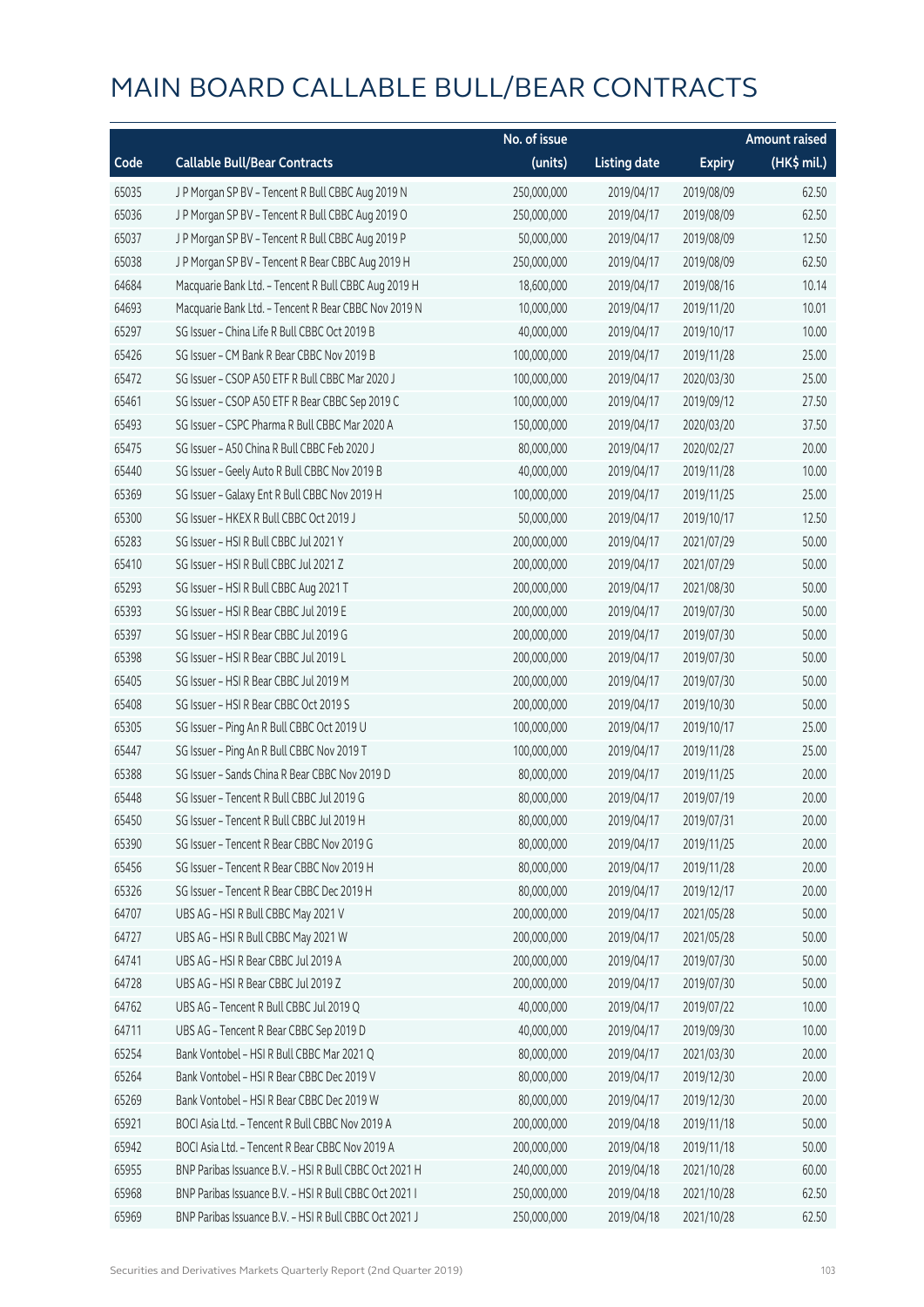|       |                                                          | No. of issue |                     |               | <b>Amount raised</b> |
|-------|----------------------------------------------------------|--------------|---------------------|---------------|----------------------|
| Code  | <b>Callable Bull/Bear Contracts</b>                      | (units)      | <b>Listing date</b> | <b>Expiry</b> | (HK\$ mil.)          |
| 65971 | BNP Paribas Issuance B.V. - HSI R Bull CBBC Oct 2021 K   | 250,000,000  | 2019/04/18          | 2021/10/28    | 62.50                |
| 65980 | BNP Paribas Issuance B.V. - HSI R Bear CBBC Aug 2019 L   | 250,000,000  | 2019/04/18          | 2019/08/29    | 62.50                |
| 65982 | BNP Paribas Issuance B.V. - HSI R Bear CBBC Aug 2019 M   | 250,000,000  | 2019/04/18          | 2019/08/29    | 62.50                |
| 66152 | BNP Paribas Issuance B.V. - HSI R Bear CBBC Aug 2019 N   | 240,000,000  | 2019/04/18          | 2019/08/29    | 60.00                |
| 66496 | Credit Suisse AG - HSI R Bull CBBC Sep 2021 S            | 200,000,000  | 2019/04/18          | 2021/09/29    | 50.00                |
| 66428 | Credit Suisse AG - HSI R Bull CBBC Oct 2021 K            | 200,000,000  | 2019/04/18          | 2021/10/28    | 50.00                |
| 66431 | Credit Suisse AG - HSI R Bull CBBC Dec 2021 A            | 200,000,000  | 2019/04/18          | 2021/12/30    | 50.00                |
| 66476 | Credit Suisse AG - HSI R Bear CBBC Sep 2019 O            | 200,000,000  | 2019/04/18          | 2019/09/27    | 50.00                |
| 66526 | Credit Suisse AG - HSI R Bear CBBC Sep 2019 V            | 200,000,000  | 2019/04/18          | 2019/09/27    | 50.00                |
| 66494 | Credit Suisse AG - HSI R Bear CBBC Oct 2019 V            | 300,000,000  | 2019/04/18          | 2019/10/30    | 75.00                |
| 66432 | Credit Suisse AG - Ping An R Bull CBBC Dec 2019 W        | 80,000,000   | 2019/04/18          | 2019/12/20    | 20.00                |
| 66467 | Credit Suisse AG - Tencent R Bull CBBC Jan 2020 E        | 100,000,000  | 2019/04/18          | 2020/01/15    | 25.00                |
| 66450 | Credit Suisse AG - Tencent R Bear CBBC Dec 2019 W        | 100,000,000  | 2019/04/18          | 2019/12/27    | 25.00                |
| 65624 | Goldman Sachs SP (Asia) - HKEX R Bull CBBC Sep 2019 B    | 100,000,000  | 2019/04/18          | 2019/09/30    | 25.00                |
| 65594 | Goldman Sachs SP (Asia) - HSI R Bull CBBC Sep 2021 P     | 200,000,000  | 2019/04/18          | 2021/09/29    | 50.00                |
| 65607 | Goldman Sachs SP (Asia) - HSI R Bull CBBC Sep 2021 Q     | 200,000,000  | 2019/04/18          | 2021/09/29    | 50.00                |
| 67451 | Goldman Sachs SP (Asia) - HSI R Bear CBBC Apr 2020 D     | 200,000,000  | 2019/04/18          | 2020/04/28    | 50.00                |
| 67466 | Goldman Sachs SP (Asia) - HSI R Bear CBBC Apr 2020 F     | 200,000,000  | 2019/04/18          | 2020/04/28    | 50.00                |
| 67477 | Goldman Sachs SP (Asia) - HSI R Bear CBBC Apr 2020 H     | 200,000,000  | 2019/04/18          | 2020/04/28    | 50.00                |
| 67308 | Goldman Sachs SP (Asia) - Tencent R Bull CBBC Jul 2019 R | 100,000,000  | 2019/04/18          | 2019/07/18    | 25.00                |
| 65658 | Goldman Sachs SP (Asia) - Tencent R Bear CBBC Jul 2019 J | 80,000,000   | 2019/04/18          | 2019/07/18    | 20.00                |
| 67433 | Goldman Sachs SP (Asia) - Tencent R Bear CBBC Jul 2019 K | 50,000,000   | 2019/04/18          | 2019/07/18    | 25.25                |
| 67435 | Goldman Sachs SP (Asia) - Tencent R Bear CBBC Jul 2019 L | 80,000,000   | 2019/04/18          | 2019/07/18    | 20.00                |
| 67449 | Goldman Sachs SP (Asia) - Tencent R Bear CBBC Jul 2019 M | 60,000,000   | 2019/04/18          | 2019/07/18    | 21.36                |
| 66053 | HK Bank - Geely Auto R Bear CBBC Dec 2019 A              | 40,000,000   | 2019/04/18          | 2019/12/02    | 10.00                |
| 66067 | HK Bank - HSCEI R Bear CBBC Sep 2019 D                   | 50,000,000   | 2019/04/18          | 2019/09/27    | 12.50                |
| 66056 | HK Bank - HSI R Bear CBBC Sep 2019 Q                     | 80,000,000   | 2019/04/18          | 2019/09/27    | 20.00                |
| 66044 | HK Bank - Tencent R Bull CBBC Oct 2019 J                 | 50,000,000   | 2019/04/18          | 2019/10/21    | 12.50                |
| 66031 | HK Bank - Tencent R Bear CBBC Sep 2019 Q                 | 40,000,000   | 2019/04/18          | 2019/09/23    | 10.00                |
| 66045 | HK Bank - Tencent R Bear CBBC Nov 2019 E                 | 40,000,000   | 2019/04/18          | 2019/11/21    | 19.60                |
| 66051 | HK Bank - Tencent R Bear CBBC Jan 2020 A                 | 100,000,000  | 2019/04/18          | 2020/01/06    | 25.00                |
| 66153 | Haitong Int'l Sec - CSOP A50 ETF R Bull CBBC Oct 2019 A  | 40,000,000   | 2019/04/18          | 2019/10/08    | 10.00                |
| 66156 | Haitong Int'l Sec - A50 China R Bull CBBC Oct 2019 B     | 40,000,000   | 2019/04/18          | 2019/10/10    | 10.00                |
| 65881 | Haitong Int'l Sec - HSI R Bull CBBC Jul 2021 F           | 150,000,000  | 2019/04/18          | 2021/07/29    | 37.50                |
| 66137 | Haitong Int'l Sec - HSI R Bull CBBC Oct 2021 V           | 150,000,000  | 2019/04/18          | 2021/10/28    | 37.50                |
| 66093 | Haitong Int'l Sec - HSI R Bear CBBC Jul 2019 D           | 150,000,000  | 2019/04/18          | 2019/07/30    | 37.50                |
| 66106 | Haitong Int'l Sec - HSI R Bear CBBC Jul 2019 E           | 150,000,000  | 2019/04/18          | 2019/07/30    | 37.50                |
| 66116 | Haitong Int'l Sec - HSI R Bear CBBC Jul 2019 F           | 150,000,000  | 2019/04/18          | 2019/07/30    | 37.50                |
| 65914 | Haitong Int'l Sec - Sunny Optical R Bear CBBC Sep 2019 E | 40,000,000   | 2019/04/18          | 2019/09/04    | 10.00                |
| 65919 | Haitong Int'l Sec - Tencent R Bull CBBC Oct 2019 I       | 40,000,000   | 2019/04/18          | 2019/10/29    | 10.00                |
| 65796 | Haitong Int'l Sec - Tencent R Bear CBBC Oct 2019 K       | 40,000,000   | 2019/04/18          | 2019/10/31    | 11.36                |
| 65846 | Haitong Int'l Sec - Tencent R Bear CBBC Nov 2019 J       | 40,000,000   | 2019/04/18          | 2019/11/06    | 10.00                |
| 65912 | Haitong Int'l Sec - Tencent R Bear CBBC Nov 2019 K       | 40,000,000   | 2019/04/18          | 2019/11/22    | 10.00                |
| 66303 | J P Morgan SP BV - CSOP A50 ETF R Bull CBBC Feb 2020 B   | 200,000,000  | 2019/04/18          | 2020/02/21    | 50.00                |
| 66426 | J P Morgan SP BV - HKEX R Bull CBBC Aug 2019 B           | 40,000,000   | 2019/04/18          | 2019/08/09    | 10.00                |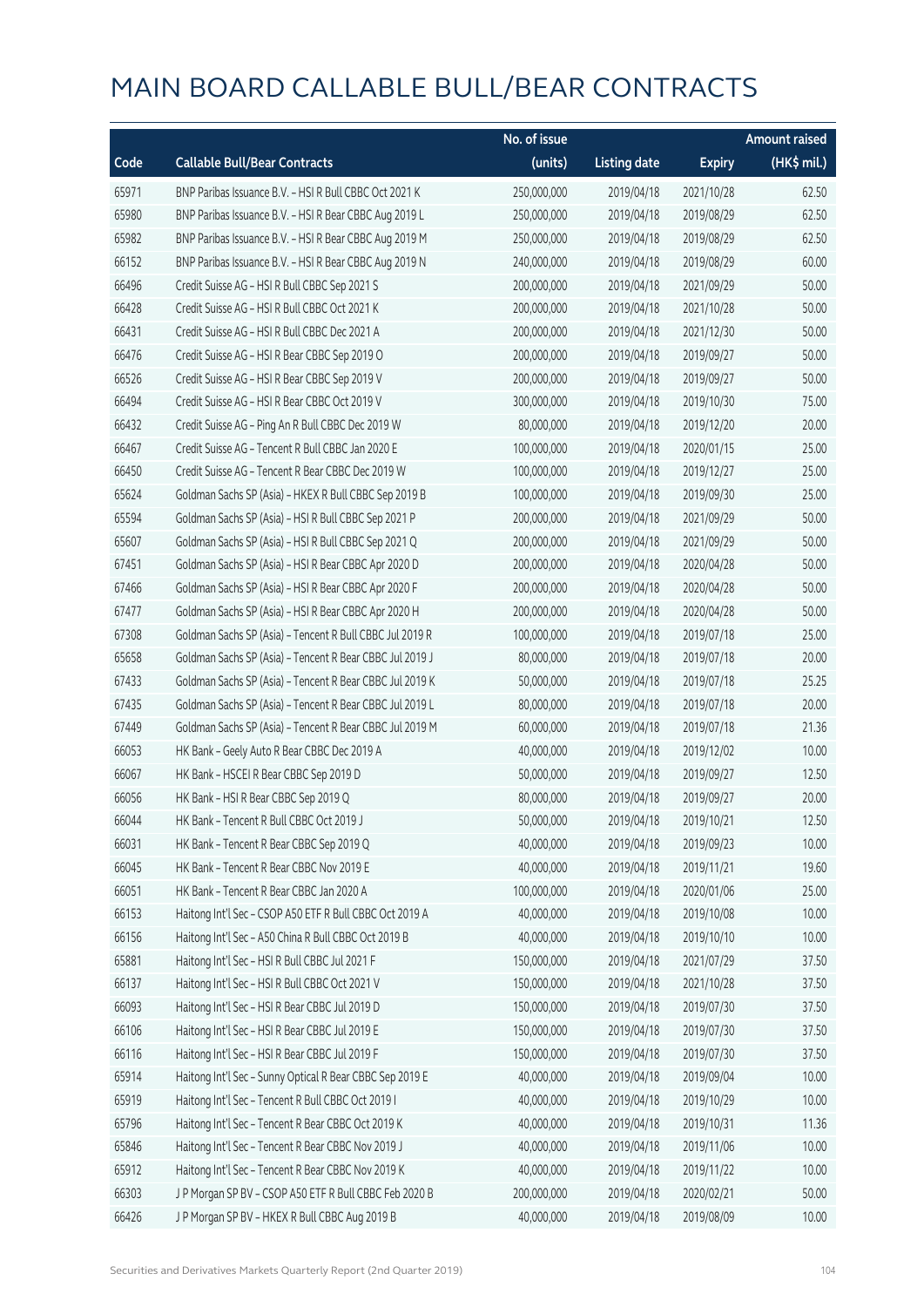|       |                                                      | No. of issue |                     |               | <b>Amount raised</b> |
|-------|------------------------------------------------------|--------------|---------------------|---------------|----------------------|
| Code  | <b>Callable Bull/Bear Contracts</b>                  | (units)      | <b>Listing date</b> | <b>Expiry</b> | (HK\$ mil.)          |
| 66220 | J P Morgan SP BV - HSI R Bull CBBC Oct 2021 O        | 200,000,000  | 2019/04/18          | 2021/10/28    | 50.00                |
| 66222 | J P Morgan SP BV - HSI R Bull CBBC Oct 2021 P        | 200,000,000  | 2019/04/18          | 2021/10/28    | 50.00                |
| 66234 | JP Morgan SP BV - HSIR Bull CBBC Oct 2021 Q          | 200,000,000  | 2019/04/18          | 2021/10/28    | 50.00                |
| 66254 | J P Morgan SP BV - HSI R Bull CBBC Oct 2021 R        | 200,000,000  | 2019/04/18          | 2021/10/28    | 50.00                |
| 66260 | JP Morgan SP BV - HSIR Bull CBBC Oct 2021 S          | 200,000,000  | 2019/04/18          | 2021/10/28    | 50.00                |
| 66281 | J P Morgan SP BV - HSI R Bear CBBC Aug 2019 A        | 200,000,000  | 2019/04/18          | 2019/08/29    | 50.00                |
| 66283 | J P Morgan SP BV - HSI R Bear CBBC Aug 2019 B        | 200,000,000  | 2019/04/18          | 2019/08/29    | 50.00                |
| 66292 | J P Morgan SP BV - HSI R Bear CBBC Aug 2019 C        | 200,000,000  | 2019/04/18          | 2019/08/29    | 50.00                |
| 66302 | J P Morgan SP BV - HSI R Bear CBBC Sep 2019 A        | 200,000,000  | 2019/04/18          | 2019/09/27    | 50.00                |
| 66397 | J P Morgan SP BV - Tencent R Bull CBBC Aug 2019 Q    | 250,000,000  | 2019/04/18          | 2019/08/09    | 62.50                |
| 66407 | J P Morgan SP BV - Tencent R Bull CBBC Aug 2019 R    | 50,000,000   | 2019/04/18          | 2019/08/09    | 12.50                |
| 66398 | J P Morgan SP BV - Tencent R Bull CBBC Sep 2019 B    | 250,000,000  | 2019/04/18          | 2019/09/13    | 62.50                |
| 66263 | J P Morgan SP BV - Tencent R Bear CBBC Aug 2019 I    | 50,000,000   | 2019/04/18          | 2019/08/09    | 12.50                |
| 66316 | J P Morgan SP BV - Tencent R Bear CBBC Aug 2019 J    | 250,000,000  | 2019/04/18          | 2019/08/09    | 62.50                |
| 66328 | J P Morgan SP BV - Tencent R Bear CBBC Aug 2019 K    | 250,000,000  | 2019/04/18          | 2019/08/09    | 62.50                |
| 66268 | J P Morgan SP BV - Tencent R Bear CBBC Sep 2019 A    | 250,000,000  | 2019/04/18          | 2019/09/13    | 62.50                |
| 66017 | Macquarie Bank Ltd. - Tencent R Bull CBBC Jul 2019 N | 20,900,000   | 2019/04/18          | 2019/07/31    | 10.01                |
| 66018 | Macquarie Bank Ltd. - Tencent R Bear CBBC Dec 2019 K | 7,400,000    | 2019/04/18          | 2019/12/17    | 10.14                |
| 66023 | Macquarie Bank Ltd. - Tencent R Bear CBBC Dec 2019 L | 8,900,000    | 2019/04/18          | 2019/12/17    | 10.00                |
| 66586 | SG Issuer - CC Bank R Bull CBBC Sep 2019 K           | 100,000,000  | 2019/04/18          | 2019/09/30    | 25.00                |
| 67084 | SG Issuer - China Life R Bull CBBC Sep 2019 E        | 40,000,000   | 2019/04/18          | 2019/09/26    | 10.00                |
| 67025 | SG Issuer - CSOP A50 ETF R Bull CBBC Feb 2020 Q      | 100,000,000  | 2019/04/18          | 2020/02/27    | 25.00                |
| 66603 | SG Issuer - HKEX R Bull CBBC Sep 2019 L              | 50,000,000   | 2019/04/18          | 2019/09/30    | 12.50                |
| 67265 | SG Issuer - HKEX R Bear CBBC Oct 2019 E              | 50,000,000   | 2019/04/18          | 2019/10/30    | 12.50                |
| 66543 | SG Issuer - HSI R Bull CBBC Apr 2021 M               | 250,000,000  | 2019/04/18          | 2021/04/29    | 62.50                |
| 66560 | SG Issuer - HSI R Bull CBBC Jul 2021 A               | 250,000,000  | 2019/04/18          | 2021/07/29    | 62.50                |
| 67024 | SG Issuer - HSI R Bull CBBC Jul 2021 C               | 250,000,000  | 2019/04/18          | 2021/07/29    | 62.50                |
| 66562 | SG Issuer - HSI R Bull CBBC Aug 2021 U               | 250,000,000  | 2019/04/18          | 2021/08/30    | 62.50                |
| 67264 | SG Issuer - HSI R Bull CBBC Aug 2021 V               | 250,000,000  | 2019/04/18          | 2021/08/30    | 62.50                |
| 67245 | SG Issuer - HSI R Bear CBBC Aug 2019 O               | 250,000,000  | 2019/04/18          | 2019/08/29    | 62.50                |
| 66842 | SG Issuer - HSI R Bear CBBC Aug 2019 Z               | 250,000,000  | 2019/04/18          | 2019/08/29    | 62.50                |
| 66867 | SG Issuer - HSI R Bear CBBC Sep 2019 T               | 250,000,000  | 2019/04/18          | 2019/09/27    | 62.50                |
| 66871 | SG Issuer - HSI R Bear CBBC Nov 2019 F               | 500,000,000  | 2019/04/18          | 2019/11/28    | 125.00               |
| 67105 | SG Issuer - ICBC R Bull CBBC Oct 2019 E              | 100,000,000  | 2019/04/18          | 2019/10/22    | 25.00                |
| 66612 | SG Issuer - Ping An R Bull CBBC Sep 2019 L           | 100,000,000  | 2019/04/18          | 2019/09/30    | 25.00                |
| 67157 | SG Issuer - Ping An R Bear CBBC Oct 2019 F           | 100,000,000  | 2019/04/18          | 2019/10/22    | 25.00                |
| 67287 | SG Issuer - Tencent R Bull CBBC Aug 2019 A           | 80,000,000   | 2019/04/18          | 2019/08/19    | 20.00                |
| 67233 | SG Issuer - Tencent R Bull CBBC Aug 2019 Z           | 80,000,000   | 2019/04/18          | 2019/08/06    | 20.00                |
| 66729 | SG Issuer - Tencent R Bear CBBC Oct 2019 Q           | 80,000,000   | 2019/04/18          | 2019/10/30    | 20.00                |
| 66753 | SG Issuer - Tencent R Bear CBBC Dec 2019 I           | 80,000,000   | 2019/04/18          | 2019/12/23    | 20.00                |
| 66176 | UBS AG - HSI R Bull CBBC May 2021 B                  | 200,000,000  | 2019/04/18          | 2021/05/28    | 50.00                |
| 66195 | UBS AG - HSI R Bull CBBC May 2021 E                  | 200,000,000  | 2019/04/18          | 2021/05/28    | 50.00                |
| 66175 | UBS AG - HSI R Bull CBBC May 2021 X                  | 200,000,000  | 2019/04/18          | 2021/05/28    | 50.00                |
| 66196 | UBS AG - HSI R Bull CBBC May 2021 Y                  | 200,000,000  | 2019/04/18          | 2021/05/28    | 50.00                |
| 66202 | UBS AG - HSI R Bear CBBC Jul 2019 C                  | 200,000,000  | 2019/04/18          | 2019/07/30    | 50.00                |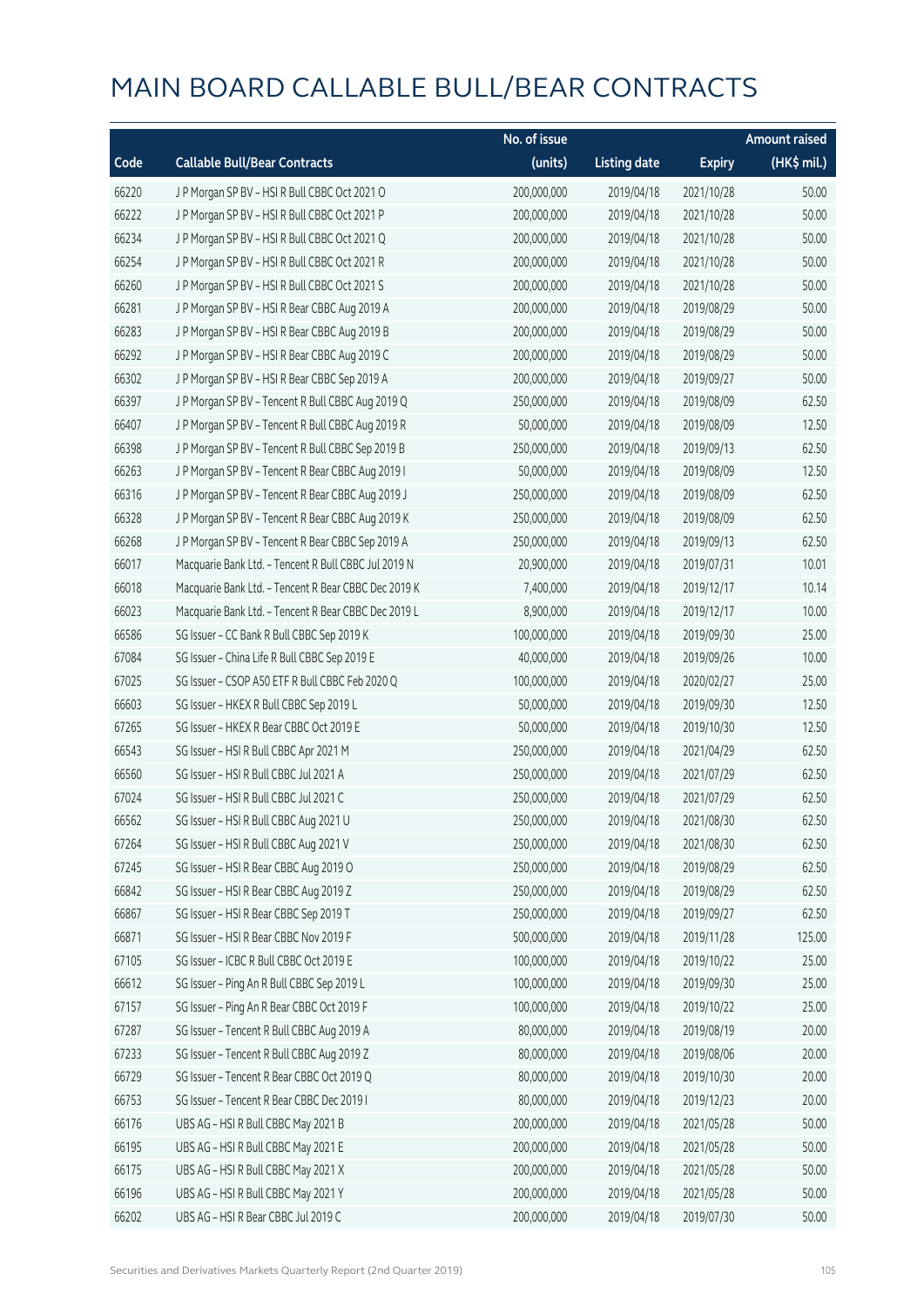|       |                                                              | No. of issue |                     |               | <b>Amount raised</b> |
|-------|--------------------------------------------------------------|--------------|---------------------|---------------|----------------------|
| Code  | <b>Callable Bull/Bear Contracts</b>                          | (units)      | <b>Listing date</b> | <b>Expiry</b> | (HK\$ mil.)          |
| 66212 | UBS AG - HSI R Bear CBBC Jul 2019 D                          | 200,000,000  | 2019/04/18          | 2019/07/30    | 50.00                |
| 65743 | Bank Vontobel - BOCL R Bull CBBC Dec 2019 A                  | 40,000,000   | 2019/04/18          | 2019/12/13    | 10.00                |
| 65785 | Bank Vontobel - Geely Auto R Bull CBBC Dec 2019 D            | 40,000,000   | 2019/04/18          | 2019/12/13    | 10.00                |
| 65679 | Bank Vontobel - HSI R Bull CBBC Mar 2021 R                   | 80,000,000   | 2019/04/18          | 2021/03/30    | 20.00                |
| 65690 | Bank Vontobel - HSI R Bull CBBC Mar 2021 S                   | 80,000,000   | 2019/04/18          | 2021/03/30    | 20.00                |
| 65700 | Bank Vontobel - HSI R Bear CBBC Dec 2019 X                   | 80,000,000   | 2019/04/18          | 2019/12/30    | 20.00                |
| 65716 | Bank Vontobel - Tencent R Bull CBBC Dec 2019 E               | 40,000,000   | 2019/04/18          | 2019/12/20    | 10.00                |
| 65786 | Bank Vontobel - Tencent R Bear CBBC Nov 2019 E               | 100,000,000  | 2019/04/18          | 2019/11/22    | 25.00                |
| 67486 | BNP Paribas Issuance B.V. - HSI R Bull CBBC Oct 2021 L       | 250,000,000  | 2019/04/23          | 2021/10/28    | 62.50                |
| 67640 | BNP Paribas Issuance B.V. - HSI R Bull CBBC Oct 2021 M       | 240,000,000  | 2019/04/23          | 2021/10/28    | 60.00                |
| 67520 | BNP Paribas Issuance B.V. - HSI R Bear CBBC Aug 2019 O       | 250,000,000  | 2019/04/23          | 2019/08/29    | 62.50                |
| 67636 | BNP Paribas Issuance B.V. - HSI R Bear CBBC Aug 2019 P       | 240,000,000  | 2019/04/23          | 2019/08/29    | 60.00                |
| 68006 | Credit Suisse AG - HSCEI R Bear CBBC Dec 2019 A              | 100,000,000  | 2019/04/23          | 2019/12/30    | 25.00                |
| 67956 | Credit Suisse AG - HSI R Bull CBBC Jul 2021 T                | 200,000,000  | 2019/04/23          | 2021/07/29    | 50.00                |
| 67997 | Credit Suisse AG - HSI R Bull CBBC Sep 2021 T                | 200,000,000  | 2019/04/23          | 2021/09/29    | 50.00                |
| 67927 | Credit Suisse AG - HSI R Bear CBBC Sep 2019 S                | 200,000,000  | 2019/04/23          | 2019/09/27    | 50.00                |
| 67930 | Credit Suisse AG - HSI R Bear CBBC Oct 2019 W                | 300,000,000  | 2019/04/23          | 2019/10/30    | 75.00                |
| 67886 | Credit Suisse AG - Tencent R Bull CBBC Nov 2019 W            | 200,000,000  | 2019/04/23          | 2019/11/28    | 50.00                |
| 67922 | Credit Suisse AG - Tencent R Bear CBBC Nov 2019 S            | 200,000,000  | 2019/04/23          | 2019/11/28    | 50.00                |
| 68294 | Goldman Sachs SP (Asia) - CSOP A50 ETF R Bull CBBC Dec 2019B | 100,000,000  | 2019/04/23          | 2019/12/30    | 25.00                |
| 68341 | Goldman Sachs SP (Asia) - Geely Auto R Bull CBBC Dec 2019 A  | 100,000,000  | 2019/04/23          | 2019/12/30    | 25.00                |
| 68320 | Goldman Sachs SP (Asia) - Geely Auto R Bull CBBC Mar 2020 A  | 100,000,000  | 2019/04/23          | 2020/03/09    | 25.00                |
| 68079 | Goldman Sachs SP (Asia) - Galaxy Ent R Bull CBBC Dec 2019 E  | 100,000,000  | 2019/04/23          | 2019/12/30    | 25.00                |
| 68292 | Goldman Sachs SP (Asia) - HKEX R Bull CBBC Jul 2019 L        | 100,000,000  | 2019/04/23          | 2019/07/23    | 25.00                |
| 68293 | Goldman Sachs SP (Asia) - HKEX R Bear CBBC Jul 2019 C        | 80,000,000   | 2019/04/23          | 2019/07/23    | 20.00                |
| 67519 | Goldman Sachs SP (Asia) - HSI R Bull CBBC Sep 2021 R         | 200,000,000  | 2019/04/23          | 2021/09/29    | 50.00                |
| 68156 | Goldman Sachs SP (Asia) - HSI R Bull CBBC Oct 2021 H         | 200,000,000  | 2019/04/23          | 2021/10/28    | 50.00                |
| 67526 | Goldman Sachs SP (Asia) - HSI R Bear CBBC Apr 2020 J         | 200,000,000  | 2019/04/23          | 2020/04/28    | 50.00                |
| 68010 | Goldman Sachs SP (Asia) - Tencent R Bull CBBC Jul 2019 S     | 100,000,000  | 2019/04/23          | 2019/07/23    | 25.00                |
| 68250 | Goldman Sachs SP (Asia) - Tencent R Bull CBBC Jul 2019 T     | 100,000,000  | 2019/04/23          | 2019/07/23    | 25.00                |
| 68267 | Goldman Sachs SP (Asia) - Tencent R Bull CBBC Jul 2019 U     | 100,000,000  | 2019/04/23          | 2019/07/23    | 25.00                |
| 68011 | Goldman Sachs SP (Asia) - Tencent R Bear CBBC Jul 2019 N     | 80,000,000   | 2019/04/23          | 2019/07/23    | 20.00                |
| 68020 | Goldman Sachs SP (Asia) - Tencent R Bear CBBC Jul 2019 O     | 80,000,000   | 2019/04/23          | 2019/07/23    | 20.00                |
| 68038 | Goldman Sachs SP (Asia) - Tencent R Bear CBBC Jul 2019 P     | 50,000,000   | 2019/04/23          | 2019/07/23    | 21.55                |
| 67603 | HK Bank - China Mobile R Bull CBBC Nov 2019 C                | 60,000,000   | 2019/04/23          | 2019/11/04    | 15.00                |
| 67595 | HK Bank - Sinopec Corp R Bear CBBC Oct 2019 B                | 40,000,000   | 2019/04/23          | 2019/10/14    | 10.00                |
| 67613 | HK Bank - Geely Auto R Bear CBBC Nov 2019 C                  | 40,000,000   | 2019/04/23          | 2019/11/11    | 10.00                |
| 67553 | HK Bank - HKEX R Bear CBBC Sep 2019 H                        | 40,000,000   | 2019/04/23          | 2019/09/23    | 10.00                |
| 67530 | HK Bank - HSI R Bull CBBC Jul 2020 B                         | 150,000,000  | 2019/04/23          | 2020/07/30    | 37.50                |
| 67620 | HK Bank - HSI R Bear CBBC Sep 2019 R                         | 150,000,000  | 2019/04/23          | 2019/09/27    | 37.50                |
| 67591 | HK Bank - Tencent R Bear CBBC Sep 2019 R                     | 40,000,000   | 2019/04/23          | 2019/09/09    | 10.00                |
| 67878 | Haitong Int'l Sec - China Mobile R Bull CBBC Nov 2019 B      | 60,000,000   | 2019/04/23          | 2019/11/06    | 15.00                |
| 67885 | Haitong Int'l Sec - China Mobile R Bear CBBC Nov 2019 A      | 60,000,000   | 2019/04/23          | 2019/11/07    | 15.00                |
| 67865 | Haitong Int'l Sec - HSI R Bull CBBC Jul 2021 G               | 150,000,000  | 2019/04/23          | 2021/07/29    | 37.50                |
| 67867 | Haitong Int'l Sec - HSI R Bull CBBC Sep 2021 I               | 150,000,000  | 2019/04/23          | 2021/09/29    | 37.50                |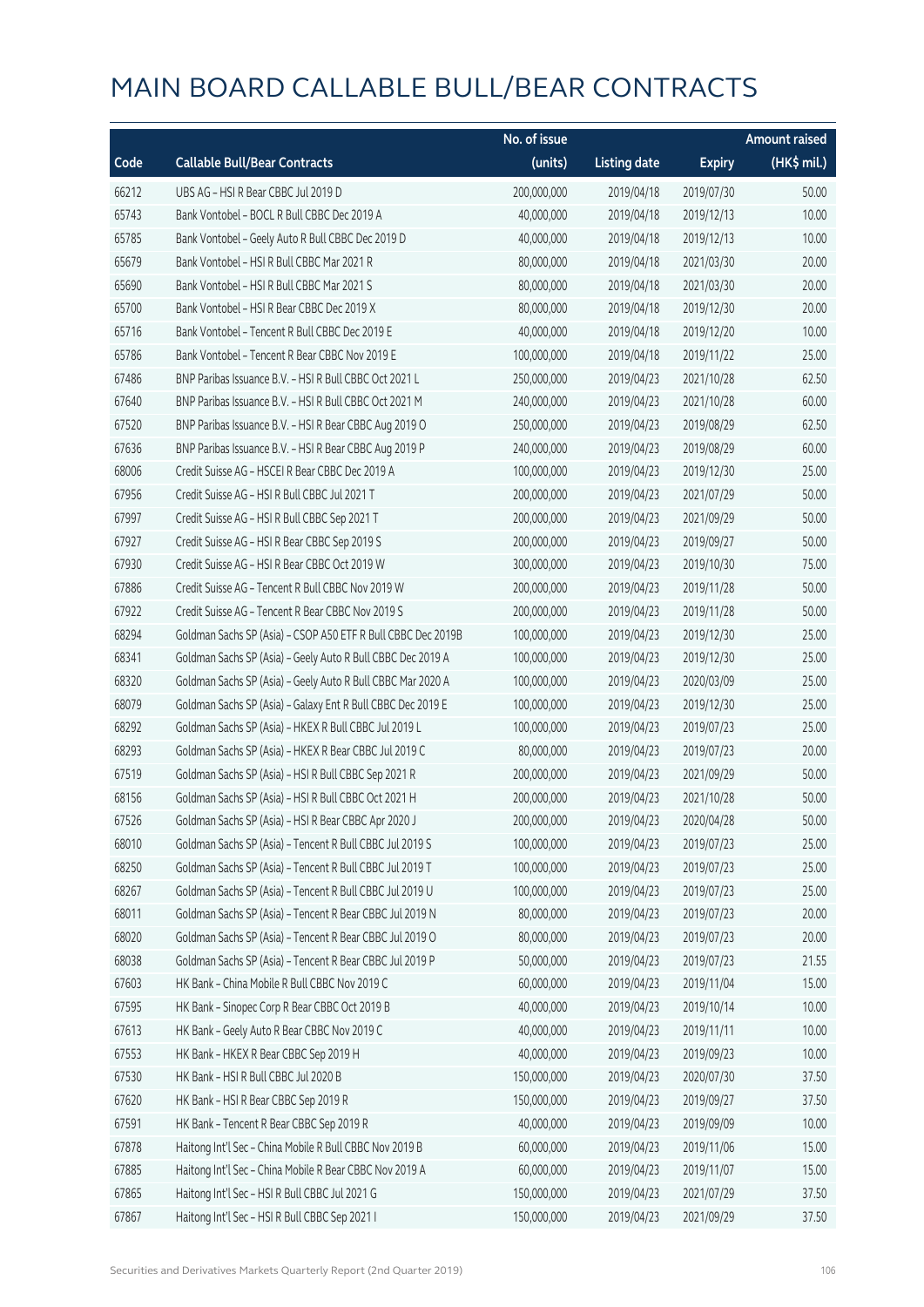|       |                                                        | No. of issue |                     |               | <b>Amount raised</b> |
|-------|--------------------------------------------------------|--------------|---------------------|---------------|----------------------|
| Code  | <b>Callable Bull/Bear Contracts</b>                    | (units)      | <b>Listing date</b> | <b>Expiry</b> | (HK\$ mil.)          |
| 67868 | Haitong Int'l Sec - HSI R Bull CBBC Oct 2021 W         | 150,000,000  | 2019/04/23          | 2021/10/28    | 37.50                |
| 67869 | Haitong Int'l Sec - HSI R Bear CBBC Jul 2019 L         | 150,000,000  | 2019/04/23          | 2019/07/30    | 37.50                |
| 67871 | Haitong Int'l Sec - HSI R Bear CBBC Jul 2019 O         | 150,000,000  | 2019/04/23          | 2019/07/30    | 37.50                |
| 67875 | Haitong Int'l Sec - HSI R Bear CBBC Jul 2019 Q         | 150,000,000  | 2019/04/23          | 2019/07/30    | 37.50                |
| 67863 | J P Morgan SP BV - HKEX R Bear CBBC Oct 2019 B         | 200,000,000  | 2019/04/23          | 2019/10/11    | 50.00                |
| 67764 | JP Morgan SP BV - HSIR Bull CBBC Oct 2021 T            | 200,000,000  | 2019/04/23          | 2021/10/28    | 50.00                |
| 67768 | J P Morgan SP BV - HSI R Bull CBBC Oct 2021 U          | 200,000,000  | 2019/04/23          | 2021/10/28    | 50.00                |
| 67771 | J P Morgan SP BV - HSI R Bear CBBC Aug 2019 D          | 200,000,000  | 2019/04/23          | 2019/08/29    | 50.00                |
| 67824 | J P Morgan SP BV - HSI R Bear CBBC Aug 2019 E          | 200,000,000  | 2019/04/23          | 2019/08/29    | 50.00                |
| 67828 | J P Morgan SP BV - HSI R Bear CBBC Aug 2019 F          | 200,000,000  | 2019/04/23          | 2019/08/29    | 50.00                |
| 67845 | J P Morgan SP BV - Tencent R Bull CBBC Aug 2019 S      | 50,000,000   | 2019/04/23          | 2019/08/09    | 12.50                |
| 67847 | J P Morgan SP BV - Tencent R Bear CBBC Aug 2019 L      | 250,000,000  | 2019/04/23          | 2019/08/16    | 62.50                |
| 67857 | J P Morgan SP BV - Tencent R Bear CBBC Aug 2019 M      | 250,000,000  | 2019/04/23          | 2019/08/09    | 62.50                |
| 67523 | Macquarie Bank Ltd. - Tencent R Bull CBBC Aug 2019 I   | 18,200,000   | 2019/04/23          | 2019/08/19    | 10.01                |
| 67525 | Macquarie Bank Ltd. - Tencent R Bear CBBC Oct 2019 I   | 11,100,000   | 2019/04/23          | 2019/10/30    | 10.01                |
| 68357 | SG Issuer - AIA R Bull CBBC Nov 2019 F                 | 60,000,000   | 2019/04/23          | 2019/11/18    | 15.00                |
| 68481 | SG Issuer - China Mobile R Bull CBBC Nov 2019 D        | 100,000,000  | 2019/04/23          | 2019/11/28    | 25.00                |
| 68716 | SG Issuer - A50 China R Bull CBBC Feb 2020 K           | 80,000,000   | 2019/04/23          | 2020/02/27    | 20.00                |
| 68365 | SG Issuer - Geely Auto R Bull CBBC Feb 2020 A          | 150,000,000  | 2019/04/23          | 2020/02/28    | 37.50                |
| 68553 | SG Issuer - Geely Auto R Bear CBBC Dec 2019 A          | 150,000,000  | 2019/04/23          | 2019/12/30    | 37.50                |
| 68523 | SG Issuer - Galaxy Ent R Bear CBBC Nov 2019 E          | 100,000,000  | 2019/04/23          | 2019/11/28    | 25.00                |
| 68343 | SG Issuer - HSI R Bull CBBC Jul 2021 D                 | 250,000,000  | 2019/04/23          | 2021/07/29    | 62.50                |
| 68355 | SG Issuer - HSI R Bull CBBC Jul 2021 E                 | 250,000,000  | 2019/04/23          | 2021/07/29    | 62.50                |
| 68726 | SG Issuer - HSI R Bull CBBC Aug 2021 W                 | 250,000,000  | 2019/04/23          | 2021/08/30    | 62.50                |
| 68391 | SG Issuer - HSI R Bear CBBC Jul 2019 A                 | 250,000,000  | 2019/04/23          | 2019/07/30    | 62.50                |
| 68406 | SG Issuer - HSI R Bear CBBC Aug 2019 T                 | 250,000,000  | 2019/04/23          | 2019/08/29    | 62.50                |
| 68478 | SG Issuer - HSI R Bear CBBC Sep 2019 U                 | 250,000,000  | 2019/04/23          | 2019/09/27    | 62.50                |
| 68652 | SG Issuer - PetroChina R Bull CBBC Nov 2019 A          | 40,000,000   | 2019/04/23          | 2019/11/28    | 10.00                |
| 68694 | SG Issuer - Sunny Optical R Bull CBBC Nov 2019 A       | 40,000,000   | 2019/04/23          | 2019/11/28    | 10.00                |
| 68700 | SG Issuer - Tencent R Bull CBBC Aug 2019 G             | 80,000,000   | 2019/04/23          | 2019/08/20    | 20.00                |
| 68709 | SG Issuer - Tencent R Bull CBBC Aug 2019 H             | 80,000,000   | 2019/04/23          | 2019/08/28    | 20.00                |
| 68559 | SG Issuer - Tencent R Bear CBBC Nov 2019 I             | 80,000,000   | 2019/04/23          | 2019/11/12    | 20.00                |
| 68593 | SG Issuer - Tencent R Bear CBBC Nov 2019 J             | 80,000,000   | 2019/04/23          | 2019/11/28    | 20.00                |
| 68713 | SG Issuer - Tencent R Bear CBBC Nov 2019 K             | 80,000,000   | 2019/04/23          | 2019/11/28    | 20.00                |
| 67756 | UBS AG - CSOP A50 ETF R Bull CBBC Jun 2020 A           | 200,000,000  | 2019/04/23          | 2020/06/08    | 50.00                |
| 67717 | UBS AG - HSI R Bull CBBC May 2021 C                    | 200,000,000  | 2019/04/23          | 2021/05/28    | 50.00                |
| 67653 | UBS AG - HSI R Bull CBBC May 2021 P                    | 200,000,000  | 2019/04/23          | 2021/05/28    | 50.00                |
| 67644 | UBS AG - HSI R Bull CBBC May 2021 Z                    | 200,000,000  | 2019/04/23          | 2021/05/28    | 50.00                |
| 67677 | UBS AG - HSI R Bear CBBC Jul 2019 B                    | 200,000,000  | 2019/04/23          | 2019/07/30    | 50.00                |
| 67661 | UBS AG - HSI R Bear CBBC Jul 2019 H                    | 200,000,000  | 2019/04/23          | 2019/07/30    | 50.00                |
| 67755 | UBS AG - Tencent R Bull CBBC Sep 2019 F                | 40,000,000   | 2019/04/23          | 2019/09/23    | 10.00                |
| 69852 | BOCI Asia Ltd. - HSI R Bull CBBC Sep 2020 Y            | 150,000,000  | 2019/04/24          | 2020/09/29    | 38.25                |
| 69861 | BOCI Asia Ltd. - HSI R Bear CBBC Jul 2019 M            | 150,000,000  | 2019/04/24          | 2019/07/30    | 37.95                |
| 68779 | BNP Paribas Issuance B.V. - HSI R Bull CBBC Oct 2021 N | 250,000,000  | 2019/04/24          | 2021/10/28    | 62.50                |
| 69234 | BNP Paribas Issuance B.V. - HSI R Bull CBBC Oct 2021 O | 240,000,000  | 2019/04/24          | 2021/10/28    | 60.00                |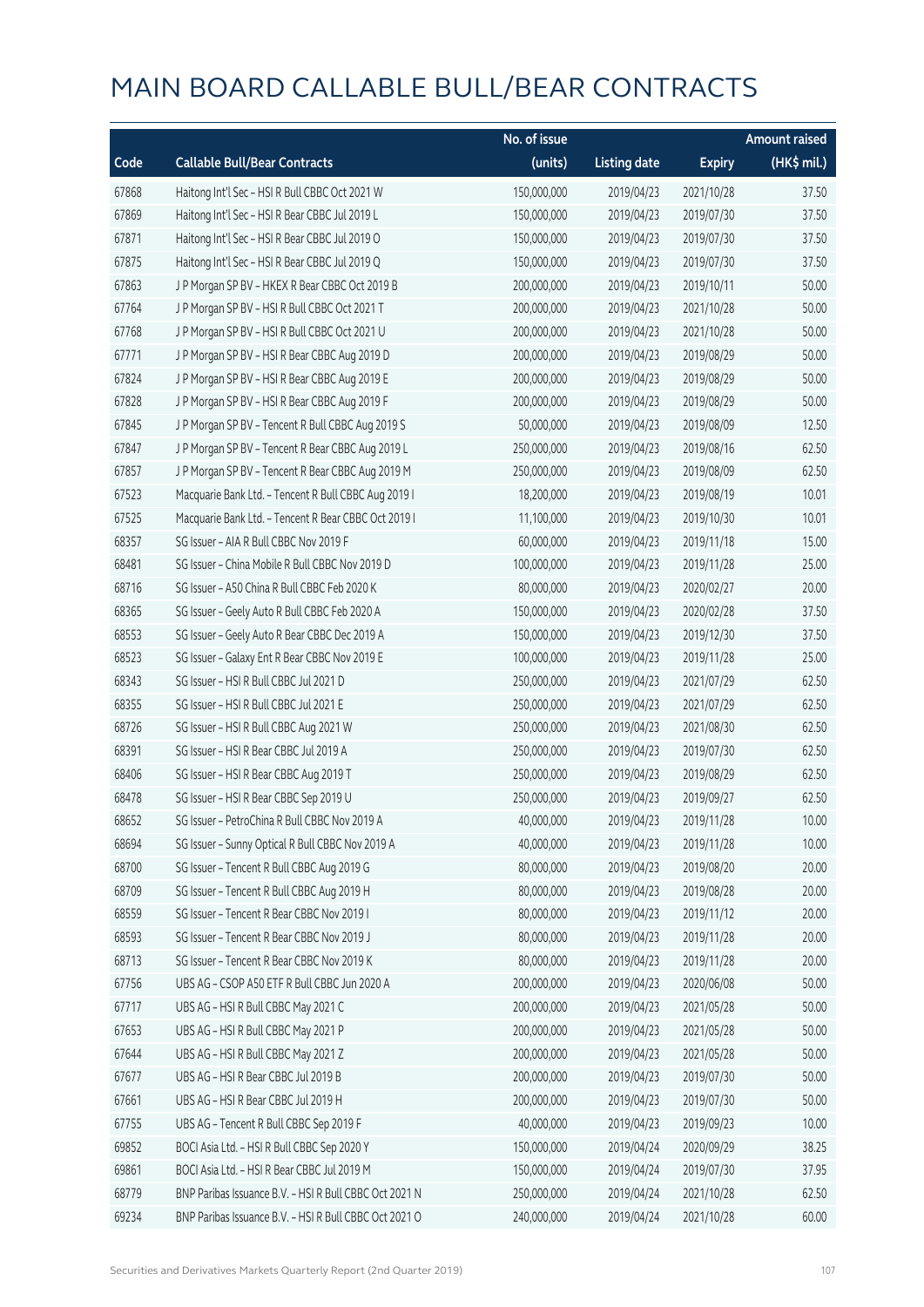|       |                                                             | No. of issue |                     |               | <b>Amount raised</b>  |
|-------|-------------------------------------------------------------|--------------|---------------------|---------------|-----------------------|
| Code  | <b>Callable Bull/Bear Contracts</b>                         | (units)      | <b>Listing date</b> | <b>Expiry</b> | $(HK\frac{1}{2}mil.)$ |
| 68767 | BNP Paribas Issuance B.V. - HSI R Bear CBBC Aug 2019 Q      | 250,000,000  | 2019/04/24          | 2019/08/29    | 62.50                 |
| 68771 | BNP Paribas Issuance B.V. - HSI R Bear CBBC Aug 2019 R      | 250,000,000  | 2019/04/24          | 2019/08/29    | 62.50                 |
| 69231 | BNP Paribas Issuance B.V. - HSI R Bear CBBC Aug 2019 S      | 240,000,000  | 2019/04/24          | 2019/08/29    | 60.00                 |
| 69746 | Credit Suisse AG - CM Bank R Bull CBBC Dec 2019 N           | 70,000,000   | 2019/04/24          | 2019/12/30    | 17.50                 |
| 69670 | Credit Suisse AG - HSI R Bull CBBC Aug 2021 B               | 200,000,000  | 2019/04/24          | 2021/08/30    | 50.00                 |
| 69668 | Credit Suisse AG - HSI R Bull CBBC Oct 2021 L               | 200,000,000  | 2019/04/24          | 2021/10/28    | 50.00                 |
| 69686 | Credit Suisse AG - HSI R Bull CBBC Oct 2021 M               | 200,000,000  | 2019/04/24          | 2021/10/28    | 50.00                 |
| 69662 | Credit Suisse AG - HSI R Bear CBBC Aug 2019 V               | 200,000,000  | 2019/04/24          | 2019/08/29    | 50.00                 |
| 69663 | Credit Suisse AG - HSI R Bear CBBC Aug 2019 X               | 200,000,000  | 2019/04/24          | 2019/08/29    | 50.00                 |
| 69658 | Credit Suisse AG - HSI R Bear CBBC Sep 2019 W               | 200,000,000  | 2019/04/24          | 2019/09/27    | 50.00                 |
| 69783 | Credit Suisse AG - HSI R Bear CBBC Oct 2019 X               | 200,000,000  | 2019/04/24          | 2019/10/30    | 50.00                 |
| 69777 | Credit Suisse AG - Ping An R Bull CBBC Nov 2019 S           | 80,000,000   | 2019/04/24          | 2019/11/28    | 20.00                 |
| 69691 | Credit Suisse AG - Ping An R Bear CBBC Jan 2020 B           | 60,000,000   | 2019/04/24          | 2020/01/24    | 15.00                 |
| 57149 | Goldman Sachs SP (Asia) - China Life R Bull CBBC Dec 2019 K | 100,000,000  | 2019/04/24          | 2019/12/30    | 25.00                 |
| 57147 | Goldman Sachs SP (Asia) - HKEX R Bull CBBC Dec 2019 R       | 100,000,000  | 2019/04/24          | 2019/12/30    | 25.00                 |
| 57140 | Goldman Sachs SP (Asia) - HSI R Bull CBBC Sep 2021 S        | 200,000,000  | 2019/04/24          | 2021/09/29    | 50.00                 |
| 68733 | Goldman Sachs SP (Asia) - HSI R Bear CBBC Jan 2020 A        | 200,000,000  | 2019/04/24          | 2020/01/30    | 50.00                 |
| 68737 | Goldman Sachs SP (Asia) - HSI R Bear CBBC Jan 2020 B        | 200,000,000  | 2019/04/24          | 2020/01/30    | 50.00                 |
| 57142 | Goldman Sachs SP (Asia) - HSI R Bear CBBC Jan 2020 C        | 200,000,000  | 2019/04/24          | 2020/01/30    | 50.00                 |
| 69127 | HK Bank - HSI R Bear CBBC Sep 2019 S                        | 80,000,000   | 2019/04/24          | 2019/09/27    | 20.00                 |
| 69177 | HK Bank - Ping An R Bear CBBC Dec 2019 C                    | 50,000,000   | 2019/04/24          | 2019/12/16    | 12.50                 |
| 69228 | HK Bank - SUNAC R Bear CBBC Oct 2019 B                      | 40,000,000   | 2019/04/24          | 2019/10/14    | 10.00                 |
| 69130 | HK Bank - Tencent R Bull CBBC Nov 2019 G                    | 50,000,000   | 2019/04/24          | 2019/11/25    | 12.50                 |
| 69816 | Haitong Int'l Sec - HSI R Bull CBBC Jul 2021 H              | 150,000,000  | 2019/04/24          | 2021/07/29    | 37.50                 |
| 69809 | Haitong Int'l Sec - HSI R Bull CBBC Oct 2021 X              | 150,000,000  | 2019/04/24          | 2021/10/28    | 37.50                 |
| 69792 | Haitong Int'l Sec - HSI R Bear CBBC Jul 2019 U              | 150,000,000  | 2019/04/24          | 2019/07/30    | 37.50                 |
| 69836 | Haitong Int'l Sec - HSI R Bear CBBC Jul 2019 W              | 150,000,000  | 2019/04/24          | 2019/07/30    | 37.50                 |
| 69802 | Haitong Int'l Sec - Tencent R Bear CBBC Nov 2019 L          | 40,000,000   | 2019/04/24          | 2019/11/27    | 10.00                 |
| 69375 | J P Morgan SP BV - HKEX R Bull CBBC Aug 2019 C              | 40,000,000   | 2019/04/24          | 2019/08/09    | 10.00                 |
| 69264 | J P Morgan SP BV - HSI R Bull CBBC Oct 2021 V               | 200,000,000  | 2019/04/24          | 2021/10/28    | 50.00                 |
| 69302 | J P Morgan SP BV - HSI R Bull CBBC Oct 2021 W               | 200,000,000  | 2019/04/24          | 2021/10/28    | 50.00                 |
| 69518 | J P Morgan SP BV - HSI R Bull CBBC Oct 2021 X               | 200,000,000  | 2019/04/24          | 2021/10/28    | 50.00                 |
| 69514 | J P Morgan SP BV - HSI R Bear CBBC Jul 2019 B               | 200,000,000  | 2019/04/24          | 2019/07/30    | 50.00                 |
| 69493 | J P Morgan SP BV - HSI R Bear CBBC Jul 2019 T               | 200,000,000  | 2019/04/24          | 2019/07/30    | 50.00                 |
| 69252 | J P Morgan SP BV - HSI R Bear CBBC Jul 2019 Y               | 200,000,000  | 2019/04/24          | 2019/07/30    | 50.00                 |
| 69418 | J P Morgan SP BV - HSI R Bear CBBC Jul 2019 Z               | 200,000,000  | 2019/04/24          | 2019/07/30    | 50.00                 |
| 69591 | J P Morgan SP BV - HSI R Bear CBBC Aug 2019 G               | 200,000,000  | 2019/04/24          | 2019/08/29    | 50.00                 |
| 69592 | J P Morgan SP BV - HSI R Bear CBBC Aug 2019 H               | 200,000,000  | 2019/04/24          | 2019/08/29    | 50.00                 |
| 69604 | JP Morgan SP BV - HSIR Bear CBBC Aug 2019 I                 | 200,000,000  | 2019/04/24          | 2019/08/29    | 50.00                 |
| 69365 | J P Morgan SP BV - Ping An R Bull CBBC Aug 2019 E           | 100,000,000  | 2019/04/24          | 2019/08/09    | 25.00                 |
| 69077 | Macquarie Bank Ltd. - Tencent R Bull CBBC Aug 2019 J        | 17,200,000   | 2019/04/24          | 2019/08/28    | 10.04                 |
| 69107 | Macquarie Bank Ltd. - Tencent R Bear CBBC Nov 2019 O        | 10,500,000   | 2019/04/24          | 2019/11/12    | 10.06                 |
| 69122 | Macquarie Bank Ltd. - Tencent R Bear CBBC Nov 2019 P        | 7,600,000    | 2019/04/24          | 2019/11/12    | 10.02                 |
| 69973 | SG Issuer - China Mobile R Bull CBBC Dec 2019 C             | 100,000,000  | 2019/04/24          | 2019/12/31    | 25.00                 |
| 69970 | SG Issuer - CC Bank R Bull CBBC Sep 2019 L                  | 100,000,000  | 2019/04/24          | 2019/09/25    | 25.00                 |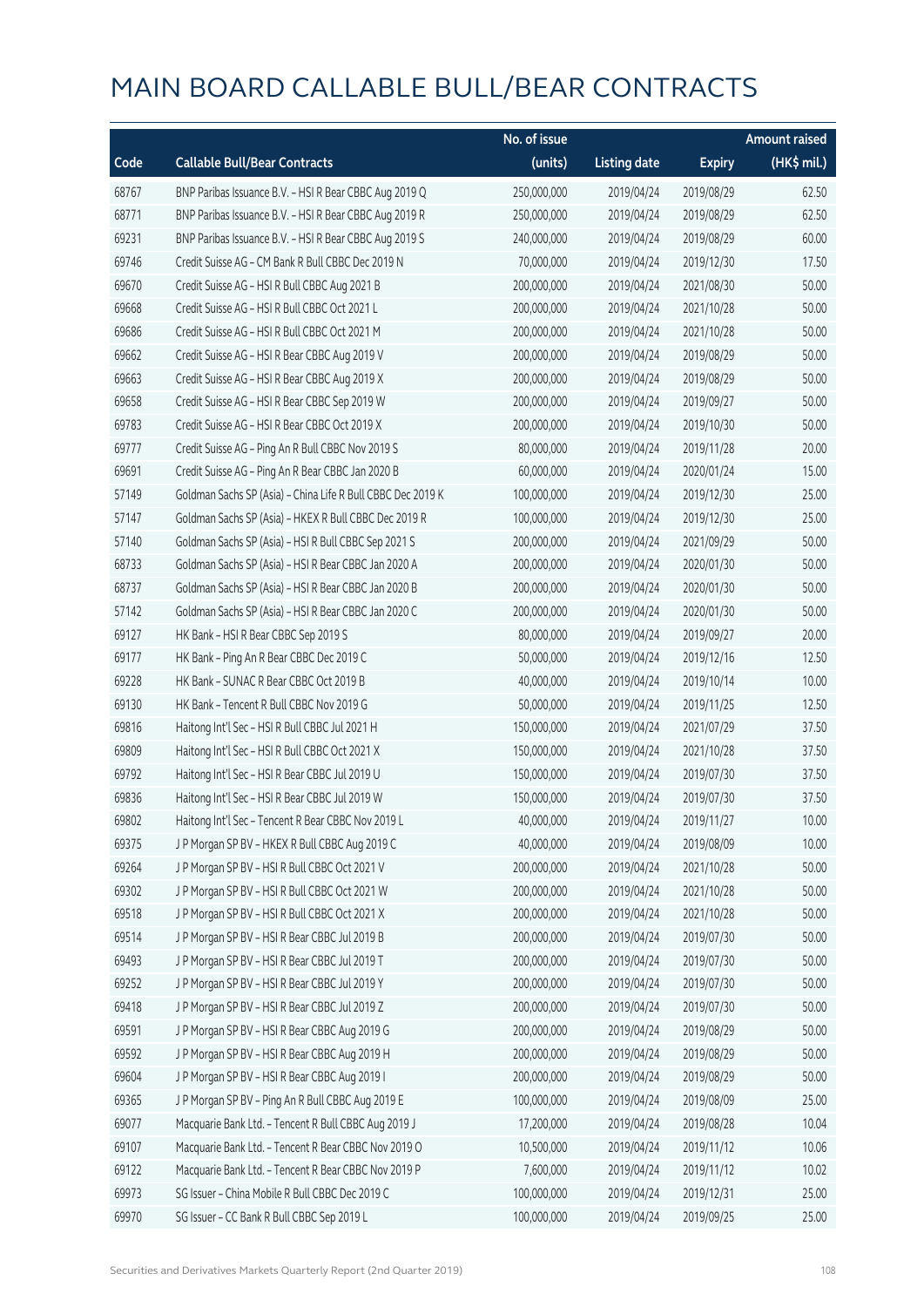|       |                                                              | No. of issue |                     |               | <b>Amount raised</b> |
|-------|--------------------------------------------------------------|--------------|---------------------|---------------|----------------------|
| Code  | <b>Callable Bull/Bear Contracts</b>                          | (units)      | <b>Listing date</b> | <b>Expiry</b> | (HK\$ mil.)          |
| 69971 | SG Issuer - CM Bank R Bear CBBC Dec 2019 D                   | 100,000,000  | 2019/04/24          | 2019/12/31    | 25.00                |
| 57045 | SG Issuer - CSOP A50 ETF R Bull CBBC Feb 2020 R              | 100,000,000  | 2019/04/24          | 2020/02/27    | 25.00                |
| 69974 | SG Issuer - Galaxy Ent R Bull CBBC Dec 2019 H                | 100,000,000  | 2019/04/24          | 2019/12/31    | 25.00                |
| 69980 | SG Issuer - HKEX R Bull CBBC Sep 2019 M                      | 50,000,000   | 2019/04/24          | 2019/09/25    | 12.50                |
| 69996 | SG Issuer - HKEX R Bull CBBC Oct 2019 K                      | 50,000,000   | 2019/04/24          | 2019/10/28    | 12.50                |
| 69958 | SG Issuer - HSBC R Bull CBBC Nov 2019 J                      | 100,000,000  | 2019/04/24          | 2019/11/25    | 25.00                |
| 57043 | SG Issuer - HSCEI R Bull CBBC Sep 2020 X                     | 100,000,000  | 2019/04/24          | 2020/09/29    | 25.00                |
| 57095 | SG Issuer - HSI R Bull CBBC Apr 2021 K                       | 250,000,000  | 2019/04/24          | 2021/04/29    | 62.50                |
| 57103 | SG Issuer - HSI R Bull CBBC Apr 2021 P                       | 250,000,000  | 2019/04/24          | 2021/04/29    | 62.50                |
| 57115 | SG Issuer - HSI R Bull CBBC Apr 2021 Q                       | 250,000,000  | 2019/04/24          | 2021/04/29    | 62.50                |
| 57056 | SG Issuer - HSI R Bull CBBC May 2021 E                       | 250,000,000  | 2019/04/24          | 2021/05/28    | 62.50                |
| 57066 | SG Issuer - HSI R Bull CBBC May 2021 Z                       | 250,000,000  | 2019/04/24          | 2021/05/28    | 62.50                |
| 57071 | SG Issuer - HSI R Bull CBBC Jul 2021 B                       | 250,000,000  | 2019/04/24          | 2021/07/29    | 62.50                |
| 69908 | SG Issuer - HSI R Bear CBBC Jul 2019 C                       | 250,000,000  | 2019/04/24          | 2019/07/30    | 62.50                |
| 69909 | SG Issuer - HSI R Bear CBBC Jul 2019 D                       | 250,000,000  | 2019/04/24          | 2019/07/30    | 62.50                |
| 57094 | SG Issuer - HSI R Bear CBBC Jul 2019 H                       | 250,000,000  | 2019/04/24          | 2019/07/30    | 62.50                |
| 69930 | SG Issuer - HSI R Bear CBBC Aug 2019 B                       | 250,000,000  | 2019/04/24          | 2019/08/29    | 62.50                |
| 69950 | SG Issuer - HSI R Bear CBBC Aug 2019 D                       | 250,000,000  | 2019/04/24          | 2019/08/29    | 62.50                |
| 69955 | SG Issuer - HSI R Bear CBBC Nov 2019 G                       | 500,000,000  | 2019/04/24          | 2019/11/28    | 125.00               |
| 57011 | SG Issuer - ICBC R Bull CBBC Oct 2019 F                      | 100,000,000  | 2019/04/24          | 2019/10/25    | 25.00                |
| 57018 | SG Issuer - Ping An R Bull CBBC Sep 2019 M                   | 100,000,000  | 2019/04/24          | 2019/09/27    | 25.00                |
| 57020 | SG Issuer - Ping An R Bull CBBC Sep 2019 N                   | 100,000,000  | 2019/04/24          | 2019/09/30    | 25.00                |
| 69966 | SG Issuer - Ping An R Bear CBBC Oct 2019 G                   | 100,000,000  | 2019/04/24          | 2019/10/30    | 25.00                |
| 57022 | SG Issuer - Sands China R Bull CBBC Dec 2019 G               | 80,000,000   | 2019/04/24          | 2019/12/31    | 20.00                |
| 57024 | SG Issuer - SUNAC R Bull CBBC Dec 2019 F                     | 80,000,000   | 2019/04/24          | 2019/12/23    | 20.00                |
| 69969 | SG Issuer - Tencent R Bull CBBC Jul 2019 I                   | 80,000,000   | 2019/04/24          | 2019/07/26    | 20.00                |
| 57037 | SG Issuer - Tencent R Bull CBBC Jul 2019 O                   | 80,000,000   | 2019/04/24          | 2019/07/30    | 20.00                |
| 57117 | SG Issuer - Tencent R Bull CBBC Jul 2019 P                   | 80,000,000   | 2019/04/24          | 2019/07/29    | 20.00                |
| 57119 | SG Issuer - Tencent R Bear CBBC Dec 2019 J                   | 80,000,000   | 2019/04/24          | 2019/12/30    | 20.00                |
| 69001 | UBS AG - CC Bank R Bull CBBC Nov 2019 B                      | 100,000,000  | 2019/04/24          | 2019/11/18    | 25.00                |
| 69056 | UBS AG - CC Bank R Bull CBBC Dec 2019 A                      | 100,000,000  | 2019/04/24          | 2019/12/23    | 25.00                |
| 68806 | UBS AG - HSI R Bull CBBC May 2021 F                          | 200,000,000  | 2019/04/24          | 2021/05/28    | 50.00                |
| 69237 | UBS AG - HSI R Bull CBBC May 2021 L                          | 200,000,000  | 2019/04/24          | 2021/05/28    | 50.00                |
| 68808 | UBS AG - HSI R Bear CBBC Jul 2019 E                          | 200,000,000  | 2019/04/24          | 2019/07/30    | 50.00                |
| 68999 | UBS AG - HSI R Bear CBBC Jul 2019 G                          | 200,000,000  | 2019/04/24          | 2019/07/30    | 50.00                |
| 68919 | UBS AG - HSI R Bear CBBC Jul 2019 I                          | 200,000,000  | 2019/04/24          | 2019/07/30    | 50.00                |
| 69249 | UBS AG - HSI R Bear CBBC Jul 2019 J                          | 200,000,000  | 2019/04/24          | 2019/07/30    | 50.00                |
| 69885 | Bank Vontobel - HSI R Bull CBBC Dec 2020 G                   | 80,000,000   | 2019/04/24          | 2020/12/30    | 20.00                |
| 69906 | Bank Vontobel - HSI R Bull CBBC Mar 2021 T                   | 80,000,000   | 2019/04/24          | 2021/03/30    | 20.00                |
| 69864 | Bank Vontobel - HSI R Bear CBBC Feb 2020 A                   | 80,000,000   | 2019/04/24          | 2020/02/27    | 20.00                |
| 69867 | Bank Vontobel - HSI R Bear CBBC Feb 2020 B                   | 80,000,000   | 2019/04/24          | 2020/02/27    | 20.00                |
| 57214 | BNP Paribas Issuance B.V. - CSOP A50 ETF R Bear CBBC Oct 19F | 60,000,000   | 2019/04/25          | 2019/10/30    | 15.00                |
| 57210 | BNP Paribas Issuance B.V. - Galaxy Ent R Bear CBBC Feb 2020A | 150,000,000  | 2019/04/25          | 2020/02/27    | 37.50                |
| 57200 | BNP Paribas Issuance B.V. - HKEX R Bear CBBC Jul 2020 G      | 50,000,000   | 2019/04/25          | 2020/07/30    | 12.50                |
| 57192 | BNP Paribas Issuance B.V. - HSCEI R Bear CBBC Dec 2019 T     | 100,000,000  | 2019/04/25          | 2019/12/30    | 25.00                |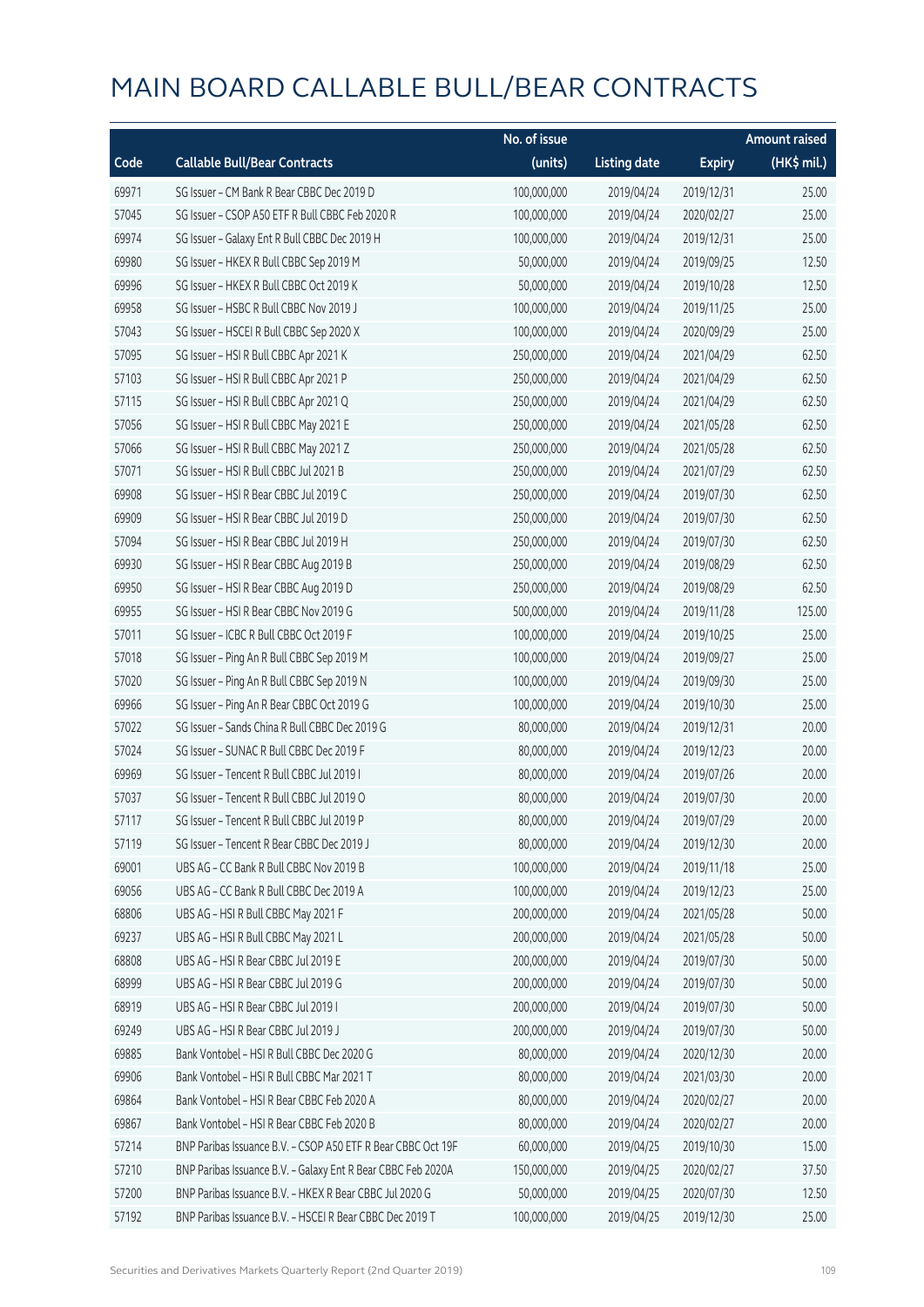|       |                                                              | No. of issue |                     |               | <b>Amount raised</b>  |
|-------|--------------------------------------------------------------|--------------|---------------------|---------------|-----------------------|
| Code  | <b>Callable Bull/Bear Contracts</b>                          | (units)      | <b>Listing date</b> | <b>Expiry</b> | $(HK\frac{1}{2}mil.)$ |
| 57270 | BNP Paribas Issuance B.V. - HSI R Bull CBBC Oct 2021 P       | 240,000,000  | 2019/04/25          | 2021/10/28    | 60.00                 |
| 57275 | BNP Paribas Issuance B.V. - HSI R Bull CBBC Oct 2021 Q       | 250,000,000  | 2019/04/25          | 2021/10/28    | 62.50                 |
| 57278 | BNP Paribas Issuance B.V. - HSI R Bull CBBC Oct 2021 R       | 250,000,000  | 2019/04/25          | 2021/10/28    | 62.50                 |
| 57274 | BNP Paribas Issuance B.V. - HSI R Bear CBBC Aug 2019 T       | 240,000,000  | 2019/04/25          | 2019/08/29    | 60.00                 |
| 57205 | BNP Paribas Issuance B.V. - Ping An R Bear CBBC Aug 2019 V   | 200,000,000  | 2019/04/25          | 2019/08/29    | 50.00                 |
| 57160 | BNP Paribas Issuance B.V. - Tencent R Bull CBBC Jan 2020 E   | 50,000,000   | 2019/04/25          | 2020/01/30    | 12.50                 |
| 57178 | BNP Paribas Issuance B.V. - Tencent R Bear CBBC Oct 2019 C   | 50,000,000   | 2019/04/25          | 2019/10/30    | 12.50                 |
| 57185 | BNP Paribas Issuance B.V. - Tencent R Bear CBBC Oct 2019 D   | 50,000,000   | 2019/04/25          | 2019/10/30    | 12.50                 |
| 57182 | BNP Paribas Issuance B.V. - Tencent R Bear CBBC Nov 2019 F   | 50,000,000   | 2019/04/25          | 2019/11/28    | 12.50                 |
| 57189 | BNP Paribas Issuance B.V. - Tencent R Bear CBBC Nov 2019 G   | 50,000,000   | 2019/04/25          | 2019/11/28    | 20.00                 |
| 57418 | Credit Suisse AG - ABC R Bull CBBC Jan 2020 A                | 70,000,000   | 2019/04/25          | 2020/01/30    | 17.50                 |
| 57416 | Credit Suisse AG - Bank of China R Bull CBBC Jan 2020 B      | 70,000,000   | 2019/04/25          | 2020/01/30    | 17.50                 |
| 57431 | Credit Suisse AG - China Mobile R Bear CBBC Dec 2019 B       | 70,000,000   | 2019/04/25          | 2019/12/20    | 17.50                 |
| 57387 | Credit Suisse AG - CC Bank R Bull CBBC Jan 2020 B            | 70,000,000   | 2019/04/25          | 2020/01/30    | 17.50                 |
| 57423 | Credit Suisse AG - CSOP A50 ETF R Bull CBBC Mar 2020 A       | 100,000,000  | 2019/04/25          | 2020/03/30    | 25.00                 |
| 57421 | Credit Suisse AG - HSBC R Bull CBBC Dec 2019 E               | 70,000,000   | 2019/04/25          | 2019/12/30    | 17.50                 |
| 57386 | Credit Suisse AG - HSI R Bull CBBC Sep 2021 U                | 200,000,000  | 2019/04/25          | 2021/09/29    | 50.00                 |
| 57380 | Credit Suisse AG - HSI R Bull CBBC Oct 2021 N                | 200,000,000  | 2019/04/25          | 2021/10/28    | 50.00                 |
| 57381 | Credit Suisse AG - HSI R Bull CBBC Oct 2021 O                | 300,000,000  | 2019/04/25          | 2021/10/28    | 75.00                 |
| 57377 | Credit Suisse AG - HSI R Bear CBBC Aug 2019 F                | 200,000,000  | 2019/04/25          | 2019/08/29    | 50.00                 |
| 57372 | Credit Suisse AG - HSI R Bear CBBC Aug 2019 Y                | 200,000,000  | 2019/04/25          | 2019/08/29    | 50.00                 |
| 57366 | Credit Suisse AG - HSI R Bear CBBC Oct 2019 Y                | 200,000,000  | 2019/04/25          | 2019/10/30    | 50.00                 |
| 57378 | Credit Suisse AG - HSI R Bear CBBC Nov 2019 E                | 300,000,000  | 2019/04/25          | 2019/11/28    | 75.00                 |
| 57391 | Credit Suisse AG - ICBC R Bull CBBC Jan 2020 B               | 70,000,000   | 2019/04/25          | 2020/01/30    | 17.50                 |
| 57514 | Goldman Sachs SP (Asia) - China Mobile R Bull CBBC Sep 2019D | 100,000,000  | 2019/04/25          | 2019/09/30    | 25.00                 |
| 57505 | Goldman Sachs SP (Asia) - CC Bank R Bull CBBC Sep 2019 C     | 100,000,000  | 2019/04/25          | 2019/09/30    | 25.00                 |
| 57475 | Goldman Sachs SP (Asia) - HSI R Bull CBBC Sep 2021 T         | 200,000,000  | 2019/04/25          | 2021/09/29    | 50.00                 |
| 57481 | Goldman Sachs SP (Asia) - HSI R Bull CBBC Sep 2021 U         | 200,000,000  | 2019/04/25          | 2021/09/29    | 50.00                 |
| 57487 | Goldman Sachs SP (Asia) - HSI R Bull CBBC Sep 2021 V         | 200,000,000  | 2019/04/25          | 2021/09/29    | 50.00                 |
| 57488 | Goldman Sachs SP (Asia) - HSI R Bear CBBC Jan 2020 D         | 200,000,000  | 2019/04/25          | 2020/01/30    | 50.00                 |
| 57215 | Goldman Sachs SP (Asia) - HSI R Bear CBBC Apr 2020 M         | 200,000,000  | 2019/04/25          | 2020/04/28    | 50.00                 |
| 57217 | Goldman Sachs SP (Asia) - HSI R Bear CBBC Apr 2020 N         | 200,000,000  | 2019/04/25          | 2020/04/28    | 50.00                 |
| 57510 | Goldman Sachs SP (Asia) - ICBC R Bull CBBC Dec 2019 B        | 100,000,000  | 2019/04/25          | 2019/12/30    | 25.00                 |
| 57497 | Goldman Sachs SP (Asia) - Ping An R Bull CBBC Nov 2019 D     | 100,000,000  | 2019/04/25          | 2019/11/12    | 25.00                 |
| 57504 | Goldman Sachs SP (Asia) - Ping An R Bear CBBC Jul 2019 D     | 100,000,000  | 2019/04/25          | 2019/07/25    | 25.00                 |
| 57298 | HK Bank - CC Bank R Bull CBBC Nov 2019 A                     | 60,000,000   | 2019/04/25          | 2019/11/11    | 15.00                 |
| 57297 | HK Bank - HSI R Bull CBBC Jul 2020 C                         | 80,000,000   | 2019/04/25          | 2020/07/30    | 20.00                 |
| 57286 | HK Bank - HSI R Bear CBBC Sep 2019 T                         | 150,000,000  | 2019/04/25          | 2019/09/27    | 37.50                 |
| 57292 | HK Bank - ICBC R Bull CBBC Nov 2019 A                        | 60,000,000   | 2019/04/25          | 2019/11/04    | 15.00                 |
| 57301 | HK Bank - Ping An R Bull CBBC Dec 2019 D                     | 60,000,000   | 2019/04/25          | 2019/12/23    | 15.00                 |
| 57288 | HK Bank - Tencent R Bear CBBC Oct 2019 I                     | 40,000,000   | 2019/04/25          | 2019/10/28    | 10.00                 |
| 57439 | Haitong Int'l Sec - HSI R Bull CBBC Jul 2021 I               | 150,000,000  | 2019/04/25          | 2021/07/29    | 37.50                 |
| 57471 | Haitong Int'l Sec - HSI R Bull CBBC Jul 2021 J               | 150,000,000  | 2019/04/25          | 2021/07/29    | 37.50                 |
| 57469 | Haitong Int'l Sec - HSI R Bull CBBC Oct 2021 Y               | 150,000,000  | 2019/04/25          | 2021/10/28    | 37.50                 |
| 57440 | Haitong Int'l Sec - HSI R Bear CBBC Jul 2019 X               | 150,000,000  | 2019/04/25          | 2019/07/30    | 37.50                 |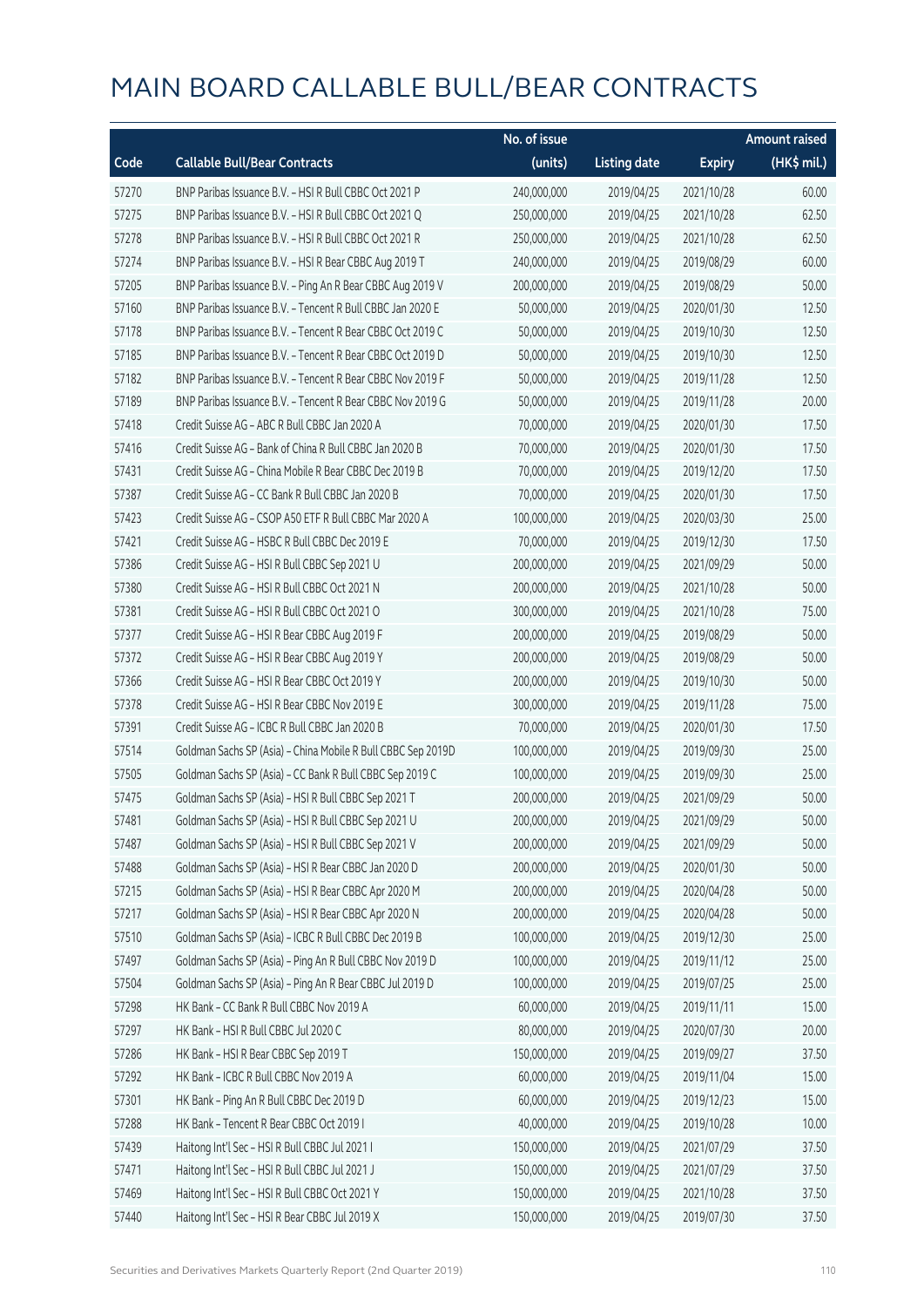|       |                                                        | No. of issue |                     |               | <b>Amount raised</b> |
|-------|--------------------------------------------------------|--------------|---------------------|---------------|----------------------|
| Code  | <b>Callable Bull/Bear Contracts</b>                    | (units)      | <b>Listing date</b> | <b>Expiry</b> | (HK\$ mil.)          |
| 57442 | Haitong Int'l Sec - HSI R Bear CBBC Jul 2019 Z         | 150,000,000  | 2019/04/25          | 2019/07/30    | 37.50                |
| 57334 | J P Morgan SP BV - CSOP A50 ETF R Bull CBBC Aug 2019 A | 60,000,000   | 2019/04/25          | 2019/08/09    | 15.00                |
| 57335 | J P Morgan SP BV - CSOP A50 ETF R Bull CBBC Sep 2019 A | 60,000,000   | 2019/04/25          | 2019/09/13    | 15.00                |
| 57338 | J P Morgan SP BV - HSI R Bull CBBC Sep 2021 V          | 200,000,000  | 2019/04/25          | 2021/09/29    | 50.00                |
| 57315 | J P Morgan SP BV - HSI R Bull CBBC Oct 2021 Y          | 200,000,000  | 2019/04/25          | 2021/10/28    | 50.00                |
| 57352 | JP Morgan SP BV - HSIR Bull CBBC Oct 2021 Z            | 200,000,000  | 2019/04/25          | 2021/10/28    | 50.00                |
| 57320 | J P Morgan SP BV - HSI R Bear CBBC Jul 2019 A          | 200,000,000  | 2019/04/25          | 2019/07/30    | 50.00                |
| 57321 | J P Morgan SP BV - HSI R Bear CBBC Jul 2019 J          | 200,000,000  | 2019/04/25          | 2019/07/30    | 50.00                |
| 57316 | J P Morgan SP BV - HSI R Bear CBBC Jul 2019 K          | 200,000,000  | 2019/04/25          | 2019/07/30    | 50.00                |
| 57319 | J P Morgan SP BV - HSI R Bear CBBC Jul 2019 U          | 200,000,000  | 2019/04/25          | 2019/07/30    | 50.00                |
| 57356 | J P Morgan SP BV - HSI R Bear CBBC Jul 2019 V          | 200,000,000  | 2019/04/25          | 2019/07/30    | 50.00                |
| 57359 | J P Morgan SP BV - HSI R Bear CBBC Aug 2019 J          | 200,000,000  | 2019/04/25          | 2019/08/29    | 50.00                |
| 57327 | J P Morgan SP BV - Tencent R Bear CBBC Aug 2019 N      | 50,000,000   | 2019/04/25          | 2019/08/09    | 12.50                |
| 57218 | Macquarie Bank Ltd. - Tencent R Bull CBBC Jul 2019 O   | 22,900,000   | 2019/04/25          | 2019/07/26    | 10.01                |
| 57219 | Macquarie Bank Ltd. - Tencent R Bear CBBC Dec 2019 M   | 8,700,000    | 2019/04/25          | 2019/12/30    | 10.10                |
| 57625 | SG Issuer - ABC R Bull CBBC Feb 2020 A                 | 100,000,000  | 2019/04/25          | 2020/02/20    | 25.00                |
| 57629 | SG Issuer - AIA R Bull CBBC Oct 2019 O                 | 60,000,000   | 2019/04/25          | 2019/10/28    | 15.00                |
| 57641 | SG Issuer - AIA R Bear CBBC Nov 2019 A                 | 60,000,000   | 2019/04/25          | 2019/11/28    | 15.00                |
| 57558 | SG Issuer - Bank of China R Bull CBBC Feb 2020 C       | 100,000,000  | 2019/04/25          | 2020/02/27    | 25.00                |
| 57647 | SG Issuer - Bank of China R Bull CBBC Feb 2020 D       | 100,000,000  | 2019/04/25          | 2020/02/20    | 25.00                |
| 57517 | SG Issuer - China Mobile R Bull CBBC Nov 2019 E        | 100,000,000  | 2019/04/25          | 2019/11/22    | 25.00                |
| 57652 | SG Issuer - CC Bank R Bull CBBC Oct 2019 D             | 100,000,000  | 2019/04/25          | 2019/10/28    | 25.00                |
| 57667 | SG Issuer - China Life R Bull CBBC Oct 2019 C          | 40,000,000   | 2019/04/25          | 2019/10/31    | 10.00                |
| 57671 | SG Issuer - CSOP A50 ETF R Bull CBBC Feb 2020 S        | 100,000,000  | 2019/04/25          | 2020/02/27    | 25.00                |
| 57522 | SG Issuer - HSBC R Bull CBBC Nov 2019 K                | 100,000,000  | 2019/04/25          | 2019/11/22    | 25.00                |
| 57615 | SG Issuer - HSI R Bull CBBC Nov 2021 A                 | 250,000,000  | 2019/04/25          | 2021/11/29    | 62.50                |
| 57616 | SG Issuer - HSI R Bull CBBC Nov 2021 B                 | 250,000,000  | 2019/04/25          | 2021/11/29    | 62.50                |
| 57617 | SG Issuer - HSI R Bull CBBC Nov 2021 C                 | 250,000,000  | 2019/04/25          | 2021/11/29    | 62.50                |
| 57618 | SG Issuer - HSI R Bull CBBC Nov 2021 D                 | 250,000,000  | 2019/04/25          | 2021/11/29    | 62.50                |
| 57543 | SG Issuer - HSI R Bear CBBC Aug 2019 F                 | 250,000,000  | 2019/04/25          | 2019/08/29    | 62.50                |
| 57551 | SG Issuer - HSI R Bear CBBC Sep 2019 F                 | 250,000,000  | 2019/04/25          | 2019/09/27    | 62.50                |
| 57614 | SG Issuer - HSI R Bear CBBC Sep 2019 S                 | 250,000,000  | 2019/04/25          | 2019/09/27    | 62.50                |
| 57547 | SG Issuer - HSI R Bear CBBC Sep 2019 V                 | 250,000,000  | 2019/04/25          | 2019/09/27    | 62.50                |
| 57669 | SG Issuer - ICBC R Bull CBBC Oct 2019 G                | 100,000,000  | 2019/04/25          | 2019/10/31    | 25.00                |
| 57670 | SG Issuer - Ping An R Bull CBBC Oct 2019 V             | 100,000,000  | 2019/04/25          | 2019/10/28    | 25.00                |
| 57565 | SG Issuer - Ping An R Bear CBBC Oct 2019 H             | 100,000,000  | 2019/04/25          | 2019/10/30    | 25.00                |
| 57570 | SG Issuer - Tencent R Bull CBBC Jul 2019 R             | 80,000,000   | 2019/04/25          | 2019/07/26    | 20.00                |
| 57573 | SG Issuer - Tencent R Bull CBBC Jul 2019 U             | 80,000,000   | 2019/04/25          | 2019/07/31    | 20.00                |
| 57580 | SG Issuer - Tencent R Bear CBBC Oct 2019 R             | 80,000,000   | 2019/04/25          | 2019/10/30    | 24.00                |
| 57586 | SG Issuer - Tencent R Bear CBBC Oct 2019 S             | 80,000,000   | 2019/04/25          | 2019/10/30    | 49.60                |
| 57587 | SG Issuer - Tencent R Bear CBBC Nov 2019 D             | 80,000,000   | 2019/04/25          | 2019/11/22    | 57.60                |
| 57529 | SG Issuer - Tencent R Bear CBBC Dec 2019 M             | 80,000,000   | 2019/04/25          | 2019/12/30    | 20.00                |
| 57264 | UBS AG - HSI R Bull CBBC May 2021 Q                    | 200,000,000  | 2019/04/25          | 2021/05/28    | 50.00                |
| 57227 | UBS AG - HSI R Bear CBBC Jul 2019 M                    | 200,000,000  | 2019/04/25          | 2019/07/30    | 50.00                |
| 57238 | UBS AG - HSI R Bear CBBC Jul 2019 O                    | 200,000,000  | 2019/04/25          | 2019/07/30    | 50.00                |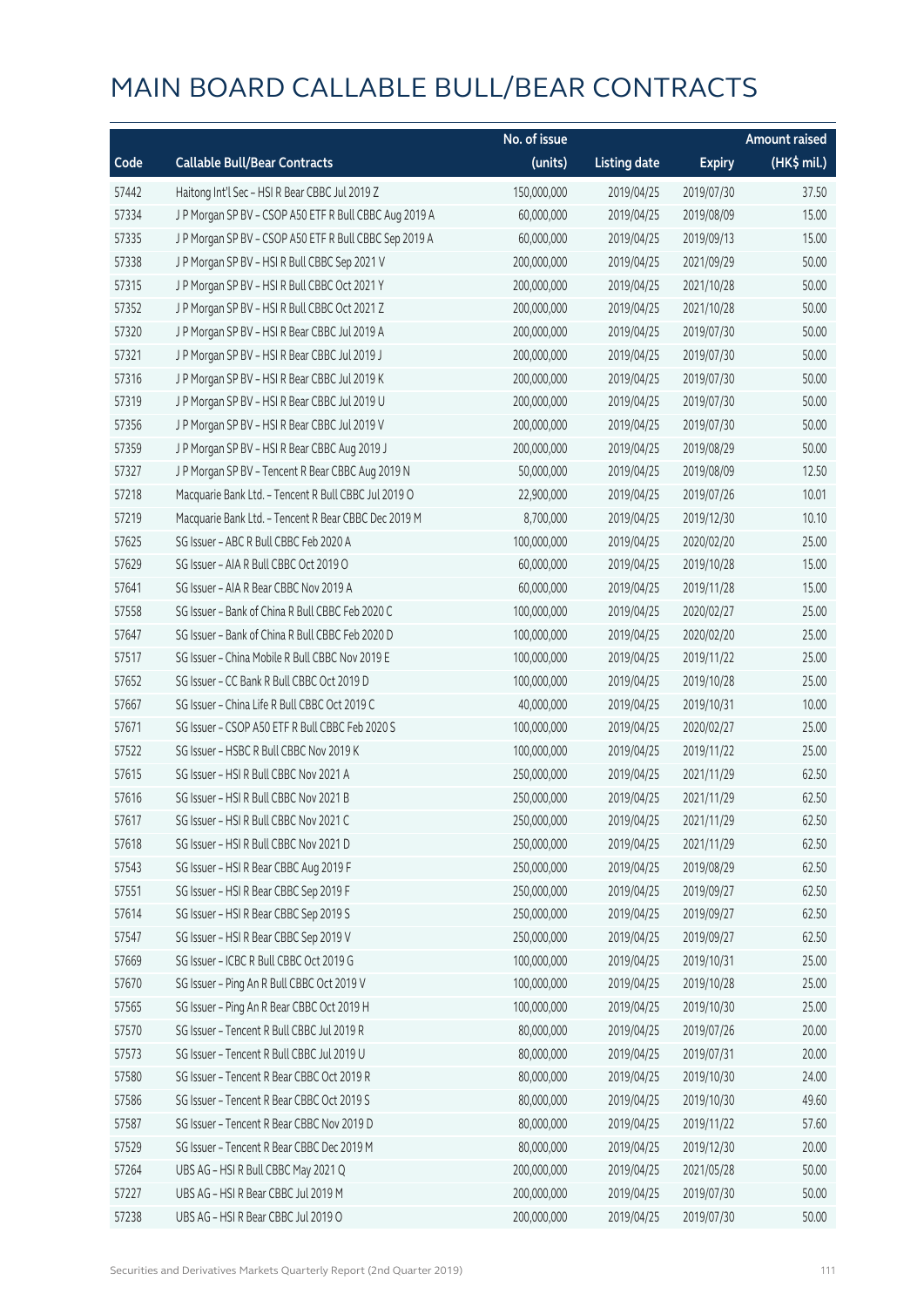|       |                                                              | No. of issue |                     |               | <b>Amount raised</b> |
|-------|--------------------------------------------------------------|--------------|---------------------|---------------|----------------------|
| Code  | <b>Callable Bull/Bear Contracts</b>                          | (units)      | <b>Listing date</b> | <b>Expiry</b> | (HK\$ mil.)          |
| 57241 | UBS AG - HSI R Bear CBBC Jul 2019 P                          | 200,000,000  | 2019/04/25          | 2019/07/30    | 50.00                |
| 57265 | UBS AG - Ping An R Bull CBBC Dec 2019 B                      | 100,000,000  | 2019/04/25          | 2019/12/09    | 25.00                |
| 57266 | UBS AG - Ping An R Bear CBBC Dec 2019 A                      | 100,000,000  | 2019/04/25          | 2019/12/09    | 25.00                |
| 57454 | Bank Vontobel - CC Bank R Bull CBBC Nov 2019 A               | 40,000,000   | 2019/04/25          | 2019/11/15    | 10.00                |
| 57453 | Bank Vontobel - China Life R Bull CBBC Nov 2019 C            | 80,000,000   | 2019/04/25          | 2019/11/15    | 20.00                |
| 57462 | Bank Vontobel - HSBC R Bull CBBC Nov 2019 C                  | 40,000,000   | 2019/04/25          | 2019/11/22    | 10.00                |
| 57451 | Bank Vontobel - Tencent R Bear CBBC Feb 2020 A               | 100,000,000  | 2019/04/25          | 2020/02/21    | 25.00                |
| 57695 | BNP Paribas Issuance B.V. - CSOP A50 R Bull CBBC Dec 2019 E  | 60,000,000   | 2019/04/26          | 2019/12/30    | 15.00                |
| 57706 | BNP Paribas Issuance B.V. - CSOP A50 ETF R Bear CBBC Oct19 G | 60,000,000   | 2019/04/26          | 2019/10/30    | 15.00                |
| 57727 | BNP Paribas Issuance B.V. - HSI R Bull CBBC Oct 2021 S       | 240,000,000  | 2019/04/26          | 2021/10/28    | 60.00                |
| 57722 | BNP Paribas Issuance B.V. - HSI R Bear CBBC Aug 2019 U       | 240,000,000  | 2019/04/26          | 2019/08/29    | 60.00                |
| 57684 | BNP Paribas Issuance B.V. - Tencent R Bull CBBC Dec 2019 F   | 50,000,000   | 2019/04/26          | 2019/12/30    | 12.50                |
| 57685 | BNP Paribas Issuance B.V. - Tencent R Bull CBBC Jan 2020 F   | 50,000,000   | 2019/04/26          | 2020/01/30    | 12.50                |
| 57694 | BNP Paribas Issuance B.V. - Tencent R Bear CBBC Oct 2019 E   | 50,000,000   | 2019/04/26          | 2019/10/30    | 17.50                |
| 57686 | BNP Paribas Issuance B.V. - Tencent R Bear CBBC Oct 2019 F   | 50,000,000   | 2019/04/26          | 2019/10/30    | 12.50                |
| 57688 | BNP Paribas Issuance B.V. - Tencent R Bear CBBC Nov 2019 H   | 50,000,000   | 2019/04/26          | 2019/11/28    | 12.50                |
| 58043 | Credit Suisse AG - China Mobile R Bull CBBC Jan 2020 A       | 70,000,000   | 2019/04/26          | 2020/01/30    | 17.50                |
| 58022 | Credit Suisse AG - CC Bank R Bull CBBC Jan 2020 C            | 70,000,000   | 2019/04/26          | 2020/01/24    | 17.50                |
| 58046 | Credit Suisse AG - Geely Auto R Bull CBBC Jan 2020 F         | 150,000,000  | 2019/04/26          | 2020/01/30    | 37.50                |
| 58054 | Credit Suisse AG - Geely Auto R Bear CBBC Jan 2020 D         | 100,000,000  | 2019/04/26          | 2020/01/30    | 25.00                |
| 58058 | Credit Suisse AG - HSI R Bull CBBC Sep 2021 V                | 200,000,000  | 2019/04/26          | 2021/09/29    | 50.00                |
| 58059 | Credit Suisse AG - HSI R Bull CBBC Oct 2021 P                | 200,000,000  | 2019/04/26          | 2021/10/28    | 50.00                |
| 58038 | Credit Suisse AG - HSI R Bear CBBC Sep 2019 X                | 200,000,000  | 2019/04/26          | 2019/09/27    | 50.00                |
| 58035 | Credit Suisse AG - ICBC R Bull CBBC Jan 2020 C               | 70,000,000   | 2019/04/26          | 2020/01/24    | 17.50                |
| 58037 | Credit Suisse AG - Ping An R Bull CBBC Dec 2019 X            | 80,000,000   | 2019/04/26          | 2019/12/30    | 20.00                |
| 58042 | Credit Suisse AG - Tencent R Bull CBBC Jan 2020 F            | 100,000,000  | 2019/04/26          | 2020/01/24    | 25.00                |
| 57672 | Goldman Sachs SP (Asia) - HSI R Bull CBBC Sep 2021 W         | 200,000,000  | 2019/04/26          | 2021/09/29    | 50.00                |
| 58060 | Goldman Sachs SP (Asia) - HSI R Bull CBBC Sep 2021 X         | 200,000,000  | 2019/04/26          | 2021/09/29    | 50.00                |
| 57683 | Goldman Sachs SP (Asia) - HSI R Bear CBBC Apr 2020 T         | 200,000,000  | 2019/04/26          | 2020/04/28    | 50.00                |
| 58072 | Goldman Sachs SP (Asia) - Ping An R Bull CBBC Dec 2019 R     | 100,000,000  | 2019/04/26          | 2019/12/31    | 25.00                |
| 58061 | Goldman Sachs SP (Asia) - Tencent R Bull CBBC Apr 2020 A     | 100,000,000  | 2019/04/26          | 2020/04/28    | 25.00                |
| 57770 | HK Bank - CSOP A50 ETF R Bull CBBC Oct 2019 G                | 40,000,000   | 2019/04/26          | 2019/10/08    | 10.00                |
| 57744 | HK Bank - A50 China R Bull CBBC Oct 2019 G                   | 40,000,000   | 2019/04/26          | 2019/10/08    | 10.00                |
| 57751 | HK Bank - Geely Auto R Bull CBBC Dec 2019 D                  | 40,000,000   | 2019/04/26          | 2019/12/23    | 10.00                |
| 57736 | HK Bank - HSI R Bull CBBC Jul 2020 D                         | 80,000,000   | 2019/04/26          | 2020/07/30    | 20.00                |
| 57881 | Haitong Int'l Sec - Geely Auto R Bull CBBC Jan 2020 A        | 110,000,000  | 2019/04/26          | 2020/01/09    | 27.50                |
| 57896 | Haitong Int'l Sec - Geely Auto R Bear CBBC Nov 2019 B        | 110,000,000  | 2019/04/26          | 2019/11/28    | 27.50                |
| 57866 | Haitong Int'l Sec - HSI R Bull CBBC Jul 2021 K               | 150,000,000  | 2019/04/26          | 2021/07/29    | 37.50                |
| 57863 | Haitong Int'l Sec - HSI R Bull CBBC Oct 2021 Z               | 150,000,000  | 2019/04/26          | 2021/10/28    | 37.50                |
| 57874 | Haitong Int'l Sec - HSI R Bear CBBC Jul 2019 C               | 150,000,000  | 2019/04/26          | 2019/07/30    | 37.50                |
| 57878 | Haitong Int'l Sec - HSI R Bear CBBC Jul 2019 G               | 150,000,000  | 2019/04/26          | 2019/07/30    | 37.50                |
| 57864 | Haitong Int'l Sec - Tencent R Bull CBBC Nov 2019 D           | 40,000,000   | 2019/04/26          | 2019/11/21    | 10.00                |
| 57831 | J P Morgan SP BV - HKEX R Bear CBBC Oct 2019 C               | 200,000,000  | 2019/04/26          | 2019/10/11    | 50.00                |
| 57771 | J P Morgan SP BV - HSI R Bull CBBC Oct 2021 A                | 200,000,000  | 2019/04/26          | 2021/10/28    | 50.00                |
| 57777 | J P Morgan SP BV - HSI R Bear CBBC Jul 2019 C                | 200,000,000  | 2019/04/26          | 2019/07/30    | 50.00                |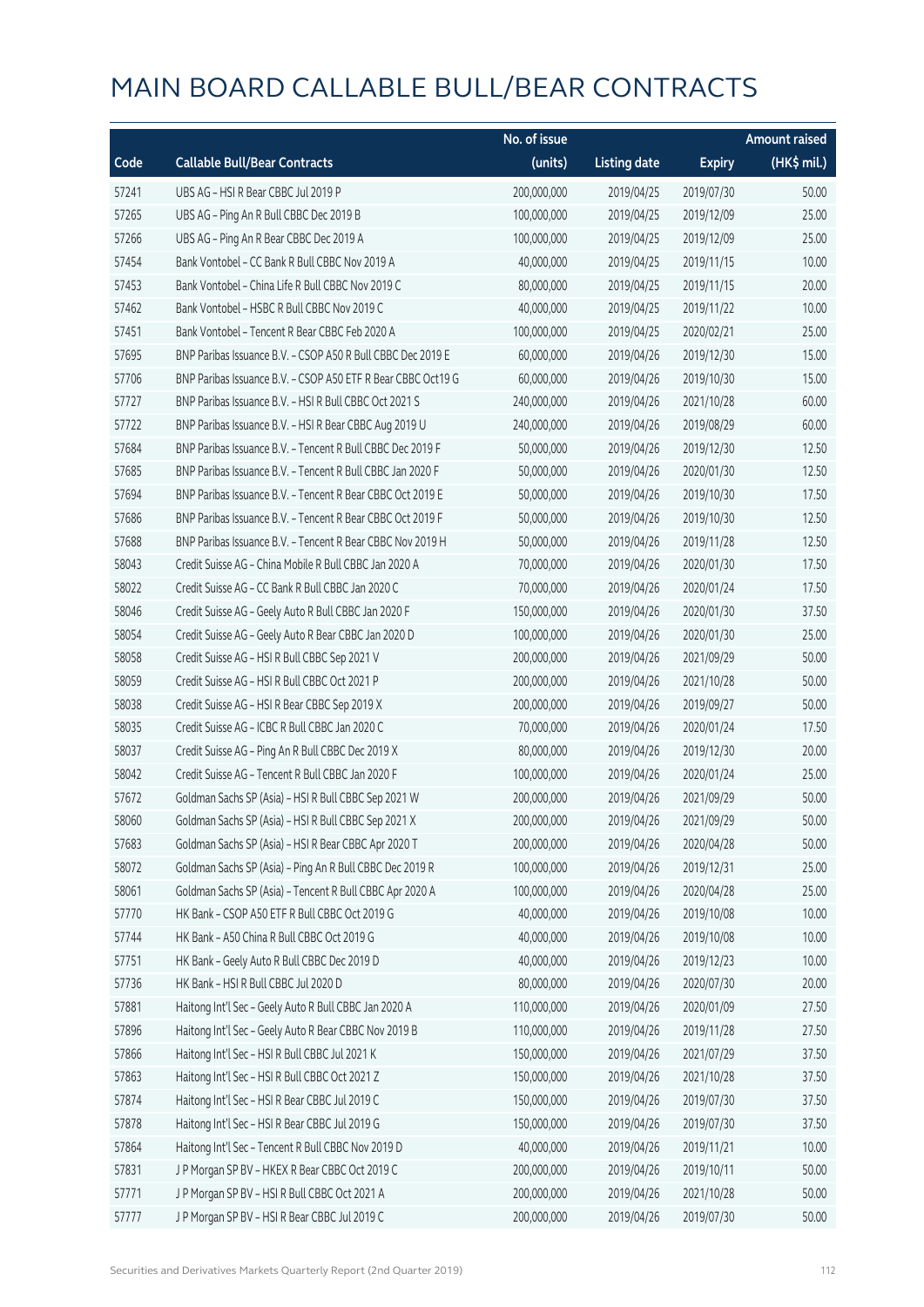|       |                                                            | No. of issue |                     |               | <b>Amount raised</b> |
|-------|------------------------------------------------------------|--------------|---------------------|---------------|----------------------|
| Code  | <b>Callable Bull/Bear Contracts</b>                        | (units)      | <b>Listing date</b> | <b>Expiry</b> | (HK\$ mil.)          |
| 57794 | J P Morgan SP BV - HSI R Bear CBBC Jul 2019 W              | 200,000,000  | 2019/04/26          | 2019/07/30    | 50.00                |
| 57798 | JP Morgan SP BV - Tencent R Bull CBBC Aug 2019 T           | 50,000,000   | 2019/04/26          | 2019/08/09    | 12.50                |
| 57803 | J P Morgan SP BV - Tencent R Bull CBBC Sep 2019 C          | 250,000,000  | 2019/04/26          | 2019/09/13    | 62.50                |
| 57807 | J P Morgan SP BV - Tencent R Bear CBBC Aug 2019 O          | 250,000,000  | 2019/04/26          | 2019/08/09    | 62.50                |
| 57826 | J P Morgan SP BV - Tencent R Bear CBBC Sep 2019 B          | 250,000,000  | 2019/04/26          | 2019/09/13    | 62.50                |
| 57902 | SG Issuer - CC Bank R Bear CBBC Oct 2019 A                 | 100,000,000  | 2019/04/26          | 2019/10/10    | 25.00                |
| 57973 | SG Issuer - CSOP A50 ETF R Bull CBBC Mar 2020 K            | 100,000,000  | 2019/04/26          | 2020/03/30    | 25.00                |
| 57970 | SG Issuer - CSOP A50 ETF R Bear CBBC Oct 2019 C            | 100,000,000  | 2019/04/26          | 2019/10/11    | 25.00                |
| 58017 | SG Issuer - Geely Auto R Bull CBBC Oct 2019 G              | 40,000,000   | 2019/04/26          | 2019/10/15    | 10.00                |
| 58021 | SG Issuer - Geely Auto R Bull CBBC Feb 2020 B              | 40,000,000   | 2019/04/26          | 2020/02/21    | 10.00                |
| 58018 | SG Issuer - Geely Auto R Bear CBBC Dec 2019 B              | 40,000,000   | 2019/04/26          | 2019/12/20    | 10.00                |
| 58004 | SG Issuer - Galaxy Ent R Bull CBBC Dec 2019 I              | 100,000,000  | 2019/04/26          | 2019/12/11    | 25.00                |
| 57905 | SG Issuer - HKEX R Bear CBBC Oct 2019 F                    | 50,000,000   | 2019/04/26          | 2019/10/10    | 12.50                |
| 57934 | SG Issuer - HSI R Bull CBBC Oct 2021 A                     | 250,000,000  | 2019/04/26          | 2021/10/28    | 62.50                |
| 57943 | SG Issuer - HSI R Bull CBBC Oct 2021 B                     | 250,000,000  | 2019/04/26          | 2021/10/28    | 62.50                |
| 57944 | SG Issuer - HSI R Bull CBBC Oct 2021 C                     | 250,000,000  | 2019/04/26          | 2021/10/28    | 62.50                |
| 57980 | SG Issuer - HSI R Bear CBBC Jul 2019 N                     | 250,000,000  | 2019/04/26          | 2019/07/30    | 62.50                |
| 58003 | SG Issuer - HSI R Bear CBBC Jul 2019 O                     | 250,000,000  | 2019/04/26          | 2019/07/30    | 62.50                |
| 57999 | SG Issuer - HSI R Bear CBBC Aug 2019 A                     | 250,000,000  | 2019/04/26          | 2019/08/29    | 62.50                |
| 57906 | SG Issuer - ICBC R Bull CBBC Oct 2019 H                    | 100,000,000  | 2019/04/26          | 2019/10/10    | 25.00                |
| 57913 | SG Issuer - Ping An R Bull CBBC Nov 2019 U                 | 100,000,000  | 2019/04/26          | 2019/11/13    | 25.00                |
| 57948 | SG Issuer - Tencent R Bull CBBC Jul 2019 Q                 | 80,000,000   | 2019/04/26          | 2019/07/30    | 20.00                |
| 57949 | SG Issuer - Tencent R Bull CBBC Jul 2019 S                 | 80,000,000   | 2019/04/26          | 2019/07/31    | 20.00                |
| 57921 | SG Issuer - Tencent R Bear CBBC Oct 2019 T                 | 80,000,000   | 2019/04/26          | 2019/10/31    | 20.00                |
| 57924 | SG Issuer - Tencent R Bear CBBC Nov 2019 L                 | 80,000,000   | 2019/04/26          | 2019/11/13    | 20.00                |
| 57929 | SG Issuer - Tencent R Bear CBBC Nov 2019 M                 | 80,000,000   | 2019/04/26          | 2019/11/28    | 20.00                |
| 57956 | SG Issuer - Tencent R Bear CBBC Apr 2020 A                 | 80,000,000   | 2019/04/26          | 2020/04/08    | 71.20                |
| 57728 | UBS AG - HSI R Bull CBBC May 2021 R                        | 200,000,000  | 2019/04/26          | 2021/05/28    | 50.00                |
| 57732 | UBS AG - HSI R Bull CBBC May 2021 S                        | 200,000,000  | 2019/04/26          | 2021/05/28    | 50.00                |
| 57734 | UBS AG - HSI R Bull CBBC May 2021 T                        | 200,000,000  | 2019/04/26          | 2021/05/28    | 50.00                |
| 57735 | UBS AG - HSI R Bear CBBC Jul 2019 R                        | 200,000,000  | 2019/04/26          | 2019/07/30    | 50.00                |
| 57861 | Bank Vontobel - Geely Auto R Bull CBBC Dec 2019 E          | 100,000,000  | 2019/04/26          | 2019/12/20    | 25.00                |
| 57859 | Bank Vontobel - Geely Auto R Bear CBBC Dec 2019 C          | 100,000,000  | 2019/04/26          | 2019/12/20    | 25.00                |
| 57858 | Bank Vontobel - HSI N Bull CBBC Dec 2020 H                 | 80,000,000   | 2019/04/26          | 2020/12/30    | 20.00                |
| 57857 | Bank Vontobel - Meituan Dianping R Bull CBBC Dec 2019 D    | 40,000,000   | 2019/04/26          | 2019/12/20    | 10.00                |
| 57837 | Bank Vontobel - Tencent R Bull CBBC Feb 2020 B             | 100,000,000  | 2019/04/26          | 2020/02/27    | 25.00                |
| 58111 | BOCI Asia Ltd. - CC Bank R Bull CBBC Nov 2019 A            | 80,000,000   | 2019/04/29          | 2019/11/20    | 20.24                |
| 58108 | BOCI Asia Ltd. - HKEX R Bull CBBC Dec 2019 B               | 200,000,000  | 2019/04/29          | 2019/12/18    | 50.40                |
| 58110 | BOCI Asia Ltd. - HKEX R Bear CBBC Dec 2019 B               | 200,000,000  | 2019/04/29          | 2019/12/18    | 50.00                |
| 58127 | BOCI Asia Ltd. - Ping An R Bull CBBC Nov 2019 A            | 70,000,000   | 2019/04/29          | 2019/11/20    | 17.64                |
| 58129 | BOCI Asia Ltd. - Ping An R Bear CBBC Nov 2019 A            | 70,000,000   | 2019/04/29          | 2019/11/20    | 17.64                |
| 58102 | BOCI Asia Ltd. - Tencent R Bull CBBC Nov 2019 B            | 200,000,000  | 2019/04/29          | 2019/11/20    | 50.00                |
| 58107 | BOCI Asia Ltd. - Tencent R Bear CBBC Nov 2019 B            | 200,000,000  | 2019/04/29          | 2019/11/20    | 50.00                |
| 58077 | BNP Paribas Issuance B.V. - CC Bank R Bull CBBC Sep 2019 F | 100,000,000  | 2019/04/29          | 2019/09/27    | 25.00                |
| 58080 | BNP Paribas Issuance B.V. - HSI R Bull CBBC Oct 2021 T     | 250,000,000  | 2019/04/29          | 2021/10/28    | 62.50                |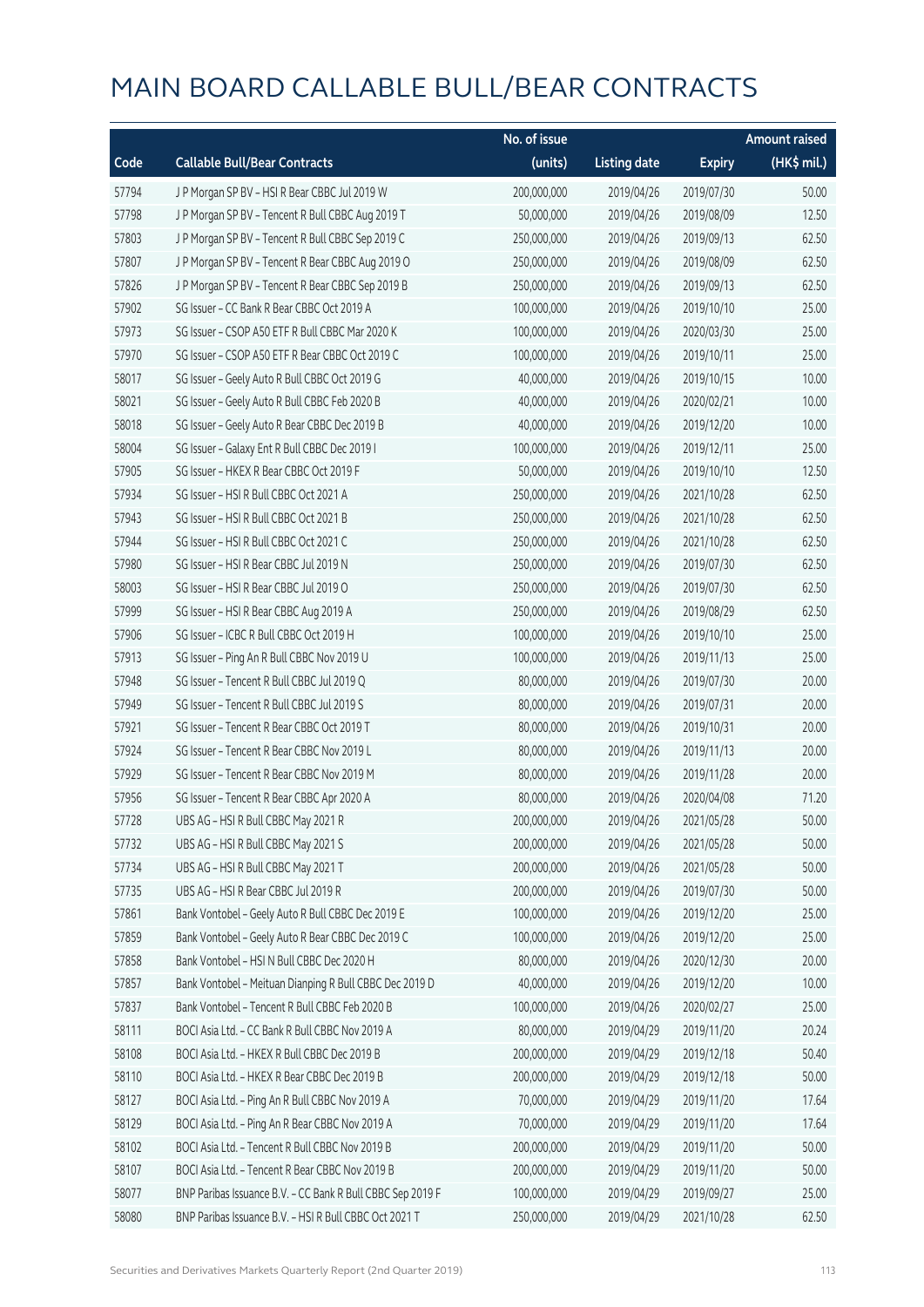|       |                                                             | No. of issue |                     |               | <b>Amount raised</b> |
|-------|-------------------------------------------------------------|--------------|---------------------|---------------|----------------------|
| Code  | <b>Callable Bull/Bear Contracts</b>                         | (units)      | <b>Listing date</b> | <b>Expiry</b> | (HK\$ mil.)          |
| 58082 | BNP Paribas Issuance B.V. - HSI R Bull CBBC Oct 2021 U      | 250,000,000  | 2019/04/29          | 2021/10/28    | 62.50                |
| 58086 | BNP Paribas Issuance B.V. - HSI R Bull CBBC Oct 2021 V      | 250,000,000  | 2019/04/29          | 2021/10/28    | 62.50                |
| 58131 | BNP Paribas Issuance B.V. - HSI R Bull CBBC Oct 2021 W      | 240,000,000  | 2019/04/29          | 2021/10/28    | 60.00                |
| 58364 | BNP Paribas Issuance B.V. - HSI R Bull CBBC Oct 2021 X      | 250,000,000  | 2019/04/29          | 2021/10/28    | 62.50                |
| 58095 | BNP Paribas Issuance B.V. - HSI R Bear CBBC Aug 2019 V      | 250,000,000  | 2019/04/29          | 2019/08/29    | 62.50                |
| 58100 | BNP Paribas Issuance B.V. - HSI R Bear CBBC Aug 2019 Z      | 250,000,000  | 2019/04/29          | 2019/08/29    | 62.50                |
| 58075 | BNP Paribas Issuance B.V. - Tencent R Bear CBBC Nov 2019 I  | 50,000,000   | 2019/04/29          | 2019/11/28    | 12.50                |
| 58376 | Credit Suisse AG - Geely Auto R Bull CBBC Jan 2020 G        | 150,000,000  | 2019/04/29          | 2020/01/24    | 37.50                |
| 58368 | Credit Suisse AG - HSI R Bull CBBC Sep 2021 W               | 200,000,000  | 2019/04/29          | 2021/09/29    | 50.00                |
| 58371 | Credit Suisse AG - HSI R Bull CBBC Oct 2021 Q               | 300,000,000  | 2019/04/29          | 2021/10/28    | 75.00                |
| 58380 | Credit Suisse AG - HSI R Bull CBBC Oct 2021 R               | 300,000,000  | 2019/04/29          | 2021/10/28    | 75.00                |
| 58388 | Credit Suisse AG - HSI R Bear CBBC Sep 2019 Y               | 200,000,000  | 2019/04/29          | 2019/09/27    | 50.00                |
| 58393 | Credit Suisse AG - HSI R Bear CBBC Oct 2019 Z               | 300,000,000  | 2019/04/29          | 2019/10/30    | 75.00                |
| 58377 | Credit Suisse AG - Tencent R Bear CBBC Feb 2020 A           | 100,000,000  | 2019/04/29          | 2020/02/27    | 25.00                |
| 58346 | Goldman Sachs SP (Asia) - AIA R Bull CBBC Nov 2019 T        | 100,000,000  | 2019/04/29          | 2019/11/15    | 25.00                |
| 58353 | Goldman Sachs SP (Asia) - CC Bank R Bear CBBC Nov 2019 A    | 100,000,000  | 2019/04/29          | 2019/11/28    | 25.00                |
| 58331 | Goldman Sachs SP (Asia) - Geely Auto R Bull CBBC Mar 2020 B | 100,000,000  | 2019/04/29          | 2020/03/09    | 25.00                |
| 58328 | Goldman Sachs SP (Asia) - HSBC R Bull CBBC Dec 2019 F       | 100,000,000  | 2019/04/29          | 2019/12/30    | 25.00                |
| 58089 | Goldman Sachs SP (Asia) - HSI R Bull CBBC Sep 2021 Y        | 200,000,000  | 2019/04/29          | 2021/09/29    | 50.00                |
| 58320 | Goldman Sachs SP (Asia) - HSI R Bear CBBC Apr 2020 U        | 200,000,000  | 2019/04/29          | 2020/04/28    | 50.00                |
| 58362 | Goldman Sachs SP (Asia) - ICBC R Bear CBBC Sep 2019 A       | 100,000,000  | 2019/04/29          | 2019/09/30    | 25.00                |
| 58307 | Goldman Sachs SP (Asia) - Tencent R Bull CBBC Dec 2019 K    | 100,000,000  | 2019/04/29          | 2019/12/31    | 25.00                |
| 58182 | HK Bank - China Mobile R Bear CBBC Oct 2019 C               | 40,000,000   | 2019/04/29          | 2019/10/28    | 10.00                |
| 58142 | HK Bank - HSI R Bull CBBC Jul 2020 E                        | 80,000,000   | 2019/04/29          | 2020/07/30    | 20.00                |
| 58154 | HK Bank - HSI R Bear CBBC Sep 2019 U                        | 80,000,000   | 2019/04/29          | 2019/09/27    | 20.00                |
| 58162 | HK Bank - HSI R Bear CBBC Sep 2019 V                        | 80,000,000   | 2019/04/29          | 2019/09/27    | 20.00                |
| 58163 | HK Bank - Tencent R Bear CBBC Oct 2019 J                    | 40,000,000   | 2019/04/29          | 2019/10/02    | 10.00                |
| 58265 | Haitong Int'l Sec - HSI R Bull CBBC Jul 2021 L              | 150,000,000  | 2019/04/29          | 2021/07/29    | 37.50                |
| 58296 | Haitong Int'l Sec - HSI R Bull CBBC Jul 2021 M              | 150,000,000  | 2019/04/29          | 2021/07/29    | 37.50                |
| 58271 | Haitong Int'l Sec - HSI R Bull CBBC Sep 2021 J              | 150,000,000  | 2019/04/29          | 2021/09/29    | 37.50                |
| 58301 | Haitong Int'l Sec - HSI R Bear CBBC Jul 2019 H              | 150,000,000  | 2019/04/29          | 2019/07/30    | 37.50                |
| 58306 | Haitong Int'l Sec - HSI R Bear CBBC Jul 2019 I              | 150,000,000  | 2019/04/29          | 2019/07/30    | 37.50                |
| 58227 | JP Morgan SP BV - HSIR Bull CBBC Oct 2021 B                 | 200,000,000  | 2019/04/29          | 2021/10/28    | 50.00                |
| 58234 | J P Morgan SP BV - HSI R Bull CBBC Oct 2021 C               | 200,000,000  | 2019/04/29          | 2021/10/28    | 50.00                |
| 58245 | J P Morgan SP BV - HSI R Bull CBBC Oct 2021 D               | 200,000,000  | 2019/04/29          | 2021/10/28    | 50.00                |
| 58261 | J P Morgan SP BV - HSI R Bear CBBC Aug 2019 K               | 200,000,000  | 2019/04/29          | 2019/08/29    | 50.00                |
| 58264 | J P Morgan SP BV - HSI R Bear CBBC Aug 2019 L               | 200,000,000  | 2019/04/29          | 2019/08/29    | 50.00                |
| 58226 | J P Morgan SP BV - Tencent R Bull CBBC Aug 2019 U           | 50,000,000   | 2019/04/29          | 2019/08/09    | 12.50                |
| 58191 | SG Issuer - HKEX R Bull CBBC Sep 2019 N                     | 50,000,000   | 2019/04/29          | 2019/09/27    | 12.50                |
| 58190 | SG Issuer - HSI R Bull CBBC Oct 2021 D                      | 250,000,000  | 2019/04/29          | 2021/10/28    | 62.50                |
| 58210 | SG Issuer - HSI R Bull CBBC Oct 2021 E                      | 250,000,000  | 2019/04/29          | 2021/10/28    | 62.50                |
| 58225 | SG Issuer - HSI R Bear CBBC Jul 2019 P                      | 250,000,000  | 2019/04/29          | 2019/07/30    | 62.50                |
| 58212 | SG Issuer - Sunny Optical R Bull CBBC Nov 2019 B            | 40,000,000   | 2019/04/29          | 2019/11/27    | 10.00                |
| 58209 | SG Issuer - Tencent R Bull CBBC Jul 2019 T                  | 80,000,000   | 2019/04/29          | 2019/07/30    | 20.00                |
| 58194 | SG Issuer - Tencent R Bull CBBC Aug 2019 B                  | 80,000,000   | 2019/04/29          | 2019/08/05    | 20.00                |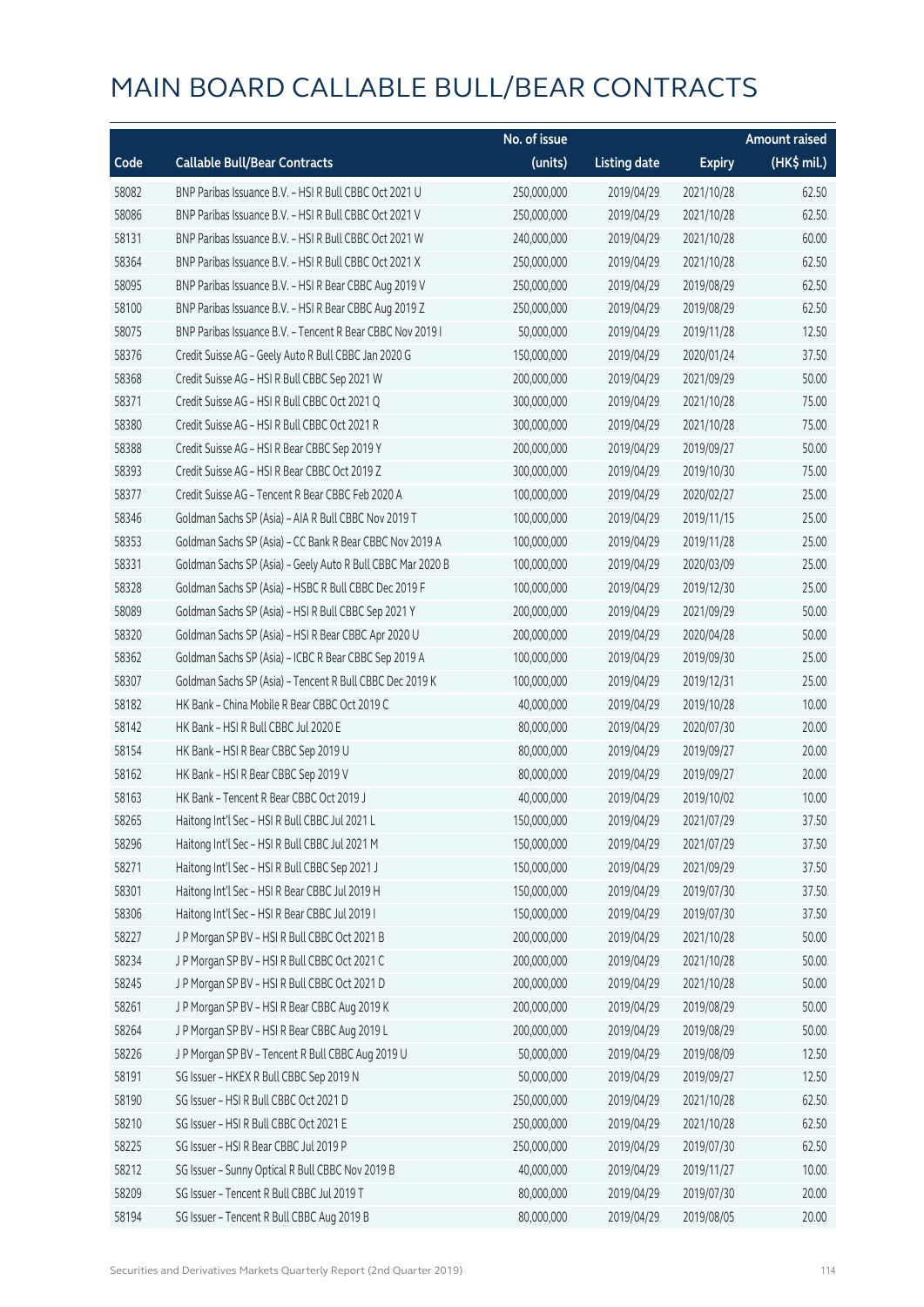|       |                                                              | No. of issue |                     |               | <b>Amount raised</b> |
|-------|--------------------------------------------------------------|--------------|---------------------|---------------|----------------------|
| Code  | <b>Callable Bull/Bear Contracts</b>                          | (units)      | <b>Listing date</b> | <b>Expiry</b> | (HK\$ mil.)          |
| 58224 | SG Issuer - Tencent R Bear CBBC Oct 2019 U                   | 80,000,000   | 2019/04/29          | 2019/10/29    | 20.00                |
| 58137 | UBS AG - HSI R Bull CBBC Sep 2021 E                          | 200,000,000  | 2019/04/29          | 2021/09/29    | 50.00                |
| 58140 | UBS AG - HSI R Bear CBBC Jul 2019 S                          | 200,000,000  | 2019/04/29          | 2019/07/30    | 50.00                |
| 58141 | UBS AG - Tencent R Bear CBBC Nov 2019 B                      | 200,000,000  | 2019/04/29          | 2019/11/18    | 50.00                |
| 58502 | BNP Paribas Issuance B.V. - HSI R Bull CBBC Oct 2021 Y       | 240,000,000  | 2019/04/30          | 2021/10/28    | 60.00                |
| 58520 | BNP Paribas Issuance B.V. - HSI R Bear CBBC Aug 2019 A       | 240,000,000  | 2019/04/30          | 2019/08/29    | 60.00                |
| 58604 | Credit Suisse AG - China Life R Bull CBBC Dec 2019 J         | 100,000,000  | 2019/04/30          | 2019/12/30    | 25.00                |
| 58609 | Credit Suisse AG - Geely Auto R Bear CBBC Dec 2019 F         | 100,000,000  | 2019/04/30          | 2019/12/20    | 25.00                |
| 58561 | Credit Suisse AG - HSI R Bull CBBC Sep 2021 X                | 200,000,000  | 2019/04/30          | 2021/09/29    | 50.00                |
| 58621 | Credit Suisse AG - HSI R Bull CBBC Sep 2021 Y                | 200,000,000  | 2019/04/30          | 2021/09/29    | 50.00                |
| 58588 | Credit Suisse AG - HSI R Bear CBBC Oct 2019 A                | 200,000,000  | 2019/04/30          | 2019/10/30    | 50.00                |
| 58615 | Credit Suisse AG - Ping An R Bear CBBC Feb 2020 A            | 60,000,000   | 2019/04/30          | 2020/02/27    | 15.00                |
| 58602 | Credit Suisse AG - Tencent R Bull CBBC Dec 2019 H            | 100,000,000  | 2019/04/30          | 2019/12/20    | 25.00                |
| 58496 | Bank of East Asia - CSOP A50 ETF R Bull CBBC Nov 2019 A      | 60,000,000   | 2019/04/30          | 2019/11/25    | 15.00                |
| 58461 | Bank of East Asia - Geely Auto R Bull CBBC Aug 2019 K        | 40,000,000   | 2019/04/30          | 2019/08/28    | 10.00                |
| 58462 | Bank of East Asia - Geely Auto R Bear CBBC Oct 2019 B        | 40,000,000   | 2019/04/30          | 2019/10/25    | 14.00                |
| 58475 | Bank of East Asia - Ping An R Bull CBBC Aug 2019 U           | 100,000,000  | 2019/04/30          | 2019/08/28    | 25.00                |
| 58442 | Bank of East Asia - Tencent R Bull CBBC Aug 2019 U           | 30,000,000   | 2019/04/30          | 2019/08/28    | 10.50                |
| 58457 | Bank of East Asia - Tencent R Bull CBBC Aug 2019 V           | 30,000,000   | 2019/04/30          | 2019/08/28    | 10.50                |
| 58458 | Bank of East Asia - Tencent R Bear CBBC Oct 2019 A           | 30,000,000   | 2019/04/30          | 2019/10/25    | 10.50                |
| 58662 | Goldman Sachs SP (Asia) - China Life R Bull CBBC Dec 2019 L  | 100,000,000  | 2019/04/30          | 2019/12/30    | 25.00                |
| 58674 | Goldman Sachs SP (Asia) - CSOP A50 ETF R Bull CBBC Jul 2019B | 100,000,000  | 2019/04/30          | 2019/07/31    | 25.00                |
| 58676 | Goldman Sachs SP (Asia) - Galaxy Ent R Bull CBBC Feb 2020 K  | 100,000,000  | 2019/04/30          | 2020/02/10    | 25.00                |
| 58661 | Goldman Sachs SP (Asia) - HKEX R Bull CBBC Sep 2019 C        | 100,000,000  | 2019/04/30          | 2019/09/30    | 25.00                |
| 58438 | Goldman Sachs SP (Asia) - HSI R Bull CBBC Sep 2021 C         | 200,000,000  | 2019/04/30          | 2021/09/29    | 50.00                |
| 58432 | Goldman Sachs SP (Asia) - HSI R Bull CBBC Sep 2021 Z         | 200,000,000  | 2019/04/30          | 2021/09/29    | 50.00                |
| 58675 | Goldman Sachs SP (Asia) - Ping An R Bull CBBC Nov 2019 E     | 100,000,000  | 2019/04/30          | 2019/11/28    | 25.00                |
| 58657 | Goldman Sachs SP (Asia) - Tencent R Bull CBBC Jul 2019 V     | 100,000,000  | 2019/04/30          | 2019/07/31    | 25.00                |
| 58439 | HK Bank - HSI R Bull CBBC Jul 2020 F                         | 80,000,000   | 2019/04/30          | 2020/07/30    | 20.00                |
| 58440 | HK Bank - Tencent R Bull CBBC Sep 2019 L                     | 50,000,000   | 2019/04/30          | 2019/09/26    | 12.50                |
| 58723 | Haitong Int'l Sec - Tencent R Bull CBBC Oct 2019 J           | 40,000,000   | 2019/04/30          | 2019/10/17    | 10.00                |
| 58725 | Haitong Int'l Sec - Tencent R Bear CBBC Oct 2019 L           | 40,000,000   | 2019/04/30          | 2019/10/30    | 15.64                |
| 58726 | Haitong Int'l Sec - Tencent R Bear CBBC Nov 2019 M           | 40,000,000   | 2019/04/30          | 2019/11/15    | 17.80                |
| 58727 | Haitong Int'l Sec - Tencent R Bear CBBC Nov 2019 N           | 40,000,000   | 2019/04/30          | 2019/11/18    | 19.84                |
| 58629 | J P Morgan SP BV - HSI R Bull CBBC Oct 2021 H                | 200,000,000  | 2019/04/30          | 2021/10/28    | 50.00                |
| 58630 | J P Morgan SP BV - HSI R Bull CBBC Oct 2021 I                | 200,000,000  | 2019/04/30          | 2021/10/28    | 50.00                |
| 58631 | J P Morgan SP BV - HSI R Bull CBBC Oct 2021 O                | 200,000,000  | 2019/04/30          | 2021/10/28    | 50.00                |
| 58639 | J P Morgan SP BV - HSI R Bear CBBC Aug 2019 A                | 200,000,000  | 2019/04/30          | 2019/08/29    | 50.00                |
| 58637 | J P Morgan SP BV - HSI R Bear CBBC Aug 2019 P                | 200,000,000  | 2019/04/30          | 2019/08/29    | 50.00                |
| 58638 | J P Morgan SP BV - HSI R Bear CBBC Aug 2019 Q                | 200,000,000  | 2019/04/30          | 2019/08/29    | 50.00                |
| 58700 | SG Issuer - China Mobile R Bull CBBC Nov 2019 F              | 100,000,000  | 2019/04/30          | 2019/11/28    | 25.00                |
| 58711 | SG Issuer - China Mobile R Bear CBBC Oct 2019 D              | 100,000,000  | 2019/04/30          | 2019/10/30    | 25.00                |
| 58698 | SG Issuer - China Life R Bear CBBC Oct 2019 C                | 40,000,000   | 2019/04/30          | 2019/10/22    | 10.00                |
| 58691 | SG Issuer - A50 China R Bull CBBC Mar 2020 D                 | 80,000,000   | 2019/04/30          | 2020/03/30    | 20.00                |
| 58706 | SG Issuer - HKEX R Bull CBBC Sep 2019 O                      | 50,000,000   | 2019/04/30          | 2019/09/23    | 12.50                |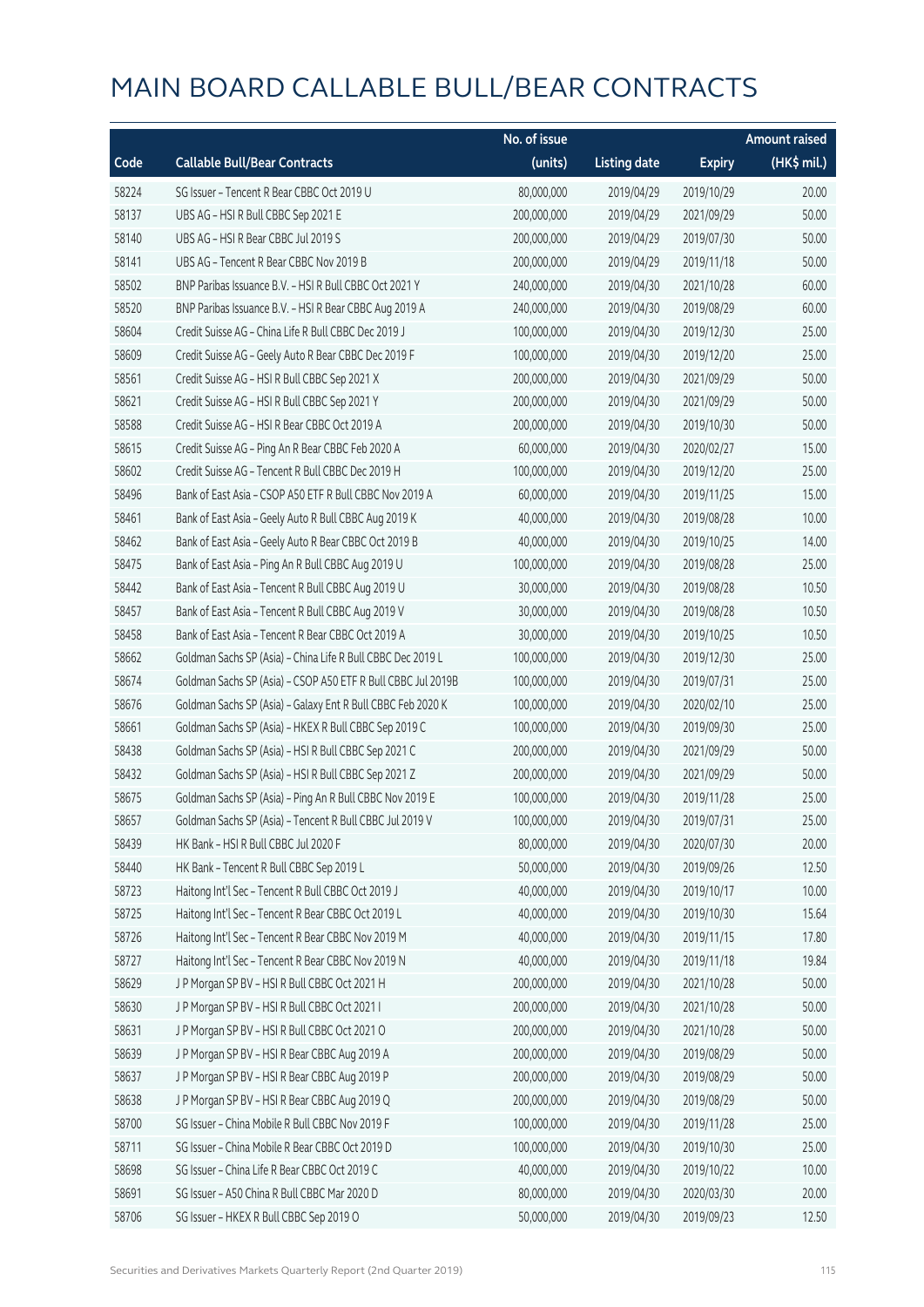|       |                                                              | No. of issue |                     |               | <b>Amount raised</b> |
|-------|--------------------------------------------------------------|--------------|---------------------|---------------|----------------------|
| Code  | <b>Callable Bull/Bear Contracts</b>                          | (units)      | <b>Listing date</b> | <b>Expiry</b> | (HK\$ mil.)          |
| 58712 | SG Issuer - HKEX R Bull CBBC Sep 2019 P                      | 50,000,000   | 2019/04/30          | 2019/09/23    | 12.50                |
| 58684 | SG Issuer - HSI R Bull CBBC Nov 2021 E                       | 250,000,000  | 2019/04/30          | 2021/11/29    | 62.50                |
| 58689 | SG Issuer - HSI R Bull CBBC Nov 2021 F                       | 250,000,000  | 2019/04/30          | 2021/11/29    | 62.50                |
| 58721 | SG Issuer - HSI R Bear CBBC Aug 2019 Y                       | 250,000,000  | 2019/04/30          | 2019/08/29    | 62.50                |
| 58713 | SG Issuer - PetroChina R Bull CBBC Nov 2019 B                | 40,000,000   | 2019/04/30          | 2019/11/28    | 10.00                |
| 58709 | SG Issuer - Ping An R Bear CBBC Oct 2019 I                   | 100,000,000  | 2019/04/30          | 2019/10/30    | 25.00                |
| 58722 | SG Issuer - Tencent R Bull CBBC Aug 2019 C                   | 80,000,000   | 2019/04/30          | 2019/08/05    | 20.00                |
| 58715 | SG Issuer - Tencent R Bull CBBC Aug 2019 D                   | 80,000,000   | 2019/04/30          | 2019/08/28    | 20.00                |
| 58717 | SG Issuer - Tencent R Bear CBBC Oct 2019 V                   | 80,000,000   | 2019/04/30          | 2019/10/30    | 20.00                |
| 58527 | UBS AG - HSI R Bull CBBC Sep 2021 F                          | 200,000,000  | 2019/04/30          | 2021/09/29    | 50.00                |
| 58552 | UBS AG - HSI R Bull CBBC Sep 2021 G                          | 200,000,000  | 2019/04/30          | 2021/09/29    | 50.00                |
| 58554 | UBS AG - HSI R Bull CBBC Sep 2021 H                          | 200,000,000  | 2019/04/30          | 2021/09/29    | 50.00                |
| 58539 | UBS AG - HSI R Bear CBBC Jul 2019 C                          | 200,000,000  | 2019/04/30          | 2019/07/30    | 50.00                |
| 58532 | UBS AG - HSI R Bear CBBC Jul 2019 Z                          | 200,000,000  | 2019/04/30          | 2019/07/30    | 50.00                |
| 58644 | Bank Vontobel - Sinopec Corp R Bear CBBC Dec 2019 B          | 40,000,000   | 2019/04/30          | 2019/12/20    | 10.00                |
| 58654 | Bank Vontobel - Galaxy Ent R Bear CBBC Dec 2019 A            | 40,000,000   | 2019/04/30          | 2019/12/20    | 10.00                |
| 58641 | Bank Vontobel - PetroChina R Bear CBBC Dec 2019 B            | 40,000,000   | 2019/04/30          | 2019/12/20    | 10.00                |
| 58795 | BOCI Asia Ltd. - China Mobile R Bull CBBC Oct 2019 A         | 70,000,000   | 2019/05/02          | 2019/10/28    | 17.92                |
| 58792 | BOCI Asia Ltd. - HSBC R Bull CBBC Oct 2019 B                 | 70,000,000   | 2019/05/02          | 2019/10/28    | 17.78                |
| 58799 | BOCI Asia Ltd. - HSI R Bull CBBC Sep 2020 D                  | 150,000,000  | 2019/05/02          | 2020/09/29    | 37.80                |
| 58797 | BOCI Asia Ltd. - HSI R Bull CBBC Sep 2020 Z                  | 150,000,000  | 2019/05/02          | 2020/09/29    | 39.60                |
| 58800 | BOCI Asia Ltd. - HSI R Bear CBBC Aug 2019 A                  | 150,000,000  | 2019/05/02          | 2019/08/29    | 37.50                |
| 58801 | BOCI Asia Ltd. - HSI R Bear CBBC Aug 2019 B                  | 150,000,000  | 2019/05/02          | 2019/08/29    | 37.50                |
| 58796 | BOCI Asia Ltd. - Ping An R Bull CBBC Oct 2019 A              | 70,000,000   | 2019/05/02          | 2019/10/28    | 17.50                |
| 58793 | BOCI Asia Ltd. - Tencent R Bull CBBC Oct 2019 A              | 200,000,000  | 2019/05/02          | 2019/10/28    | 50.80                |
| 58794 | BOCI Asia Ltd. - Tencent R Bear CBBC Oct 2019 A              | 200,000,000  | 2019/05/02          | 2019/10/28    | 50.20                |
| 58747 | BNP Paribas Issuance B.V. - HSI R Bull CBBC Oct 2021 B       | 240,000,000  | 2019/05/02          | 2021/10/28    | 60.00                |
| 58729 | BNP Paribas Issuance B.V. - HSI R Bull CBBC Oct 2021 Z       | 250,000,000  | 2019/05/02          | 2021/10/28    | 62.50                |
| 58728 | BNP Paribas Issuance B.V. - HSI R Bear CBBC Aug 2019 B       | 250,000,000  | 2019/05/02          | 2019/08/29    | 62.50                |
| 58733 | BNP Paribas Issuance B.V. - HSI R Bear CBBC Aug 2019 C       | 250,000,000  | 2019/05/02          | 2019/08/29    | 62.50                |
| 58734 | BNP Paribas Issuance B.V. - HSI R Bear CBBC Aug 2019 D       | 250,000,000  | 2019/05/02          | 2019/08/29    | 62.50                |
| 58749 | BNP Paribas Issuance B.V. - HSI R Bear CBBC Aug 2019 K       | 240,000,000  | 2019/05/02          | 2019/08/29    | 60.00                |
| 58827 | Credit Suisse AG - Geely Auto R Bear CBBC Dec 2019 G         | 100,000,000  | 2019/05/02          | 2019/12/13    | 25.00                |
| 58804 | Credit Suisse AG - HSI R Bull CBBC Sep 2021 Z                | 200,000,000  | 2019/05/02          | 2021/09/29    | 50.00                |
| 58802 | Credit Suisse AG - HSI R Bull CBBC Nov 2021 A                | 200,000,000  | 2019/05/02          | 2021/11/29    | 50.00                |
| 58808 | Credit Suisse AG - HSI R Bear CBBC Sep 2019 B                | 200,000,000  | 2019/05/02          | 2019/09/27    | 50.00                |
| 58815 | Credit Suisse AG - HSI R Bear CBBC Sep 2019 D                | 200,000,000  | 2019/05/02          | 2019/09/27    | 50.00                |
| 58817 | Credit Suisse AG - HSI R Bear CBBC Sep 2019 F                | 200,000,000  | 2019/05/02          | 2019/09/27    | 50.00                |
| 58889 | Goldman Sachs SP (Asia) - China Mobile R Bear CBBC Sep 2019A | 80,000,000   | 2019/05/02          | 2019/09/30    | 20.00                |
| 58885 | Goldman Sachs SP (Asia) - HKEX R Bear CBBC Aug 2019 A        | 80,000,000   | 2019/05/02          | 2019/08/02    | 20.00                |
| 58732 | Goldman Sachs SP (Asia) - HSI R Bull CBBC Sep 2021 D         | 200,000,000  | 2019/05/02          | 2021/09/29    | 50.00                |
| 58865 | Goldman Sachs SP (Asia) - HSI R Bear CBBC Apr 2020 D         | 200,000,000  | 2019/05/02          | 2020/04/28    | 50.00                |
| 58866 | Goldman Sachs SP (Asia) - HSI R Bear CBBC Apr 2020 F         | 200,000,000  | 2019/05/02          | 2020/04/28    | 50.00                |
| 58864 | Goldman Sachs SP (Asia) - HSI R Bear CBBC Apr 2020 Y         | 200,000,000  | 2019/05/02          | 2020/04/28    | 50.00                |
| 58881 | Goldman Sachs SP (Asia) - Tencent R Bull CBBC Aug 2019 A     | 100,000,000  | 2019/05/02          | 2019/08/02    | 25.00                |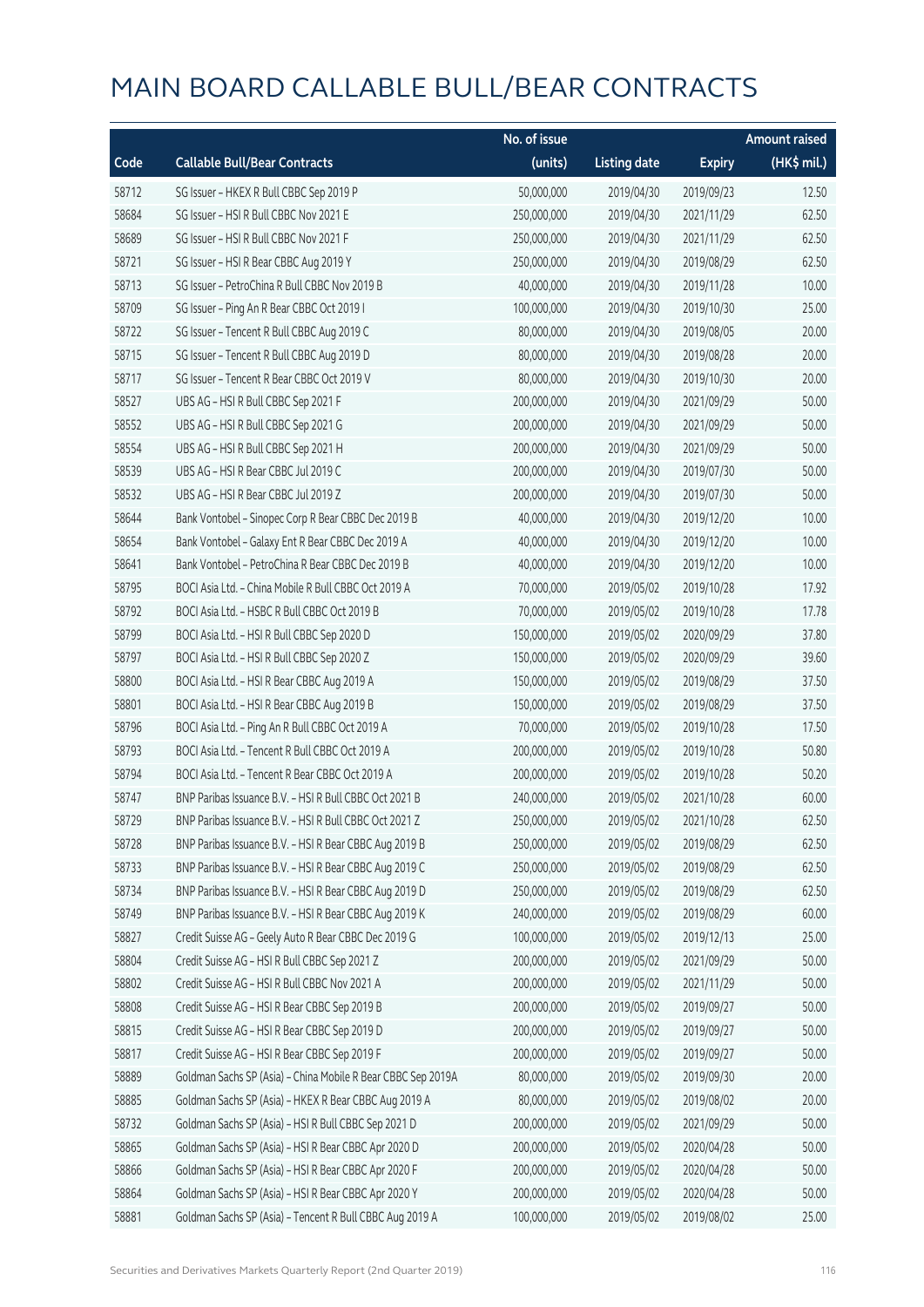|       |                                                          | No. of issue |                     |               | Amount raised |
|-------|----------------------------------------------------------|--------------|---------------------|---------------|---------------|
| Code  | <b>Callable Bull/Bear Contracts</b>                      | (units)      | <b>Listing date</b> | <b>Expiry</b> | $(HK\$ mil.)  |
| 58872 | Goldman Sachs SP (Asia) - Tencent R Bear CBBC Aug 2019 A | 80,000,000   | 2019/05/02          | 2019/08/02    | 20.00         |
| 58883 | Goldman Sachs SP (Asia) - Tencent R Bear CBBC Aug 2019 B | 80,000,000   | 2019/05/02          | 2019/08/02    | 20.00         |
| 58737 | HK Bank - China Mobile R Bull CBBC Dec 2019 A            | 60,000,000   | 2019/05/02          | 2019/12/09    | 15.00         |
| 58743 | HK Bank - HSCEI R Bear CBBC Sep 2019 E                   | 50,000,000   | 2019/05/02          | 2019/09/27    | 12.50         |
| 58735 | HK Bank - HSI R Bull CBBC Jul 2020 G                     | 150,000,000  | 2019/05/02          | 2020/07/30    | 37.50         |
| 58741 | HK Bank - HSI R Bear CBBC Sep 2019 W                     | 80,000,000   | 2019/05/02          | 2019/09/27    | 20.00         |
| 58739 | HK Bank - ICBC R Bull CBBC Nov 2019 B                    | 60,000,000   | 2019/05/02          | 2019/11/25    | 15.00         |
| 58736 | HK Bank - Tencent R Bear CBBC Sep 2019 S                 | 40,000,000   | 2019/05/02          | 2019/09/09    | 10.00         |
| 58920 | Haitong Int'l Sec - China Mobile R Bear CBBC Nov 2019 B  | 60,000,000   | 2019/05/02          | 2019/11/18    | 15.00         |
| 58891 | Haitong Int'l Sec - HSI R Bull CBBC Jul 2021 N           | 150,000,000  | 2019/05/02          | 2021/07/29    | 37.50         |
| 58893 | Haitong Int'l Sec - HSI R Bull CBBC Jul 2021 O           | 150,000,000  | 2019/05/02          | 2021/07/29    | 37.50         |
| 58914 | Haitong Int'l Sec - HSI R Bull CBBC Sep 2021 K           | 150,000,000  | 2019/05/02          | 2021/09/29    | 37.50         |
| 58907 | Haitong Int'l Sec - HSI R Bear CBBC Aug 2019 W           | 150,000,000  | 2019/05/02          | 2019/08/29    | 37.50         |
| 58917 | Haitong Int'l Sec - HSI R Bear CBBC Aug 2019 X           | 150,000,000  | 2019/05/02          | 2019/08/29    | 37.50         |
| 58918 | Haitong Int'l Sec - HSI R Bear CBBC Aug 2019 Y           | 150,000,000  | 2019/05/02          | 2019/08/29    | 37.50         |
| 58898 | Haitong Int'l Sec - Tencent R Bear CBBC Nov 2019 O       | 40,000,000   | 2019/05/02          | 2019/11/27    | 10.00         |
| 58791 | JP Morgan SP BV - HKEX R Bear CBBC Oct 2019 D            | 200,000,000  | 2019/05/02          | 2019/10/18    | 50.00         |
| 58772 | JP Morgan SP BV - HSIR Bull CBBC Oct 2021 J              | 200,000,000  | 2019/05/02          | 2021/10/28    | 50.00         |
| 58786 | J P Morgan SP BV - HSI R Bull CBBC Oct 2021 K            | 200,000,000  | 2019/05/02          | 2021/10/28    | 50.00         |
| 58761 | J P Morgan SP BV - HSI R Bull CBBC Oct 2021 P            | 200,000,000  | 2019/05/02          | 2021/10/28    | 50.00         |
| 58780 | JP Morgan SP BV - HSIR Bull CBBC Oct 2021 T              | 200,000,000  | 2019/05/02          | 2021/10/28    | 50.00         |
| 58781 | J P Morgan SP BV - HSI R Bear CBBC Aug 2019 B            | 200,000,000  | 2019/05/02          | 2019/08/29    | 50.00         |
| 58788 | J P Morgan SP BV - HSI R Bear CBBC Aug 2019 D            | 200,000,000  | 2019/05/02          | 2019/08/29    | 50.00         |
| 58789 | J P Morgan SP BV - HSI R Bear CBBC Aug 2019 E            | 200,000,000  | 2019/05/02          | 2019/08/29    | 50.00         |
| 58790 | J P Morgan SP BV - Tencent R Bull CBBC Sep 2019 D        | 250,000,000  | 2019/05/02          | 2019/09/13    | 62.50         |
| 58856 | SG Issuer - CSOP A50 ETF R Bull CBBC Feb 2020 T          | 100,000,000  | 2019/05/02          | 2020/02/27    | 25.00         |
| 58857 | SG Issuer - A50 China R Bull CBBC Feb 2020 L             | 80,000,000   | 2019/05/02          | 2020/02/27    | 20.00         |
| 58845 | SG Issuer - HKEX R Bull CBBC Oct 2019 L                  | 50,000,000   | 2019/05/02          | 2019/10/28    | 12.50         |
| 58843 | SG Issuer - HSI R Bull CBBC Oct 2021 F                   | 250,000,000  | 2019/05/02          | 2021/10/28    | 62.50         |
| 58862 | SG Issuer - HSI R Bull CBBC Oct 2021 G                   | 250,000,000  | 2019/05/02          | 2021/10/28    | 62.50         |
| 58863 | SG Issuer - HSI R Bull CBBC Nov 2021 G                   | 250,000,000  | 2019/05/02          | 2021/11/29    | 62.50         |
| 58858 | SG Issuer - HSI R Bear CBBC Aug 2019 E                   | 250,000,000  | 2019/05/02          | 2019/08/29    | 62.50         |
| 58859 | SG Issuer - HSI R Bear CBBC Aug 2019 I                   | 250,000,000  | 2019/05/02          | 2019/08/29    | 62.50         |
| 58860 | SG Issuer - HSI R Bear CBBC Oct 2019 T                   | 250,000,000  | 2019/05/02          | 2019/10/30    | 62.50         |
| 58851 | SG Issuer - Sands China R Bull CBBC Jan 2020 B           | 80,000,000   | 2019/05/02          | 2020/01/30    | 20.00         |
| 58861 | SG Issuer - Tencent R Bear CBBC Dec 2019 N               | 80,000,000   | 2019/05/02          | 2019/12/30    | 20.00         |
| 58751 | UBS AG - HSI R Bull CBBC Sep 2021 I                      | 200,000,000  | 2019/05/02          | 2021/09/29    | 50.00         |
| 58754 | UBS AG - HSI R Bull CBBC Sep 2021 J                      | 200,000,000  | 2019/05/02          | 2021/09/29    | 50.00         |
| 58756 | UBS AG - HSI R Bear CBBC Aug 2019 G                      | 200,000,000  | 2019/05/02          | 2019/08/29    | 50.00         |
| 58757 | UBS AG - HSI R Bear CBBC Aug 2019 H                      | 200,000,000  | 2019/05/02          | 2019/08/29    | 50.00         |
| 58760 | UBS AG - HSI R Bear CBBC Aug 2019 I                      | 200,000,000  | 2019/05/02          | 2019/08/29    | 50.00         |
| 58835 | Bank Vontobel - AIA R Bull CBBC Dec 2019 C               | 40,000,000   | 2019/05/02          | 2019/12/20    | 10.00         |
| 58841 | Bank Vontobel - China Mobile R Bull CBBC Dec 2019 A      | 40,000,000   | 2019/05/02          | 2019/12/20    | 10.00         |
| 58839 | Bank Vontobel - China Mobile R Bear CBBC Dec 2019 C      | 40,000,000   | 2019/05/02          | 2019/12/20    | 10.00         |
| 58842 | Bank Vontobel - Geely Auto R Bear CBBC Dec 2019 D        | 100,000,000  | 2019/05/02          | 2019/12/20    | 25.00         |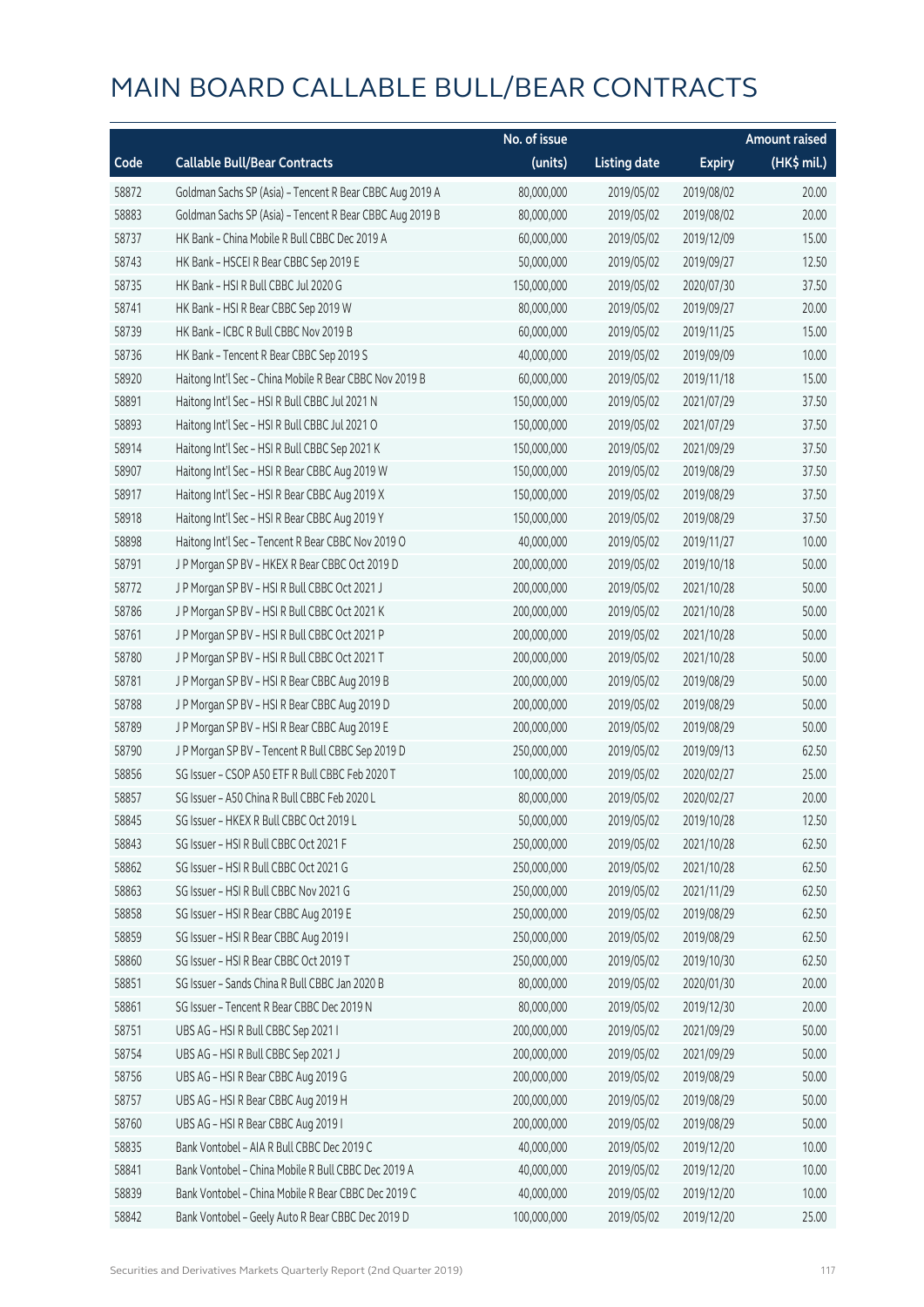|       |                                                              | No. of issue |                     |               | <b>Amount raised</b>  |
|-------|--------------------------------------------------------------|--------------|---------------------|---------------|-----------------------|
| Code  | <b>Callable Bull/Bear Contracts</b>                          | (units)      | <b>Listing date</b> | <b>Expiry</b> | $(HK\frac{1}{2}mil.)$ |
| 58832 | Bank Vontobel - HSI R Bull CBBC Mar 2021 U                   | 80,000,000   | 2019/05/02          | 2021/03/30    | 20.00                 |
| 58833 | Bank Vontobel - Ping An R Bear CBBC Dec 2019 C               | 40,000,000   | 2019/05/02          | 2019/12/20    | 10.00                 |
| 59021 | BNP Paribas Issuance B.V. - HSI R Bull CBBC Oct 2021 C       | 250,000,000  | 2019/05/03          | 2021/10/28    | 62.50                 |
| 59028 | BNP Paribas Issuance B.V. - HSI R Bull CBBC Oct 2021 D       | 240,000,000  | 2019/05/03          | 2021/10/28    | 60.00                 |
| 59024 | BNP Paribas Issuance B.V. - HSI R Bear CBBC Aug 2019 L       | 250,000,000  | 2019/05/03          | 2019/08/29    | 62.50                 |
| 59025 | BNP Paribas Issuance B.V. - HSI R Bear CBBC Aug 2019 M       | 250,000,000  | 2019/05/03          | 2019/08/29    | 62.50                 |
| 59026 | BNP Paribas Issuance B.V. - HSI R Bear CBBC Aug 2019 N       | 250,000,000  | 2019/05/03          | 2019/08/29    | 62.50                 |
| 59027 | BNP Paribas Issuance B.V. - HSI R Bear CBBC Aug 2019 O       | 240,000,000  | 2019/05/03          | 2019/08/29    | 60.00                 |
| 59030 | BNP Paribas Issuance B.V. - Tencent R Bull CBBC Jan 2020 G   | 50,000,000   | 2019/05/03          | 2020/01/30    | 12.50                 |
| 59031 | BNP Paribas Issuance B.V. - Tencent R Bear CBBC Oct 2019 G   | 50,000,000   | 2019/05/03          | 2019/10/30    | 12.50                 |
| 59033 | BNP Paribas Issuance B.V. - Tencent R Bear CBBC Oct 2019 H   | 50,000,000   | 2019/05/03          | 2019/10/30    | 12.50                 |
| 59032 | BNP Paribas Issuance B.V. - Tencent R Bear CBBC Nov 2019 E   | 50,000,000   | 2019/05/03          | 2019/11/28    | 12.50                 |
| 58989 | Credit Suisse AG - Geely Auto R Bear CBBC Jan 2020 E         | 80,000,000   | 2019/05/03          | 2020/01/30    | 20.00                 |
| 58985 | Credit Suisse AG - HSI R Bull CBBC Jul 2021 U                | 200,000,000  | 2019/05/03          | 2021/07/29    | 50.00                 |
| 58987 | Credit Suisse AG - HSI R Bull CBBC Jul 2021 V                | 200,000,000  | 2019/05/03          | 2021/07/29    | 50.00                 |
| 59002 | Credit Suisse AG - HSI R Bull CBBC Sep 2021 A                | 200,000,000  | 2019/05/03          | 2021/09/29    | 50.00                 |
| 59005 | Credit Suisse AG - HSI R Bear CBBC Sep 2019 M                | 200,000,000  | 2019/05/03          | 2019/09/27    | 50.00                 |
| 59006 | Credit Suisse AG - HSI R Bear CBBC Oct 2019 E                | 200,000,000  | 2019/05/03          | 2019/10/30    | 50.00                 |
| 59012 | Credit Suisse AG - HSI R Bear CBBC Oct 2019 F                | 200,000,000  | 2019/05/03          | 2019/10/30    | 50.00                 |
| 58986 | Credit Suisse AG - Ping An R Bull CBBC Nov 2019 T            | 80,000,000   | 2019/05/03          | 2019/11/28    | 20.00                 |
| 59020 | Credit Suisse AG - Ping An R Bear CBBC Dec 2019 K            | 60,000,000   | 2019/05/03          | 2019/12/06    | 15.00                 |
| 58988 | Credit Suisse AG - Tencent R Bull CBBC Dec 2019 K            | 100,000,000  | 2019/05/03          | 2019/12/13    | 25.00                 |
| 59019 | Credit Suisse AG - Tencent R Bear CBBC Dec 2019 X            | 100,000,000  | 2019/05/03          | 2019/12/06    | 25.00                 |
| 59095 | Goldman Sachs SP (Asia) - China Mobile R Bull CBBC Sep 2019E | 80,000,000   | 2019/05/03          | 2019/09/30    | 20.00                 |
| 59094 | Goldman Sachs SP (Asia) - Geely Auto R Bull CBBC Mar 2020 C  | 100,000,000  | 2019/05/03          | 2020/03/09    | 25.00                 |
| 58921 | Goldman Sachs SP (Asia) - HSI R Bull CBBC Sep 2021 G         | 200,000,000  | 2019/05/03          | 2021/09/29    | 50.00                 |
| 59086 | Goldman Sachs SP (Asia) - HSI R Bull CBBC Sep 2021 H         | 200,000,000  | 2019/05/03          | 2021/09/29    | 50.00                 |
| 59090 | Goldman Sachs SP (Asia) - HSI R Bear CBBC Jan 2020 E         | 200,000,000  | 2019/05/03          | 2020/01/30    | 50.00                 |
| 59087 | Goldman Sachs SP (Asia) - HSI R Bear CBBC Apr 2020 J         | 200,000,000  | 2019/05/03          | 2020/04/28    | 50.00                 |
| 58924 | Goldman Sachs SP (Asia) - Ping An R Bull CBBC Oct 2019 C     | 100,000,000  | 2019/05/03          | 2019/10/28    | 25.00                 |
| 58922 | Goldman Sachs SP (Asia) - Tencent R Bull CBBC Aug 2019 B     | 100,000,000  | 2019/05/03          | 2019/08/05    | 25.00                 |
| 59091 | Goldman Sachs SP (Asia) - Tencent R Bear CBBC Aug 2019 C     | 80,000,000   | 2019/05/03          | 2019/08/05    | 20.00                 |
| 59093 | Goldman Sachs SP (Asia) - Tencent R Bear CBBC Aug 2019 D     | 80,000,000   | 2019/05/03          | 2019/08/05    | 20.00                 |
| 58928 | HK Bank - Geely Auto R Bear CBBC Oct 2019 B                  | 40,000,000   | 2019/05/03          | 2019/10/21    | 10.00                 |
| 58926 | HK Bank - HSI R Bear CBBC Sep 2019 X                         | 150,000,000  | 2019/05/03          | 2019/09/27    | 37.50                 |
| 58927 | HK Bank - SUNAC R Bear CBBC Sep 2019 C                       | 40,000,000   | 2019/05/03          | 2019/09/30    | 10.00                 |
| 58925 | HK Bank - Tencent R Bull CBBC Nov 2019 H                     | 50,000,000   | 2019/05/03          | 2019/11/14    | 12.50                 |
| 59036 | Haitong Int'l Sec - HSI R Bull CBBC Oct 2021 A               | 150,000,000  | 2019/05/03          | 2021/10/28    | 37.50                 |
| 59039 | Haitong Int'l Sec - HSI R Bull CBBC Oct 2021 B               | 150,000,000  | 2019/05/03          | 2021/10/28    | 37.50                 |
| 59054 | Haitong Int'l Sec - HSI R Bull CBBC Oct 2021 C               | 150,000,000  | 2019/05/03          | 2021/10/28    | 37.50                 |
| 59056 | Haitong Int'l Sec - HSI R Bull CBBC Oct 2021 L               | 150,000,000  | 2019/05/03          | 2021/10/28    | 37.50                 |
| 59068 | Haitong Int'l Sec - HSI R Bear CBBC Aug 2019 A               | 150,000,000  | 2019/05/03          | 2019/08/29    | 37.50                 |
| 59064 | Haitong Int'l Sec - HSI R Bear CBBC Aug 2019 D               | 150,000,000  | 2019/05/03          | 2019/08/29    | 37.50                 |
| 59062 | Haitong Int'l Sec - HSI R Bear CBBC Aug 2019 Z               | 150,000,000  | 2019/05/03          | 2019/08/29    | 37.50                 |
| 59050 | Haitong Int'l Sec - Tencent R Bull CBBC Oct 2019 K           | 40,000,000   | 2019/05/03          | 2019/10/22    | 10.00                 |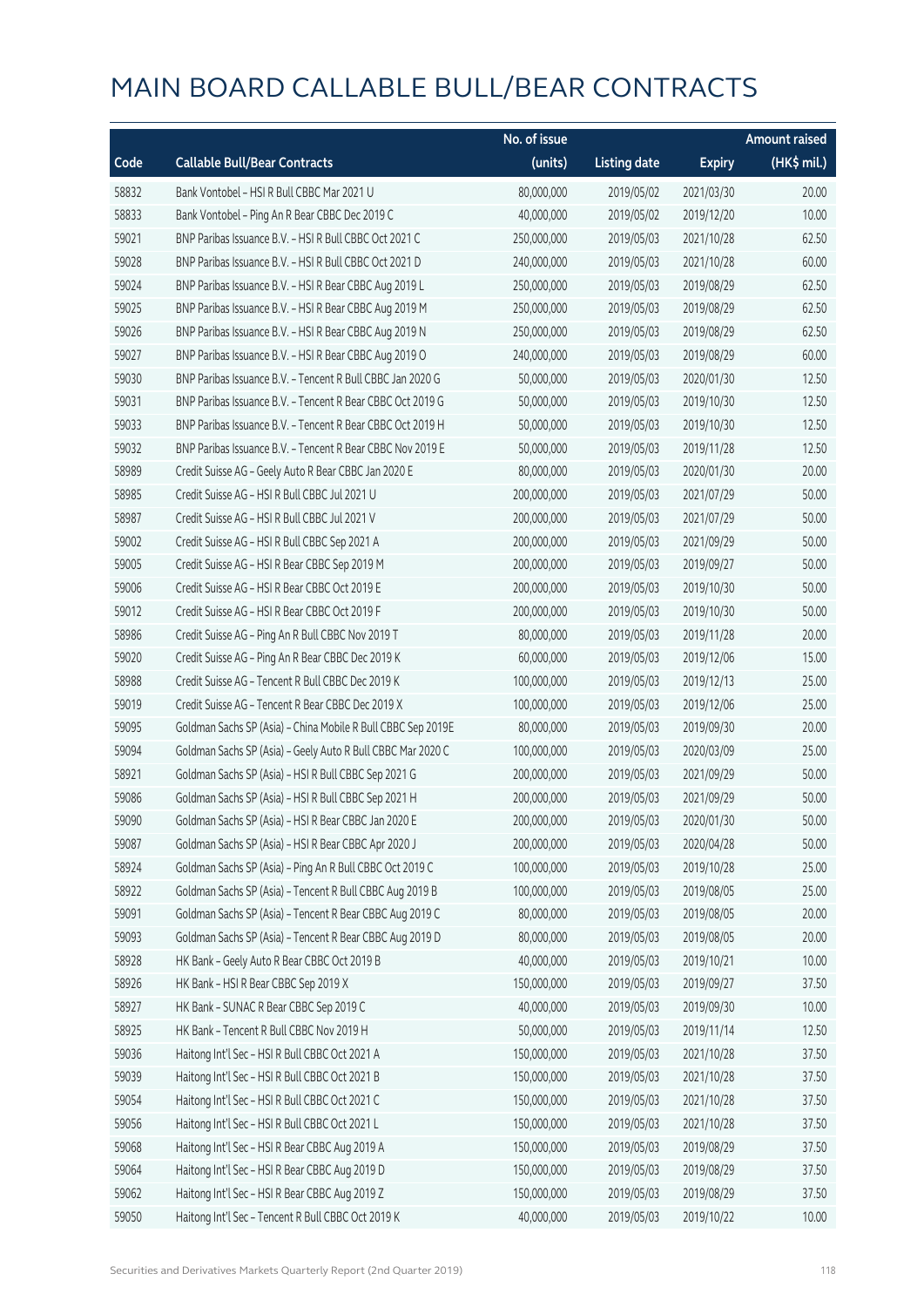|       |                                                    | No. of issue |                     |               | <b>Amount raised</b> |
|-------|----------------------------------------------------|--------------|---------------------|---------------|----------------------|
| Code  | <b>Callable Bull/Bear Contracts</b>                | (units)      | <b>Listing date</b> | <b>Expiry</b> | (HK\$ mil.)          |
| 59053 | Haitong Int'l Sec - Tencent R Bull CBBC Oct 2019 L | 40,000,000   | 2019/05/03          | 2019/10/18    | 10.00                |
| 59069 | Haitong Int'l Sec - Tencent R Bear CBBC Nov 2019 P | 40,000,000   | 2019/05/03          | 2019/11/29    | 10.00                |
| 59073 | Haitong Int'l Sec - Tencent R Bear CBBC Dec 2019 D | 40,000,000   | 2019/05/03          | 2019/12/05    | 10.00                |
| 58970 | J P Morgan SP BV - HSI R Bull CBBC Oct 2021 U      | 200,000,000  | 2019/05/03          | 2021/10/28    | 50.00                |
| 58972 | J P Morgan SP BV - HSI R Bull CBBC Oct 2021 V      | 200,000,000  | 2019/05/03          | 2021/10/28    | 50.00                |
| 58976 | J P Morgan SP BV - HSI R Bull CBBC Oct 2021 W      | 200,000,000  | 2019/05/03          | 2021/10/28    | 50.00                |
| 58981 | J P Morgan SP BV - HSI R Bear CBBC Aug 2019 F      | 200,000,000  | 2019/05/03          | 2019/08/29    | 50.00                |
| 58982 | J P Morgan SP BV - HSI R Bear CBBC Sep 2019 B      | 200,000,000  | 2019/05/03          | 2019/09/27    | 50.00                |
| 58983 | J P Morgan SP BV - HSI R Bear CBBC Sep 2019 C      | 200,000,000  | 2019/05/03          | 2019/09/27    | 50.00                |
| 58984 | J P Morgan SP BV - HSI R Bear CBBC Sep 2019 D      | 200,000,000  | 2019/05/03          | 2019/09/27    | 50.00                |
| 58975 | J P Morgan SP BV - Tencent R Bull CBBC Sep 2019 E  | 250,000,000  | 2019/05/03          | 2019/09/13    | 62.50                |
| 59147 | SG Issuer - China Mobile R Bull CBBC Oct 2019 H    | 100,000,000  | 2019/05/03          | 2019/10/25    | 25.00                |
| 59146 | SG Issuer - CC Bank R Bull CBBC Oct 2019 E         | 100,000,000  | 2019/05/03          | 2019/10/25    | 25.00                |
| 59102 | SG Issuer - China Life R Bull CBBC Oct 2019 D      | 40,000,000   | 2019/05/03          | 2019/10/18    | 10.00                |
| 59138 | SG Issuer - CSOP A50 ETF R Bull CBBC Feb 2020 U    | 100,000,000  | 2019/05/03          | 2020/02/27    | 25.00                |
| 59107 | SG Issuer - Geely Auto R Bull CBBC Jun 2020 A      | 150,000,000  | 2019/05/03          | 2020/06/29    | 37.50                |
| 59127 | SG Issuer - HKEX R Bull CBBC Sep 2019 Q            | 50,000,000   | 2019/05/03          | 2019/09/30    | 12.50                |
| 59117 | SG Issuer - HSI R Bull CBBC Nov 2021 H             | 250,000,000  | 2019/05/03          | 2021/11/29    | 62.50                |
| 59118 | SG Issuer - HSI R Bull CBBC Nov 2021 I             | 250,000,000  | 2019/05/03          | 2021/11/29    | 62.50                |
| 59126 | SG Issuer - HSI R Bull CBBC Nov 2021 J             | 250,000,000  | 2019/05/03          | 2021/11/29    | 62.50                |
| 59098 | SG Issuer - HSI R Bull CBBC Dec 2021 A             | 250,000,000  | 2019/05/03          | 2021/12/30    | 62.50                |
| 59101 | SG Issuer - HSI R Bull CBBC Dec 2021 B             | 250,000,000  | 2019/05/03          | 2021/12/30    | 62.50                |
| 59142 | SG Issuer - HSI R Bear CBBC Aug 2019 K             | 250,000,000  | 2019/05/03          | 2019/08/29    | 62.50                |
| 59096 | SG Issuer - HSI R Bear CBBC Sep 2019 M             | 250,000,000  | 2019/05/03          | 2019/09/27    | 62.50                |
| 59143 | SG Issuer - HSI R Bear CBBC Sep 2019 W             | 250,000,000  | 2019/05/03          | 2019/09/27    | 62.50                |
| 59145 | SG Issuer - HSI R Bear CBBC Sep 2019 X             | 250,000,000  | 2019/05/03          | 2019/09/27    | 62.50                |
| 59128 | SG Issuer - Ping An R Bull CBBC Sep 2019 O         | 100,000,000  | 2019/05/03          | 2019/09/30    | 25.00                |
| 59115 | SG Issuer - Ping An R Bull CBBC Oct 2019 X         | 100,000,000  | 2019/05/03          | 2019/10/18    | 25.00                |
| 59148 | SG Issuer - Ping An R Bear CBBC Aug 2019 S         | 100,000,000  | 2019/05/03          | 2019/08/30    | 25.00                |
| 59116 | SG Issuer - Tencent R Bull CBBC Aug 2019 E         | 80,000,000   | 2019/05/03          | 2019/08/28    | 20.00                |
| 59133 | SG Issuer - Tencent R Bull CBBC Sep 2019 B         | 80,000,000   | 2019/05/03          | 2019/09/06    | 20.00                |
| 59137 | SG Issuer - Tencent R Bull CBBC Sep 2019 C         | 80,000,000   | 2019/05/03          | 2019/09/23    | 20.00                |
| 59149 | SG Issuer - Tencent R Bear CBBC Dec 2019 P         | 80,000,000   | 2019/05/03          | 2019/12/30    | 20.00                |
| 58938 | UBS AG - HSI R Bull CBBC Sep 2021 K                | 200,000,000  | 2019/05/03          | 2021/09/29    | 50.00                |
| 58945 | UBS AG - HSI R Bull CBBC Sep 2021 L                | 200,000,000  | 2019/05/03          | 2021/09/29    | 50.00                |
| 58960 | UBS AG - HSI R Bull CBBC Sep 2021 M                | 200,000,000  | 2019/05/03          | 2021/09/29    | 50.00                |
| 58968 | UBS AG - HSI R Bull CBBC Sep 2021 N                | 200,000,000  | 2019/05/03          | 2021/09/29    | 50.00                |
| 58965 | UBS AG - HSI R Bear CBBC Aug 2019 J                | 200,000,000  | 2019/05/03          | 2019/08/29    | 50.00                |
| 58966 | UBS AG - HSI R Bear CBBC Aug 2019 K                | 200,000,000  | 2019/05/03          | 2019/08/29    | 50.00                |
| 58949 | UBS AG - Tencent R Bull CBBC Oct 2019 G            | 200,000,000  | 2019/05/03          | 2019/10/21    | 50.00                |
| 58959 | UBS AG - Tencent R Bear CBBC Oct 2019 D            | 200,000,000  | 2019/05/03          | 2019/10/21    | 50.00                |
| 59074 | Bank Vontobel - CSPC Pharma R Bull CBBC Feb 2020 A | 40,000,000   | 2019/05/03          | 2020/02/21    | 10.00                |
| 59077 | Bank Vontobel - Geely Auto R Bull CBBC Dec 2019 F  | 40,000,000   | 2019/05/03          | 2019/12/13    | 10.00                |
| 59080 | Bank Vontobel - Ping An R Bear CBBC Feb 2020 B     | 40,000,000   | 2019/05/03          | 2020/02/21    | 10.00                |
| 59083 | Bank Vontobel - Tencent R Bull CBBC Dec 2019 F     | 40,000,000   | 2019/05/03          | 2019/12/20    | 10.00                |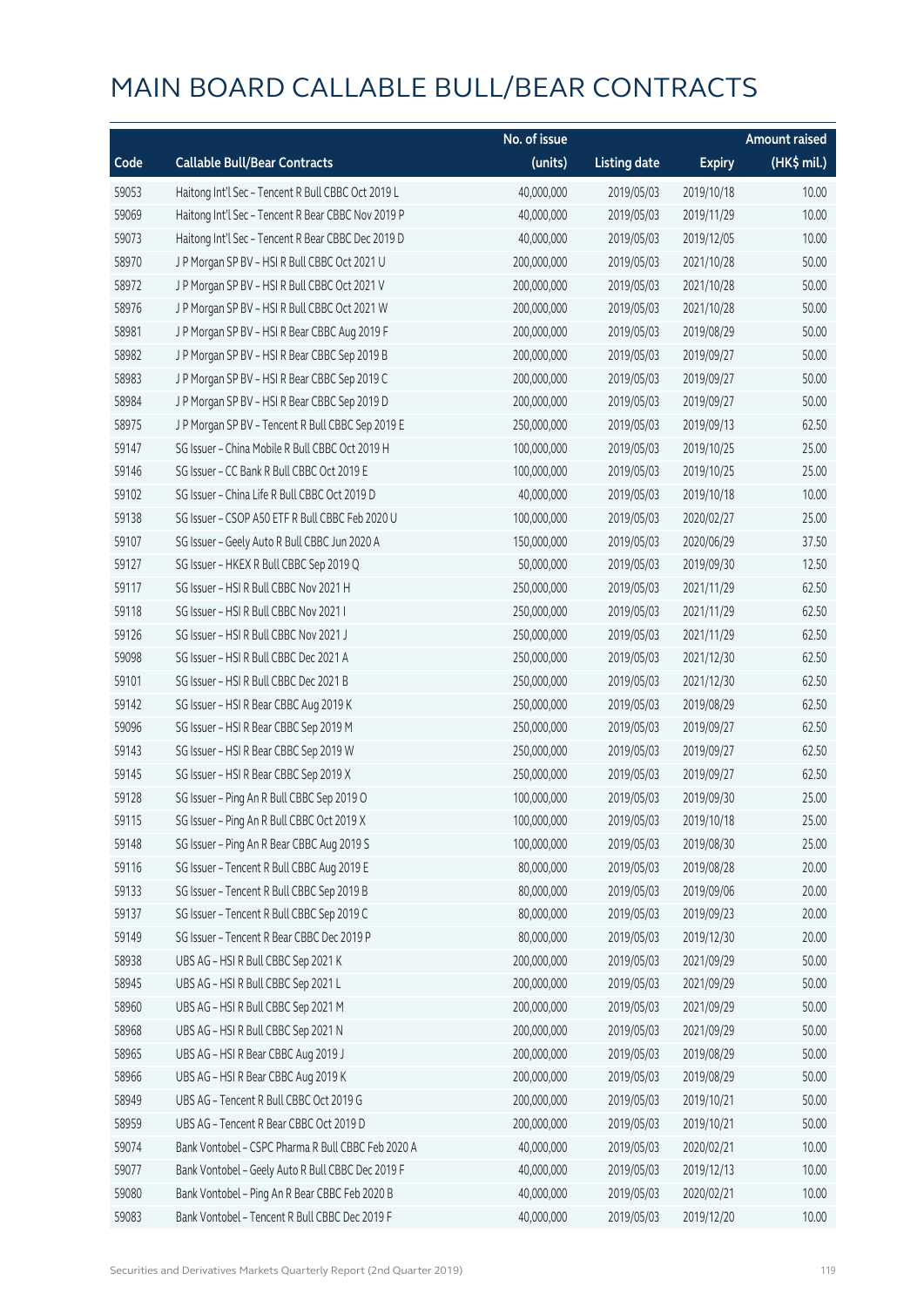|       |                                                          | No. of issue |                     |               | <b>Amount raised</b> |
|-------|----------------------------------------------------------|--------------|---------------------|---------------|----------------------|
| Code  | <b>Callable Bull/Bear Contracts</b>                      | (units)      | <b>Listing date</b> | <b>Expiry</b> | (HK\$ mil.)          |
| 59183 | BNP Paribas Issuance B.V. - HSI R Bull CBBC Oct 2021 G   | 240,000,000  | 2019/05/06          | 2021/10/28    | 60.00                |
| 59180 | BNP Paribas Issuance B.V. - HSI R Bear CBBC Aug 2019 P   | 240,000,000  | 2019/05/06          | 2019/08/29    | 60.00                |
| 59242 | Credit Suisse AG - HSI R Bull CBBC Jul 2021 W            | 200,000,000  | 2019/05/06          | 2021/07/29    | 50.00                |
| 59243 | Credit Suisse AG - HSI R Bull CBBC Oct 2021 S            | 300,000,000  | 2019/05/06          | 2021/10/28    | 75.00                |
| 59244 | Credit Suisse AG - HSI R Bull CBBC Oct 2021 T            | 200,000,000  | 2019/05/06          | 2021/10/28    | 50.00                |
| 59230 | Credit Suisse AG - HSI R Bear CBBC Aug 2019 L            | 200,000,000  | 2019/05/06          | 2019/08/29    | 50.00                |
| 59231 | Credit Suisse AG - HSI R Bear CBBC Aug 2019 U            | 200,000,000  | 2019/05/06          | 2019/08/29    | 50.00                |
| 59234 | Credit Suisse AG - HSI R Bear CBBC Nov 2019 F            | 300,000,000  | 2019/05/06          | 2019/11/28    | 75.00                |
| 59238 | Credit Suisse AG - ICBC R Bull CBBC Jan 2020 D           | 70,000,000   | 2019/05/06          | 2020/01/30    | 17.50                |
| 59241 | Credit Suisse AG - Tencent R Bull CBBC Dec 2019 M        | 100,000,000  | 2019/05/06          | 2019/12/12    | 25.00                |
| 59237 | Credit Suisse AG - Tencent R Bear CBBC Dec 2019 Y        | 100,000,000  | 2019/05/06          | 2019/12/12    | 25.00                |
| 59222 | Goldman Sachs SP (Asia) - CC Bank R Bull CBBC Nov 2019 A | 100,000,000  | 2019/05/06          | 2019/11/29    | 25.00                |
| 59229 | Goldman Sachs SP (Asia) - HKEX R Bull CBBC Sep 2019 D    | 100,000,000  | 2019/05/06          | 2019/09/30    | 25.00                |
| 59153 | Goldman Sachs SP (Asia) - HSI R Bull CBBC Sep 2021 J     | 200,000,000  | 2019/05/06          | 2021/09/29    | 50.00                |
| 59151 | Goldman Sachs SP (Asia) - HSI R Bear CBBC Jan 2020 F     | 200,000,000  | 2019/05/06          | 2020/01/30    | 50.00                |
| 59152 | Goldman Sachs SP (Asia) - HSI R Bear CBBC Jan 2020 G     | 200,000,000  | 2019/05/06          | 2020/01/30    | 50.00                |
| 59154 | Goldman Sachs SP (Asia) - Tencent R Bull CBBC Aug 2019 C | 100,000,000  | 2019/05/06          | 2019/08/06    | 25.00                |
| 59228 | Goldman Sachs SP (Asia) - Tencent R Bear CBBC Dec 2019 A | 80,000,000   | 2019/05/06          | 2019/12/30    | 20.00                |
| 59150 | HK Bank - HSI R Bear CBBC Sep 2019 Y                     | 80,000,000   | 2019/05/06          | 2019/09/27    | 20.00                |
| 59156 | HK Bank - HSI R Bear CBBC Sep 2019 Z                     | 80,000,000   | 2019/05/06          | 2019/09/27    | 20.00                |
| 59163 | HK Bank - Ping An R Bear CBBC Oct 2019 C                 | 50,000,000   | 2019/05/06          | 2019/10/14    | 12.50                |
| 59162 | HK Bank - Tencent R Bull CBBC Sep 2019 M                 | 50,000,000   | 2019/05/06          | 2019/09/09    | 12.50                |
| 59157 | HK Bank - Tencent R Bear CBBC Sep 2019 T                 | 40,000,000   | 2019/05/06          | 2019/09/30    | 10.00                |
| 59247 | Haitong Int'l Sec - HSI R Bull CBBC Jul 2021 P           | 150,000,000  | 2019/05/06          | 2021/07/29    | 37.50                |
| 59248 | Haitong Int'l Sec - HSI R Bull CBBC Sep 2021 L           | 150,000,000  | 2019/05/06          | 2021/09/29    | 37.50                |
| 59246 | Haitong Int'l Sec - HSI R Bear CBBC Aug 2019 B           | 150,000,000  | 2019/05/06          | 2019/08/29    | 37.50                |
| 59251 | Haitong Int'l Sec - HSI R Bear CBBC Aug 2019 C           | 150,000,000  | 2019/05/06          | 2019/08/29    | 37.50                |
| 59252 | Haitong Int'l Sec - HSI R Bear CBBC Aug 2019 E           | 150,000,000  | 2019/05/06          | 2019/08/29    | 37.50                |
| 59167 | J P Morgan SP BV - HSI R Bull CBBC Oct 2021 E            | 200,000,000  | 2019/05/06          | 2021/10/28    | 50.00                |
| 59169 | J P Morgan SP BV - HSI R Bull CBBC Oct 2021 L            | 200,000,000  | 2019/05/06          | 2021/10/28    | 50.00                |
| 59171 | J P Morgan SP BV - HSI R Bear CBBC Sep 2019 E            | 200,000,000  | 2019/05/06          | 2019/09/27    | 50.00                |
| 59172 | J P Morgan SP BV - HSI R Bear CBBC Sep 2019 F            | 200,000,000  | 2019/05/06          | 2019/09/27    | 50.00                |
| 59174 | J P Morgan SP BV - HSI R Bear CBBC Sep 2019 G            | 200,000,000  | 2019/05/06          | 2019/09/27    | 50.00                |
| 59207 | SG Issuer - China Mobile R Bull CBBC Nov 2019 G          | 100,000,000  | 2019/05/06          | 2019/11/28    | 25.00                |
| 59214 | SG Issuer - CSOP A50 ETF R Bull CBBC Feb 2020 V          | 100,000,000  | 2019/05/06          | 2020/02/27    | 25.00                |
| 59212 | SG Issuer - Geely Auto R Bear CBBC Feb 2020 A            | 150,000,000  | 2019/05/06          | 2020/02/28    | 37.50                |
| 59213 | SG Issuer - HKEX R Bear CBBC Nov 2019 B                  | 50,000,000   | 2019/05/06          | 2019/11/28    | 12.50                |
| 59218 | SG Issuer - HSI R Bull CBBC Oct 2021 H                   | 250,000,000  | 2019/05/06          | 2021/10/28    | 62.50                |
| 59219 | SG Issuer - HSI R Bull CBBC Oct 2021 I                   | 250,000,000  | 2019/05/06          | 2021/10/28    | 62.50                |
| 59202 | SG Issuer - HSI R Bull CBBC Nov 2021 K                   | 250,000,000  | 2019/05/06          | 2021/11/29    | 62.50                |
| 59217 | SG Issuer - HSI R Bear CBBC Sep 2019 G                   | 250,000,000  | 2019/05/06          | 2019/09/27    | 62.50                |
| 59198 | SG Issuer - HSI R Bear CBBC Sep 2019 Y                   | 250,000,000  | 2019/05/06          | 2019/09/27    | 62.50                |
| 59215 | SG Issuer - HSI R Bear CBBC Oct 2019 U                   | 250,000,000  | 2019/05/06          | 2019/10/30    | 62.50                |
| 59196 | SG Issuer - Ping An R Bull CBBC Oct 2019 P               | 100,000,000  | 2019/05/06          | 2019/10/25    | 25.00                |
| 59220 | SG Issuer - Tencent R Bull CBBC Aug 2019 I               | 80,000,000   | 2019/05/06          | 2019/08/29    | 20.00                |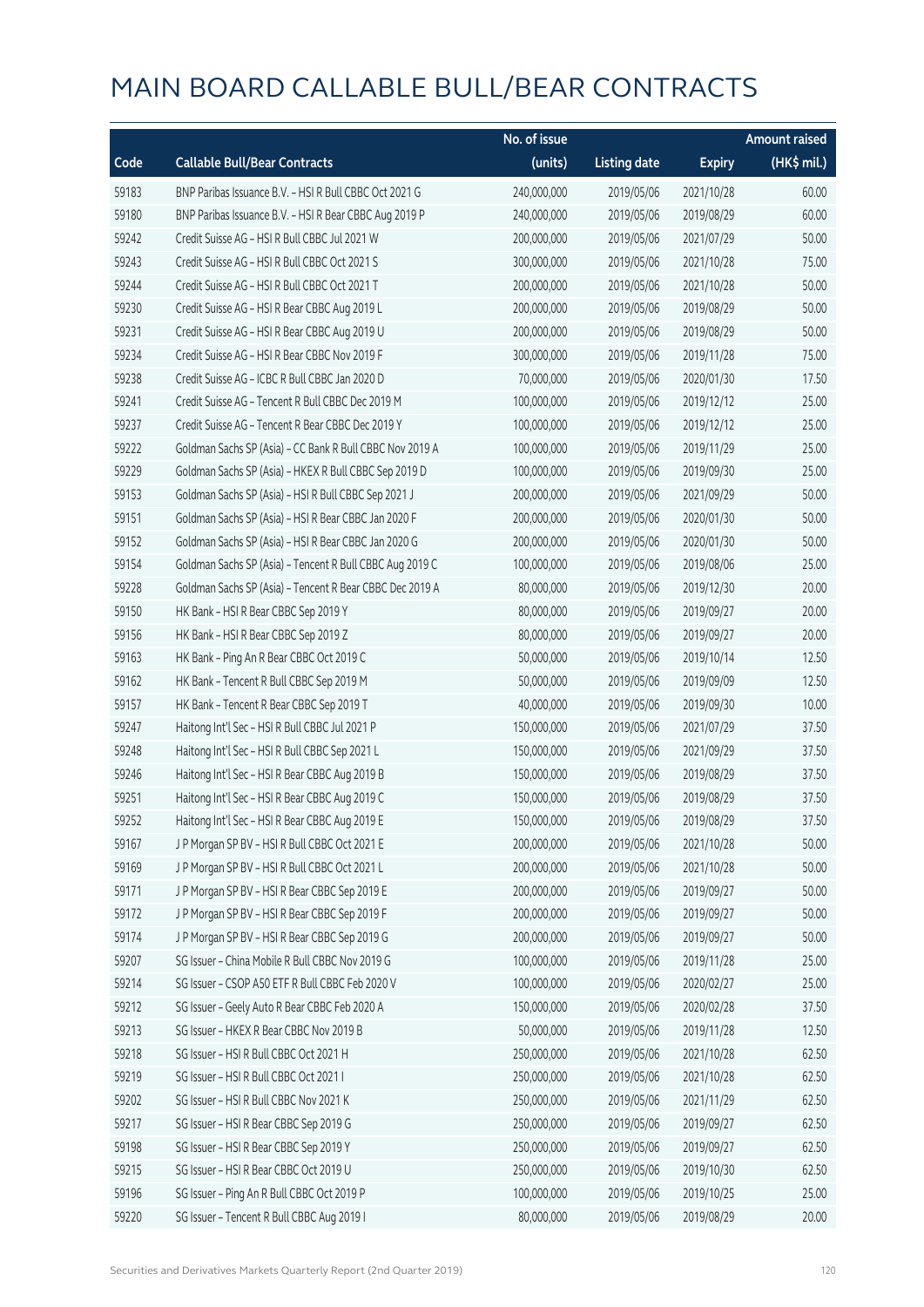|       |                                                              | No. of issue |                     |               | <b>Amount raised</b> |
|-------|--------------------------------------------------------------|--------------|---------------------|---------------|----------------------|
| Code  | <b>Callable Bull/Bear Contracts</b>                          | (units)      | <b>Listing date</b> | <b>Expiry</b> | (HK\$ mil.)          |
| 59221 | SG Issuer - Tencent R Bull CBBC Aug 2019 K                   | 80,000,000   | 2019/05/06          | 2019/08/30    | 20.00                |
| 59175 | UBS AG - HSI R Bull CBBC Sep 2021 O                          | 200,000,000  | 2019/05/06          | 2021/09/29    | 50.00                |
| 59177 | UBS AG - HSI R Bull CBBC Sep 2021 P                          | 200,000,000  | 2019/05/06          | 2021/09/29    | 50.00                |
| 59176 | UBS AG - HSI R Bear CBBC Aug 2019 L                          | 200,000,000  | 2019/05/06          | 2019/08/29    | 50.00                |
| 59178 | UBS AG - Tencent R Bull CBBC Oct 2019 H                      | 200,000,000  | 2019/05/06          | 2019/10/30    | 50.00                |
| 59195 | Bank Vontobel - HSI R Bull CBBC Dec 2020 I                   | 80,000,000   | 2019/05/06          | 2020/12/30    | 20.00                |
| 59188 | Bank Vontobel - HSI R Bear CBBC Feb 2020 C                   | 80,000,000   | 2019/05/06          | 2020/02/27    | 20.00                |
| 59190 | Bank Vontobel - HSI R Bear CBBC Feb 2020 D                   | 80,000,000   | 2019/05/06          | 2020/02/27    | 20.00                |
| 59264 | BNP Paribas Issuance B.V. - HSI R Bull CBBC Oct 2021 H       | 250,000,000  | 2019/05/07          | 2021/10/28    | 62.50                |
| 59320 | BNP Paribas Issuance B.V. - HSI R Bull CBBC Oct 2021 I       | 250,000,000  | 2019/05/07          | 2021/10/28    | 62.50                |
| 59322 | BNP Paribas Issuance B.V. - HSI R Bull CBBC Oct 2021 K       | 240,000,000  | 2019/05/07          | 2021/10/28    | 60.00                |
| 59321 | BNP Paribas Issuance B.V. - HSI R Bear CBBC Aug 2019 Q       | 250,000,000  | 2019/05/07          | 2019/08/29    | 62.50                |
| 59323 | BNP Paribas Issuance B.V. - HSI R Bear CBBC Aug 2019 R       | 240,000,000  | 2019/05/07          | 2019/08/29    | 60.00                |
| 59258 | BNP Paribas Issuance B.V. - Tencent R Bull CBBC Dec 2019 G   | 50,000,000   | 2019/05/07          | 2019/12/30    | 12.50                |
| 59259 | BNP Paribas Issuance B.V. - Tencent R Bull CBBC Jan 2020 H   | 50,000,000   | 2019/05/07          | 2020/01/30    | 12.50                |
| 59377 | Credit Suisse AG - CM Bank R Bull CBBC Dec 2019 O            | 70,000,000   | 2019/05/07          | 2019/12/20    | 17.50                |
| 59375 | Credit Suisse AG - Galaxy Ent R Bull CBBC Dec 2019 E         | 50,000,000   | 2019/05/07          | 2019/12/20    | 12.50                |
| 59390 | Credit Suisse AG - HSI R Bull CBBC Jul 2021 X                | 200,000,000  | 2019/05/07          | 2021/07/29    | 50.00                |
| 59386 | Credit Suisse AG - HSI R Bull CBBC Oct 2021 U                | 200,000,000  | 2019/05/07          | 2021/10/28    | 50.00                |
| 59393 | Credit Suisse AG - HSI R Bull CBBC Oct 2021 V                | 300,000,000  | 2019/05/07          | 2021/10/28    | 75.00                |
| 59372 | Credit Suisse AG - HSI R Bear CBBC Sep 2019 C                | 200,000,000  | 2019/05/07          | 2019/09/27    | 50.00                |
| 59373 | Credit Suisse AG - HSI R Bear CBBC Sep 2019 V                | 200,000,000  | 2019/05/07          | 2019/09/27    | 50.00                |
| 59379 | Credit Suisse AG - HSI R Bear CBBC Nov 2019 G                | 300,000,000  | 2019/05/07          | 2019/11/28    | 75.00                |
| 59376 | Credit Suisse AG - Ping An R Bull CBBC Nov 2019 U            | 80,000,000   | 2019/05/07          | 2019/11/29    | 20.00                |
| 59374 | Credit Suisse AG - Tencent R Bear CBBC Nov 2019 T            | 100,000,000  | 2019/05/07          | 2019/11/29    | 25.00                |
| 59371 | Goldman Sachs SP (Asia) - CSOP A50 ETF R Bull CBBC Dec 2019C | 100,000,000  | 2019/05/07          | 2019/12/30    | 25.00                |
| 59368 | Goldman Sachs SP (Asia) - HSI R Bull CBBC Sep 2021 E         | 200,000,000  | 2019/05/07          | 2021/09/29    | 50.00                |
| 59364 | Goldman Sachs SP (Asia) - HSI R Bull CBBC Sep 2021 K         | 200,000,000  | 2019/05/07          | 2021/09/29    | 50.00                |
| 59370 | Goldman Sachs SP (Asia) - HSI R Bull CBBC Sep 2021 L         | 200,000,000  | 2019/05/07          | 2021/09/29    | 50.00                |
| 59257 | Goldman Sachs SP (Asia) - HSI R Bear CBBC Jan 2020 H         | 200,000,000  | 2019/05/07          | 2020/01/30    | 50.00                |
| 59363 | Goldman Sachs SP (Asia) - HSI R Bear CBBC Jan 2020 I         | 200,000,000  | 2019/05/07          | 2020/01/30    | 50.00                |
| 59362 | Goldman Sachs SP (Asia) - Ping An R Bull CBBC Oct 2019 D     | 100,000,000  | 2019/05/07          | 2019/10/28    | 25.00                |
| 59360 | Goldman Sachs SP (Asia) - Tencent R Bull CBBC Aug 2019 D     | 100,000,000  | 2019/05/07          | 2019/08/07    | 25.00                |
| 59361 | Goldman Sachs SP (Asia) - Tencent R Bull CBBC Aug 2019 E     | 100,000,000  | 2019/05/07          | 2019/08/07    | 25.00                |
| 59275 | HK Bank - Galaxy Ent R Bull CBBC Nov 2019 E                  | 60,000,000   | 2019/05/07          | 2019/11/21    | 15.00                |
| 59269 | HK Bank - HSI R Bull CBBC Jul 2020 J                         | 80,000,000   | 2019/05/07          | 2020/07/30    | 20.00                |
| 59268 | HK Bank - HSI R Bear CBBC Sep 2019 B                         | 150,000,000  | 2019/05/07          | 2019/09/27    | 37.50                |
| 59274 | HK Bank - Ping An R Bull CBBC Oct 2019 H                     | 60,000,000   | 2019/05/07          | 2019/10/31    | 15.00                |
| 59273 | HK Bank - Sands China R Bear CBBC Nov 2019 B                 | 40,000,000   | 2019/05/07          | 2019/11/18    | 10.00                |
| 59272 | HK Bank - Tencent R Bull CBBC Oct 2019 K                     | 50,000,000   | 2019/05/07          | 2019/10/21    | 12.50                |
| 59335 | Haitong Int'l Sec - HSI R Bull CBBC Sep 2021 M               | 150,000,000  | 2019/05/07          | 2021/09/29    | 37.50                |
| 59336 | Haitong Int'l Sec - HSI R Bull CBBC Sep 2021 N               | 150,000,000  | 2019/05/07          | 2021/09/29    | 37.50                |
| 59298 | Haitong Int'l Sec - HSI R Bear CBBC Aug 2019 F               | 150,000,000  | 2019/05/07          | 2019/08/29    | 37.50                |
| 59334 | Haitong Int'l Sec - HSI R Bear CBBC Aug 2019 G               | 150,000,000  | 2019/05/07          | 2019/08/29    | 37.50                |
| 59337 | Haitong Int'l Sec - HSI R Bear CBBC Aug 2019 H               | 150,000,000  | 2019/05/07          | 2019/08/29    | 37.95                |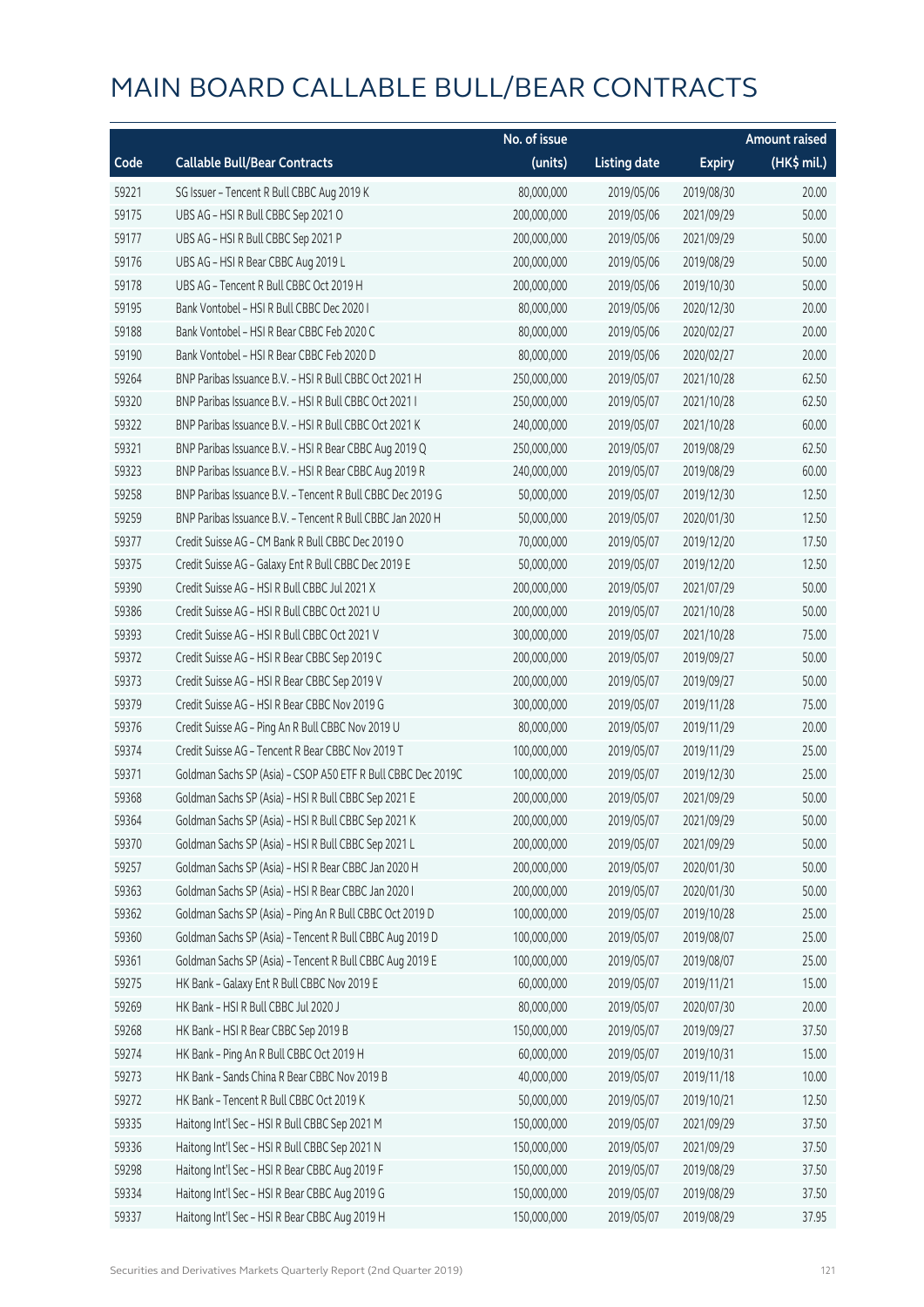|       |                                                             | No. of issue |                     |               | <b>Amount raised</b> |
|-------|-------------------------------------------------------------|--------------|---------------------|---------------|----------------------|
| Code  | <b>Callable Bull/Bear Contracts</b>                         | (units)      | <b>Listing date</b> | <b>Expiry</b> | (HK\$ mil.)          |
| 59301 | Haitong Int'l Sec - Meituan Dianping R Bull CBBC Sep 2019 G | 80,000,000   | 2019/05/07          | 2019/09/20    | 20.00                |
| 59302 | Haitong Int'l Sec - Meituan Dianping R Bear CBBC Oct 2019 B | 30,000,000   | 2019/05/07          | 2019/10/09    | 10.05                |
| 59304 | Haitong Int'l Sec - Meituan Dianping R Bear CBBC Oct 2019 C | 30,000,000   | 2019/05/07          | 2019/10/09    | 10.05                |
| 59299 | Haitong Int'l Sec - Ping An R Bull CBBC Oct 2019 I          | 50,000,000   | 2019/05/07          | 2019/10/22    | 12.50                |
| 59314 | J P Morgan SP BV - HKEX R Bull CBBC Aug 2019 D              | 40,000,000   | 2019/05/07          | 2019/08/09    | 10.00                |
| 59315 | J P Morgan SP BV - HSI R Bull CBBC Oct 2021 Q               | 200,000,000  | 2019/05/07          | 2021/10/28    | 50.00                |
| 59316 | J P Morgan SP BV - HSI R Bull CBBC Oct 2021 Y               | 200,000,000  | 2019/05/07          | 2021/10/28    | 50.00                |
| 59317 | J P Morgan SP BV - HSI R Bull CBBC Oct 2021 Z               | 200,000,000  | 2019/05/07          | 2021/10/28    | 50.00                |
| 59305 | J P Morgan SP BV - HSI R Bear CBBC Sep 2019 H               | 200,000,000  | 2019/05/07          | 2019/09/27    | 50.00                |
| 59306 | J P Morgan SP BV - HSI R Bear CBBC Sep 2019 I               | 200,000,000  | 2019/05/07          | 2019/09/27    | 50.00                |
| 59318 | J P Morgan SP BV - HSI R Bear CBBC Sep 2019 J               | 200,000,000  | 2019/05/07          | 2019/09/27    | 50.00                |
| 59313 | J P Morgan SP BV - Ping An R Bull CBBC Sep 2019 A           | 100,000,000  | 2019/05/07          | 2019/09/13    | 25.00                |
| 59309 | JP Morgan SP BV - Tencent R Bull CBBC Sep 2019 F            | 250,000,000  | 2019/05/07          | 2019/09/20    | 62.50                |
| 59310 | J P Morgan SP BV - Tencent R Bull CBBC Sep 2019 G           | 250,000,000  | 2019/05/07          | 2019/09/13    | 62.50                |
| 59307 | J P Morgan SP BV - Tencent R Bear CBBC Aug 2019 P           | 50,000,000   | 2019/05/07          | 2019/08/09    | 12.50                |
| 59276 | Macquarie Bank Ltd. - Tencent R Bull CBBC Aug 2019 K        | 40,000,000   | 2019/05/07          | 2019/08/30    | 10.08                |
| 59278 | Macquarie Bank Ltd. - Tencent R Bull CBBC Aug 2019 L        | 40,000,000   | 2019/05/07          | 2019/08/30    | 10.16                |
| 59350 | SG Issuer - Conch Cement R Bull CBBC Dec 2019 D             | 80,000,000   | 2019/05/07          | 2019/12/18    | 20.00                |
| 59341 | SG Issuer - Geely Auto R Bull CBBC Jul 2020 A               | 150,000,000  | 2019/05/07          | 2020/07/10    | 37.50                |
| 59345 | SG Issuer - Galaxy Ent R Bull CBBC Nov 2019 I               | 100,000,000  | 2019/05/07          | 2019/11/28    | 25.00                |
| 59344 | SG Issuer - Galaxy Ent R Bear CBBC Oct 2019 E               | 100,000,000  | 2019/05/07          | 2019/10/30    | 25.00                |
| 59355 | SG Issuer - HSI R Bull CBBC Oct 2021 J                      | 250,000,000  | 2019/05/07          | 2021/10/28    | 62.50                |
| 59357 | SG Issuer - HSI R Bull CBBC Nov 2021 L                      | 250,000,000  | 2019/05/07          | 2021/11/29    | 62.50                |
| 59359 | SG Issuer - HSI R Bull CBBC Dec 2021 C                      | 250,000,000  | 2019/05/07          | 2021/12/30    | 62.50                |
| 59339 | SG Issuer - HSI R Bear CBBC Aug 2019 G                      | 250,000,000  | 2019/05/07          | 2019/08/29    | 62.50                |
| 59338 | SG Issuer - HSI R Bear CBBC Aug 2019 M                      | 250,000,000  | 2019/05/07          | 2019/08/29    | 62.50                |
| 59340 | SG Issuer - HSI R Bear CBBC Oct 2019 V                      | 250,000,000  | 2019/05/07          | 2019/10/30    | 62.50                |
| 59354 | SG Issuer - HSI R Bear CBBC Oct 2019 W                      | 250,000,000  | 2019/05/07          | 2019/10/30    | 62.50                |
| 59351 | SG Issuer - Ping An R Bull CBBC Nov 2019 V                  | 100,000,000  | 2019/05/07          | 2019/11/06    | 25.00                |
| 59342 | SG Issuer - Sunny Optical R Bear CBBC Nov 2019 A            | 40,000,000   | 2019/05/07          | 2019/11/28    | 10.00                |
| 59352 | SG Issuer - Tencent R Bull CBBC Aug 2019 L                  | 80,000,000   | 2019/05/07          | 2019/08/13    | 20.00                |
| 59353 | SG Issuer - Tencent R Bull CBBC Sep 2019 D                  | 80,000,000   | 2019/05/07          | 2019/09/18    | 20.00                |
| 59347 | SG Issuer - Tencent R Bear CBBC Nov 2019 N                  | 80,000,000   | 2019/05/07          | 2019/11/21    | 20.00                |
| 59349 | SG Issuer - Tencent R Bear CBBC Nov 2019 Q                  | 80,000,000   | 2019/05/07          | 2019/11/28    | 30.40                |
| 59343 | SG Issuer - Tencent R Bear CBBC Dec 2019 S                  | 80,000,000   | 2019/05/07          | 2019/12/30    | 20.00                |
| 59290 | UBS AG - HSI R Bull CBBC Sep 2021 Q                         | 200,000,000  | 2019/05/07          | 2021/09/29    | 50.00                |
| 59295 | UBS AG - HSI R Bull CBBC Sep 2021 R                         | 200,000,000  | 2019/05/07          | 2021/09/29    | 50.00                |
| 59279 | UBS AG - HSI R Bear CBBC Aug 2019 M                         | 200,000,000  | 2019/05/07          | 2019/08/29    | 50.00                |
| 59280 | UBS AG - HSI R Bear CBBC Aug 2019 N                         | 200,000,000  | 2019/05/07          | 2019/08/29    | 50.00                |
| 59282 | UBS AG - HSI R Bear CBBC Aug 2019 O                         | 200,000,000  | 2019/05/07          | 2019/08/29    | 50.00                |
| 59297 | UBS AG - Tencent R Bull CBBC Nov 2019 D                     | 200,000,000  | 2019/05/07          | 2019/11/11    | 50.00                |
| 59333 | Bank Vontobel - CKH R Bull CBBC Dec 2019 D                  | 40,000,000   | 2019/05/07          | 2019/12/13    | 10.00                |
| 59326 | Bank Vontobel - PetroChina R Bull CBBC Dec 2019 B           | 40,000,000   | 2019/05/07          | 2019/12/13    | 10.00                |
| 59325 | Bank Vontobel - Ping An R Bull CBBC Dec 2019 E              | 40,000,000   | 2019/05/07          | 2019/12/13    | 10.00                |
| 59328 | Bank Vontobel - Sands China R Bull CBBC Dec 2019 C          | 40,000,000   | 2019/05/07          | 2019/12/13    | 10.00                |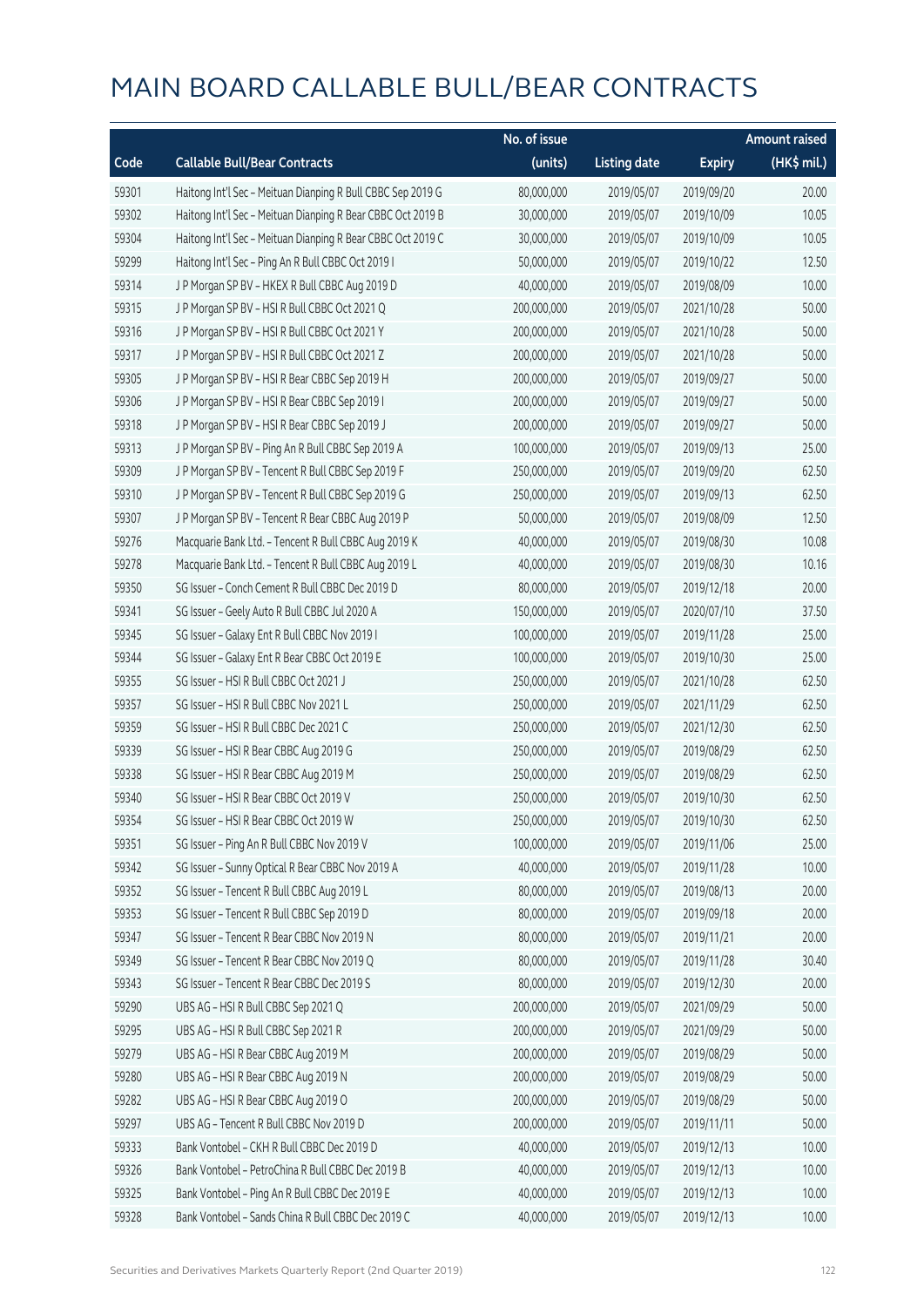|       |                                                              | No. of issue |                     |               | <b>Amount raised</b> |
|-------|--------------------------------------------------------------|--------------|---------------------|---------------|----------------------|
| Code  | <b>Callable Bull/Bear Contracts</b>                          | (units)      | <b>Listing date</b> | <b>Expiry</b> | (HK\$ mil.)          |
| 59324 | Bank Vontobel - Tencent R Bear CBBC Dec 2019 F               | 40,000,000   | 2019/05/07          | 2019/12/13    | 10.00                |
| 59398 | BNP Paribas Issuance B.V. - CSOP A50 ETF R Bull CBBC Dec19 F | 60,000,000   | 2019/05/08          | 2019/12/30    | 15.00                |
| 59399 | BNP Paribas Issuance B.V. - CSOP A50 ETF R Bear CBBC Oct19 H | 60,000,000   | 2019/05/08          | 2019/10/30    | 15.00                |
| 59395 | BNP Paribas Issuance B.V. - HKEX R Bull CBBC Nov 2019 P      | 50,000,000   | 2019/05/08          | 2019/11/28    | 12.50                |
| 59419 | BNP Paribas Issuance B.V. - HSI R Bull CBBC Oct 2021 E       | 240,000,000  | 2019/05/08          | 2021/10/28    | 60.00                |
| 59415 | BNP Paribas Issuance B.V. - HSI R Bear CBBC Sep 2019 A       | 250,000,000  | 2019/05/08          | 2019/09/27    | 62.50                |
| 59416 | BNP Paribas Issuance B.V. - HSI R Bear CBBC Sep 2019 B       | 250,000,000  | 2019/05/08          | 2019/09/27    | 62.50                |
| 59417 | BNP Paribas Issuance B.V. - HSI R Bear CBBC Sep 2019 C       | 250,000,000  | 2019/05/08          | 2019/09/27    | 62.50                |
| 59418 | BNP Paribas Issuance B.V. - HSI R Bear CBBC Sep 2019 D       | 240,000,000  | 2019/05/08          | 2019/09/27    | 60.00                |
| 59394 | BNP Paribas Issuance B.V. - Ping An R Bear CBBC Apr 2020 A   | 200,000,000  | 2019/05/08          | 2020/04/29    | 50.00                |
| 59426 | Credit Suisse AG - HKEX R Bear CBBC Dec 2019 I               | 100,000,000  | 2019/05/08          | 2019/12/30    | 25.00                |
| 59420 | Credit Suisse AG - HSI R Bull CBBC Sep 2021 B                | 200,000,000  | 2019/05/08          | 2021/09/29    | 50.00                |
| 59422 | Credit Suisse AG - HSI R Bull CBBC Sep 2021 M                | 200,000,000  | 2019/05/08          | 2021/09/29    | 50.00                |
| 59424 | Credit Suisse AG - HSI R Bull CBBC Sep 2021 O                | 200,000,000  | 2019/05/08          | 2021/09/29    | 50.00                |
| 59427 | Credit Suisse AG - HSI R Bear CBBC Oct 2019 I                | 200,000,000  | 2019/05/08          | 2019/10/30    | 50.00                |
| 59466 | Goldman Sachs SP (Asia) - HSI R Bull CBBC Sep 2021 M         | 200,000,000  | 2019/05/08          | 2021/09/29    | 50.00                |
| 59464 | Goldman Sachs SP (Asia) - HSI R Bull CBBC Oct 2021 I         | 200,000,000  | 2019/05/08          | 2021/10/28    | 50.00                |
| 59468 | Goldman Sachs SP (Asia) - HSI R Bear CBBC Jan 2020 J         | 200,000,000  | 2019/05/08          | 2020/01/30    | 50.00                |
| 59470 | Goldman Sachs SP (Asia) - Ping An R Bull CBBC Oct 2019 E     | 100,000,000  | 2019/05/08          | 2019/10/30    | 25.00                |
| 59463 | Haitong Int'l Sec - HSI R Bull CBBC Sep 2021 O               | 150,000,000  | 2019/05/08          | 2021/09/29    | 37.50                |
| 59462 | Haitong Int'l Sec - HSI R Bull CBBC Oct 2021 Q               | 150,000,000  | 2019/05/08          | 2021/10/28    | 37.50                |
| 59459 | Haitong Int'l Sec - HSI R Bull CBBC Oct 2021 U               | 150,000,000  | 2019/05/08          | 2021/10/28    | 37.50                |
| 59460 | Haitong Int'l Sec - HSI R Bear CBBC Aug 2019 I               | 150,000,000  | 2019/05/08          | 2019/08/29    | 37.50                |
| 59461 | Haitong Int'l Sec - HSI R Bear CBBC Aug 2019 J               | 150,000,000  | 2019/05/08          | 2019/08/29    | 37.50                |
| 59408 | J P Morgan SP BV - HKEX R Bear CBBC Sep 2019 B               | 40,000,000   | 2019/05/08          | 2019/09/13    | 10.00                |
| 59410 | J P Morgan SP BV - HKEX R Bear CBBC Nov 2019 A               | 200,000,000  | 2019/05/08          | 2019/11/08    | 50.00                |
| 59405 | J P Morgan SP BV - HSI R Bull CBBC Oct 2021 A                | 200,000,000  | 2019/05/08          | 2021/10/28    | 50.00                |
| 59406 | J P Morgan SP BV - HSI R Bull CBBC Oct 2021 X                | 200,000,000  | 2019/05/08          | 2021/10/28    | 50.00                |
| 59411 | J P Morgan SP BV - HSI R Bear CBBC Sep 2019 K                | 200,000,000  | 2019/05/08          | 2019/09/27    | 50.00                |
| 59412 | J P Morgan SP BV - HSI R Bear CBBC Sep 2019 L                | 200,000,000  | 2019/05/08          | 2019/09/27    | 50.00                |
| 59407 | J P Morgan SP BV - Tencent R Bear CBBC Sep 2019 C            | 250,000,000  | 2019/05/08          | 2019/09/13    | 62.50                |
| 59440 | SG Issuer - ABC R Bull CBBC Jul 2020 A                       | 100,000,000  | 2019/05/08          | 2020/07/20    | 25.00                |
| 59442 | SG Issuer - CKH R Bull CBBC Jun 2020 A                       | 100,000,000  | 2019/05/08          | 2020/06/29    | 25.00                |
| 59435 | SG Issuer - CSPC Pharma R Bull CBBC Jun 2020 A               | 150,000,000  | 2019/05/08          | 2020/06/29    | 37.50                |
| 59436 | SG Issuer - HKEX R Bull CBBC Sep 2019 R                      | 50,000,000   | 2019/05/08          | 2019/09/30    | 12.50                |
| 59439 | SG Issuer - HSI R Bull CBBC Nov 2021 M                       | 250,000,000  | 2019/05/08          | 2021/11/29    | 62.50                |
| 59448 | SG Issuer - HSI R Bull CBBC Dec 2021 D                       | 250,000,000  | 2019/05/08          | 2021/12/30    | 62.50                |
| 59449 | SG Issuer - HSI R Bull CBBC Dec 2021 E                       | 250,000,000  | 2019/05/08          | 2021/12/30    | 62.50                |
| 59451 | SG Issuer - HSI R Bear CBBC Aug 2019 P                       | 250,000,000  | 2019/05/08          | 2019/08/29    | 62.50                |
| 59452 | SG Issuer - HSI R Bear CBBC Oct 2019 X                       | 250,000,000  | 2019/05/08          | 2019/10/30    | 62.50                |
| 59454 | SG Issuer - Meituan Dianping R Bull CBBC Dec 2019 C          | 80,000,000   | 2019/05/08          | 2019/12/10    | 20.00                |
| 59453 | SG Issuer - Meituan Dianping R Bear CBBC Dec 2019 A          | 40,000,000   | 2019/05/08          | 2019/12/06    | 10.00                |
| 59455 | SG Issuer - Meituan Dianping R Bear CBBC Dec 2019 B          | 40,000,000   | 2019/05/08          | 2019/12/23    | 10.00                |
| 59443 | SG Issuer - Ping An R Bull CBBC Oct 2019 U                   | 100,000,000  | 2019/05/08          | 2019/10/31    | 25.00                |
| 59437 | SG Issuer - Ping An R Bear CBBC Aug 2019 T                   | 100,000,000  | 2019/05/08          | 2019/08/28    | 25.00                |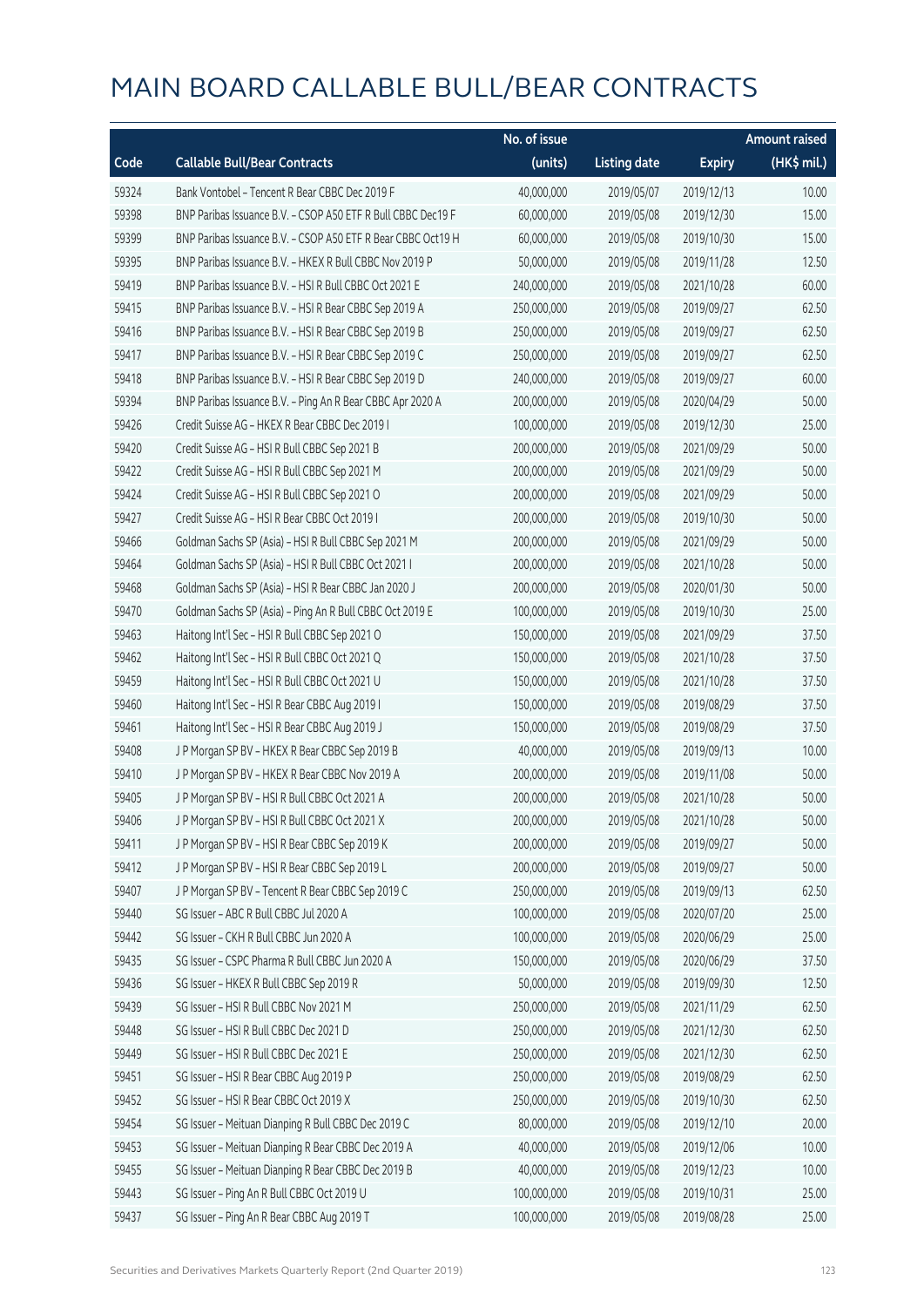|       |                                                            | No. of issue |                     |               | <b>Amount raised</b> |
|-------|------------------------------------------------------------|--------------|---------------------|---------------|----------------------|
| Code  | <b>Callable Bull/Bear Contracts</b>                        | (units)      | <b>Listing date</b> | <b>Expiry</b> | (HK\$ mil.)          |
| 59444 | SG Issuer - Sands China R Bear CBBC Dec 2019 A             | 80,000,000   | 2019/05/08          | 2019/12/30    | 20.00                |
| 59438 | SG Issuer - Tencent R Bull CBBC Aug 2019 Z                 | 80,000,000   | 2019/05/08          | 2019/08/28    | 20.00                |
| 59457 | SG Issuer - Tencent R Bull CBBC Sep 2019 E                 | 80,000,000   | 2019/05/08          | 2019/09/30    | 20.00                |
| 59447 | SG Issuer - Tencent R Bear CBBC Oct 2019 W                 | 80,000,000   | 2019/05/08          | 2019/10/31    | 20.00                |
| 59400 | UBS AG - HSI R Bull CBBC Sep 2021 S                        | 200,000,000  | 2019/05/08          | 2021/09/29    | 50.00                |
| 59401 | UBS AG - HSI R Bull CBBC Sep 2021 T                        | 200,000,000  | 2019/05/08          | 2021/09/29    | 50.00                |
| 59402 | UBS AG - HSI R Bear CBBC Aug 2019 P                        | 200,000,000  | 2019/05/08          | 2019/08/29    | 50.00                |
| 59403 | UBS AG - HSI R Bear CBBC Aug 2019 Q                        | 200,000,000  | 2019/05/08          | 2019/08/29    | 50.00                |
| 59404 | UBS AG - HSI R Bear CBBC Aug 2019 R                        | 200,000,000  | 2019/05/08          | 2019/08/29    | 50.00                |
| 59428 | Bank Vontobel - HKEX R Bull CBBC Dec 2019 B                | 40,000,000   | 2019/05/08          | 2019/12/13    | 10.00                |
| 59433 | Bank Vontobel - HSI N Bull CBBC Dec 2020 J                 | 80,000,000   | 2019/05/08          | 2020/12/30    | 20.00                |
| 59429 | Bank Vontobel - Meituan Dianping R Bull CBBC Dec 2019 E    | 40,000,000   | 2019/05/08          | 2019/12/13    | 10.00                |
| 59550 | BNP Paribas Issuance B.V. - HKEX R Bear CBBC Jul 2020 H    | 50,000,000   | 2019/05/09          | 2020/07/30    | 12.50                |
| 59554 | BNP Paribas Issuance B.V. - HSI R Bull CBBC Oct 2021 J     | 250,000,000  | 2019/05/09          | 2021/10/28    | 62.50                |
| 59555 | BNP Paribas Issuance B.V. - HSI R Bull CBBC Oct 2021 M     | 250,000,000  | 2019/05/09          | 2021/10/28    | 62.50                |
| 59472 | BNP Paribas Issuance B.V. - HSI R Bear CBBC Sep 2019 E     | 250,000,000  | 2019/05/09          | 2019/09/27    | 62.50                |
| 59473 | BNP Paribas Issuance B.V. - HSI R Bear CBBC Sep 2019 F     | 250,000,000  | 2019/05/09          | 2019/09/27    | 62.50                |
| 59543 | BNP Paribas Issuance B.V. - HSI R Bear CBBC Sep 2019 G     | 240,000,000  | 2019/05/09          | 2019/09/27    | 60.00                |
| 59548 | BNP Paribas Issuance B.V. - Ping An R Bull CBBC Nov 2019 F | 200,000,000  | 2019/05/09          | 2019/11/28    | 50.00                |
| 59545 | BNP Paribas Issuance B.V. - Tencent R Bull CBBC Dec 2019 H | 50,000,000   | 2019/05/09          | 2019/12/30    | 12.50                |
| 59535 | Credit Suisse AG - AIA R Bull CBBC Jan 2020 B              | 70,000,000   | 2019/05/09          | 2020/01/30    | 17.50                |
| 59536 | Credit Suisse AG - AIA R Bull CBBC Jan 2020 C              | 70,000,000   | 2019/05/09          | 2020/01/24    | 17.50                |
| 59538 | Credit Suisse AG - AIA R Bear CBBC Jan 2020 A              | 70,000,000   | 2019/05/09          | 2020/01/30    | 17.50                |
| 59534 | Credit Suisse AG - Geely Auto R Bear CBBC Jan 2020 F       | 80,000,000   | 2019/05/09          | 2020/01/24    | 20.00                |
| 59532 | Credit Suisse AG - HSBC R Bull CBBC Dec 2019 F             | 70,000,000   | 2019/05/09          | 2019/12/30    | 17.50                |
| 59539 | Credit Suisse AG - HSI R Bull CBBC Sep 2021 P              | 200,000,000  | 2019/05/09          | 2021/09/29    | 50.00                |
| 59540 | Credit Suisse AG - HSI R Bull CBBC Oct 2021 W              | 300,000,000  | 2019/05/09          | 2021/10/28    | 75.00                |
| 59531 | Credit Suisse AG - HSI R Bear CBBC Sep 2019 S              | 200,000,000  | 2019/05/09          | 2019/09/27    | 50.00                |
| 59530 | Credit Suisse AG - HSI R Bear CBBC Nov 2019 H              | 300,000,000  | 2019/05/09          | 2019/11/28    | 75.00                |
| 59533 | Credit Suisse AG - Ping An R Bull CBBC Dec 2019 Y          | 70,000,000   | 2019/05/09          | 2019/12/13    | 17.50                |
| 59482 | Bank of East Asia - China Life R Bull CBBC Dec 2019 B      | 100,000,000  | 2019/05/09          | 2019/12/06    | 25.00                |
| 59475 | Bank of East Asia - Geely Auto R Bear CBBC Oct 2019 C      | 30,000,000   | 2019/05/09          | 2019/10/25    | 10.50                |
| 59480 | Bank of East Asia - Galaxy Ent R Bear CBBC Dec 2019 E      | 100,000,000  | 2019/05/09          | 2019/12/06    | 25.00                |
| 59479 | Bank of East Asia - HKEX R Bull CBBC Dec 2019 C            | 100,000,000  | 2019/05/09          | 2019/12/06    | 25.00                |
| 59476 | Bank of East Asia - Tencent R Bull CBBC Aug 2019 W         | 30,000,000   | 2019/05/09          | 2019/08/28    | 10.50                |
| 59478 | Bank of East Asia - Tencent R Bull CBBC Dec 2019 G         | 150,000,000  | 2019/05/09          | 2019/12/06    | 37.50                |
| 59477 | Bank of East Asia - Tencent R Bear CBBC Oct 2019 B         | 30,000,000   | 2019/05/09          | 2019/10/25    | 10.50                |
| 59561 | Goldman Sachs SP (Asia) - AIA R Bull CBBC Oct 2019 B       | 100,000,000  | 2019/05/09          | 2019/10/10    | 25.00                |
| 59563 | Goldman Sachs SP (Asia) - AIA R Bear CBBC Aug 2019 A       | 80,000,000   | 2019/05/09          | 2019/08/09    | 20.00                |
| 59568 | Goldman Sachs SP (Asia) - HKEX R Bull CBBC Sep 2019 E      | 100,000,000  | 2019/05/09          | 2019/09/27    | 25.00                |
| 59566 | Goldman Sachs SP (Asia) - HSI R Bull CBBC Sep 2021 N       | 200,000,000  | 2019/05/09          | 2021/09/29    | 50.00                |
| 59567 | Goldman Sachs SP (Asia) - HSI R Bull CBBC Sep 2021 O       | 200,000,000  | 2019/05/09          | 2021/09/29    | 50.00                |
| 59484 | Goldman Sachs SP (Asia) - HSI R Bear CBBC Jan 2020 K       | 200,000,000  | 2019/05/09          | 2020/01/30    | 50.00                |
| 59551 | Goldman Sachs SP (Asia) - HSI R Bear CBBC Jan 2020 L       | 200,000,000  | 2019/05/09          | 2020/01/30    | 50.00                |
| 59560 | Goldman Sachs SP (Asia) - Ping An R Bull CBBC Oct 2019 F   | 100,000,000  | 2019/05/09          | 2019/10/25    | 25.00                |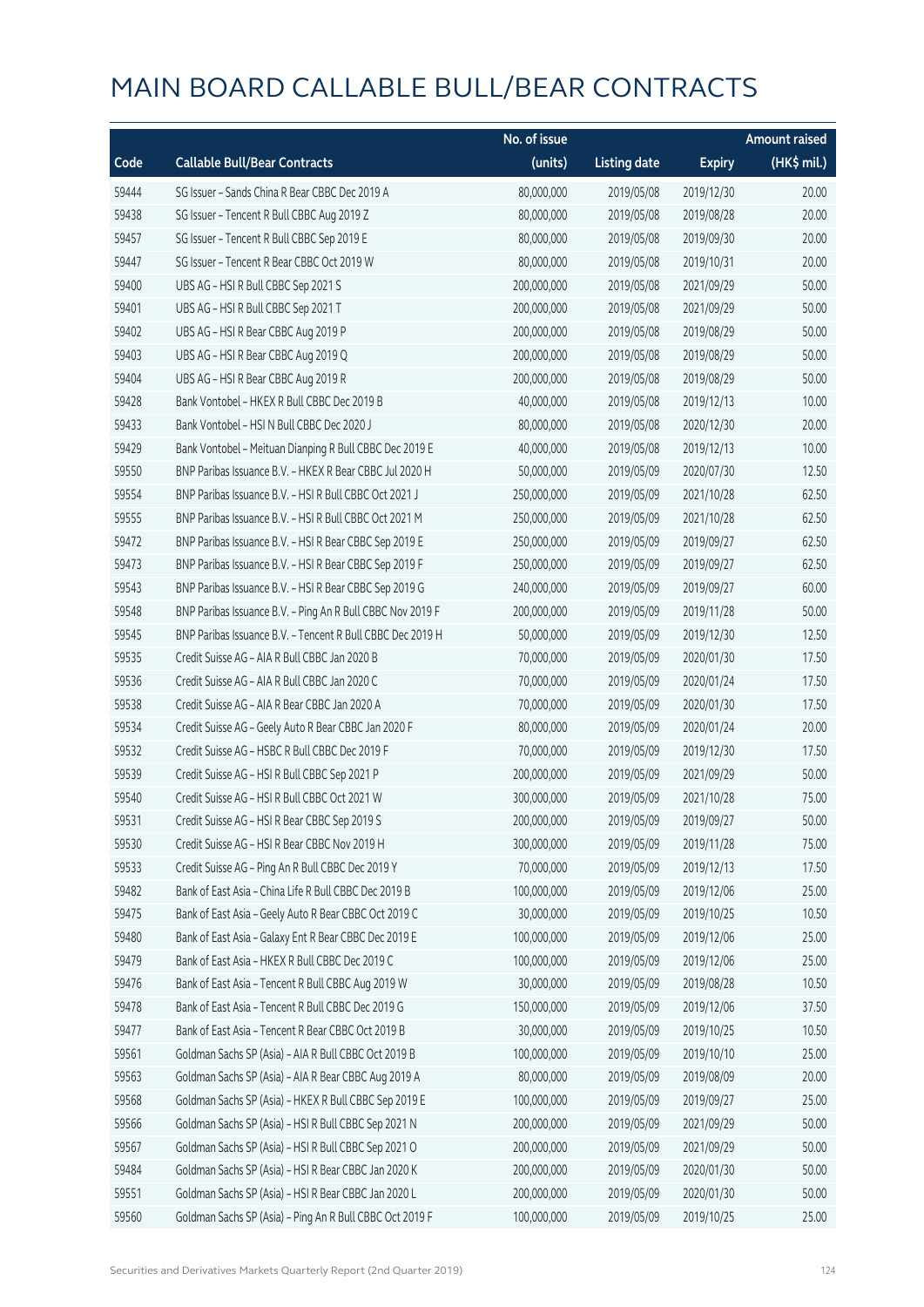|       |                                                          | No. of issue |                     |               | <b>Amount raised</b> |
|-------|----------------------------------------------------------|--------------|---------------------|---------------|----------------------|
| Code  | <b>Callable Bull/Bear Contracts</b>                      | (units)      | <b>Listing date</b> | <b>Expiry</b> | $(HK$$ mil.)         |
| 59558 | Goldman Sachs SP (Asia) - Tencent R Bull CBBC Aug 2019 F | 100,000,000  | 2019/05/09          | 2019/08/09    | 25.00                |
| 59552 | Goldman Sachs SP (Asia) - Tencent R Bear CBBC Aug 2019 E | 80,000,000   | 2019/05/09          | 2019/08/09    | 20.00                |
| 59486 | HK Bank - ABC R Bull CBBC Feb 2020 A                     | 60,000,000   | 2019/05/09          | 2020/02/03    | 15.00                |
| 59488 | HK Bank - CKH R Bull CBBC Feb 2020 A                     | 40,000,000   | 2019/05/09          | 2020/02/03    | 10.00                |
| 59489 | HK Bank - HKEX R Bull CBBC Nov 2019 F                    | 50,000,000   | 2019/05/09          | 2019/11/18    | 12.50                |
| 59487 | HK Bank - HSCEI ETF R Bull CBBC Feb 2020 A               | 40,000,000   | 2019/05/09          | 2020/02/03    | 10.00                |
| 59491 | HK Bank - HSI R Bull CBBC Jul 2020 K                     | 80,000,000   | 2019/05/09          | 2020/07/30    | 20.00                |
| 59485 | HK Bank - HSI R Bear CBBC Sep 2019 C                     | 80,000,000   | 2019/05/09          | 2019/09/27    | 20.00                |
| 59490 | HK Bank - Tencent R Bull CBBC Nov 2019 I                 | 50,000,000   | 2019/05/09          | 2019/11/25    | 12.50                |
| 59527 | Haitong Int'l Sec - CC Bank R Bull CBBC Oct 2019 A       | 60,000,000   | 2019/05/09          | 2019/10/25    | 15.00                |
| 59528 | Haitong Int'l Sec - CC Bank R Bear CBBC Dec 2019 A       | 60,000,000   | 2019/05/09          | 2019/12/10    | 15.00                |
| 59503 | Haitong Int'l Sec - HSI R Bull CBBC Sep 2021 P           | 150,000,000  | 2019/05/09          | 2021/09/29    | 37.50                |
| 59507 | Haitong Int'l Sec - HSI R Bull CBBC Sep 2021 Q           | 150,000,000  | 2019/05/09          | 2021/09/29    | 37.50                |
| 59505 | Haitong Int'l Sec - HSI R Bull CBBC Oct 2021 O           | 150,000,000  | 2019/05/09          | 2021/10/28    | 37.50                |
| 59498 | Haitong Int'l Sec - HSI R Bear CBBC Aug 2019 K           | 150,000,000  | 2019/05/09          | 2019/08/29    | 37.50                |
| 59499 | Haitong Int'l Sec - HSI R Bear CBBC Aug 2019 L           | 150,000,000  | 2019/05/09          | 2019/08/29    | 37.50                |
| 59501 | Haitong Int'l Sec - HSI R Bear CBBC Aug 2019 M           | 150,000,000  | 2019/05/09          | 2019/08/29    | 37.50                |
| 59526 | Haitong Int'l Sec - Tencent R Bull CBBC Nov 2019 E       | 40,000,000   | 2019/05/09          | 2019/11/11    | 10.00                |
| 59522 | J P Morgan SP BV - HKEX R Bull CBBC Sep 2019 C           | 40,000,000   | 2019/05/09          | 2019/09/13    | 10.00                |
| 59509 | J P Morgan SP BV - HKEX R Bear CBBC Oct 2019 E           | 200,000,000  | 2019/05/09          | 2019/10/18    | 50.00                |
| 59512 | J P Morgan SP BV - HSCEI R Bear CBBC Nov 2019 D          | 100,000,000  | 2019/05/09          | 2019/11/28    | 25.00                |
| 59523 | J P Morgan SP BV - HSI R Bull CBBC Oct 2021 B            | 200,000,000  | 2019/05/09          | 2021/10/28    | 50.00                |
| 59524 | J P Morgan SP BV - HSI R Bull CBBC Oct 2021 C            | 200,000,000  | 2019/05/09          | 2021/10/28    | 50.00                |
| 59525 | J P Morgan SP BV - HSI R Bull CBBC Oct 2021 D            | 200,000,000  | 2019/05/09          | 2021/10/28    | 50.00                |
| 59514 | J P Morgan SP BV - HSI R Bear CBBC Aug 2019 D            | 200,000,000  | 2019/05/09          | 2019/08/29    | 50.00                |
| 59510 | J P Morgan SP BV - HSI R Bear CBBC Sep 2019 M            | 200,000,000  | 2019/05/09          | 2019/09/27    | 50.00                |
| 59511 | J P Morgan SP BV - HSI R Bear CBBC Sep 2019 N            | 200,000,000  | 2019/05/09          | 2019/09/27    | 50.00                |
| 59516 | J P Morgan SP BV - Tencent R Bull CBBC Sep 2019 H        | 50,000,000   | 2019/05/09          | 2019/09/13    | 12.50                |
| 59517 | J P Morgan SP BV - Tencent R Bull CBBC Sep 2019 I        | 250,000,000  | 2019/05/09          | 2019/09/20    | 62.50                |
| 59518 | J P Morgan SP BV - Tencent R Bear CBBC Sep 2019 D        | 250,000,000  | 2019/05/09          | 2019/09/13    | 62.50                |
| 59589 | SG Issuer - AIA R Bull CBBC Oct 2019 P                   | 60,000,000   | 2019/05/09          | 2019/10/18    | 15.00                |
| 59575 | SG Issuer - AIA R Bear CBBC Nov 2019 B                   | 60,000,000   | 2019/05/09          | 2019/11/28    | 15.00                |
| 59577 | SG Issuer - China Life R Bull CBBC Feb 2020 A            | 150,000,000  | 2019/05/09          | 2020/02/18    | 37.50                |
| 59601 | SG Issuer - CSOP A50 ETF R Bull CBBC Feb 2020 W          | 100,000,000  | 2019/05/09          | 2020/02/27    | 25.00                |
| 59604 | SG Issuer - A50 China R Bull CBBC Mar 2020 E             | 80,000,000   | 2019/05/09          | 2020/03/30    | 20.00                |
| 59574 | SG Issuer - Geely Auto R Bull CBBC Jul 2020 B            | 150,000,000  | 2019/05/09          | 2020/07/30    | 37.50                |
| 59592 | SG Issuer - Galaxy Ent R Bull CBBC Nov 2019 J            | 100,000,000  | 2019/05/09          | 2019/11/11    | 25.00                |
| 59578 | SG Issuer - HKEX R Bull CBBC Oct 2019 M                  | 50,000,000   | 2019/05/09          | 2019/10/22    | 12.50                |
| 59594 | SG Issuer - HSBC R Bull CBBC Nov 2019 L                  | 100,000,000  | 2019/05/09          | 2019/11/29    | 25.00                |
| 59602 | SG Issuer - HSCEI ETF R Bull CBBC Jul 2020 A             | 100,000,000  | 2019/05/09          | 2020/07/30    | 25.00                |
| 59605 | SG Issuer - HSI R Bull CBBC Oct 2021 K                   | 250,000,000  | 2019/05/09          | 2021/10/28    | 62.50                |
| 59607 | SG Issuer - HSI R Bull CBBC Nov 2021 N                   | 250,000,000  | 2019/05/09          | 2021/11/29    | 62.50                |
| 59609 | SG Issuer - HSI R Bull CBBC Nov 2021 O                   | 250,000,000  | 2019/05/09          | 2021/11/29    | 62.50                |
| 59569 | SG Issuer - HSI R Bear CBBC Aug 2019 S                   | 250,000,000  | 2019/05/09          | 2019/08/29    | 62.50                |
| 59586 | SG Issuer - HSI R Bear CBBC Aug 2019 Z                   | 250,000,000  | 2019/05/09          | 2019/08/29    | 62.50                |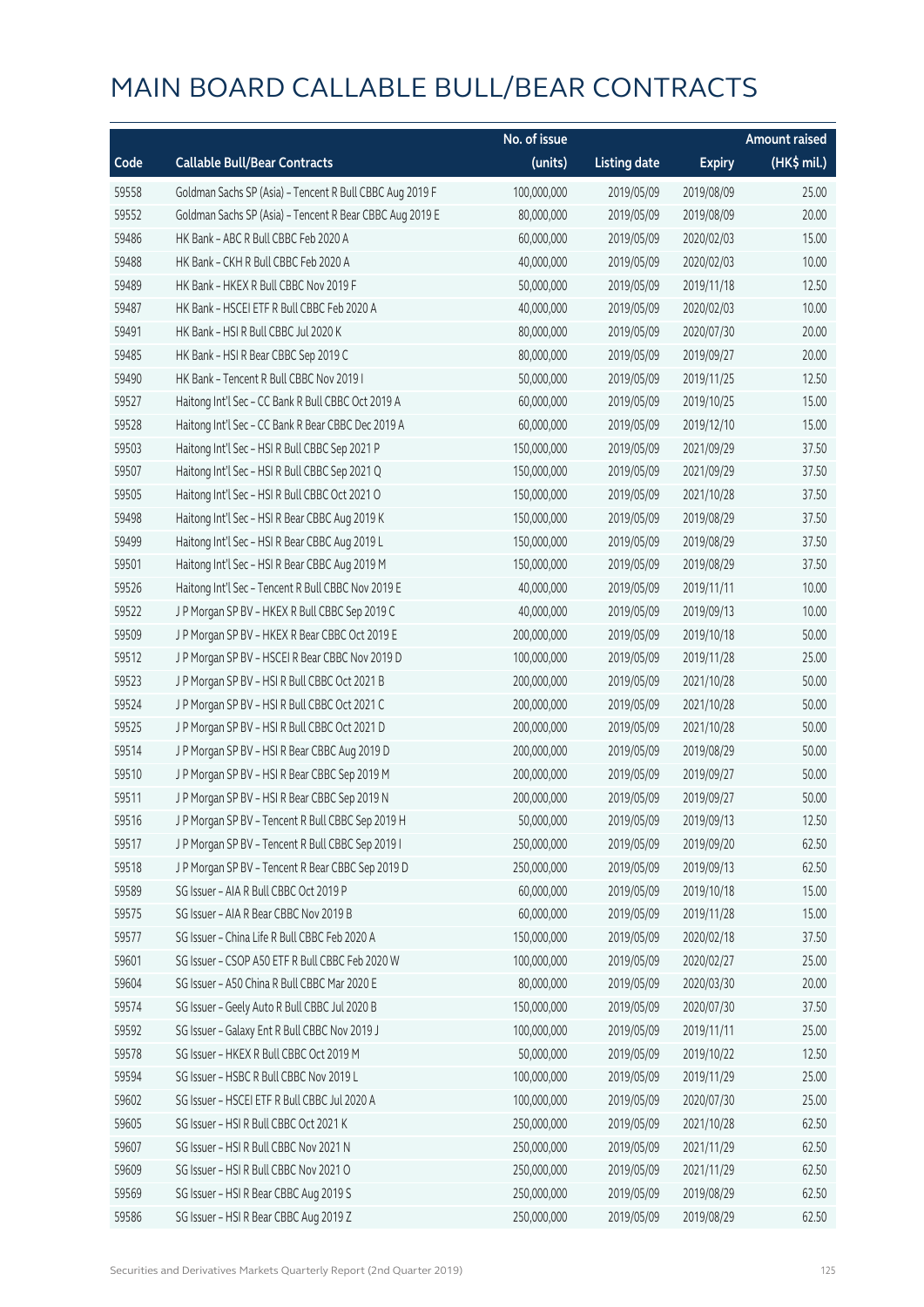|       |                                                            | No. of issue |                     |               | <b>Amount raised</b> |
|-------|------------------------------------------------------------|--------------|---------------------|---------------|----------------------|
| Code  | <b>Callable Bull/Bear Contracts</b>                        | (units)      | <b>Listing date</b> | <b>Expiry</b> | (HK\$ mil.)          |
| 59571 | SG Issuer - HSI R Bear CBBC Sep 2019 L                     | 250,000,000  | 2019/05/09          | 2019/09/27    | 62.50                |
| 59612 | SG Issuer - HSI R Bear CBBC Oct 2019 Y                     | 250,000,000  | 2019/05/09          | 2019/10/30    | 62.50                |
| 59572 | SG Issuer - HSI R Bear CBBC Nov 2019 H                     | 500,000,000  | 2019/05/09          | 2019/11/28    | 125.00               |
| 59579 | SG Issuer - Ping An R Bull CBBC Nov 2019 W                 | 100,000,000  | 2019/05/09          | 2019/11/28    | 25.00                |
| 59596 | SG Issuer - Tencent R Bull CBBC Aug 2019 H                 | 80,000,000   | 2019/05/09          | 2019/08/19    | 20.00                |
| 59580 | SG Issuer - Tencent R Bear CBBC Nov 2019 O                 | 80,000,000   | 2019/05/09          | 2019/11/28    | 40.00                |
| 59585 | SG Issuer - Tencent R Bear CBBC Dec 2019 Q                 | 80,000,000   | 2019/05/09          | 2019/12/30    | 20.00                |
| 59496 | UBS AG - HSI R Bull CBBC Oct 2021 A                        | 200,000,000  | 2019/05/09          | 2021/10/28    | 50.00                |
| 59497 | UBS AG - HSI R Bull CBBC Oct 2021 B                        | 200,000,000  | 2019/05/09          | 2021/10/28    | 50.00                |
| 59493 | UBS AG - HSI R Bear CBBC Aug 2019 S                        | 200,000,000  | 2019/05/09          | 2019/08/29    | 50.00                |
| 59494 | UBS AG - HSI R Bear CBBC Aug 2019 T                        | 200,000,000  | 2019/05/09          | 2019/08/29    | 50.00                |
| 59495 | UBS AG - HSI R Bear CBBC Aug 2019 U                        | 200,000,000  | 2019/05/09          | 2019/08/29    | 50.00                |
| 59557 | Bank Vontobel - Geely Auto R Bear CBBC Dec 2019 E          | 100,000,000  | 2019/05/09          | 2019/12/20    | 25.00                |
| 59621 | BOCI Asia Ltd. - HKEX R Bull CBBC Dec 2019 C               | 200,000,000  | 2019/05/10          | 2019/12/20    | 50.80                |
| 59617 | BOCI Asia Ltd. - HSBC R Bull CBBC Nov 2019 A               | 70,000,000   | 2019/05/10          | 2019/11/11    | 17.50                |
| 59618 | BOCI Asia Ltd. - HSBC R Bear CBBC Nov 2019 A               | 70,000,000   | 2019/05/10          | 2019/11/11    | 17.85                |
| 59623 | BOCI Asia Ltd. - Tencent R Bull CBBC Dec 2019 A            | 200,000,000  | 2019/05/10          | 2019/12/20    | 50.00                |
| 59664 | BNP Paribas Issuance B.V. - HSBC R Bull CBBC Mar 2020 A    | 150,000,000  | 2019/05/10          | 2020/03/30    | 37.50                |
| 59616 | BNP Paribas Issuance B.V. - HSI R Bull CBBC Oct 2021 F     | 250,000,000  | 2019/05/10          | 2021/10/28    | 62.50                |
| 59701 | BNP Paribas Issuance B.V. - HSI R Bull CBBC Oct 2021 L     | 250,000,000  | 2019/05/10          | 2021/10/28    | 62.50                |
| 59702 | BNP Paribas Issuance B.V. - HSI R Bull CBBC Oct 2021 N     | 240,000,000  | 2019/05/10          | 2021/10/28    | 60.00                |
| 59614 | BNP Paribas Issuance B.V. - HSI R Bear CBBC Sep 2019 H     | 250,000,000  | 2019/05/10          | 2019/09/27    | 62.50                |
| 59703 | BNP Paribas Issuance B.V. - HSI R Bear CBBC Sep 2019 I     | 240,000,000  | 2019/05/10          | 2019/09/27    | 60.00                |
| 59665 | BNP Paribas Issuance B.V. - Ping An R Bull CBBC Nov 2019 G | 200,000,000  | 2019/05/10          | 2019/11/28    | 50.00                |
| 59666 | BNP Paribas Issuance B.V. - Ping An R Bull CBBC Nov 2019 H | 200,000,000  | 2019/05/10          | 2019/11/28    | 50.00                |
| 59667 | BNP Paribas Issuance B.V. - Tencent R Bull CBBC Jan 2020 I | 50,000,000   | 2019/05/10          | 2020/01/30    | 12.50                |
| 59769 | Credit Suisse AG - Conch Cement R Bull CBBC Jan 2020 A     | 50,000,000   | 2019/05/10          | 2020/01/30    | 12.50                |
| 59770 | Credit Suisse AG - ABC R Bull CBBC Jan 2020 B              | 70,000,000   | 2019/05/10          | 2020/01/30    | 17.50                |
| 59766 | Credit Suisse AG - AIA R Bull CBBC Dec 2019 Q              | 70,000,000   | 2019/05/10          | 2019/12/30    | 17.50                |
| 59767 | Credit Suisse AG - CKH R Bull CBBC Jan 2020 A              | 50,000,000   | 2019/05/10          | 2020/01/30    | 12.50                |
| 59773 | Credit Suisse AG - HSBC R Bull CBBC Jan 2020 A             | 70,000,000   | 2019/05/10          | 2020/01/30    | 17.50                |
| 59774 | Credit Suisse AG - HSBC R Bear CBBC Dec 2019 D             | 70,000,000   | 2019/05/10          | 2019/12/30    | 17.50                |
| 59779 | Credit Suisse AG - HSI R Bull CBBC Sep 2021 Q              | 200,000,000  | 2019/05/10          | 2021/09/29    | 50.00                |
| 59782 | Credit Suisse AG - HSI R Bull CBBC Oct 2021 X              | 300,000,000  | 2019/05/10          | 2021/10/28    | 75.00                |
| 59760 | Credit Suisse AG - HSI R Bear CBBC Sep 2019 O              | 200,000,000  | 2019/05/10          | 2019/09/27    | 50.00                |
| 59776 | Credit Suisse AG - HSI R Bear CBBC Sep 2019 W              | 200,000,000  | 2019/05/10          | 2019/09/27    | 50.00                |
| 59761 | Credit Suisse AG - HSI R Bear CBBC Nov 2019 I              | 300,000,000  | 2019/05/10          | 2019/11/28    | 75.00                |
| 59772 | Credit Suisse AG - Meituan Dianping R Bull CBBC Jan 2020 A | 40,000,000   | 2019/05/10          | 2020/01/30    | 10.00                |
| 59771 | Credit Suisse AG - Sands China R Bull CBBC Jan 2020 B      | 50,000,000   | 2019/05/10          | 2020/01/30    | 12.50                |
| 59764 | Credit Suisse AG - Tencent R Bull CBBC Dec 2019 N          | 100,000,000  | 2019/05/10          | 2019/12/19    | 25.00                |
| 59652 | Bank of East Asia - CKH R Bull CBBC May 2020 A             | 40,000,000   | 2019/05/10          | 2020/05/06    | 10.00                |
| 59654 | Bank of East Asia - CKH R Bull CBBC May 2020 B             | 40,000,000   | 2019/05/10          | 2020/05/06    | 10.00                |
| 59636 | Bank of East Asia - HSBC R Bull CBBC Dec 2019 A            | 40,000,000   | 2019/05/10          | 2019/12/06    | 10.00                |
| 59647 | Bank of East Asia - HSBC R Bull CBBC Dec 2019 B            | 40,000,000   | 2019/05/10          | 2019/12/06    | 10.00                |
| 59660 | Bank of East Asia - Tencent R Bull CBBC Dec 2019 H         | 150,000,000  | 2019/05/10          | 2019/12/06    | 37.50                |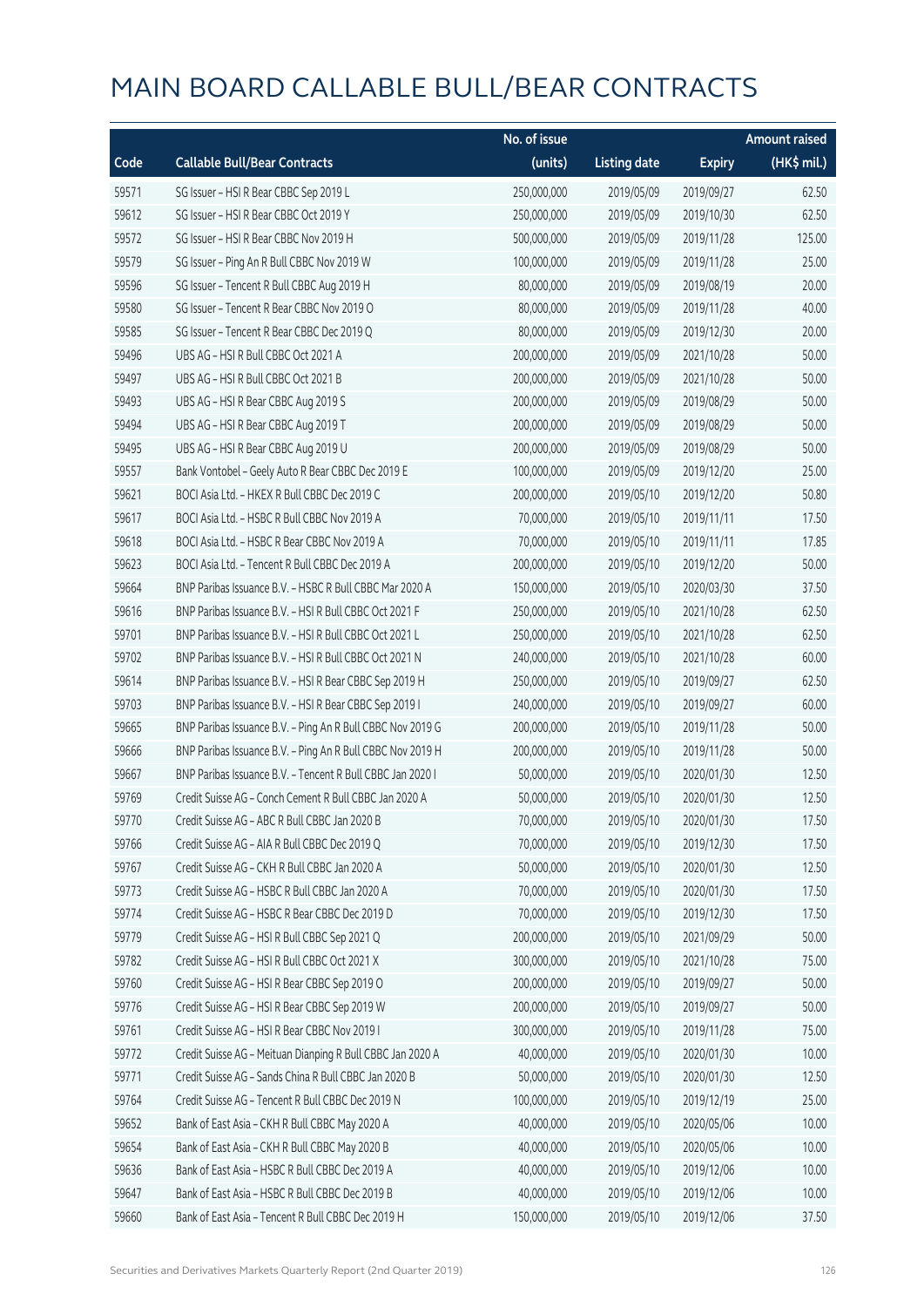|       |                                                          | No. of issue |                     |               | <b>Amount raised</b> |
|-------|----------------------------------------------------------|--------------|---------------------|---------------|----------------------|
| Code  | <b>Callable Bull/Bear Contracts</b>                      | (units)      | <b>Listing date</b> | <b>Expiry</b> | (HK\$ mil.)          |
| 59635 | Goldman Sachs SP (Asia) - HKEX R Bull CBBC Sep 2019 F    | 100,000,000  | 2019/05/10          | 2019/09/30    | 25.00                |
| 59628 | Goldman Sachs SP (Asia) - HSBC R Bull CBBC Nov 2019 A    | 100,000,000  | 2019/05/10          | 2019/11/28    | 25.00                |
| 59630 | Goldman Sachs SP (Asia) - HSBC R Bear CBBC Sep 2019 B    | 80,000,000   | 2019/05/10          | 2019/09/30    | 20.00                |
| 59624 | Goldman Sachs SP (Asia) - HSI R Bull CBBC Sep 2021 P     | 200,000,000  | 2019/05/10          | 2021/09/29    | 50.00                |
| 59757 | Goldman Sachs SP (Asia) - HSI R Bull CBBC Sep 2021 Q     | 200,000,000  | 2019/05/10          | 2021/09/29    | 50.00                |
| 59626 | Goldman Sachs SP (Asia) - HSI R Bear CBBC Jan 2020 M     | 200,000,000  | 2019/05/10          | 2020/01/30    | 50.00                |
| 59625 | Goldman Sachs SP (Asia) - Tencent R Bull CBBC Aug 2019 G | 100,000,000  | 2019/05/10          | 2019/08/12    | 25.00                |
| 59674 | HK Bank - Conch Cement R Bull CBBC Jan 2020 A            | 40,000,000   | 2019/05/10          | 2020/01/06    | 10.00                |
| 59678 | HK Bank - ABC R Bull CBBC Jan 2020 A                     | 60,000,000   | 2019/05/10          | 2020/01/13    | 15.00                |
| 59675 | HK Bank - AIA R Bull CBBC Nov 2019 D                     | 60,000,000   | 2019/05/10          | 2019/11/18    | 15.00                |
| 59668 | HK Bank - CKH R Bear CBBC Jan 2020 A                     | 40,000,000   | 2019/05/10          | 2020/01/06    | 10.00                |
| 59671 | HK Bank - HSI R Bull CBBC Jul 2020 L                     | 150,000,000  | 2019/05/10          | 2020/07/30    | 37.50                |
| 59670 | HK Bank - HSI R Bear CBBC Sep 2019 D                     | 80,000,000   | 2019/05/10          | 2019/09/27    | 20.00                |
| 59677 | HK Bank - Ping An R Bull CBBC Nov 2019 F                 | 60,000,000   | 2019/05/10          | 2019/11/14    | 15.00                |
| 59748 | Haitong Int'l Sec - HSBC R Bull CBBC Oct 2019 A          | 60,000,000   | 2019/05/10          | 2019/10/25    | 15.00                |
| 59752 | Haitong Int'l Sec - HSBC R Bear CBBC Sep 2019 A          | 60,000,000   | 2019/05/10          | 2019/09/04    | 15.00                |
| 59753 | Haitong Int'l Sec - HSI R Bull CBBC Sep 2021 R           | 150,000,000  | 2019/05/10          | 2021/09/29    | 37.50                |
| 59742 | Haitong Int'l Sec - HSI R Bull CBBC Oct 2021 R           | 150,000,000  | 2019/05/10          | 2021/10/28    | 37.50                |
| 59756 | Haitong Int'l Sec - HSI R Bull CBBC Oct 2021 S           | 150,000,000  | 2019/05/10          | 2021/10/28    | 37.50                |
| 59745 | Haitong Int'l Sec - HSI R Bear CBBC Aug 2019 R           | 150,000,000  | 2019/05/10          | 2019/08/29    | 37.50                |
| 59747 | Haitong Int'l Sec - HSI R Bear CBBC Aug 2019 S           | 150,000,000  | 2019/05/10          | 2019/08/29    | 37.50                |
| 59750 | Haitong Int'l Sec - Ping An R Bull CBBC Oct 2019 J       | 40,000,000   | 2019/05/10          | 2019/10/28    | 10.00                |
| 59704 | J P Morgan SP BV - HSI R Bull CBBC Oct 2021 H            | 200,000,000  | 2019/05/10          | 2021/10/28    | 50.00                |
| 59711 | J P Morgan SP BV - HSI R Bull CBBC Oct 2021 I            | 200,000,000  | 2019/05/10          | 2021/10/28    | 50.00                |
| 59707 | J P Morgan SP BV - HSI R Bear CBBC Aug 2019 B            | 200,000,000  | 2019/05/10          | 2019/08/29    | 50.00                |
| 59705 | J P Morgan SP BV - HSI R Bear CBBC Aug 2019 E            | 200,000,000  | 2019/05/10          | 2019/08/29    | 50.00                |
| 59710 | J P Morgan SP BV - Tencent R Bull CBBC Sep 2019 J        | 50,000,000   | 2019/05/10          | 2019/09/13    | 12.50                |
| 59728 | SG Issuer - Conch Cement R Bear CBBC Nov 2019 A          | 80,000,000   | 2019/05/10          | 2019/11/28    | 20.00                |
| 59727 | SG Issuer - ABC R Bull CBBC Mar 2020 A                   | 100,000,000  | 2019/05/10          | 2020/03/30    | 25.00                |
| 59729 | SG Issuer - CKH R Bull CBBC Jan 2020 A                   | 100,000,000  | 2019/05/10          | 2020/01/30    | 25.00                |
| 59731 | SG Issuer - CKH R Bull CBBC Feb 2020 A                   | 100,000,000  | 2019/05/10          | 2020/02/27    | 25.00                |
| 59735 | SG Issuer - CKH R Bull CBBC Mar 2020 A                   | 100,000,000  | 2019/05/10          | 2020/03/30    | 25.00                |
| 59730 | SG Issuer - CKH R Bear CBBC Jan 2020 A                   | 60,000,000   | 2019/05/10          | 2020/01/30    | 15.00                |
| 59738 | SG Issuer - HSCEI ETF R Bull CBBC Jan 2020 A             | 100,000,000  | 2019/05/10          | 2020/01/30    | 25.00                |
| 59740 | SG Issuer - HSCEI ETF R Bull CBBC Mar 2020 A             | 100,000,000  | 2019/05/10          | 2020/03/30    | 25.00                |
| 59736 | SG Issuer - HSCEI ETF R Bear CBBC Dec 2019 A             | 100,000,000  | 2019/05/10          | 2019/12/30    | 25.00                |
| 59739 | SG Issuer - HSCEI ETF R Bear CBBC Jan 2020 A             | 100,000,000  | 2019/05/10          | 2020/01/30    | 25.00                |
| 59717 | SG Issuer - HSI R Bull CBBC Oct 2021 L                   | 250,000,000  | 2019/05/10          | 2021/10/28    | 62.50                |
| 59722 | SG Issuer - HSI R Bull CBBC Oct 2021 M                   | 250,000,000  | 2019/05/10          | 2021/10/28    | 62.50                |
| 59719 | SG Issuer - HSI R Bull CBBC Nov 2021 P                   | 250,000,000  | 2019/05/10          | 2021/11/29    | 62.50                |
| 59720 | SG Issuer - HSI R Bull CBBC Dec 2021 F                   | 250,000,000  | 2019/05/10          | 2021/12/30    | 62.50                |
| 59721 | SG Issuer - HSI R Bear CBBC Aug 2019 T                   | 250,000,000  | 2019/05/10          | 2019/08/29    | 62.50                |
| 59715 | SG Issuer - Tencent R Bull CBBC Aug 2019 A               | 80,000,000   | 2019/05/10          | 2019/08/22    | 20.00                |
| 59716 | SG Issuer - Tencent R Bull CBBC Sep 2019 F               | 80,000,000   | 2019/05/10          | 2019/09/19    | 20.00                |
| 59689 | UBS AG - HSI R Bull CBBC Oct 2021 C                      | 200,000,000  | 2019/05/10          | 2021/10/28    | 50.00                |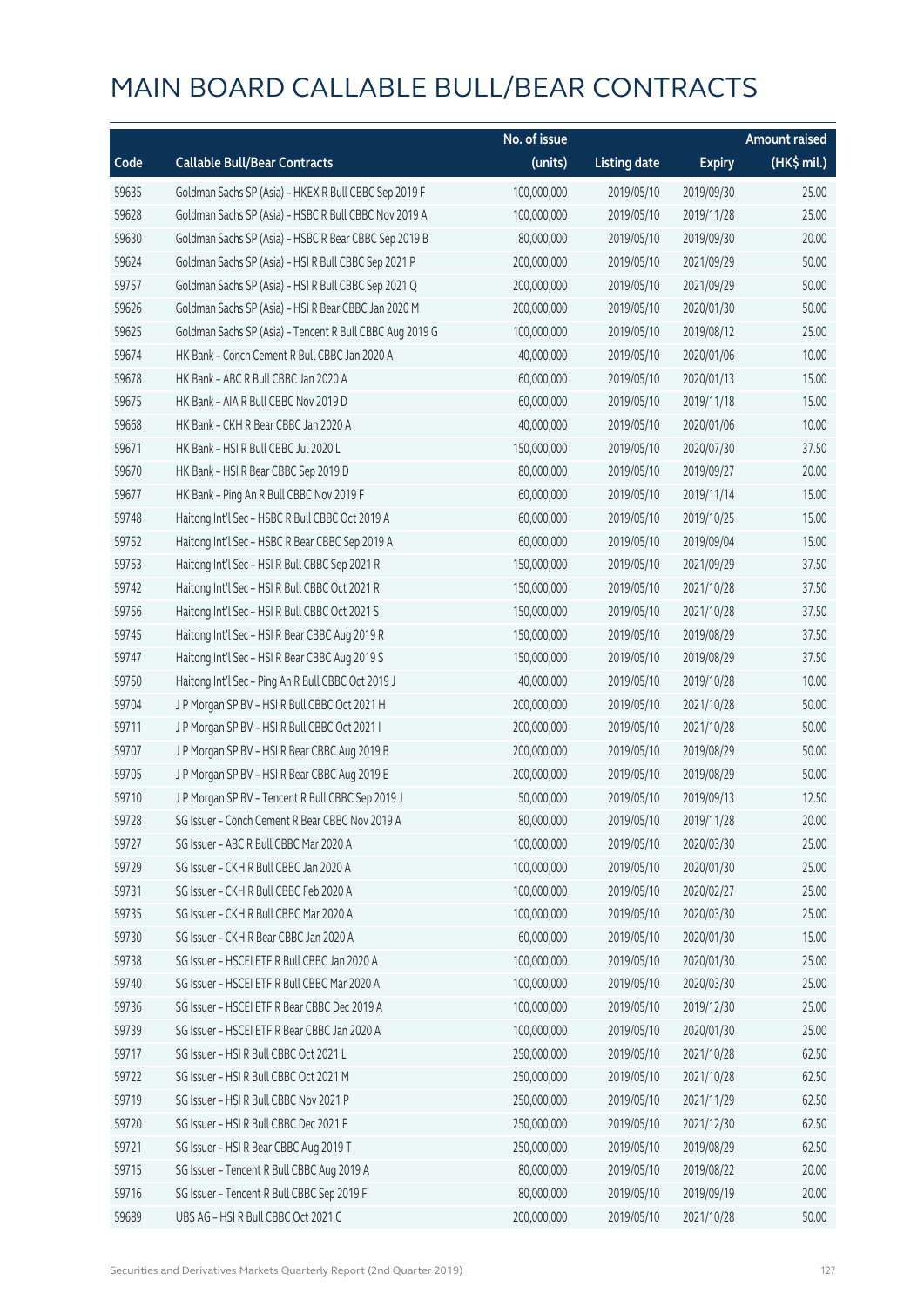|       |                                                              | No. of issue |                     |               | <b>Amount raised</b> |
|-------|--------------------------------------------------------------|--------------|---------------------|---------------|----------------------|
| Code  | <b>Callable Bull/Bear Contracts</b>                          | (units)      | <b>Listing date</b> | <b>Expiry</b> | (HK\$ mil.)          |
| 59686 | UBS AG - HSI R Bear CBBC Aug 2019 V                          | 200,000,000  | 2019/05/10          | 2019/08/29    | 50.00                |
| 59688 | UBS AG - HSI R Bear CBBC Sep 2019 B                          | 400,000,000  | 2019/05/10          | 2019/09/27    | 100.00               |
| 59699 | UBS AG - Meituan Dianping R Bull CBBC Dec 2019 A             | 50,000,000   | 2019/05/10          | 2019/12/23    | 12.50                |
| 59697 | UBS AG - Sands China R Bull CBBC Mar 2020 A                  | 100,000,000  | 2019/05/10          | 2020/03/16    | 25.00                |
| 59696 | UBS AG - Sands China R Bull CBBC Apr 2020 A                  | 100,000,000  | 2019/05/10          | 2020/04/20    | 25.00                |
| 59698 | UBS AG - Sands China R Bear CBBC Dec 2019 A                  | 100,000,000  | 2019/05/10          | 2019/12/23    | 25.00                |
| 59713 | Bank Vontobel - AIA R Bull CBBC Dec 2019 D                   | 40,000,000   | 2019/05/10          | 2019/12/13    | 10.00                |
| 59714 | Bank Vontobel - AIA R Bear CBBC Jan 2020 B                   | 40,000,000   | 2019/05/10          | 2020/01/17    | 10.00                |
| 59712 | Bank Vontobel - HSBC R Bear CBBC Dec 2019 A                  | 40,000,000   | 2019/05/10          | 2019/12/20    | 10.00                |
| 59923 | BOCI Asia Ltd. - HKEX R Bull CBBC Dec 2019 D                 | 200,000,000  | 2019/05/14          | 2019/12/23    | 50.60                |
| 59912 | BOCI Asia Ltd. - HSI R Bull CBBC Sep 2020 E                  | 150,000,000  | 2019/05/14          | 2020/09/29    | 38.70                |
| 59914 | BOCI Asia Ltd. - HSI R Bear CBBC Aug 2019 C                  | 150,000,000  | 2019/05/14          | 2019/08/29    | 37.50                |
| 59921 | BOCI Asia Ltd. - HSI R Bear CBBC Aug 2019 D                  | 150,000,000  | 2019/05/14          | 2019/08/29    | 37.65                |
| 59928 | BOCI Asia Ltd. - Ping An R Bull CBBC Nov 2019 B              | 70,000,000   | 2019/05/14          | 2019/11/25    | 17.57                |
| 59925 | BOCI Asia Ltd. - Tencent R Bull CBBC Oct 2019 B              | 200,000,000  | 2019/05/14          | 2019/10/29    | 50.00                |
| 59821 | BNP Paribas Issuance B.V. - CSOP A50 R Bull CBBC Dec 2019 G  | 60,000,000   | 2019/05/14          | 2019/12/30    | 15.00                |
| 59897 | BNP Paribas Issuance B.V. - CSOP A50 ETF R Bear CBBC Oct20 A | 60,000,000   | 2019/05/14          | 2020/10/29    | 15.00                |
| 59896 | BNP Paribas Issuance B.V. - HKEX R Bear CBBC Jul 2020 I      | 50,000,000   | 2019/05/14          | 2020/07/30    | 12.50                |
| 59818 | BNP Paribas Issuance B.V. - HSCEI R Bull CBBC Sep 2020 A     | 100,000,000  | 2019/05/14          | 2020/09/29    | 25.00                |
| 59819 | BNP Paribas Issuance B.V. - HSCEI R Bull CBBC Sep 2020 B     | 100,000,000  | 2019/05/14          | 2020/09/29    | 25.00                |
| 59905 | BNP Paribas Issuance B.V. - HSCEI R Bear CBBC Dec 2019 U     | 100,000,000  | 2019/05/14          | 2019/12/30    | 25.00                |
| 59910 | BNP Paribas Issuance B.V. - HSCEI R Bear CBBC Dec 2019 V     | 100,000,000  | 2019/05/14          | 2019/12/30    | 25.00                |
| 59911 | BNP Paribas Issuance B.V. - HSCEI R Bear CBBC Dec 2019 W     | 100,000,000  | 2019/05/14          | 2019/12/30    | 25.00                |
| 59790 | BNP Paribas Issuance B.V. - HSI R Bull CBBC Oct 2021 O       | 250,000,000  | 2019/05/14          | 2021/10/28    | 62.50                |
| 59792 | BNP Paribas Issuance B.V. - HSI R Bull CBBC Oct 2021 P       | 250,000,000  | 2019/05/14          | 2021/10/28    | 62.50                |
| 59793 | BNP Paribas Issuance B.V. - HSI R Bull CBBC Oct 2021 Q       | 250,000,000  | 2019/05/14          | 2021/10/28    | 62.50                |
| 59808 | BNP Paribas Issuance B.V. - HSI R Bull CBBC Oct 2021 R       | 250,000,000  | 2019/05/14          | 2021/10/28    | 62.50                |
| 59809 | BNP Paribas Issuance B.V. - HSI R Bull CBBC Oct 2021 S       | 250,000,000  | 2019/05/14          | 2021/10/28    | 62.50                |
| 59810 | BNP Paribas Issuance B.V. - HSI R Bull CBBC Oct 2021 T       | 250,000,000  | 2019/05/14          | 2021/10/28    | 62.50                |
| 59812 | BNP Paribas Issuance B.V. - HSI R Bull CBBC Oct 2021 U       | 250,000,000  | 2019/05/14          | 2021/10/28    | 62.50                |
| 59813 | BNP Paribas Issuance B.V. - HSI R Bull CBBC Oct 2021 V       | 240,000,000  | 2019/05/14          | 2021/10/28    | 60.00                |
| 59814 | BNP Paribas Issuance B.V. - HSI R Bull CBBC Oct 2021 W       | 240,000,000  | 2019/05/14          | 2021/10/28    | 60.00                |
| 59815 | BNP Paribas Issuance B.V. - HSI R Bull CBBC Oct 2021 X       | 240,000,000  | 2019/05/14          | 2021/10/28    | 60.00                |
| 59841 | BNP Paribas Issuance B.V. - HSI R Bear CBBC Sep 2019 J       | 250,000,000  | 2019/05/14          | 2019/09/27    | 62.50                |
| 59842 | BNP Paribas Issuance B.V. - HSI R Bear CBBC Sep 2019 K       | 250,000,000  | 2019/05/14          | 2019/09/27    | 62.50                |
| 59844 | BNP Paribas Issuance B.V. - HSI R Bear CBBC Sep 2019 L       | 250,000,000  | 2019/05/14          | 2019/09/27    | 62.50                |
| 59851 | BNP Paribas Issuance B.V. - HSI R Bear CBBC Sep 2019 M       | 250,000,000  | 2019/05/14          | 2019/09/27    | 62.50                |
| 59854 | BNP Paribas Issuance B.V. - HSI R Bear CBBC Sep 2019 N       | 250,000,000  | 2019/05/14          | 2019/09/27    | 62.50                |
| 59855 | BNP Paribas Issuance B.V. - HSI R Bear CBBC Sep 2019 O       | 250,000,000  | 2019/05/14          | 2019/09/27    | 62.50                |
| 59857 | BNP Paribas Issuance B.V. - HSI R Bear CBBC Sep 2019 P       | 250,000,000  | 2019/05/14          | 2019/09/27    | 62.50                |
| 60319 | BNP Paribas Issuance B.V. - HSI R Bear CBBC Sep 2019 Q       | 240,000,000  | 2019/05/14          | 2019/09/27    | 60.00                |
| 59817 | BNP Paribas Issuance B.V. - Ping An R Bull CBBC Nov 2019 I   | 200,000,000  | 2019/05/14          | 2019/11/28    | 50.00                |
| 59816 | BNP Paribas Issuance B.V. - Tencent R Bull CBBC Dec 2019 I   | 50,000,000   | 2019/05/14          | 2019/12/30    | 12.50                |
| 59889 | BNP Paribas Issuance B.V. - Tencent R Bear CBBC Oct 2019 I   | 50,000,000   | 2019/05/14          | 2019/10/30    | 12.50                |
| 59891 | BNP Paribas Issuance B.V. - Tencent R Bear CBBC Oct 2019 J   | 50,000,000   | 2019/05/14          | 2019/10/30    | 12.50                |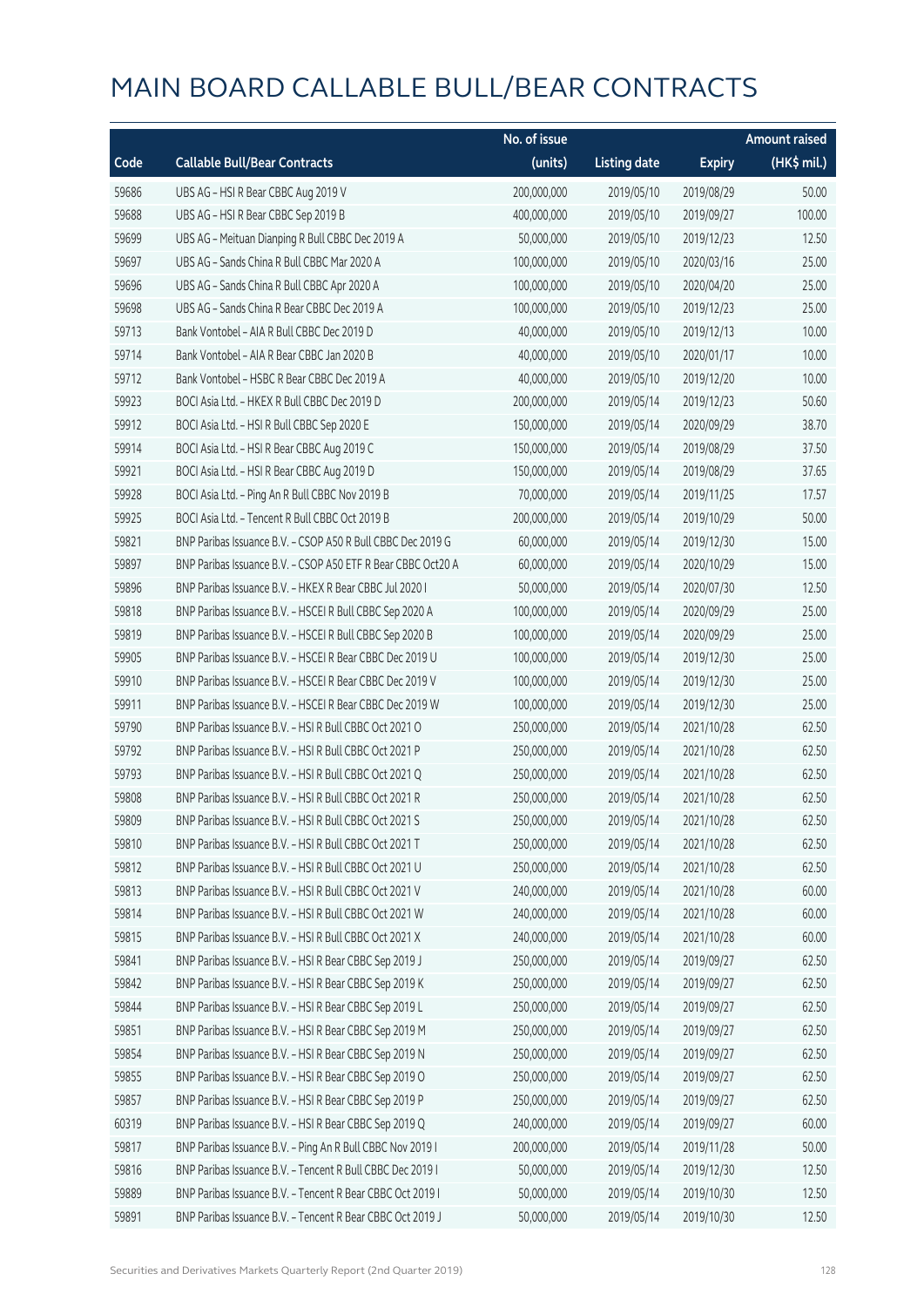|       |                                                             | No. of issue |                     |               | <b>Amount raised</b> |
|-------|-------------------------------------------------------------|--------------|---------------------|---------------|----------------------|
| Code  | <b>Callable Bull/Bear Contracts</b>                         | (units)      | <b>Listing date</b> | <b>Expiry</b> | (HK\$ mil.)          |
| 59890 | BNP Paribas Issuance B.V. - Tencent R Bear CBBC Nov 2019 J  | 50,000,000   | 2019/05/14          | 2019/11/28    | 12.50                |
| 59893 | BNP Paribas Issuance B.V. - Tencent R Bear CBBC Nov 2019 K  | 50,000,000   | 2019/05/14          | 2019/11/28    | 12.50                |
| 60532 | Credit Suisse AG - Country Garden R Bull CBBC Apr 2020 A    | 80,000,000   | 2019/05/14          | 2020/04/28    | 20.00                |
| 60528 | Credit Suisse AG - China Tower R Bull CBBC Feb 2020 A       | 50,000,000   | 2019/05/14          | 2020/02/27    | 12.50                |
| 60527 | Credit Suisse AG - China Tower R Bull CBBC Jul 2020 A       | 100,000,000  | 2019/05/14          | 2020/07/30    | 25.00                |
| 60550 | Credit Suisse AG - Geely Auto R Bear CBBC Feb 2020 A        | 80,000,000   | 2019/05/14          | 2020/02/27    | 20.00                |
| 60547 | Credit Suisse AG - Galaxy Ent R Bear CBBC Dec 2019 F        | 50,000,000   | 2019/05/14          | 2019/12/20    | 12.50                |
| 60487 | Credit Suisse AG - HSI R Bull CBBC Jul 2021 Y               | 200,000,000  | 2019/05/14          | 2021/07/29    | 50.00                |
| 60505 | Credit Suisse AG - HSI R Bull CBBC Sep 2021 R               | 200,000,000  | 2019/05/14          | 2021/09/29    | 50.00                |
| 60507 | Credit Suisse AG - HSI R Bull CBBC Sep 2021 S               | 200,000,000  | 2019/05/14          | 2021/09/29    | 50.00                |
| 60510 | Credit Suisse AG - HSI R Bull CBBC Sep 2021 T               | 200,000,000  | 2019/05/14          | 2021/09/29    | 50.00                |
| 60498 | Credit Suisse AG - HSI R Bull CBBC Oct 2021 E               | 200,000,000  | 2019/05/14          | 2021/10/28    | 50.00                |
| 60538 | Credit Suisse AG - HSI R Bull CBBC Oct 2021 G               | 300,000,000  | 2019/05/14          | 2021/10/28    | 75.00                |
| 60484 | Credit Suisse AG - HSI R Bull CBBC Oct 2021 Y               | 200,000,000  | 2019/05/14          | 2021/10/28    | 50.00                |
| 60494 | Credit Suisse AG - HSI R Bull CBBC Oct 2021 Z               | 200,000,000  | 2019/05/14          | 2021/10/28    | 50.00                |
| 60543 | Credit Suisse AG - HSI R Bear CBBC Sep 2019 B               | 200,000,000  | 2019/05/14          | 2019/09/27    | 50.00                |
| 60639 | Credit Suisse AG - HSI R Bear CBBC Sep 2019 D               | 200,000,000  | 2019/05/14          | 2019/09/27    | 50.00                |
| 60680 | Credit Suisse AG - HSI R Bear CBBC Sep 2019 F               | 200,000,000  | 2019/05/14          | 2019/09/27    | 50.00                |
| 60636 | Credit Suisse AG - HSI R Bear CBBC Oct 2019 J               | 200,000,000  | 2019/05/14          | 2019/10/30    | 50.00                |
| 60545 | Credit Suisse AG - ICBC R Bull CBBC Feb 2020 A              | 70,000,000   | 2019/05/14          | 2020/02/27    | 17.50                |
| 60513 | Credit Suisse AG - Ping An R Bull CBBC Nov 2019 V           | 80,000,000   | 2019/05/14          | 2019/11/28    | 20.00                |
| 60608 | Credit Suisse AG - Ping An R Bear CBBC Dec 2019 L           | 60,000,000   | 2019/05/14          | 2019/12/12    | 15.00                |
| 60631 | Credit Suisse AG - Tencent R Bull CBBC Nov 2019 X           | 100,000,000  | 2019/05/14          | 2019/11/28    | 25.00                |
| 60599 | Credit Suisse AG - Tencent R Bear CBBC Jan 2020 D           | 100,000,000  | 2019/05/14          | 2020/01/17    | 25.00                |
| 60531 | Credit Suisse AG - Xiaomi R Bull CBBC Dec 2019 A            | 50,000,000   | 2019/05/14          | 2019/12/30    | 12.50                |
| 60529 | Credit Suisse AG - Xiaomi R Bull CBBC Jun 2020 A            | 100,000,000  | 2019/05/14          | 2020/06/29    | 25.00                |
| 60185 | Bank of East Asia - China Tower R Bull CBBC Dec 2019 A      | 40,000,000   | 2019/05/14          | 2019/12/31    | 10.00                |
| 60220 | Bank of East Asia - Tencent R Bear CBBC Oct 2019 C          | 30,000,000   | 2019/05/14          | 2019/10/25    | 10.50                |
| 60200 | Bank of East Asia - Xiaomi R Bull CBBC Dec 2019 A           | 40,000,000   | 2019/05/14          | 2019/12/31    | 10.00                |
| 60209 | Bank of East Asia - Xiaomi R Bull CBBC Dec 2019 B           | 40,000,000   | 2019/05/14          | 2019/12/31    | 10.00                |
| 60211 | Bank of East Asia - Xiaomi R Bear CBBC Dec 2019 A           | 40,000,000   | 2019/05/14          | 2019/12/31    | 10.00                |
| 61324 | Goldman Sachs SP (Asia) - AAC Tech R Bull CBBC Dec 2019 D   | 40,000,000   | 2019/05/14          | 2019/12/30    | 10.00                |
| 61274 | Goldman Sachs SP (Asia) - Geely Auto R Bull CBBC Mar 2020 D | 100,000,000  | 2019/05/14          | 2020/03/09    | 25.00                |
| 59837 | Goldman Sachs SP (Asia) - HKEX R Bull CBBC Sep 2019 G       | 100,000,000  | 2019/05/14          | 2019/09/30    | 25.00                |
| 61292 | Goldman Sachs SP (Asia) - HKEX R Bear CBBC Aug 2019 B       | 80,000,000   | 2019/05/14          | 2019/08/14    | 20.00                |
| 59825 | Goldman Sachs SP (Asia) - HSI R Bull CBBC Sep 2021 R        | 200,000,000  | 2019/05/14          | 2021/09/29    | 50.00                |
| 59838 | Goldman Sachs SP (Asia) - HSI R Bull CBBC Sep 2021 S        | 200,000,000  | 2019/05/14          | 2021/09/29    | 50.00                |
| 59840 | Goldman Sachs SP (Asia) - HSI R Bull CBBC Sep 2021 T        | 200,000,000  | 2019/05/14          | 2021/09/29    | 50.00                |
| 59829 | Goldman Sachs SP (Asia) - HSI R Bull CBBC Oct 2021 J        | 200,000,000  | 2019/05/14          | 2021/10/28    | 50.00                |
| 59832 | Goldman Sachs SP (Asia) - HSI R Bull CBBC Oct 2021 M        | 200,000,000  | 2019/05/14          | 2021/10/28    | 50.00                |
| 59836 | Goldman Sachs SP (Asia) - HSI R Bull CBBC Oct 2021 N        | 200,000,000  | 2019/05/14          | 2021/10/28    | 50.00                |
| 61213 | Goldman Sachs SP (Asia) - HSI R Bear CBBC Jan 2020 N        | 200,000,000  | 2019/05/14          | 2020/01/30    | 50.00                |
| 61241 | Goldman Sachs SP (Asia) - HSI R Bear CBBC Jan 2020 O        | 200,000,000  | 2019/05/14          | 2020/01/30    | 50.00                |
| 61247 | Goldman Sachs SP (Asia) - HSI R Bear CBBC Jan 2020 P        | 200,000,000  | 2019/05/14          | 2020/01/30    | 50.00                |
| 61261 | Goldman Sachs SP (Asia) - HSI R Bear CBBC Jan 2020 Q        | 200,000,000  | 2019/05/14          | 2020/01/30    | 50.00                |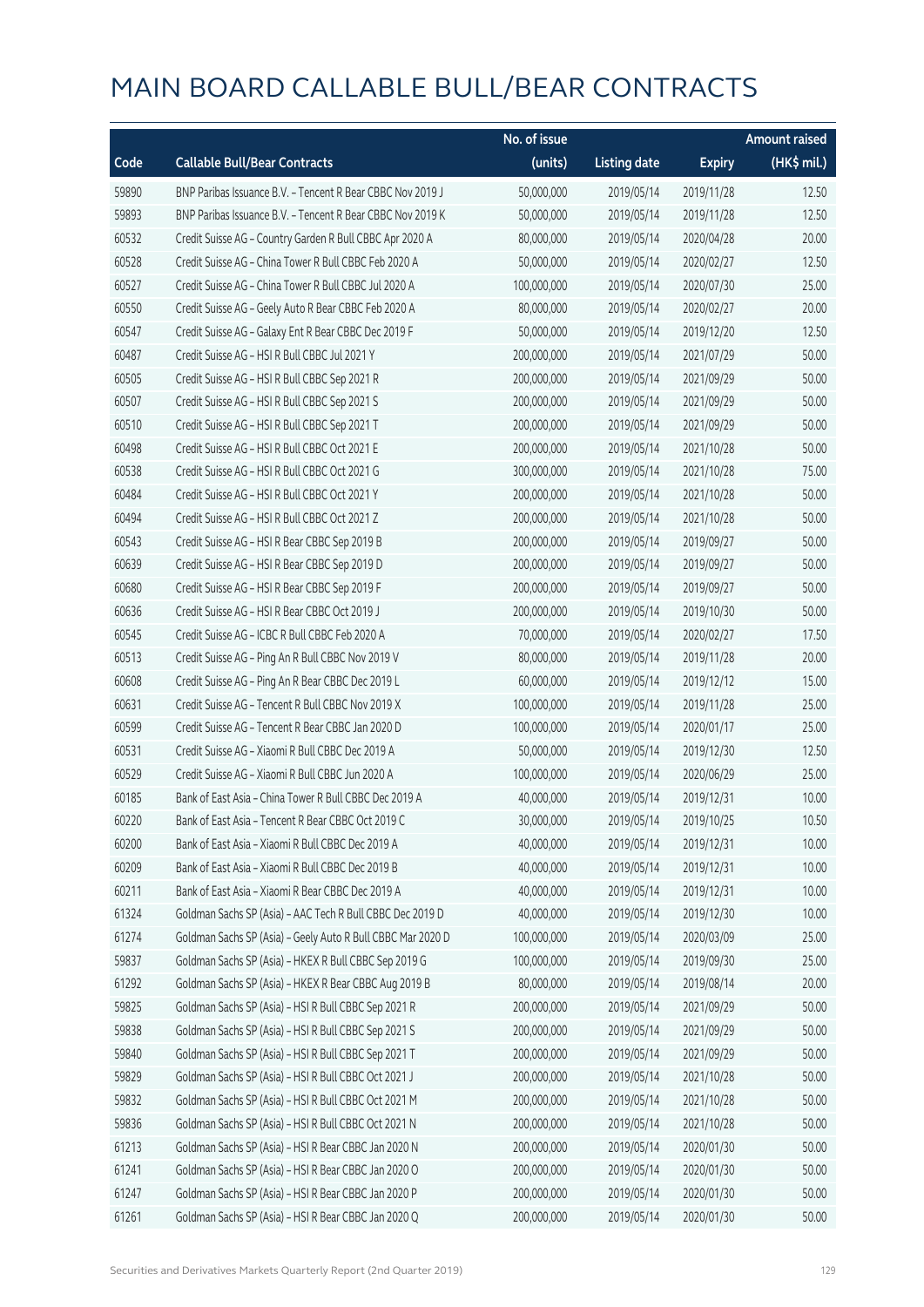|       |                                                           | No. of issue |                     |               | Amount raised |
|-------|-----------------------------------------------------------|--------------|---------------------|---------------|---------------|
| Code  | <b>Callable Bull/Bear Contracts</b>                       | (units)      | <b>Listing date</b> | <b>Expiry</b> | (HK\$ mil.)   |
| 61262 | Goldman Sachs SP (Asia) - HSI R Bear CBBC Jan 2020 R      | 200,000,000  | 2019/05/14          | 2020/01/30    | 50.00         |
| 61270 | Goldman Sachs SP (Asia) - HSI R Bear CBBC Jan 2020 S      | 200,000,000  | 2019/05/14          | 2020/01/30    | 50.00         |
| 59835 | Goldman Sachs SP (Asia) - Ping An R Bull CBBC Oct 2019 G  | 100,000,000  | 2019/05/14          | 2019/10/29    | 25.00         |
| 61285 | Goldman Sachs SP (Asia) - Ping An R Bear CBBC Dec 2019 F  | 80,000,000   | 2019/05/14          | 2019/12/30    | 20.00         |
| 59826 | Goldman Sachs SP (Asia) - Tencent R Bull CBBC Aug 2019 H  | 100,000,000  | 2019/05/14          | 2019/08/14    | 25.00         |
| 59831 | Goldman Sachs SP (Asia) - Tencent R Bull CBBC Aug 2019 I  | 100,000,000  | 2019/05/14          | 2019/08/14    | 25.00         |
| 61294 | Goldman Sachs SP (Asia) - Tencent R Bear CBBC Dec 2019 B  | 80,000,000   | 2019/05/14          | 2019/12/30    | 20.00         |
| 61296 | Goldman Sachs SP (Asia) - Tencent R Bear CBBC Dec 2019 C  | 80,000,000   | 2019/05/14          | 2019/12/30    | 20.00         |
| 60033 | HK Bank - Country Garden R Bull CBBC Nov 2019 B           | 40,000,000   | 2019/05/14          | 2019/11/11    | 10.00         |
| 60340 | HK Bank - CSOP A50 ETF R Bull CBBC Nov 2019 E             | 40,000,000   | 2019/05/14          | 2019/11/18    | 10.00         |
| 60347 | HK Bank - A50 China R Bull CBBC Nov 2019 E                | 40,000,000   | 2019/05/14          | 2019/11/18    | 10.00         |
| 60036 | HK Bank - Geely Auto R Bear CBBC Dec 2019 B               | 40,000,000   | 2019/05/14          | 2019/12/09    | 10.00         |
| 60028 | HK Bank - HKEX R Bear CBBC Oct 2019 G                     | 40,000,000   | 2019/05/14          | 2019/10/21    | 10.00         |
| 60021 | HK Bank - HSCEI R Bear CBBC Sep 2019 F                    | 50,000,000   | 2019/05/14          | 2019/09/27    | 12.50         |
| 59978 | HK Bank - HSI R Bull CBBC Jul 2020 M                      | 150,000,000  | 2019/05/14          | 2020/07/30    | 37.50         |
| 59992 | HK Bank - HSI R Bull CBBC Jul 2020 N                      | 80,000,000   | 2019/05/14          | 2020/07/30    | 20.00         |
| 59997 | HK Bank - HSI R Bull CBBC Jul 2020 T                      | 150,000,000  | 2019/05/14          | 2020/07/30    | 37.50         |
| 60013 | HK Bank - HSI R Bear CBBC Sep 2019 A                      | 80,000,000   | 2019/05/14          | 2019/09/27    | 20.00         |
| 60018 | HK Bank - HSI R Bear CBBC Sep 2019 E                      | 150,000,000  | 2019/05/14          | 2019/09/27    | 37.50         |
| 60014 | HK Bank - HSI R Bear CBBC Oct 2019 U                      | 150,000,000  | 2019/05/14          | 2019/10/30    | 37.50         |
| 60043 | HK Bank - Sunny Optical R Bear CBBC Sep 2019 D            | 40,000,000   | 2019/05/14          | 2019/09/30    | 10.00         |
| 59981 | HK Bank - Tencent R Bull CBBC Oct 2019 L                  | 50,000,000   | 2019/05/14          | 2019/10/08    | 12.50         |
| 59982 | HK Bank - Tencent R Bull CBBC Nov 2019 J                  | 50,000,000   | 2019/05/14          | 2019/11/04    | 12.50         |
| 60010 | HK Bank - Tencent R Bear CBBC Sep 2019 U                  | 40,000,000   | 2019/05/14          | 2019/09/23    | 10.00         |
| 60007 | HK Bank - Tencent R Bear CBBC Oct 2019 K                  | 40,000,000   | 2019/05/14          | 2019/10/28    | 10.00         |
| 60393 | Haitong Int'l Sec - AAC Tech R Bull CBBC Oct 2019 A       | 90,000,000   | 2019/05/14          | 2019/10/29    | 22.50         |
| 60394 | Haitong Int'l Sec - Country Garden R Bull CBBC Oct 2019 A | 40,000,000   | 2019/05/14          | 2019/10/28    | 10.00         |
| 60408 | Haitong Int'l Sec - Country Garden R Bear CBBC Dec 2019 A | 40,000,000   | 2019/05/14          | 2019/12/17    | 10.00         |
| 59885 | Haitong Int'l Sec - CSOP A50 ETF R Bull CBBC Oct 2019 B   | 40,000,000   | 2019/05/14          | 2019/10/22    | 10.00         |
| 60351 | Haitong Int'l Sec - China Tower R Bull CBBC Dec 2019 A    | 100,000,000  | 2019/05/14          | 2019/12/20    | 25.00         |
| 60362 | Haitong Int'l Sec - China Tower R Bull CBBC Dec 2019 B    | 100,000,000  | 2019/05/14          | 2019/12/10    | 25.00         |
| 60398 | Haitong Int'l Sec - China Tower R Bear CBBC Mar 2020 A    | 100,000,000  | 2019/05/14          | 2020/03/27    | 25.00         |
| 59887 | Haitong Int'l Sec - A50 China R Bull CBBC Oct 2019 C      | 40,000,000   | 2019/05/14          | 2019/10/28    | 10.00         |
| 59860 | Haitong Int'l Sec - HSI R Bull CBBC Jul 2021 Q            | 150,000,000  | 2019/05/14          | 2021/07/29    | 37.50         |
| 59880 | Haitong Int'l Sec - HSI R Bull CBBC Jul 2021 R            | 150,000,000  | 2019/05/14          | 2021/07/29    | 37.50         |
| 59867 | Haitong Int'l Sec - HSI R Bull CBBC Sep 2021 S            | 150,000,000  | 2019/05/14          | 2021/09/29    | 37.50         |
| 59876 | Haitong Int'l Sec - HSI R Bull CBBC Sep 2021 T            | 150,000,000  | 2019/05/14          | 2021/09/29    | 37.50         |
| 59861 | Haitong Int'l Sec - HSI R Bull CBBC Oct 2021 T            | 150,000,000  | 2019/05/14          | 2021/10/28    | 37.50         |
| 60304 | Haitong Int'l Sec - HSI R Bear CBBC Aug 2019 A            | 150,000,000  | 2019/05/14          | 2019/08/29    | 37.50         |
| 60180 | Haitong Int'l Sec - HSI R Bear CBBC Aug 2019 U            | 150,000,000  | 2019/05/14          | 2019/08/29    | 37.50         |
| 60294 | Haitong Int'l Sec - HSI R Bear CBBC Aug 2019 W            | 150,000,000  | 2019/05/14          | 2019/08/29    | 37.50         |
| 60302 | Haitong Int'l Sec - HSI R Bear CBBC Aug 2019 X            | 150,000,000  | 2019/05/14          | 2019/08/29    | 37.50         |
| 59883 | Haitong Int'l Sec - Tencent R Bull CBBC Oct 2019 M        | 40,000,000   | 2019/05/14          | 2019/10/28    | 10.00         |
| 60413 | Haitong Int'l Sec - Tencent R Bull CBBC Dec 2019 A        | 40,000,000   | 2019/05/14          | 2019/12/11    | 10.00         |
| 60416 | Haitong Int'l Sec - Tencent R Bear CBBC Dec 2019 E        | 40,000,000   | 2019/05/14          | 2019/12/12    | 10.00         |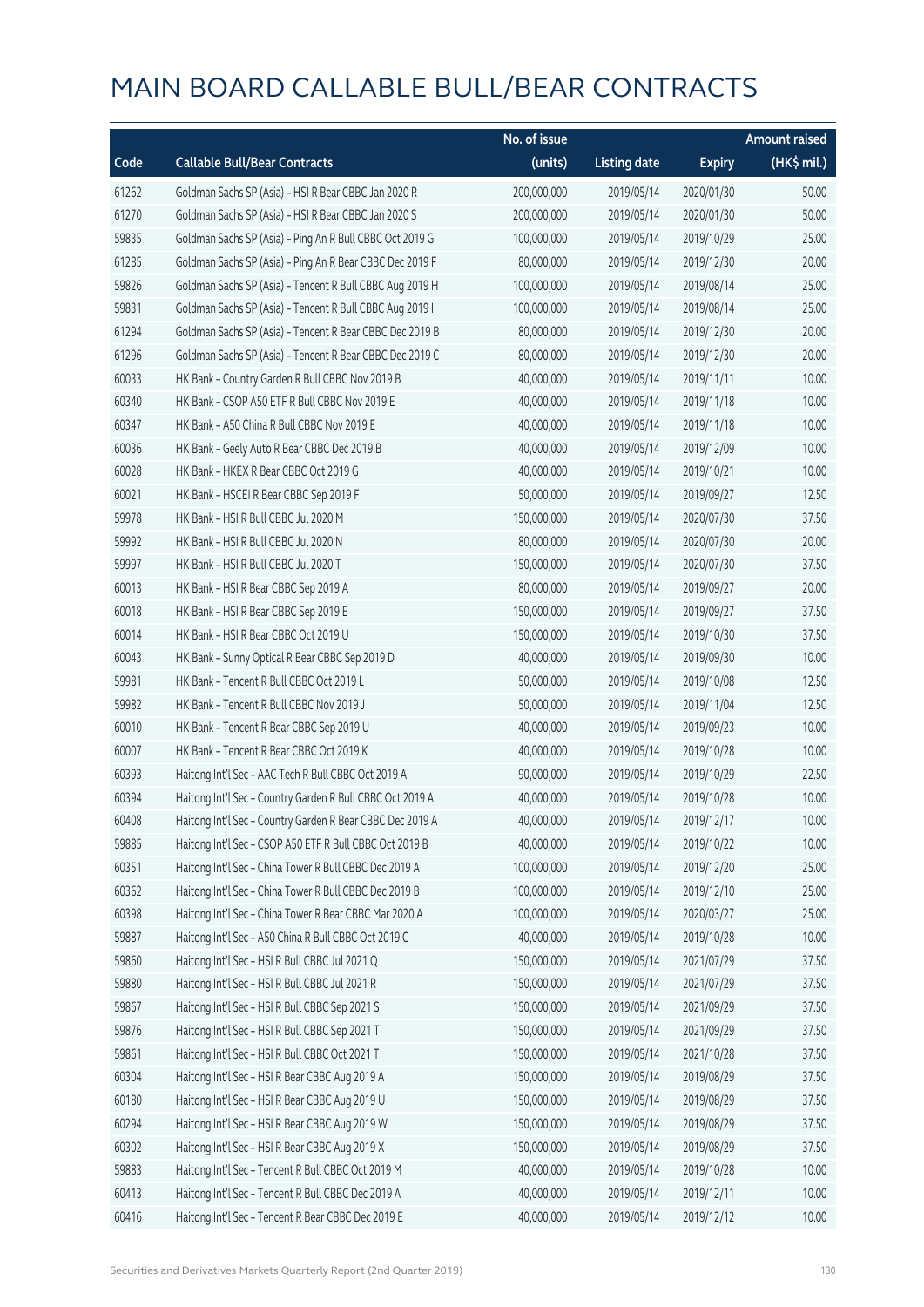|       |                                                       | No. of issue |                     |               | <b>Amount raised</b> |
|-------|-------------------------------------------------------|--------------|---------------------|---------------|----------------------|
| Code  | <b>Callable Bull/Bear Contracts</b>                   | (units)      | <b>Listing date</b> | <b>Expiry</b> | (HK\$ mil.)          |
| 60419 | Haitong Int'l Sec - Tencent R Bear CBBC Dec 2019 F    | 40,000,000   | 2019/05/14          | 2019/12/13    | 10.00                |
| 60424 | Haitong Int'l Sec - Tencent R Bear CBBC Dec 2019 G    | 40,000,000   | 2019/05/14          | 2019/12/13    | 10.00                |
| 60366 | Haitong Int'l Sec - Xiaomi R Bull CBBC Oct 2019 A     | 40,000,000   | 2019/05/14          | 2019/10/30    | 10.00                |
| 60372 | Haitong Int'l Sec - Xiaomi R Bull CBBC Oct 2019 B     | 40,000,000   | 2019/05/14          | 2019/10/30    | 10.00                |
| 60404 | Haitong Int'l Sec - Xiaomi R Bear CBBC Apr 2020 A     | 40,000,000   | 2019/05/14          | 2020/04/06    | 10.00                |
| 60483 | J P Morgan SP BV - China Tower R Bull CBBC Dec 2019 A | 100,000,000  | 2019/05/14          | 2019/12/13    | 25.00                |
| 60093 | J P Morgan SP BV - HKEX R Bull CBBC Oct 2019 E        | 200,000,000  | 2019/05/14          | 2019/10/18    | 50.00                |
| 60097 | J P Morgan SP BV - HKEX R Bull CBBC Oct 2019 F        | 200,000,000  | 2019/05/14          | 2019/10/18    | 50.00                |
| 60066 | J P Morgan SP BV - HKEX R Bull CBBC Nov 2019 A        | 200,000,000  | 2019/05/14          | 2019/11/08    | 50.00                |
| 60471 | J P Morgan SP BV - HKEX R Bear CBBC Sep 2019 C        | 40,000,000   | 2019/05/14          | 2019/09/13    | 10.00                |
| 60467 | J P Morgan SP BV - HSCEI R Bear CBBC Aug 2019 A       | 200,000,000  | 2019/05/14          | 2019/08/29    | 50.00                |
| 60477 | J P Morgan SP BV - HSI R Bull CBBC Aug 2019 H         | 200,000,000  | 2019/05/14          | 2019/08/29    | 50.00                |
| 60481 | J P Morgan SP BV - HSI R Bull CBBC Aug 2019 I         | 200,000,000  | 2019/05/14          | 2019/08/29    | 50.00                |
| 60478 | J P Morgan SP BV - HSI R Bull CBBC Sep 2019 N         | 200,000,000  | 2019/05/14          | 2019/09/27    | 50.00                |
| 60138 | J P Morgan SP BV - HSI R Bull CBBC Sep 2021 V         | 200,000,000  | 2019/05/14          | 2021/09/29    | 50.00                |
| 60102 | J P Morgan SP BV - HSI R Bull CBBC Sep 2021 W         | 200,000,000  | 2019/05/14          | 2021/09/29    | 50.00                |
| 60130 | J P Morgan SP BV - HSI R Bull CBBC Sep 2021 X         | 200,000,000  | 2019/05/14          | 2021/09/29    | 50.00                |
| 60145 | J P Morgan SP BV - HSI R Bull CBBC Sep 2021 Y         | 200,000,000  | 2019/05/14          | 2021/09/29    | 50.00                |
| 60113 | J P Morgan SP BV - HSI R Bull CBBC Oct 2021 J         | 200,000,000  | 2019/05/14          | 2021/10/28    | 50.00                |
| 60131 | J P Morgan SP BV - HSI R Bull CBBC Oct 2021 P         | 200,000,000  | 2019/05/14          | 2021/10/28    | 50.00                |
| 60141 | J P Morgan SP BV - HSI R Bull CBBC Oct 2021 T         | 200,000,000  | 2019/05/14          | 2021/10/28    | 50.00                |
| 60233 | J P Morgan SP BV - HSI R Bear CBBC Aug 2019 F         | 200,000,000  | 2019/05/14          | 2019/08/29    | 50.00                |
| 60238 | J P Morgan SP BV - HSI R Bear CBBC Aug 2019 K         | 200,000,000  | 2019/05/14          | 2019/08/29    | 50.00                |
| 60236 | J P Morgan SP BV - HSI R Bear CBBC Sep 2019 O         | 200,000,000  | 2019/05/14          | 2019/09/27    | 50.00                |
| 60249 | J P Morgan SP BV - HSI R Bear CBBC Sep 2019 P         | 200,000,000  | 2019/05/14          | 2019/09/27    | 50.00                |
| 60250 | J P Morgan SP BV - HSI R Bear CBBC Sep 2019 Q         | 200,000,000  | 2019/05/14          | 2019/09/27    | 50.00                |
| 60258 | J P Morgan SP BV - HSI R Bear CBBC Sep 2019 R         | 200,000,000  | 2019/05/14          | 2019/09/27    | 50.00                |
| 60287 | J P Morgan SP BV - HSI R Bear CBBC Sep 2019 S         | 200,000,000  | 2019/05/14          | 2019/09/27    | 50.00                |
| 60099 | J P Morgan SP BV - Ping An R Bull CBBC Sep 2019 B     | 100,000,000  | 2019/05/14          | 2019/09/13    | 25.00                |
| 60046 | J P Morgan SP BV - Tencent R Bull CBBC Aug 2019 V     | 50,000,000   | 2019/05/14          | 2019/08/16    | 12.50                |
| 60047 | J P Morgan SP BV - Tencent R Bull CBBC Sep 2019 K     | 250,000,000  | 2019/05/14          | 2019/09/20    | 62.50                |
| 60059 | JP Morgan SP BV - Tencent R Bull CBBC Sep 2019 L      | 250,000,000  | 2019/05/14          | 2019/09/13    | 62.50                |
| 60051 | J P Morgan SP BV - Tencent R Bull CBBC Oct 2019 A     | 250,000,000  | 2019/05/14          | 2019/10/11    | 62.50                |
| 60168 | J P Morgan SP BV - Tencent R Bear CBBC Sep 2019 E     | 50,000,000   | 2019/05/14          | 2019/09/13    | 12.50                |
| 60469 | J P Morgan SP BV - Tencent R Bear CBBC Sep 2019 F     | 250,000,000  | 2019/05/14          | 2019/09/13    | 62.50                |
| 60470 | J P Morgan SP BV - Tencent R Bear CBBC Sep 2019 G     | 250,000,000  | 2019/05/14          | 2019/09/20    | 62.50                |
| 60473 | J P Morgan SP BV - Xiaomi R Bull CBBC Sep 2019 A      | 60,000,000   | 2019/05/14          | 2019/09/13    | 15.00                |
| 59975 | Macquarie Bank Ltd. - Tencent R Bull CBBC Aug 2019 M  | 23,200,000   | 2019/05/14          | 2019/08/19    | 10.02                |
| 59974 | Macquarie Bank Ltd. - Tencent R Bear CBBC Nov 2019 Q  | 11,300,000   | 2019/05/14          | 2019/11/28    | 10.06                |
| 61127 | SG Issuer - AAC Tech R Bull CBBC Dec 2019 B           | 40,000,000   | 2019/05/14          | 2019/12/30    | 10.00                |
| 61070 | SG Issuer - AAC Tech R Bear CBBC Nov 2019 A           | 40,000,000   | 2019/05/14          | 2019/11/28    | 10.00                |
| 60860 | SG Issuer - AIA R Bull CBBC Nov 2019 G                | 60,000,000   | 2019/05/14          | 2019/11/28    | 15.00                |
| 60880 | SG Issuer - Bank of China R Bull CBBC Feb 2020 E      | 100,000,000  | 2019/05/14          | 2020/02/27    | 25.00                |
| 61159 | SG Issuer - China Mobile R Bull CBBC Nov 2019 H       | 100,000,000  | 2019/05/14          | 2019/11/25    | 25.00                |
| 60882 | SG Issuer - CC Bank R Bull CBBC Nov 2019 A            | 100,000,000  | 2019/05/14          | 2019/11/28    | 25.00                |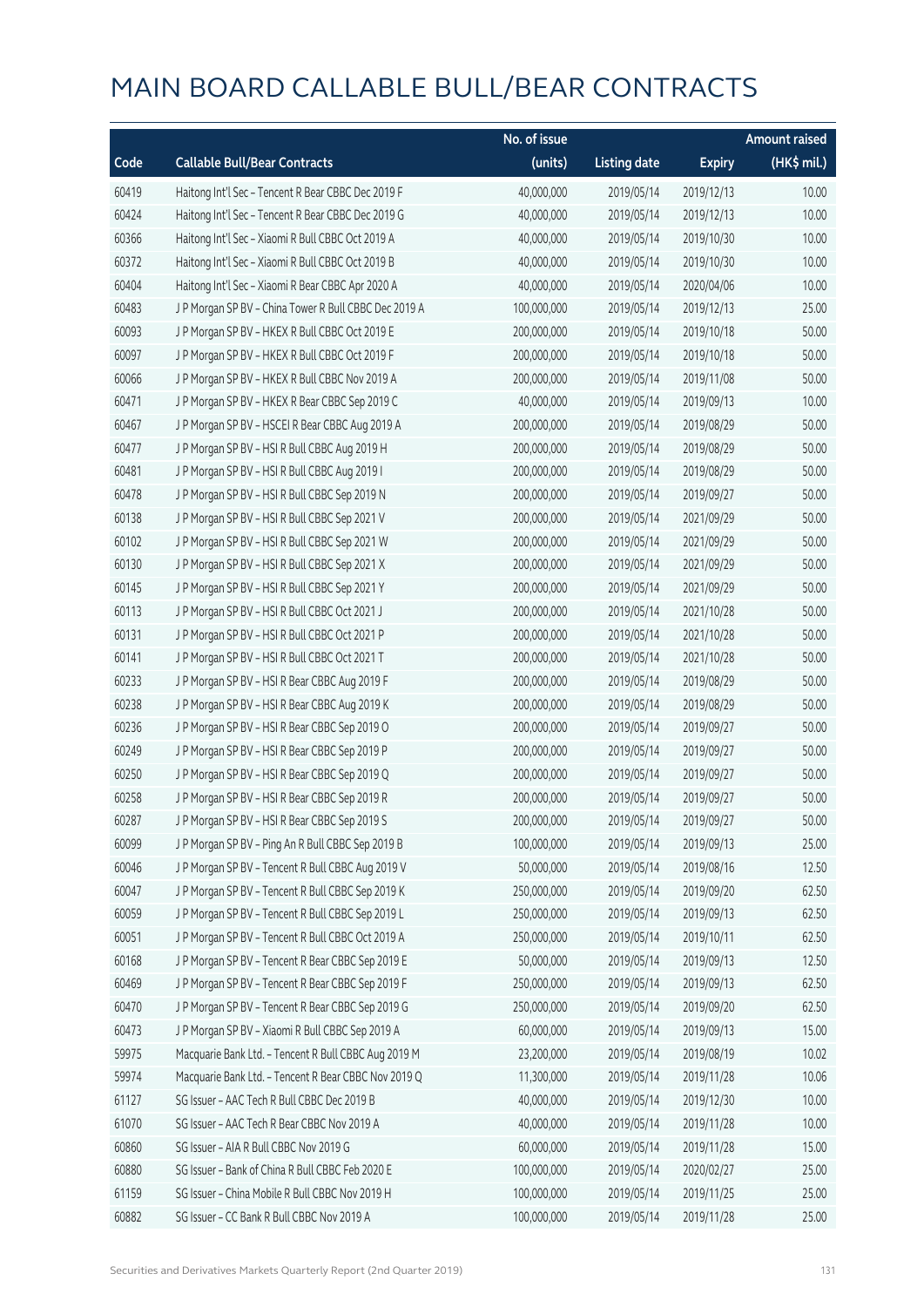|       |                                                  | No. of issue |                     |               | <b>Amount raised</b> |
|-------|--------------------------------------------------|--------------|---------------------|---------------|----------------------|
| Code  | <b>Callable Bull/Bear Contracts</b>              | (units)      | <b>Listing date</b> | <b>Expiry</b> | (HK\$ mil.)          |
| 60776 | SG Issuer - China Life R Bull CBBC Feb 2020 B    | 40,000,000   | 2019/05/14          | 2020/02/17    | 10.00                |
| 61156 | SG Issuer - CM Bank R Bull CBBC Feb 2020 I       | 100,000,000  | 2019/05/14          | 2020/02/27    | 25.00                |
| 60844 | SG Issuer - CSOP A50 ETF R Bull CBBC Feb 2020 X  | 100,000,000  | 2019/05/14          | 2020/02/27    | 25.00                |
| 60848 | SG Issuer - CSOP A50 ETF R Bull CBBC Mar 2020 L  | 100,000,000  | 2019/05/14          | 2020/03/30    | 25.00                |
| 61142 | SG Issuer - China Tower R Bull CBBC Oct 2019 A   | 40,000,000   | 2019/05/14          | 2019/10/09    | 10.60                |
| 61144 | SG Issuer - China Tower R Bull CBBC Oct 2019 B   | 40,000,000   | 2019/05/14          | 2019/10/28    | 10.00                |
| 60976 | SG Issuer - A50 China R Bull CBBC Mar 2020 F     | 80,000,000   | 2019/05/14          | 2020/03/30    | 20.00                |
| 60898 | SG Issuer - Geely Auto R Bull CBBC Aug 2020 A    | 150,000,000  | 2019/05/14          | 2020/08/05    | 37.50                |
| 60889 | SG Issuer - Geely Auto R Bear CBBC Feb 2020 B    | 150,000,000  | 2019/05/14          | 2020/02/17    | 37.50                |
| 60884 | SG Issuer - Galaxy Ent R Bear CBBC Nov 2019 F    | 100,000,000  | 2019/05/14          | 2019/11/28    | 25.00                |
| 60777 | SG Issuer - HKEX R Bull CBBC Oct 2019 N          | 50,000,000   | 2019/05/14          | 2019/10/23    | 12.50                |
| 60911 | SG Issuer - HSBC R Bear CBBC Sep 2019 B          | 100,000,000  | 2019/05/14          | 2019/09/27    | 25.00                |
| 60996 | SG Issuer - HSCEI R Bull CBBC Oct 2020 M         | 100,000,000  | 2019/05/14          | 2020/10/29    | 25.00                |
| 60696 | SG Issuer - HSI R Bull CBBC Oct 2021 N           | 250,000,000  | 2019/05/14          | 2021/10/28    | 62.50                |
| 60717 | SG Issuer - HSI R Bull CBBC Oct 2021 O           | 250,000,000  | 2019/05/14          | 2021/10/28    | 62.50                |
| 60721 | SG Issuer - HSI R Bull CBBC Oct 2021 P           | 250,000,000  | 2019/05/14          | 2021/10/28    | 62.50                |
| 60736 | SG Issuer - HSI R Bull CBBC Nov 2021 Q           | 250,000,000  | 2019/05/14          | 2021/11/29    | 62.50                |
| 60758 | SG Issuer - HSI R Bull CBBC Nov 2021 R           | 250,000,000  | 2019/05/14          | 2021/11/29    | 62.50                |
| 61024 | SG Issuer - HSI R Bull CBBC Nov 2021 S           | 250,000,000  | 2019/05/14          | 2021/11/29    | 62.50                |
| 61032 | SG Issuer - HSI R Bull CBBC Nov 2021 T           | 250,000,000  | 2019/05/14          | 2021/11/29    | 62.50                |
| 61041 | SG Issuer - HSI R Bull CBBC Nov 2021 U           | 250,000,000  | 2019/05/14          | 2021/11/29    | 62.50                |
| 60761 | SG Issuer - HSI R Bull CBBC Dec 2021 G           | 250,000,000  | 2019/05/14          | 2021/12/30    | 62.50                |
| 60763 | SG Issuer - HSI R Bull CBBC Dec 2021 H           | 250,000,000  | 2019/05/14          | 2021/12/30    | 62.50                |
| 61003 | SG Issuer - HSI R Bear CBBC Aug 2019 B           | 250,000,000  | 2019/05/14          | 2019/08/29    | 62.50                |
| 61175 | SG Issuer - HSI R Bear CBBC Aug 2019 O           | 250,000,000  | 2019/05/14          | 2019/08/29    | 62.50                |
| 61011 | SG Issuer - HSI R Bear CBBC Sep 2019 H           | 250,000,000  | 2019/05/14          | 2019/09/27    | 62.50                |
| 61189 | SG Issuer - HSI R Bear CBBC Sep 2019 O           | 250,000,000  | 2019/05/14          | 2019/09/27    | 62.50                |
| 61203 | SG Issuer - HSI R Bear CBBC Oct 2019 A           | 250,000,000  | 2019/05/14          | 2019/10/30    | 62.50                |
| 61193 | SG Issuer - HSI R Bear CBBC Oct 2019 Z           | 250,000,000  | 2019/05/14          | 2019/10/30    | 62.50                |
| 61172 | SG Issuer - ICBC R Bull CBBC Nov 2019 A          | 100,000,000  | 2019/05/14          | 2019/11/25    | 25.00                |
| 60782 | SG Issuer - Ping An R Bull CBBC Nov 2019 X       | 100,000,000  | 2019/05/14          | 2019/11/29    | 25.00                |
| 60928 | SG Issuer - Ping An R Bull CBBC Nov 2019 Y       | 100,000,000  | 2019/05/14          | 2019/11/28    | 25.00                |
| 60783 | SG Issuer - Ping An R Bull CBBC Dec 2019 E       | 100,000,000  | 2019/05/14          | 2019/12/13    | 25.00                |
| 60800 | SG Issuer - Ping An R Bull CBBC Dec 2019 F       | 100,000,000  | 2019/05/14          | 2019/12/16    | 25.00                |
| 60807 | SG Issuer - Ping An R Bull CBBC Dec 2019 G       | 100,000,000  | 2019/05/14          | 2019/12/20    | 25.00                |
| 60824 | SG Issuer - Ping An R Bull CBBC Dec 2019 H       | 100,000,000  | 2019/05/14          | 2019/12/23    | 25.00                |
| 60925 | SG Issuer - Ping An R Bear CBBC Oct 2019 J       | 100,000,000  | 2019/05/14          | 2019/10/28    | 25.00                |
| 60944 | SG Issuer - Sunny Optical R Bull CBBC Nov 2019 C | 40,000,000   | 2019/05/14          | 2019/11/28    | 10.00                |
| 60837 | SG Issuer - Tencent R Bull CBBC Aug 2019 G       | 80,000,000   | 2019/05/14          | 2019/08/29    | 20.00                |
| 60946 | SG Issuer - Tencent R Bull CBBC Aug 2019 Y       | 80,000,000   | 2019/05/14          | 2019/08/26    | 20.00                |
| 60840 | SG Issuer - Tencent R Bull CBBC Sep 2019 G       | 80,000,000   | 2019/05/14          | 2019/09/16    | 20.00                |
| 60841 | SG Issuer - Tencent R Bull CBBC Sep 2019 H       | 80,000,000   | 2019/05/14          | 2019/09/27    | 20.00                |
| 60952 | SG Issuer - Tencent R Bull CBBC Mar 2020 A       | 80,000,000   | 2019/05/14          | 2020/03/30    | 20.00                |
| 60947 | SG Issuer - Tencent R Bear CBBC Nov 2019 R       | 80,000,000   | 2019/05/14          | 2019/11/28    | 20.00                |
| 60949 | SG Issuer - Tencent R Bear CBBC Jan 2020 A       | 80,000,000   | 2019/05/14          | 2020/01/30    | 20.00                |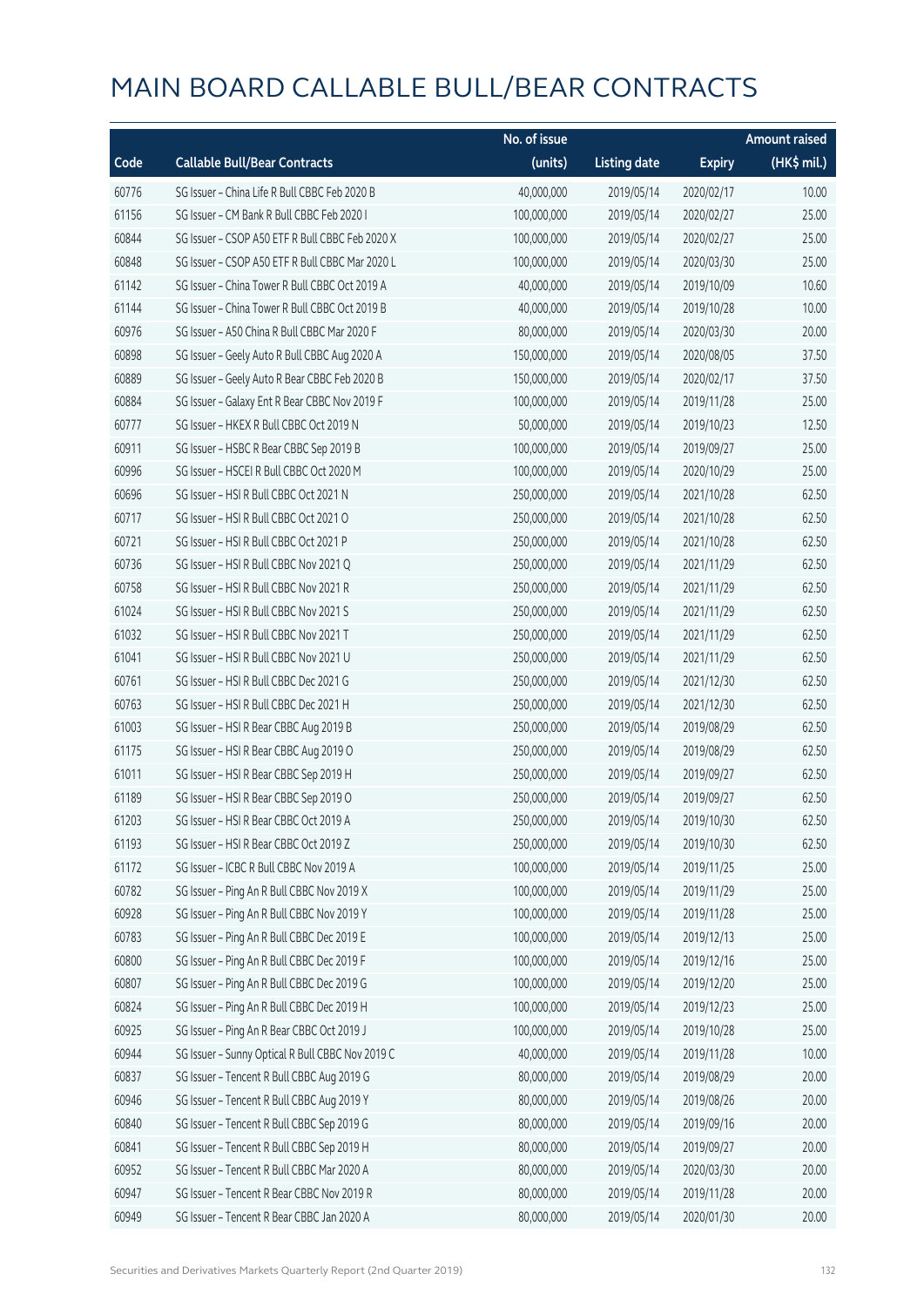|       |                                                              | No. of issue |                     |               | <b>Amount raised</b> |
|-------|--------------------------------------------------------------|--------------|---------------------|---------------|----------------------|
| Code  | <b>Callable Bull/Bear Contracts</b>                          | (units)      | <b>Listing date</b> | <b>Expiry</b> | $(HK\$ mil.)         |
| 61150 | SG Issuer - Xiaomi R Bull CBBC Oct 2019 A                    | 40,000,000   | 2019/05/14          | 2019/10/11    | 10.00                |
| 61153 | SG Issuer - Xiaomi R Bull CBBC Oct 2019 B                    | 40,000,000   | 2019/05/14          | 2019/10/28    | 10.00                |
| 59946 | UBS AG - HSI R Bull CBBC Sep 2021 A                          | 200,000,000  | 2019/05/14          | 2021/09/29    | 50.00                |
| 59929 | UBS AG - HSI R Bull CBBC Sep 2021 U                          | 200,000,000  | 2019/05/14          | 2021/09/29    | 50.00                |
| 59931 | UBS AG - HSI R Bull CBBC Sep 2021 V                          | 200,000,000  | 2019/05/14          | 2021/09/29    | 50.00                |
| 59933 | UBS AG - HSI R Bull CBBC Sep 2021 W                          | 200,000,000  | 2019/05/14          | 2021/09/29    | 50.00                |
| 59934 | UBS AG - HSI R Bull CBBC Sep 2021 X                          | 200,000,000  | 2019/05/14          | 2021/09/29    | 50.00                |
| 59944 | UBS AG - HSI R Bull CBBC Sep 2021 Y                          | 200,000,000  | 2019/05/14          | 2021/09/29    | 50.00                |
| 59945 | UBS AG - HSI R Bull CBBC Sep 2021 Z                          | 200,000,000  | 2019/05/14          | 2021/09/29    | 50.00                |
| 59964 | UBS AG - HSI R Bear CBBC Aug 2019 W                          | 200,000,000  | 2019/05/14          | 2019/08/29    | 50.00                |
| 59970 | UBS AG - HSI R Bear CBBC Aug 2019 X                          | 200,000,000  | 2019/05/14          | 2019/08/29    | 50.00                |
| 59973 | UBS AG - HSI R Bear CBBC Aug 2019 Y                          | 200,000,000  | 2019/05/14          | 2019/08/29    | 50.00                |
| 59949 | UBS AG - Tencent R Bull CBBC Oct 2019 I                      | 200,000,000  | 2019/05/14          | 2019/10/30    | 50.00                |
| 59963 | UBS AG - Tencent R Bear CBBC Oct 2019 E                      | 200,000,000  | 2019/05/14          | 2019/10/30    | 50.00                |
| 60461 | Bank Vontobel - China Life R Bear CBBC Dec 2019 B            | 40,000,000   | 2019/05/14          | 2019/12/20    | 10.00                |
| 60443 | Bank Vontobel - CSOP A50 ETF R Bull CBBC Jan 2020 C          | 40,000,000   | 2019/05/14          | 2020/01/17    | 10.00                |
| 60436 | Bank Vontobel - HSI R Bull CBBC Dec 2020 K                   | 80,000,000   | 2019/05/14          | 2020/12/30    | 20.00                |
| 60437 | Bank Vontobel - HSI R Bull CBBC Dec 2020 L                   | 80,000,000   | 2019/05/14          | 2020/12/30    | 20.00                |
| 60447 | Bank Vontobel - HSI R Bear CBBC Feb 2020 E                   | 80,000,000   | 2019/05/14          | 2020/02/27    | 20.00                |
| 60455 | Bank Vontobel - HSI R Bear CBBC Feb 2020 F                   | 80,000,000   | 2019/05/14          | 2020/02/27    | 20.00                |
| 60464 | Bank Vontobel - Ping An R Bear CBBC Dec 2019 D               | 40,000,000   | 2019/05/14          | 2019/12/20    | 10.00                |
| 60438 | Bank Vontobel - Tencent R Bull CBBC Jan 2020 B               | 40,000,000   | 2019/05/14          | 2020/01/24    | 10.00                |
| 61620 | BNP Paribas Issuance B.V. - HSI R Bull CBBC Oct 2021 Y       | 240,000,000  | 2019/05/15          | 2021/10/28    | 60.00                |
| 61433 | BNP Paribas Issuance B.V. - HSI R Bear CBBC Sep 2019 R       | 250,000,000  | 2019/05/15          | 2019/09/27    | 62.50                |
| 61440 | BNP Paribas Issuance B.V. - HSI R Bear CBBC Sep 2019 S       | 250,000,000  | 2019/05/15          | 2019/09/27    | 62.50                |
| 61621 | BNP Paribas Issuance B.V. - HSI R Bear CBBC Sep 2019 T       | 240,000,000  | 2019/05/15          | 2019/09/27    | 60.00                |
| 61759 | Credit Suisse AG - China Tower R Bull CBBC Jan 2020 A        | 50,000,000   | 2019/05/15          | 2020/01/30    | 12.50                |
| 61775 | Credit Suisse AG - HSI R Bull CBBC Jul 2021 Z                | 200,000,000  | 2019/05/15          | 2021/07/29    | 50.00                |
| 61769 | Credit Suisse AG - HSI R Bull CBBC Oct 2021 H                | 200,000,000  | 2019/05/15          | 2021/10/28    | 50.00                |
| 61780 | Credit Suisse AG - HSI R Bull CBBC Oct 2021 I                | 200,000,000  | 2019/05/15          | 2021/10/28    | 50.00                |
| 61785 | Credit Suisse AG - HSI R Bull CBBC Oct 2021 J                | 300,000,000  | 2019/05/15          | 2021/10/28    | 75.00                |
| 61667 | Credit Suisse AG - HSI R Bear CBBC Sep 2019 M                | 200,000,000  | 2019/05/15          | 2019/09/27    | 50.00                |
| 61715 | Credit Suisse AG - HSI R Bear CBBC Oct 2019 T                | 200,000,000  | 2019/05/15          | 2019/10/30    | 50.00                |
| 61717 | Credit Suisse AG - HSI R Bear CBBC Oct 2019 U                | 200,000,000  | 2019/05/15          | 2019/10/30    | 50.00                |
| 61757 | Credit Suisse AG - HSI R Bear CBBC Oct 2019 V                | 200,000,000  | 2019/05/15          | 2019/10/30    | 50.00                |
| 61742 | Credit Suisse AG - HSI R Bear CBBC Nov 2019 J                | 200,000,000  | 2019/05/15          | 2019/11/28    | 50.00                |
| 61801 | Credit Suisse AG - Tencent R Bull CBBC Dec 2019 O            | 100,000,000  | 2019/05/15          | 2019/12/13    | 25.00                |
| 61806 | Credit Suisse AG - Tencent R Bear CBBC Nov 2019 U            | 100,000,000  | 2019/05/15          | 2019/11/28    | 25.00                |
| 62228 | Goldman Sachs SP (Asia) - CSOP A50 ETF R Bull CBBC Nov 2019R | 100,000,000  | 2019/05/15          | 2019/11/25    | 25.00                |
| 61990 | Goldman Sachs SP (Asia) - China Tower R Bull CBBC Nov 2019 A | 100,000,000  | 2019/05/15          | 2019/11/28    | 25.00                |
| 62620 | Goldman Sachs SP (Asia) - China Tower R Bull CBBC Dec 2019 A | 100,000,000  | 2019/05/15          | 2019/12/30    | 25.00                |
| 61957 | Goldman Sachs SP (Asia) - HSI R Bull CBBC Sep 2021 U         | 200,000,000  | 2019/05/15          | 2021/09/29    | 50.00                |
| 61973 | Goldman Sachs SP (Asia) - HSI R Bull CBBC Sep 2021 V         | 200,000,000  | 2019/05/15          | 2021/09/29    | 50.00                |
| 61978 | Goldman Sachs SP (Asia) - HSI R Bull CBBC Sep 2021 W         | 200,000,000  | 2019/05/15          | 2021/09/29    | 50.00                |
| 61333 | Goldman Sachs SP (Asia) - HSI R Bear CBBC Jan 2020 T         | 200,000,000  | 2019/05/15          | 2020/01/30    | 50.00                |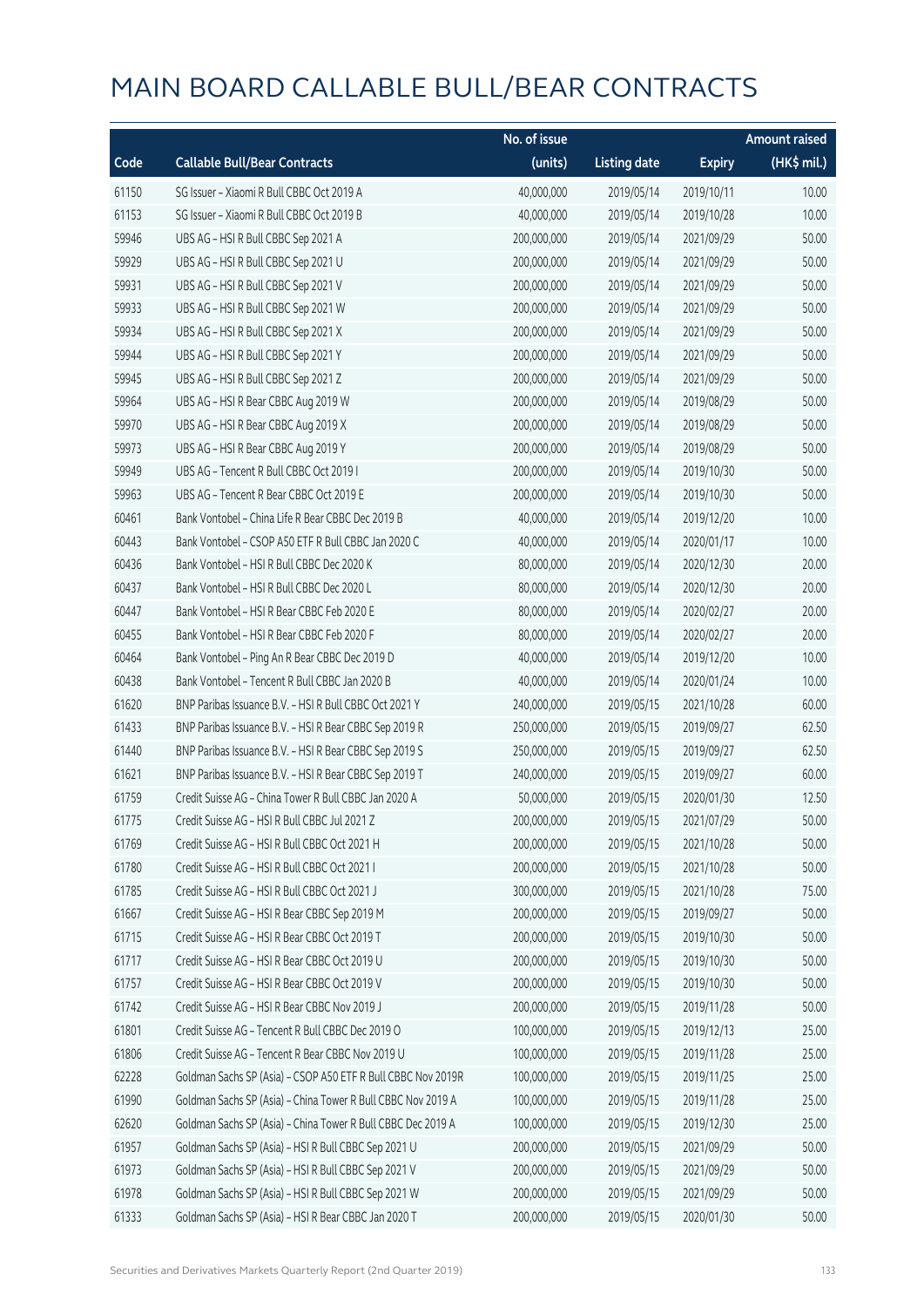|       |                                                          | No. of issue |                     |               | <b>Amount raised</b> |
|-------|----------------------------------------------------------|--------------|---------------------|---------------|----------------------|
| Code  | <b>Callable Bull/Bear Contracts</b>                      | (units)      | <b>Listing date</b> | <b>Expiry</b> | (HK\$ mil.)          |
| 61334 | Goldman Sachs SP (Asia) - HSI R Bear CBBC Jan 2020 U     | 200,000,000  | 2019/05/15          | 2020/01/30    | 50.00                |
| 62216 | Goldman Sachs SP (Asia) - Tencent R Bull CBBC Aug 2019 J | 100,000,000  | 2019/05/15          | 2019/08/15    | 25.00                |
| 62259 | Goldman Sachs SP (Asia) - Tencent R Bear CBBC Aug 2019 F | 80,000,000   | 2019/05/15          | 2019/08/15    | 20.00                |
| 62140 | Goldman Sachs SP (Asia) - Xiaomi R Bull CBBC Sep 2019 A  | 100,000,000  | 2019/05/15          | 2019/09/13    | 25.00                |
| 62048 | Goldman Sachs SP (Asia) - Xiaomi R Bull CBBC Oct 2019 A  | 100,000,000  | 2019/05/15          | 2019/10/15    | 25.00                |
| 61618 | HK Bank - China Life R Bear CBBC Nov 2019 A              | 80,000,000   | 2019/05/15          | 2019/11/11    | 20.00                |
| 61565 | HK Bank - China Tower R Bull CBBC Dec 2019 A             | 40,000,000   | 2019/05/15          | 2019/12/23    | 10.00                |
| 61611 | HK Bank - HKEX R Bear CBBC Nov 2019 E                    | 40,000,000   | 2019/05/15          | 2019/11/07    | 10.00                |
| 61600 | HK Bank - HSCEI R Bear CBBC Sep 2019 G                   | 50,000,000   | 2019/05/15          | 2019/09/27    | 12.50                |
| 61594 | HK Bank - HSI R Bull CBBC Jul 2020 W                     | 80,000,000   | 2019/05/15          | 2020/07/30    | 20.00                |
| 61556 | HK Bank - HSI R Bear CBBC Sep 2019 F                     | 150,000,000  | 2019/05/15          | 2019/09/27    | 37.50                |
| 61601 | HK Bank - Tencent R Bear CBBC Nov 2019 F                 | 40,000,000   | 2019/05/15          | 2019/11/07    | 10.00                |
| 61593 | HK Bank - Xiaomi R Bull CBBC Dec 2019 A                  | 40,000,000   | 2019/05/15          | 2019/12/23    | 10.00                |
| 61852 | Haitong Int'l Sec - CSOP A50 ETF R Bear CBBC Nov 2019 G  | 40,000,000   | 2019/05/15          | 2019/11/11    | 10.00                |
| 61882 | Haitong Int'l Sec - A50 China R Bear CBBC Nov 2019 G     | 40,000,000   | 2019/05/15          | 2019/11/21    | 10.00                |
| 61909 | Haitong Int'l Sec - HKEX R Bear CBBC Nov 2019 A          | 40,000,000   | 2019/05/15          | 2019/11/20    | 10.00                |
| 61822 | Haitong Int'l Sec - HSI R Bull CBBC Sep 2021 U           | 150,000,000  | 2019/05/15          | 2021/09/29    | 37.50                |
| 61812 | Haitong Int'l Sec - HSI R Bull CBBC Oct 2021 J           | 150,000,000  | 2019/05/15          | 2021/10/28    | 37.50                |
| 61340 | Haitong Int'l Sec - HSI R Bear CBBC Aug 2019 D           | 150,000,000  | 2019/05/15          | 2019/08/29    | 37.50                |
| 61834 | Haitong Int'l Sec - HSI R Bear CBBC Aug 2019 Z           | 150,000,000  | 2019/05/15          | 2019/08/29    | 37.50                |
| 61823 | Haitong Int'l Sec - HSI R Bear CBBC Sep 2019 G           | 150,000,000  | 2019/05/15          | 2019/09/27    | 37.50                |
| 61836 | Haitong Int'l Sec - Tencent R Bull CBBC Oct 2019 N       | 40,000,000   | 2019/05/15          | 2019/10/29    | 10.00                |
| 61382 | Haitong Int'l Sec - Tencent R Bear CBBC Dec 2019 H       | 40,000,000   | 2019/05/15          | 2019/12/03    | 10.00                |
| 61639 | J P Morgan SP BV - HKEX R Bear CBBC Nov 2019 B           | 200,000,000  | 2019/05/15          | 2019/11/08    | 50.00                |
| 61648 | J P Morgan SP BV - HSI R Bull CBBC Sep 2021 A            | 200,000,000  | 2019/05/15          | 2021/09/29    | 50.00                |
| 61651 | J P Morgan SP BV - HSI R Bull CBBC Sep 2021 I            | 200,000,000  | 2019/05/15          | 2021/09/29    | 50.00                |
| 61657 | J P Morgan SP BV - HSI R Bull CBBC Oct 2021 E            | 200,000,000  | 2019/05/15          | 2021/10/28    | 50.00                |
| 61650 | J P Morgan SP BV - HSI R Bull CBBC Oct 2021 U            | 200,000,000  | 2019/05/15          | 2021/10/28    | 50.00                |
| 61632 | J P Morgan SP BV - HSI R Bear CBBC Aug 2019 P            | 200,000,000  | 2019/05/15          | 2019/08/29    | 50.00                |
| 61636 | J P Morgan SP BV - HSI R Bear CBBC Sep 2019 T            | 200,000,000  | 2019/05/15          | 2019/09/27    | 50.00                |
| 61637 | J P Morgan SP BV - HSI R Bear CBBC Sep 2019 U            | 200,000,000  | 2019/05/15          | 2019/09/27    | 50.00                |
| 61640 | J P Morgan SP BV - Ping An R Bull CBBC Sep 2019 C        | 100,000,000  | 2019/05/15          | 2019/09/13    | 25.00                |
| 61647 | J P Morgan SP BV - Tencent R Bull CBBC Sep 2019 M        | 50,000,000   | 2019/05/15          | 2019/09/13    | 12.50                |
| 61638 | J P Morgan SP BV - Tencent R Bear CBBC Sep 2019 H        | 50,000,000   | 2019/05/15          | 2019/09/13    | 12.50                |
| 61646 | JP Morgan SP BV - Tencent R Bear CBBC Sep 2019 I         | 250,000,000  | 2019/05/15          | 2019/09/20    | 62.50                |
| 62574 | SG Issuer - CAM CSI300 R Bull CBBC Feb 2020 A            | 100,000,000  | 2019/05/15          | 2020/02/27    | 25.00                |
| 62577 | SG Issuer - CAM CSI300 R Bull CBBC Mar 2020 A            | 100,000,000  | 2019/05/15          | 2020/03/10    | 25.00                |
| 62557 | SG Issuer - CAM CSI300 R Bear CBBC Nov 2019 A            | 100,000,000  | 2019/05/15          | 2019/11/28    | 25.00                |
| 62306 | SG Issuer - Country Garden R Bull CBBC Nov 2019 C        | 40,000,000   | 2019/05/15          | 2019/11/12    | 10.00                |
| 62315 | SG Issuer - Country Garden R Bull CBBC Oct 2020 A        | 100,000,000  | 2019/05/15          | 2020/10/29    | 25.00                |
| 62338 | SG Issuer - China Tower R Bull CBBC Dec 2019 A           | 120,000,000  | 2019/05/15          | 2019/12/23    | 30.00                |
| 62345 | SG Issuer - China Tower R Bull CBBC Feb 2020 A           | 120,000,000  | 2019/05/15          | 2020/02/27    | 30.00                |
| 62273 | SG Issuer - China Tower R Bear CBBC Dec 2019 A           | 120,000,000  | 2019/05/15          | 2019/12/30    | 30.00                |
| 62368 | SG Issuer - Galaxy Ent R Bull CBBC Dec 2019 J            | 100,000,000  | 2019/05/15          | 2019/12/23    | 25.00                |
| 62329 | SG Issuer - HKEX R Bull CBBC Nov 2019 C                  | 50,000,000   | 2019/05/15          | 2019/11/20    | 12.50                |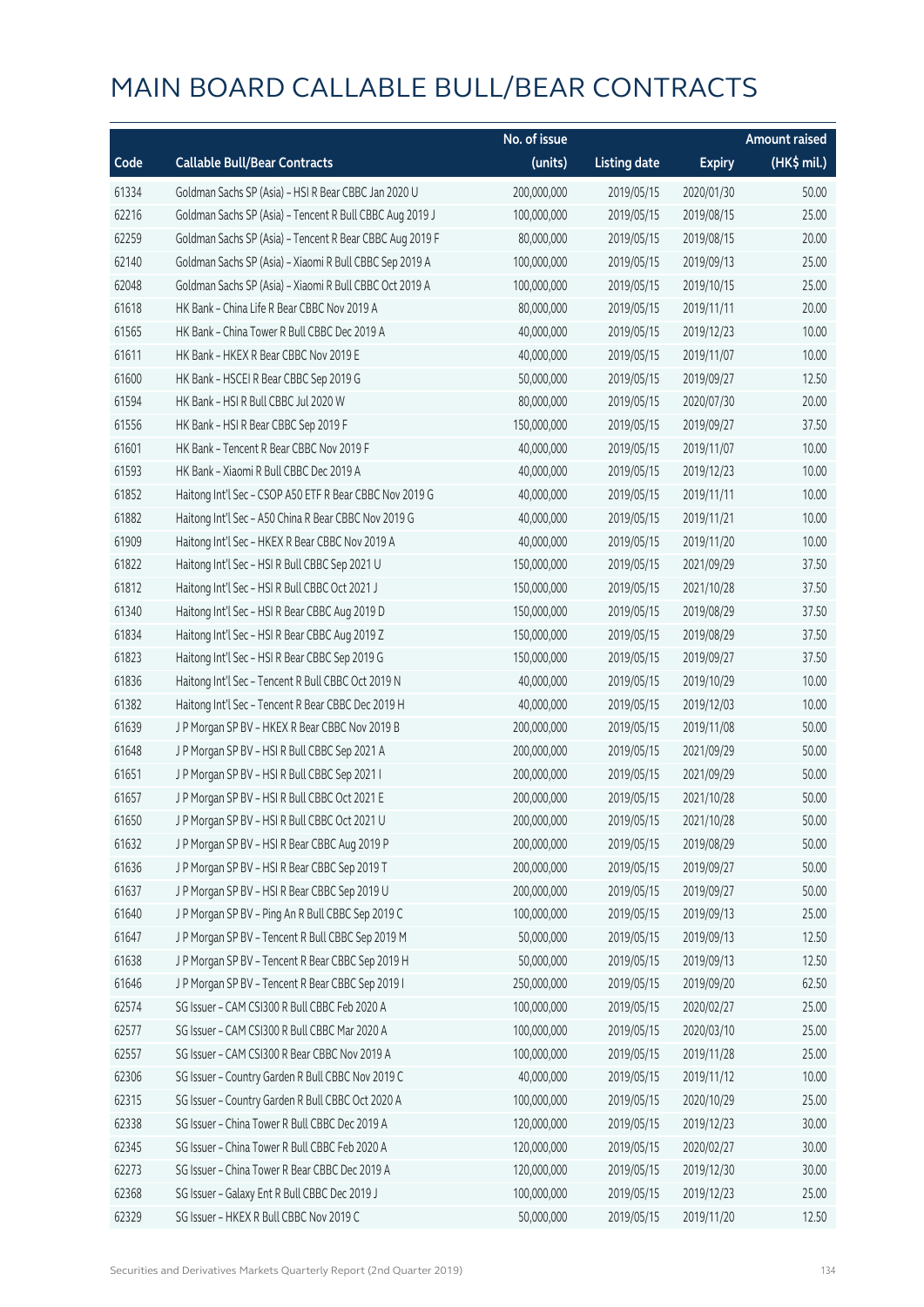|       |                                                            | No. of issue |                     |               | <b>Amount raised</b> |
|-------|------------------------------------------------------------|--------------|---------------------|---------------|----------------------|
| Code  | <b>Callable Bull/Bear Contracts</b>                        | (units)      | <b>Listing date</b> | <b>Expiry</b> | (HK\$ mil.)          |
| 62438 | SG Issuer - HSI R Bull CBBC Nov 2021 V                     | 250,000,000  | 2019/05/15          | 2021/11/29    | 62.50                |
| 62446 | SG Issuer - HSI R Bull CBBC Dec 2021 I                     | 250,000,000  | 2019/05/15          | 2021/12/30    | 62.50                |
| 62451 | SG Issuer - HSI R Bull CBBC Dec 2021 J                     | 250,000,000  | 2019/05/15          | 2021/12/30    | 62.50                |
| 62466 | SG Issuer - HSI R Bull CBBC Dec 2021 K                     | 250,000,000  | 2019/05/15          | 2021/12/30    | 62.50                |
| 62406 | SG Issuer - HSI R Bear CBBC Sep 2019 T                     | 250,000,000  | 2019/05/15          | 2019/09/27    | 62.50                |
| 62434 | SG Issuer - HSI R Bear CBBC Sep 2019 U                     | 250,000,000  | 2019/05/15          | 2019/09/27    | 62.50                |
| 62334 | SG Issuer - HSI R Bear CBBC Oct 2019 B                     | 250,000,000  | 2019/05/15          | 2019/10/30    | 62.50                |
| 62377 | SG Issuer - HSI R Bear CBBC Oct 2019 C                     | 250,000,000  | 2019/05/15          | 2019/10/30    | 62.50                |
| 62332 | SG Issuer - Ping An R Bull CBBC Nov 2019 Z                 | 100,000,000  | 2019/05/15          | 2019/11/12    | 25.00                |
| 62488 | SG Issuer - Tencent R Bull CBBC Sep 2019 I                 | 80,000,000   | 2019/05/15          | 2019/09/23    | 20.00                |
| 62518 | SG Issuer - Tencent R Bull CBBC Sep 2019 J                 | 80,000,000   | 2019/05/15          | 2019/09/30    | 20.00                |
| 62371 | SG Issuer - Tencent R Bear CBBC Dec 2019 T                 | 80,000,000   | 2019/05/15          | 2019/12/23    | 20.00                |
| 62550 | SG Issuer - Xiaomi R Bull CBBC Sep 2019 A                  | 40,000,000   | 2019/05/15          | 2019/09/30    | 10.00                |
| 62552 | SG Issuer - Xiaomi R Bear CBBC Oct 2019 A                  | 40,000,000   | 2019/05/15          | 2019/10/30    | 10.00                |
| 62556 | SG Issuer - Xiaomi R Bear CBBC Nov 2019 A                  | 40,000,000   | 2019/05/15          | 2019/11/28    | 10.00                |
| 61447 | UBS AG - HSI R Bull CBBC Oct 2021 D                        | 200,000,000  | 2019/05/15          | 2021/10/28    | 50.00                |
| 61555 | UBS AG - HSI R Bull CBBC Oct 2021 E                        | 200,000,000  | 2019/05/15          | 2021/10/28    | 50.00                |
| 61474 | UBS AG - HSI R Bear CBBC Aug 2019 B                        | 200,000,000  | 2019/05/15          | 2019/08/29    | 50.00                |
| 61478 | UBS AG - HSI R Bear CBBC Aug 2019 C                        | 200,000,000  | 2019/05/15          | 2019/08/29    | 50.00                |
| 61549 | UBS AG - HSI R Bear CBBC Aug 2019 D                        | 200,000,000  | 2019/05/15          | 2019/08/29    | 50.00                |
| 61473 | UBS AG - HSI R Bear CBBC Aug 2019 Z                        | 200,000,000  | 2019/05/15          | 2019/08/29    | 50.00                |
| 62795 | BOCI Asia Ltd. - HKEX R Bull CBBC Dec 2019 E               | 200,000,000  | 2019/05/16          | 2019/12/31    | 50.00                |
| 62796 | BOCI Asia Ltd. - HKEX R Bear CBBC Dec 2019 C               | 200,000,000  | 2019/05/16          | 2019/12/30    | 50.00                |
| 62894 | BOCI Asia Ltd. - HSI R Bull CBBC Sep 2020 C                | 150,000,000  | 2019/05/16          | 2020/09/29    | 38.10                |
| 62940 | BOCI Asia Ltd. - HSI R Bear CBBC Aug 2019 E                | 150,000,000  | 2019/05/16          | 2019/08/29    | 37.80                |
| 62819 | BOCI Asia Ltd. - ICBC R Bull CBBC Oct 2019 A               | 80,000,000   | 2019/05/16          | 2019/10/28    | 20.24                |
| 62798 | BOCI Asia Ltd. - Tencent R Bull CBBC Nov 2019 C            | 200,000,000  | 2019/05/16          | 2019/11/18    | 50.00                |
| 62808 | BOCI Asia Ltd. - Tencent R Bear CBBC Nov 2019 C            | 200,000,000  | 2019/05/16          | 2019/11/18    | 52.00                |
| 62721 | BNP Paribas Issuance B.V. - CC Bank R Bear CBBC Nov 2019 M | 100,000,000  | 2019/05/16          | 2019/11/28    | 25.00                |
| 62726 | BNP Paribas Issuance B.V. - CC Bank R Bear CBBC Nov 2019 N | 100,000,000  | 2019/05/16          | 2019/11/28    | 25.00                |
| 62734 | BNP Paribas Issuance B.V. - CC Bank R Bear CBBC Nov 2019 O | 100,000,000  | 2019/05/16          | 2019/11/28    | 25.00                |
| 62711 | BNP Paribas Issuance B.V. - HKEX R Bull CBBC Nov 2019 Q    | 50,000,000   | 2019/05/16          | 2019/11/28    | 12.50                |
| 63297 | BNP Paribas Issuance B.V. - HSI R Bull CBBC Oct 2021 B     | 240,000,000  | 2019/05/16          | 2021/10/28    | 60.00                |
| 62735 | BNP Paribas Issuance B.V. - HSI R Bear CBBC Sep 2019 U     | 250,000,000  | 2019/05/16          | 2019/09/27    | 62.50                |
| 63299 | BNP Paribas Issuance B.V. - HSI R Bear CBBC Sep 2019 V     | 240,000,000  | 2019/05/16          | 2019/09/27    | 60.00                |
| 63313 | BNP Paribas Issuance B.V. - HSI R Bear CBBC Sep 2019 W     | 250,000,000  | 2019/05/16          | 2019/09/27    | 62.50                |
| 63324 | BNP Paribas Issuance B.V. - HSI R Bear CBBC Sep 2019 X     | 250,000,000  | 2019/05/16          | 2019/09/27    | 62.50                |
| 62702 | BNP Paribas Issuance B.V. - Tencent R Bear CBBC Dec 2019 A | 50,000,000   | 2019/05/16          | 2019/12/30    | 12.50                |
| 64468 | Credit Suisse AG - CC Bank R Bull CBBC Dec 2019 F          | 70,000,000   | 2019/05/16          | 2019/12/20    | 17.50                |
| 64491 | Credit Suisse AG - CC Bank R Bull CBBC Dec 2019 G          | 70,000,000   | 2019/05/16          | 2019/12/30    | 17.50                |
| 64510 | Credit Suisse AG - China Life R Bull CBBC Dec 2019 K       | 100,000,000  | 2019/05/16          | 2019/12/30    | 25.00                |
| 64612 | Credit Suisse AG - HKEX R Bear CBBC Jan 2020 A             | 100,000,000  | 2019/05/16          | 2020/01/30    | 25.00                |
| 64365 | Credit Suisse AG - HSI R Bull CBBC Sep 2021 I              | 200,000,000  | 2019/05/16          | 2021/09/29    | 50.00                |
| 64359 | Credit Suisse AG - HSI R Bull CBBC Nov 2021 B              | 300,000,000  | 2019/05/16          | 2021/11/29    | 75.00                |
| 64370 | Credit Suisse AG - HSI R Bull CBBC Nov 2021 C              | 300,000,000  | 2019/05/16          | 2021/11/29    | 75.00                |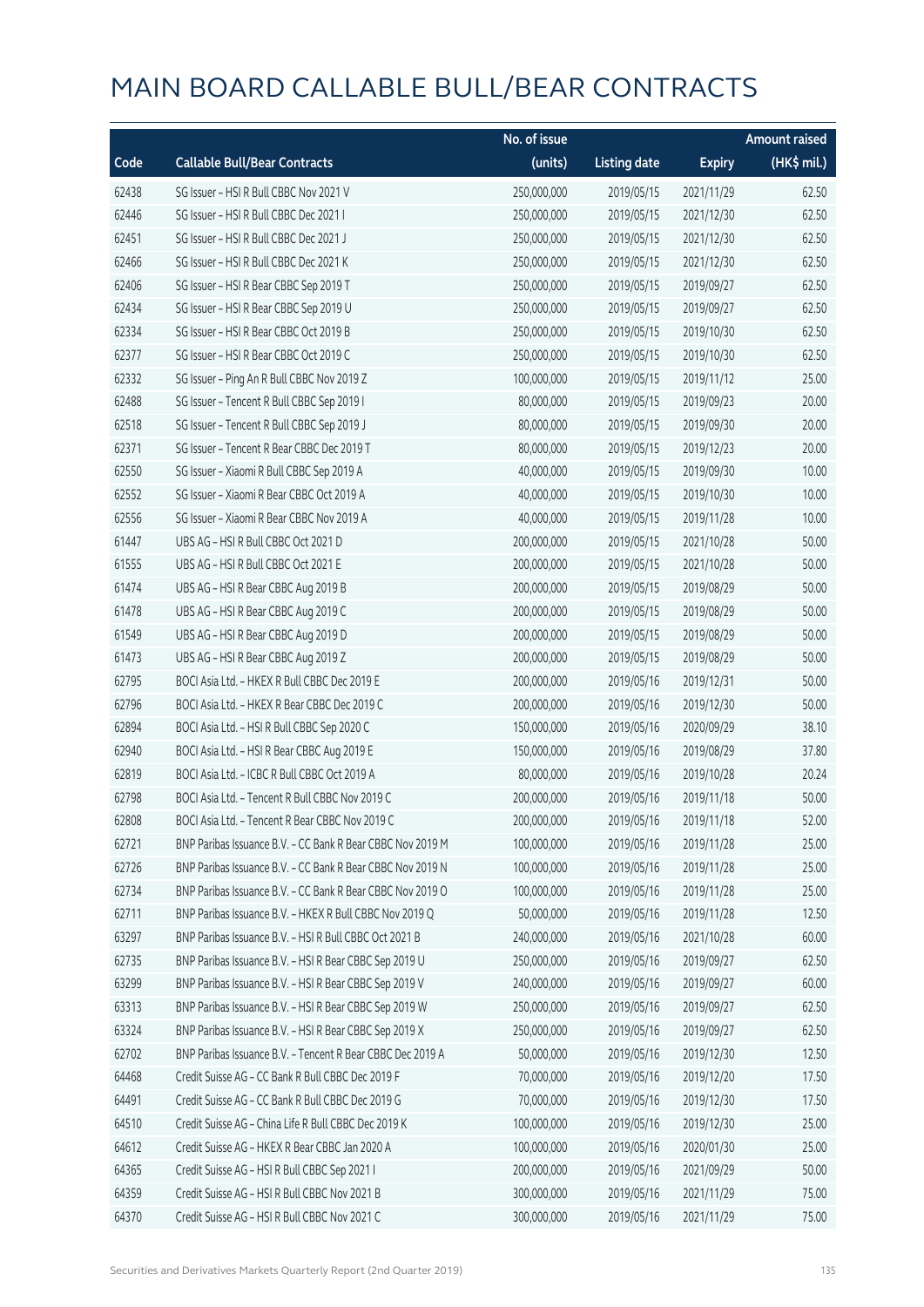|       |                                                              | No. of issue |                     |               | <b>Amount raised</b> |
|-------|--------------------------------------------------------------|--------------|---------------------|---------------|----------------------|
| Code  | <b>Callable Bull/Bear Contracts</b>                          | (units)      | <b>Listing date</b> | <b>Expiry</b> | (HK\$ mil.)          |
| 64536 | Credit Suisse AG - HSI R Bear CBBC Oct 2019 W                | 200,000,000  | 2019/05/16          | 2019/10/30    | 50.00                |
| 64577 | Credit Suisse AG - HSI R Bear CBBC Oct 2019 X                | 200,000,000  | 2019/05/16          | 2019/10/30    | 50.00                |
| 64595 | Credit Suisse AG - HSI R Bear CBBC Nov 2019 K                | 200,000,000  | 2019/05/16          | 2019/11/28    | 50.00                |
| 64608 | Credit Suisse AG - HSI R Bear CBBC Nov 2019 L                | 200,000,000  | 2019/05/16          | 2019/11/28    | 50.00                |
| 64524 | Credit Suisse AG - Ping An R Bull CBBC Nov 2019 W            | 80,000,000   | 2019/05/16          | 2019/11/28    | 20.00                |
| 64378 | Credit Suisse AG - Tencent R Bull CBBC Dec 2019 Q            | 100,000,000  | 2019/05/16          | 2019/12/19    | 25.00                |
| 64392 | Credit Suisse AG - Tencent R Bull CBBC Jan 2020 G            | 100,000,000  | 2019/05/16          | 2020/01/30    | 25.00                |
| 64494 | Credit Suisse AG - Xiaomi R Bull CBBC Dec 2019 B             | 50,000,000   | 2019/05/16          | 2019/12/20    | 12.50                |
| 64996 | Goldman Sachs SP (Asia) - CSOP A50 ETF R Bull CBBC Dec 2019D | 100,000,000  | 2019/05/16          | 2019/12/30    | 25.00                |
| 64995 | Goldman Sachs SP (Asia) - Geely Auto R Bull CBBC Mar 2020 E  | 100,000,000  | 2019/05/16          | 2020/03/30    | 25.00                |
| 65054 | Goldman Sachs SP (Asia) - HKEX R Bear CBBC Dec 2019 F        | 80,000,000   | 2019/05/16          | 2019/12/30    | 20.00                |
| 62622 | Goldman Sachs SP (Asia) - HSI R Bull CBBC Sep 2021 X         | 200,000,000  | 2019/05/16          | 2021/09/29    | 50.00                |
| 62677 | Goldman Sachs SP (Asia) - HSI R Bull CBBC Sep 2021 Y         | 200,000,000  | 2019/05/16          | 2021/09/29    | 50.00                |
| 64953 | Goldman Sachs SP (Asia) - HSI R Bear CBBC Apr 2020 D         | 200,000,000  | 2019/05/16          | 2020/04/28    | 50.00                |
| 64951 | Goldman Sachs SP (Asia) - HSI R Bear CBBC Apr 2020 M         | 200,000,000  | 2019/05/16          | 2020/04/28    | 50.00                |
| 64983 | Goldman Sachs SP (Asia) - HSI R Bear CBBC Apr 2020 Y         | 200,000,000  | 2019/05/16          | 2020/04/28    | 50.00                |
| 62747 | Goldman Sachs SP (Asia) - Ping An R Bull CBBC Oct 2019 H     | 100,000,000  | 2019/05/16          | 2019/10/30    | 25.00                |
| 62748 | Goldman Sachs SP (Asia) - Tencent R Bull CBBC Aug 2019 K     | 100,000,000  | 2019/05/16          | 2019/08/16    | 25.00                |
| 65003 | Goldman Sachs SP (Asia) - Tencent R Bull CBBC Aug 2019 L     | 100,000,000  | 2019/05/16          | 2019/08/16    | 25.00                |
| 62688 | Goldman Sachs SP (Asia) - Tencent R Bear CBBC Aug 2019 G     | 80,000,000   | 2019/05/16          | 2019/08/16    | 20.00                |
| 63019 | HK Bank - CC Bank R Bear CBBC Oct 2019 B                     | 40,000,000   | 2019/05/16          | 2019/10/14    | 10.00                |
| 63029 | HK Bank - China Tower R Bull CBBC Jan 2020 A                 | 40,000,000   | 2019/05/16          | 2020/01/06    | 10.00                |
| 62964 | HK Bank - HSI R Bull CBBC Jul 2020 X                         | 150,000,000  | 2019/05/16          | 2020/07/30    | 37.50                |
| 63011 | HK Bank - HSI R Bear CBBC Sep 2019 G                         | 80,000,000   | 2019/05/16          | 2019/09/27    | 20.00                |
| 63068 | HK Bank - Ping An R Bear CBBC Oct 2019 D                     | 50,000,000   | 2019/05/16          | 2019/10/08    | 12.50                |
| 63003 | HK Bank - Tencent R Bull CBBC Oct 2019 M                     | 50,000,000   | 2019/05/16          | 2019/10/21    | 12.50                |
| 63037 | HK Bank - Xiaomi R Bull CBBC Jan 2020 A                      | 40,000,000   | 2019/05/16          | 2020/01/06    | 10.00                |
| 63947 | Haitong Int'l Sec - CC Bank R Bull CBBC Oct 2019 B           | 70,000,000   | 2019/05/16          | 2019/10/30    | 17.50                |
| 64004 | Haitong Int'l Sec - China Life R Bear CBBC Dec 2019 A        | 100,000,000  | 2019/05/16          | 2019/12/03    | 25.00                |
| 63954 | Haitong Int'l Sec - CM Bank R Bull CBBC Jan 2020 B           | 110,000,000  | 2019/05/16          | 2020/01/31    | 27.50                |
| 63941 | Haitong Int'l Sec - HSBC R Bull CBBC Nov 2019 A              | 60,000,000   | 2019/05/16          | 2019/11/26    | 15.00                |
| 63795 | Haitong Int'l Sec - HSI R Bull CBBC Jul 2021 S               | 150,000,000  | 2019/05/16          | 2021/07/29    | 37.50                |
| 63808 | Haitong Int'l Sec - HSI R Bull CBBC Sep 2021 V               | 150,000,000  | 2019/05/16          | 2021/09/29    | 37.50                |
| 63934 | Haitong Int'l Sec - HSI R Bull CBBC Sep 2021 W               | 100,000,000  | 2019/05/16          | 2021/09/29    | 25.10                |
| 63819 | Haitong Int'l Sec - HSI R Bull CBBC Oct 2021 X               | 150,000,000  | 2019/05/16          | 2021/10/28    | 37.50                |
| 63849 | Haitong Int'l Sec - HSI R Bull CBBC Oct 2021 Y               | 150,000,000  | 2019/05/16          | 2021/10/28    | 37.50                |
| 63867 | Haitong Int'l Sec - HSI R Bear CBBC Sep 2019 H               | 150,000,000  | 2019/05/16          | 2019/09/27    | 37.50                |
| 63893 | Haitong Int'l Sec - HSI R Bear CBBC Sep 2019 I               | 150,000,000  | 2019/05/16          | 2019/09/27    | 37.50                |
| 63952 | Haitong Int'l Sec - ICBC R Bull CBBC Oct 2019 A              | 80,000,000   | 2019/05/16          | 2019/10/31    | 20.00                |
| 64001 | Haitong Int'l Sec - Sunny Optical R Bear CBBC Nov 2019 A     | 50,000,000   | 2019/05/16          | 2019/11/29    | 12.50                |
| 63796 | Haitong Int'l Sec - Tencent R Bull CBBC Nov 2019 F           | 40,000,000   | 2019/05/16          | 2019/11/13    | 10.00                |
| 63522 | J P Morgan SP BV - HKEX R Bear CBBC Sep 2019 D               | 40,000,000   | 2019/05/16          | 2019/09/13    | 10.00                |
| 63453 | J P Morgan SP BV - HSI R Bull CBBC Oct 2021 F                | 200,000,000  | 2019/05/16          | 2021/10/28    | 50.00                |
| 63509 | J P Morgan SP BV - HSI R Bull CBBC Oct 2021 G                | 200,000,000  | 2019/05/16          | 2021/10/28    | 50.00                |
| 63511 | J P Morgan SP BV - HSI R Bull CBBC Oct 2021 K                | 200,000,000  | 2019/05/16          | 2021/10/28    | 50.00                |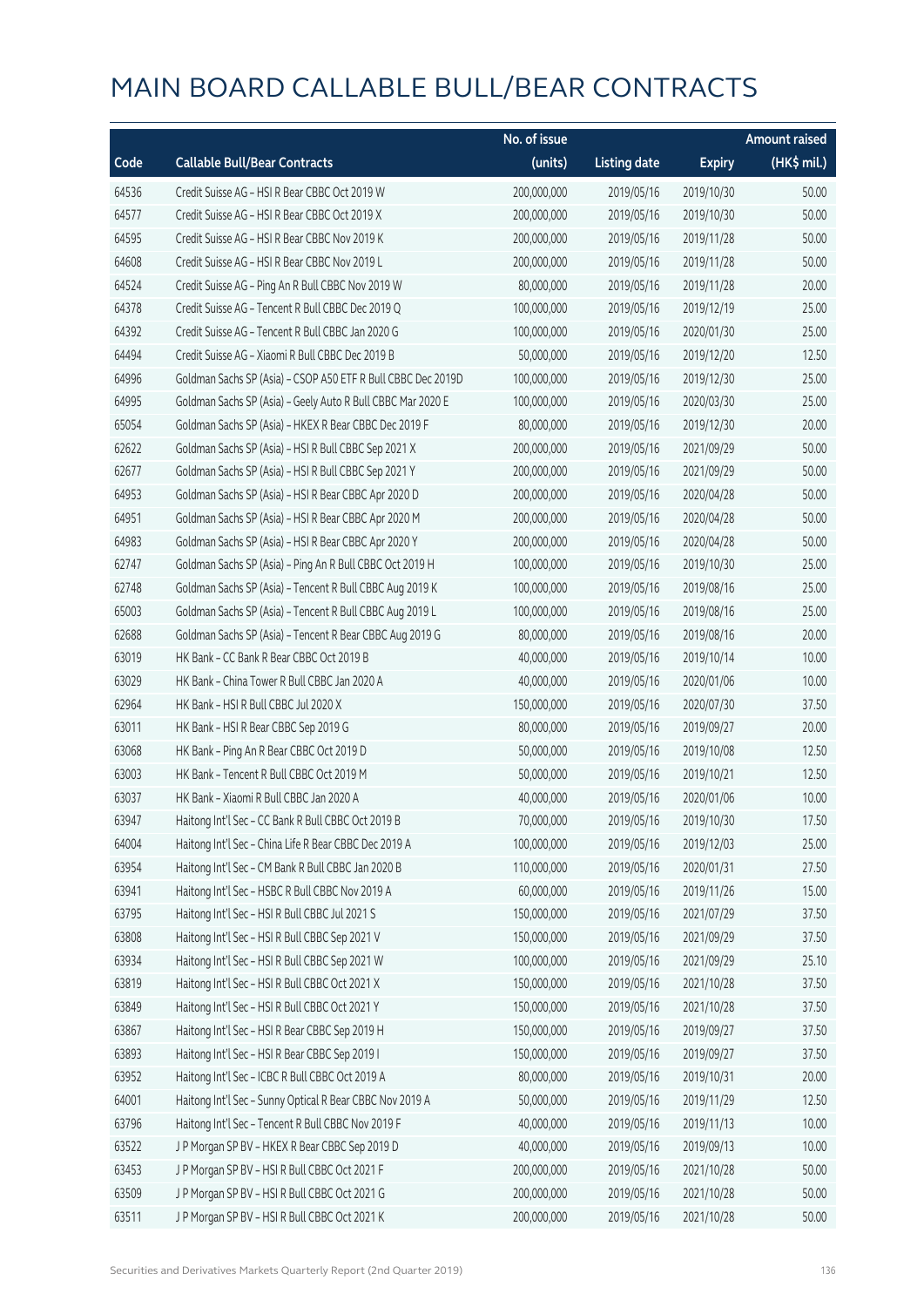|       |                                                      | No. of issue |                     |               | <b>Amount raised</b> |
|-------|------------------------------------------------------|--------------|---------------------|---------------|----------------------|
| Code  | <b>Callable Bull/Bear Contracts</b>                  | (units)      | <b>Listing date</b> | <b>Expiry</b> | (HK\$ mil.)          |
| 63556 | JP Morgan SP BV - HSIR Bull CBBC Oct 2021 L          | 200,000,000  | 2019/05/16          | 2021/10/28    | 50.00                |
| 63593 | J P Morgan SP BV - HSI R Bear CBBC Sep 2019 V        | 200,000,000  | 2019/05/16          | 2019/09/27    | 50.00                |
| 63598 | J P Morgan SP BV - HSI R Bear CBBC Sep 2019 W        | 200,000,000  | 2019/05/16          | 2019/09/27    | 50.00                |
| 63655 | J P Morgan SP BV - HSI R Bear CBBC Sep 2019 X        | 200,000,000  | 2019/05/16          | 2019/09/27    | 50.00                |
| 63774 | J P Morgan SP BV - HSI R Bear CBBC Sep 2019 Y        | 200,000,000  | 2019/05/16          | 2019/09/27    | 50.00                |
| 63403 | J P Morgan SP BV - Tencent R Bear CBBC Sep 2019 J    | 50,000,000   | 2019/05/16          | 2019/09/13    | 12.50                |
| 63412 | J P Morgan SP BV - Tencent R Bear CBBC Sep 2019 K    | 250,000,000  | 2019/05/16          | 2019/09/13    | 62.50                |
| 62764 | Macquarie Bank Ltd. - Tencent R Bull CBBC Sep 2019 A | 16,100,000   | 2019/05/16          | 2019/09/30    | 10.03                |
| 62782 | Macquarie Bank Ltd. - Tencent R Bear CBBC Dec 2019 N | 9,700,000    | 2019/05/16          | 2019/12/23    | 10.01                |
| 64675 | SG Issuer - AIA R Bull CBBC Dec 2019 E               | 60,000,000   | 2019/05/16          | 2019/12/20    | 15.00                |
| 64692 | SG Issuer - China Mobile R Bull CBBC Dec 2019 D      | 100,000,000  | 2019/05/16          | 2019/12/20    | 25.00                |
| 64850 | SG Issuer - CC Bank R Bull CBBC Oct 2019 F           | 100,000,000  | 2019/05/16          | 2019/10/30    | 25.00                |
| 64680 | SG Issuer - China Life R Bull CBBC Dec 2019 A        | 150,000,000  | 2019/05/16          | 2019/12/20    | 37.50                |
| 64856 | SG Issuer - Sinopec Corp R Bull CBBC Dec 2019 A      | 40,000,000   | 2019/05/16          | 2019/12/30    | 10.00                |
| 64835 | SG Issuer - CSOP A50 ETF R Bull CBBC Apr 2020 D      | 100,000,000  | 2019/05/16          | 2020/04/28    | 25.00                |
| 64877 | SG Issuer - Galaxy Ent R Bull CBBC Dec 2019 K        | 100,000,000  | 2019/05/16          | 2019/12/30    | 25.00                |
| 64738 | SG Issuer - HKEX R Bull CBBC Oct 2019 O              | 50,000,000   | 2019/05/16          | 2019/10/17    | 12.50                |
| 64888 | SG Issuer - HKEX R Bear CBBC Nov 2019 C              | 50,000,000   | 2019/05/16          | 2019/11/28    | 12.50                |
| 64836 | SG Issuer - HSI R Bull CBBC Oct 2021 Q               | 250,000,000  | 2019/05/16          | 2021/10/28    | 62.50                |
| 64848 | SG Issuer - HSI R Bull CBBC Oct 2021 R               | 250,000,000  | 2019/05/16          | 2021/10/28    | 62.50                |
| 64948 | SG Issuer - HSI R Bull CBBC Nov 2021 A               | 250,000,000  | 2019/05/16          | 2021/11/29    | 62.50                |
| 64849 | SG Issuer - HSI R Bull CBBC Nov 2021 W               | 250,000,000  | 2019/05/16          | 2021/11/29    | 62.50                |
| 64945 | SG Issuer - HSI R Bull CBBC Nov 2021 X               | 250,000,000  | 2019/05/16          | 2021/11/29    | 62.50                |
| 64946 | SG Issuer - HSI R Bull CBBC Nov 2021 Y               | 250,000,000  | 2019/05/16          | 2021/11/29    | 62.50                |
| 64947 | SG Issuer - HSI R Bull CBBC Nov 2021 Z               | 250,000,000  | 2019/05/16          | 2021/11/29    | 62.50                |
| 64928 | SG Issuer - HSI R Bull CBBC Dec 2021 L               | 250,000,000  | 2019/05/16          | 2021/12/30    | 62.50                |
| 64929 | SG Issuer - HSI R Bear CBBC Aug 2019 E               | 250,000,000  | 2019/05/16          | 2019/08/29    | 62.50                |
| 64934 | SG Issuer - HSI R Bear CBBC Aug 2019 F               | 250,000,000  | 2019/05/16          | 2019/08/29    | 62.50                |
| 64927 | SG Issuer - HSI R Bear CBBC Sep 2019 V               | 250,000,000  | 2019/05/16          | 2019/09/27    | 62.50                |
| 64935 | SG Issuer - HSI R Bear CBBC Oct 2019 H               | 250,000,000  | 2019/05/16          | 2019/10/30    | 62.50                |
| 64943 | SG Issuer - HSI R Bear CBBC Nov 2019 I               | 250,000,000  | 2019/05/16          | 2019/11/28    | 62.50                |
| 64770 | SG Issuer - Ping An R Bull CBBC Dec 2019 I           | 100,000,000  | 2019/05/16          | 2019/12/20    | 25.00                |
| 64905 | SG Issuer - Tencent R Bull CBBC Sep 2019 K           | 80,000,000   | 2019/05/16          | 2019/09/05    | 20.00                |
| 64911 | SG Issuer - Tencent R Bull CBBC Sep 2019 L           | 80,000,000   | 2019/05/16          | 2019/09/19    | 20.00                |
| 64919 | SG Issuer - Tencent R Bull CBBC Oct 2019 B           | 80,000,000   | 2019/05/16          | 2019/10/15    | 20.00                |
| 64782 | SG Issuer - Tencent R Bear CBBC Nov 2019 P           | 80,000,000   | 2019/05/16          | 2019/11/28    | 20.00                |
| 64815 | SG Issuer - Tencent R Bear CBBC Dec 2019 W           | 80,000,000   | 2019/05/16          | 2019/12/11    | 20.00                |
| 64827 | SG Issuer - Tencent R Bear CBBC Dec 2019 X           | 80,000,000   | 2019/05/16          | 2019/12/19    | 20.00                |
| 63074 | UBS AG - HSI R Bull CBBC Oct 2021 F                  | 200,000,000  | 2019/05/16          | 2021/10/28    | 50.00                |
| 63126 | UBS AG - HSI R Bull CBBC Oct 2021 G                  | 200,000,000  | 2019/05/16          | 2021/10/28    | 50.00                |
| 63158 | UBS AG - HSI R Bull CBBC Oct 2021 H                  | 200,000,000  | 2019/05/16          | 2021/10/28    | 50.00                |
| 63268 | UBS AG - HSI R Bull CBBC Oct 2021 I                  | 200,000,000  | 2019/05/16          | 2021/10/28    | 50.00                |
| 63277 | UBS AG - HSI R Bear CBBC Aug 2019 A                  | 200,000,000  | 2019/05/16          | 2019/08/29    | 50.00                |
| 63290 | UBS AG - HSI R Bear CBBC Aug 2019 E                  | 200,000,000  | 2019/05/16          | 2019/08/29    | 50.00                |
| 63281 | UBS AG - HSI R Bear CBBC Sep 2019 C                  | 200,000,000  | 2019/05/16          | 2019/09/27    | 50.00                |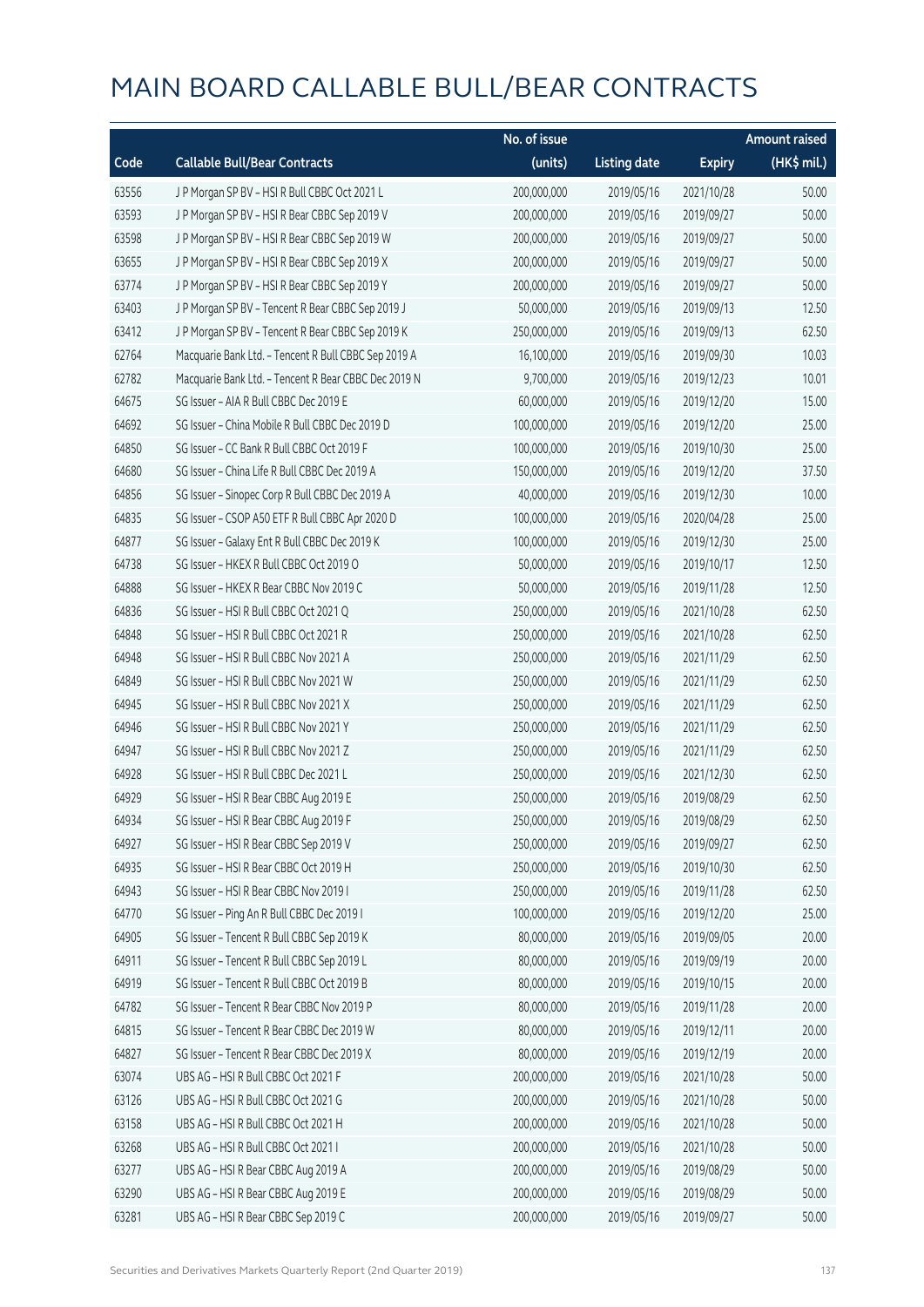|       |                                                              | No. of issue |                     |               | <b>Amount raised</b> |
|-------|--------------------------------------------------------------|--------------|---------------------|---------------|----------------------|
| Code  | <b>Callable Bull/Bear Contracts</b>                          | (units)      | <b>Listing date</b> | <b>Expiry</b> | (HK\$ mil.)          |
| 63151 | UBS AG - Tencent R Bull CBBC Nov 2019 E                      | 40,000,000   | 2019/05/16          | 2019/11/20    | 10.00                |
| 63269 | UBS AG - Tencent R Bear CBBC Nov 2019 C                      | 200,000,000  | 2019/05/16          | 2019/11/20    | 50.00                |
| 64030 | Bank Vontobel - AAC Tech R Bull CBBC Dec 2019 A              | 40,000,000   | 2019/05/16          | 2019/12/20    | 10.00                |
| 64052 | Bank Vontobel - Country Garden R Bull CBBC Dec 2019 A        | 40,000,000   | 2019/05/16          | 2019/12/06    | 10.00                |
| 64151 | Bank Vontobel - China Tower R Bull CBBC Dec 2019 A           | 40,000,000   | 2019/05/16          | 2019/12/13    | 10.00                |
| 64169 | Bank Vontobel - China Tower R Bull CBBC Feb 2020 A           | 40,000,000   | 2019/05/16          | 2020/02/07    | 10.00                |
| 64021 | Bank Vontobel - HKEX R Bear CBBC Dec 2019 C                  | 40,000,000   | 2019/05/16          | 2019/12/20    | 10.00                |
| 64223 | Bank Vontobel - HSI N Bear CBBC Feb 2020 G                   | 80,000,000   | 2019/05/16          | 2020/02/27    | 20.00                |
| 64231 | Bank Vontobel - HSI N Bear CBBC Feb 2020 H                   | 80,000,000   | 2019/05/16          | 2020/02/27    | 20.00                |
| 64335 | Bank Vontobel - HSI R Bull CBBC Dec 2020 M                   | 80,000,000   | 2019/05/16          | 2020/12/30    | 20.00                |
| 64336 | Bank Vontobel - Tencent R Bull CBBC Dec 2019 G               | 40,000,000   | 2019/05/16          | 2019/12/20    | 10.00                |
| 64074 | Bank Vontobel - Xiaomi R Bull CBBC Dec 2019 A                | 40,000,000   | 2019/05/16          | 2019/12/13    | 10.00                |
| 64112 | Bank Vontobel - Xiaomi R Bull CBBC Feb 2020 A                | 40,000,000   | 2019/05/16          | 2020/02/07    | 10.00                |
| 67911 | BOCI Asia Ltd. - HKEX R Bull CBBC Dec 2019 F                 | 200,000,000  | 2019/05/17          | 2019/12/31    | 50.00                |
| 67914 | BOCI Asia Ltd. - HKEX R Bull CBBC Dec 2019 G                 | 200,000,000  | 2019/05/17          | 2019/12/31    | 50.00                |
| 67920 | BOCI Asia Ltd. - HKEX R Bear CBBC Dec 2019 D                 | 200,000,000  | 2019/05/17          | 2019/12/30    | 50.00                |
| 67864 | BOCI Asia Ltd. - HSI R Bull CBBC Sep 2020 F                  | 150,000,000  | 2019/05/17          | 2020/09/29    | 39.75                |
| 67880 | BOCI Asia Ltd. - HSI R Bear CBBC Aug 2019 F                  | 150,000,000  | 2019/05/17          | 2019/08/29    | 40.65                |
| 67901 | BOCI Asia Ltd. - HSI R Bear CBBC Aug 2019 G                  | 150,000,000  | 2019/05/17          | 2019/08/29    | 39.00                |
| 67938 | BOCI Asia Ltd. - Tencent R Bull CBBC Nov 2019 D              | 200,000,000  | 2019/05/17          | 2019/11/18    | 50.00                |
| 67949 | BOCI Asia Ltd. - Tencent R Bear CBBC Nov 2019 D              | 200,000,000  | 2019/05/17          | 2019/11/18    | 56.00                |
| 65389 | BNP Paribas Issuance B.V. - CSOP A50 ETF R Bull CBBC Dec19 H | 60,000,000   | 2019/05/17          | 2019/12/30    | 15.00                |
| 65425 | BNP Paribas Issuance B.V. - CSOP A50 ETF R Bear CBBC Oct20 B | 60,000,000   | 2019/05/17          | 2020/10/29    | 15.00                |
| 65217 | BNP Paribas Issuance B.V. - HSI R Bull CBBC Oct 2021 A       | 250,000,000  | 2019/05/17          | 2021/10/28    | 62.50                |
| 65245 | BNP Paribas Issuance B.V. - HSI R Bull CBBC Oct 2021 C       | 250,000,000  | 2019/05/17          | 2021/10/28    | 62.50                |
| 65258 | BNP Paribas Issuance B.V. - HSI R Bull CBBC Oct 2021 D       | 250,000,000  | 2019/05/17          | 2021/10/28    | 62.50                |
| 65366 | BNP Paribas Issuance B.V. - HSI R Bull CBBC Oct 2021 G       | 250,000,000  | 2019/05/17          | 2021/10/28    | 62.50                |
| 65747 | BNP Paribas Issuance B.V. - HSI R Bull CBBC Oct 2021 H       | 250,000,000  | 2019/05/17          | 2021/10/28    | 62.50                |
| 67037 | BNP Paribas Issuance B.V. - HSI R Bull CBBC Oct 2021 I       | 250,000,000  | 2019/05/17          | 2021/10/28    | 62.50                |
| 65091 | BNP Paribas Issuance B.V. - HSI R Bull CBBC Oct 2021 Z       | 250,000,000  | 2019/05/17          | 2021/10/28    | 62.50                |
| 65444 | BNP Paribas Issuance B.V. - HSI R Bear CBBC Oct 2019 A       | 250,000,000  | 2019/05/17          | 2019/10/30    | 62.50                |
| 65453 | BNP Paribas Issuance B.V. - HSI R Bear CBBC Oct 2019 B       | 250,000,000  | 2019/05/17          | 2019/10/30    | 62.50                |
| 65465 | BNP Paribas Issuance B.V. - HSI R Bear CBBC Oct 2019 C       | 250,000,000  | 2019/05/17          | 2019/10/30    | 62.50                |
| 65483 | BNP Paribas Issuance B.V. - HSI R Bear CBBC Oct 2019 D       | 250,000,000  | 2019/05/17          | 2019/10/30    | 62.50                |
| 65497 | BNP Paribas Issuance B.V. - HSI R Bear CBBC Oct 2019 E       | 250,000,000  | 2019/05/17          | 2019/10/30    | 62.50                |
| 65498 | BNP Paribas Issuance B.V. - HSI R Bear CBBC Oct 2019 F       | 250,000,000  | 2019/05/17          | 2019/10/30    | 62.50                |
| 65549 | BNP Paribas Issuance B.V. - HSI R Bear CBBC Oct 2019 G       | 250,000,000  | 2019/05/17          | 2019/10/30    | 62.50                |
| 65698 | BNP Paribas Issuance B.V. - HSI R Bear CBBC Oct 2019 H       | 250,000,000  | 2019/05/17          | 2019/10/30    | 62.50                |
| 65738 | BNP Paribas Issuance B.V. - HSI R Bear CBBC Oct 2019 I       | 250,000,000  | 2019/05/17          | 2019/10/30    | 62.50                |
| 65740 | BNP Paribas Issuance B.V. - HSI R Bear CBBC Oct 2019 J       | 250,000,000  | 2019/05/17          | 2019/10/30    | 62.50                |
| 65741 | BNP Paribas Issuance B.V. - HSI R Bear CBBC Oct 2019 K       | 250,000,000  | 2019/05/17          | 2019/10/30    | 62.50                |
| 65746 | BNP Paribas Issuance B.V. - HSI R Bear CBBC Oct 2019 L       | 250,000,000  | 2019/05/17          | 2019/10/30    | 62.50                |
| 65755 | BNP Paribas Issuance B.V. - HSI R Bear CBBC Oct 2019 M       | 250,000,000  | 2019/05/17          | 2019/10/30    | 62.50                |
| 65787 | BNP Paribas Issuance B.V. - HSI R Bear CBBC Oct 2019 N       | 250,000,000  | 2019/05/17          | 2019/10/30    | 62.50                |
| 65831 | BNP Paribas Issuance B.V. - HSI R Bear CBBC Oct 2019 O       | 250,000,000  | 2019/05/17          | 2019/10/30    | 62.50                |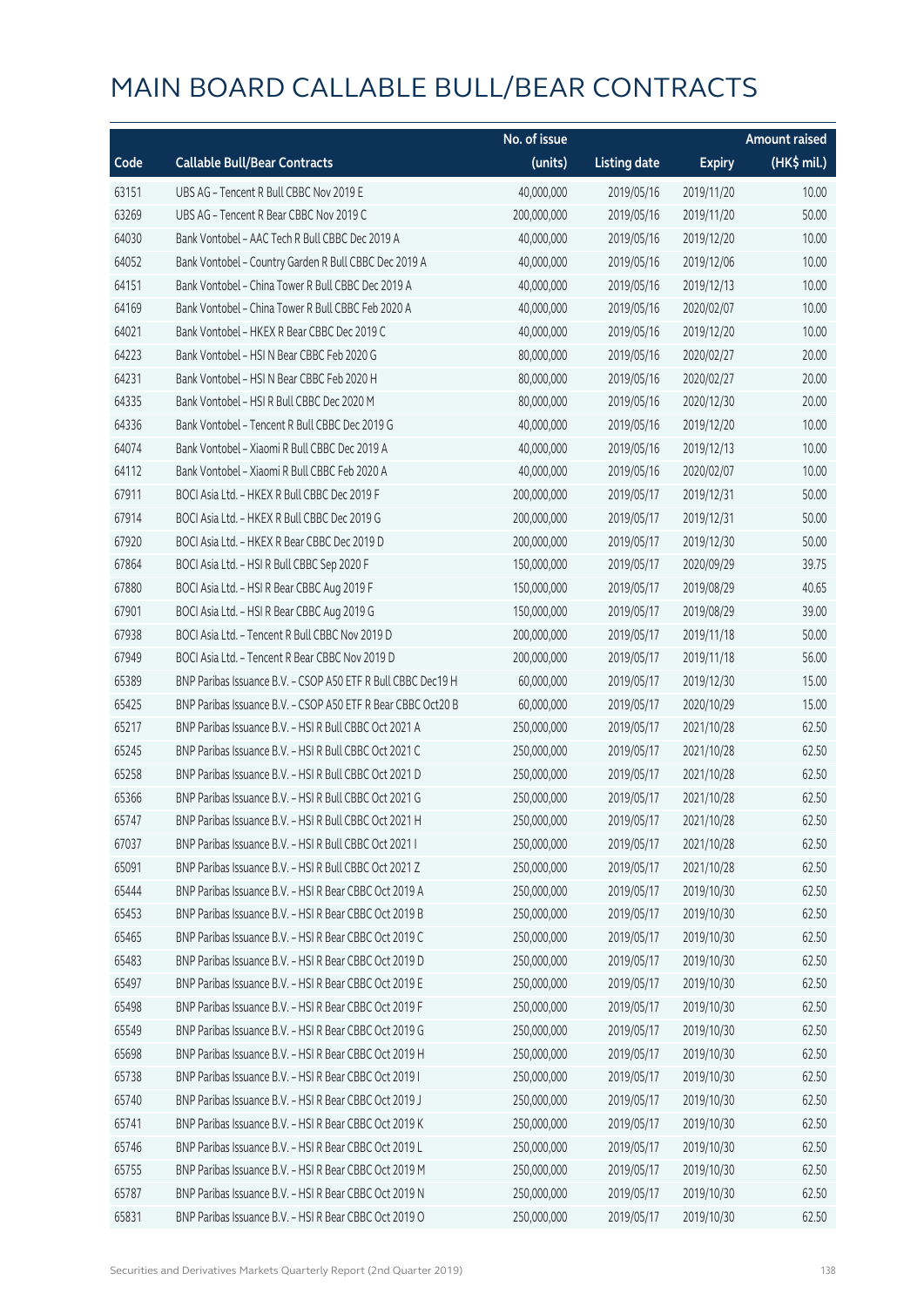|       |                                                             | No. of issue |                     |               | <b>Amount raised</b>  |
|-------|-------------------------------------------------------------|--------------|---------------------|---------------|-----------------------|
| Code  | <b>Callable Bull/Bear Contracts</b>                         | (units)      | <b>Listing date</b> | <b>Expiry</b> | $(HK\frac{1}{2}mil.)$ |
| 65899 | BNP Paribas Issuance B.V. - HSI R Bear CBBC Oct 2019 P      | 250,000,000  | 2019/05/17          | 2019/10/30    | 62.50                 |
| 65956 | BNP Paribas Issuance B.V. - HSI R Bear CBBC Oct 2019 Q      | 250,000,000  | 2019/05/17          | 2019/10/30    | 62.50                 |
| 67090 | BNP Paribas Issuance B.V. - HSI R Bear CBBC Oct 2019 R      | 250,000,000  | 2019/05/17          | 2019/10/30    | 62.50                 |
| 67093 | BNP Paribas Issuance B.V. - HSI R Bear CBBC Oct 2019 S      | 240,000,000  | 2019/05/17          | 2019/10/30    | 60.00                 |
| 65080 | BNP Paribas Issuance B.V. - Tencent R Bull CBBC Dec 2019 J  | 50,000,000   | 2019/05/17          | 2019/12/30    | 12.50                 |
| 65084 | BNP Paribas Issuance B.V. - Tencent R Bull CBBC Jan 2020 J  | 50,000,000   | 2019/05/17          | 2020/01/30    | 12.50                 |
| 68835 | Credit Suisse AG - AIA R Bull CBBC Dec 2019 R               | 70,000,000   | 2019/05/17          | 2019/12/19    | 17.50                 |
| 68889 | Credit Suisse AG - AIA R Bear CBBC Dec 2019 L               | 70,000,000   | 2019/05/17          | 2019/12/13    | 17.50                 |
| 68909 | Credit Suisse AG - Galaxy Ent R Bear CBBC Dec 2019 G        | 50,000,000   | 2019/05/17          | 2019/12/17    | 12.50                 |
| 68861 | Credit Suisse AG - HKEX R Bear CBBC Jan 2020 B              | 100,000,000  | 2019/05/17          | 2020/01/16    | 25.00                 |
| 68937 | Credit Suisse AG - HKEX R Bear CBBC Jan 2020 C              | 100,000,000  | 2019/05/17          | 2020/01/17    | 25.00                 |
| 68802 | Credit Suisse AG - HSI R Bull CBBC Jul 2021 A               | 200,000,000  | 2019/05/17          | 2021/07/29    | 50.00                 |
| 68795 | Credit Suisse AG - HSI R Bull CBBC Sep 2021 U               | 200,000,000  | 2019/05/17          | 2021/09/29    | 50.00                 |
| 68793 | Credit Suisse AG - HSI R Bull CBBC Oct 2021 K               | 200,000,000  | 2019/05/17          | 2021/10/28    | 50.00                 |
| 68796 | Credit Suisse AG - HSI R Bull CBBC Oct 2021 L               | 200,000,000  | 2019/05/17          | 2021/10/28    | 50.00                 |
| 68912 | Credit Suisse AG - HSI R Bull CBBC Nov 2021 D               | 200,000,000  | 2019/05/17          | 2021/11/29    | 50.00                 |
| 68929 | Credit Suisse AG - HSI R Bull CBBC Dec 2021 B               | 300,000,000  | 2019/05/17          | 2021/12/30    | 75.00                 |
| 68993 | Credit Suisse AG - HSI R Bear CBBC Oct 2019 A               | 200,000,000  | 2019/05/17          | 2019/10/30    | 50.00                 |
| 68971 | Credit Suisse AG - HSI R Bear CBBC Oct 2019 Y               | 200,000,000  | 2019/05/17          | 2019/10/30    | 50.00                 |
| 68961 | Credit Suisse AG - HSI R Bear CBBC Nov 2019 M               | 200,000,000  | 2019/05/17          | 2019/11/28    | 50.00                 |
| 68989 | Credit Suisse AG - HSI R Bear CBBC Nov 2019 N               | 200,000,000  | 2019/05/17          | 2019/11/28    | 50.00                 |
| 69023 | Credit Suisse AG - HSI R Bear CBBC Nov 2019 O               | 200,000,000  | 2019/05/17          | 2019/11/28    | 50.00                 |
| 69038 | Credit Suisse AG - HSI R Bear CBBC Nov 2019 P               | 200,000,000  | 2019/05/17          | 2019/11/28    | 50.00                 |
| 68994 | Credit Suisse AG - HSI R Bear CBBC Dec 2019 C               | 300,000,000  | 2019/05/17          | 2019/12/30    | 75.00                 |
| 68848 | Credit Suisse AG - Ping An R Bull CBBC Dec 2019 Z           | 80,000,000   | 2019/05/17          | 2019/12/19    | 20.00                 |
| 68892 | Credit Suisse AG - Ping An R Bear CBBC Nov 2019 F           | 70,000,000   | 2019/05/17          | 2019/11/29    | 17.50                 |
| 68943 | Credit Suisse AG - Ping An R Bear CBBC Dec 2019 M           | 70,000,000   | 2019/05/17          | 2019/12/17    | 17.50                 |
| 68887 | Credit Suisse AG - Tencent R Bear CBBC Nov 2019 V           | 150,000,000  | 2019/05/17          | 2019/11/15    | 37.50                 |
| 68942 | Credit Suisse AG - Tencent R Bear CBBC Jan 2020 E           | 150,000,000  | 2019/05/17          | 2020/01/22    | 37.50                 |
| 69119 | Goldman Sachs SP (Asia) - China Life R Bull CBBC Aug 2019 A | 100,000,000  | 2019/05/17          | 2019/08/19    | 25.00                 |
| 69128 | Goldman Sachs SP (Asia) - Galaxy Ent R Bear CBBC Feb 2020 E | 80,000,000   | 2019/05/17          | 2020/02/10    | 20.00                 |
| 66555 | Goldman Sachs SP (Asia) - HKEX R Bull CBBC Oct 2021 A       | 100,000,000  | 2019/05/17          | 2021/10/28    | 25.00                 |
| 65525 | Goldman Sachs SP (Asia) - HSI R Bull CBBC Sep 2021 C        | 200,000,000  | 2019/05/17          | 2021/09/29    | 50.00                 |
| 66552 | Goldman Sachs SP (Asia) - HSI R Bull CBBC Sep 2021 Z        | 200,000,000  | 2019/05/17          | 2021/09/29    | 50.00                 |
| 65527 | Goldman Sachs SP (Asia) - HSI R Bull CBBC Oct 2021 H        | 200,000,000  | 2019/05/17          | 2021/10/28    | 50.00                 |
| 65542 | Goldman Sachs SP (Asia) - HSI R Bull CBBC Oct 2021 K        | 200,000,000  | 2019/05/17          | 2021/10/28    | 50.00                 |
| 69138 | Goldman Sachs SP (Asia) - HSI R Bear CBBC Jan 2020 V        | 200,000,000  | 2019/05/17          | 2020/01/30    | 50.00                 |
| 69141 | Goldman Sachs SP (Asia) - HSI R Bear CBBC Jan 2020 W        | 200,000,000  | 2019/05/17          | 2020/01/30    | 50.00                 |
| 69044 | Goldman Sachs SP (Asia) - HSI R Bear CBBC Apr 2020 J        | 200,000,000  | 2019/05/17          | 2020/04/28    | 50.00                 |
| 69050 | Goldman Sachs SP (Asia) - HSI R Bear CBBC Apr 2020 N        | 200,000,000  | 2019/05/17          | 2020/04/28    | 50.00                 |
| 69078 | Goldman Sachs SP (Asia) - HSI R Bear CBBC Apr 2020 U        | 200,000,000  | 2019/05/17          | 2020/04/28    | 50.00                 |
| 69108 | Goldman Sachs SP (Asia) - ICBC R Bull CBBC Sep 2019 C       | 100,000,000  | 2019/05/17          | 2019/09/30    | 25.00                 |
| 65548 | Goldman Sachs SP (Asia) - Ping An R Bull CBBC Oct 2019 I    | 100,000,000  | 2019/05/17          | 2019/10/29    | 25.00                 |
| 69137 | Goldman Sachs SP (Asia) - Ping An R Bear CBBC Dec 2019 G    | 80,000,000   | 2019/05/17          | 2019/12/30    | 20.00                 |
| 66553 | Goldman Sachs SP (Asia) - Tencent R Bull CBBC Oct 2021 A    | 100,000,000  | 2019/05/17          | 2021/10/28    | 25.00                 |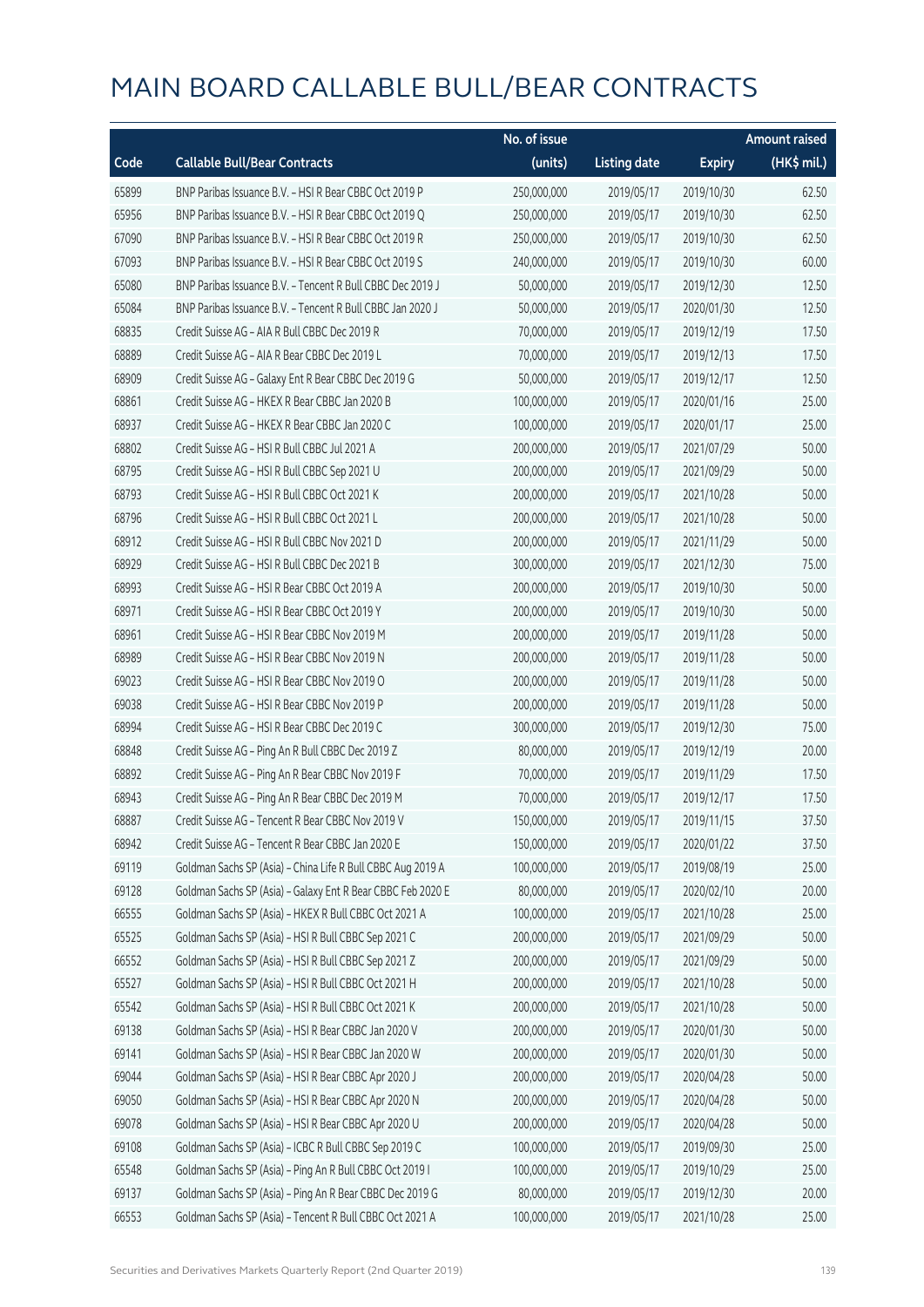|       |                                                          | No. of issue |                     |               | <b>Amount raised</b> |
|-------|----------------------------------------------------------|--------------|---------------------|---------------|----------------------|
| Code  | <b>Callable Bull/Bear Contracts</b>                      | (units)      | <b>Listing date</b> | <b>Expiry</b> | (HK\$ mil.)          |
| 66337 | HK Bank - AIA R Bear CBBC Oct 2019 F                     | 40,000,000   | 2019/05/17          | 2019/10/14    | 10.00                |
| 66434 | HK Bank - CC Bank R Bull CBBC Nov 2019 B                 | 60,000,000   | 2019/05/17          | 2019/11/25    | 15.00                |
| 66136 | HK Bank - CSOP A50 ETF R Bull CBBC Oct 2019 H            | 40,000,000   | 2019/05/17          | 2019/10/21    | 10.00                |
| 66253 | HK Bank - CSOP A50 ETF R Bear CBBC Oct 2019 B            | 40,000,000   | 2019/05/17          | 2019/10/02    | 10.00                |
| 66167 | HK Bank - A50 China R Bull CBBC Oct 2019 H               | 40,000,000   | 2019/05/17          | 2019/10/21    | 10.00                |
| 66300 | HK Bank - A50 China R Bear CBBC Oct 2019 B               | 40,000,000   | 2019/05/17          | 2019/10/02    | 10.00                |
| 66385 | HK Bank - Galaxy Ent R Bear CBBC Oct 2019 C              | 40,000,000   | 2019/05/17          | 2019/10/28    | 10.00                |
| 66099 | HK Bank - HKEX R Bull CBBC Nov 2019 G                    | 50,000,000   | 2019/05/17          | 2019/11/21    | 12.50                |
| 66517 | HK Bank - HKEX R Bull CBBC Dec 2019 A                    | 40,000,000   | 2019/05/17          | 2019/12/09    | 14.80                |
| 66344 | HK Bank - HKEX R Bear CBBC Oct 2019 H                    | 40,000,000   | 2019/05/17          | 2019/10/17    | 10.00                |
| 66351 | HK Bank - HKEX R Bear CBBC Nov 2019 F                    | 40,000,000   | 2019/05/17          | 2019/11/11    | 10.00                |
| 66247 | HK Bank - HSCEI R Bear CBBC Oct 2019 B                   | 50,000,000   | 2019/05/17          | 2019/10/30    | 12.50                |
| 66025 | HK Bank - HSI R Bull CBBC Jul 2020 A                     | 150,000,000  | 2019/05/17          | 2020/07/30    | 37.50                |
| 66022 | HK Bank - HSI R Bull CBBC Jul 2020 Z                     | 80,000,000   | 2019/05/17          | 2020/07/30    | 20.00                |
| 66216 | HK Bank - HSI R Bear CBBC Sep 2019 H                     | 80,000,000   | 2019/05/17          | 2019/09/27    | 20.00                |
| 66246 | HK Bank - HSI R Bear CBBC Oct 2019 V                     | 150,000,000  | 2019/05/17          | 2019/10/30    | 37.50                |
| 66308 | HK Bank - ICBC R Bull CBBC Dec 2019 A                    | 60,000,000   | 2019/05/17          | 2019/12/09    | 15.00                |
| 66074 | HK Bank - Tencent R Bull CBBC Nov 2019 K                 | 50,000,000   | 2019/05/17          | 2019/11/25    | 12.50                |
| 66441 | HK Bank - Tencent R Bear CBBC Oct 2019 L                 | 40,000,000   | 2019/05/17          | 2019/10/17    | 10.00                |
| 67672 | Haitong Int'l Sec - AIA R Bear CBBC Dec 2019 A           | 60,000,000   | 2019/05/17          | 2019/12/16    | 15.00                |
| 66592 | Haitong Int'l Sec - HSI R Bull CBBC Sep 2021 X           | 150,000,000  | 2019/05/17          | 2021/09/29    | 37.50                |
| 67534 | Haitong Int'l Sec - HSI R Bull CBBC Sep 2021 Y           | 150,000,000  | 2019/05/17          | 2021/09/29    | 37.50                |
| 67537 | Haitong Int'l Sec - HSI R Bull CBBC Sep 2021 Z           | 150,000,000  | 2019/05/17          | 2021/09/29    | 37.50                |
| 67581 | Haitong Int'l Sec - HSI R Bull CBBC Oct 2021 A           | 150,000,000  | 2019/05/17          | 2021/10/28    | 37.50                |
| 66583 | Haitong Int'l Sec - HSI R Bull CBBC Oct 2021 Z           | 150,000,000  | 2019/05/17          | 2021/10/28    | 37.50                |
| 67584 | Haitong Int'l Sec - HSI R Bear CBBC Sep 2019 J           | 150,000,000  | 2019/05/17          | 2019/09/27    | 37.50                |
| 67616 | Haitong Int'l Sec - HSI R Bear CBBC Sep 2019 K           | 150,000,000  | 2019/05/17          | 2019/09/27    | 37.50                |
| 67617 | Haitong Int'l Sec - HSI R Bear CBBC Sep 2019 L           | 150,000,000  | 2019/05/17          | 2019/09/27    | 37.50                |
| 67635 | Haitong Int'l Sec - HSI R Bear CBBC Sep 2019 M           | 150,000,000  | 2019/05/17          | 2019/09/27    | 37.50                |
| 67642 | Haitong Int'l Sec - HSI R Bear CBBC Sep 2019 N           | 150,000,000  | 2019/05/17          | 2019/09/27    | 37.50                |
| 67673 | Haitong Int'l Sec - Ping An R Bear CBBC Mar 2020 A       | 40,000,000   | 2019/05/17          | 2020/03/24    | 10.00                |
| 67752 | Haitong Int'l Sec - Sunny Optical R Bear CBBC Dec 2019 B | 50,000,000   | 2019/05/17          | 2019/12/12    | 12.50                |
| 67647 | Haitong Int'l Sec - Xiaomi R Bull CBBC Nov 2019 A        | 40,000,000   | 2019/05/17          | 2019/11/04    | 10.00                |
| 67498 | J P Morgan SP BV - HKEX R Bull CBBC Dec 2019 A           | 200,000,000  | 2019/05/17          | 2019/12/13    | 50.00                |
| 67529 | J P Morgan SP BV - HKEX R Bear CBBC Sep 2019 E           | 40,000,000   | 2019/05/17          | 2019/09/13    | 10.00                |
| 67500 | J P Morgan SP BV - HKEX R Bear CBBC Oct 2019 F           | 200,000,000  | 2019/05/17          | 2019/10/18    | 50.00                |
| 67502 | J P Morgan SP BV - HKEX R Bear CBBC Nov 2019 C           | 200,000,000  | 2019/05/17          | 2019/11/08    | 50.00                |
| 67391 | J P Morgan SP BV - HSI R Bull CBBC Sep 2021 J            | 200,000,000  | 2019/05/17          | 2021/09/29    | 50.00                |
| 67462 | J P Morgan SP BV - HSI R Bull CBBC Sep 2021 L            | 200,000,000  | 2019/05/17          | 2021/09/29    | 50.00                |
| 67494 | J P Morgan SP BV - HSI R Bull CBBC Sep 2021 O            | 200,000,000  | 2019/05/17          | 2021/09/29    | 50.00                |
| 65556 | J P Morgan SP BV - HSI R Bull CBBC Oct 2021 M            | 200,000,000  | 2019/05/17          | 2021/10/28    | 50.00                |
| 65584 | J P Morgan SP BV - HSI R Bull CBBC Oct 2021 N            | 200,000,000  | 2019/05/17          | 2021/10/28    | 50.00                |
| 65592 | J P Morgan SP BV - HSI R Bull CBBC Oct 2021 O            | 200,000,000  | 2019/05/17          | 2021/10/28    | 50.00                |
| 67493 | J P Morgan SP BV - HSI R Bull CBBC Oct 2021 Q            | 200,000,000  | 2019/05/17          | 2021/10/28    | 50.00                |
| 65611 | J P Morgan SP BV - HSI R Bull CBBC Oct 2021 R            | 200,000,000  | 2019/05/17          | 2021/10/28    | 50.00                |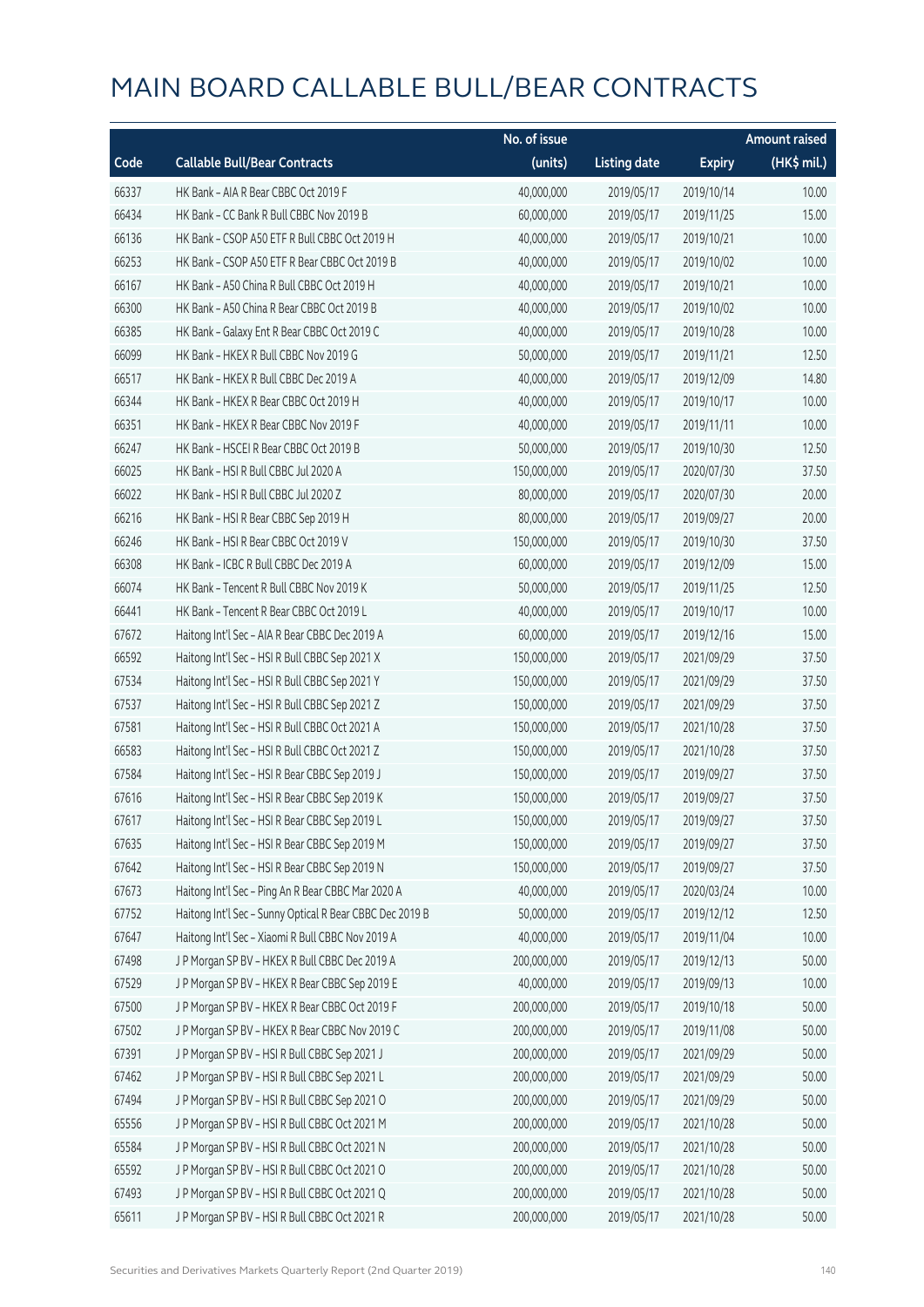|       |                                                 | No. of issue |                     |               | <b>Amount raised</b> |
|-------|-------------------------------------------------|--------------|---------------------|---------------|----------------------|
| Code  | <b>Callable Bull/Bear Contracts</b>             | (units)      | <b>Listing date</b> | <b>Expiry</b> | (HK\$ mil.)          |
| 65614 | J P Morgan SP BV - HSI R Bull CBBC Oct 2021 S   | 200,000,000  | 2019/05/17          | 2021/10/28    | 50.00                |
| 65622 | J P Morgan SP BV - HSI R Bull CBBC Oct 2021 V   | 200,000,000  | 2019/05/17          | 2021/10/28    | 50.00                |
| 67394 | JP Morgan SP BV - HSIR Bull CBBC Oct 2021 W     | 200,000,000  | 2019/05/17          | 2021/10/28    | 50.00                |
| 67495 | J P Morgan SP BV - HSI R Bull CBBC Oct 2021 Y   | 200,000,000  | 2019/05/17          | 2021/10/28    | 50.00                |
| 67166 | J P Morgan SP BV - HSI R Bear CBBC Sep 2019 B   | 200,000,000  | 2019/05/17          | 2019/09/27    | 50.00                |
| 67239 | J P Morgan SP BV - HSI R Bear CBBC Sep 2019 C   | 200,000,000  | 2019/05/17          | 2019/09/27    | 50.00                |
| 67497 | J P Morgan SP BV - HSI R Bear CBBC Sep 2019 D   | 200,000,000  | 2019/05/17          | 2019/09/27    | 50.00                |
| 67100 | J P Morgan SP BV - HSI R Bear CBBC Sep 2019 Z   | 200,000,000  | 2019/05/17          | 2019/09/27    | 50.00                |
| 67306 | J P Morgan SP BV - HSI R Bear CBBC Oct 2019 D   | 200,000,000  | 2019/05/17          | 2019/10/30    | 50.00                |
| 67347 | J P Morgan SP BV - HSI R Bear CBBC Oct 2019 E   | 200,000,000  | 2019/05/17          | 2019/10/30    | 50.00                |
| 68050 | SG Issuer - AIA R Bull CBBC Oct 2019 Q          | 60,000,000   | 2019/05/17          | 2019/10/29    | 15.00                |
| 68786 | SG Issuer - CAM CSI300 R Bull CBBC Feb 2020 B   | 100,000,000  | 2019/05/17          | 2020/02/27    | 25.00                |
| 68528 | SG Issuer - China Mobile R Bear CBBC Dec 2019 A | 100,000,000  | 2019/05/17          | 2019/12/30    | 25.00                |
| 68052 | SG Issuer - China Life R Bull CBBC Feb 2020 C   | 150,000,000  | 2019/05/17          | 2020/02/17    | 37.50                |
| 68307 | SG Issuer - CSOP A50 ETF R Bull CBBC Mar 2020 M | 100,000,000  | 2019/05/17          | 2020/03/30    | 25.00                |
| 68310 | SG Issuer - China Tower R Bull CBBC Nov 2019 A  | 120,000,000  | 2019/05/17          | 2019/11/28    | 30.00                |
| 68323 | SG Issuer - A50 China R Bull CBBC Mar 2020 G    | 100,000,000  | 2019/05/17          | 2020/03/30    | 25.00                |
| 68531 | SG Issuer - Geely Auto R Bull CBBC Jul 2020 C   | 150,000,000  | 2019/05/17          | 2020/07/28    | 37.50                |
| 68313 | SG Issuer - Galaxy Ent R Bull CBBC Nov 2019 K   | 100,000,000  | 2019/05/17          | 2019/11/28    | 25.00                |
| 68061 | SG Issuer - HKEX R Bull CBBC Sep 2019 S         | 50,000,000   | 2019/05/17          | 2019/09/30    | 12.50                |
| 68078 | SG Issuer - HKEX R Bull CBBC Sep 2019 T         | 50,000,000   | 2019/05/17          | 2019/09/30    | 12.50                |
| 68184 | SG Issuer - HKEX R Bull CBBC Oct 2019 P         | 50,000,000   | 2019/05/17          | 2019/10/29    | 12.50                |
| 68541 | SG Issuer - HKEX R Bull CBBC Oct 2019 Q         | 50,000,000   | 2019/05/17          | 2019/10/31    | 12.50                |
| 68555 | SG Issuer - HKEX R Bear CBBC Oct 2019 G         | 50,000,000   | 2019/05/17          | 2019/10/31    | 12.50                |
| 68557 | SG Issuer - HSBC R Bull CBBC Nov 2019 M         | 100,000,000  | 2019/05/17          | 2019/11/25    | 25.00                |
| 67965 | SG Issuer - HSI R Bull CBBC Oct 2021 S          | 250,000,000  | 2019/05/17          | 2021/10/28    | 62.50                |
| 67968 | SG Issuer - HSI R Bull CBBC Oct 2021 T          | 250,000,000  | 2019/05/17          | 2021/10/28    | 62.50                |
| 67972 | SG Issuer - HSI R Bull CBBC Oct 2021 U          | 250,000,000  | 2019/05/17          | 2021/10/28    | 62.50                |
| 67984 | SG Issuer - HSI R Bull CBBC Oct 2021 V          | 250,000,000  | 2019/05/17          | 2021/10/28    | 62.50                |
| 68448 | SG Issuer - HSI R Bull CBBC Oct 2021 W          | 250,000,000  | 2019/05/17          | 2021/10/28    | 62.50                |
| 68453 | SG Issuer - HSI R Bull CBBC Oct 2021 X          | 250,000,000  | 2019/05/17          | 2021/10/28    | 62.50                |
| 68458 | SG Issuer - HSI R Bull CBBC Oct 2021 Y          | 250,000,000  | 2019/05/17          | 2021/10/28    | 62.50                |
| 68002 | SG Issuer - HSI R Bull CBBC Nov 2021 B          | 250,000,000  | 2019/05/17          | 2021/11/29    | 62.50                |
| 68017 | SG Issuer - HSI R Bull CBBC Nov 2021 C          | 250,000,000  | 2019/05/17          | 2021/11/29    | 62.50                |
| 68033 | SG Issuer - HSI R Bull CBBC Nov 2021 D          | 250,000,000  | 2019/05/17          | 2021/11/29    | 62.50                |
| 68324 | SG Issuer - HSI R Bull CBBC Nov 2021 E          | 250,000,000  | 2019/05/17          | 2021/11/29    | 62.50                |
| 68350 | SG Issuer - HSI R Bear CBBC Sep 2019 M          | 250,000,000  | 2019/05/17          | 2019/09/27    | 62.50                |
| 68354 | SG Issuer - HSI R Bear CBBC Sep 2019 W          | 250,000,000  | 2019/05/17          | 2019/09/27    | 62.50                |
| 68368 | SG Issuer - HSI R Bear CBBC Sep 2019 X          | 250,000,000  | 2019/05/17          | 2019/09/27    | 62.50                |
| 68407 | SG Issuer - HSI R Bear CBBC Oct 2019 I          | 250,000,000  | 2019/05/17          | 2019/10/30    | 62.50                |
| 68408 | SG Issuer - HSI R Bear CBBC Oct 2019 J          | 250,000,000  | 2019/05/17          | 2019/10/30    | 62.50                |
| 68441 | SG Issuer - HSI R Bear CBBC Nov 2019 J          | 250,000,000  | 2019/05/17          | 2019/11/28    | 62.50                |
| 68203 | SG Issuer - Ping An R Bull CBBC Sep 2019 P      | 100,000,000  | 2019/05/17          | 2019/09/30    | 25.00                |
| 68255 | SG Issuer - Ping An R Bull CBBC Oct 2019 N      | 100,000,000  | 2019/05/17          | 2019/10/31    | 25.00                |
| 68226 | SG Issuer - Ping An R Bull CBBC Oct 2019 V      | 100,000,000  | 2019/05/17          | 2019/10/29    | 25.00                |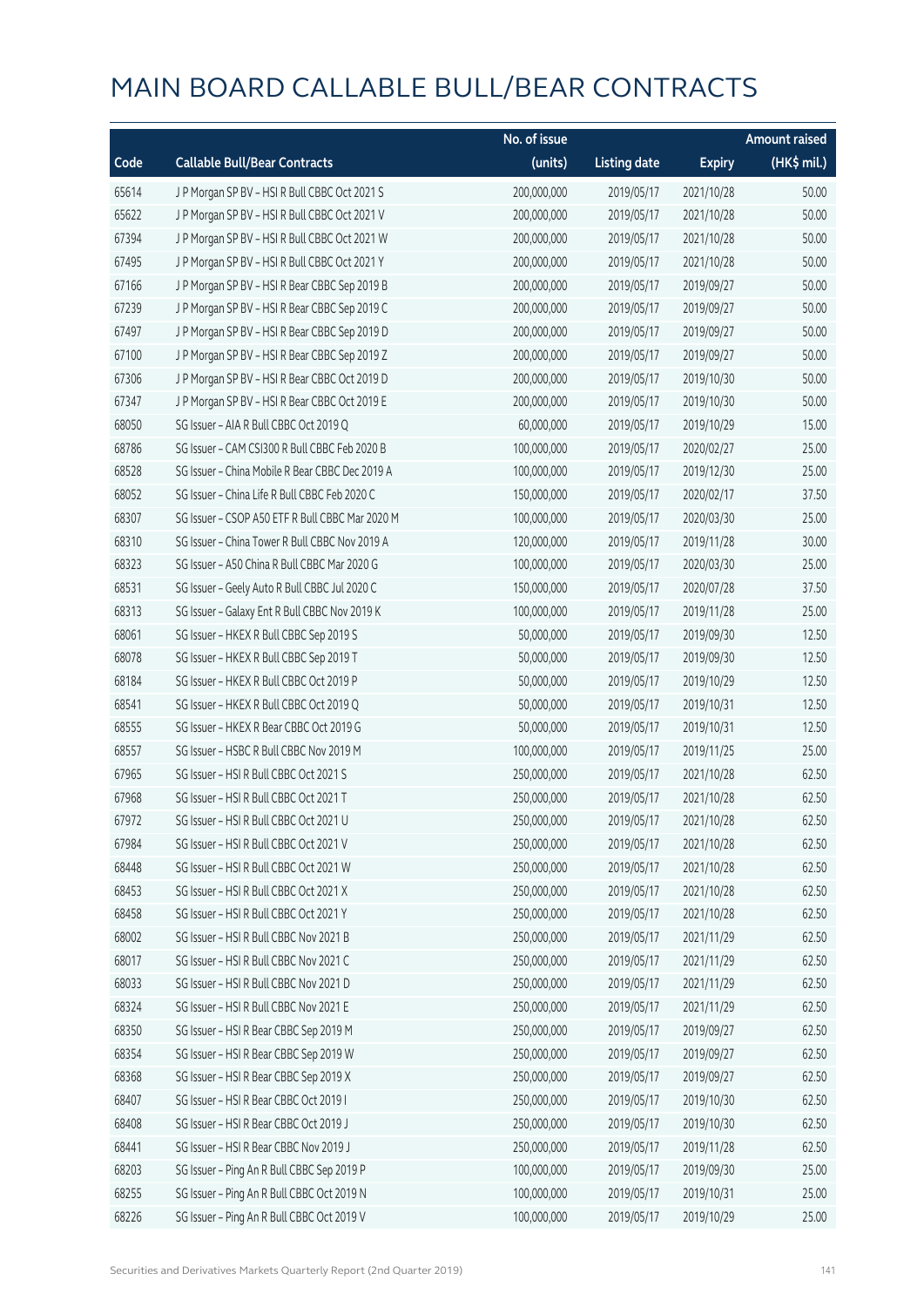|       |                                                            | No. of issue |                     |               | <b>Amount raised</b>  |
|-------|------------------------------------------------------------|--------------|---------------------|---------------|-----------------------|
| Code  | <b>Callable Bull/Bear Contracts</b>                        | (units)      | <b>Listing date</b> | <b>Expiry</b> | $(HK\frac{1}{2}mil.)$ |
| 68314 | SG Issuer - Tencent R Bull CBBC Aug 2019 B                 | 80,000,000   | 2019/05/17          | 2019/08/26    | 20.00                 |
| 68263 | SG Issuer - Tencent R Bull CBBC Sep 2019 M                 | 80,000,000   | 2019/05/17          | 2019/09/18    | 20.00                 |
| 68275 | SG Issuer - Tencent R Bull CBBC Sep 2019 N                 | 80,000,000   | 2019/05/17          | 2019/09/27    | 20.00                 |
| 68583 | SG Issuer - Tencent R Bull CBBC Sep 2019 O                 | 80,000,000   | 2019/05/17          | 2019/09/26    | 20.00                 |
| 68669 | SG Issuer - Tencent R Bear CBBC Oct 2019 X                 | 80,000,000   | 2019/05/17          | 2019/10/31    | 20.00                 |
| 68686 | SG Issuer - Tencent R Bear CBBC Dec 2019 Y                 | 80,000,000   | 2019/05/17          | 2019/12/30    | 20.00                 |
| 68769 | SG Issuer - Xiaomi R Bull CBBC Oct 2019 C                  | 60,000,000   | 2019/05/17          | 2019/10/31    | 15.00                 |
| 68776 | SG Issuer - Xiaomi R Bull CBBC Dec 2019 A                  | 60,000,000   | 2019/05/17          | 2019/12/30    | 17.40                 |
| 66907 | UBS AG - CSOP A50 ETF R Bear CBBC Sep 2019 B               | 50,000,000   | 2019/05/17          | 2019/09/23    | 12.50                 |
| 66922 | UBS AG - HKEX R Bear CBBC Dec 2019 A                       | 200,000,000  | 2019/05/17          | 2019/12/23    | 50.00                 |
| 66793 | UBS AG - HSBC R Bear CBBC Nov 2019 A                       | 50,000,000   | 2019/05/17          | 2019/11/18    | 12.50                 |
| 66616 | UBS AG - HSI R Bull CBBC Sep 2021 B                        | 200,000,000  | 2019/05/17          | 2021/09/29    | 50.00                 |
| 66599 | UBS AG - HSI R Bull CBBC Sep 2021 C                        | 200,000,000  | 2019/05/17          | 2021/09/29    | 50.00                 |
| 66619 | UBS AG - HSI R Bull CBBC Sep 2021 D                        | 200,000,000  | 2019/05/17          | 2021/09/29    | 50.00                 |
| 66634 | UBS AG - HSI R Bull CBBC Sep 2021 E                        | 200,000,000  | 2019/05/17          | 2021/09/29    | 50.00                 |
| 66665 | UBS AG - HSI R Bull CBBC Sep 2021 F                        | 200,000,000  | 2019/05/17          | 2021/09/29    | 50.00                 |
| 66698 | UBS AG - HSI R Bull CBBC Sep 2021 G                        | 200,000,000  | 2019/05/17          | 2021/09/29    | 50.00                 |
| 66723 | UBS AG - HSI R Bear CBBC Aug 2019 F                        | 200,000,000  | 2019/05/17          | 2019/08/29    | 50.00                 |
| 66728 | UBS AG - HSI R Bear CBBC Aug 2019 G                        | 200,000,000  | 2019/05/17          | 2019/08/29    | 50.00                 |
| 66732 | UBS AG - HSI R Bear CBBC Aug 2019 H                        | 200,000,000  | 2019/05/17          | 2019/08/29    | 50.00                 |
| 66773 | UBS AG - Ping An R Bear CBBC Nov 2019 B                    | 100,000,000  | 2019/05/17          | 2019/11/25    | 25.00                 |
| 66636 | UBS AG - Tencent R Bull CBBC Oct 2019 J                    | 40,000,000   | 2019/05/17          | 2019/10/14    | 10.00                 |
| 67773 | Bank Vontobel - CC Bank R Bear CBBC Dec 2019 C             | 40,000,000   | 2019/05/17          | 2019/12/20    | 10.00                 |
| 67780 | Bank Vontobel - China Life R Bear CBBC Dec 2019 C          | 40,000,000   | 2019/05/17          | 2019/12/20    | 10.00                 |
| 67766 | Bank Vontobel - Geely Auto R Bear CBBC Dec 2019 F          | 40,000,000   | 2019/05/17          | 2019/12/13    | 10.00                 |
| 67859 | Bank Vontobel - HSI N Bear CBBC Feb 2020 K                 | 100,000,000  | 2019/05/17          | 2020/02/27    | 25.00                 |
| 67789 | Bank Vontobel - HSI R Bull CBBC Dec 2020 N                 | 80,000,000   | 2019/05/17          | 2020/12/30    | 20.00                 |
| 67806 | Bank Vontobel - HSI R Bull CBBC Dec 2020 O                 | 80,000,000   | 2019/05/17          | 2020/12/30    | 20.00                 |
| 67814 | Bank Vontobel - HSI R Bull CBBC Dec 2020 P                 | 80,000,000   | 2019/05/17          | 2020/12/30    | 20.00                 |
| 67823 | Bank Vontobel - HSI R Bear CBBC Feb 2020 I                 | 80,000,000   | 2019/05/17          | 2020/02/27    | 20.00                 |
| 67841 | Bank Vontobel - HSI R Bear CBBC Feb 2020 J                 | 100,000,000  | 2019/05/17          | 2020/02/27    | 25.00                 |
| 67781 | Bank Vontobel - Ping An R Bear CBBC Feb 2020 C             | 40,000,000   | 2019/05/17          | 2020/02/07    | 10.00                 |
| 69312 | BNP Paribas Issuance B.V. - HKEX R Bull CBBC Nov 2019 R    | 50,000,000   | 2019/05/20          | 2019/11/28    | 12.50                 |
| 69311 | BNP Paribas Issuance B.V. - HKEX R Bear CBBC Jul 2020 J    | 50,000,000   | 2019/05/20          | 2020/07/30    | 12.50                 |
| 69345 | BNP Paribas Issuance B.V. - HKEX R Bear CBBC Jul 2020 K    | 50,000,000   | 2019/05/20          | 2020/07/30    | 12.50                 |
| 69290 | BNP Paribas Issuance B.V. - HSBC R Bear CBBC Apr 2020 A    | 150,000,000  | 2019/05/20          | 2020/04/29    | 37.50                 |
| 69634 | BNP Paribas Issuance B.V. - HSI R Bull CBBC Oct 2021 K     | 240,000,000  | 2019/05/20          | 2021/10/28    | 60.00                 |
| 69656 | BNP Paribas Issuance B.V. - HSI R Bear CBBC Oct 2019 T     | 240,000,000  | 2019/05/20          | 2019/10/30    | 60.00                 |
| 69307 | BNP Paribas Issuance B.V. - Ping An R Bear CBBC Apr 2020 B | 200,000,000  | 2019/05/20          | 2020/04/29    | 50.00                 |
| 57174 | Credit Suisse AG - AIA R Bear CBBC Jan 2020 B              | 70,000,000   | 2019/05/20          | 2020/01/15    | 17.50                 |
| 57173 | Credit Suisse AG - China Mobile R Bull CBBC Feb 2020 A     | 70,000,000   | 2019/05/20          | 2020/02/07    | 17.50                 |
| 57175 | Credit Suisse AG - CNOOC R Bull CBBC Oct 2020 A            | 80,000,000   | 2019/05/20          | 2020/10/30    | 20.00                 |
| 57222 | Credit Suisse AG - HKEX R Bear CBBC Jan 2020 D             | 100,000,000  | 2019/05/20          | 2020/01/20    | 25.00                 |
| 57206 | Credit Suisse AG - HSI R Bull CBBC Sep 2020 I              | 200,000,000  | 2019/05/20          | 2020/09/29    | 50.00                 |
| 57195 | Credit Suisse AG - HSI R Bull CBBC Oct 2021 M              | 200,000,000  | 2019/05/20          | 2021/10/28    | 50.00                 |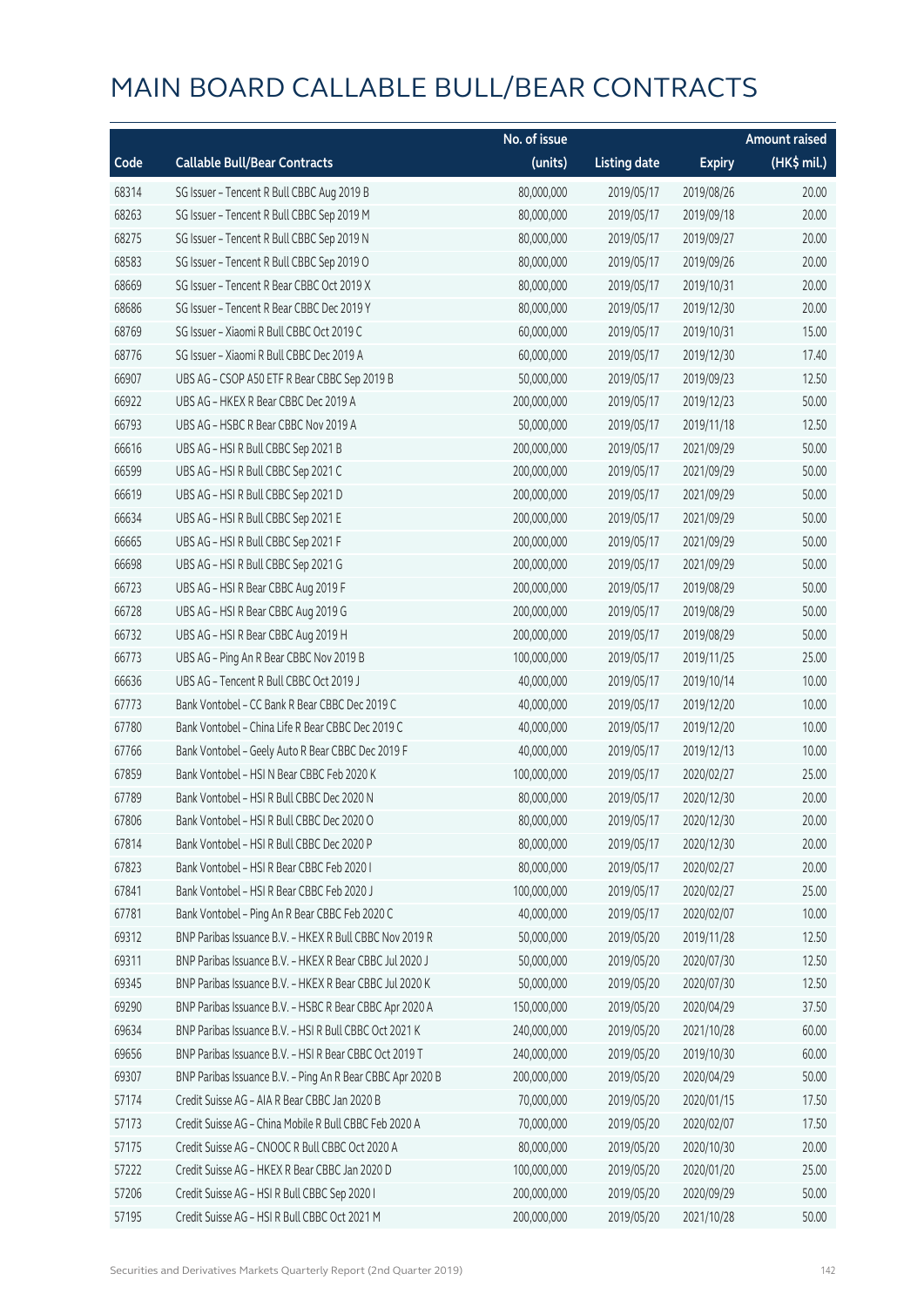|       |                                                          | No. of issue |                     |               | <b>Amount raised</b> |
|-------|----------------------------------------------------------|--------------|---------------------|---------------|----------------------|
| Code  | <b>Callable Bull/Bear Contracts</b>                      | (units)      | <b>Listing date</b> | <b>Expiry</b> | (HK\$ mil.)          |
| 57208 | Credit Suisse AG - HSI R Bull CBBC Nov 2021 E            | 300,000,000  | 2019/05/20          | 2021/11/29    | 75.00                |
| 57197 | Credit Suisse AG - HSI R Bull CBBC Dec 2021 C            | 200,000,000  | 2019/05/20          | 2021/12/30    | 50.00                |
| 57058 | Credit Suisse AG - HSI R Bear CBBC Oct 2019 E            | 200,000,000  | 2019/05/20          | 2019/10/30    | 50.00                |
| 57104 | Credit Suisse AG - HSI R Bear CBBC Oct 2019 F            | 200,000,000  | 2019/05/20          | 2019/10/30    | 50.00                |
| 57088 | Credit Suisse AG - HSI R Bear CBBC Nov 2019 Q            | 200,000,000  | 2019/05/20          | 2019/11/28    | 50.00                |
| 57105 | Credit Suisse AG - HSI R Bear CBBC Nov 2019 R            | 200,000,000  | 2019/05/20          | 2019/11/28    | 50.00                |
| 57121 | Credit Suisse AG - HSI R Bear CBBC Dec 2019 D            | 300,000,000  | 2019/05/20          | 2019/12/30    | 75.00                |
| 69221 | Goldman Sachs SP (Asia) - HSI R Bear CBBC Jan 2020 A     | 200,000,000  | 2019/05/20          | 2020/01/30    | 50.00                |
| 69281 | Goldman Sachs SP (Asia) - HSI R Bear CBBC Jan 2020 B     | 200,000,000  | 2019/05/20          | 2020/01/30    | 50.00                |
| 69142 | Goldman Sachs SP (Asia) - HSI R Bear CBBC Jan 2020 X     | 200,000,000  | 2019/05/20          | 2020/01/30    | 50.00                |
| 69178 | Goldman Sachs SP (Asia) - HSI R Bear CBBC Jan 2020 Y     | 200,000,000  | 2019/05/20          | 2020/01/30    | 50.00                |
| 69213 | Goldman Sachs SP (Asia) - HSI R Bear CBBC Jan 2020 Z     | 200,000,000  | 2019/05/20          | 2020/01/30    | 50.00                |
| 69510 | HK Bank - Bank of China R Bull CBBC Jan 2020 A           | 60,000,000   | 2019/05/20          | 2020/01/06    | 15.00                |
| 69382 | HK Bank - Bank of China R Bear CBBC Nov 2019 A           | 40,000,000   | 2019/05/20          | 2019/11/18    | 10.00                |
| 69450 | HK Bank - China Life R Bull CBBC Dec 2019 A              | 100,000,000  | 2019/05/20          | 2019/12/16    | 25.00                |
| 69471 | HK Bank - HKEX R Bull CBBC Nov 2019 H                    | 50,000,000   | 2019/05/20          | 2019/11/11    | 12.50                |
| 69463 | HK Bank - HKEX R Bull CBBC Dec 2019 B                    | 50,000,000   | 2019/05/20          | 2019/12/02    | 16.00                |
| 69369 | HK Bank - HSI R Bull CBBC Jul 2020 B                     | 80,000,000   | 2019/05/20          | 2020/07/30    | 20.00                |
| 69368 | HK Bank - HSI R Bear CBBC Sep 2019 I                     | 150,000,000  | 2019/05/20          | 2019/09/27    | 37.50                |
| 69377 | HK Bank - HSI R Bear CBBC Oct 2019 W                     | 150,000,000  | 2019/05/20          | 2019/10/30    | 37.50                |
| 69371 | HK Bank - Ping An R Bull CBBC Nov 2019 G                 | 60,000,000   | 2019/05/20          | 2019/11/25    | 15.00                |
| 69444 | HK Bank - Sunny Optical R Bull CBBC Nov 2019 B           | 40,000,000   | 2019/05/20          | 2019/11/11    | 10.00                |
| 69476 | HK Bank - Tencent R Bear CBBC Nov 2019 G                 | 40,000,000   | 2019/05/20          | 2019/11/14    | 10.00                |
| 57231 | Haitong Int'l Sec - CC Bank R Bull CBBC Nov 2019 A       | 70,000,000   | 2019/05/20          | 2019/11/01    | 17.50                |
| 57225 | Haitong Int'l Sec - Sinopec Corp R Bull CBBC Nov 2019 A  | 70,000,000   | 2019/05/20          | 2019/11/07    | 17.50                |
| 57239 | Haitong Int'l Sec - CSOP A50 ETF R Bull CBBC Oct 2019 C  | 40,000,000   | 2019/05/20          | 2019/10/31    | 10.00                |
| 57263 | Haitong Int'l Sec - Evergrande R Bull CBBC Feb 2020 A    | 180,000,000  | 2019/05/20          | 2020/02/05    | 45.00                |
| 57253 | Haitong Int'l Sec - A50 China R Bull CBBC Nov 2019 A     | 40,000,000   | 2019/05/20          | 2019/11/04    | 10.00                |
| 69603 | Haitong Int'l Sec - Geely Auto R Bear CBBC Dec 2019 B    | 150,000,000  | 2019/05/20          | 2019/12/12    | 37.50                |
| 69600 | Haitong Int'l Sec - Galaxy Ent R Bear CBBC Mar 2020 A    | 80,000,000   | 2019/05/20          | 2020/03/02    | 20.00                |
| 69588 | Haitong Int'l Sec - HKEX R Bull CBBC Nov 2019 D          | 40,000,000   | 2019/05/20          | 2019/11/04    | 10.00                |
| 69622 | Haitong Int'l Sec - HKEX R Bear CBBC Mar 2020 A          | 40,000,000   | 2019/05/20          | 2020/03/10    | 10.00                |
| 69562 | Haitong Int'l Sec - HSI R Bull CBBC Oct 2021 B           | 150,000,000  | 2019/05/20          | 2021/10/28    | 37.50                |
| 69579 | Haitong Int'l Sec - HSI R Bull CBBC Oct 2021 C           | 150,000,000  | 2019/05/20          | 2021/10/28    | 37.50                |
| 69547 | Haitong Int'l Sec - HSI R Bear CBBC Sep 2019 O           | 150,000,000  | 2019/05/20          | 2019/09/27    | 37.50                |
| 69558 | Haitong Int'l Sec - HSI R Bear CBBC Sep 2019 P           | 150,000,000  | 2019/05/20          | 2019/09/27    | 37.50                |
| 69581 | Haitong Int'l Sec - HSI R Bear CBBC Sep 2019 Q           | 150,000,000  | 2019/05/20          | 2019/09/27    | 37.50                |
| 69598 | Haitong Int'l Sec - Ping An R Bull CBBC Nov 2019 B       | 40,000,000   | 2019/05/20          | 2019/11/01    | 10.00                |
| 57232 | Haitong Int'l Sec - SHK Ppt R Bull CBBC Oct 2019 A       | 40,000,000   | 2019/05/20          | 2019/10/16    | 10.00                |
| 57249 | Haitong Int'l Sec - SUNAC R Bull CBBC Mar 2020 A         | 110,000,000  | 2019/05/20          | 2020/03/23    | 27.50                |
| 57244 | Haitong Int'l Sec - Sunny Optical R Bull CBBC Nov 2019 A | 50,000,000   | 2019/05/20          | 2019/11/22    | 12.50                |
| 69888 | J P Morgan SP BV - HKEX R Bear CBBC Nov 2019 D           | 200,000,000  | 2019/05/20          | 2019/11/08    | 50.00                |
| 69953 | J P Morgan SP BV - HSI R Bull CBBC Sep 2021 B            | 200,000,000  | 2019/05/20          | 2021/09/29    | 50.00                |
| 69965 | J P Morgan SP BV - HSI R Bull CBBC Sep 2021 C            | 200,000,000  | 2019/05/20          | 2021/09/29    | 50.00                |
| 69951 | J P Morgan SP BV - HSI R Bull CBBC Sep 2021 Z            | 200,000,000  | 2019/05/20          | 2021/09/29    | 50.00                |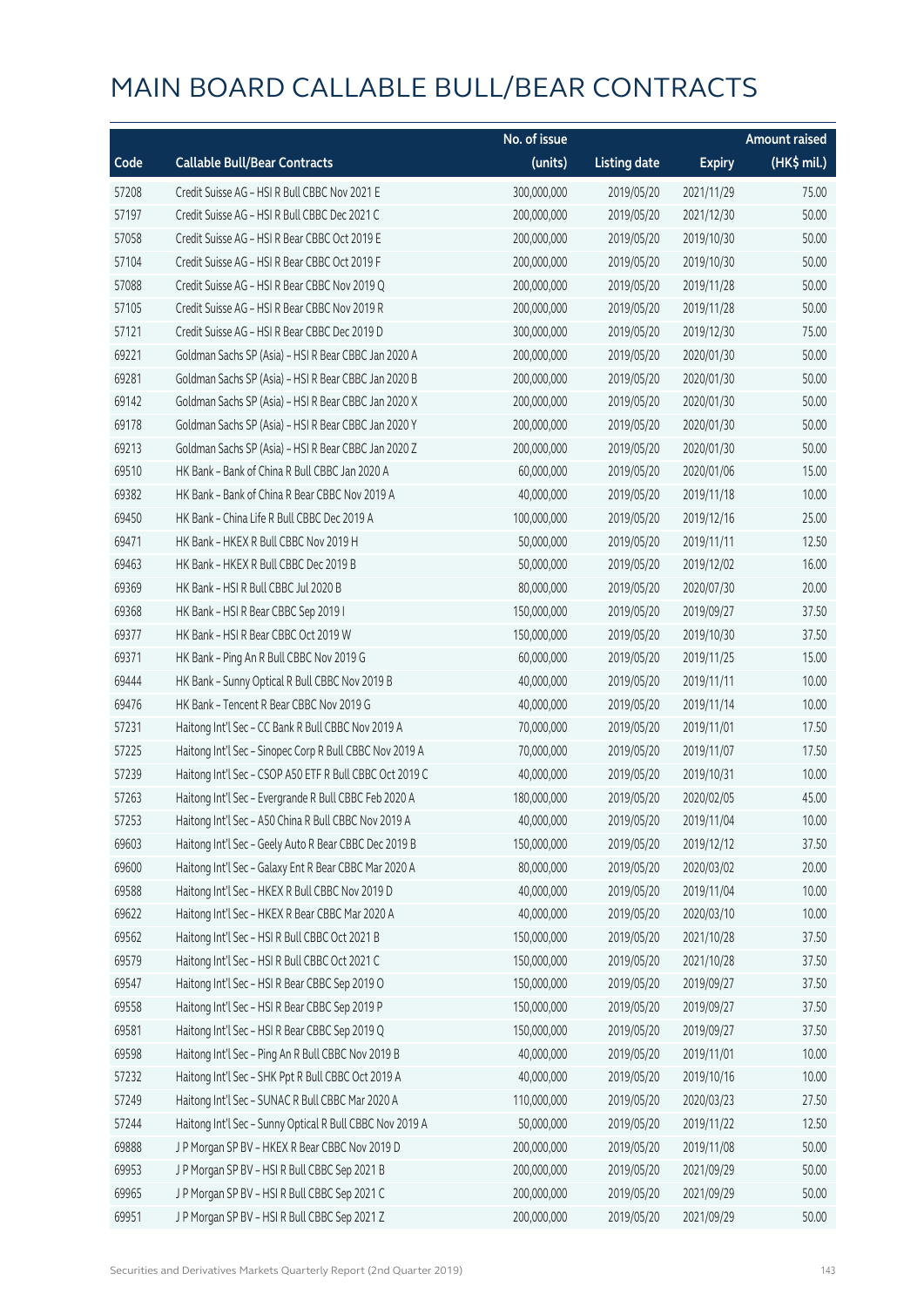|       |                                                      | No. of issue |                     |               | <b>Amount raised</b> |
|-------|------------------------------------------------------|--------------|---------------------|---------------|----------------------|
| Code  | <b>Callable Bull/Bear Contracts</b>                  | (units)      | <b>Listing date</b> | <b>Expiry</b> | (HK\$ mil.)          |
| 69979 | J P Morgan SP BV - HSI R Bull CBBC Oct 2021 A        | 200,000,000  | 2019/05/20          | 2021/10/28    | 50.00                |
| 69972 | J P Morgan SP BV - HSI R Bull CBBC Oct 2021 Z        | 200,000,000  | 2019/05/20          | 2021/10/28    | 50.00                |
| 69748 | JP Morgan SP BV - HSIR Bear CBBC Oct 2019 F          | 200,000,000  | 2019/05/20          | 2019/10/30    | 50.00                |
| 69754 | J P Morgan SP BV - HSI R Bear CBBC Oct 2019 G        | 200,000,000  | 2019/05/20          | 2019/10/30    | 50.00                |
| 69756 | JP Morgan SP BV - HSIR Bear CBBC Oct 2019 H          | 200,000,000  | 2019/05/20          | 2019/10/30    | 50.00                |
| 69798 | JP Morgan SP BV - HSIR Bear CBBC Oct 2019 I          | 200,000,000  | 2019/05/20          | 2019/10/30    | 50.00                |
| 69799 | J P Morgan SP BV - HSI R Bear CBBC Oct 2019 J        | 200,000,000  | 2019/05/20          | 2019/10/30    | 50.00                |
| 69855 | J P Morgan SP BV - HSI R Bear CBBC Oct 2019 K        | 200,000,000  | 2019/05/20          | 2019/10/30    | 50.00                |
| 69919 | J P Morgan SP BV - Ping An R Bull CBBC Dec 2019 A    | 100,000,000  | 2019/05/20          | 2019/12/13    | 25.00                |
| 69907 | J P Morgan SP BV - Ping An R Bear CBBC Oct 2019 A    | 100,000,000  | 2019/05/20          | 2019/10/18    | 25.00                |
| 69877 | J P Morgan SP BV - Tencent R Bull CBBC Sep 2019 N    | 250,000,000  | 2019/05/20          | 2019/09/13    | 62.50                |
| 69289 | Macquarie Bank Ltd. - Tencent R Bull CBBC Sep 2019 B | 17,200,000   | 2019/05/20          | 2019/09/26    | 10.03                |
| 69284 | Macquarie Bank Ltd. - Tencent R Bear CBBC Oct 2019 J | 13,000,000   | 2019/05/20          | 2019/10/31    | 10.08                |
| 57405 | SG Issuer - AIA R Bull CBBC Feb 2020 A               | 60,000,000   | 2019/05/20          | 2020/02/27    | 15.00                |
| 57455 | SG Issuer - CC Bank R Bull CBBC Dec 2019 A           | 100,000,000  | 2019/05/20          | 2019/12/30    | 25.00                |
| 57759 | SG Issuer - China Life R Bull CBBC Dec 2019 B        | 150,000,000  | 2019/05/20          | 2019/12/17    | 37.50                |
| 57511 | SG Issuer - China Life R Bear CBBC Dec 2019 A        | 150,000,000  | 2019/05/20          | 2019/12/30    | 37.50                |
| 57962 | SG Issuer - CSOP A50 ETF R Bull CBBC Apr 2020 E      | 100,000,000  | 2019/05/20          | 2020/04/28    | 25.00                |
| 57940 | SG Issuer - CSOP A50 ETF R Bear CBBC Sep 2019 D      | 100,000,000  | 2019/05/20          | 2019/09/27    | 25.00                |
| 57766 | SG Issuer - Geely Auto R Bull CBBC Apr 2020 A        | 150,000,000  | 2019/05/20          | 2020/04/28    | 37.50                |
| 57620 | SG Issuer - Galaxy Ent R Bear CBBC Nov 2019 G        | 100,000,000  | 2019/05/20          | 2019/11/20    | 25.00                |
| 57756 | SG Issuer - HKEX R Bull CBBC Sep 2019 U              | 50,000,000   | 2019/05/20          | 2019/09/30    | 12.50                |
| 57624 | SG Issuer - HKEX R Bear CBBC Nov 2019 D              | 50,000,000   | 2019/05/20          | 2019/11/28    | 12.50                |
| 57782 | SG Issuer - HSBC R Bull CBBC Nov 2019 N              | 100,000,000  | 2019/05/20          | 2019/11/08    | 25.00                |
| 57853 | SG Issuer - HSCEI R Bear CBBC Sep 2019 B             | 100,000,000  | 2019/05/20          | 2019/09/27    | 25.00                |
| 57965 | SG Issuer - HSI R Bull CBBC Dec 2021 M               | 250,000,000  | 2019/05/20          | 2021/12/30    | 62.50                |
| 57966 | SG Issuer - HSI R Bull CBBC Dec 2021 N               | 250,000,000  | 2019/05/20          | 2021/12/30    | 62.50                |
| 57968 | SG Issuer - HSI R Bull CBBC Dec 2021 O               | 250,000,000  | 2019/05/20          | 2021/12/30    | 62.50                |
| 57293 | SG Issuer - HSI R Bear CBBC Aug 2019 I               | 250,000,000  | 2019/05/20          | 2019/08/29    | 62.50                |
| 57303 | SG Issuer - HSI R Bear CBBC Aug 2019 K               | 250,000,000  | 2019/05/20          | 2019/08/29    | 62.50                |
| 57309 | SG Issuer - HSI R Bear CBBC Aug 2019 Y               | 250,000,000  | 2019/05/20          | 2019/08/29    | 62.50                |
| 57336 | SG Issuer - HSI R Bear CBBC Oct 2019 D               | 250,000,000  | 2019/05/20          | 2019/10/30    | 62.50                |
| 57350 | SG Issuer - HSI R Bear CBBC Oct 2019 F               | 250,000,000  | 2019/05/20          | 2019/10/30    | 62.50                |
| 57374 | SG Issuer - HSI R Bear CBBC Oct 2019 P               | 250,000,000  | 2019/05/20          | 2019/10/30    | 62.50                |
| 57754 | SG Issuer - HSI R Bear CBBC Dec 2019 C               | 500,000,000  | 2019/05/20          | 2019/12/30    | 125.00               |
| 57834 | SG Issuer - Ping An R Bull CBBC Sep 2019 Q           | 100,000,000  | 2019/05/20          | 2019/09/30    | 25.00                |
| 57835 | SG Issuer - Tencent R Bull CBBC Aug 2019 C           | 80,000,000   | 2019/05/20          | 2019/08/27    | 20.00                |
| 57838 | SG Issuer - Tencent R Bull CBBC Sep 2019 P           | 80,000,000   | 2019/05/20          | 2019/09/30    | 20.00                |
| 57750 | SG Issuer - Tencent R Bear CBBC Dec 2019 B           | 80,000,000   | 2019/05/20          | 2019/12/30    | 20.00                |
| 69729 | UBS AG - HSI R Bull CBBC Sep 2021 I                  | 200,000,000  | 2019/05/20          | 2021/09/29    | 50.00                |
| 69740 | UBS AG - HSI R Bull CBBC Sep 2021 J                  | 200,000,000  | 2019/05/20          | 2021/09/29    | 50.00                |
| 69747 | UBS AG - HSI R Bull CBBC Sep 2021 N                  | 200,000,000  | 2019/05/20          | 2021/09/29    | 50.00                |
| 69657 | UBS AG - HSI R Bear CBBC Aug 2019 J                  | 200,000,000  | 2019/05/20          | 2019/08/29    | 50.00                |
| 69659 | UBS AG - HSI R Bear CBBC Sep 2019 D                  | 200,000,000  | 2019/05/20          | 2019/09/27    | 50.00                |
| 69682 | UBS AG - HSI R Bear CBBC Sep 2019 E                  | 200,000,000  | 2019/05/20          | 2019/09/27    | 50.00                |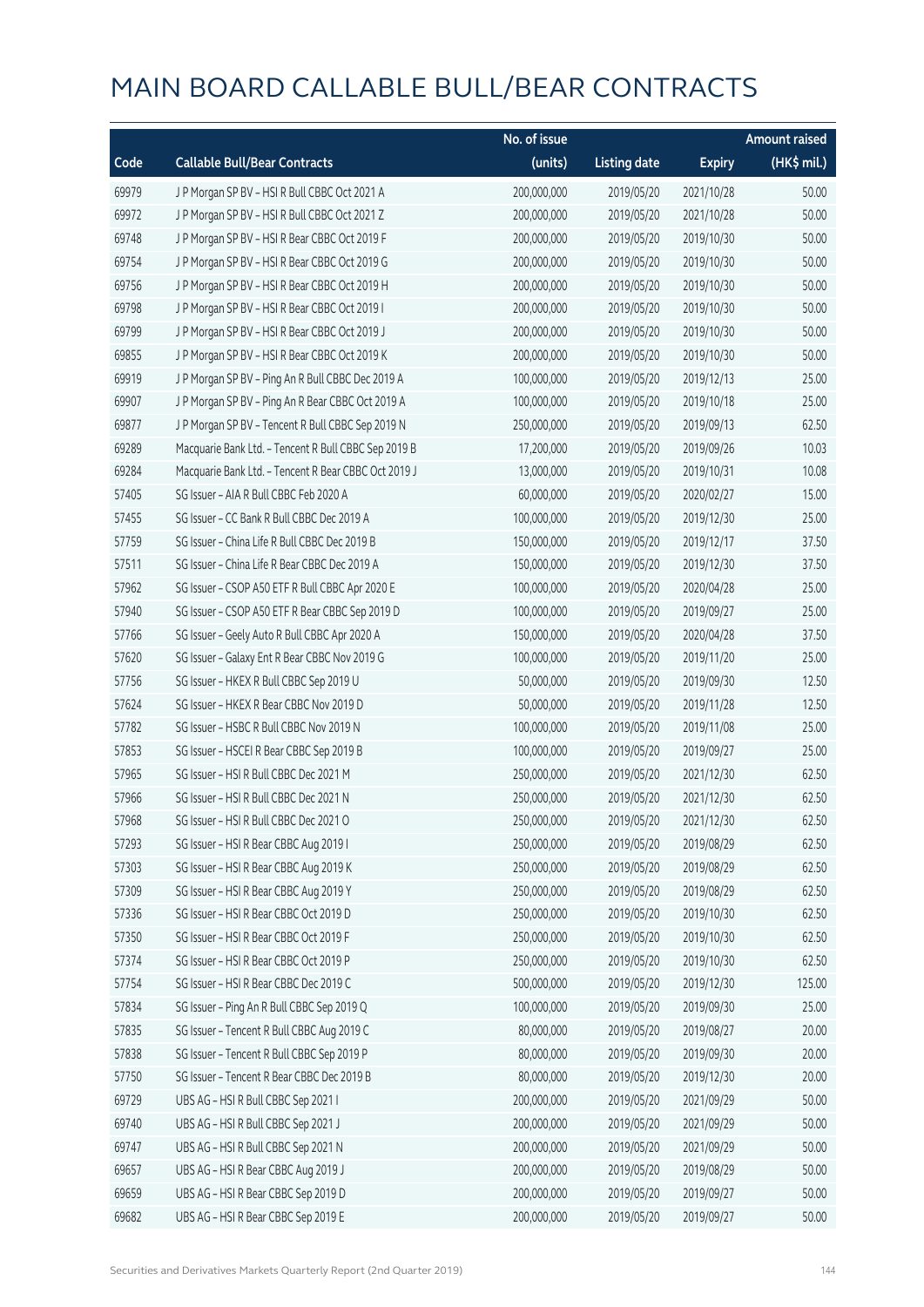|       |                                                              | No. of issue |                     |               | <b>Amount raised</b> |
|-------|--------------------------------------------------------------|--------------|---------------------|---------------|----------------------|
| Code  | <b>Callable Bull/Bear Contracts</b>                          | (units)      | <b>Listing date</b> | <b>Expiry</b> | (HK\$ mil.)          |
| 69726 | UBS AG - HSI R Bear CBBC Sep 2019 F                          | 200,000,000  | 2019/05/20          | 2019/09/27    | 50.00                |
| 69728 | UBS AG - Tencent R Bear CBBC Nov 2019 D                      | 200,000,000  | 2019/05/20          | 2019/11/11    | 50.00                |
| 69992 | Bank Vontobel - HSI R Bull CBBC Mar 2021 V                   | 80,000,000   | 2019/05/20          | 2021/03/30    | 20.00                |
| 69986 | Bank Vontobel - HSI R Bear CBBC Dec 2019 Y                   | 80,000,000   | 2019/05/20          | 2019/12/30    | 20.00                |
| 69993 | Bank Vontobel - HSI R Bear CBBC Dec 2019 Z                   | 80,000,000   | 2019/05/20          | 2019/12/30    | 20.00                |
| 58534 | BOCI Asia Ltd. - HKEX R Bull CBBC Dec 2019 H                 | 200,000,000  | 2019/05/21          | 2019/12/31    | 50.00                |
| 58517 | BOCI Asia Ltd. - HSI R Bull CBBC Sep 2020 G                  | 150,000,000  | 2019/05/21          | 2020/09/29    | 40.05                |
| 58518 | BOCI Asia Ltd. - HSI R Bear CBBC Aug 2019 H                  | 150,000,000  | 2019/05/21          | 2019/08/29    | 37.65                |
| 58522 | BOCI Asia Ltd. - HSI R Bear CBBC Aug 2019 I                  | 150,000,000  | 2019/05/21          | 2019/08/29    | 38.40                |
| 58531 | BOCI Asia Ltd. - Tencent R Bull CBBC Nov 2019 E              | 200,000,000  | 2019/05/21          | 2019/11/20    | 50.60                |
| 58533 | BOCI Asia Ltd. - Tencent R Bear CBBC Nov 2019 E              | 200,000,000  | 2019/05/21          | 2019/11/18    | 50.00                |
| 57975 | BNP Paribas Issuance B.V. - HSI R Bull CBBC Oct 2021 E       | 250,000,000  | 2019/05/21          | 2021/10/28    | 62.50                |
| 57985 | BNP Paribas Issuance B.V. - HSI R Bull CBBC Oct 2021 F       | 250,000,000  | 2019/05/21          | 2021/10/28    | 62.50                |
| 57979 | BNP Paribas Issuance B.V. - HSI R Bull CBBC Oct 2021 J       | 250,000,000  | 2019/05/21          | 2021/10/28    | 62.50                |
| 57998 | BNP Paribas Issuance B.V. - HSI R Bull CBBC Oct 2021 L       | 250,000,000  | 2019/05/21          | 2021/10/28    | 62.50                |
| 57983 | BNP Paribas Issuance B.V. - HSI R Bull CBBC Oct 2021 M       | 250,000,000  | 2019/05/21          | 2021/10/28    | 62.50                |
| 58006 | BNP Paribas Issuance B.V. - HSI R Bull CBBC Oct 2021 N       | 250,000,000  | 2019/05/21          | 2021/10/28    | 62.50                |
| 58249 | BNP Paribas Issuance B.V. - HSI R Bear CBBC Oct 2019 U       | 250,000,000  | 2019/05/21          | 2019/10/30    | 62.50                |
| 58250 | BNP Paribas Issuance B.V. - HSI R Bear CBBC Oct 2019 V       | 250,000,000  | 2019/05/21          | 2019/10/30    | 62.50                |
| 58272 | BNP Paribas Issuance B.V. - HSI R Bear CBBC Oct 2019 W       | 250,000,000  | 2019/05/21          | 2019/10/30    | 62.50                |
| 58274 | BNP Paribas Issuance B.V. - HSI R Bear CBBC Oct 2019 X       | 250,000,000  | 2019/05/21          | 2019/10/30    | 62.50                |
| 58278 | BNP Paribas Issuance B.V. - HSI R Bear CBBC Oct 2019 Y       | 250,000,000  | 2019/05/21          | 2019/10/30    | 62.50                |
| 58472 | BNP Paribas Issuance B.V. - HSI R Bear CBBC Oct 2019 Z       | 240,000,000  | 2019/05/21          | 2019/10/30    | 60.00                |
| 58019 | BNP Paribas Issuance B.V. - Tencent R Bull CBBC Dec 2019 K   | 50,000,000   | 2019/05/21          | 2019/12/30    | 12.50                |
| 58036 | BNP Paribas Issuance B.V. - Tencent R Bull CBBC Dec 2019 L   | 50,000,000   | 2019/05/21          | 2019/12/30    | 12.50                |
| 58028 | BNP Paribas Issuance B.V. - Tencent R Bull CBBC Jan 2020 K   | 50,000,000   | 2019/05/21          | 2020/01/30    | 12.50                |
| 58068 | BNP Paribas Issuance B.V. - Tencent R Bull CBBC Jan 2020 L   | 50,000,000   | 2019/05/21          | 2020/01/30    | 12.50                |
| 58923 | Credit Suisse AG – CC Bank R Bull CBBC Feb 2020 A            | 80,000,000   | 2019/05/21          | 2020/02/03    | 20.00                |
| 59008 | Credit Suisse AG - China Life R Bull CBBC Feb 2020 A         | 100,000,000  | 2019/05/21          | 2020/02/03    | 25.00                |
| 59010 | Credit Suisse AG - HKEX R Bull CBBC Feb 2020 A               | 150,000,000  | 2019/05/21          | 2020/02/20    | 37.50                |
| 59075 | Credit Suisse AG - HSI R Bull CBBC Sep 2021 V                | 300,000,000  | 2019/05/21          | 2021/09/29    | 75.00                |
| 58855 | Credit Suisse AG - HSI R Bull CBBC Oct 2021 D                | 200,000,000  | 2019/05/21          | 2021/10/28    | 50.00                |
| 58868 | Credit Suisse AG - HSI R Bull CBBC Nov 2021 F                | 200,000,000  | 2019/05/21          | 2021/11/29    | 50.00                |
| 58867 | Credit Suisse AG - HSI R Bull CBBC Dec 2021 D                | 200,000,000  | 2019/05/21          | 2021/12/30    | 50.00                |
| 58910 | Credit Suisse AG - HSI R Bear CBBC Oct 2019 Z                | 200,000,000  | 2019/05/21          | 2019/10/30    | 50.00                |
| 59038 | Credit Suisse AG - HSI R Bear CBBC Nov 2019 S                | 300,000,000  | 2019/05/21          | 2019/11/28    | 75.00                |
| 59058 | Credit Suisse AG - HSI R Bear CBBC Nov 2019 T                | 200,000,000  | 2019/05/21          | 2019/11/28    | 50.00                |
| 59072 | Credit Suisse AG - HSI R Bear CBBC Nov 2019 U                | 200,000,000  | 2019/05/21          | 2019/11/28    | 50.00                |
| 59066 | Credit Suisse AG - HSI R Bear CBBC Dec 2019 E                | 300,000,000  | 2019/05/21          | 2019/12/30    | 75.00                |
| 58950 | Credit Suisse AG - ICBC R Bull CBBC Jan 2020 E               | 70,000,000   | 2019/05/21          | 2020/01/09    | 17.50                |
| 58878 | Credit Suisse AG - PetroChina R Bull CBBC Feb 2020 A         | 60,000,000   | 2019/05/21          | 2020/02/17    | 15.00                |
| 58873 | Credit Suisse AG - Tencent R Bull CBBC Jan 2020 H            | 150,000,000  | 2019/05/21          | 2020/01/30    | 37.50                |
| 58954 | Credit Suisse AG - Xiaomi R Bull CBBC Dec 2019 C             | 50,000,000   | 2019/05/21          | 2019/12/20    | 12.50                |
| 58622 | Goldman Sachs SP (Asia) - Bank of China R Bull CBBC Jan 20 A | 100,000,000  | 2019/05/21          | 2020/01/30    | 25.00                |
| 58649 | Goldman Sachs SP (Asia) - CSOP A50 ETF R Bull CBBC Nov 2019S | 100,000,000  | 2019/05/21          | 2019/11/25    | 25.00                |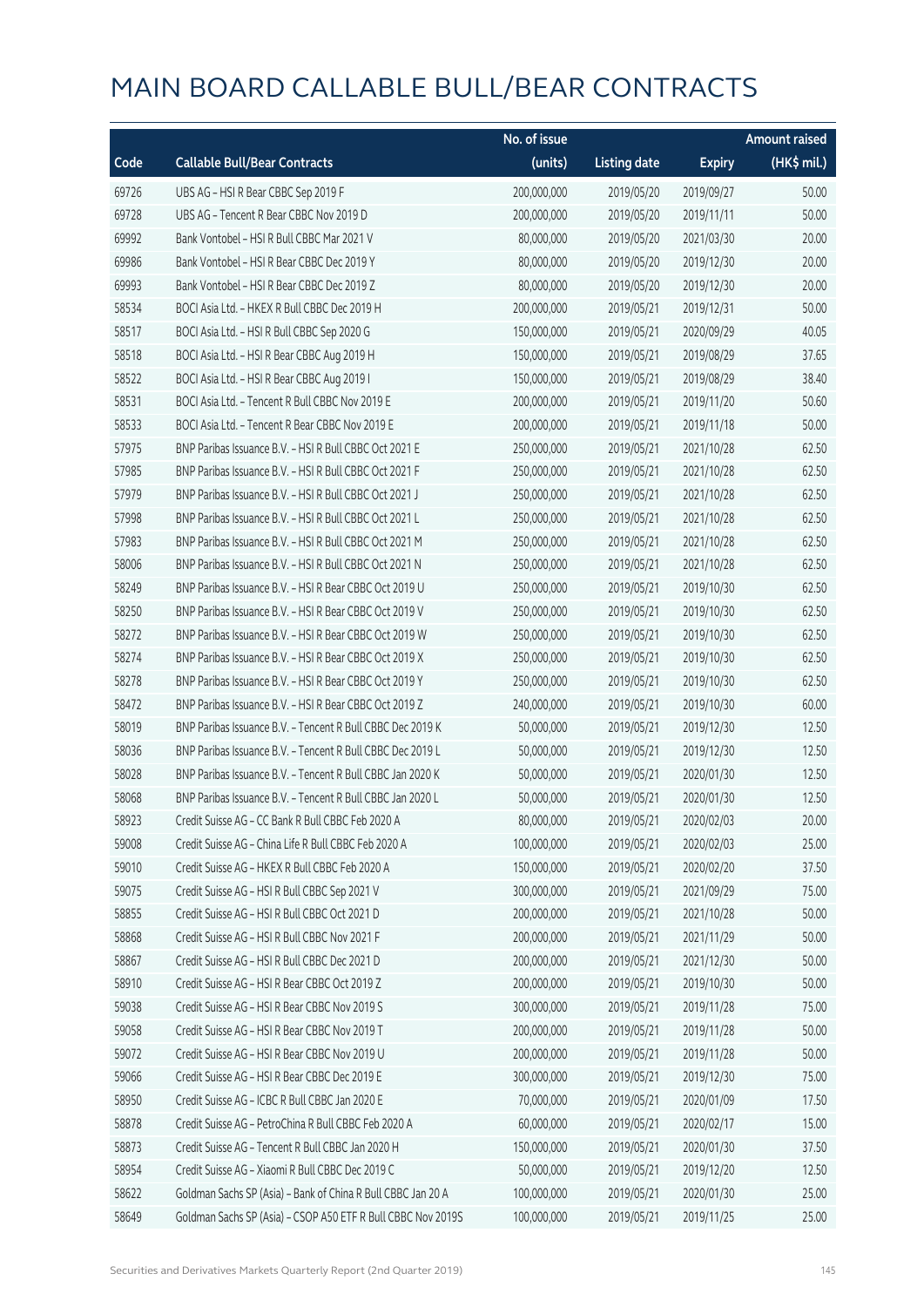|       |                                                             | No. of issue |                     |               | <b>Amount raised</b> |
|-------|-------------------------------------------------------------|--------------|---------------------|---------------|----------------------|
| Code  | <b>Callable Bull/Bear Contracts</b>                         | (units)      | <b>Listing date</b> | <b>Expiry</b> | (HK\$ mil.)          |
| 58594 | Goldman Sachs SP (Asia) - Geely Auto R Bull CBBC Jun 2020 A | 100,000,000  | 2019/05/21          | 2020/06/30    | 25.00                |
| 58605 | Goldman Sachs SP (Asia) - HKEX R Bull CBBC Sep 2019 H       | 100,000,000  | 2019/05/21          | 2019/09/30    | 25.00                |
| 58607 | Goldman Sachs SP (Asia) - HKEX R Bear CBBC Dec 2019 G       | 80,000,000   | 2019/05/21          | 2019/12/30    | 20.00                |
| 58152 | Goldman Sachs SP (Asia) - HSI R Bull CBBC Oct 2021 A        | 200,000,000  | 2019/05/21          | 2021/10/28    | 50.00                |
| 58177 | Goldman Sachs SP (Asia) - HSI R Bull CBBC Oct 2021 C        | 200,000,000  | 2019/05/21          | 2021/10/28    | 50.00                |
| 58223 | Goldman Sachs SP (Asia) - HSI R Bull CBBC Oct 2021 D        | 200,000,000  | 2019/05/21          | 2021/10/28    | 50.00                |
| 58119 | Goldman Sachs SP (Asia) - HSI R Bull CBBC Oct 2021 X        | 200,000,000  | 2019/05/21          | 2021/10/28    | 50.00                |
| 58589 | Goldman Sachs SP (Asia) - HSI R Bear CBBC Aug 2019 A        | 200,000,000  | 2019/05/21          | 2019/08/29    | 50.00                |
| 58593 | Goldman Sachs SP (Asia) - HSI R Bear CBBC Aug 2019 B        | 200,000,000  | 2019/05/21          | 2019/08/29    | 50.00                |
| 58646 | Goldman Sachs SP (Asia) - HSI R Bear CBBC Aug 2019 C        | 200,000,000  | 2019/05/21          | 2019/08/29    | 50.00                |
| 58647 | Goldman Sachs SP (Asia) - HSI R Bear CBBC Aug 2019 D        | 200,000,000  | 2019/05/21          | 2019/08/29    | 50.00                |
| 58571 | Goldman Sachs SP (Asia) - HSI R Bear CBBC Jan 2020 E        | 200,000,000  | 2019/05/21          | 2020/01/30    | 50.00                |
| 58198 | Goldman Sachs SP (Asia) - Ping An R Bull CBBC Nov 2019 F    | 100,000,000  | 2019/05/21          | 2019/11/29    | 25.00                |
| 58206 | Goldman Sachs SP (Asia) - Tencent R Bull CBBC Aug 2019 M    | 100,000,000  | 2019/05/21          | 2019/08/21    | 25.00                |
| 58231 | Goldman Sachs SP (Asia) - Tencent R Bull CBBC Aug 2019 N    | 100,000,000  | 2019/05/21          | 2019/08/21    | 25.00                |
| 58634 | Goldman Sachs SP (Asia) - Tencent R Bear CBBC Dec 2019 D    | 80,000,000   | 2019/05/21          | 2019/12/30    | 20.00                |
| 58645 | Goldman Sachs SP (Asia) - Tencent R Bear CBBC Dec 2019 E    | 80,000,000   | 2019/05/21          | 2019/12/30    | 20.00                |
| 58603 | Goldman Sachs SP (Asia) - Xiaomi R Bull CBBC Oct 2019 B     | 100,000,000  | 2019/05/21          | 2019/10/15    | 25.00                |
| 58459 | HK Bank - AIA R Bear CBBC Nov 2019 C                        | 40,000,000   | 2019/05/21          | 2019/11/25    | 10.00                |
| 58465 | HK Bank - CC Bank R Bull CBBC Nov 2019 C                    | 60,000,000   | 2019/05/21          | 2019/11/18    | 15.00                |
| 58455 | HK Bank - China Life R Bear CBBC Nov 2019 B                 | 80,000,000   | 2019/05/21          | 2019/11/04    | 20.00                |
| 58288 | HK Bank - Geely Auto R Bear CBBC Nov 2019 D                 | 40,000,000   | 2019/05/21          | 2019/11/25    | 10.00                |
| 58069 | HK Bank - Galaxy Ent R Bull CBBC Nov 2019 F                 | 60,000,000   | 2019/05/21          | 2019/11/18    | 15.00                |
| 58322 | HK Bank - HKEX R Bull CBBC Dec 2019 C                       | 100,000,000  | 2019/05/21          | 2019/12/16    | 25.00                |
| 58286 | HK Bank - HKEX R Bear CBBC Nov 2019 G                       | 40,000,000   | 2019/05/21          | 2019/11/04    | 10.00                |
| 58352 | HK Bank - HSCEI R Bear CBBC Oct 2019 C                      | 100,000,000  | 2019/05/21          | 2019/10/30    | 25.00                |
| 58091 | HK Bank - HSI R Bull CBBC Jul 2020 C                        | 80,000,000   | 2019/05/21          | 2020/07/30    | 20.00                |
| 58118 | HK Bank - HSI R Bull CBBC Jul 2020 D                        | 80,000,000   | 2019/05/21          | 2020/07/30    | 20.00                |
| 58355 | HK Bank - HSI R Bear CBBC Oct 2019 X                        | 80,000,000   | 2019/05/21          | 2019/10/30    | 20.00                |
| 58396 | HK Bank - HSI R Bear CBBC Oct 2019 Y                        | 150,000,000  | 2019/05/21          | 2019/10/30    | 37.50                |
| 58469 | HK Bank - ICBC R Bear CBBC Nov 2019 A                       | 40,000,000   | 2019/05/21          | 2019/11/11    | 10.00                |
| 58437 | HK Bank - Ping An R Bull CBBC Dec 2019 E                    | 60,000,000   | 2019/05/21          | 2019/12/09    | 15.00                |
| 58085 | HK Bank - Tencent R Bull CBBC Nov 2019 L                    | 50,000,000   | 2019/05/21          | 2019/11/25    | 12.50                |
| 59801 | Haitong Int'l Sec - HKEX R Bear CBBC Dec 2019 A             | 40,000,000   | 2019/05/21          | 2019/12/05    | 10.00                |
| 58559 | Haitong Int'l Sec - HSI R Bull CBBC Jul 2021 T              | 150,000,000  | 2019/05/21          | 2021/07/29    | 37.50                |
| 58535 | Haitong Int'l Sec - HSI R Bull CBBC Sep 2021 A              | 150,000,000  | 2019/05/21          | 2021/09/29    | 37.50                |
| 58536 | Haitong Int'l Sec - HSI R Bull CBBC Oct 2021 F              | 150,000,000  | 2019/05/21          | 2021/10/28    | 37.50                |
| 58537 | Haitong Int'l Sec - HSI R Bull CBBC Oct 2021 H              | 150,000,000  | 2019/05/21          | 2021/10/28    | 37.50                |
| 58541 | Haitong Int'l Sec - HSI R Bull CBBC Oct 2021 K              | 150,000,000  | 2019/05/21          | 2021/10/28    | 37.50                |
| 58566 | Haitong Int'l Sec - HSI R Bear CBBC Sep 2019 R              | 150,000,000  | 2019/05/21          | 2019/09/27    | 37.50                |
| 58567 | Haitong Int'l Sec - HSI R Bear CBBC Sep 2019 S              | 150,000,000  | 2019/05/21          | 2019/09/27    | 37.50                |
| 58569 | Haitong Int'l Sec - HSI R Bear CBBC Sep 2019 T              | 150,000,000  | 2019/05/21          | 2019/09/27    | 37.50                |
| 58538 | Haitong Int'l Sec - Tencent R Bull CBBC Nov 2019 G          | 40,000,000   | 2019/05/21          | 2019/11/04    | 10.00                |
| 58787 | J P Morgan SP BV - China Tower R Bull CBBC Jan 2020 A       | 100,000,000  | 2019/05/21          | 2020/01/10    | 25.00                |
| 58669 | J P Morgan SP BV - HKEX R Bull CBBC Sep 2019 D              | 40,000,000   | 2019/05/21          | 2019/09/13    | 10.00                |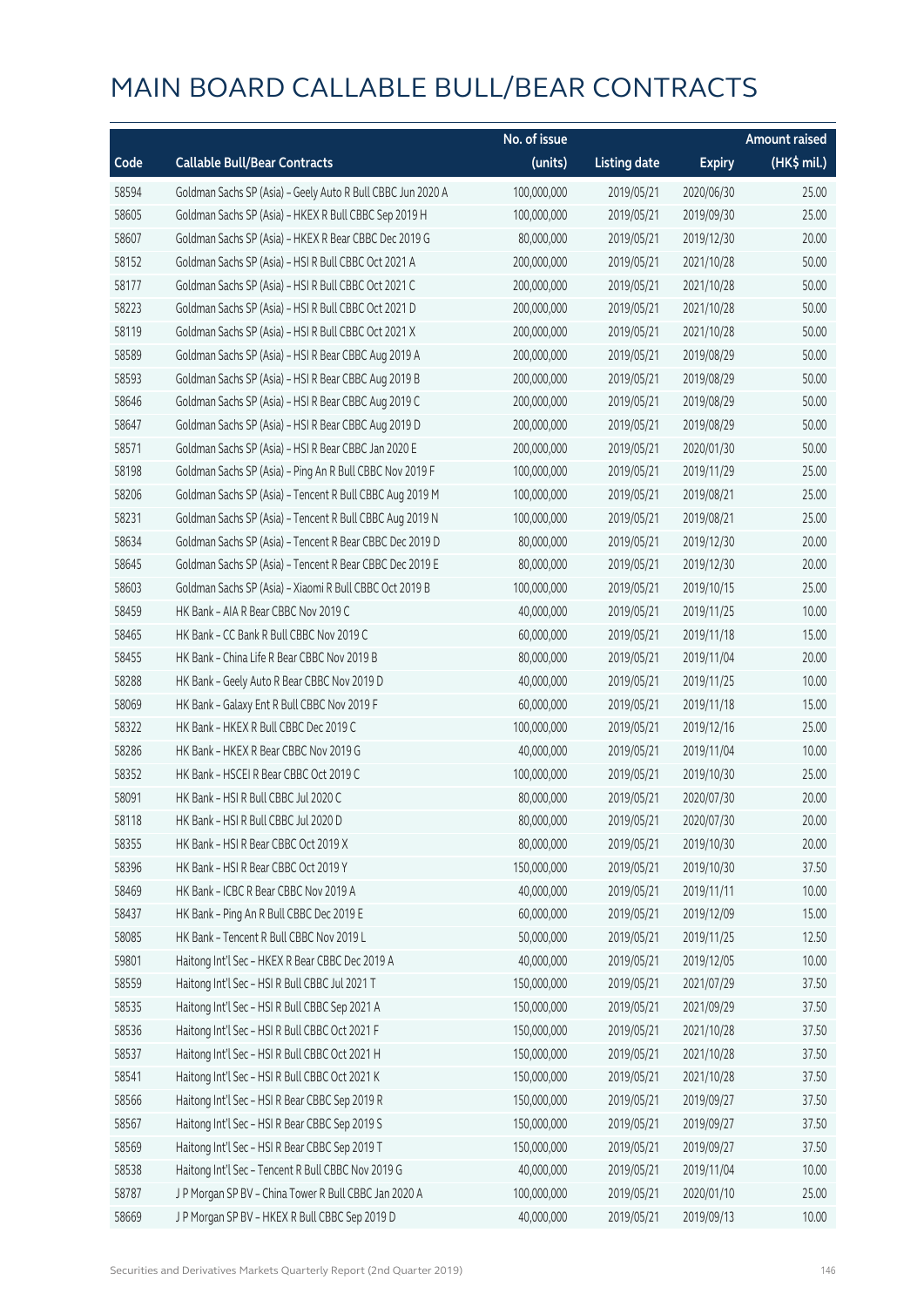|       |                                                   | No. of issue |                     |               | <b>Amount raised</b> |
|-------|---------------------------------------------------|--------------|---------------------|---------------|----------------------|
| Code  | <b>Callable Bull/Bear Contracts</b>               | (units)      | <b>Listing date</b> | <b>Expiry</b> | (HK\$ mil.)          |
| 58677 | J P Morgan SP BV - HKEX R Bull CBBC Nov 2019 B    | 200,000,000  | 2019/05/21          | 2019/11/15    | 50.00                |
| 58678 | J P Morgan SP BV - HKEX R Bull CBBC Nov 2019 C    | 200,000,000  | 2019/05/21          | 2019/11/15    | 50.00                |
| 58679 | J P Morgan SP BV - HKEX R Bull CBBC Nov 2019 D    | 200,000,000  | 2019/05/21          | 2019/11/15    | 50.00                |
| 58748 | J P Morgan SP BV - HSI R Bull CBBC Sep 2021 D     | 200,000,000  | 2019/05/21          | 2021/09/29    | 50.00                |
| 58762 | J P Morgan SP BV - HSI R Bull CBBC Sep 2021 F     | 200,000,000  | 2019/05/21          | 2021/09/29    | 50.00                |
| 58705 | J P Morgan SP BV - HSI R Bull CBBC Oct 2021 B     | 200,000,000  | 2019/05/21          | 2021/10/28    | 50.00                |
| 58687 | J P Morgan SP BV - HSI R Bull CBBC Oct 2021 X     | 200,000,000  | 2019/05/21          | 2021/10/28    | 50.00                |
| 58771 | J P Morgan SP BV - HSI R Bull CBBC Nov 2021 A     | 200,000,000  | 2019/05/21          | 2021/11/29    | 50.00                |
| 58814 | J P Morgan SP BV - HSI R Bear CBBC Oct 2019 L     | 200,000,000  | 2019/05/21          | 2019/10/30    | 50.00                |
| 58823 | J P Morgan SP BV - HSI R Bear CBBC Oct 2019 M     | 200,000,000  | 2019/05/21          | 2019/10/30    | 50.00                |
| 58847 | J P Morgan SP BV - HSI R Bear CBBC Oct 2019 N     | 200,000,000  | 2019/05/21          | 2019/10/30    | 50.00                |
| 58848 | J P Morgan SP BV - HSI R Bear CBBC Oct 2019 O     | 200,000,000  | 2019/05/21          | 2019/10/30    | 50.00                |
| 58854 | J P Morgan SP BV - HSI R Bear CBBC Oct 2019 P     | 200,000,000  | 2019/05/21          | 2019/10/30    | 50.00                |
| 58666 | J P Morgan SP BV - Tencent R Bull CBBC Sep 2019 O | 250,000,000  | 2019/05/21          | 2019/09/13    | 62.50                |
| 58773 | J P Morgan SP BV - Tencent R Bull CBBC Sep 2019 P | 50,000,000   | 2019/05/21          | 2019/09/13    | 12.50                |
| 58785 | J P Morgan SP BV - Xiaomi R Bull CBBC Sep 2019 B  | 60,000,000   | 2019/05/21          | 2019/09/13    | 15.00                |
| 59634 | SG Issuer - CAM CSI300 R Bull CBBC Dec 2019 A     | 100,000,000  | 2019/05/21          | 2019/12/30    | 25.00                |
| 59724 | SG Issuer - China Mobile R Bull CBBC Jun 2020 A   | 100,000,000  | 2019/05/21          | 2020/06/30    | 25.00                |
| 59469 | SG Issuer - CC Bank R Bull CBBC Dec 2019 B        | 100,000,000  | 2019/05/21          | 2019/12/30    | 25.00                |
| 59529 | SG Issuer - CITIC Sec R Bull CBBC Mar 2020 A      | 100,000,000  | 2019/05/21          | 2020/03/04    | 25.00                |
| 59637 | SG Issuer - CSOP A50 ETF R Bull CBBC Feb 2020 Y   | 100,000,000  | 2019/05/21          | 2020/02/27    | 25.00                |
| 59504 | SG Issuer - China Tower R Bull CBBC Dec 2019 B    | 120,000,000  | 2019/05/21          | 2019/12/30    | 30.00                |
| 59431 | SG Issuer - Galaxy Ent R Bull CBBC Nov 2019 L     | 100,000,000  | 2019/05/21          | 2019/11/25    | 25.00                |
| 59441 | SG Issuer - HKEX R Bull CBBC Oct 2019 R           | 50,000,000   | 2019/05/21          | 2019/10/25    | 12.50                |
| 59565 | SG Issuer - HKEX R Bull CBBC Nov 2019 D           | 50,000,000   | 2019/05/21          | 2019/11/20    | 12.50                |
| 59312 | SG Issuer - HSI R Bull CBBC Oct 2021 A            | 250,000,000  | 2019/05/21          | 2021/10/28    | 62.50                |
| 59348 | SG Issuer - HSI R Bull CBBC Oct 2021 B            | 250,000,000  | 2019/05/21          | 2021/10/28    | 62.50                |
| 59388 | SG Issuer – HSI R Bull CBBC Oct 2021 C            | 250,000,000  | 2019/05/21          | 2021/10/28    | 62.50                |
| 59289 | SG Issuer - HSI R Bull CBBC Oct 2021 Z            | 250,000,000  | 2019/05/21          | 2021/10/28    | 62.50                |
| 59396 | SG Issuer - HSI R Bull CBBC Nov 2021 F            | 250,000,000  | 2019/05/21          | 2021/11/29    | 62.50                |
| 59646 | SG Issuer - HSI R Bull CBBC Nov 2021 G            | 250,000,000  | 2019/05/21          | 2021/11/29    | 62.50                |
| 59723 | SG Issuer - HSI R Bull CBBC Nov 2021 H            | 250,000,000  | 2019/05/21          | 2021/11/29    | 62.50                |
| 59644 | SG Issuer - HSI R Bear CBBC Oct 2019 M            | 250,000,000  | 2019/05/21          | 2019/10/30    | 62.50                |
| 59645 | SG Issuer - HSI R Bear CBBC Nov 2019 K            | 250,000,000  | 2019/05/21          | 2019/11/28    | 62.50                |
| 59651 | SG Issuer - HSI R Bear CBBC Nov 2019 L            | 250,000,000  | 2019/05/21          | 2019/11/28    | 62.50                |
| 59653 | SG Issuer - HSI R Bear CBBC Nov 2019 M            | 250,000,000  | 2019/05/21          | 2019/11/28    | 62.50                |
| 59672 | SG Issuer - HSI R Bear CBBC Dec 2019 D            | 250,000,000  | 2019/05/21          | 2019/12/30    | 62.50                |
| 59706 | SG Issuer - HSI R Bear CBBC Dec 2019 E            | 250,000,000  | 2019/05/21          | 2019/12/30    | 62.50                |
| 59576 | SG Issuer - PetroChina R Bull CBBC Dec 2019 A     | 40,000,000   | 2019/05/21          | 2019/12/30    | 10.00                |
| 59450 | SG Issuer - Ping An R Bull CBBC Nov 2019 A        | 100,000,000  | 2019/05/21          | 2019/11/25    | 25.00                |
| 59590 | SG Issuer - Ping An R Bear CBBC Nov 2019 B        | 100,000,000  | 2019/05/21          | 2019/11/22    | 25.00                |
| 59593 | SG Issuer - Sunny Optical R Bull CBBC Dec 2019 A  | 40,000,000   | 2019/05/21          | 2019/12/30    | 11.40                |
| 59465 | SG Issuer - Tencent R Bull CBBC Aug 2019 D        | 80,000,000   | 2019/05/21          | 2019/08/28    | 20.00                |
| 59595 | SG Issuer - Tencent R Bull CBBC Aug 2019 E        | 80,000,000   | 2019/05/21          | 2019/08/29    | 41.60                |
| 59599 | SG Issuer - Tencent R Bull CBBC Aug 2019 I        | 80,000,000   | 2019/05/21          | 2019/08/30    | 37.60                |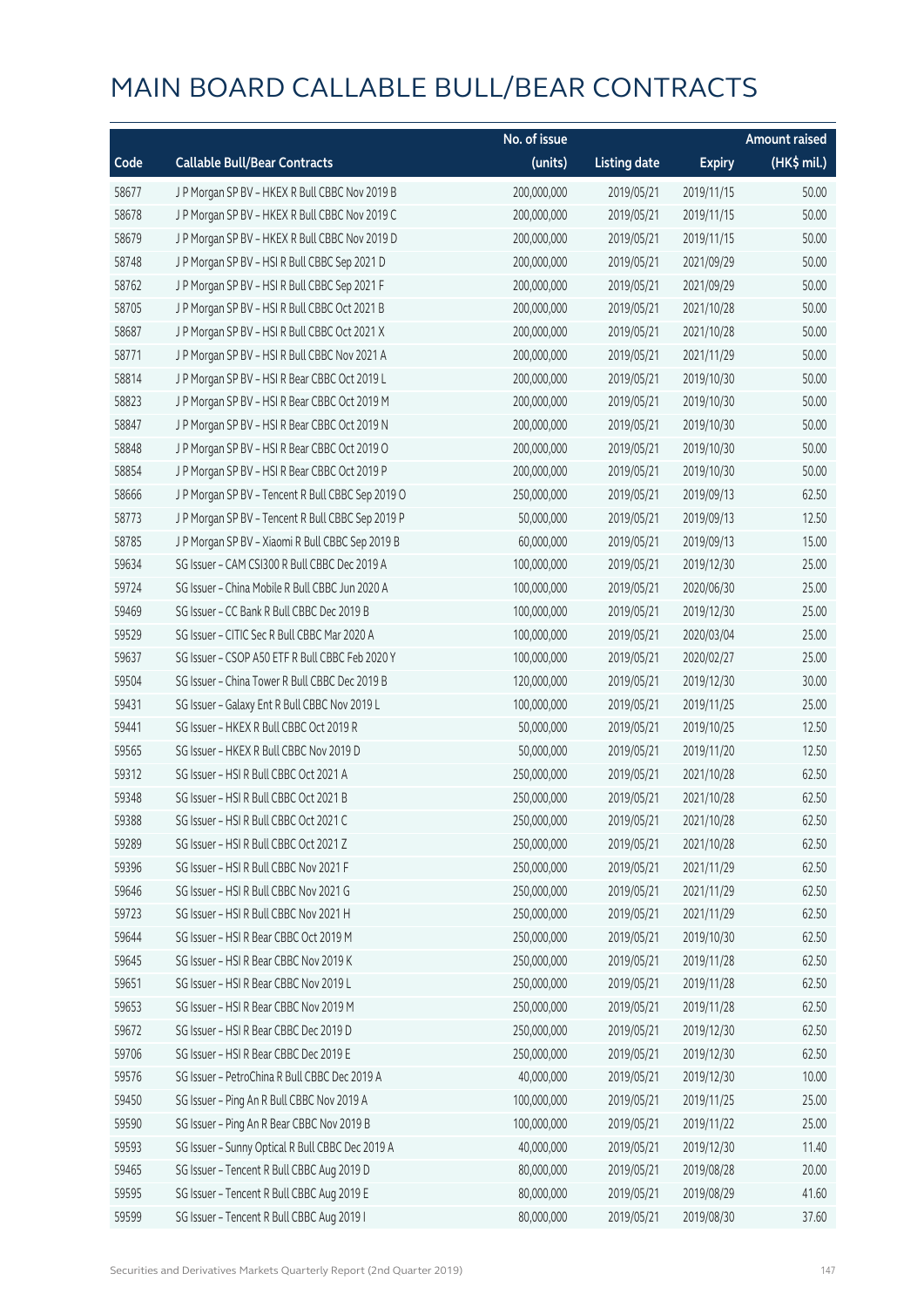|       |                                                        | No. of issue |                     |               | Amount raised |
|-------|--------------------------------------------------------|--------------|---------------------|---------------|---------------|
| Code  | <b>Callable Bull/Bear Contracts</b>                    | (units)      | <b>Listing date</b> | <b>Expiry</b> | $(HK\$ mil.)  |
| 59608 | SG Issuer - Tencent R Bull CBBC Aug 2019 K             | 80,000,000   | 2019/05/21          | 2019/08/30    | 20.00         |
| 59467 | SG Issuer - Tencent R Bull CBBC Sep 2019 Q             | 80,000,000   | 2019/05/21          | 2019/09/25    | 20.00         |
| 59627 | SG Issuer - Tencent R Bull CBBC Sep 2019 R             | 80,000,000   | 2019/05/21          | 2019/09/24    | 20.00         |
| 59632 | SG Issuer - Tencent R Bull CBBC Sep 2019 S             | 80,000,000   | 2019/05/21          | 2019/09/26    | 20.00         |
| 59734 | SG Issuer - Tencent R Bull CBBC Sep 2019 T             | 80,000,000   | 2019/05/21          | 2019/09/18    | 44.00         |
| 59751 | SG Issuer - Tencent R Bull CBBC Oct 2019 C             | 80,000,000   | 2019/05/21          | 2019/10/25    | 48.00         |
| 59800 | SG Issuer - Tencent R Bear CBBC Jan 2020 B             | 80,000,000   | 2019/05/21          | 2020/01/30    | 20.00         |
| 58516 | UBS AG - China Tower R Bull CBBC Mar 2020 A            | 200,000,000  | 2019/05/21          | 2020/03/27    | 50.00         |
| 58501 | UBS AG - HKEX R Bull CBBC Feb 2020 A                   | 200,000,000  | 2019/05/21          | 2020/02/24    | 50.00         |
| 58482 | UBS AG - HSI R Bull CBBC Sep 2021 H                    | 200,000,000  | 2019/05/21          | 2021/09/29    | 50.00         |
| 58483 | UBS AG - HSI R Bull CBBC Sep 2021 K                    | 200,000,000  | 2019/05/21          | 2021/09/29    | 50.00         |
| 58487 | UBS AG - HSI R Bull CBBC Sep 2021 L                    | 200,000,000  | 2019/05/21          | 2021/09/29    | 50.00         |
| 58507 | UBS AG - HSI R Bull CBBC Sep 2021 M                    | 200,000,000  | 2019/05/21          | 2021/09/29    | 50.00         |
| 58503 | UBS AG - HSI R Bear CBBC Aug 2019 K                    | 200,000,000  | 2019/05/21          | 2019/08/29    | 50.00         |
| 58506 | UBS AG - HSI R Bear CBBC Sep 2019 G                    | 200,000,000  | 2019/05/21          | 2019/09/27    | 50.00         |
| 58489 | UBS AG - Tencent R Bull CBBC Nov 2019 F                | 200,000,000  | 2019/05/21          | 2019/11/11    | 50.00         |
| 58512 | UBS AG - Xiaomi R Bull CBBC Oct 2019 A                 | 50,000,000   | 2019/05/21          | 2019/10/31    | 12.50         |
| 58515 | UBS AG - Xiaomi R Bull CBBC Jun 2020 A                 | 50,000,000   | 2019/05/21          | 2020/06/29    | 12.50         |
| 59260 | Bank Vontobel - AIA R Bear CBBC Dec 2019 C             | 40,000,000   | 2019/05/21          | 2019/12/20    | 10.00         |
| 59263 | Bank Vontobel - China Mobile R Bull CBBC Dec 2019 B    | 40,000,000   | 2019/05/21          | 2019/12/20    | 10.00         |
| 59270 | Bank Vontobel - CSOP A50 ETF R Bear CBBC Dec 2019 B    | 40,000,000   | 2019/05/21          | 2019/12/13    | 10.00         |
| 59262 | Bank Vontobel - Galaxy Ent R Bear CBBC Dec 2019 B      | 40,000,000   | 2019/05/21          | 2019/12/20    | 10.00         |
| 59224 | Bank Vontobel - HKEX R Bear CBBC Dec 2019 D            | 40,000,000   | 2019/05/21          | 2019/12/20    | 10.00         |
| 59255 | Bank Vontobel - HSBC R Bear CBBC Dec 2019 B            | 40,000,000   | 2019/05/21          | 2019/12/20    | 10.00         |
| 59110 | Bank Vontobel - HSI R Bull CBBC Dec 2020 Q             | 80,000,000   | 2019/05/21          | 2020/12/30    | 20.00         |
| 59144 | Bank Vontobel - HSI R Bull CBBC Dec 2020 R             | 80,000,000   | 2019/05/21          | 2020/12/30    | 20.00         |
| 59189 | Bank Vontobel - HSI R Bear CBBC Jan 2020 B             | 80,000,000   | 2019/05/21          | 2020/01/30    | 20.00         |
| 59223 | Bank Vontobel - HSI R Bear CBBC Jan 2020 C             | 80,000,000   | 2019/05/21          | 2020/01/30    | 20.00         |
| 59265 | Bank Vontobel - PetroChina R Bear CBBC Dec 2019 C      | 40,000,000   | 2019/05/21          | 2019/12/20    | 10.00         |
| 59159 | Bank Vontobel - Tencent R Bear CBBC Dec 2019 G         | 40,000,000   | 2019/05/21          | 2019/12/20    | 10.00         |
| 59181 | Bank Vontobel - Tencent R Bear CBBC Dec 2019 H         | 40,000,000   | 2019/05/21          | 2019/12/20    | 10.00         |
| 59283 | Bank Vontobel - Xiaomi R Bull CBBC Dec 2019 B          | 40,000,000   | 2019/05/21          | 2019/12/20    | 10.00         |
| 59958 | BOCI Asia Ltd. - China Tower R Bull CBBC Dec 2019 A    | 100,000,000  | 2019/05/22          | 2019/12/16    | 25.10         |
| 59959 | BOCI Asia Ltd. - China Tower R Bull CBBC Dec 2019 B    | 100,000,000  | 2019/05/22          | 2019/12/18    | 25.70         |
| 59804 | BOCI Asia Ltd. - Galaxy Ent R Bull CBBC Nov 2019 A     | 40,000,000   | 2019/05/22          | 2019/11/18    | 10.00         |
| 59961 | BOCI Asia Ltd. - HSBC R Bull CBBC Dec 2019 A           | 70,000,000   | 2019/05/22          | 2019/12/16    | 17.85         |
| 59950 | BOCI Asia Ltd. - Sunny Optical R Bull CBBC Dec 2019 A  | 40,000,000   | 2019/05/22          | 2019/12/16    | 10.16         |
| 60062 | BNP Paribas Issuance B.V. - HSI R Bull CBBC Oct 2021 O | 240,000,000  | 2019/05/22          | 2021/10/28    | 60.00         |
| 59902 | BNP Paribas Issuance B.V. - HSI R Bear CBBC Nov 2019 A | 250,000,000  | 2019/05/22          | 2019/11/28    | 62.50         |
| 59922 | BNP Paribas Issuance B.V. - HSI R Bear CBBC Nov 2019 B | 250,000,000  | 2019/05/22          | 2019/11/28    | 62.50         |
| 59926 | BNP Paribas Issuance B.V. - HSI R Bear CBBC Nov 2019 C | 250,000,000  | 2019/05/22          | 2019/11/28    | 62.50         |
| 59927 | BNP Paribas Issuance B.V. - HSI R Bear CBBC Nov 2019 D | 250,000,000  | 2019/05/22          | 2019/11/28    | 62.50         |
| 59943 | BNP Paribas Issuance B.V. - HSI R Bear CBBC Nov 2019 E | 250,000,000  | 2019/05/22          | 2019/11/28    | 62.50         |
| 60063 | BNP Paribas Issuance B.V. - HSI R Bear CBBC Nov 2019 F | 240,000,000  | 2019/05/22          | 2019/11/28    | 60.00         |
| 60073 | BNP Paribas Issuance B.V. - HSI R Bear CBBC Nov 2019 G | 250,000,000  | 2019/05/22          | 2019/11/28    | 62.50         |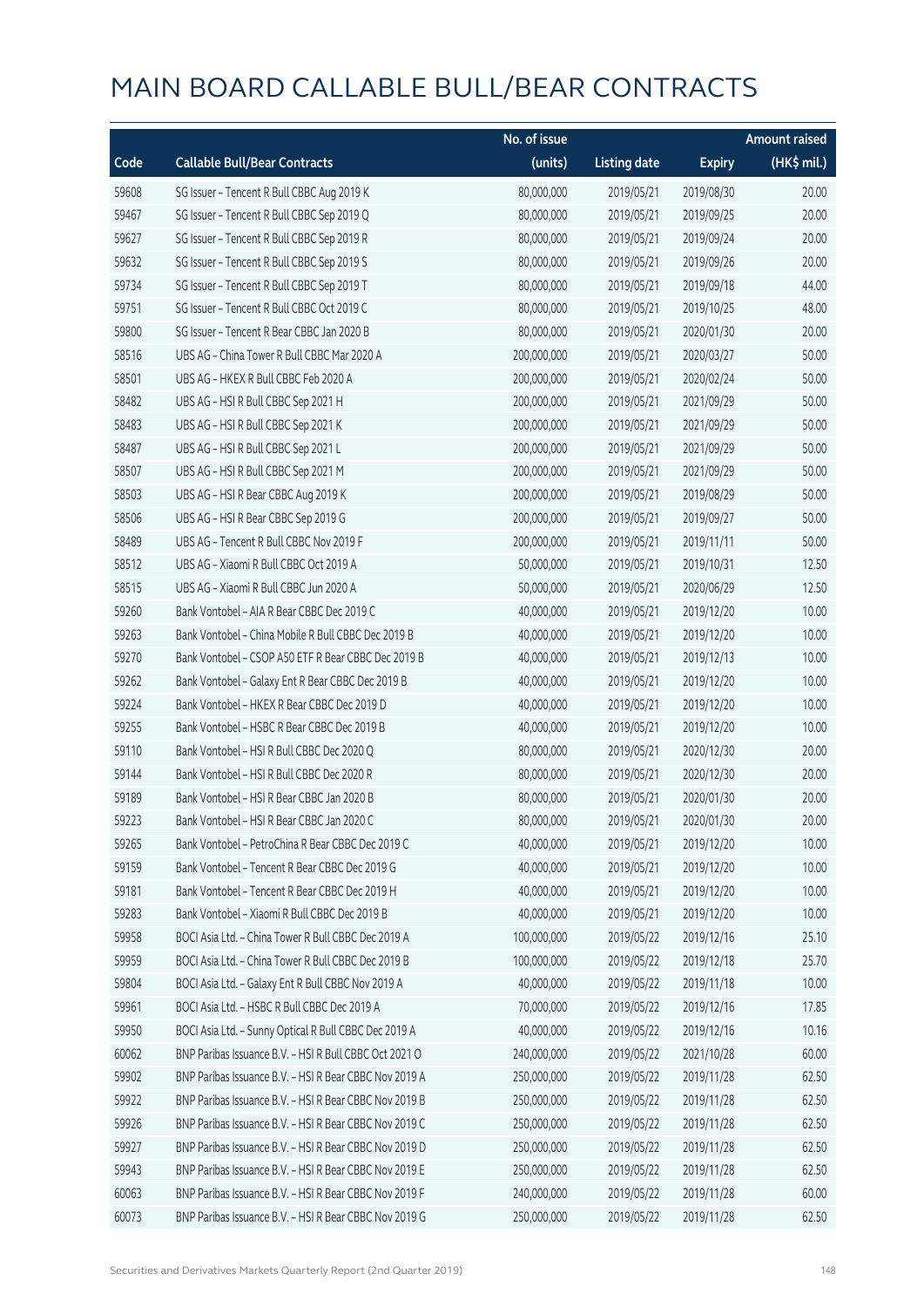|       |                                                              | No. of issue |                     |               | <b>Amount raised</b> |
|-------|--------------------------------------------------------------|--------------|---------------------|---------------|----------------------|
| Code  | <b>Callable Bull/Bear Contracts</b>                          | (units)      | <b>Listing date</b> | <b>Expiry</b> | (HK\$ mil.)          |
| 60081 | BNP Paribas Issuance B.V. - HSI R Bear CBBC Nov 2019 H       | 250,000,000  | 2019/05/22          | 2019/11/28    | 62.50                |
| 60197 | Credit Suisse AG - China Life R Bear CBBC Feb 2020 A         | 60,000,000   | 2019/05/22          | 2020/02/14    | 15.00                |
| 60212 | Credit Suisse AG - HSI R Bull CBBC May 2021 C                | 300,000,000  | 2019/05/22          | 2021/05/28    | 75.00                |
| 60195 | Credit Suisse AG - HSI R Bull CBBC Oct 2021 N                | 200,000,000  | 2019/05/22          | 2021/10/28    | 50.00                |
| 60210 | Credit Suisse AG - HSI R Bull CBBC Dec 2021 E                | 200,000,000  | 2019/05/22          | 2021/12/30    | 50.00                |
| 60148 | Credit Suisse AG - HSI R Bear CBBC Nov 2019 V                | 200,000,000  | 2019/05/22          | 2019/11/28    | 50.00                |
| 60171 | Credit Suisse AG - HSI R Bear CBBC Nov 2019 W                | 200,000,000  | 2019/05/22          | 2019/11/28    | 50.00                |
| 60218 | Credit Suisse AG - HSI R Bear CBBC Nov 2019 X                | 200,000,000  | 2019/05/22          | 2019/11/28    | 50.00                |
| 60169 | Credit Suisse AG - HSI R Bear CBBC Dec 2019 F                | 300,000,000  | 2019/05/22          | 2019/12/30    | 75.00                |
| 60206 | Credit Suisse AG - Tencent R Bull CBBC Jan 2020 I            | 150,000,000  | 2019/05/22          | 2020/01/29    | 37.50                |
| 60176 | Credit Suisse AG - Tencent R Bear CBBC Jan 2020 F            | 100,000,000  | 2019/05/22          | 2020/01/30    | 25.00                |
| 60367 | Goldman Sachs SP (Asia) - AIA R Bull CBBC Oct 2019 C         | 100,000,000  | 2019/05/22          | 2019/10/30    | 25.00                |
| 60354 | Goldman Sachs SP (Asia) - China Mobile R Bull CBBC Sep 2019F | 100,000,000  | 2019/05/22          | 2019/09/30    | 25.00                |
| 60349 | Goldman Sachs SP (Asia) - CC Bank R Bull CBBC Nov 2019 B     | 100,000,000  | 2019/05/22          | 2019/11/29    | 25.00                |
| 60353 | Goldman Sachs SP (Asia) - HKEX R Bull CBBC Sep 2019 I        | 100,000,000  | 2019/05/22          | 2019/09/30    | 25.00                |
| 59823 | Goldman Sachs SP (Asia) - HSI R Bull CBBC Oct 2021 L         | 200,000,000  | 2019/05/22          | 2021/10/28    | 50.00                |
| 59824 | Goldman Sachs SP (Asia) - HSI R Bull CBBC Oct 2021 O         | 200,000,000  | 2019/05/22          | 2021/10/28    | 50.00                |
| 59845 | Goldman Sachs SP (Asia) - HSI R Bull CBBC Oct 2021 V         | 200,000,000  | 2019/05/22          | 2021/10/28    | 50.00                |
| 59807 | Goldman Sachs SP (Asia) - HSI R Bear CBBC Aug 2019 E         | 200,000,000  | 2019/05/22          | 2019/08/29    | 50.00                |
| 59864 | Goldman Sachs SP (Asia) - HSI R Bear CBBC Aug 2019 F         | 200,000,000  | 2019/05/22          | 2019/08/29    | 50.00                |
| 60338 | Goldman Sachs SP (Asia) - Ping An R Bull CBBC Oct 2019 J     | 100,000,000  | 2019/05/22          | 2019/10/30    | 25.00                |
| 60339 | Goldman Sachs SP (Asia) - Tencent R Bull CBBC Aug 2019 O     | 100,000,000  | 2019/05/22          | 2019/08/22    | 25.00                |
| 59822 | Goldman Sachs SP (Asia) - Tencent R Bear CBBC Aug 2019 H     | 80,000,000   | 2019/05/22          | 2019/08/22    | 20.00                |
| 60384 | Goldman Sachs SP (Asia) - Xiaomi R Bull CBBC Oct 2019 C      | 100,000,000  | 2019/05/22          | 2019/10/15    | 25.00                |
| 59877 | HK Bank - CAM CSI300 R Bull CBBC Dec 2019 A                  | 50,000,000   | 2019/05/22          | 2019/12/02    | 12.50                |
| 59878 | HK Bank - CAM CSI300 R Bull CBBC Jan 2020 A                  | 50,000,000   | 2019/05/22          | 2020/01/06    | 12.50                |
| 59884 | HK Bank - China Mobile R Bull CBBC Dec 2019 B                | 60,000,000   | 2019/05/22          | 2019/12/23    | 15.00                |
| 59900 | HK Bank - CC Bank R Bull CBBC Dec 2019 A                     | 60,000,000   | 2019/05/22          | 2019/12/16    | 15.00                |
| 59868 | HK Bank - Galaxy Ent R Bull CBBC Dec 2019 B                  | 60,000,000   | 2019/05/22          | 2019/12/02    | 15.00                |
| 59869 | HK Bank - HKEX R Bull CBBC Nov 2019 I                        | 50,000,000   | 2019/05/22          | 2019/11/04    | 12.50                |
| 59901 | HK Bank - HSI R Bull CBBC Jul 2020 E                         | 150,000,000  | 2019/05/22          | 2020/07/30    | 37.50                |
| 59866 | HK Bank - HSI R Bear CBBC Oct 2019 E                         | 80,000,000   | 2019/05/22          | 2019/10/30    | 20.00                |
| 59865 | HK Bank - HSI R Bear CBBC Oct 2019 Z                         | 150,000,000  | 2019/05/22          | 2019/10/30    | 37.50                |
| 59899 | HK Bank - ICBC R Bull CBBC Dec 2019 B                        | 60,000,000   | 2019/05/22          | 2019/12/23    | 15.00                |
| 59979 | Haitong Int'l Sec - HSI R Bull CBBC Sep 2021 G               | 100,000,000  | 2019/05/22          | 2021/09/29    | 25.00                |
| 59976 | Haitong Int'l Sec - HSI R Bull CBBC Oct 2021 M               | 150,000,000  | 2019/05/22          | 2021/10/28    | 37.50                |
| 59962 | Haitong Int'l Sec - HSI R Bear CBBC Sep 2019 U               | 150,000,000  | 2019/05/22          | 2019/09/27    | 37.50                |
| 59980 | Haitong Int'l Sec - HSI R Bear CBBC Sep 2019 V               | 150,000,000  | 2019/05/22          | 2019/09/27    | 37.50                |
| 59984 | Haitong Int'l Sec - HSI R Bear CBBC Sep 2019 W               | 150,000,000  | 2019/05/22          | 2019/09/27    | 37.50                |
| 60039 | J P Morgan SP BV - China Tower R Bear CBBC Nov 2019 A        | 100,000,000  | 2019/05/22          | 2019/11/08    | 25.00                |
| 60037 | J P Morgan SP BV - HKEX R Bull CBBC Sep 2019 E               | 40,000,000   | 2019/05/22          | 2019/09/13    | 10.00                |
| 60030 | J P Morgan SP BV - HSI R Bull CBBC Oct 2021 C                | 200,000,000  | 2019/05/22          | 2021/10/28    | 50.00                |
| 60025 | J P Morgan SP BV - HSI R Bull CBBC Nov 2021 B                | 200,000,000  | 2019/05/22          | 2021/11/29    | 50.00                |
| 60032 | J P Morgan SP BV - HSI R Bull CBBC Nov 2021 C                | 200,000,000  | 2019/05/22          | 2021/11/29    | 50.00                |
| 59995 | J P Morgan SP BV - HSI R Bear CBBC Oct 2019 Q                | 200,000,000  | 2019/05/22          | 2019/10/30    | 50.00                |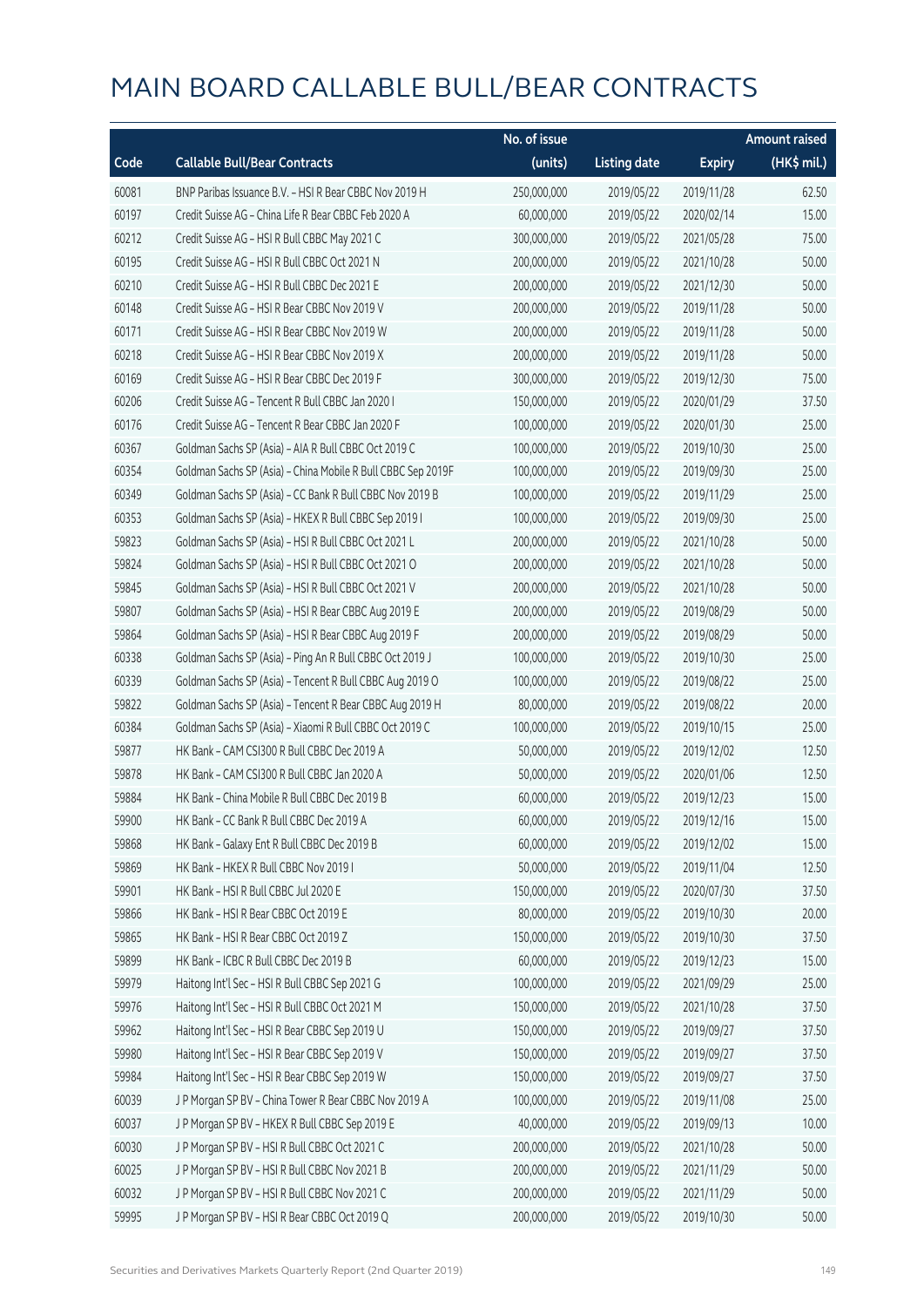|       |                                                          | No. of issue |                     |               | <b>Amount raised</b> |
|-------|----------------------------------------------------------|--------------|---------------------|---------------|----------------------|
| Code  | <b>Callable Bull/Bear Contracts</b>                      | (units)      | <b>Listing date</b> | <b>Expiry</b> | (HK\$ mil.)          |
| 59996 | J P Morgan SP BV - HSI R Bear CBBC Oct 2019 R            | 200,000,000  | 2019/05/22          | 2019/10/30    | 50.00                |
| 60003 | JP Morgan SP BV - HSIR Bear CBBC Oct 2019 S              | 200,000,000  | 2019/05/22          | 2019/10/30    | 50.00                |
| 60035 | J P Morgan SP BV - Tencent R Bull CBBC Sep 2019 Q        | 50,000,000   | 2019/05/22          | 2019/09/20    | 12.50                |
| 59993 | J P Morgan SP BV - Tencent R Bear CBBC Sep 2019 L        | 250,000,000  | 2019/05/22          | 2019/09/20    | 62.50                |
| 59994 | J P Morgan SP BV - Tencent R Bear CBBC Sep 2019 M        | 250,000,000  | 2019/05/22          | 2019/09/13    | 62.50                |
| 59806 | Macquarie Bank Ltd. - Tencent R Bull CBBC Oct 2019 A     | 15,100,000   | 2019/05/22          | 2019/10/25    | 10.13                |
| 59805 | Macquarie Bank Ltd. - Tencent R Bear CBBC Jan 2020 A     | 8,900,000    | 2019/05/22          | 2020/01/30    | 10.00                |
| 60331 | SG Issuer - China Mobile R Bull CBBC Nov 2019 I          | 100,000,000  | 2019/05/22          | 2019/11/29    | 25.00                |
| 60332 | SG Issuer - Geely Auto R Bear CBBC Jan 2020 A            | 150,000,000  | 2019/05/22          | 2020/01/24    | 37.50                |
| 60259 | SG Issuer - HKEX R Bull CBBC Nov 2019 E                  | 50,000,000   | 2019/05/22          | 2019/11/18    | 12.50                |
| 60283 | SG Issuer - HSI R Bull CBBC Oct 2021 D                   | 250,000,000  | 2019/05/22          | 2021/10/28    | 62.50                |
| 60286 | SG Issuer - HSI R Bull CBBC Dec 2021 P                   | 250,000,000  | 2019/05/22          | 2021/12/30    | 62.50                |
| 60323 | SG Issuer - HSI R Bull CBBC Dec 2021 Q                   | 250,000,000  | 2019/05/22          | 2021/12/30    | 62.50                |
| 60245 | SG Issuer - HSI R Bear CBBC Oct 2019 K                   | 250,000,000  | 2019/05/22          | 2019/10/30    | 62.50                |
| 60251 | SG Issuer - HSI R Bear CBBC Nov 2019 N                   | 250,000,000  | 2019/05/22          | 2019/11/28    | 62.50                |
| 60256 | SG Issuer - HSI R Bear CBBC Dec 2019 F                   | 250,000,000  | 2019/05/22          | 2019/12/30    | 62.50                |
| 60315 | SG Issuer - HSI R Bear CBBC Dec 2019 G                   | 250,000,000  | 2019/05/22          | 2019/12/30    | 62.50                |
| 60335 | SG Issuer - Sunny Optical R Bear CBBC Dec 2019 A         | 40,000,000   | 2019/05/22          | 2019/12/30    | 10.00                |
| 60288 | SG Issuer - Tencent R Bull CBBC Oct 2019 D               | 80,000,000   | 2019/05/22          | 2019/10/21    | 20.00                |
| 60291 | SG Issuer - Tencent R Bull CBBC Oct 2019 E               | 80,000,000   | 2019/05/22          | 2019/10/31    | 20.00                |
| 60262 | SG Issuer - Tencent R Bear CBBC Jan 2020 C               | 80,000,000   | 2019/05/22          | 2020/01/30    | 20.00                |
| 60337 | SG Issuer - Tencent R Bear CBBC Jan 2020 D               | 80,000,000   | 2019/05/22          | 2020/01/15    | 20.00                |
| 60140 | UBS AG - HSI R Bull CBBC Oct 2021 J                      | 200,000,000  | 2019/05/22          | 2021/10/28    | 50.00                |
| 60087 | UBS AG - HSI R Bear CBBC Sep 2019 H                      | 200,000,000  | 2019/05/22          | 2019/09/27    | 50.00                |
| 60121 | UBS AG - HSI R Bear CBBC Sep 2019 I                      | 200,000,000  | 2019/05/22          | 2019/09/27    | 50.00                |
| 60139 | UBS AG - HSI R Bear CBBC Sep 2019 J                      | 200,000,000  | 2019/05/22          | 2019/09/27    | 50.00                |
| 60232 | UBS AG - Tencent R Bear CBBC Nov 2019 E                  | 200,000,000  | 2019/05/22          | 2019/11/18    | 50.00                |
| 60914 | BNP Paribas Issuance B.V. - HSI R Bull CBBC Oct 2021 P   | 240,000,000  | 2019/05/23          | 2021/10/28    | 60.00                |
| 60915 | BNP Paribas Issuance B.V. - HSI R Bear CBBC Nov 2019 I   | 240,000,000  | 2019/05/23          | 2019/11/28    | 60.00                |
| 60977 | Credit Suisse AG - HSI R Bull CBBC Oct 2021 O            | 200,000,000  | 2019/05/23          | 2021/10/28    | 50.00                |
| 60962 | Credit Suisse AG - HSI R Bull CBBC Dec 2021 F            | 200,000,000  | 2019/05/23          | 2021/12/30    | 50.00                |
| 60956 | Credit Suisse AG - HSI R Bear CBBC Dec 2019 G            | 300,000,000  | 2019/05/23          | 2019/12/30    | 75.00                |
| 60959 | Credit Suisse AG - HSI R Bear CBBC Dec 2019 H            | 300,000,000  | 2019/05/23          | 2019/12/30    | 75.00                |
| 60965 | Credit Suisse AG - Tencent R Bear CBBC Jan 2020 G        | 100,000,000  | 2019/05/23          | 2020/01/30    | 25.00                |
| 60642 | Bank of East Asia - Galaxy Ent R Bear CBBC Dec 2019 F    | 100,000,000  | 2019/05/23          | 2019/12/06    | 25.00                |
| 60643 | Bank of East Asia - Galaxy Ent R Bear CBBC Dec 2019 G    | 100,000,000  | 2019/05/23          | 2019/12/06    | 25.00                |
| 60638 | Bank of East Asia - HKEX R Bull CBBC Dec 2019 D          | 100,000,000  | 2019/05/23          | 2019/12/06    | 25.00                |
| 60600 | Bank of East Asia - Tencent R Bull CBBC Oct 2019 F       | 150,000,000  | 2019/05/23          | 2019/10/25    | 37.50                |
| 60648 | Bank of East Asia - Tencent R Bull CBBC Oct 2019 G       | 30,000,000   | 2019/05/23          | 2019/10/25    | 10.50                |
| 60629 | Bank of East Asia - Tencent R Bull CBBC Dec 2019 I       | 150,000,000  | 2019/05/23          | 2019/12/06    | 37.50                |
| 60388 | Goldman Sachs SP (Asia) - HSI R Bull CBBC Oct 2021 Y     | 200,000,000  | 2019/05/23          | 2021/10/28    | 50.00                |
| 60403 | Goldman Sachs SP (Asia) - HSI R Bull CBBC Oct 2021 Z     | 200,000,000  | 2019/05/23          | 2021/10/28    | 50.00                |
| 60405 | Goldman Sachs SP (Asia) - Tencent R Bull CBBC Aug 2019 P | 100,000,000  | 2019/05/23          | 2019/08/23    | 25.00                |
| 60588 | HK Bank - CITIC Sec R Bull CBBC Nov 2019 A               | 40,000,000   | 2019/05/23          | 2019/11/21    | 10.00                |
| 60590 | HK Bank - HKEX R Bull CBBC Dec 2019 D                    | 100,000,000  | 2019/05/23          | 2019/12/30    | 25.00                |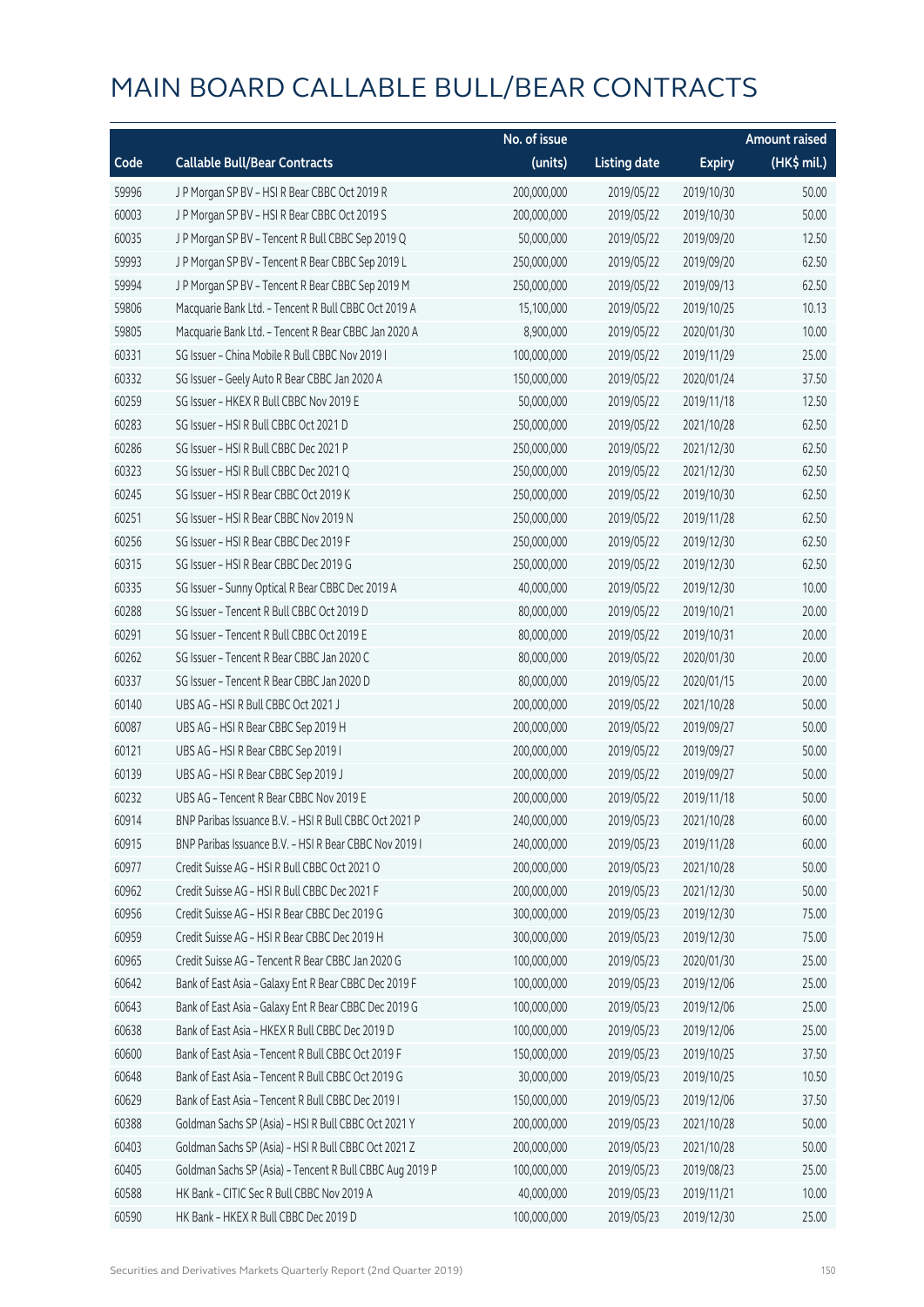|       |                                                         | No. of issue |                     |               | <b>Amount raised</b> |
|-------|---------------------------------------------------------|--------------|---------------------|---------------|----------------------|
| Code  | <b>Callable Bull/Bear Contracts</b>                     | (units)      | <b>Listing date</b> | <b>Expiry</b> | (HK\$ mil.)          |
| 60594 | HK Bank - HSCEI R Bull CBBC Jul 2020 G                  | 100,000,000  | 2019/05/23          | 2020/07/30    | 25.00                |
| 60587 | HK Bank - HSI R Bull CBBC Jul 2020 F                    | 150,000,000  | 2019/05/23          | 2020/07/30    | 37.50                |
| 60572 | HK Bank - HSI R Bear CBBC Oct 2019 F                    | 150,000,000  | 2019/05/23          | 2019/10/30    | 37.50                |
| 60592 | HK Bank - Sunny Optical R Bear CBBC Nov 2019 A          | 40,000,000   | 2019/05/23          | 2019/11/04    | 10.00                |
| 60562 | HK Bank - Tencent R Bull CBBC Nov 2019 M                | 50,000,000   | 2019/05/23          | 2019/11/11    | 12.50                |
| 60585 | HK Bank - Tencent R Bear CBBC Oct 2019 M                | 40,000,000   | 2019/05/23          | 2019/10/08    | 10.00                |
| 60923 | Haitong Int'l Sec - China Mobile R Bull CBBC Nov 2019 C | 60,000,000   | 2019/05/23          | 2019/11/08    | 15.00                |
| 60664 | Haitong Int'l Sec - HSI R Bull CBBC Oct 2021 N          | 150,000,000  | 2019/05/23          | 2021/10/28    | 37.50                |
| 60671 | Haitong Int'l Sec - HSI R Bull CBBC Oct 2021 P          | 150,000,000  | 2019/05/23          | 2021/10/28    | 37.50                |
| 60672 | Haitong Int'l Sec - HSI R Bear CBBC Sep 2019 X          | 150,000,000  | 2019/05/23          | 2019/09/27    | 37.50                |
| 60685 | Haitong Int'l Sec - HSI R Bear CBBC Sep 2019 Y          | 150,000,000  | 2019/05/23          | 2019/09/27    | 37.50                |
| 60656 | Haitong Int'l Sec - Tencent R Bull CBBC Nov 2019 H      | 40,000,000   | 2019/05/23          | 2019/11/08    | 10.00                |
| 60924 | Haitong Int'l Sec - Tencent R Bear CBBC Dec 2019 I      | 40,000,000   | 2019/05/23          | 2019/12/20    | 10.00                |
| 60927 | Haitong Int'l Sec - Tencent R Bear CBBC Dec 2019 J      | 40,000,000   | 2019/05/23          | 2019/12/24    | 10.00                |
| 60945 | Haitong Int'l Sec - Tencent R Bear CBBC Dec 2019 K      | 40,000,000   | 2019/05/23          | 2019/12/10    | 10.00                |
| 60706 | J P Morgan SP BV - HSI R Bull CBBC Sep 2021 G           | 200,000,000  | 2019/05/23          | 2021/09/29    | 50.00                |
| 60722 | J P Morgan SP BV - HSI R Bull CBBC Sep 2021 H           | 200,000,000  | 2019/05/23          | 2021/09/29    | 50.00                |
| 60723 | J P Morgan SP BV - HSI R Bull CBBC Sep 2021 K           | 200,000,000  | 2019/05/23          | 2021/09/29    | 50.00                |
| 60705 | J P Morgan SP BV - HSI R Bear CBBC Oct 2019 T           | 200,000,000  | 2019/05/23          | 2019/10/30    | 50.00                |
| 60726 | J P Morgan SP BV - HSI R Bear CBBC Oct 2019 U           | 200,000,000  | 2019/05/23          | 2019/10/30    | 50.00                |
| 60439 | Macquarie Bank Ltd. - Tencent R Bull CBBC Oct 2019 B    | 15,700,000   | 2019/05/23          | 2019/10/21    | 10.05                |
| 60441 | Macquarie Bank Ltd. - Tencent R Bear CBBC Jan 2020 B    | 9,000,000    | 2019/05/23          | 2020/01/30    | 10.02                |
| 60802 | SG Issuer - AIA R Bull CBBC Dec 2019 F                  | 60,000,000   | 2019/05/23          | 2019/12/12    | 15.00                |
| 60803 | SG Issuer - China Life R Bull CBBC Feb 2020 D           | 150,000,000  | 2019/05/23          | 2020/02/27    | 37.50                |
| 60747 | SG Issuer - Galaxy Ent R Bull CBBC Dec 2019 L           | 100,000,000  | 2019/05/23          | 2019/12/18    | 25.00                |
| 60748 | SG Issuer - HKEX R Bull CBBC Nov 2019 F                 | 50,000,000   | 2019/05/23          | 2019/11/22    | 12.50                |
| 60875 | SG Issuer - HSI R Bull CBBC Nov 2021 I                  | 250,000,000  | 2019/05/23          | 2021/11/29    | 62.50                |
| 60843 | SG Issuer - HSLR Bull CBBC Jan 2022 A                   | 250,000,000  | 2019/05/23          | 2022/01/28    | 62.50                |
| 60854 | SG Issuer - HSI R Bull CBBC Jan 2022 B                  | 250,000,000  | 2019/05/23          | 2022/01/28    | 62.50                |
| 60866 | SG Issuer - HSI R Bear CBBC Oct 2019 R                  | 250,000,000  | 2019/05/23          | 2019/10/30    | 62.50                |
| 60779 | SG Issuer - HSI R Bear CBBC Nov 2019 O                  | 250,000,000  | 2019/05/23          | 2019/11/28    | 62.50                |
| 60787 | SG Issuer - HSI R Bear CBBC Dec 2019 H                  | 250,000,000  | 2019/05/23          | 2019/12/30    | 62.50                |
| 60796 | SG Issuer - HSI R Bear CBBC Jan 2020 A                  | 500,000,000  | 2019/05/23          | 2020/01/30    | 125.00               |
| 60829 | SG Issuer - ICBC R Bull CBBC Dec 2019 A                 | 100,000,000  | 2019/05/23          | 2019/12/12    | 25.00                |
| 60749 | SG Issuer - PetroChina R Bull CBBC Dec 2019 B           | 40,000,000   | 2019/05/23          | 2019/12/18    | 10.00                |
| 60879 | SG Issuer - Ping An R Bull CBBC Oct 2019 O              | 100,000,000  | 2019/05/23          | 2019/10/29    | 25.00                |
| 60836 | SG Issuer - Tencent R Bull CBBC Aug 2019 V              | 80,000,000   | 2019/05/23          | 2019/08/30    | 20.00                |
| 60896 | SG Issuer - Tencent R Bull CBBC Aug 2019 W              | 80,000,000   | 2019/05/23          | 2019/08/30    | 28.80                |
| 60897 | SG Issuer - Tencent R Bull CBBC Aug 2019 X              | 80,000,000   | 2019/05/23          | 2019/08/30    | 20.00                |
| 60902 | SG Issuer - Tencent R Bull CBBC Sep 2019 U              | 80,000,000   | 2019/05/23          | 2019/09/30    | 21.20                |
| 60773 | SG Issuer - Tencent R Bull CBBC Oct 2019 F              | 80,000,000   | 2019/05/23          | 2019/10/18    | 20.00                |
| 60842 | SG Issuer - Tencent R Bull CBBC Oct 2019 G              | 80,000,000   | 2019/05/23          | 2019/10/21    | 20.00                |
| 60903 | SG Issuer - Tencent R Bull CBBC Oct 2019 H              | 80,000,000   | 2019/05/23          | 2019/10/29    | 48.00                |
| 60909 | SG Issuer - Tencent R Bear CBBC Jan 2020 E              | 80,000,000   | 2019/05/23          | 2020/01/30    | 20.00                |
| 60506 | UBS AG - HSI R Bull CBBC Oct 2021 K                     | 200,000,000  | 2019/05/23          | 2021/10/28    | 50.00                |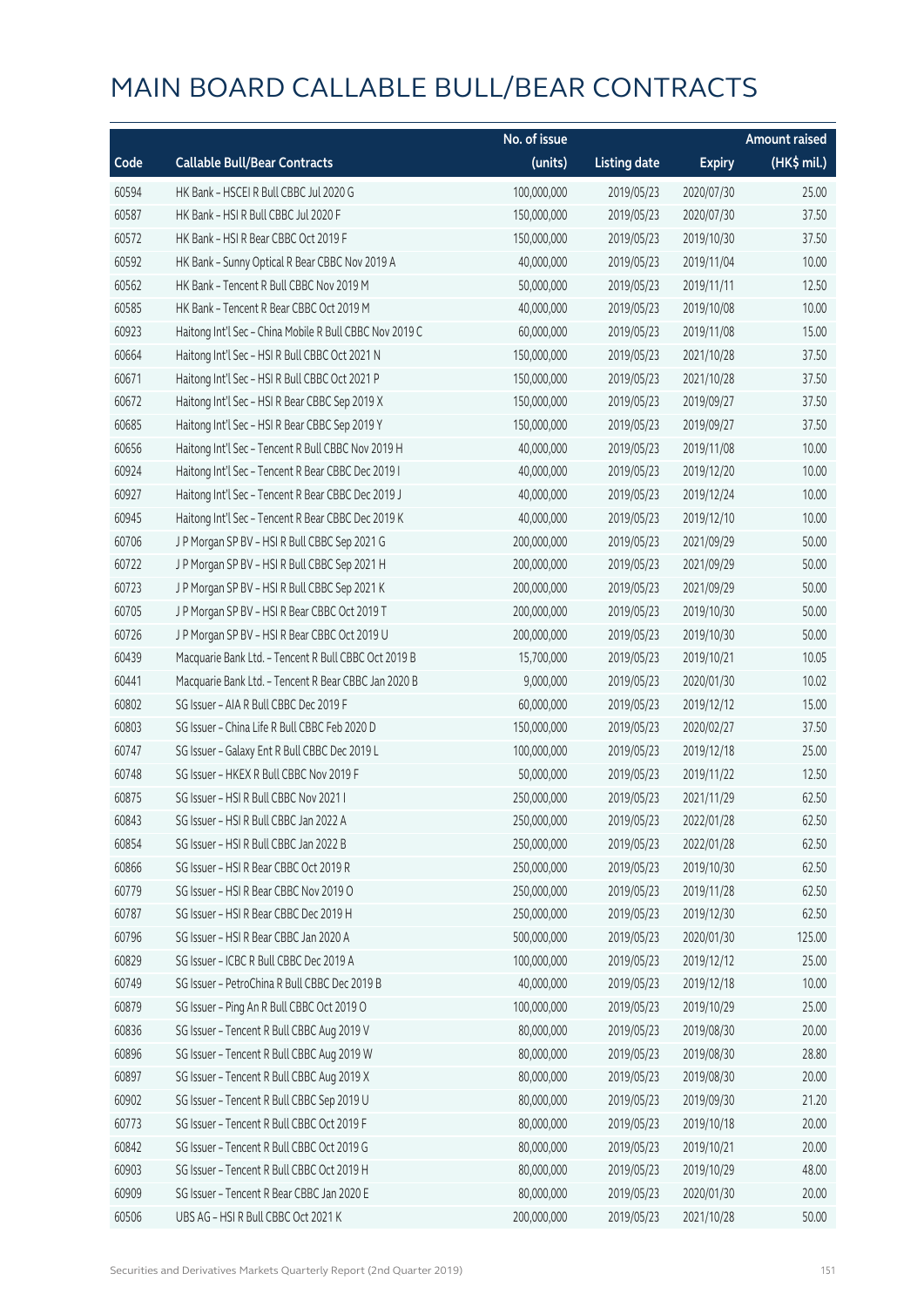|       |                                                              | No. of issue |                     |               | <b>Amount raised</b> |
|-------|--------------------------------------------------------------|--------------|---------------------|---------------|----------------------|
| Code  | <b>Callable Bull/Bear Contracts</b>                          | (units)      | <b>Listing date</b> | <b>Expiry</b> | (HK\$ mil.)          |
| 60542 | UBS AG - HSI R Bull CBBC Oct 2021 L                          | 200,000,000  | 2019/05/23          | 2021/10/28    | 50.00                |
| 60703 | UBS AG - HSI R Bull CBBC Oct 2021 M                          | 200,000,000  | 2019/05/23          | 2021/10/28    | 50.00                |
| 60453 | UBS AG - HSI R Bear CBBC Sep 2019 K                          | 200,000,000  | 2019/05/23          | 2019/09/27    | 50.00                |
| 60462 | UBS AG - HSI R Bear CBBC Sep 2019 L                          | 200,000,000  | 2019/05/23          | 2019/09/27    | 50.00                |
| 60463 | UBS AG - HSI R Bear CBBC Sep 2019 M                          | 200,000,000  | 2019/05/23          | 2019/09/27    | 50.00                |
| 60426 | Bank Vontobel - CSOP A50 ETF R Bull CBBC Dec 2019 A          | 40,000,000   | 2019/05/23          | 2019/12/20    | 10.00                |
| 60422 | Bank Vontobel - HSI R Bull CBBC Mar 2021 W                   | 80,000,000   | 2019/05/23          | 2021/03/30    | 20.00                |
| 60435 | Bank Vontobel - HSI R Bear CBBC Feb 2020 L                   | 80,000,000   | 2019/05/23          | 2020/02/27    | 20.00                |
| 61072 | BOCI Asia Ltd. - PetroChina R Bull CBBC Dec 2019 A           | 50,000,000   | 2019/05/24          | 2019/12/16    | 12.80                |
| 61053 | BNP Paribas Issuance B.V. - Galaxy Ent R Bear CBBC Feb 2020B | 150,000,000  | 2019/05/24          | 2020/02/27    | 37.50                |
| 61268 | BNP Paribas Issuance B.V. - HSI R Bull CBBC Oct 2021 Q       | 240,000,000  | 2019/05/24          | 2021/10/28    | 60.00                |
| 60995 | BNP Paribas Issuance B.V. - HSI R Bear CBBC Nov 2019 J       | 250,000,000  | 2019/05/24          | 2019/11/28    | 62.50                |
| 61232 | BNP Paribas Issuance B.V. - HSI R Bear CBBC Nov 2019 K       | 250,000,000  | 2019/05/24          | 2019/11/28    | 62.50                |
| 61250 | BNP Paribas Issuance B.V. - HSI R Bear CBBC Nov 2019 L       | 250,000,000  | 2019/05/24          | 2019/11/28    | 62.50                |
| 61253 | BNP Paribas Issuance B.V. - HSI R Bear CBBC Nov 2019 M       | 250,000,000  | 2019/05/24          | 2019/11/28    | 62.50                |
| 61271 | BNP Paribas Issuance B.V. - HSI R Bear CBBC Nov 2019 N       | 240,000,000  | 2019/05/24          | 2019/11/28    | 60.00                |
| 61287 | BNP Paribas Issuance B.V. - HSI R Bear CBBC Nov 2019 O       | 250,000,000  | 2019/05/24          | 2019/11/28    | 62.50                |
| 61023 | BNP Paribas Issuance B.V. - Tencent R Bull CBBC Dec 2019 M   | 50,000,000   | 2019/05/24          | 2019/12/30    | 12.50                |
| 61288 | BNP Paribas Issuance B.V. - Tencent R Bull CBBC Dec 2019 N   | 50,000,000   | 2019/05/24          | 2019/12/30    | 12.50                |
| 61025 | BNP Paribas Issuance B.V. - Tencent R Bull CBBC Jan 2020 M   | 50,000,000   | 2019/05/24          | 2020/01/30    | 12.50                |
| 61028 | BNP Paribas Issuance B.V. - Tencent R Bear CBBC Nov 2019 L   | 50,000,000   | 2019/05/24          | 2019/11/28    | 12.50                |
| 61039 | BNP Paribas Issuance B.V. - Tencent R Bear CBBC Nov 2019 M   | 50,000,000   | 2019/05/24          | 2019/11/28    | 12.50                |
| 61036 | BNP Paribas Issuance B.V. - Tencent R Bear CBBC Dec 2019 B   | 50,000,000   | 2019/05/24          | 2019/12/30    | 12.50                |
| 61049 | BNP Paribas Issuance B.V. - Tencent R Bear CBBC Dec 2019 C   | 50,000,000   | 2019/05/24          | 2019/12/30    | 12.50                |
| 61295 | BNP Paribas Issuance B.V. - Tencent R Bear CBBC Dec 2019 D   | 50,000,000   | 2019/05/24          | 2019/12/30    | 12.50                |
| 61458 | Credit Suisse AG - Geely Auto R Bear CBBC Apr 2020 A         | 50,000,000   | 2019/05/24          | 2020/04/09    | 12.50                |
| 61445 | Credit Suisse AG - HSI R Bull CBBC Oct 2021 F                | 200,000,000  | 2019/05/24          | 2021/10/28    | 50.00                |
| 61444 | Credit Suisse AG - HSI R Bull CBBC Dec 2021 G                | 200,000,000  | 2019/05/24          | 2021/12/30    | 50.00                |
| 61504 | Credit Suisse AG - HSI R Bull CBBC Dec 2021 H                | 200,000,000  | 2019/05/24          | 2021/12/30    | 50.00                |
| 61467 | Credit Suisse AG - HSI R Bear CBBC Dec 2019 I                | 300,000,000  | 2019/05/24          | 2019/12/30    | 75.00                |
| 61470 | Credit Suisse AG - HSI R Bear CBBC Dec 2019 J                | 200,000,000  | 2019/05/24          | 2019/12/30    | 50.00                |
| 61500 | Credit Suisse AG - HSI R Bear CBBC Dec 2019 K                | 200,000,000  | 2019/05/24          | 2019/12/30    | 50.00                |
| 61442 | Credit Suisse AG - SUNAC R Bull CBBC Jan 2020 A              | 60,000,000   | 2019/05/24          | 2020/01/31    | 15.00                |
| 61450 | Credit Suisse AG - Tencent R Bull CBBC Feb 2020 A            | 100,000,000  | 2019/05/24          | 2020/02/27    | 25.00                |
| 61453 | Credit Suisse AG - Tencent R Bull CBBC Feb 2020 B            | 100,000,000  | 2019/05/24          | 2020/02/12    | 25.00                |
| 61455 | Credit Suisse AG - Tencent R Bull CBBC Mar 2020 A            | 100,000,000  | 2019/05/24          | 2020/03/05    | 25.00                |
| 61460 | Credit Suisse AG - Tencent R Bear CBBC Jan 2020 H            | 100,000,000  | 2019/05/24          | 2020/01/24    | 25.00                |
| 61656 | Goldman Sachs SP (Asia) - China Tower R Bull CBBC Dec 2019 B | 100,000,000  | 2019/05/24          | 2019/12/30    | 25.00                |
| 61642 | Goldman Sachs SP (Asia) - China Tower R Bull CBBC Mar 2020 A | 100,000,000  | 2019/05/24          | 2020/03/30    | 25.00                |
| 61630 | Goldman Sachs SP (Asia) - Galaxy Ent R Bear CBBC Feb 2020 F  | 80,000,000   | 2019/05/24          | 2020/02/10    | 20.00                |
| 61180 | Goldman Sachs SP (Asia) - HSI R Bull CBBC Oct 2021 B         | 200,000,000  | 2019/05/24          | 2021/10/28    | 50.00                |
| 61016 | Goldman Sachs SP (Asia) - HSI R Bull CBBC Oct 2021 I         | 200,000,000  | 2019/05/24          | 2021/10/28    | 50.00                |
| 61655 | Goldman Sachs SP (Asia) - HSI R Bear CBBC Mar 2020 A         | 200,000,000  | 2019/05/24          | 2020/03/30    | 50.00                |
| 61626 | Goldman Sachs SP (Asia) - HSI R Bear CBBC Apr 2020 J         | 200,000,000  | 2019/05/24          | 2020/04/28    | 50.00                |
| 61227 | Goldman Sachs SP (Asia) - Ping An R Bull CBBC Nov 2019 G     | 100,000,000  | 2019/05/24          | 2019/11/29    | 25.00                |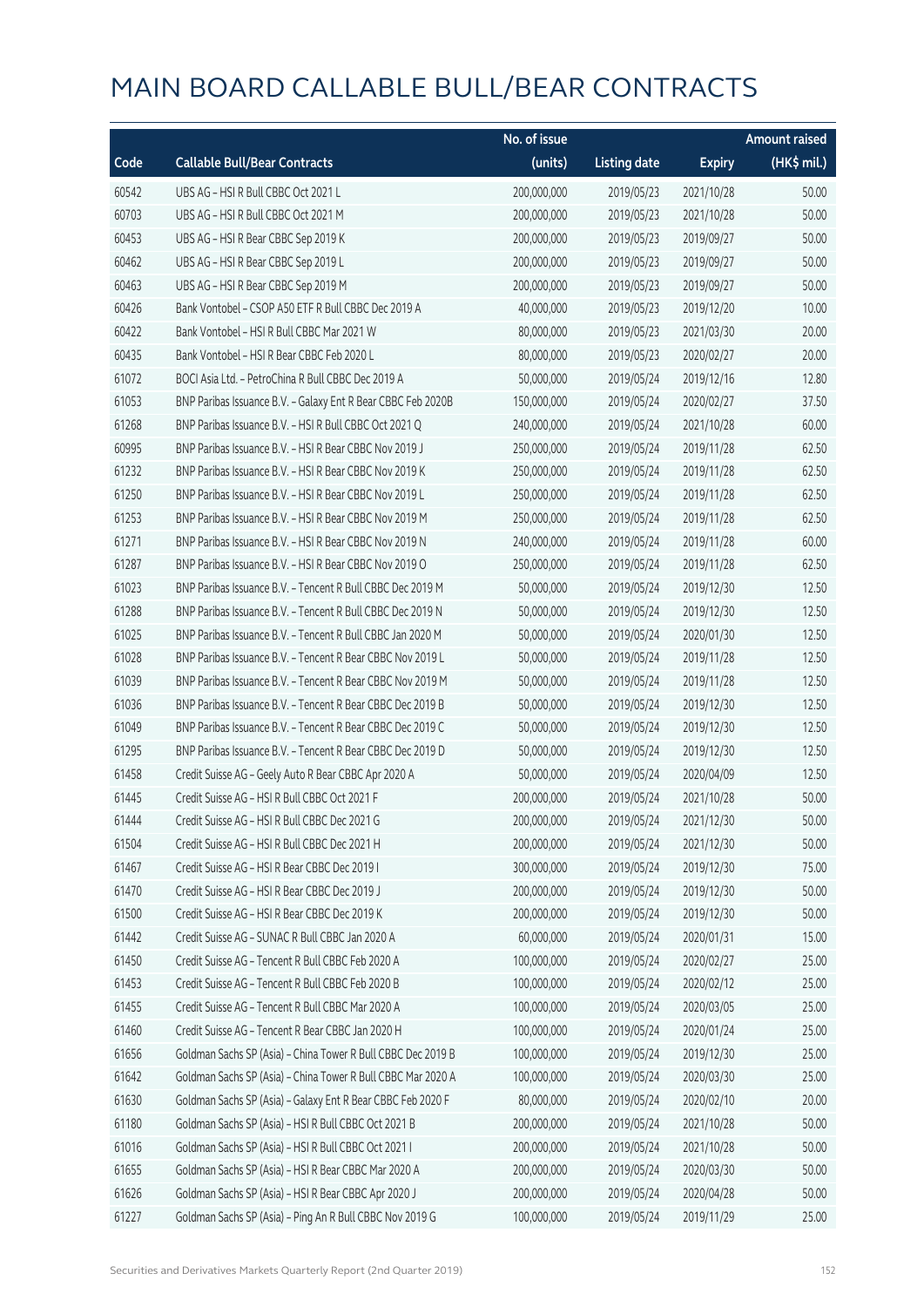|       |                                                          | No. of issue |                     |               | <b>Amount raised</b> |
|-------|----------------------------------------------------------|--------------|---------------------|---------------|----------------------|
| Code  | <b>Callable Bull/Bear Contracts</b>                      | (units)      | <b>Listing date</b> | <b>Expiry</b> | (HK\$ mil.)          |
| 61205 | Goldman Sachs SP (Asia) - Tencent R Bull CBBC Aug 2019 Q | 100,000,000  | 2019/05/24          | 2019/08/26    | 25.00                |
| 61223 | Goldman Sachs SP (Asia) - Tencent R Bull CBBC Aug 2019 R | 100,000,000  | 2019/05/24          | 2019/08/26    | 25.00                |
| 61628 | Goldman Sachs SP (Asia) - Tencent R Bear CBBC Aug 2019 I | 80,000,000   | 2019/05/24          | 2019/08/26    | 20.00                |
| 61093 | HK Bank - AAC Tech R Bull CBBC Dec 2019 A                | 40,000,000   | 2019/05/24          | 2019/12/23    | 10.00                |
| 61089 | HK Bank - AAC Tech R Bear CBBC Oct 2019 B                | 40,000,000   | 2019/05/24          | 2019/10/14    | 10.00                |
| 61077 | HK Bank - HKEX R Bull CBBC Nov 2019 J                    | 50,000,000   | 2019/05/24          | 2019/11/18    | 12.50                |
| 61098 | HK Bank - HSI R Bear CBBC Oct 2019 G                     | 80,000,000   | 2019/05/24          | 2019/10/30    | 20.00                |
| 61084 | HK Bank - Sunny Optical R Bull CBBC Dec 2019 A           | 40,000,000   | 2019/05/24          | 2019/12/02    | 10.00                |
| 61168 | HK Bank - Tencent R Bull CBBC Oct 2019 N                 | 50,000,000   | 2019/05/24          | 2019/10/14    | 12.50                |
| 61135 | HK Bank - Tencent R Bull CBBC Dec 2019 A                 | 50,000,000   | 2019/05/24          | 2019/12/02    | 22.50                |
| 61141 | HK Bank - Tencent R Bull CBBC Dec 2019 B                 | 150,000,000  | 2019/05/24          | 2019/12/16    | 37.50                |
| 61149 | HK Bank - Tencent R Bull CBBC Jan 2020 A                 | 150,000,000  | 2019/05/24          | 2020/01/06    | 37.50                |
| 61106 | HK Bank - Tencent R Bear CBBC Nov 2019 H                 | 40,000,000   | 2019/05/24          | 2019/11/07    | 10.00                |
| 61082 | HK Bank - Xiaomi R Bull CBBC Jan 2020 B                  | 40,000,000   | 2019/05/24          | 2020/01/20    | 10.00                |
| 61877 | Haitong Int'l Sec - HSI R Bull CBBC Sep 2021 F           | 150,000,000  | 2019/05/24          | 2021/09/29    | 37.50                |
| 61894 | Haitong Int'l Sec - HSI R Bull CBBC Sep 2021 H           | 150,000,000  | 2019/05/24          | 2021/09/29    | 37.50                |
| 61875 | Haitong Int'l Sec - HSI R Bull CBBC Sep 2021 I           | 150,000,000  | 2019/05/24          | 2021/09/29    | 37.50                |
| 61900 | Haitong Int'l Sec - HSI R Bear CBBC Sep 2019 B           | 150,000,000  | 2019/05/24          | 2019/09/27    | 37.50                |
| 61895 | Haitong Int'l Sec - HSI R Bear CBBC Sep 2019 Z           | 150,000,000  | 2019/05/24          | 2019/09/27    | 37.50                |
| 61906 | Haitong Int'l Sec - Tencent R Bull CBBC Nov 2019 I       | 40,000,000   | 2019/05/24          | 2019/11/11    | 10.00                |
| 61891 | Haitong Int'l Sec - Tencent R Bear CBBC Mar 2020 A       | 40,000,000   | 2019/05/24          | 2020/03/26    | 10.00                |
| 61908 | Haitong Int'l Sec - Tencent R Bear CBBC Mar 2020 B       | 40,000,000   | 2019/05/24          | 2020/03/25    | 10.00                |
| 61418 | J P Morgan SP BV - China Tower R Bull CBBC Jan 2020 B    | 100,000,000  | 2019/05/24          | 2020/01/17    | 25.00                |
| 61420 | J P Morgan SP BV - China Tower R Bear CBBC Dec 2019 A    | 100,000,000  | 2019/05/24          | 2019/12/20    | 25.00                |
| 61416 | JP Morgan SP BV - HKEX R Bear CBBC Sep 2019 F            | 40,000,000   | 2019/05/24          | 2019/09/13    | 10.00                |
| 61355 | J P Morgan SP BV - HSI R Bull CBBC Oct 2021 D            | 200,000,000  | 2019/05/24          | 2021/10/28    | 50.00                |
| 61358 | J P Morgan SP BV - HSI R Bull CBBC Oct 2021 H            | 200,000,000  | 2019/05/24          | 2021/10/28    | 50.00                |
| 61427 | J P Morgan SP BV - HSI R Bull CBBC Oct 2021 I            | 200,000,000  | 2019/05/24          | 2021/10/28    | 50.00                |
| 61431 | J P Morgan SP BV - HSI R Bear CBBC Oct 2019 V            | 200,000,000  | 2019/05/24          | 2019/10/30    | 50.00                |
| 61436 | J P Morgan SP BV - HSI R Bear CBBC Oct 2019 W            | 200,000,000  | 2019/05/24          | 2019/10/30    | 50.00                |
| 61438 | JP Morgan SP BV - HSIR Bear CBBC Oct 2019 X              | 200,000,000  | 2019/05/24          | 2019/10/30    | 50.00                |
| 61439 | J P Morgan SP BV - HSI R Bear CBBC Oct 2019 Y            | 200,000,000  | 2019/05/24          | 2019/10/30    | 50.00                |
| 61385 | J P Morgan SP BV - Tencent R Bull CBBC Sep 2019 R        | 50,000,000   | 2019/05/24          | 2019/09/13    | 12.50                |
| 61386 | J P Morgan SP BV - Tencent R Bull CBBC Oct 2019 B        | 250,000,000  | 2019/05/24          | 2019/10/11    | 62.50                |
| 61400 | J P Morgan SP BV - Tencent R Bear CBBC Sep 2019 N        | 50,000,000   | 2019/05/24          | 2019/09/13    | 12.50                |
| 61401 | J P Morgan SP BV - Tencent R Bear CBBC Sep 2019 O        | 250,000,000  | 2019/05/24          | 2019/09/20    | 62.50                |
| 61405 | J P Morgan SP BV - Tencent R Bear CBBC Sep 2019 P        | 250,000,000  | 2019/05/24          | 2019/09/20    | 62.50                |
| 61412 | J P Morgan SP BV - Tencent R Bear CBBC Oct 2019 A        | 250,000,000  | 2019/05/24          | 2019/10/11    | 62.50                |
| 61774 | SG Issuer - AAC Tech R Bear CBBC Dec 2019 C              | 100,000,000  | 2019/05/24          | 2019/12/30    | 25.00                |
| 61673 | SG Issuer - CSOP A50 ETF R Bull CBBC Feb 2020 Z          | 100,000,000  | 2019/05/24          | 2020/02/27    | 25.00                |
| 61788 | SG Issuer - China Tower R Bear CBBC Dec 2019 B           | 120,000,000  | 2019/05/24          | 2019/12/05    | 30.00                |
| 61664 | SG Issuer - Geely Auto R Bull CBBC Apr 2020 B            | 150,000,000  | 2019/05/24          | 2020/04/20    | 37.50                |
| 61659 | SG Issuer - Galaxy Ent R Bull CBBC Dec 2019 M            | 100,000,000  | 2019/05/24          | 2019/12/09    | 25.00                |
| 61790 | SG Issuer - Galaxy Ent R Bear CBBC Dec 2019 B            | 100,000,000  | 2019/05/24          | 2019/12/30    | 25.00                |
| 61813 | SG Issuer - HKEX R Bear CBBC Nov 2019 E                  | 50,000,000   | 2019/05/24          | 2019/11/28    | 12.50                |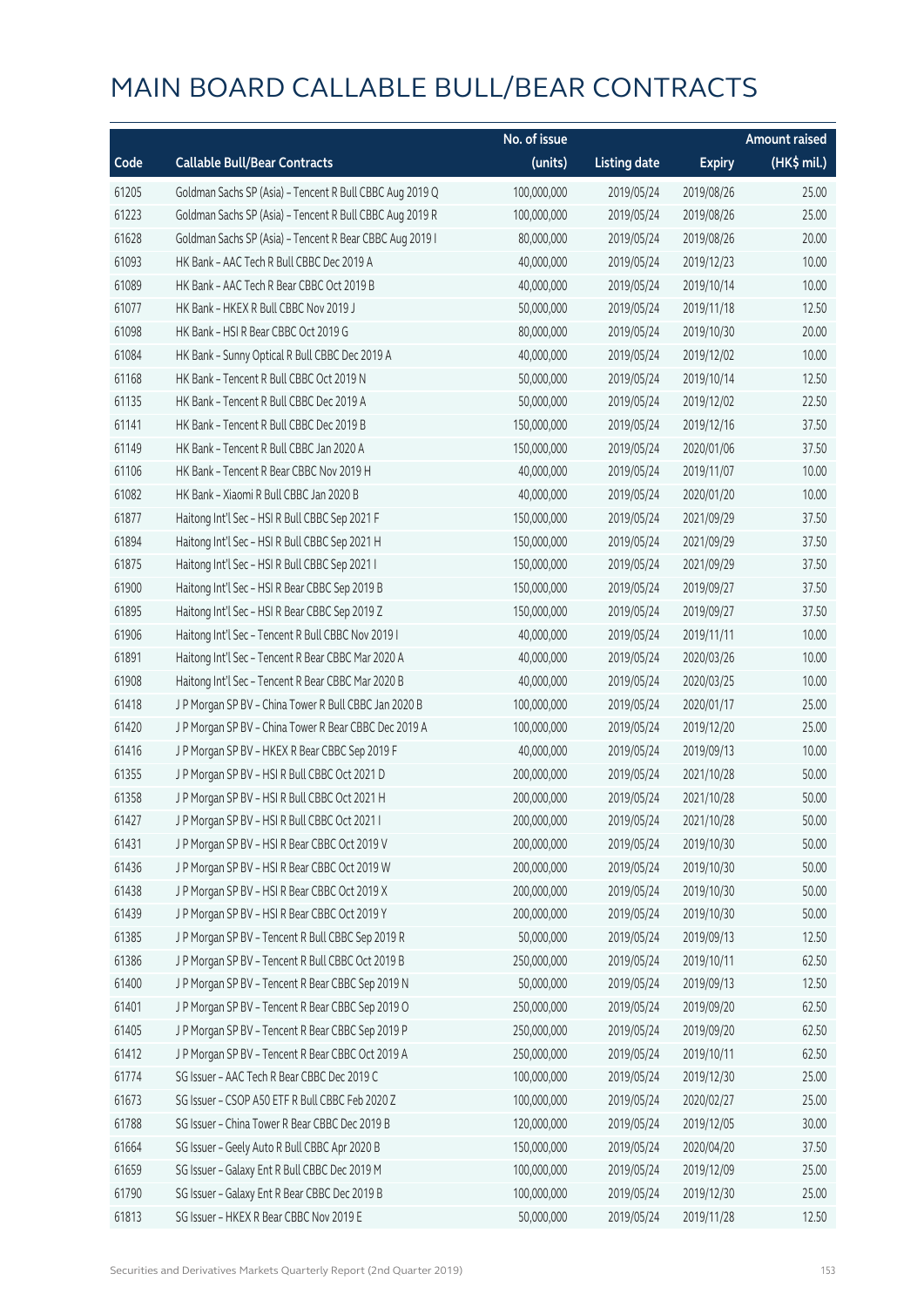|       |                                                      | No. of issue |                     |               | <b>Amount raised</b> |
|-------|------------------------------------------------------|--------------|---------------------|---------------|----------------------|
| Code  | <b>Callable Bull/Bear Contracts</b>                  | (units)      | <b>Listing date</b> | <b>Expiry</b> | (HK\$ mil.)          |
| 61672 | SG Issuer - HSCEI R Bull CBBC Oct 2020 N             | 100,000,000  | 2019/05/24          | 2020/10/29    | 25.00                |
| 61687 | SG Issuer - HSI R Bull CBBC Nov 2021 J               | 250,000,000  | 2019/05/24          | 2021/11/29    | 62.50                |
| 61871 | SG Issuer - HSI R Bull CBBC Nov 2021 K               | 250,000,000  | 2019/05/24          | 2021/11/29    | 62.50                |
| 61874 | SG Issuer - HSI R Bull CBBC Nov 2021 L               | 250,000,000  | 2019/05/24          | 2021/11/29    | 62.50                |
| 61711 | SG Issuer - HSI R Bull CBBC Dec 2021 R               | 250,000,000  | 2019/05/24          | 2021/12/30    | 62.50                |
| 61719 | SG Issuer - HSI R Bull CBBC Dec 2021 S               | 250,000,000  | 2019/05/24          | 2021/12/30    | 62.50                |
| 61741 | SG Issuer - HSI R Bull CBBC Dec 2021 T               | 250,000,000  | 2019/05/24          | 2021/12/30    | 62.50                |
| 61861 | SG Issuer - HSI R Bear CBBC Sep 2019 M               | 250,000,000  | 2019/05/24          | 2019/09/27    | 62.50                |
| 61867 | SG Issuer - HSI R Bear CBBC Oct 2019 I               | 250,000,000  | 2019/05/24          | 2019/10/30    | 62.50                |
| 61868 | SG Issuer - HSI R Bear CBBC Nov 2019 P               | 250,000,000  | 2019/05/24          | 2019/11/28    | 62.50                |
| 61869 | SG Issuer - HSI R Bear CBBC Dec 2019 I               | 250,000,000  | 2019/05/24          | 2019/12/30    | 62.50                |
| 61666 | SG Issuer - Ping An R Bull CBBC Dec 2019 J           | 100,000,000  | 2019/05/24          | 2019/12/09    | 25.00                |
| 61721 | SG Issuer - Sunny Optical R Bull CBBC Nov 2019 D     | 40,000,000   | 2019/05/24          | 2019/11/28    | 10.00                |
| 61818 | SG Issuer - Sunny Optical R Bull CBBC Dec 2019 B     | 40,000,000   | 2019/05/24          | 2019/12/05    | 11.40                |
| 61829 | SG Issuer - Sunny Optical R Bull CBBC Dec 2019 C     | 40,000,000   | 2019/05/24          | 2019/12/30    | 10.00                |
| 61816 | SG Issuer - Sunny Optical R Bear CBBC Oct 2019 E     | 40,000,000   | 2019/05/24          | 2019/10/31    | 10.00                |
| 61722 | SG Issuer - Tencent R Bull CBBC Aug 2019 L           | 80,000,000   | 2019/05/24          | 2019/08/30    | 20.00                |
| 61725 | SG Issuer - Tencent R Bull CBBC Sep 2019 V           | 80,000,000   | 2019/05/24          | 2019/09/19    | 20.00                |
| 61726 | SG Issuer - Tencent R Bull CBBC Sep 2019 W           | 80,000,000   | 2019/05/24          | 2019/09/27    | 20.00                |
| 61734 | SG Issuer - Tencent R Bull CBBC Sep 2019 X           | 80,000,000   | 2019/05/24          | 2019/09/30    | 20.00                |
| 61839 | SG Issuer - Tencent R Bear CBBC Nov 2019 S           | 80,000,000   | 2019/05/24          | 2019/11/28    | 20.00                |
| 61849 | SG Issuer - Tencent R Bear CBBC Jan 2020 F           | 80,000,000   | 2019/05/24          | 2020/01/30    | 20.00                |
| 61299 | UBS AG - HSI R Bull CBBC Sep 2021 O                  | 200,000,000  | 2019/05/24          | 2021/09/29    | 50.00                |
| 61301 | UBS AG - HSI R Bull CBBC Sep 2021 P                  | 200,000,000  | 2019/05/24          | 2021/09/29    | 50.00                |
| 61313 | UBS AG - HSI R Bull CBBC Sep 2021 Q                  | 200,000,000  | 2019/05/24          | 2021/09/29    | 50.00                |
| 61315 | UBS AG - HSI R Bear CBBC Aug 2019 F                  | 200,000,000  | 2019/05/24          | 2019/08/29    | 50.00                |
| 61316 | UBS AG - HSI R Bear CBBC Sep 2019 N                  | 200,000,000  | 2019/05/24          | 2019/09/27    | 50.00                |
| 61317 | UBS AG - HSI R Bear CBBC Oct 2019 F                  | 200,000,000  | 2019/05/24          | 2019/10/30    | 50.00                |
| 61306 | UBS AG - Tencent R Bull CBBC Oct 2019 K              | 200,000,000  | 2019/05/24          | 2019/10/14    | 50.00                |
| 61343 | UBS AG - Tencent R Bull CBBC Oct 2019 L              | 40,000,000   | 2019/05/24          | 2019/10/22    | 10.00                |
| 61320 | UBS AG - Tencent R Bear CBBC Oct 2019 F              | 200,000,000  | 2019/05/24          | 2019/10/21    | 50.00                |
| 61326 | UBS AG - Tencent R Bear CBBC Oct 2019 G              | 200,000,000  | 2019/05/24          | 2019/10/15    | 50.00                |
| 61507 | Bank Vontobel - AIA R Bull CBBC Dec 2019 E           | 40,000,000   | 2019/05/24          | 2019/12/20    | 10.00                |
| 61547 | Bank Vontobel - China Mobile R Bull CBBC Jan 2020 A  | 40,000,000   | 2019/05/24          | 2020/01/17    | 10.00                |
| 61506 | Bank Vontobel - CC Bank R Bull CBBC Jan 2020 A       | 40,000,000   | 2019/05/24          | 2020/01/17    | 10.00                |
| 61591 | Bank Vontobel - CITIC Sec R Bull CBBC Dec 2019 A     | 40,000,000   | 2019/05/24          | 2019/12/13    | 10.00                |
| 61617 | Bank Vontobel - CITIC Sec R Bull CBBC Mar 2020 A     | 40,000,000   | 2019/05/24          | 2020/03/06    | 12.44                |
| 61518 | Bank Vontobel - Sinopec Corp R Bull CBBC Dec 2019 B  | 40,000,000   | 2019/05/24          | 2019/12/13    | 10.00                |
| 61559 | Bank Vontobel - Geely Auto R Bull CBBC Dec 2019 G    | 40,000,000   | 2019/05/24          | 2019/12/20    | 10.00                |
| 61516 | Bank Vontobel - Galaxy Ent R Bull CBBC Jan 2020 A    | 40,000,000   | 2019/05/24          | 2020/01/17    | 10.00                |
| 61519 | Bank Vontobel - Sunny Optical R Bear CBBC Dec 2019 A | 40,000,000   | 2019/05/24          | 2019/12/20    | 10.00                |
| 61540 | Bank Vontobel - Tencent R Bull CBBC Dec 2019 H       | 40,000,000   | 2019/05/24          | 2019/12/20    | 10.00                |
| 61991 | BOCI Asia Ltd. - HSI R Bull CBBC Sep 2020 H          | 150,000,000  | 2019/05/27          | 2020/09/29    | 39.75                |
| 61976 | BOCI Asia Ltd. - HSI R Bull CBBC Sep 2020 I          | 150,000,000  | 2019/05/27          | 2020/09/29    | 39.45                |
| 61992 | BOCI Asia Ltd. - HSI R Bear CBBC Aug 2019 J          | 150,000,000  | 2019/05/27          | 2019/08/29    | 37.50                |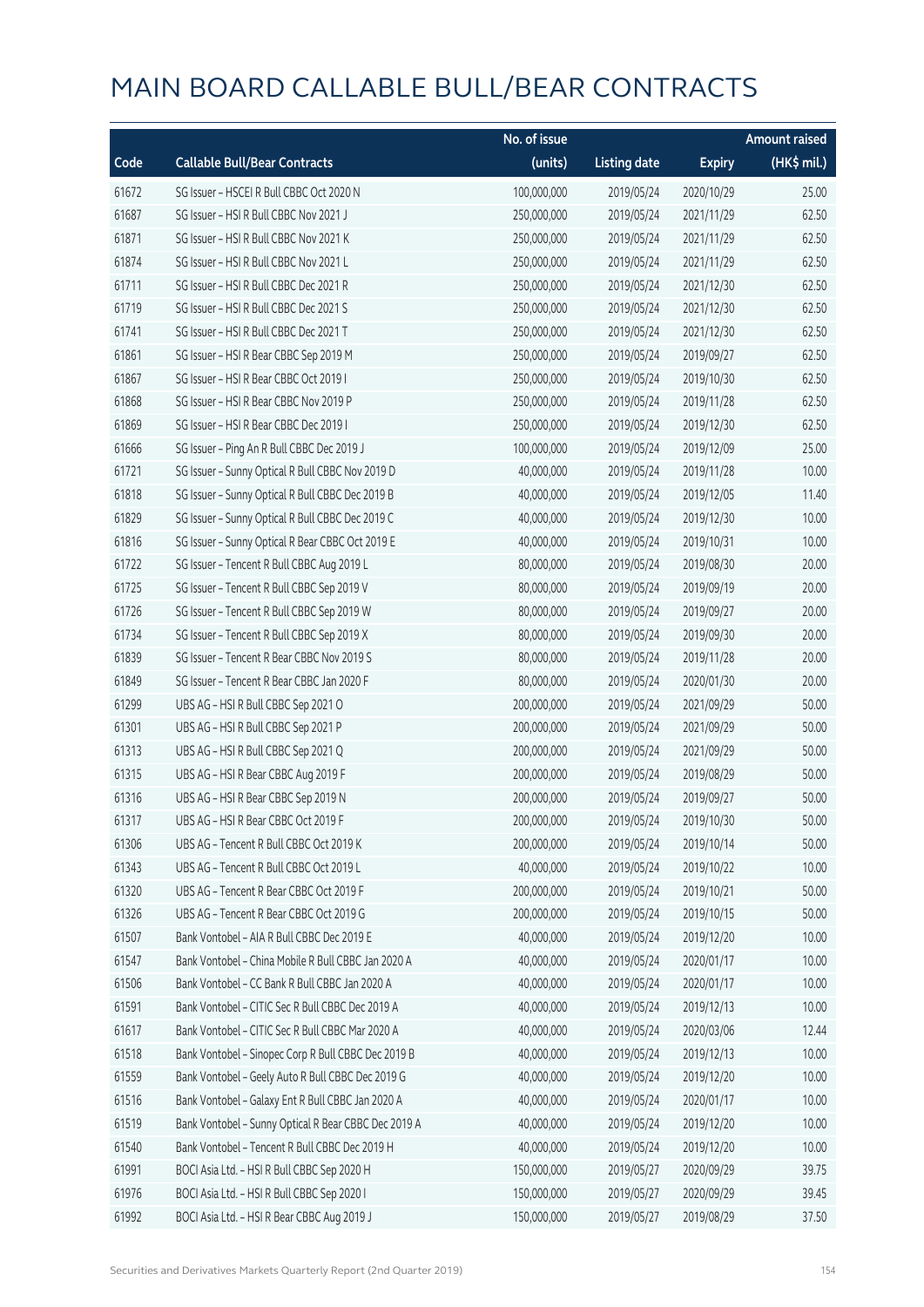|       |                                                              | No. of issue |                     |               | <b>Amount raised</b> |
|-------|--------------------------------------------------------------|--------------|---------------------|---------------|----------------------|
| Code  | <b>Callable Bull/Bear Contracts</b>                          | (units)      | <b>Listing date</b> | <b>Expiry</b> | (HK\$ mil.)          |
| 61997 | BOCI Asia Ltd. - Tencent R Bull CBBC Nov 2019 F              | 200,000,000  | 2019/05/27          | 2019/11/20    | 51.20                |
| 62003 | BOCI Asia Ltd. - Tencent R Bull CBBC Nov 2019 G              | 200,000,000  | 2019/05/27          | 2019/11/20    | 53.20                |
| 62231 | BNP Paribas Issuance B.V. - HKEX R Bull CBBC Nov 2019 S      | 50,000,000   | 2019/05/27          | 2019/11/28    | 12.50                |
| 62232 | BNP Paribas Issuance B.V. - HKEX R Bear CBBC Jul 2020 L      | 50,000,000   | 2019/05/27          | 2020/07/30    | 12.50                |
| 61915 | BNP Paribas Issuance B.V. - HSI R Bull CBBC Oct 2021 R       | 250,000,000  | 2019/05/27          | 2021/10/28    | 62.50                |
| 61916 | BNP Paribas Issuance B.V. - HSI R Bull CBBC Oct 2021 S       | 250,000,000  | 2019/05/27          | 2021/10/28    | 62.50                |
| 62213 | BNP Paribas Issuance B.V. - HSI R Bull CBBC Oct 2021 T       | 240,000,000  | 2019/05/27          | 2021/10/28    | 60.00                |
| 62205 | BNP Paribas Issuance B.V. - HSI R Bear CBBC Nov 2019 P       | 250,000,000  | 2019/05/27          | 2019/11/28    | 62.50                |
| 62217 | BNP Paribas Issuance B.V. - HSI R Bear CBBC Nov 2019 Q       | 250,000,000  | 2019/05/27          | 2019/11/28    | 62.50                |
| 62212 | BNP Paribas Issuance B.V. - Tencent R Bull CBBC Dec 2019 O   | 50,000,000   | 2019/05/27          | 2019/12/30    | 12.50                |
| 62221 | BNP Paribas Issuance B.V. - Tencent R Bear CBBC Nov 2019 N   | 50,000,000   | 2019/05/27          | 2019/11/28    | 12.50                |
| 62230 | BNP Paribas Issuance B.V. - Tencent R Bear CBBC Nov 2019 R   | 50,000,000   | 2019/05/27          | 2019/11/28    | 12.50                |
| 62225 | BNP Paribas Issuance B.V. - Tencent R Bear CBBC Dec 2019 E   | 50,000,000   | 2019/05/27          | 2019/12/30    | 12.50                |
| 62227 | BNP Paribas Issuance B.V. - Tencent R Bear CBBC Dec 2019 F   | 50,000,000   | 2019/05/27          | 2019/12/30    | 12.50                |
| 62311 | Credit Suisse AG - China Tower R Bull CBBC Jan 2020 B        | 40,000,000   | 2019/05/27          | 2020/01/30    | 10.00                |
| 62309 | Credit Suisse AG - Geely Auto R Bull CBBC May 2020 A         | 100,000,000  | 2019/05/27          | 2020/05/28    | 25.00                |
| 62319 | Credit Suisse AG - Galaxy Ent R Bear CBBC Jan 2020 C         | 50,000,000   | 2019/05/27          | 2020/01/30    | 12.50                |
| 62289 | Credit Suisse AG - HSI R Bull CBBC Oct 2021 P                | 200,000,000  | 2019/05/27          | 2021/10/28    | 50.00                |
| 62290 | Credit Suisse AG - HSI R Bull CBBC Oct 2021 Q                | 200,000,000  | 2019/05/27          | 2021/10/28    | 50.00                |
| 62320 | Credit Suisse AG - HSI R Bear CBBC Dec 2019 L                | 200,000,000  | 2019/05/27          | 2019/12/30    | 50.00                |
| 62325 | Credit Suisse AG - HSI R Bear CBBC Jan 2020 A                | 300,000,000  | 2019/05/27          | 2020/01/30    | 75.00                |
| 62328 | Credit Suisse AG - HSI R Bear CBBC Jan 2020 B                | 200,000,000  | 2019/05/27          | 2020/01/30    | 50.00                |
| 62294 | Credit Suisse AG - Tencent R Bull CBBC Feb 2020 C            | 100,000,000  | 2019/05/27          | 2020/02/27    | 25.00                |
| 62296 | Credit Suisse AG - Tencent R Bull CBBC Feb 2020 D            | 100,000,000  | 2019/05/27          | 2020/02/27    | 25.00                |
| 62317 | Credit Suisse AG - Tencent R Bear CBBC Jan 2020 I            | 100,000,000  | 2019/05/27          | 2020/01/30    | 25.00                |
| 62285 | Goldman Sachs SP (Asia) - CC Bank R Bull CBBC Dec 2019 D     | 100,000,000  | 2019/05/27          | 2019/12/30    | 25.00                |
| 62263 | Goldman Sachs SP (Asia) - CSOP A50 ETF R Bull CBBC Nov 2019T | 100,000,000  | 2019/05/27          | 2019/11/25    | 25.00                |
| 62279 | Goldman Sachs SP (Asia) - HKEX R Bull CBBC Dec 2019 U        | 80,000,000   | 2019/05/27          | 2019/12/30    | 27.36                |
| 61936 | Goldman Sachs SP (Asia) - HSI R Bull CBBC Oct 2021 E         | 200,000,000  | 2019/05/27          | 2021/10/28    | 50.00                |
| 61938 | Goldman Sachs SP (Asia) - HSI R Bull CBBC Oct 2021 F         | 200,000,000  | 2019/05/27          | 2021/10/28    | 50.00                |
| 62239 | Goldman Sachs SP (Asia) - HSI R Bear CBBC Mar 2020 B         | 200,000,000  | 2019/05/27          | 2020/03/30    | 50.00                |
| 62257 | Goldman Sachs SP (Asia) - HSI R Bear CBBC Mar 2020 C         | 200,000,000  | 2019/05/27          | 2020/03/30    | 50.00                |
| 62268 | Goldman Sachs SP (Asia) - HSI R Bear CBBC Mar 2020 D         | 200,000,000  | 2019/05/27          | 2020/03/30    | 50.00                |
| 61949 | Goldman Sachs SP (Asia) - Ping An R Bull CBBC Nov 2019 H     | 100,000,000  | 2019/05/27          | 2019/11/29    | 25.00                |
| 61947 | Goldman Sachs SP (Asia) - Tencent R Bull CBBC Aug 2019 S     | 100,000,000  | 2019/05/27          | 2019/08/27    | 25.00                |
| 62235 | Goldman Sachs SP (Asia) - Tencent R Bull CBBC Aug 2019 T     | 100,000,000  | 2019/05/27          | 2019/08/27    | 25.00                |
| 62238 | Goldman Sachs SP (Asia) - Tencent R Bull CBBC Aug 2019 U     | 100,000,000  | 2019/05/27          | 2019/08/27    | 25.00                |
| 62240 | Goldman Sachs SP (Asia) - Tencent R Bull CBBC Aug 2019 V     | 80,000,000   | 2019/05/27          | 2019/08/27    | 26.96                |
| 62255 | Goldman Sachs SP (Asia) - Tencent R Bull CBBC Aug 2019 W     | 100,000,000  | 2019/05/27          | 2019/08/27    | 25.00                |
| 62256 | Goldman Sachs SP (Asia) - Tencent R Bull CBBC Aug 2019 X     | 100,000,000  | 2019/05/27          | 2019/08/27    | 25.00                |
| 62178 | HK Bank - CC Bank R Bear CBBC Oct 2019 C                     | 40,000,000   | 2019/05/27          | 2019/10/28    | 10.00                |
| 62136 | HK Bank - China Tower R Bull CBBC Jan 2020 B                 | 40,000,000   | 2019/05/27          | 2020/01/20    | 10.00                |
| 62188 | HK Bank - Evergrande R Bull CBBC Feb 2020 A                  | 60,000,000   | 2019/05/27          | 2020/02/10    | 15.00                |
| 62155 | HK Bank - Galaxy Ent R Bull CBBC Dec 2019 C                  | 60,000,000   | 2019/05/27          | 2019/12/30    | 15.00                |
| 62174 | HK Bank - Galaxy Ent R Bear CBBC Nov 2019 C                  | 40,000,000   | 2019/05/27          | 2019/11/11    | 10.00                |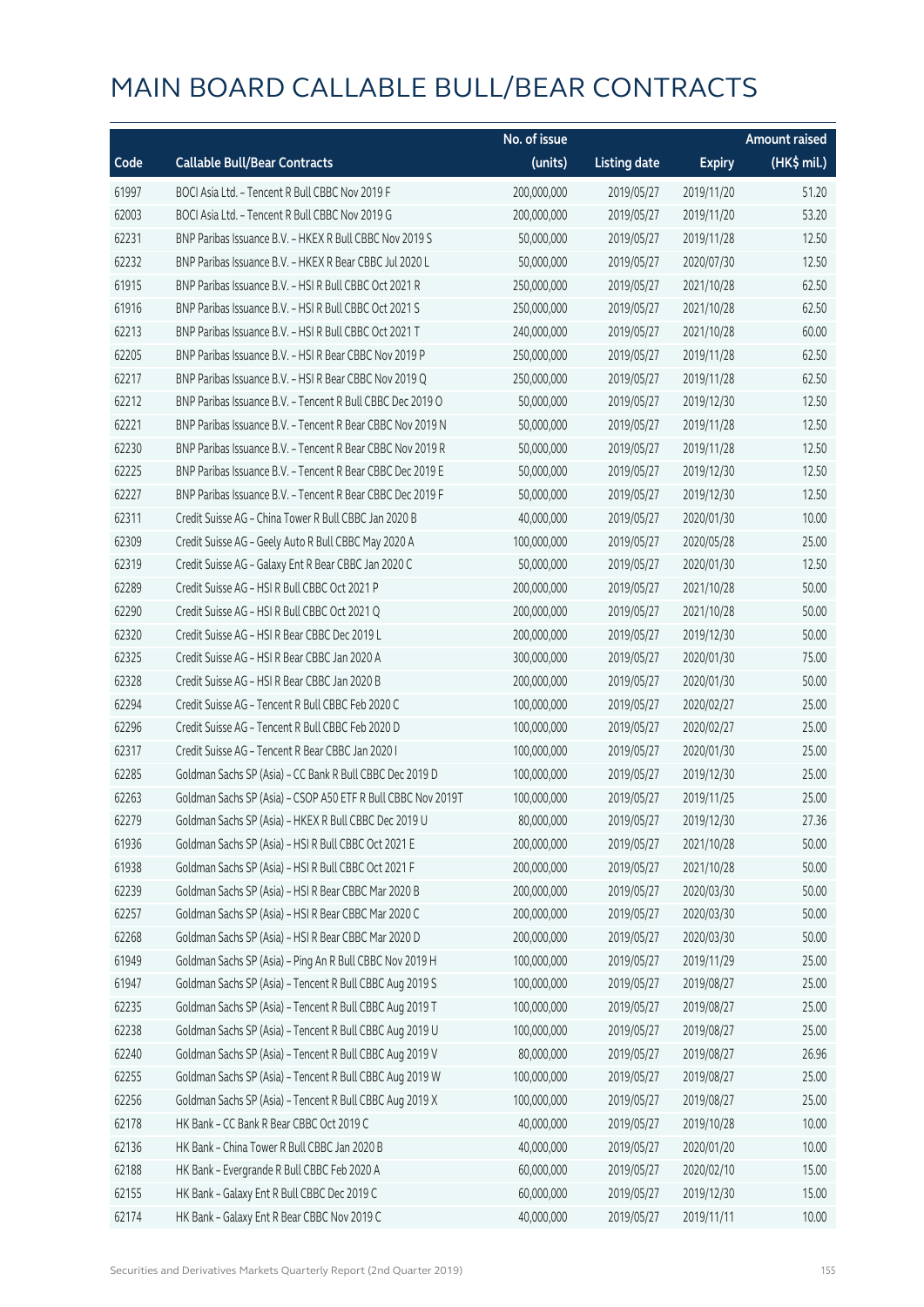|       |                                                        | No. of issue |                     |               | <b>Amount raised</b> |
|-------|--------------------------------------------------------|--------------|---------------------|---------------|----------------------|
| Code  | <b>Callable Bull/Bear Contracts</b>                    | (units)      | <b>Listing date</b> | <b>Expiry</b> | (HK\$ mil.)          |
| 62146 | HK Bank - HKEX R Bull CBBC Jan 2020 A                  | 100,000,000  | 2019/05/27          | 2020/01/06    | 25.00                |
| 62142 | HK Bank - HKEX R Bear CBBC Nov 2019 H                  | 40,000,000   | 2019/05/27          | 2019/11/18    | 10.00                |
| 62111 | HK Bank - HSCEI R Bear CBBC Oct 2019 D                 | 50,000,000   | 2019/05/27          | 2019/10/30    | 12.50                |
| 62105 | HK Bank - HSI R Bull CBBC Jul 2020 G                   | 80,000,000   | 2019/05/27          | 2020/07/30    | 20.00                |
| 62108 | HK Bank - HSI R Bear CBBC Oct 2019 D                   | 150,000,000  | 2019/05/27          | 2019/10/30    | 37.50                |
| 62147 | HK Bank - Ping An R Bear CBBC Nov 2019 D               | 50,000,000   | 2019/05/27          | 2019/11/11    | 12.50                |
| 62195 | HK Bank - Sunny Optical R Bull CBBC Dec 2019 B         | 40,000,000   | 2019/05/27          | 2019/12/30    | 10.00                |
| 62197 | HK Bank - Sunny Optical R Bear CBBC Oct 2019 D         | 40,000,000   | 2019/05/27          | 2019/10/21    | 10.00                |
| 62103 | HK Bank - Tencent R Bull CBBC Oct 2019 O               | 50,000,000   | 2019/05/27          | 2019/10/21    | 12.50                |
| 62131 | HK Bank - Tencent R Bull CBBC Jan 2020 B               | 150,000,000  | 2019/05/27          | 2020/01/20    | 37.50                |
| 62117 | HK Bank - Tencent R Bear CBBC Oct 2019 N               | 40,000,000   | 2019/05/27          | 2019/10/24    | 10.00                |
| 62115 | HK Bank - Tencent R Bear CBBC Nov 2019 I               | 40,000,000   | 2019/05/27          | 2019/11/28    | 10.00                |
| 62484 | Haitong Int'l Sec - AIA R Bear CBBC Dec 2019 B         | 40,000,000   | 2019/05/27          | 2019/12/27    | 10.00                |
| 62461 | Haitong Int'l Sec - China Tower R Bull CBBC Mar 2020 A | 110,000,000  | 2019/05/27          | 2020/03/03    | 27.50                |
| 62483 | Haitong Int'l Sec - China Tower R Bull CBBC Mar 2020 B | 110,000,000  | 2019/05/27          | 2020/03/04    | 27.50                |
| 62621 | Haitong Int'l Sec - Evergrande R Bull CBBC Apr 2020 B  | 190,000,000  | 2019/05/27          | 2020/04/03    | 47.50                |
| 62485 | Haitong Int'l Sec - HSI R Bull CBBC Jul 2021 U         | 150,000,000  | 2019/05/27          | 2021/07/29    | 37.50                |
| 62506 | Haitong Int'l Sec - HSI R Bull CBBC Oct 2021 V         | 150,000,000  | 2019/05/27          | 2021/10/28    | 37.50                |
| 62507 | Haitong Int'l Sec - HSI R Bull CBBC Oct 2021 W         | 150,000,000  | 2019/05/27          | 2021/10/28    | 37.50                |
| 62531 | Haitong Int'l Sec - HSI R Bear CBBC Sep 2019 C         | 150,000,000  | 2019/05/27          | 2019/09/27    | 37.50                |
| 62545 | Haitong Int'l Sec - HSI R Bear CBBC Sep 2019 D         | 150,000,000  | 2019/05/27          | 2019/09/27    | 37.50                |
| 62505 | Haitong Int'l Sec - Tencent R Bull CBBC Nov 2019 J     | 40,000,000   | 2019/05/27          | 2019/11/11    | 10.00                |
| 62605 | Haitong Int'l Sec - Tencent R Bear CBBC Feb 2020 A     | 40,000,000   | 2019/05/27          | 2020/02/21    | 10.00                |
| 62614 | Haitong Int'l Sec - Tencent R Bear CBBC Mar 2020 C     | 40,000,000   | 2019/05/27          | 2020/03/31    | 10.00                |
| 62439 | J P Morgan SP BV - China Tower R Bull CBBC Feb 2020 A  | 100,000,000  | 2019/05/27          | 2020/02/14    | 25.00                |
| 62440 | J P Morgan SP BV - China Tower R Bear CBBC Jan 2020 A  | 100,000,000  | 2019/05/27          | 2020/01/17    | 25.00                |
| 62441 | J P Morgan SP BV - HSCEI R Bear CBBC Nov 2019 E        | 100,000,000  | 2019/05/27          | 2019/11/28    | 25.00                |
| 62336 | J P Morgan SP BV - HSI R Bull CBBC Oct 2021 J          | 200,000,000  | 2019/05/27          | 2021/10/28    | 50.00                |
| 62337 | J P Morgan SP BV - HSI R Bull CBBC Oct 2021 P          | 200,000,000  | 2019/05/27          | 2021/10/28    | 50.00                |
| 62351 | J P Morgan SP BV - HSI R Bull CBBC Oct 2021 T          | 200,000,000  | 2019/05/27          | 2021/10/28    | 50.00                |
| 62443 | J P Morgan SP BV - HSI R Bear CBBC Sep 2019 D          | 200,000,000  | 2019/05/27          | 2019/09/27    | 50.00                |
| 62447 | J P Morgan SP BV - HSI R Bear CBBC Oct 2019 Z          | 200,000,000  | 2019/05/27          | 2019/10/30    | 50.00                |
| 62445 | J P Morgan SP BV - HSI R Bear CBBC Nov 2019 B          | 200,000,000  | 2019/05/27          | 2019/11/28    | 50.00                |
| 62468 | J P Morgan SP BV - HSI R Bear CBBC Nov 2019 C          | 200,000,000  | 2019/05/27          | 2019/11/28    | 50.00                |
| 62357 | J P Morgan SP BV - Tencent R Bull CBBC Sep 2019 S      | 50,000,000   | 2019/05/27          | 2019/09/13    | 12.50                |
| 62362 | J P Morgan SP BV - Tencent R Bull CBBC Oct 2019 C      | 250,000,000  | 2019/05/27          | 2019/10/18    | 62.50                |
| 62380 | J P Morgan SP BV - Tencent R Bull CBBC Oct 2019 D      | 250,000,000  | 2019/05/27          | 2019/10/11    | 62.50                |
| 62382 | J P Morgan SP BV - Tencent R Bull CBBC Oct 2019 E      | 250,000,000  | 2019/05/27          | 2019/10/18    | 62.50                |
| 62396 | J P Morgan SP BV - Tencent R Bull CBBC Oct 2019 F      | 250,000,000  | 2019/05/27          | 2019/10/11    | 62.50                |
| 62398 | J P Morgan SP BV - Tencent R Bull CBBC Oct 2019 G      | 250,000,000  | 2019/05/27          | 2019/10/18    | 62.50                |
| 62369 | J P Morgan SP BV - Tencent R Bull CBBC Nov 2019 A      | 250,000,000  | 2019/05/27          | 2019/11/08    | 62.50                |
| 62390 | J P Morgan SP BV - Tencent R Bull CBBC Nov 2019 B      | 250,000,000  | 2019/05/27          | 2019/11/08    | 62.50                |
| 62407 | J P Morgan SP BV - Tencent R Bear CBBC Sep 2019 Q      | 50,000,000   | 2019/05/27          | 2019/09/13    | 12.50                |
| 62433 | J P Morgan SP BV - Tencent R Bear CBBC Sep 2019 R      | 250,000,000  | 2019/05/27          | 2019/09/20    | 62.50                |
| 62412 | J P Morgan SP BV - Tencent R Bear CBBC Oct 2019 B      | 250,000,000  | 2019/05/27          | 2019/10/11    | 62.50                |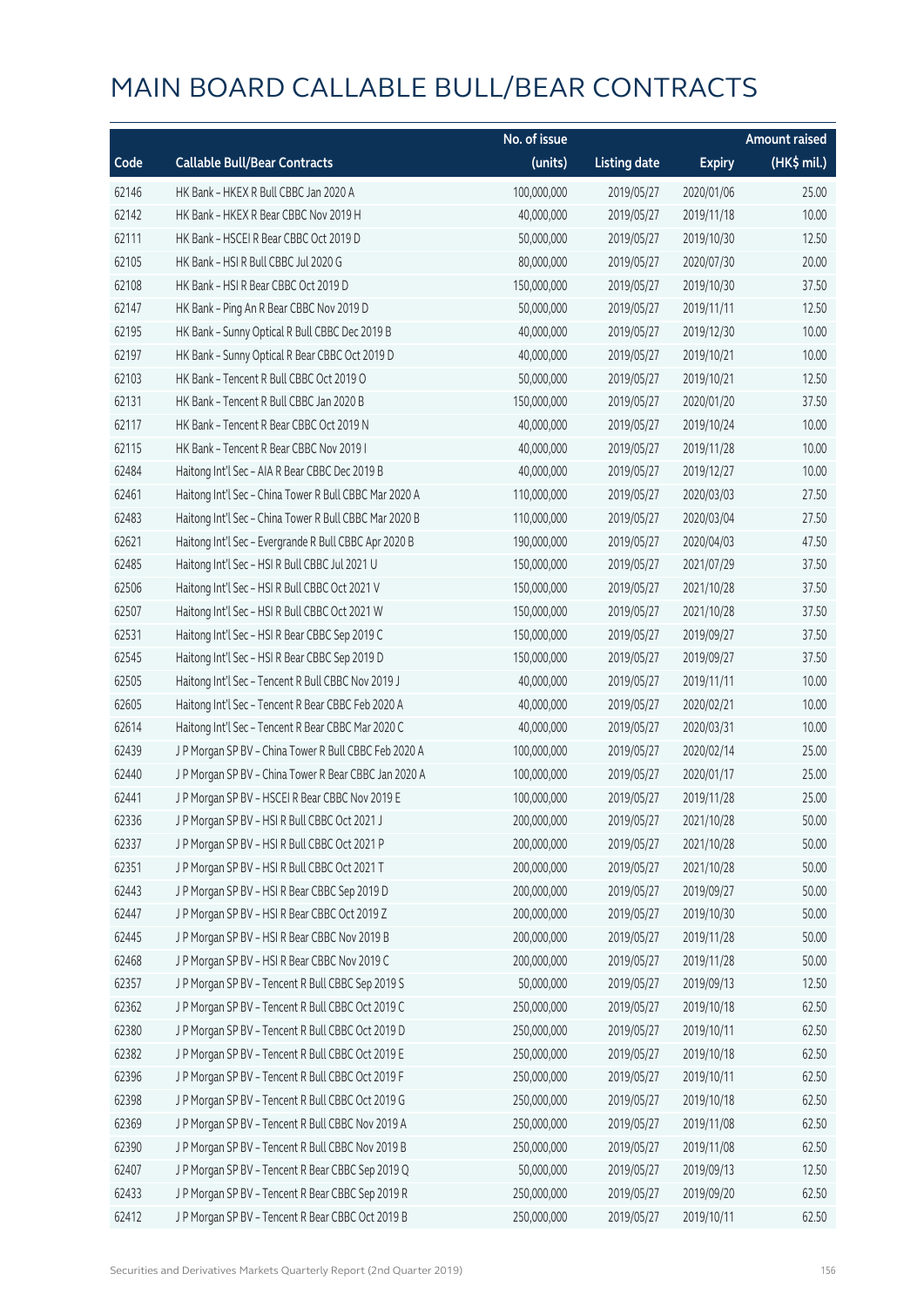|       |                                                      | No. of issue |                     |               | <b>Amount raised</b> |
|-------|------------------------------------------------------|--------------|---------------------|---------------|----------------------|
| Code  | <b>Callable Bull/Bear Contracts</b>                  | (units)      | <b>Listing date</b> | <b>Expiry</b> | (HK\$ mil.)          |
| 62422 | J P Morgan SP BV - Tencent R Bear CBBC Oct 2019 C    | 250,000,000  | 2019/05/27          | 2019/10/18    | 62.50                |
| 62435 | J P Morgan SP BV - Tencent R Bear CBBC Nov 2019 A    | 250,000,000  | 2019/05/27          | 2019/11/08    | 62.50                |
| 62004 | Macquarie Bank Ltd. - Tencent R Bull CBBC Sep 2019 C | 19,400,000   | 2019/05/27          | 2019/09/27    | 10.01                |
| 62016 | Macquarie Bank Ltd. - Tencent R Bear CBBC Jan 2020 C | 9,500,000    | 2019/05/27          | 2020/01/30    | 10.04                |
| 62705 | SG Issuer - CSOP A50 ETF R Bull CBBC Apr 2020 F      | 100,000,000  | 2019/05/27          | 2020/04/28    | 25.00                |
| 62666 | SG Issuer - China Tower R Bull CBBC Feb 2020 B       | 120,000,000  | 2019/05/27          | 2020/02/28    | 30.00                |
| 62776 | SG Issuer - China Tower R Bull CBBC Feb 2020 C       | 120,000,000  | 2019/05/27          | 2020/02/27    | 30.00                |
| 62706 | SG Issuer - A50 China R Bull CBBC Feb 2020 M         | 100,000,000  | 2019/05/27          | 2020/02/27    | 25.00                |
| 62672 | SG Issuer - Geely Auto R Bull CBBC Jul 2020 D        | 150,000,000  | 2019/05/27          | 2020/07/31    | 37.50                |
| 62671 | SG Issuer - Galaxy Ent R Bull CBBC Nov 2019 M        | 100,000,000  | 2019/05/27          | 2019/11/28    | 25.00                |
| 62780 | SG Issuer - Galaxy Ent R Bear CBBC Dec 2019 C        | 100,000,000  | 2019/05/27          | 2019/12/30    | 25.00                |
| 62674 | SG Issuer - HKEX R Bull CBBC Nov 2019 G              | 50,000,000   | 2019/05/27          | 2019/11/28    | 13.75                |
| 62781 | SG Issuer - HKEX R Bull CBBC Dec 2019 A              | 50,000,000   | 2019/05/27          | 2019/12/30    | 12.50                |
| 62736 | SG Issuer - HKEX R Bear CBBC Nov 2019 F              | 50,000,000   | 2019/05/27          | 2019/11/28    | 12.50                |
| 62654 | SG Issuer - HSI R Bull CBBC Oct 2021 E               | 250,000,000  | 2019/05/27          | 2021/10/28    | 62.50                |
| 62775 | SG Issuer - HSI R Bull CBBC Oct 2021 F               | 250,000,000  | 2019/05/27          | 2021/10/28    | 62.50                |
| 62655 | SG Issuer - HSI R Bull CBBC Nov 2021 M               | 250,000,000  | 2019/05/27          | 2021/11/29    | 62.50                |
| 62715 | SG Issuer - HSI R Bull CBBC Nov 2021 N               | 250,000,000  | 2019/05/27          | 2021/11/29    | 62.50                |
| 62761 | SG Issuer - HSI R Bear CBBC Nov 2019 Q               | 250,000,000  | 2019/05/27          | 2019/11/28    | 62.50                |
| 62762 | SG Issuer - HSI R Bear CBBC Dec 2019 J               | 250,000,000  | 2019/05/27          | 2019/12/30    | 62.50                |
| 62770 | SG Issuer - HSI R Bear CBBC Dec 2019 K               | 250,000,000  | 2019/05/27          | 2019/12/30    | 62.50                |
| 62771 | SG Issuer - HSI R Bear CBBC Dec 2019 L               | 250,000,000  | 2019/05/27          | 2019/12/30    | 62.50                |
| 62680 | SG Issuer - Ping An R Bull CBBC Sep 2019 R           | 100,000,000  | 2019/05/27          | 2019/09/30    | 25.00                |
| 62749 | SG Issuer - Ping An R Bear CBBC Dec 2019 A           | 100,000,000  | 2019/05/27          | 2019/12/30    | 25.00                |
| 62686 | SG Issuer - Tencent R Bull CBBC Aug 2019 A           | 80,000,000   | 2019/05/27          | 2019/08/30    | 20.00                |
| 62691 | SG Issuer - Tencent R Bull CBBC Aug 2019 G           | 80,000,000   | 2019/05/27          | 2019/08/30    | 20.00                |
| 62685 | SG Issuer - Tencent R Bull CBBC Aug 2019 H           | 80,000,000   | 2019/05/27          | 2019/08/30    | 22.00                |
| 62684 | SG Issuer - Tencent R Bull CBBC Aug 2019 Z           | 80,000,000   | 2019/05/27          | 2019/08/28    | 20.00                |
| 62657 | SG Issuer - Tencent R Bull CBBC Oct 2019 I           | 80,000,000   | 2019/05/27          | 2019/10/18    | 20.00                |
| 62662 | SG Issuer - Tencent R Bull CBBC Oct 2019 J           | 80,000,000   | 2019/05/27          | 2019/10/18    | 20.00                |
| 62692 | SG Issuer - Tencent R Bull CBBC Oct 2019 K           | 80,000,000   | 2019/05/27          | 2019/10/11    | 26.00                |
| 62697 | SG Issuer - Tencent R Bull CBBC Oct 2019 L           | 80,000,000   | 2019/05/27          | 2019/10/31    | 36.80                |
| 62700 | SG Issuer - Tencent R Bull CBBC Nov 2019 A           | 80,000,000   | 2019/05/27          | 2019/11/28    | 44.80                |
| 62785 | SG Issuer - Tencent R Bear CBBC Nov 2019 U           | 80,000,000   | 2019/05/27          | 2019/11/28    | 20.00                |
| 62786 | SG Issuer - Tencent R Bear CBBC Jan 2020 G           | 80,000,000   | 2019/05/27          | 2020/01/30    | 20.00                |
| 62022 | UBS AG - HSI R Bull CBBC Oct 2021 N                  | 200,000,000  | 2019/05/27          | 2021/10/28    | 50.00                |
| 62027 | UBS AG - HSI R Bull CBBC Oct 2021 O                  | 200,000,000  | 2019/05/27          | 2021/10/28    | 50.00                |
| 62054 | UBS AG - HSI R Bull CBBC Oct 2021 P                  | 200,000,000  | 2019/05/27          | 2021/10/28    | 50.00                |
| 62058 | UBS AG - HSI R Bear CBBC Sep 2019 O                  | 200,000,000  | 2019/05/27          | 2019/09/27    | 50.00                |
| 62072 | UBS AG - HSI R Bear CBBC Sep 2019 P                  | 200,000,000  | 2019/05/27          | 2019/09/27    | 50.00                |
| 62078 | UBS AG - HSI R Bear CBBC Oct 2019 G                  | 200,000,000  | 2019/05/27          | 2019/10/30    | 50.00                |
| 62030 | UBS AG - Tencent R Bull CBBC Sep 2019 G              | 40,000,000   | 2019/05/27          | 2019/09/30    | 10.00                |
| 62035 | UBS AG - Tencent R Bull CBBC Oct 2019 M              | 200,000,000  | 2019/05/27          | 2019/10/28    | 50.00                |
| 62033 | UBS AG - Tencent R Bull CBBC Nov 2019 G              | 40,000,000   | 2019/05/27          | 2019/11/18    | 10.00                |
| 62039 | UBS AG - Tencent R Bull CBBC Dec 2019 B              | 200,000,000  | 2019/05/27          | 2019/12/23    | 50.00                |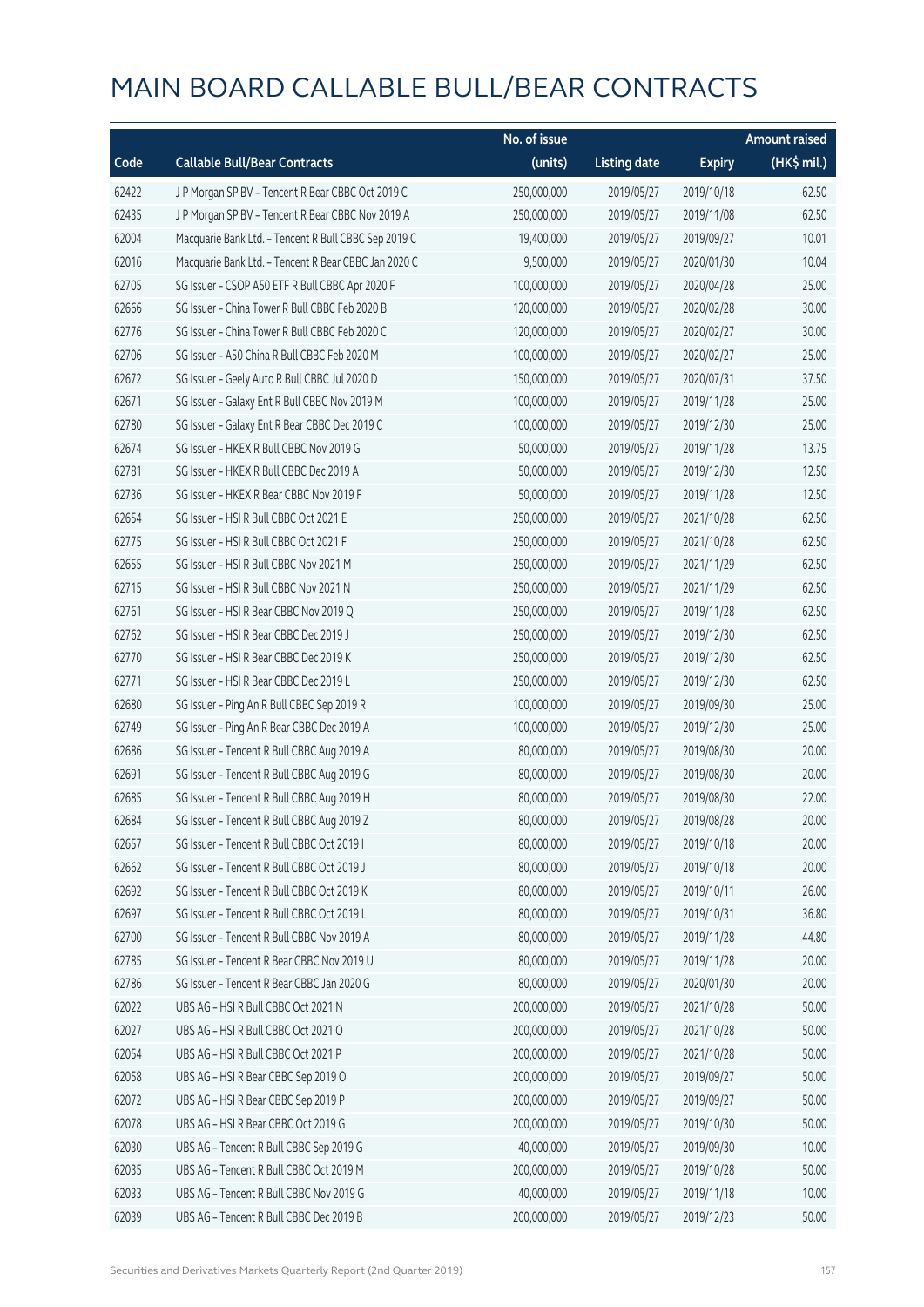|       |                                                             | No. of issue |                     |               | <b>Amount raised</b> |
|-------|-------------------------------------------------------------|--------------|---------------------|---------------|----------------------|
| Code  | <b>Callable Bull/Bear Contracts</b>                         | (units)      | <b>Listing date</b> | <b>Expiry</b> | (HK\$ mil.)          |
| 62040 | UBS AG - Tencent R Bull CBBC Dec 2019 C                     | 200,000,000  | 2019/05/27          | 2019/12/16    | 50.00                |
| 62084 | UBS AG - Tencent R Bear CBBC Sep 2019 E                     | 40,000,000   | 2019/05/27          | 2019/09/30    | 10.00                |
| 62099 | UBS AG - Tencent R Bear CBBC Nov 2019 F                     | 200,000,000  | 2019/05/27          | 2019/11/18    | 50.00                |
| 62652 | Bank Vontobel - China Tower R Bull CBBC Feb 2020 B          | 40,000,000   | 2019/05/27          | 2020/02/21    | 10.00                |
| 62651 | Bank Vontobel - Galaxy Ent R Bear CBBC Jan 2020 A           | 40,000,000   | 2019/05/27          | 2020/01/17    | 10.00                |
| 62637 | Bank Vontobel - HSI R Bull CBBC Dec 2020 S                  | 80,000,000   | 2019/05/27          | 2020/12/30    | 20.00                |
| 62625 | Bank Vontobel - HSI R Bear CBBC Jan 2020 D                  | 80,000,000   | 2019/05/27          | 2020/01/30    | 20.00                |
| 62648 | Bank Vontobel - Ping An R Bear CBBC Feb 2020 D              | 40,000,000   | 2019/05/27          | 2020/02/07    | 10.00                |
| 62645 | Bank Vontobel - Tencent R Bear CBBC Feb 2020 B              | 40,000,000   | 2019/05/27          | 2020/02/07    | 10.00                |
| 63182 | BOCI Asia Ltd. - China Tower R Bull CBBC Feb 2020 A         | 100,000,000  | 2019/05/28          | 2020/02/17    | 26.50                |
| 62887 | BOCI Asia Ltd. - HSBC R Bull CBBC Dec 2019 B                | 70,000,000   | 2019/05/28          | 2019/12/17    | 21.00                |
| 62895 | BOCI Asia Ltd. - HSBC R Bear CBBC Dec 2019 A                | 70,000,000   | 2019/05/28          | 2019/12/17    | 17.50                |
| 63190 | BOCI Asia Ltd. - Ping An R Bull CBBC Dec 2019 A             | 70,000,000   | 2019/05/28          | 2019/12/17    | 17.50                |
| 63195 | BOCI Asia Ltd. - Ping An R Bull CBBC Dec 2019 B             | 70,000,000   | 2019/05/28          | 2019/12/17    | 17.85                |
| 62897 | BOCI Asia Ltd. - Sunny Optical R Bull CBBC Dec 2019 B       | 40,000,000   | 2019/05/28          | 2019/12/17    | 10.04                |
| 62898 | BOCI Asia Ltd. - Tencent R Bear CBBC Dec 2019 A             | 200,000,000  | 2019/05/28          | 2019/12/17    | 54.00                |
| 62912 | BOCI Asia Ltd. - Tencent R Bear CBBC Dec 2019 B             | 200,000,000  | 2019/05/28          | 2019/12/17    | 52.00                |
| 63199 | BNP Paribas Issuance B.V. - HSI R Bull CBBC Oct 2021 U      | 240,000,000  | 2019/05/28          | 2021/10/28    | 60.00                |
| 63204 | BNP Paribas Issuance B.V. - HSI R Bull CBBC Oct 2021 V      | 250,000,000  | 2019/05/28          | 2021/10/28    | 62.50                |
| 63200 | BNP Paribas Issuance B.V. - HSI R Bear CBBC Nov 2019 R      | 250,000,000  | 2019/05/28          | 2019/11/28    | 62.50                |
| 62810 | BNP Paribas Issuance B.V. - Tencent R Bull CBBC Jan 2020 N  | 50,000,000   | 2019/05/28          | 2020/01/30    | 12.50                |
| 63021 | Credit Suisse AG - CM Bank R Bull CBBC Jan 2020 F           | 70,000,000   | 2019/05/28          | 2020/01/30    | 17.50                |
| 62999 | Credit Suisse AG - HSI R Bull CBBC Nov 2021 G               | 200,000,000  | 2019/05/28          | 2021/11/29    | 50.00                |
| 63001 | Credit Suisse AG - HSI R Bull CBBC Nov 2021 H               | 200,000,000  | 2019/05/28          | 2021/11/29    | 50.00                |
| 63036 | Credit Suisse AG - HSI R Bear CBBC Dec 2019 M               | 200,000,000  | 2019/05/28          | 2019/12/30    | 50.00                |
| 63026 | Credit Suisse AG - HSI R Bear CBBC Jan 2020 C               | 200,000,000  | 2019/05/28          | 2020/01/30    | 50.00                |
| 63008 | Credit Suisse AG - ICBC R Bull CBBC Jan 2020 F              | 70,000,000   | 2019/05/28          | 2020/01/24    | 17.50                |
| 63025 | Credit Suisse AG - Ping An R Bear CBBC Dec 2019 N           | 70,000,000   | 2019/05/28          | 2019/12/30    | 17.50                |
| 63002 | Credit Suisse AG - Tencent R Bull CBBC Nov 2019 Y           | 100,000,000  | 2019/05/28          | 2019/11/28    | 25.00                |
| 63005 | Credit Suisse AG - Tencent R Bull CBBC Feb 2020 E           | 100,000,000  | 2019/05/28          | 2020/02/27    | 25.00                |
| 63007 | Credit Suisse AG - Tencent R Bear CBBC Dec 2019 Z           | 100,000,000  | 2019/05/28          | 2019/12/30    | 25.00                |
| 62863 | Bank of East Asia - HKEX R Bull CBBC Dec 2019 E             | 30,000,000   | 2019/05/28          | 2019/12/30    | 10.50                |
| 62871 | Bank of East Asia - Tencent R Bear CBBC Dec 2019 E          | 30,000,000   | 2019/05/28          | 2019/12/30    | 10.50                |
| 63361 | Goldman Sachs SP (Asia) - AIA R Bear CBBC Sep 2019 A        | 100,000,000  | 2019/05/28          | 2019/09/06    | 25.00                |
| 63335 | Goldman Sachs SP (Asia) - Galaxy Ent R Bear CBBC Feb 2020 G | 100,000,000  | 2019/05/28          | 2020/02/10    | 25.00                |
| 63340 | Goldman Sachs SP (Asia) - HKEX R Bull CBBC Sep 2019 J       | 100,000,000  | 2019/05/28          | 2019/09/30    | 25.00                |
| 62843 | Goldman Sachs SP (Asia) - HSI R Bull CBBC Oct 2021 P        | 200,000,000  | 2019/05/28          | 2021/10/28    | 50.00                |
| 62801 | Goldman Sachs SP (Asia) - HSI R Bear CBBC Mar 2020 E        | 200,000,000  | 2019/05/28          | 2020/03/30    | 50.00                |
| 62804 | Goldman Sachs SP (Asia) - HSI R Bear CBBC Mar 2020 F        | 200,000,000  | 2019/05/28          | 2020/03/30    | 50.00                |
| 63333 | Goldman Sachs SP (Asia) - Tencent R Bull CBBC Aug 2019 A    | 100,000,000  | 2019/05/28          | 2019/08/28    | 25.00                |
| 62852 | Goldman Sachs SP (Asia) - Tencent R Bull CBBC Aug 2019 Y    | 100,000,000  | 2019/05/28          | 2019/08/28    | 25.00                |
| 63331 | Goldman Sachs SP (Asia) - Tencent R Bull CBBC Aug 2019 Z    | 100,000,000  | 2019/05/28          | 2019/08/28    | 25.00                |
| 62806 | Goldman Sachs SP (Asia) - Tencent R Bear CBBC Aug 2019 J    | 80,000,000   | 2019/05/28          | 2019/08/28    | 20.00                |
| 63329 | Goldman Sachs SP (Asia) - Tencent R Bear CBBC Dec 2019 F    | 100,000,000  | 2019/05/28          | 2019/12/30    | 25.00                |
| 62948 | HK Bank - China Tower R Bull CBBC Jan 2020 C                | 40,000,000   | 2019/05/28          | 2020/01/13    | 10.00                |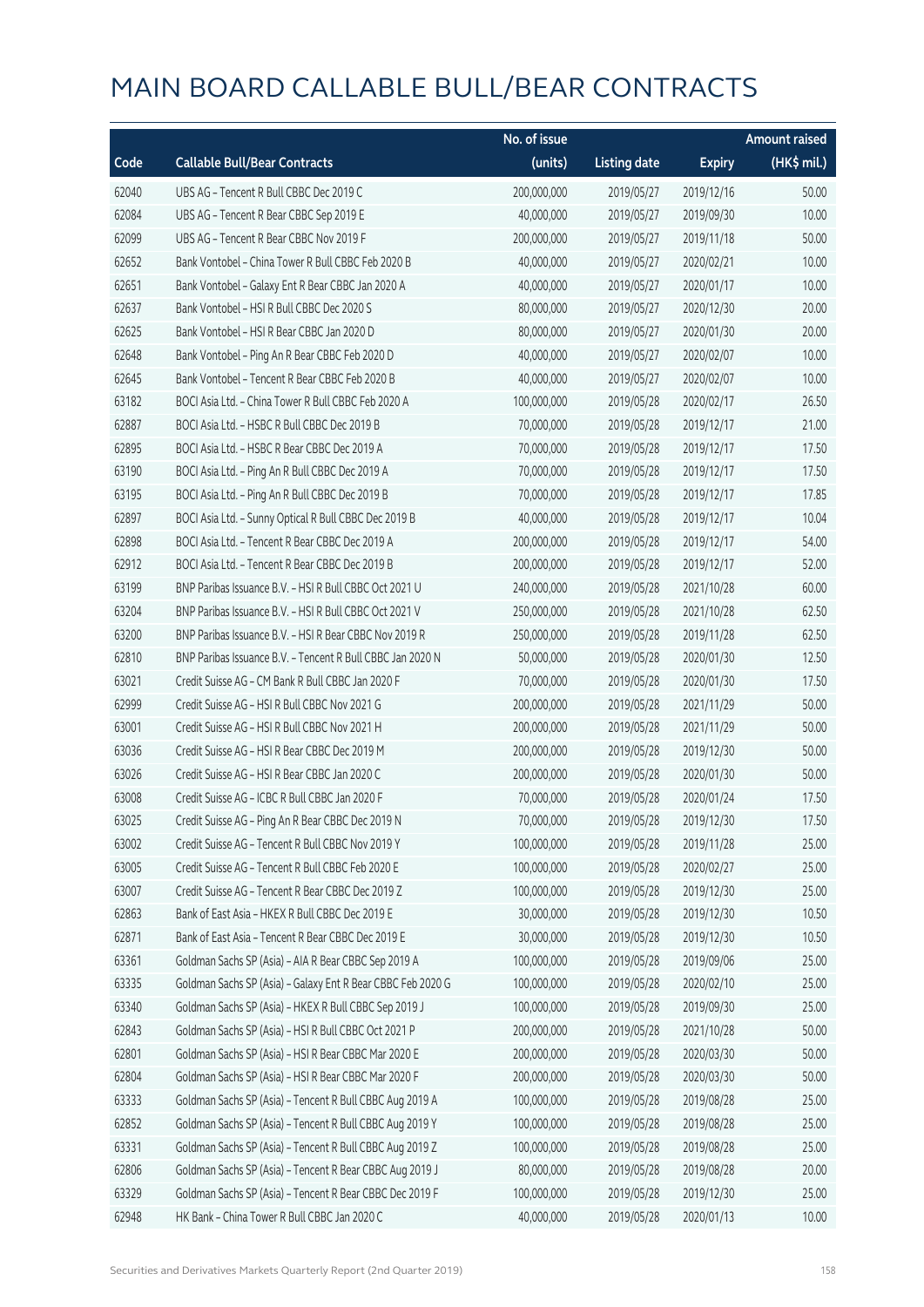|       |                                                       | No. of issue |                     |               | <b>Amount raised</b> |
|-------|-------------------------------------------------------|--------------|---------------------|---------------|----------------------|
| Code  | <b>Callable Bull/Bear Contracts</b>                   | (units)      | <b>Listing date</b> | <b>Expiry</b> | (HK\$ mil.)          |
| 62947 | HK Bank - Galaxy Ent R Bull CBBC Nov 2019 G           | 60,000,000   | 2019/05/28          | 2019/11/21    | 15.00                |
| 62920 | HK Bank - HSI R Bull CBBC Jul 2020 R                  | 150,000,000  | 2019/05/28          | 2020/07/30    | 37.50                |
| 62924 | HK Bank - HSI R Bear CBBC Oct 2019 H                  | 150,000,000  | 2019/05/28          | 2019/10/30    | 37.50                |
| 62917 | HK Bank - Tencent R Bull CBBC Nov 2019 N              | 50,000,000   | 2019/05/28          | 2019/11/07    | 12.50                |
| 62926 | HK Bank - Tencent R Bear CBBC Nov 2019 J              | 40,000,000   | 2019/05/28          | 2019/11/21    | 10.00                |
| 62944 | HK Bank - Tencent R Bear CBBC Dec 2019 F              | 150,000,000  | 2019/05/28          | 2019/12/02    | 37.50                |
| 63154 | Haitong Int'l Sec - HSI R Bull CBBC Oct 2021 Q        | 150,000,000  | 2019/05/28          | 2021/10/28    | 37.50                |
| 63162 | Haitong Int'l Sec - HSI R Bull CBBC Oct 2021 U        | 150,000,000  | 2019/05/28          | 2021/10/28    | 37.50                |
| 63130 | Haitong Int'l Sec - HSI R Bear CBBC Sep 2019 J        | 150,000,000  | 2019/05/28          | 2019/09/27    | 37.50                |
| 63164 | Haitong Int'l Sec - HSI R Bear CBBC Oct 2019 F        | 150,000,000  | 2019/05/28          | 2019/10/30    | 37.50                |
| 63179 | Haitong Int'l Sec - HSI R Bear CBBC Oct 2019 G        | 150,000,000  | 2019/05/28          | 2019/10/30    | 37.50                |
| 63134 | Haitong Int'l Sec - Tencent R Bull CBBC Nov 2019 K    | 40,000,000   | 2019/05/28          | 2019/11/14    | 10.00                |
| 63136 | Haitong Int'l Sec - Tencent R Bull CBBC Nov 2019 L    | 40,000,000   | 2019/05/28          | 2019/11/29    | 10.00                |
| 63123 | J P Morgan SP BV - China Tower R Bull CBBC Feb 2020 B | 100,000,000  | 2019/05/28          | 2020/02/14    | 25.00                |
| 63038 | J P Morgan SP BV - HSI R Bull CBBC Oct 2021 E         | 200,000,000  | 2019/05/28          | 2021/10/28    | 50.00                |
| 63049 | J P Morgan SP BV - HSI R Bull CBBC Oct 2021 F         | 200,000,000  | 2019/05/28          | 2021/10/28    | 50.00                |
| 63050 | J P Morgan SP BV - HSI R Bull CBBC Oct 2021 G         | 200,000,000  | 2019/05/28          | 2021/10/28    | 50.00                |
| 63062 | JP Morgan SP BV - HSIR Bull CBBC Oct 2021 K           | 200,000,000  | 2019/05/28          | 2021/10/28    | 50.00                |
| 63065 | J P Morgan SP BV - HSI R Bull CBBC Oct 2021 L         | 200,000,000  | 2019/05/28          | 2021/10/28    | 50.00                |
| 63047 | J P Morgan SP BV - HSI R Bull CBBC Oct 2021 U         | 200,000,000  | 2019/05/28          | 2021/10/28    | 50.00                |
| 63046 | J P Morgan SP BV - HSI R Bear CBBC Nov 2019 D         | 200,000,000  | 2019/05/28          | 2019/11/28    | 50.00                |
| 63052 | J P Morgan SP BV - HSI R Bear CBBC Nov 2019 E         | 240,000,000  | 2019/05/28          | 2019/11/28    | 60.00                |
| 63061 | J P Morgan SP BV - HSI R Bear CBBC Nov 2019 F         | 240,000,000  | 2019/05/28          | 2019/11/28    | 60.00                |
| 63129 | J P Morgan SP BV - HSI R Bear CBBC Nov 2019 G         | 200,000,000  | 2019/05/28          | 2019/11/28    | 50.00                |
| 63043 | J P Morgan SP BV - Tencent R Bull CBBC Sep 2019 T     | 50,000,000   | 2019/05/28          | 2019/09/13    | 12.50                |
| 63099 | J P Morgan SP BV - Tencent R Bull CBBC Sep 2019 U     | 250,000,000  | 2019/05/28          | 2019/09/20    | 62.50                |
| 63092 | J P Morgan SP BV - Tencent R Bull CBBC Oct 2019 H     | 250,000,000  | 2019/05/28          | 2019/10/18    | 62.50                |
| 63094 | JP Morgan SP BV - Tencent R Bull CBBC Oct 2019 I      | 250,000,000  | 2019/05/28          | 2019/10/11    | 62.50                |
| 63100 | J P Morgan SP BV - Tencent R Bull CBBC Oct 2019 J     | 250,000,000  | 2019/05/28          | 2019/10/11    | 62.50                |
| 63101 | J P Morgan SP BV - Tencent R Bull CBBC Oct 2019 K     | 250,000,000  | 2019/05/28          | 2019/10/11    | 62.50                |
| 63083 | J P Morgan SP BV - Tencent R Bear CBBC Sep 2019 S     | 50,000,000   | 2019/05/28          | 2019/09/13    | 12.50                |
| 63076 | J P Morgan SP BV - Tencent R Bear CBBC Oct 2019 D     | 250,000,000  | 2019/05/28          | 2019/10/11    | 62.50                |
| 63114 | J P Morgan SP BV - Xiaomi R Bull CBBC Sep 2019 C      | 60,000,000   | 2019/05/28          | 2019/09/20    | 15.00                |
| 63122 | J P Morgan SP BV - Xiaomi R Bull CBBC Oct 2019 A      | 60,000,000   | 2019/05/28          | 2019/10/11    | 15.00                |
| 63258 | SG Issuer - AIA R Bull CBBC Oct 2019 R                | 60,000,000   | 2019/05/28          | 2019/10/23    | 15.00                |
| 63302 | SG Issuer - AIA R Bear CBBC Dec 2019 A                | 60,000,000   | 2019/05/28          | 2019/12/18    | 15.00                |
| 63308 | SG Issuer - China Tower R Bull CBBC Dec 2019 C        | 120,000,000  | 2019/05/28          | 2019/12/30    | 30.00                |
| 63304 | SG Issuer - China Tower R Bear CBBC Dec 2019 C        | 120,000,000  | 2019/05/28          | 2019/12/20    | 30.00                |
| 63278 | SG Issuer - HSI R Bull CBBC Oct 2021 G                | 250,000,000  | 2019/05/28          | 2021/10/28    | 62.50                |
| 63280 | SG Issuer - HSI R Bull CBBC Oct 2021 H                | 250,000,000  | 2019/05/28          | 2021/10/28    | 62.50                |
| 63285 | SG Issuer - HSI R Bull CBBC Oct 2021 I                | 250,000,000  | 2019/05/28          | 2021/10/28    | 62.50                |
| 63295 | SG Issuer - HSI R Bull CBBC Nov 2021 O                | 250,000,000  | 2019/05/28          | 2021/11/29    | 62.50                |
| 63298 | SG Issuer - HSI R Bull CBBC Nov 2021 P                | 250,000,000  | 2019/05/28          | 2021/11/29    | 62.50                |
| 63286 | SG Issuer - HSI R Bear CBBC Nov 2019 R                | 250,000,000  | 2019/05/28          | 2019/11/28    | 62.50                |
| 63252 | SG Issuer - HSI R Bear CBBC Dec 2019 M                | 250,000,000  | 2019/05/28          | 2019/12/30    | 62.50                |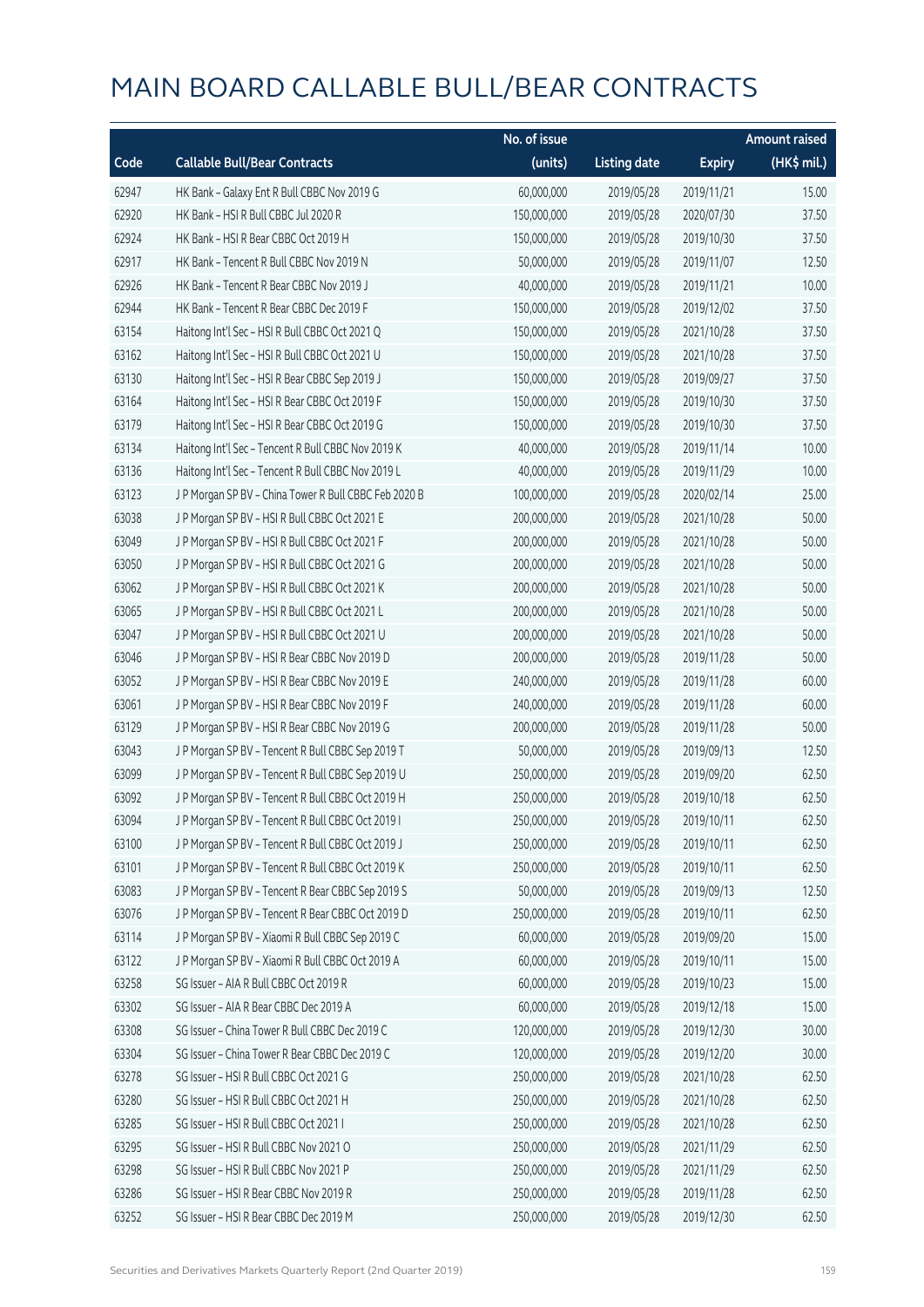|       |                                                              | No. of issue |                     |               | <b>Amount raised</b>  |
|-------|--------------------------------------------------------------|--------------|---------------------|---------------|-----------------------|
| Code  | <b>Callable Bull/Bear Contracts</b>                          | (units)      | <b>Listing date</b> | <b>Expiry</b> | $(HK\frac{1}{2}mil.)$ |
| 63287 | SG Issuer - HSI R Bear CBBC Dec 2019 N                       | 250,000,000  | 2019/05/28          | 2019/12/30    | 62.50                 |
| 63238 | SG Issuer - Sunny Optical R Bull CBBC Dec 2019 D             | 40,000,000   | 2019/05/28          | 2019/12/23    | 10.00                 |
| 63312 | SG Issuer - Tencent R Bull CBBC Aug 2019 B                   | 80,000,000   | 2019/05/28          | 2019/08/30    | 20.00                 |
| 63317 | SG Issuer - Tencent R Bull CBBC Aug 2019 M                   | 80,000,000   | 2019/05/28          | 2019/08/30    | 20.00                 |
| 63309 | SG Issuer - Tencent R Bull CBBC Aug 2019 Y                   | 80,000,000   | 2019/05/28          | 2019/08/30    | 26.00                 |
| 63322 | SG Issuer - Tencent R Bull CBBC Sep 2019 A                   | 80,000,000   | 2019/05/28          | 2019/09/27    | 36.00                 |
| 63259 | SG Issuer - Tencent R Bull CBBC Sep 2019 Y                   | 80,000,000   | 2019/05/28          | 2019/09/26    | 20.00                 |
| 63262 | SG Issuer - Tencent R Bull CBBC Sep 2019 Z                   | 80,000,000   | 2019/05/28          | 2019/09/30    | 20.00                 |
| 63248 | SG Issuer - Tencent R Bear CBBC Jan 2020 H                   | 80,000,000   | 2019/05/28          | 2020/01/30    | 20.00                 |
| 62987 | UBS AG - HSI R Bull CBBC Sep 2021 A                          | 200,000,000  | 2019/05/28          | 2021/09/29    | 50.00                 |
| 62979 | UBS AG - HSI R Bull CBBC Sep 2021 R                          | 200,000,000  | 2019/05/28          | 2021/09/29    | 50.00                 |
| 62983 | UBS AG - HSI R Bull CBBC Sep 2021 S                          | 200,000,000  | 2019/05/28          | 2021/09/29    | 50.00                 |
| 62984 | UBS AG - HSI R Bull CBBC Sep 2021 T                          | 200,000,000  | 2019/05/28          | 2021/09/29    | 50.00                 |
| 62970 | UBS AG - HSI R Bear CBBC Sep 2019 Q                          | 200,000,000  | 2019/05/28          | 2019/09/27    | 50.00                 |
| 62993 | UBS AG - HSI R Bear CBBC Sep 2019 R                          | 200,000,000  | 2019/05/28          | 2019/09/27    | 50.00                 |
| 62975 | UBS AG - HSI R Bear CBBC Oct 2019 H                          | 200,000,000  | 2019/05/28          | 2019/10/30    | 50.00                 |
| 62986 | UBS AG - Tencent R Bull CBBC Oct 2019 N                      | 200,000,000  | 2019/05/28          | 2019/10/31    | 50.00                 |
| 62998 | UBS AG - Tencent R Bear CBBC Oct 2019 H                      | 200,000,000  | 2019/05/28          | 2019/10/31    | 50.00                 |
| 63234 | Bank Vontobel - AAC Tech R Bull CBBC Jan 2020 A              | 40,000,000   | 2019/05/28          | 2020/01/17    | 10.00                 |
| 63237 | Bank Vontobel - Country Garden R Bull CBBC Jan 2020 A        | 40,000,000   | 2019/05/28          | 2020/01/10    | 10.00                 |
| 63213 | Bank Vontobel - HSI R Bull CBBC Dec 2020 T                   | 80,000,000   | 2019/05/28          | 2020/12/30    | 20.00                 |
| 63207 | Bank Vontobel - HSI R Bear CBBC Jan 2020 E                   | 80,000,000   | 2019/05/28          | 2020/01/30    | 20.00                 |
| 63222 | Bank Vontobel - ICBC R Bull CBBC Jan 2020 B                  | 40,000,000   | 2019/05/28          | 2020/01/17    | 10.00                 |
| 63220 | Bank Vontobel - Tencent R Bull CBBC Jan 2020 C               | 40,000,000   | 2019/05/28          | 2020/01/10    | 10.00                 |
| 63217 | Bank Vontobel - Tencent R Bear CBBC Jan 2020 A               | 40,000,000   | 2019/05/28          | 2020/01/17    | 10.00                 |
| 63362 | BOCI Asia Ltd. - Tencent R Bull CBBC Dec 2019 B              | 40,000,000   | 2019/05/29          | 2019/12/18    | 10.92                 |
| 63375 | BOCI Asia Ltd. - Tencent R Bull CBBC Dec 2019 C              | 40,000,000   | 2019/05/29          | 2019/12/18    | 10.44                 |
| 63561 | BNP Paribas Issuance B.V. - HSLR Bull CBBC Oct 2021 W        | 250,000,000  | 2019/05/29          | 2021/10/28    | 62.50                 |
| 63432 | BNP Paribas Issuance B.V. - HSI R Bear CBBC Nov 2019 S       | 250,000,000  | 2019/05/29          | 2019/11/28    | 62.50                 |
| 63444 | BNP Paribas Issuance B.V. - HSI R Bear CBBC Nov 2019 T       | 250,000,000  | 2019/05/29          | 2019/11/28    | 62.50                 |
| 63564 | BNP Paribas Issuance B.V. - HSI R Bear CBBC Nov 2019 U       | 250,000,000  | 2019/05/29          | 2019/11/28    | 62.50                 |
| 63763 | Credit Suisse AG - HSI R Bull CBBC Sep 2021 W                | 200,000,000  | 2019/05/29          | 2021/09/29    | 50.00                 |
| 63760 | Credit Suisse AG - HSI R Bear CBBC Oct 2019 A                | 200,000,000  | 2019/05/29          | 2019/10/30    | 50.00                 |
| 63757 | Credit Suisse AG - HSI R Bear CBBC Nov 2019 Y                | 200,000,000  | 2019/05/29          | 2019/11/28    | 50.00                 |
| 63767 | Credit Suisse AG - Tencent R Bull CBBC Jan 2020 J            | 100,000,000  | 2019/05/29          | 2020/01/30    | 25.00                 |
| 63771 | Credit Suisse AG - Tencent R Bear CBBC Jan 2020 J            | 100,000,000  | 2019/05/29          | 2020/01/24    | 25.00                 |
| 63790 | Goldman Sachs SP (Asia) - China Tower R Bull CBBC Mar 2020 B | 100,000,000  | 2019/05/29          | 2020/03/30    | 25.00                 |
| 63792 | Goldman Sachs SP (Asia) - HKEX R Bull CBBC Sep 2019 K        | 100,000,000  | 2019/05/29          | 2019/09/30    | 25.00                 |
| 63794 | Goldman Sachs SP (Asia) - HKEX R Bear CBBC Dec 2019 H        | 80,000,000   | 2019/05/29          | 2019/12/30    | 20.00                 |
| 63791 | Goldman Sachs SP (Asia) - HSCEI R Bear CBBC Mar 2020 A       | 150,000,000  | 2019/05/29          | 2020/03/30    | 37.50                 |
| 63404 | Goldman Sachs SP (Asia) - HSI R Bull CBBC Oct 2021 Q         | 200,000,000  | 2019/05/29          | 2021/10/28    | 50.00                 |
| 63394 | Goldman Sachs SP (Asia) - HSI R Bear CBBC Mar 2020 G         | 200,000,000  | 2019/05/29          | 2020/03/30    | 50.00                 |
| 63400 | Goldman Sachs SP (Asia) - HSI R Bear CBBC Mar 2020 H         | 200,000,000  | 2019/05/29          | 2020/03/30    | 50.00                 |
| 63773 | Goldman Sachs SP (Asia) - Ping An R Bear CBBC Dec 2019 H     | 80,000,000   | 2019/05/29          | 2019/12/30    | 20.00                 |
| 63397 | Goldman Sachs SP (Asia) - Tencent R Bull CBBC Aug 2019 B     | 100,000,000  | 2019/05/29          | 2019/08/29    | 25.00                 |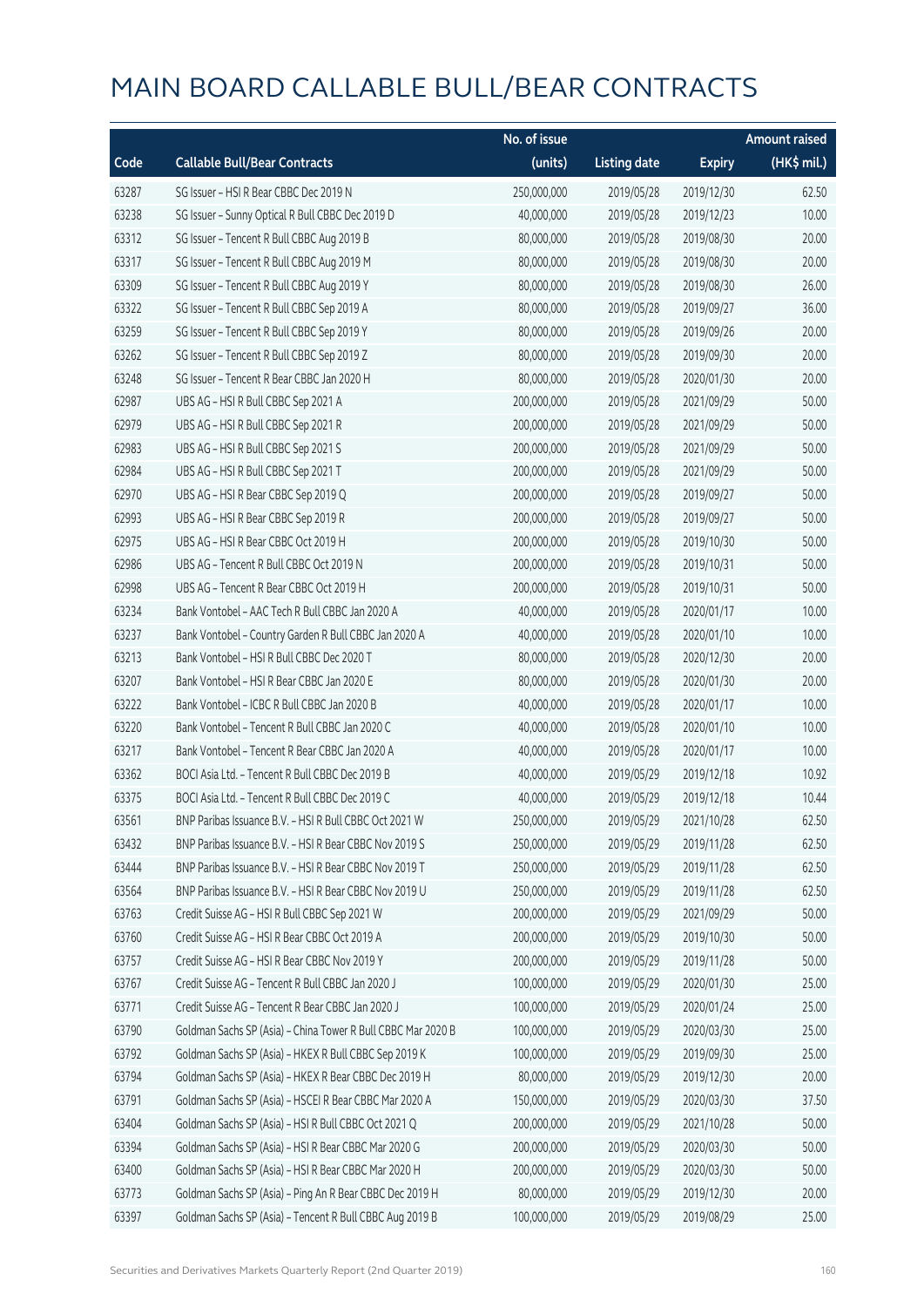|       |                                                          | No. of issue |                     |               | <b>Amount raised</b> |
|-------|----------------------------------------------------------|--------------|---------------------|---------------|----------------------|
| Code  | <b>Callable Bull/Bear Contracts</b>                      | (units)      | <b>Listing date</b> | <b>Expiry</b> | (HK\$ mil.)          |
| 63777 | Goldman Sachs SP (Asia) - Tencent R Bull CBBC Aug 2019 C | 80,000,000   | 2019/05/29          | 2019/08/29    | 21.36                |
| 63778 | Goldman Sachs SP (Asia) - Tencent R Bull CBBC Aug 2019 D | 80,000,000   | 2019/05/29          | 2019/08/29    | 27.76                |
| 63402 | Goldman Sachs SP (Asia) - Tencent R Bear CBBC Aug 2019 K | 80,000,000   | 2019/05/29          | 2019/08/29    | 20.00                |
| 63420 | HK Bank - HKEX R Bull CBBC Nov 2019 K                    | 50,000,000   | 2019/05/29          | 2019/11/11    | 12.50                |
| 63405 | HK Bank - HSI R Bear CBBC Oct 2019 I                     | 80,000,000   | 2019/05/29          | 2019/10/30    | 20.00                |
| 63422 | HK Bank - PetroChina R Bear CBBC Nov 2019 A              | 40,000,000   | 2019/05/29          | 2019/11/04    | 10.00                |
| 63408 | HK Bank - Tencent R Bull CBBC Nov 2019 O                 | 50,000,000   | 2019/05/29          | 2019/11/18    | 12.50                |
| 63417 | HK Bank - Tencent R Bear CBBC Oct 2019 O                 | 40,000,000   | 2019/05/29          | 2019/10/02    | 10.00                |
| 63418 | HK Bank - Tencent R Bear CBBC Nov 2019 K                 | 150,000,000  | 2019/05/29          | 2019/11/25    | 37.50                |
| 63772 | Haitong Int'l Sec - China Tower R Bull CBBC May 2020 A   | 40,000,000   | 2019/05/29          | 2020/05/29    | 10.00                |
| 63569 | Haitong Int'l Sec - HSI R Bull CBBC Oct 2021 D           | 100,000,000  | 2019/05/29          | 2021/10/28    | 25.00                |
| 63579 | Haitong Int'l Sec - HSI R Bear CBBC Oct 2019 H           | 150,000,000  | 2019/05/29          | 2019/10/30    | 37.50                |
| 63582 | Haitong Int'l Sec - HSI R Bear CBBC Oct 2019 I           | 150,000,000  | 2019/05/29          | 2019/10/30    | 37.50                |
| 63565 | Haitong Int'l Sec - Tencent R Bear CBBC Feb 2020 B       | 40,000,000   | 2019/05/29          | 2020/02/06    | 10.00                |
| 63526 | J P Morgan SP BV - HKEX R Bull CBBC Dec 2019 B           | 200,000,000  | 2019/05/29          | 2019/12/13    | 50.00                |
| 63546 | JP Morgan SP BV - HSIR Bull CBBC Oct 2021 M              | 200,000,000  | 2019/05/29          | 2021/10/28    | 50.00                |
| 63549 | J P Morgan SP BV - HSI R Bull CBBC Oct 2021 N            | 200,000,000  | 2019/05/29          | 2021/10/28    | 50.00                |
| 63454 | J P Morgan SP BV - HSI R Bear CBBC Nov 2019 H            | 240,000,000  | 2019/05/29          | 2019/11/28    | 60.00                |
| 63458 | J P Morgan SP BV - HSI R Bear CBBC Nov 2019 I            | 240,000,000  | 2019/05/29          | 2019/11/28    | 60.00                |
| 63467 | J P Morgan SP BV - HSI R Bear CBBC Nov 2019 J            | 240,000,000  | 2019/05/29          | 2019/11/28    | 60.00                |
| 63469 | J P Morgan SP BV - HSI R Bear CBBC Nov 2019 K            | 240,000,000  | 2019/05/29          | 2019/11/28    | 60.00                |
| 63519 | J P Morgan SP BV - Ping An R Bear CBBC Sep 2019 A        | 100,000,000  | 2019/05/29          | 2019/09/20    | 25.00                |
| 63480 | J P Morgan SP BV - Tencent R Bull CBBC Sep 2019 V        | 50,000,000   | 2019/05/29          | 2019/09/13    | 12.50                |
| 63481 | J P Morgan SP BV - Tencent R Bull CBBC Oct 2019 L        | 250,000,000  | 2019/05/29          | 2019/10/11    | 62.50                |
| 63489 | J P Morgan SP BV - Tencent R Bull CBBC Oct 2019 M        | 250,000,000  | 2019/05/29          | 2019/10/18    | 62.50                |
| 63492 | J P Morgan SP BV - Tencent R Bear CBBC Sep 2019 T        | 50,000,000   | 2019/05/29          | 2019/09/13    | 12.50                |
| 63386 | Macquarie Bank Ltd. - Tencent R Bull CBBC Sep 2019 D     | 21,100,000   | 2019/05/29          | 2019/09/26    | 10.00                |
| 63390 | Macquarie Bank Ltd. - Tencent R Bear CBBC Jan 2020 D     | 9,600,000    | 2019/05/29          | 2020/01/30    | 10.07                |
| 63698 | SG Issuer - CSOP A50 ETF R Bull CBBC Mar 2020 N          | 100,000,000  | 2019/05/29          | 2020/03/30    | 25.00                |
| 63718 | SG Issuer - HSI R Bull CBBC Nov 2021 Q                   | 250,000,000  | 2019/05/29          | 2021/11/29    | 62.50                |
| 63729 | SG Issuer - HSI R Bull CBBC Nov 2021 R                   | 250,000,000  | 2019/05/29          | 2021/11/29    | 62.50                |
| 63692 | SG Issuer - HSI R Bull CBBC Dec 2021 U                   | 250,000,000  | 2019/05/29          | 2021/12/30    | 62.50                |
| 63657 | SG Issuer - HSI R Bear CBBC Nov 2019 S                   | 250,000,000  | 2019/05/29          | 2019/11/28    | 62.50                |
| 63700 | SG Issuer - HSI R Bear CBBC Nov 2019 T                   | 250,000,000  | 2019/05/29          | 2019/11/28    | 62.50                |
| 63717 | SG Issuer - HSI R Bear CBBC Dec 2019 O                   | 250,000,000  | 2019/05/29          | 2019/12/30    | 62.50                |
| 63611 | SG Issuer - Ping An R Bull CBBC Nov 2019 E               | 100,000,000  | 2019/05/29          | 2019/11/19    | 25.00                |
| 63665 | SG Issuer - Sunny Optical R Bear CBBC Nov 2019 B         | 40,000,000   | 2019/05/29          | 2019/11/28    | 10.00                |
| 63612 | SG Issuer - Tencent R Bull CBBC Aug 2019 N               | 80,000,000   | 2019/05/29          | 2019/08/28    | 20.00                |
| 63737 | SG Issuer - Tencent R Bull CBBC Aug 2019 O               | 80,000,000   | 2019/05/29          | 2019/08/30    | 27.60                |
| 63613 | SG Issuer - Tencent R Bull CBBC Oct 2019 M               | 80,000,000   | 2019/05/29          | 2019/10/14    | 20.00                |
| 63743 | SG Issuer - Tencent R Bull CBBC Oct 2019 N               | 80,000,000   | 2019/05/29          | 2019/10/18    | 46.40                |
| 63745 | SG Issuer - Tencent R Bull CBBC Oct 2019 O               | 80,000,000   | 2019/05/29          | 2019/10/22    | 20.00                |
| 63747 | SG Issuer - Tencent R Bull CBBC Oct 2019 P               | 80,000,000   | 2019/05/29          | 2019/10/31    | 50.40                |
| 63751 | SG Issuer - Tencent R Bull CBBC Nov 2019 B               | 80,000,000   | 2019/05/29          | 2019/11/13    | 54.40                |
| 63752 | SG Issuer - Tencent R Bear CBBC Nov 2019 V               | 80,000,000   | 2019/05/29          | 2019/11/28    | 20.00                |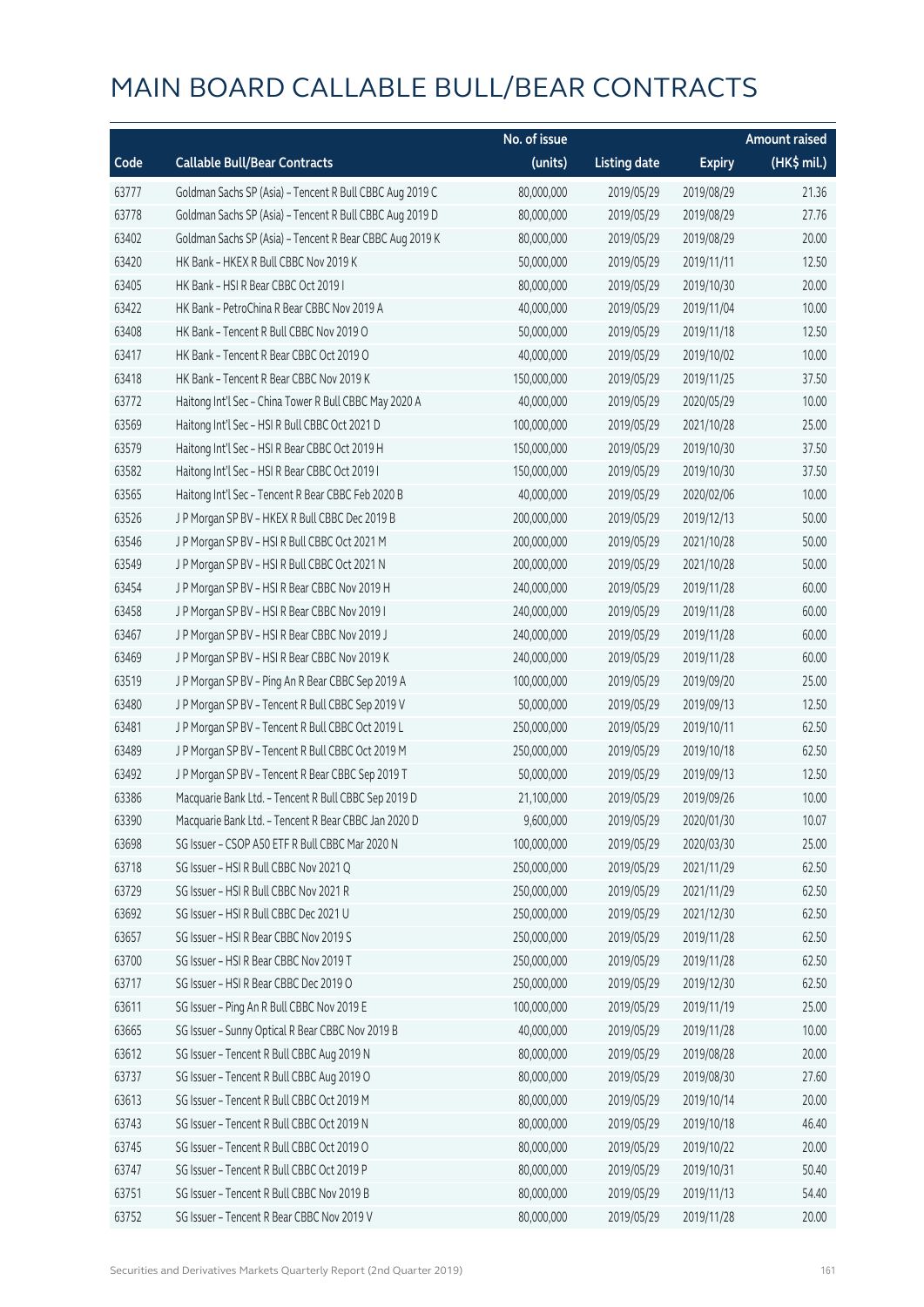|       |                                                              | No. of issue |                     |               | <b>Amount raised</b> |
|-------|--------------------------------------------------------------|--------------|---------------------|---------------|----------------------|
| Code  | <b>Callable Bull/Bear Contracts</b>                          | (units)      | <b>Listing date</b> | <b>Expiry</b> | (HK\$ mil.)          |
| 63686 | SG Issuer - Tencent R Bear CBBC Jan 2020 I                   | 80,000,000   | 2019/05/29          | 2020/01/30    | 20.00                |
| 63551 | UBS AG - HSI R Bull CBBC Oct 2021 Q                          | 200,000,000  | 2019/05/29          | 2021/10/28    | 50.00                |
| 63557 | UBS AG - HSI R Bear CBBC Sep 2019 S                          | 200,000,000  | 2019/05/29          | 2019/09/27    | 50.00                |
| 63550 | UBS AG - HSI R Bear CBBC Oct 2019 I                          | 200,000,000  | 2019/05/29          | 2019/10/30    | 50.00                |
| 63552 | UBS AG - HSI R Bear CBBC Oct 2019 J                          | 200,000,000  | 2019/05/29          | 2019/10/30    | 50.00                |
| 63558 | UBS AG - Tencent R Bull CBBC Nov 2019 H                      | 200,000,000  | 2019/05/29          | 2019/11/25    | 50.00                |
| 63590 | Bank Vontobel - HSI N Bear CBBC Jan 2020 F                   | 80,000,000   | 2019/05/29          | 2020/01/30    | 20.00                |
| 63603 | Bank Vontobel - HSI R Bull CBBC Dec 2020 U                   | 80,000,000   | 2019/05/29          | 2020/12/30    | 20.00                |
| 63595 | Bank Vontobel - HSI R Bear CBBC Jan 2020 G                   | 80,000,000   | 2019/05/29          | 2020/01/30    | 20.00                |
| 63812 | BNP Paribas Issuance B.V. - CSOP A50 ETF R Bear CBBC Oct20 C | 60,000,000   | 2019/05/30          | 2020/10/29    | 15.00                |
| 63844 | BNP Paribas Issuance B.V. - HSCEI R Bear CBBC Dec 2019 X     | 100,000,000  | 2019/05/30          | 2019/12/30    | 25.00                |
| 63846 | BNP Paribas Issuance B.V. - HSCEI R Bear CBBC Dec 2019 Y     | 100,000,000  | 2019/05/30          | 2019/12/30    | 25.00                |
| 63863 | BNP Paribas Issuance B.V. - HSI R Bull CBBC Oct 2021 A       | 250,000,000  | 2019/05/30          | 2021/10/28    | 62.50                |
| 63854 | BNP Paribas Issuance B.V. - HSI R Bull CBBC Oct 2021 B       | 250,000,000  | 2019/05/30          | 2021/10/28    | 62.50                |
| 63864 | BNP Paribas Issuance B.V. - HSI R Bull CBBC Oct 2021 C       | 250,000,000  | 2019/05/30          | 2021/10/28    | 62.50                |
| 64357 | BNP Paribas Issuance B.V. - HSI R Bull CBBC Oct 2021 D       | 250,000,000  | 2019/05/30          | 2021/10/28    | 62.50                |
| 64362 | BNP Paribas Issuance B.V. - HSI R Bull CBBC Oct 2021 G       | 240,000,000  | 2019/05/30          | 2021/10/28    | 60.00                |
| 63847 | BNP Paribas Issuance B.V. - HSI R Bull CBBC Oct 2021 X       | 240,000,000  | 2019/05/30          | 2021/10/28    | 60.00                |
| 63850 | BNP Paribas Issuance B.V. - HSI R Bull CBBC Oct 2021 Y       | 240,000,000  | 2019/05/30          | 2021/10/28    | 60.00                |
| 64313 | BNP Paribas Issuance B.V. - HSI R Bear CBBC Nov 2019 V       | 250,000,000  | 2019/05/30          | 2019/11/28    | 62.50                |
| 64327 | BNP Paribas Issuance B.V. - HSI R Bear CBBC Nov 2019 W       | 250,000,000  | 2019/05/30          | 2019/11/28    | 62.50                |
| 64343 | BNP Paribas Issuance B.V. - HSI R Bear CBBC Nov 2019 X       | 250,000,000  | 2019/05/30          | 2019/11/28    | 62.50                |
| 64353 | BNP Paribas Issuance B.V. - HSI R Bear CBBC Nov 2019 Y       | 250,000,000  | 2019/05/30          | 2019/11/28    | 62.50                |
| 64354 | BNP Paribas Issuance B.V. - HSI R Bear CBBC Nov 2019 Z       | 250,000,000  | 2019/05/30          | 2019/11/28    | 62.50                |
| 64367 | BNP Paribas Issuance B.V. - HSI R Bear CBBC Dec 2019 A       | 250,000,000  | 2019/05/30          | 2019/12/30    | 62.50                |
| 63907 | BNP Paribas Issuance B.V. - Ping An R Bear CBBC Apr 2020 C   | 200,000,000  | 2019/05/30          | 2020/04/29    | 50.00                |
| 63830 | BNP Paribas Issuance B.V. - Tencent R Bull CBBC Dec 2019 P   | 50,000,000   | 2019/05/30          | 2019/12/30    | 12.50                |
| 63836 | BNP Paribas Issuance B.V. - Tencent R Bull CBBC Dec 2019 Q   | 50,000,000   | 2019/05/30          | 2019/12/30    | 12.50                |
| 63835 | BNP Paribas Issuance B.V. - Tencent R Bull CBBC Jan 2020 O   | 50,000,000   | 2019/05/30          | 2020/01/30    | 12.50                |
| 63872 | BNP Paribas Issuance B.V. - Tencent R Bear CBBC Nov 2019 Q   | 50,000,000   | 2019/05/30          | 2019/11/28    | 12.50                |
| 63865 | BNP Paribas Issuance B.V. - Tencent R Bear CBBC Dec 2019 G   | 50,000,000   | 2019/05/30          | 2019/12/30    | 12.50                |
| 63873 | BNP Paribas Issuance B.V. - Tencent R Bear CBBC Dec 2019 H   | 50,000,000   | 2019/05/30          | 2019/12/30    | 12.50                |
| 64399 | Credit Suisse AG - Bank of China R Bull CBBC Feb 2020 A      | 70,000,000   | 2019/05/30          | 2020/02/27    | 17.50                |
| 64400 | Credit Suisse AG - CSPC Pharma R Bull CBBC Jul 2020 A        | 100,000,000  | 2019/05/30          | 2020/07/30    | 25.00                |
| 64383 | Credit Suisse AG - HSI R Bull CBBC Oct 2021 C                | 200,000,000  | 2019/05/30          | 2021/10/28    | 50.00                |
| 64382 | Credit Suisse AG - HSI R Bull CBBC Oct 2021 R                | 200,000,000  | 2019/05/30          | 2021/10/28    | 50.00                |
| 64387 | Credit Suisse AG - HSI R Bull CBBC Oct 2021 S                | 200,000,000  | 2019/05/30          | 2021/10/28    | 50.00                |
| 64377 | Credit Suisse AG - HSI R Bull CBBC Dec 2021 I                | 300,000,000  | 2019/05/30          | 2021/12/30    | 75.00                |
| 64455 | Credit Suisse AG - HSI R Bear CBBC Dec 2019 N                | 200,000,000  | 2019/05/30          | 2019/12/30    | 50.00                |
| 64476 | Credit Suisse AG - HSI R Bear CBBC Jan 2020 D                | 200,000,000  | 2019/05/30          | 2020/01/30    | 50.00                |
| 64464 | Credit Suisse AG - HSI R Bear CBBC Feb 2020 A                | 300,000,000  | 2019/05/30          | 2020/02/27    | 75.00                |
| 64398 | Credit Suisse AG - Ping An R Bull CBBC Dec 2019 A            | 80,000,000   | 2019/05/30          | 2019/12/30    | 20.00                |
| 64391 | Credit Suisse AG - Tencent R Bull CBBC Feb 2020 F            | 100,000,000  | 2019/05/30          | 2020/02/27    | 25.00                |
| 64394 | Credit Suisse AG - Tencent R Bull CBBC Feb 2020 G            | 100,000,000  | 2019/05/30          | 2020/02/27    | 25.00                |
| 64397 | Credit Suisse AG - Tencent R Bear CBBC Feb 2020 B            | 100,000,000  | 2019/05/30          | 2020/02/27    | 25.00                |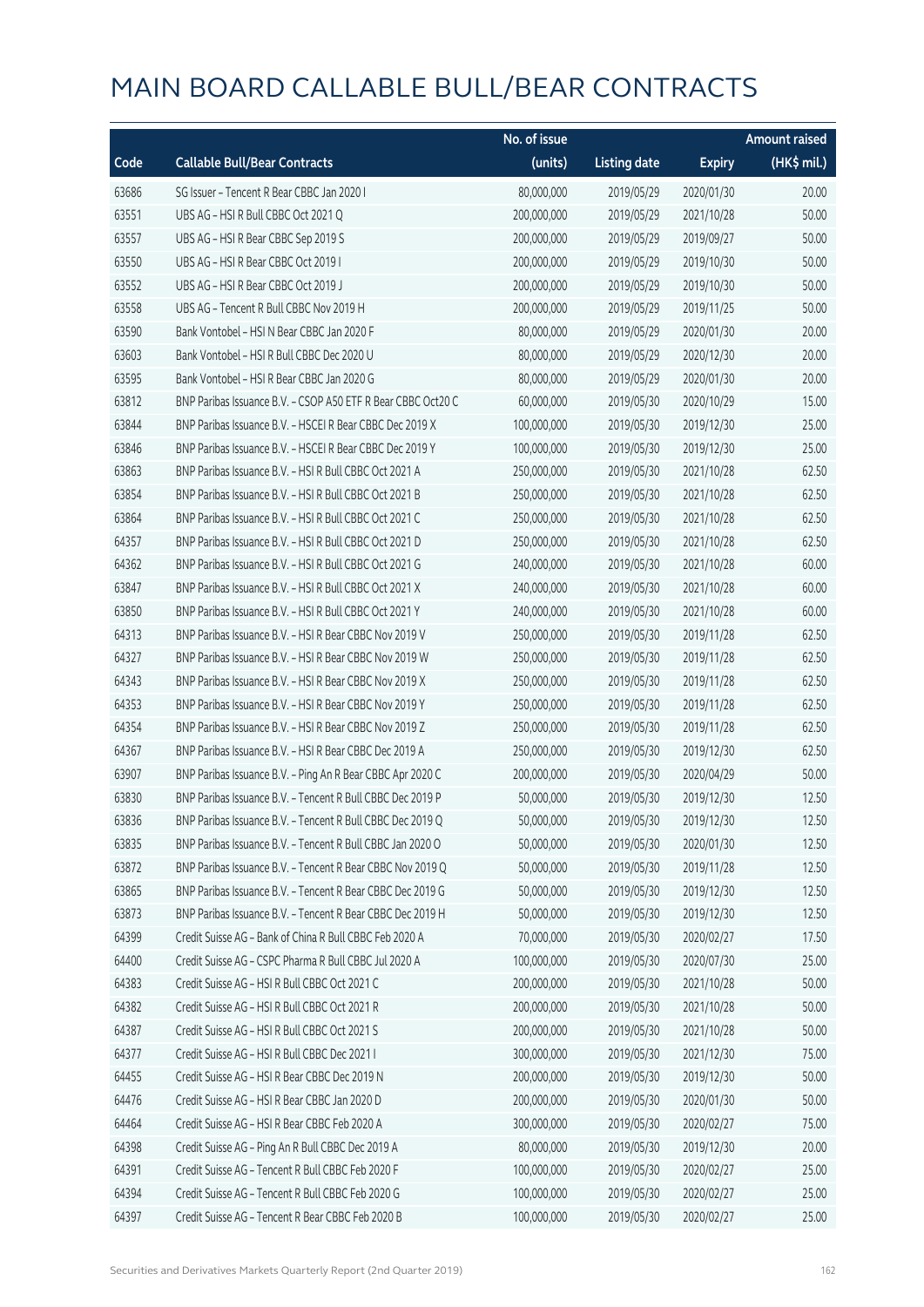|       |                                                              | No. of issue |                     |               | <b>Amount raised</b>  |
|-------|--------------------------------------------------------------|--------------|---------------------|---------------|-----------------------|
| Code  | <b>Callable Bull/Bear Contracts</b>                          | (units)      | <b>Listing date</b> | <b>Expiry</b> | $(HK\frac{1}{2}mil.)$ |
| 64452 | Credit Suisse AG - Xiaomi R Bull CBBC Jan 2020 A             | 50,000,000   | 2019/05/30          | 2020/01/30    | 12.50                 |
| 64529 | Goldman Sachs SP (Asia) - CSOP A50 ETF R Bull CBBC Nov 2019U | 100,000,000  | 2019/05/30          | 2019/11/25    | 25.00                 |
| 64528 | Goldman Sachs SP (Asia) - HKEX R Bear CBBC Dec 2019 I        | 80,000,000   | 2019/05/30          | 2019/12/30    | 20.00                 |
| 63916 | Goldman Sachs SP (Asia) - HSI R Bull CBBC Oct 2021 R         | 200,000,000  | 2019/05/30          | 2021/10/28    | 50.00                 |
| 63930 | Goldman Sachs SP (Asia) - HSI R Bull CBBC Oct 2021 S         | 200,000,000  | 2019/05/30          | 2021/10/28    | 50.00                 |
| 63939 | Goldman Sachs SP (Asia) - HSI R Bull CBBC Oct 2021 T         | 200,000,000  | 2019/05/30          | 2021/10/28    | 50.00                 |
| 64521 | Goldman Sachs SP (Asia) - HSI R Bull CBBC Oct 2021 U         | 200,000,000  | 2019/05/30          | 2021/10/28    | 50.00                 |
| 64533 | Goldman Sachs SP (Asia) - HSI R Bear CBBC Mar 2020 I         | 200,000,000  | 2019/05/30          | 2020/03/30    | 50.00                 |
| 64539 | Goldman Sachs SP (Asia) - HSI R Bear CBBC Mar 2020 J         | 200,000,000  | 2019/05/30          | 2020/03/30    | 50.00                 |
| 64541 | Goldman Sachs SP (Asia) - HSI R Bear CBBC Mar 2020 K         | 200,000,000  | 2019/05/30          | 2020/03/30    | 50.00                 |
| 64571 | Goldman Sachs SP (Asia) - HSI R Bear CBBC Mar 2020 L         | 200,000,000  | 2019/05/30          | 2020/03/30    | 50.00                 |
| 63940 | Goldman Sachs SP (Asia) - Tencent R Bull CBBC Aug 2019 E     | 100,000,000  | 2019/05/30          | 2019/08/30    | 25.00                 |
| 64518 | Goldman Sachs SP (Asia) - Tencent R Bull CBBC Aug 2019 F     | 100,000,000  | 2019/05/30          | 2019/08/30    | 25.00                 |
| 64519 | Goldman Sachs SP (Asia) - Tencent R Bull CBBC Aug 2019 G     | 80,000,000   | 2019/05/30          | 2019/08/30    | 20.64                 |
| 64549 | Goldman Sachs SP (Asia) - Tencent R Bull CBBC Aug 2019 H     | 80,000,000   | 2019/05/30          | 2019/08/30    | 26.16                 |
| 64508 | Goldman Sachs SP (Asia) - Tencent R Bear CBBC Aug 2019 L     | 80,000,000   | 2019/05/30          | 2019/08/30    | 20.00                 |
| 64520 | Goldman Sachs SP (Asia) - Tencent R Bear CBBC Aug 2019 M     | 80,000,000   | 2019/05/30          | 2019/08/30    | 20.00                 |
| 64221 | HK Bank - CITIC Sec R Bull CBBC Dec 2019 A                   | 40,000,000   | 2019/05/30          | 2019/12/23    | 12.40                 |
| 64229 | HK Bank - CNOOC R Bear CBBC Oct 2019 B                       | 40,000,000   | 2019/05/30          | 2019/10/21    | 10.00                 |
| 64165 | HK Bank - Geely Auto R Bull CBBC Nov 2019 A                  | 40,000,000   | 2019/05/30          | 2019/11/18    | 10.80                 |
| 64227 | HK Bank - HKEX R Bear CBBC Dec 2019 D                        | 100,000,000  | 2019/05/30          | 2019/12/02    | 25.00                 |
| 64170 | HK Bank - HSCEI R Bear CBBC Oct 2019 E                       | 50,000,000   | 2019/05/30          | 2019/10/30    | 12.50                 |
| 64127 | HK Bank - HSI R Bull CBBC Jul 2020 S                         | 80,000,000   | 2019/05/30          | 2020/07/30    | 20.00                 |
| 64130 | HK Bank - HSI R Bull CBBC Jul 2020 U                         | 80,000,000   | 2019/05/30          | 2020/07/30    | 20.00                 |
| 64168 | HK Bank - HSI R Bear CBBC Oct 2019 B                         | 150,000,000  | 2019/05/30          | 2019/10/30    | 37.50                 |
| 64167 | HK Bank - HSI R Bear CBBC Oct 2019 J                         | 80,000,000   | 2019/05/30          | 2019/10/30    | 20.00                 |
| 64196 | HK Bank - Ping An R Bear CBBC Nov 2019 E                     | 50,000,000   | 2019/05/30          | 2019/11/18    | 12.50                 |
| 64197 | HK Bank - Sunny Optical R Bear CBBC Oct 2019 E               | 40,000,000   | 2019/05/30          | 2019/10/14    | 10.00                 |
| 64132 | HK Bank - Tencent R Bull CBBC Nov 2019 P                     | 50,000,000   | 2019/05/30          | 2019/11/25    | 12.50                 |
| 64164 | HK Bank - Tencent R Bull CBBC Jan 2020 C                     | 150,000,000  | 2019/05/30          | 2020/01/13    | 37.50                 |
| 64133 | HK Bank - Tencent R Bear CBBC Nov 2019 L                     | 40,000,000   | 2019/05/30          | 2019/11/04    | 10.00                 |
| 64135 | HK Bank - Tencent R Bear CBBC Dec 2019 G                     | 150,000,000  | 2019/05/30          | 2019/12/09    | 37.50                 |
| 64371 | Haitong Int'l Sec - CSOP A50 ETF R Bear CBBC Nov 2019 H      | 40,000,000   | 2019/05/30          | 2019/11/20    | 10.00                 |
| 64374 | Haitong Int'l Sec - A50 China R Bear CBBC Nov 2019 H         | 40,000,000   | 2019/05/30          | 2019/11/20    | 10.00                 |
| 64234 | Haitong Int'l Sec - HSI R Bull CBBC Sep 2021 J               | 150,000,000  | 2019/05/30          | 2021/09/29    | 37.50                 |
| 64233 | Haitong Int'l Sec - HSI R Bull CBBC Oct 2021 E               | 150,000,000  | 2019/05/30          | 2021/10/28    | 37.50                 |
| 64248 | Haitong Int'l Sec - HSI R Bull CBBC Oct 2021 G               | 150,000,000  | 2019/05/30          | 2021/10/28    | 37.50                 |
| 64296 | Haitong Int'l Sec - HSI R Bear CBBC Oct 2019 J               | 150,000,000  | 2019/05/30          | 2019/10/30    | 37.50                 |
| 64297 | Haitong Int'l Sec - HSI R Bear CBBC Oct 2019 K               | 150,000,000  | 2019/05/30          | 2019/10/30    | 37.50                 |
| 64300 | Haitong Int'l Sec - HSI R Bear CBBC Oct 2019 L               | 150,000,000  | 2019/05/30          | 2019/10/30    | 37.50                 |
| 64287 | Haitong Int'l Sec - Sunny Optical R Bull CBBC Nov 2019 B     | 60,000,000   | 2019/05/30          | 2019/11/18    | 15.00                 |
| 64288 | Haitong Int'l Sec - Sunny Optical R Bull CBBC Nov 2019 C     | 60,000,000   | 2019/05/30          | 2019/11/19    | 15.00                 |
| 64249 | Haitong Int'l Sec - Tencent R Bull CBBC Nov 2019 M           | 40,000,000   | 2019/05/30          | 2019/11/15    | 10.00                 |
| 64236 | Haitong Int'l Sec - Tencent R Bear CBBC Feb 2020 C           | 40,000,000   | 2019/05/30          | 2020/02/14    | 10.00                 |
| 64244 | Haitong Int'l Sec - Tencent R Bear CBBC Mar 2020 D           | 40,000,000   | 2019/05/30          | 2020/03/24    | 10.00                 |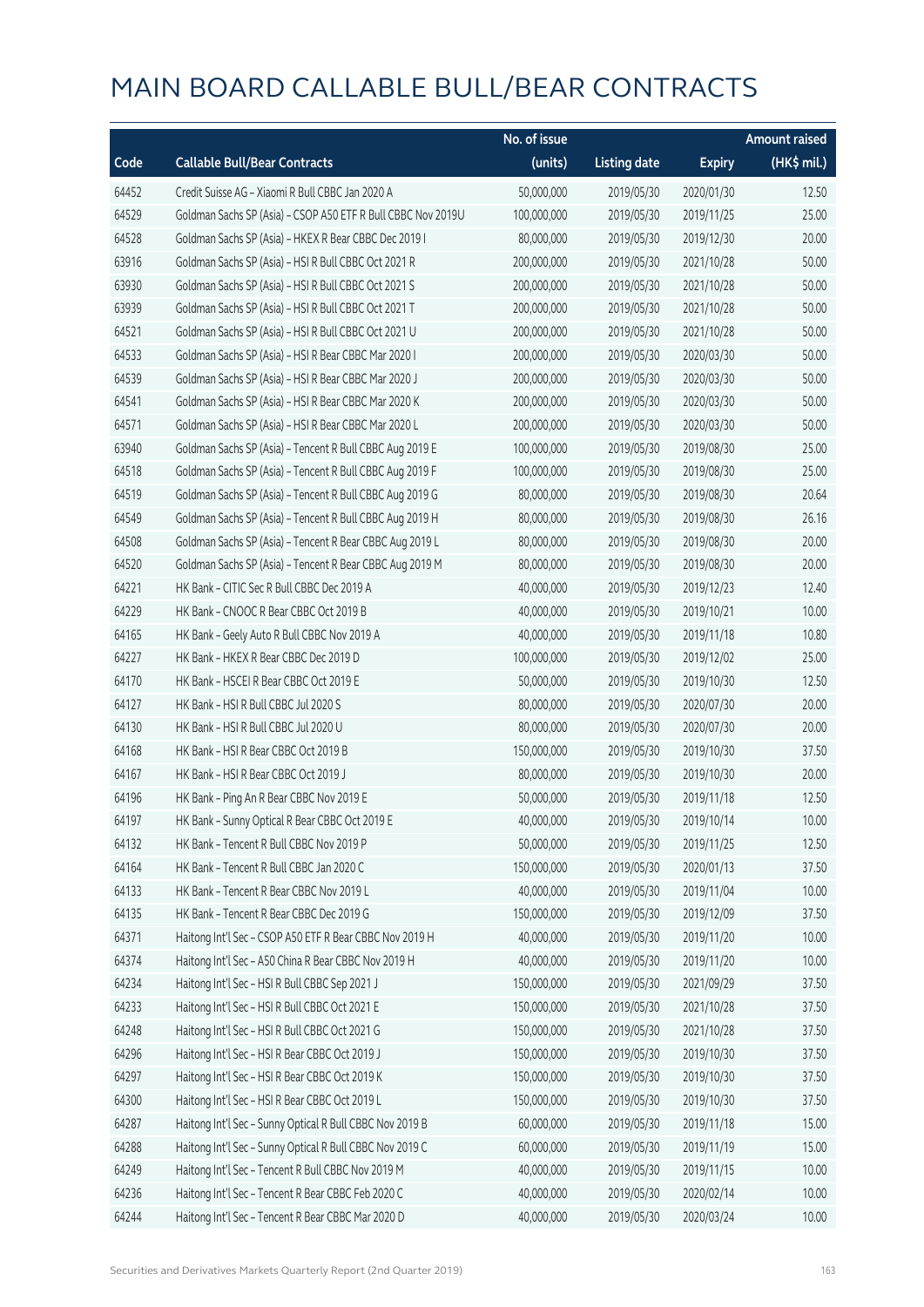|       |                                                      | No. of issue |                     |               | <b>Amount raised</b> |
|-------|------------------------------------------------------|--------------|---------------------|---------------|----------------------|
| Code  | <b>Callable Bull/Bear Contracts</b>                  | (units)      | <b>Listing date</b> | <b>Expiry</b> | (HK\$ mil.)          |
| 64311 | Haitong Int'l Sec - Tencent R Bear CBBC Mar 2020 E   | 40,000,000   | 2019/05/30          | 2020/03/17    | 10.00                |
| 64282 | Haitong Int'l Sec - Xiaomi R Bull CBBC Nov 2019 B    | 50,000,000   | 2019/05/30          | 2019/11/14    | 12.50                |
| 64039 | J P Morgan SP BV - HSI R Bull CBBC Oct 2021 A        | 200,000,000  | 2019/05/30          | 2021/10/28    | 50.00                |
| 63998 | J P Morgan SP BV - HSI R Bull CBBC Oct 2021 O        | 200,000,000  | 2019/05/30          | 2021/10/28    | 50.00                |
| 64058 | J P Morgan SP BV - HSI R Bull CBBC Oct 2021 Q        | 200,000,000  | 2019/05/30          | 2021/10/28    | 50.00                |
| 64017 | J P Morgan SP BV - HSI R Bull CBBC Oct 2021 R        | 200,000,000  | 2019/05/30          | 2021/10/28    | 50.00                |
| 64023 | J P Morgan SP BV - HSI R Bull CBBC Oct 2021 S        | 200,000,000  | 2019/05/30          | 2021/10/28    | 50.00                |
| 64032 | J P Morgan SP BV - HSI R Bull CBBC Oct 2021 V        | 200,000,000  | 2019/05/30          | 2021/10/28    | 50.00                |
| 64036 | J P Morgan SP BV - HSI R Bull CBBC Oct 2021 W        | 200,000,000  | 2019/05/30          | 2021/10/28    | 50.00                |
| 64481 | J P Morgan SP BV - HSI R Bear CBBC Oct 2019 A        | 200,000,000  | 2019/05/30          | 2019/10/30    | 50.00                |
| 64480 | J P Morgan SP BV - HSI R Bear CBBC Nov 2019 L        | 240,000,000  | 2019/05/30          | 2019/11/28    | 60.00                |
| 64482 | J P Morgan SP BV - HSI R Bear CBBC Nov 2019 M        | 200,000,000  | 2019/05/30          | 2019/11/28    | 50.00                |
| 64485 | J P Morgan SP BV - HSI R Bear CBBC Nov 2019 N        | 240,000,000  | 2019/05/30          | 2019/11/28    | 60.00                |
| 64088 | J P Morgan SP BV - Tencent R Bull CBBC Sep 2019 W    | 50,000,000   | 2019/05/30          | 2019/09/13    | 12.50                |
| 64025 | J P Morgan SP BV - Tencent R Bull CBBC Oct 2019 N    | 250,000,000  | 2019/05/30          | 2019/10/18    | 62.50                |
| 64031 | J P Morgan SP BV - Tencent R Bull CBBC Oct 2019 O    | 250,000,000  | 2019/05/30          | 2019/10/11    | 62.50                |
| 64091 | JP Morgan SP BV - Tencent R Bull CBBC Oct 2019 P     | 250,000,000  | 2019/05/30          | 2019/10/11    | 62.50                |
| 64098 | J P Morgan SP BV - Tencent R Bull CBBC Oct 2019 Q    | 250,000,000  | 2019/05/30          | 2019/10/18    | 62.50                |
| 64100 | J P Morgan SP BV - Tencent R Bull CBBC Oct 2019 R    | 250,000,000  | 2019/05/30          | 2019/10/11    | 62.50                |
| 64104 | J P Morgan SP BV - Tencent R Bull CBBC Oct 2019 S    | 250,000,000  | 2019/05/30          | 2019/10/18    | 62.50                |
| 64106 | J P Morgan SP BV - Tencent R Bull CBBC Oct 2019 T    | 250,000,000  | 2019/05/30          | 2019/10/18    | 62.50                |
| 64105 | J P Morgan SP BV - Tencent R Bull CBBC Nov 2019 C    | 250,000,000  | 2019/05/30          | 2019/11/08    | 62.50                |
| 64110 | J P Morgan SP BV - Tencent R Bear CBBC Sep 2019 U    | 50,000,000   | 2019/05/30          | 2019/09/13    | 12.50                |
| 64121 | J P Morgan SP BV - Tencent R Bear CBBC Oct 2019 E    | 250,000,000  | 2019/05/30          | 2019/10/11    | 62.50                |
| 64119 | J P Morgan SP BV - Tencent R Bear CBBC Nov 2019 B    | 250,000,000  | 2019/05/30          | 2019/11/08    | 62.50                |
| 63955 | Macquarie Bank Ltd. - Tencent R Bull CBBC Oct 2019 C | 19,200,000   | 2019/05/30          | 2019/10/14    | 10.04                |
| 63946 | Macquarie Bank Ltd. - Tencent R Bear CBBC Jan 2020 E | 9,900,000    | 2019/05/30          | 2020/01/30    | 10.12                |
| 64632 | SG Issuer - CC Bank R Bull CBBC Dec 2019 C           | 100,000,000  | 2019/05/30          | 2019/12/23    | 25.00                |
| 64775 | SG Issuer - CITIC Sec R Bull CBBC May 2020 A         | 100,000,000  | 2019/05/30          | 2020/05/22    | 25.00                |
| 64635 | SG Issuer - China Tower R Bull CBBC Feb 2020 D       | 120,000,000  | 2019/05/30          | 2020/02/27    | 30.00                |
| 64664 | SG Issuer - China Tower R Bull CBBC Mar 2020 A       | 120,000,000  | 2019/05/30          | 2020/03/06    | 30.00                |
| 64774 | SG Issuer - China Tower R Bear CBBC Dec 2019 D       | 120,000,000  | 2019/05/30          | 2019/12/30    | 30.00                |
| 64779 | SG Issuer - Galaxy Ent R Bull CBBC Dec 2019 N        | 100,000,000  | 2019/05/30          | 2019/12/20    | 25.00                |
| 64780 | SG Issuer - Galaxy Ent R Bull CBBC Dec 2019 O        | 100,000,000  | 2019/05/30          | 2019/12/31    | 25.00                |
| 64781 | SG Issuer - Galaxy Ent R Bull CBBC Feb 2020 A        | 100,000,000  | 2019/05/30          | 2020/02/17    | 25.00                |
| 64672 | SG Issuer - HKEX R Bull CBBC Nov 2019 H              | 50,000,000   | 2019/05/30          | 2019/11/08    | 12.50                |
| 64784 | SG Issuer - HKEX R Bull CBBC Dec 2019 B              | 50,000,000   | 2019/05/30          | 2019/12/20    | 21.75                |
| 64685 | SG Issuer - HSBC R Bull CBBC Nov 2019 O              | 100,000,000  | 2019/05/30          | 2019/11/08    | 25.00                |
| 64697 | SG Issuer - HSBC R Bull CBBC Nov 2019 P              | 100,000,000  | 2019/05/30          | 2019/11/22    | 25.00                |
| 64553 | SG Issuer - HSI R Bull CBBC Oct 2021 J               | 250,000,000  | 2019/05/30          | 2021/10/28    | 62.50                |
| 64572 | SG Issuer - HSI R Bull CBBC Oct 2021 K               | 250,000,000  | 2019/05/30          | 2021/10/28    | 62.50                |
| 64753 | SG Issuer - HSI R Bull CBBC Nov 2021 A               | 250,000,000  | 2019/05/30          | 2021/11/29    | 62.50                |
| 64573 | SG Issuer - HSI R Bull CBBC Nov 2021 S               | 250,000,000  | 2019/05/30          | 2021/11/29    | 62.50                |
| 64579 | SG Issuer - HSI R Bull CBBC Nov 2021 T               | 250,000,000  | 2019/05/30          | 2021/11/29    | 62.50                |
| 64735 | SG Issuer - HSI R Bull CBBC Nov 2021 U               | 250,000,000  | 2019/05/30          | 2021/11/29    | 62.50                |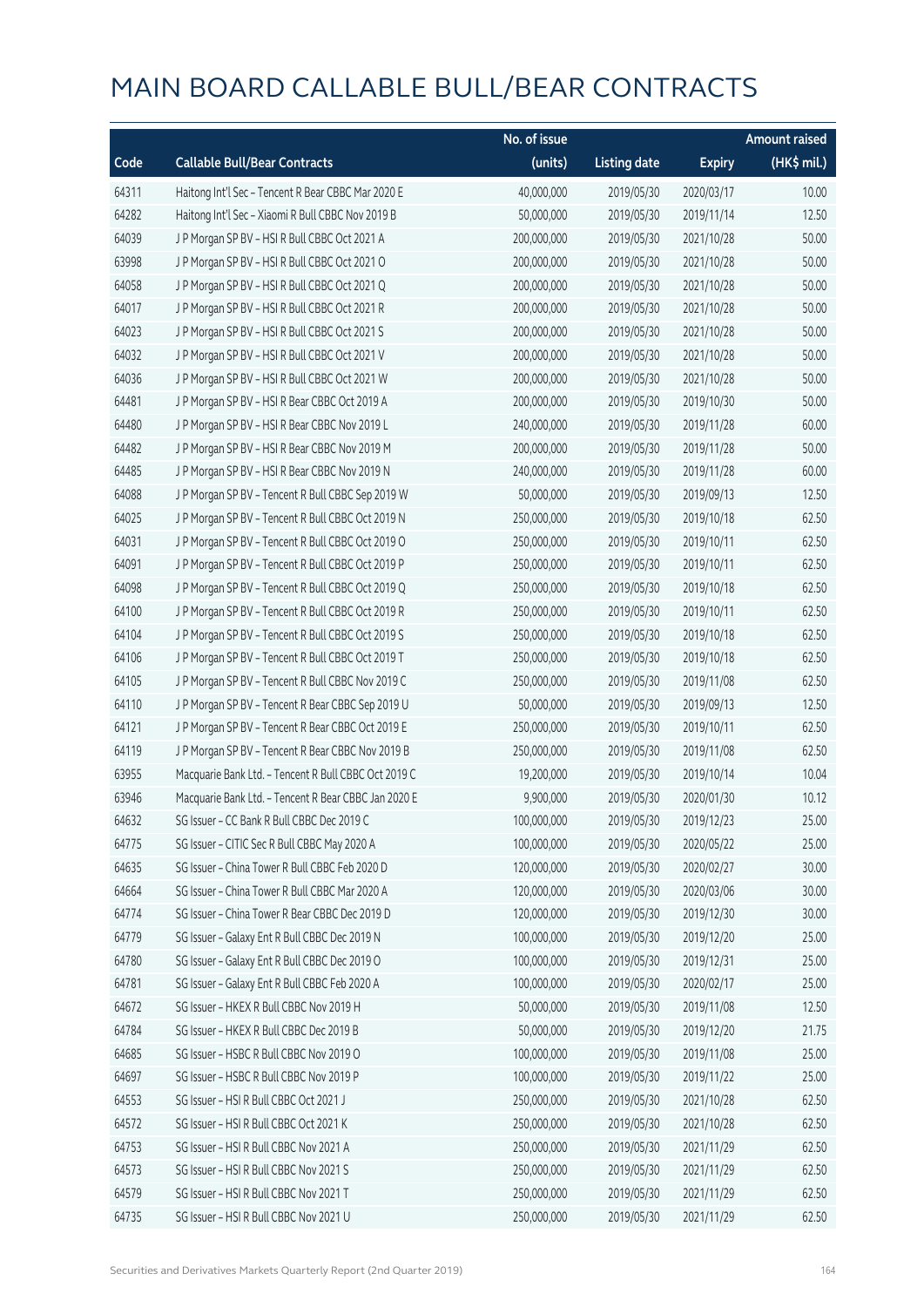|       |                                                  | No. of issue |                     |               | <b>Amount raised</b> |
|-------|--------------------------------------------------|--------------|---------------------|---------------|----------------------|
| Code  | <b>Callable Bull/Bear Contracts</b>              | (units)      | <b>Listing date</b> | <b>Expiry</b> | (HK\$ mil.)          |
| 64737 | SG Issuer - HSI R Bull CBBC Nov 2021 V           | 250,000,000  | 2019/05/30          | 2021/11/29    | 62.50                |
| 64756 | SG Issuer - HSI R Bull CBBC Nov 2021 W           | 250,000,000  | 2019/05/30          | 2021/11/29    | 62.50                |
| 64757 | SG Issuer - HSI R Bull CBBC Nov 2021 X           | 250,000,000  | 2019/05/30          | 2021/11/29    | 62.50                |
| 64772 | SG Issuer - HSI R Bull CBBC Nov 2021 Y           | 250,000,000  | 2019/05/30          | 2021/11/29    | 62.50                |
| 64743 | SG Issuer - HSI R Bear CBBC Nov 2019 U           | 250,000,000  | 2019/05/30          | 2019/11/28    | 62.50                |
| 64744 | SG Issuer - HSI R Bear CBBC Nov 2019 V           | 250,000,000  | 2019/05/30          | 2019/11/28    | 62.50                |
| 64746 | SG Issuer - HSI R Bear CBBC Dec 2019 P           | 250,000,000  | 2019/05/30          | 2019/12/30    | 62.50                |
| 64747 | SG Issuer - HSI R Bear CBBC Dec 2019 Q           | 250,000,000  | 2019/05/30          | 2019/12/30    | 62.50                |
| 64751 | SG Issuer - HSI R Bear CBBC Jan 2020 B           | 250,000,000  | 2019/05/30          | 2020/01/30    | 62.50                |
| 64699 | SG Issuer - Ping An R Bull CBBC Nov 2019 F       | 100,000,000  | 2019/05/30          | 2019/11/22    | 25.00                |
| 64715 | SG Issuer - Ping An R Bull CBBC Dec 2019 K       | 100,000,000  | 2019/05/30          | 2019/12/13    | 25.00                |
| 64788 | SG Issuer - Sunny Optical R Bull CBBC Dec 2019 E | 40,000,000   | 2019/05/30          | 2019/12/31    | 10.60                |
| 64785 | SG Issuer - Sunny Optical R Bear CBBC Oct 2019 F | 40,000,000   | 2019/05/30          | 2019/10/16    | 10.00                |
| 64594 | SG Issuer - Tencent R Bull CBBC Aug 2019 C       | 80,000,000   | 2019/05/30          | 2019/08/30    | 20.00                |
| 64585 | SG Issuer - Tencent R Bull CBBC Aug 2019 U       | 80,000,000   | 2019/05/30          | 2019/08/30    | 20.00                |
| 64537 | SG Issuer - Tencent R Bull CBBC Sep 2019 B       | 80,000,000   | 2019/05/30          | 2019/09/20    | 20.00                |
| 64600 | SG Issuer - Tencent R Bull CBBC Sep 2019 C       | 80,000,000   | 2019/05/30          | 2019/09/24    | 20.00                |
| 64598 | SG Issuer - Tencent R Bull CBBC Sep 2019 D       | 80,000,000   | 2019/05/30          | 2019/09/25    | 34.40                |
| 64601 | SG Issuer - Tencent R Bull CBBC Sep 2019 E       | 80,000,000   | 2019/05/30          | 2019/09/30    | 21.60                |
| 64617 | SG Issuer - Tencent R Bull CBBC Sep 2019 F       | 80,000,000   | 2019/05/30          | 2019/09/30    | 20.00                |
| 64540 | SG Issuer - Tencent R Bull CBBC Oct 2019 Q       | 80,000,000   | 2019/05/30          | 2019/10/23    | 20.00                |
| 64547 | SG Issuer - Tencent R Bull CBBC Oct 2019 R       | 80,000,000   | 2019/05/30          | 2019/10/28    | 20.00                |
| 64618 | SG Issuer - Tencent R Bull CBBC Oct 2019 S       | 80,000,000   | 2019/05/30          | 2019/10/16    | 50.40                |
| 64621 | SG Issuer - Tencent R Bull CBBC Oct 2019 T       | 80,000,000   | 2019/05/30          | 2019/10/25    | 28.40                |
| 64625 | SG Issuer - Tencent R Bull CBBC Nov 2019 C       | 80,000,000   | 2019/05/30          | 2019/11/25    | 67.20                |
| 64629 | SG Issuer - Tencent R Bull CBBC Nov 2019 D       | 80,000,000   | 2019/05/30          | 2019/11/29    | 59.20                |
| 64791 | SG Issuer - Tencent R Bear CBBC Nov 2019 B       | 80,000,000   | 2019/05/30          | 2019/11/28    | 20.00                |
| 64803 | SG Issuer - Tencent R Bear CBBC Jan 2020 J       | 80,000,000   | 2019/05/30          | 2020/01/30    | 20.00                |
| 64805 | SG Issuer - Xiaomi R Bull CBBC Dec 2019 B        | 60,000,000   | 2019/05/30          | 2019/12/20    | 18.30                |
| 64810 | SG Issuer - Xiaomi R Bear CBBC Dec 2019 A        | 60,000,000   | 2019/05/30          | 2019/12/20    | 15.00                |
| 63956 | UBS AG - HSI R Bull CBBC Oct 2021 R              | 200,000,000  | 2019/05/30          | 2021/10/28    | 50.00                |
| 63964 | UBS AG - HSI R Bull CBBC Oct 2021 S              | 200,000,000  | 2019/05/30          | 2021/10/28    | 50.00                |
| 63971 | UBS AG - HSI R Bull CBBC Oct 2021 T              | 200,000,000  | 2019/05/30          | 2021/10/28    | 50.00                |
| 63978 | UBS AG - HSI R Bull CBBC Oct 2021 U              | 200,000,000  | 2019/05/30          | 2021/10/28    | 50.00                |
| 63979 | UBS AG - HSI R Bull CBBC Oct 2021 V              | 200,000,000  | 2019/05/30          | 2021/10/28    | 50.00                |
| 63992 | UBS AG - HSI R Bear CBBC Sep 2019 T              | 200,000,000  | 2019/05/30          | 2019/09/27    | 50.00                |
| 63980 | UBS AG - HSI R Bear CBBC Oct 2019 K              | 200,000,000  | 2019/05/30          | 2019/10/30    | 50.00                |
| 63975 | UBS AG - Tencent R Bull CBBC Oct 2019 O          | 200,000,000  | 2019/05/30          | 2019/10/23    | 50.00                |
| 63973 | UBS AG - Tencent R Bull CBBC Nov 2019 I          | 200,000,000  | 2019/05/30          | 2019/11/21    | 50.00                |
| 63994 | UBS AG - Tencent R Bear CBBC Oct 2019 I          | 40,000,000   | 2019/05/30          | 2019/10/23    | 10.00                |
| 63997 | UBS AG - Tencent R Bear CBBC Nov 2019 G          | 200,000,000  | 2019/05/30          | 2019/11/21    | 50.00                |
| 64495 | Bank Vontobel - HKEX R Bull CBBC Jan 2020 A      | 40,000,000   | 2019/05/30          | 2020/01/17    | 10.00                |
| 64507 | Bank Vontobel - HSI R Bear CBBC Jan 2020 H       | 80,000,000   | 2019/05/30          | 2020/01/30    | 20.00                |
| 64824 | BOCI Asia Ltd. - HSI R Bull CBBC Sep 2020 L      | 150,000,000  | 2019/05/31          | 2020/09/29    | 37.50                |
| 64828 | BOCI Asia Ltd. - HSI R Bear CBBC Sep 2020 A      | 150,000,000  | 2019/05/31          | 2020/09/29    | 37.50                |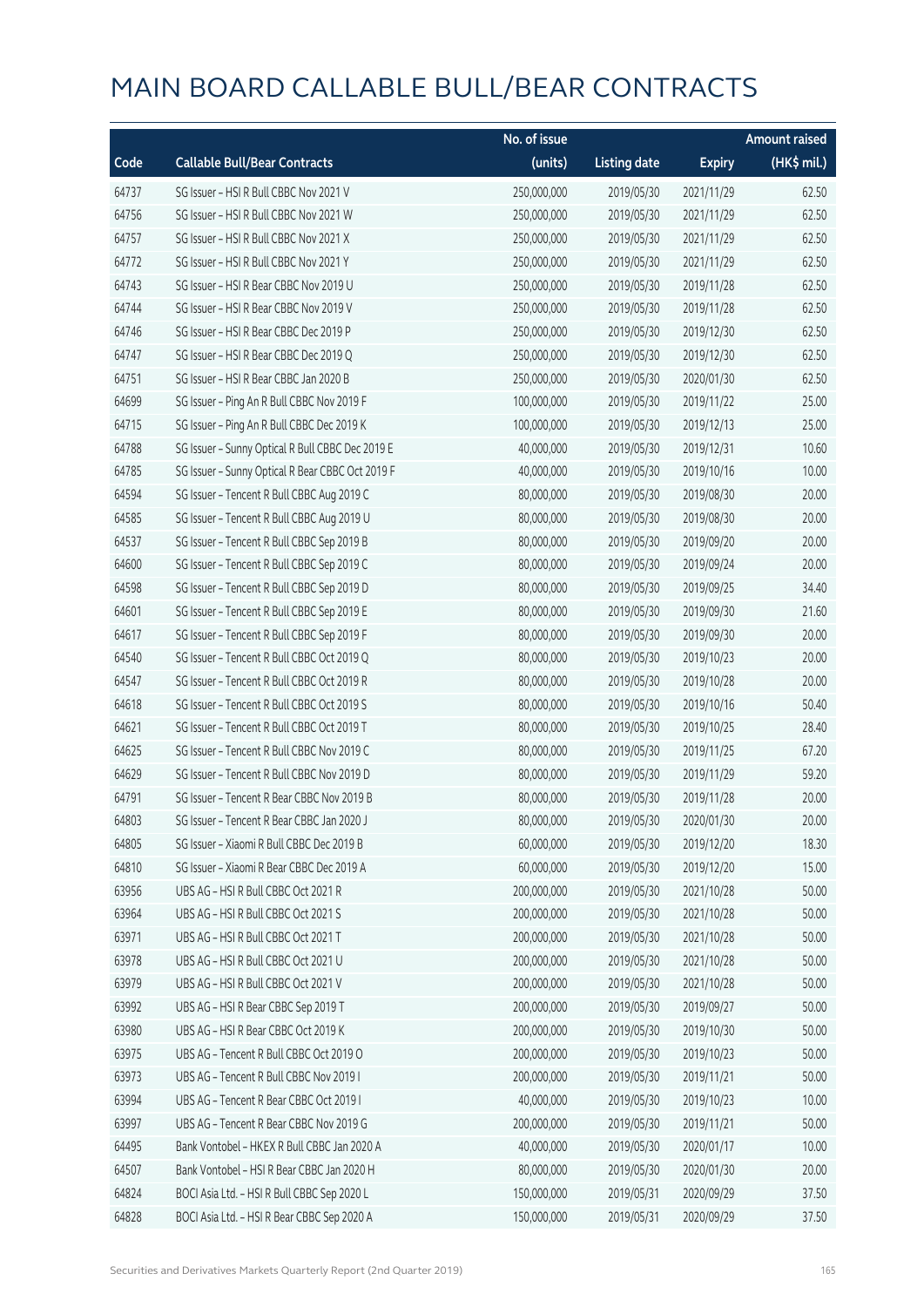|       |                                                             | No. of issue |                     |               | <b>Amount raised</b> |
|-------|-------------------------------------------------------------|--------------|---------------------|---------------|----------------------|
| Code  | <b>Callable Bull/Bear Contracts</b>                         | (units)      | <b>Listing date</b> | <b>Expiry</b> | (HK\$ mil.)          |
| 64821 | BOCI Asia Ltd. - Ping An R Bull CBBC Dec 2019 C             | 70,000,000   | 2019/05/31          | 2019/12/17    | 17.64                |
| 64822 | BOCI Asia Ltd. - Ping An R Bear CBBC Dec 2019 A             | 70,000,000   | 2019/05/31          | 2019/12/17    | 17.50                |
| 64816 | BOCI Asia Ltd. - Tencent R Bull CBBC Dec 2019 D             | 40,000,000   | 2019/05/31          | 2019/12/18    | 10.68                |
| 64819 | BOCI Asia Ltd. - Tencent R Bear CBBC Dec 2019 C             | 40,000,000   | 2019/05/31          | 2019/12/18    | 10.00                |
| 65006 | BNP Paribas Issuance B.V. - HSI R Bull CBBC Oct 2021 H      | 250,000,000  | 2019/05/31          | 2021/10/28    | 62.50                |
| 64867 | BNP Paribas Issuance B.V. - HSI R Bear CBBC Dec 2019 B      | 250,000,000  | 2019/05/31          | 2019/12/30    | 62.50                |
| 65007 | BNP Paribas Issuance B.V. - HSI R Bear CBBC Dec 2019 C      | 250,000,000  | 2019/05/31          | 2019/12/30    | 62.50                |
| 65117 | BNP Paribas Issuance B.V. - Tencent R Bull CBBC Jan 2020 P  | 50,000,000   | 2019/05/31          | 2020/01/30    | 12.50                |
| 65118 | BNP Paribas Issuance B.V. - Tencent R Bear CBBC Nov 2019 S  | 50,000,000   | 2019/05/31          | 2019/11/28    | 12.50                |
| 65173 | Credit Suisse AG - AAC Tech R Bear CBBC Jan 2020 A          | 40,000,000   | 2019/05/31          | 2020/01/30    | 10.00                |
| 65172 | Credit Suisse AG - CSPC Pharma R Bear CBBC Feb 2020 A       | 100,000,000  | 2019/05/31          | 2020/02/27    | 25.00                |
| 65187 | Credit Suisse AG - HSI R Bull CBBC Nov 2021 I               | 200,000,000  | 2019/05/31          | 2021/11/29    | 50.00                |
| 65169 | Credit Suisse AG - HSI R Bear CBBC Dec 2019 O               | 200,000,000  | 2019/05/31          | 2019/12/30    | 50.00                |
| 65154 | Credit Suisse AG - HSI R Bear CBBC Jan 2020 E               | 200,000,000  | 2019/05/31          | 2020/01/30    | 50.00                |
| 65170 | Credit Suisse AG - HSI R Bear CBBC Feb 2020 B               | 300,000,000  | 2019/05/31          | 2020/02/27    | 75.00                |
| 65185 | Credit Suisse AG - Sunny Optical R Bear CBBC Jan 2020 A     | 40,000,000   | 2019/05/31          | 2020/01/30    | 10.00                |
| 65171 | Credit Suisse AG - Tencent R Bear CBBC Jan 2020 K           | 100,000,000  | 2019/05/31          | 2020/01/30    | 25.00                |
| 65136 | Goldman Sachs SP (Asia) - Geely Auto R Bull CBBC Jun 2020 B | 100,000,000  | 2019/05/31          | 2020/06/30    | 25.00                |
| 65133 | Goldman Sachs SP (Asia) - HSI R Bull CBBC Oct 2021 W        | 200,000,000  | 2019/05/31          | 2021/10/28    | 50.00                |
| 64812 | Goldman Sachs SP (Asia) - HSI R Bear CBBC Mar 2020 M        | 200,000,000  | 2019/05/31          | 2020/03/30    | 50.00                |
| 64813 | Goldman Sachs SP (Asia) - HSI R Bear CBBC Mar 2020 N        | 200,000,000  | 2019/05/31          | 2020/03/30    | 50.00                |
| 65146 | Goldman Sachs SP (Asia) - HSI R Bear CBBC Mar 2020 O        | 200,000,000  | 2019/05/31          | 2020/03/30    | 50.00                |
| 65134 | Goldman Sachs SP (Asia) - Ping An R Bull CBBC Nov 2019 I    | 100,000,000  | 2019/05/31          | 2019/11/29    | 25.00                |
| 65126 | Goldman Sachs SP (Asia) - Tencent R Bull CBBC Sep 2019 D    | 100,000,000  | 2019/05/31          | 2019/09/02    | 25.00                |
| 65125 | Goldman Sachs SP (Asia) - Tencent R Bear CBBC Dec 2019 G    | 80,000,000   | 2019/05/31          | 2019/12/30    | 20.00                |
| 65132 | Goldman Sachs SP (Asia) - Tencent R Bear CBBC Dec 2019 H    | 80,000,000   | 2019/05/31          | 2019/12/30    | 20.00                |
| 65147 | Goldman Sachs SP (Asia) - Xiaomi R Bull CBBC Oct 2019 D     | 80,000,000   | 2019/05/31          | 2019/10/15    | 20.00                |
| 64910 | HK Bank - AIA R Bull CBBC Dec 2019 A                        | 60,000,000   | 2019/05/31          | 2019/12/16    | 15.00                |
| 64906 | HK Bank - China Life R Bull CBBC Feb 2020 A                 | 100,000,000  | 2019/05/31          | 2020/02/03    | 25.00                |
| 64915 | HK Bank - Sinopec Corp R Bear CBBC Nov 2019 A               | 40,000,000   | 2019/05/31          | 2019/11/11    | 10.00                |
| 64912 | HK Bank - Galaxy Ent R Bear CBBC Oct 2019 D                 | 60,000,000   | 2019/05/31          | 2019/10/21    | 15.00                |
| 64891 | HK Bank - HKEX R Bear CBBC Nov 2019 I                       | 40,000,000   | 2019/05/31          | 2019/11/25    | 10.00                |
| 64872 | HK Bank - HSI R Bull CBBC Jul 2020 V                        | 150,000,000  | 2019/05/31          | 2020/07/30    | 37.50                |
| 64894 | HK Bank - HSI R Bear CBBC Oct 2019 K                        | 150,000,000  | 2019/05/31          | 2019/10/30    | 37.50                |
| 64898 | HK Bank - HSI R Bear CBBC Oct 2019 L                        | 150,000,000  | 2019/05/31          | 2019/10/30    | 37.50                |
| 64902 | HK Bank - ICBC R Bull CBBC Jan 2020 A                       | 60,000,000   | 2019/05/31          | 2020/01/13    | 15.00                |
| 64908 | HK Bank - PetroChina R Bull CBBC Dec 2019 A                 | 60,000,000   | 2019/05/31          | 2019/12/16    | 15.00                |
| 64917 | HK Bank - Ping An R Bull CBBC Nov 2019 H                    | 60,000,000   | 2019/05/31          | 2019/11/18    | 15.00                |
| 64909 | HK Bank - Sunny Optical R Bull CBBC Jan 2020 A              | 40,000,000   | 2019/05/31          | 2020/01/20    | 10.00                |
| 64873 | HK Bank - Tencent R Bull CBBC Oct 2019 P                    | 50,000,000   | 2019/05/31          | 2019/10/08    | 12.50                |
| 64895 | HK Bank - Tencent R Bull CBBC Dec 2019 C                    | 50,000,000   | 2019/05/31          | 2019/12/23    | 17.00                |
| 64887 | HK Bank - Tencent R Bull CBBC Mar 2020 A                    | 150,000,000  | 2019/05/31          | 2020/03/23    | 37.50                |
| 64899 | HK Bank - Tencent R Bull CBBC Mar 2020 B                    | 150,000,000  | 2019/05/31          | 2020/03/02    | 37.50                |
| 64883 | HK Bank - Tencent R Bear CBBC Oct 2019 P                    | 40,000,000   | 2019/05/31          | 2019/10/24    | 10.00                |
| 64882 | HK Bank - Tencent R Bear CBBC Nov 2019 M                    | 40,000,000   | 2019/05/31          | 2019/11/18    | 10.00                |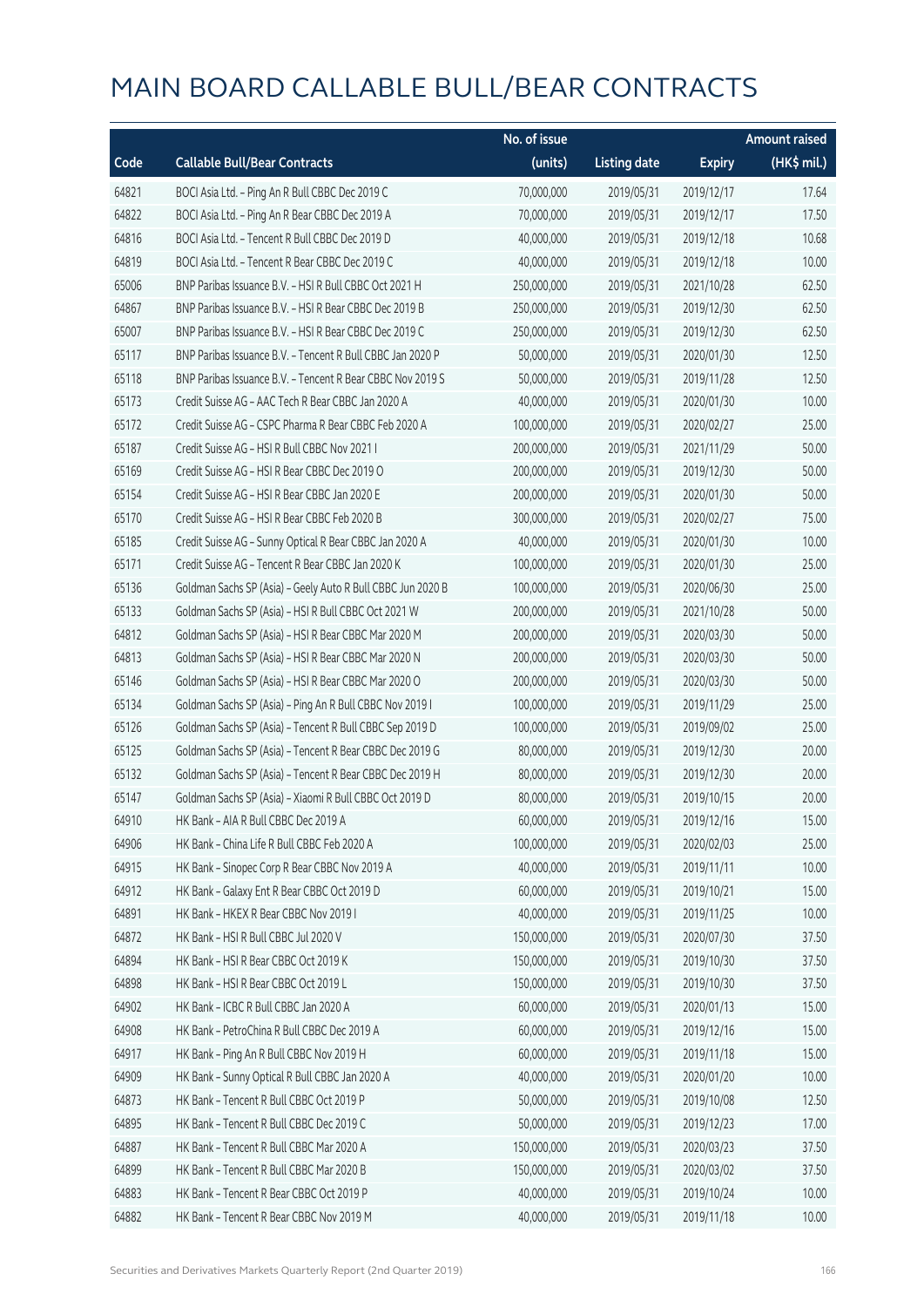|       |                                                              | No. of issue |                     |               | <b>Amount raised</b> |
|-------|--------------------------------------------------------------|--------------|---------------------|---------------|----------------------|
| Code  | <b>Callable Bull/Bear Contracts</b>                          | (units)      | <b>Listing date</b> | <b>Expiry</b> | (HK\$ mil.)          |
| 65067 | Haitong Int'l Sec - HSI R Bull CBBC Oct 2021 I               | 150,000,000  | 2019/05/31          | 2021/10/28    | 37.50                |
| 65072 | Haitong Int'l Sec - HSI R Bull CBBC Oct 2021 L               | 150,000,000  | 2019/05/31          | 2021/10/28    | 37.50                |
| 65073 | Haitong Int'l Sec - HSI R Bear CBBC Oct 2019 M               | 150,000,000  | 2019/05/31          | 2019/10/30    | 37.50                |
| 65077 | Haitong Int'l Sec - HSI R Bear CBBC Apr 2020 A               | 150,000,000  | 2019/05/31          | 2020/04/28    | 37.50                |
| 65062 | Haitong Int'l Sec - Ping An R Bear CBBC Feb 2020 A           | 40,000,000   | 2019/05/31          | 2020/02/14    | 10.00                |
| 65113 | J P Morgan SP BV - HSI R Bull CBBC Oct 2021 B                | 200,000,000  | 2019/05/31          | 2021/10/28    | 50.00                |
| 65115 | J P Morgan SP BV - HSI R Bull CBBC Oct 2021 X                | 200,000,000  | 2019/05/31          | 2021/10/28    | 50.00                |
| 65112 | J P Morgan SP BV - HSI R Bull CBBC Oct 2021 Z                | 200,000,000  | 2019/05/31          | 2021/10/28    | 50.00                |
| 65078 | J P Morgan SP BV - HSI R Bear CBBC Nov 2019 O                | 200,000,000  | 2019/05/31          | 2019/11/28    | 50.00                |
| 65090 | J P Morgan SP BV - HSI R Bear CBBC Nov 2019 P                | 200,000,000  | 2019/05/31          | 2019/11/28    | 50.00                |
| 65106 | J P Morgan SP BV - HSI R Bear CBBC Nov 2019 Q                | 200,000,000  | 2019/05/31          | 2019/11/28    | 50.00                |
| 65110 | J P Morgan SP BV - Tencent R Bear CBBC Sep 2019 V            | 50,000,000   | 2019/05/31          | 2019/09/13    | 12.50                |
| 64834 | Macquarie Bank Ltd. - Tencent R Bull CBBC Oct 2019 D         | 18,300,000   | 2019/05/31          | 2019/10/23    | 10.01                |
| 64851 | Macquarie Bank Ltd. - Tencent R Bull CBBC Oct 2019 E         | 15,600,000   | 2019/05/31          | 2019/10/23    | 10.02                |
| 64863 | Macquarie Bank Ltd. - Tencent R Bear CBBC Jan 2020 F         | 10,000,000   | 2019/05/31          | 2020/01/30    | 10.11                |
| 64998 | SG Issuer - HSI R Bull CBBC Oct 2021 L                       | 250,000,000  | 2019/05/31          | 2021/10/28    | 62.50                |
| 65000 | SG Issuer - HSI R Bull CBBC Oct 2021 M                       | 250,000,000  | 2019/05/31          | 2021/10/28    | 62.50                |
| 64952 | SG Issuer - HSI R Bear CBBC Dec 2019 R                       | 250,000,000  | 2019/05/31          | 2019/12/30    | 62.50                |
| 64963 | SG Issuer - HSI R Bear CBBC Dec 2019 S                       | 250,000,000  | 2019/05/31          | 2019/12/30    | 62.50                |
| 64972 | SG Issuer - HSI R Bear CBBC Jan 2020 C                       | 250,000,000  | 2019/05/31          | 2020/01/30    | 62.50                |
| 64977 | SG Issuer - Ping An R Bull CBBC Nov 2019 J                   | 100,000,000  | 2019/05/31          | 2019/11/22    | 25.00                |
| 64984 | SG Issuer - Ping An R Bear CBBC Nov 2019 C                   | 100,000,000  | 2019/05/31          | 2019/11/22    | 25.00                |
| 64974 | SG Issuer - Tencent R Bull CBBC Sep 2019 G                   | 80,000,000   | 2019/05/31          | 2019/09/30    | 20.00                |
| 64987 | SG Issuer - Tencent R Bear CBBC Nov 2019 W                   | 80,000,000   | 2019/05/31          | 2019/11/28    | 20.00                |
| 64922 | UBS AG - HSI R Bull CBBC Oct 2021 W                          | 200,000,000  | 2019/05/31          | 2021/10/28    | 50.00                |
| 64921 | UBS AG - HSI R Bear CBBC Oct 2019 L                          | 200,000,000  | 2019/05/31          | 2019/10/30    | 50.00                |
| 64926 | UBS AG - HSI R Bear CBBC Oct 2021 A                          | 200,000,000  | 2019/05/31          | 2021/10/28    | 50.00                |
| 64949 | UBS AG - Tencent R Bull CBBC Nov 2019 J                      | 200,000,000  | 2019/05/31          | 2019/11/27    | 50.00                |
| 64932 | UBS AG - Tencent R Bear CBBC Nov 2019 H                      | 200,000,000  | 2019/05/31          | 2019/11/27    | 50.00                |
| 65028 | Bank Vontobel - China Tower R Bull CBBC Feb 2020 C           | 40,000,000   | 2019/05/31          | 2020/02/24    | 10.00                |
| 65024 | Bank Vontobel - Geely Auto R Bull CBBC Jan 2020 A            | 40,000,000   | 2019/05/31          | 2020/01/17    | 10.00                |
| 65013 | Bank Vontobel - HSI N Bear CBBC Jan 2020 J                   | 80,000,000   | 2019/05/31          | 2020/01/30    | 20.00                |
| 65014 | Bank Vontobel - HSI N Bear CBBC Jan 2020 K                   | 80,000,000   | 2019/05/31          | 2020/01/30    | 20.00                |
| 65049 | Bank Vontobel - HSI R Bull CBBC Dec 2020 V                   | 80,000,000   | 2019/05/31          | 2020/12/30    | 20.00                |
| 65010 | Bank Vontobel - HSI R Bear CBBC Jan 2020 I                   | 80,000,000   | 2019/05/31          | 2020/01/30    | 20.00                |
| 65022 | Bank Vontobel - Tencent R Bull CBBC Jan 2020 D               | 40,000,000   | 2019/05/31          | 2020/01/17    | 10.00                |
| 65016 | Bank Vontobel - Tencent R Bear CBBC Jan 2020 B               | 40,000,000   | 2019/05/31          | 2020/01/10    | 10.00                |
| 65259 | BOCI Asia Ltd. - HSI R Bear CBBC Sep 2020 B                  | 150,000,000  | 2019/06/03          | 2020/09/29    | 43.05                |
| 65243 | BOCI Asia Ltd. - Tencent R Bull CBBC Dec 2019 E              | 200,000,000  | 2019/06/03          | 2019/12/19    | 50.00                |
| 65253 | BOCI Asia Ltd. - Tencent R Bear CBBC Dec 2019 D              | 40,000,000   | 2019/06/03          | 2019/12/19    | 13.20                |
| 65241 | BNP Paribas Issuance B.V. - CC Bank R Bear CBBC Nov 2019 P   | 100,000,000  | 2019/06/03          | 2019/11/28    | 25.00                |
| 65199 | BNP Paribas Issuance B.V. - CSOP A50 ETF R Bull CBBC Dec19 I | 60,000,000   | 2019/06/03          | 2019/12/30    | 15.00                |
| 65202 | BNP Paribas Issuance B.V. - CSOP A50 ETF R Bull CBBC Dec19 J | 60,000,000   | 2019/06/03          | 2019/12/30    | 15.00                |
| 65209 | BNP Paribas Issuance B.V. - CSOP A50 ETF R Bull CBBC Dec19 K | 60,000,000   | 2019/06/03          | 2019/12/30    | 15.00                |
| 65216 | BNP Paribas Issuance B.V. - HSBC R Bull CBBC Mar 2020 B      | 150,000,000  | 2019/06/03          | 2020/03/30    | 37.50                |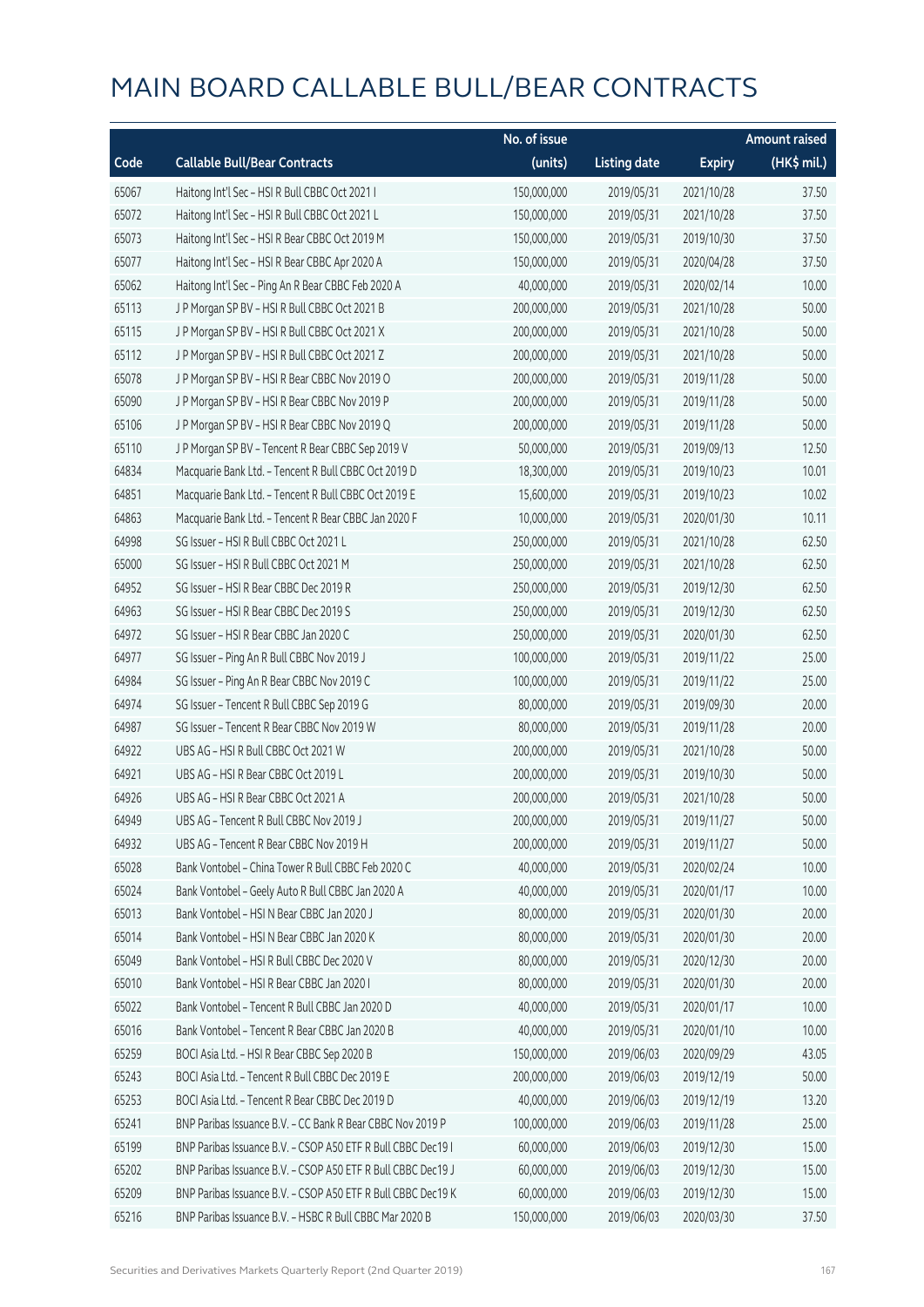|       |                                                             | No. of issue |                     |               | <b>Amount raised</b> |
|-------|-------------------------------------------------------------|--------------|---------------------|---------------|----------------------|
| Code  | <b>Callable Bull/Bear Contracts</b>                         | (units)      | <b>Listing date</b> | <b>Expiry</b> | $(HK\$ mil.)         |
| 65411 | BNP Paribas Issuance B.V. - HSI R Bull CBBC Oct 2021 I      | 240,000,000  | 2019/06/03          | 2021/10/28    | 60.00                |
| 65231 | BNP Paribas Issuance B.V. - HSI R Bear CBBC Dec 2019 D      | 250,000,000  | 2019/06/03          | 2019/12/30    | 62.50                |
| 65415 | BNP Paribas Issuance B.V. - HSI R Bear CBBC Dec 2019 E      | 240,000,000  | 2019/06/03          | 2019/12/30    | 60.00                |
| 65219 | BNP Paribas Issuance B.V. - Ping An R Bull CBBC Nov 2019 J  | 200,000,000  | 2019/06/03          | 2019/11/28    | 50.00                |
| 65211 | BNP Paribas Issuance B.V. - Tencent R Bull CBBC Dec 2019 R  | 50,000,000   | 2019/06/03          | 2019/12/30    | 12.50                |
| 65222 | BNP Paribas Issuance B.V. - Tencent R Bull CBBC Dec 2019 S  | 50,000,000   | 2019/06/03          | 2019/12/30    | 12.50                |
| 65223 | BNP Paribas Issuance B.V. - Tencent R Bull CBBC Jan 2020 Q  | 50,000,000   | 2019/06/03          | 2020/01/30    | 12.50                |
| 65224 | BNP Paribas Issuance B.V. - Tencent R Bull CBBC Jan 2020 R  | 50,000,000   | 2019/06/03          | 2020/01/30    | 15.00                |
| 65240 | BNP Paribas Issuance B.V. - Tencent R Bear CBBC Dec 2019 I  | 50,000,000   | 2019/06/03          | 2019/12/30    | 12.50                |
| 65464 | Credit Suisse AG - HSI R Bull CBBC Oct 2021 U               | 200,000,000  | 2019/06/03          | 2021/10/28    | 50.00                |
| 65466 | Credit Suisse AG - HSI R Bull CBBC Nov 2021 J               | 200,000,000  | 2019/06/03          | 2021/11/29    | 50.00                |
| 65467 | Credit Suisse AG - HSI R Bear CBBC Dec 2019 P               | 200,000,000  | 2019/06/03          | 2019/12/30    | 50.00                |
| 65469 | Credit Suisse AG - HSI R Bear CBBC Dec 2019 Q               | 200,000,000  | 2019/06/03          | 2019/12/30    | 50.00                |
| 65473 | Credit Suisse AG - HSI R Bear CBBC Jan 2020 F               | 200,000,000  | 2019/06/03          | 2020/01/30    | 50.00                |
| 65484 | Credit Suisse AG - Tencent R Bull CBBC Jan 2020 K           | 100,000,000  | 2019/06/03          | 2020/01/30    | 25.00                |
| 65489 | Credit Suisse AG - Tencent R Bull CBBC Jan 2020 L           | 100,000,000  | 2019/06/03          | 2020/01/30    | 25.00                |
| 65492 | Credit Suisse AG - Tencent R Bull CBBC Feb 2020 H           | 100,000,000  | 2019/06/03          | 2020/02/27    | 25.00                |
| 65501 | Credit Suisse AG - Tencent R Bear CBBC Jan 2020 L           | 100,000,000  | 2019/06/03          | 2020/01/30    | 25.00                |
| 65529 | Goldman Sachs SP (Asia) - Galaxy Ent R Bull CBBC Apr 2020 A | 100,000,000  | 2019/06/03          | 2020/04/29    | 25.00                |
| 65530 | Goldman Sachs SP (Asia) - Galaxy Ent R Bear CBBC Apr 2020 A | 80,000,000   | 2019/06/03          | 2020/04/29    | 20.00                |
| 65190 | Goldman Sachs SP (Asia) - HSI R Bull CBBC Oct 2021 G        | 200,000,000  | 2019/06/03          | 2021/10/28    | 50.00                |
| 65192 | Goldman Sachs SP (Asia) - HSI R Bull CBBC Oct 2021 J        | 200,000,000  | 2019/06/03          | 2021/10/28    | 50.00                |
| 65454 | Goldman Sachs SP (Asia) - HSI R Bear CBBC Mar 2020 P        | 200,000,000  | 2019/06/03          | 2020/03/30    | 50.00                |
| 65455 | Goldman Sachs SP (Asia) - HSI R Bear CBBC Mar 2020 Q        | 200,000,000  | 2019/06/03          | 2020/03/30    | 50.00                |
| 65528 | Goldman Sachs SP (Asia) - HSI R Bear CBBC Mar 2020 R        | 200,000,000  | 2019/06/03          | 2020/03/30    | 50.00                |
| 65195 | Goldman Sachs SP (Asia) - Tencent R Bull CBBC Sep 2019 E    | 100,000,000  | 2019/06/03          | 2019/09/03    | 25.00                |
| 65457 | Goldman Sachs SP (Asia) - Tencent R Bear CBBC Sep 2019 C    | 80,000,000   | 2019/06/03          | 2019/09/03    | 20.00                |
| 65520 | Goldman Sachs SP (Asia) - Tencent R Bear CBBC Dec 2019 I    | 80,000,000   | 2019/06/03          | 2019/12/30    | 20.00                |
| 65317 | HK Bank - CNOOC R Bull CBBC Nov 2019 B                      | 50,000,000   | 2019/06/03          | 2019/11/11    | 12.50                |
| 65302 | HK Bank - HSI R Bear CBBC Nov 2019 S                        | 80,000,000   | 2019/06/03          | 2019/11/28    | 20.00                |
| 65320 | HK Bank - Tencent R Bull CBBC Dec 2019 D                    | 40,000,000   | 2019/06/03          | 2019/12/16    | 10.00                |
| 65306 | HK Bank - Tencent R Bear CBBC Dec 2019 H                    | 40,000,000   | 2019/06/03          | 2019/12/16    | 10.00                |
| 65309 | HK Bank - Tencent R Bear CBBC Dec 2019 I                    | 100,000,000  | 2019/06/03          | 2019/12/23    | 25.00                |
| 65420 | Haitong Int'l Sec - HSI R Bull CBBC Sep 2021 E              | 150,000,000  | 2019/06/03          | 2021/09/29    | 37.50                |
| 65433 | Haitong Int'l Sec - HSI R Bull CBBC Sep 2021 K              | 100,000,000  | 2019/06/03          | 2021/09/29    | 25.10                |
| 65451 | Haitong Int'l Sec - HSI R Bear CBBC Oct 2019 N              | 150,000,000  | 2019/06/03          | 2019/10/30    | 37.50                |
| 65452 | Haitong Int'l Sec - HSI R Bear CBBC Oct 2019 O              | 120,000,000  | 2019/06/03          | 2019/10/30    | 30.00                |
| 65421 | Haitong Int'l Sec - Tencent R Bull CBBC Nov 2019 N          | 40,000,000   | 2019/06/03          | 2019/11/19    | 10.00                |
| 65430 | Haitong Int'l Sec - Tencent R Bull CBBC Nov 2019 O          | 40,000,000   | 2019/06/03          | 2019/11/18    | 10.00                |
| 65432 | Haitong Int'l Sec - Tencent R Bear CBBC Apr 2020 A          | 40,000,000   | 2019/06/03          | 2020/04/08    | 10.00                |
| 65336 | J P Morgan SP BV - HSI R Bull CBBC Sep 2021 M               | 200,000,000  | 2019/06/03          | 2021/09/29    | 50.00                |
| 65344 | J P Morgan SP BV - HSI R Bull CBBC Sep 2021 N               | 200,000,000  | 2019/06/03          | 2021/09/29    | 50.00                |
| 65402 | J P Morgan SP BV - HSI R Bull CBBC Sep 2021 P               | 200,000,000  | 2019/06/03          | 2021/09/29    | 50.00                |
| 65352 | J P Morgan SP BV - HSI R Bear CBBC Nov 2019 R               | 200,000,000  | 2019/06/03          | 2019/11/28    | 50.00                |
| 65375 | J P Morgan SP BV - HSI R Bear CBBC Nov 2019 S               | 240,000,000  | 2019/06/03          | 2019/11/28    | 60.00                |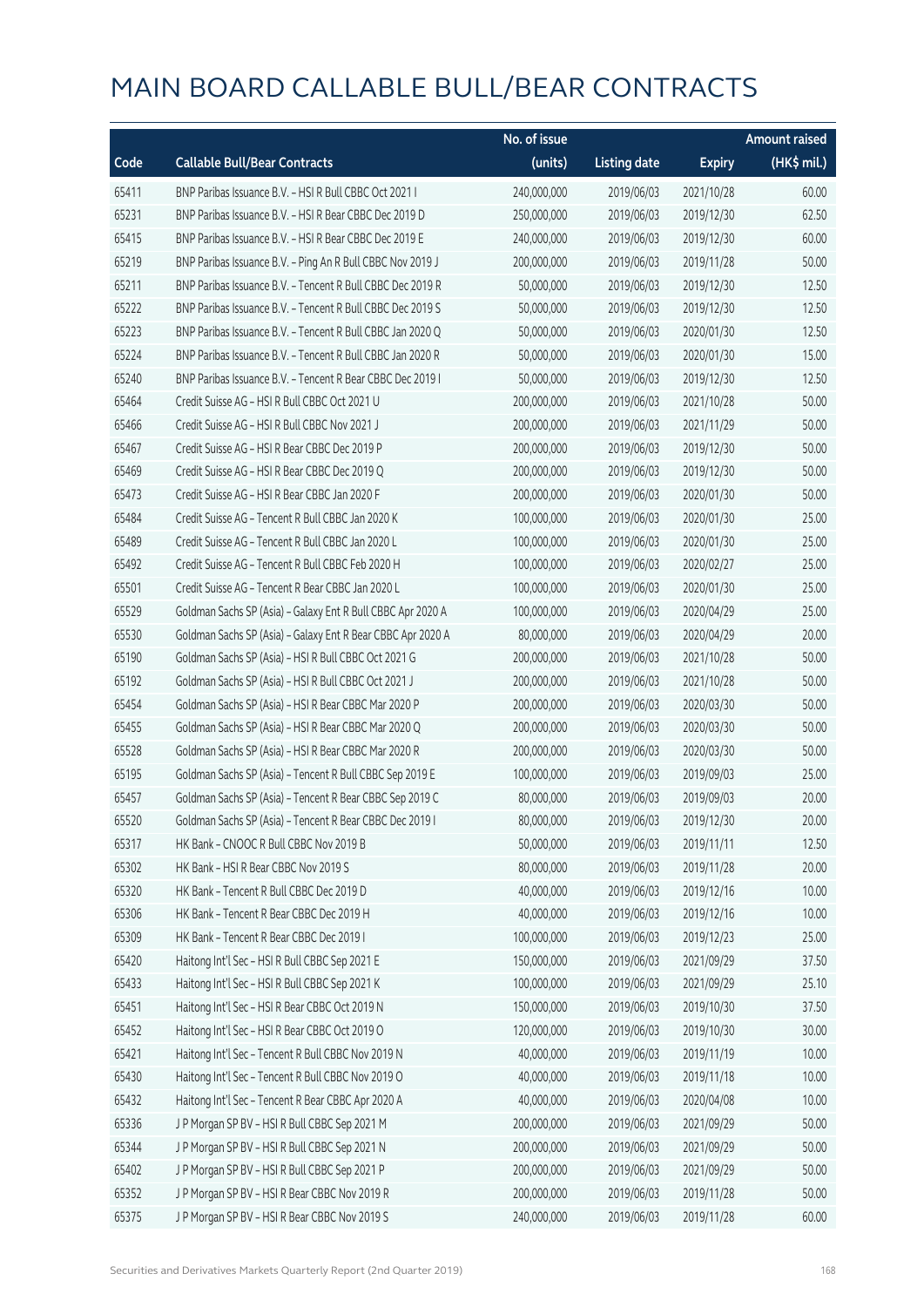|       |                                                        | No. of issue |                     |               | <b>Amount raised</b> |
|-------|--------------------------------------------------------|--------------|---------------------|---------------|----------------------|
| Code  | <b>Callable Bull/Bear Contracts</b>                    | (units)      | <b>Listing date</b> | <b>Expiry</b> | (HK\$ mil.)          |
| 65381 | J P Morgan SP BV - HSI R Bear CBBC Nov 2019 T          | 200,000,000  | 2019/06/03          | 2019/11/28    | 50.00                |
| 65383 | J P Morgan SP BV - HSI R Bear CBBC Nov 2019 U          | 240,000,000  | 2019/06/03          | 2019/11/28    | 60.00                |
| 65348 | J P Morgan SP BV - Tencent R Bull CBBC Nov 2019 D      | 250,000,000  | 2019/06/03          | 2019/11/08    | 62.50                |
| 65387 | J P Morgan SP BV - Tencent R Bear CBBC Oct 2019 F      | 50,000,000   | 2019/06/03          | 2019/10/11    | 12.50                |
| 65392 | J P Morgan SP BV - Tencent R Bear CBBC Nov 2019 C      | 250,000,000  | 2019/06/03          | 2019/11/08    | 62.50                |
| 65321 | Macquarie Bank Ltd. - Tencent R Bull CBBC Sep 2019 E   | 22,500,000   | 2019/06/03          | 2019/09/30    | 10.01                |
| 65323 | Macquarie Bank Ltd. - Tencent R Bear CBBC Nov 2019 R   | 13,300,000   | 2019/06/03          | 2019/11/28    | 10.03                |
| 65632 | SG Issuer - Country Garden R Bull CBBC Nov 2019 D      | 40,000,000   | 2019/06/03          | 2019/11/28    | 10.00                |
| 65626 | SG Issuer - China Mobile R Bull CBBC Jul 2020 A        | 100,000,000  | 2019/06/03          | 2020/07/10    | 25.00                |
| 65534 | SG Issuer - China Life R Bull CBBC Feb 2020 E          | 150,000,000  | 2019/06/03          | 2020/02/17    | 37.50                |
| 65561 | SG Issuer - CSOP A50 ETF R Bull CBBC Mar 2020 O        | 100,000,000  | 2019/06/03          | 2020/03/30    | 25.00                |
| 65538 | SG Issuer - CSPC Pharma R Bull CBBC Jul 2020 A         | 150,000,000  | 2019/06/03          | 2020/07/10    | 37.50                |
| 65540 | SG Issuer - Geely Auto R Bull CBBC Jul 2020 E          | 150,000,000  | 2019/06/03          | 2020/07/20    | 37.50                |
| 65541 | SG Issuer - HKEX R Bull CBBC Dec 2019 C                | 50,000,000   | 2019/06/03          | 2019/12/18    | 15.50                |
| 65615 | SG Issuer - HSI R Bull CBBC Nov 2021 B                 | 250,000,000  | 2019/06/03          | 2021/11/29    | 62.50                |
| 65601 | SG Issuer - HSI R Bull CBBC Nov 2021 Z                 | 250,000,000  | 2019/06/03          | 2021/11/29    | 62.50                |
| 65562 | SG Issuer - HSI R Bull CBBC Feb 2022 A                 | 250,000,000  | 2019/06/03          | 2022/02/25    | 62.50                |
| 65565 | SG Issuer - HSI R Bull CBBC Feb 2022 B                 | 250,000,000  | 2019/06/03          | 2022/02/25    | 62.50                |
| 65569 | SG Issuer - HSI R Bear CBBC Nov 2019 W                 | 250,000,000  | 2019/06/03          | 2019/11/28    | 62.50                |
| 65587 | SG Issuer - HSI R Bear CBBC Nov 2019 X                 | 250,000,000  | 2019/06/03          | 2019/11/28    | 62.50                |
| 65576 | SG Issuer - HSI R Bear CBBC Dec 2019 T                 | 250,000,000  | 2019/06/03          | 2019/12/30    | 62.50                |
| 65597 | SG Issuer - HSI R Bear CBBC Jan 2020 D                 | 250,000,000  | 2019/06/03          | 2020/01/30    | 62.50                |
| 65543 | SG Issuer - Tencent R Bull CBBC Sep 2019 H             | 80,000,000   | 2019/06/03          | 2019/09/23    | 20.00                |
| 65554 | SG Issuer - Tencent R Bull CBBC Sep 2019 I             | 80,000,000   | 2019/06/03          | 2019/09/23    | 20.00                |
| 65555 | SG Issuer - Tencent R Bull CBBC Oct 2019 U             | 80,000,000   | 2019/06/03          | 2019/10/16    | 20.00                |
| 65557 | SG Issuer - Tencent R Bull CBBC Oct 2019 V             | 80,000,000   | 2019/06/03          | 2019/10/21    | 20.00                |
| 65560 | SG Issuer - Tencent R Bull CBBC Oct 2019 W             | 80,000,000   | 2019/06/03          | 2019/10/30    | 20.00                |
| 65633 | SG Issuer - Tencent R Bull CBBC Nov 2019 E             | 80,000,000   | 2019/06/03          | 2019/11/22    | 31.60                |
| 65635 | SG Issuer - Tencent R Bear CBBC Nov 2019 Z             | 80,000,000   | 2019/06/03          | 2019/11/28    | 20.00                |
| 65578 | SG Issuer - Tencent R Bear CBBC Feb 2020 A             | 80,000,000   | 2019/06/03          | 2020/02/21    | 20.00                |
| 65301 | UBS AG - CC Bank R Bull CBBC Feb 2020 A                | 80,000,000   | 2019/06/03          | 2020/02/17    | 20.00                |
| 65291 | UBS AG - CSOP A50 ETF R Bull CBBC Oct 2019 C           | 50,000,000   | 2019/06/03          | 2019/10/28    | 12.50                |
| 65294 | UBS AG - HKEX R Bull CBBC Oct 2019 D                   | 50,000,000   | 2019/06/03          | 2019/10/28    | 12.50                |
| 65295 | UBS AG - HKEX R Bull CBBC Dec 2019 E                   | 200,000,000  | 2019/06/03          | 2019/12/23    | 50.00                |
| 65265 | UBS AG - HSI R Bull CBBC Oct 2021 X                    | 200,000,000  | 2019/06/03          | 2021/10/28    | 50.00                |
| 65277 | UBS AG - HSI R Bear CBBC Sep 2019 U                    | 200,000,000  | 2019/06/03          | 2019/09/27    | 50.00                |
| 65278 | UBS AG - HSI R Bear CBBC Sep 2019 V                    | 200,000,000  | 2019/06/03          | 2019/09/27    | 50.00                |
| 65287 | UBS AG - HSI R Bear CBBC Nov 2019 A                    | 200,000,000  | 2019/06/03          | 2019/11/28    | 50.00                |
| 65266 | UBS AG - Tencent R Bull CBBC Oct 2019 P                | 40,000,000   | 2019/06/03          | 2019/10/28    | 10.00                |
| 65290 | UBS AG - Tencent R Bear CBBC Sep 2019 F                | 40,000,000   | 2019/06/03          | 2019/09/23    | 10.00                |
| 65531 | Bank Vontobel - Ping An R Bull CBBC Jan 2020 A         | 40,000,000   | 2019/06/03          | 2020/01/17    | 10.00                |
| 65533 | Bank Vontobel - Tencent R Bear CBBC Jan 2020 C         | 40,000,000   | 2019/06/03          | 2020/01/17    | 10.00                |
| 65646 | BNP Paribas Issuance B.V. - HSI R Bull CBBC Oct 2021 K | 250,000,000  | 2019/06/04          | 2021/10/28    | 62.50                |
| 65640 | BNP Paribas Issuance B.V. - HSI R Bull CBBC Oct 2021 Z | 250,000,000  | 2019/06/04          | 2021/10/28    | 62.50                |
| 65648 | BNP Paribas Issuance B.V. - HSI R Bear CBBC Dec 2019 F | 250,000,000  | 2019/06/04          | 2019/12/30    | 62.50                |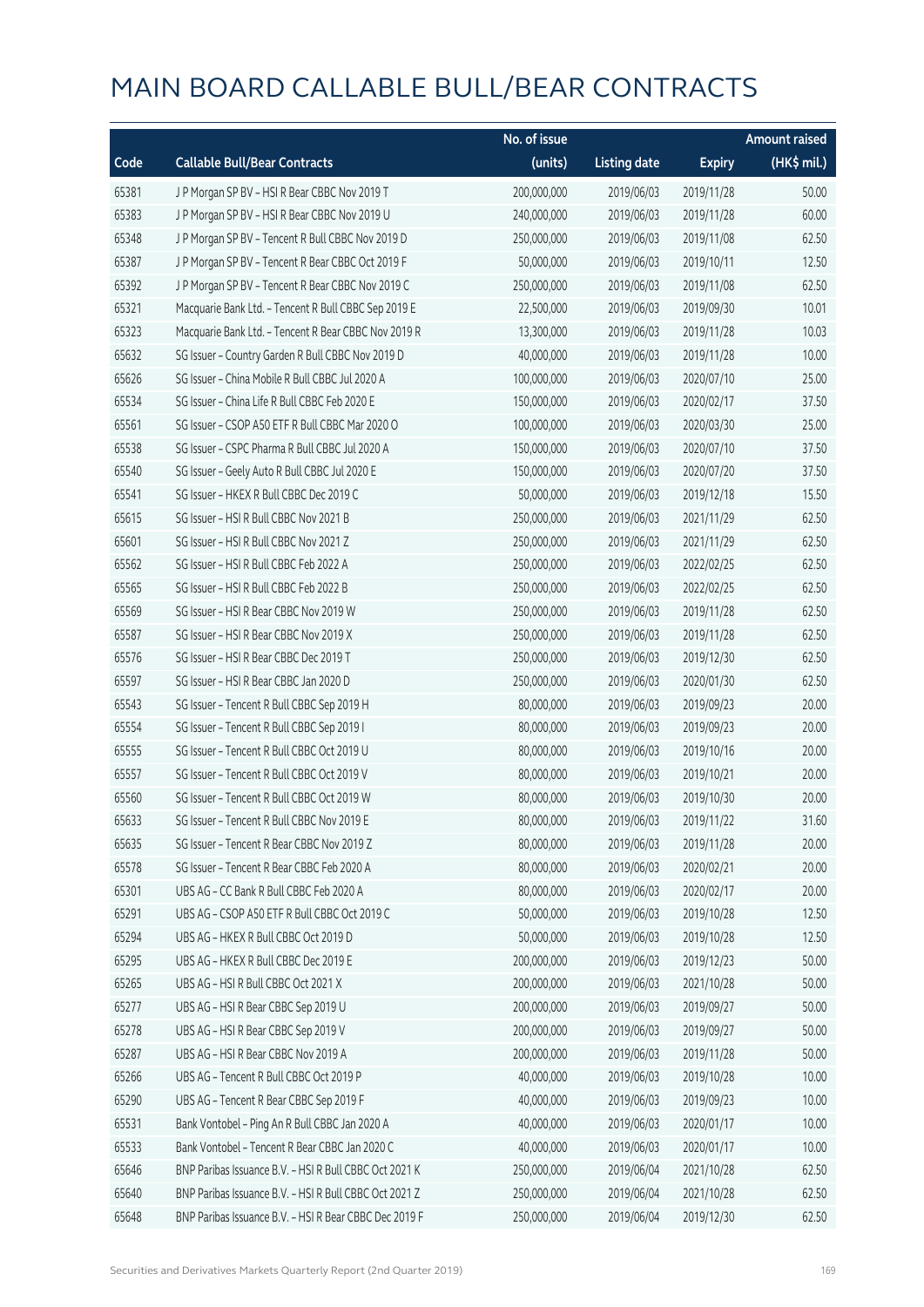|       |                                                          | No. of issue |                     |               | <b>Amount raised</b> |
|-------|----------------------------------------------------------|--------------|---------------------|---------------|----------------------|
| Code  | <b>Callable Bull/Bear Contracts</b>                      | (units)      | <b>Listing date</b> | <b>Expiry</b> | (HK\$ mil.)          |
| 65650 | BNP Paribas Issuance B.V. - HSI R Bear CBBC Dec 2019 G   | 250,000,000  | 2019/06/04          | 2019/12/30    | 62.50                |
| 65774 | BNP Paribas Issuance B.V. - HSI R Bear CBBC Dec 2019 H   | 240,000,000  | 2019/06/04          | 2019/12/30    | 60.00                |
| 66050 | Credit Suisse AG - HKEX R Bull CBBC Jan 2020 E           | 100,000,000  | 2019/06/04          | 2020/01/30    | 25.00                |
| 66066 | Credit Suisse AG - HKEX R Bull CBBC Jan 2020 F           | 100,000,000  | 2019/06/04          | 2020/01/30    | 25.00                |
| 66036 | Credit Suisse AG - HSI R Bull CBBC Nov 2021 K            | 200,000,000  | 2019/06/04          | 2021/11/29    | 50.00                |
| 66038 | Credit Suisse AG - HSI R Bull CBBC Dec 2021 J            | 300,000,000  | 2019/06/04          | 2021/12/30    | 75.00                |
| 66012 | Credit Suisse AG - HSI R Bear CBBC Nov 2019 Z            | 200,000,000  | 2019/06/04          | 2019/11/28    | 50.00                |
| 66015 | Credit Suisse AG - HSI R Bear CBBC Jan 2020 G            | 200,000,000  | 2019/06/04          | 2020/01/30    | 50.00                |
| 66026 | Credit Suisse AG - HSI R Bear CBBC Jan 2020 H            | 200,000,000  | 2019/06/04          | 2020/01/30    | 50.00                |
| 66068 | Credit Suisse AG - Ping An R Bull CBBC Jan 2020 K        | 80,000,000   | 2019/06/04          | 2020/01/30    | 20.00                |
| 66071 | Credit Suisse AG - Tencent R Bull CBBC Jan 2020 M        | 100,000,000  | 2019/06/04          | 2020/01/30    | 25.00                |
| 66073 | Credit Suisse AG - Tencent R Bull CBBC Jan 2020 N        | 100,000,000  | 2019/06/04          | 2020/01/30    | 25.00                |
| 65997 | Goldman Sachs SP (Asia) - HKEX R Bull CBBC Sep 2019 L    | 100,000,000  | 2019/06/04          | 2019/09/30    | 25.00                |
| 65986 | Goldman Sachs SP (Asia) - HSI R Bull CBBC Oct 2021 M     | 200,000,000  | 2019/06/04          | 2021/10/28    | 50.00                |
| 65995 | Goldman Sachs SP (Asia) - HSI R Bull CBBC Oct 2021 N     | 200,000,000  | 2019/06/04          | 2021/10/28    | 50.00                |
| 65998 | Goldman Sachs SP (Asia) - Ping An R Bull CBBC Nov 2019 J | 100,000,000  | 2019/06/04          | 2019/11/29    | 25.00                |
| 65996 | Goldman Sachs SP (Asia) - Tencent R Bull CBBC Sep 2019 F | 100,000,000  | 2019/06/04          | 2019/09/04    | 25.00                |
| 66002 | Goldman Sachs SP (Asia) - Tencent R Bull CBBC Sep 2019 G | 100,000,000  | 2019/06/04          | 2019/09/04    | 25.00                |
| 66009 | Goldman Sachs SP (Asia) - Tencent R Bear CBBC Dec 2019 J | 80,000,000   | 2019/06/04          | 2019/12/30    | 22.32                |
| 65749 | HK Bank - Bank of China R Bull CBBC Jul 2020 A           | 60,000,000   | 2019/06/04          | 2020/07/31    | 15.00                |
| 65748 | HK Bank - China Mobile R Bear CBBC Dec 2019 A            | 40,000,000   | 2019/06/04          | 2019/12/23    | 10.00                |
| 65744 | HK Bank - HKEX R Bull CBBC Nov 2019 L                    | 40,000,000   | 2019/06/04          | 2019/11/25    | 10.00                |
| 65675 | HK Bank - HSI R Bull CBBC Nov 2019 F                     | 50,000,000   | 2019/06/04          | 2019/11/28    | 12.50                |
| 65696 | HK Bank - HSI R Bear CBBC Nov 2019 T                     | 100,000,000  | 2019/06/04          | 2019/11/28    | 25.00                |
| 65739 | HK Bank - Tencent R Bull CBBC Oct 2019 Q                 | 100,000,000  | 2019/06/04          | 2019/10/25    | 25.00                |
| 65703 | HK Bank - Tencent R Bull CBBC Nov 2019 Q                 | 40,000,000   | 2019/06/04          | 2019/11/08    | 10.00                |
| 65717 | HK Bank - Tencent R Bull CBBC Nov 2019 R                 | 100,000,000  | 2019/06/04          | 2019/11/22    | 25.00                |
| 65707 | HK Bank - Tencent R Bull CBBC Dec 2019 E                 | 100,000,000  | 2019/06/04          | 2019/12/20    | 25.00                |
| 65782 | Haitong Int'l Sec - AAC Tech R Bull CBBC Jan 2020 A      | 100,000,000  | 2019/06/04          | 2020/01/06    | 25.00                |
| 65791 | Haitong Int'l Sec - CAM CSI300 R Bull CBBC Feb 2020 A    | 100,000,000  | 2019/06/04          | 2020/02/06    | 25.00                |
| 65802 | Haitong Int'l Sec - China Tower R Bear CBBC Mar 2020 B   | 120,000,000  | 2019/06/04          | 2020/03/24    | 30.00                |
| 65801 | Haitong Int'l Sec - HKEX R Bull CBBC Nov 2019 E          | 40,000,000   | 2019/06/04          | 2019/11/19    | 10.00                |
| 65797 | Haitong Int'l Sec - HSI R Bull CBBC Sep 2021 L           | 150,000,000  | 2019/06/04          | 2021/09/29    | 37.50                |
| 65799 | Haitong Int'l Sec - HSI R Bull CBBC Oct 2021 O           | 150,000,000  | 2019/06/04          | 2021/10/28    | 37.50                |
| 65794 | Haitong Int'l Sec - HSI R Bear CBBC Oct 2019 P           | 150,000,000  | 2019/06/04          | 2019/10/30    | 37.50                |
| 65800 | Haitong Int'l Sec - HSI R Bear CBBC Apr 2020 B           | 150,000,000  | 2019/06/04          | 2020/04/28    | 37.50                |
| 65847 | J P Morgan SP BV - HKEX R Bull CBBC Dec 2019 C           | 40,000,000   | 2019/06/04          | 2019/12/13    | 10.00                |
| 65855 | J P Morgan SP BV - HKEX R Bull CBBC Jan 2020 A           | 200,000,000  | 2019/06/04          | 2020/01/10    | 50.00                |
| 65804 | J P Morgan SP BV - HSI R Bull CBBC Sep 2021 Q            | 200,000,000  | 2019/06/04          | 2021/09/29    | 50.00                |
| 65805 | J P Morgan SP BV - HSI R Bull CBBC Sep 2021 R            | 200,000,000  | 2019/06/04          | 2021/09/29    | 50.00                |
| 65813 | J P Morgan SP BV - HSI R Bear CBBC Nov 2019 V            | 200,000,000  | 2019/06/04          | 2019/11/28    | 50.00                |
| 65839 | J P Morgan SP BV - HSI R Bear CBBC Nov 2019 W            | 240,000,000  | 2019/06/04          | 2019/11/28    | 60.00                |
| 65842 | J P Morgan SP BV - Tencent R Bull CBBC Oct 2019 U        | 50,000,000   | 2019/06/04          | 2019/10/11    | 12.50                |
| 65931 | SG Issuer - Sinopec Corp R Bear CBBC Dec 2019 A          | 40,000,000   | 2019/06/04          | 2019/12/31    | 10.00                |
| 65938 | SG Issuer - Geely Auto R Bull CBBC Jul 2020 F            | 150,000,000  | 2019/06/04          | 2020/07/30    | 37.50                |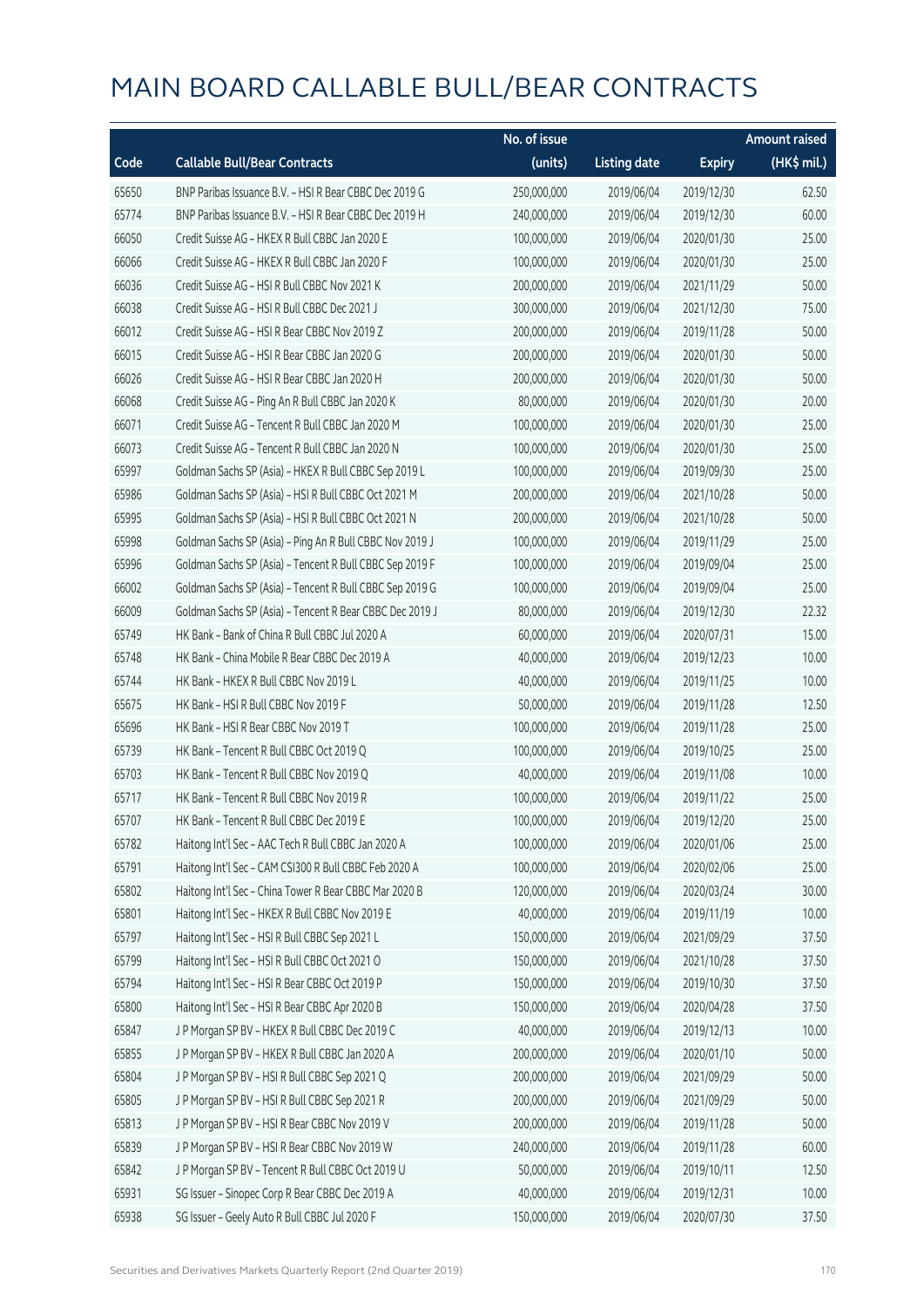|       |                                                             | No. of issue |                     |               | <b>Amount raised</b> |
|-------|-------------------------------------------------------------|--------------|---------------------|---------------|----------------------|
| Code  | <b>Callable Bull/Bear Contracts</b>                         | (units)      | <b>Listing date</b> | <b>Expiry</b> | (HK\$ mil.)          |
| 65906 | SG Issuer - Geely Auto R Bear CBBC Apr 2020 A               | 150,000,000  | 2019/06/04          | 2020/04/28    | 37.50                |
| 65934 | SG Issuer - Galaxy Ent R Bull CBBC Dec 2019 P               | 100,000,000  | 2019/06/04          | 2019/12/31    | 25.00                |
| 65975 | SG Issuer - HKEX R Bull CBBC Dec 2019 D                     | 50,000,000   | 2019/06/04          | 2019/12/18    | 12.50                |
| 65974 | SG Issuer - HSI R Bull CBBC Oct 2021 N                      | 250,000,000  | 2019/06/04          | 2021/10/28    | 62.50                |
| 65965 | SG Issuer - HSI R Bull CBBC Feb 2022 C                      | 250,000,000  | 2019/06/04          | 2022/02/25    | 62.50                |
| 65970 | SG Issuer - HSI R Bull CBBC Mar 2022 A                      | 250,000,000  | 2019/06/04          | 2022/03/30    | 62.50                |
| 65897 | SG Issuer - HSI R Bear CBBC Nov 2019 Y                      | 250,000,000  | 2019/06/04          | 2019/11/28    | 62.50                |
| 65973 | SG Issuer - HSI R Bear CBBC Nov 2019 Z                      | 250,000,000  | 2019/06/04          | 2019/11/28    | 62.50                |
| 65903 | SG Issuer - HSI R Bear CBBC Jan 2020 E                      | 250,000,000  | 2019/06/04          | 2020/01/30    | 62.50                |
| 65939 | SG Issuer - PetroChina R Bear CBBC Dec 2019 A               | 40,000,000   | 2019/06/04          | 2019/12/31    | 10.00                |
| 65940 | SG Issuer - Tencent R Bull CBBC Oct 2019 X                  | 80,000,000   | 2019/06/04          | 2019/10/18    | 20.00                |
| 65957 | SG Issuer - Tencent R Bull CBBC Oct 2019 Y                  | 80,000,000   | 2019/06/04          | 2019/10/28    | 20.00                |
| 65976 | SG Issuer - Tencent R Bull CBBC Nov 2019 F                  | 80,000,000   | 2019/06/04          | 2019/11/18    | 20.00                |
| 65917 | SG Issuer - Tencent R Bear CBBC Nov 2019 T                  | 80,000,000   | 2019/06/04          | 2019/11/28    | 20.00                |
| 65959 | SG Issuer - Xiaomi R Bull CBBC Nov 2019 A                   | 60,000,000   | 2019/06/04          | 2019/11/28    | 15.00                |
| 65656 | UBS AG - HSI R Bull CBBC Oct 2021 Y                         | 200,000,000  | 2019/06/04          | 2021/10/28    | 50.00                |
| 65661 | UBS AG - HSI R Bull CBBC Oct 2021 Z                         | 200,000,000  | 2019/06/04          | 2021/10/28    | 50.00                |
| 65670 | UBS AG - HSI R Bear CBBC Sep 2019 W                         | 200,000,000  | 2019/06/04          | 2019/09/27    | 50.00                |
| 65674 | UBS AG - HSI R Bear CBBC Sep 2019 X                         | 200,000,000  | 2019/06/04          | 2019/09/27    | 50.00                |
| 65662 | UBS AG - Tencent R Bull CBBC Oct 2019 Q                     | 40,000,000   | 2019/06/04          | 2019/10/31    | 10.00                |
| 65665 | UBS AG - Tencent R Bull CBBC Dec 2019 D                     | 200,000,000  | 2019/06/04          | 2019/12/02    | 50.00                |
| 65668 | UBS AG - Tencent R Bear CBBC Dec 2019 B                     | 200,000,000  | 2019/06/04          | 2019/12/02    | 50.00                |
| 65877 | Bank Vontobel - China Mobile R Bear CBBC Jan 2020 A         | 40,000,000   | 2019/06/04          | 2020/01/17    | 10.00                |
| 65861 | Bank Vontobel - CNOOC R Bear CBBC Jan 2020 A                | 40,000,000   | 2019/06/04          | 2020/01/17    | 10.00                |
| 66098 | BOCI Asia Ltd. - Tencent R Bull CBBC Dec 2019 F             | 40,000,000   | 2019/06/05          | 2019/12/19    | 17.44                |
| 66095 | BOCI Asia Ltd. - Tencent R Bear CBBC Dec 2019 E             | 200,000,000  | 2019/06/05          | 2019/12/19    | 50.40                |
| 66155 | BNP Paribas Issuance B.V. - HSI R Bull CBBC Oct 2021 E      | 240,000,000  | 2019/06/05          | 2021/10/28    | 60.00                |
| 66157 | BNP Paribas Issuance B.V. - HSI R Bear CBBC Dec 2019 I      | 240,000,000  | 2019/06/05          | 2019/12/30    | 60.00                |
| 66158 | Credit Suisse AG - HSI R Bull CBBC Sep 2021 X               | 200,000,000  | 2019/06/05          | 2021/09/29    | 50.00                |
| 66159 | Credit Suisse AG - HSI R Bull CBBC Sep 2021 Y               | 200,000,000  | 2019/06/05          | 2021/09/29    | 50.00                |
| 66163 | Credit Suisse AG - HSI R Bear CBBC Jan 2020 I               | 200,000,000  | 2019/06/05          | 2020/01/30    | 50.00                |
| 66162 | Credit Suisse AG - Tencent R Bull CBBC Jan 2020 O           | 100,000,000  | 2019/06/05          | 2020/01/24    | 25.00                |
| 66238 | Goldman Sachs SP (Asia) - Geely Auto R Bull CBBC Sep 2019 A | 40,000,000   | 2019/06/05          | 2019/09/30    | 10.00                |
| 66231 | Goldman Sachs SP (Asia) - HSI R Bear CBBC Mar 2020 S        | 200,000,000  | 2019/06/05          | 2020/03/30    | 50.00                |
| 66236 | Goldman Sachs SP (Asia) - Ping An R Bull CBBC Apr 2020 A    | 100,000,000  | 2019/06/05          | 2020/04/29    | 25.00                |
| 66230 | Goldman Sachs SP (Asia) - Tencent R Bear CBBC Dec 2019 K    | 80,000,000   | 2019/06/05          | 2019/12/30    | 20.00                |
| 66083 | HK Bank - CNOOC R Bull CBBC Dec 2019 A                      | 40,000,000   | 2019/06/05          | 2019/12/09    | 10.00                |
| 66084 | HK Bank - PetroChina R Bull CBBC Jul 2020 A                 | 60,000,000   | 2019/06/05          | 2020/07/31    | 15.00                |
| 66081 | HK Bank - Tencent R Bull CBBC Oct 2019 R                    | 40,000,000   | 2019/06/05          | 2019/10/31    | 10.00                |
| 66082 | HK Bank - Tencent R Bull CBBC Dec 2019 F                    | 100,000,000  | 2019/06/05          | 2019/12/09    | 25.00                |
| 66166 | Haitong Int'l Sec - HSI R Bull CBBC Oct 2021 R              | 100,000,000  | 2019/06/05          | 2021/10/28    | 25.00                |
| 66168 | Haitong Int'l Sec - HSI R Bear CBBC Oct 2019 Q              | 150,000,000  | 2019/06/05          | 2019/10/30    | 37.50                |
| 66170 | Haitong Int'l Sec - HSI R Bear CBBC Oct 2019 R              | 150,000,000  | 2019/06/05          | 2019/10/30    | 37.50                |
| 66143 | J P Morgan SP BV - HKEX R Bull CBBC Dec 2019 D              | 200,000,000  | 2019/06/05          | 2019/12/20    | 50.00                |
| 66121 | J P Morgan SP BV - HSI R Bull CBBC Oct 2021 C               | 200,000,000  | 2019/06/05          | 2021/10/28    | 50.00                |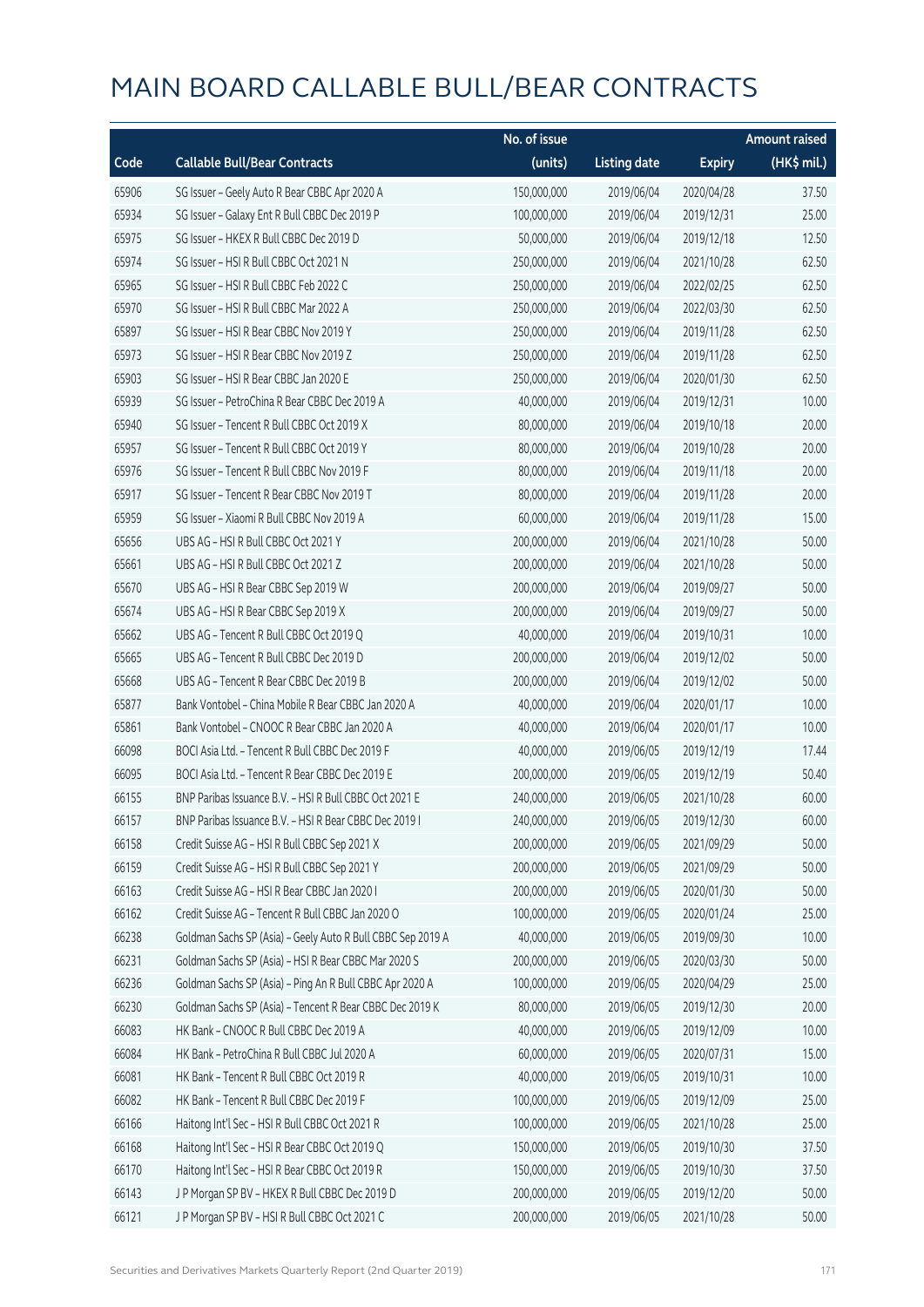|       |                                                              | No. of issue |                     |               | <b>Amount raised</b> |
|-------|--------------------------------------------------------------|--------------|---------------------|---------------|----------------------|
| Code  | <b>Callable Bull/Bear Contracts</b>                          | (units)      | <b>Listing date</b> | <b>Expiry</b> | (HK\$ mil.)          |
| 66144 | J P Morgan SP BV - HSI R Bull CBBC Oct 2021 Y                | 200,000,000  | 2019/06/05          | 2021/10/28    | 50.00                |
| 66151 | J P Morgan SP BV - HSI R Bear CBBC Nov 2019 X                | 200,000,000  | 2019/06/05          | 2019/11/28    | 50.00                |
| 66126 | J P Morgan SP BV - Ping An R Bull CBBC Nov 2019 A            | 100,000,000  | 2019/06/05          | 2019/11/08    | 25.00                |
| 66129 | J P Morgan SP BV - Ping An R Bull CBBC Jan 2020 A            | 100,000,000  | 2019/06/05          | 2020/01/10    | 25.00                |
| 66124 | J P Morgan SP BV - Tencent R Bull CBBC Jan 2020 A            | 250,000,000  | 2019/06/05          | 2020/01/10    | 62.50                |
| 66122 | J P Morgan SP BV - Tencent R Bear CBBC Nov 2019 D            | 50,000,000   | 2019/06/05          | 2019/11/08    | 12.50                |
| 66078 | Macquarie Bank Ltd. - Tencent R Bull CBBC Oct 2019 F         | 18,500,000   | 2019/06/05          | 2019/10/28    | 10.03                |
| 66079 | Macquarie Bank Ltd. - Tencent R Bull CBBC Oct 2019 G         | 13,800,000   | 2019/06/05          | 2019/10/28    | 10.02                |
| 66080 | Macquarie Bank Ltd. - Tencent R Bear CBBC Nov 2019 S         | 14,900,000   | 2019/06/05          | 2019/11/28    | 10.06                |
| 66206 | SG Issuer - China Mobile R Bull CBBC Jul 2020 B              | 100,000,000  | 2019/06/05          | 2020/07/27    | 25.00                |
| 66198 | SG Issuer - CSOP A50 ETF R Bear CBBC Jan 2020 A              | 100,000,000  | 2019/06/05          | 2020/01/30    | 25.00                |
| 66205 | SG Issuer - A50 China R Bear CBBC Feb 2020 A                 | 100,000,000  | 2019/06/05          | 2020/02/27    | 25.00                |
| 66184 | SG Issuer - HSI R Bull CBBC Oct 2021 O                       | 250,000,000  | 2019/06/05          | 2021/10/28    | 62.50                |
| 66186 | SG Issuer - HSI R Bull CBBC Oct 2021 P                       | 250,000,000  | 2019/06/05          | 2021/10/28    | 62.50                |
| 66226 | SG Issuer - HSI R Bear CBBC Dec 2019 U                       | 250,000,000  | 2019/06/05          | 2019/12/30    | 62.50                |
| 66229 | SG Issuer - HSI R Bear CBBC Jan 2020 F                       | 250,000,000  | 2019/06/05          | 2020/01/30    | 62.50                |
| 66225 | SG Issuer - HSI R Bear CBBC Feb 2020 A                       | 500,000,000  | 2019/06/05          | 2020/02/27    | 125.00               |
| 66209 | SG Issuer - Tencent R Bull CBBC Oct 2019 Z                   | 80,000,000   | 2019/06/05          | 2019/10/21    | 20.00                |
| 66189 | SG Issuer - Tencent R Bull CBBC Nov 2019 G                   | 80,000,000   | 2019/06/05          | 2019/11/20    | 20.00                |
| 66213 | SG Issuer - Tencent R Bear CBBC Jan 2020 K                   | 80,000,000   | 2019/06/05          | 2020/01/30    | 20.00                |
| 66101 | UBS AG - HSI R Bull CBBC Oct 2021 A                          | 200,000,000  | 2019/06/05          | 2021/10/28    | 50.00                |
| 66103 | UBS AG - HSI R Bull CBBC Oct 2021 B                          | 200,000,000  | 2019/06/05          | 2021/10/28    | 50.00                |
| 66104 | UBS AG - HSI R Bull CBBC Oct 2021 C                          | 200,000,000  | 2019/06/05          | 2021/10/28    | 50.00                |
| 66107 | UBS AG - HSI R Bear CBBC Sep 2019 Y                          | 200,000,000  | 2019/06/05          | 2019/09/27    | 50.00                |
| 66118 | UBS AG - HSI R Bear CBBC Sep 2019 Z                          | 200,000,000  | 2019/06/05          | 2019/09/27    | 50.00                |
| 66113 | UBS AG - HSI R Bear CBBC Oct 2019 M                          | 200,000,000  | 2019/06/05          | 2019/10/30    | 50.00                |
| 66180 | Bank Vontobel - HSI R Bull CBBC Jan 2021 A                   | 80,000,000   | 2019/06/05          | 2021/01/28    | 20.00                |
| 66182 | Bank Vontobel - HSI R Bull CBBC Jan 2021 B                   | 80,000,000   | 2019/06/05          | 2021/01/28    | 20.00                |
| 66177 | Bank Vontobel - HSI R Bear CBBC Jan 2020 L                   | 80,000,000   | 2019/06/05          | 2020/01/30    | 20.00                |
| 66454 | BOCI Asia Ltd. - Sunny Optical R Bull CBBC Dec 2019 C        | 40,000,000   | 2019/06/06          | 2019/12/20    | 10.00                |
| 66249 | BNP Paribas Issuance B.V. - HSI R Bull CBBC Oct 2021 F       | 250,000,000  | 2019/06/06          | 2021/10/28    | 62.50                |
| 66250 | BNP Paribas Issuance B.V. - HSI R Bull CBBC Oct 2021 J       | 250,000,000  | 2019/06/06          | 2021/10/28    | 62.50                |
| 66252 | BNP Paribas Issuance B.V. - HSI R Bear CBBC Dec 2019 J       | 250,000,000  | 2019/06/06          | 2019/12/30    | 62.50                |
| 66442 | BNP Paribas Issuance B.V. - HSI R Bear CBBC Dec 2019 K       | 250,000,000  | 2019/06/06          | 2019/12/30    | 62.50                |
| 66451 | BNP Paribas Issuance B.V. - HSI R Bear CBBC Dec 2019 L       | 250,000,000  | 2019/06/06          | 2019/12/30    | 62.50                |
| 66453 | BNP Paribas Issuance B.V. - HSI R Bear CBBC Dec 2019 M       | 240,000,000  | 2019/06/06          | 2019/12/30    | 60.00                |
| 66488 | Credit Suisse AG - HSI R Bull CBBC Oct 2021 V                | 200,000,000  | 2019/06/06          | 2021/10/28    | 50.00                |
| 66489 | Credit Suisse AG - HSI R Bull CBBC Nov 2021 L                | 200,000,000  | 2019/06/06          | 2021/11/29    | 50.00                |
| 66495 | Credit Suisse AG - HSI R Bear CBBC Dec 2019 R                | 200,000,000  | 2019/06/06          | 2019/12/30    | 50.00                |
| 66500 | Credit Suisse AG - Ping An R Bull CBBC Jan 2020 L            | 80,000,000   | 2019/06/06          | 2020/01/24    | 20.00                |
| 66514 | Goldman Sachs SP (Asia) - China Tower R Bull CBBC Feb 2020 A | 100,000,000  | 2019/06/06          | 2020/02/03    | 25.00                |
| 66501 | Goldman Sachs SP (Asia) - HSI R Bull CBBC Oct 2021 H         | 200,000,000  | 2019/06/06          | 2021/10/28    | 50.00                |
| 66502 | Goldman Sachs SP (Asia) - HSI R Bear CBBC Mar 2020 T         | 200,000,000  | 2019/06/06          | 2020/03/30    | 50.00                |
| 66523 | Goldman Sachs SP (Asia) - HSI R Bear CBBC Mar 2020 U         | 200,000,000  | 2019/06/06          | 2020/03/30    | 50.00                |
| 66504 | Goldman Sachs SP (Asia) - Ping An R Bull CBBC Apr 2020 B     | 100,000,000  | 2019/06/06          | 2020/04/29    | 25.00                |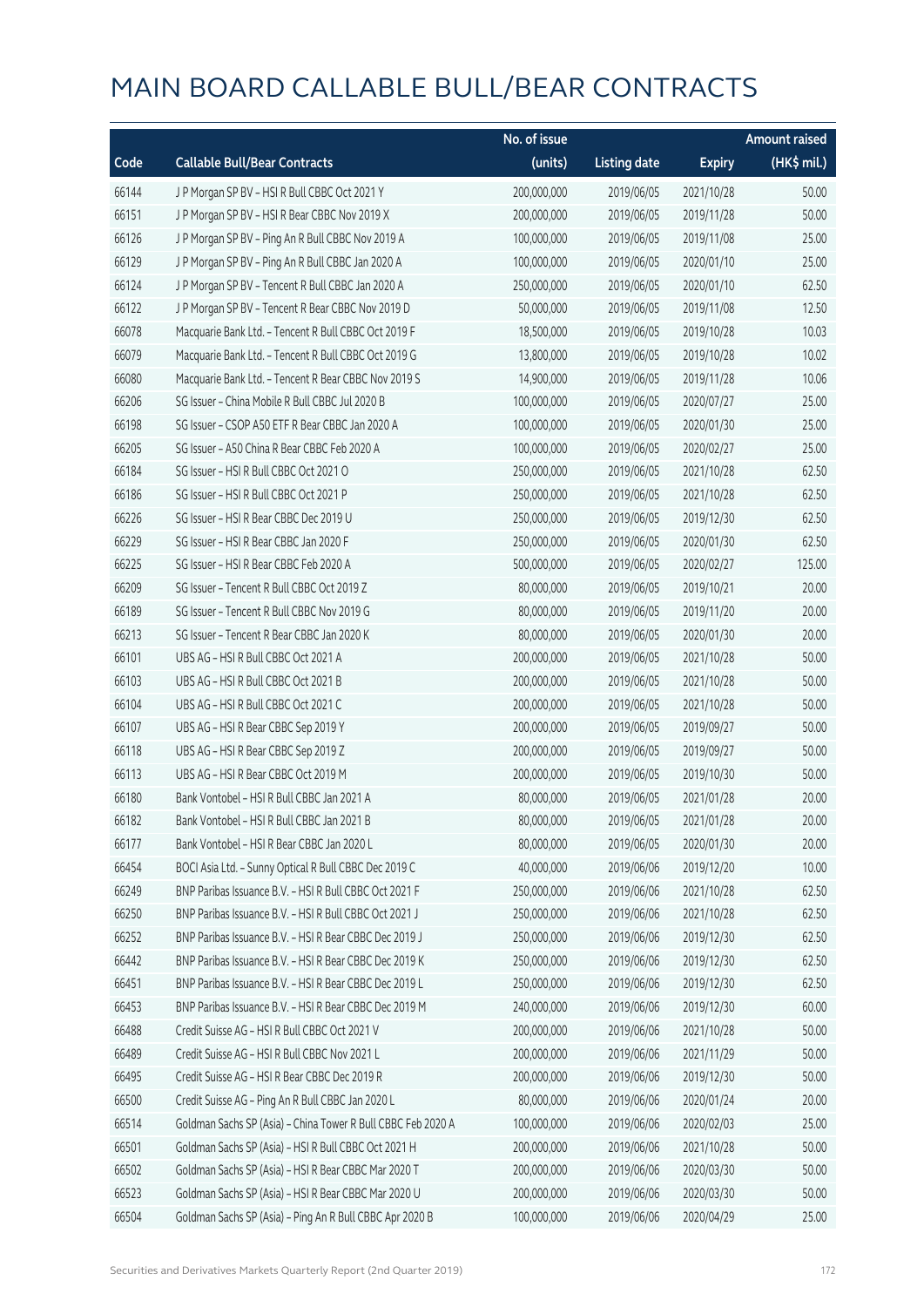|       |                                                            | No. of issue |                     |               | <b>Amount raised</b> |
|-------|------------------------------------------------------------|--------------|---------------------|---------------|----------------------|
| Code  | <b>Callable Bull/Bear Contracts</b>                        | (units)      | <b>Listing date</b> | <b>Expiry</b> | (HK\$ mil.)          |
| 66340 | Haitong Int'l Sec - HSI R Bull CBBC Sep 2021 M             | 150,000,000  | 2019/06/06          | 2021/09/29    | 37.50                |
| 66355 | Haitong Int'l Sec - HSI R Bull CBBC Sep 2021 N             | 150,000,000  | 2019/06/06          | 2021/09/29    | 37.50                |
| 66359 | Haitong Int'l Sec - HSI R Bear CBBC Oct 2019 S             | 150,000,000  | 2019/06/06          | 2019/10/30    | 37.50                |
| 66361 | Haitong Int'l Sec - HSI R Bear CBBC Apr 2020 C             | 150,000,000  | 2019/06/06          | 2020/04/28    | 37.50                |
| 66311 | J P Morgan SP BV - HSI R Bull CBBC Oct 2021 D              | 200,000,000  | 2019/06/06          | 2021/10/28    | 50.00                |
| 66321 | J P Morgan SP BV - HSI R Bull CBBC Oct 2021 H              | 200,000,000  | 2019/06/06          | 2021/10/28    | 50.00                |
| 66332 | J P Morgan SP BV - HSI R Bear CBBC Nov 2019 Y              | 200,000,000  | 2019/06/06          | 2019/11/28    | 50.00                |
| 66334 | J P Morgan SP BV - HSI R Bear CBBC Jan 2020 A              | 200,000,000  | 2019/06/06          | 2020/01/30    | 50.00                |
| 66333 | J P Morgan SP BV - Ping An R Bull CBBC Nov 2019 B          | 100,000,000  | 2019/06/06          | 2019/11/15    | 25.00                |
| 66408 | SG Issuer - CNOOC R Bear CBBC Mar 2020 A                   | 150,000,000  | 2019/06/06          | 2020/03/30    | 37.50                |
| 66471 | SG Issuer - China Tower R Bear CBBC Feb 2020 A             | 120,000,000  | 2019/06/06          | 2020/02/27    | 30.00                |
| 66409 | SG Issuer - Galaxy Ent R Bear CBBC Nov 2019 H              | 100,000,000  | 2019/06/06          | 2019/11/28    | 25.00                |
| 66378 | SG Issuer - HKEX R Bull CBBC Nov 2019 I                    | 50,000,000   | 2019/06/06          | 2019/11/28    | 12.50                |
| 66421 | SG Issuer - HKEX R Bear CBBC Dec 2019 A                    | 50,000,000   | 2019/06/06          | 2019/12/30    | 12.50                |
| 66403 | SG Issuer - HSI R Bull CBBC Oct 2021 Q                     | 250,000,000  | 2019/06/06          | 2021/10/28    | 62.50                |
| 66406 | SG Issuer - HSI R Bull CBBC Nov 2021 C                     | 250,000,000  | 2019/06/06          | 2021/11/29    | 62.50                |
| 66458 | SG Issuer - HSI R Bull CBBC Nov 2021 D                     | 250,000,000  | 2019/06/06          | 2021/11/29    | 62.50                |
| 66456 | SG Issuer - HSI R Bear CBBC Nov 2019 F                     | 250,000,000  | 2019/06/06          | 2019/11/28    | 62.50                |
| 66438 | SG Issuer - HSI R Bear CBBC Jan 2020 G                     | 250,000,000  | 2019/06/06          | 2020/01/30    | 62.50                |
| 66472 | SG Issuer - Ping An R Bull CBBC Dec 2019 L                 | 100,000,000  | 2019/06/06          | 2019/12/19    | 25.00                |
| 66380 | SG Issuer - Ping An R Bear CBBC Nov 2019 D                 | 100,000,000  | 2019/06/06          | 2019/11/28    | 25.00                |
| 66424 | SG Issuer - SHK Ppt R Bear CBBC Dec 2019 A                 | 100,000,000  | 2019/06/06          | 2019/12/20    | 25.00                |
| 66427 | SG Issuer - SUNAC R Bull CBBC Feb 2020 F                   | 80,000,000   | 2019/06/06          | 2020/02/28    | 20.00                |
| 66480 | SG Issuer - Tencent R Bull CBBC Oct 2019 A                 | 80,000,000   | 2019/06/06          | 2019/10/28    | 20.00                |
| 66402 | SG Issuer - Tencent R Bear CBBC Feb 2020 B                 | 80,000,000   | 2019/06/06          | 2020/02/21    | 20.00                |
| 66285 | UBS AG - HSI R Bull CBBC Sep 2021 U                        | 200,000,000  | 2019/06/06          | 2021/09/29    | 50.00                |
| 66307 | UBS AG - HSI R Bull CBBC Sep 2021 V                        | 200,000,000  | 2019/06/06          | 2021/09/29    | 50.00                |
| 66286 | UBS AG - HSI R Bear CBBC Sep 2019 A                        | 200,000,000  | 2019/06/06          | 2019/09/27    | 50.00                |
| 66288 | UBS AG - HSI R Bear CBBC Nov 2019 B                        | 200,000,000  | 2019/06/06          | 2019/11/28    | 50.00                |
| 66304 | UBS AG - HSI R Bear CBBC Nov 2019 C                        | 200,000,000  | 2019/06/06          | 2019/11/28    | 50.00                |
| 66270 | Bank Vontobel - China Life R Bear CBBC Jan 2020 A          | 40,000,000   | 2019/06/06          | 2020/01/17    | 10.00                |
| 66259 | Bank Vontobel - HSI R Bear CBBC Jan 2020 M                 | 80,000,000   | 2019/06/06          | 2020/01/30    | 20.00                |
| 66271 | Bank Vontobel - ICBC R Bear CBBC Jan 2020 A                | 40,000,000   | 2019/06/06          | 2020/01/17    | 10.00                |
| 66587 | BOCI Asia Ltd. - HSI R Bull CBBC Sep 2020 N                | 150,000,000  | 2019/06/10          | 2020/09/29    | 39.15                |
| 66591 | BOCI Asia Ltd. - HSI R Bull CBBC Sep 2020 O                | 150,000,000  | 2019/06/10          | 2020/09/29    | 42.00                |
| 66595 | BOCI Asia Ltd. - HSI R Bear CBBC Dec 2019 A                | 150,000,000  | 2019/06/10          | 2019/12/30    | 40.35                |
| 66597 | BOCI Asia Ltd. - HSI R Bear CBBC Dec 2019 B                | 150,000,000  | 2019/06/10          | 2019/12/30    | 40.65                |
| 66541 | BNP Paribas Issuance B.V. - HSI R Bull CBBC Oct 2021 L     | 250,000,000  | 2019/06/10          | 2021/10/28    | 62.50                |
| 66688 | BNP Paribas Issuance B.V. - HSI R Bull CBBC Oct 2021 M     | 250,000,000  | 2019/06/10          | 2021/10/28    | 62.50                |
| 66544 | BNP Paribas Issuance B.V. - HSI R Bear CBBC Dec 2019 N     | 250,000,000  | 2019/06/10          | 2019/12/30    | 62.50                |
| 66691 | BNP Paribas Issuance B.V. - HSI R Bear CBBC Dec 2019 O     | 250,000,000  | 2019/06/10          | 2019/12/30    | 62.50                |
| 66697 | BNP Paribas Issuance B.V. - HSI R Bear CBBC Dec 2019 P     | 250,000,000  | 2019/06/10          | 2019/12/30    | 62.50                |
| 66676 | BNP Paribas Issuance B.V. - Tencent R Bull CBBC Jan 2020 S | 50,000,000   | 2019/06/10          | 2020/01/30    | 12.50                |
| 66689 | BNP Paribas Issuance B.V. - Tencent R Bear CBBC Nov 2019 O | 50,000,000   | 2019/06/10          | 2019/11/28    | 12.50                |
| 66684 | BNP Paribas Issuance B.V. - Tencent R Bear CBBC Dec 2019 J | 50,000,000   | 2019/06/10          | 2019/12/30    | 12.50                |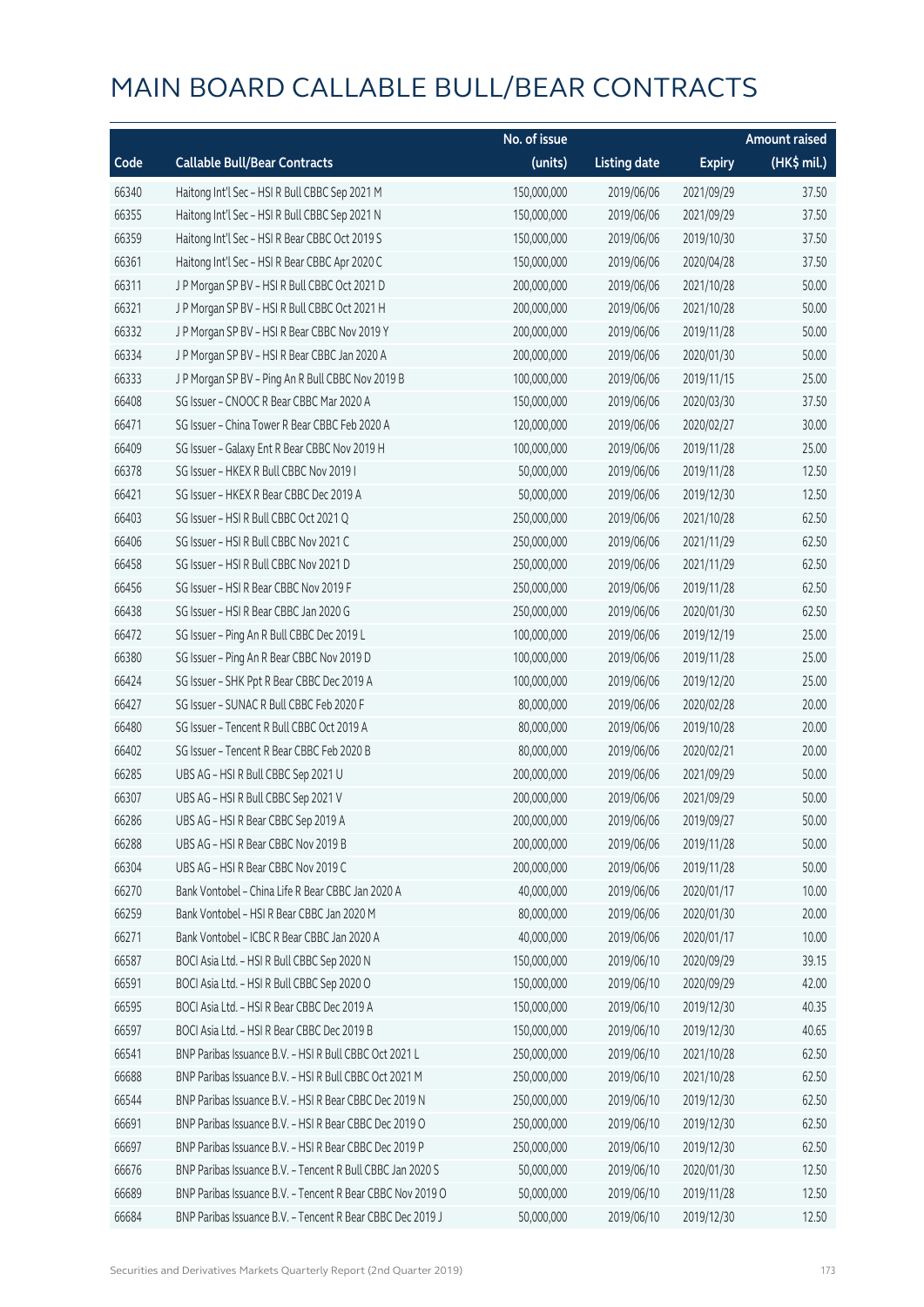|       |                                                              | No. of issue |                     |               | <b>Amount raised</b> |
|-------|--------------------------------------------------------------|--------------|---------------------|---------------|----------------------|
| Code  | <b>Callable Bull/Bear Contracts</b>                          | (units)      | <b>Listing date</b> | <b>Expiry</b> | (HK\$ mil.)          |
| 66809 | Credit Suisse AG - AIA R Bear CBBC Jan 2020 C                | 70,000,000   | 2019/06/10          | 2020/01/30    | 17.50                |
| 66803 | Credit Suisse AG - China Mobile R Bull CBBC Feb 2020 B       | 70,000,000   | 2019/06/10          | 2020/02/27    | 17.50                |
| 66799 | Credit Suisse AG - HSI R Bull CBBC Oct 2021 A                | 200,000,000  | 2019/06/10          | 2021/10/28    | 50.00                |
| 66813 | Credit Suisse AG - HSI R Bull CBBC Oct 2021 B                | 200,000,000  | 2019/06/10          | 2021/10/28    | 50.00                |
| 66816 | Credit Suisse AG - HSI R Bear CBBC Jan 2020 J                | 200,000,000  | 2019/06/10          | 2020/01/30    | 50.00                |
| 66831 | Credit Suisse AG - HSI R Bear CBBC Jan 2020 K                | 200,000,000  | 2019/06/10          | 2020/01/30    | 50.00                |
| 66817 | Credit Suisse AG - HSI R Bear CBBC Feb 2020 C                | 200,000,000  | 2019/06/10          | 2020/02/27    | 50.00                |
| 66814 | Credit Suisse AG - Tencent R Bear CBBC Jan 2020 M            | 100,000,000  | 2019/06/10          | 2020/01/24    | 25.00                |
| 66558 | Bank of East Asia - Tencent R Bull CBBC Nov 2019 B           | 30,000,000   | 2019/06/10          | 2019/11/22    | 10.50                |
| 66556 | Bank of East Asia - Tencent R Bear CBBC Nov 2019 A           | 30,000,000   | 2019/06/10          | 2019/11/22    | 10.50                |
| 66557 | Bank of East Asia - Tencent R Bear CBBC Nov 2019 B           | 30,000,000   | 2019/06/10          | 2019/11/22    | 10.50                |
| 66865 | Goldman Sachs SP (Asia) - AIA R Bull CBBC Nov 2019 U         | 100,000,000  | 2019/06/10          | 2019/11/29    | 25.00                |
| 66853 | Goldman Sachs SP (Asia) - CSOP A50 ETF R Bull CBBC Dec 2019E | 100,000,000  | 2019/06/10          | 2019/12/30    | 25.00                |
| 66845 | Goldman Sachs SP (Asia) - HSI R Bull CBBC Mar 2020 A         | 200,000,000  | 2019/06/10          | 2020/03/30    | 50.00                |
| 66551 | Goldman Sachs SP (Asia) - HSI R Bull CBBC Nov 2021 A         | 200,000,000  | 2019/06/10          | 2021/11/29    | 50.00                |
| 66848 | Goldman Sachs SP (Asia) - HSI R Bear CBBC Mar 2020 V         | 200,000,000  | 2019/06/10          | 2020/03/30    | 50.00                |
| 66851 | Goldman Sachs SP (Asia) - HSI R Bear CBBC Mar 2020 W         | 200,000,000  | 2019/06/10          | 2020/03/30    | 50.00                |
| 66844 | Goldman Sachs SP (Asia) - Tencent R Bull CBBC Sep 2019 H     | 100,000,000  | 2019/06/10          | 2019/09/10    | 25.00                |
| 66545 | Goldman Sachs SP (Asia) - Tencent R Bear CBBC Dec 2019 L     | 80,000,000   | 2019/06/10          | 2019/12/30    | 20.00                |
| 66564 | HK Bank - China Mobile R Bull CBBC Nov 2019 D                | 60,000,000   | 2019/06/10          | 2019/11/29    | 15.00                |
| 66570 | HK Bank - China Mobile R Bull CBBC Dec 2019 C                | 60,000,000   | 2019/06/10          | 2019/12/16    | 15.00                |
| 66563 | HK Bank - HSI R Bear CBBC Nov 2019 U                         | 50,000,000   | 2019/06/10          | 2019/11/28    | 12.50                |
| 66580 | HK Bank - Ping An R Bull CBBC Dec 2019 F                     | 60,000,000   | 2019/06/10          | 2019/12/20    | 15.00                |
| 66584 | HK Bank - Tencent R Bull CBBC Dec 2019 G                     | 40,000,000   | 2019/06/10          | 2019/12/20    | 10.00                |
| 66633 | Haitong Int'l Sec - HSI R Bull CBBC Sep 2021 O               | 150,000,000  | 2019/06/10          | 2021/09/29    | 37.50                |
| 66643 | Haitong Int'l Sec - HSI R Bull CBBC Nov 2021 A               | 150,000,000  | 2019/06/10          | 2021/11/29    | 37.50                |
| 66647 | Haitong Int'l Sec - HSI R Bull CBBC Nov 2021 B               | 150,000,000  | 2019/06/10          | 2021/11/29    | 37.50                |
| 66653 | Haitong Int'l Sec - HSI R Bull CBBC Nov 2021 C               | 100,000,000  | 2019/06/10          | 2021/11/29    | 25.00                |
| 66657 | Haitong Int'l Sec - HSI R Bear CBBC Oct 2019 T               | 150,000,000  | 2019/06/10          | 2019/10/30    | 37.50                |
| 66660 | Haitong Int'l Sec - HSI R Bear CBBC Oct 2019 U               | 150,000,000  | 2019/06/10          | 2019/10/30    | 37.50                |
| 66637 | Haitong Int'l Sec - Tencent R Bull CBBC Jan 2020 A           | 40,000,000   | 2019/06/10          | 2020/01/13    | 10.00                |
| 66730 | J P Morgan SP BV - HSI R Bull CBBC Sep 2021 S                | 200,000,000  | 2019/06/10          | 2021/09/29    | 50.00                |
| 66699 | J P Morgan SP BV - HSI R Bull CBBC Oct 2021 I                | 200,000,000  | 2019/06/10          | 2021/10/28    | 50.00                |
| 66717 | J P Morgan SP BV - HSI R Bull CBBC Oct 2021 J                | 200,000,000  | 2019/06/10          | 2021/10/28    | 50.00                |
| 66721 | J P Morgan SP BV - HSI R Bull CBBC Oct 2021 P                | 200,000,000  | 2019/06/10          | 2021/10/28    | 50.00                |
| 66742 | J P Morgan SP BV - HSI R Bear CBBC Oct 2019 A                | 200,000,000  | 2019/06/10          | 2019/10/30    | 50.00                |
| 66754 | J P Morgan SP BV - HSI R Bear CBBC Nov 2019 A                | 200,000,000  | 2019/06/10          | 2019/11/28    | 50.00                |
| 66748 | J P Morgan SP BV - HSI R Bear CBBC Nov 2019 Z                | 200,000,000  | 2019/06/10          | 2019/11/28    | 50.00                |
| 66763 | J P Morgan SP BV - HSI R Bear CBBC Dec 2019 B                | 200,000,000  | 2019/06/10          | 2019/12/30    | 50.00                |
| 66726 | J P Morgan SP BV - Tencent R Bull CBBC Dec 2019 A            | 250,000,000  | 2019/06/10          | 2019/12/13    | 62.50                |
| 66706 | J P Morgan SP BV - Tencent R Bear CBBC Nov 2019 E            | 250,000,000  | 2019/06/10          | 2019/11/08    | 62.50                |
| 66866 | SG Issuer - AIA R Bull CBBC Dec 2019 G                       | 60,000,000   | 2019/06/10          | 2019/12/23    | 15.00                |
| 66913 | SG Issuer - AIA R Bear CBBC Dec 2019 B                       | 60,000,000   | 2019/06/10          | 2019/12/30    | 15.00                |
| 66915 | SG Issuer - China Mobile R Bull CBBC Jul 2020 C              | 100,000,000  | 2019/06/10          | 2020/07/13    | 25.00                |
| 66914 | SG Issuer - CC Bank R Bear CBBC Dec 2019 A                   | 100,000,000  | 2019/06/10          | 2019/12/30    | 25.00                |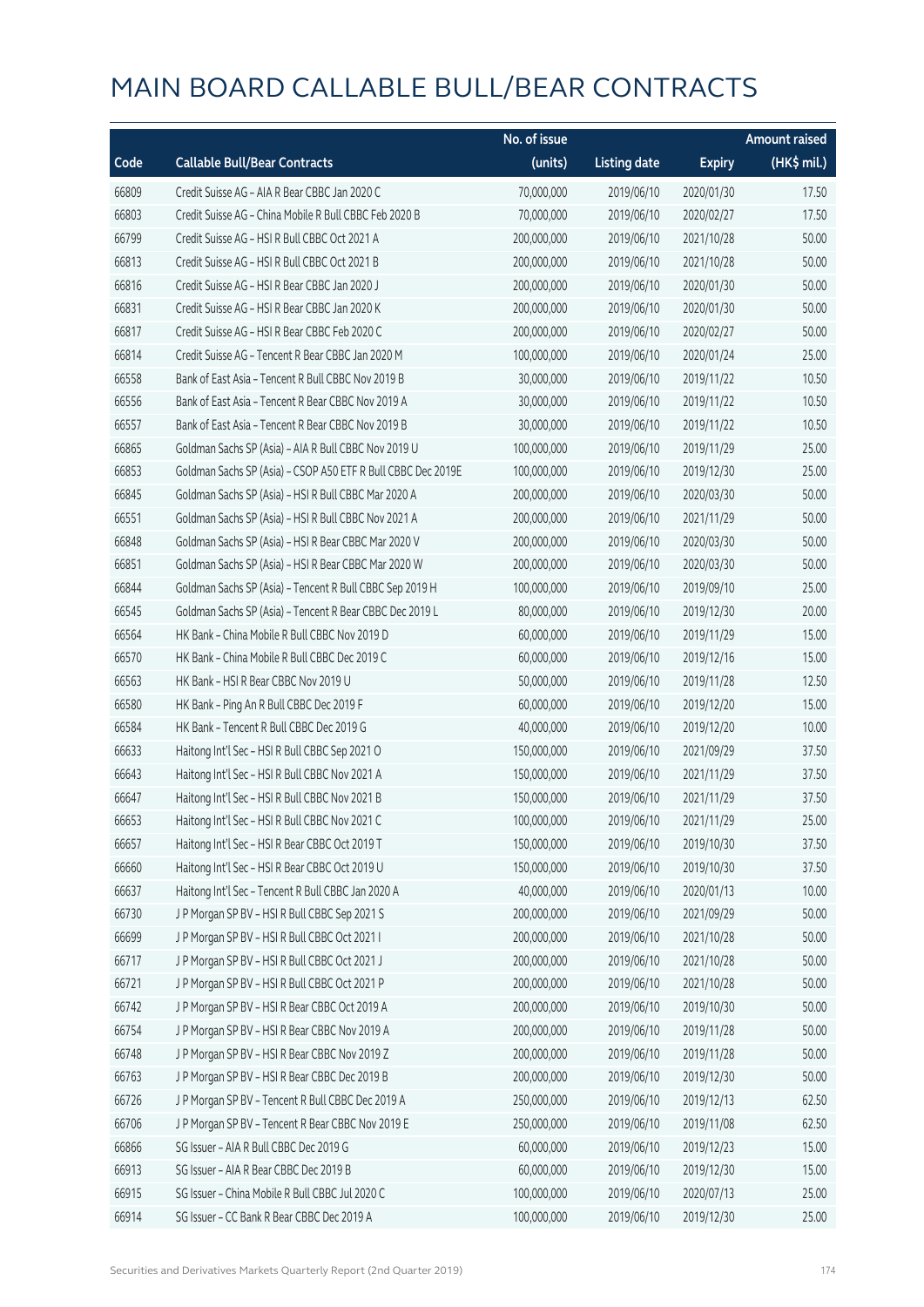|       |                                                            | No. of issue |                     |               | <b>Amount raised</b> |
|-------|------------------------------------------------------------|--------------|---------------------|---------------|----------------------|
| Code  | <b>Callable Bull/Bear Contracts</b>                        | (units)      | <b>Listing date</b> | <b>Expiry</b> | (HK\$ mil.)          |
| 66919 | SG Issuer - CNOOC R Bull CBBC Jul 2020 A                   | 150,000,000  | 2019/06/10          | 2020/07/13    | 37.50                |
| 66918 | SG Issuer - Sinopec Corp R Bull CBBC Dec 2019 B            | 40,000,000   | 2019/06/10          | 2019/12/30    | 10.00                |
| 66921 | SG Issuer - HSBC R Bull CBBC Dec 2019 B                    | 100,000,000  | 2019/06/10          | 2019/12/30    | 25.00                |
| 66988 | SG Issuer - HSI R Bull CBBC Oct 2021 R                     | 250,000,000  | 2019/06/10          | 2021/10/28    | 62.50                |
| 66905 | SG Issuer - HSI R Bull CBBC Nov 2021 E                     | 250,000,000  | 2019/06/10          | 2021/11/29    | 62.50                |
| 66909 | SG Issuer - HSI R Bull CBBC Nov 2021 F                     | 250,000,000  | 2019/06/10          | 2021/11/29    | 62.50                |
| 66989 | SG Issuer - HSI R Bull CBBC Nov 2021 G                     | 250,000,000  | 2019/06/10          | 2021/11/29    | 62.50                |
| 66990 | SG Issuer - HSI R Bull CBBC Nov 2021 H                     | 250,000,000  | 2019/06/10          | 2021/11/29    | 62.50                |
| 66997 | SG Issuer - HSI R Bull CBBC Nov 2021 I                     | 250,000,000  | 2019/06/10          | 2021/11/29    | 62.50                |
| 66908 | SG Issuer - HSI R Bull CBBC Dec 2021 V                     | 250,000,000  | 2019/06/10          | 2021/12/30    | 62.50                |
| 66972 | SG Issuer - HSI R Bear CBBC Dec 2019 V                     | 250,000,000  | 2019/06/10          | 2019/12/30    | 62.50                |
| 66985 | SG Issuer - HSI R Bear CBBC Dec 2019 W                     | 250,000,000  | 2019/06/10          | 2019/12/30    | 62.50                |
| 66987 | SG Issuer - HSI R Bear CBBC Jan 2020 H                     | 250,000,000  | 2019/06/10          | 2020/01/30    | 62.50                |
| 66925 | SG Issuer - PetroChina R Bull CBBC Dec 2019 C              | 40,000,000   | 2019/06/10          | 2019/12/30    | 10.00                |
| 66928 | SG Issuer - Ping An R Bull CBBC Dec 2019 M                 | 100,000,000  | 2019/06/10          | 2019/12/30    | 25.00                |
| 66937 | SG Issuer - SHK Ppt R Bull CBBC Dec 2019 F                 | 100,000,000  | 2019/06/10          | 2019/12/09    | 25.00                |
| 66945 | SG Issuer - SHK Ppt R Bull CBBC Dec 2019 G                 | 100,000,000  | 2019/06/10          | 2019/12/30    | 25.00                |
| 66951 | SG Issuer - SHK Ppt R Bear CBBC Dec 2019 B                 | 100,000,000  | 2019/06/10          | 2019/12/30    | 25.00                |
| 66961 | SG Issuer - Tencent R Bull CBBC Sep 2019 K                 | 80,000,000   | 2019/06/10          | 2019/09/26    | 20.00                |
| 66971 | SG Issuer - Tencent R Bull CBBC Oct 2019 B                 | 80,000,000   | 2019/06/10          | 2019/10/17    | 20.00                |
| 66873 | SG Issuer - Tencent R Bear CBBC Feb 2020 C                 | 80,000,000   | 2019/06/10          | 2020/02/26    | 20.00                |
| 66611 | UBS AG - HSI R Bull CBBC Oct 2021 D                        | 200,000,000  | 2019/06/10          | 2021/10/28    | 50.00                |
| 66613 | UBS AG - HSI R Bull CBBC Oct 2021 E                        | 200,000,000  | 2019/06/10          | 2021/10/28    | 50.00                |
| 66614 | UBS AG - HSI R Bull CBBC Oct 2021 F                        | 200,000,000  | 2019/06/10          | 2021/10/28    | 50.00                |
| 66617 | UBS AG - HSI R Bear CBBC Oct 2019 N                        | 200,000,000  | 2019/06/10          | 2019/10/30    | 50.00                |
| 66621 | UBS AG - HSI R Bear CBBC Oct 2019 O                        | 200,000,000  | 2019/06/10          | 2019/10/30    | 50.00                |
| 66622 | UBS AG - HSI R Bear CBBC Oct 2019 P                        | 200,000,000  | 2019/06/10          | 2019/10/30    | 50.00                |
| 66630 | UBS AG - Tencent R Bull CBBC Nov 2019 K                    | 200,000,000  | 2019/06/10          | 2019/11/18    | 50.00                |
| 66628 | UBS AG - Tencent R Bull CBBC Dec 2019 E                    | 200,000,000  | 2019/06/10          | 2019/12/09    | 50.00                |
| 66627 | UBS AG - Tencent R Bear CBBC Nov 2019 I                    | 200,000,000  | 2019/06/10          | 2019/11/27    | 50.00                |
| 66528 | Bank Vontobel - BOCL R Bear CBBC Jan 2020 A                | 40,000,000   | 2019/06/10          | 2020/01/10    | 10.00                |
| 66600 | Bank Vontobel - Sinopec Corp R Bull CBBC Jan 2020 A        | 40,000,000   | 2019/06/10          | 2020/01/17    | 10.00                |
| 66605 | Bank Vontobel - Sinopec Corp R Bear CBBC Jan 2020 A        | 40,000,000   | 2019/06/10          | 2020/01/17    | 10.00                |
| 66598 | Bank Vontobel - HSI N Bear CBBC Jan 2020 O                 | 80,000,000   | 2019/06/10          | 2020/01/30    | 20.00                |
| 66537 | Bank Vontobel - HSI R Bear CBBC Jan 2020 N                 | 80,000,000   | 2019/06/10          | 2020/01/30    | 20.00                |
| 66607 | Bank Vontobel - Sunny Optical R Bear CBBC Jan 2020 A       | 40,000,000   | 2019/06/10          | 2020/01/10    | 10.00                |
| 66534 | Bank Vontobel - Tencent R Bull CBBC Jan 2020 E             | 40,000,000   | 2019/06/10          | 2020/01/17    | 10.00                |
| 67000 | BNP Paribas Issuance B.V. - HSI R Bull CBBC Oct 2021 N     | 250,000,000  | 2019/06/11          | 2021/10/28    | 62.50                |
| 67329 | BNP Paribas Issuance B.V. - HSI R Bull CBBC Oct 2021 O     | 240,000,000  | 2019/06/11          | 2021/10/28    | 60.00                |
| 67370 | BNP Paribas Issuance B.V. - HSI R Bear CBBC Dec 2019 Q     | 240,000,000  | 2019/06/11          | 2019/12/30    | 60.00                |
| 67319 | BNP Paribas Issuance B.V. - Tencent R Bull CBBC Dec 2019 T | 50,000,000   | 2019/06/11          | 2019/12/30    | 12.50                |
| 67316 | BNP Paribas Issuance B.V. - Tencent R Bull CBBC Jan 2020 T | 50,000,000   | 2019/06/11          | 2020/01/30    | 12.50                |
| 67605 | Credit Suisse AG - AIA R Bull CBBC Jan 2020 D              | 70,000,000   | 2019/06/11          | 2020/01/30    | 17.50                |
| 67628 | Credit Suisse AG - HSBC R Bull CBBC Jan 2020 B             | 70,000,000   | 2019/06/11          | 2020/01/30    | 17.50                |
| 67634 | Credit Suisse AG - HSBC R Bull CBBC Jan 2020 C             | 70,000,000   | 2019/06/11          | 2020/01/30    | 17.50                |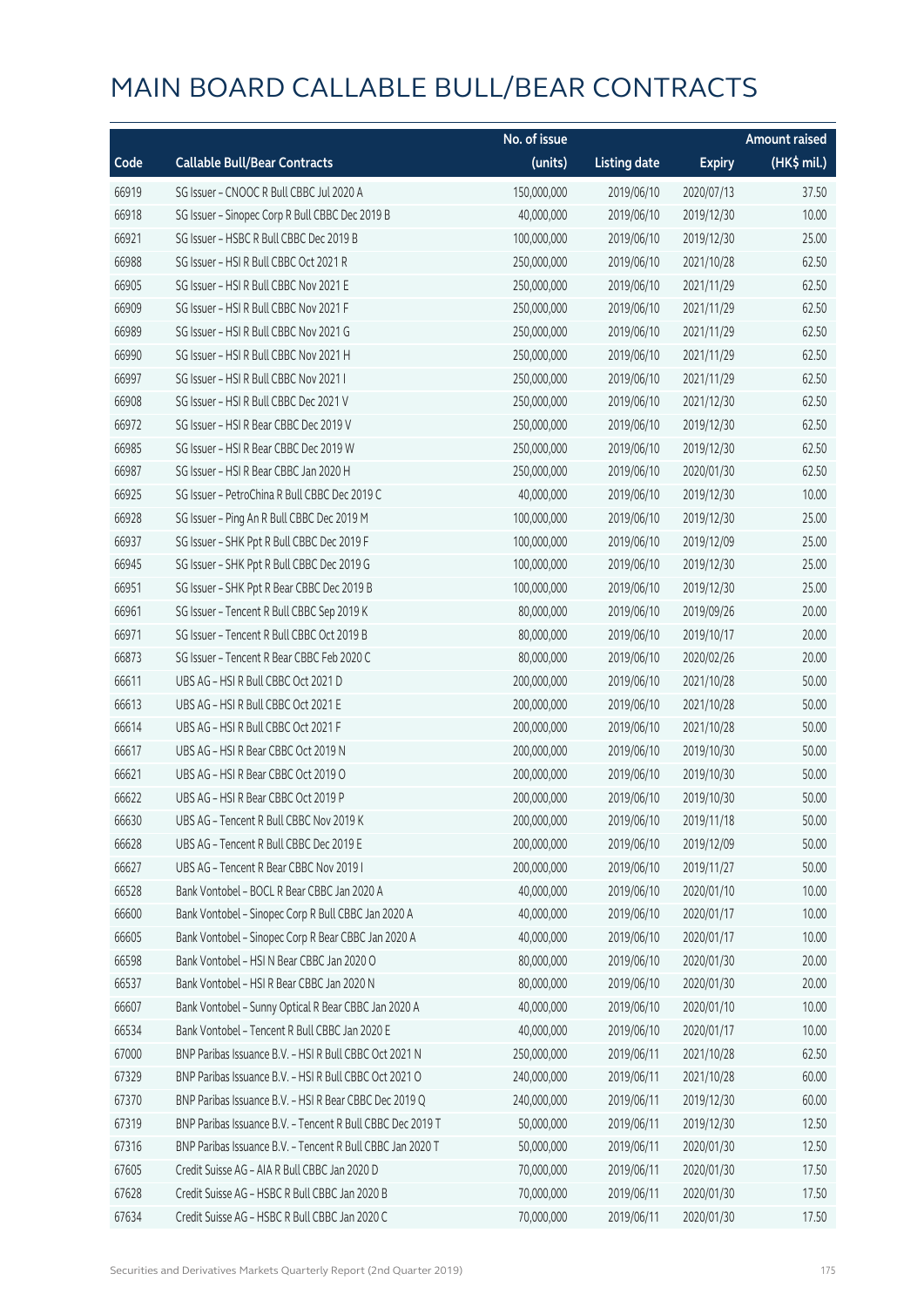|       |                                                              | No. of issue |                     |               | <b>Amount raised</b> |
|-------|--------------------------------------------------------------|--------------|---------------------|---------------|----------------------|
| Code  | <b>Callable Bull/Bear Contracts</b>                          | (units)      | <b>Listing date</b> | <b>Expiry</b> | (HK\$ mil.)          |
| 67557 | Credit Suisse AG - HSI R Bull CBBC Sep 2021 Z                | 200,000,000  | 2019/06/11          | 2021/09/29    | 50.00                |
| 67561 | Credit Suisse AG - HSI R Bull CBBC Oct 2021 T                | 200,000,000  | 2019/06/11          | 2021/10/28    | 50.00                |
| 67564 | Credit Suisse AG - HSI R Bull CBBC Dec 2021 K                | 300,000,000  | 2019/06/11          | 2021/12/30    | 75.00                |
| 67678 | Credit Suisse AG - HSI R Bear CBBC Dec 2019 S                | 200,000,000  | 2019/06/11          | 2019/12/30    | 50.00                |
| 67684 | Credit Suisse AG - HSI R Bear CBBC Dec 2019 T                | 200,000,000  | 2019/06/11          | 2019/12/30    | 50.00                |
| 67694 | Credit Suisse AG - HSI R Bear CBBC Feb 2020 D                | 300,000,000  | 2019/06/11          | 2020/02/27    | 75.00                |
| 67566 | Credit Suisse AG - SHK Ppt R Bull CBBC Dec 2019 E            | 40,000,000   | 2019/06/11          | 2019/12/30    | 10.00                |
| 67697 | Credit Suisse AG - Tencent R Bull CBBC Jan 2020 P            | 100,000,000  | 2019/06/11          | 2020/01/23    | 25.00                |
| 67599 | Credit Suisse AG - Xiaomi R Bull CBBC Feb 2020 A             | 50,000,000   | 2019/06/11          | 2020/02/27    | 12.50                |
| 67479 | Goldman Sachs SP (Asia) - AIA R Bear CBBC Dec 2019 B         | 100,000,000  | 2019/06/11          | 2019/12/30    | 25.00                |
| 67450 | Goldman Sachs SP (Asia) - China Mobile R Bull CBBC Oct 2019B | 100,000,000  | 2019/06/11          | 2019/10/30    | 25.00                |
| 67483 | Goldman Sachs SP (Asia) - HKEX R Bull CBBC Sep 2019 M        | 100,000,000  | 2019/06/11          | 2019/09/27    | 25.00                |
| 67002 | Goldman Sachs SP (Asia) - HSI R Bull CBBC Oct 2021 K         | 200,000,000  | 2019/06/11          | 2021/10/28    | 50.00                |
| 67006 | Goldman Sachs SP (Asia) - HSI R Bear CBBC Mar 2020 X         | 200,000,000  | 2019/06/11          | 2020/03/30    | 50.00                |
| 67007 | Goldman Sachs SP (Asia) - HSI R Bear CBBC Mar 2020 Y         | 200,000,000  | 2019/06/11          | 2020/03/30    | 50.00                |
| 67422 | Goldman Sachs SP (Asia) - Tencent R Bull CBBC Sep 2019 I     | 100,000,000  | 2019/06/11          | 2019/09/11    | 25.00                |
| 67001 | Goldman Sachs SP (Asia) - Tencent R Bear CBBC Dec 2019 M     | 80,000,000   | 2019/06/11          | 2019/12/30    | 20.00                |
| 67425 | Goldman Sachs SP (Asia) - Tencent R Bear CBBC Dec 2019 N     | 60,000,000   | 2019/06/11          | 2019/12/30    | 21.54                |
| 67036 | HK Bank - China Mobile R Bull CBBC Jan 2020 A                | 60,000,000   | 2019/06/11          | 2020/01/06    | 15.00                |
| 67068 | HK Bank - Galaxy Ent R Bear CBBC Nov 2019 D                  | 40,000,000   | 2019/06/11          | 2019/11/25    | 10.00                |
| 67073 | HK Bank - HKEX R Bear CBBC Jan 2020 A                        | 40,000,000   | 2019/06/11          | 2020/01/06    | 10.00                |
| 67023 | HK Bank - HSI R Bull CBBC Jul 2020 Y                         | 50,000,000   | 2019/06/11          | 2020/07/30    | 12.50                |
| 67060 | HK Bank - HSI R Bear CBBC Nov 2019 V                         | 100,000,000  | 2019/06/11          | 2019/11/28    | 25.00                |
| 67056 | HK Bank - Tencent R Bull CBBC Jan 2020 D                     | 40,000,000   | 2019/06/11          | 2020/01/06    | 10.00                |
| 67057 | HK Bank - Xiaomi R Bull CBBC Feb 2020 A                      | 40,000,000   | 2019/06/11          | 2020/02/10    | 10.00                |
| 67517 | Haitong Int'l Sec - CC Bank R Bull CBBC Nov 2019 B           | 70,000,000   | 2019/06/11          | 2019/11/22    | 17.50                |
| 67491 | Haitong Int'l Sec - HSBC R Bull CBBC Nov 2019 B              | 70,000,000   | 2019/06/11          | 2019/11/27    | 17.50                |
| 67404 | Haitong Int'l Sec - HSI R Bull CBBC Oct 2021 S               | 150,000,000  | 2019/06/11          | 2021/10/28    | 37.50                |
| 67371 | Haitong Int'l Sec - HSI R Bull CBBC Nov 2021 D               | 150,000,000  | 2019/06/11          | 2021/11/29    | 37.50                |
| 67407 | Haitong Int'l Sec - HSI R Bear CBBC Oct 2019 V               | 150,000,000  | 2019/06/11          | 2019/10/30    | 37.50                |
| 67419 | Haitong Int'l Sec - HSI R Bear CBBC Oct 2019 W               | 150,000,000  | 2019/06/11          | 2019/10/30    | 37.50                |
| 67385 | Haitong Int'l Sec - HSI R Bear CBBC Apr 2020 D               | 150,000,000  | 2019/06/11          | 2020/04/28    | 37.50                |
| 67535 | Haitong Int'l Sec - SUNAC R Bear CBBC Jan 2020 A             | 130,000,000  | 2019/06/11          | 2020/01/16    | 32.50                |
| 67504 | Haitong Int'l Sec - Tencent R Bull CBBC Jan 2020 B           | 40,000,000   | 2019/06/11          | 2020/01/22    | 10.00                |
| 67378 | Haitong Int'l Sec - Tencent R Bear CBBC Mar 2020 F           | 40,000,000   | 2019/06/11          | 2020/03/04    | 10.00                |
| 67135 | J P Morgan SP BV - HSI R Bull CBBC Oct 2021 E                | 200,000,000  | 2019/06/11          | 2021/10/28    | 50.00                |
| 67133 | J P Morgan SP BV - HSI R Bull CBBC Oct 2021 T                | 200,000,000  | 2019/06/11          | 2021/10/28    | 50.00                |
| 67212 | J P Morgan SP BV - HSI R Bull CBBC Nov 2021 D                | 200,000,000  | 2019/06/11          | 2021/11/29    | 50.00                |
| 67137 | J P Morgan SP BV - HSI R Bear CBBC Dec 2019 C                | 200,000,000  | 2019/06/11          | 2019/12/30    | 50.00                |
| 67138 | J P Morgan SP BV - HSI R Bear CBBC Dec 2019 D                | 240,000,000  | 2019/06/11          | 2019/12/30    | 60.00                |
| 67189 | J P Morgan SP BV - HSI R Bear CBBC Dec 2019 E                | 200,000,000  | 2019/06/11          | 2019/12/30    | 50.00                |
| 67203 | J P Morgan SP BV - HSI R Bear CBBC Dec 2019 F                | 240,000,000  | 2019/06/11          | 2019/12/30    | 60.00                |
| 67302 | J P Morgan SP BV - Tencent R Bull CBBC Oct 2019 V            | 50,000,000   | 2019/06/11          | 2019/10/11    | 12.50                |
| 67291 | J P Morgan SP BV - Tencent R Bull CBBC Jan 2020 B            | 250,000,000  | 2019/06/11          | 2020/01/10    | 62.50                |
| 67220 | J P Morgan SP BV - Tencent R Bear CBBC Dec 2019 A            | 50,000,000   | 2019/06/11          | 2019/12/13    | 12.50                |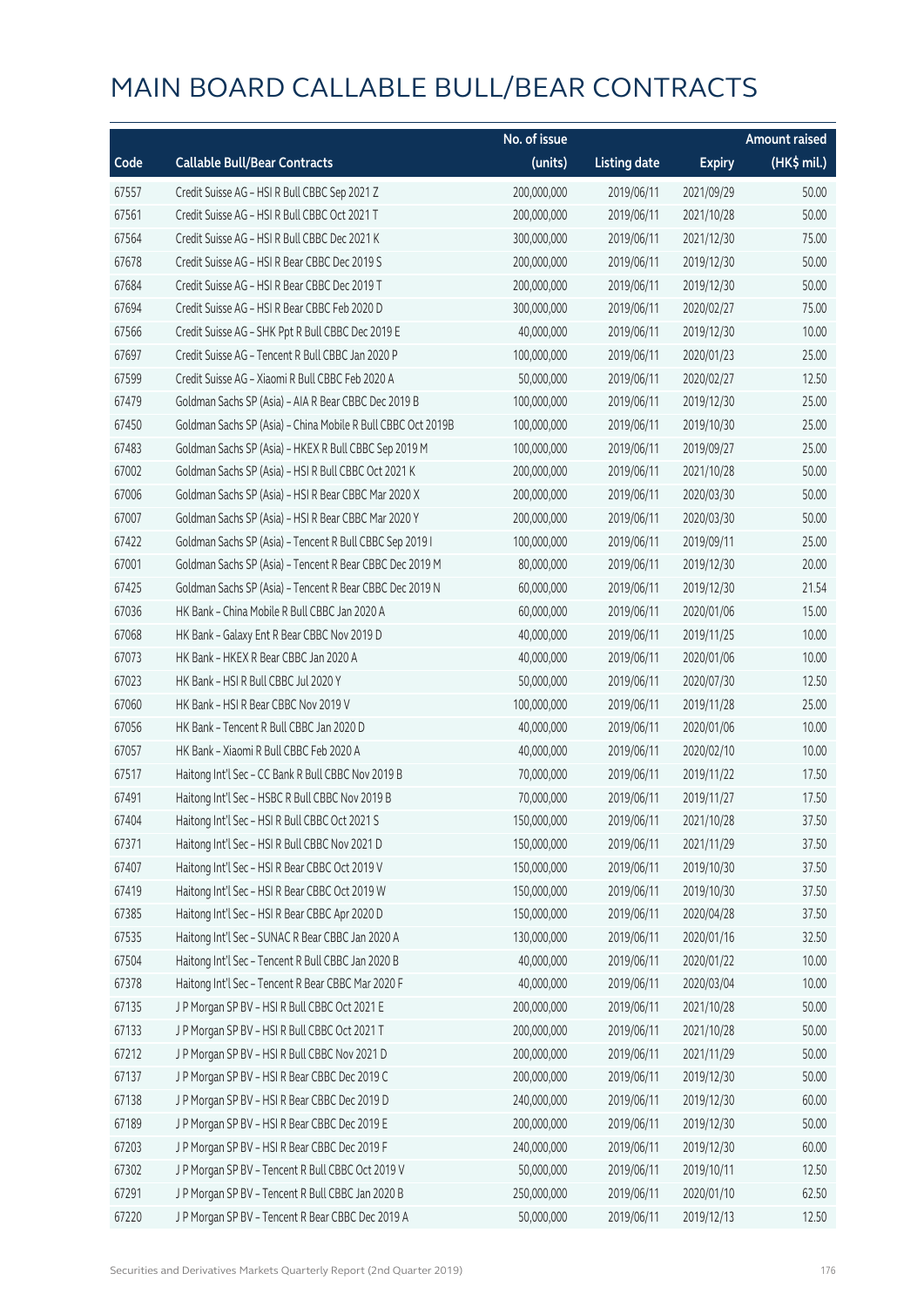|       |                                                        | No. of issue |                     |               | <b>Amount raised</b> |
|-------|--------------------------------------------------------|--------------|---------------------|---------------|----------------------|
| Code  | <b>Callable Bull/Bear Contracts</b>                    | (units)      | <b>Listing date</b> | <b>Expiry</b> | (HK\$ mil.)          |
| 67017 | Macquarie Bank Ltd. - Tencent R Bull CBBC Oct 2019 H   | 20,300,000   | 2019/06/11          | 2019/10/17    | 10.03                |
| 67020 | Macquarie Bank Ltd. - Tencent R Bear CBBC Feb 2020 A   | 10,000,000   | 2019/06/11          | 2020/02/26    | 10.09                |
| 67777 | SG Issuer - AIA R Bear CBBC Dec 2019 C                 | 60,000,000   | 2019/06/11          | 2019/12/30    | 15.00                |
| 67986 | SG Issuer - HKEX R Bull CBBC Nov 2019 J                | 50,000,000   | 2019/06/11          | 2019/11/08    | 12.50                |
| 67995 | SG Issuer - HKEX R Bear CBBC Nov 2019 G                | 50,000,000   | 2019/06/11          | 2019/11/27    | 12.50                |
| 67772 | SG Issuer - HSI R Bull CBBC Oct 2021 S                 | 250,000,000  | 2019/06/11          | 2021/10/28    | 62.50                |
| 67775 | SG Issuer - HSI R Bull CBBC Oct 2021 T                 | 250,000,000  | 2019/06/11          | 2021/10/28    | 62.50                |
| 67776 | SG Issuer - HSI R Bull CBBC Nov 2021 J                 | 250,000,000  | 2019/06/11          | 2021/11/29    | 62.50                |
| 67784 | SG Issuer - HSI R Bear CBBC Nov 2019 B                 | 250,000,000  | 2019/06/11          | 2019/11/28    | 62.50                |
| 67797 | SG Issuer - HSI R Bear CBBC Dec 2019 X                 | 250,000,000  | 2019/06/11          | 2019/12/30    | 62.50                |
| 67798 | SG Issuer - HSI R Bear CBBC Jan 2020 I                 | 250,000,000  | 2019/06/11          | 2020/01/30    | 62.50                |
| 67843 | SG Issuer - HSI R Bear CBBC Jan 2020 J                 | 250,000,000  | 2019/06/11          | 2020/01/30    | 62.50                |
| 67955 | SG Issuer - HSI R Bear CBBC Jan 2020 K                 | 250,000,000  | 2019/06/11          | 2020/01/30    | 62.50                |
| 67714 | SG Issuer - HSI R Bear CBBC Feb 2020 B                 | 500,000,000  | 2019/06/11          | 2020/02/27    | 125.00               |
| 68001 | SG Issuer - Ping An R Bull CBBC Dec 2019 N             | 100,000,000  | 2019/06/11          | 2019/12/18    | 25.00                |
| 68007 | SG Issuer - Tencent R Bull CBBC Sep 2019 L             | 80,000,000   | 2019/06/11          | 2019/09/26    | 20.00                |
| 68009 | SG Issuer - Tencent R Bull CBBC Oct 2019 D             | 80,000,000   | 2019/06/11          | 2019/10/18    | 20.00                |
| 68115 | SG Issuer - Tencent R Bull CBBC Oct 2019 E             | 80,000,000   | 2019/06/11          | 2019/10/30    | 20.00                |
| 68021 | SG Issuer - Tencent R Bull CBBC Nov 2019 H             | 80,000,000   | 2019/06/11          | 2019/11/20    | 20.00                |
| 67779 | SG Issuer - Tencent R Bear CBBC Feb 2020 D             | 80,000,000   | 2019/06/11          | 2020/02/27    | 20.00                |
| 68024 | SG Issuer - Tencent R Bear CBBC Feb 2020 E             | 80,000,000   | 2019/06/11          | 2020/02/20    | 20.00                |
| 67102 | UBS AG - HSI R Bull CBBC Oct 2021 G                    | 200,000,000  | 2019/06/11          | 2021/10/28    | 50.00                |
| 67124 | UBS AG - HSI R Bull CBBC Oct 2021 H                    | 200,000,000  | 2019/06/11          | 2021/10/28    | 50.00                |
| 67104 | UBS AG - HSI R Bear CBBC Oct 2019 Q                    | 200,000,000  | 2019/06/11          | 2019/10/30    | 50.00                |
| 67109 | UBS AG - HSI R Bear CBBC Nov 2019 D                    | 200,000,000  | 2019/06/11          | 2019/11/28    | 50.00                |
| 67115 | UBS AG - HSI R Bear CBBC Nov 2019 E                    | 200,000,000  | 2019/06/11          | 2019/11/28    | 50.00                |
| 67129 | UBS AG - Tencent R Bull CBBC Nov 2019 L                | 200,000,000  | 2019/06/11          | 2019/11/22    | 50.00                |
| 67128 | UBS AG - Tencent R Bear CBBC Nov 2019 J                | 200,000,000  | 2019/06/11          | 2019/11/22    | 50.00                |
| 67242 | Bank Vontobel - HSI R Bull CBBC Jan 2021 C             | 80,000,000   | 2019/06/11          | 2021/01/28    | 20.00                |
| 67224 | Bank Vontobel - HSI R Bear CBBC Jan 2020 P             | 80,000,000   | 2019/06/11          | 2020/01/30    | 20.00                |
| 67263 | Bank Vontobel - Ping An R Bear CBBC Jan 2020 A         | 40,000,000   | 2019/06/11          | 2020/01/17    | 10.00                |
| 67250 | Bank Vontobel - Xiaomi R Bull CBBC Jan 2020 A          | 40,000,000   | 2019/06/11          | 2020/01/17    | 10.00                |
| 68152 | BOCI Asia Ltd. - HSI R Bull CBBC Sep 2020 P            | 150,000,000  | 2019/06/12          | 2020/09/29    | 37.50                |
| 68154 | BOCI Asia Ltd. - HSI R Bull CBBC Sep 2020 Q            | 150,000,000  | 2019/06/12          | 2020/09/29    | 45.00                |
| 68159 | BOCI Asia Ltd. - HSI R Bear CBBC Dec 2019 C            | 150,000,000  | 2019/06/12          | 2019/12/30    | 43.50                |
| 68421 | BOCI Asia Ltd. - HSI R Bear CBBC Dec 2019 D            | 150,000,000  | 2019/06/12          | 2019/12/30    | 40.50                |
| 68129 | BNP Paribas Issuance B.V. - HSI R Bull CBBC Oct 2021 P | 250,000,000  | 2019/06/12          | 2021/10/28    | 62.50                |
| 68571 | BNP Paribas Issuance B.V. - HSI R Bull CBBC Oct 2021 Q | 240,000,000  | 2019/06/12          | 2021/10/28    | 60.00                |
| 68569 | BNP Paribas Issuance B.V. - HSI R Bear CBBC Dec 2019 R | 250,000,000  | 2019/06/12          | 2019/12/30    | 62.50                |
| 68572 | BNP Paribas Issuance B.V. - HSI R Bear CBBC Dec 2019 S | 250,000,000  | 2019/06/12          | 2019/12/30    | 62.50                |
| 68856 | Credit Suisse AG - HSI R Bull CBBC Sep 2021 A          | 200,000,000  | 2019/06/12          | 2021/09/29    | 50.00                |
| 68851 | Credit Suisse AG - HSI R Bull CBBC Nov 2021 M          | 200,000,000  | 2019/06/12          | 2021/11/29    | 50.00                |
| 68882 | Credit Suisse AG - HSI R Bear CBBC Jan 2020 L          | 200,000,000  | 2019/06/12          | 2020/01/30    | 50.00                |
| 68884 | Credit Suisse AG - HSI R Bear CBBC Feb 2020 E          | 300,000,000  | 2019/06/12          | 2020/02/27    | 75.00                |
| 68847 | Goldman Sachs SP (Asia) - HKEX R Bear CBBC Dec 2019 J  | 80,000,000   | 2019/06/12          | 2019/12/30    | 20.00                |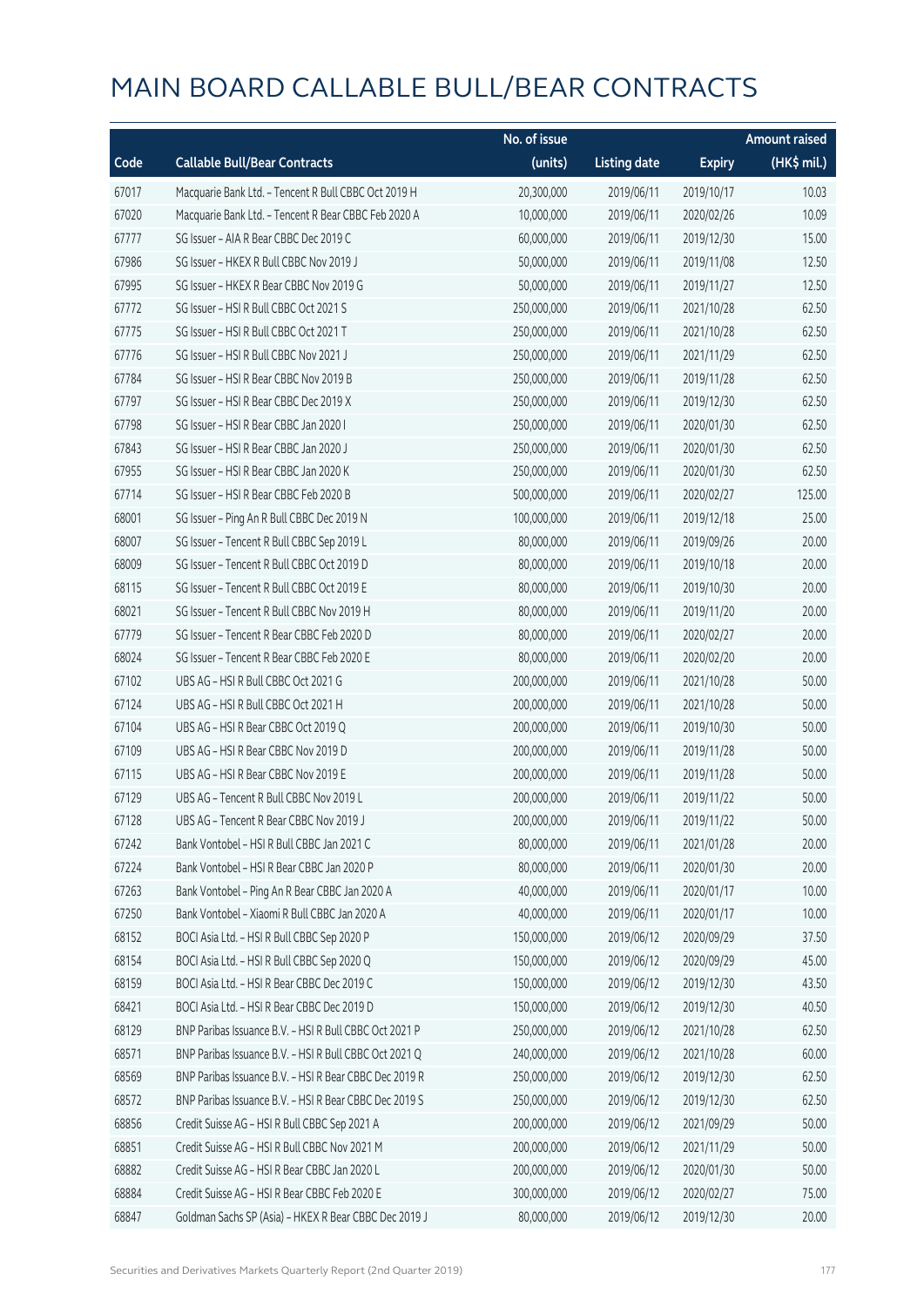|       |                                                          | No. of issue |                     |               | <b>Amount raised</b> |
|-------|----------------------------------------------------------|--------------|---------------------|---------------|----------------------|
| Code  | <b>Callable Bull/Bear Contracts</b>                      | (units)      | <b>Listing date</b> | <b>Expiry</b> | (HK\$ mil.)          |
| 68131 | Goldman Sachs SP (Asia) - HSI R Bull CBBC Oct 2021 A     | 200,000,000  | 2019/06/12          | 2021/10/28    | 50.00                |
| 68809 | Goldman Sachs SP (Asia) - HSI R Bear CBBC Feb 2020 A     | 200,000,000  | 2019/06/12          | 2020/02/27    | 50.00                |
| 68840 | Goldman Sachs SP (Asia) - HSI R Bear CBBC Feb 2020 B     | 200,000,000  | 2019/06/12          | 2020/02/27    | 50.00                |
| 68756 | Goldman Sachs SP (Asia) - HSI R Bear CBBC Mar 2020 Z     | 200,000,000  | 2019/06/12          | 2020/03/30    | 50.00                |
| 68130 | Goldman Sachs SP (Asia) - Tencent R Bull CBBC Sep 2019 J | 100,000,000  | 2019/06/12          | 2019/09/12    | 25.00                |
| 68811 | Goldman Sachs SP (Asia) - Tencent R Bear CBBC Sep 2019 D | 80,000,000   | 2019/06/12          | 2019/09/12    | 20.00                |
| 68287 | HK Bank - AIA R Bear CBBC Dec 2019 B                     | 40,000,000   | 2019/06/12          | 2019/12/16    | 10.00                |
| 68276 | HK Bank - Bank of China R Bear CBBC Dec 2019 A           | 40,000,000   | 2019/06/12          | 2019/12/23    | 10.00                |
| 68259 | HK Bank - China Life R Bear CBBC Dec 2019 A              | 40,000,000   | 2019/06/12          | 2019/12/02    | 10.00                |
| 68281 | HK Bank - Sinopec Corp R Bear CBBC Dec 2019 A            | 40,000,000   | 2019/06/12          | 2019/12/02    | 10.00                |
| 68363 | HK Bank - HSI R Bull CBBC Jul 2020 J                     | 50,000,000   | 2019/06/12          | 2020/07/30    | 12.50                |
| 68402 | HK Bank - HSI R Bear CBBC Nov 2019 W                     | 100,000,000  | 2019/06/12          | 2019/11/28    | 25.00                |
| 68191 | HK Bank - Tencent R Bear CBBC Nov 2019 N                 | 40,000,000   | 2019/06/12          | 2019/11/11    | 10.00                |
| 68435 | Haitong Int'l Sec - China Tower R Bull CBBC Mar 2020 C   | 110,000,000  | 2019/06/12          | 2020/03/27    | 27.50                |
| 68433 | Haitong Int'l Sec - Galaxy Ent R Bull CBBC Feb 2020 A    | 90,000,000   | 2019/06/12          | 2020/02/26    | 22.50                |
| 68462 | Haitong Int'l Sec - HSI R Bull CBBC Oct 2021 T           | 150,000,000  | 2019/06/12          | 2021/10/28    | 37.50                |
| 68437 | Haitong Int'l Sec - HSI R Bull CBBC Nov 2021 E           | 150,000,000  | 2019/06/12          | 2021/11/29    | 37.50                |
| 68499 | Haitong Int'l Sec - HSI R Bear CBBC Oct 2019 X           | 150,000,000  | 2019/06/12          | 2019/10/30    | 37.50                |
| 68513 | Haitong Int'l Sec - HSI R Bear CBBC Oct 2019 Y           | 150,000,000  | 2019/06/12          | 2019/10/30    | 37.50                |
| 68460 | Haitong Int'l Sec - Xiaomi R Bull CBBC Nov 2019 C        | 50,000,000   | 2019/06/12          | 2019/11/26    | 12.50                |
| 68719 | J P Morgan SP BV - HSI R Bull CBBC Oct 2021 F            | 200,000,000  | 2019/06/12          | 2021/10/28    | 50.00                |
| 68601 | J P Morgan SP BV - HSI R Bull CBBC Nov 2021 E            | 200,000,000  | 2019/06/12          | 2021/11/29    | 50.00                |
| 68627 | J P Morgan SP BV - HSI R Bull CBBC Nov 2021 F            | 200,000,000  | 2019/06/12          | 2021/11/29    | 50.00                |
| 68641 | J P Morgan SP BV - HSI R Bear CBBC Dec 2019 G            | 200,000,000  | 2019/06/12          | 2019/12/30    | 50.00                |
| 68647 | J P Morgan SP BV - HSI R Bear CBBC Dec 2019 H            | 240,000,000  | 2019/06/12          | 2019/12/30    | 60.00                |
| 68696 | J P Morgan SP BV - HSI R Bear CBBC Dec 2019 I            | 200,000,000  | 2019/06/12          | 2019/12/30    | 50.00                |
| 68746 | J P Morgan SP BV - HSI R Bear CBBC Dec 2019 J            | 200,000,000  | 2019/06/12          | 2019/12/30    | 50.00                |
| 68637 | J P Morgan SP BV - Tencent R Bull CBBC Dec 2019 B        | 250,000,000  | 2019/06/12          | 2019/12/13    | 62.50                |
| 69197 | Macquarie Bank Ltd. - Tencent R Bull CBBC Mar 2020 A     | 40,000,000   | 2019/06/12          | 2020/03/30    | 10.04                |
| 68413 | Macquarie Bank Ltd. - Tencent R Bear CBBC Feb 2020 B     | 40,000,000   | 2019/06/12          | 2020/02/27    | 10.00                |
| 69096 | SG Issuer - AIA R Bull CBBC Dec 2019 H                   | 60,000,000   | 2019/06/12          | 2019/12/06    | 15.00                |
| 69125 | SG Issuer - China Mobile R Bull CBBC Sep 2020 A          | 100,000,000  | 2019/06/12          | 2020/09/28    | 25.00                |
| 68944 | SG Issuer - CSOP A50 ETF R Bull CBBC Apr 2020 G          | 100,000,000  | 2019/06/12          | 2020/04/28    | 25.00                |
| 69126 | SG Issuer - China Tower R Bear CBBC Dec 2019 E           | 120,000,000  | 2019/06/12          | 2019/12/23    | 30.00                |
| 69133 | SG Issuer - HSBC R Bull CBBC Dec 2019 C                  | 100,000,000  | 2019/06/12          | 2019/12/23    | 25.00                |
| 69139 | SG Issuer - HSBC R Bear CBBC Dec 2019 A                  | 100,000,000  | 2019/06/12          | 2019/12/23    | 25.00                |
| 68978 | SG Issuer - HSI R Bull CBBC Nov 2021 K                   | 250,000,000  | 2019/06/12          | 2021/11/29    | 62.50                |
| 69008 | SG Issuer - HSI R Bull CBBC Nov 2021 L                   | 250,000,000  | 2019/06/12          | 2021/11/29    | 62.50                |
| 69024 | SG Issuer - HSI R Bull CBBC Nov 2021 M                   | 250,000,000  | 2019/06/12          | 2021/11/29    | 62.50                |
| 69025 | SG Issuer - HSI R Bull CBBC Nov 2021 N                   | 250,000,000  | 2019/06/12          | 2021/11/29    | 62.50                |
| 68977 | SG Issuer - HSI R Bull CBBC Dec 2021 W                   | 250,000,000  | 2019/06/12          | 2021/12/30    | 62.50                |
| 69169 | SG Issuer - HSI R Bear CBBC Dec 2019 Y                   | 250,000,000  | 2019/06/12          | 2019/12/30    | 62.50                |
| 69170 | SG Issuer - HSI R Bear CBBC Jan 2020 L                   | 250,000,000  | 2019/06/12          | 2020/01/30    | 62.50                |
| 69196 | SG Issuer - HSI R Bear CBBC Jan 2020 M                   | 250,000,000  | 2019/06/12          | 2020/01/30    | 62.50                |
| 68896 | SG Issuer - Ping An R Bull CBBC Dec 2019 O               | 100,000,000  | 2019/06/12          | 2019/12/31    | 25.00                |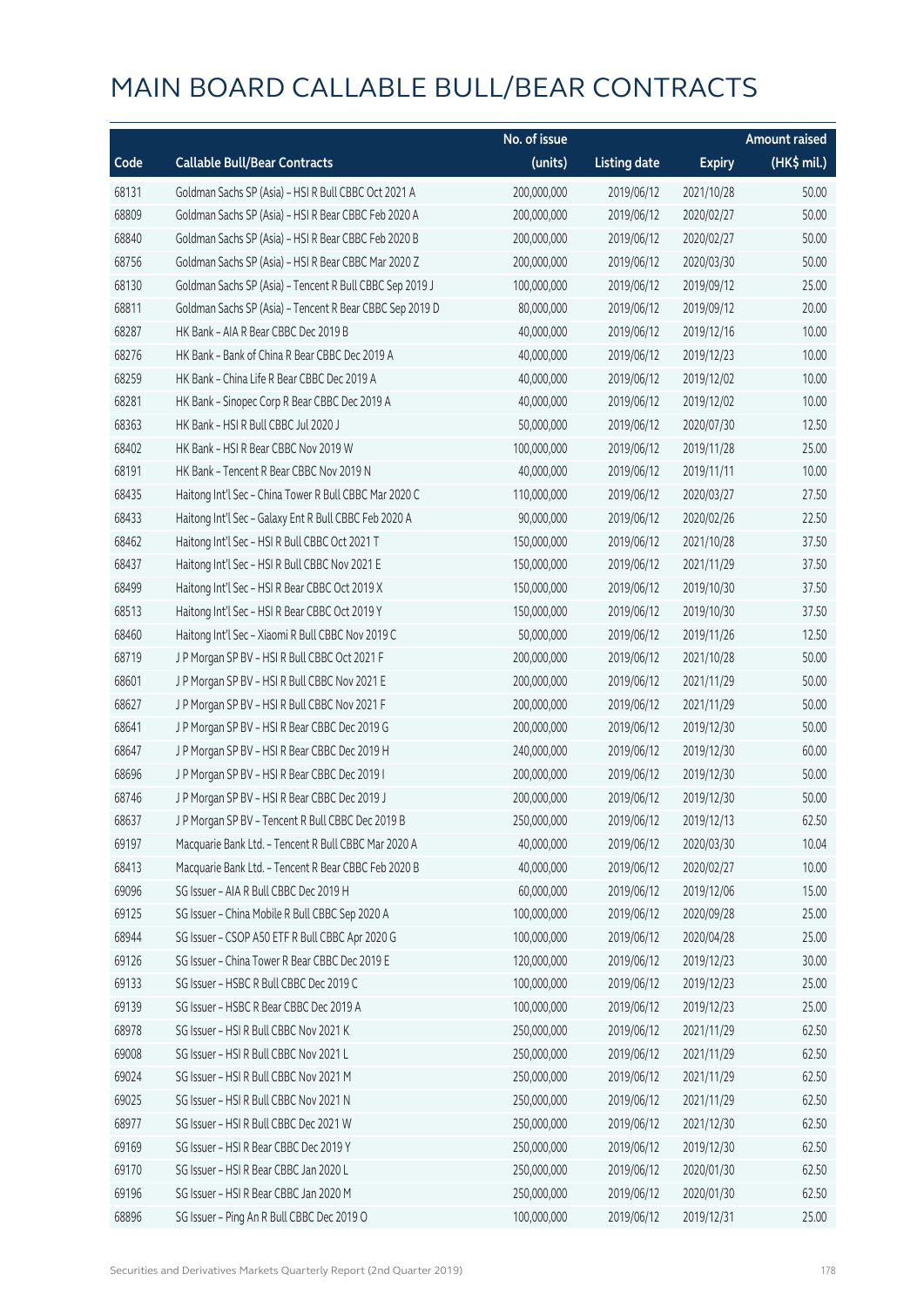|       |                                                            | No. of issue |                     |               | <b>Amount raised</b> |
|-------|------------------------------------------------------------|--------------|---------------------|---------------|----------------------|
| Code  | <b>Callable Bull/Bear Contracts</b>                        | (units)      | <b>Listing date</b> | <b>Expiry</b> | (HK\$ mil.)          |
| 69147 | SG Issuer - SHK Ppt R Bull CBBC Mar 2020 A                 | 100,000,000  | 2019/06/12          | 2020/03/26    | 25.00                |
| 68897 | SG Issuer - Tencent R Bull CBBC Nov 2019 I                 | 80,000,000   | 2019/06/12          | 2019/11/20    | 20.00                |
| 69151 | SG Issuer - Tencent R Bull CBBC Nov 2019 J                 | 80,000,000   | 2019/06/12          | 2019/11/27    | 20.00                |
| 68940 | SG Issuer - Xiaomi R Bull CBBC Dec 2019 C                  | 60,000,000   | 2019/06/12          | 2019/12/31    | 17.70                |
| 68908 | SG Issuer - Xiaomi R Bear CBBC Nov 2019 B                  | 60,000,000   | 2019/06/12          | 2019/11/20    | 15.00                |
| 68546 | UBS AG - HKEX R Bear CBBC Dec 2019 B                       | 200,000,000  | 2019/06/12          | 2019/12/30    | 50.00                |
| 68535 | UBS AG - HSI R Bull CBBC Oct 2021 I                        | 200,000,000  | 2019/06/12          | 2021/10/28    | 50.00                |
| 68552 | UBS AG - HSI R Bull CBBC Oct 2021 J                        | 200,000,000  | 2019/06/12          | 2021/10/28    | 50.00                |
| 68536 | UBS AG - HSI R Bear CBBC Oct 2019 R                        | 200,000,000  | 2019/06/12          | 2019/10/30    | 50.00                |
| 68537 | UBS AG - HSI R Bear CBBC Nov 2019 F                        | 200,000,000  | 2019/06/12          | 2019/11/28    | 50.00                |
| 68547 | UBS AG - Ping An R Bear CBBC Dec 2019 B                    | 100,000,000  | 2019/06/12          | 2019/12/16    | 25.00                |
| 68405 | Bank Vontobel - HSI R Bull CBBC Jan 2021 D                 | 80,000,000   | 2019/06/12          | 2021/01/28    | 20.00                |
| 68410 | Bank Vontobel - HSI R Bull CBBC Jan 2021 E                 | 80,000,000   | 2019/06/12          | 2021/01/28    | 20.00                |
| 68412 | Bank Vontobel - HSI R Bear CBBC Jan 2020 Q                 | 80,000,000   | 2019/06/12          | 2020/01/30    | 20.00                |
| 69279 | BOCI Asia Ltd. - HKEX R Bull CBBC Dec 2019 I               | 40,000,000   | 2019/06/13          | 2019/12/16    | 14.00                |
| 69283 | BOCI Asia Ltd. - HKEX R Bear CBBC Dec 2019 E               | 40,000,000   | 2019/06/13          | 2019/12/16    | 13.20                |
| 69351 | BOCI Asia Ltd. - HSI R Bear CBBC Dec 2019 E                | 150,000,000  | 2019/06/13          | 2019/12/30    | 39.00                |
| 69340 | BOCI Asia Ltd. - Tencent R Bull CBBC Dec 2019 G            | 40,000,000   | 2019/06/13          | 2019/12/20    | 11.60                |
| 69343 | BOCI Asia Ltd. - Tencent R Bull CBBC Dec 2019 H            | 40,000,000   | 2019/06/13          | 2019/12/20    | 12.00                |
| 69348 | BOCI Asia Ltd. - Tencent R Bear CBBC Dec 2019 F            | 40,000,000   | 2019/06/13          | 2019/12/20    | 10.00                |
| 69730 | BNP Paribas Issuance B.V. - HKEX R Bull CBBC Nov 2019 T    | 50,000,000   | 2019/06/13          | 2019/11/28    | 12.50                |
| 69749 | BNP Paribas Issuance B.V. - HKEX R Bear CBBC Jul 2020 M    | 50,000,000   | 2019/06/13          | 2020/07/30    | 12.50                |
| 69402 | BNP Paribas Issuance B.V. - HSI R Bull CBBC Oct 2021 R     | 240,000,000  | 2019/06/13          | 2021/10/28    | 60.00                |
| 69411 | BNP Paribas Issuance B.V. - HSI R Bear CBBC Dec 2019 T     | 250,000,000  | 2019/06/13          | 2019/12/30    | 62.50                |
| 69414 | BNP Paribas Issuance B.V. - HSI R Bear CBBC Dec 2019 U     | 250,000,000  | 2019/06/13          | 2019/12/30    | 62.50                |
| 69688 | BNP Paribas Issuance B.V. - Tencent R Bear CBBC Nov 2019 P | 50,000,000   | 2019/06/13          | 2019/11/28    | 12.50                |
| 69580 | Credit Suisse AG - CSPC Pharma R Bull CBBC Jul 2020 B      | 100,000,000  | 2019/06/13          | 2020/07/30    | 25.00                |
| 69599 | Credit Suisse AG - China Tower R Bull CBBC Jan 2020 C      | 40,000,000   | 2019/06/13          | 2020/01/24    | 10.00                |
| 69586 | Credit Suisse AG - HKEX R Bear CBBC Jan 2020 E             | 100,000,000  | 2019/06/13          | 2020/01/30    | 25.00                |
| 69602 | Credit Suisse AG - HSI R Bull CBBC Sep 2021 C              | 200,000,000  | 2019/06/13          | 2021/09/29    | 50.00                |
| 69620 | Credit Suisse AG - HSI R Bull CBBC Sep 2021 J              | 200,000,000  | 2019/06/13          | 2021/09/29    | 50.00                |
| 69570 | Credit Suisse AG - HSI R Bear CBBC Jan 2020 M              | 200,000,000  | 2019/06/13          | 2020/01/30    | 50.00                |
| 69574 | Credit Suisse AG - HSI R Bear CBBC Jan 2020 N              | 200,000,000  | 2019/06/13          | 2020/01/30    | 50.00                |
| 69576 | Credit Suisse AG - Tencent R Bear CBBC Jan 2020 N          | 100,000,000  | 2019/06/13          | 2020/01/30    | 25.00                |
| 57053 | Goldman Sachs SP (Asia) - HSI R Bull CBBC Oct 2021 C       | 200,000,000  | 2019/06/13          | 2021/10/28    | 50.00                |
| 69245 | Goldman Sachs SP (Asia) - HSI R Bear CBBC Feb 2020 C       | 200,000,000  | 2019/06/13          | 2020/02/27    | 50.00                |
| 57039 | Goldman Sachs SP (Asia) - Tencent R Bull CBBC Sep 2019 K   | 100,000,000  | 2019/06/13          | 2019/09/13    | 25.00                |
| 69565 | HK Bank - CSPC Pharma R Bull CBBC Dec 2019 A               | 40,000,000   | 2019/06/13          | 2019/12/30    | 10.80                |
| 69556 | HK Bank - HSI R Bull CBBC Jul 2020 H                       | 100,000,000  | 2019/06/13          | 2020/07/30    | 25.00                |
| 69545 | HK Bank - HSI R Bear CBBC Nov 2019 X                       | 50,000,000   | 2019/06/13          | 2019/11/28    | 12.50                |
| 69564 | HK Bank - SHK Ppt R Bull CBBC Feb 2020 A                   | 40,000,000   | 2019/06/13          | 2020/02/10    | 10.00                |
| 69567 | HK Bank - SHK Ppt R Bear CBBC Oct 2019 B                   | 40,000,000   | 2019/06/13          | 2019/10/14    | 10.00                |
| 69563 | HK Bank - Tencent R Bear CBBC Jan 2020 B                   | 40,000,000   | 2019/06/13          | 2020/01/06    | 10.00                |
| 69393 | Haitong Int'l Sec - CSPC Pharma R Bull CBBC Nov 2019 A     | 40,000,000   | 2019/06/13          | 2019/11/26    | 10.00                |
| 69381 | Haitong Int'l Sec - HSI R Bull CBBC Nov 2021 F             | 150,000,000  | 2019/06/13          | 2021/11/29    | 37.50                |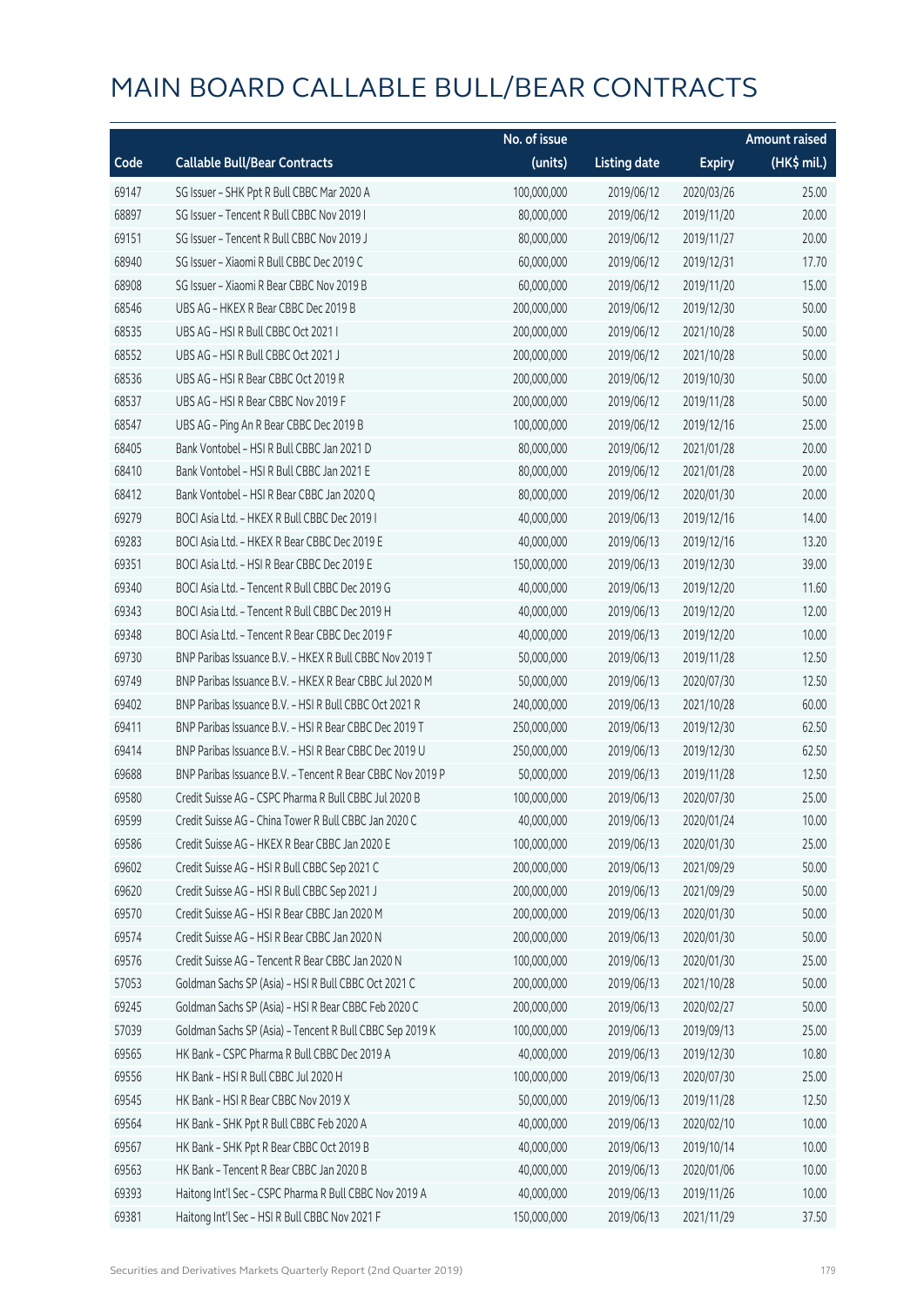|       |                                                        | No. of issue |                     |               | <b>Amount raised</b> |
|-------|--------------------------------------------------------|--------------|---------------------|---------------|----------------------|
| Code  | <b>Callable Bull/Bear Contracts</b>                    | (units)      | <b>Listing date</b> | <b>Expiry</b> | (HK\$ mil.)          |
| 69383 | Haitong Int'l Sec - HSI R Bull CBBC Nov 2021 G         | 150,000,000  | 2019/06/13          | 2021/11/29    | 37.50                |
| 69386 | Haitong Int'l Sec - HSI R Bear CBBC Oct 2019 A         | 150,000,000  | 2019/06/13          | 2019/10/30    | 37.50                |
| 69376 | Haitong Int'l Sec - HSI R Bear CBBC Oct 2019 Z         | 150,000,000  | 2019/06/13          | 2019/10/30    | 37.50                |
| 69672 | J P Morgan SP BV - HSI R Bull CBBC Oct 2021 G          | 200,000,000  | 2019/06/13          | 2021/10/28    | 50.00                |
| 69684 | J P Morgan SP BV - HSI R Bull CBBC Oct 2021 U          | 200,000,000  | 2019/06/13          | 2021/10/28    | 50.00                |
| 69631 | J P Morgan SP BV - HSI R Bear CBBC Dec 2019 K          | 200,000,000  | 2019/06/13          | 2019/12/30    | 50.00                |
| 69632 | J P Morgan SP BV - HSI R Bear CBBC Dec 2019 L          | 200,000,000  | 2019/06/13          | 2019/12/30    | 50.00                |
| 69666 | J P Morgan SP BV - Tencent R Bear CBBC Nov 2019 F      | 250,000,000  | 2019/06/13          | 2019/11/08    | 62.50                |
| 69251 | Macquarie Bank Ltd. - Tencent R Bull CBBC Nov 2019 A   | 40,000,000   | 2019/06/13          | 2019/11/27    | 10.04                |
| 69254 | Macquarie Bank Ltd. - Tencent R Bear CBBC Nov 2019 T   | 40,000,000   | 2019/06/13          | 2019/11/28    | 10.00                |
| 57015 | SG Issuer - China Life R Bear CBBC Dec 2019 B          | 150,000,000  | 2019/06/13          | 2019/12/30    | 37.50                |
| 69929 | SG Issuer - CSPC Pharma R Bull CBBC Jul 2020 B         | 150,000,000  | 2019/06/13          | 2020/07/30    | 37.50                |
| 69899 | SG Issuer - CSPC Pharma R Bear CBBC Mar 2020 A         | 150,000,000  | 2019/06/13          | 2020/03/30    | 37.50                |
| 69811 | SG Issuer - China Tower R Bull CBBC Mar 2020 B         | 120,000,000  | 2019/06/13          | 2020/03/06    | 30.00                |
| 69939 | SG Issuer - Galaxy Ent R Bull CBBC Dec 2019 Q          | 100,000,000  | 2019/06/13          | 2019/12/31    | 25.00                |
| 69964 | SG Issuer - HSI R Bull CBBC Oct 2021 U                 | 250,000,000  | 2019/06/13          | 2021/10/28    | 62.50                |
| 69983 | SG Issuer - HSI R Bull CBBC Nov 2021 P                 | 250,000,000  | 2019/06/13          | 2021/11/29    | 62.50                |
| 69995 | SG Issuer - HSI R Bear CBBC Nov 2019 U                 | 250,000,000  | 2019/06/13          | 2019/11/28    | 62.50                |
| 69768 | SG Issuer - HSI R Bear CBBC Jan 2020 N                 | 250,000,000  | 2019/06/13          | 2020/01/30    | 62.50                |
| 69785 | SG Issuer - HSI R Bear CBBC Jan 2020 O                 | 250,000,000  | 2019/06/13          | 2020/01/30    | 62.50                |
| 69805 | SG Issuer - HSI R Bear CBBC Jan 2020 P                 | 250,000,000  | 2019/06/13          | 2020/01/30    | 62.50                |
| 57002 | SG Issuer - HSI R Bear CBBC Feb 2020 C                 | 250,000,000  | 2019/06/13          | 2020/02/27    | 62.50                |
| 69755 | SG Issuer - Ping An R Bear CBBC Dec 2019 B             | 100,000,000  | 2019/06/13          | 2019/12/30    | 25.00                |
| 69762 | SG Issuer - SUNAC R Bear CBBC Dec 2019 E               | 80,000,000   | 2019/06/13          | 2019/12/30    | 20.00                |
| 69960 | SG Issuer - Tencent R Bull CBBC Nov 2019 K             | 80,000,000   | 2019/06/13          | 2019/11/13    | 20.00                |
| 69766 | SG Issuer - Tencent R Bear CBBC Feb 2020 F             | 80,000,000   | 2019/06/13          | 2020/02/27    | 20.00                |
| 57038 | SG Issuer - Tencent R Bear CBBC Feb 2020 G             | 80,000,000   | 2019/06/13          | 2020/02/27    | 20.00                |
| 69473 | UBS AG - HSI R Bull CBBC Oct 2021 K                    | 200,000,000  | 2019/06/13          | 2021/10/28    | 50.00                |
| 69430 | UBS AG - HSI R Bear CBBC Oct 2019 S                    | 200,000,000  | 2019/06/13          | 2019/10/30    | 50.00                |
| 69459 | UBS AG - HSI R Bear CBBC Oct 2019 T                    | 200,000,000  | 2019/06/13          | 2019/10/30    | 50.00                |
| 69415 | UBS AG - HSI R Bear CBBC Dec 2019 D                    | 200,000,000  | 2019/06/13          | 2019/12/30    | 50.00                |
| 69512 | UBS AG - Ping An R Bull CBBC Nov 2019 C                | 100,000,000  | 2019/06/13          | 2019/11/18    | 25.00                |
| 69489 | UBS AG - Tencent R Bear CBBC Nov 2019 K                | 200,000,000  | 2019/06/13          | 2019/11/21    | 50.00                |
| 69227 | Bank Vontobel - China Tower R Bull CBBC Jan 2020 A     | 40,000,000   | 2019/06/13          | 2020/01/17    | 10.00                |
| 69229 | Bank Vontobel - HSBC R Bear CBBC Jan 2020 A            | 40,000,000   | 2019/06/13          | 2020/01/17    | 10.00                |
| 57267 | BNP Paribas Issuance B.V. - HSI R Bull CBBC Oct 2021 S | 250,000,000  | 2019/06/14          | 2021/10/28    | 62.50                |
| 57342 | BNP Paribas Issuance B.V. - HSI R Bull CBBC Oct 2021 T | 240,000,000  | 2019/06/14          | 2021/10/28    | 60.00                |
| 57343 | BNP Paribas Issuance B.V. - HSI R Bear CBBC Dec 2019 V | 240,000,000  | 2019/06/14          | 2019/12/30    | 60.00                |
| 57464 | Credit Suisse AG - HSI R Bull CBBC Dec 2021 L          | 300,000,000  | 2019/06/14          | 2021/12/30    | 75.00                |
| 57465 | Credit Suisse AG - HSI R Bear CBBC Jan 2020 O          | 200,000,000  | 2019/06/14          | 2020/01/30    | 50.00                |
| 57477 | Credit Suisse AG - HSI R Bear CBBC Jan 2020 P          | 200,000,000  | 2019/06/14          | 2020/01/30    | 50.00                |
| 57428 | Credit Suisse AG - Ping An R Bull CBBC Jan 2020 M      | 80,000,000   | 2019/06/14          | 2020/01/30    | 20.00                |
| 57408 | Goldman Sachs SP (Asia) - HKEX R Bull CBBC Sep 2019 N  | 100,000,000  | 2019/06/14          | 2019/09/16    | 25.00                |
| 57106 | Goldman Sachs SP (Asia) - HSI R Bull CBBC Nov 2020 Q   | 200,000,000  | 2019/06/14          | 2020/11/27    | 50.00                |
| 57373 | Goldman Sachs SP (Asia) - HSI R Bull CBBC Nov 2020 R   | 200,000,000  | 2019/06/14          | 2020/11/27    | 50.00                |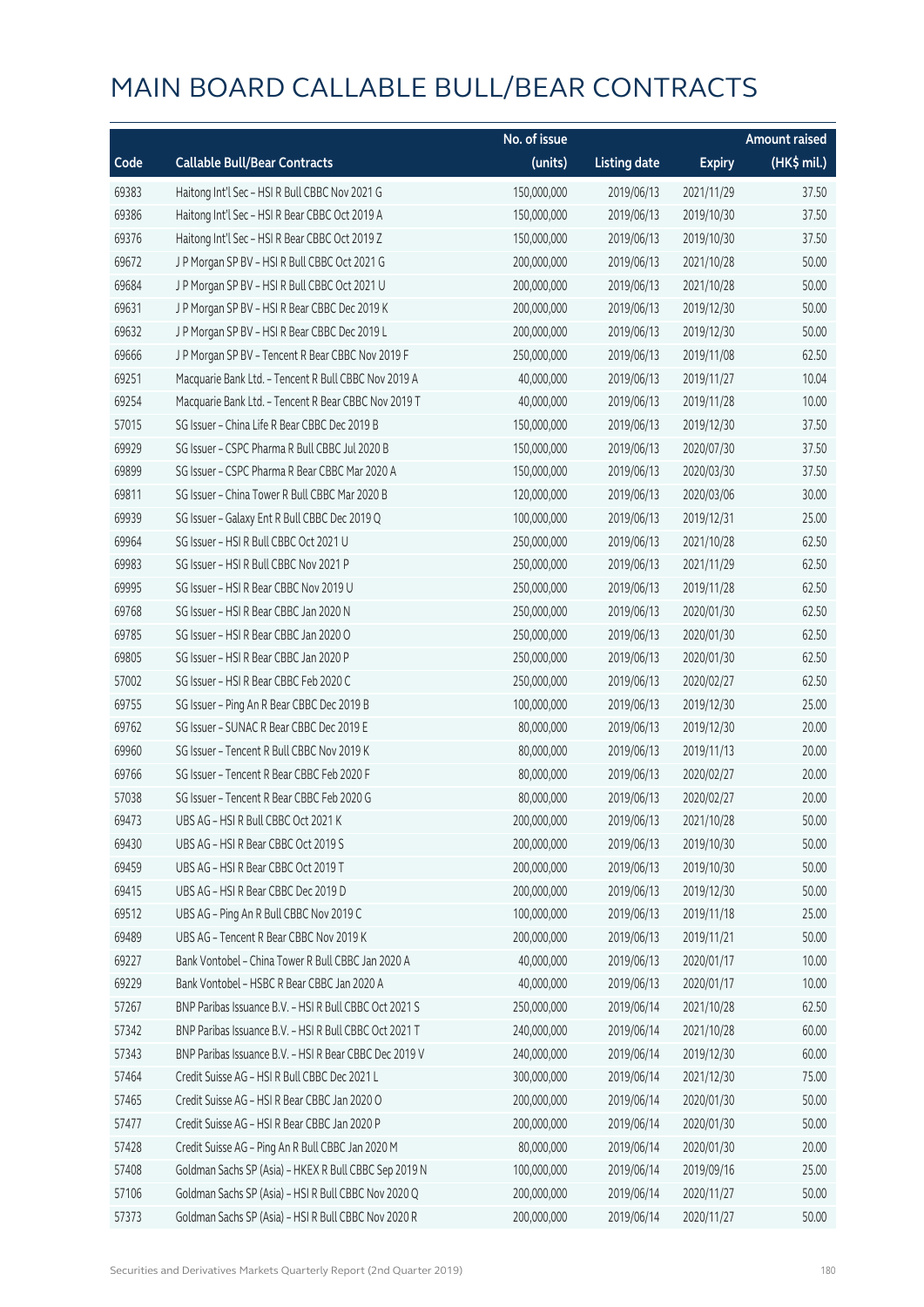|       |                                                          | No. of issue |                     |               | <b>Amount raised</b> |
|-------|----------------------------------------------------------|--------------|---------------------|---------------|----------------------|
| Code  | <b>Callable Bull/Bear Contracts</b>                      | (units)      | <b>Listing date</b> | <b>Expiry</b> | (HK\$ mil.)          |
| 57400 | Goldman Sachs SP (Asia) - Tencent R Bull CBBC Sep 2019 L | 100,000,000  | 2019/06/14          | 2019/09/16    | 25.00                |
| 57120 | HK Bank - AAC Tech R Bull CBBC Jan 2020 A                | 40,000,000   | 2019/06/14          | 2020/01/13    | 10.00                |
| 57108 | HK Bank - China Life R Bull CBBC Mar 2020 A              | 100,000,000  | 2019/06/14          | 2020/03/02    | 25.00                |
| 57123 | HK Bank - CNOOC R Bull CBBC Jan 2020 A                   | 40,000,000   | 2019/06/14          | 2020/01/13    | 10.00                |
| 57138 | HK Bank - CNOOC R Bear CBBC Nov 2019 B                   | 40,000,000   | 2019/06/14          | 2019/11/11    | 10.00                |
| 57093 | HK Bank - HSI R Bear CBBC Nov 2019 Y                     | 100,000,000  | 2019/06/14          | 2019/11/28    | 25.00                |
| 57109 | HK Bank - Xiaomi R Bull CBBC Dec 2019 B                  | 40,000,000   | 2019/06/14          | 2019/12/30    | 10.00                |
| 57344 | Haitong Int'l Sec - HSI R Bull CBBC Nov 2021 H           | 150,000,000  | 2019/06/14          | 2021/11/29    | 37.50                |
| 57345 | Haitong Int'l Sec - HSI R Bear CBBC Oct 2019 B           | 150,000,000  | 2019/06/14          | 2019/10/30    | 37.50                |
| 57202 | J P Morgan SP BV - HSI R Bull CBBC Oct 2021 M            | 200,000,000  | 2019/06/14          | 2021/10/28    | 50.00                |
| 57221 | J P Morgan SP BV - HSI R Bull CBBC Nov 2021 G            | 200,000,000  | 2019/06/14          | 2021/11/29    | 50.00                |
| 57199 | J P Morgan SP BV - HSI R Bear CBBC Dec 2019 M            | 200,000,000  | 2019/06/14          | 2019/12/30    | 50.00                |
| 57236 | J P Morgan SP BV - HSI R Bear CBBC Dec 2019 N            | 200,000,000  | 2019/06/14          | 2019/12/30    | 50.00                |
| 57143 | Macquarie Bank Ltd. - Tencent R Bull CBBC Nov 2019 B     | 40,000,000   | 2019/06/14          | 2019/11/13    | 10.00                |
| 57150 | Macquarie Bank Ltd. - Tencent R Bear CBBC Feb 2020 C     | 40,000,000   | 2019/06/14          | 2020/02/27    | 10.00                |
| 57479 | SG Issuer - CNOOC R Bull CBBC Jul 2020 B                 | 150,000,000  | 2019/06/14          | 2020/07/24    | 37.50                |
| 57521 | SG Issuer - HSI R Bull CBBC Oct 2021 V                   | 250,000,000  | 2019/06/14          | 2021/10/28    | 62.50                |
| 57589 | SG Issuer - HSI R Bull CBBC Oct 2021 Y                   | 250,000,000  | 2019/06/14          | 2021/10/28    | 62.50                |
| 57626 | SG Issuer - HSI R Bull CBBC Dec 2021 X                   | 250,000,000  | 2019/06/14          | 2021/12/30    | 62.50                |
| 57520 | SG Issuer - HSI R Bear CBBC Dec 2019 Z                   | 250,000,000  | 2019/06/14          | 2019/12/30    | 62.50                |
| 57516 | SG Issuer - HSI R Bear CBBC Feb 2020 D                   | 250,000,000  | 2019/06/14          | 2020/02/27    | 62.50                |
| 57583 | SG Issuer - HSI R Bear CBBC Feb 2020 E                   | 250,000,000  | 2019/06/14          | 2020/02/27    | 62.50                |
| 57483 | SG Issuer - PetroChina R Bull CBBC Feb 2020 A            | 40,000,000   | 2019/06/14          | 2020/02/26    | 10.00                |
| 57486 | SG Issuer - Tencent R Bull CBBC Nov 2019 L               | 80,000,000   | 2019/06/14          | 2019/11/21    | 20.00                |
| 57557 | SG Issuer - Tencent R Bear CBBC Feb 2020 H               | 80,000,000   | 2019/06/14          | 2020/02/10    | 20.00                |
| 57164 | UBS AG - HSI R Bull CBBC Oct 2021 L                      | 200,000,000  | 2019/06/14          | 2021/10/28    | 50.00                |
| 57165 | UBS AG - HSI R Bear CBBC Oct 2019 U                      | 200,000,000  | 2019/06/14          | 2019/10/30    | 50.00                |
| 57190 | UBS AG - HSI R Bear CBBC Nov 2019 G                      | 200,000,000  | 2019/06/14          | 2019/11/28    | 50.00                |
| 57922 | BOCI Asia Ltd. - HSI R Bull CBBC Sep 2020 W              | 150,000,000  | 2019/06/17          | 2020/09/29    | 39.00                |
| 57910 | BOCI Asia Ltd. - HSI R Bull CBBC Sep 2020 X              | 150,000,000  | 2019/06/17          | 2020/09/29    | 37.50                |
| 57954 | BOCI Asia Ltd. - HSI R Bear CBBC Dec 2019 F              | 150,000,000  | 2019/06/17          | 2019/12/30    | 37.50                |
| 57991 | BOCI Asia Ltd. - HSI R Bear CBBC Dec 2019 G              | 150,000,000  | 2019/06/17          | 2019/12/30    | 42.00                |
| 57994 | BOCI Asia Ltd. - Tencent R Bull CBBC Dec 2019 I          | 40,000,000   | 2019/06/17          | 2019/12/23    | 11.60                |
| 57995 | BOCI Asia Ltd. - Tencent R Bear CBBC Dec 2019 G          | 40,000,000   | 2019/06/17          | 2019/12/23    | 10.00                |
| 57742 | BNP Paribas Issuance B.V. - HSI R Bull CBBC Oct 2021 A   | 250,000,000  | 2019/06/17          | 2021/10/28    | 62.50                |
| 57768 | BNP Paribas Issuance B.V. - HSI R Bull CBBC Oct 2021 B   | 250,000,000  | 2019/06/17          | 2021/10/28    | 62.50                |
| 58707 | BNP Paribas Issuance B.V. - HSI R Bull CBBC Oct 2021 C   | 240,000,000  | 2019/06/17          | 2021/10/28    | 60.00                |
| 57739 | BNP Paribas Issuance B.V. - HSI R Bull CBBC Oct 2021 U   | 250,000,000  | 2019/06/17          | 2021/10/28    | 62.50                |
| 57740 | BNP Paribas Issuance B.V. - HSI R Bull CBBC Oct 2021 V   | 250,000,000  | 2019/06/17          | 2021/10/28    | 62.50                |
| 57741 | BNP Paribas Issuance B.V. - HSI R Bull CBBC Oct 2021 W   | 250,000,000  | 2019/06/17          | 2021/10/28    | 62.50                |
| 57700 | BNP Paribas Issuance B.V. - HSI R Bear CBBC Dec 2019 A   | 250,000,000  | 2019/06/17          | 2019/12/30    | 62.50                |
| 57719 | BNP Paribas Issuance B.V. - HSI R Bear CBBC Dec 2019 C   | 250,000,000  | 2019/06/17          | 2019/12/30    | 62.50                |
| 58688 | BNP Paribas Issuance B.V. - HSI R Bear CBBC Dec 2019 D   | 250,000,000  | 2019/06/17          | 2019/12/30    | 62.50                |
| 57690 | BNP Paribas Issuance B.V. - HSI R Bear CBBC Dec 2019 W   | 250,000,000  | 2019/06/17          | 2019/12/30    | 62.50                |
| 57691 | BNP Paribas Issuance B.V. - HSI R Bear CBBC Dec 2019 X   | 250,000,000  | 2019/06/17          | 2019/12/30    | 62.50                |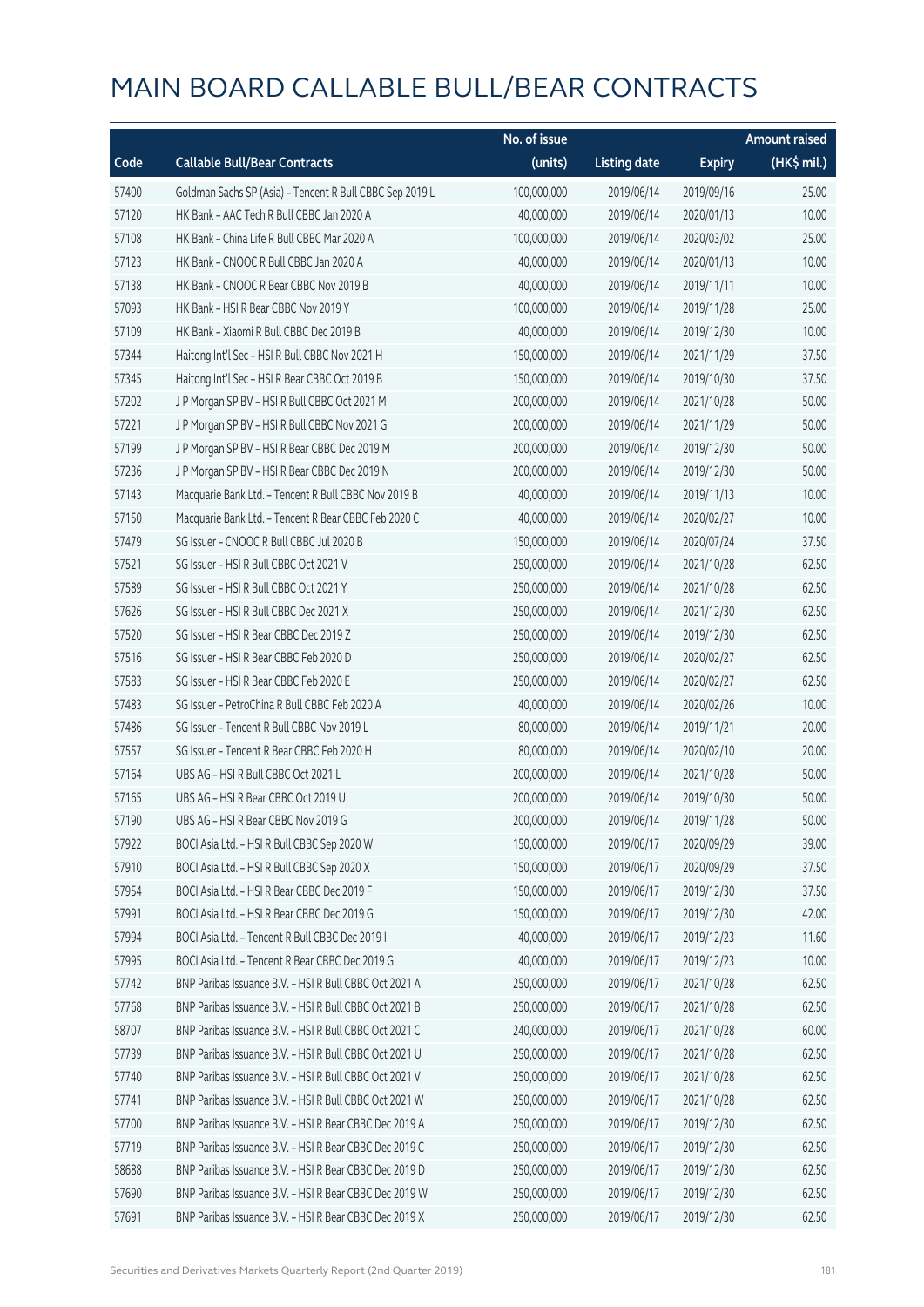|       |                                                             | No. of issue |                     |               | <b>Amount raised</b> |
|-------|-------------------------------------------------------------|--------------|---------------------|---------------|----------------------|
| Code  | <b>Callable Bull/Bear Contracts</b>                         | (units)      | <b>Listing date</b> | <b>Expiry</b> | $(HK$$ mil.)         |
| 57696 | BNP Paribas Issuance B.V. - HSI R Bear CBBC Dec 2019 Y      | 250,000,000  | 2019/06/17          | 2019/12/30    | 62.50                |
| 57697 | BNP Paribas Issuance B.V. - HSI R Bear CBBC Dec 2019 Z      | 250,000,000  | 2019/06/17          | 2019/12/30    | 62.50                |
| 58181 | BNP Paribas Issuance B.V. - Tencent R Bull CBBC Dec 2019 U  | 50,000,000   | 2019/06/17          | 2019/12/30    | 12.50                |
| 58690 | BNP Paribas Issuance B.V. - Tencent R Bull CBBC Jan 2020 U  | 50,000,000   | 2019/06/17          | 2020/01/30    | 12.50                |
| 58668 | BNP Paribas Issuance B.V. - Tencent R Bear CBBC Nov 2019 T  | 50,000,000   | 2019/06/17          | 2019/11/28    | 12.50                |
| 58971 | Credit Suisse AG - AIA R Bull CBBC Jan 2020 E               | 70,000,000   | 2019/06/17          | 2020/01/24    | 17.50                |
| 58979 | Credit Suisse AG - CM Bank R Bull CBBC Feb 2020 A           | 70,000,000   | 2019/06/17          | 2020/02/27    | 17.50                |
| 58969 | Credit Suisse AG - Geely Auto R Bull CBBC Jul 2020 A        | 100,000,000  | 2019/06/17          | 2020/07/30    | 25.00                |
| 59037 | Credit Suisse AG - Galaxy Ent R Bull CBBC Jan 2020 B        | 50,000,000   | 2019/06/17          | 2020/01/30    | 12.50                |
| 58967 | Credit Suisse AG - HSBC R Bull CBBC Jan 2020 D              | 70,000,000   | 2019/06/17          | 2020/01/30    | 17.50                |
| 59049 | Credit Suisse AG - HSI R Bull CBBC Oct 2021 W               | 200,000,000  | 2019/06/17          | 2021/10/28    | 50.00                |
| 59089 | Credit Suisse AG - HSI R Bull CBBC Oct 2021 X               | 200,000,000  | 2019/06/17          | 2021/10/28    | 50.00                |
| 59067 | Credit Suisse AG - HSI R Bull CBBC Nov 2021 N               | 200,000,000  | 2019/06/17          | 2021/11/29    | 50.00                |
| 59060 | Credit Suisse AG - HSI R Bull CBBC Dec 2021 M               | 300,000,000  | 2019/06/17          | 2021/12/30    | 75.00                |
| 59103 | Credit Suisse AG - HSI R Bull CBBC Dec 2021 N               | 300,000,000  | 2019/06/17          | 2021/12/30    | 75.00                |
| 59158 | Credit Suisse AG - HSI R Bear CBBC Nov 2019 Z               | 200,000,000  | 2019/06/17          | 2019/11/28    | 50.00                |
| 59135 | Credit Suisse AG - HSI R Bear CBBC Dec 2019 U               | 200,000,000  | 2019/06/17          | 2019/12/30    | 50.00                |
| 59109 | Credit Suisse AG - HSI R Bear CBBC Jan 2020 Q               | 200,000,000  | 2019/06/17          | 2020/01/30    | 50.00                |
| 59129 | Credit Suisse AG - HSI R Bear CBBC Jan 2020 R               | 200,000,000  | 2019/06/17          | 2020/01/30    | 50.00                |
| 59034 | Credit Suisse AG - HSI R Bear CBBC Feb 2020 F               | 300,000,000  | 2019/06/17          | 2020/02/27    | 75.00                |
| 59035 | Credit Suisse AG - HSI R Bear CBBC Feb 2020 G               | 300,000,000  | 2019/06/17          | 2020/02/27    | 75.00                |
| 58978 | Credit Suisse AG - Ping An R Bull CBBC Jan 2020 N           | 80,000,000   | 2019/06/17          | 2020/01/24    | 20.00                |
| 59042 | Credit Suisse AG - Tencent R Bull CBBC Jan 2020 Q           | 100,000,000  | 2019/06/17          | 2020/01/23    | 25.00                |
| 59043 | Credit Suisse AG - Tencent R Bull CBBC Jan 2020 R           | 100,000,000  | 2019/06/17          | 2020/01/24    | 25.00                |
| 59045 | Credit Suisse AG - Tencent R Bear CBBC Feb 2020 C           | 100,000,000  | 2019/06/17          | 2020/02/27    | 25.00                |
| 59235 | Goldman Sachs SP (Asia) - Galaxy Ent R Bull CBBC Dec 2019 F | 80,000,000   | 2019/06/17          | 2019/12/30    | 20.00                |
| 59267 | Goldman Sachs SP (Asia) - HKEX R Bull CBBC Sep 2019 O       | 100,000,000  | 2019/06/17          | 2019/09/30    | 25.00                |
| 59266 | Goldman Sachs SP (Asia) - HSI R Bull CBBC Nov 2020 F        | 200,000,000  | 2019/06/17          | 2020/11/27    | 50.00                |
| 59206 | Goldman Sachs SP (Asia) - HSI R Bull CBBC Nov 2020 M        | 200,000,000  | 2019/06/17          | 2020/11/27    | 50.00                |
| 59292 | Goldman Sachs SP (Asia) - HSI R Bull CBBC Nov 2020 S        | 200,000,000  | 2019/06/17          | 2020/11/27    | 50.00                |
| 59186 | Goldman Sachs SP (Asia) - HSI R Bull CBBC Nov 2020 Y        | 200,000,000  | 2019/06/17          | 2020/11/27    | 50.00                |
| 57806 | Goldman Sachs SP (Asia) - HSI R Bear CBBC Feb 2020 D        | 200,000,000  | 2019/06/17          | 2020/02/27    | 50.00                |
| 57809 | Goldman Sachs SP (Asia) - HSI R Bear CBBC Feb 2020 E        | 200,000,000  | 2019/06/17          | 2020/02/27    | 50.00                |
| 57848 | Goldman Sachs SP (Asia) - HSI R Bear CBBC Feb 2020 F        | 200,000,000  | 2019/06/17          | 2020/02/27    | 50.00                |
| 57875 | Goldman Sachs SP (Asia) - HSI R Bear CBBC Feb 2020 G        | 200,000,000  | 2019/06/17          | 2020/02/27    | 50.40                |
| 57899 | Goldman Sachs SP (Asia) - HSI R Bear CBBC Feb 2020 H        | 200,000,000  | 2019/06/17          | 2020/02/27    | 50.20                |
| 59303 | Goldman Sachs SP (Asia) - HSI R Bear CBBC Feb 2020 I        | 200,000,000  | 2019/06/17          | 2020/02/27    | 50.00                |
| 59200 | Goldman Sachs SP (Asia) - Ping An R Bull CBBC Nov 2019 K    | 100,000,000  | 2019/06/17          | 2019/11/29    | 25.00                |
| 59300 | Goldman Sachs SP (Asia) - Tencent R Bull CBBC Sep 2019 M    | 100,000,000  | 2019/06/17          | 2019/09/18    | 25.00                |
| 57805 | Goldman Sachs SP (Asia) - Tencent R Bear CBBC Dec 2019 O    | 80,000,000   | 2019/06/17          | 2019/12/27    | 20.00                |
| 59166 | Goldman Sachs SP (Asia) - Xiaomi R Bull CBBC Nov 2019 A     | 50,000,000   | 2019/06/17          | 2019/11/29    | 12.50                |
| 57666 | HK Bank - AIA R Bull CBBC Nov 2019 E                        | 60,000,000   | 2019/06/17          | 2019/11/25    | 15.00                |
| 57668 | HK Bank - Galaxy Ent R Bull CBBC Dec 2019 D                 | 60,000,000   | 2019/06/17          | 2019/12/09    | 15.00                |
| 57663 | HK Bank - HKEX R Bull CBBC Nov 2019 M                       | 40,000,000   | 2019/06/17          | 2019/11/25    | 10.00                |
| 57650 | HK Bank - HSCEI R Bull CBBC Jul 2020 H                      | 50,000,000   | 2019/06/17          | 2020/07/30    | 12.50                |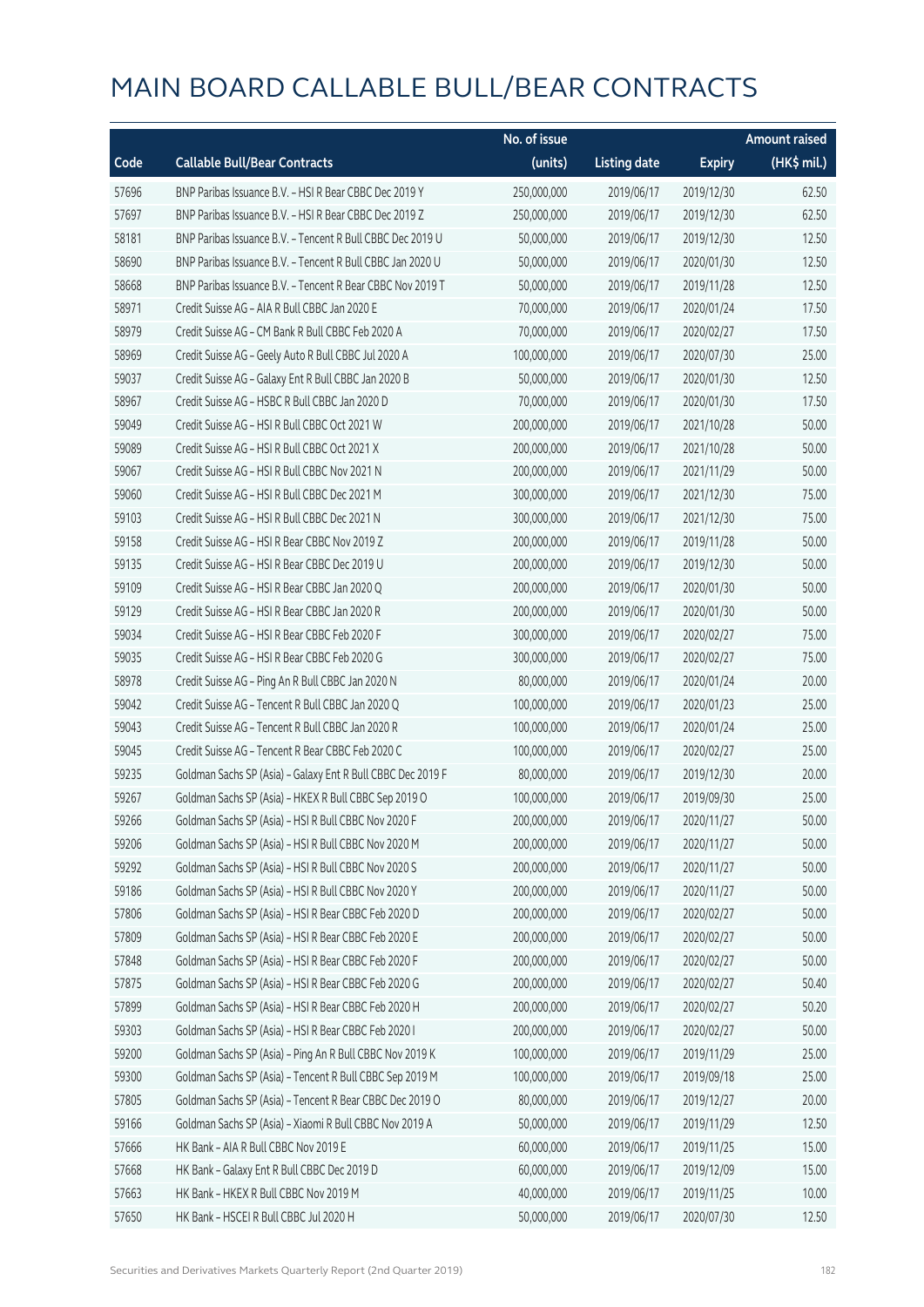|       |                                                      | No. of issue |                     |               | <b>Amount raised</b> |
|-------|------------------------------------------------------|--------------|---------------------|---------------|----------------------|
| Code  | <b>Callable Bull/Bear Contracts</b>                  | (units)      | <b>Listing date</b> | <b>Expiry</b> | (HK\$ mil.)          |
| 57649 | HK Bank - HSI R Bull CBBC Jul 2020 I                 | 50,000,000   | 2019/06/17          | 2020/07/30    | 12.50                |
| 57689 | HK Bank - HSI R Bull CBBC Jul 2020 K                 | 100,000,000  | 2019/06/17          | 2020/07/30    | 25.00                |
| 57643 | HK Bank - HSI R Bear CBBC Nov 2019 A                 | 100,000,000  | 2019/06/17          | 2019/11/28    | 25.00                |
| 57638 | HK Bank - HSI R Bear CBBC Nov 2019 Z                 | 50,000,000   | 2019/06/17          | 2019/11/28    | 12.50                |
| 57651 | HK Bank - Tencent R Bull CBBC Nov 2019 S             | 40,000,000   | 2019/06/17          | 2019/11/25    | 10.00                |
| 57644 | HK Bank - Tencent R Bear CBBC Dec 2019 J             | 40,000,000   | 2019/06/17          | 2019/12/23    | 10.00                |
| 58601 | Haitong Int'l Sec - HSI R Bull CBBC Nov 2021 I       | 150,000,000  | 2019/06/17          | 2021/11/29    | 37.50                |
| 58608 | Haitong Int'l Sec - HSI R Bull CBBC Nov 2021 J       | 150,000,000  | 2019/06/17          | 2021/11/29    | 37.50                |
| 58624 | Haitong Int'l Sec - HSI R Bull CBBC Nov 2021 K       | 150,000,000  | 2019/06/17          | 2021/11/29    | 37.50                |
| 58553 | Haitong Int'l Sec - HSI R Bear CBBC Oct 2019 J       | 150,000,000  | 2019/06/17          | 2019/10/30    | 37.50                |
| 58568 | Haitong Int'l Sec - HSI R Bear CBBC Oct 2019 K       | 150,000,000  | 2019/06/17          | 2019/10/30    | 37.50                |
| 58577 | Haitong Int'l Sec - HSI R Bear CBBC Oct 2019 L       | 150,000,000  | 2019/06/17          | 2019/10/30    | 37.50                |
| 58625 | Haitong Int'l Sec - HSI R Bear CBBC Oct 2019 M       | 150,000,000  | 2019/06/17          | 2019/10/30    | 37.50                |
| 58636 | Haitong Int'l Sec - HSI R Bear CBBC Oct 2019 N       | 150,000,000  | 2019/06/17          | 2019/10/30    | 37.50                |
| 58667 | Haitong Int'l Sec - Tencent R Bull CBBC Nov 2019 P   | 40,000,000   | 2019/06/17          | 2019/11/29    | 10.00                |
| 58665 | Haitong Int'l Sec - Tencent R Bull CBBC Dec 2019 B   | 40,000,000   | 2019/06/17          | 2019/12/02    | 10.00                |
| 58584 | Haitong Int'l Sec - Tencent R Bear CBBC Apr 2020 B   | 40,000,000   | 2019/06/17          | 2020/04/01    | 10.00                |
| 58402 | J P Morgan SP BV - HKEX R Bull CBBC Dec 2019 E       | 40,000,000   | 2019/06/17          | 2019/12/20    | 10.00                |
| 58408 | J P Morgan SP BV - HSI R Bull CBBC Nov 2021 H        | 200,000,000  | 2019/06/17          | 2021/11/29    | 50.00                |
| 58466 | J P Morgan SP BV - HSI R Bull CBBC Nov 2021 I        | 200,000,000  | 2019/06/17          | 2021/11/29    | 50.00                |
| 58467 | J P Morgan SP BV - HSI R Bull CBBC Nov 2021 J        | 200,000,000  | 2019/06/17          | 2021/11/29    | 50.00                |
| 58471 | J P Morgan SP BV - HSI R Bull CBBC Nov 2021 K        | 200,000,000  | 2019/06/17          | 2021/11/29    | 50.00                |
| 58476 | J P Morgan SP BV - HSI R Bull CBBC Nov 2021 L        | 200,000,000  | 2019/06/17          | 2021/11/29    | 50.00                |
| 58479 | J P Morgan SP BV - HSI R Bull CBBC Nov 2021 M        | 200,000,000  | 2019/06/17          | 2021/11/29    | 50.00                |
| 58287 | J P Morgan SP BV - HSI R Bear CBBC Oct 2019 A        | 200,000,000  | 2019/06/17          | 2019/10/30    | 50.00                |
| 58295 | J P Morgan SP BV - HSI R Bear CBBC Nov 2019 A        | 200,000,000  | 2019/06/17          | 2019/11/28    | 50.00                |
| 58302 | J P Morgan SP BV - HSI R Bear CBBC Nov 2019 M        | 200,000,000  | 2019/06/17          | 2019/11/28    | 50.00                |
| 58310 | J P Morgan SP BV - HSI R Bear CBBC Nov 2019 N        | 200,000,000  | 2019/06/17          | 2019/11/28    | 50.00                |
| 58317 | J P Morgan SP BV - HSI R Bear CBBC Nov 2019 O        | 200,000,000  | 2019/06/17          | 2019/11/28    | 50.00                |
| 58350 | J P Morgan SP BV - HSI R Bear CBBC Nov 2019 P        | 200,000,000  | 2019/06/17          | 2019/11/28    | 50.00                |
| 58480 | J P Morgan SP BV - HSI R Bear CBBC Dec 2019 O        | 200,000,000  | 2019/06/17          | 2019/12/30    | 50.00                |
| 58519 | J P Morgan SP BV - HSI R Bear CBBC Dec 2019 P        | 200,000,000  | 2019/06/17          | 2019/12/30    | 50.00                |
| 58398 | J P Morgan SP BV - Ping An R Bull CBBC Dec 2019 B    | 100,000,000  | 2019/06/17          | 2019/12/13    | 25.00                |
| 58378 | J P Morgan SP BV - Tencent R Bull CBBC Oct 2019 W    | 50,000,000   | 2019/06/17          | 2019/10/11    | 12.50                |
| 58381 | J P Morgan SP BV - Tencent R Bull CBBC Dec 2019 C    | 250,000,000  | 2019/06/17          | 2019/12/13    | 62.50                |
| 58382 | J P Morgan SP BV - Tencent R Bull CBBC Jan 2020 C    | 250,000,000  | 2019/06/17          | 2020/01/10    | 62.50                |
| 58242 | J P Morgan SP BV - Tencent R Bear CBBC Dec 2019 B    | 250,000,000  | 2019/06/17          | 2019/12/13    | 62.50                |
| 58318 | J P Morgan SP BV - Tencent R Bear CBBC Jan 2020 A    | 250,000,000  | 2019/06/17          | 2020/01/10    | 62.50                |
| 58007 | Macquarie Bank Ltd. - Tencent R Bull CBBC Nov 2019 C | 40,000,000   | 2019/06/17          | 2019/11/21    | 10.00                |
| 58008 | Macquarie Bank Ltd. - Tencent R Bear CBBC Feb 2020 D | 40,000,000   | 2019/06/17          | 2020/02/10    | 10.04                |
| 58916 | SG Issuer - AIA R Bull CBBC Nov 2019 H               | 60,000,000   | 2019/06/17          | 2019/11/28    | 15.00                |
| 58826 | SG Issuer - CNOOC R Bull CBBC Dec 2019 A             | 40,000,000   | 2019/06/17          | 2019/12/20    | 10.00                |
| 58824 | SG Issuer - China Tower R Bull CBBC Feb 2020 E       | 120,000,000  | 2019/06/17          | 2020/02/07    | 30.00                |
| 58846 | SG Issuer - Galaxy Ent R Bull CBBC Dec 2019 R        | 100,000,000  | 2019/06/17          | 2019/12/20    | 25.00                |
| 58853 | SG Issuer - HKEX R Bull CBBC Dec 2019 E              | 50,000,000   | 2019/06/17          | 2019/12/20    | 12.50                |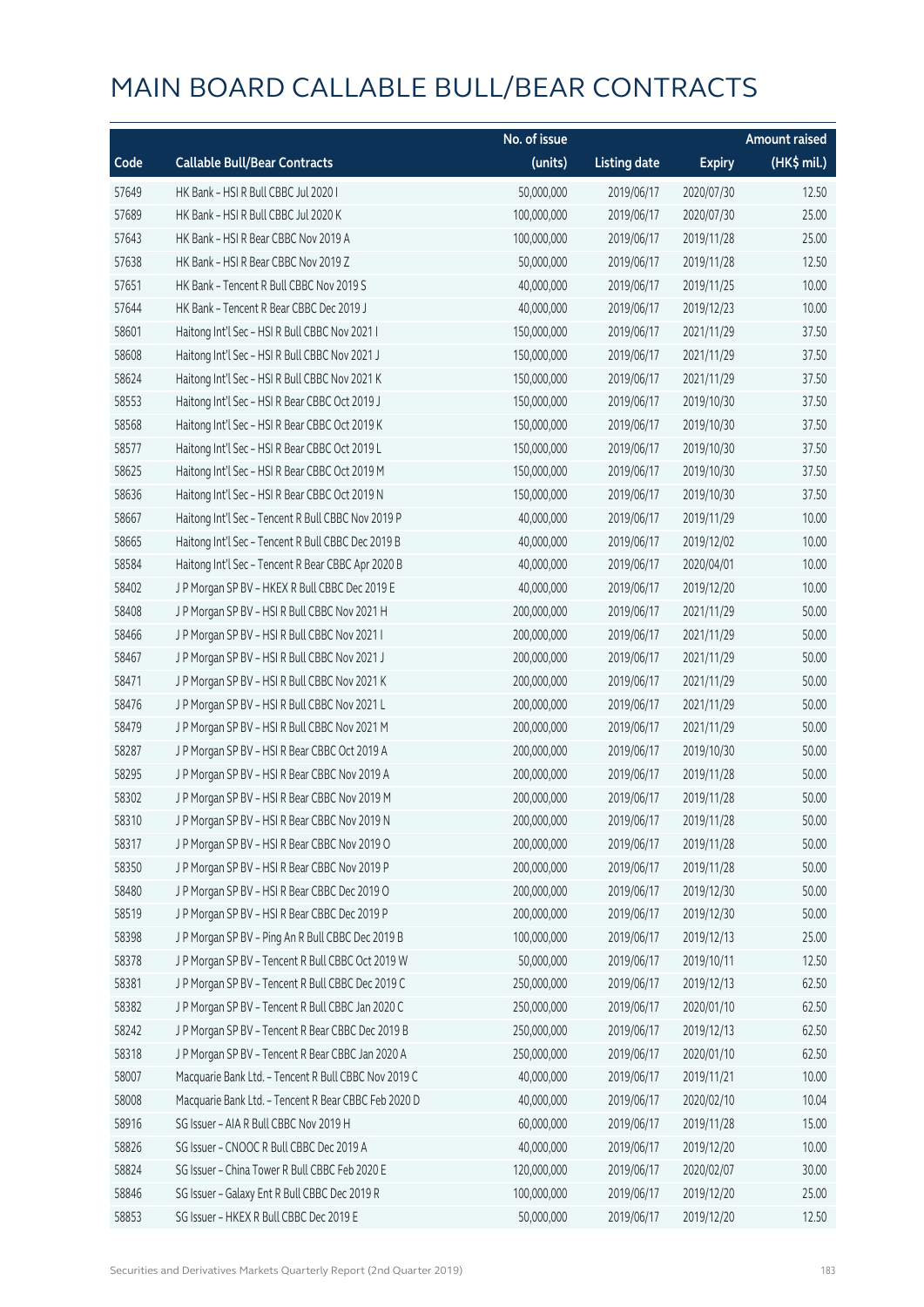|       |                                                  | No. of issue |                     |               | <b>Amount raised</b> |
|-------|--------------------------------------------------|--------------|---------------------|---------------|----------------------|
| Code  | <b>Callable Bull/Bear Contracts</b>              | (units)      | <b>Listing date</b> | <b>Expiry</b> | (HK\$ mil.)          |
| 58798 | SG Issuer - HKEX R Bear CBBC Dec 2019 B          | 50,000,000   | 2019/06/17          | 2019/12/30    | 12.50                |
| 58901 | SG Issuer - HSI R Bull CBBC Oct 2021 X           | 250,000,000  | 2019/06/17          | 2021/10/28    | 62.50                |
| 58902 | SG Issuer - HSI R Bull CBBC Nov 2021 O           | 250,000,000  | 2019/06/17          | 2021/11/29    | 62.50                |
| 58904 | SG Issuer - HSI R Bull CBBC Nov 2021 Q           | 250,000,000  | 2019/06/17          | 2021/11/29    | 62.50                |
| 58908 | SG Issuer - HSI R Bull CBBC Jan 2022 C           | 250,000,000  | 2019/06/17          | 2022/01/28    | 62.50                |
| 58912 | SG Issuer - HSI R Bull CBBC Jan 2022 D           | 250,000,000  | 2019/06/17          | 2022/01/28    | 62.50                |
| 58708 | SG Issuer - HSI R Bear CBBC Nov 2019 F           | 250,000,000  | 2019/06/17          | 2019/11/28    | 62.50                |
| 58710 | SG Issuer - HSI R Bear CBBC Dec 2019 P           | 250,000,000  | 2019/06/17          | 2019/12/30    | 62.50                |
| 58714 | SG Issuer - HSI R Bear CBBC Dec 2019 R           | 250,000,000  | 2019/06/17          | 2019/12/30    | 62.50                |
| 58740 | SG Issuer - HSI R Bear CBBC Dec 2019 S           | 250,000,000  | 2019/06/17          | 2019/12/30    | 62.50                |
| 58746 | SG Issuer - HSI R Bear CBBC Jan 2020 Q           | 250,000,000  | 2019/06/17          | 2020/01/30    | 62.50                |
| 58755 | SG Issuer - HSI R Bear CBBC Jan 2020 R           | 250,000,000  | 2019/06/17          | 2020/01/30    | 62.50                |
| 58894 | SG Issuer - HSI R Bear CBBC Jan 2020 S           | 250,000,000  | 2019/06/17          | 2020/01/30    | 62.50                |
| 58895 | SG Issuer - HSI R Bear CBBC Jan 2020 T           | 250,000,000  | 2019/06/17          | 2020/01/30    | 62.50                |
| 58869 | SG Issuer - Ping An R Bull CBBC Nov 2019 K       | 100,000,000  | 2019/06/17          | 2019/11/08    | 25.00                |
| 58874 | SG Issuer - Sunny Optical R Bull CBBC Dec 2019 F | 40,000,000   | 2019/06/17          | 2019/12/20    | 10.00                |
| 58941 | SG Issuer - Tencent R Bull CBBC Sep 2019 M       | 80,000,000   | 2019/06/17          | 2019/09/27    | 20.00                |
| 58958 | SG Issuer - Tencent R Bull CBBC Nov 2019 M       | 80,000,000   | 2019/06/17          | 2019/11/28    | 20.00                |
| 58805 | SG Issuer - Tencent R Bear CBBC Dec 2019 D       | 80,000,000   | 2019/06/17          | 2019/12/30    | 20.00                |
| 58877 | SG Issuer - Tencent R Bear CBBC Jan 2020 L       | 80,000,000   | 2019/06/17          | 2020/01/30    | 20.00                |
| 58821 | SG Issuer - Tencent R Bear CBBC Feb 2020 I       | 80,000,000   | 2019/06/17          | 2020/02/21    | 20.00                |
| 58890 | SG Issuer - Tencent R Bear CBBC Feb 2020 J       | 80,000,000   | 2019/06/17          | 2020/02/10    | 20.00                |
| 58071 | UBS AG - HSI R Bull CBBC Oct 2021 M              | 200,000,000  | 2019/06/17          | 2021/10/28    | 50.00                |
| 58094 | UBS AG - HSI R Bull CBBC Oct 2021 N              | 200,000,000  | 2019/06/17          | 2021/10/28    | 50.00                |
| 58203 | UBS AG - HSI R Bull CBBC Oct 2021 O              | 200,000,000  | 2019/06/17          | 2021/10/28    | 50.00                |
| 58041 | UBS AG - HSI R Bear CBBC Sep 2019 A              | 200,000,000  | 2019/06/17          | 2019/09/27    | 50.00                |
| 58027 | UBS AG - HSI R Bear CBBC Sep 2019 T              | 200,000,000  | 2019/06/17          | 2019/09/27    | 50.00                |
| 58065 | UBS AG - HSI R Bear CBBC Sep 2019 U              | 200,000,000  | 2019/06/17          | 2019/09/27    | 50.00                |
| 58112 | UBS AG - HSI R Bear CBBC Sep 2019 V              | 200,000,000  | 2019/06/17          | 2019/09/27    | 50.00                |
| 58165 | UBS AG - HSI R Bear CBBC Oct 2019 V              | 200,000,000  | 2019/06/17          | 2019/10/30    | 50.00                |
| 58180 | UBS AG - Tencent R Bull CBBC Nov 2019 M          | 200,000,000  | 2019/06/17          | 2019/11/26    | 50.00                |
| 58238 | UBS AG - Tencent R Bull CBBC Nov 2019 N          | 200,000,000  | 2019/06/17          | 2019/11/29    | 50.00                |
| 58179 | UBS AG - Tencent R Bear CBBC Nov 2019 L          | 200,000,000  | 2019/06/17          | 2019/11/27    | 50.00                |
| 58024 | Bank Vontobel - AIA R Bull CBBC Jan 2020 A       | 40,000,000   | 2019/06/17          | 2020/01/17    | 10.00                |
| 57635 | Bank Vontobel - HSI N Bull CBBC Jan 2021 F       | 80,000,000   | 2019/06/17          | 2021/01/28    | 20.00                |
| 57636 | Bank Vontobel - HSI N Bull CBBC Jan 2021 G       | 80,000,000   | 2019/06/17          | 2021/01/28    | 20.00                |
| 57637 | Bank Vontobel - HSI R Bull CBBC Jan 2021 H       | 80,000,000   | 2019/06/17          | 2021/01/28    | 20.00                |
| 58020 | Bank Vontobel - Ping An R Bull CBBC Jan 2020 B   | 40,000,000   | 2019/06/17          | 2020/01/17    | 10.00                |
| 58014 | Bank Vontobel - Tencent R Bull CBBC Jan 2020 F   | 40,000,000   | 2019/06/17          | 2020/01/10    | 10.00                |
| 59856 | BOCI Asia Ltd. - HKEX R Bull CBBC Dec 2019 J     | 40,000,000   | 2019/06/18          | 2019/12/17    | 14.00                |
| 59881 | BOCI Asia Ltd. - HKEX R Bear CBBC Dec 2019 F     | 40,000,000   | 2019/06/18          | 2019/12/17    | 10.40                |
| 59827 | BOCI Asia Ltd. - HSI R Bull CBBC Sep 2020 D      | 150,000,000  | 2019/06/18          | 2020/09/29    | 42.00                |
| 59839 | BOCI Asia Ltd. - HSI R Bull CBBC Sep 2020 S      | 150,000,000  | 2019/06/18          | 2020/09/29    | 42.00                |
| 59798 | BOCI Asia Ltd. - HSI R Bull CBBC Sep 2020 V      | 150,000,000  | 2019/06/18          | 2020/09/29    | 43.50                |
| 59848 | BOCI Asia Ltd. - HSI R Bear CBBC Dec 2019 H      | 150,000,000  | 2019/06/18          | 2019/12/30    | 42.00                |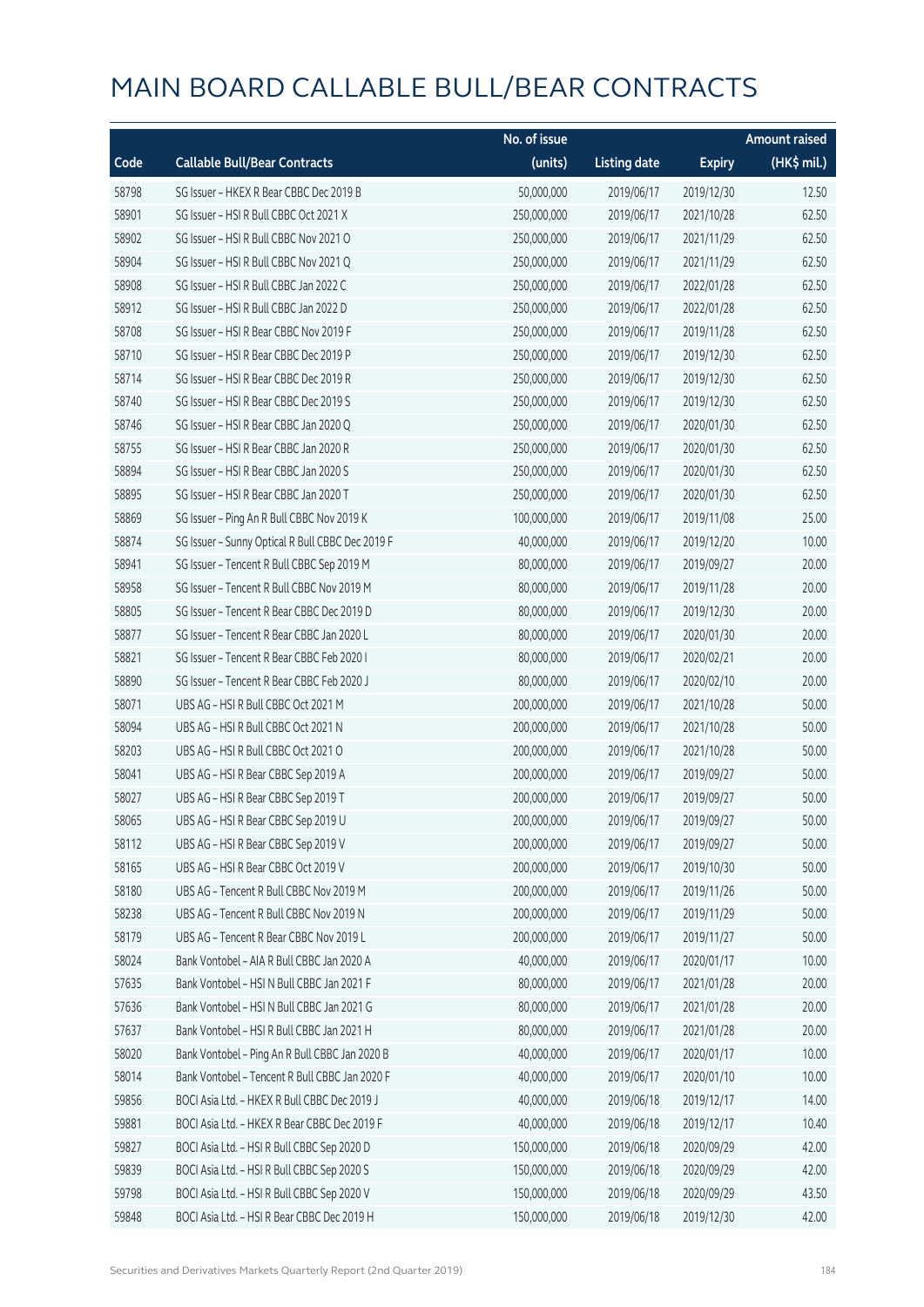|       |                                                              | No. of issue |                     |               | <b>Amount raised</b>  |
|-------|--------------------------------------------------------------|--------------|---------------------|---------------|-----------------------|
| Code  | <b>Callable Bull/Bear Contracts</b>                          | (units)      | <b>Listing date</b> | <b>Expiry</b> | $(HK\frac{1}{2}mil.)$ |
| 59853 | BOCI Asia Ltd. - HSI R Bear CBBC Dec 2019 I                  | 150,000,000  | 2019/06/18          | 2019/12/30    | 37.50                 |
| 59882 | BOCI Asia Ltd. - Tencent R Bull CBBC Dec 2019 J              | 40,000,000   | 2019/06/18          | 2019/12/23    | 10.00                 |
| 59907 | BOCI Asia Ltd. - Tencent R Bear CBBC Dec 2019 H              | 40,000,000   | 2019/06/18          | 2019/12/23    | 11.60                 |
| 60248 | BNP Paribas Issuance B.V. - HSI R Bull CBBC Oct 2021 D       | 250,000,000  | 2019/06/18          | 2021/10/28    | 62.50                 |
| 60255 | BNP Paribas Issuance B.V. - HSI R Bull CBBC Oct 2021 G       | 250,000,000  | 2019/06/18          | 2021/10/28    | 62.50                 |
| 60260 | BNP Paribas Issuance B.V. - HSI R Bull CBBC Oct 2021 X       | 240,000,000  | 2019/06/18          | 2021/10/28    | 60.00                 |
| 59508 | BNP Paribas Issuance B.V. - HSI R Bear CBBC Dec 2019 E       | 250,000,000  | 2019/06/18          | 2019/12/30    | 62.50                 |
| 59546 | BNP Paribas Issuance B.V. - HSI R Bear CBBC Dec 2019 F       | 250,000,000  | 2019/06/18          | 2019/12/30    | 62.50                 |
| 60475 | Credit Suisse AG - CSOP A50 ETF R Bull CBBC Apr 2020 A       | 100,000,000  | 2019/06/18          | 2020/04/28    | 25.00                 |
| 60431 | Credit Suisse AG - HKEX R Bull CBBC Jan 2020 G               | 100,000,000  | 2019/06/18          | 2020/01/24    | 25.00                 |
| 60448 | Credit Suisse AG - HKEX R Bull CBBC Jan 2020 H               | 100,000,000  | 2019/06/18          | 2020/01/30    | 25.00                 |
| 60482 | Credit Suisse AG - HSI R Bull CBBC Sep 2021 K                | 200,000,000  | 2019/06/18          | 2021/09/29    | 50.00                 |
| 60489 | Credit Suisse AG - HSI R Bull CBBC Sep 2021 L                | 200,000,000  | 2019/06/18          | 2021/09/29    | 50.00                 |
| 60423 | Credit Suisse AG - HSI R Bull CBBC Oct 2021 E                | 200,000,000  | 2019/06/18          | 2021/10/28    | 50.00                 |
| 60480 | Credit Suisse AG - HSI R Bull CBBC Dec 2021 O                | 300,000,000  | 2019/06/18          | 2021/12/30    | 75.00                 |
| 60490 | Credit Suisse AG - HSI R Bull CBBC Dec 2021 P                | 300,000,000  | 2019/06/18          | 2021/12/30    | 75.00                 |
| 60414 | Credit Suisse AG - HSI R Bear CBBC Nov 2019 Y                | 200,000,000  | 2019/06/18          | 2019/11/28    | 50.00                 |
| 60410 | Credit Suisse AG - HSI R Bear CBBC Dec 2019 V                | 200,000,000  | 2019/06/18          | 2019/12/30    | 50.00                 |
| 60412 | Credit Suisse AG - HSI R Bear CBBC Dec 2019 W                | 200,000,000  | 2019/06/18          | 2019/12/30    | 50.00                 |
| 60417 | Credit Suisse AG - HSI R Bear CBBC Feb 2020 H                | 300,000,000  | 2019/06/18          | 2020/02/27    | 75.00                 |
| 60466 | Credit Suisse AG - Ping An R Bull CBBC Feb 2020 A            | 80,000,000   | 2019/06/18          | 2020/02/04    | 20.00                 |
| 60451 | Credit Suisse AG - Tencent R Bull CBBC Feb 2020 I            | 100,000,000  | 2019/06/18          | 2020/02/21    | 25.00                 |
| 60454 | Credit Suisse AG - Xiaomi R Bull CBBC Feb 2020 B             | 50,000,000   | 2019/06/18          | 2020/02/27    | 12.50                 |
| 60402 | Goldman Sachs SP (Asia) - AIA R Bull CBBC Nov 2019 V         | 100,000,000  | 2019/06/18          | 2019/11/29    | 25.00                 |
| 60409 | Goldman Sachs SP (Asia) - CSOP A50 ETF R Bull CBBC Dec 2019F | 100,000,000  | 2019/06/18          | 2019/12/30    | 25.00                 |
| 60361 | Goldman Sachs SP (Asia) - HKEX R Bull CBBC Sep 2019 P        | 100,000,000  | 2019/06/18          | 2019/09/30    | 25.00                 |
| 60179 | Goldman Sachs SP (Asia) - HSI R Bull CBBC Sep 2020 B         | 200,000,000  | 2019/06/18          | 2020/09/29    | 50.00                 |
| 60321 | Goldman Sachs SP (Asia) - HSI R Bull CBBC Sep 2020 C         | 200,000,000  | 2019/06/18          | 2020/09/29    | 50.00                 |
| 60328 | Goldman Sachs SP (Asia) - HSI R Bull CBBC Sep 2020 D         | 200,000,000  | 2019/06/18          | 2020/09/29    | 50.00                 |
| 60317 | Goldman Sachs SP (Asia) - HSI R Bull CBBC Sep 2020 E         | 200,000,000  | 2019/06/18          | 2020/09/29    | 50.00                 |
| 60341 | Goldman Sachs SP (Asia) - HSI R Bull CBBC Sep 2020 S         | 200,000,000  | 2019/06/18          | 2020/09/29    | 50.00                 |
| 60160 | Goldman Sachs SP (Asia) - HSI R Bear CBBC Feb 2020 J         | 200,000,000  | 2019/06/18          | 2020/02/27    | 50.00                 |
| 60158 | Goldman Sachs SP (Asia) - HSI R Bear CBBC Mar 2020 J         | 200,000,000  | 2019/06/18          | 2020/03/30    | 50.00                 |
| 60375 | Goldman Sachs SP (Asia) - Ping An R Bull CBBC Nov 2019 L     | 100,000,000  | 2019/06/18          | 2019/11/29    | 25.00                 |
| 60395 | Goldman Sachs SP (Asia) - Ping An R Bull CBBC Nov 2019 M     | 100,000,000  | 2019/06/18          | 2019/11/29    | 25.00                 |
| 60352 | Goldman Sachs SP (Asia) - Tencent R Bull CBBC Sep 2019 N     | 100,000,000  | 2019/06/18          | 2019/09/18    | 25.00                 |
| 60152 | Goldman Sachs SP (Asia) - Tencent R Bear CBBC Dec 2019 P     | 80,000,000   | 2019/06/18          | 2019/12/27    | 20.00                 |
| 59682 | HK Bank - CAM CSI300 R Bull CBBC Jan 2020 B                  | 50,000,000   | 2019/06/18          | 2020/01/20    | 12.50                 |
| 59718 | HK Bank - CSOP A50 ETF R Bull CBBC Jan 2020 B                | 40,000,000   | 2019/06/18          | 2020/01/13    | 10.00                 |
| 59741 | HK Bank - Evergrande R Bull CBBC Mar 2020 A                  | 60,000,000   | 2019/06/18          | 2020/03/02    | 15.00                 |
| 59725 | HK Bank - A50 China R Bull CBBC Jan 2020 C                   | 40,000,000   | 2019/06/18          | 2020/01/13    | 10.00                 |
| 59655 | HK Bank - Geely Auto R Bull CBBC Dec 2019 E                  | 40,000,000   | 2019/06/18          | 2019/12/02    | 10.00                 |
| 59611 | HK Bank - HKEX R Bull CBBC Dec 2019 E                        | 40,000,000   | 2019/06/18          | 2019/12/23    | 10.00                 |
| 59663 | HK Bank - HSI R Bull CBBC Jul 2020 O                         | 50,000,000   | 2019/06/18          | 2020/07/30    | 12.50                 |
| 59681 | HK Bank - HSI R Bull CBBC Jul 2020 P                         | 100,000,000  | 2019/06/18          | 2020/07/30    | 25.00                 |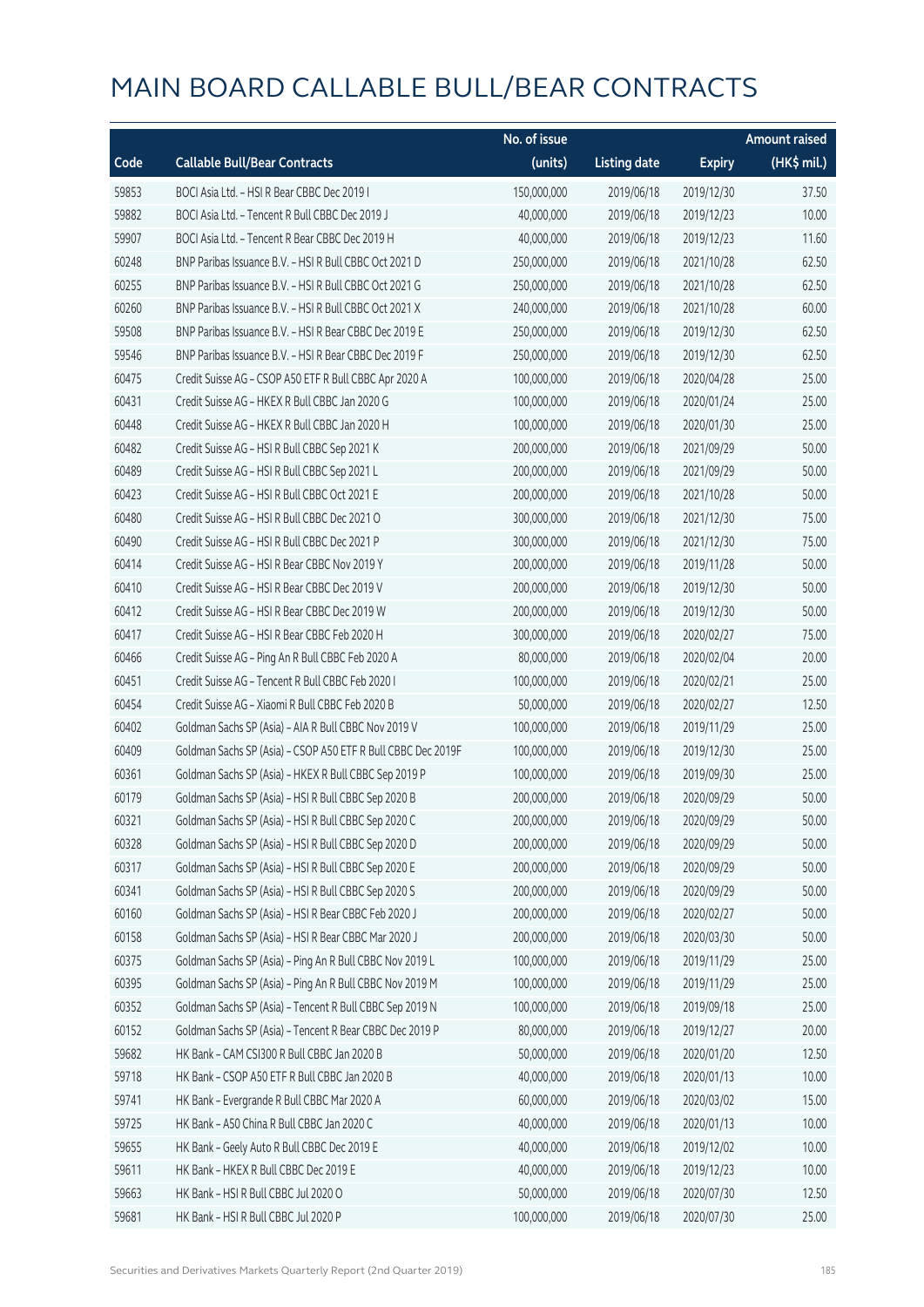|       |                                                   | No. of issue |                     |               | <b>Amount raised</b> |
|-------|---------------------------------------------------|--------------|---------------------|---------------|----------------------|
| Code  | <b>Callable Bull/Bear Contracts</b>               | (units)      | <b>Listing date</b> | <b>Expiry</b> | (HK\$ mil.)          |
| 59564 | HK Bank - HSI R Bear CBBC Nov 2019 C              | 50,000,000   | 2019/06/18          | 2019/11/28    | 12.50                |
| 59638 | HK Bank - Sunny Optical R Bull CBBC Nov 2019 C    | 40,000,000   | 2019/06/18          | 2019/11/18    | 10.00                |
| 59631 | HK Bank - Tencent R Bull CBBC Dec 2019 H          | 40,000,000   | 2019/06/18          | 2019/12/12    | 10.00                |
| 60808 | Haitong Int'l Sec - HKEX R Bull CBBC Dec 2019 A   | 40,000,000   | 2019/06/18          | 2019/12/03    | 10.00                |
| 60290 | Haitong Int'l Sec - HSI R Bull CBBC Sep 2021 B    | 150,000,000  | 2019/06/18          | 2021/09/29    | 37.50                |
| 60305 | Haitong Int'l Sec - HSI R Bull CBBC Oct 2021 J    | 150,000,000  | 2019/06/18          | 2021/10/28    | 37.50                |
| 60285 | Haitong Int'l Sec - HSI R Bull CBBC Nov 2021 L    | 150,000,000  | 2019/06/18          | 2021/11/29    | 37.50                |
| 60282 | Haitong Int'l Sec - HSI R Bear CBBC Oct 2019 O    | 150,000,000  | 2019/06/18          | 2019/10/30    | 37.50                |
| 60309 | Haitong Int'l Sec - HSI R Bear CBBC Oct 2019 P    | 150,000,000  | 2019/06/18          | 2019/10/30    | 37.50                |
| 60312 | Haitong Int'l Sec - HSI R Bear CBBC Oct 2019 Q    | 150,000,000  | 2019/06/18          | 2019/10/30    | 37.50                |
| 60183 | J P Morgan SP BV - HKEX R Bull CBBC Oct 2019 G    | 40,000,000   | 2019/06/18          | 2019/10/11    | 10.00                |
| 60184 | J P Morgan SP BV - HKEX R Bull CBBC Dec 2019 F    | 200,000,000  | 2019/06/18          | 2019/12/13    | 50.00                |
| 60106 | J P Morgan SP BV - HSI R Bull CBBC Oct 2021 K     | 200,000,000  | 2019/06/18          | 2021/10/28    | 50.00                |
| 60096 | J P Morgan SP BV - HSI R Bull CBBC Oct 2021 N     | 200,000,000  | 2019/06/18          | 2021/10/28    | 50.00                |
| 60115 | J P Morgan SP BV - HSI R Bull CBBC Oct 2021 O     | 200,000,000  | 2019/06/18          | 2021/10/28    | 50.00                |
| 60132 | J P Morgan SP BV - HSI R Bull CBBC Oct 2021 R     | 200,000,000  | 2019/06/18          | 2021/10/28    | 50.00                |
| 60142 | JP Morgan SP BV - HSIR Bull CBBC Oct 2021 S       | 200,000,000  | 2019/06/18          | 2021/10/28    | 50.00                |
| 60143 | J P Morgan SP BV - HSI R Bull CBBC Oct 2021 V     | 200,000,000  | 2019/06/18          | 2021/10/28    | 50.00                |
| 60144 | J P Morgan SP BV - HSI R Bear CBBC Sep 2019 D     | 200,000,000  | 2019/06/18          | 2019/09/27    | 50.00                |
| 60056 | J P Morgan SP BV - HSI R Bear CBBC Nov 2019 Q     | 200,000,000  | 2019/06/18          | 2019/11/28    | 50.00                |
| 60079 | J P Morgan SP BV - HSI R Bear CBBC Nov 2019 R     | 200,000,000  | 2019/06/18          | 2019/11/28    | 50.00                |
| 60182 | J P Morgan SP BV - Tencent R Bull CBBC Nov 2019 E | 50,000,000   | 2019/06/18          | 2019/11/08    | 12.50                |
| 60052 | J P Morgan SP BV - Tencent R Bull CBBC Jan 2020 D | 250,000,000  | 2019/06/18          | 2020/01/10    | 62.50                |
| 60804 | SG Issuer - CAM CSI300 R Bull CBBC Mar 2020 B     | 100,000,000  | 2019/06/18          | 2020/03/30    | 25.00                |
| 60564 | SG Issuer - Country Garden R Bull CBBC Dec 2019 B | 40,000,000   | 2019/06/18          | 2019/12/30    | 10.00                |
| 60711 | SG Issuer - CC Bank R Bull CBBC Nov 2019 B        | 100,000,000  | 2019/06/18          | 2019/11/21    | 25.00                |
| 60551 | SG Issuer - CC Bank R Bull CBBC Dec 2019 D        | 100,000,000  | 2019/06/18          | 2019/12/30    | 25.00                |
| 60553 | SG Issuer – China Life R Bull CBBC Feb 2020 F     | 150,000,000  | 2019/06/18          | 2020/02/25    | 37.50                |
| 60558 | SG Issuer - CM Bank R Bull CBBC Feb 2020 J        | 100,000,000  | 2019/06/18          | 2020/02/25    | 25.00                |
| 60805 | SG Issuer - CSOP A50 ETF R Bull CBBC Mar 2020 P   | 100,000,000  | 2019/06/18          | 2020/03/18    | 25.00                |
| 60806 | SG Issuer - A50 China R Bull CBBC Mar 2020 H      | 100,000,000  | 2019/06/18          | 2020/03/30    | 25.00                |
| 60491 | SG Issuer - Galaxy Ent R Bull CBBC Dec 2019 S     | 100,000,000  | 2019/06/18          | 2019/12/30    | 25.00                |
| 60565 | SG Issuer - HKEX R Bull CBBC Dec 2019 F           | 50,000,000   | 2019/06/18          | 2019/12/18    | 12.50                |
| 60500 | SG Issuer - HKEX R Bear CBBC Dec 2019 C           | 50,000,000   | 2019/06/18          | 2019/12/30    | 12.50                |
| 60692 | SG Issuer - HSI R Bull CBBC Oct 2021 A            | 250,000,000  | 2019/06/18          | 2021/10/28    | 62.50                |
| 60708 | SG Issuer - HSI R Bull CBBC Oct 2021 B            | 250,000,000  | 2019/06/18          | 2021/10/28    | 62.50                |
| 60709 | SG Issuer - HSI R Bull CBBC Nov 2021 R            | 250,000,000  | 2019/06/18          | 2021/11/29    | 62.50                |
| 60710 | SG Issuer - HSI R Bull CBBC Dec 2021 Y            | 250,000,000  | 2019/06/18          | 2021/12/30    | 62.50                |
| 60630 | SG Issuer - HSI R Bull CBBC Jan 2022 E            | 250,000,000  | 2019/06/18          | 2022/01/28    | 62.50                |
| 60515 | SG Issuer - HSI R Bear CBBC Nov 2019 V            | 250,000,000  | 2019/06/18          | 2019/11/28    | 62.50                |
| 60524 | SG Issuer - HSI R Bear CBBC Dec 2019 T            | 250,000,000  | 2019/06/18          | 2019/12/30    | 62.50                |
| 60539 | SG Issuer - HSI R Bear CBBC Jan 2020 U            | 250,000,000  | 2019/06/18          | 2020/01/30    | 62.50                |
| 60624 | SG Issuer - HSI R Bear CBBC Jan 2020 V            | 250,000,000  | 2019/06/18          | 2020/01/30    | 62.50                |
| 60641 | SG Issuer - HSI R Bear CBBC Jan 2020 W            | 250,000,000  | 2019/06/18          | 2020/01/30    | 62.50                |
| 60573 | SG Issuer - ICBC R Bull CBBC Dec 2019 B           | 100,000,000  | 2019/06/18          | 2019/12/30    | 25.00                |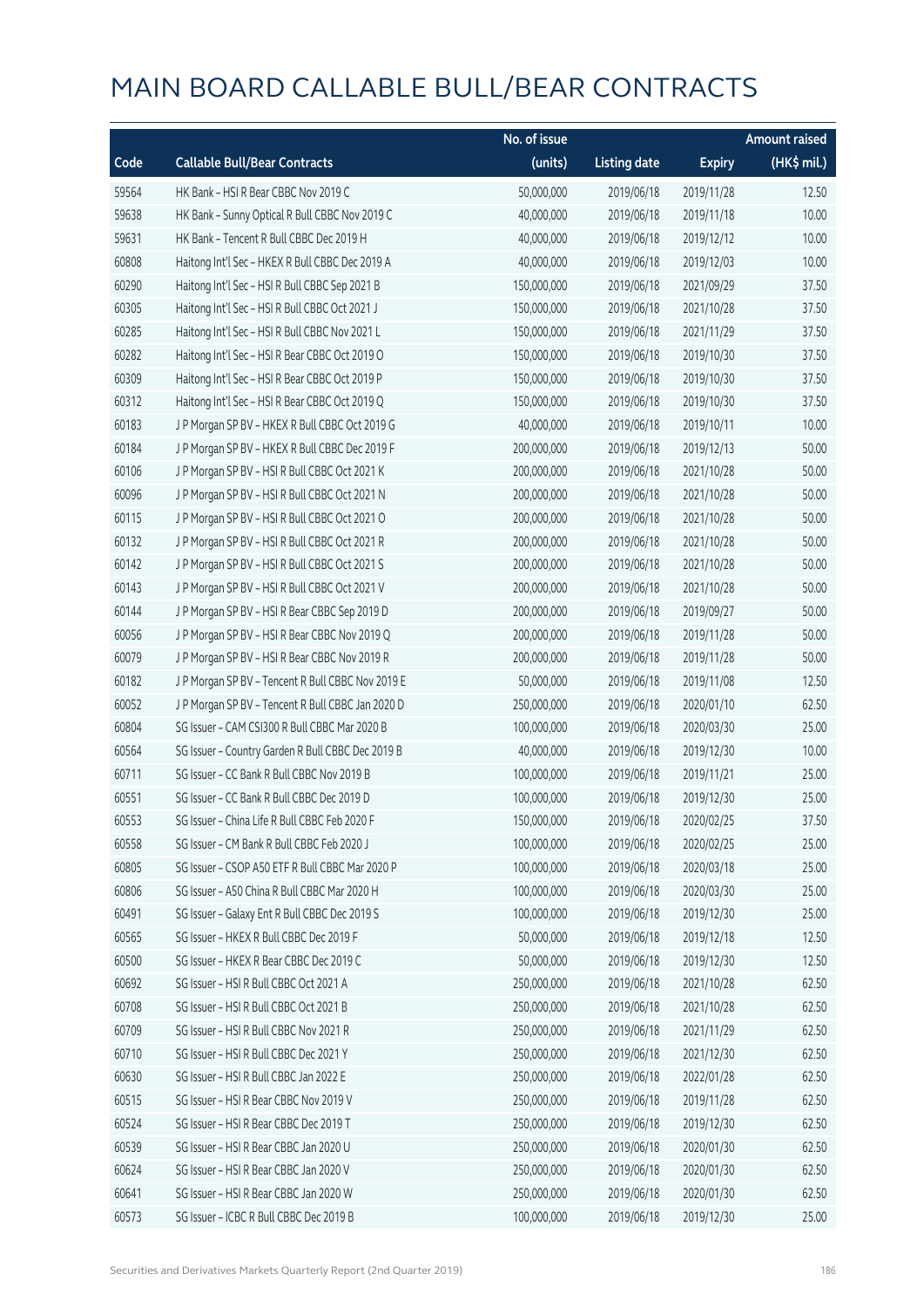|       |                                                              | No. of issue |                     |               | <b>Amount raised</b> |
|-------|--------------------------------------------------------------|--------------|---------------------|---------------|----------------------|
| Code  | <b>Callable Bull/Bear Contracts</b>                          | (units)      | <b>Listing date</b> | <b>Expiry</b> | (HK\$ mil.)          |
| 60578 | SG Issuer - Ping An R Bull CBBC Dec 2019 P                   | 100,000,000  | 2019/06/18          | 2019/12/30    | 25.00                |
| 60712 | SG Issuer - Tencent R Bull CBBC Sep 2019 N                   | 80,000,000   | 2019/06/18          | 2019/09/27    | 20.00                |
| 60738 | SG Issuer - Tencent R Bull CBBC Oct 2019 F                   | 80,000,000   | 2019/06/18          | 2019/10/28    | 20.00                |
| 60744 | SG Issuer - Tencent R Bull CBBC Oct 2019 G                   | 80,000,000   | 2019/06/18          | 2019/10/31    | 20.00                |
| 60579 | SG Issuer - Tencent R Bear CBBC Dec 2019 Z                   | 80,000,000   | 2019/06/18          | 2019/12/30    | 20.00                |
| 60772 | SG Issuer - Tencent R Bear CBBC Feb 2020 K                   | 80,000,000   | 2019/06/18          | 2020/02/27    | 20.00                |
| 60795 | SG Issuer - Xiaomi R Bull CBBC Nov 2019 B                    | 60,000,000   | 2019/06/18          | 2019/11/21    | 15.00                |
| 60019 | UBS AG - CSOP A50 ETF R Bull CBBC May 2020 B                 | 50,000,000   | 2019/06/18          | 2020/05/04    | 12.50                |
| 60024 | UBS AG - CSOP A50 ETF R Bear CBBC May 2020 A                 | 200,000,000  | 2019/06/18          | 2020/05/04    | 50.00                |
| 60040 | UBS AG - HKEX R Bull CBBC Feb 2020 B                         | 200,000,000  | 2019/06/18          | 2020/02/10    | 50.00                |
| 60041 | UBS AG - HKEX R Bull CBBC Feb 2020 C                         | 200,000,000  | 2019/06/18          | 2020/02/17    | 50.00                |
| 60050 | UBS AG - HKEX R Bear CBBC Feb 2020 A                         | 200,000,000  | 2019/06/18          | 2020/02/10    | 50.00                |
| 59917 | UBS AG - HSI R Bull CBBC Oct 2021 P                          | 200,000,000  | 2019/06/18          | 2021/10/28    | 50.00                |
| 59932 | UBS AG - HSI R Bull CBBC Oct 2021 Q                          | 200,000,000  | 2019/06/18          | 2021/10/28    | 50.00                |
| 59938 | UBS AG - HSI R Bull CBBC Oct 2021 R                          | 200,000,000  | 2019/06/18          | 2021/10/28    | 50.00                |
| 60002 | UBS AG - HSI R Bull CBBC Oct 2021 S                          | 200,000,000  | 2019/06/18          | 2021/10/28    | 50.00                |
| 59908 | UBS AG - HSI R Bear CBBC Sep 2019 W                          | 200,000,000  | 2019/06/18          | 2019/09/27    | 50.00                |
| 59909 | UBS AG - HSI R Bear CBBC Sep 2019 Y                          | 200,000,000  | 2019/06/18          | 2019/09/27    | 50.00                |
| 59965 | UBS AG - HSI R Bear CBBC Oct 2019 W                          | 200,000,000  | 2019/06/18          | 2019/10/30    | 50.00                |
| 59967 | UBS AG - HSI R Bear CBBC Oct 2019 X                          | 200,000,000  | 2019/06/18          | 2019/10/30    | 50.00                |
| 60017 | UBS AG - Ping An R Bull CBBC Nov 2019 D                      | 100,000,000  | 2019/06/18          | 2019/11/22    | 25.00                |
| 60005 | UBS AG - Tencent R Bear CBBC Nov 2019 M                      | 200,000,000  | 2019/06/18          | 2019/11/22    | 50.00                |
| 59446 | Bank Vontobel - CNOOC R Bull CBBC Jan 2020 A                 | 40,000,000   | 2019/06/18          | 2020/01/10    | 10.00                |
| 59471 | Bank Vontobel - CNOOC R Bear CBBC Jan 2020 B                 | 40,000,000   | 2019/06/18          | 2020/01/17    | 10.00                |
| 59432 | Bank Vontobel - Galaxy Ent R Bull CBBC Jan 2020 B            | 40,000,000   | 2019/06/18          | 2020/01/10    | 10.00                |
| 59425 | Bank Vontobel - HKEX R Bull CBBC Jan 2020 B                  | 40,000,000   | 2019/06/18          | 2020/01/17    | 10.00                |
| 59387 | Bank Vontobel - HSI R Bull CBBC Jan 2021 I                   | 80,000,000   | 2019/06/18          | 2021/01/28    | 20.00                |
| 59423 | Bank Vontobel - HSI R Bull CBBC Jan 2021 J                   | 80,000,000   | 2019/06/18          | 2021/01/28    | 20.00                |
| 61055 | BNP Paribas Issuance B.V. - HSI R Bull CBBC Oct 2021 Y       | 250,000,000  | 2019/06/19          | 2021/10/28    | 62.50                |
| 61065 | BNP Paribas Issuance B.V. - HSI R Bear CBBC Dec 2019 G       | 250,000,000  | 2019/06/19          | 2019/12/30    | 62.50                |
| 61534 | Credit Suisse AG - AIA R Bear CBBC Jan 2020 D                | 70,000,000   | 2019/06/19          | 2020/01/30    | 17.50                |
| 61514 | Credit Suisse AG - CSPC Pharma R Bull CBBC Jul 2020 C        | 100,000,000  | 2019/06/19          | 2020/07/30    | 25.00                |
| 61510 | Credit Suisse AG - HSI R Bull CBBC Oct 2021 G                | 200,000,000  | 2019/06/19          | 2021/10/28    | 50.00                |
| 61471 | Credit Suisse AG - HSI R Bull CBBC Nov 2021 O                | 200,000,000  | 2019/06/19          | 2021/11/29    | 50.00                |
| 61485 | Credit Suisse AG - HSI R Bull CBBC Nov 2021 P                | 200,000,000  | 2019/06/19          | 2021/11/29    | 50.00                |
| 61497 | Credit Suisse AG - HSI R Bull CBBC Nov 2021 Q                | 200,000,000  | 2019/06/19          | 2021/11/29    | 50.00                |
| 61512 | Credit Suisse AG - HSI R Bull CBBC Nov 2021 R                | 200,000,000  | 2019/06/19          | 2021/11/29    | 50.00                |
| 61539 | Credit Suisse AG - HSI R Bear CBBC Jan 2020 S                | 200,000,000  | 2019/06/19          | 2020/01/30    | 50.00                |
| 61551 | Credit Suisse AG - HSI R Bear CBBC Jan 2020 T                | 300,000,000  | 2019/06/19          | 2020/01/30    | 75.00                |
| 61570 | Credit Suisse AG - HSI R Bear CBBC Jan 2020 U                | 200,000,000  | 2019/06/19          | 2020/01/30    | 50.00                |
| 61571 | Credit Suisse AG - HSI R Bear CBBC Jan 2020 V                | 200,000,000  | 2019/06/19          | 2020/01/30    | 50.00                |
| 61524 | Credit Suisse AG - Tencent R Bear CBBC Jan 2020 O            | 100,000,000  | 2019/06/19          | 2020/01/24    | 25.00                |
| 61191 | Goldman Sachs SP (Asia) - China Mobile R Bull CBBC Oct 2019C | 100,000,000  | 2019/06/19          | 2019/10/30    | 25.00                |
| 60845 | Goldman Sachs SP (Asia) - HSI R Bull CBBC Oct 2021 D         | 200,000,000  | 2019/06/19          | 2021/10/28    | 50.00                |
| 60855 | Goldman Sachs SP (Asia) - HSI R Bull CBBC Oct 2021 L         | 200,000,000  | 2019/06/19          | 2021/10/28    | 50.00                |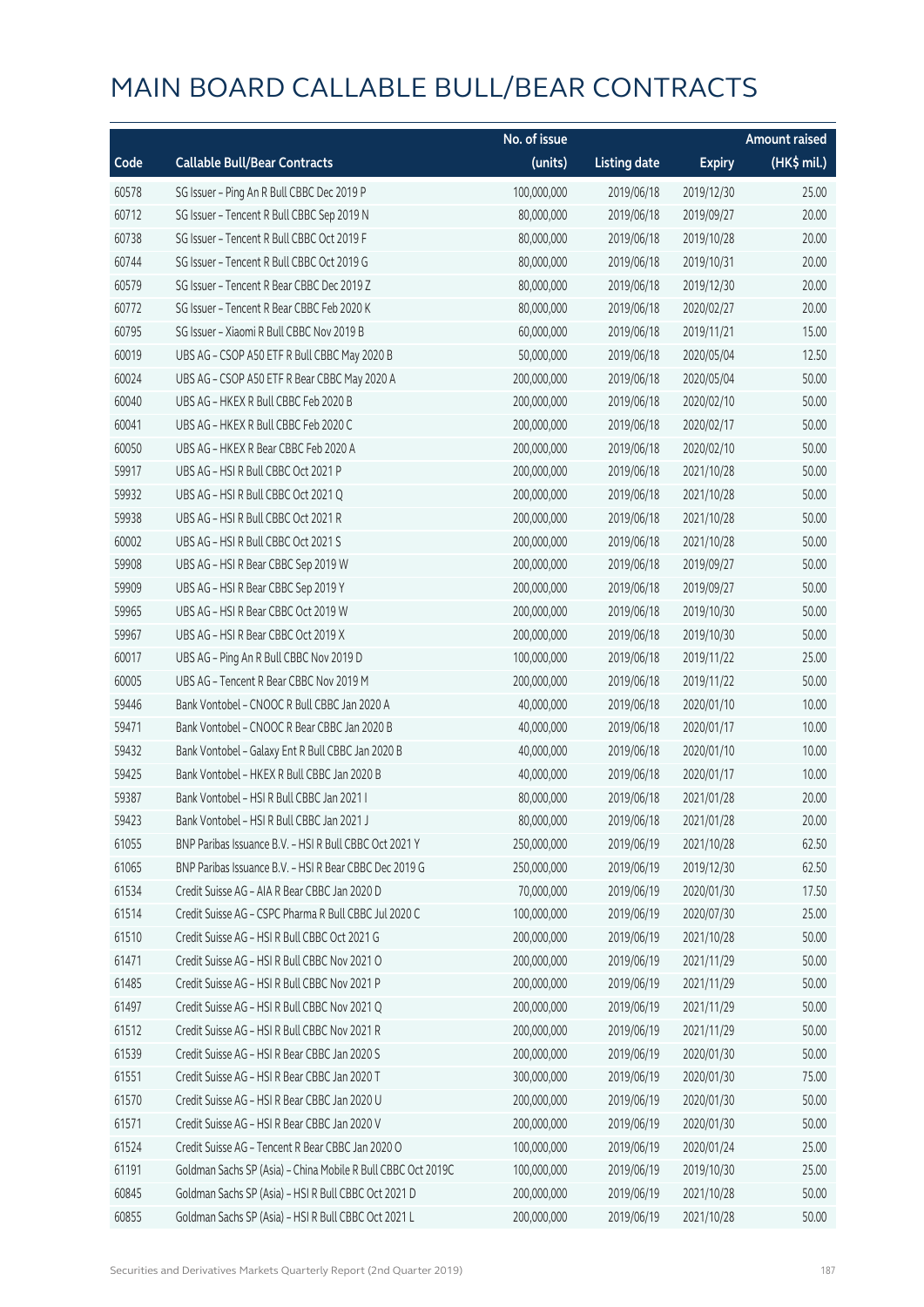|       |                                                          | No. of issue |                     |               | <b>Amount raised</b> |
|-------|----------------------------------------------------------|--------------|---------------------|---------------|----------------------|
| Code  | <b>Callable Bull/Bear Contracts</b>                      | (units)      | <b>Listing date</b> | <b>Expiry</b> | (HK\$ mil.)          |
| 61121 | Goldman Sachs SP (Asia) - HSI R Bull CBBC Oct 2021 O     | 200,000,000  | 2019/06/19          | 2021/10/28    | 50.00                |
| 61122 | Goldman Sachs SP (Asia) - HSI R Bull CBBC Oct 2021 V     | 200,000,000  | 2019/06/19          | 2021/10/28    | 50.00                |
| 60849 | Goldman Sachs SP (Asia) - HSI R Bull CBBC Oct 2021 X     | 200,000,000  | 2019/06/19          | 2021/10/28    | 50.00                |
| 61128 | Goldman Sachs SP (Asia) - HSI R Bear CBBC Mar 2020 K     | 200,000,000  | 2019/06/19          | 2020/03/30    | 50.00                |
| 61157 | Goldman Sachs SP (Asia) - HSI R Bear CBBC Mar 2020 L     | 200,000,000  | 2019/06/19          | 2020/03/30    | 50.00                |
| 61170 | Goldman Sachs SP (Asia) - HSI R Bear CBBC Mar 2020 M     | 200,000,000  | 2019/06/19          | 2020/03/30    | 50.00                |
| 61173 | Goldman Sachs SP (Asia) - HSI R Bear CBBC Mar 2020 N     | 200,000,000  | 2019/06/19          | 2020/03/30    | 50.00                |
| 61192 | Goldman Sachs SP (Asia) - Ping An R Bull CBBC Nov 2019 N | 100,000,000  | 2019/06/19          | 2019/11/29    | 25.00                |
| 60817 | Goldman Sachs SP (Asia) - Tencent R Bull CBBC Sep 2019 O | 100,000,000  | 2019/06/19          | 2019/09/19    | 25.00                |
| 61177 | Goldman Sachs SP (Asia) - Tencent R Bear CBBC Dec 2019 Q | 100,000,000  | 2019/06/19          | 2019/12/27    | 25.00                |
| 60883 | HK Bank - China Tower R Bull CBBC Feb 2020 A             | 40,000,000   | 2019/06/19          | 2020/02/03    | 10.00                |
| 60877 | HK Bank - HKEX R Bull CBBC Dec 2019 F                    | 40,000,000   | 2019/06/19          | 2019/12/12    | 10.00                |
| 60815 | HK Bank - HSI R Bull CBBC Jul 2020 Q                     | 100,000,000  | 2019/06/19          | 2020/07/30    | 25.00                |
| 60859 | HK Bank - HSI R Bear CBBC Nov 2019 E                     | 50,000,000   | 2019/06/19          | 2019/11/28    | 12.50                |
| 60890 | HK Bank - SUNAC R Bull CBBC Mar 2020 A                   | 60,000,000   | 2019/06/19          | 2020/03/02    | 15.00                |
| 60868 | HK Bank - Tencent R Bull CBBC Dec 2019 I                 | 40,000,000   | 2019/06/19          | 2019/12/30    | 10.00                |
| 60869 | HK Bank - Tencent R Bear CBBC Nov 2019 O                 | 40,000,000   | 2019/06/19          | 2019/11/18    | 10.00                |
| 61094 | Haitong Int'l Sec - HSI R Bull CBBC Oct 2021 X           | 150,000,000  | 2019/06/19          | 2021/10/28    | 37.50                |
| 61068 | Haitong Int'l Sec - HSI R Bull CBBC Nov 2021 M           | 100,000,000  | 2019/06/19          | 2021/11/29    | 25.00                |
| 61069 | Haitong Int'l Sec - HSI R Bull CBBC Nov 2021 N           | 150,000,000  | 2019/06/19          | 2021/11/29    | 37.50                |
| 61092 | Haitong Int'l Sec - HSI R Bull CBBC Nov 2021 O           | 150,000,000  | 2019/06/19          | 2021/11/29    | 37.50                |
| 61099 | Haitong Int'l Sec - HSI R Bear CBBC Oct 2019 S           | 150,000,000  | 2019/06/19          | 2019/10/30    | 37.50                |
| 61103 | Haitong Int'l Sec - HSI R Bear CBBC Oct 2019 T           | 150,000,000  | 2019/06/19          | 2019/10/30    | 37.50                |
| 61115 | Haitong Int'l Sec - SHK Ppt R Bear CBBC Oct 2019 C       | 40,000,000   | 2019/06/19          | 2019/10/30    | 10.00                |
| 61076 | Haitong Int'l Sec - Tencent R Bear CBBC Apr 2020 C       | 40,000,000   | 2019/06/19          | 2020/04/02    | 10.00                |
| 61008 | J P Morgan SP BV - HKEX R Bull CBBC Feb 2020 A           | 200,000,000  | 2019/06/19          | 2020/02/14    | 50.00                |
| 61009 | J P Morgan SP BV - HKEX R Bear CBBC Dec 2019 A           | 40,000,000   | 2019/06/19          | 2019/12/13    | 10.00                |
| 60893 | J P Morgan SP BV - HSI R Bull CBBC Nov 2021 N            | 200,000,000  | 2019/06/19          | 2021/11/29    | 50.00                |
| 60894 | J P Morgan SP BV - HSI R Bull CBBC Nov 2021 O            | 200,000,000  | 2019/06/19          | 2021/11/29    | 50.00                |
| 60904 | J P Morgan SP BV - HSI R Bull CBBC Nov 2021 P            | 200,000,000  | 2019/06/19          | 2021/11/29    | 50.00                |
| 60918 | J P Morgan SP BV - HSI R Bull CBBC Nov 2021 Q            | 200,000,000  | 2019/06/19          | 2021/11/29    | 50.00                |
| 60922 | J P Morgan SP BV - HSI R Bull CBBC Nov 2021 R            | 200,000,000  | 2019/06/19          | 2021/11/29    | 50.00                |
| 60943 | J P Morgan SP BV - HSI R Bull CBBC Nov 2021 S            | 200,000,000  | 2019/06/19          | 2021/11/29    | 50.00                |
| 61017 | J P Morgan SP BV - HSI R Bear CBBC Nov 2019 S            | 200,000,000  | 2019/06/19          | 2019/11/28    | 50.00                |
| 61020 | J P Morgan SP BV - HSI R Bear CBBC Nov 2019 T            | 200,000,000  | 2019/06/19          | 2019/11/28    | 50.00                |
| 61040 | J P Morgan SP BV - HSI R Bear CBBC Nov 2019 V            | 200,000,000  | 2019/06/19          | 2019/11/28    | 50.00                |
| 61046 | J P Morgan SP BV - HSI R Bear CBBC Nov 2019 X            | 200,000,000  | 2019/06/19          | 2019/11/28    | 50.00                |
| 61005 | J P Morgan SP BV - Tencent R Bear CBBC Feb 2020 A        | 250,000,000  | 2019/06/19          | 2020/02/14    | 62.50                |
| 61312 | SG Issuer - AIA R Bear CBBC Nov 2019 C                   | 60,000,000   | 2019/06/19          | 2019/11/18    | 15.00                |
| 61331 | SG Issuer - China Mobile R Bear CBBC Dec 2019 B          | 100,000,000  | 2019/06/19          | 2019/12/30    | 25.00                |
| 61378 | SG Issuer - CSOP A50 ETF R Bear CBBC Oct 2019 D          | 100,000,000  | 2019/06/19          | 2019/10/21    | 25.00                |
| 61273 | SG Issuer - HKEX R Bull CBBC Nov 2019 K                  | 50,000,000   | 2019/06/19          | 2019/11/26    | 12.50                |
| 61388 | SG Issuer - HSBC R Bear CBBC Dec 2019 B                  | 100,000,000  | 2019/06/19          | 2019/12/16    | 25.00                |
| 61379 | SG Issuer - HSCEI R Bear CBBC Nov 2019 A                 | 100,000,000  | 2019/06/19          | 2019/11/28    | 25.00                |
| 61375 | SG Issuer - HSI R Bull CBBC Oct 2021 C                   | 250,000,000  | 2019/06/19          | 2021/10/28    | 62.50                |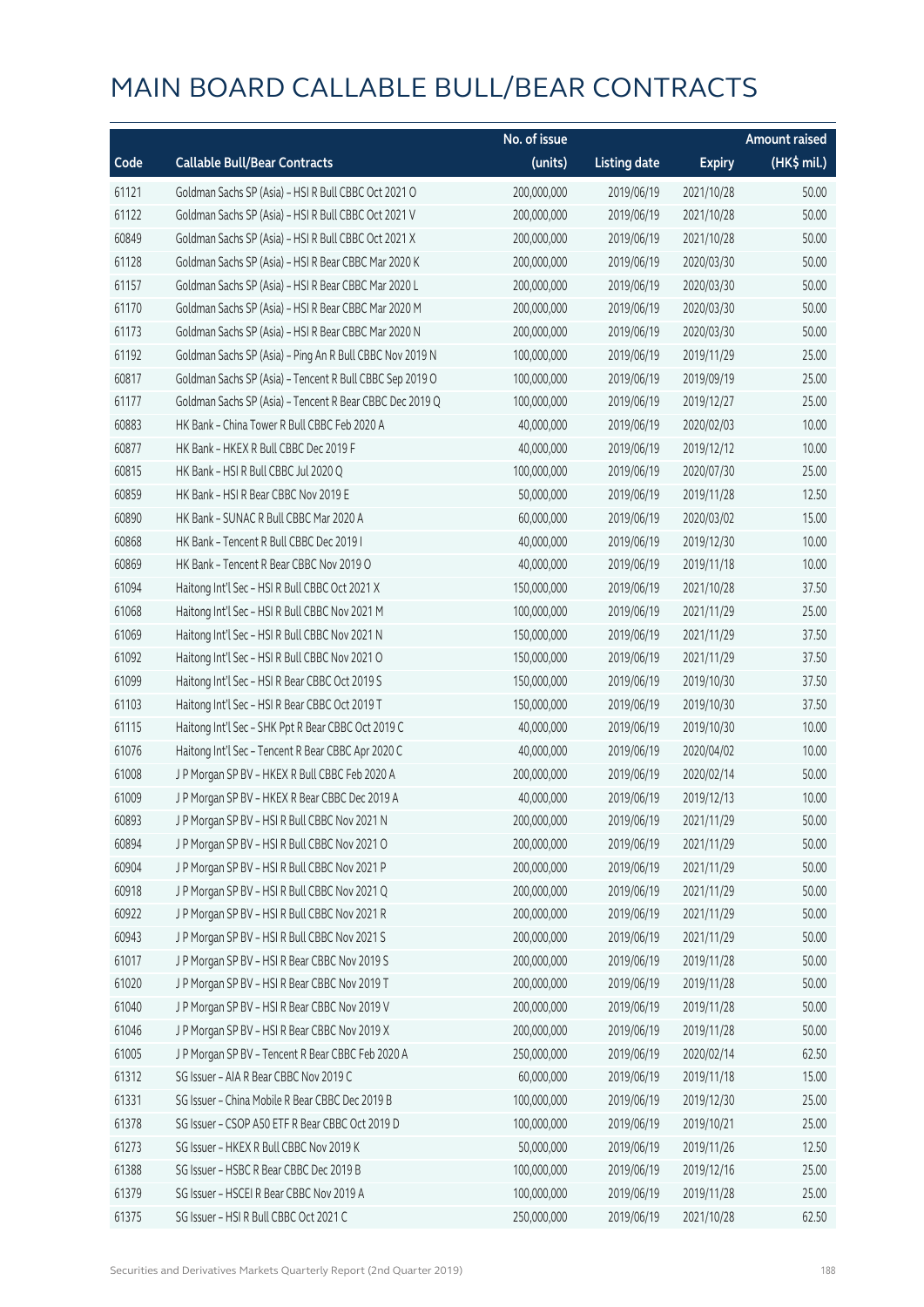|       |                                                        | No. of issue |                     |               | <b>Amount raised</b> |
|-------|--------------------------------------------------------|--------------|---------------------|---------------|----------------------|
| Code  | <b>Callable Bull/Bear Contracts</b>                    | (units)      | <b>Listing date</b> | <b>Expiry</b> | (HK\$ mil.)          |
| 61459 | SG Issuer - HSI R Bull CBBC Oct 2021 W                 | 250,000,000  | 2019/06/19          | 2021/10/28    | 62.50                |
| 61237 | SG Issuer - HSI R Bull CBBC Nov 2021 S                 | 250,000,000  | 2019/06/19          | 2021/11/29    | 62.50                |
| 61242 | SG Issuer - HSI R Bull CBBC Nov 2021 T                 | 250,000,000  | 2019/06/19          | 2021/11/29    | 62.50                |
| 61264 | SG Issuer - HSI R Bull CBBC Dec 2021 A                 | 250,000,000  | 2019/06/19          | 2021/12/30    | 62.50                |
| 61256 | SG Issuer - HSI R Bull CBBC Dec 2021 Z                 | 250,000,000  | 2019/06/19          | 2021/12/30    | 62.50                |
| 61397 | SG Issuer - HSI R Bear CBBC Nov 2019 W                 | 250,000,000  | 2019/06/19          | 2019/11/28    | 62.50                |
| 61428 | SG Issuer - HSI R Bear CBBC Nov 2019 Y                 | 250,000,000  | 2019/06/19          | 2019/11/28    | 62.50                |
| 61434 | SG Issuer - HSI R Bear CBBC Dec 2019 U                 | 250,000,000  | 2019/06/19          | 2019/12/30    | 62.50                |
| 61437 | SG Issuer - HSI R Bear CBBC Jan 2020 X                 | 250,000,000  | 2019/06/19          | 2020/01/30    | 62.50                |
| 61462 | SG Issuer - HSI R Bear CBBC Feb 2020 F                 | 500,000,000  | 2019/06/19          | 2020/02/27    | 125.00               |
| 61289 | SG Issuer - Ping An R Bull CBBC Nov 2019 L             | 100,000,000  | 2019/06/19          | 2019/11/29    | 25.00                |
| 61394 | SG Issuer - SHK Ppt R Bear CBBC Oct 2019 B             | 100,000,000  | 2019/06/19          | 2019/10/21    | 25.00                |
| 61290 | SG Issuer - Tencent R Bull CBBC Oct 2019 I             | 80,000,000   | 2019/06/19          | 2019/10/25    | 20.00                |
| 61309 | SG Issuer - Tencent R Bull CBBC Nov 2019 N             | 80,000,000   | 2019/06/19          | 2019/11/26    | 20.00                |
| 61366 | SG Issuer - Tencent R Bear CBBC Jan 2020 M             | 80,000,000   | 2019/06/19          | 2020/01/20    | 20.00                |
| 60948 | UBS AG - HSI R Bull CBBC Oct 2021 T                    | 200,000,000  | 2019/06/19          | 2021/10/28    | 50.00                |
| 60960 | UBS AG - HSI R Bull CBBC Oct 2021 U                    | 200,000,000  | 2019/06/19          | 2021/10/28    | 50.00                |
| 60987 | UBS AG - HSI R Bear CBBC Sep 2019 O                    | 200,000,000  | 2019/06/19          | 2019/09/27    | 50.00                |
| 60992 | UBS AG - HSI R Bear CBBC Sep 2019 Q                    | 200,000,000  | 2019/06/19          | 2019/09/27    | 50.00                |
| 60986 | UBS AG - HSI R Bear CBBC Sep 2019 Z                    | 200,000,000  | 2019/06/19          | 2019/09/27    | 50.00                |
| 61001 | UBS AG - Tencent R Bear CBBC Dec 2019 C                | 200,000,000  | 2019/06/19          | 2019/12/16    | 50.00                |
| 60813 | Bank Vontobel - AIA R Bear CBBC Jan 2020 C             | 50,000,000   | 2019/06/19          | 2020/01/17    | 12.50                |
| 61763 | BOCI Asia Ltd. - HSI R Bull CBBC Sep 2020 T            | 150,000,000  | 2019/06/20          | 2020/09/29    | 39.00                |
| 61771 | BOCI Asia Ltd. - HSI R Bear CBBC Dec 2019 J            | 150,000,000  | 2019/06/20          | 2019/12/30    | 37.50                |
| 61778 | BOCI Asia Ltd. - HSI R Bear CBBC Dec 2019 K            | 150,000,000  | 2019/06/20          | 2019/12/30    | 39.00                |
| 61781 | BOCI Asia Ltd. - PetroChina R Bull CBBC Dec 2019 B     | 50,000,000   | 2019/06/20          | 2019/12/30    | 12.50                |
| 62437 | BNP Paribas Issuance B.V. - HSI R Bull CBBC Oct 2021 E | 240,000,000  | 2019/06/20          | 2021/10/28    | 60.00                |
| 61584 | BNP Paribas Issuance B.V. - HSI R Bull CBBC Oct 2021 H | 250,000,000  | 2019/06/20          | 2021/10/28    | 62.50                |
| 61607 | BNP Paribas Issuance B.V. - HSI R Bull CBBC Oct 2021 I | 250,000,000  | 2019/06/20          | 2021/10/28    | 62.50                |
| 61608 | BNP Paribas Issuance B.V. - HSI R Bull CBBC Oct 2021 K | 250,000,000  | 2019/06/20          | 2021/10/28    | 62.50                |
| 61614 | BNP Paribas Issuance B.V. - HSI R Bull CBBC Oct 2021 Z | 250,000,000  | 2019/06/20          | 2021/10/28    | 62.50                |
| 62449 | BNP Paribas Issuance B.V. - HSI R Bear CBBC Dec 2019 H | 240,000,000  | 2019/06/20          | 2019/12/30    | 60.00                |
| 62450 | Credit Suisse AG - HSI R Bull CBBC Sep 2021 N          | 200,000,000  | 2019/06/20          | 2021/09/29    | 50.00                |
| 62481 | Credit Suisse AG - HSI R Bull CBBC Oct 2021 Y          | 200,000,000  | 2019/06/20          | 2021/10/28    | 50.00                |
| 62462 | Credit Suisse AG - HSI R Bull CBBC Dec 2021 Q          | 300,000,000  | 2019/06/20          | 2021/12/30    | 75.00                |
| 62486 | Credit Suisse AG - HSI R Bear CBBC Dec 2019 X          | 200,000,000  | 2019/06/20          | 2019/12/30    | 50.00                |
| 62501 | Credit Suisse AG - HSI R Bear CBBC Dec 2019 Y          | 200,000,000  | 2019/06/20          | 2019/12/30    | 50.00                |
| 62529 | Credit Suisse AG - HSI R Bear CBBC Jan 2020 W          | 200,000,000  | 2019/06/20          | 2020/01/30    | 50.00                |
| 62536 | Credit Suisse AG - HSI R Bear CBBC Jan 2020 X          | 200,000,000  | 2019/06/20          | 2020/01/30    | 50.00                |
| 62487 | Credit Suisse AG - HSI R Bear CBBC Feb 2020 I          | 300,000,000  | 2019/06/20          | 2020/02/27    | 75.00                |
| 62544 | Credit Suisse AG - SHK Ppt R Bear CBBC Jan 2020 A      | 40,000,000   | 2019/06/20          | 2020/01/30    | 10.00                |
| 62472 | Credit Suisse AG - Tencent R Bull CBBC Jan 2020 S      | 100,000,000  | 2019/06/20          | 2020/01/30    | 25.00                |
| 62530 | Credit Suisse AG - Tencent R Bear CBBC Jan 2020 P      | 100,000,000  | 2019/06/20          | 2020/01/23    | 25.00                |
| 62431 | Goldman Sachs SP (Asia) - HKEX R Bull CBBC Sep 2019 Q  | 100,000,000  | 2019/06/20          | 2019/09/20    | 25.00                |
| 61732 | Goldman Sachs SP (Asia) - HSI R Bull CBBC Oct 2021 Y   | 200,000,000  | 2019/06/20          | 2021/10/28    | 50.00                |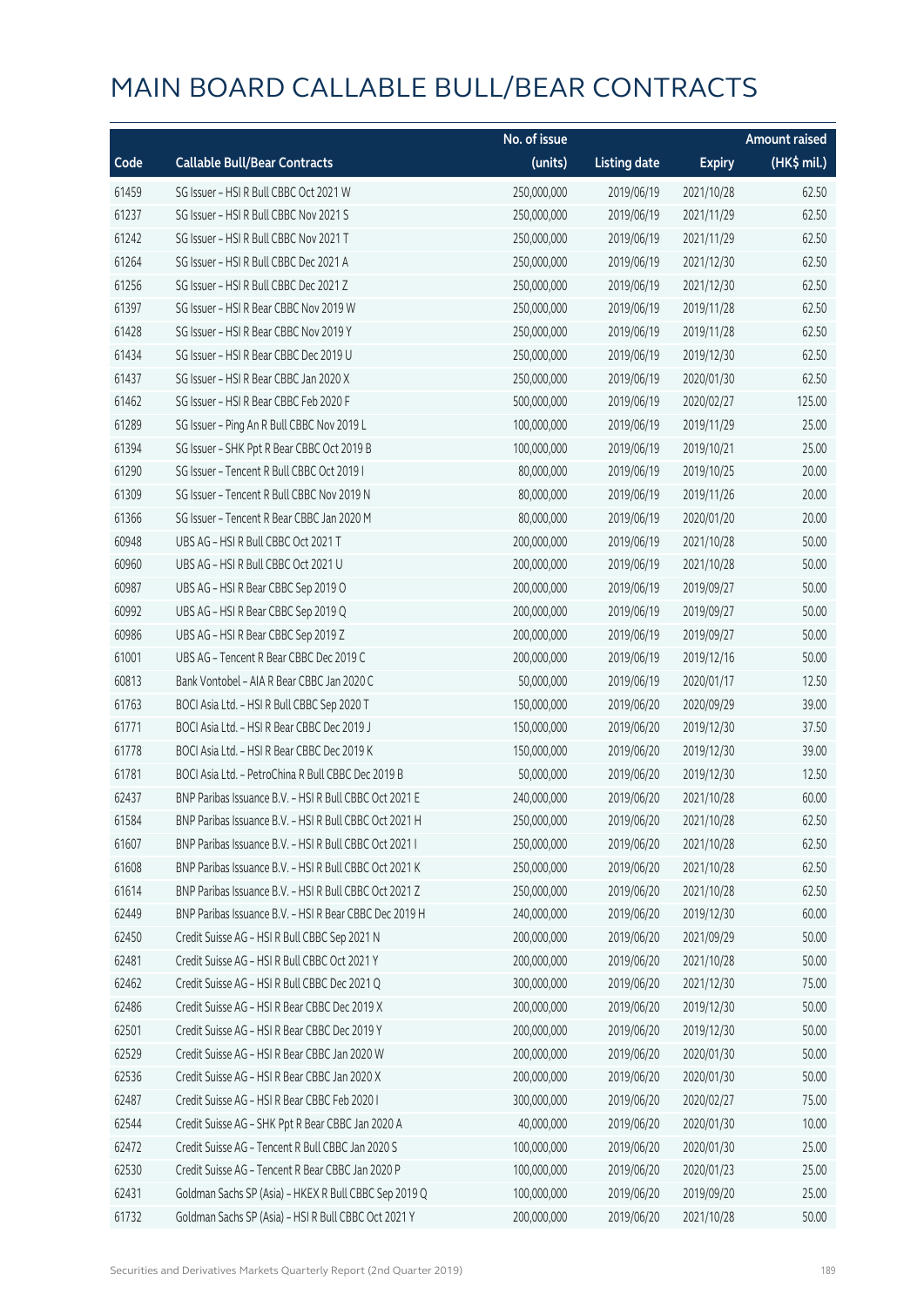|       |                                                          | No. of issue |                     |               | <b>Amount raised</b> |
|-------|----------------------------------------------------------|--------------|---------------------|---------------|----------------------|
| Code  | <b>Callable Bull/Bear Contracts</b>                      | (units)      | <b>Listing date</b> | <b>Expiry</b> | (HK\$ mil.)          |
| 61733 | Goldman Sachs SP (Asia) - HSI R Bull CBBC Oct 2021 Z     | 200,000,000  | 2019/06/20          | 2021/10/28    | 50.00                |
| 61896 | Goldman Sachs SP (Asia) - HSI R Bear CBBC Mar 2020 P     | 200,000,000  | 2019/06/20          | 2020/03/30    | 50.00                |
| 61928 | Goldman Sachs SP (Asia) - HSI R Bear CBBC Mar 2020 Q     | 200,000,000  | 2019/06/20          | 2020/03/30    | 50.00                |
| 61939 | Goldman Sachs SP (Asia) - HSI R Bear CBBC Mar 2020 R     | 200,000,000  | 2019/06/20          | 2020/03/30    | 50.00                |
| 61977 | Goldman Sachs SP (Asia) - HSI R Bear CBBC Mar 2020 S     | 200,000,000  | 2019/06/20          | 2020/03/30    | 50.00                |
| 62000 | Goldman Sachs SP (Asia) - HSI R Bear CBBC Mar 2020 T     | 200,000,000  | 2019/06/20          | 2020/03/30    | 50.00                |
| 61718 | Goldman Sachs SP (Asia) - Tencent R Bull CBBC Sep 2019 P | 100,000,000  | 2019/06/20          | 2019/09/20    | 25.00                |
| 62041 | Goldman Sachs SP (Asia) - Tencent R Bear CBBC Dec 2019 R | 100,000,000  | 2019/06/20          | 2019/12/27    | 25.00                |
| 61797 | HK Bank - AIA R Bull CBBC Jan 2020 A                     | 60,000,000   | 2019/06/20          | 2020/01/06    | 15.00                |
| 61798 | HK Bank - AIA R Bear CBBC Dec 2019 C                     | 40,000,000   | 2019/06/20          | 2019/12/09    | 10.00                |
| 61800 | HK Bank - Geely Auto R Bull CBBC Jan 2020 B              | 40,000,000   | 2019/06/20          | 2020/01/06    | 10.00                |
| 61799 | HK Bank - HKEX R Bear CBBC Nov 2019 J                    | 40,000,000   | 2019/06/20          | 2019/11/25    | 10.00                |
| 61793 | HK Bank - HSCEI R Bear CBBC Nov 2019 C                   | 50,000,000   | 2019/06/20          | 2019/11/28    | 12.50                |
| 61747 | HK Bank - HSI R Bull CBBC Jul 2020 L                     | 50,000,000   | 2019/06/20          | 2020/07/30    | 12.50                |
| 61789 | HK Bank - HSI R Bear CBBC Nov 2019 B                     | 100,000,000  | 2019/06/20          | 2019/11/28    | 25.00                |
| 61758 | HK Bank - Tencent R Bull CBBC Jan 2020 E                 | 40,000,000   | 2019/06/20          | 2020/01/06    | 10.00                |
| 61796 | HK Bank - Tencent R Bear CBBC Dec 2019 K                 | 40,000,000   | 2019/06/20          | 2019/12/05    | 10.00                |
| 62352 | Haitong Int'l Sec - HSI R Bull CBBC Sep 2021 C           | 100,000,000  | 2019/06/20          | 2021/09/29    | 25.00                |
| 62342 | Haitong Int'l Sec - HSI R Bull CBBC Nov 2021 P           | 150,000,000  | 2019/06/20          | 2021/11/29    | 37.50                |
| 62343 | Haitong Int'l Sec - HSI R Bull CBBC Nov 2021 Q           | 150,000,000  | 2019/06/20          | 2021/11/29    | 37.50                |
| 62365 | Haitong Int'l Sec - HSI R Bull CBBC Nov 2021 R           | 150,000,000  | 2019/06/20          | 2021/11/29    | 37.50                |
| 62347 | Haitong Int'l Sec - HSI R Bear CBBC Oct 2019 F           | 150,000,000  | 2019/06/20          | 2019/10/30    | 37.50                |
| 62394 | Haitong Int'l Sec - HSI R Bear CBBC Oct 2019 R           | 150,000,000  | 2019/06/20          | 2019/10/30    | 37.50                |
| 62344 | Haitong Int'l Sec - HSI R Bear CBBC Oct 2019 U           | 150,000,000  | 2019/06/20          | 2019/10/30    | 37.50                |
| 62414 | Haitong Int'l Sec - HSI R Bear CBBC Oct 2019 V           | 150,000,000  | 2019/06/20          | 2019/10/30    | 37.50                |
| 62415 | Haitong Int'l Sec - Tencent R Bull CBBC Dec 2019 C       | 40,000,000   | 2019/06/20          | 2019/12/04    | 10.00                |
| 62421 | Haitong Int'l Sec - Tencent R Bull CBBC Dec 2019 D       | 40,000,000   | 2019/06/20          | 2019/12/04    | 10.00                |
| 62427 | J P Morgan SP BV - HKEX R Bear CBBC Oct 2019 G           | 40,000,000   | 2019/06/20          | 2019/10/11    | 10.00                |
| 61821 | J P Morgan SP BV - HSI R Bull CBBC Oct 2021 A            | 200,000,000  | 2019/06/20          | 2021/10/28    | 50.00                |
| 61815 | J P Morgan SP BV - HSI R Bull CBBC Oct 2021 W            | 200,000,000  | 2019/06/20          | 2021/10/28    | 50.00                |
| 61817 | J P Morgan SP BV - HSI R Bull CBBC Nov 2021 T            | 200,000,000  | 2019/06/20          | 2021/11/29    | 50.00                |
| 61825 | J P Morgan SP BV - HSI R Bull CBBC Nov 2021 U            | 200,000,000  | 2019/06/20          | 2021/11/29    | 50.00                |
| 61880 | J P Morgan SP BV - HSI R Bear CBBC Nov 2019 D            | 200,000,000  | 2019/06/20          | 2019/11/28    | 50.00                |
| 61881 | J P Morgan SP BV - HSI R Bear CBBC Nov 2019 G            | 200,000,000  | 2019/06/20          | 2019/11/28    | 50.00                |
| 61890 | J P Morgan SP BV - HSI R Bear CBBC Nov 2019 H            | 200,000,000  | 2019/06/20          | 2019/11/28    | 50.00                |
| 61846 | J P Morgan SP BV - HSI R Bear CBBC Nov 2019 Y            | 200,000,000  | 2019/06/20          | 2019/11/28    | 50.00                |
| 61873 | J P Morgan SP BV - HSI R Bear CBBC Nov 2019 Z            | 200,000,000  | 2019/06/20          | 2019/11/28    | 50.00                |
| 61810 | J P Morgan SP BV - Tencent R Bull CBBC Jan 2020 E        | 250,000,000  | 2019/06/20          | 2020/01/10    | 62.50                |
| 62424 | J P Morgan SP BV - Tencent R Bear CBBC Oct 2019 G        | 50,000,000   | 2019/06/20          | 2019/10/18    | 12.50                |
| 62164 | SG Issuer - AIA R Bull CBBC Dec 2019 I                   | 60,000,000   | 2019/06/20          | 2019/12/20    | 15.00                |
| 62274 | SG Issuer - Country Garden R Bear CBBC Dec 2019 A        | 40,000,000   | 2019/06/20          | 2019/12/13    | 10.00                |
| 62271 | SG Issuer - CNOOC R Bear CBBC Dec 2019 A                 | 40,000,000   | 2019/06/20          | 2019/12/30    | 10.00                |
| 62270 | SG Issuer - Sinopec Corp R Bull CBBC Feb 2020 A          | 40,000,000   | 2019/06/20          | 2020/02/19    | 10.00                |
| 62250 | SG Issuer - Sinopec Corp R Bear CBBC Dec 2019 B          | 40,000,000   | 2019/06/20          | 2019/12/30    | 10.00                |
| 62166 | SG Issuer - HKEX R Bull CBBC Dec 2019 G                  | 50,000,000   | 2019/06/20          | 2019/12/20    | 12.50                |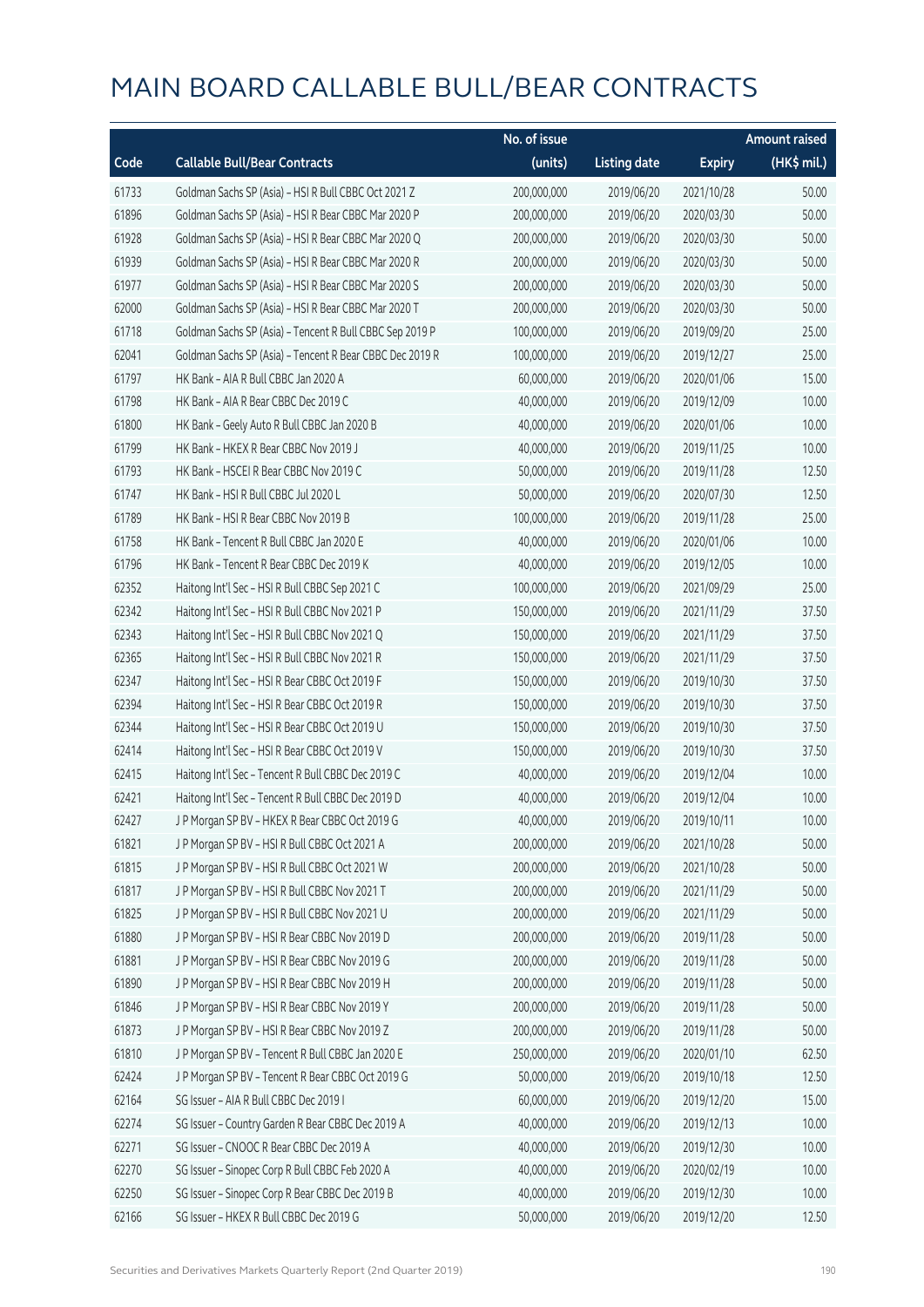|       |                                                              | No. of issue |                     |               | <b>Amount raised</b> |
|-------|--------------------------------------------------------------|--------------|---------------------|---------------|----------------------|
| Code  | <b>Callable Bull/Bear Contracts</b>                          | (units)      | <b>Listing date</b> | <b>Expiry</b> | (HK\$ mil.)          |
| 62218 | SG Issuer - HSI R Bull CBBC Nov 2021 U                       | 250,000,000  | 2019/06/20          | 2021/11/29    | 62.50                |
| 62226 | SG Issuer - HSI R Bull CBBC Dec 2021 B                       | 250,000,000  | 2019/06/20          | 2021/12/30    | 62.50                |
| 62244 | SG Issuer - HSI R Bull CBBC Dec 2021 C                       | 250,000,000  | 2019/06/20          | 2021/12/30    | 62.50                |
| 62326 | SG Issuer - HSI R Bull CBBC Dec 2021 D                       | 250,000,000  | 2019/06/20          | 2021/12/30    | 62.50                |
| 62304 | SG Issuer - HSI R Bear CBBC Nov 2019 B                       | 250,000,000  | 2019/06/20          | 2019/11/28    | 62.50                |
| 62316 | SG Issuer - HSI R Bear CBBC Nov 2019 Q                       | 250,000,000  | 2019/06/20          | 2019/11/28    | 62.50                |
| 62314 | SG Issuer - HSI R Bear CBBC Dec 2019 V                       | 250,000,000  | 2019/06/20          | 2019/12/30    | 62.50                |
| 62318 | SG Issuer - HSI R Bear CBBC Jan 2020 Y                       | 250,000,000  | 2019/06/20          | 2020/01/30    | 62.50                |
| 62275 | SG Issuer - PetroChina R Bear CBBC Nov 2019 A                | 40,000,000   | 2019/06/20          | 2019/11/28    | 10.00                |
| 62173 | SG Issuer - Ping An R Bull CBBC Dec 2019 Q                   | 100,000,000  | 2019/06/20          | 2019/12/20    | 25.00                |
| 62196 | SG Issuer - Tencent R Bull CBBC Sep 2019 O                   | 80,000,000   | 2019/06/20          | 2019/09/30    | 20.00                |
| 62201 | SG Issuer - Tencent R Bull CBBC Oct 2019 J                   | 80,000,000   | 2019/06/20          | 2019/10/23    | 20.00                |
| 62283 | SG Issuer - Tencent R Bear CBBC Dec 2019 A                   | 80,000,000   | 2019/06/20          | 2019/12/30    | 20.00                |
| 62045 | UBS AG - HSI R Bull CBBC Oct 2021 V                          | 200,000,000  | 2019/06/20          | 2021/10/28    | 50.00                |
| 62052 | UBS AG - HSI R Bull CBBC Oct 2021 W                          | 200,000,000  | 2019/06/20          | 2021/10/28    | 50.00                |
| 62095 | UBS AG - HSI R Bull CBBC Oct 2021 X                          | 200,000,000  | 2019/06/20          | 2021/10/28    | 50.00                |
| 62112 | UBS AG - HSI R Bull CBBC Oct 2021 Y                          | 200,000,000  | 2019/06/20          | 2021/10/28    | 50.00                |
| 62128 | UBS AG - HSI R Bear CBBC Sep 2019 R                          | 200,000,000  | 2019/06/20          | 2019/09/27    | 50.00                |
| 62153 | UBS AG - HSI R Bear CBBC Oct 2019 A                          | 200,000,000  | 2019/06/20          | 2019/10/30    | 50.00                |
| 62134 | UBS AG - HSI R Bear CBBC Oct 2019 Y                          | 200,000,000  | 2019/06/20          | 2019/10/30    | 50.00                |
| 62137 | UBS AG - HSI R Bear CBBC Oct 2019 Z                          | 200,000,000  | 2019/06/20          | 2019/10/30    | 50.00                |
| 62149 | UBS AG - Petrochina R Bull CBBC Feb 2020 A                   | 100,000,000  | 2019/06/20          | 2020/02/17    | 25.00                |
| 62145 | UBS AG - Tencent R Bull CBBC Jan 2020 A                      | 200,000,000  | 2019/06/20          | 2020/01/20    | 50.00                |
| 61691 | Bank Vontobel - China Mobile R Bull CBBC Jan 2020 B          | 50,000,000   | 2019/06/20          | 2020/01/10    | 12.50                |
| 61627 | Bank Vontobel - HSI N Bull CBBC Jan 2021 K                   | 80,000,000   | 2019/06/20          | 2021/01/28    | 20.00                |
| 61654 | Bank Vontobel - HSI N Bull CBBC Jan 2021 L                   | 80,000,000   | 2019/06/20          | 2021/01/28    | 20.00                |
| 61625 | Bank Vontobel - HSI N Bear CBBC Jan 2020 R                   | 80,000,000   | 2019/06/20          | 2020/01/30    | 20.00                |
| 61683 | Bank Vontobel - HSI R Bull CBBC Jan 2021 M                   | 80,000,000   | 2019/06/20          | 2021/01/28    | 20.00                |
| 61689 | Bank Vontobel - HSI R Bull CBBC Jan 2021 N                   | 80,000,000   | 2019/06/20          | 2021/01/28    | 20.00                |
| 61682 | Bank Vontobel - HSI R Bear CBBC Jan 2020 S                   | 80,000,000   | 2019/06/20          | 2020/01/30    | 20.00                |
| 61710 | Bank Vontobel - PetroChina R Bull CBBC Jan 2020 A            | 50,000,000   | 2019/06/20          | 2020/01/10    | 12.50                |
| 61709 | Bank Vontobel - PetroChina R Bear CBBC Jan 2020 A            | 50,000,000   | 2019/06/20          | 2020/01/17    | 12.50                |
| 61713 | Bank Vontobel - Tencent R Bear CBBC Jan 2020 D               | 40,000,000   | 2019/06/20          | 2020/01/10    | 10.00                |
| 62732 | BOCI Asia Ltd. - HSI R Bull CBBC Sep 2020 U                  | 150,000,000  | 2019/06/21          | 2020/09/29    | 37.50                |
| 62739 | BOCI Asia Ltd. - HSI R Bull CBBC Sep 2020 Y                  | 150,000,000  | 2019/06/21          | 2020/09/29    | 39.00                |
| 62741 | BOCI Asia Ltd. - HSI R Bear CBBC Dec 2019 L                  | 150,000,000  | 2019/06/21          | 2019/12/30    | 37.50                |
| 62744 | BOCI Asia Ltd. - HSI R Bear CBBC Dec 2019 M                  | 150,000,000  | 2019/06/21          | 2019/12/30    | 40.50                |
| 62751 | BOCI Asia Ltd. - Ping An R Bull CBBC Dec 2019 D              | 70,000,000   | 2019/06/21          | 2019/12/20    | 18.90                |
| 62792 | BOCI Asia Ltd. - Ping An R Bear CBBC Dec 2019 B              | 70,000,000   | 2019/06/21          | 2019/12/20    | 18.20                |
| 62746 | BOCI Asia Ltd. - Tencent R Bear CBBC Dec 2019 I              | 40,000,000   | 2019/06/21          | 2019/12/23    | 10.40                |
| 62571 | BNP Paribas Issuance B.V. - CSOP A50 ETF R Bull CBBC Dec19 L | 60,000,000   | 2019/06/21          | 2019/12/30    | 15.00                |
| 62626 | BNP Paribas Issuance B.V. - HKEX R Bull CBBC Nov 2019 U      | 50,000,000   | 2019/06/21          | 2019/11/28    | 12.50                |
| 62613 | BNP Paribas Issuance B.V. - HSBC R Bear CBBC Jan 2020 A      | 150,000,000  | 2019/06/21          | 2020/01/30    | 37.50                |
| 63585 | BNP Paribas Issuance B.V. - HSI R Bull CBBC Oct 2021 F       | 240,000,000  | 2019/06/21          | 2021/10/28    | 60.00                |
| 63540 | BNP Paribas Issuance B.V. - HSI R Bear CBBC Dec 2019 I       | 250,000,000  | 2019/06/21          | 2019/12/30    | 62.50                |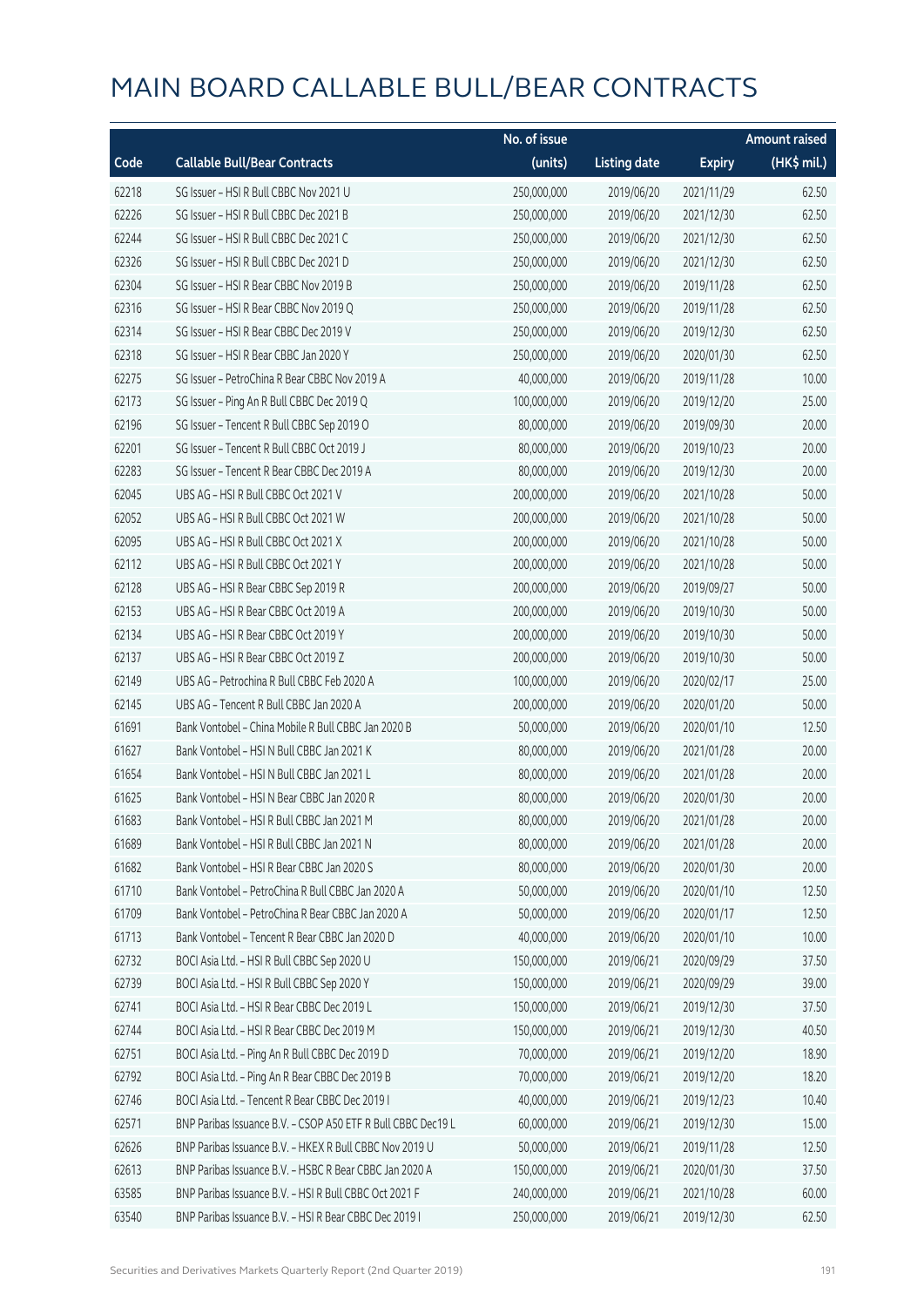|       |                                                              | No. of issue |                     |               | <b>Amount raised</b>  |
|-------|--------------------------------------------------------------|--------------|---------------------|---------------|-----------------------|
| Code  | <b>Callable Bull/Bear Contracts</b>                          | (units)      | <b>Listing date</b> | <b>Expiry</b> | $(HK\frac{1}{2}mil.)$ |
| 63545 | BNP Paribas Issuance B.V. - HSI R Bear CBBC Dec 2019 J       | 250,000,000  | 2019/06/21          | 2019/12/30    | 62.50                 |
| 63650 | BNP Paribas Issuance B.V. - HSI R Bear CBBC Dec 2019 K       | 240,000,000  | 2019/06/21          | 2019/12/30    | 60.00                 |
| 62616 | BNP Paribas Issuance B.V. - Ping An R Bull CBBC Sep 2020 A   | 200,000,000  | 2019/06/21          | 2020/09/29    | 50.00                 |
| 62634 | BNP Paribas Issuance B.V. - Tencent R Bull CBBC Dec 2019 V   | 50,000,000   | 2019/06/21          | 2019/12/30    | 12.50                 |
| 62640 | BNP Paribas Issuance B.V. - Tencent R Bull CBBC Jan 2020 V   | 50,000,000   | 2019/06/21          | 2020/01/30    | 12.50                 |
| 62650 | BNP Paribas Issuance B.V. - Tencent R Bear CBBC Nov 2019 U   | 50,000,000   | 2019/06/21          | 2019/11/28    | 12.50                 |
| 62660 | BNP Paribas Issuance B.V. - Tencent R Bear CBBC Dec 2019 K   | 50,000,000   | 2019/06/21          | 2019/12/30    | 12.50                 |
| 63666 | BNP Paribas Issuance B.V. - Tencent R Bear CBBC Dec 2019 L   | 50,000,000   | 2019/06/21          | 2019/12/30    | 12.50                 |
| 62807 | Credit Suisse AG - HSI R Bull CBBC Oct 2021 H                | 200,000,000  | 2019/06/21          | 2021/10/28    | 50.00                 |
| 62793 | Credit Suisse AG - HSI R Bull CBBC Oct 2021 Z                | 200,000,000  | 2019/06/21          | 2021/10/28    | 50.00                 |
| 62836 | Credit Suisse AG - HSI R Bull CBBC Nov 2021 S                | 200,000,000  | 2019/06/21          | 2021/11/29    | 50.00                 |
| 62960 | Credit Suisse AG - HSI R Bear CBBC Jan 2020 D                | 200,000,000  | 2019/06/21          | 2020/01/30    | 50.00                 |
| 62890 | Credit Suisse AG - HSI R Bear CBBC Jan 2020 Y                | 200,000,000  | 2019/06/21          | 2020/01/30    | 50.00                 |
| 62958 | Credit Suisse AG - HSI R Bear CBBC Jan 2020 Z                | 200,000,000  | 2019/06/21          | 2020/01/30    | 50.00                 |
| 62971 | Credit Suisse AG - Tencent R Bear CBBC Dec 2019 A            | 100,000,000  | 2019/06/21          | 2019/12/30    | 25.00                 |
| 63524 | Goldman Sachs SP (Asia) - China Mobile R Bull CBBC Oct 2019D | 100,000,000  | 2019/06/21          | 2019/10/30    | 25.00                 |
| 63516 | Goldman Sachs SP (Asia) - HKEX R Bear CBBC Dec 2019 K        | 100,000,000  | 2019/06/21          | 2019/12/30    | 25.00                 |
| 63314 | Goldman Sachs SP (Asia) - HSI R Bull CBBC Oct 2021 B         | 200,000,000  | 2019/06/21          | 2021/10/28    | 50.00                 |
| 63463 | Goldman Sachs SP (Asia) - HSI R Bull CBBC Oct 2021 I         | 200,000,000  | 2019/06/21          | 2021/10/28    | 50.00                 |
| 63484 | Goldman Sachs SP (Asia) - HSI R Bear CBBC Mar 2020 U         | 200,000,000  | 2019/06/21          | 2020/03/30    | 50.00                 |
| 63510 | Goldman Sachs SP (Asia) - HSI R Bear CBBC Mar 2020 V         | 200,000,000  | 2019/06/21          | 2020/03/30    | 50.00                 |
| 63305 | Goldman Sachs SP (Asia) - Tencent R Bull CBBC Sep 2019 Q     | 100,000,000  | 2019/06/21          | 2019/09/23    | 25.00                 |
| 62707 | HK Bank - Country Garden R Bull CBBC Nov 2019 C              | 40,000,000   | 2019/06/21          | 2019/11/25    | 10.00                 |
| 62689 | HK Bank - Sinopec Corp R Bull CBBC Nov 2019 A                | 40,000,000   | 2019/06/21          | 2019/11/25    | 10.00                 |
| 62687 | HK Bank - Geely Auto R Bear CBBC Nov 2019 E                  | 40,000,000   | 2019/06/21          | 2019/11/11    | 10.00                 |
| 62681 | HK Bank - HKEX R Bull CBBC Jan 2020 B                        | 40,000,000   | 2019/06/21          | 2020/01/13    | 10.00                 |
| 62712 | HK Bank - HSI R Bull CBBC Jul 2020 M                         | 100,000,000  | 2019/06/21          | 2020/07/30    | 25.00                 |
| 62716 | HK Bank - HSI R Bear CBBC Nov 2019 D                         | 100,000,000  | 2019/06/21          | 2019/11/28    | 25.00                 |
| 62731 | HK Bank - HSI R Bear CBBC Nov 2019 F                         | 100,000,000  | 2019/06/21          | 2019/11/28    | 25.00                 |
| 62661 | HK Bank - Tencent R Bear CBBC Nov 2019 P                     | 40,000,000   | 2019/06/21          | 2019/11/11    | 10.00                 |
| 63440 | Haitong Int'l Sec - CITIC Sec R Bull CBBC Dec 2019 A         | 40,000,000   | 2019/06/21          | 2019/12/04    | 10.00                 |
| 63434 | Haitong Int'l Sec - Sinopec Corp R Bull CBBC Dec 2019 A      | 80,000,000   | 2019/06/21          | 2019/12/05    | 20.00                 |
| 63273 | Haitong Int'l Sec - HSI R Bull CBBC Nov 2021 S               | 100,000,000  | 2019/06/21          | 2021/11/29    | 25.00                 |
| 63294 | Haitong Int'l Sec - HSI R Bull CBBC Nov 2021 T               | 150,000,000  | 2019/06/21          | 2021/11/29    | 37.50                 |
| 63296 | Haitong Int'l Sec - HSI R Bull CBBC Nov 2021 U               | 150,000,000  | 2019/06/21          | 2021/11/29    | 37.50                 |
| 63300 | Haitong Int'l Sec - HSI R Bear CBBC Oct 2019 W               | 150,000,000  | 2019/06/21          | 2019/10/30    | 37.50                 |
| 63301 | Haitong Int'l Sec - HSI R Bear CBBC Oct 2019 X               | 150,000,000  | 2019/06/21          | 2019/10/30    | 37.50                 |
| 63436 | Haitong Int'l Sec - PetroChina R Bull CBBC Jan 2020 A        | 100,000,000  | 2019/06/21          | 2020/01/22    | 25.00                 |
| 63455 | Haitong Int'l Sec - Tencent R Bear CBBC Apr 2020 D           | 40,000,000   | 2019/06/21          | 2020/04/01    | 10.00                 |
| 63326 | J P Morgan SP BV - HSI R Bull CBBC Oct 2021 B                | 200,000,000  | 2019/06/21          | 2021/10/28    | 50.00                 |
| 63337 | J P Morgan SP BV - HSI R Bull CBBC Nov 2021 V                | 200,000,000  | 2019/06/21          | 2021/11/29    | 50.00                 |
| 63388 | J P Morgan SP BV - HSI R Bull CBBC Nov 2021 W                | 200,000,000  | 2019/06/21          | 2021/11/29    | 50.00                 |
| 63407 | J P Morgan SP BV - HSI R Bear CBBC Dec 2019 Q                | 200,000,000  | 2019/06/21          | 2019/12/30    | 50.00                 |
| 63415 | J P Morgan SP BV - HSI R Bear CBBC Dec 2019 R                | 200,000,000  | 2019/06/21          | 2019/12/30    | 50.00                 |
| 63424 | J P Morgan SP BV - HSI R Bear CBBC Dec 2019 S                | 200,000,000  | 2019/06/21          | 2019/12/30    | 50.00                 |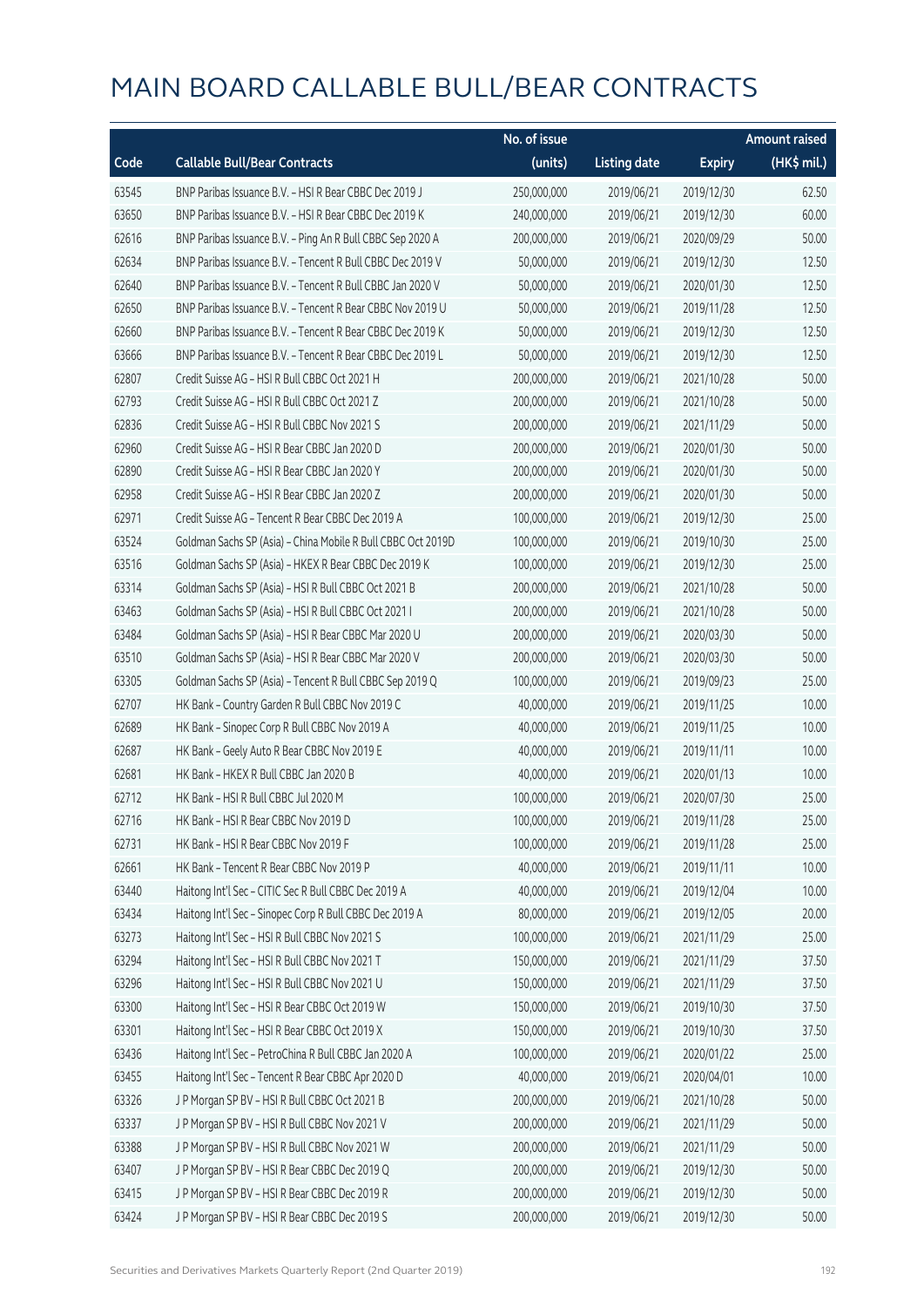|       |                                                        | No. of issue |                     |               | Amount raised |
|-------|--------------------------------------------------------|--------------|---------------------|---------------|---------------|
| Code  | <b>Callable Bull/Bear Contracts</b>                    | (units)      | <b>Listing date</b> | <b>Expiry</b> | $(HK\$ mil.)  |
| 63433 | J P Morgan SP BV - HSI R Bear CBBC Dec 2019 T          | 200,000,000  | 2019/06/21          | 2019/12/30    | 50.00         |
| 63342 | J P Morgan SP BV - Tencent R Bull CBBC Nov 2019 F      | 50,000,000   | 2019/06/21          | 2019/11/08    | 12.50         |
| 63366 | J P Morgan SP BV - Tencent R Bear CBBC Nov 2019 G      | 40,000,000   | 2019/06/21          | 2019/11/08    | 10.00         |
| 63027 | SG Issuer - AIA R Bear CBBC Oct 2019 D                 | 60,000,000   | 2019/06/21          | 2019/10/28    | 15.00         |
| 63216 | SG Issuer - CSOP A50 ETF R Bull CBBC Mar 2020 Q        | 100,000,000  | 2019/06/21          | 2020/03/30    | 25.00         |
| 63035 | SG Issuer - HSI R Bull CBBC Oct 2021 Z                 | 250,000,000  | 2019/06/21          | 2021/10/28    | 62.50         |
| 63039 | SG Issuer - HSI R Bull CBBC Nov 2021 V                 | 250,000,000  | 2019/06/21          | 2021/11/29    | 62.50         |
| 63231 | SG Issuer - HSI R Bull CBBC Nov 2021 Y                 | 250,000,000  | 2019/06/21          | 2021/11/29    | 62.50         |
| 63040 | SG Issuer - HSI R Bull CBBC Dec 2021 E                 | 250,000,000  | 2019/06/21          | 2021/12/30    | 62.50         |
| 63267 | SG Issuer - HSI R Bull CBBC Dec 2021 F                 | 250,000,000  | 2019/06/21          | 2021/12/30    | 62.50         |
| 63250 | SG Issuer - HSI R Bear CBBC Nov 2019 S                 | 250,000,000  | 2019/06/21          | 2019/11/28    | 62.50         |
| 63253 | SG Issuer - HSI R Bear CBBC Nov 2019 T                 | 250,000,000  | 2019/06/21          | 2019/11/28    | 62.50         |
| 63254 | SG Issuer - HSI R Bear CBBC Dec 2019 W                 | 250,000,000  | 2019/06/21          | 2019/12/30    | 62.50         |
| 63264 | SG Issuer - HSI R Bear CBBC Jan 2020 Z                 | 250,000,000  | 2019/06/21          | 2020/01/30    | 62.50         |
| 63054 | SG Issuer - Ping An R Bear CBBC Oct 2019 K             | 100,000,000  | 2019/06/21          | 2019/10/31    | 25.00         |
| 63108 | SG Issuer - Tencent R Bull CBBC Sep 2019 P             | 80,000,000   | 2019/06/21          | 2019/09/23    | 20.00         |
| 63186 | SG Issuer - Tencent R Bull CBBC Sep 2019 Q             | 80,000,000   | 2019/06/21          | 2019/09/30    | 34.00         |
| 63028 | SG Issuer - Tencent R Bull CBBC Oct 2019 K             | 80,000,000   | 2019/06/21          | 2019/10/28    | 20.00         |
| 63192 | SG Issuer - Tencent R Bear CBBC Jan 2020 N             | 80,000,000   | 2019/06/21          | 2020/01/20    | 20.00         |
| 62981 | UBS AG - HSI R Bull CBBC Oct 2021 A                    | 200,000,000  | 2019/06/21          | 2021/10/28    | 50.00         |
| 63015 | UBS AG - HSI R Bull CBBC Oct 2021 B                    | 200,000,000  | 2019/06/21          | 2021/10/28    | 50.00         |
| 62972 | UBS AG - HSI R Bull CBBC Oct 2021 Z                    | 200,000,000  | 2019/06/21          | 2021/10/28    | 50.00         |
| 62989 | UBS AG - HSI R Bear CBBC Oct 2019 B                    | 200,000,000  | 2019/06/21          | 2019/10/30    | 50.00         |
| 63014 | UBS AG - HSI R Bear CBBC Oct 2019 C                    | 200,000,000  | 2019/06/21          | 2019/10/30    | 50.00         |
| 63023 | UBS AG - Tencent R Bear CBBC Dec 2019 D                | 200,000,000  | 2019/06/21          | 2019/12/23    | 50.00         |
| 64178 | BOCI Asia Ltd. - HSI R Bull CBBC Sep 2021 A            | 150,000,000  | 2019/06/24          | 2021/09/29    | 39.00         |
| 64182 | BOCI Asia Ltd. - HSI R Bear CBBC Dec 2019 N            | 150,000,000  | 2019/06/24          | 2019/12/30    | 37.50         |
| 64190 | BOCI Asia Ltd. - HSI R Bear CBBC Dec 2019 O            | 150,000,000  | 2019/06/24          | 2019/12/30    | 37.50         |
| 64194 | BNP Paribas Issuance B.V. - HSI R Bull CBBC Oct 2021 J | 240,000,000  | 2019/06/24          | 2021/10/28    | 60.00         |
| 63679 | BNP Paribas Issuance B.V. - HSI R Bear CBBC Dec 2019 L | 250,000,000  | 2019/06/24          | 2019/12/30    | 62.50         |
| 63680 | BNP Paribas Issuance B.V. - HSI R Bear CBBC Dec 2019 M | 250,000,000  | 2019/06/24          | 2019/12/30    | 62.50         |
| 63694 | BNP Paribas Issuance B.V. - HSI R Bear CBBC Dec 2019 N | 250,000,000  | 2019/06/24          | 2019/12/30    | 62.50         |
| 63703 | BNP Paribas Issuance B.V. - HSI R Bear CBBC Dec 2019 O | 250,000,000  | 2019/06/24          | 2019/12/30    | 62.50         |
| 64291 | BNP Paribas Issuance B.V. - HSI R Bear CBBC Dec 2019 P | 240,000,000  | 2019/06/24          | 2019/12/30    | 60.00         |
| 64162 | Credit Suisse AG - HSI R Bull CBBC Nov 2021 T          | 200,000,000  | 2019/06/24          | 2021/11/29    | 50.00         |
| 64172 | Credit Suisse AG - HSI R Bull CBBC Nov 2021 U          | 200,000,000  | 2019/06/24          | 2021/11/29    | 50.00         |
| 64153 | Credit Suisse AG - HSI R Bear CBBC Dec 2019 N          | 200,000,000  | 2019/06/24          | 2019/12/30    | 50.00         |
| 64158 | Credit Suisse AG - HSI R Bear CBBC Dec 2019 O          | 200,000,000  | 2019/06/24          | 2019/12/30    | 50.00         |
| 64141 | Credit Suisse AG - HSI R Bear CBBC Dec 2019 Z          | 200,000,000  | 2019/06/24          | 2019/12/30    | 50.00         |
| 64047 | Bank of East Asia - Galaxy Ent R Bull CBBC Nov 2019 B  | 10,000,000   | 2019/06/24          | 2019/11/28    | 10.00         |
| 63985 | Bank of East Asia - HKEX R Bull CBBC Nov 2019 A        | 100,000,000  | 2019/06/24          | 2019/11/28    | 25.00         |
| 64042 | Bank of East Asia - HKEX R Bull CBBC Nov 2019 B        | 30,000,000   | 2019/06/24          | 2019/11/28    | 10.50         |
| 64043 | Bank of East Asia - Ping An R Bear CBBC Nov 2019 A     | 100,000,000  | 2019/06/24          | 2019/11/28    | 25.00         |
| 64045 | Bank of East Asia - Ping An R Bear CBBC Nov 2019 B     | 100,000,000  | 2019/06/24          | 2019/11/28    | 25.00         |
| 63981 | Bank of East Asia - Tencent R Bull CBBC Nov 2019 C     | 30,000,000   | 2019/06/24          | 2019/11/28    | 10.50         |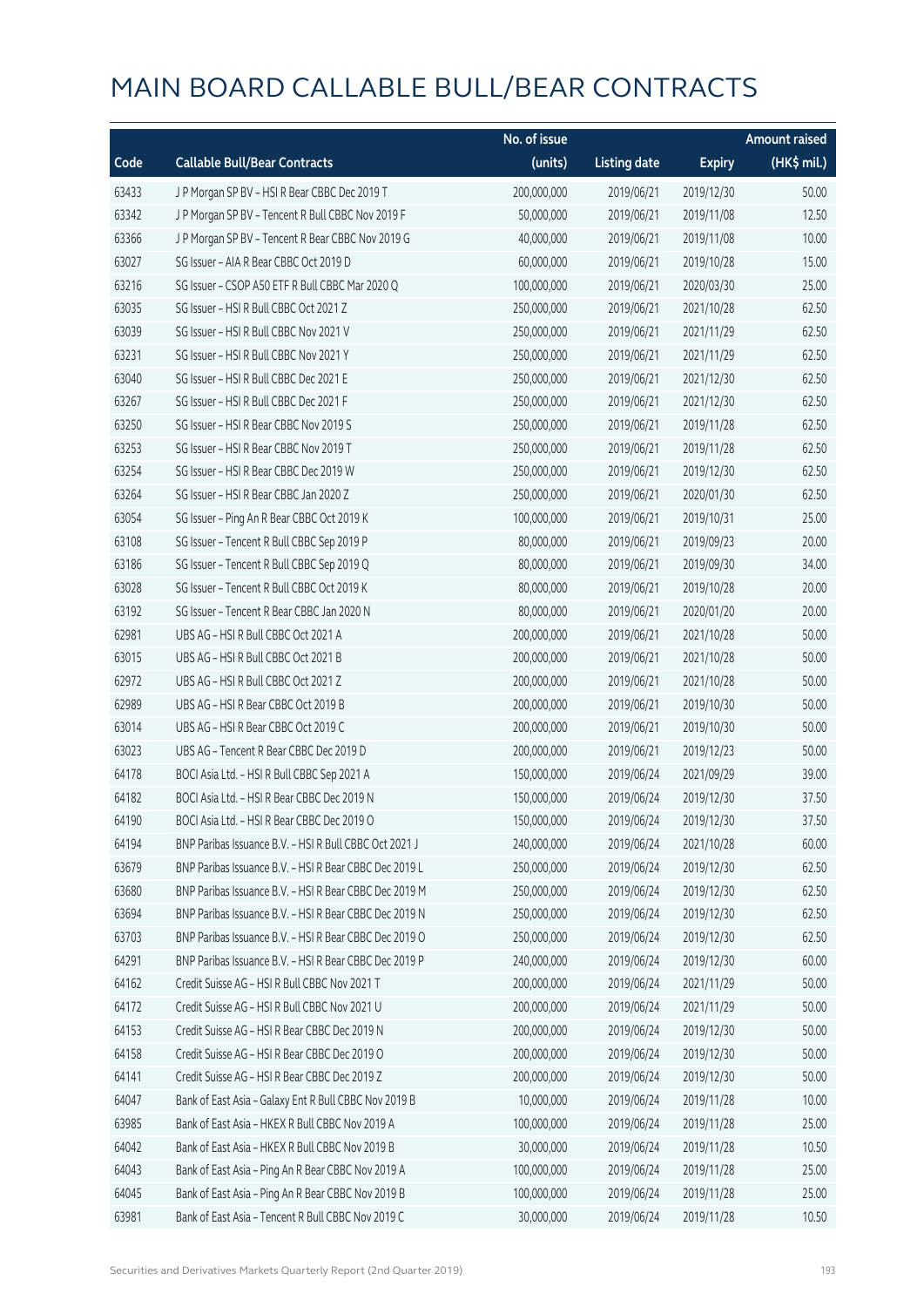|       |                                                      | No. of issue |                     |               | <b>Amount raised</b> |
|-------|------------------------------------------------------|--------------|---------------------|---------------|----------------------|
| Code  | <b>Callable Bull/Bear Contracts</b>                  | (units)      | <b>Listing date</b> | <b>Expiry</b> | (HK\$ mil.)          |
| 63984 | Bank of East Asia - Tencent R Bull CBBC Nov 2019 D   | 150,000,000  | 2019/06/24          | 2019/11/28    | 37.50                |
| 63677 | Goldman Sachs SP (Asia) - HSI R Bear CBBC Mar 2020 B | 200,000,000  | 2019/06/24          | 2020/03/30    | 50.00                |
| 63675 | Goldman Sachs SP (Asia) - HSI R Bear CBBC Mar 2020 W | 200,000,000  | 2019/06/24          | 2020/03/30    | 50.00                |
| 63741 | HK Bank - HSI R Bull CBBC Jul 2020 N                 | 50,000,000   | 2019/06/24          | 2020/07/30    | 12.50                |
| 63754 | HK Bank - HSI R Bear CBBC Nov 2019 S                 | 100,000,000  | 2019/06/24          | 2019/11/28    | 25.00                |
| 63903 | Haitong Int'l Sec - HSI R Bull CBBC Sep 2021 D       | 150,000,000  | 2019/06/24          | 2021/09/29    | 37.50                |
| 63904 | Haitong Int'l Sec - HSI R Bull CBBC Nov 2021 V       | 150,000,000  | 2019/06/24          | 2021/11/29    | 37.50                |
| 63924 | Haitong Int'l Sec - HSI R Bull CBBC Nov 2021 W       | 150,000,000  | 2019/06/24          | 2021/11/29    | 37.50                |
| 63925 | Haitong Int'l Sec - HSI R Bear CBBC Oct 2019 A       | 150,000,000  | 2019/06/24          | 2019/10/30    | 37.50                |
| 63896 | Haitong Int'l Sec - HSI R Bear CBBC Oct 2019 Y       | 150,000,000  | 2019/06/24          | 2019/10/30    | 37.50                |
| 63960 | Haitong Int'l Sec - HSI R Bear CBBC Oct 2019 Z       | 150,000,000  | 2019/06/24          | 2019/10/30    | 37.50                |
| 64174 | Haitong Int'l Sec - Tencent R Bear CBBC Mar 2020 G   | 40,000,000   | 2019/06/24          | 2020/03/27    | 10.00                |
| 64057 | JP Morgan SP BV - HSIR Bull CBBC Oct 2021 L          | 200,000,000  | 2019/06/24          | 2021/10/28    | 50.00                |
| 64084 | J P Morgan SP BV - HSI R Bull CBBC Nov 2021 X        | 200,000,000  | 2019/06/24          | 2021/11/29    | 50.00                |
| 64101 | J P Morgan SP BV - HSI R Bull CBBC Nov 2021 Y        | 200,000,000  | 2019/06/24          | 2021/11/29    | 50.00                |
| 64137 | J P Morgan SP BV - HSI R Bull CBBC Nov 2021 Z        | 200,000,000  | 2019/06/24          | 2021/11/29    | 50.00                |
| 64049 | J P Morgan SP BV - HSI R Bear CBBC Dec 2019 U        | 200,000,000  | 2019/06/24          | 2019/12/30    | 50.00                |
| 64053 | J P Morgan SP BV - HSI R Bear CBBC Dec 2019 V        | 200,000,000  | 2019/06/24          | 2019/12/30    | 50.00                |
| 64054 | J P Morgan SP BV - HSI R Bear CBBC Dec 2019 W        | 200,000,000  | 2019/06/24          | 2019/12/30    | 50.00                |
| 64056 | J P Morgan SP BV - HSI R Bear CBBC Dec 2019 X        | 200,000,000  | 2019/06/24          | 2019/12/30    | 50.00                |
| 64066 | J P Morgan SP BV - HSI R Bear CBBC Dec 2019 Y        | 200,000,000  | 2019/06/24          | 2019/12/30    | 50.00                |
| 63712 | Macquarie Bank Ltd. - Tencent R Bull CBBC Oct 2019 I | 21,000,000   | 2019/06/24          | 2019/10/28    | 10.23                |
| 63704 | Macquarie Bank Ltd. - Tencent R Bear CBBC Jan 2020 G | 11,200,000   | 2019/06/24          | 2020/01/20    | 10.05                |
| 64574 | SG Issuer - Sinopec Corp R Bull CBBC Dec 2019 C      | 40,000,000   | 2019/06/24          | 2019/12/23    | 10.00                |
| 64345 | SG Issuer - Galaxy Ent R Bull CBBC Dec 2019 T        | 100,000,000  | 2019/06/24          | 2019/12/31    | 25.00                |
| 64470 | SG Issuer - HKEX R Bull CBBC Oct 2019 S              | 50,000,000   | 2019/06/24          | 2019/10/28    | 12.50                |
| 64368 | SG Issuer - HKEX R Bear CBBC Nov 2019 H              | 50,000,000   | 2019/06/24          | 2019/11/15    | 12.50                |
| 64530 | SG Issuer – HSI R Bull CBBC Oct 2021 D               | 250,000,000  | 2019/06/24          | 2021/10/28    | 62.50                |
| 64550 | SG Issuer - HSI R Bull CBBC Nov 2021 B               | 250,000,000  | 2019/06/24          | 2021/11/29    | 62.50                |
| 64531 | SG Issuer - HSI R Bull CBBC Nov 2021 X               | 250,000,000  | 2019/06/24          | 2021/11/29    | 62.50                |
| 64557 | SG Issuer - HSI R Bull CBBC Dec 2021 G               | 250,000,000  | 2019/06/24          | 2021/12/30    | 62.50                |
| 64488 | SG Issuer - HSI R Bear CBBC Nov 2019 X               | 250,000,000  | 2019/06/24          | 2019/11/28    | 62.50                |
| 64298 | SG Issuer - HSI R Bear CBBC Dec 2019 M               | 250,000,000  | 2019/06/24          | 2019/12/30    | 62.50                |
| 64525 | SG Issuer - HSI R Bear CBBC Dec 2019 N               | 250,000,000  | 2019/06/24          | 2019/12/30    | 62.50                |
| 64318 | SG Issuer - HSI R Bear CBBC Jan 2020 C               | 250,000,000  | 2019/06/24          | 2020/01/30    | 62.50                |
| 64323 | SG Issuer - HSI R Bear CBBC Jan 2020 D               | 250,000,000  | 2019/06/24          | 2020/01/30    | 62.50                |
| 64527 | SG Issuer - HSI R Bear CBBC Jan 2020 E               | 250,000,000  | 2019/06/24          | 2020/01/30    | 62.50                |
| 64381 | SG Issuer - Ping An R Bull CBBC Dec 2019 R           | 100,000,000  | 2019/06/24          | 2019/12/13    | 25.00                |
| 64474 | SG Issuer - Tencent R Bull CBBC Sep 2019 R           | 80,000,000   | 2019/06/24          | 2019/09/27    | 20.00                |
| 64479 | SG Issuer - Tencent R Bull CBBC Sep 2019 S           | 80,000,000   | 2019/06/24          | 2019/09/30    | 20.00                |
| 64591 | SG Issuer - Tencent R Bear CBBC Feb 2020 L           | 80,000,000   | 2019/06/24          | 2020/02/27    | 20.00                |
| 63859 | UBS AG - HKEX R Bull CBBC Jan 2020 A                 | 200,000,000  | 2019/06/24          | 2020/01/20    | 50.00                |
| 63875 | UBS AG - HSI R Bull CBBC Oct 2021 D                  | 200,000,000  | 2019/06/24          | 2021/10/28    | 50.00                |
| 63878 | UBS AG - HSI R Bull CBBC Oct 2021 E                  | 400,000,000  | 2019/06/24          | 2021/10/28    | 100.00               |
| 63789 | UBS AG - HSI R Bear CBBC Sep 2019 A                  | 200,000,000  | 2019/06/24          | 2019/09/27    | 50.00                |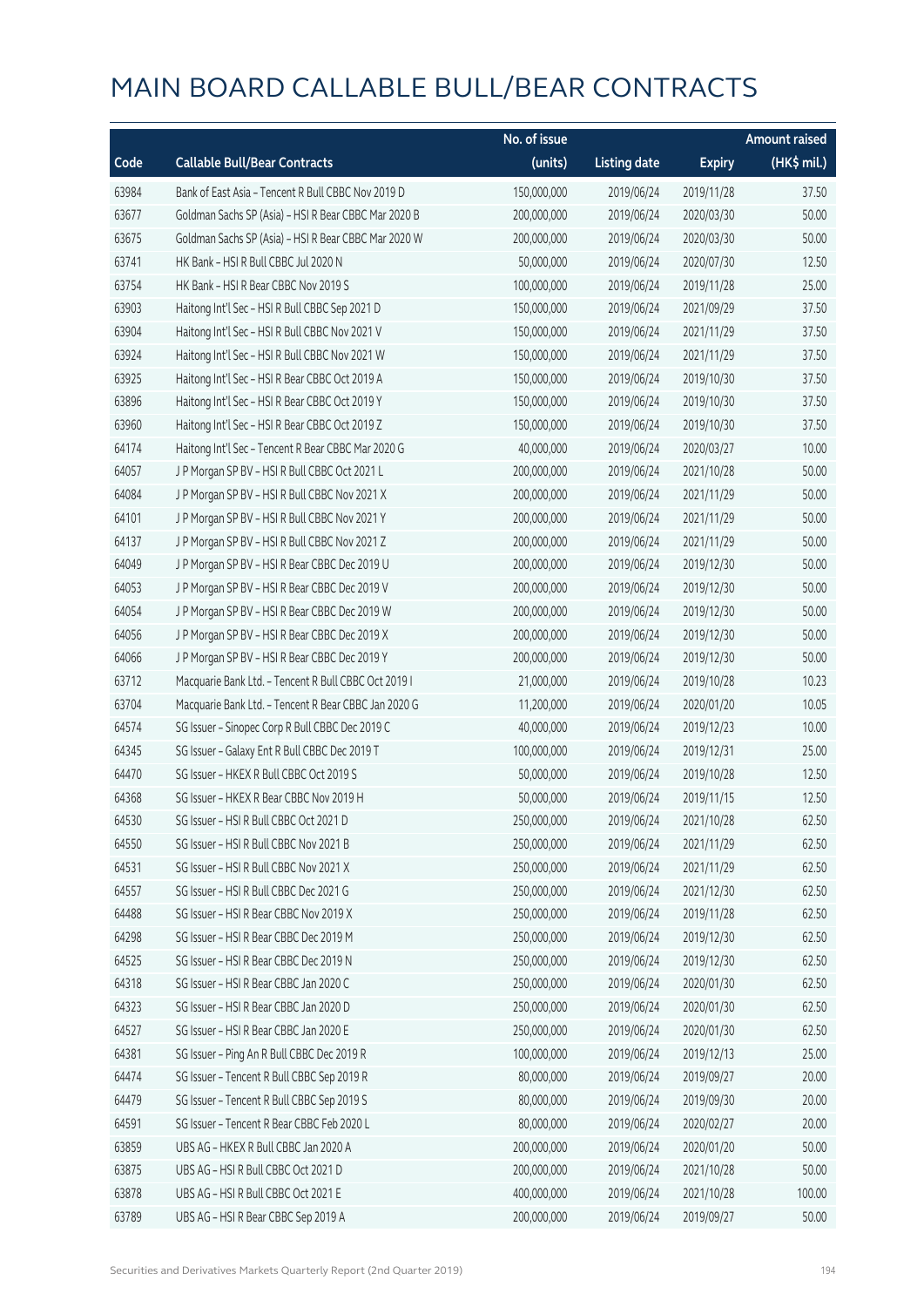|       |                                                          | No. of issue |                     |               | <b>Amount raised</b> |
|-------|----------------------------------------------------------|--------------|---------------------|---------------|----------------------|
| Code  | <b>Callable Bull/Bear Contracts</b>                      | (units)      | <b>Listing date</b> | <b>Expiry</b> | (HK\$ mil.)          |
| 63758 | UBS AG - HSI R Bear CBBC Sep 2019 X                      | 200,000,000  | 2019/06/24          | 2019/09/27    | 50.00                |
| 63755 | UBS AG - HSI R Bear CBBC Oct 2019 K                      | 200,000,000  | 2019/06/24          | 2019/10/30    | 50.00                |
| 63805 | UBS AG - Tencent R Bull CBBC Nov 2019 O                  | 40,000,000   | 2019/06/24          | 2019/11/26    | 10.00                |
| 64786 | BOCI Asia Ltd. - AIA R Bull CBBC Dec 2019 A              | 60,000,000   | 2019/06/25          | 2019/12/20    | 15.00                |
| 64807 | BOCI Asia Ltd. - HKEX R Bull CBBC Dec 2019 K             | 40,000,000   | 2019/06/25          | 2019/12/18    | 10.00                |
| 64820 | BOCI Asia Ltd. - HKEX R Bear CBBC Dec 2019 G             | 40,000,000   | 2019/06/25          | 2019/12/18    | 12.00                |
| 64870 | BOCI Asia Ltd. - HSI R Bull CBBC Sep 2021 B              | 150,000,000  | 2019/06/25          | 2021/09/29    | 37.50                |
| 64874 | BOCI Asia Ltd. - HSI R Bear CBBC Dec 2019 P              | 150,000,000  | 2019/06/25          | 2019/12/30    | 37.50                |
| 64893 | BOCI Asia Ltd. - HSI R Bear CBBC Dec 2019 Q              | 150,000,000  | 2019/06/25          | 2019/12/30    | 39.00                |
| 64897 | BOCI Asia Ltd. - Tencent R Bull CBBC Dec 2019 K          | 40,000,000   | 2019/06/25          | 2019/12/23    | 10.00                |
| 64826 | BOCI Asia Ltd. - Xiaomi R Bull CBBC Dec 2019 A           | 40,000,000   | 2019/06/25          | 2019/12/17    | 10.00                |
| 65074 | BNP Paribas Issuance B.V. - HKEX R Bull CBBC Nov 2019 V  | 50,000,000   | 2019/06/25          | 2019/11/28    | 12.50                |
| 65156 | BNP Paribas Issuance B.V. - HSI R Bull CBBC Oct 2021 A   | 250,000,000  | 2019/06/25          | 2021/10/28    | 62.50                |
| 64688 | BNP Paribas Issuance B.V. - HSI R Bull CBBC Oct 2021 L   | 250,000,000  | 2019/06/25          | 2021/10/28    | 62.50                |
| 65099 | BNP Paribas Issuance B.V. - HSI R Bull CBBC Oct 2021 M   | 250,000,000  | 2019/06/25          | 2021/10/28    | 62.50                |
| 65145 | BNP Paribas Issuance B.V. - HSI R Bull CBBC Oct 2021 O   | 250,000,000  | 2019/06/25          | 2021/10/28    | 62.50                |
| 65155 | BNP Paribas Issuance B.V. - HSI R Bull CBBC Oct 2021 R   | 250,000,000  | 2019/06/25          | 2021/10/28    | 62.50                |
| 65157 | BNP Paribas Issuance B.V. - HSI R Bear CBBC Dec 2019 B   | 250,000,000  | 2019/06/25          | 2019/12/30    | 62.50                |
| 65727 | Credit Suisse AG - AIA R Bear CBBC Dec 2019 M            | 70,000,000   | 2019/06/25          | 2019/12/30    | 17.50                |
| 65726 | Credit Suisse AG - CM Bank R Bull CBBC Feb 2020 B        | 70,000,000   | 2019/06/25          | 2020/02/21    | 17.50                |
| 65837 | Credit Suisse AG - HSI R Bull CBBC Sep 2021 B            | 200,000,000  | 2019/06/25          | 2021/09/29    | 50.00                |
| 65816 | Credit Suisse AG - HSI R Bull CBBC Oct 2021 I            | 200,000,000  | 2019/06/25          | 2021/10/28    | 50.00                |
| 65836 | Credit Suisse AG - HSI R Bull CBBC Oct 2021 J            | 200,000,000  | 2019/06/25          | 2021/10/28    | 50.00                |
| 65790 | Credit Suisse AG - HSI R Bear CBBC Nov 2019 Z            | 200,000,000  | 2019/06/25          | 2019/11/28    | 50.00                |
| 65708 | Credit Suisse AG - HSI R Bear CBBC Dec 2019 P            | 200,000,000  | 2019/06/25          | 2019/12/30    | 50.00                |
| 65723 | Credit Suisse AG - HSI R Bear CBBC Feb 2020 J            | 200,000,000  | 2019/06/25          | 2020/02/27    | 50.00                |
| 65850 | Credit Suisse AG - Tencent R Bull CBBC Jan 2020 T        | 100,000,000  | 2019/06/25          | 2020/01/23    | 25.00                |
| 65908 | Goldman Sachs SP (Asia) - HKEX R Bull CBBC Sep 2019 R    | 100,000,000  | 2019/06/25          | 2019/09/30    | 25.00                |
| 65936 | Goldman Sachs SP (Asia) - HKEX R Bear CBBC Dec 2019 L    | 80,000,000   | 2019/06/25          | 2019/12/30    | 20.00                |
| 65873 | Goldman Sachs SP (Asia) - HSI R Bull CBBC Sep 2020 U     | 200,000,000  | 2019/06/25          | 2020/09/29    | 50.00                |
| 65905 | Goldman Sachs SP (Asia) - HSI R Bull CBBC Sep 2020 W     | 200,000,000  | 2019/06/25          | 2020/09/29    | 50.00                |
| 64611 | Goldman Sachs SP (Asia) - HSI R Bear CBBC Mar 2020 E     | 200,000,000  | 2019/06/25          | 2020/03/30    | 50.00                |
| 65945 | Goldman Sachs SP (Asia) - HSI R Bear CBBC Mar 2020 G     | 200,000,000  | 2019/06/25          | 2020/03/30    | 50.00                |
| 64640 | Goldman Sachs SP (Asia) - Tencent R Bull CBBC Sep 2019 R | 100,000,000  | 2019/06/25          | 2019/09/25    | 25.00                |
| 64655 | Goldman Sachs SP (Asia) - Tencent R Bear CBBC Dec 2019 S | 80,000,000   | 2019/06/25          | 2019/12/30    | 20.00                |
| 64776 | HK Bank - CSPC Pharma R Bull CBBC Dec 2019 B             | 40,000,000   | 2019/06/25          | 2019/12/02    | 10.00                |
| 64769 | HK Bank - HKEX R Bull CBBC Jan 2020 C                    | 40,000,000   | 2019/06/25          | 2020/01/06    | 10.00                |
| 64740 | HK Bank - HSI R Bull CBBC Jul 2020 T                     | 50,000,000   | 2019/06/25          | 2020/07/30    | 12.50                |
| 64730 | HK Bank - HSI R Bear CBBC Nov 2019 T                     | 100,000,000  | 2019/06/25          | 2019/11/28    | 25.00                |
| 65165 | Haitong Int'l Sec - HSI R Bull CBBC Sep 2021 P           | 150,000,000  | 2019/06/25          | 2021/09/29    | 37.50                |
| 65188 | Haitong Int'l Sec - HSI R Bull CBBC Nov 2021 X           | 150,000,000  | 2019/06/25          | 2021/11/29    | 37.50                |
| 65198 | Haitong Int'l Sec - HSI R Bull CBBC Nov 2021 Y           | 150,000,000  | 2019/06/25          | 2021/11/29    | 37.50                |
| 65163 | Haitong Int'l Sec - HSI R Bear CBBC Oct 2019 B           | 150,000,000  | 2019/06/25          | 2019/10/30    | 37.50                |
| 65208 | Haitong Int'l Sec - HSI R Bear CBBC Oct 2019 J           | 150,000,000  | 2019/06/25          | 2019/10/30    | 37.50                |
| 65242 | Haitong Int'l Sec - HSI R Bear CBBC Oct 2019 K           | 150,000,000  | 2019/06/25          | 2019/10/30    | 37.50                |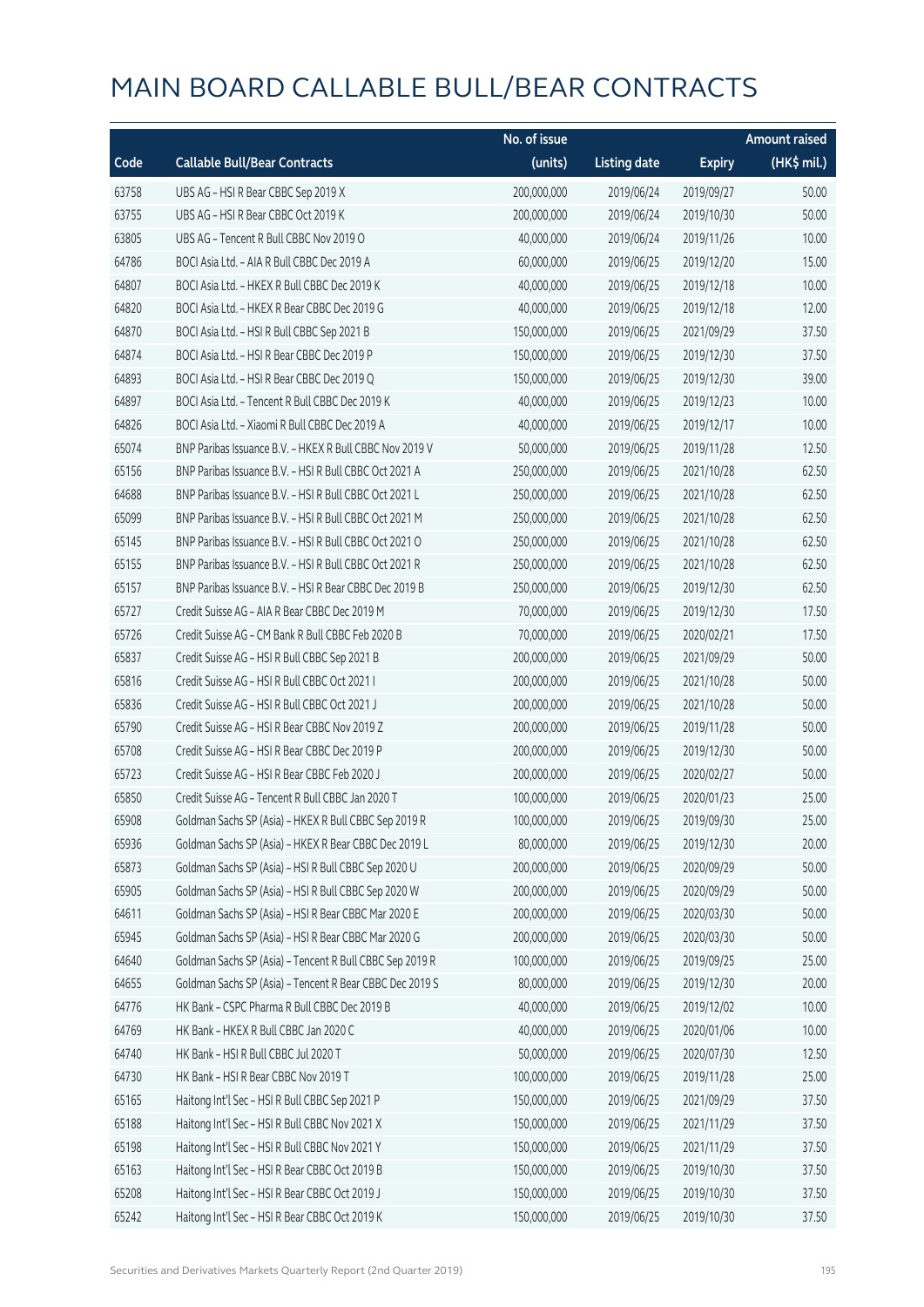|       |                                                      | No. of issue |                     |               | <b>Amount raised</b> |
|-------|------------------------------------------------------|--------------|---------------------|---------------|----------------------|
| Code  | <b>Callable Bull/Bear Contracts</b>                  | (units)      | <b>Listing date</b> | <b>Expiry</b> | (HK\$ mil.)          |
| 65275 | J P Morgan SP BV - HKEX R Bull CBBC Nov 2019 E       | 40,000,000   | 2019/06/25          | 2019/11/15    | 10.00                |
| 65279 | J P Morgan SP BV - HKEX R Bull CBBC Jan 2020 B       | 200,000,000  | 2019/06/25          | 2020/01/10    | 50.00                |
| 65313 | J P Morgan SP BV - HSI R Bull CBBC Nov 2021 A        | 200,000,000  | 2019/06/25          | 2021/11/29    | 50.00                |
| 65324 | J P Morgan SP BV - HSI R Bull CBBC Nov 2021 B        | 200,000,000  | 2019/06/25          | 2021/11/29    | 50.00                |
| 65350 | J P Morgan SP BV - HSI R Bull CBBC Nov 2021 C        | 200,000,000  | 2019/06/25          | 2021/11/29    | 50.00                |
| 65376 | J P Morgan SP BV - HSI R Bull CBBC Nov 2021 E        | 200,000,000  | 2019/06/25          | 2021/11/29    | 50.00                |
| 65246 | J P Morgan SP BV - HSI R Bear CBBC Dec 2019 A        | 200,000,000  | 2019/06/25          | 2019/12/30    | 50.00                |
| 65257 | J P Morgan SP BV - HSI R Bear CBBC Dec 2019 B        | 200,000,000  | 2019/06/25          | 2019/12/30    | 50.00                |
| 65268 | J P Morgan SP BV - HSI R Bear CBBC Dec 2019 C        | 200,000,000  | 2019/06/25          | 2019/12/30    | 50.00                |
| 65244 | J P Morgan SP BV - HSI R Bear CBBC Dec 2019 Z        | 200,000,000  | 2019/06/25          | 2019/12/30    | 50.00                |
| 64695 | Macquarie Bank Ltd. - Tencent R Bull CBBC Nov 2019 D | 40,000,000   | 2019/06/25          | 2019/11/21    | 10.04                |
| 64702 | Macquarie Bank Ltd. - Tencent R Bear CBBC Feb 2020 E | 40,000,000   | 2019/06/25          | 2020/02/27    | 10.00                |
| 65566 | SG Issuer - AIA R Bull CBBC Nov 2019 I               | 60,000,000   | 2019/06/25          | 2019/11/20    | 15.00                |
| 65701 | SG Issuer - HKEX R Bull CBBC Dec 2019 H              | 50,000,000   | 2019/06/25          | 2019/12/30    | 12.50                |
| 65567 | SG Issuer - HKEX R Bear CBBC Dec 2019 D              | 50,000,000   | 2019/06/25          | 2019/12/30    | 12.50                |
| 65688 | SG Issuer - HSI R Bull CBBC Nov 2021 W               | 250,000,000  | 2019/06/25          | 2021/11/29    | 62.50                |
| 65689 | SG Issuer - HSI R Bull CBBC Nov 2021 Z               | 250,000,000  | 2019/06/25          | 2021/11/29    | 62.50                |
| 65694 | SG Issuer - HSI R Bull CBBC Dec 2021 H               | 250,000,000  | 2019/06/25          | 2021/12/30    | 62.50                |
| 65645 | SG Issuer - HSI R Bear CBBC Nov 2019 Z               | 250,000,000  | 2019/06/25          | 2019/11/28    | 62.50                |
| 65485 | SG Issuer - HSI R Bear CBBC Dec 2019 Q               | 250,000,000  | 2019/06/25          | 2019/12/30    | 62.50                |
| 65511 | SG Issuer - HSI R Bear CBBC Dec 2019 X               | 250,000,000  | 2019/06/25          | 2019/12/30    | 62.50                |
| 65684 | SG Issuer - HSI R Bear CBBC Dec 2019 Y               | 250,000,000  | 2019/06/25          | 2019/12/30    | 62.50                |
| 65553 | SG Issuer - HSI R Bear CBBC Jan 2020 F               | 250,000,000  | 2019/06/25          | 2020/01/30    | 62.50                |
| 65687 | SG Issuer - HSI R Bear CBBC Feb 2020 G               | 500,000,000  | 2019/06/25          | 2020/02/27    | 125.00               |
| 65580 | SG Issuer - Ping An R Bull CBBC Nov 2019 M           | 100,000,000  | 2019/06/25          | 2019/11/20    | 25.00                |
| 65588 | SG Issuer - SHK Ppt R Bull CBBC Dec 2019 H           | 100,000,000  | 2019/06/25          | 2019/12/24    | 25.00                |
| 65600 | SG Issuer - Tencent R Bull CBBC Nov 2019 O           | 80,000,000   | 2019/06/25          | 2019/11/20    | 20.00                |
| 65637 | SG Issuer – Tencent R Bear CBBC Jan 2020 O           | 80,000,000   | 2019/06/25          | 2020/01/30    | 20.00                |
| 65705 | SG Issuer - Xiaomi R Bull CBBC Dec 2019 D            | 60,000,000   | 2019/06/25          | 2019/12/30    | 15.00                |
| 65061 | UBS AG - HKEX R Bull CBBC Feb 2020 D                 | 200,000,000  | 2019/06/25          | 2020/02/24    | 50.00                |
| 65068 | UBS AG - HSI R Bull CBBC Sep 2021 W                  | 200,000,000  | 2019/06/25          | 2021/09/29    | 50.00                |
| 64937 | UBS AG - HSI R Bear CBBC Sep 2019 T                  | 200,000,000  | 2019/06/25          | 2019/09/27    | 50.00                |
| 65040 | UBS AG - HSI R Bear CBBC Oct 2019 L                  | 200,000,000  | 2019/06/25          | 2019/10/30    | 50.00                |
| 65060 | UBS AG - HSI R Bear CBBC Oct 2019 M                  | 200,000,000  | 2019/06/25          | 2019/10/30    | 50.00                |
| 65470 | Bank Vontobel - China Mobile R Bear CBBC Jan 2020 B  | 40,000,000   | 2019/06/25          | 2020/01/10    | 10.00                |
| 65481 | Bank Vontobel - Sinopec Corp R Bear CBBC Jan 2020 B  | 50,000,000   | 2019/06/25          | 2020/01/10    | 12.50                |
| 65422 | Bank Vontobel - HSI R Bull CBBC Jan 2021 O           | 80,000,000   | 2019/06/25          | 2021/01/28    | 20.00                |
| 65414 | Bank Vontobel - HSI R Bear CBBC Jan 2020 T           | 80,000,000   | 2019/06/25          | 2020/01/30    | 20.00                |
| 66864 | BOCI Asia Ltd. - AIA R Bull CBBC Dec 2019 B          | 60,000,000   | 2019/06/26          | 2019/12/30    | 15.00                |
| 66849 | BOCI Asia Ltd. - HKEX R Bull CBBC Dec 2019 L         | 40,000,000   | 2019/06/26          | 2019/12/30    | 10.00                |
| 66783 | BOCI Asia Ltd. - HSI R Bull CBBC Sep 2021 C          | 150,000,000  | 2019/06/26          | 2021/09/29    | 37.50                |
| 66792 | BOCI Asia Ltd. - HSI R Bull CBBC Sep 2021 D          | 150,000,000  | 2019/06/26          | 2021/09/29    | 37.50                |
| 66795 | BOCI Asia Ltd. - HSI R Bull CBBC Sep 2021 E          | 150,000,000  | 2019/06/26          | 2021/09/29    | 37.50                |
| 66815 | BOCI Asia Ltd. - HSI R Bear CBBC Dec 2019 R          | 150,000,000  | 2019/06/26          | 2019/12/30    | 37.50                |
| 66841 | BOCI Asia Ltd. - HSI R Bear CBBC Dec 2019 S          | 150,000,000  | 2019/06/26          | 2019/12/30    | 37.50                |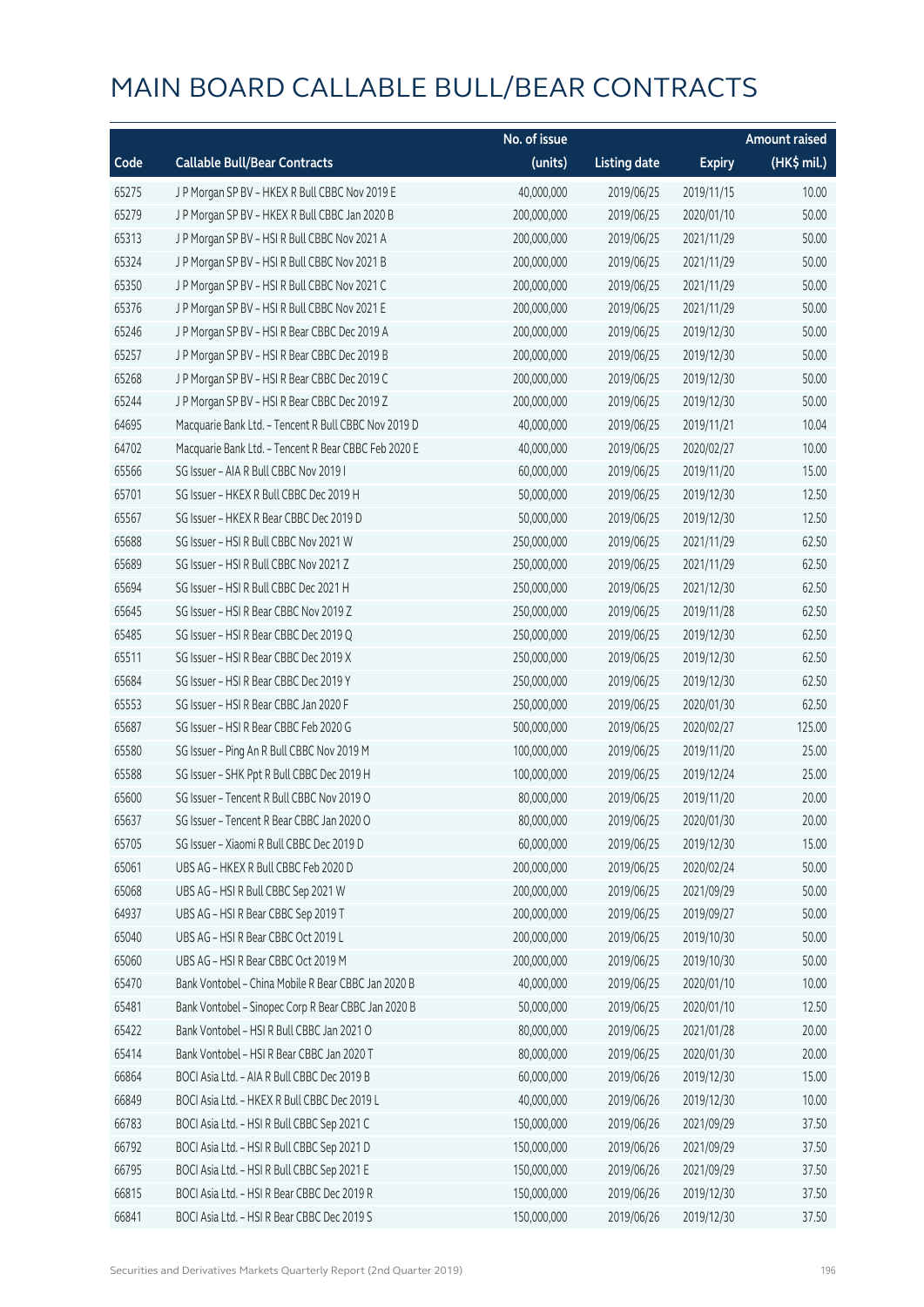|       |                                                            | No. of issue |                     |               | <b>Amount raised</b> |
|-------|------------------------------------------------------------|--------------|---------------------|---------------|----------------------|
| Code  | <b>Callable Bull/Bear Contracts</b>                        | (units)      | <b>Listing date</b> | <b>Expiry</b> | (HK\$ mil.)          |
| 66862 | BOCI Asia Ltd. - Ping An R Bull CBBC Dec 2019 E            | 70,000,000   | 2019/06/26          | 2019/12/30    | 18.20                |
| 66854 | BOCI Asia Ltd. - Tencent R Bull CBBC Dec 2019 L            | 40,000,000   | 2019/06/26          | 2019/12/30    | 10.40                |
| 66381 | BNP Paribas Issuance B.V. - CC Bank R Bull CBBC Sep 2020 A | 100,000,000  | 2019/06/26          | 2020/09/29    | 25.00                |
| 66401 | BNP Paribas Issuance B.V. - CC Bank R Bull CBBC Sep 2020 B | 100,000,000  | 2019/06/26          | 2020/09/29    | 25.00                |
| 66435 | BNP Paribas Issuance B.V. - HKEX R Bull CBBC Sep 2020 A    | 50,000,000   | 2019/06/26          | 2020/09/29    | 12.50                |
| 66439 | BNP Paribas Issuance B.V. - HKEX R Bull CBBC Sep 2020 B    | 50,000,000   | 2019/06/26          | 2020/09/29    | 12.50                |
| 66443 | BNP Paribas Issuance B.V. - HKEX R Bear CBBC Jul 2020 N    | 50,000,000   | 2019/06/26          | 2020/07/30    | 12.50                |
| 66379 | BNP Paribas Issuance B.V. - HSBC R Bull CBBC Mar 2020 C    | 150,000,000  | 2019/06/26          | 2020/03/30    | 37.50                |
| 66227 | BNP Paribas Issuance B.V. - HSI R Bull CBBC Oct 2021 B     | 250,000,000  | 2019/06/26          | 2021/10/28    | 62.50                |
| 66256 | BNP Paribas Issuance B.V. - HSI R Bull CBBC Oct 2021 C     | 250,000,000  | 2019/06/26          | 2021/10/28    | 62.50                |
| 66290 | BNP Paribas Issuance B.V. - HSI R Bull CBBC Oct 2021 D     | 250,000,000  | 2019/06/26          | 2021/10/28    | 62.50                |
| 66310 | BNP Paribas Issuance B.V. - HSI R Bull CBBC Oct 2021 G     | 250,000,000  | 2019/06/26          | 2021/10/28    | 62.50                |
| 66267 | BNP Paribas Issuance B.V. - HSI R Bull CBBC Oct 2021 W     | 250,000,000  | 2019/06/26          | 2021/10/28    | 62.50                |
| 66326 | BNP Paribas Issuance B.V. - HSI R Bull CBBC Oct 2021 X     | 250,000,000  | 2019/06/26          | 2021/10/28    | 62.50                |
| 66374 | BNP Paribas Issuance B.V. - HSI R Bull CBBC Nov 2021 A     | 250,000,000  | 2019/06/26          | 2021/11/29    | 62.50                |
| 66876 | BNP Paribas Issuance B.V. - HSI R Bull CBBC Nov 2021 B     | 250,000,000  | 2019/06/26          | 2021/11/29    | 62.50                |
| 66223 | BNP Paribas Issuance B.V. - HSI R Bear CBBC Dec 2019 A     | 250,000,000  | 2019/06/26          | 2019/12/30    | 62.50                |
| 66932 | BNP Paribas Issuance B.V. - HSI R Bear CBBC Dec 2019 C     | 240,000,000  | 2019/06/26          | 2019/12/30    | 60.00                |
| 66125 | BNP Paribas Issuance B.V. - HSI R Bear CBBC Dec 2019 Q     | 250,000,000  | 2019/06/26          | 2019/12/30    | 62.50                |
| 66127 | BNP Paribas Issuance B.V. - HSI R Bear CBBC Dec 2019 R     | 250,000,000  | 2019/06/26          | 2019/12/30    | 62.50                |
| 66160 | BNP Paribas Issuance B.V. - HSI R Bear CBBC Dec 2019 S     | 250,000,000  | 2019/06/26          | 2019/12/30    | 62.50                |
| 66215 | BNP Paribas Issuance B.V. - HSI R Bear CBBC Dec 2019 T     | 250,000,000  | 2019/06/26          | 2019/12/30    | 62.50                |
| 66217 | BNP Paribas Issuance B.V. - HSI R Bear CBBC Dec 2019 U     | 250,000,000  | 2019/06/26          | 2019/12/30    | 62.50                |
| 66221 | BNP Paribas Issuance B.V. - HSI R Bear CBBC Dec 2019 V     | 250,000,000  | 2019/06/26          | 2019/12/30    | 62.50                |
| 66417 | BNP Paribas Issuance B.V. - Ping An R Bull CBBC Sep 2020 B | 200,000,000  | 2019/06/26          | 2020/09/29    | 50.00                |
| 66463 | BNP Paribas Issuance B.V. - Tencent R Bull CBBC Dec 2019 W | 50,000,000   | 2019/06/26          | 2019/12/30    | 12.50                |
| 66477 | BNP Paribas Issuance B.V. - Tencent R Bull CBBC Dec 2019 X | 50,000,000   | 2019/06/26          | 2019/12/30    | 12.50                |
| 66474 | BNP Paribas Issuance B.V. - Tencent R Bull CBBC Jan 2020 W | 50,000,000   | 2019/06/26          | 2020/01/30    | 12.50                |
| 66462 | BNP Paribas Issuance B.V. - Tencent R Bear CBBC Dec 2019 M | 50,000,000   | 2019/06/26          | 2019/12/30    | 12.50                |
| 67937 | Credit Suisse AG - AIA R Bull CBBC Jan 2020 F              | 70,000,000   | 2019/06/26          | 2020/01/30    | 17.50                |
| 67943 | Credit Suisse AG - AIA R Bull CBBC Jan 2020 G              | 70,000,000   | 2019/06/26          | 2020/01/31    | 17.50                |
| 67945 | Credit Suisse AG - CC Bank R Bull CBBC Jan 2020 D          | 70,000,000   | 2019/06/26          | 2020/01/30    | 17.50                |
| 67909 | Credit Suisse AG - CM Bank R Bull CBBC Mar 2020 A          | 70,000,000   | 2019/06/26          | 2020/03/06    | 17.50                |
| 68032 | Credit Suisse AG - CSOP A50 ETF R Bull CBBC Jan 2020 K     | 50,000,000   | 2019/06/26          | 2020/01/30    | 12.50                |
| 67879 | Credit Suisse AG - HKEX R Bull CBBC Dec 2019 O             | 100,000,000  | 2019/06/26          | 2019/12/30    | 25.00                |
| 67983 | Credit Suisse AG - HSI R Bull CBBC Oct 2021 K              | 200,000,000  | 2019/06/26          | 2021/10/28    | 50.00                |
| 67993 | Credit Suisse AG - HSI R Bull CBBC Oct 2021 L              | 200,000,000  | 2019/06/26          | 2021/10/28    | 50.00                |
| 68013 | Credit Suisse AG - HSI R Bull CBBC Oct 2021 M              | 200,000,000  | 2019/06/26          | 2021/10/28    | 50.00                |
| 67998 | Credit Suisse AG - HSI R Bull CBBC Nov 2021 V              | 200,000,000  | 2019/06/26          | 2021/11/29    | 50.00                |
| 67992 | Credit Suisse AG - HSI R Bull CBBC Dec 2021 R              | 300,000,000  | 2019/06/26          | 2021/12/30    | 75.00                |
| 68027 | Credit Suisse AG - HSI R Bull CBBC Dec 2021 S              | 300,000,000  | 2019/06/26          | 2021/12/30    | 75.00                |
| 67855 | Credit Suisse AG - HSI R Bear CBBC Nov 2019 S              | 200,000,000  | 2019/06/26          | 2019/11/28    | 50.00                |
| 67808 | Credit Suisse AG - HSI R Bear CBBC Dec 2019 Q              | 200,000,000  | 2019/06/26          | 2019/12/30    | 50.00                |
| 67818 | Credit Suisse AG - HSI R Bear CBBC Dec 2019 R              | 200,000,000  | 2019/06/26          | 2019/12/30    | 50.00                |
| 67834 | Credit Suisse AG - HSI R Bear CBBC Jan 2020 E              | 200,000,000  | 2019/06/26          | 2020/01/30    | 50.00                |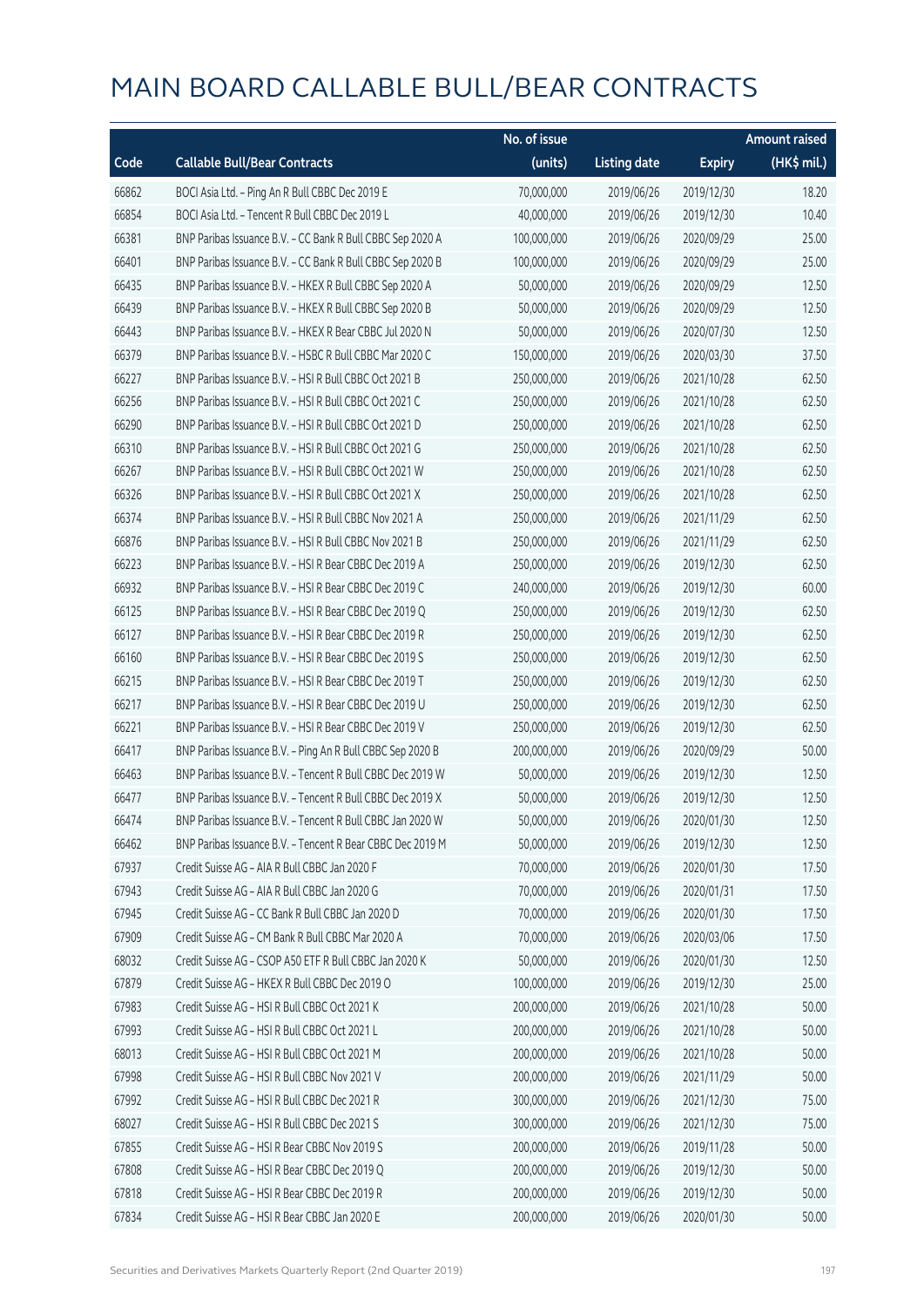|       |                                                              | No. of issue |                     |               | <b>Amount raised</b> |
|-------|--------------------------------------------------------------|--------------|---------------------|---------------|----------------------|
| Code  | <b>Callable Bull/Bear Contracts</b>                          | (units)      | <b>Listing date</b> | <b>Expiry</b> | (HK\$ mil.)          |
| 67854 | Credit Suisse AG - HSI R Bear CBBC Jan 2020 F                | 200,000,000  | 2019/06/26          | 2020/01/30    | 50.00                |
| 67895 | Credit Suisse AG - Ping An R Bull CBBC Dec 2019 B            | 80,000,000   | 2019/06/26          | 2019/12/30    | 20.00                |
| 67891 | Credit Suisse AG - Ping An R Bull CBBC Jan 2020 O            | 80,000,000   | 2019/06/26          | 2020/01/30    | 20.00                |
| 67912 | Credit Suisse AG - SHK Ppt R Bull CBBC Jun 2020 A            | 80,000,000   | 2019/06/26          | 2020/06/29    | 20.00                |
| 67915 | Credit Suisse AG - SHK Ppt R Bear CBBC Jan 2020 B            | 40,000,000   | 2019/06/26          | 2020/01/30    | 10.00                |
| 67904 | Credit Suisse AG - Sunny Optical R Bull CBBC Jan 2020 B      | 40,000,000   | 2019/06/26          | 2020/01/30    | 10.00                |
| 67916 | Credit Suisse AG - Tencent R Bull CBBC Feb 2020 J            | 100,000,000  | 2019/06/26          | 2020/02/27    | 25.00                |
| 67921 | Credit Suisse AG - Tencent R Bull CBBC Feb 2020 K            | 100,000,000  | 2019/06/26          | 2020/02/28    | 25.00                |
| 68387 | Goldman Sachs SP (Asia) - AIA R Bull CBBC Nov 2019 W         | 100,000,000  | 2019/06/26          | 2019/11/29    | 25.00                |
| 68425 | Goldman Sachs SP (Asia) - CSOP A50 ETF R Bull CBBC Dec 2019G | 100,000,000  | 2019/06/26          | 2019/12/30    | 25.00                |
| 68424 | Goldman Sachs SP (Asia) - Galaxy Ent R Bull CBBC Feb 2020 L  | 100,000,000  | 2019/06/26          | 2020/02/10    | 25.00                |
| 68428 | Goldman Sachs SP (Asia) - HKEX R Bull CBBC Sep 2019 S        | 100,000,000  | 2019/06/26          | 2019/09/30    | 25.00                |
| 68375 | Goldman Sachs SP (Asia) - HSI R Bull CBBC Oct 2021 E         | 200,000,000  | 2019/06/26          | 2021/10/28    | 50.00                |
| 68378 | Goldman Sachs SP (Asia) - HSI R Bull CBBC Oct 2021 F         | 200,000,000  | 2019/06/26          | 2021/10/28    | 50.00                |
| 68415 | Goldman Sachs SP (Asia) - HSI R Bull CBBC Oct 2021 P         | 200,000,000  | 2019/06/26          | 2021/10/28    | 50.00                |
| 68416 | Goldman Sachs SP (Asia) - HSI R Bull CBBC Oct 2021 Q         | 200,000,000  | 2019/06/26          | 2021/10/28    | 50.00                |
| 68418 | Goldman Sachs SP (Asia) - HSI R Bull CBBC Oct 2021 R         | 200,000,000  | 2019/06/26          | 2021/10/28    | 50.00                |
| 65987 | Goldman Sachs SP (Asia) - HSI R Bear CBBC Mar 2020 I         | 200,000,000  | 2019/06/26          | 2020/03/30    | 50.00                |
| 65988 | Goldman Sachs SP (Asia) - HSI R Bear CBBC Mar 2020 O         | 200,000,000  | 2019/06/26          | 2020/03/30    | 50.00                |
| 66029 | Goldman Sachs SP (Asia) - HSI R Bear CBBC Mar 2020 X         | 200,000,000  | 2019/06/26          | 2020/03/30    | 50.00                |
| 66037 | Goldman Sachs SP (Asia) - HSI R Bear CBBC Mar 2020 Y         | 200,000,000  | 2019/06/26          | 2020/03/30    | 50.00                |
| 68409 | Goldman Sachs SP (Asia) - Ping An R Bull CBBC Nov 2019 O     | 100,000,000  | 2019/06/26          | 2019/11/29    | 25.00                |
| 68426 | Goldman Sachs SP (Asia) - Tencent R Bull CBBC Sep 2019 S     | 100,000,000  | 2019/06/26          | 2019/09/30    | 25.00                |
| 65979 | Goldman Sachs SP (Asia) - Tencent R Bear CBBC Dec 2019 T     | 80,000,000   | 2019/06/26          | 2019/12/27    | 20.00                |
| 66578 | HK Bank - AIA R Bull CBBC Dec 2019 B                         | 60,000,000   | 2019/06/26          | 2019/12/02    | 15.00                |
| 66662 | HK Bank - CC Bank R Bull CBBC Jan 2020 A                     | 60,000,000   | 2019/06/26          | 2020/01/06    | 15.00                |
| 66685 | HK Bank - CSOP A50 ETF R Bull CBBC Feb 2020 A                | 40,000,000   | 2019/06/26          | 2020/02/03    | 10.00                |
| 66731 | HK Bank - A50 China R Bull CBBC Feb 2020 A                   | 40,000,000   | 2019/06/26          | 2020/02/03    | 10.00                |
| 66734 | HK Bank - Galaxy Ent R Bull CBBC Jan 2020 A                  | 60,000,000   | 2019/06/26          | 2020/01/06    | 15.00                |
| 66576 | HK Bank - HKEX R Bull CBBC Dec 2019 G                        | 40,000,000   | 2019/06/26          | 2019/12/16    | 10.00                |
| 66532 | HK Bank - HSCEI R Bull CBBC Jul 2020 I                       | 50,000,000   | 2019/06/26          | 2020/07/30    | 12.50                |
| 66639 | HK Bank - HSI R Bull CBBC Jul 2020 W                         | 50,000,000   | 2019/06/26          | 2020/07/30    | 12.50                |
| 66658 | HK Bank - HSI R Bull CBBC Jul 2020 X                         | 50,000,000   | 2019/06/26          | 2020/07/30    | 12.50                |
| 66507 | HK Bank - HSI R Bear CBBC Nov 2019 U                         | 50,000,000   | 2019/06/26          | 2019/11/28    | 12.50                |
| 66513 | HK Bank - HSI R Bear CBBC Nov 2019 V                         | 50,000,000   | 2019/06/26          | 2019/11/28    | 12.50                |
| 66577 | HK Bank - Ping An R Bull CBBC Dec 2019 G                     | 60,000,000   | 2019/06/26          | 2019/12/02    | 15.00                |
| 66671 | HK Bank - SHK Ppt R Bull CBBC Dec 2019 C                     | 40,000,000   | 2019/06/26          | 2019/12/23    | 10.00                |
| 66669 | HK Bank - SUNAC R Bull CBBC Feb 2020 B                       | 60,000,000   | 2019/06/26          | 2020/02/10    | 15.00                |
| 66631 | HK Bank - Sunny Optical R Bull CBBC Dec 2019 C               | 40,000,000   | 2019/06/26          | 2019/12/16    | 10.00                |
| 66571 | HK Bank - Tencent R Bull CBBC Dec 2019 J                     | 40,000,000   | 2019/06/26          | 2019/12/02    | 10.00                |
| 66530 | HK Bank - Tencent R Bear CBBC Nov 2019 Q                     | 40,000,000   | 2019/06/26          | 2019/11/18    | 10.00                |
| 68065 | Haitong Int'l Sec - AIA R Bull CBBC Dec 2019 A               | 40,000,000   | 2019/06/26          | 2019/12/09    | 10.00                |
| 68063 | Haitong Int'l Sec - China Mobile R Bull CBBC Jan 2020 A      | 60,000,000   | 2019/06/26          | 2020/01/06    | 15.00                |
| 68103 | Haitong Int'l Sec - CSOP A50 ETF R Bull CBBC Oct 2019 D      | 40,000,000   | 2019/06/26          | 2019/10/22    | 10.00                |
| 68048 | Haitong Int'l Sec - HKEX R Bull CBBC Dec 2019 B              | 40,000,000   | 2019/06/26          | 2019/12/11    | 10.00                |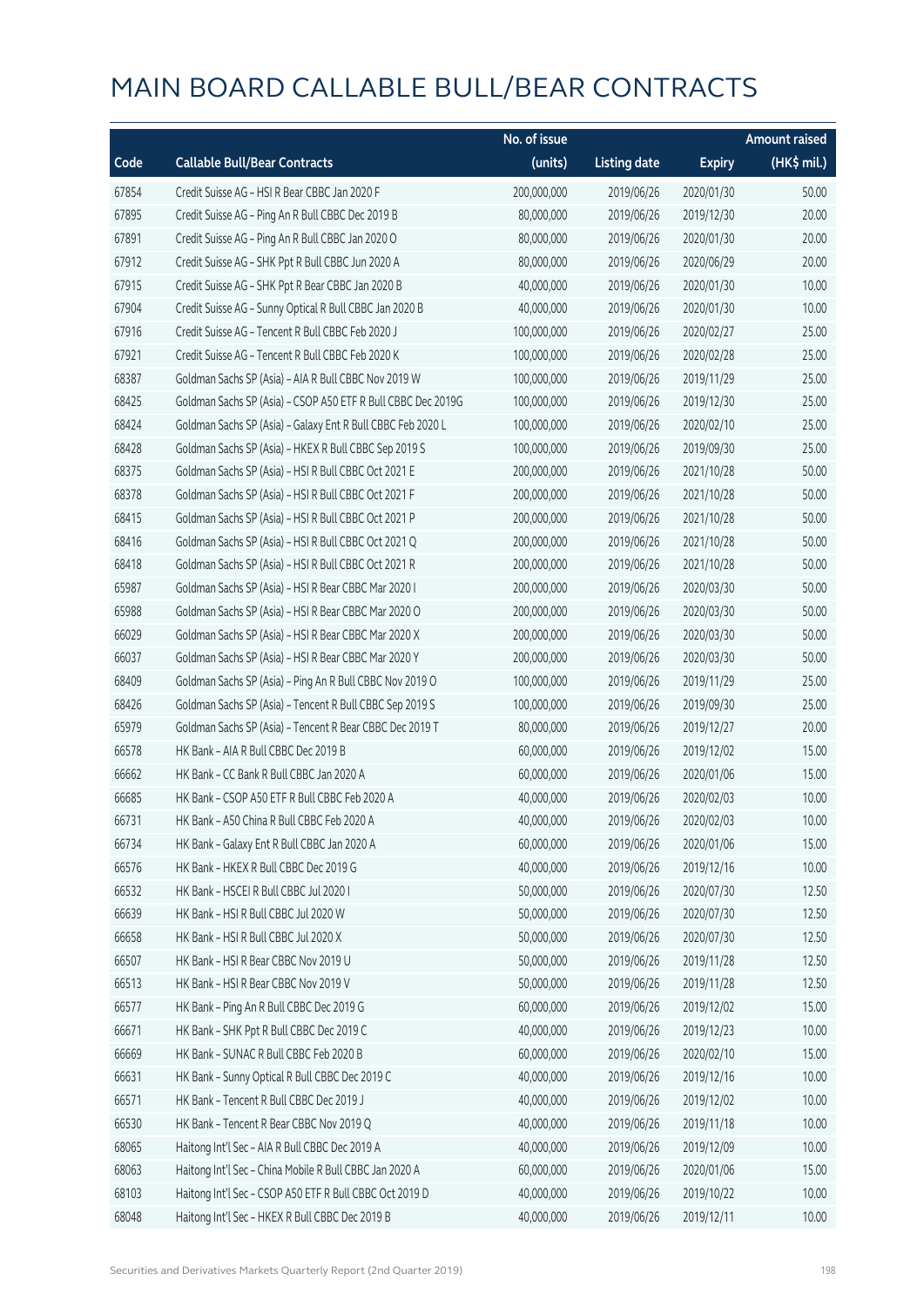|       |                                                    | No. of issue |                     |               | <b>Amount raised</b> |
|-------|----------------------------------------------------|--------------|---------------------|---------------|----------------------|
| Code  | <b>Callable Bull/Bear Contracts</b>                | (units)      | <b>Listing date</b> | <b>Expiry</b> | (HK\$ mil.)          |
| 67702 | Haitong Int'l Sec - HSI R Bull CBBC Sep 2021 Q     | 150,000,000  | 2019/06/26          | 2021/09/29    | 37.50                |
| 67719 | Haitong Int'l Sec - HSI R Bull CBBC Oct 2021 Y     | 150,000,000  | 2019/06/26          | 2021/10/28    | 37.50                |
| 67741 | Haitong Int'l Sec - HSI R Bull CBBC Oct 2021 Z     | 150,000,000  | 2019/06/26          | 2021/10/28    | 37.50                |
| 67705 | Haitong Int'l Sec - HSI R Bull CBBC Nov 2021 A     | 150,000,000  | 2019/06/26          | 2021/11/29    | 37.50                |
| 67759 | Haitong Int'l Sec - HSI R Bull CBBC Nov 2021 D     | 150,000,000  | 2019/06/26          | 2021/11/29    | 37.50                |
| 67701 | Haitong Int'l Sec - HSI R Bull CBBC Nov 2021 Z     | 150,000,000  | 2019/06/26          | 2021/11/29    | 37.50                |
| 67555 | Haitong Int'l Sec - HSI R Bear CBBC Oct 2019 G     | 150,000,000  | 2019/06/26          | 2019/10/30    | 37.50                |
| 67582 | Haitong Int'l Sec - HSI R Bear CBBC Oct 2019 H     | 150,000,000  | 2019/06/26          | 2019/10/30    | 37.50                |
| 67552 | Haitong Int'l Sec - HSI R Bear CBBC Oct 2019 L     | 150,000,000  | 2019/06/26          | 2019/10/30    | 37.50                |
| 67585 | Haitong Int'l Sec - HSI R Bear CBBC Oct 2019 M     | 150,000,000  | 2019/06/26          | 2019/10/30    | 37.50                |
| 67597 | Haitong Int'l Sec - HSI R Bear CBBC Oct 2019 N     | 100,000,000  | 2019/06/26          | 2019/10/30    | 25.00                |
| 67769 | Haitong Int'l Sec - HSI R Bear CBBC Oct 2019 O     | 150,000,000  | 2019/06/26          | 2019/10/30    | 37.50                |
| 67791 | Haitong Int'l Sec - HSI R Bear CBBC Oct 2019 P     | 150,000,000  | 2019/06/26          | 2019/10/30    | 37.50                |
| 68074 | Haitong Int'l Sec - Ping An R Bull CBBC Dec 2019 A | 40,000,000   | 2019/06/26          | 2019/12/09    | 10.00                |
| 67690 | Haitong Int'l Sec - Tencent R Bull CBBC Dec 2019 E | 40,000,000   | 2019/06/26          | 2019/12/11    | 10.00                |
| 67698 | Haitong Int'l Sec - Tencent R Bull CBBC Dec 2019 F | 40,000,000   | 2019/06/26          | 2019/12/11    | 10.00                |
| 68045 | Haitong Int'l Sec - Tencent R Bull CBBC Dec 2019 G | 40,000,000   | 2019/06/26          | 2019/12/11    | 10.00                |
| 67659 | Haitong Int'l Sec - Tencent R Bear CBBC Mar 2020 H | 40,000,000   | 2019/06/26          | 2020/03/27    | 10.00                |
| 67685 | Haitong Int'l Sec - Tencent R Bear CBBC Mar 2020 I | 40,000,000   | 2019/06/26          | 2020/03/30    | 10.00                |
| 67389 | J P Morgan SP BV - HKEX R Bull CBBC Oct 2019 H     | 50,000,000   | 2019/06/26          | 2019/10/18    | 12.50                |
| 67362 | J P Morgan SP BV - HKEX R Bull CBBC Jan 2020 C     | 250,000,000  | 2019/06/26          | 2020/01/10    | 62.50                |
| 67396 | J P Morgan SP BV - HKEX R Bear CBBC Dec 2019 B     | 250,000,000  | 2019/06/26          | 2019/12/13    | 62.50                |
| 67476 | J P Morgan SP BV - HSCEI R Bull CBBC Nov 2020 G    | 100,000,000  | 2019/06/26          | 2020/11/27    | 25.00                |
| 67521 | J P Morgan SP BV - HSI R Bull CBBC Oct 2021 C      | 200,000,000  | 2019/06/26          | 2021/10/28    | 50.00                |
| 67496 | J P Morgan SP BV - HSI R Bull CBBC Oct 2021 X      | 200,000,000  | 2019/06/26          | 2021/10/28    | 50.00                |
| 67480 | J P Morgan SP BV - HSI R Bull CBBC Oct 2021 Z      | 200,000,000  | 2019/06/26          | 2021/10/28    | 50.00                |
| 67485 | J P Morgan SP BV - HSI R Bull CBBC Nov 2021 H      | 200,000,000  | 2019/06/26          | 2021/11/29    | 50.00                |
| 67499 | J P Morgan SP BV - HSI R Bull CBBC Nov 2021 I      | 200,000,000  | 2019/06/26          | 2021/11/29    | 50.00                |
| 67540 | J P Morgan SP BV - HSI R Bull CBBC Nov 2021 J      | 200,000,000  | 2019/06/26          | 2021/11/29    | 50.00                |
| 67443 | J P Morgan SP BV - HSI R Bear CBBC Nov 2019 I      | 200,000,000  | 2019/06/26          | 2019/11/28    | 50.00                |
| 67471 | J P Morgan SP BV - HSI R Bear CBBC Nov 2019 L      | 200,000,000  | 2019/06/26          | 2019/11/28    | 50.00                |
| 67193 | J P Morgan SP BV - HSI R Bear CBBC Dec 2019 D      | 200,000,000  | 2019/06/26          | 2019/12/30    | 50.00                |
| 67196 | J P Morgan SP BV - HSI R Bear CBBC Dec 2019 E      | 200,000,000  | 2019/06/26          | 2019/12/30    | 50.00                |
| 67209 | J P Morgan SP BV - HSI R Bear CBBC Dec 2019 F      | 200,000,000  | 2019/06/26          | 2019/12/30    | 50.00                |
| 67222 | J P Morgan SP BV - HSI R Bear CBBC Dec 2019 G      | 200,000,000  | 2019/06/26          | 2019/12/30    | 50.00                |
| 67223 | J P Morgan SP BV - HSI R Bear CBBC Dec 2019 H      | 200,000,000  | 2019/06/26          | 2019/12/30    | 50.00                |
| 67237 | J P Morgan SP BV - HSI R Bear CBBC Dec 2019 I      | 200,000,000  | 2019/06/26          | 2019/12/30    | 50.00                |
| 67469 | J P Morgan SP BV - HSI R Bear CBBC Dec 2019 J      | 200,000,000  | 2019/06/26          | 2019/12/30    | 50.00                |
| 67473 | J P Morgan SP BV - HSI R Bear CBBC Dec 2019 K      | 200,000,000  | 2019/06/26          | 2019/12/30    | 50.00                |
| 67474 | J P Morgan SP BV - HSI R Bear CBBC Dec 2019 L      | 200,000,000  | 2019/06/26          | 2019/12/30    | 50.00                |
| 67417 | J P Morgan SP BV - Ping An R Bull CBBC Nov 2019 C  | 100,000,000  | 2019/06/26          | 2019/11/08    | 25.00                |
| 67310 | J P Morgan SP BV - Tencent R Bull CBBC Oct 2019 X  | 50,000,000   | 2019/06/26          | 2019/10/18    | 12.50                |
| 67326 | JP Morgan SP BV - Tencent R Bull CBBC Dec 2019 D   | 250,000,000  | 2019/06/26          | 2019/12/13    | 62.50                |
| 67350 | J P Morgan SP BV - Tencent R Bull CBBC Jan 2020 F  | 250,000,000  | 2019/06/26          | 2020/01/17    | 62.50                |
| 67266 | J P Morgan SP BV - Tencent R Bear CBBC Dec 2019 C  | 50,000,000   | 2019/06/26          | 2019/12/13    | 12.50                |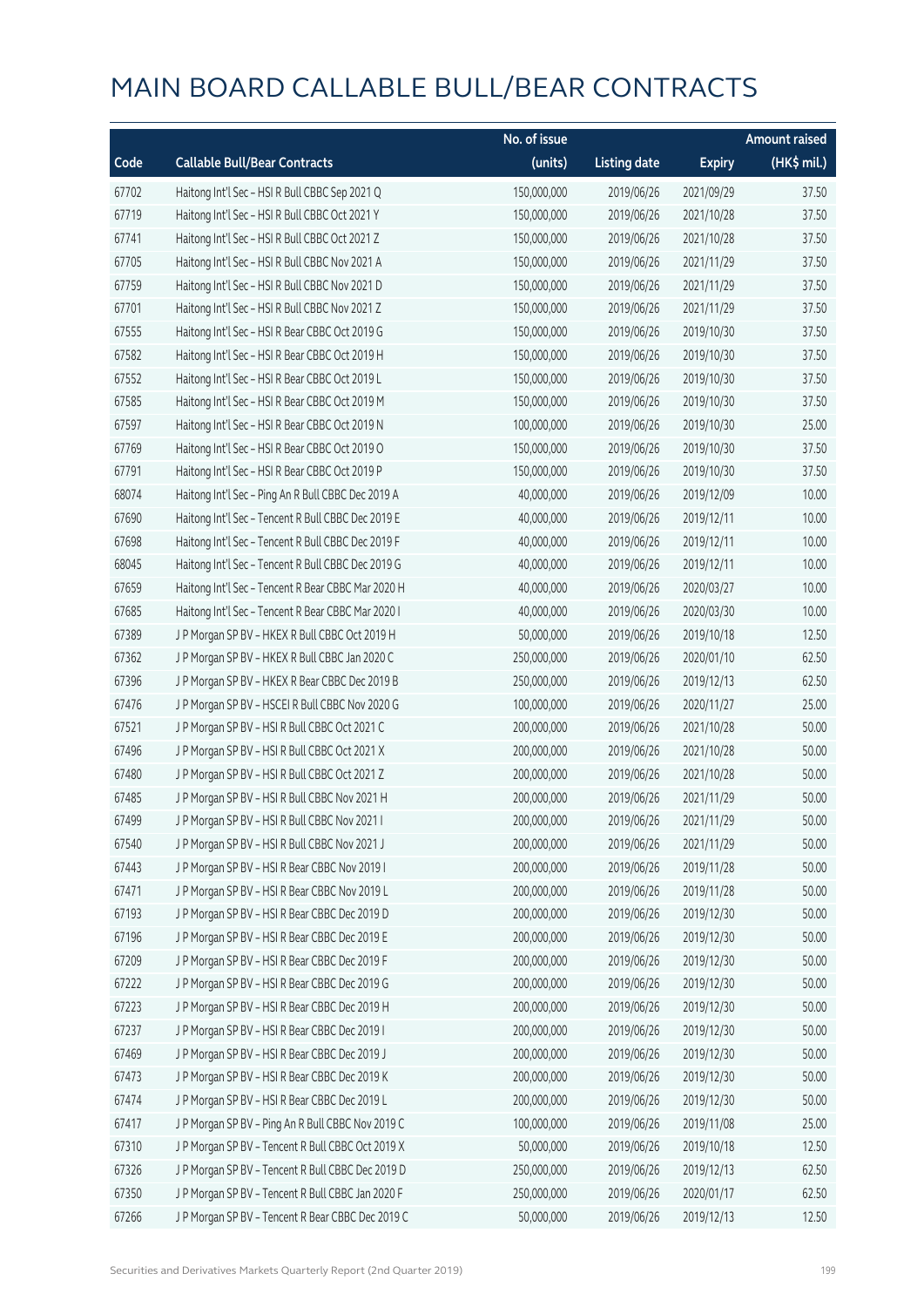|       |                                                      | No. of issue |                     |               | <b>Amount raised</b> |
|-------|------------------------------------------------------|--------------|---------------------|---------------|----------------------|
| Code  | <b>Callable Bull/Bear Contracts</b>                  | (units)      | <b>Listing date</b> | <b>Expiry</b> | (HK\$ mil.)          |
| 67271 | J P Morgan SP BV - Tencent R Bear CBBC Jan 2020 B    | 250,000,000  | 2019/06/26          | 2020/01/10    | 62.50                |
| 66054 | Macquarie Bank Ltd. - Tencent R Bull CBBC Nov 2019 E | 40,000,000   | 2019/06/26          | 2019/11/20    | 10.04                |
| 66058 | Macquarie Bank Ltd. - Tencent R Bull CBBC Nov 2019 F | 40,000,000   | 2019/06/26          | 2019/11/20    | 10.08                |
| 66123 | Macquarie Bank Ltd. - Tencent R Bear CBBC Jan 2020 H | 40,000,000   | 2019/06/26          | 2020/01/30    | 10.12                |
| 68222 | SG Issuer - AIA R Bull CBBC Dec 2019 J               | 60,000,000   | 2019/06/26          | 2019/12/30    | 15.00                |
| 68107 | SG Issuer - AIA R Bear CBBC Dec 2019 D               | 60,000,000   | 2019/06/26          | 2019/12/20    | 15.00                |
| 68224 | SG Issuer - CITIC Sec R Bull CBBC Apr 2020 A         | 100,000,000  | 2019/06/26          | 2020/04/28    | 25.00                |
| 68290 | SG Issuer - CSOP A50 ETF R Bull CBBC Feb 2020 C      | 100,000,000  | 2019/06/26          | 2020/02/10    | 25.00                |
| 68299 | SG Issuer - CSOP A50 ETF R Bear CBBC Oct 2019 E      | 100,000,000  | 2019/06/26          | 2019/10/28    | 25.00                |
| 68238 | SG Issuer - Galaxy Ent R Bull CBBC Dec 2019 U        | 100,000,000  | 2019/06/26          | 2019/12/23    | 25.00                |
| 68253 | SG Issuer - HKEX R Bull CBBC Oct 2019 T              | 50,000,000   | 2019/06/26          | 2019/10/04    | 12.50                |
| 68264 | SG Issuer - HKEX R Bull CBBC Dec 2019 I              | 50,000,000   | 2019/06/26          | 2019/12/09    | 12.50                |
| 68119 | SG Issuer - HKEX R Bear CBBC Nov 2019 I              | 50,000,000   | 2019/06/26          | 2019/11/27    | 12.50                |
| 68311 | SG Issuer - HSCEI R Bull CBBC Oct 2020 O             | 100,000,000  | 2019/06/26          | 2020/10/29    | 25.00                |
| 68303 | SG Issuer - HSCEI R Bear CBBC Nov 2019 B             | 100,000,000  | 2019/06/26          | 2019/11/28    | 25.00                |
| 68317 | SG Issuer - HSI R Bull CBBC Oct 2021 E               | 250,000,000  | 2019/06/26          | 2021/10/28    | 62.50                |
| 68321 | SG Issuer - HSI R Bull CBBC Oct 2021 F               | 250,000,000  | 2019/06/26          | 2021/10/28    | 62.50                |
| 68322 | SG Issuer - HSI R Bull CBBC Oct 2021 G               | 250,000,000  | 2019/06/26          | 2021/10/28    | 62.50                |
| 68332 | SG Issuer - HSI R Bull CBBC Nov 2021 C               | 250,000,000  | 2019/06/26          | 2021/11/29    | 62.50                |
| 68335 | SG Issuer - HSI R Bull CBBC Dec 2021 I               | 250,000,000  | 2019/06/26          | 2021/12/30    | 62.50                |
| 68344 | SG Issuer - HSI R Bull CBBC Dec 2021 J               | 250,000,000  | 2019/06/26          | 2021/12/30    | 62.50                |
| 68127 | SG Issuer - HSI R Bear CBBC Sep 2019 M               | 250,000,000  | 2019/06/26          | 2019/09/27    | 62.50                |
| 68291 | SG Issuer - HSI R Bear CBBC Oct 2019 I               | 250,000,000  | 2019/06/26          | 2019/10/30    | 62.50                |
| 68135 | SG Issuer - HSI R Bear CBBC Nov 2019 F               | 250,000,000  | 2019/06/26          | 2019/11/28    | 62.50                |
| 68296 | SG Issuer - HSI R Bear CBBC Nov 2019 K               | 250,000,000  | 2019/06/26          | 2019/11/28    | 62.50                |
| 68132 | SG Issuer - HSI R Bear CBBC Nov 2019 U               | 250,000,000  | 2019/06/26          | 2019/11/28    | 62.50                |
| 68157 | SG Issuer - HSI R Bear CBBC Dec 2019 P               | 250,000,000  | 2019/06/26          | 2019/12/30    | 62.50                |
| 68316 | SG Issuer – HSI R Bear CBBC Dec 2019 R               | 250,000,000  | 2019/06/26          | 2019/12/30    | 62.50                |
| 68143 | SG Issuer - HSI R Bear CBBC Dec 2019 Z               | 250,000,000  | 2019/06/26          | 2019/12/30    | 62.50                |
| 68158 | SG Issuer - HSI R Bear CBBC Jan 2020 G               | 250,000,000  | 2019/06/26          | 2020/01/30    | 62.50                |
| 68297 | SG Issuer - HSI R Bear CBBC Jan 2020 H               | 250,000,000  | 2019/06/26          | 2020/01/30    | 62.50                |
| 68219 | SG Issuer - HSI R Bear CBBC Mar 2020 A               | 500,000,000  | 2019/06/26          | 2020/03/30    | 125.00               |
| 68273 | SG Issuer - PetroChina R Bull CBBC Feb 2020 B        | 40,000,000   | 2019/06/26          | 2020/02/10    | 10.00                |
| 68278 | SG Issuer - Ping An R Bull CBBC Dec 2019 S           | 100,000,000  | 2019/06/26          | 2019/12/30    | 25.00                |
| 68120 | SG Issuer - Ping An R Bear CBBC Dec 2019 C           | 100,000,000  | 2019/06/26          | 2019/12/30    | 25.00                |
| 68282 | SG Issuer - SUNAC R Bull CBBC Feb 2020 G             | 80,000,000   | 2019/06/26          | 2020/02/10    | 20.00                |
| 68286 | SG Issuer - Sunny Optical R Bull CBBC Dec 2019 G     | 40,000,000   | 2019/06/26          | 2019/12/30    | 10.00                |
| 68288 | SG Issuer - Tencent R Bull CBBC Sep 2019 U           | 80,000,000   | 2019/06/26          | 2019/09/30    | 20.00                |
| 68300 | SG Issuer - Tencent R Bull CBBC Oct 2019 M           | 80,000,000   | 2019/06/26          | 2019/10/28    | 20.00                |
| 68122 | SG Issuer - Tencent R Bear CBBC Dec 2019 C           | 80,000,000   | 2019/06/26          | 2019/12/30    | 20.00                |
| 68123 | SG Issuer - Tencent R Bear CBBC Feb 2020 M           | 80,000,000   | 2019/06/26          | 2020/02/10    | 20.00                |
| 67136 | UBS AG - HKEX R Bull CBBC Jan 2020 B                 | 200,000,000  | 2019/06/26          | 2020/01/13    | 50.00                |
| 67059 | UBS AG - HKEX R Bear CBBC Feb 2020 B                 | 200,000,000  | 2019/06/26          | 2020/02/10    | 50.00                |
| 67148 | UBS AG - HSBC R Bull CBBC Jan 2020 A                 | 100,000,000  | 2019/06/26          | 2020/01/13    | 25.00                |
| 67065 | UBS AG - HSI R Bull CBBC Oct 2021 G                  | 200,000,000  | 2019/06/26          | 2021/10/28    | 50.00                |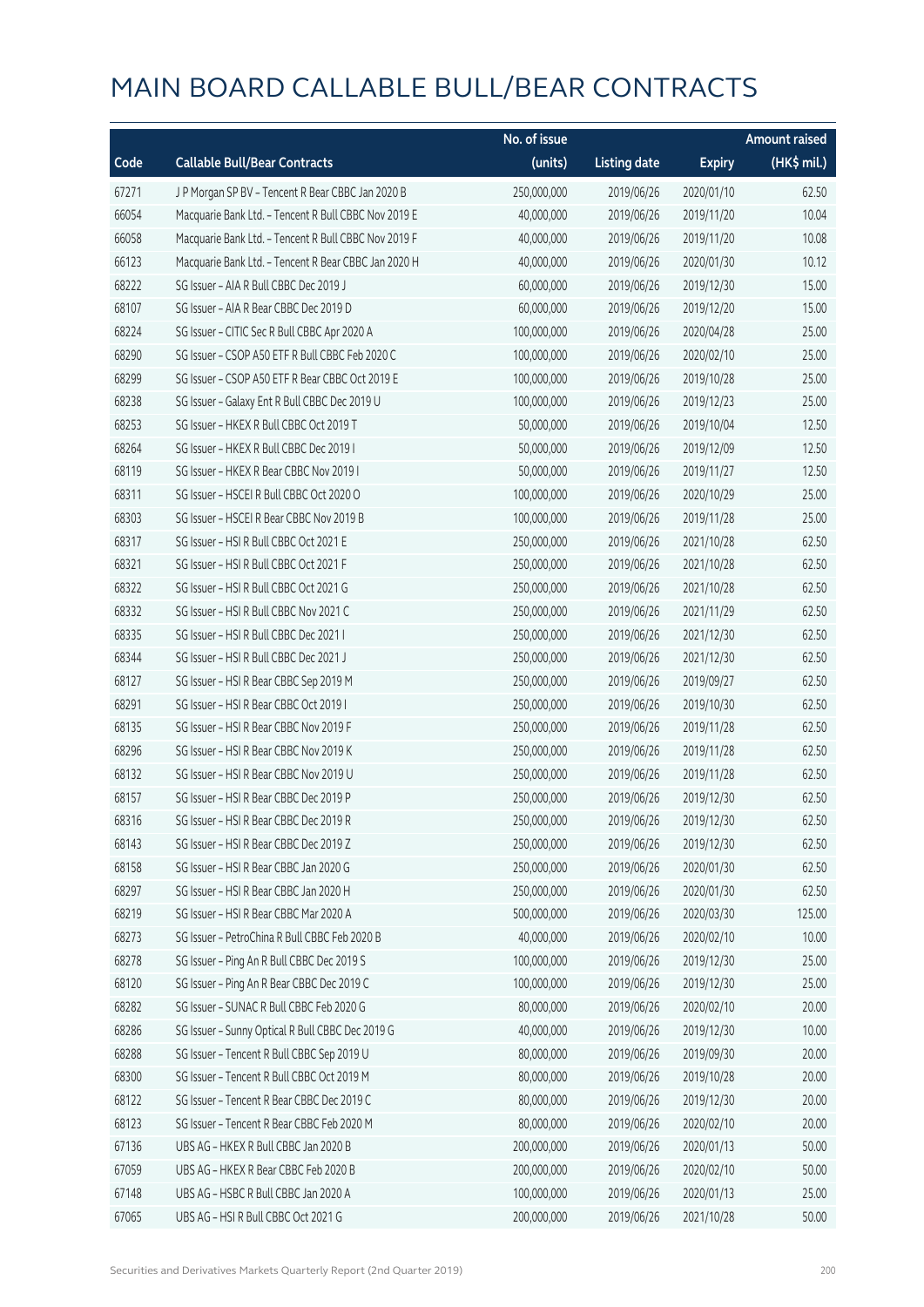|       |                                                              | No. of issue |                     |               | <b>Amount raised</b> |
|-------|--------------------------------------------------------------|--------------|---------------------|---------------|----------------------|
| Code  | <b>Callable Bull/Bear Contracts</b>                          | (units)      | <b>Listing date</b> | <b>Expiry</b> | (HK\$ mil.)          |
| 67071 | UBS AG - HSI R Bull CBBC Oct 2021 J                          | 200,000,000  | 2019/06/26          | 2021/10/28    | 50.00                |
| 67072 | UBS AG - HSI R Bull CBBC Oct 2021 M                          | 200,000,000  | 2019/06/26          | 2021/10/28    | 50.00                |
| 67161 | UBS AG - HSI R Bull CBBC Oct 2021 O                          | 200,000,000  | 2019/06/26          | 2021/10/28    | 50.00                |
| 67033 | UBS AG - HSI R Bear CBBC Sep 2019 H                          | 200,000,000  | 2019/06/26          | 2019/09/27    | 50.00                |
| 67054 | UBS AG - HSI R Bear CBBC Sep 2019 N                          | 200,000,000  | 2019/06/26          | 2019/09/27    | 50.00                |
| 67173 | UBS AG - HSI R Bear CBBC Sep 2019 O                          | 200,000,000  | 2019/06/26          | 2019/09/27    | 50.00                |
| 66994 | UBS AG - HSI R Bear CBBC Sep 2019 U                          | 400,000,000  | 2019/06/26          | 2019/09/27    | 100.00               |
| 67014 | UBS AG - HSI R Bear CBBC Sep 2019 W                          | 200,000,000  | 2019/06/26          | 2019/09/27    | 50.00                |
| 67123 | UBS AG - Ping An R Bull CBBC Jan 2020 A                      | 100,000,000  | 2019/06/26          | 2020/01/20    | 25.00                |
| 67075 | UBS AG - Tencent R Bull CBBC Jan 2020 B                      | 40,000,000   | 2019/06/26          | 2020/01/13    | 10.00                |
| 67076 | UBS AG - Tencent R Bull CBBC Feb 2020 A                      | 200,000,000  | 2019/06/26          | 2020/02/17    | 50.00                |
| 67064 | UBS AG - Tencent R Bear CBBC Dec 2019 E                      | 200,000,000  | 2019/06/26          | 2019/12/16    | 50.00                |
| 68370 | Bank Vontobel - AIA R Bear CBBC Jan 2020 D                   | 50,000,000   | 2019/06/26          | 2020/01/10    | 12.50                |
| 68364 | Bank Vontobel - HKEX R Bull CBBC Jan 2020 C                  | 40,000,000   | 2019/06/26          | 2020/01/10    | 10.00                |
| 68371 | Bank Vontobel - HSI N Bull CBBC Jan 2021 Q                   | 100,000,000  | 2019/06/26          | 2021/01/28    | 25.00                |
| 68360 | Bank Vontobel - HSI N Bear CBBC Jan 2020 U                   | 80,000,000   | 2019/06/26          | 2020/01/30    | 20.00                |
| 68362 | Bank Vontobel - HSI R Bull CBBC Jan 2021 P                   | 80,000,000   | 2019/06/26          | 2021/01/28    | 20.00                |
| 68373 | Bank Vontobel - HSI R Bull CBBC Jan 2021 R                   | 100,000,000  | 2019/06/26          | 2021/01/28    | 25.00                |
| 68374 | Bank Vontobel - Tencent R Bull CBBC Jan 2020 G               | 40,000,000   | 2019/06/26          | 2020/01/10    | 10.00                |
| 68609 | BOCI Asia Ltd. - CC Bank R Bull CBBC Dec 2019 A              | 80,000,000   | 2019/06/27          | 2019/12/30    | 20.80                |
| 68632 | BOCI Asia Ltd. - HSI R Bull CBBC Sep 2021 F                  | 150,000,000  | 2019/06/27          | 2021/09/29    | 37.50                |
| 68634 | BOCI Asia Ltd. - HSI R Bear CBBC Dec 2019 T                  | 150,000,000  | 2019/06/27          | 2019/12/30    | 39.00                |
| 68605 | BOCI Asia Ltd. - Tencent R Bull CBBC Dec 2019 M              | 40,000,000   | 2019/06/27          | 2019/12/30    | 10.40                |
| 68606 | BOCI Asia Ltd. - Tencent R Bear CBBC Dec 2019 J              | 40,000,000   | 2019/06/27          | 2019/12/30    | 10.40                |
| 68710 | BNP Paribas Issuance B.V. - CSOP A50 ETF R Bear CBBC Oct20 D | 60,000,000   | 2019/06/27          | 2020/10/29    | 15.00                |
| 69002 | BNP Paribas Issuance B.V. - HSI R Bull CBBC Nov 2021 C       | 250,000,000  | 2019/06/27          | 2021/11/29    | 62.50                |
| 69010 | BNP Paribas Issuance B.V. - HSI R Bull CBBC Nov 2021 D       | 250,000,000  | 2019/06/27          | 2021/11/29    | 62.50                |
| 69013 | BNP Paribas Issuance B.V. - HSI R Bull CBBC Nov 2021 E       | 250,000,000  | 2019/06/27          | 2021/11/29    | 62.50                |
| 69034 | BNP Paribas Issuance B.V. - HSI R Bull CBBC Nov 2021 F       | 240,000,000  | 2019/06/27          | 2021/11/29    | 60.00                |
| 68639 | BNP Paribas Issuance B.V. - HSI R Bear CBBC Dec 2019 W       | 250,000,000  | 2019/06/27          | 2019/12/30    | 62.50                |
| 68659 | BNP Paribas Issuance B.V. - HSI R Bear CBBC Dec 2019 X       | 250,000,000  | 2019/06/27          | 2019/12/30    | 62.50                |
| 68714 | BNP Paribas Issuance B.V. - HSI R Bear CBBC Dec 2019 Y       | 250,000,000  | 2019/06/27          | 2019/12/30    | 62.50                |
| 68992 | BNP Paribas Issuance B.V. - HSI R Bear CBBC Dec 2019 Z       | 240,000,000  | 2019/06/27          | 2019/12/30    | 60.00                |
| 68707 | BNP Paribas Issuance B.V. - Tencent R Bear CBBC Dec 2019 N   | 50,000,000   | 2019/06/27          | 2019/12/30    | 12.50                |
| 69913 | Credit Suisse AG - AIA R Bull CBBC Jan 2020 H                | 70,000,000   | 2019/06/27          | 2020/01/24    | 17.50                |
| 69917 | Credit Suisse AG - AIA R Bull CBBC Jan 2020 I                | 70,000,000   | 2019/06/27          | 2020/01/23    | 17.50                |
| 69849 | Credit Suisse AG - China Life R Bull CBBC Feb 2020 B         | 80,000,000   | 2019/06/27          | 2020/02/27    | 20.00                |
| 69872 | Credit Suisse AG - CM Bank R Bull CBBC Feb 2020 C            | 70,000,000   | 2019/06/27          | 2020/02/27    | 17.50                |
| 69897 | Credit Suisse AG - CSOP A50 ETF R Bull CBBC Apr 2020 B       | 100,000,000  | 2019/06/27          | 2020/04/28    | 25.00                |
| 69898 | Credit Suisse AG - A50 China R Bull CBBC Apr 2020 A          | 80,000,000   | 2019/06/27          | 2020/04/28    | 20.00                |
| 69828 | Credit Suisse AG - Geely Auto R Bull CBBC May 2020 B         | 100,000,000  | 2019/06/27          | 2020/05/28    | 25.00                |
| 69796 | Credit Suisse AG - Galaxy Ent R Bull CBBC Jan 2020 C         | 50,000,000   | 2019/06/27          | 2020/01/31    | 12.50                |
| 50007 | Credit Suisse AG - HSI R Bull CBBC Sep 2021 M                | 200,000,000  | 2019/06/27          | 2021/09/29    | 50.00                |
| 50001 | Credit Suisse AG - HSI R Bull CBBC Oct 2021 D                | 200,000,000  | 2019/06/27          | 2021/10/28    | 50.00                |
| 50003 | Credit Suisse AG - HSI R Bull CBBC Nov 2021 W                | 200,000,000  | 2019/06/27          | 2021/11/29    | 50.00                |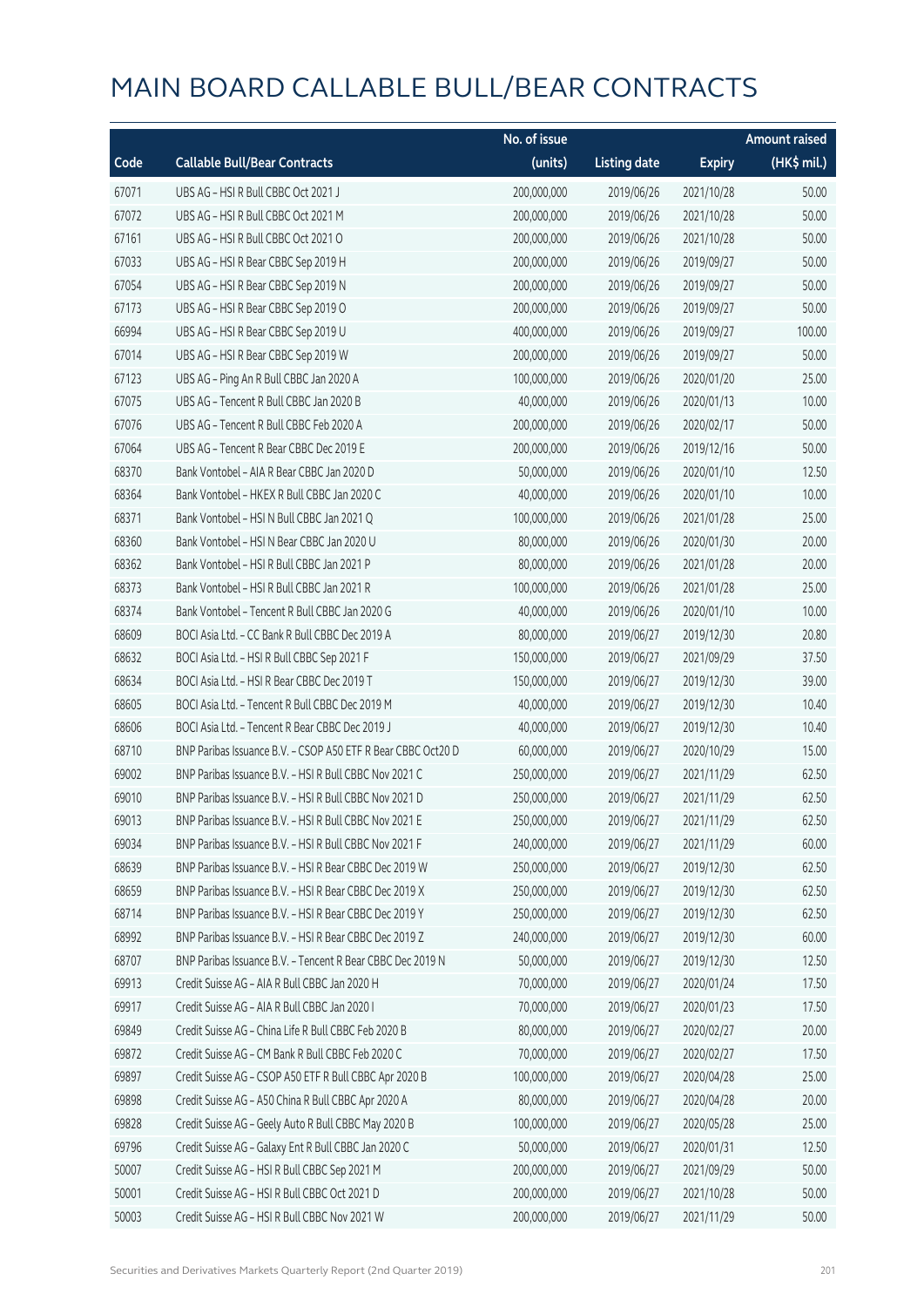|       |                                                              | No. of issue |                     |               | <b>Amount raised</b> |
|-------|--------------------------------------------------------------|--------------|---------------------|---------------|----------------------|
| Code  | <b>Callable Bull/Bear Contracts</b>                          | (units)      | <b>Listing date</b> | <b>Expiry</b> | (HK\$ mil.)          |
| 50004 | Credit Suisse AG - HSI R Bull CBBC Nov 2021 X                | 200,000,000  | 2019/06/27          | 2021/11/29    | 50.00                |
| 50005 | Credit Suisse AG - HSI R Bull CBBC Nov 2021 Y                | 200,000,000  | 2019/06/27          | 2021/11/29    | 50.00                |
| 50002 | Credit Suisse AG - HSI R Bull CBBC Dec 2021 T                | 300,000,000  | 2019/06/27          | 2021/12/30    | 75.00                |
| 50006 | Credit Suisse AG - HSI R Bull CBBC Dec 2021 U                | 300,000,000  | 2019/06/27          | 2021/12/30    | 75.00                |
| 69791 | Credit Suisse AG - HSI R Bear CBBC Oct 2019 A                | 200,000,000  | 2019/06/27          | 2019/10/30    | 50.00                |
| 69793 | Credit Suisse AG - HSI R Bear CBBC Nov 2019 X                | 200,000,000  | 2019/06/27          | 2019/11/28    | 50.00                |
| 50000 | Credit Suisse AG - HSI R Bear CBBC Nov 2019 Y                | 200,000,000  | 2019/06/27          | 2019/11/28    | 50.00                |
| 69790 | Credit Suisse AG - HSI R Bear CBBC Dec 2019 L                | 200,000,000  | 2019/06/27          | 2019/12/30    | 50.00                |
| 69926 | Credit Suisse AG - Ping An R Bull CBBC Jan 2020 P            | 80,000,000   | 2019/06/27          | 2020/01/24    | 20.00                |
| 69985 | Credit Suisse AG - Ping An R Bull CBBC Jan 2020 Q            | 80,000,000   | 2019/06/27          | 2020/01/24    | 20.00                |
| 69987 | Credit Suisse AG - Ping An R Bear CBBC Jan 2020 C            | 60,000,000   | 2019/06/27          | 2020/01/24    | 15.00                |
| 69912 | Credit Suisse AG - Tencent R Bull CBBC Jan 2020 U            | 100,000,000  | 2019/06/27          | 2020/01/30    | 25.00                |
| 69911 | Credit Suisse AG - Tencent R Bull CBBC Feb 2020 L            | 100,000,000  | 2019/06/27          | 2020/02/27    | 25.00                |
| 68969 | Bank of East Asia - HKEX R Bull CBBC Dec 2019 F              | 100,000,000  | 2019/06/27          | 2019/12/20    | 25.00                |
| 68986 | Bank of East Asia - Ping An R Bull CBBC Dec 2019 A           | 100,000,000  | 2019/06/27          | 2019/12/20    | 25.00                |
| 68991 | Bank of East Asia - Ping An R Bull CBBC Dec 2019 B           | 100,000,000  | 2019/06/27          | 2019/12/20    | 25.00                |
| 68981 | Bank of East Asia - Ping An R Bear CBBC Dec 2019 A           | 100,000,000  | 2019/06/27          | 2019/12/20    | 25.00                |
| 68951 | Bank of East Asia - Tencent R Bull CBBC Dec 2019 J           | 150,000,000  | 2019/06/27          | 2019/12/20    | 37.50                |
| 68957 | Bank of East Asia - Tencent R Bull CBBC Dec 2019 K           | 150,000,000  | 2019/06/27          | 2019/12/20    | 37.50                |
| 68966 | Bank of East Asia - Tencent R Bear CBBC Dec 2019 F           | 30,000,000   | 2019/06/27          | 2019/12/20    | 10.50                |
| 69378 | Goldman Sachs SP (Asia) - China Life R Bull CBBC Feb 2020 A  | 80,000,000   | 2019/06/27          | 2020/02/27    | 20.00                |
| 69385 | Goldman Sachs SP (Asia) - CSOP A50 ETF R Bull CBBC Dec2019 H | 100,000,000  | 2019/06/27          | 2019/12/30    | 25.00                |
| 69397 | Goldman Sachs SP (Asia) - HKEX R Bull CBBC Sep 2019 T        | 100,000,000  | 2019/06/27          | 2019/09/30    | 25.00                |
| 69334 | Goldman Sachs SP (Asia) - HSI R Bull CBBC Oct 2021 G         | 200,000,000  | 2019/06/27          | 2021/10/28    | 50.00                |
| 69395 | Goldman Sachs SP (Asia) - HSI R Bull CBBC Oct 2021 J         | 200,000,000  | 2019/06/27          | 2021/10/28    | 50.00                |
| 69296 | Goldman Sachs SP (Asia) - HSI R Bull CBBC Oct 2021 S         | 200,000,000  | 2019/06/27          | 2021/10/28    | 50.00                |
| 69300 | Goldman Sachs SP (Asia) - HSI R Bull CBBC Oct 2021 T         | 200,000,000  | 2019/06/27          | 2021/10/28    | 50.00                |
| 69321 | Goldman Sachs SP (Asia) - HSI R Bull CBBC Oct 2021 U         | 200,000,000  | 2019/06/27          | 2021/10/28    | 50.00                |
| 69328 | Goldman Sachs SP (Asia) - HSI R Bull CBBC Oct 2021 W         | 200,000,000  | 2019/06/27          | 2021/10/28    | 50.00                |
| 68439 | Goldman Sachs SP (Asia) - HSI R Bear CBBC Feb 2020 K         | 200,000,000  | 2019/06/27          | 2020/02/27    | 50.00                |
| 69396 | Goldman Sachs SP (Asia) - HSI R Bear CBBC Feb 2020 L         | 200,000,000  | 2019/06/27          | 2020/02/27    | 50.00                |
| 68436 | Goldman Sachs SP (Asia) - HSI R Bear CBBC Mar 2020 J         | 200,000,000  | 2019/06/27          | 2020/03/30    | 50.00                |
| 68432 | Goldman Sachs SP (Asia) - HSI R Bear CBBC Mar 2020 Z         | 200,000,000  | 2019/06/27          | 2020/03/30    | 50.00                |
| 69339 | Goldman Sachs SP (Asia) - Ping An R Bull CBBC Nov 2019 P     | 100,000,000  | 2019/06/27          | 2019/11/29    | 25.00                |
| 69341 | Goldman Sachs SP (Asia) - Ping An R Bull CBBC Nov 2019 Q     | 100,000,000  | 2019/06/27          | 2019/11/29    | 25.00                |
| 69317 | Goldman Sachs SP (Asia) - Tencent R Bull CBBC Sep 2019 T     | 100,000,000  | 2019/06/27          | 2019/09/27    | 25.00                |
| 69318 | Goldman Sachs SP (Asia) - Tencent R Bull CBBC Sep 2019 U     | 100,000,000  | 2019/06/27          | 2019/09/27    | 25.00                |
| 68430 | Goldman Sachs SP (Asia) - Tencent R Bear CBBC Dec 2019 U     | 80,000,000   | 2019/06/27          | 2019/12/27    | 20.00                |
| 69179 | HK Bank - AIA R Bull CBBC Dec 2019 C                         | 60,000,000   | 2019/06/27          | 2019/12/23    | 15.00                |
| 69209 | HK Bank - China Life R Bull CBBC Feb 2020 B                  | 100,000,000  | 2019/06/27          | 2020/02/10    | 25.00                |
| 69181 | HK Bank - Evergrande R Bull CBBC Dec 2019 C                  | 60,000,000   | 2019/06/27          | 2019/12/30    | 15.00                |
| 69208 | HK Bank - Geely Auto R Bull CBBC Dec 2019 F                  | 40,000,000   | 2019/06/27          | 2019/12/16    | 10.00                |
| 69195 | HK Bank - HKEX R Bull CBBC Nov 2019 N                        | 40,000,000   | 2019/06/27          | 2019/11/28    | 10.00                |
| 69153 | HK Bank - HSCEI R Bull CBBC Jul 2020 J                       | 50,000,000   | 2019/06/27          | 2020/07/30    | 12.50                |
| 69149 | HK Bank - HSI R Bull CBBC Jul 2020 A                         | 100,000,000  | 2019/06/27          | 2020/07/30    | 25.00                |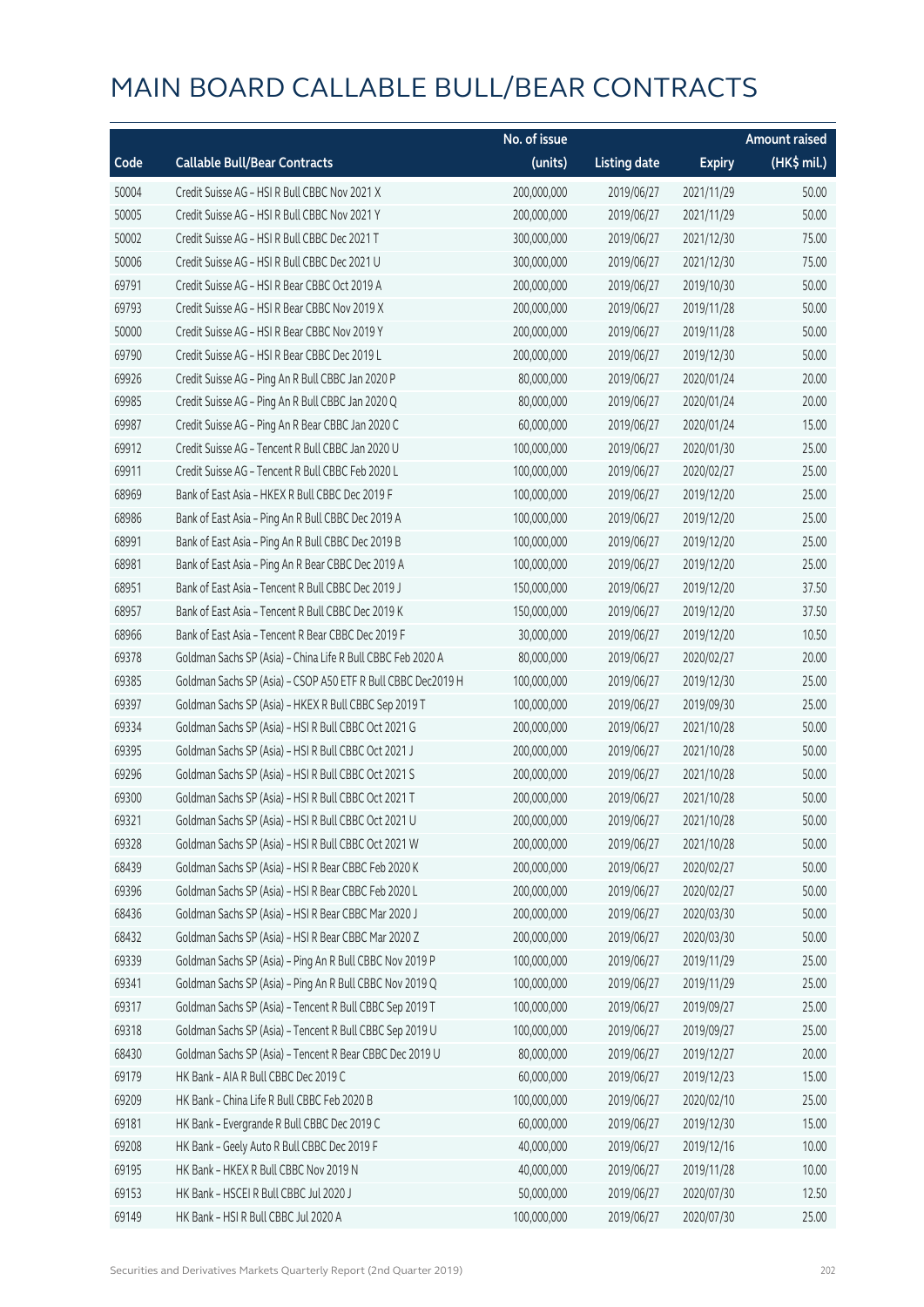|       |                                                       | No. of issue |                     |               | <b>Amount raised</b> |
|-------|-------------------------------------------------------|--------------|---------------------|---------------|----------------------|
| Code  | <b>Callable Bull/Bear Contracts</b>                   | (units)      | <b>Listing date</b> | <b>Expiry</b> | (HK\$ mil.)          |
| 69174 | HK Bank - HSI R Bull CBBC Jul 2020 Z                  | 50,000,000   | 2019/06/27          | 2020/07/30    | 12.50                |
| 69150 | HK Bank - HSI R Bear CBBC Nov 2019 W                  | 50,000,000   | 2019/06/27          | 2019/11/28    | 12.50                |
| 69185 | HK Bank - Ping An R Bull CBBC Nov 2019 I              | 60,000,000   | 2019/06/27          | 2019/11/25    | 15.00                |
| 69156 | HK Bank - Tencent R Bull CBBC Nov 2019 T              | 40,000,000   | 2019/06/27          | 2019/11/25    | 10.00                |
| 69163 | HK Bank - Tencent R Bull CBBC Jan 2020 F              | 100,000,000  | 2019/06/27          | 2020/01/09    | 25.00                |
| 69172 | HK Bank - Tencent R Bear CBBC Nov 2019 R              | 40,000,000   | 2019/06/27          | 2019/11/21    | 10.00                |
| 69175 | HK Bank - Xiaomi R Bull CBBC Dec 2019 C               | 40,000,000   | 2019/06/27          | 2019/12/09    | 10.00                |
| 69129 | Haitong Int'l Sec - China Life R Bull CBBC Dec 2019 A | 110,000,000  | 2019/06/27          | 2019/12/10    | 27.50                |
| 69071 | Haitong Int'l Sec - HSI R Bull CBBC Dec 2021 A        | 150,000,000  | 2019/06/27          | 2021/12/30    | 37.50                |
| 69083 | Haitong Int'l Sec - HSI R Bull CBBC Dec 2021 B        | 150,000,000  | 2019/06/27          | 2021/12/30    | 37.50                |
| 69093 | Haitong Int'l Sec - HSI R Bull CBBC Dec 2021 C        | 150,000,000  | 2019/06/27          | 2021/12/30    | 37.50                |
| 69094 | Haitong Int'l Sec - HSI R Bull CBBC Dec 2021 D        | 150,000,000  | 2019/06/27          | 2021/12/30    | 37.50                |
| 69118 | Haitong Int'l Sec - HSI R Bull CBBC Dec 2021 E        | 100,000,000  | 2019/06/27          | 2021/12/30    | 25.00                |
| 69123 | Haitong Int'l Sec - HSI R Bull CBBC Dec 2021 F        | 150,000,000  | 2019/06/27          | 2021/12/30    | 37.50                |
| 69059 | Haitong Int'l Sec - HSI R Bear CBBC Oct 2019 F        | 150,000,000  | 2019/06/27          | 2019/10/30    | 37.50                |
| 69064 | Haitong Int'l Sec - HSI R Bear CBBC Oct 2019 I        | 150,000,000  | 2019/06/27          | 2019/10/30    | 37.50                |
| 69051 | Haitong Int'l Sec - HSI R Bear CBBC Oct 2019 Q        | 150,000,000  | 2019/06/27          | 2019/10/30    | 37.50                |
| 69116 | Haitong Int'l Sec - HSI R Bear CBBC Oct 2019 R        | 150,000,000  | 2019/06/27          | 2019/10/30    | 37.50                |
| 69054 | Haitong Int'l Sec - HSI R Bear CBBC Oct 2019 S        | 150,000,000  | 2019/06/27          | 2019/10/30    | 37.50                |
| 69055 | Haitong Int'l Sec - HSI R Bear CBBC Oct 2019 T        | 150,000,000  | 2019/06/27          | 2019/10/30    | 37.50                |
| 68789 | J P Morgan SP BV - HKEX R Bull CBBC Feb 2020 B        | 200,000,000  | 2019/06/27          | 2020/02/14    | 50.00                |
| 68926 | J P Morgan SP BV - HKEX R Bull CBBC Feb 2020 C        | 200,000,000  | 2019/06/27          | 2020/02/14    | 50.00                |
| 68841 | J P Morgan SP BV - HSI R Bull CBBC Oct 2021 D         | 200,000,000  | 2019/06/27          | 2021/10/28    | 50.00                |
| 68844 | J P Morgan SP BV - HSI R Bull CBBC Oct 2021 H         | 200,000,000  | 2019/06/27          | 2021/10/28    | 50.00                |
| 68874 | J P Morgan SP BV - HSI R Bull CBBC Oct 2021 I         | 200,000,000  | 2019/06/27          | 2021/10/28    | 50.00                |
| 68880 | J P Morgan SP BV - HSI R Bull CBBC Oct 2021 P         | 200,000,000  | 2019/06/27          | 2021/10/28    | 50.00                |
| 68830 | J P Morgan SP BV - HSI R Bull CBBC Dec 2021 A         | 200,000,000  | 2019/06/27          | 2021/12/30    | 50.00                |
| 68843 | J P Morgan SP BV - HSI R Bull CBBC Dec 2021 B         | 200,000,000  | 2019/06/27          | 2021/12/30    | 50.00                |
| 68853 | J P Morgan SP BV - HSI R Bull CBBC Dec 2021 C         | 200,000,000  | 2019/06/27          | 2021/12/30    | 50.00                |
| 68735 | J P Morgan SP BV - HSI R Bear CBBC Nov 2019 A         | 200,000,000  | 2019/06/27          | 2019/11/28    | 50.00                |
| 68757 | J P Morgan SP BV - HSI R Bear CBBC Nov 2019 B         | 200,000,000  | 2019/06/27          | 2019/11/28    | 50.00                |
| 68742 | J P Morgan SP BV - HSI R Bear CBBC Nov 2019 M         | 200,000,000  | 2019/06/27          | 2019/11/28    | 50.00                |
| 68745 | J P Morgan SP BV - HSI R Bear CBBC Nov 2019 N         | 200,000,000  | 2019/06/27          | 2019/11/28    | 50.00                |
| 68750 | J P Morgan SP BV - HSI R Bear CBBC Nov 2019 O         | 200,000,000  | 2019/06/27          | 2019/11/28    | 50.00                |
| 68732 | J P Morgan SP BV - HSI R Bear CBBC Nov 2019 U         | 200,000,000  | 2019/06/27          | 2019/11/28    | 50.00                |
| 68751 | J P Morgan SP BV - HSI R Bear CBBC Dec 2019 M         | 200,000,000  | 2019/06/27          | 2019/12/30    | 50.00                |
| 68788 | J P Morgan SP BV - HSI R Bear CBBC Dec 2019 N         | 200,000,000  | 2019/06/27          | 2019/12/30    | 50.00                |
| 68907 | J P Morgan SP BV - Ping An R Bull CBBC Feb 2020 A     | 100,000,000  | 2019/06/27          | 2020/02/14    | 25.00                |
| 68890 | J P Morgan SP BV - Tencent R Bull CBBC Nov 2019 G     | 50,000,000   | 2019/06/27          | 2019/11/15    | 12.50                |
| 68791 | J P Morgan SP BV - Tencent R Bull CBBC Feb 2020 A     | 250,000,000  | 2019/06/27          | 2020/02/14    | 62.50                |
| 68739 | J P Morgan SP BV - Tencent R Bear CBBC Dec 2019 D     | 50,000,000   | 2019/06/27          | 2019/12/13    | 12.50                |
| 68595 | Macquarie Bank Ltd. - Tencent R Bull CBBC Oct 2019 J  | 40,000,000   | 2019/06/27          | 2019/10/28    | 10.00                |
| 68582 | Macquarie Bank Ltd. - Tencent R Bear CBBC Dec 2019 O  | 40,000,000   | 2019/06/27          | 2019/12/30    | 10.12                |
| 69639 | SG Issuer - AIA R Bull CBBC Dec 2019 K                | 60,000,000   | 2019/06/27          | 2019/12/30    | 15.00                |
| 69400 | SG Issuer - AIA R Bear CBBC Dec 2019 E                | 60,000,000   | 2019/06/27          | 2019/12/31    | 15.00                |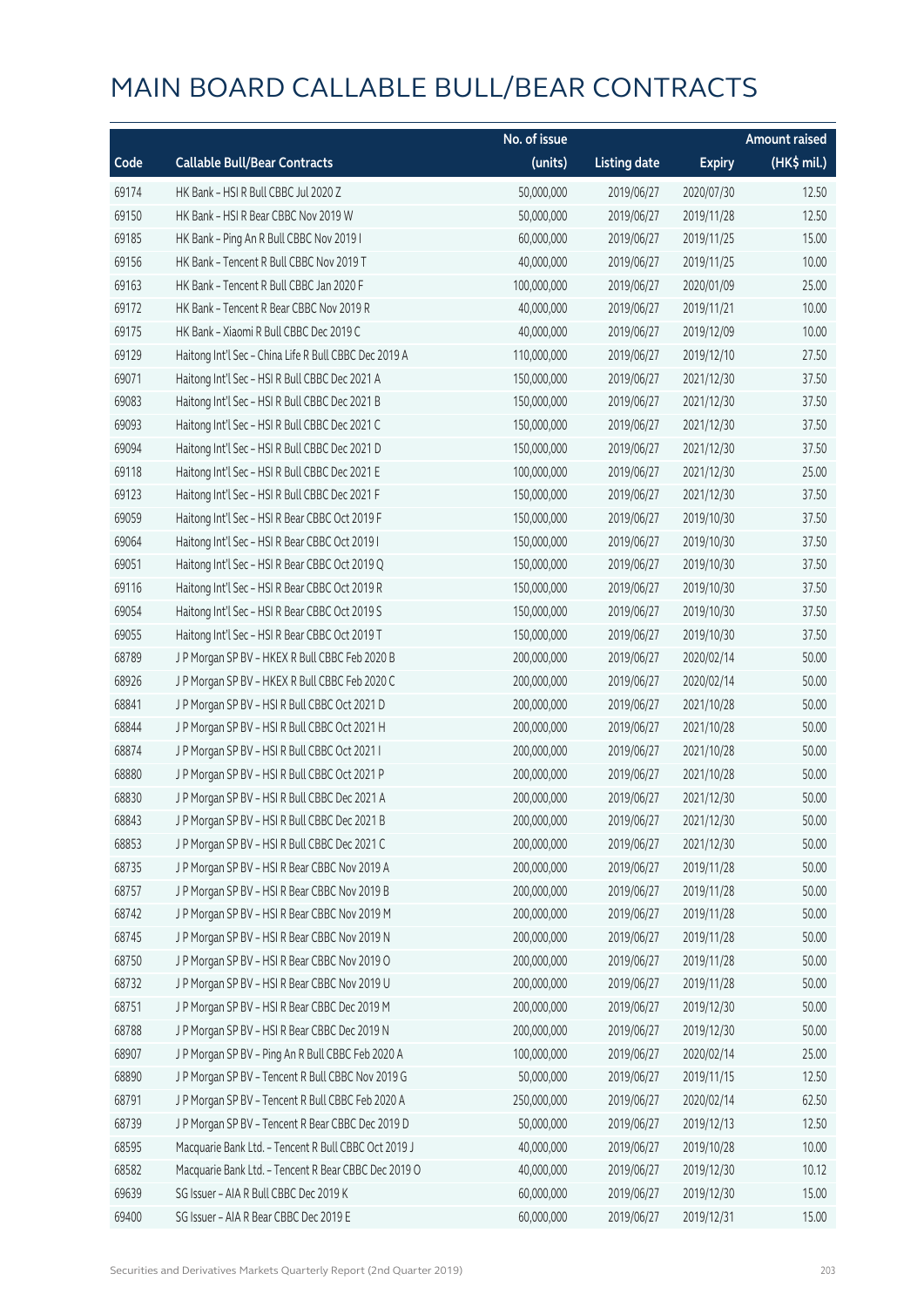|       |                                                  | No. of issue |                     |               | <b>Amount raised</b> |
|-------|--------------------------------------------------|--------------|---------------------|---------------|----------------------|
| Code  | <b>Callable Bull/Bear Contracts</b>              | (units)      | <b>Listing date</b> | <b>Expiry</b> | (HK\$ mil.)          |
| 69696 | SG Issuer - CAM CSI300 R Bull CBBC Mar 2020 C    | 100,000,000  | 2019/06/27          | 2020/03/30    | 25.00                |
| 69439 | SG Issuer - CC Bank R Bull CBBC Dec 2019 E       | 100,000,000  | 2019/06/27          | 2019/12/16    | 25.00                |
| 69645 | SG Issuer - China Life R Bull CBBC Feb 2020 G    | 150,000,000  | 2019/06/27          | 2020/02/28    | 37.50                |
| 69660 | SG Issuer - CM Bank R Bull CBBC Feb 2020 K       | 100,000,000  | 2019/06/27          | 2020/02/28    | 25.00                |
| 69743 | SG Issuer - CSOP A50 ETF R Bull CBBC Mar 2020 R  | 100,000,000  | 2019/06/27          | 2020/03/20    | 25.00                |
| 69781 | SG Issuer - CSOP A50 ETF R Bull CBBC Apr 2020 H  | 100,000,000  | 2019/06/27          | 2020/04/28    | 25.00                |
| 69446 | SG Issuer - Geely Auto R Bull CBBC Jul 2020 G    | 150,000,000  | 2019/06/27          | 2020/07/22    | 37.50                |
| 69669 | SG Issuer - HKEX R Bull CBBC Dec 2019 J          | 50,000,000   | 2019/06/27          | 2019/12/20    | 12.50                |
| 69401 | SG Issuer - HKEX R Bear CBBC Nov 2019 J          | 50,000,000   | 2019/06/27          | 2019/11/20    | 12.50                |
| 69419 | SG Issuer - HKEX R Bear CBBC Dec 2019 E          | 50,000,000   | 2019/06/27          | 2019/12/31    | 12.75                |
| 69671 | SG Issuer - HKEX R Bear CBBC Dec 2019 F          | 50,000,000   | 2019/06/27          | 2019/12/30    | 20.00                |
| 69537 | SG Issuer - HSI R Bull CBBC Sep 2021 A           | 250,000,000  | 2019/06/27          | 2021/09/29    | 62.50                |
| 69560 | SG Issuer - HSI R Bull CBBC Sep 2021 B           | 250,000,000  | 2019/06/27          | 2021/09/29    | 62.50                |
| 69593 | SG Issuer - HSI R Bull CBBC Nov 2021 D           | 250,000,000  | 2019/06/27          | 2021/11/29    | 62.50                |
| 69608 | SG Issuer - HSI R Bull CBBC Nov 2021 E           | 250,000,000  | 2019/06/27          | 2021/11/29    | 62.50                |
| 69610 | SG Issuer - HSI R Bull CBBC Dec 2021 K           | 250,000,000  | 2019/06/27          | 2021/12/30    | 62.50                |
| 69629 | SG Issuer - HSI R Bull CBBC Dec 2021 L           | 250,000,000  | 2019/06/27          | 2021/12/30    | 62.50                |
| 69436 | SG Issuer - HSI R Bear CBBC Oct 2019 D           | 250,000,000  | 2019/06/27          | 2019/10/30    | 62.50                |
| 69435 | SG Issuer - HSI R Bear CBBC Oct 2019 M           | 250,000,000  | 2019/06/27          | 2019/10/30    | 62.50                |
| 69460 | SG Issuer - HSI R Bear CBBC Nov 2019 N           | 250,000,000  | 2019/06/27          | 2019/11/28    | 62.50                |
| 69462 | SG Issuer - HSI R Bear CBBC Nov 2019 P           | 250,000,000  | 2019/06/27          | 2019/11/28    | 62.50                |
| 69475 | SG Issuer - HSI R Bear CBBC Nov 2019 R           | 250,000,000  | 2019/06/27          | 2019/11/28    | 62.50                |
| 69437 | SG Issuer - HSI R Bear CBBC Dec 2019 S           | 250,000,000  | 2019/06/27          | 2019/12/30    | 62.50                |
| 69477 | SG Issuer - HSI R Bear CBBC Jan 2020 B           | 250,000,000  | 2019/06/27          | 2020/01/30    | 62.50                |
| 69679 | SG Issuer - Ping An R Bull CBBC Nov 2019 N       | 100,000,000  | 2019/06/27          | 2019/11/28    | 25.00                |
| 69685 | SG Issuer - Ping An R Bull CBBC Dec 2019 T       | 100,000,000  | 2019/06/27          | 2019/12/20    | 25.00                |
| 69423 | SG Issuer - Ping An R Bear CBBC Nov 2019 E       | 100,000,000  | 2019/06/27          | 2019/11/29    | 25.00                |
| 69449 | SG Issuer - Ping An R Bear CBBC Dec 2019 D       | 100,000,000  | 2019/06/27          | 2019/12/30    | 25.00                |
| 69687 | SG Issuer - Sunny Optical R Bull CBBC Dec 2019 H | 40,000,000   | 2019/06/27          | 2019/12/30    | 10.00                |
| 69693 | SG Issuer - Tencent R Bull CBBC Sep 2019 V       | 80,000,000   | 2019/06/27          | 2019/09/27    | 20.00                |
| 69694 | SG Issuer - Tencent R Bull CBBC Sep 2019 W       | 80,000,000   | 2019/06/27          | 2019/09/30    | 20.00                |
| 69695 | SG Issuer - Tencent R Bull CBBC Nov 2019 P       | 80,000,000   | 2019/06/27          | 2019/11/15    | 20.00                |
| 69432 | SG Issuer - Tencent R Bear CBBC Dec 2019 F       | 80,000,000   | 2019/06/27          | 2019/12/30    | 20.00                |
| 69433 | SG Issuer - Tencent R Bear CBBC Jan 2020 P       | 80,000,000   | 2019/06/27          | 2020/01/24    | 20.00                |
| 68483 | UBS AG - HSI R Bull CBBC Oct 2021 P              | 200,000,000  | 2019/06/27          | 2021/10/28    | 50.00                |
| 68484 | UBS AG - HSI R Bull CBBC Oct 2021 Q              | 200,000,000  | 2019/06/27          | 2021/10/28    | 50.00                |
| 68731 | UBS AG - HSI R Bull CBBC Oct 2021 R              | 200,000,000  | 2019/06/27          | 2021/10/28    | 50.00                |
| 68466 | UBS AG - HSI R Bear CBBC Sep 2019 P              | 200,000,000  | 2019/06/27          | 2019/09/27    | 50.00                |
| 68470 | UBS AG - HSI R Bear CBBC Sep 2019 Q              | 200,000,000  | 2019/06/27          | 2019/09/27    | 50.00                |
| 68503 | UBS AG - HSI R Bear CBBC Sep 2019 S              | 200,000,000  | 2019/06/27          | 2019/09/27    | 50.00                |
| 68507 | UBS AG - HSI R Bear CBBC Sep 2019 V              | 200,000,000  | 2019/06/27          | 2019/09/27    | 50.00                |
| 68508 | UBS AG - HSI R Bear CBBC Sep 2019 Y              | 200,000,000  | 2019/06/27          | 2019/09/27    | 50.00                |
| 68516 | UBS AG - HSI R Bear CBBC Sep 2019 Z              | 200,000,000  | 2019/06/27          | 2019/09/27    | 50.00                |
| 68570 | UBS AG - Tencent R Bull CBBC Feb 2020 B          | 200,000,000  | 2019/06/27          | 2020/02/10    | 50.00                |
| 69282 | Bank Vontobel - AIA R Bull CBBC Jan 2020 B       | 50,000,000   | 2019/06/27          | 2020/01/10    | 12.50                |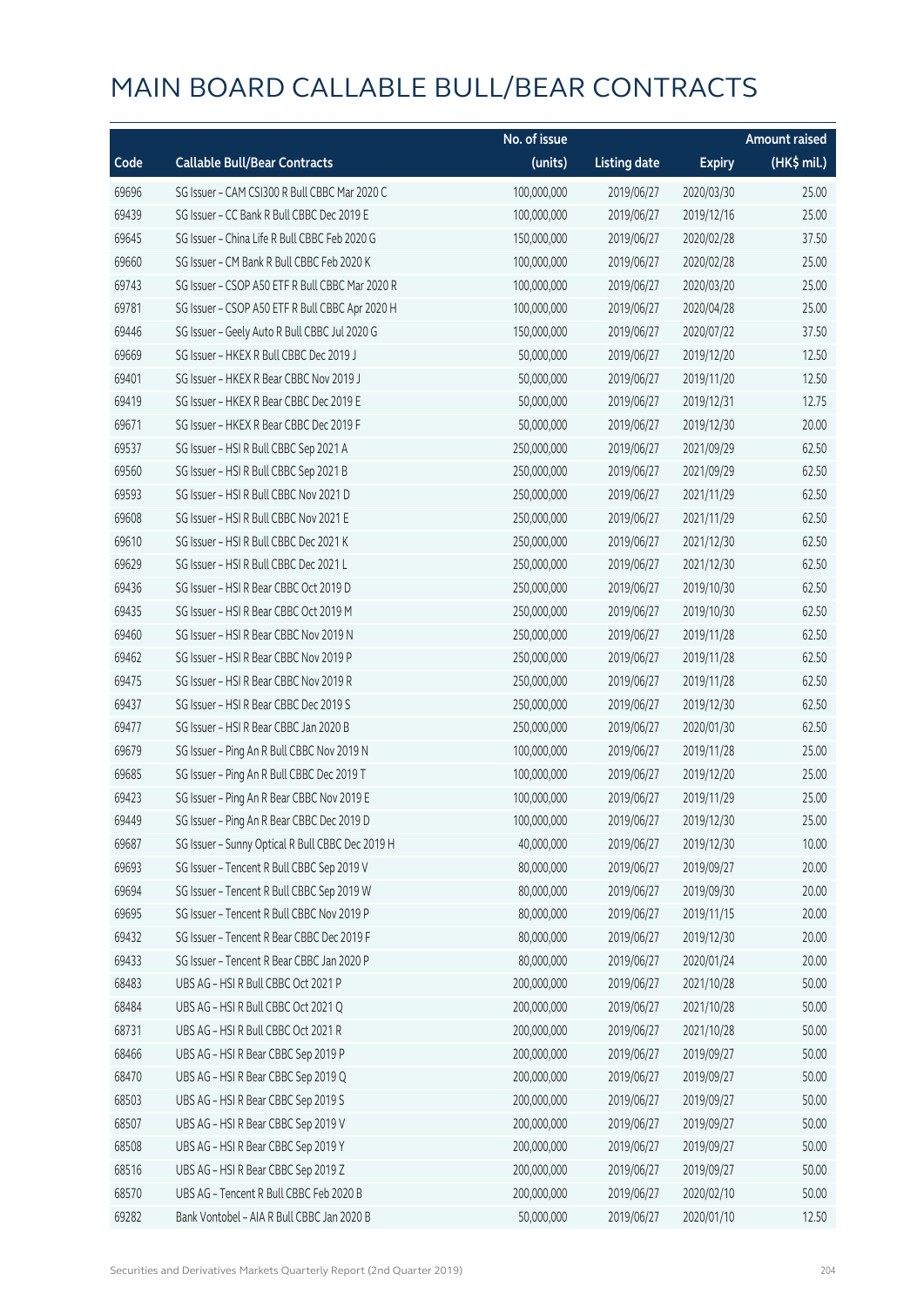|       |                                                          | No. of issue |                     |               | <b>Amount raised</b> |
|-------|----------------------------------------------------------|--------------|---------------------|---------------|----------------------|
| Code  | <b>Callable Bull/Bear Contracts</b>                      | (units)      | <b>Listing date</b> | <b>Expiry</b> | (HK\$ mil.)          |
| 69210 | Bank Vontobel - HSI N Bull CBBC Jan 2021 S               | 80,000,000   | 2019/06/27          | 2021/01/28    | 20.00                |
| 69235 | Bank Vontobel - HSI R Bull CBBC Jan 2021 T               | 80,000,000   | 2019/06/27          | 2021/01/28    | 20.00                |
| 69286 | Bank Vontobel - HSI R Bull CBBC Jan 2021 U               | 80,000,000   | 2019/06/27          | 2021/01/28    | 20.00                |
| 69241 | Bank Vontobel - HSI R Bear CBBC Jan 2020 V               | 80,000,000   | 2019/06/27          | 2020/01/30    | 20.00                |
| 69278 | Bank Vontobel - Ping An R Bull CBBC Jan 2020 C           | 50,000,000   | 2019/06/27          | 2020/01/10    | 12.50                |
| 69285 | Bank Vontobel - Sunny Optical R Bull CBBC Jan 2020 A     | 40,000,000   | 2019/06/27          | 2020/01/10    | 10.00                |
| 69274 | Bank Vontobel - Tencent R Bull CBBC Jan 2020 H           | 40,000,000   | 2019/06/27          | 2020/01/17    | 10.00                |
| 50035 | BOCI Asia Ltd. - HSI R Bull CBBC Sep 2021 G              | 150,000,000  | 2019/06/28          | 2021/09/29    | 39.00                |
| 50036 | BOCI Asia Ltd. - HSI R Bull CBBC Sep 2021 H              | 150,000,000  | 2019/06/28          | 2021/09/29    | 39.00                |
| 50037 | BOCI Asia Ltd. - HSI R Bear CBBC Dec 2019 U              | 150,000,000  | 2019/06/28          | 2019/12/30    | 37.50                |
| 50067 | BNP Paribas Issuance B.V. - HSI R Bull CBBC Nov 2021 G   | 250,000,000  | 2019/06/28          | 2021/11/29    | 62.50                |
| 50068 | BNP Paribas Issuance B.V. - HSI R Bull CBBC Nov 2021 H   | 250,000,000  | 2019/06/28          | 2021/11/29    | 62.50                |
| 50069 | BNP Paribas Issuance B.V. - HSI R Bear CBBC Dec 2019 D   | 250,000,000  | 2019/06/28          | 2019/12/30    | 62.50                |
| 50065 | Credit Suisse AG - Bank of China R Bull CBBC Apr 2020 A  | 70,000,000   | 2019/06/28          | 2020/04/28    | 17.50                |
| 50064 | Credit Suisse AG - China Tower R Bull CBBC Feb 2020 B    | 40,000,000   | 2019/06/28          | 2020/02/27    | 10.00                |
| 50056 | Credit Suisse AG - HSI R Bull CBBC Oct 2021 N            | 200,000,000  | 2019/06/28          | 2021/10/28    | 50.00                |
| 50058 | Credit Suisse AG - HSI R Bull CBBC Oct 2021 O            | 200,000,000  | 2019/06/28          | 2021/10/28    | 50.00                |
| 50059 | Credit Suisse AG - HSI R Bull CBBC Nov 2021 A            | 200,000,000  | 2019/06/28          | 2021/11/29    | 50.00                |
| 50055 | Credit Suisse AG - HSI R Bull CBBC Nov 2021 Z            | 200,000,000  | 2019/06/28          | 2021/11/29    | 50.00                |
| 50057 | Credit Suisse AG - HSI R Bull CBBC Dec 2021 V            | 300,000,000  | 2019/06/28          | 2021/12/30    | 75.00                |
| 50060 | Credit Suisse AG - HSI R Bull CBBC Dec 2021 W            | 300,000,000  | 2019/06/28          | 2021/12/30    | 75.00                |
| 50066 | Credit Suisse AG - HSI R Bear CBBC Dec 2019 M            | 200,000,000  | 2019/06/28          | 2019/12/30    | 50.00                |
| 50062 | Credit Suisse AG - Ping An R Bull CBBC Dec 2019 C        | 80,000,000   | 2019/06/28          | 2019/12/20    | 20.00                |
| 50063 | Credit Suisse AG - Ping An R Bear CBBC Feb 2020 B        | 60,000,000   | 2019/06/28          | 2020/02/27    | 15.00                |
| 50061 | Credit Suisse AG - Tencent R Bull CBBC Dec 2019 W        | 100,000,000  | 2019/06/28          | 2019/12/20    | 25.00                |
| 50096 | Goldman Sachs SP (Asia) - HKEX R Bull CBBC Sep 2019 U    | 100,000,000  | 2019/06/28          | 2019/09/30    | 25.00                |
| 50090 | Goldman Sachs SP (Asia) - HSI R Bull CBBC Oct 2021 H     | 200,000,000  | 2019/06/28          | 2021/10/28    | 50.00                |
| 50091 | Goldman Sachs SP (Asia) - HSI R Bull CBBC Oct 2021 K     | 200,000,000  | 2019/06/28          | 2021/10/28    | 50.00                |
| 50008 | Goldman Sachs SP (Asia) - HSI R Bull CBBC Oct 2021 M     | 200,000,000  | 2019/06/28          | 2021/10/28    | 50.00                |
| 50052 | Goldman Sachs SP (Asia) - HSI R Bull CBBC Oct 2021 N     | 200,000,000  | 2019/06/28          | 2021/10/28    | 50.00                |
| 50094 | Goldman Sachs SP (Asia) - HSI R Bull CBBC Nov 2021 B     | 200,000,000  | 2019/06/28          | 2021/11/29    | 50.00                |
| 50095 | Goldman Sachs SP (Asia) - HSI R Bull CBBC Nov 2021 C     | 200,000,000  | 2019/06/28          | 2021/11/29    | 50.00                |
| 50098 | Goldman Sachs SP (Asia) - HSI R Bear CBBC Feb 2020 M     | 200,000,000  | 2019/06/28          | 2020/02/27    | 50.00                |
| 50093 | Goldman Sachs SP (Asia) - Ping An R Bull CBBC Sep 2019 A | 100,000,000  | 2019/06/28          | 2019/09/30    | 25.00                |
| 50054 | Goldman Sachs SP (Asia) - Ping An R Bull CBBC Nov 2019 R | 100,000,000  | 2019/06/28          | 2019/11/29    | 25.00                |
| 50053 | Goldman Sachs SP (Asia) - Tencent R Bull CBBC Dec 2019 M | 100,000,000  | 2019/06/28          | 2019/12/30    | 25.00                |
| 50097 | Goldman Sachs SP (Asia) - Tencent R Bear CBBC Dec 2019 V | 80,000,000   | 2019/06/28          | 2019/12/30    | 20.00                |
| 50092 | Goldman Sachs SP (Asia) - Xiaomi R Bull CBBC Nov 2019 B  | 40,000,000   | 2019/06/28          | 2019/11/29    | 10.00                |
| 50024 | HK Bank - CAM CSI300 R Bull CBBC Feb 2020 A              | 40,000,000   | 2019/06/28          | 2020/02/03    | 10.00                |
| 50027 | HK Bank - CM Bank R Bull CBBC Jan 2020 A                 | 60,000,000   | 2019/06/28          | 2020/01/06    | 15.00                |
| 50026 | HK Bank - CNOOC R Bull CBBC Dec 2019 B                   | 40,000,000   | 2019/06/28          | 2019/12/30    | 10.00                |
| 50022 | HK Bank - CSOP A50 ETF R Bull CBBC Feb 2020 B            | 40,000,000   | 2019/06/28          | 2020/02/10    | 10.00                |
| 50023 | HK Bank - A50 China R Bull CBBC Feb 2020 B               | 40,000,000   | 2019/06/28          | 2020/02/10    | 10.00                |
| 50009 | HK Bank - HSI R Bull CBBC Jul 2020 B                     | 50,000,000   | 2019/06/28          | 2020/07/30    | 12.50                |
| 50019 | HK Bank - HSI R Bull CBBC Jul 2020 C                     | 100,000,000  | 2019/06/28          | 2020/07/30    | 25.00                |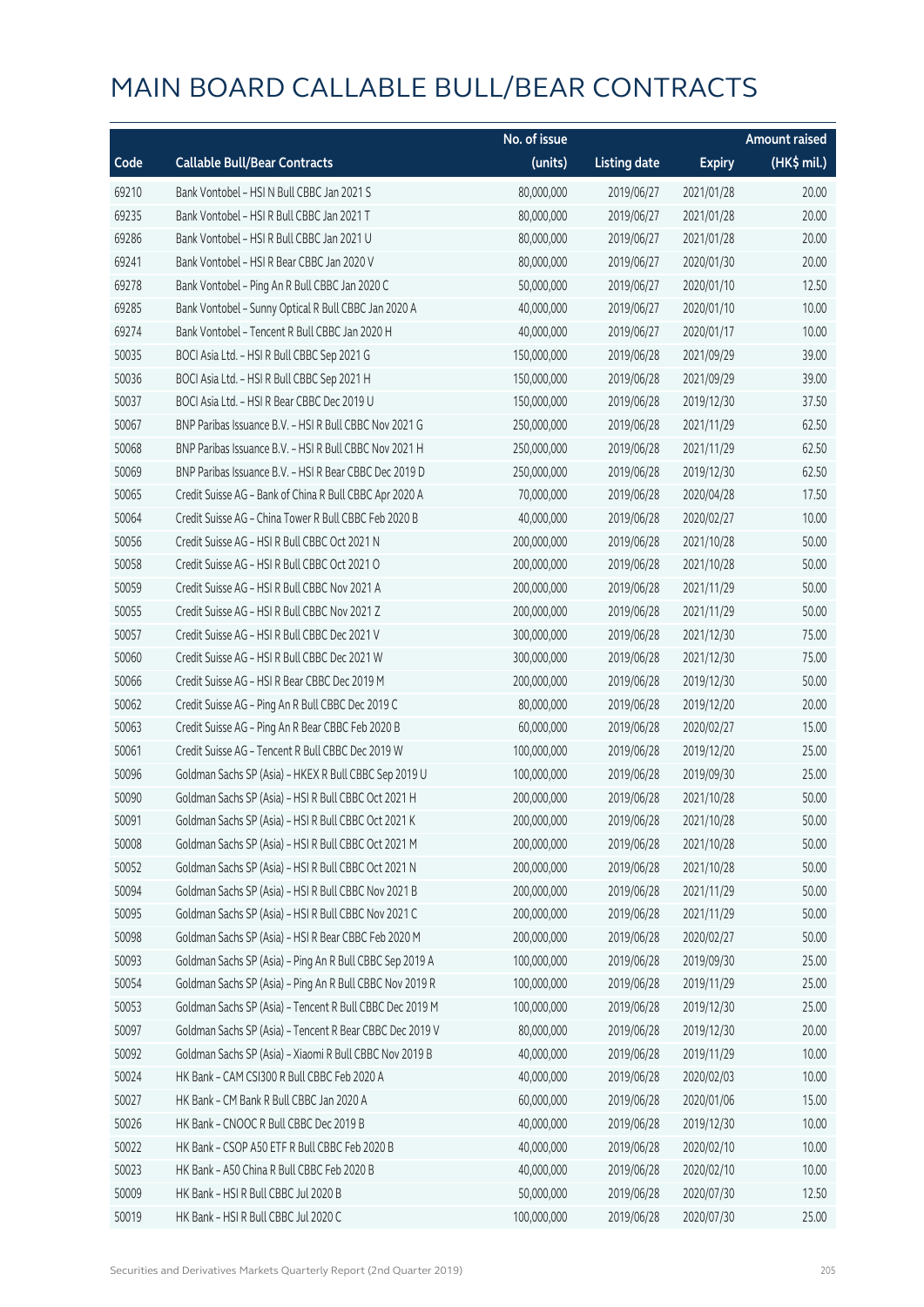|       |                                                           | No. of issue |                     |               | <b>Amount raised</b> |
|-------|-----------------------------------------------------------|--------------|---------------------|---------------|----------------------|
| Code  | <b>Callable Bull/Bear Contracts</b>                       | (units)      | <b>Listing date</b> | <b>Expiry</b> | (HK\$ mil.)          |
| 50020 | HK Bank - HSI R Bear CBBC Dec 2019 P                      | 100,000,000  | 2019/06/28          | 2019/12/30    | 25.00                |
| 50025 | HK Bank - Ping An R Bull CBBC Dec 2019 H                  | 60,000,000   | 2019/06/28          | 2019/12/30    | 15.00                |
| 50010 | HK Bank - Tencent R Bull CBBC Jan 2020 G                  | 40,000,000   | 2019/06/28          | 2020/01/16    | 10.00                |
| 50021 | HK Bank - Tencent R Bear CBBC Nov 2019 S                  | 40,000,000   | 2019/06/28          | 2019/11/28    | 10.00                |
| 50038 | Haitong Int'l Sec - Country Garden R Bull CBBC Dec 2019 A | 40,000,000   | 2019/06/28          | 2019/12/13    | 10.00                |
| 50012 | Haitong Int'l Sec - A50 China R Bull CBBC Oct 2019 D      | 40,000,000   | 2019/06/28          | 2019/10/16    | 10.00                |
| 50013 | Haitong Int'l Sec - HSI R Bull CBBC Oct 2021 A            | 150,000,000  | 2019/06/28          | 2021/10/28    | 37.50                |
| 50016 | Haitong Int'l Sec - HSI R Bull CBBC Oct 2021 B            | 150,000,000  | 2019/06/28          | 2021/10/28    | 37.50                |
| 50014 | Haitong Int'l Sec - HSI R Bull CBBC Nov 2021 F            | 100,000,000  | 2019/06/28          | 2021/11/29    | 25.00                |
| 50015 | Haitong Int'l Sec - HSI R Bull CBBC Nov 2021 I            | 150,000,000  | 2019/06/28          | 2021/11/29    | 37.50                |
| 50017 | Haitong Int'l Sec - HSI R Bear CBBC Oct 2019 U            | 150,000,000  | 2019/06/28          | 2019/10/30    | 37.50                |
| 50018 | Haitong Int'l Sec - HSI R Bear CBBC Oct 2019 V            | 150,000,000  | 2019/06/28          | 2019/10/30    | 37.50                |
| 50011 | Haitong Int'l Sec - Tencent R Bull CBBC Dec 2019 H        | 40,000,000   | 2019/06/28          | 2019/12/12    | 10.00                |
| 50039 | Haitong Int'l Sec - Tencent R Bull CBBC Dec 2019 I        | 40,000,000   | 2019/06/28          | 2019/12/12    | 10.00                |
| 50040 | Haitong Int'l Sec - Tencent R Bear CBBC Apr 2020 E        | 40,000,000   | 2019/06/28          | 2020/04/08    | 10.00                |
| 50031 | J P Morgan SP BV - HSI R Bull CBBC Oct 2021 K             | 200,000,000  | 2019/06/28          | 2021/10/28    | 50.00                |
| 50029 | JP Morgan SP BV - HSIR Bull CBBC Oct 2021 T               | 200,000,000  | 2019/06/28          | 2021/10/28    | 50.00                |
| 50028 | J P Morgan SP BV - HSI R Bull CBBC Dec 2021 D             | 200,000,000  | 2019/06/28          | 2021/12/30    | 50.00                |
| 50030 | J P Morgan SP BV - HSI R Bull CBBC Dec 2021 E             | 200,000,000  | 2019/06/28          | 2021/12/30    | 50.00                |
| 50034 | J P Morgan SP BV - HSI R Bear CBBC Dec 2019 O             | 200,000,000  | 2019/06/28          | 2019/12/30    | 50.00                |
| 50032 | J P Morgan SP BV - Tencent R Bull CBBC Dec 2019 E         | 250,000,000  | 2019/06/28          | 2019/12/13    | 62.50                |
| 50033 | J P Morgan SP BV - Tencent R Bear CBBC Oct 2019 H         | 50,000,000   | 2019/06/28          | 2019/10/18    | 12.50                |
| 50077 | SG Issuer - CNOOC R Bull CBBC Dec 2019 B                  | 40,000,000   | 2019/06/28          | 2019/12/31    | 10.00                |
| 50074 | SG Issuer - China Tower R Bear CBBC Dec 2019 F            | 120,000,000  | 2019/06/28          | 2019/12/31    | 30.00                |
| 50078 | SG Issuer - Galaxy Ent R Bull CBBC Dec 2019 V             | 100,000,000  | 2019/06/28          | 2019/12/23    | 25.00                |
| 50079 | SG Issuer - HSBC R Bull CBBC Nov 2019 Q                   | 100,000,000  | 2019/06/28          | 2019/11/28    | 25.00                |
| 50080 | SG Issuer - HSBC R Bull CBBC Dec 2019 D                   | 100,000,000  | 2019/06/28          | 2019/12/23    | 25.00                |
| 50076 | SG Issuer - HSI R Bull CBBC Oct 2021 H                    | 250,000,000  | 2019/06/28          | 2021/10/28    | 62.50                |
| 50087 | SG Issuer - HSI R Bull CBBC Oct 2021 I                    | 250,000,000  | 2019/06/28          | 2021/10/28    | 62.50                |
| 50088 | SG Issuer - HSI R Bull CBBC Oct 2021 J                    | 250,000,000  | 2019/06/28          | 2021/10/28    | 62.50                |
| 50089 | SG Issuer - HSI R Bull CBBC Nov 2021 F                    | 250,000,000  | 2019/06/28          | 2021/11/29    | 62.50                |
| 50073 | SG Issuer - HSI R Bull CBBC Dec 2021 M                    | 250,000,000  | 2019/06/28          | 2021/12/30    | 62.50                |
| 50083 | SG Issuer - HSI R Bear CBBC Nov 2019 V                    | 250,000,000  | 2019/06/28          | 2019/11/28    | 62.50                |
| 50085 | SG Issuer - HSI R Bear CBBC Dec 2019 J                    | 250,000,000  | 2019/06/28          | 2019/12/30    | 62.50                |
| 50084 | SG Issuer - HSI R Bear CBBC Dec 2019 T                    | 250,000,000  | 2019/06/28          | 2019/12/30    | 62.50                |
| 50086 | SG Issuer - HSI R Bear CBBC Jan 2020 I                    | 250,000,000  | 2019/06/28          | 2020/01/30    | 62.50                |
| 50070 | SG Issuer - ICBC R Bear CBBC Dec 2019 A                   | 100,000,000  | 2019/06/28          | 2019/12/30    | 25.00                |
| 50071 | SG Issuer - Ping An R Bull CBBC Dec 2019 U                | 100,000,000  | 2019/06/28          | 2019/12/30    | 25.00                |
| 50075 | SG Issuer - Ping An R Bull CBBC Dec 2019 V                | 100,000,000  | 2019/06/28          | 2019/12/31    | 25.00                |
| 50081 | SG Issuer - Tencent R Bull CBBC Sep 2019 X                | 80,000,000   | 2019/06/28          | 2019/09/30    | 20.00                |
| 50072 | SG Issuer - Tencent R Bull CBBC Nov 2019 Q                | 80,000,000   | 2019/06/28          | 2019/11/28    | 20.00                |
| 50082 | SG Issuer - Tencent R Bear CBBC Dec 2019 K                | 80,000,000   | 2019/06/28          | 2019/12/30    | 20.00                |
| 50048 | UBS AG - CSOP A50 ETF R Bull CBBC May 2020 C              | 50,000,000   | 2019/06/28          | 2020/05/11    | 12.50                |
| 50047 | UBS AG - HKEX R Bull CBBC Feb 2020 E                      | 200,000,000  | 2019/06/28          | 2020/02/19    | 50.00                |
| 50041 | UBS AG - HSI R Bull CBBC Nov 2021 A                       | 200,000,000  | 2019/06/28          | 2021/11/29    | 50.00                |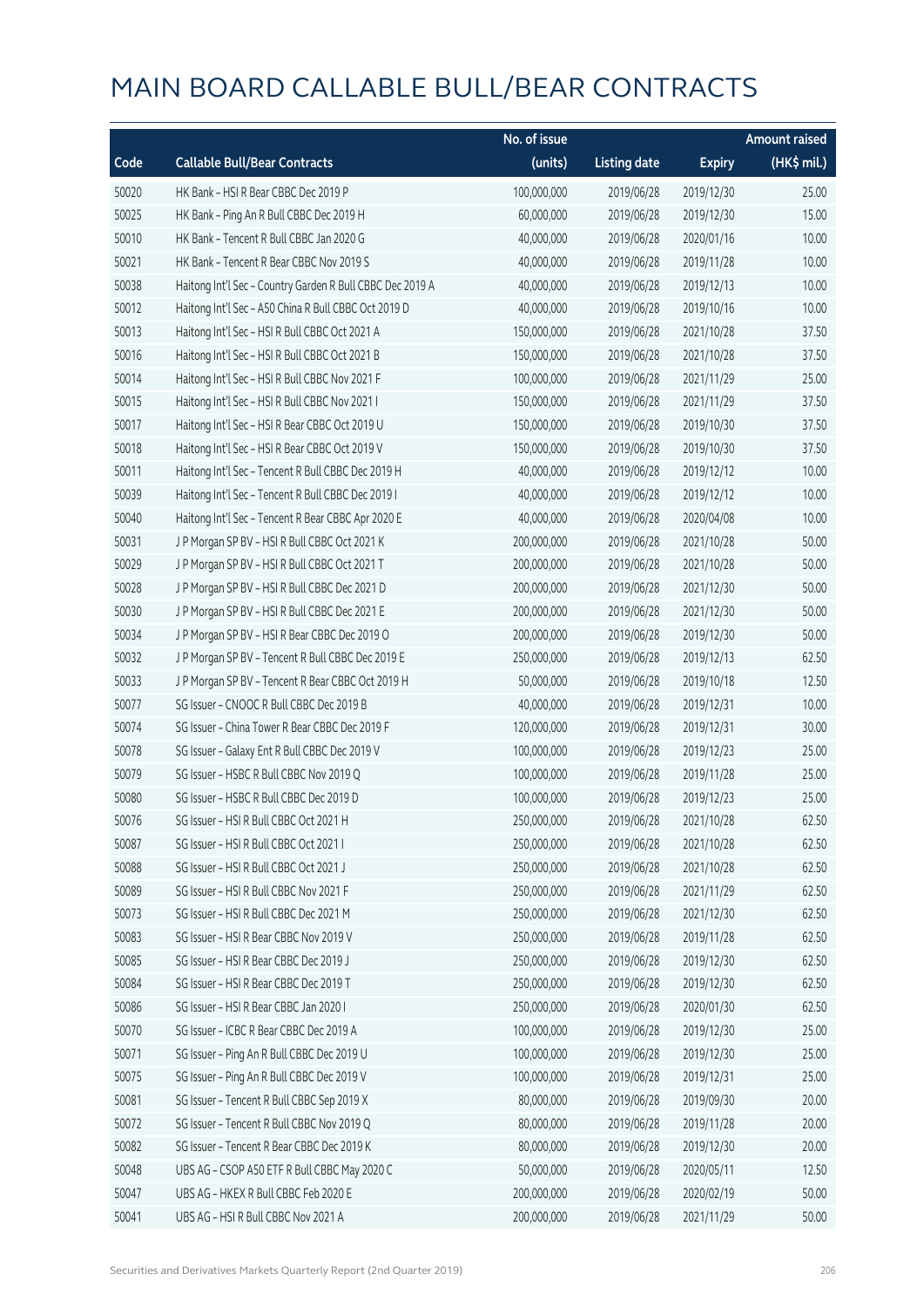|       |                                         | No. of issue |                     |               | <b>Amount raised</b> |
|-------|-----------------------------------------|--------------|---------------------|---------------|----------------------|
| Code  | <b>Callable Bull/Bear Contracts</b>     | (units)      | <b>Listing date</b> | <b>Expiry</b> | (HK\$ mil.)          |
| 50042 | UBS AG - HSI R Bull CBBC Nov 2021 B     | 200,000,000  | 2019/06/28          | 2021/11/29    | 50.00                |
| 50043 | UBS AG - HSI R Bear CBBC Sep 2019 G     | 200,000,000  | 2019/06/28          | 2019/09/27    | 50.00                |
| 50044 | UBS AG - HSI R Bear CBBC Sep 2019 I     | 200,000,000  | 2019/06/28          | 2019/09/27    | 50.00                |
| 50045 | UBS AG - HSI R Bear CBBC Sep 2019 K     | 200,000,000  | 2019/06/28          | 2019/09/27    | 50.00                |
| 50046 | UBS AG - HSI R Bear CBBC Sep 2019 L     | 200.000.000  | 2019/06/28          | 2019/09/27    | 50.00                |
| 50049 | UBS AG - Ping An R Bear CBBC Dec 2019 C | 100,000,000  | 2019/06/28          | 2019/12/23    | 25.00                |
| 50050 | UBS AG - Tencent R Bull CBBC Dec 2019 F | 40,000,000   | 2019/06/28          | 2019/12/11    | 10.00                |
| 50051 | UBS AG - Tencent R Bear CBBC Dec 2019 F | 40,000,000   | 2019/06/28          | 2019/12/23    | 10.00                |
| Total |                                         |              |                     |               | 216.341.07           |

# Further issue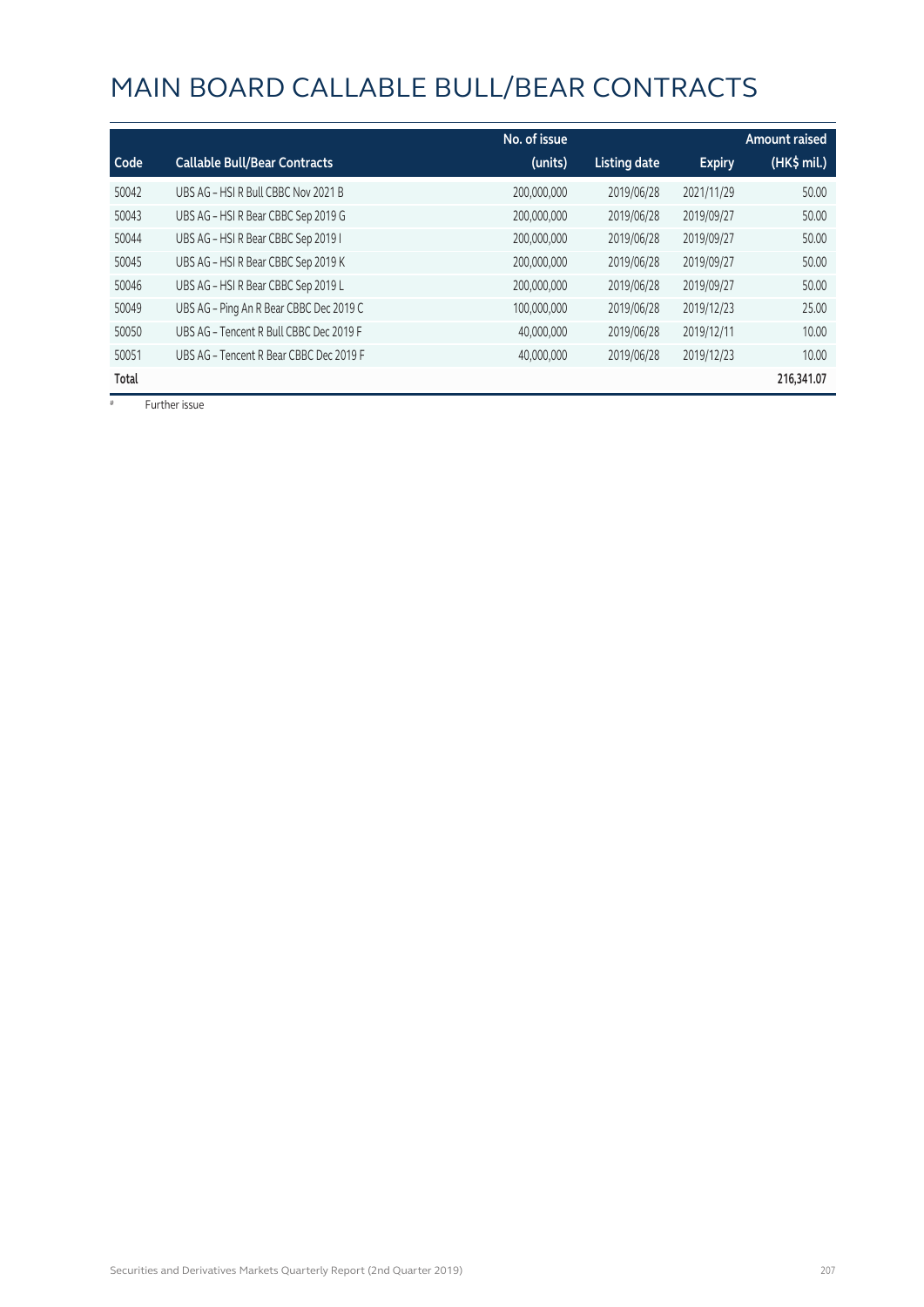#### DR/ELI/TRADING ONLY STOCKS TRADING STATISTICS

#### **Depositary Receipt Trading Statistics**

|      |                | No. of issues | Turnover value (HK\$ mil.) |
|------|----------------|---------------|----------------------------|
| 2018 | Q <sub>2</sub> |               | 15.87                      |
|      | Q <sub>3</sub> |               | 16.09                      |
|      | Q4             |               | 28.59                      |
| 2019 | Q1             |               | 23.02                      |
|      | Q2             |               | 29.27                      |

#### **Equity Linked Instrument Trading Statistics**

|      |                | No. of issues            | Turnover value (HK\$ mil.) |
|------|----------------|--------------------------|----------------------------|
| 2018 | Q <sub>2</sub> | $\overline{\phantom{0}}$ |                            |
|      | Q3             | $\overline{\phantom{0}}$ | $\overline{\phantom{0}}$   |
|      | Q4             | $\overline{\phantom{0}}$ | $\overline{\phantom{0}}$   |
| 2019 | Q1             | $\overline{\phantom{0}}$ |                            |
|      | O <sub>2</sub> | $\overline{\phantom{0}}$ | $\overline{\phantom{0}}$   |

#### **NASDAQ Stocks**

|      |                | No. of issues | Turnover value (HK\$ mil.) |
|------|----------------|---------------|----------------------------|
| 2018 | Q <sub>2</sub> | 6             | 0.15                       |
|      | Q3             | 6             | 0.07                       |
|      | Q4             | 6             | 0.29                       |
| 2019 | Q1             | 6             | 2.87                       |
|      | Q2             | 6             | 0.07                       |

#### **iShares**

|      |                | No. of issues            | Turnover value (HK\$ mil.) |
|------|----------------|--------------------------|----------------------------|
| 2018 | Q2             |                          | -                          |
|      | Q <sub>3</sub> | $\overline{\phantom{0}}$ | $\overline{\phantom{0}}$   |
|      | Q4             | -                        | $\overline{\phantom{0}}$   |
| 2019 | Q1             |                          | -                          |
|      | Q2             | $\overline{\phantom{0}}$ | $\overline{\phantom{0}}$   |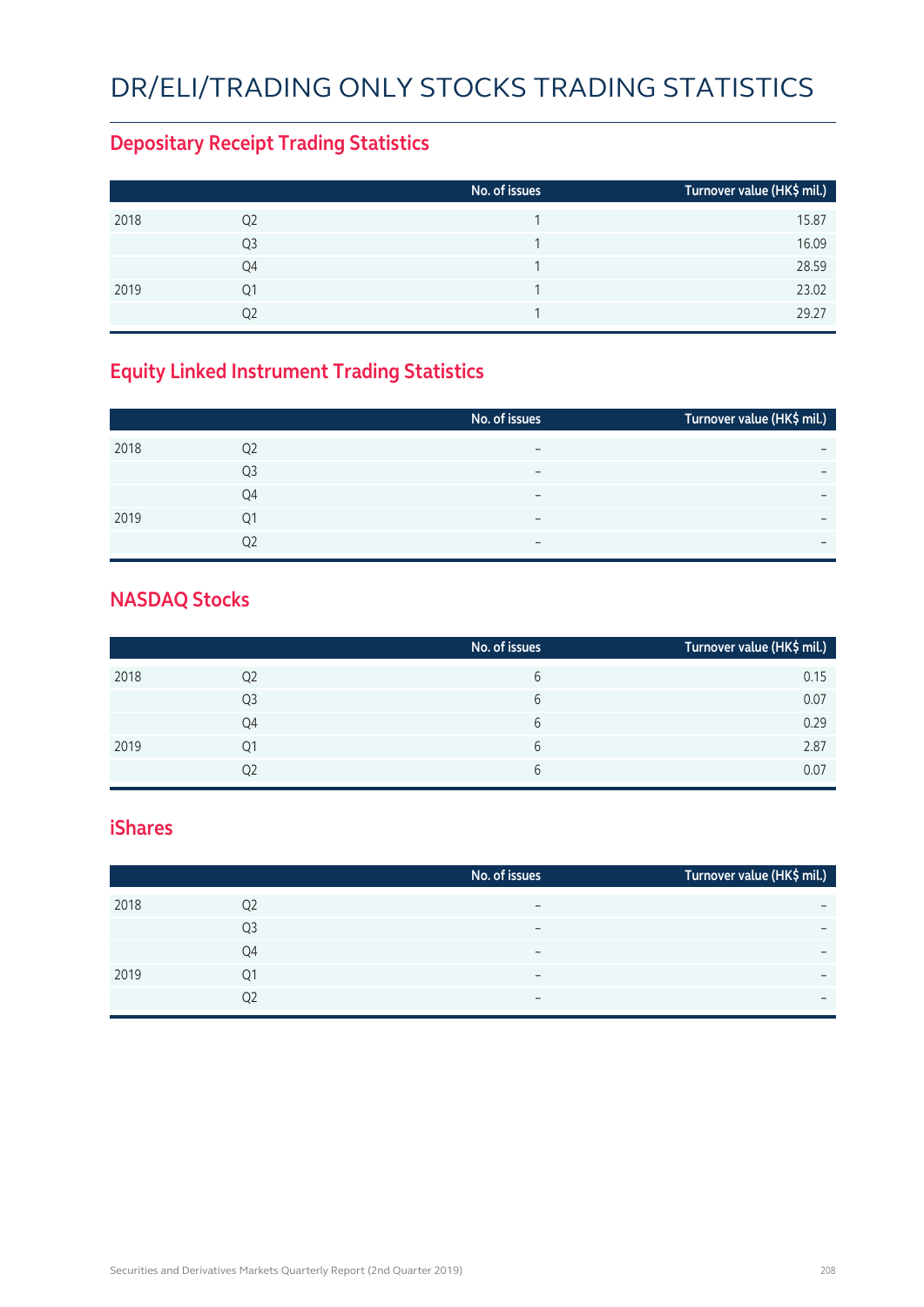#### **Equity Turnover – GEM**

|      |    | Share (Mil. shs) | Value (HK\$ mil.) | No. of deals |
|------|----|------------------|-------------------|--------------|
| 2018 | Q2 | 84,808.26        | 41,444.85         | 1,252,432    |
|      | Q3 | 68,627.46        | 26,101.90         | 952,799      |
|      | Q4 | 73,427.70        | 19.482.19         | 864,331      |
| 2019 | Q1 | 50,803.56        | 15,250.68         | 706,122      |
|      | Q2 | 54,134.73        | 14,094.16         | 665,926      |

#### **Equity Trading Statistics – GEM**

|      |                | No. of<br>trading days | Average daily turnover<br>(HK\$ mil.) | Average value<br>per deal |
|------|----------------|------------------------|---------------------------------------|---------------------------|
| 2018 | Q <sub>2</sub> | 60                     | 690.75                                | 33,092                    |
|      | Q <sub>3</sub> | 63                     | 414.32                                | 27,395                    |
|      | Q4             | 62                     | 314.23                                | 22,540                    |
| 2019 | Q1             | 60                     | 254.18                                | 21,598                    |
|      | Q <sub>2</sub> | 59                     | 238.88                                | 21,165                    |

#### **20 Most Advanced GEM Stocks**

for 2nd quarter 2019

|                |       |                          |                 | <b>Closing price</b> |        |
|----------------|-------|--------------------------|-----------------|----------------------|--------|
| Rank           | Code  | <b>Stock</b>             | End of Jun 2019 | End of Mar 2019      | % up   |
| 1              | 08295 | <b>ZZ CAP INTL</b>       | 0.360           | 0.113                | 218.58 |
| $\overline{2}$ | 08413 | <b>ASIA GROCERY</b>      | 0.425           | 0.138                | 207.97 |
| 3              | 08109 | <b>KIRIN GROUP</b>       | 0.310           | 0.119                | 160.50 |
| 4              | 08366 | <b>ZJ UNITED INV</b>     | 0.480           | 0.230                | 108.70 |
| 5              | 08475 | <b>K GROUP HLDGS</b>     | 0.405           | 0.206                | 96.60  |
| 6              | 08606 | KINETIX SYSTEMS          | 0.500           | 0.255                | 96.08  |
| 7              | 08391 | <b>ELEGANCE PRINT</b>    | 0.275           | 0.160                | 71.88  |
| 8              | 08082 | SAGE INT'L GP            | 0.710           | 0.430                | 65.12  |
| 9              | 08239 | <b>CAPITAL FIN</b>       | 0.085           | 0.052                | 63.46  |
| 10             | 08278 | <b>CMON</b>              | 0.162           | 0.100                | 62.00  |
| 11             | 08195 | <b>L&amp;A INTL HOLD</b> | 0.083           | 0.053                | 56.60  |
| 12             | 08237 | LINK HOLDINGS            | 0.158           | 0.103                | 53.40  |
| 13             | 08118 | <b>BORTEX GLOBAL</b>     | 0.340           | 0.222                | 53.15  |
| 14             | 08375 | <b>VERTICAL INT'L</b>    | 0.200           | 0.131                | 52.67  |
| 15             | 08491 | <b>COOL LINK</b>         | 2.200           | 1.490                | 47.65  |
| 16             | 08198 | <b>LOTO INTERACT</b>     | 0.150           | 0.102                | 47.06  |
| 17             | 08376 | <b>FINELANDSERVICE</b>   | 0.440           | 0.300                | 46.67  |
| 18             | 08073 | <b>SINGYES NM</b>        | 0.760           | 0.520                | 46.15  |
| 19             | 08188 | <b>GME GROUP</b>         | 0.192           | 0.133                | 44.36  |
| 20             | 08495 | 1957 & CO.               | 0.330           | 0.230                | 43.48  |

A Adjusted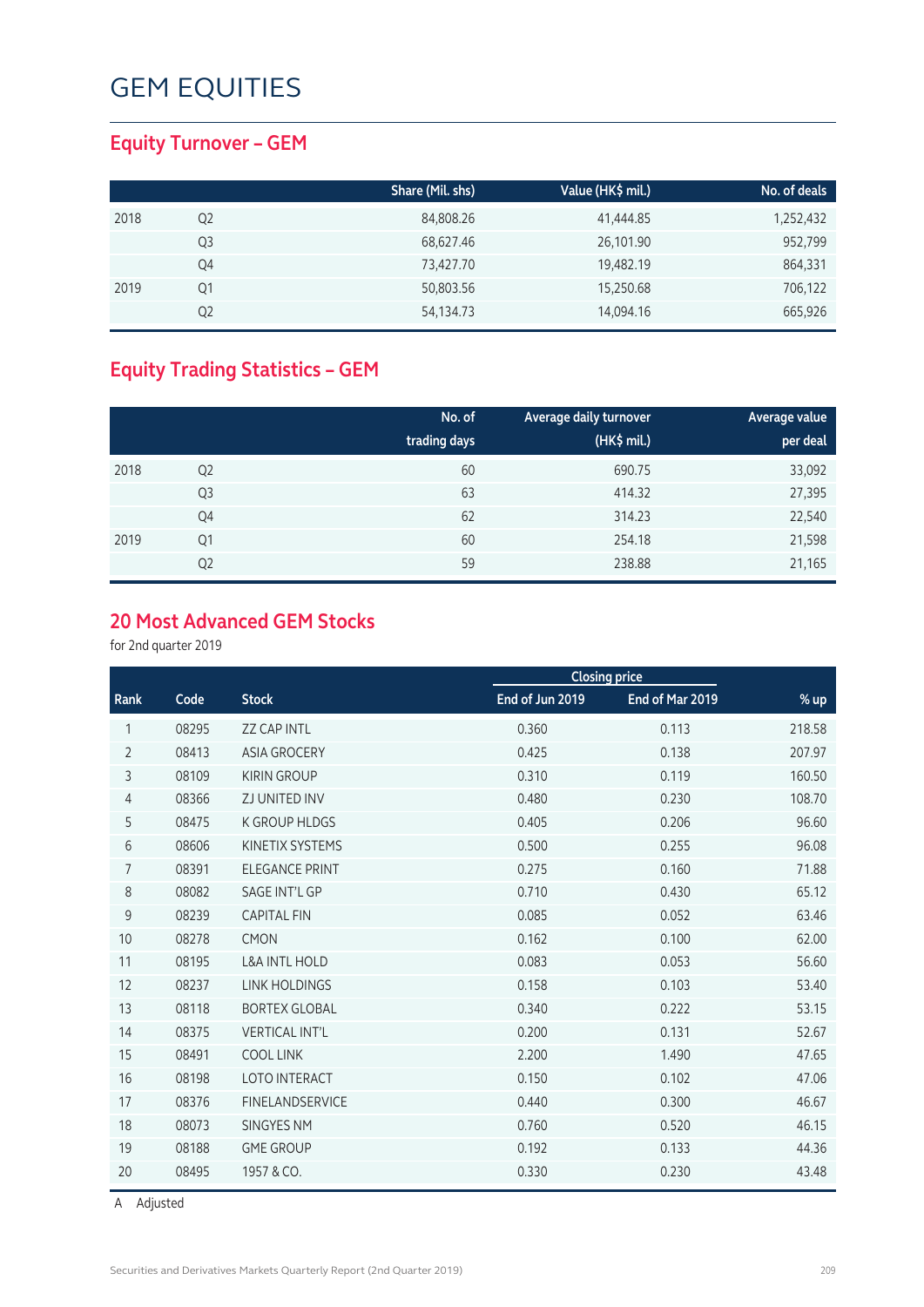#### **20 Most Declined GEM Stocks**

for 2nd quarter 2019

| Code  | <b>Stock</b>           | End of Jun 2019 | End of Mar 2019         | % down               |
|-------|------------------------|-----------------|-------------------------|----------------------|
| 08293 | SINGASIA HLDG          | 0.143           | 6.000                   | $-97.62$             |
| 08436 | <b>TAKBO GROUP</b>     | 0.420           | 3.830                   | $-89.03$             |
| 08207 | <b>CHONGSING HLDGS</b> | 0.011           | 0.065                   | $-83.08$             |
| 08212 | <b>CELEBRATE INT</b>   | 0.021           | 0.099                   | $-78.79$             |
| 08078 | <b>HMV DIGIT CHINA</b> | 0.126           | 0.500<br>$\overline{A}$ | $-74.80$             |
| 08537 | <b>DOMINATE GP</b>     | 0.241           | 0.780                   | $-69.10$             |
| 08042 | <b>KOS INTL</b>        | 0.102           | 0.310                   | $-67.10$             |
| 08202 | <b>INNO-TECH HOLD</b>  | 0.028           | 0.076                   | $-63.16$             |
| 08170 | <b>ALL NATION INTL</b> | 3.600           | 9.400                   | $-61.70$             |
| 08158 | <b>CRMI</b>            | 0.200           | 0.500<br>$\overline{A}$ | $-60.00$             |
| 08125 | ROYAL CEN RES          | 0.082           | 0.200                   | $-59.00$             |
| 08218 | ECHO INT HOLD          | 0.058           | 0.137                   | $-57.66$             |
| 08462 | OMNIBRIDGE HLDG        | 0.470           | 1.100                   | $-57.27$             |
| 08132 | CHINAOILGANGRAN        | 0.156           | 0.345                   | $-54.78$             |
| 08001 | <b>ORIENTSEC INT</b>   | 0.310           | 0.680                   | $-54.41$             |
| 08452 | <b>FY FINANCIAL</b>    | 0.600           | 1.300                   | $-53.85$             |
| 08445 | <b>NOBLE ENG GP</b>    | 0.245           | 0.530                   | $-53.77$             |
| 08400 | <b>ASIA PIONEER</b>    | 0.089           | 0.186                   | $-52.15$             |
| 08425 | <b>HING MING HLDGS</b> | 1.400           | 2.860                   | $-51.05$             |
| 08417 | <b>DADI EDU</b>        | 0.049           | 0.100                   | $-51.00$             |
|       |                        |                 |                         | <b>Closing price</b> |

A Adjusted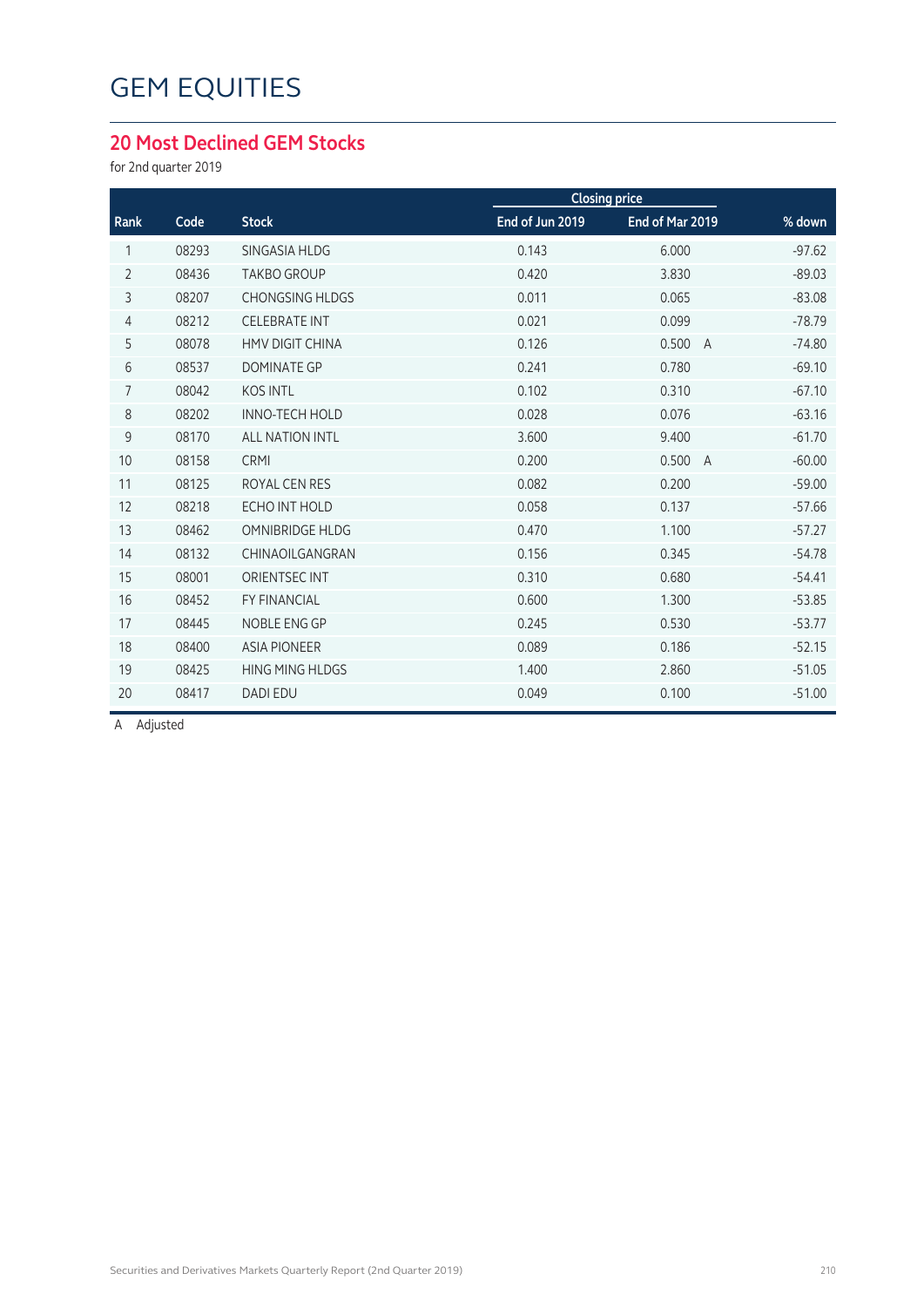#### **20 Most Active GEM Stocks by Value**

for 2nd quarter 2019

| 1,367.49 | 9.70  |
|----------|-------|
| 794.05   | 5.63  |
| 646.23   | 4.59  |
| 550.78   | 3.91  |
| 529.00   | 3.75  |
| 444.14   | 3.15  |
| 411.00   | 2.92  |
| 405.67   | 2.88  |
| 298.32   | 2.12  |
| 297.99   | 2.11  |
| 282.24   | 2.00  |
| 238.98   | 1.70  |
| 225.11   | 1.60  |
| 224.01   | 1.59  |
| 191.43   | 1.36  |
| 190.21   | 1.35  |
| 175.26   | 1.24  |
| 173.08   | 1.23  |
| 153.27   | 1.09  |
| 153.02   | 1.09  |
| 7,751.27 | 55.00 |
|          |       |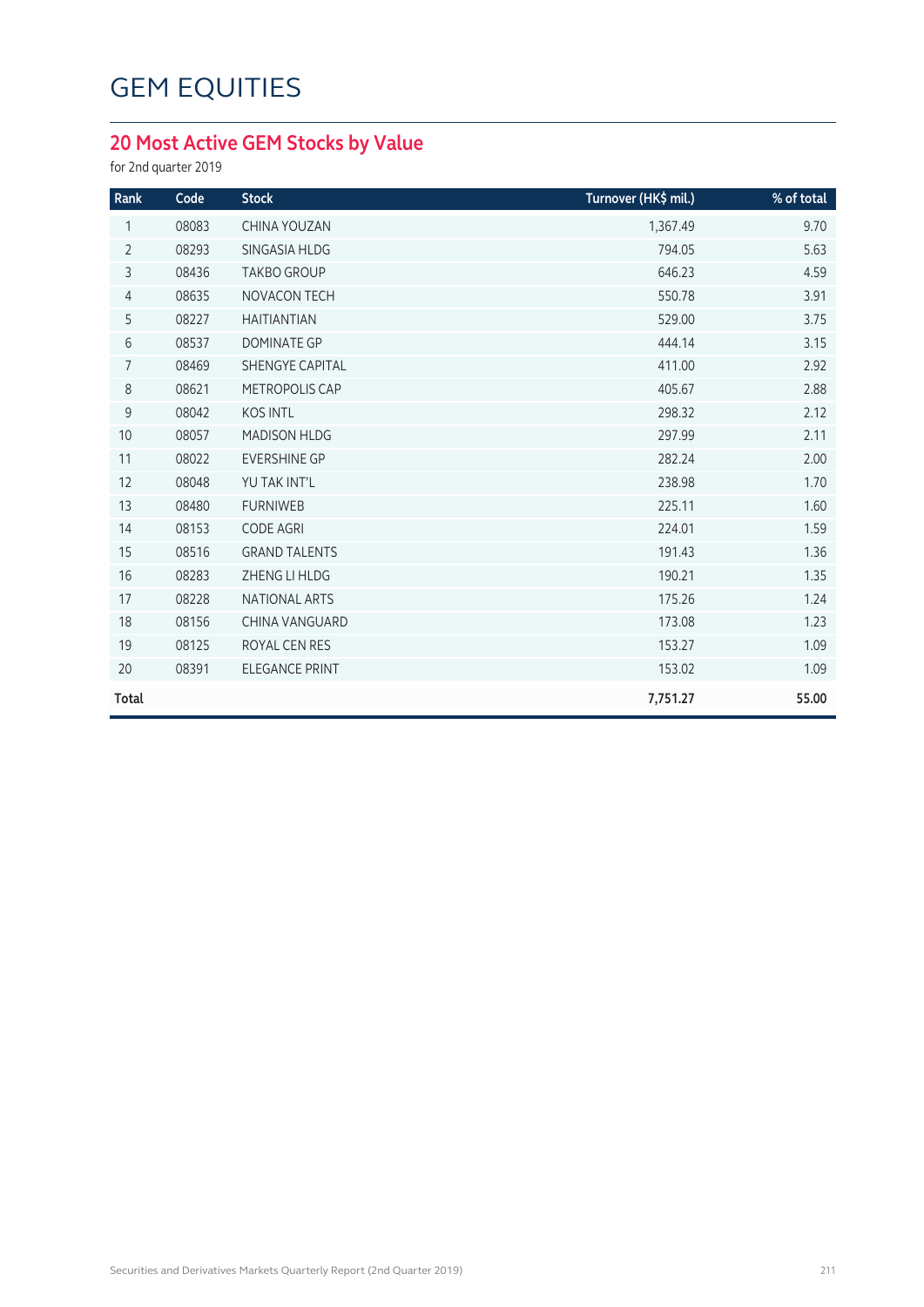#### **20 Most Active GEM Stock by Shares**

for 2nd quarter 2019

| Rank           | Code  | <b>Stock</b>           | Turnover (Mil. shs) | % of total |
|----------------|-------|------------------------|---------------------|------------|
| 1              | 08153 | <b>CODE AGRI</b>       | 6,115.75            | 11.30      |
| $\overline{2}$ | 08207 | <b>CHONGSING HLDGS</b> | 4,175.28            | 7.71       |
| 3              | 08293 | SINGASIA HLDG          | 3,217.20            | 5.94       |
| $\overline{4}$ | 08083 | CHINA YOUZAN           | 2,326.70            | 4.30       |
| 5              | 08048 | YU TAK INT'L           | 2,315.65            | 4.28       |
| 6              | 08202 | <b>INNO-TECH HOLD</b>  | 1,553.63            | 2.87       |
| 7              | 08147 | MILLENNIUM-NEW         | 1,375.03            | 2.54       |
| $\,8\,$        | 08417 | <b>DADI EDU</b>        | 974.65              | 1.80       |
| $\mathsf g$    | 08086 | <b>SINO VISION WW</b>  | 955.13              | 1.76       |
| 10             | 08042 | <b>KOS INTL</b>        | 892.60              | 1.65       |
| 11             | 08148 | <b>AURUM PACIFIC</b>   | 788.84              | 1.46       |
| 12             | 08125 | ROYAL CEN RES          | 788.09              | 1.46       |
| 13             | 08156 | CHINA VANGUARD         | 774.40              | 1.43       |
| 14             | 08057 | <b>MADISON HLDG</b>    | 739.81              | 1.37       |
| 15             | 08158 | CRMI                   | 720.91              | 1.33       |
| 16             | 08537 | <b>DOMINATE GP</b>     | 702.34              | 1.30       |
| 17             | 08272 | C FOOD&BEV GP          | 681.45              | 1.26       |
| 18             | 08635 | NOVACON TECH           | 650.79              | 1.20       |
| 19             | 08228 | <b>NATIONAL ARTS</b>   | 644.76              | 1.19       |
| 20             | 08200 | SAUSANTONG-NEW         | 627.17              | 1.16       |
| Total          |       |                        | 31,020.17           | 57.30      |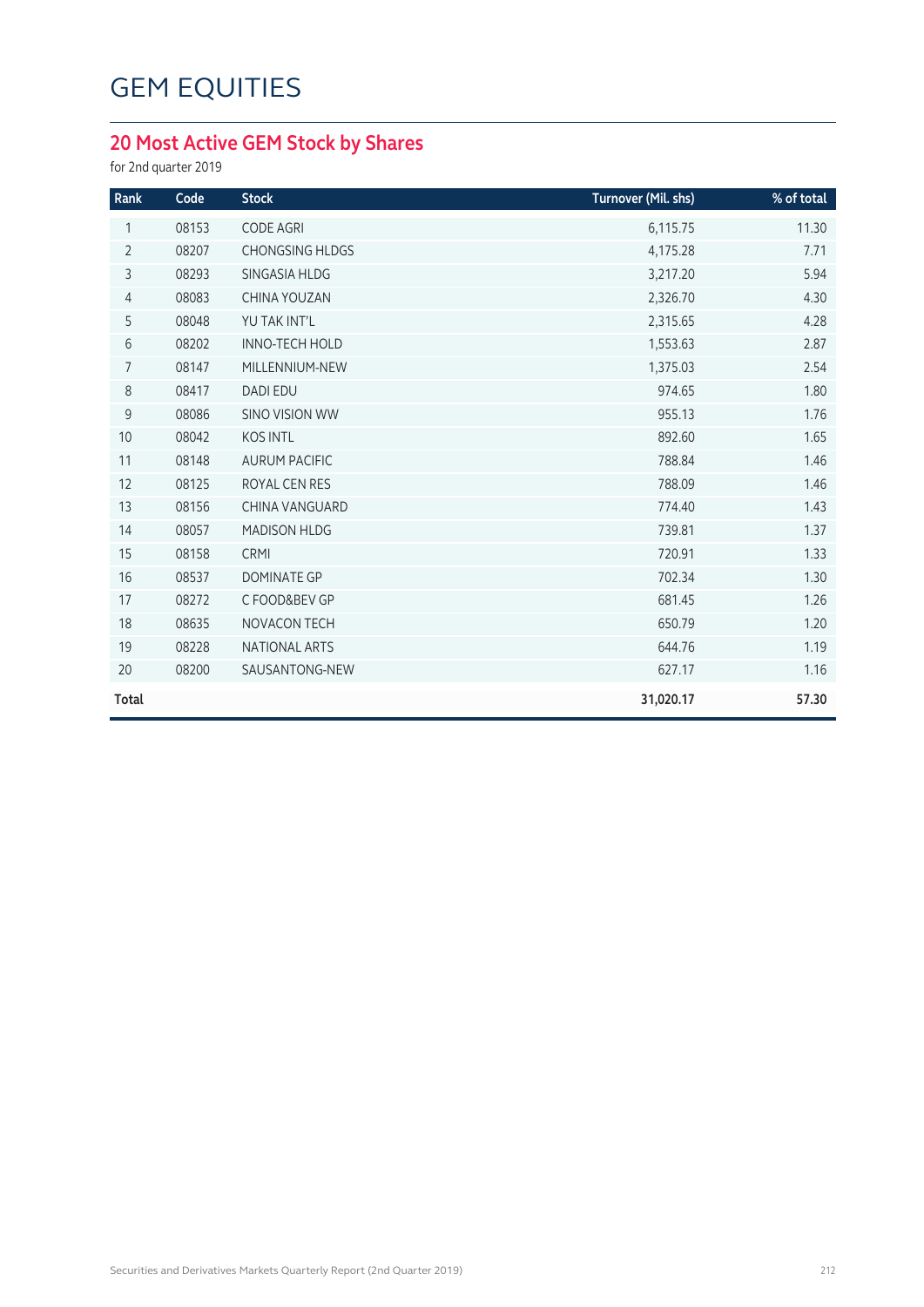#### **Market Capitalisation of Listed Companies for GEM**

as at the quarter end

|      |                | HK\$ mil.    |
|------|----------------|--------------|
| 2018 | Q <sub>2</sub> | 248,066.40   |
|      | Q <sub>3</sub> | 209,809.82   |
|      | Q4             | 186, 183. 32 |
| 2019 | Q1             | 166,890.33   |
|      | Q <sub>2</sub> | 134,992.16   |

#### **Market Capitalisation by Hang Seng Industry Classification System \* – GEM**

Quarter-end figures



\* Hang Seng Industry Classification System (HSICS) is provided by Hang Seng Indexes Company Limited.

Note: New Hang Seng Industry Classification System took effect on 9 September 2013.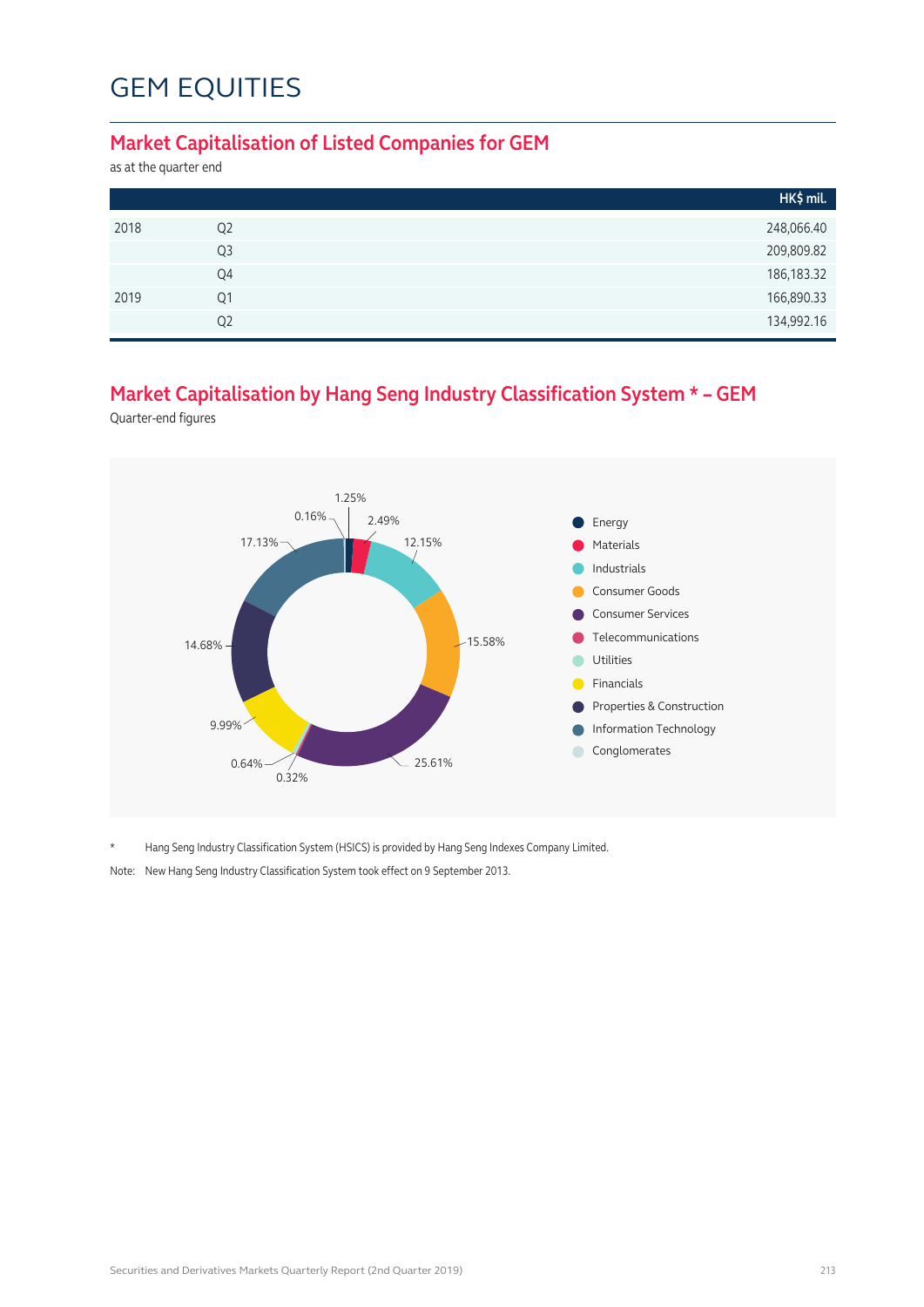#### **50 Leading Companies by Market Capitalisation – GEM**

as at the 2nd quarter end 2019

|                     |         |                                                             | <b>Market capitalisation</b> |                   |
|---------------------|---------|-------------------------------------------------------------|------------------------------|-------------------|
| Rank                | Company |                                                             | (HK\$ mil.)                  | % of market total |
| 1                   | 08083   | China Youzan Ltd.                                           | 7,423.59                     | 5.50              |
| 2                   | 08137   | Honbridge Holdings Ltd.                                     | 7,193.81                     | 5.33              |
| 3                   | 08469   | Sheng Ye Capital Ltd.                                       | 6,512.35                     | 4.82              |
| 4                   | 08279   | AGTech Holdings Ltd.                                        | 5,410.72                     | 4.01              |
| 5                   | 08032   | Viva China Holdings Ltd.                                    | 4,387.84                     | 3.25              |
| 6                   | 08057   | Madison Holdings Group Ltd.                                 | 2,700.22                     | 2.00              |
| $\overline{7}$      | 08227   | Xi'an Haitiantian Holdings Co., Ltd. - H Shares             | 2,512.02                     | 1.86              |
| 8                   | 08619   | WAC Holdings Ltd.                                           | 2,380.80                     | 1.76              |
| 9                   | 08039   | KNK Holdings Ltd.                                           | 2,273.92                     | 1.68              |
| $10$                | 08283   | Zheng Li Holdings Ltd.                                      | 2,200.00                     | 1.63              |
| 11                  | 08176   | SuperRobotics Ltd.                                          | 1,771.77                     | 1.31              |
| 12                  | 08047   | China Ocean Fishing Holdings Ltd.                           | 1,669.25                     | 1.24              |
| 13                  | 08265   | China Trustful Group Ltd.                                   | 1,641.72                     | 1.22              |
| 14                  | 08022   | Evershine Group Holdings Ltd.                               | 1,569.08                     | 1.16              |
| 15                  | 08053   | Pizu Group Holdings Ltd.                                    | 1,565.84                     | 1.16              |
| 16                  | 08170   | China All Nation International Holdings Group Ltd.          | 1,480.32                     | 1.10              |
| 17                  | 08516   | Grand Talents Group Holdings Ltd.                           | 1,377.60                     | 1.02              |
| 18                  | 08480   | Furniweb Holdings Ltd.                                      | 1,360.80                     | 1.01              |
| 19                  | 08491   | Cool Link (Holdings) Ltd.                                   | 1,320.00                     | 0.98              |
| 20                  | 08295   | ZZ Capital International Ltd.                               | 1,278.18                     | 0.95              |
| 21                  | 08037   | China Biotech Services Holdings Ltd.                        | 1,191.45                     | 0.88              |
| 22                  | 08228   | National Arts Entertainment and Culture Group Ltd.          | 1,088.60                     | 0.81              |
| 23                  | 08423   | Chi Ho Development Holdings Ltd.                            | 1,064.00                     | 0.79              |
| 24                  | 08246   | Zhonghua Gas Holdings Ltd.                                  | 1,059.16                     | 0.78              |
| 25                  | 08156   | China Vanguard You Champion Holdings Ltd.                   | 1,047.76                     | 0.78              |
| 26                  | 08140   | BOSA Technology Holdings Ltd.                               | 992.00                       | 0.73              |
| 27                  | 08167   | Neo Telemedia Ltd.                                          | 990.31                       | 0.73              |
| 28                  | 08308   | Gudou Holdings Ltd.                                         | 940.80                       | 0.70              |
| 29                  | 08328   | Xinyi Automobile Glass Hong Kong Enterprises Ltd.           | 926.83                       | 0.69              |
| 30                  | 08082   | Sage International Group Ltd.                               | 864.64                       | 0.64              |
| 31                  | 08030   | Flying Financial Service Holdings Ltd.                      | 848.40                       | 0.63              |
| 32                  | 08260   | Yin He Holdings Ltd.                                        | 800.44                       | 0.59              |
| 33                  | 08005   | Yuxing InfoTech Investment Holdings Ltd.                    | 766.31                       | 0.57              |
| 34                  | 08527   | JLogo Holdings Ltd.                                         | 765.00                       | 0.57              |
| 35                  | 08366   | Zhejiang United Investment Holdings Group Ltd.              | 757.06                       | 0.56              |
| 36                  | 08016   | Changhong Jiahua Holdings Ltd.                              | 727.33                       | 0.54              |
| 37                  | 08325   | China Smartpay Group Holdings Ltd.                          | 723.44                       | 0.54              |
| 38                  | 08206   | Shentong Robot Education Group Co. Ltd.                     | 710.89                       | 0.53              |
| 39                  | 08095   | Beijing Beida Jade Bird Universal Sci-Tech Co. Ltd. - H Shs | 699.08                       | 0.52              |
| 40                  | 08313   | ZACD Group Ltd.                                             | 680.00                       | 0.50              |
| 41                  | 08130   | Dadi International Group Ltd.                               | 641.69                       | 0.48              |
| 42                  | 08021   | WLS Holdings Ltd.                                           | 603.42                       | 0.45              |
| 43                  | 08055   | China E-Information Technology Group Ltd.                   | 562.69                       | 0.42              |
| 44                  | 08425   | Hing Ming Holdings Ltd.                                     | 560.00                       | 0.41              |
| 45                  | 08237   | Link Holdings Ltd.                                          | 551.42                       | 0.41              |
| 46                  | 08178   | China Information Technology Development Ltd.               | 536.94                       | 0.40              |
| 47                  | 08101   | EJE (Hong Kong) Holdings Ltd.                               | 535.02                       | 0.40              |
| 48                  | 08050   | Quantum Thinking Ltd.                                       | 528.94                       | 0.39              |
| 49                  | 08172   | Lajin Entertainment Network Group Ltd.                      | 526.14                       | 0.39              |
| 50                  | 08522   | Gain Plus Holdings Ltd.                                     | 505.92                       | 0.37              |
| <b>Total</b>        |         |                                                             | 81,225.52                    | 60.17             |
| <b>Market Total</b> |         |                                                             | 134,992.16                   | 100.00            |

Securities and Derivatives Markets Quarterly Report (2nd Quarter 2019) 214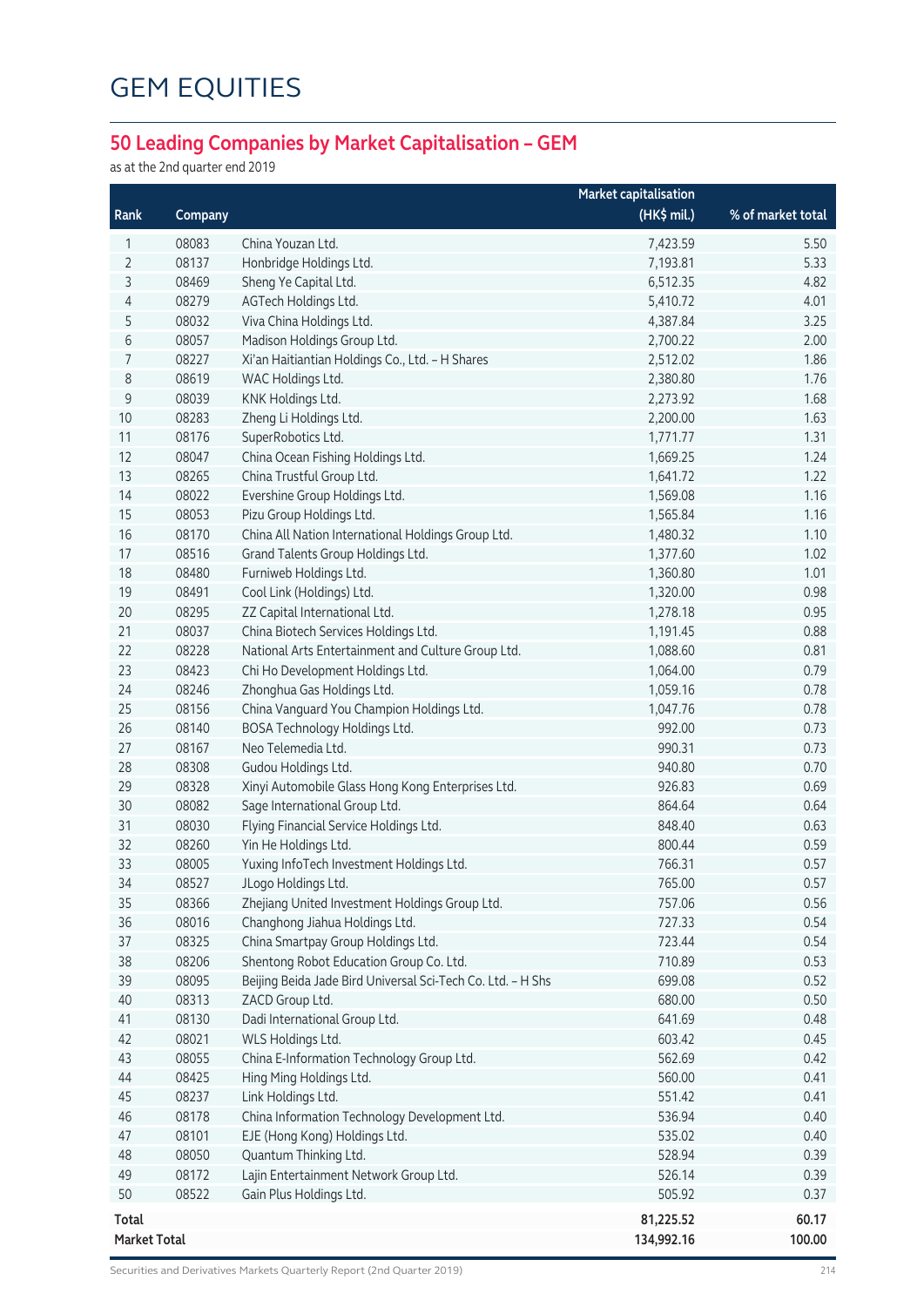#### **New Listing Statistics – equities for GEM**

|      |    | No. of newly listed companies | Funds raised (HK\$ mil.) |
|------|----|-------------------------------|--------------------------|
| 2018 | Q2 | 17                            | 1,171.84                 |
|      | Q3 |                               | 1,171.93                 |
|      | Q4 | 8                             | 479.54                   |
| 2019 | Q1 |                               | 348.15                   |
|      |    |                               | 53.00                    |

#### **Newly Listed Companies for GEM**

for 2nd quarter 2019

| Code  | Company                       | Listing date |             | No. of issued shares Funds raised (HK\$ mil.) |
|-------|-------------------------------|--------------|-------------|-----------------------------------------------|
| 08635 | Novacon Technology Group Ltd. | 2019/05/02   | 400.000.000 | 53.00                                         |
| Total |                               |              |             | 53.00                                         |

#### **Withdrawal of Listed Companies – GEM**

for 2nd quarter 2019

| Code  | Company                   | Last trading date | Delisted date   |
|-------|---------------------------|-------------------|-----------------|
| 08415 | LKS Holding Group Ltd. *  | 2019/05/08        | 2019/05/09      |
| 08345 | Fire Rock Holdings Ltd. * | 2019/06/26        | 2019/06/27<br>ξ |

\* Transfers of listing from GEM to Main Board pursuant to the revised Rule 9.24 of the GEM Listing Rules and to the new Chapter 9A of the Main Board Listing Rules effective from 1 July 2008.

§ Effective date of the transfer of listing from GEM to Main Board.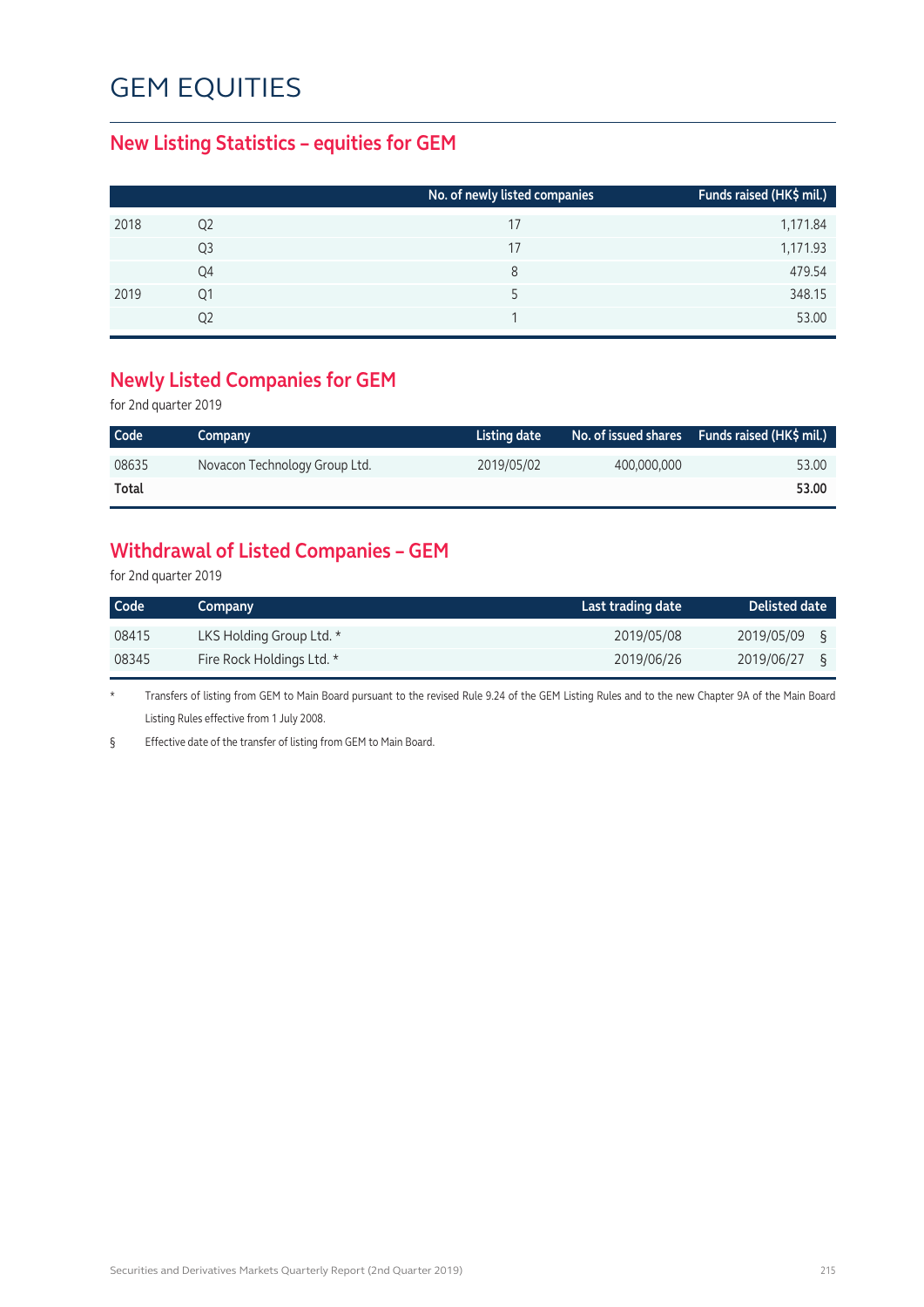## GEM EQUITIES

#### **Company Name Changes for GEM**

for 2nd quarter 2019

| Code  | Old name                    | New name                      | <b>Effective date</b> | <b>Adoption date</b> |
|-------|-----------------------------|-------------------------------|-----------------------|----------------------|
| 08213 | New Wisdom Holding Co. Ltd. | StarGlory Holdings Co. Ltd.   | 2019/03/15            | 2019/04/26           |
| 08130 | Zhi Cheng Holdings Ltd.     | Dadi International Group Ltd. | 2019/05/14            | 2019/05/17           |

### **Bonus Issues/Bonus Warrants for GEM**

for 2nd quarter 2019

| Code | Company | Particulars | Ex-date |
|------|---------|-------------|---------|
| Nil  |         |             |         |

## **Share Split/Consolidation for GEM**

for 2nd quarter 2019

| Company                                        | <b>Particulars</b>      | <b>Effective date</b> |
|------------------------------------------------|-------------------------|-----------------------|
| Zheng Li Holdings Ltd.                         | Split 1 into 4          | 2019/04/04            |
| Bingo Group Holdings Ltd.                      | Consolidation 4 into 1  | 2019/05/02            |
| China Regenerative Medicine International Ltd. | Consolidation 20 into 1 | 2019/05/16            |
| IR Resources Ltd.                              | Consolidation 8 into 1  | 2019/05/17            |
| China Creative Digital Entertainment Ltd.      | Consolidation 50 into 1 | 2019/05/23            |
| China Demeter Financial Investments Ltd.       | Consolidation 8 into 1  | 2019/05/28            |
| Millennium Pacific Group Holdings Ltd.         | Consolidation 8 into 1  | 2019/05/29            |
| Sau San Tong Holdings Ltd.                     | Consolidation 8 into 1  | 2019/06/11            |
|                                                |                         |                       |

## **Rights Issues & Open Offers for GEM**

for 2nd quarter 2019

| Month | Code  | Company                         | Ratio               | Funds raised (HK\$ mil.) |
|-------|-------|---------------------------------|---------------------|--------------------------|
| May   | 08479 | JTF International Holdings Ltd. | Rts 1 for 2 @\$0.31 | 65.10                    |
|       | 08076 | Sing Lee Software (Group) Ltd.  | Rts 1 for 2 @\$0.06 | 26.34                    |
| Total |       |                                 |                     | 91.44                    |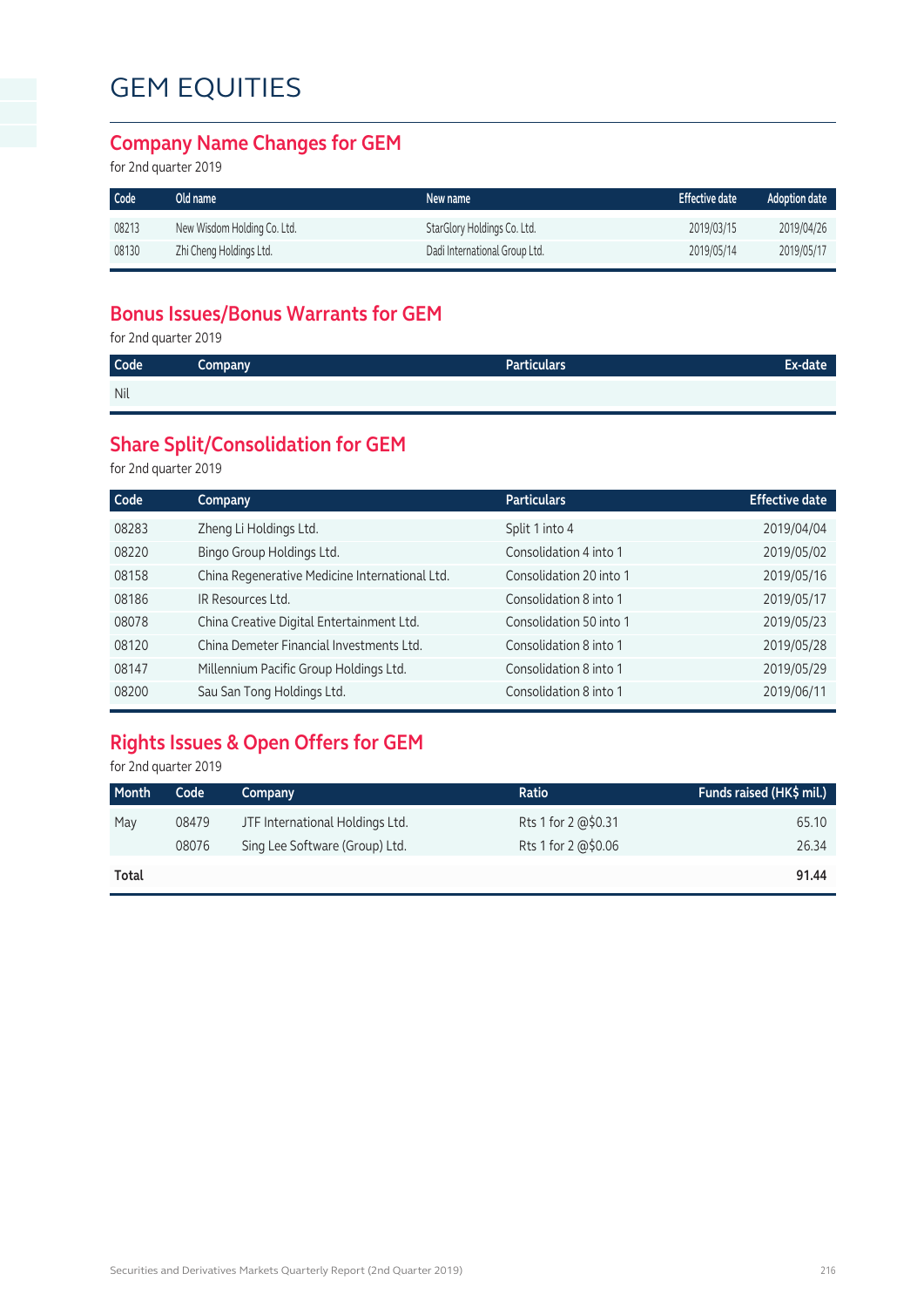## GEM EQUITIES

## **Placing\***

|       |       |                       | No. of        |                      |                     |
|-------|-------|-----------------------|---------------|----------------------|---------------------|
|       |       |                       | new shares    | <b>Placing price</b> | <b>Funds raised</b> |
| Month | Code  | Company               | placed        | (HK <sub>5</sub> )   | (HK\$ mil.)         |
| 2019  |       |                       |               |                      |                     |
| Apr   | 08083 | CHINA YOUZAN          | 1,719,030,188 | 0.5300               | 911.09              |
|       | 08186 | <b>IR RESOURCES</b>   | 166,200,000   | 0.0500               | 8.31                |
|       |       |                       |               |                      |                     |
| May   | 08495 | 1957 & CO.            | 64,000,000    | 0.2350               | 15.04               |
|       | 08048 | YU TAK INT'L          | 165,000,000   | 0.1050               | 17.33               |
|       | 08366 | ZJ UNITED INV         | 137,200,000   | 0.3650               | 50.08               |
|       |       |                       |               |                      |                     |
| Jun   | 08265 | <b>CHINA TRUSTFUL</b> | 60,776,000    | 0.5300               | 32.21               |
|       | 08147 | MILLENNIUM PG         | 74,784,000    | 0.1240               | 9.27                |
|       | 08029 | <b>SUN INT'L</b>      | 780,332,000   | 0.3450               | 269.21              |
|       | 08370 | <b>ZHI SHENG GP</b>   | 134,000,000   | 0.2350               | 31.49               |
| Total |       |                       |               |                      | 1,344.03            |

\* Due to the reporting time-lag, placing figures for the quarter are provisional.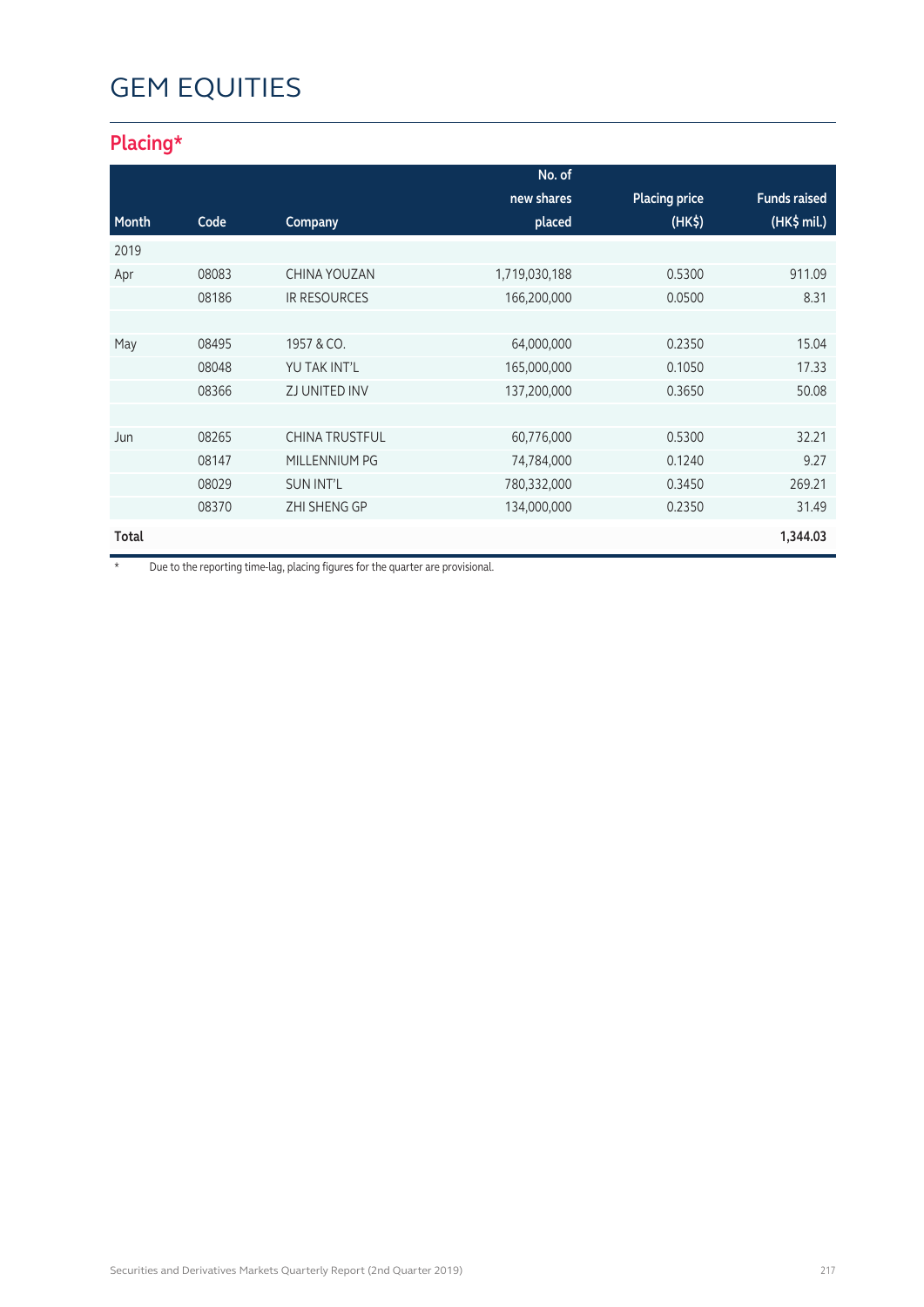## GEM WARRANTS

## **Warrant Trading and Market Value Statistics – GEM**

|      |    | Number | Turnover value (HK\$ mil.) | Market value (HK\$ mil.) |
|------|----|--------|----------------------------|--------------------------|
| 2018 | Q2 |        | 0.03                       | 62.83                    |
|      | Q3 |        | 0.00                       | 62.83                    |
|      | Q4 |        | 0.01                       | 62.83                    |
| 2019 | Q1 |        | 0.02                       | 62.83                    |
|      | 22 |        | 0.00                       | 62.83                    |

## **Newly Listed Equity GEM Warrants**

for 2nd quarter 2019

|             |                        | Initial issued |              |               | Amount raised |
|-------------|------------------------|----------------|--------------|---------------|---------------|
| <b>Code</b> | <b>Equity warrants</b> | amount (HK)    | Listing date | <b>Expiry</b> | (HK\$ mil.)   |
| Nil         |                        |                |              |               |               |
| Total       |                        |                |              |               | -             |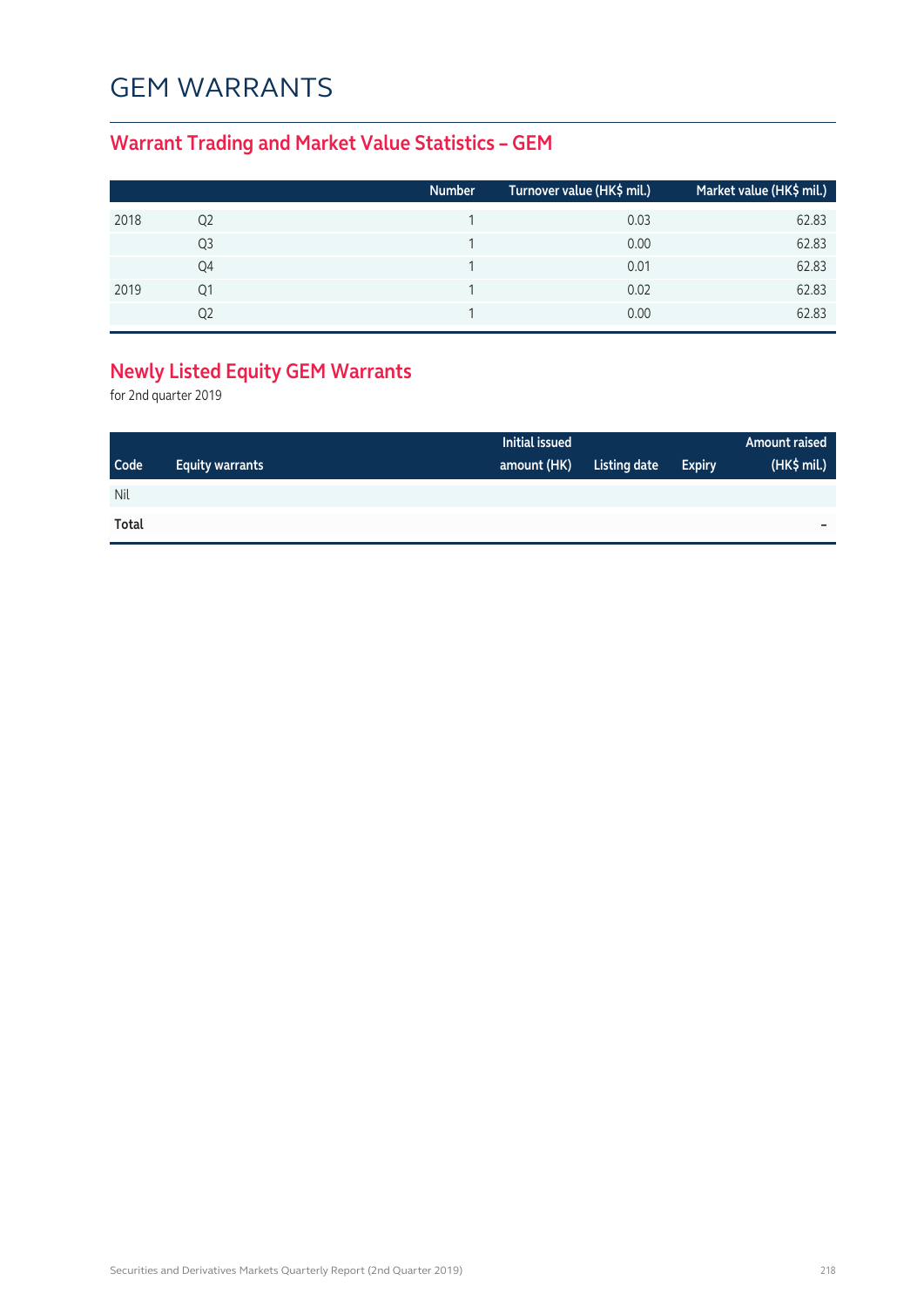## STOCK MARKET INDICES

#### **Hang Seng Index**



#### **S&P/HKEX LargeCap Index**



#### **S&P/HKEX GEM Index**

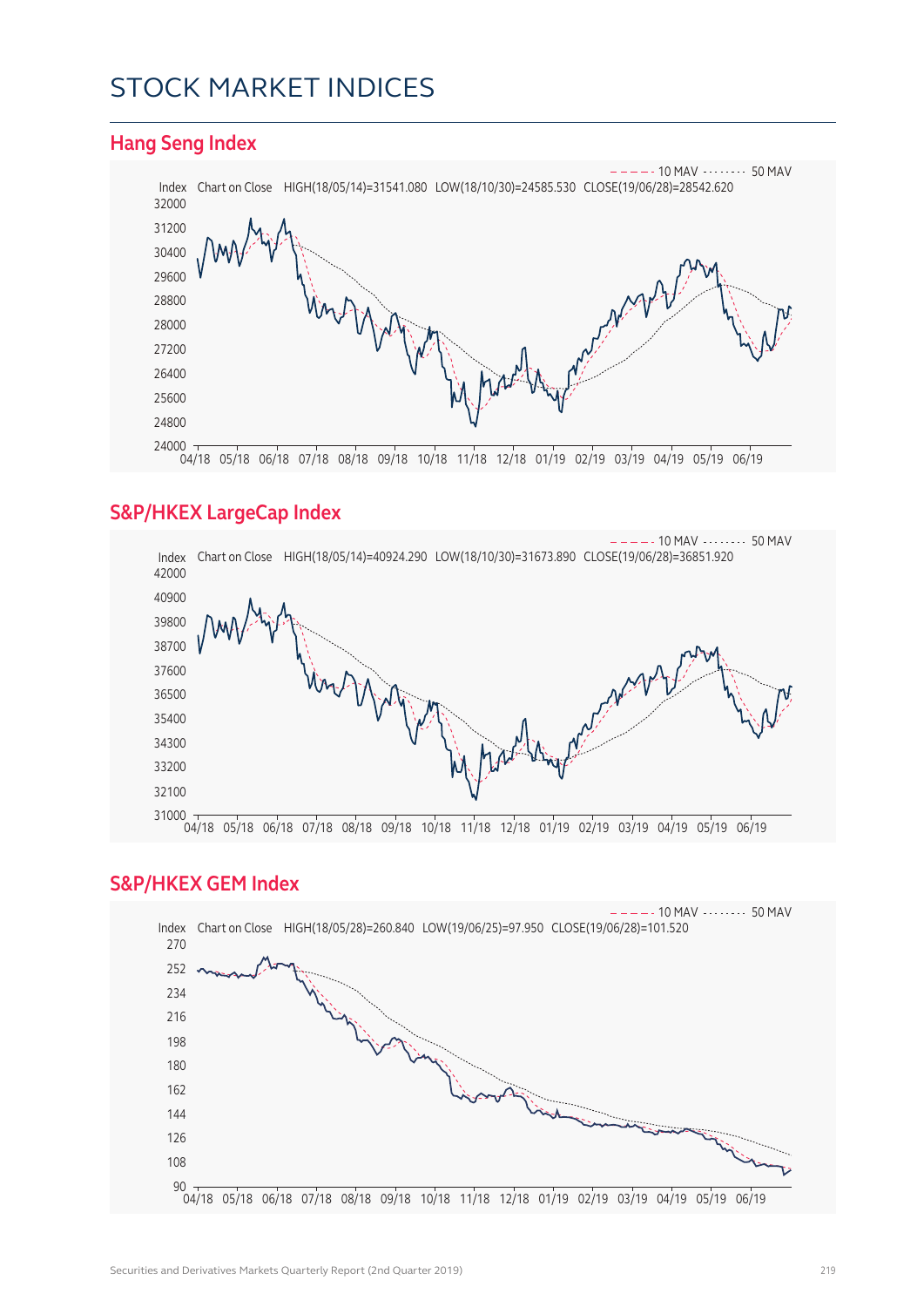## STOCK MARKET INDICES

## **Hong Kong Stock Market Indices**

|                                               | End of Jun 2019 | End of Mar 2019 |                                   |
|-----------------------------------------------|-----------------|-----------------|-----------------------------------|
| <b>Index</b>                                  | <b>Close</b>    | Close           | Change %                          |
| S&P/HKEX LargeCap Index                       | 36851.92        | 37102.74        | 0.68%<br>$\overline{\phantom{0}}$ |
|                                               |                 |                 |                                   |
| S&P/HKEX GEM Index                            | 101.52          | 130.47          | $-22.19%$                         |
|                                               |                 |                 |                                   |
| <b>HANG SENG INDEX</b>                        | 28542.62        | 29051.36        | 1.75%<br>$\overline{\phantom{0}}$ |
| <b>SECTORIAL INDICES</b>                      |                 |                 |                                   |
| Finance                                       | 40155.9         | 39510.15        | 1.63%<br>$+$                      |
| <b>Utilities</b>                              | 61149.26        | 61797.19        | 1.05%<br>$\overline{\phantom{0}}$ |
| Properties                                    | 42845.43        | 44605.36        | 3.95%<br>$\overline{\phantom{m}}$ |
| Commerce & Industry                           | 15720.52        | 16662.01        | 5.65%<br>$\overline{\phantom{a}}$ |
|                                               |                 |                 |                                   |
| HANG SENG CHINA-AFFILIATED CORPORATIONS INDEX | 4446.05         | 4679.15         | 4.98%<br>$\overline{\phantom{0}}$ |
| HANG SENG CHINA ENTERPRISES INDEX             | 10881.85        | 11379.62        | 4.37%                             |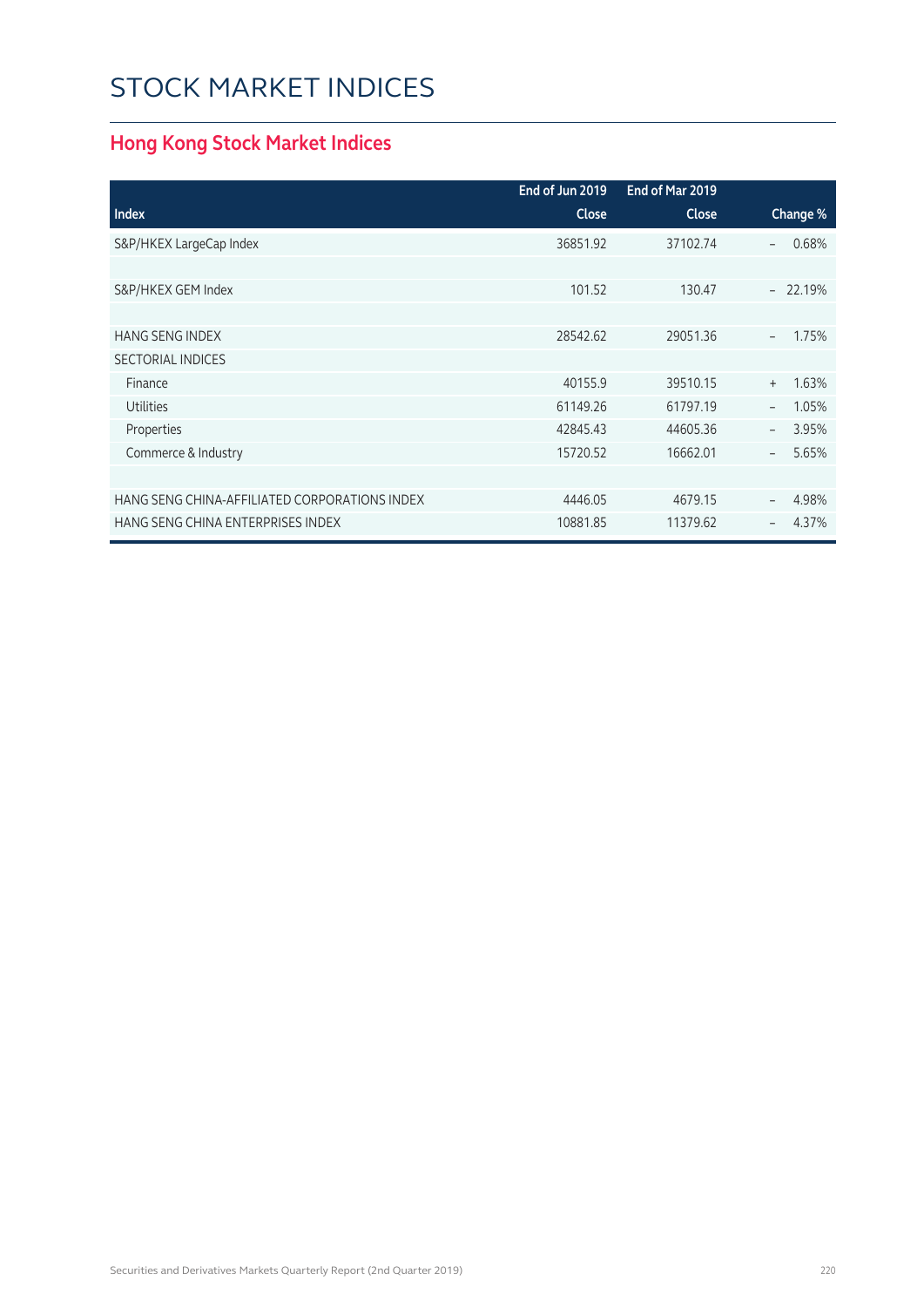# STOCK MARKET INDICES

### **World Indices**

|                             | End of Jun 2019 | End of Mar 2019 |                                  |          |
|-----------------------------|-----------------|-----------------|----------------------------------|----------|
| Index                       | Close           | Close           |                                  | Change % |
| <b>HONG KONG</b>            |                 |                 |                                  |          |
| S&P/HKEX LargeCap Index     | 36851.92        | 37102.74        | $\overline{\phantom{a}}$         | 0.68%    |
| Hang Seng Index             | 28542.62        | 29051.36        | $\overline{\phantom{0}}$         | 1.75%    |
| <b>AUSTRALIA</b>            |                 |                 |                                  |          |
| All Ordinaries Index        | 6699.20         | 6261.70         | $\, +$                           | 6.99%    |
| <b>JAKARTA</b>              |                 |                 |                                  |          |
| Composite Index             | 6358.63         | 6468.76         | $\overline{\phantom{a}}$         | 1.70%    |
| <b>JAPAN</b>                |                 |                 |                                  |          |
| Nikkei (225)                | 21275.92        | 21205.81        | $\, +$                           | 0.33%    |
| <b>KOREA</b>                |                 |                 |                                  |          |
| KOSPI Index                 | 2130.62         | 2140.67         | $\overline{\phantom{a}}$         | 0.47%    |
| <b>KUALA LUMPUR</b>         |                 |                 |                                  |          |
| Composite Index             | 1672.13         | 1643.63         | $\, +$                           | 1.73%    |
| <b>MANILA</b>               |                 |                 |                                  |          |
| Composite Index             | 7999.71         | 7920.93         | $\begin{array}{c} + \end{array}$ | 0.99%    |
| <b>NEW ZEALAND</b>          |                 |                 |                                  |          |
| <b>NZSE (50)</b>            | 10501.10        | 9844.95         | $\, +$                           | 6.66%    |
| SHANGHAI                    |                 |                 |                                  |          |
| A Shares Index              | 3119.99         | 3237.20         | $\overline{\phantom{a}}$         | 3.62%    |
| <b>B Shares Index</b>       | 296.90          | 306.78          | $\overline{\phantom{a}}$         | 3.22%    |
| <b>SHENZHEN</b>             |                 |                 |                                  |          |
| A Shares Index              | 1633.99         | 1772.83         | $\overline{\phantom{a}}$         | 7.83%    |
| <b>B Shares Index</b>       | 963.25          | 1035.87         | $\overline{a}$                   | 7.01%    |
| SINGAPORE                   |                 |                 |                                  |          |
| <b>Straits Times Index</b>  | 3321.61         | 3212.88         | $\, +$                           | 3.38%    |
| <b>TAIWAN</b>               |                 |                 |                                  |          |
| Taipei Weighted Stock Index | 10730.83        | 10641.04        | $\begin{array}{c} + \end{array}$ | 0.84%    |
| THAILAND                    |                 |                 |                                  |          |
| SET Index                   | 1730.34         | 1638.65         | $^{+}$                           | 5.60%    |
| <b>NEW YORK</b>             |                 |                 |                                  |          |
| <b>DJIA</b>                 | 26599.96        | 25928.68        | $^{+}$                           | 2.59%    |
| Nasdaq Composite Index      | 8006.24         | 7729.32         | $^{+}$                           | 3.58%    |
| <b>TORONTO</b>              |                 |                 |                                  |          |
| S&P/TSX Composite Index     | 16382.20        | 16102.09        | $^{+}$                           | 1.74%    |
| <b>GERMANY</b>              |                 |                 |                                  |          |
| DAX Kursindex               | 5535.26         | 5274.00         | $^{+}$                           | 4.95%    |
| LONDON                      |                 |                 |                                  |          |
| FTSE 100 Index              | 7425.63         | 7279.19         | $^{+}$                           | 2.01%    |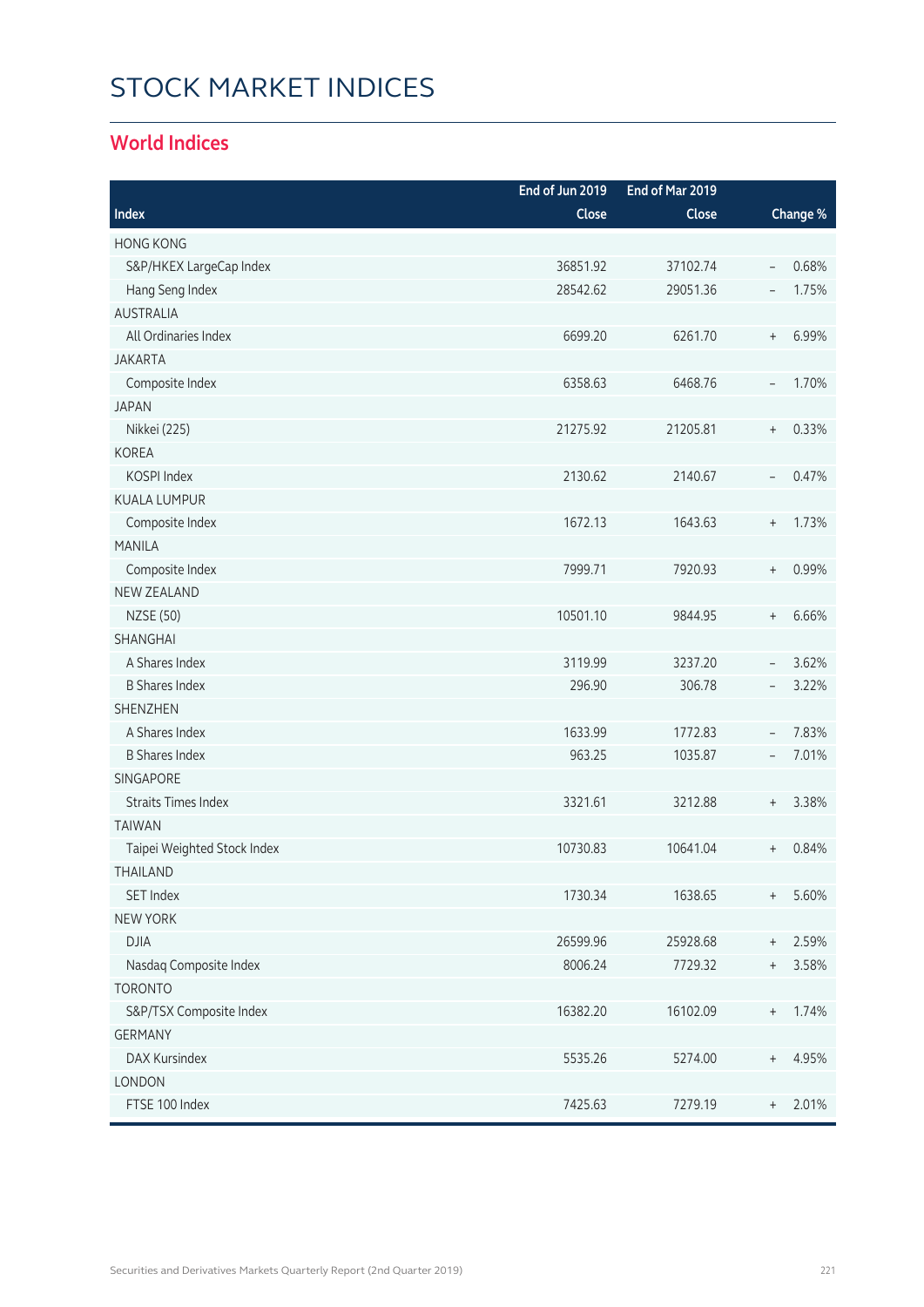#### **Contract Volume by Derivatives Products**

| 2nd Quarter 2019<br>2nd Quarter 2018<br><b>Derivatives product</b><br>Hang Seng Index Futures<br>13,860,691<br>14,140,082<br>3,115,323<br>2,775,119<br>Hang Seng Index Options<br>Mini-Hang Seng Index Futures<br>5,779,500<br>5,419,705<br>Mini-Hang Seng Index Options<br>502,343<br>789,156<br>HSI (Gross Total Return Index) Futures <sup>1</sup><br>72<br>46<br>HSI (Net Total Return Index) Futures <sup>2</sup><br>Hang Seng China Enterprises Index Futures<br>8,895,438<br>8,407,737<br>Hang Seng China Enterprises Index Options<br>5,610,217<br>5,274,459<br>Mini-Hang Seng China Enterprises Index Futures<br>1,173,527<br>984,154<br>Mini-Hang Seng China Enterprises Index Options<br>156,496<br>137,459<br>HSCEI (Gross Total Return Index) Futures <sup>3</sup><br>10<br>10<br>HSCEI (Net Total Return Index) Futures <sup>4</sup><br>$\overline{0}$<br>Flexible Hang Seng Index Options<br>0<br>$\mathbf 0$<br>Flexible Hang Seng China Enterprises Index Options<br>1,250<br>HSI Dividend Point Index Futures<br>3,310<br>3,199<br>133,285<br>51,301<br><b>HSCEI Dividend Point Index Futures</b><br>16<br>HSI Volatility Index Futures<br>0<br>MSCI AC Asia ex Japan NTR Index Futures <sup>5</sup><br>62,795<br>14<br>CES China 120 Index Futures<br>10<br>50<br>12<br>CES Gaming Top 10 Index Futures<br>6<br>Hang Seng Mainland Oil & Gas Index Futures<br>10,754<br>9,604<br>5,870<br>Hang Seng Mainland Banks Index Futures<br>6,688<br>Hang Seng Mainland Healthcare Index Futures<br>0<br>22<br>6,960<br>5,024<br>Hang Seng Mainland Properties Index Futures<br>Hang Seng IT Hardware Index Futures<br>0<br>51<br>6<br>11<br>Hang Seng Software & Services Index Futures<br><b>IBOVESPA Futures</b><br>0<br>0<br>0<br>$\mathbf 0$<br><b>MICEX Index Futures</b><br>S&P BSE Sensex Index Futures <sup>6</sup><br>0<br>$\mathbf{0}$<br>FTSE/JSE Top40 Futures<br>0<br><b>Stock Futures</b><br>269,826<br>121,288<br><b>Stock Options</b><br>28,792,732<br>28,891,853<br>Three-month HIBOR Futures<br>5<br>360<br>22<br>81<br>One-month HIBOR Futures<br>RMB Currency Futures - USD/CNH Futures<br>528,249<br>384,483<br>RMB Currency Options - USD/CNH Options<br>4,727<br>2,396<br>RMB Currency Futures - EUR/CNH Futures<br>5,327<br>663<br>RMB Currency Futures - JPY/CNH Futures<br>2,539<br>400<br>4,306<br>208<br>RMB Currency Futures - AUD/CNH Futures<br>2,817<br>1,562<br>RMB Currency Futures - CNH/USD Futures<br><b>USD Gold Futures</b><br>128,869<br>43,312<br><b>CNH Gold Futures</b><br>29,152<br>5,035<br>Iron Ore Futures - Monthly Contracts<br>7,497<br>964<br>Iron Ore Futures - Quarterly Contracts<br>$\overline{0}$<br>0<br>London Aluminium Mini Futures<br>$\overline{4}$<br>467<br>70<br><b>London Zinc Mini Futures</b><br>48<br>$\mathbf 0$<br>27<br>London Copper Mini Futures<br>London Lead Mini Futures<br>0<br>$\overline{0}$<br>London Nickel Mini Futures<br>8<br>49<br>London Tin Mini Futures<br>$\Omega$<br>$\Omega$<br>69,188,339<br>67,362,789<br>Total | <b>Contracts</b> |  |  |
|----------------------------------------------------------------------------------------------------------------------------------------------------------------------------------------------------------------------------------------------------------------------------------------------------------------------------------------------------------------------------------------------------------------------------------------------------------------------------------------------------------------------------------------------------------------------------------------------------------------------------------------------------------------------------------------------------------------------------------------------------------------------------------------------------------------------------------------------------------------------------------------------------------------------------------------------------------------------------------------------------------------------------------------------------------------------------------------------------------------------------------------------------------------------------------------------------------------------------------------------------------------------------------------------------------------------------------------------------------------------------------------------------------------------------------------------------------------------------------------------------------------------------------------------------------------------------------------------------------------------------------------------------------------------------------------------------------------------------------------------------------------------------------------------------------------------------------------------------------------------------------------------------------------------------------------------------------------------------------------------------------------------------------------------------------------------------------------------------------------------------------------------------------------------------------------------------------------------------------------------------------------------------------------------------------------------------------------------------------------------------------------------------------------------------------------------------------------------------------------------------------------------------------------------------------------------------------------------------------------------------------------------------------------------------------------------------------------------------------------------------------------------------------------------------------------------------------------------------------------------------------------------------------------------------------------------------------------------------------------------------------------------------|------------------|--|--|
|                                                                                                                                                                                                                                                                                                                                                                                                                                                                                                                                                                                                                                                                                                                                                                                                                                                                                                                                                                                                                                                                                                                                                                                                                                                                                                                                                                                                                                                                                                                                                                                                                                                                                                                                                                                                                                                                                                                                                                                                                                                                                                                                                                                                                                                                                                                                                                                                                                                                                                                                                                                                                                                                                                                                                                                                                                                                                                                                                                                                                            |                  |  |  |
|                                                                                                                                                                                                                                                                                                                                                                                                                                                                                                                                                                                                                                                                                                                                                                                                                                                                                                                                                                                                                                                                                                                                                                                                                                                                                                                                                                                                                                                                                                                                                                                                                                                                                                                                                                                                                                                                                                                                                                                                                                                                                                                                                                                                                                                                                                                                                                                                                                                                                                                                                                                                                                                                                                                                                                                                                                                                                                                                                                                                                            |                  |  |  |
|                                                                                                                                                                                                                                                                                                                                                                                                                                                                                                                                                                                                                                                                                                                                                                                                                                                                                                                                                                                                                                                                                                                                                                                                                                                                                                                                                                                                                                                                                                                                                                                                                                                                                                                                                                                                                                                                                                                                                                                                                                                                                                                                                                                                                                                                                                                                                                                                                                                                                                                                                                                                                                                                                                                                                                                                                                                                                                                                                                                                                            |                  |  |  |
|                                                                                                                                                                                                                                                                                                                                                                                                                                                                                                                                                                                                                                                                                                                                                                                                                                                                                                                                                                                                                                                                                                                                                                                                                                                                                                                                                                                                                                                                                                                                                                                                                                                                                                                                                                                                                                                                                                                                                                                                                                                                                                                                                                                                                                                                                                                                                                                                                                                                                                                                                                                                                                                                                                                                                                                                                                                                                                                                                                                                                            |                  |  |  |
|                                                                                                                                                                                                                                                                                                                                                                                                                                                                                                                                                                                                                                                                                                                                                                                                                                                                                                                                                                                                                                                                                                                                                                                                                                                                                                                                                                                                                                                                                                                                                                                                                                                                                                                                                                                                                                                                                                                                                                                                                                                                                                                                                                                                                                                                                                                                                                                                                                                                                                                                                                                                                                                                                                                                                                                                                                                                                                                                                                                                                            |                  |  |  |
|                                                                                                                                                                                                                                                                                                                                                                                                                                                                                                                                                                                                                                                                                                                                                                                                                                                                                                                                                                                                                                                                                                                                                                                                                                                                                                                                                                                                                                                                                                                                                                                                                                                                                                                                                                                                                                                                                                                                                                                                                                                                                                                                                                                                                                                                                                                                                                                                                                                                                                                                                                                                                                                                                                                                                                                                                                                                                                                                                                                                                            |                  |  |  |
|                                                                                                                                                                                                                                                                                                                                                                                                                                                                                                                                                                                                                                                                                                                                                                                                                                                                                                                                                                                                                                                                                                                                                                                                                                                                                                                                                                                                                                                                                                                                                                                                                                                                                                                                                                                                                                                                                                                                                                                                                                                                                                                                                                                                                                                                                                                                                                                                                                                                                                                                                                                                                                                                                                                                                                                                                                                                                                                                                                                                                            |                  |  |  |
|                                                                                                                                                                                                                                                                                                                                                                                                                                                                                                                                                                                                                                                                                                                                                                                                                                                                                                                                                                                                                                                                                                                                                                                                                                                                                                                                                                                                                                                                                                                                                                                                                                                                                                                                                                                                                                                                                                                                                                                                                                                                                                                                                                                                                                                                                                                                                                                                                                                                                                                                                                                                                                                                                                                                                                                                                                                                                                                                                                                                                            |                  |  |  |
|                                                                                                                                                                                                                                                                                                                                                                                                                                                                                                                                                                                                                                                                                                                                                                                                                                                                                                                                                                                                                                                                                                                                                                                                                                                                                                                                                                                                                                                                                                                                                                                                                                                                                                                                                                                                                                                                                                                                                                                                                                                                                                                                                                                                                                                                                                                                                                                                                                                                                                                                                                                                                                                                                                                                                                                                                                                                                                                                                                                                                            |                  |  |  |
|                                                                                                                                                                                                                                                                                                                                                                                                                                                                                                                                                                                                                                                                                                                                                                                                                                                                                                                                                                                                                                                                                                                                                                                                                                                                                                                                                                                                                                                                                                                                                                                                                                                                                                                                                                                                                                                                                                                                                                                                                                                                                                                                                                                                                                                                                                                                                                                                                                                                                                                                                                                                                                                                                                                                                                                                                                                                                                                                                                                                                            |                  |  |  |
|                                                                                                                                                                                                                                                                                                                                                                                                                                                                                                                                                                                                                                                                                                                                                                                                                                                                                                                                                                                                                                                                                                                                                                                                                                                                                                                                                                                                                                                                                                                                                                                                                                                                                                                                                                                                                                                                                                                                                                                                                                                                                                                                                                                                                                                                                                                                                                                                                                                                                                                                                                                                                                                                                                                                                                                                                                                                                                                                                                                                                            |                  |  |  |
|                                                                                                                                                                                                                                                                                                                                                                                                                                                                                                                                                                                                                                                                                                                                                                                                                                                                                                                                                                                                                                                                                                                                                                                                                                                                                                                                                                                                                                                                                                                                                                                                                                                                                                                                                                                                                                                                                                                                                                                                                                                                                                                                                                                                                                                                                                                                                                                                                                                                                                                                                                                                                                                                                                                                                                                                                                                                                                                                                                                                                            |                  |  |  |
|                                                                                                                                                                                                                                                                                                                                                                                                                                                                                                                                                                                                                                                                                                                                                                                                                                                                                                                                                                                                                                                                                                                                                                                                                                                                                                                                                                                                                                                                                                                                                                                                                                                                                                                                                                                                                                                                                                                                                                                                                                                                                                                                                                                                                                                                                                                                                                                                                                                                                                                                                                                                                                                                                                                                                                                                                                                                                                                                                                                                                            |                  |  |  |
|                                                                                                                                                                                                                                                                                                                                                                                                                                                                                                                                                                                                                                                                                                                                                                                                                                                                                                                                                                                                                                                                                                                                                                                                                                                                                                                                                                                                                                                                                                                                                                                                                                                                                                                                                                                                                                                                                                                                                                                                                                                                                                                                                                                                                                                                                                                                                                                                                                                                                                                                                                                                                                                                                                                                                                                                                                                                                                                                                                                                                            |                  |  |  |
|                                                                                                                                                                                                                                                                                                                                                                                                                                                                                                                                                                                                                                                                                                                                                                                                                                                                                                                                                                                                                                                                                                                                                                                                                                                                                                                                                                                                                                                                                                                                                                                                                                                                                                                                                                                                                                                                                                                                                                                                                                                                                                                                                                                                                                                                                                                                                                                                                                                                                                                                                                                                                                                                                                                                                                                                                                                                                                                                                                                                                            |                  |  |  |
|                                                                                                                                                                                                                                                                                                                                                                                                                                                                                                                                                                                                                                                                                                                                                                                                                                                                                                                                                                                                                                                                                                                                                                                                                                                                                                                                                                                                                                                                                                                                                                                                                                                                                                                                                                                                                                                                                                                                                                                                                                                                                                                                                                                                                                                                                                                                                                                                                                                                                                                                                                                                                                                                                                                                                                                                                                                                                                                                                                                                                            |                  |  |  |
|                                                                                                                                                                                                                                                                                                                                                                                                                                                                                                                                                                                                                                                                                                                                                                                                                                                                                                                                                                                                                                                                                                                                                                                                                                                                                                                                                                                                                                                                                                                                                                                                                                                                                                                                                                                                                                                                                                                                                                                                                                                                                                                                                                                                                                                                                                                                                                                                                                                                                                                                                                                                                                                                                                                                                                                                                                                                                                                                                                                                                            |                  |  |  |
|                                                                                                                                                                                                                                                                                                                                                                                                                                                                                                                                                                                                                                                                                                                                                                                                                                                                                                                                                                                                                                                                                                                                                                                                                                                                                                                                                                                                                                                                                                                                                                                                                                                                                                                                                                                                                                                                                                                                                                                                                                                                                                                                                                                                                                                                                                                                                                                                                                                                                                                                                                                                                                                                                                                                                                                                                                                                                                                                                                                                                            |                  |  |  |
|                                                                                                                                                                                                                                                                                                                                                                                                                                                                                                                                                                                                                                                                                                                                                                                                                                                                                                                                                                                                                                                                                                                                                                                                                                                                                                                                                                                                                                                                                                                                                                                                                                                                                                                                                                                                                                                                                                                                                                                                                                                                                                                                                                                                                                                                                                                                                                                                                                                                                                                                                                                                                                                                                                                                                                                                                                                                                                                                                                                                                            |                  |  |  |
|                                                                                                                                                                                                                                                                                                                                                                                                                                                                                                                                                                                                                                                                                                                                                                                                                                                                                                                                                                                                                                                                                                                                                                                                                                                                                                                                                                                                                                                                                                                                                                                                                                                                                                                                                                                                                                                                                                                                                                                                                                                                                                                                                                                                                                                                                                                                                                                                                                                                                                                                                                                                                                                                                                                                                                                                                                                                                                                                                                                                                            |                  |  |  |
|                                                                                                                                                                                                                                                                                                                                                                                                                                                                                                                                                                                                                                                                                                                                                                                                                                                                                                                                                                                                                                                                                                                                                                                                                                                                                                                                                                                                                                                                                                                                                                                                                                                                                                                                                                                                                                                                                                                                                                                                                                                                                                                                                                                                                                                                                                                                                                                                                                                                                                                                                                                                                                                                                                                                                                                                                                                                                                                                                                                                                            |                  |  |  |
|                                                                                                                                                                                                                                                                                                                                                                                                                                                                                                                                                                                                                                                                                                                                                                                                                                                                                                                                                                                                                                                                                                                                                                                                                                                                                                                                                                                                                                                                                                                                                                                                                                                                                                                                                                                                                                                                                                                                                                                                                                                                                                                                                                                                                                                                                                                                                                                                                                                                                                                                                                                                                                                                                                                                                                                                                                                                                                                                                                                                                            |                  |  |  |
|                                                                                                                                                                                                                                                                                                                                                                                                                                                                                                                                                                                                                                                                                                                                                                                                                                                                                                                                                                                                                                                                                                                                                                                                                                                                                                                                                                                                                                                                                                                                                                                                                                                                                                                                                                                                                                                                                                                                                                                                                                                                                                                                                                                                                                                                                                                                                                                                                                                                                                                                                                                                                                                                                                                                                                                                                                                                                                                                                                                                                            |                  |  |  |
|                                                                                                                                                                                                                                                                                                                                                                                                                                                                                                                                                                                                                                                                                                                                                                                                                                                                                                                                                                                                                                                                                                                                                                                                                                                                                                                                                                                                                                                                                                                                                                                                                                                                                                                                                                                                                                                                                                                                                                                                                                                                                                                                                                                                                                                                                                                                                                                                                                                                                                                                                                                                                                                                                                                                                                                                                                                                                                                                                                                                                            |                  |  |  |
|                                                                                                                                                                                                                                                                                                                                                                                                                                                                                                                                                                                                                                                                                                                                                                                                                                                                                                                                                                                                                                                                                                                                                                                                                                                                                                                                                                                                                                                                                                                                                                                                                                                                                                                                                                                                                                                                                                                                                                                                                                                                                                                                                                                                                                                                                                                                                                                                                                                                                                                                                                                                                                                                                                                                                                                                                                                                                                                                                                                                                            |                  |  |  |
|                                                                                                                                                                                                                                                                                                                                                                                                                                                                                                                                                                                                                                                                                                                                                                                                                                                                                                                                                                                                                                                                                                                                                                                                                                                                                                                                                                                                                                                                                                                                                                                                                                                                                                                                                                                                                                                                                                                                                                                                                                                                                                                                                                                                                                                                                                                                                                                                                                                                                                                                                                                                                                                                                                                                                                                                                                                                                                                                                                                                                            |                  |  |  |
|                                                                                                                                                                                                                                                                                                                                                                                                                                                                                                                                                                                                                                                                                                                                                                                                                                                                                                                                                                                                                                                                                                                                                                                                                                                                                                                                                                                                                                                                                                                                                                                                                                                                                                                                                                                                                                                                                                                                                                                                                                                                                                                                                                                                                                                                                                                                                                                                                                                                                                                                                                                                                                                                                                                                                                                                                                                                                                                                                                                                                            |                  |  |  |
|                                                                                                                                                                                                                                                                                                                                                                                                                                                                                                                                                                                                                                                                                                                                                                                                                                                                                                                                                                                                                                                                                                                                                                                                                                                                                                                                                                                                                                                                                                                                                                                                                                                                                                                                                                                                                                                                                                                                                                                                                                                                                                                                                                                                                                                                                                                                                                                                                                                                                                                                                                                                                                                                                                                                                                                                                                                                                                                                                                                                                            |                  |  |  |
|                                                                                                                                                                                                                                                                                                                                                                                                                                                                                                                                                                                                                                                                                                                                                                                                                                                                                                                                                                                                                                                                                                                                                                                                                                                                                                                                                                                                                                                                                                                                                                                                                                                                                                                                                                                                                                                                                                                                                                                                                                                                                                                                                                                                                                                                                                                                                                                                                                                                                                                                                                                                                                                                                                                                                                                                                                                                                                                                                                                                                            |                  |  |  |
|                                                                                                                                                                                                                                                                                                                                                                                                                                                                                                                                                                                                                                                                                                                                                                                                                                                                                                                                                                                                                                                                                                                                                                                                                                                                                                                                                                                                                                                                                                                                                                                                                                                                                                                                                                                                                                                                                                                                                                                                                                                                                                                                                                                                                                                                                                                                                                                                                                                                                                                                                                                                                                                                                                                                                                                                                                                                                                                                                                                                                            |                  |  |  |
|                                                                                                                                                                                                                                                                                                                                                                                                                                                                                                                                                                                                                                                                                                                                                                                                                                                                                                                                                                                                                                                                                                                                                                                                                                                                                                                                                                                                                                                                                                                                                                                                                                                                                                                                                                                                                                                                                                                                                                                                                                                                                                                                                                                                                                                                                                                                                                                                                                                                                                                                                                                                                                                                                                                                                                                                                                                                                                                                                                                                                            |                  |  |  |
|                                                                                                                                                                                                                                                                                                                                                                                                                                                                                                                                                                                                                                                                                                                                                                                                                                                                                                                                                                                                                                                                                                                                                                                                                                                                                                                                                                                                                                                                                                                                                                                                                                                                                                                                                                                                                                                                                                                                                                                                                                                                                                                                                                                                                                                                                                                                                                                                                                                                                                                                                                                                                                                                                                                                                                                                                                                                                                                                                                                                                            |                  |  |  |
|                                                                                                                                                                                                                                                                                                                                                                                                                                                                                                                                                                                                                                                                                                                                                                                                                                                                                                                                                                                                                                                                                                                                                                                                                                                                                                                                                                                                                                                                                                                                                                                                                                                                                                                                                                                                                                                                                                                                                                                                                                                                                                                                                                                                                                                                                                                                                                                                                                                                                                                                                                                                                                                                                                                                                                                                                                                                                                                                                                                                                            |                  |  |  |
|                                                                                                                                                                                                                                                                                                                                                                                                                                                                                                                                                                                                                                                                                                                                                                                                                                                                                                                                                                                                                                                                                                                                                                                                                                                                                                                                                                                                                                                                                                                                                                                                                                                                                                                                                                                                                                                                                                                                                                                                                                                                                                                                                                                                                                                                                                                                                                                                                                                                                                                                                                                                                                                                                                                                                                                                                                                                                                                                                                                                                            |                  |  |  |
|                                                                                                                                                                                                                                                                                                                                                                                                                                                                                                                                                                                                                                                                                                                                                                                                                                                                                                                                                                                                                                                                                                                                                                                                                                                                                                                                                                                                                                                                                                                                                                                                                                                                                                                                                                                                                                                                                                                                                                                                                                                                                                                                                                                                                                                                                                                                                                                                                                                                                                                                                                                                                                                                                                                                                                                                                                                                                                                                                                                                                            |                  |  |  |
|                                                                                                                                                                                                                                                                                                                                                                                                                                                                                                                                                                                                                                                                                                                                                                                                                                                                                                                                                                                                                                                                                                                                                                                                                                                                                                                                                                                                                                                                                                                                                                                                                                                                                                                                                                                                                                                                                                                                                                                                                                                                                                                                                                                                                                                                                                                                                                                                                                                                                                                                                                                                                                                                                                                                                                                                                                                                                                                                                                                                                            |                  |  |  |
|                                                                                                                                                                                                                                                                                                                                                                                                                                                                                                                                                                                                                                                                                                                                                                                                                                                                                                                                                                                                                                                                                                                                                                                                                                                                                                                                                                                                                                                                                                                                                                                                                                                                                                                                                                                                                                                                                                                                                                                                                                                                                                                                                                                                                                                                                                                                                                                                                                                                                                                                                                                                                                                                                                                                                                                                                                                                                                                                                                                                                            |                  |  |  |
|                                                                                                                                                                                                                                                                                                                                                                                                                                                                                                                                                                                                                                                                                                                                                                                                                                                                                                                                                                                                                                                                                                                                                                                                                                                                                                                                                                                                                                                                                                                                                                                                                                                                                                                                                                                                                                                                                                                                                                                                                                                                                                                                                                                                                                                                                                                                                                                                                                                                                                                                                                                                                                                                                                                                                                                                                                                                                                                                                                                                                            |                  |  |  |
|                                                                                                                                                                                                                                                                                                                                                                                                                                                                                                                                                                                                                                                                                                                                                                                                                                                                                                                                                                                                                                                                                                                                                                                                                                                                                                                                                                                                                                                                                                                                                                                                                                                                                                                                                                                                                                                                                                                                                                                                                                                                                                                                                                                                                                                                                                                                                                                                                                                                                                                                                                                                                                                                                                                                                                                                                                                                                                                                                                                                                            |                  |  |  |
|                                                                                                                                                                                                                                                                                                                                                                                                                                                                                                                                                                                                                                                                                                                                                                                                                                                                                                                                                                                                                                                                                                                                                                                                                                                                                                                                                                                                                                                                                                                                                                                                                                                                                                                                                                                                                                                                                                                                                                                                                                                                                                                                                                                                                                                                                                                                                                                                                                                                                                                                                                                                                                                                                                                                                                                                                                                                                                                                                                                                                            |                  |  |  |
|                                                                                                                                                                                                                                                                                                                                                                                                                                                                                                                                                                                                                                                                                                                                                                                                                                                                                                                                                                                                                                                                                                                                                                                                                                                                                                                                                                                                                                                                                                                                                                                                                                                                                                                                                                                                                                                                                                                                                                                                                                                                                                                                                                                                                                                                                                                                                                                                                                                                                                                                                                                                                                                                                                                                                                                                                                                                                                                                                                                                                            |                  |  |  |
|                                                                                                                                                                                                                                                                                                                                                                                                                                                                                                                                                                                                                                                                                                                                                                                                                                                                                                                                                                                                                                                                                                                                                                                                                                                                                                                                                                                                                                                                                                                                                                                                                                                                                                                                                                                                                                                                                                                                                                                                                                                                                                                                                                                                                                                                                                                                                                                                                                                                                                                                                                                                                                                                                                                                                                                                                                                                                                                                                                                                                            |                  |  |  |
|                                                                                                                                                                                                                                                                                                                                                                                                                                                                                                                                                                                                                                                                                                                                                                                                                                                                                                                                                                                                                                                                                                                                                                                                                                                                                                                                                                                                                                                                                                                                                                                                                                                                                                                                                                                                                                                                                                                                                                                                                                                                                                                                                                                                                                                                                                                                                                                                                                                                                                                                                                                                                                                                                                                                                                                                                                                                                                                                                                                                                            |                  |  |  |
|                                                                                                                                                                                                                                                                                                                                                                                                                                                                                                                                                                                                                                                                                                                                                                                                                                                                                                                                                                                                                                                                                                                                                                                                                                                                                                                                                                                                                                                                                                                                                                                                                                                                                                                                                                                                                                                                                                                                                                                                                                                                                                                                                                                                                                                                                                                                                                                                                                                                                                                                                                                                                                                                                                                                                                                                                                                                                                                                                                                                                            |                  |  |  |
|                                                                                                                                                                                                                                                                                                                                                                                                                                                                                                                                                                                                                                                                                                                                                                                                                                                                                                                                                                                                                                                                                                                                                                                                                                                                                                                                                                                                                                                                                                                                                                                                                                                                                                                                                                                                                                                                                                                                                                                                                                                                                                                                                                                                                                                                                                                                                                                                                                                                                                                                                                                                                                                                                                                                                                                                                                                                                                                                                                                                                            |                  |  |  |
|                                                                                                                                                                                                                                                                                                                                                                                                                                                                                                                                                                                                                                                                                                                                                                                                                                                                                                                                                                                                                                                                                                                                                                                                                                                                                                                                                                                                                                                                                                                                                                                                                                                                                                                                                                                                                                                                                                                                                                                                                                                                                                                                                                                                                                                                                                                                                                                                                                                                                                                                                                                                                                                                                                                                                                                                                                                                                                                                                                                                                            |                  |  |  |
|                                                                                                                                                                                                                                                                                                                                                                                                                                                                                                                                                                                                                                                                                                                                                                                                                                                                                                                                                                                                                                                                                                                                                                                                                                                                                                                                                                                                                                                                                                                                                                                                                                                                                                                                                                                                                                                                                                                                                                                                                                                                                                                                                                                                                                                                                                                                                                                                                                                                                                                                                                                                                                                                                                                                                                                                                                                                                                                                                                                                                            |                  |  |  |
|                                                                                                                                                                                                                                                                                                                                                                                                                                                                                                                                                                                                                                                                                                                                                                                                                                                                                                                                                                                                                                                                                                                                                                                                                                                                                                                                                                                                                                                                                                                                                                                                                                                                                                                                                                                                                                                                                                                                                                                                                                                                                                                                                                                                                                                                                                                                                                                                                                                                                                                                                                                                                                                                                                                                                                                                                                                                                                                                                                                                                            |                  |  |  |
|                                                                                                                                                                                                                                                                                                                                                                                                                                                                                                                                                                                                                                                                                                                                                                                                                                                                                                                                                                                                                                                                                                                                                                                                                                                                                                                                                                                                                                                                                                                                                                                                                                                                                                                                                                                                                                                                                                                                                                                                                                                                                                                                                                                                                                                                                                                                                                                                                                                                                                                                                                                                                                                                                                                                                                                                                                                                                                                                                                                                                            |                  |  |  |
|                                                                                                                                                                                                                                                                                                                                                                                                                                                                                                                                                                                                                                                                                                                                                                                                                                                                                                                                                                                                                                                                                                                                                                                                                                                                                                                                                                                                                                                                                                                                                                                                                                                                                                                                                                                                                                                                                                                                                                                                                                                                                                                                                                                                                                                                                                                                                                                                                                                                                                                                                                                                                                                                                                                                                                                                                                                                                                                                                                                                                            |                  |  |  |
|                                                                                                                                                                                                                                                                                                                                                                                                                                                                                                                                                                                                                                                                                                                                                                                                                                                                                                                                                                                                                                                                                                                                                                                                                                                                                                                                                                                                                                                                                                                                                                                                                                                                                                                                                                                                                                                                                                                                                                                                                                                                                                                                                                                                                                                                                                                                                                                                                                                                                                                                                                                                                                                                                                                                                                                                                                                                                                                                                                                                                            |                  |  |  |
|                                                                                                                                                                                                                                                                                                                                                                                                                                                                                                                                                                                                                                                                                                                                                                                                                                                                                                                                                                                                                                                                                                                                                                                                                                                                                                                                                                                                                                                                                                                                                                                                                                                                                                                                                                                                                                                                                                                                                                                                                                                                                                                                                                                                                                                                                                                                                                                                                                                                                                                                                                                                                                                                                                                                                                                                                                                                                                                                                                                                                            |                  |  |  |

1 Trading in HSI (Gross Total Return Index) Futures commenced on 05 Nov 2018

<sup>2</sup> Trading in HSI (Net Total Return Index) Futures commenced on 05 Nov 2018

3 Trading in HSCEI (Gross Total Return Index) Futures commenced on 05 Nov 2018

4 Trading in HSCEI (Net Total Return Index) Futures commenced on 05 Nov 2018

5 Trading in MSCI AC Asia ex Japan NTR Index Futures commenced on 11 Jun 2018

6 Trading in S&P BSE Sensex Index Futures suspended with effect from 27 Jul 2018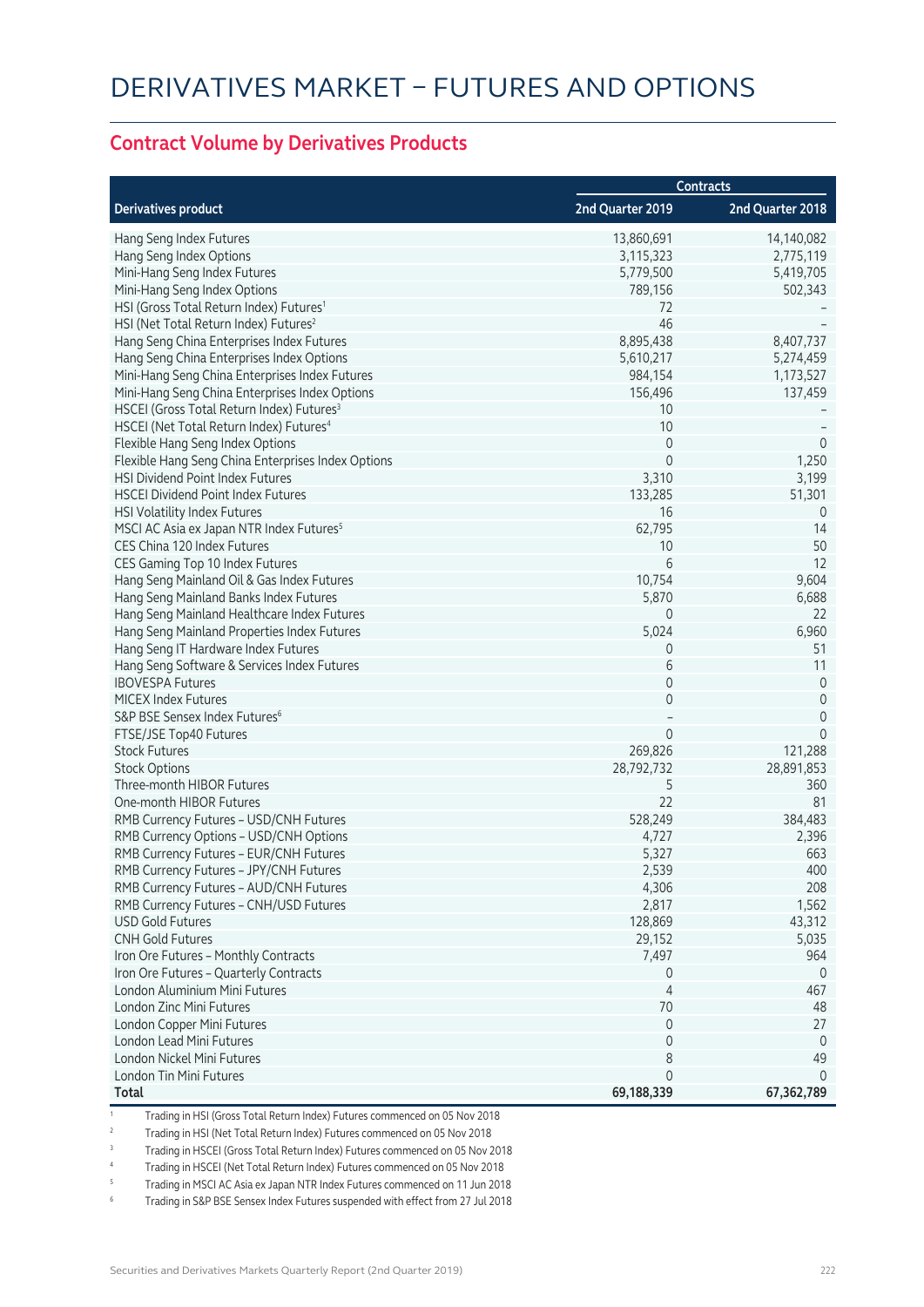## DERIVATIVES MARKET – FUTURES AND OPTIONS

#### **Hang Seng Index Futures – Contract Volume and Open Interest (contracts)**

|      |                | <b>Total</b><br>contract volume | Quarter-end<br>open interest |
|------|----------------|---------------------------------|------------------------------|
| 2018 | Q <sub>2</sub> | 14,140,082                      | 123,361                      |
|      | Q <sub>3</sub> | 14,812,594                      | 118,778                      |
|      | Q4             | 16,204,377                      | 133,924                      |
| 2019 | Q <sub>1</sub> | 13,320,506                      | 143,478                      |
|      | Q <sub>2</sub> | 13,860,691                      | 132,110                      |

#### **Mini Hang Seng Index Futures – Contract Volume and Open Interest (contracts)**

|      |                | <b>Total</b><br>contract volume | Quarter-end<br>open interest |
|------|----------------|---------------------------------|------------------------------|
| 2018 | Q <sub>2</sub> | 5,419,705                       | 11,557                       |
|      | Q <sub>3</sub> | 5,956,980                       | 14,116                       |
|      | Q4             | 7,148,037                       | 12,587                       |
| 2019 | Q <sub>1</sub> | 5,641,143                       | 15,429                       |
|      | Q <sub>2</sub> | 5,779,500                       | 12,239                       |

### **Hang Seng Index Options – Contract Volume and Open Interest (contracts)**

|      |                | <b>Total</b>    | Quarter-end   |
|------|----------------|-----------------|---------------|
|      |                | contract volume | open interest |
| 2018 | Q <sub>2</sub> | 2,775,119       | 343,600       |
|      | Q <sub>3</sub> | 2,957,776       | 334,605       |
|      | Q4             | 3,392,369       | 279,856       |
| 2019 | Q <sub>1</sub> | 2,978,149       | 259,679       |
|      | Q <sub>2</sub> | 3,115,323       | 260,915       |

#### **Hang Seng China Enterprises Index Futures – Contract Volume and Open Interest (contracts)**

|      |                | <b>Total</b><br>contract volume | Quarter-end<br>open interest |
|------|----------------|---------------------------------|------------------------------|
| 2018 | Q <sub>2</sub> | 8,407,737                       | 355,581                      |
|      | Q <sub>3</sub> | 9,481,964                       | 382,593                      |
|      | Q4             | 10,296,311                      | 428,692                      |
| 2019 | Q1             | 8,891,576                       | 383,144                      |
|      | Q <sub>2</sub> | 8,895,438                       | 330,487                      |

### **Stock Options Market Turnover and Open Interest (contracts)**

|      |                | <b>Total</b><br>Premium (HK\$ mil.) | <b>Total</b><br>contract volume | Quarter-end<br>open interest |
|------|----------------|-------------------------------------|---------------------------------|------------------------------|
| 2018 | Q <sub>2</sub> | 20,957.48                           | 28,891,853                      | 9,255,436                    |
|      | Q <sub>3</sub> | 21,588.94                           | 28,766,745                      | 8,465,878                    |
|      | Q4             | 26,126.32                           | 29,028,271                      | 7,213,486                    |
| 2019 | Q1             | 24,070.13                           | 31,683,747                      | 8,579,783                    |
|      | Q <sub>2</sub> | 22,663.96                           | 28,792,732                      | 7,893,237                    |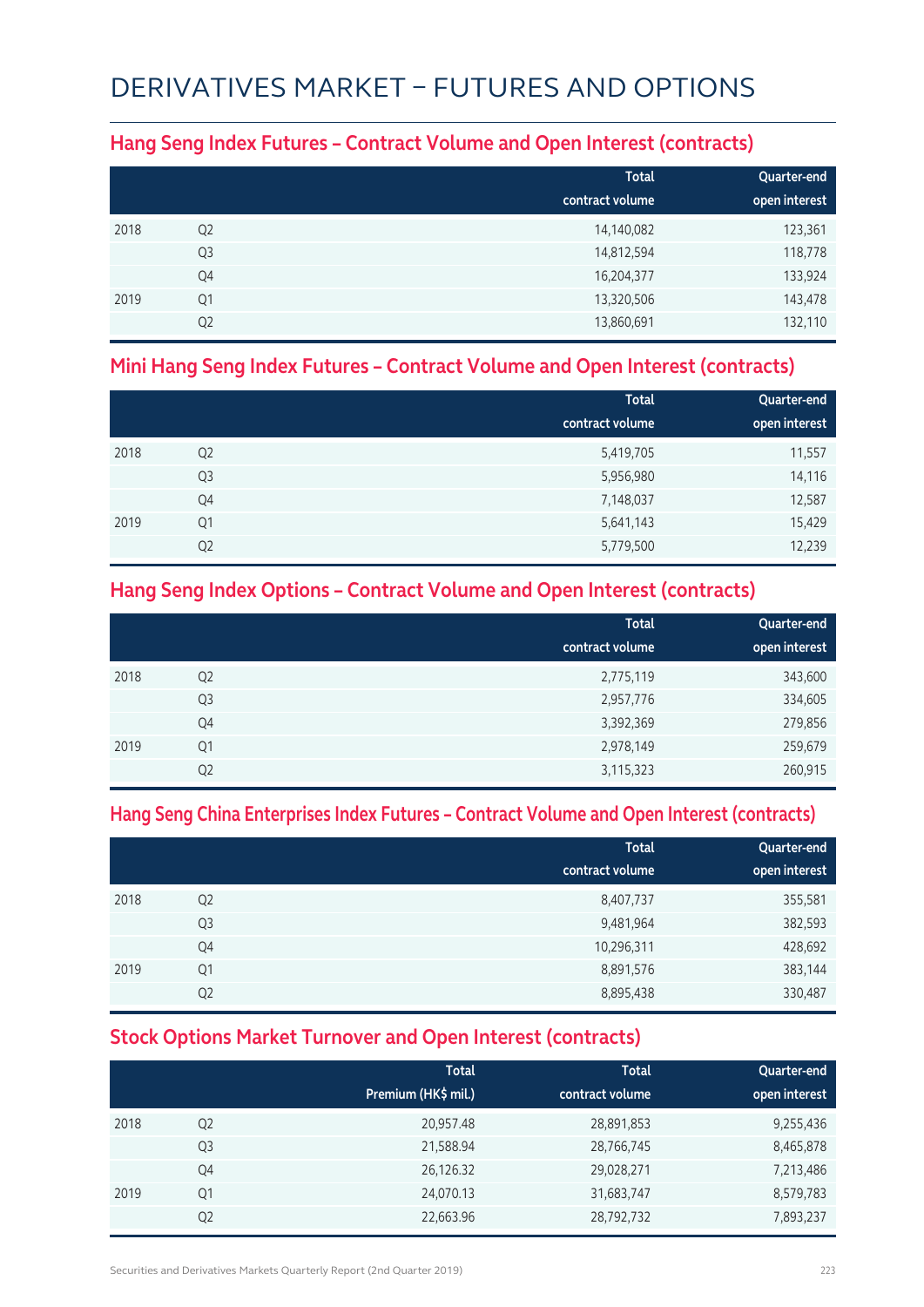## **Stock Options Premium by Class**

for 2nd Quarter 2019

|                        |            | Premium     |            |
|------------------------|------------|-------------|------------|
| <b>Options class</b>   |            | (HK\$ mil.) | % of total |
| <b>ISHARES A50</b>     | A50        | 313.22      | 1.38       |
|                        |            |             |            |
| AAC TECH               | AAC        | 242.15      | 1.07       |
| <b>CONCH CEMENT</b>    | ACC        | 93.21       | 0.41       |
| AIA                    | AIA        | 890.89      | 3.93       |
| <b>AIR CHINA</b>       | AIR        | 9.87        | 0.04       |
| <b>CHALCO</b>          | ALC        | 9.11        | 0.04       |
| CAM CSI300             | AMC        | 539.62      | 2.38       |
| <b>BANKCOMM</b>        | <b>BCM</b> | 12.59       | 0.06       |
| <b>BANK OF E ASIA</b>  | <b>BEA</b> | 2.39        | 0.01       |
| <b>BOC HONG KONG</b>   | <b>BOC</b> | 101.38      | 0.45       |
| <b>BYD COMPANY</b>     | <b>BYD</b> | 84.51       | 0.37       |
| CHINA COMM CONS        | CCC        | 19.35       | 0.09       |
| <b>CHINA COAL</b>      | CCE        | 1.77        | 0.01       |
| <b>COSCO SHIP HOLD</b> | CCS        | 0.00        | 0.00       |
| <b>CHINA CINDA</b>     | CDA        | 5.83        | 0.03       |
| <b>CGN POWER</b>       | <b>CGN</b> | 0.90        | 0.00       |
| <b>CHINA MOBILE</b>    | <b>CHT</b> | 460.19      | 2.03       |
| <b>CHINA UNICOM</b>    | <b>CHU</b> | 52.30       | 0.23       |
| <b>CITIC</b>           | <b>CIT</b> | 11.97       | 0.05       |
|                        |            |             |            |
| <b>CKH HOLDINGS</b>    | <b>CKH</b> | 110.77      | 0.49       |
| <b>CK ASSET</b>        | <b>CKP</b> | 84.66       | 0.37       |
| <b>CHINA LIFE</b>      | <b>CLI</b> | 379.23      | 1.67       |
| <b>CLP HOLDINGS</b>    | <b>CLP</b> | 35.57       | 0.16       |
| <b>CM BANK</b>         | CMB        | 163.80      | 0.72       |
| <b>CNOOC</b>           | <b>CNC</b> | 192.97      | 0.85       |
| <b>COUNTRY GARDEN</b>  | COG        | 140.52      | 0.62       |
| <b>CHINA OVERSEAS</b>  | COL        | 91.10       | 0.40       |
| <b>CATHAY PAC AIR</b>  | CPA        | 1.14        | 0.01       |
| SINOPEC CORP           | CPC        | 182.92      | 0.81       |
| <b>CPIC</b>            | <b>CPI</b> | 189.72      | 0.84       |
| <b>CHINA RAIL CONS</b> | CRC        | 9.49        | 0.04       |
| <b>CHINA RAILWAY</b>   | <b>CRG</b> | 16.77       | 0.07       |
| CHINA RES LAND         | <b>CRL</b> | 110.26      | 0.49       |
| CSOP A50 ETF           | <b>CSA</b> | 484.75      | 2.14       |
| CHINA SHENHUA          | <b>CSE</b> | 71.44       | 0.32       |
| <b>CSPC PHARMA</b>     | <b>CSP</b> | 78.26       | 0.35       |
| <b>CITIC BANK</b>      | <b>CTB</b> | 8.20        | 0.04       |
| <b>CHINA TELECOM</b>   | CTC        | 9.47        | 0.04       |
| <b>CITIC SEC</b>       |            |             | 0.55       |
|                        | <b>CTS</b> | 124.31      |            |
| <b>DONGFENG GROUP</b>  | <b>DFM</b> | 6.40        | 0.03       |
| EVERGRANDE             | EVG        | 97.24       | 0.43       |
| <b>GAC GROUP</b>       | GAC        | 20.84       | 0.09       |
| <b>GEELY AUTO</b>      | GAH        | 458.00      | 2.02       |
| <b>GALAXY ENT</b>      | GLX        | 297.72      | 1.31       |
| <b>GREATWALL MOTOR</b> | <b>GWM</b> | 35.93       | 0.16       |
| <b>HAITONG SEC</b>     | HAI        | 41.63       | 0.18       |
| <b>HSCEI ETF</b>       | <b>HCF</b> | 41.62       | 0.18       |
| POWER ASSETS           | <b>HEH</b> | 16.01       | 0.07       |
| <b>HKEX</b>            | <b>HEX</b> | 1,091.81    | 4.82       |
| <b>HENGAN INT'L</b>    | <b>HGN</b> | 44.65       | 0.20       |
| <b>HSBC HOLDINGS</b>   | <b>HKB</b> | 505.52      | 2.23       |
| HK & CHINA GAS         | <b>HKG</b> | 33.43       | 0.15       |
| <b>HENDERSON LAND</b>  | <b>HLD</b> | 59.51       | 0.26       |
| <b>HUANENG POWER</b>   | <b>HNP</b> | 3.97        | 0.02       |
| <b>HANG SENG BANK</b>  | <b>HSB</b> | 43.14       | 0.19       |
| <b>JIANGXI COPPER</b>  | JXC        | 14.72       | 0.06       |
| <b>KUNLUN ENERGY</b>   | KLE        | 9.80        | 0.04       |
| <b>KINGSOFT</b>        | <b>KSO</b> | 127.54      | 0.56       |
| LENOVO GROUP           | LEN        | 60.50       | 0.27       |
|                        |            |             |            |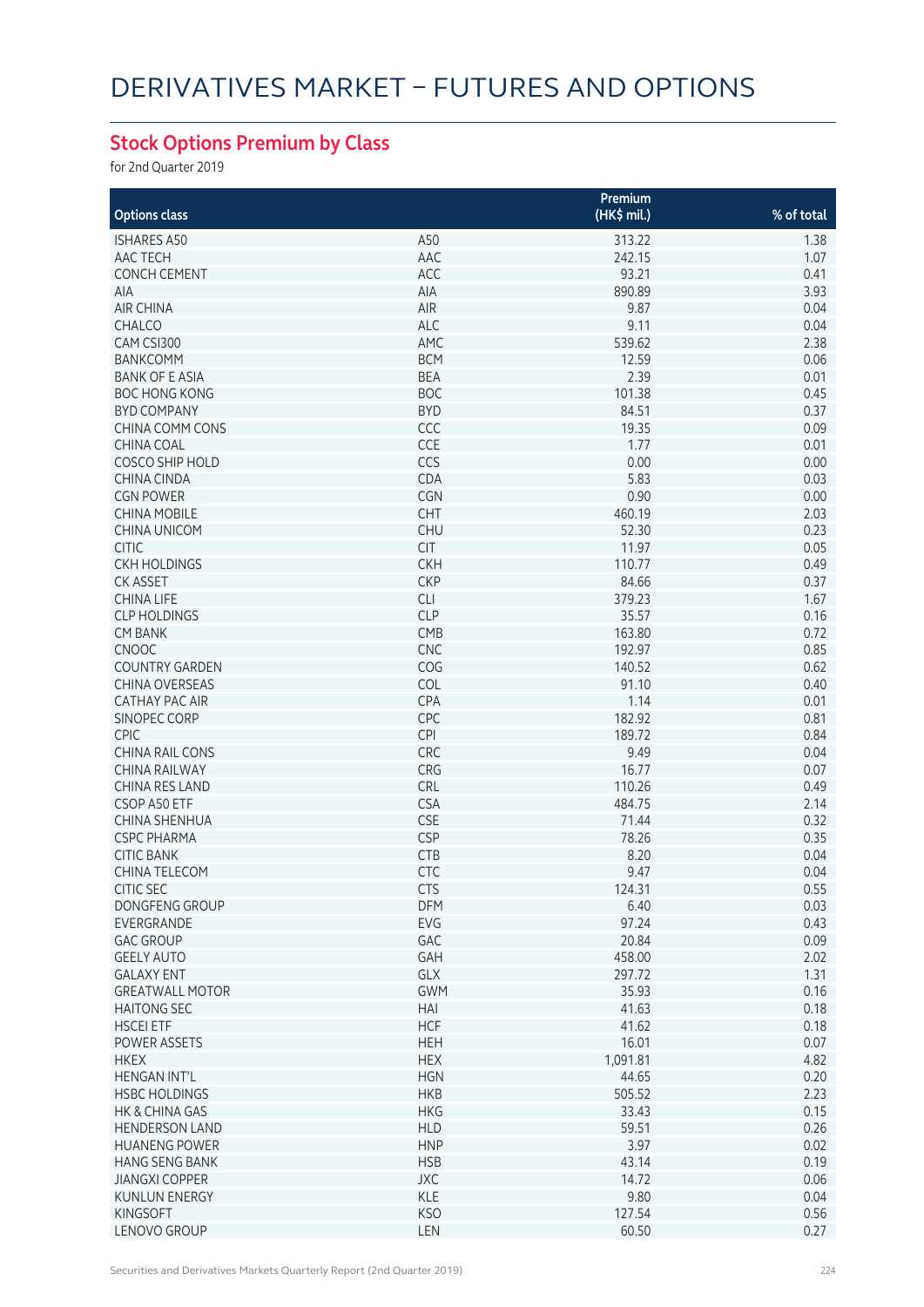## DERIVATIVES MARKET – FUTURES AND OPTIONS

|                           |            | Premium     |            |
|---------------------------|------------|-------------|------------|
| <b>Options class</b>      |            | (HK\$ mil.) | % of total |
| LI & FUNG                 | LIF        | 1.18        | 0.01       |
| <b>LINK REIT</b>          | <b>LNK</b> | 144.66      | 0.64       |
| <b>MENGNIU DAIRY</b>      | <b>MEN</b> | 26.85       | 0.12       |
| MEITUAN-W                 | <b>MET</b> | 117.49      | 0.52       |
| MGM CHINA                 | <b>MGM</b> | 3.54        | 0.02       |
| <b>XIAOMI-W</b>           | MIU        | 186.76      | 0.82       |
| MINSHENG BANK             | <b>MSB</b> | 31.34       | 0.14       |
| MTR CORPORATION           | <b>MTR</b> | 20.63       | 0.09       |
| <b>CNBM</b>               | <b>NBM</b> | 31.85       | 0.14       |
| <b>NCI</b>                | <b>NCL</b> | 139.18      | 0.61       |
| NEW WORLD DEV             | <b>NWD</b> | 24.74       | 0.11       |
| PING AN                   | PAI        | 4,320.29    | 19.06      |
| <b>PETROCHINA</b>         | PEC        | 88.15       | 0.39       |
| PICC P&C                  | PIC        | 47.56       | 0.21       |
| PICC GROUP                | PIN        | 12.37       | 0.05       |
| <b>GCL-POLY ENERGY</b>    | PLE        | 0.00        | 0.00       |
| <b>R&amp;F PROPERTIES</b> | <b>RFP</b> | 1.84        | 0.01       |
| <b>SANDS CHINA LTD</b>    | SAN        | 127.36      | 0.56       |
| <b>SHK PPT</b>            | <b>SHK</b> | 564.32      | 2.49       |
| <b>SUNNY OPTICAL</b>      | SNO        | 222.06      | 0.98       |
| <b>SINOPHARM</b>          | SNP        | 8.59        | 0.04       |
| <b>STANCHART</b>          | <b>STC</b> | 2.08        | 0.01       |
| <b>SUNAC</b>              | SUN        | 199.36      | 0.88       |
| <b>SWIRE PACIFIC A</b>    | <b>SWA</b> | 21.33       | 0.09       |
| <b>TENCENT</b>            | <b>TCH</b> | 6,495.63    | 28.66      |
| <b>TRACKER FUND</b>       | <b>TRF</b> | 3.98        | 0.02       |
| <b>CHINA VANKE</b>        | <b>VNK</b> | 17.52       | 0.08       |
| <b>WHARF HOLDINGS</b>     | WHL        | 2.69        | 0.01       |
| WANT WANT CHINA           | <b>WWC</b> | 4.11        | 0.02       |
| <b>ABC</b>                | <b>XAB</b> | 89.52       | 0.39       |
| <b>BANK OF CHINA</b>      | XBC        | 187.67      | 0.83       |
| CCB                       | XCC        | 566.10      | 2.50       |
| <b>ICBC</b>               | XIC        | 271.49      | 1.20       |
| <b>PSBC</b>               | <b>XPB</b> | 6.96        | 0.03       |
| <b>CHINA TOWER</b>        | <b>XTW</b> | 305.13      | 1.35       |
| YANZHOU COAL              | YZC        | 20.05       | 0.09       |
| <b>ZIJIN MINING</b>       | ZJM        | 3.05        | 0.01       |
| <b>Total</b>              |            | 22,663.96   | 100.00     |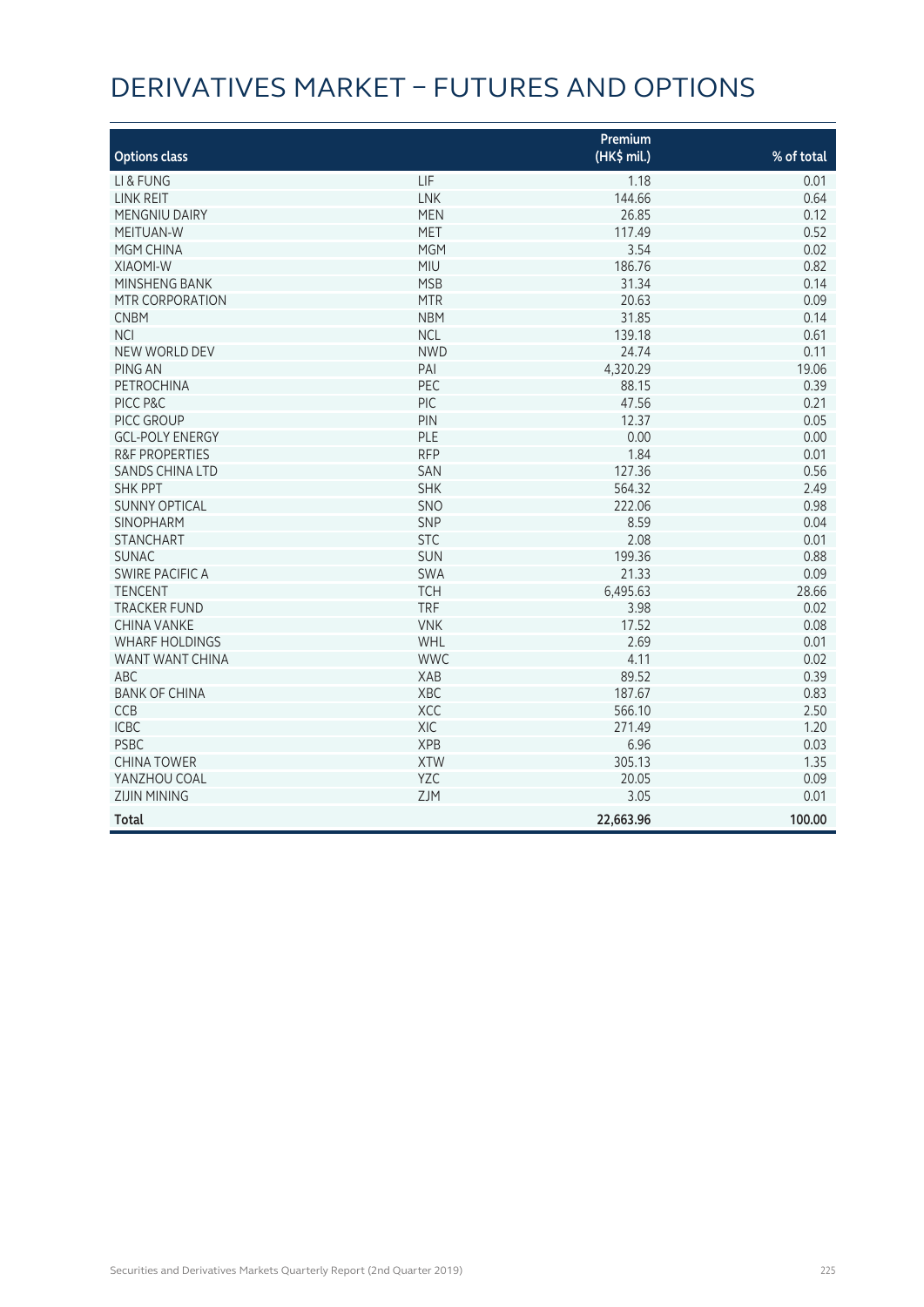## **Stock Options Contract Volume by Class**

for 2nd Quarter 2019

|                                               |                          | Contract  |              |
|-----------------------------------------------|--------------------------|-----------|--------------|
| <b>Options class</b>                          |                          | volume    | % of total   |
| <b>ISHARES A50</b>                            | A50                      | 196,474   | 0.68         |
| AAC TECH                                      | AAC                      | 151,287   | 0.53         |
| CONCH CEMENT                                  | ACC                      | 175,547   | 0.61         |
| AIA                                           | AIA                      | 592,706   | 2.06         |
| <b>AIR CHINA</b>                              | AIR                      | 12,821    | 0.04         |
|                                               | <b>ALC</b>               | 27,639    | 0.10         |
| CHALCO                                        | AMC                      | 283,298   | 0.98         |
| CAM CSI300                                    | <b>BCM</b>               |           |              |
| <b>BANKCOMM</b>                               |                          | 96,504    | 0.34         |
| <b>BANK OF E ASIA</b><br><b>BOC HONG KONG</b> | <b>BEA</b><br><b>BOC</b> | 28,263    | 0.10<br>1.03 |
|                                               |                          | 296,948   |              |
| <b>BYD COMPANY</b>                            | <b>BYD</b>               | 140,833   | 0.49         |
| CHINA COMM CONS                               | CCC                      | 106,798   | 0.37         |
| CHINA COAL                                    | CCE                      | 26,181    | 0.09         |
| COSCO SHIP HOLD                               | CCS                      | 13        | 0.00         |
| <b>CHINA CINDA</b>                            | CDA                      | 11,334    | 0.04         |
| <b>CGN POWER</b>                              | <b>CGN</b>               | 1,596     | 0.01         |
| <b>CHINA MOBILE</b>                           | <b>CHT</b>               | 675,508   | 2.35         |
| <b>CHINA UNICOM</b>                           | <b>CHU</b>               | 106,335   | 0.37         |
| <b>CITIC</b>                                  | <b>CIT</b>               | 40,294    | 0.14         |
| <b>CKH HOLDINGS</b>                           | <b>CKH</b>               | 163,003   | 0.57         |
| <b>CK ASSET</b>                               | <b>CKP</b>               | 78,408    | 0.27         |
| <b>CHINA LIFE</b>                             | <b>CLI</b>               | 622,998   | 2.16         |
| <b>CLP HOLDINGS</b>                           | <b>CLP</b>               | 77,136    | 0.27         |
| <b>CM BANK</b>                                | CMB                      | 373,213   | 1.30         |
| <b>CNOOC</b>                                  | <b>CNC</b>               | 475,916   | 1.65         |
| <b>COUNTRY GARDEN</b>                         | COG                      | 78,777    | 0.27         |
| <b>CHINA OVERSEAS</b>                         | COL                      | 99,071    | 0.34         |
| <b>CATHAY PAC AIR</b>                         | CPA                      | 4,095     | 0.01         |
| SINOPEC CORP                                  | CPC                      | 416,834   | 1.45         |
| <b>CPIC</b>                                   | <b>CPI</b>               | 285,542   | 0.99         |
| <b>CHINA RAIL CONS</b>                        | CRC                      | 76,868    | 0.27         |
| <b>CHINA RAILWAY</b>                          | CRG                      | 86,032    | 0.30         |
| CHINA RES LAND                                | <b>CRL</b>               | 73,401    | 0.25         |
| CSOP A50 ETF                                  | <b>CSA</b>               | 298,671   | 1.04         |
| CHINA SHENHUA                                 | <b>CSE</b>               | 330,458   | 1.15         |
| <b>CSPC PHARMA</b>                            | <b>CSP</b>               | 89,936    | 0.31         |
| <b>CITIC BANK</b>                             | <b>CTB</b>               | 68,030    | 0.24         |
| CHINA TELECOM                                 | <b>CTC</b>               | 47,991    | 0.17         |
| CITIC SEC                                     | <b>CTS</b>               | 269,914   | 0.94         |
| DONGFENG GROUP                                | DFM                      | 14,397    | 0.05         |
| EVERGRANDE                                    | EVG                      | 67,128    | 0.23         |
| <b>GAC GROUP</b>                              | GAC                      | 18,881    | 0.07         |
| <b>GEELY AUTO</b>                             | GAH                      | 184,089   | 0.64         |
| <b>GALAXY ENT</b>                             | GLX                      | 217,579   | 0.76         |
| <b>GREATWALL MOTOR</b>                        | <b>GWM</b>               | 313,186   | 1.09         |
| <b>HAITONG SEC</b>                            | HAI                      | 75,261    | 0.26         |
| <b>HSCEI ETF</b>                              | <b>HCF</b>               | 21,917    | 0.08         |
| POWER ASSETS                                  | <b>HEH</b>               | 49,666    | 0.17         |
| <b>HKEX</b>                                   | <b>HEX</b>               | 1,460,460 | 5.07         |
| <b>HENGAN INT'L</b>                           | <b>HGN</b>               | 49,641    | 0.17         |
| <b>HSBC HOLDINGS</b>                          | <b>HKB</b>               | 918,079   | 3.19         |
| HK & CHINA GAS                                | <b>HKG</b>               | 92,954    | 0.32         |
| <b>HENDERSON LAND</b>                         | <b>HLD</b>               | 73,921    | 0.26         |
| <b>HUANENG POWER</b>                          | <b>HNP</b>               | 14,451    | 0.05         |
| <b>HANG SENG BANK</b>                         | <b>HSB</b>               | 178,556   | 0.62         |
| <b>JIANGXI COPPER</b>                         | <b>JXC</b>               | 60,173    | 0.21         |
| <b>KUNLUN ENERGY</b>                          | <b>KLE</b>               | 27,482    | 0.10         |
| <b>KINGSOFT</b>                               | <b>KSO</b>               | 177,076   | 0.62         |
| LENOVO GROUP                                  | LEN                      | 146,421   | 0.51         |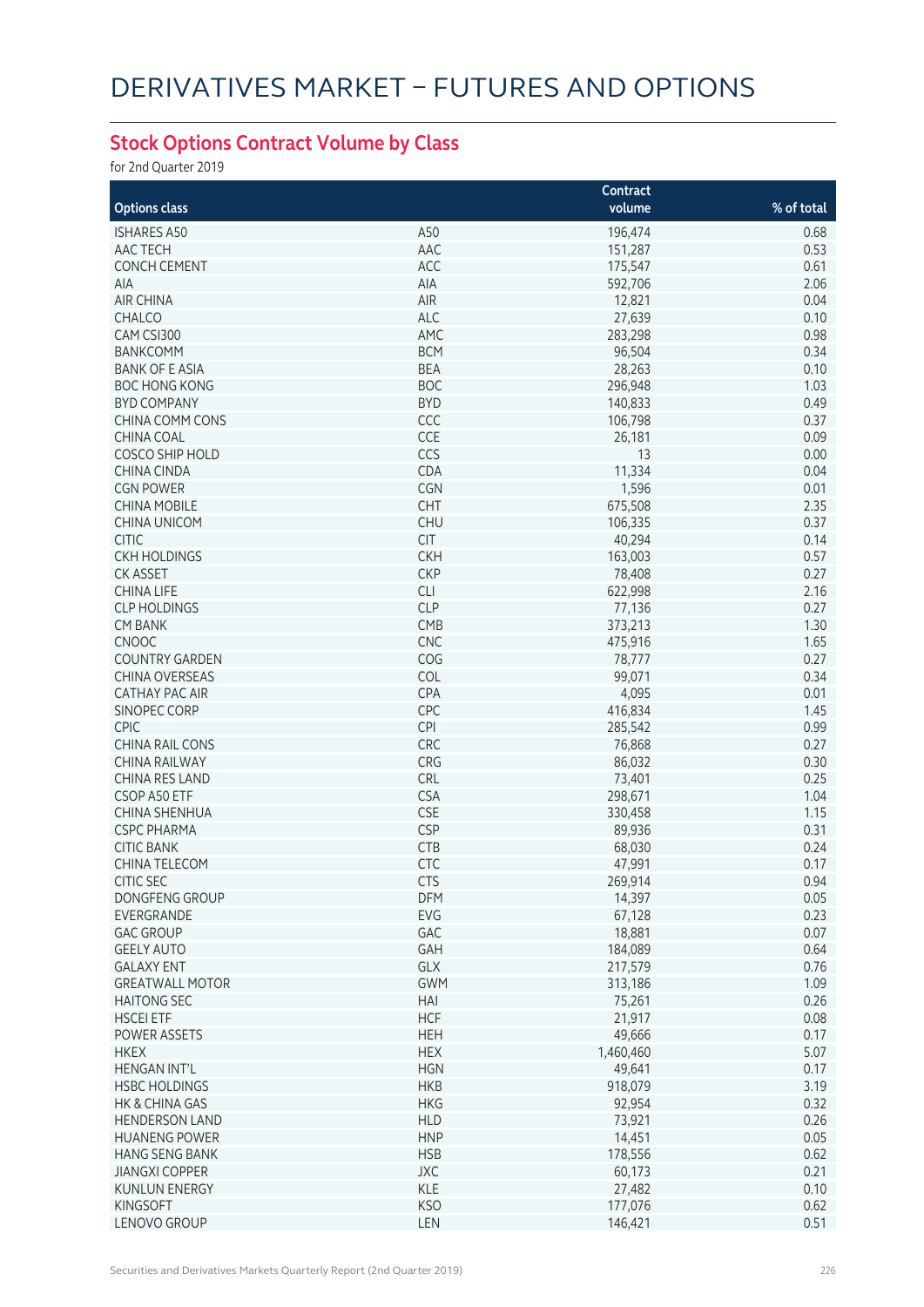## DERIVATIVES MARKET – FUTURES AND OPTIONS

|                           |            | Contract     |            |
|---------------------------|------------|--------------|------------|
| <b>Options class</b>      |            | volume       | % of total |
| LI & FUNG                 | LIF        | 6,917        | 0.02       |
| <b>LINK REIT</b>          | <b>LNK</b> | 99,971       | 0.35       |
| <b>MENGNIU DAIRY</b>      | <b>MEN</b> | 53,947       | 0.19       |
| MEITUAN-W                 | <b>MET</b> | 176,850      | 0.61       |
| MGM CHINA                 | <b>MGM</b> | 32,979       | 0.11       |
| <b>XIAOMI-W</b>           | MIU        | 407,894      | 1.42       |
| MINSHENG BANK             | <b>MSB</b> | 69,538       | 0.24       |
| <b>MTR CORPORATION</b>    | <b>MTR</b> | 66,352       | 0.23       |
| <b>CNBM</b>               | <b>NBM</b> | 66,727       | 0.23       |
| <b>NCI</b>                | <b>NCL</b> | 139,753      | 0.49       |
| NEW WORLD DEV             | <b>NWD</b> | 71,684       | 0.25       |
| PING AN                   | PAI        | 2,507,028    | 8.71       |
| <b>PETROCHINA</b>         | PEC        | 297,707      | 1.03       |
| PICC P&C                  | PIC        | 133,934      | 0.47       |
| PICC GROUP                | PIN        | 26,369       | 0.09       |
| <b>GCL-POLY ENERGY</b>    | PLE        | $\mathbf{0}$ | 0.00       |
| <b>R&amp;F PROPERTIES</b> | <b>RFP</b> | 18,765       | 0.07       |
| <b>SANDS CHINA LTD</b>    | SAN        | 327,679      | 1.14       |
| <b>SHK PPT</b>            | <b>SHK</b> | 271,017      | 0.94       |
| <b>SUNNY OPTICAL</b>      | SNO        | 96,430       | 0.33       |
| <b>SINOPHARM</b>          | SNP        | 21,006       | 0.07       |
| <b>STANCHART</b>          | <b>STC</b> | 37,168       | 0.13       |
| <b>SUNAC</b>              | <b>SUN</b> | 89,559       | 0.31       |
| <b>SWIRE PACIFIC A</b>    | SWA        | 23,660       | 0.08       |
| <b>TENCENT</b>            | <b>TCH</b> | 4,619,730    | 16.04      |
| <b>TRACKER FUND</b>       | <b>TRF</b> | 15,218       | 0.05       |
| <b>CHINA VANKE</b>        | <b>VNK</b> | 28,632       | 0.10       |
| <b>WHARF HOLDINGS</b>     | WHL        | 6,517        | 0.02       |
| WANT WANT CHINA           | <b>WWC</b> | 17,750       | 0.06       |
| <b>ABC</b>                | <b>XAB</b> | 118,903      | 0.41       |
| <b>BANK OF CHINA</b>      | XBC        | 1,753,630    | 6.09       |
| CCB                       | XCC        | 3,596,961    | 12.49      |
| <b>ICBC</b>               | XIC        | 1,815,336    | 6.30       |
| <b>PSBC</b>               | <b>XPB</b> | 14,379       | 0.05       |
| <b>CHINA TOWER</b>        | <b>XTW</b> | 559,621      | 1.94       |
| YANZHOU COAL              | YZC        | 36,266       | 0.13       |
| <b>ZIJIN MINING</b>       | ZJM        | 18,864       | 0.07       |
| <b>Total</b>              |            | 28,792,732   | 100.00     |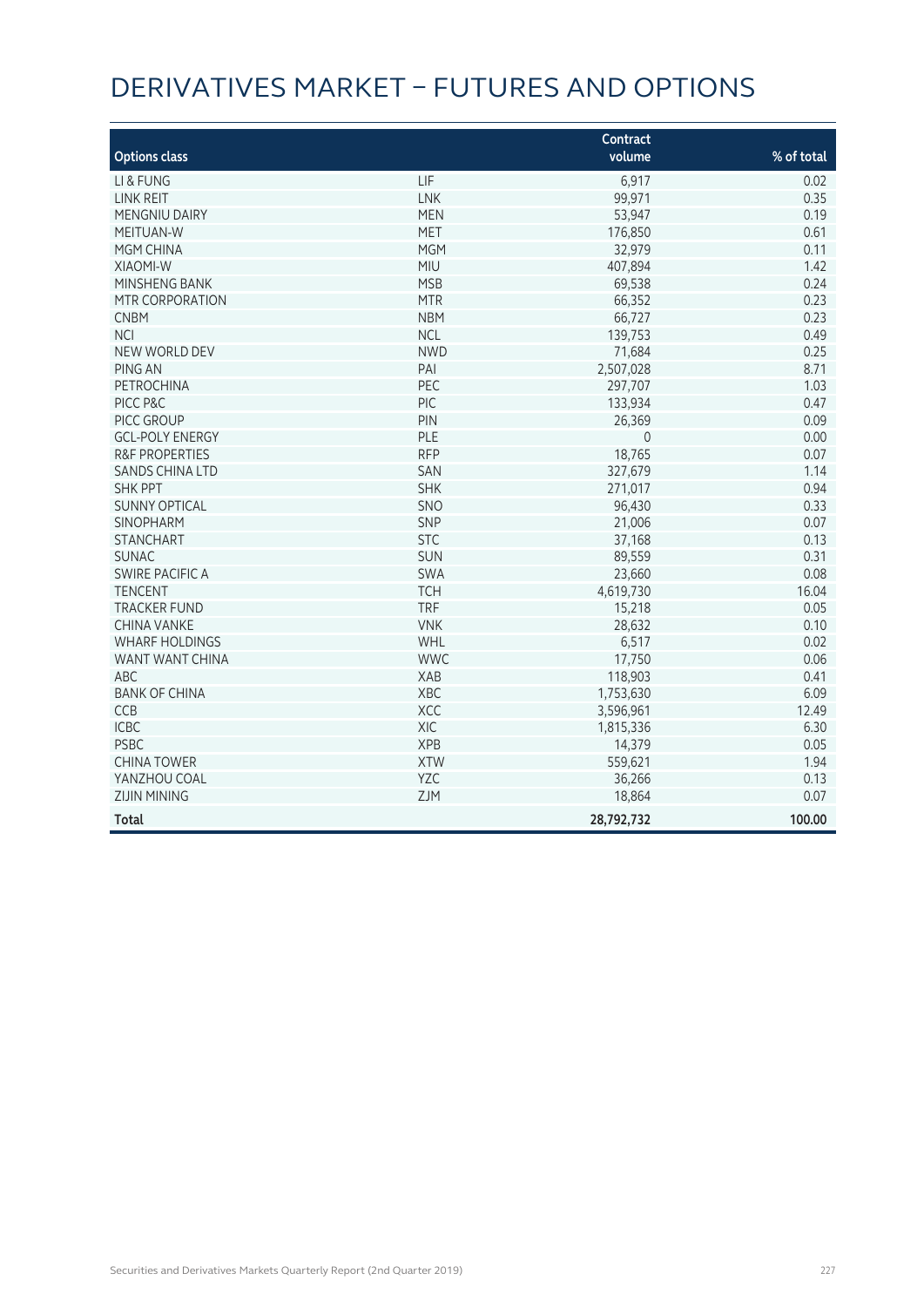#### **Average Daily Settlement Instructions (SIs) Settled in CCASS**

(both delivering and receiving SIs are counted)

|            |                |               | SIs by shares | SIs by value |
|------------|----------------|---------------|---------------|--------------|
| Year/Month |                | Number of SIs | (bil. shs)    | (HK\$bil.)   |
| 2018       | Q <sub>2</sub> | 104,188       | 50.80         | 291.72       |
|            | Q <sub>3</sub> | 95,037        | 47.84         | 246.88       |
|            | Q4             | 98,625        | 47.19         | 225.63       |
| 2019       | Q1             | 101,072       | 47.72         | 234.62       |
|            | Q <sub>2</sub> | 99,874        | 51.17         | 272.38       |

## **Average Daily Investor Settlement Instructions (ISIs) settled in CCASS**

(one sided ISIs are counted)

|            |                |                | <b>ISIs by shares</b> | <b>ISIs by value</b> |
|------------|----------------|----------------|-----------------------|----------------------|
| Year/month |                | Number of ISIs | (Mil shs)             | (HK\$ mil.)          |
| 2018       | Q <sub>2</sub> | 303            | 352.59                | 190.54               |
|            | Q <sub>3</sub> | 261            | 42.51                 | 179.44               |
|            | Q4             | 214            | 53.95                 | 187.92               |
| 2019       | Q1             | 251            | 87.13                 | 109.56               |
|            | Q <sub>2</sub> | 247            | 344.24                | 167.32               |

### **Securities under CCASS Custody**

(balances at quarter end)

|            |                |            | % of issued       |                     | % of market       |
|------------|----------------|------------|-------------------|---------------------|-------------------|
|            |                | Number of  | shares of         |                     | capitalisation of |
|            |                | shares     | admitted          | <b>Market value</b> | admitted          |
| Year/Month |                | (bil. shs) | <b>securities</b> | (HK\$ bil.)         | securities        |
| 2018       | Q <sub>2</sub> | 6,663.56   | 76.69             | 21,197.14           | 59.56             |
|            | Q <sub>3</sub> | 6,587.30   | 75.87             | 20,139.79           | 58.33             |
|            | Q4             | 6,644.42   | 76.15             | 18,815.11           | 58.78             |
| 2019       | Q1             | 6,712.97   | 75.97             | 21,734.35           | 60.09             |
|            | Q <sub>2</sub> | 6,634.14   | 75.28             | 21,146.81           | 60.29             |

Share quantity and market value of securities in non-HKD currency are included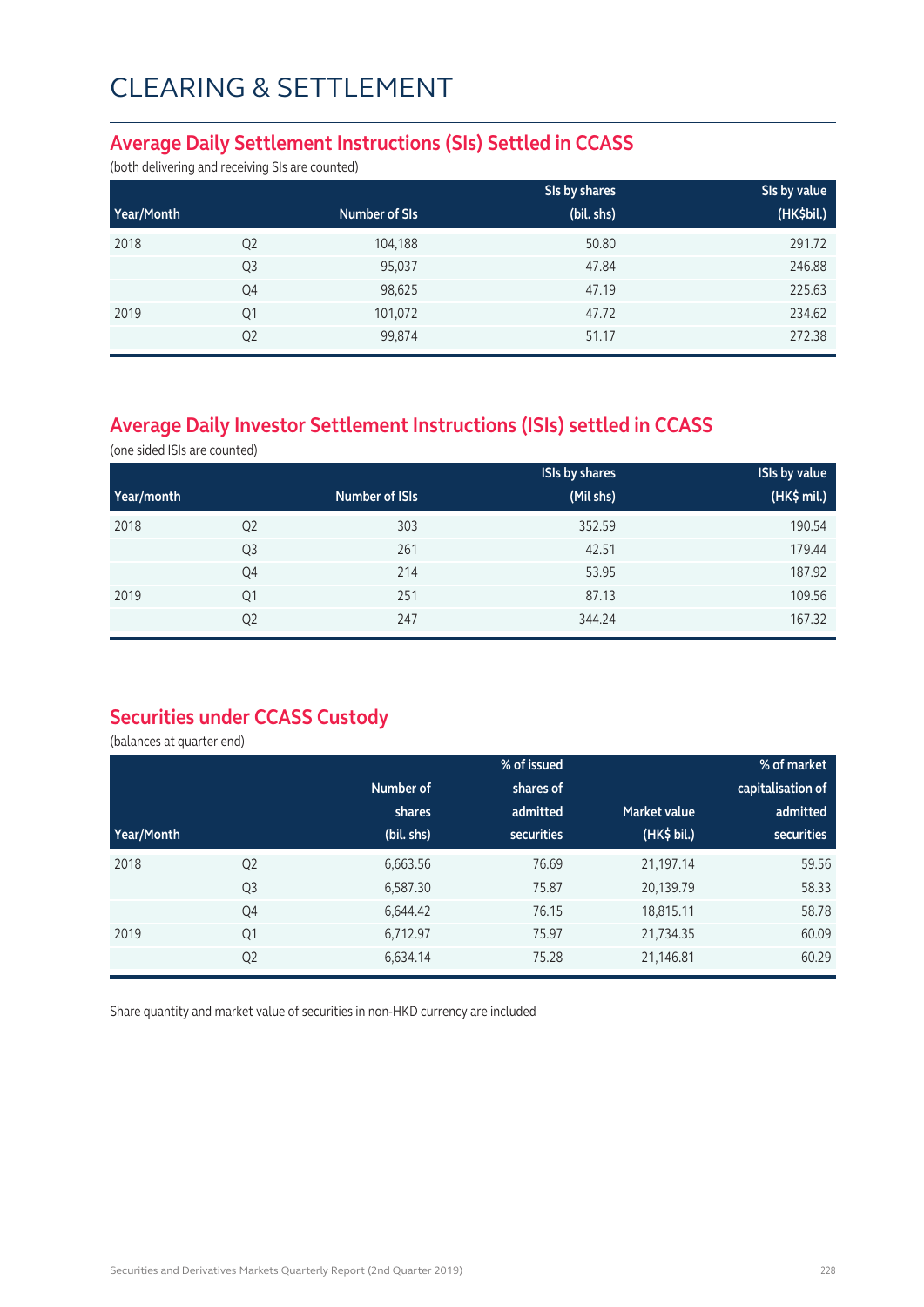#### **Average Daily Stock Exchange Trades Processed in CCASS**

(including CNS trades, isolated trades and cross trades)

|            |                | No. of CCASS | % of Exchange | No. of shares | % of market | Value of trades | % of market |
|------------|----------------|--------------|---------------|---------------|-------------|-----------------|-------------|
| Year/Month |                | trades       | trades        | (Mil. shs)    | turnover    | (HK\$ mil.)     | turnover    |
| 2018       | Q <sub>2</sub> | 1,633,677    | 100           | 203.686.61    | 100         | 106.620.31      | 100         |
|            | Q <sub>3</sub> | 1,491,219    | 100           | 203.640.60    | 100         | 91.633.38       | 100         |
|            | Q4             | 1,444,003    | 100           | 244.966.47    | 100         | 85,400.12       | 100         |
| 2019       | Q1             | 1,644,627    | 100           | 340,802.33    | 100         | 100.674.63      | 100         |
|            | Q <sub>2</sub> | 1,559,363    | 100           | 250,956.59    | 100         | 94,382.51       | 100         |

## **Average Daily Netting Efficiency of CNS Trades**

(in stock positions and share quantity)

|            |                |                 | <b>Netting</b> | No. of shares due | <b>Netting</b> |
|------------|----------------|-----------------|----------------|-------------------|----------------|
|            |                | No. of CNS      | efficiency     | for settlement    | efficiency     |
| Year/Month |                | stock positions | $(\%)$         | (Mil. shs)        | $(\%)$         |
| 2018       | Q <sub>2</sub> | 90,439          | 97.07          | 29,533.08         | 92.53          |
|            | Q <sub>3</sub> | 80,694          | 97.14          | 26,012.54         | 93.56          |
|            | Q4             | 80,124          | 97.02          | 27,640.56         | 94.02          |
| 2019       | Q1             | 89,630          | 97.13          | 30,306.66         | 95.46          |
|            | Q <sub>2</sub> | 82,910          | 97.18          | 27,311.43         | 94.52          |

## **Average Daily Settlement Efficiency of CNS Stock Positions**

|            |                |       | Settlement efficiency (%) |
|------------|----------------|-------|---------------------------|
| Year/Month |                | S day | $S + 1$ day               |
| 2018       | Q <sub>2</sub> | 99.87 | 99.99                     |
|            | Q <sub>3</sub> | 99.89 | 99.99                     |
|            | Q4             | 99.92 | 99.99                     |
| 2019       | Q1             | 99.92 | 99.99                     |
|            | Q <sub>2</sub> | 99.92 | 99.99                     |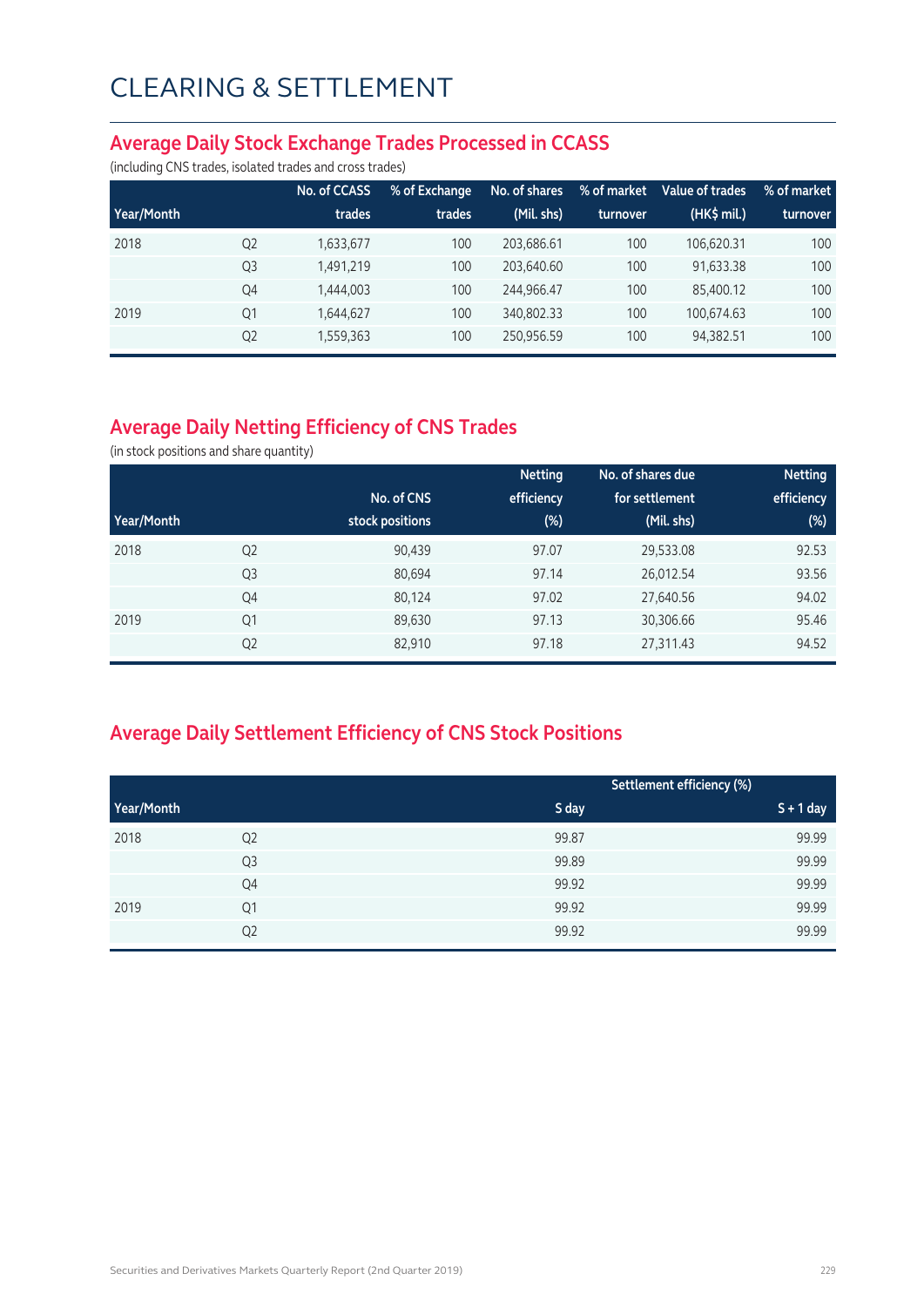#### **Open Interest by Derivatives Products**

|                                                       |                  | <b>Contracts</b> |
|-------------------------------------------------------|------------------|------------------|
| <b>Derivatives product</b>                            | 2nd Quarter 2019 | 2nd Quarter 2018 |
| Hang Seng Index Futures                               | 132,110          | 123,361          |
| Hang Seng Index Options                               | 260,915          | 343,600          |
| Mini-Hang Seng Index Futures                          | 12,239           | 11,557           |
| Mini-Hang Seng Index Options                          | 19,892           | 12,700           |
| HSI (Gross Total Return Index) Futures <sup>1</sup>   | 9                |                  |
| HSI (Net Total Return Index) Futures <sup>2</sup>     | 2                |                  |
| Hang Seng China Enterprises Index Futures             | 330,487          | 355,581          |
| Hang Seng China Enterprises Index Options             | 2,592,652        | 2,790,831        |
| Mini-Hang Seng China Enterprises Index Futures        | 5,037            | 6,953            |
| Mini-Hang Seng China Enterprises Index Options        | 10,176           | 10,052           |
| HSCEI (Gross Total Return Index) Futures <sup>3</sup> | 0                |                  |
| HSCEI (Net Total Return Index) Futures <sup>4</sup>   | 0                |                  |
| Flexible Hang Seng Index Options                      | $\mathbf 0$      | $\mathbf 0$      |
| Flexible Hang Seng China Enterprises Index Options    | $\Omega$         | $\Omega$         |
| HSI Dividend Point Index Futures                      | 5,783            | 12,025           |
| <b>HSCEI Dividend Point Index Futures</b>             | 121,605          | 102,890          |
| HSI Volatility Index Futures                          | 1                | $\overline{0}$   |
| MSCI AC Asia ex Japan NTR Index Futures <sup>5</sup>  | 14,871           | 0                |
| CES China 120 Index Futures                           | 0                | 11               |
| CES Gaming Top 10 Index Futures                       | $\mathbf 0$      | $\overline{0}$   |
| Hang Seng Mainland Oil & Gas Index Futures            | 133              | 47               |
| Hang Seng Mainland Banks Index Futures                | 143              | 84               |
| Hang Seng Mainland Healthcare Index Futures           | 0                | 5                |
| Hang Seng Mainland Properties Index Futures           | 56               | 29               |
| Hang Seng IT Hardware Index Futures                   | $\mathbf 0$      | $\theta$         |
| Hang Seng Software & Services Index Futures           | $\mathbf 0$      | $\mathbf 0$      |
| <b>IBOVESPA Futures</b>                               | $\mathbf 0$      | $\mathbf 0$      |
| <b>MICEX Index Futures</b>                            | $\mathbf 0$      | $\mathbf 0$      |
| S&P BSE Sensex Index Futures <sup>6</sup>             |                  | $\mathbf 0$      |
| FTSE/JSE Top40 Futures                                | 0                | $\mathbf 0$      |
| <b>Stock Futures</b>                                  | 16,125           | 16,417           |
| <b>Stock Options</b>                                  | 7,893,237        | 9,255,436        |
| Three-month HIBOR Futures                             | 25               | 400              |
| One-month HIBOR Futures                               | $\mathbf{0}$     | 56               |
| RMB Currency Futures - USD/CNH Futures                | 31,732           | 26,850           |
| RMB Currency Options - USD/CNH Options                | 2,990            | 3,973            |
| RMB Currency Futures - EUR/CNH Futures                | 477              | 300              |
| RMB Currency Futures - JPY/CNH Futures                | 120              | 270              |
| RMB Currency Futures - AUD/CNH Futures                | 165              | 25               |
| RMB Currency Futures - CNH/USD Futures                | 1,096            | 716              |
| <b>USD Gold Futures</b>                               | 1,028            | 146              |
| <b>CNH Gold Futures</b>                               | 14               | 62               |
| Iron Ore Futures - Monthly Contracts                  | 556              | 39               |
| Iron Ore Futures - Quarterly Contracts                | 0                | 15               |
| London Aluminium Mini Futures                         | $\Omega$         | 1                |
| London Zinc Mini Futures                              |                  | 6                |
| London Copper Mini Futures                            | 0                | $\overline{0}$   |
| London Lead Mini Futures                              | 0                | $\theta$         |
| London Nickel Mini Futures                            | 0                | 0                |
|                                                       |                  | $\Omega$         |
| London Tin Mini Futures                               |                  |                  |
| Total                                                 | 11,453,677       | 13,074,438       |

1 Trading in HSI (Gross Total Return Index) Futures commenced on 05 Nov 2018

<sup>2</sup> Trading in HSI (Net Total Return Index) Futures commenced on 05 Nov 2018

3 Trading in HSCEI (Gross Total Return Index) Futures commenced on 05 Nov 2018

4 Trading in HSCEI (Net Total Return Index) Futures commenced on 05 Nov 2018

5 Trading in MSCI AC Asia ex Japan NTR Index Futures commenced on 11 Jun 2018

6 Trading in S&P BSE Sensex Index Futures suspended with effect from 27 Jul 2018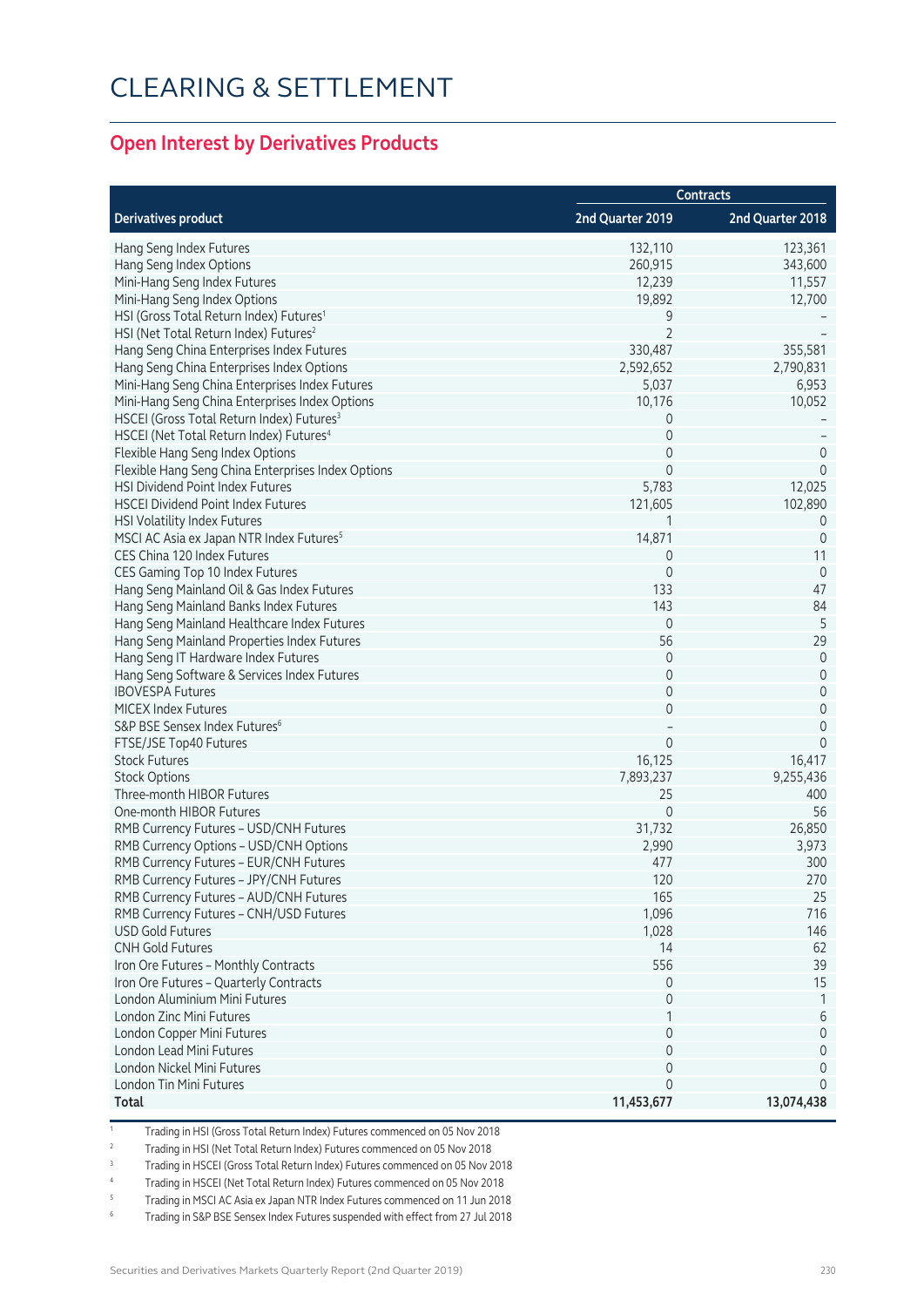#### **Stock Options Open Interest by Class**

as at the end of 2nd Quarter 2019

|                       |            | Open interest |            |
|-----------------------|------------|---------------|------------|
| <b>Options class</b>  |            | (contracts)   | % of total |
| <b>ISHARES A50</b>    | A50        | 35,836        | 0.45       |
| AAC TECH              | AAC        | 19,289        | 0.24       |
| CONCH CEMENT          | ACC        | 24,561        | 0.31       |
| AIA                   | AIA        | 105,944       | 1.34       |
| <b>AIR CHINA</b>      | AIR        | 2,384         | 0.03       |
| CHALCO                | ALC        | 26,225        | 0.33       |
| CAM CSI300            | AMC        | 54,285        | 0.69       |
| BANKCOMM              | <b>BCM</b> | 27,402        | 0.35       |
| <b>BANK OF E ASIA</b> | <b>BEA</b> | 9,155         | 0.12       |
| <b>BOC HONG KONG</b>  | <b>BOC</b> | 53,901        | 0.68       |
| <b>BYD COMPANY</b>    | <b>BYD</b> | 24,090        | 0.31       |
| CHINA COMM CONS       | CCC        | 23,596        | 0.30       |
| CHINA COAL            | CCE        | 6,253         | 0.08       |
| COSCO SHIP HOLD       | CCS        | 3             | 0.00       |
| CHINA CINDA           | CDA        | 4,427         | 0.06       |
| <b>CGN POWER</b>      | CGN        | 873           | 0.01       |
| <b>CHINA MOBILE</b>   | CHT        | 155,161       | 1.97       |
| CHINA UNICOM          | <b>CHU</b> | 40,064        | 0.51       |
| <b>CITIC</b>          | <b>CIT</b> | 14,201        | 0.18       |
| <b>CKH HOLDINGS</b>   | <b>CKH</b> | 35,062        | 0.44       |
| CK ASSET              | <b>CKP</b> | 15,336        | 0.19       |
| CHINA LIFE            | CLI        | 186,183       | 2.36       |
| <b>CLP HOLDINGS</b>   | <b>CLP</b> | 17,068        | 0.22       |
| <b>CM BANK</b>        | CMB        | 90,025        | 1.14       |
| CNOOC                 | CNC        | 135,731       | 1.72       |
| <b>COUNTRY GARDEN</b> | COG        | 17,070        | 0.22       |
| CHINA OVERSEAS        | COL        | 15,341        | 0.19       |
| <b>CATHAY PAC AIR</b> | CPA        | 506           | 0.01       |
| SINOPEC CORP          | CPC        | 261,610       | 3.31       |
| CPIC                  | <b>CPI</b> | 62,124        | 0.79       |
| CHINA RAIL CONS       | CRC        | 7,869         | 0.10       |
| CHINA RAILWAY         | CRG        | 24,681        | 0.31       |
| CHINA RES LAND        | <b>CRL</b> | 13,571        | 0.17       |
| CSOP A50 ETF          | <b>CSA</b> | 65,528        | 0.83       |
| CHINA SHENHUA         | <b>CSE</b> | 58,759        | 0.74       |
| <b>CSPC PHARMA</b>    | <b>CSP</b> | 14,038        | 0.18       |
| <b>CITIC BANK</b>     | CTB        | 25,432        | 0.32       |
| CHINA TELECOM         | <b>CTC</b> | 17,629        | 0.22       |
| CITIC SEC             | <b>CTS</b> | 47,129        | 0.60       |
| DONGFENG GROUP        | DFM        | 4,001         | 0.05       |
| EVERGRANDE            | EVG        | 22,976        | 0.29       |
| <b>GAC GROUP</b>      | GAC        | 3,470         | 0.04       |
| <b>GEELY AUTO</b>     | GAH        | 28,272        | 0.36       |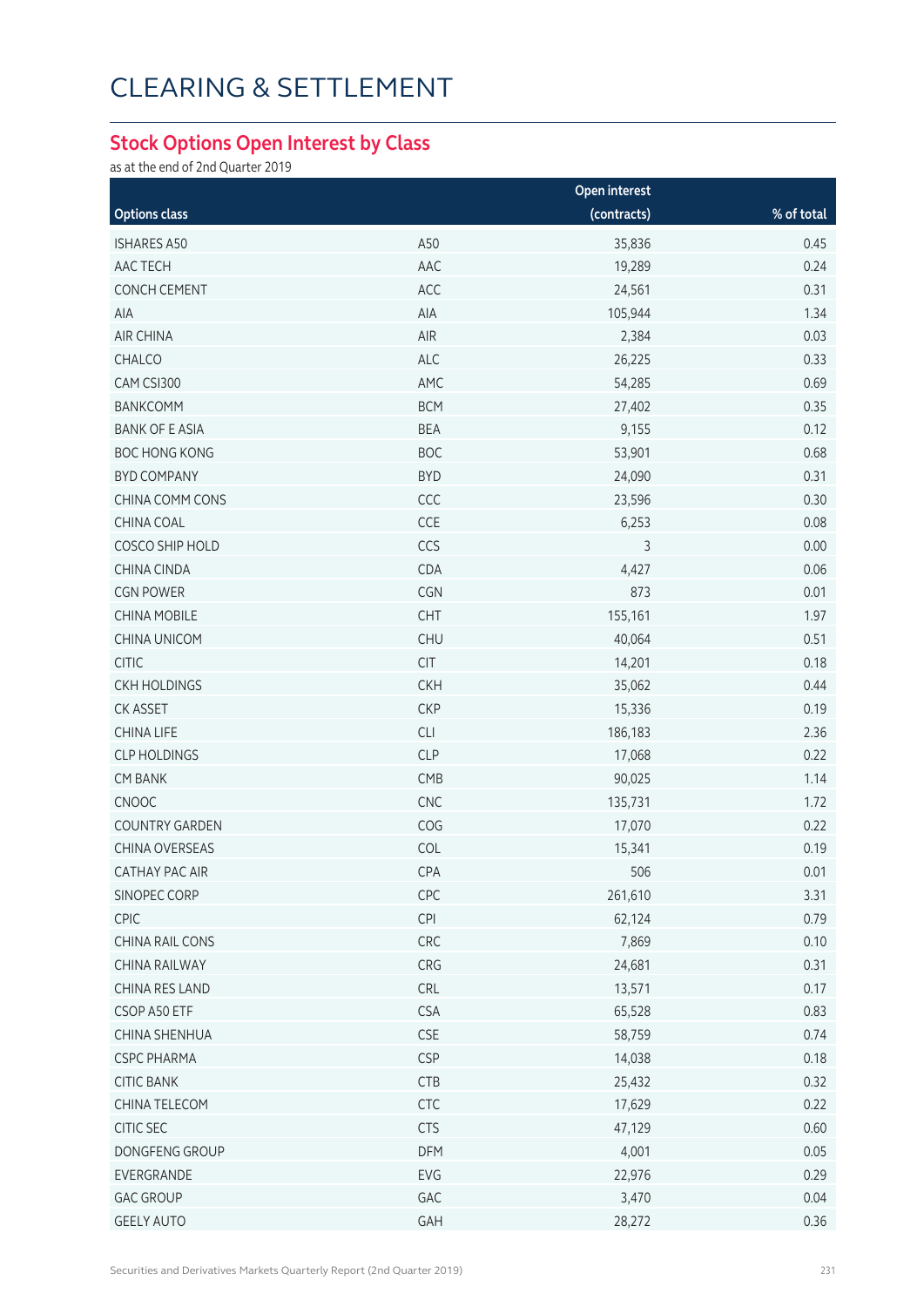|                           |            | <b>Open interest</b> |            |
|---------------------------|------------|----------------------|------------|
| <b>Options class</b>      |            | (contracts)          | % of total |
| <b>GALAXY ENT</b>         | GLX        | 29,332               | 0.37       |
| <b>GREATWALL MOTOR</b>    | <b>GWM</b> | 71,955               | 0.91       |
| <b>HAITONG SEC</b>        | HAI        | 24,268               | 0.31       |
| <b>HSCEI ETF</b>          | <b>HCF</b> | 8,114                | 0.10       |
| POWER ASSETS              | <b>HEH</b> | 9,861                | 0.12       |
| <b>HKEX</b>               | <b>HEX</b> | 256,457              | 3.25       |
| <b>HENGAN INT'L</b>       | <b>HGN</b> | 9,078                | 0.12       |
| <b>HSBC HOLDINGS</b>      | <b>HKB</b> | 366,706              | 4.65       |
| HK & CHINA GAS            | <b>HKG</b> | 28,572               | 0.36       |
| <b>HENDERSON LAND</b>     | <b>HLD</b> | 12,934               | 0.16       |
| <b>HUANENG POWER</b>      | <b>HNP</b> | 4,489                | 0.06       |
| <b>HANG SENG BANK</b>     | <b>HSB</b> | 33,565               | 0.43       |
| <b>JIANGXI COPPER</b>     | JXC        | 16,506               | 0.21       |
| <b>KUNLUN ENERGY</b>      | <b>KLE</b> | 4,519                | 0.06       |
| <b>KINGSOFT</b>           | <b>KSO</b> | 28,109               | 0.36       |
| LENOVO GROUP              | LEN        | 45,605               | 0.58       |
| LI & FUNG                 | LIF        | 2,045                | 0.03       |
| LINK REIT                 | <b>LNK</b> | 18,101               | 0.23       |
| MENGNIU DAIRY             | <b>MEN</b> | 6,961                | 0.09       |
| MEITUAN-W                 | <b>MET</b> | 46,306               | 0.59       |
| MGM CHINA                 | <b>MGM</b> | 6,278                | 0.08       |
| XIAOMI-W                  | <b>MIU</b> | 116,111              | 1.47       |
| MINSHENG BANK             | <b>MSB</b> | 24,413               | 0.31       |
| MTR CORPORATION           | <b>MTR</b> | 12,750               | 0.16       |
| <b>CNBM</b>               | <b>NBM</b> | 11,946               | 0.15       |
| <b>NCI</b>                | <b>NCL</b> | 16,528               | 0.21       |
| NEW WORLD DEV             | <b>NWD</b> | 12,423               | 0.16       |
| PING AN                   | PAI        | 809,797              | 10.26      |
| PETROCHINA                | PEC        | 150,054              | 1.90       |
| PICC P&C                  | PIC        | 18,478               | 0.23       |
| PICC GROUP                | PIN        | 4,164                | 0.05       |
| <b>GCL-POLY ENERGY</b>    | PLE        | $\mathsf{O}\xspace$  | 0.00       |
| <b>R&amp;F PROPERTIES</b> | <b>RFP</b> | 2,627                | 0.03       |
| SANDS CHINA LTD           | SAN        | 61,662               | 0.78       |
| <b>SHK PPT</b>            | <b>SHK</b> | 25,437               | 0.32       |
| <b>SUNNY OPTICAL</b>      | SNO        | 15,109               | 0.19       |
| SINOPHARM                 | SNP        | 4,949                | 0.06       |
| <b>STANCHART</b>          | <b>STC</b> | 3,494                | 0.04       |
| <b>SUNAC</b>              | SUN        | 18,237               | 0.23       |
| SWIRE PACIFIC A           | SWA        | 3,419                | 0.04       |
| <b>TENCENT</b>            | <b>TCH</b> | 1,015,782            | 12.87      |
| <b>TRACKER FUND</b>       | <b>TRF</b> | 2,211                | 0.03       |
| CHINA VANKE               | <b>VNK</b> | 7,469                | 0.09       |
| WHARF HOLDINGS            | WHL        | 1,681                | 0.02       |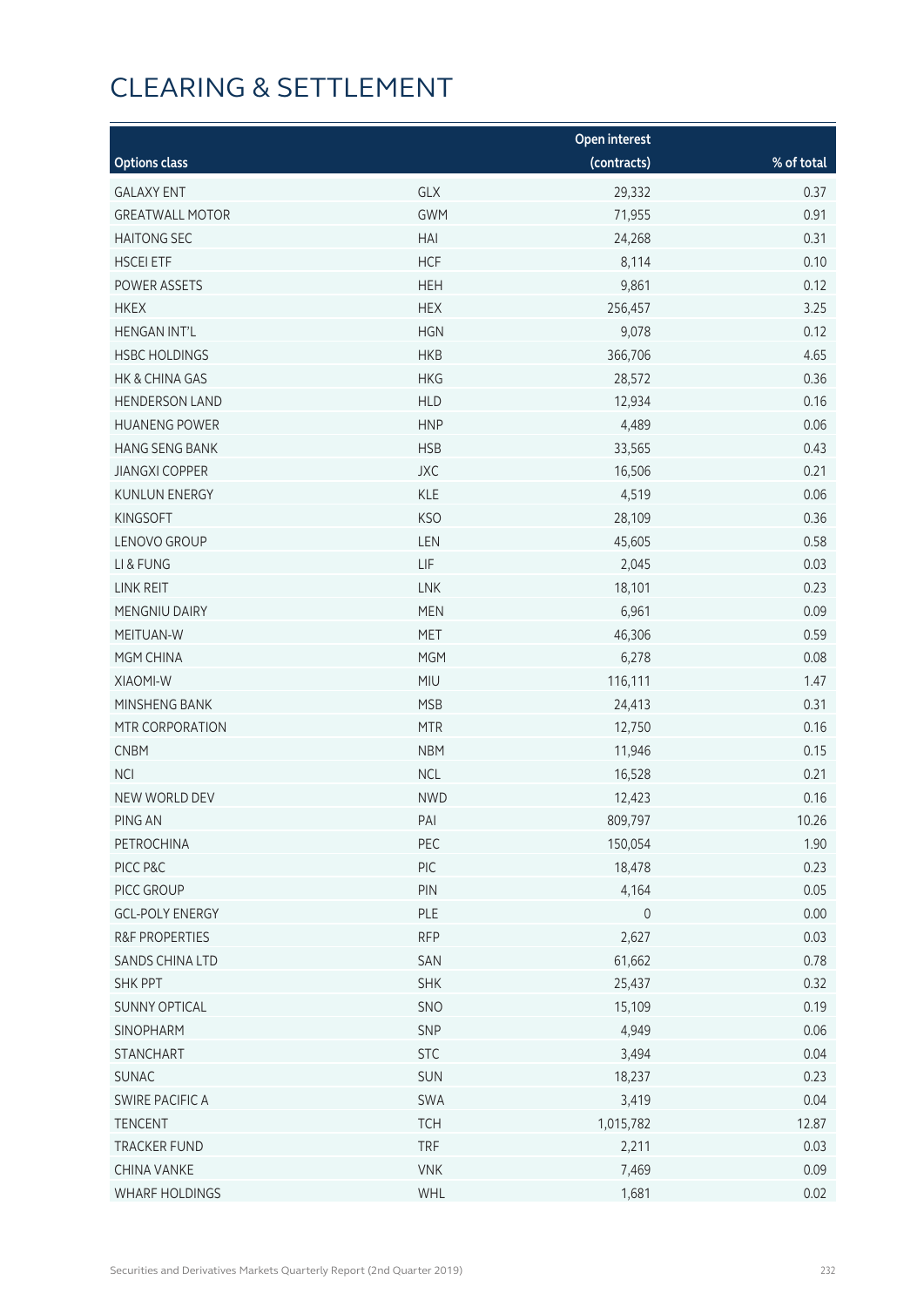|                      |            | <b>Open interest</b> |            |
|----------------------|------------|----------------------|------------|
| <b>Options class</b> |            | (contracts)          | % of total |
| WANT WANT CHINA      | <b>WWC</b> | 6,289                | 0.08       |
| ABC                  | XAB        | 37,609               | 0.48       |
| <b>BANK OF CHINA</b> | <b>XBC</b> | 927,475              | 11.75      |
| <b>CCB</b>           | <b>XCC</b> | 1,032,132            | 13.08      |
| <b>ICBC</b>          | XIC        | 618,697              | 7.84       |
| <b>PSBC</b>          | <b>XPB</b> | 4,922                | 0.06       |
| <b>CHINA TOWER</b>   | <b>XTW</b> | 90,093               | 1.14       |
| YANZHOU COAL         | <b>YZC</b> | 5,285                | 0.07       |
| <b>ZIJIN MINING</b>  | <b>ZJM</b> | 5,172                | 0.07       |
| <b>Total</b>         |            | 7,893,237            | 100.00     |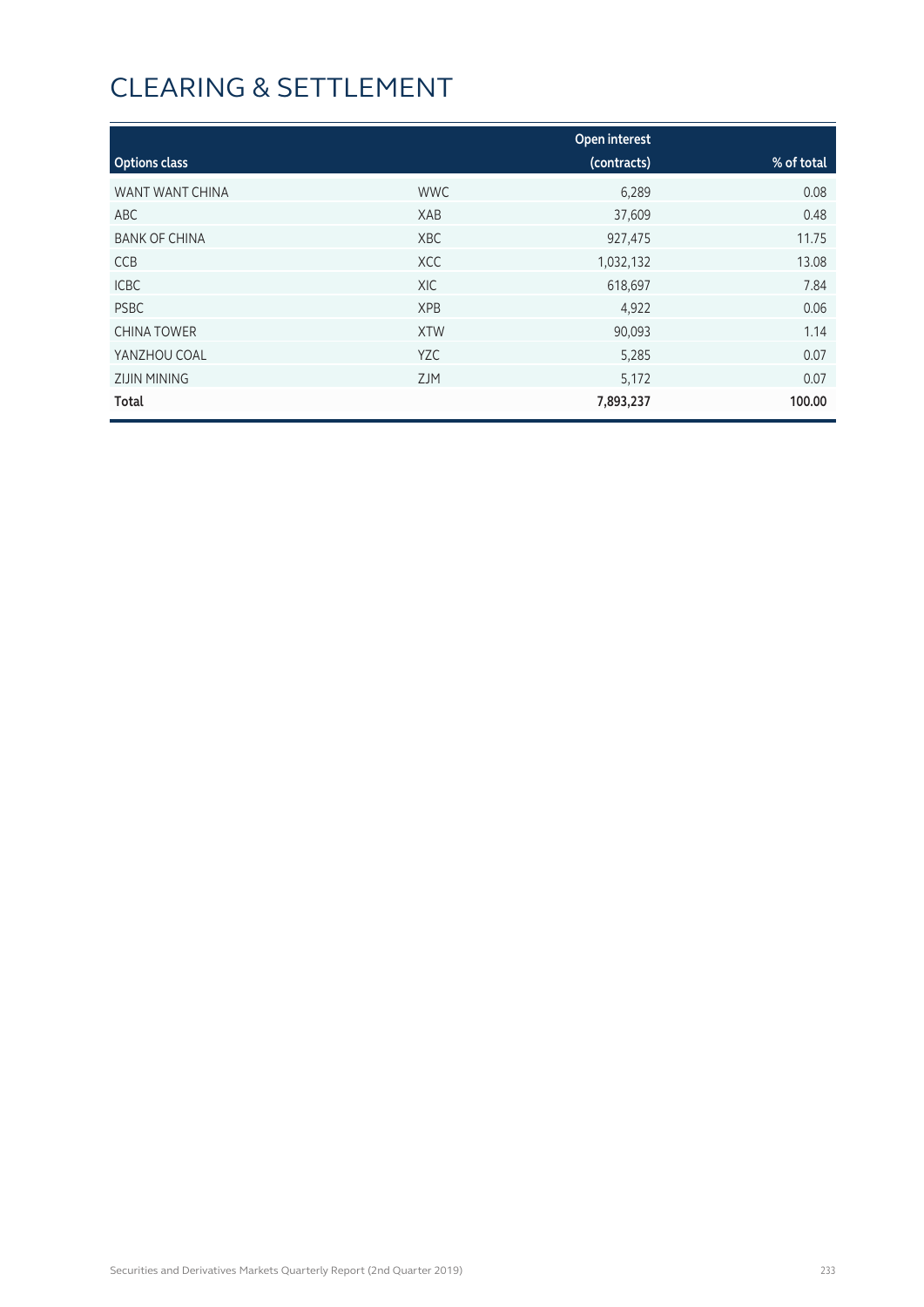## EXCHANGE PARTICIPANTS STATISTICS

### **Stock Exchange**

|      |                |                      | Exchange              | <b>Exchange</b> |                     |
|------|----------------|----------------------|-----------------------|-----------------|---------------------|
|      |                | No. of Trading       | <b>Participants -</b> | Participants -  | Non-Exchange        |
|      |                | <b>Right Holders</b> | <b>Trading</b>        | Non-Trading     | <b>Participants</b> |
| 2018 | Q <sub>2</sub> | 680 (1077)           | 635 (1026)            | 30(36)          | 15(15)              |
|      | Q <sub>3</sub> | 685 (1082)           | 639 (1029)            | 31(38)          | 15(15)              |
|      | Q4             | 688 (1084)           | 640 (1028)            | 33(41)          | 15(15)              |
| 2019 | Q1             | 695 (1090)           | 646 (1034)            | 34(41)          | 15(15)              |
|      | Q <sub>2</sub> | 706 (1101)           | 657 (1045)            | 34(41)          | 15(15)              |

( ) No. of trading rights

## **Futures Exchange**

|      |                | No. of Trading<br><b>Right Holders</b> | Exchange<br><b>Participants -</b><br><b>Trading</b> | Exchange<br>Participants -<br>Non-Trading | Non-Exchange<br><b>Participants</b> |
|------|----------------|----------------------------------------|-----------------------------------------------------|-------------------------------------------|-------------------------------------|
| 2018 | Q <sub>2</sub> | 246 (268)                              | 192 (212)                                           | $\overline{\phantom{a}}$                  | 54 (56)                             |
|      | Q <sub>3</sub> | 249 (271)                              | 194 (214)                                           | $\overline{\phantom{a}}$                  | 55 (57)                             |
|      | Q4             | 248 (270)                              | 194 (214)                                           | $\overline{\phantom{m}}$                  | 54 (56)                             |
| 2019 | Q1             | 250 (272)                              | 195 (215)                                           | $\overline{\phantom{m}}$                  | 55 (57)                             |
|      | Q <sub>2</sub> | 250 (272)                              | 194 (214)                                           | $\overline{\phantom{m}}$                  | 56 (58)                             |

Notes:

(1) The figures in blanket is the number of trading rights held.

(2) An Exchange Participant is a corporation who may trade on or through the Exchange and is licensed under the Securities and Futures Ordinance to carry on securities/futures/options dealing activity.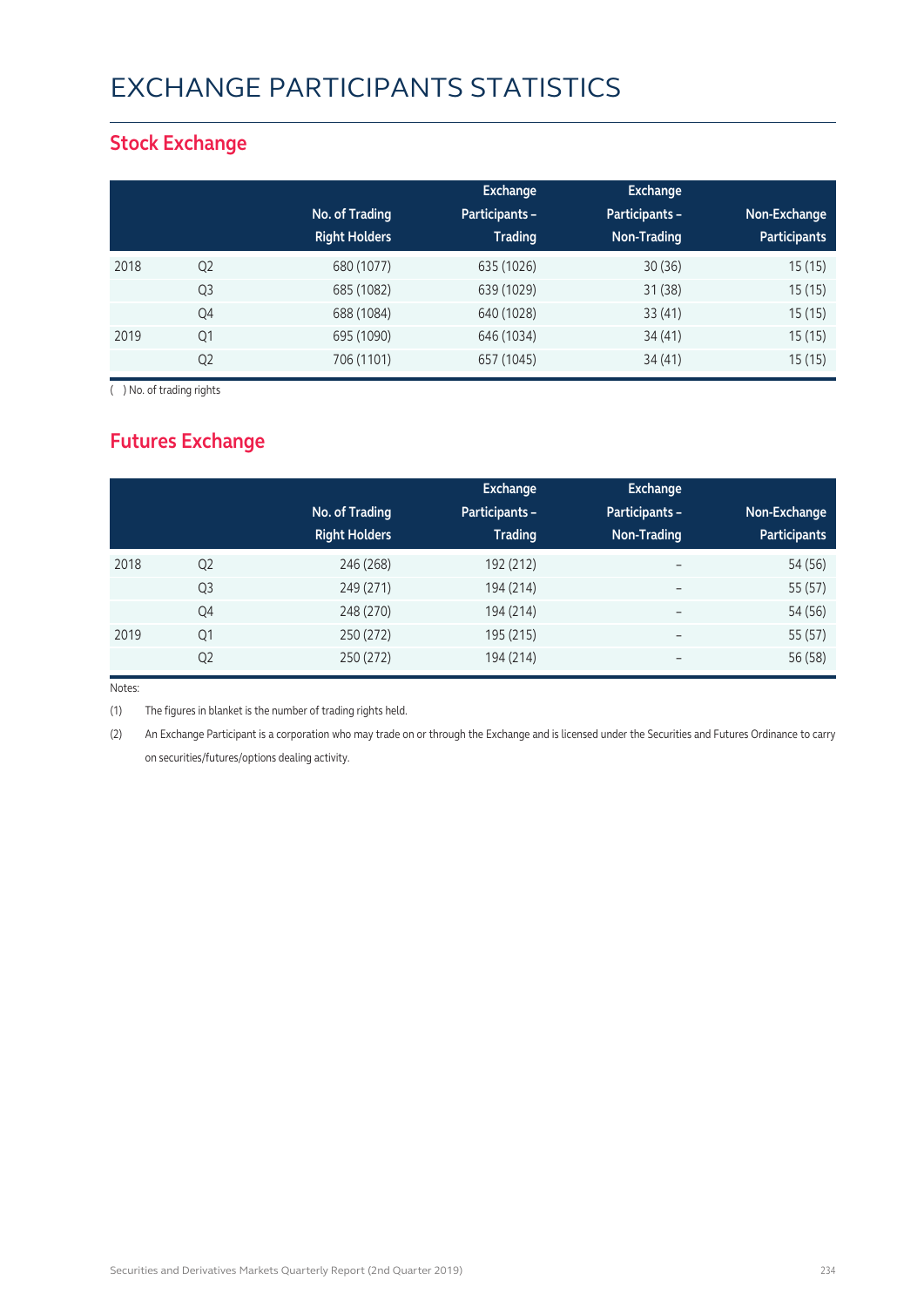## CLEARING PARTICIPANTS STATISTICS

### **HKCC Participants**

|            |                |                              | <b>General Clearing</b> |
|------------|----------------|------------------------------|-------------------------|
| Year/month |                | <b>Clearing Participants</b> | Participants            |
| 2018       | Q <sub>2</sub> | 160                          | 9                       |
|            | Q <sub>3</sub> | 162                          | 9                       |
|            | Q4             | 162                          | $\mathsf{Q}$            |
| 2019       | Q1             | 163                          | $\mathsf{Q}$            |
|            | Q2             | 160                          | $\mathsf{Q}$            |

### **SEOCH Participants**

|            |                |                                     | <b>General Clearing</b> |
|------------|----------------|-------------------------------------|-------------------------|
| Year/month |                | <b>Direct Clearing Participants</b> | Participants            |
| 2018       | Q <sub>2</sub> | 63                                  | 9                       |
|            | Q <sub>3</sub> | 63                                  | 9                       |
|            | Q4             | 63                                  | 9                       |
| 2019       | Q <sub>1</sub> | 64                                  | 9                       |
|            | Q <sub>2</sub> | 62                                  | 9                       |

## **HKSCC Participants**

|            |                | <b>Direct Clearing</b> | <b>General Clearing</b> | Non-broker     |
|------------|----------------|------------------------|-------------------------|----------------|
| Year/month |                | Participants           | Participants            | Participants * |
| 2018       | Q <sub>2</sub> | 608                    | 9                       | 43             |
|            | Q <sub>3</sub> | 614                    | 9                       | 44             |
|            | Q4             | 616                    | 9                       | 44             |
| 2019       | Q1             | 624                    | 9                       | 44             |
|            | Q <sub>2</sub> | 633                    | 9                       | 44             |

\* Non-broker participants include Clearing Agency Participants, Custodian Participants and Stock Pledgee Participants.